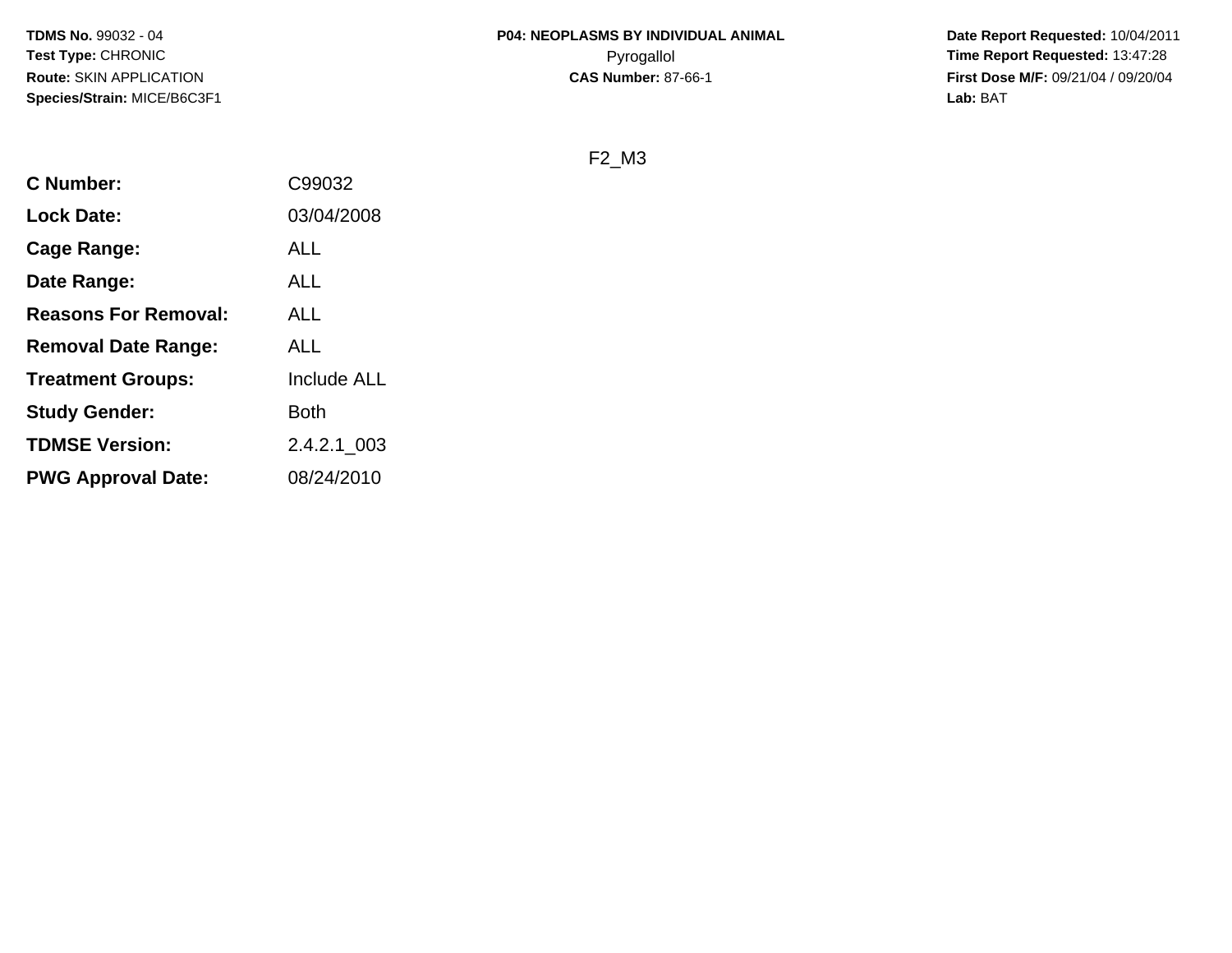# **P04: NEOPLASMS BY INDIVIDUAL ANIMAL**Pyrogallol **Time Report Requested:** 13:47:28

 **Date Report Requested:** 10/04/2011 **First Dose M/F:** 09/21/04 / 09/20/04<br>Lab: BAT **Lab:** BAT

| <b>B6C3F1 MICE MALE</b>                                                                                                                                               | DAY ON TEST      | $\frac{0}{7}$<br>$\sqrt{3}$<br>$\mathbf 0$                           | $\frac{0}{7}$<br>$\frac{3}{1}$           | $\begin{array}{c} 0 \\ 7 \end{array}$<br>$\sqrt{3}$<br>$\mathbf 0$ | $\begin{smallmatrix}0\\7\end{smallmatrix}$<br>$\mathbf{3}$<br>$\mathbf 0$ | $\frac{0}{7}$<br>$\frac{3}{0}$                                | $\begin{smallmatrix}0\\7\end{smallmatrix}$<br>3<br>$\mathbf 0$ | $\begin{array}{c} 0 \\ 7 \end{array}$<br>$\mathbf{3}$<br>$\mathbf 0$ | $\frac{0}{7}$<br>$\ensuremath{\mathsf{3}}$<br>$\mathbf 0$ | $\begin{array}{c} 0 \\ 7 \end{array}$<br>$\frac{2}{4}$    | $\begin{array}{c} 0 \\ 7 \end{array}$<br>$\frac{3}{1}$                    | $\begin{array}{c} 0 \\ 5 \end{array}$<br>$\overline{9}$<br>$\overline{5}$ | $\begin{array}{c} 0 \\ 5 \end{array}$<br>$\frac{4}{7}$                      | $\begin{smallmatrix}0\\7\end{smallmatrix}$<br>$\ensuremath{\mathsf{3}}$<br>$\mathbf 0$ | $\frac{0}{7}$<br>$\frac{3}{1}$                                          | $\frac{0}{7}$<br>$\ensuremath{\mathsf{3}}$<br>$\mathbf 0$              | 0<br>$\begin{array}{c} 4 \\ 3 \end{array}$<br>$\overline{7}$ | $\begin{array}{c} 0 \\ 7 \end{array}$<br>$\frac{2}{9}$                    | $\frac{0}{7}$<br>$_{0}^{3}$                          | $\begin{array}{c} 0 \\ 7 \end{array}$<br>$\ensuremath{\mathsf{3}}$<br>$\mathbf 0$ | $\frac{0}{7}$<br>$\ensuremath{\mathsf{3}}$<br>$\mathbf{1}$      | $\frac{0}{7}$<br>$\ensuremath{\mathsf{3}}$<br>$\mathbf{1}$    | $\frac{0}{7}$<br>$\mathbf{3}$<br>$\mathbf 0$ | $\begin{array}{c} 0 \\ 7 \end{array}$<br>$\frac{2}{9}$                   | $\frac{0}{7}$<br>$\ensuremath{\mathsf{3}}$<br>$\mathbf{1}$                | $\frac{0}{7}$<br>$\overline{a}$<br>9                    |                       |
|-----------------------------------------------------------------------------------------------------------------------------------------------------------------------|------------------|----------------------------------------------------------------------|------------------------------------------|--------------------------------------------------------------------|---------------------------------------------------------------------------|---------------------------------------------------------------|----------------------------------------------------------------|----------------------------------------------------------------------|-----------------------------------------------------------|-----------------------------------------------------------|---------------------------------------------------------------------------|---------------------------------------------------------------------------|-----------------------------------------------------------------------------|----------------------------------------------------------------------------------------|-------------------------------------------------------------------------|------------------------------------------------------------------------|--------------------------------------------------------------|---------------------------------------------------------------------------|------------------------------------------------------|-----------------------------------------------------------------------------------|-----------------------------------------------------------------|---------------------------------------------------------------|----------------------------------------------|--------------------------------------------------------------------------|---------------------------------------------------------------------------|---------------------------------------------------------|-----------------------|
| 0 MG/KG                                                                                                                                                               | <b>ANIMAL ID</b> | $\pmb{0}$<br>$\mathbf 0$<br>$\mathbf 0$<br>$\pmb{0}$<br>$\mathbf{1}$ | 0<br>$\mathbf 0$<br>0<br>0<br>$\sqrt{2}$ | $\pmb{0}$<br>$\mathbf 0$<br>$\mathbf 0$<br>$\pmb{0}$<br>3          | 0<br>$\mathbf 0$<br>$\mathbf 0$<br>$\pmb{0}$<br>$\overline{4}$            | $\pmb{0}$<br>$\boldsymbol{0}$<br>$\mathbf 0$<br>$\frac{0}{5}$ | $\mathbf 0$<br>$\mathbf 0$<br>$\mathbf 0$<br>0<br>6            | $\mathbf 0$<br>$\mathbf 0$<br>0<br>$\mathbf 0$<br>$\overline{7}$     | $\mathbf 0$<br>$\mathbf 0$<br>0<br>$\pmb{0}$<br>8         | 0<br>$\mathsf{O}\xspace$<br>$\mathbf 0$<br>$\pmb{0}$<br>9 | $\mathbf 0$<br>$\mathbf 0$<br>$\mathbf 0$<br>$\mathbf{1}$<br>$\mathbf{0}$ | $\mathbf 0$<br>$\mathbf 0$<br>$\mathbf 0$<br>$\mathbf{1}$<br>$\mathbf{1}$ | $\mathbf 0$<br>$\mathbf 0$<br>$\mathbf 0$<br>$\mathbf{1}$<br>$\overline{2}$ | 0<br>$\mathbf 0$<br>$\mathbf 0$<br>$\mathbf{1}$<br>3                                   | $\pmb{0}$<br>$\ddot{\mathbf{0}}$<br>$\overline{0}$<br>$\mathbf{1}$<br>4 | $\mathsf 0$<br>$\mathsf{O}\xspace$<br>$\mathbf 0$<br>$\mathbf{1}$<br>5 | $\mathbf 0$<br>0<br>$\mathbf 0$<br>$\mathbf{1}$<br>6         | $\mathbf 0$<br>$\mathbf 0$<br>$\pmb{0}$<br>$\mathbf{1}$<br>$\overline{7}$ | 0<br>$\mathbf 0$<br>$\mathbf 0$<br>$\mathbf{1}$<br>8 | $\mathbf 0$<br>$\mathbf 0$<br>$\mathbf 0$<br>$\mathbf{1}$<br>9                    | $\mathbf 0$<br>$\boldsymbol{0}$<br>$\mathbf 0$<br>$\frac{2}{0}$ | 0<br>$\mathbf 0$<br>$\mathbf 0$<br>$\sqrt{2}$<br>$\mathbf{1}$ | 0<br>$\mathbf 0$<br>0<br>$\frac{2}{2}$       | $\mathbf 0$<br>$\mathbf 0$<br>$\mathbf 0$<br>$\sqrt{2}$<br>3             | $\mathbf 0$<br>$\pmb{0}$<br>$\pmb{0}$<br>$\overline{2}$<br>$\overline{4}$ | $\Omega$<br>$\mathbf 0$<br>$\mathbf 0$<br>$\frac{2}{5}$ | males<br>$($ cont $)$ |
| <b>ALIMENTARY SYSTEM</b>                                                                                                                                              |                  |                                                                      |                                          |                                                                    |                                                                           |                                                               |                                                                |                                                                      |                                                           |                                                           |                                                                           |                                                                           |                                                                             |                                                                                        |                                                                         |                                                                        |                                                              |                                                                           |                                                      |                                                                                   |                                                                 |                                                               |                                              |                                                                          |                                                                           |                                                         |                       |
| Esophagus                                                                                                                                                             |                  |                                                                      |                                          |                                                                    |                                                                           |                                                               |                                                                |                                                                      |                                                           |                                                           |                                                                           |                                                                           |                                                                             |                                                                                        |                                                                         |                                                                        |                                                              |                                                                           |                                                      |                                                                                   |                                                                 |                                                               |                                              |                                                                          |                                                                           |                                                         |                       |
| Gallbladder                                                                                                                                                           |                  |                                                                      |                                          |                                                                    |                                                                           |                                                               |                                                                |                                                                      |                                                           |                                                           |                                                                           |                                                                           |                                                                             |                                                                                        |                                                                         |                                                                        |                                                              |                                                                           |                                                      |                                                                                   |                                                                 |                                                               |                                              |                                                                          |                                                                           |                                                         |                       |
| Intestine Large, Cecum                                                                                                                                                |                  |                                                                      |                                          |                                                                    |                                                                           |                                                               |                                                                |                                                                      |                                                           |                                                           |                                                                           |                                                                           |                                                                             |                                                                                        |                                                                         |                                                                        |                                                              |                                                                           |                                                      |                                                                                   |                                                                 |                                                               |                                              |                                                                          |                                                                           | $\ddot{}$                                               |                       |
| Intestine Large, Colon                                                                                                                                                |                  |                                                                      |                                          |                                                                    |                                                                           |                                                               |                                                                |                                                                      |                                                           |                                                           |                                                                           |                                                                           |                                                                             |                                                                                        |                                                                         |                                                                        |                                                              |                                                                           |                                                      |                                                                                   |                                                                 |                                                               |                                              |                                                                          |                                                                           |                                                         |                       |
| Intestine Large, Rectum                                                                                                                                               |                  |                                                                      |                                          |                                                                    |                                                                           |                                                               |                                                                |                                                                      |                                                           |                                                           |                                                                           |                                                                           |                                                                             |                                                                                        |                                                                         |                                                                        |                                                              |                                                                           |                                                      |                                                                                   |                                                                 |                                                               |                                              |                                                                          |                                                                           |                                                         |                       |
| Intestine Small, Duodenum                                                                                                                                             |                  |                                                                      |                                          |                                                                    |                                                                           |                                                               |                                                                |                                                                      |                                                           |                                                           |                                                                           |                                                                           |                                                                             |                                                                                        |                                                                         |                                                                        |                                                              |                                                                           |                                                      |                                                                                   |                                                                 |                                                               |                                              |                                                                          |                                                                           |                                                         |                       |
| Intestine Small, Ileum<br>Lymphoma Malignant                                                                                                                          |                  |                                                                      |                                          |                                                                    |                                                                           |                                                               |                                                                |                                                                      |                                                           |                                                           |                                                                           |                                                                           |                                                                             |                                                                                        |                                                                         |                                                                        |                                                              |                                                                           |                                                      |                                                                                   |                                                                 |                                                               |                                              |                                                                          | X                                                                         | $\overline{1}$                                          |                       |
| Intestine Small, Jejunum<br>Carcinoma                                                                                                                                 |                  | $\ddot{}$<br>X                                                       |                                          |                                                                    |                                                                           |                                                               |                                                                |                                                                      |                                                           |                                                           |                                                                           |                                                                           |                                                                             |                                                                                        |                                                                         |                                                                        |                                                              |                                                                           |                                                      |                                                                                   |                                                                 |                                                               |                                              |                                                                          |                                                                           |                                                         |                       |
| Liver<br>Hemangiosarcoma<br>Hepatoblastoma                                                                                                                            |                  |                                                                      |                                          |                                                                    |                                                                           |                                                               | X                                                              |                                                                      |                                                           |                                                           |                                                                           |                                                                           |                                                                             |                                                                                        |                                                                         |                                                                        |                                                              |                                                                           |                                                      |                                                                                   | X                                                               |                                                               |                                              |                                                                          |                                                                           | $\ddot{}$                                               |                       |
| Hepatocellular Adenoma<br>Hepatocellular Adenoma, Multiple<br>Hepatocellular Carcinoma<br>Hepatocellular Carcinoma, Multiple<br>Histiocytic Sarcoma                   |                  |                                                                      | X X X                                    |                                                                    | $\pmb{\times}$                                                            | $\mathsf{X}$<br>$\mathsf{X}$                                  | X X<br>$\mathsf{X}$                                            |                                                                      | X                                                         | X                                                         | X<br>$\mathsf{X}$                                                         | $\mathsf{X}$                                                              | X<br>$\mathsf{X}$                                                           |                                                                                        | $\mathsf{X}$                                                            | X                                                                      |                                                              | $\mathsf{X}$                                                              | X<br>$\mathsf{X}$                                    | $\mathsf{X}$<br>$\mathsf{X}$                                                      | X                                                               |                                                               |                                              | X X X X<br>X                                                             |                                                                           |                                                         |                       |
| Lymphoma Malignant                                                                                                                                                    |                  |                                                                      |                                          |                                                                    |                                                                           |                                                               |                                                                |                                                                      |                                                           |                                                           |                                                                           |                                                                           |                                                                             |                                                                                        |                                                                         |                                                                        | X                                                            |                                                                           |                                                      |                                                                                   |                                                                 |                                                               |                                              |                                                                          | X                                                                         |                                                         |                       |
| Mesentery                                                                                                                                                             |                  |                                                                      | $\ddot{}$                                |                                                                    |                                                                           | $+$                                                           |                                                                |                                                                      |                                                           |                                                           |                                                                           |                                                                           |                                                                             |                                                                                        |                                                                         |                                                                        | $+$                                                          |                                                                           |                                                      | $+$ $+$                                                                           |                                                                 |                                                               |                                              |                                                                          | $+$                                                                       |                                                         |                       |
| *  Total animals with tissue examined microscopically; Total animals with tumor<br>+  Tissue examined microscopically<br>X  Lesion present<br>I., Insufficient tissue |                  |                                                                      |                                          |                                                                    |                                                                           |                                                               |                                                                |                                                                      |                                                           |                                                           |                                                                           |                                                                           |                                                                             |                                                                                        |                                                                         |                                                                        |                                                              |                                                                           |                                                      |                                                                                   | M  Missing tissue                                               |                                                               |                                              | A  Autolysis precludes evaluation<br>BLANK  Not examined microscopically |                                                                           |                                                         |                       |

Page 2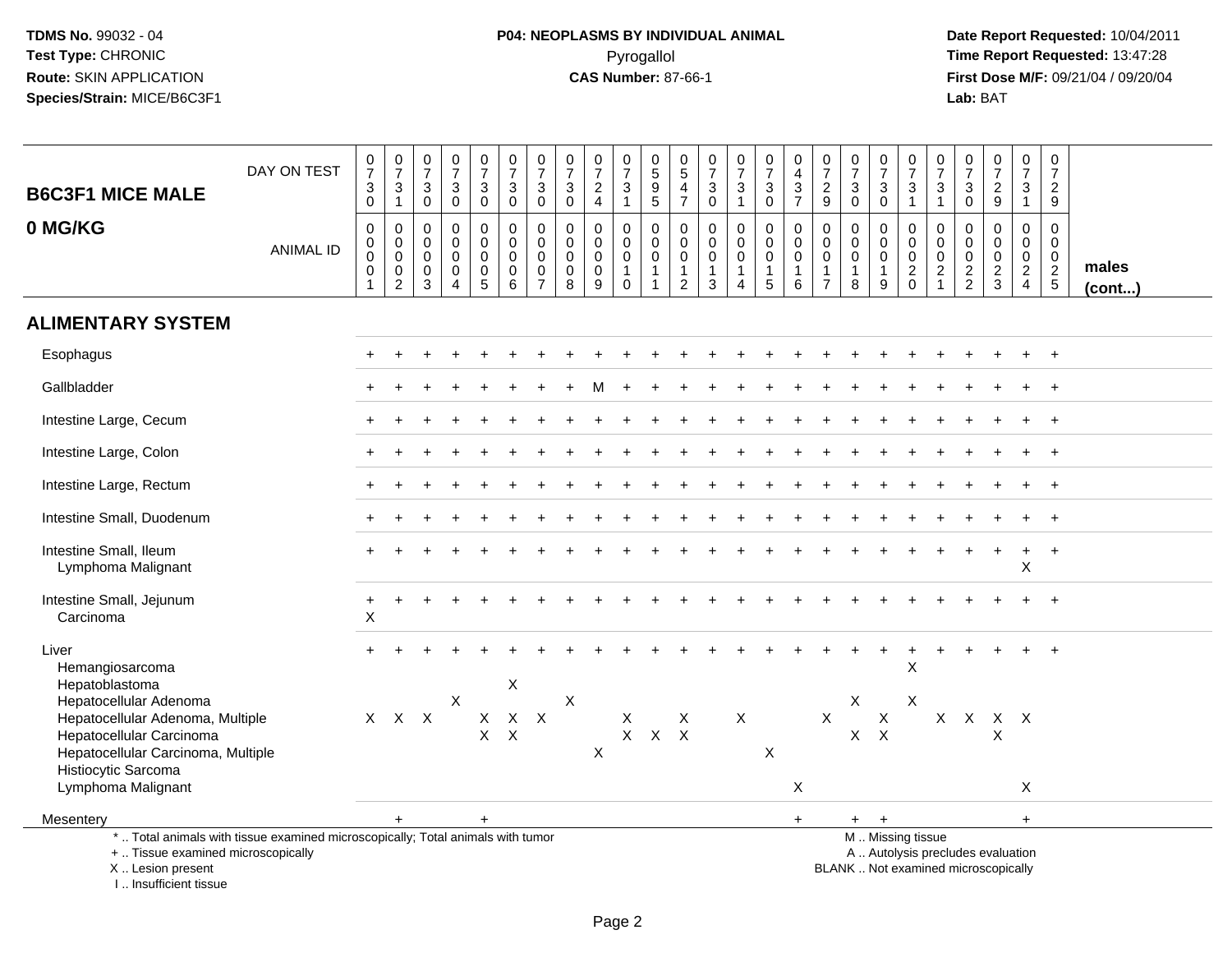I .. Insufficient tissue

# **P04: NEOPLASMS BY INDIVIDUAL ANIMAL**Pyrogallol **Time Report Requested:** 13:47:28

| <b>B6C3F1 MICE MALE</b>                                                      | DAY ON TEST                                                                     | $\begin{array}{c} 0 \\ 7 \end{array}$<br>$\ensuremath{\mathsf{3}}$<br>$\mathbf 0$ | $\begin{array}{c} 0 \\ 7 \end{array}$<br>3<br>$\mathbf{1}$ | $\frac{0}{7}$<br>$\ensuremath{\mathsf{3}}$<br>$\mathbf 0$        | $\frac{0}{7}$<br>$\mathbf{3}$<br>$\mathbf 0$ | $\frac{0}{7}$<br>$\sqrt{3}$<br>$\mathbf 0$                       | $\frac{0}{7}$<br>$\sqrt{3}$<br>$\mathbf 0$                          | $\frac{0}{7}$<br>$\mathbf{3}$<br>$\mathbf 0$                  | $\frac{0}{7}$<br>$\sqrt{3}$<br>$\mathbf 0$                    | $\frac{0}{7}$<br>$\overline{\mathbf{c}}$<br>$\overline{4}$ | $\frac{0}{7}$<br>3<br>$\overline{1}$                                | 0<br>5<br>5<br>5                                                | 0<br>$\overline{5}$<br>$\overline{4}$<br>$\overline{7}$                     | $\begin{array}{c} 0 \\ 7 \end{array}$<br>$\ensuremath{\mathsf{3}}$<br>$\mathbf 0$ | $\begin{smallmatrix}0\\7\end{smallmatrix}$<br>$\ensuremath{\mathsf{3}}$<br>$\mathbf{1}$ | $\frac{0}{7}$<br>3<br>$\mathbf 0$                              | $\begin{smallmatrix}0\\4\end{smallmatrix}$<br>$\ensuremath{\mathsf{3}}$<br>$\overline{7}$ | $\begin{array}{c} 0 \\ 7 \end{array}$<br>$\sqrt{2}$<br>9                 | $\begin{array}{c} 0 \\ 7 \end{array}$<br>$\mathbf{3}$<br>$\mathbf 0$ | $\begin{array}{c} 0 \\ 7 \end{array}$<br>$_{\rm 0}^3$ | 0<br>$\overline{7}$<br>$\ensuremath{\mathsf{3}}$<br>$\overline{1}$                            | $\mathbf 0$<br>$\overline{7}$<br>$\ensuremath{\mathsf{3}}$<br>$\mathbf{1}$     | $\frac{0}{7}$<br>$\ensuremath{\mathsf{3}}$<br>$\mathbf 0$ | $\frac{0}{7}$<br>$\frac{2}{9}$                      | $\begin{smallmatrix} 0\\7 \end{smallmatrix}$<br>$\mathbf{3}$<br>$\mathbf{1}$ | $\begin{array}{c} 0 \\ 7 \end{array}$<br>$\overline{c}$<br>9 |                       |
|------------------------------------------------------------------------------|---------------------------------------------------------------------------------|-----------------------------------------------------------------------------------|------------------------------------------------------------|------------------------------------------------------------------|----------------------------------------------|------------------------------------------------------------------|---------------------------------------------------------------------|---------------------------------------------------------------|---------------------------------------------------------------|------------------------------------------------------------|---------------------------------------------------------------------|-----------------------------------------------------------------|-----------------------------------------------------------------------------|-----------------------------------------------------------------------------------|-----------------------------------------------------------------------------------------|----------------------------------------------------------------|-------------------------------------------------------------------------------------------|--------------------------------------------------------------------------|----------------------------------------------------------------------|-------------------------------------------------------|-----------------------------------------------------------------------------------------------|--------------------------------------------------------------------------------|-----------------------------------------------------------|-----------------------------------------------------|------------------------------------------------------------------------------|--------------------------------------------------------------|-----------------------|
| 0 MG/KG                                                                      | <b>ANIMAL ID</b>                                                                | $\mathbf 0$<br>$\boldsymbol{0}$<br>$\mathbf 0$<br>$\mathbf 0$<br>$\mathbf{1}$     | 0<br>$\mathbf 0$<br>$\mathbf 0$<br>0<br>$\overline{2}$     | 0<br>$\mathbf 0$<br>$\mathbf 0$<br>$\mathbf 0$<br>$\overline{3}$ | 0<br>$\overline{0}$<br>$\mathbf 0$<br>0<br>4 | 0<br>$\mathbf 0$<br>$\mathbf 0$<br>$\mathbf 0$<br>$\overline{5}$ | $\pmb{0}$<br>$\mathsf{O}\xspace$<br>$\mathbf 0$<br>$\mathbf 0$<br>6 | 0<br>$\Omega$<br>$\mathbf 0$<br>$\mathbf 0$<br>$\overline{7}$ | $\mathbf 0$<br>$\mathbf 0$<br>$\mathbf 0$<br>$\mathbf 0$<br>8 | 0<br>$\mathbf 0$<br>$\mathbf 0$<br>$\pmb{0}$<br>9          | 0<br>$\mathsf{O}\xspace$<br>$\mathsf 0$<br>$\mathbf{1}$<br>$\Omega$ | 0<br>$\mathbf 0$<br>$\pmb{0}$<br>$\mathbf{1}$<br>$\overline{1}$ | $\mathbf 0$<br>$\mathbf 0$<br>$\mathbf 0$<br>$\mathbf{1}$<br>$\overline{2}$ | $\mathbf 0$<br>$\pmb{0}$<br>$\mathbf 0$<br>$\mathbf{1}$<br>$\mathbf{3}$           | 0<br>$\mathbf 0$<br>$\mathbf 0$<br>$\mathbf{1}$<br>4                                    | $\mathbf 0$<br>$\mathbf 0$<br>$\mathbf 0$<br>$\mathbf{1}$<br>5 | 0<br>$\mathbf 0$<br>$\mathbf 0$<br>$\mathbf{1}$<br>6                                      | $\mathbf 0$<br>$\Omega$<br>$\mathbf 0$<br>$\mathbf{1}$<br>$\overline{7}$ | $\mathbf 0$<br>$\mathbf 0$<br>$\mathbf 0$<br>1<br>8                  | 0<br>$\mathbf 0$<br>$\mathbf 0$<br>$\mathbf{1}$<br>9  | $\mathbf 0$<br>$\Omega$<br>$\mathsf{O}\xspace$<br>$\frac{2}{0}$                               | $\mathbf 0$<br>$\overline{0}$<br>$\mathbf 0$<br>$\overline{2}$<br>$\mathbf{1}$ | $\mathbf 0$<br>$\mathbf 0$<br>0<br>$\frac{2}{2}$          | 0<br>$\overline{0}$<br>$\mathbf 0$<br>$\frac{2}{3}$ | $\pmb{0}$<br>$\mathbf 0$<br>$\mathbf 0$<br>$\overline{2}$<br>$\overline{4}$  | $\mathbf 0$<br>$\mathbf 0$<br>$\mathbf 0$<br>$\frac{2}{5}$   | males<br>$($ cont $)$ |
| Sarcoma                                                                      |                                                                                 |                                                                                   |                                                            |                                                                  |                                              |                                                                  |                                                                     |                                                               |                                                               |                                                            |                                                                     |                                                                 |                                                                             |                                                                                   |                                                                                         |                                                                |                                                                                           |                                                                          | Χ                                                                    |                                                       |                                                                                               |                                                                                |                                                           |                                                     |                                                                              |                                                              |                       |
| Pancreas                                                                     |                                                                                 |                                                                                   |                                                            |                                                                  |                                              |                                                                  |                                                                     |                                                               |                                                               |                                                            |                                                                     |                                                                 |                                                                             |                                                                                   |                                                                                         |                                                                |                                                                                           |                                                                          |                                                                      |                                                       |                                                                                               |                                                                                |                                                           |                                                     |                                                                              |                                                              |                       |
| <b>Salivary Glands</b><br>Mast Cell Tumor Malignant, Metastatic, Skin        |                                                                                 |                                                                                   |                                                            |                                                                  |                                              |                                                                  |                                                                     |                                                               |                                                               |                                                            |                                                                     |                                                                 |                                                                             | $\sf X$                                                                           |                                                                                         |                                                                |                                                                                           |                                                                          |                                                                      |                                                       |                                                                                               |                                                                                |                                                           |                                                     |                                                                              |                                                              |                       |
| Stomach, Forestomach<br>Squamous Cell Papilloma, Multiple                    |                                                                                 |                                                                                   |                                                            |                                                                  |                                              |                                                                  |                                                                     |                                                               |                                                               |                                                            |                                                                     |                                                                 |                                                                             |                                                                                   |                                                                                         |                                                                |                                                                                           |                                                                          |                                                                      |                                                       |                                                                                               |                                                                                |                                                           |                                                     |                                                                              |                                                              |                       |
| Stomach, Glandular                                                           |                                                                                 |                                                                                   |                                                            |                                                                  |                                              |                                                                  |                                                                     |                                                               |                                                               |                                                            |                                                                     |                                                                 |                                                                             |                                                                                   |                                                                                         |                                                                |                                                                                           |                                                                          |                                                                      |                                                       |                                                                                               |                                                                                |                                                           |                                                     |                                                                              | $+$                                                          |                       |
| Tooth<br>Odontoma                                                            |                                                                                 |                                                                                   |                                                            |                                                                  |                                              |                                                                  |                                                                     |                                                               |                                                               |                                                            |                                                                     |                                                                 |                                                                             |                                                                                   |                                                                                         |                                                                |                                                                                           |                                                                          |                                                                      |                                                       |                                                                                               |                                                                                |                                                           | $\pm$                                               | $\ddot{}$                                                                    |                                                              |                       |
| <b>CARDIOVASCULAR SYSTEM</b>                                                 |                                                                                 |                                                                                   |                                                            |                                                                  |                                              |                                                                  |                                                                     |                                                               |                                                               |                                                            |                                                                     |                                                                 |                                                                             |                                                                                   |                                                                                         |                                                                |                                                                                           |                                                                          |                                                                      |                                                       |                                                                                               |                                                                                |                                                           |                                                     |                                                                              |                                                              |                       |
| <b>Blood Vessel</b>                                                          |                                                                                 |                                                                                   |                                                            |                                                                  |                                              |                                                                  |                                                                     |                                                               |                                                               |                                                            |                                                                     |                                                                 |                                                                             |                                                                                   |                                                                                         |                                                                |                                                                                           |                                                                          |                                                                      |                                                       |                                                                                               |                                                                                |                                                           |                                                     |                                                                              |                                                              |                       |
| Heart                                                                        |                                                                                 |                                                                                   |                                                            |                                                                  |                                              |                                                                  |                                                                     |                                                               |                                                               |                                                            |                                                                     |                                                                 |                                                                             |                                                                                   |                                                                                         |                                                                |                                                                                           |                                                                          |                                                                      |                                                       |                                                                                               |                                                                                |                                                           |                                                     | $+$                                                                          | $^{+}$                                                       |                       |
| <b>ENDOCRINE SYSTEM</b>                                                      |                                                                                 |                                                                                   |                                                            |                                                                  |                                              |                                                                  |                                                                     |                                                               |                                                               |                                                            |                                                                     |                                                                 |                                                                             |                                                                                   |                                                                                         |                                                                |                                                                                           |                                                                          |                                                                      |                                                       |                                                                                               |                                                                                |                                                           |                                                     |                                                                              |                                                              |                       |
| <b>Adrenal Cortex</b><br>Histiocytic Sarcoma                                 |                                                                                 |                                                                                   |                                                            |                                                                  |                                              |                                                                  |                                                                     |                                                               |                                                               |                                                            |                                                                     |                                                                 |                                                                             |                                                                                   |                                                                                         |                                                                |                                                                                           |                                                                          |                                                                      |                                                       |                                                                                               |                                                                                |                                                           |                                                     |                                                                              |                                                              |                       |
| Lymphoma Malignant<br>Subcapsular, Adenoma<br>Subcapsular, Adenoma, Multiple |                                                                                 |                                                                                   |                                                            | $\sf X$                                                          |                                              |                                                                  |                                                                     |                                                               |                                                               |                                                            |                                                                     |                                                                 |                                                                             |                                                                                   |                                                                                         |                                                                | $\boldsymbol{\mathsf{X}}$                                                                 | X                                                                        |                                                                      | X                                                     |                                                                                               | $\boldsymbol{\mathsf{X}}$                                                      |                                                           |                                                     |                                                                              |                                                              |                       |
| Adrenal Medulla<br>Lymphoma Malignant                                        |                                                                                 |                                                                                   |                                                            |                                                                  |                                              |                                                                  |                                                                     |                                                               |                                                               |                                                            |                                                                     |                                                                 |                                                                             |                                                                                   |                                                                                         |                                                                | $\sf X$                                                                                   |                                                                          |                                                                      |                                                       |                                                                                               |                                                                                |                                                           |                                                     |                                                                              |                                                              |                       |
| +  Tissue examined microscopically<br>X Lesion present                       | *  Total animals with tissue examined microscopically; Total animals with tumor |                                                                                   |                                                            |                                                                  |                                              |                                                                  |                                                                     |                                                               |                                                               |                                                            |                                                                     |                                                                 |                                                                             |                                                                                   |                                                                                         |                                                                |                                                                                           |                                                                          |                                                                      |                                                       | M  Missing tissue<br>A  Autolysis precludes evaluation<br>BLANK  Not examined microscopically |                                                                                |                                                           |                                                     |                                                                              |                                                              |                       |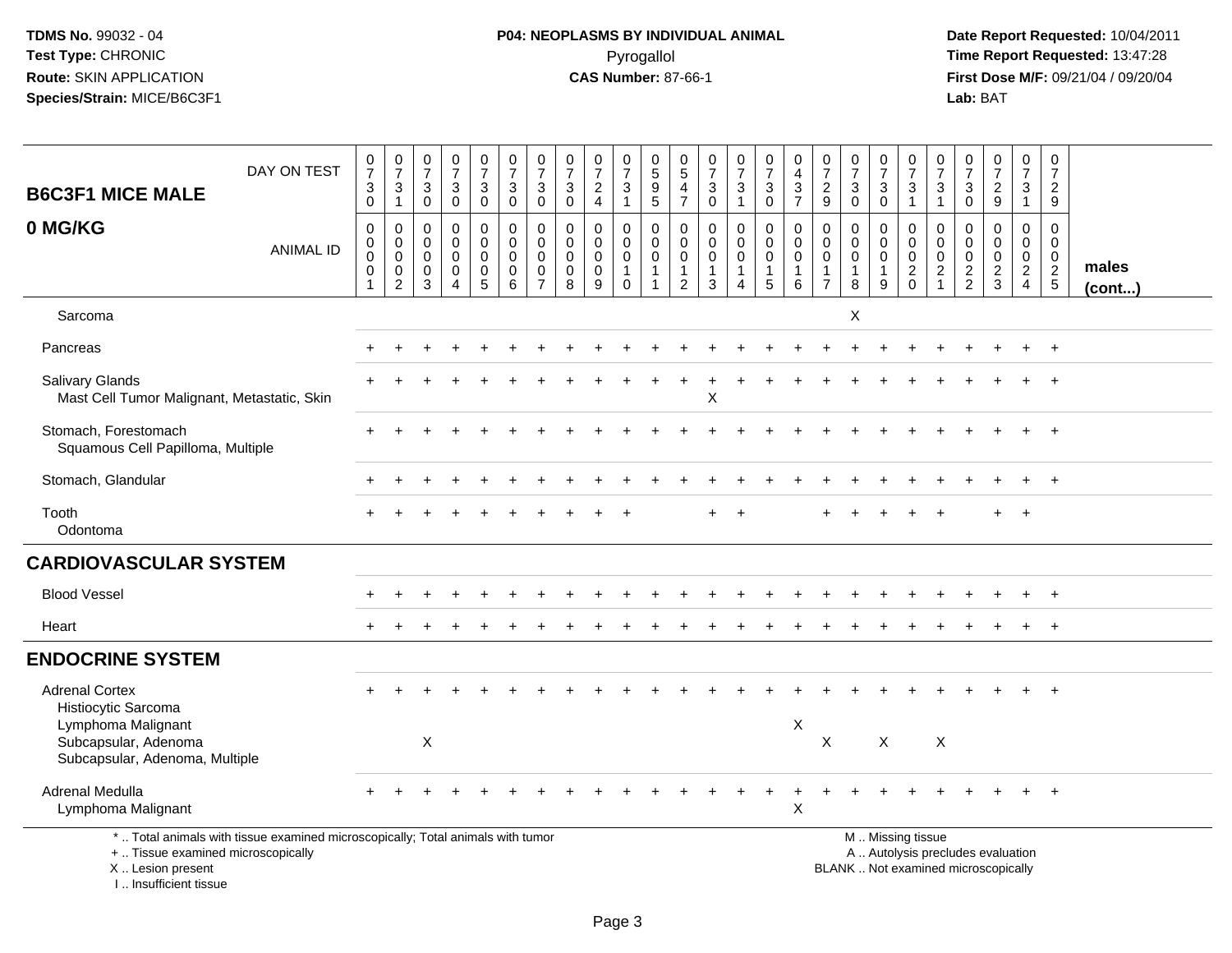# **P04: NEOPLASMS BY INDIVIDUAL ANIMAL**Pyrogallol **Time Report Requested:** 13:47:28

 **Date Report Requested:** 10/04/2011 **First Dose M/F:** 09/21/04 / 09/20/04<br>Lab: BAT **Lab:** BAT

| <b>B6C3F1 MICE MALE</b>                                 | DAY ON TEST                                                                     | $\frac{0}{7}$<br>$\mathbf{3}$<br>$\mathbf 0$ | $\frac{0}{7}$<br>$\ensuremath{\mathsf{3}}$<br>$\mathbf{1}$                     | $\frac{0}{7}$<br>3<br>$\mathbf 0$                             | $\frac{0}{7}$<br>$\sqrt{3}$<br>$\mathbf 0$                              | $\begin{smallmatrix}0\\7\end{smallmatrix}$<br>$\ensuremath{\mathsf{3}}$<br>$\mathbf 0$ | $\frac{0}{7}$<br>3<br>$\mathbf 0$         | $\frac{0}{7}$<br>3<br>0                                          | $\frac{0}{7}$<br>3<br>$\mathbf 0$ | $\frac{0}{7}$<br>$\frac{2}{4}$                                | $\frac{0}{7}$<br>$\mathsf 3$<br>$\overline{1}$                 | $\pmb{0}$<br>$\overline{5}$<br>$\begin{array}{c} 9 \\ 5 \end{array}$ | $\begin{array}{c} 0 \\ 5 \end{array}$<br>4<br>$\overline{7}$      | $\frac{0}{7}$<br>$_{\rm 0}^3$                                  | $\frac{0}{7}$<br>$\mathbf{3}$<br>$\mathbf{1}$        | $\frac{0}{7}$<br>3<br>$\mathbf 0$        | $\begin{smallmatrix}0\\4\end{smallmatrix}$<br>$\frac{3}{7}$          | $\frac{0}{7}$<br>$\frac{2}{9}$                                       | 0<br>$\overline{7}$<br>3<br>$\mathbf 0$                  | $\frac{0}{7}$<br>3<br>$\mathbf 0$                              | $\frac{0}{7}$<br>3<br>$\overline{1}$                             | $\frac{0}{7}$<br>$\mathbf{3}$<br>$\mathbf{1}$                               | 0<br>$\overline{7}$<br>$\mathbf{3}$<br>$\mathbf 0$         | $\frac{0}{7}$<br>$\frac{2}{9}$                          | $\frac{0}{7}$<br>$\mathbf{3}$<br>$\mathbf{1}$                                 | $\mathbf 0$<br>$\boldsymbol{7}$<br>$\frac{2}{9}$         |                       |
|---------------------------------------------------------|---------------------------------------------------------------------------------|----------------------------------------------|--------------------------------------------------------------------------------|---------------------------------------------------------------|-------------------------------------------------------------------------|----------------------------------------------------------------------------------------|-------------------------------------------|------------------------------------------------------------------|-----------------------------------|---------------------------------------------------------------|----------------------------------------------------------------|----------------------------------------------------------------------|-------------------------------------------------------------------|----------------------------------------------------------------|------------------------------------------------------|------------------------------------------|----------------------------------------------------------------------|----------------------------------------------------------------------|----------------------------------------------------------|----------------------------------------------------------------|------------------------------------------------------------------|-----------------------------------------------------------------------------|------------------------------------------------------------|---------------------------------------------------------|-------------------------------------------------------------------------------|----------------------------------------------------------|-----------------------|
| 0 MG/KG                                                 | <b>ANIMAL ID</b>                                                                | $\mathbf 0$<br>0<br>$\pmb{0}$<br>0<br>-1     | $\pmb{0}$<br>$\mathbf 0$<br>$\mathsf{O}\xspace$<br>$\pmb{0}$<br>$\overline{2}$ | $\mathbf 0$<br>$\mathbf 0$<br>$\mathbf 0$<br>$\mathbf 0$<br>3 | $\mathbf 0$<br>$\Omega$<br>$\mathbf 0$<br>$\mathbf 0$<br>$\overline{4}$ | $\mathbf 0$<br>$\mathbf 0$<br>$\mathbf 0$<br>$\mathbf 0$<br>$\sqrt{5}$                 | 0<br>$\mathbf 0$<br>0<br>$\mathbf 0$<br>6 | $\mathbf 0$<br>$\mathbf 0$<br>$\mathbf 0$<br>0<br>$\overline{7}$ | 0<br>$\mathbf 0$<br>0<br>0<br>8   | $\mathbf 0$<br>$\mathbf 0$<br>$\mathbf 0$<br>$\mathbf 0$<br>9 | 0<br>$\mathbf 0$<br>$\mathbf 0$<br>$\mathbf{1}$<br>$\mathbf 0$ | 0<br>$\mathbf 0$<br>$\mathbf 0$<br>$\mathbf{1}$<br>$\mathbf{1}$      | 0<br>$\mathbf 0$<br>$\mathbf 0$<br>$\mathbf{1}$<br>$\overline{c}$ | $\mathbf 0$<br>$\mathbf 0$<br>$\mathbf 0$<br>$\mathbf{1}$<br>3 | 0<br>$\mathbf 0$<br>$\mathsf 0$<br>$\mathbf{1}$<br>Δ | 0<br>$\mathbf 0$<br>0<br>1<br>$\sqrt{5}$ | $\mathbf 0$<br>$\mathbf 0$<br>$\mathbf 0$<br>$\mathbf{1}$<br>$\,6\,$ | 0<br>$\mathbf{0}$<br>$\mathbf 0$<br>$\overline{1}$<br>$\overline{7}$ | $\Omega$<br>$\Omega$<br>$\mathbf 0$<br>$\mathbf{1}$<br>8 | $\mathbf 0$<br>$\mathbf 0$<br>$\mathbf 0$<br>$\mathbf{1}$<br>9 | 0<br>$\mathbf 0$<br>$\mathbf 0$<br>$\overline{2}$<br>$\mathbf 0$ | 0<br>$\mathbf 0$<br>$\mathsf{O}\xspace$<br>$\overline{c}$<br>$\overline{1}$ | $\mathbf 0$<br>$\mathbf 0$<br>$\mathbf 0$<br>$\frac{2}{2}$ | $\mathbf 0$<br>$\Omega$<br>$\mathbf 0$<br>$\frac{2}{3}$ | $\mathbf 0$<br>$\mathbf 0$<br>$\mathbf 0$<br>$\overline{2}$<br>$\overline{4}$ | $\mathsf 0$<br>$\mathbf 0$<br>$\mathbf 0$<br>$rac{2}{5}$ | males<br>$($ cont $)$ |
| Islets, Pancreatic<br>Adenoma<br>Carcinoma              |                                                                                 | $+$                                          |                                                                                |                                                               |                                                                         |                                                                                        |                                           | X                                                                |                                   |                                                               |                                                                |                                                                      |                                                                   |                                                                |                                                      |                                          |                                                                      |                                                                      |                                                          |                                                                |                                                                  |                                                                             |                                                            |                                                         | $+$                                                                           | $+$                                                      |                       |
| Parathyroid Gland                                       |                                                                                 |                                              |                                                                                |                                                               |                                                                         |                                                                                        |                                           |                                                                  |                                   |                                                               |                                                                |                                                                      | M                                                                 |                                                                |                                                      |                                          |                                                                      |                                                                      |                                                          |                                                                |                                                                  |                                                                             |                                                            |                                                         |                                                                               | $+$                                                      |                       |
| <b>Pituitary Gland</b><br>Histiocytic Sarcoma           |                                                                                 |                                              |                                                                                |                                                               |                                                                         |                                                                                        |                                           |                                                                  |                                   |                                                               |                                                                |                                                                      |                                                                   |                                                                |                                                      |                                          |                                                                      |                                                                      |                                                          |                                                                |                                                                  |                                                                             |                                                            |                                                         | $\ddot{}$                                                                     | $+$                                                      |                       |
| <b>Thyroid Gland</b>                                    |                                                                                 |                                              | $\pm$                                                                          |                                                               |                                                                         |                                                                                        |                                           |                                                                  |                                   |                                                               |                                                                |                                                                      |                                                                   |                                                                | <b>+</b>                                             | $\div$                                   |                                                                      |                                                                      |                                                          |                                                                |                                                                  | $\div$                                                                      |                                                            |                                                         | $+$                                                                           | $+$                                                      |                       |
| <b>GENERAL BODY SYSTEM</b>                              |                                                                                 |                                              |                                                                                |                                                               |                                                                         |                                                                                        |                                           |                                                                  |                                   |                                                               |                                                                |                                                                      |                                                                   |                                                                |                                                      |                                          |                                                                      |                                                                      |                                                          |                                                                |                                                                  |                                                                             |                                                            |                                                         |                                                                               |                                                          |                       |
| <b>NONE</b>                                             |                                                                                 |                                              |                                                                                |                                                               |                                                                         |                                                                                        |                                           |                                                                  |                                   |                                                               |                                                                |                                                                      |                                                                   |                                                                |                                                      |                                          |                                                                      |                                                                      |                                                          |                                                                |                                                                  |                                                                             |                                                            |                                                         |                                                                               |                                                          |                       |
| <b>GENITAL SYSTEM</b>                                   |                                                                                 |                                              |                                                                                |                                                               |                                                                         |                                                                                        |                                           |                                                                  |                                   |                                                               |                                                                |                                                                      |                                                                   |                                                                |                                                      |                                          |                                                                      |                                                                      |                                                          |                                                                |                                                                  |                                                                             |                                                            |                                                         |                                                                               |                                                          |                       |
| Epididymis<br>Histiocytic Sarcoma<br>Lymphoma Malignant |                                                                                 |                                              |                                                                                |                                                               |                                                                         |                                                                                        |                                           |                                                                  |                                   |                                                               |                                                                |                                                                      |                                                                   |                                                                |                                                      |                                          |                                                                      |                                                                      |                                                          |                                                                |                                                                  |                                                                             |                                                            |                                                         | $\ddot{}$<br>X                                                                | $+$                                                      |                       |
| Penis                                                   |                                                                                 |                                              |                                                                                |                                                               |                                                                         |                                                                                        |                                           |                                                                  |                                   | $\ddot{}$                                                     |                                                                |                                                                      |                                                                   |                                                                |                                                      |                                          |                                                                      |                                                                      |                                                          |                                                                |                                                                  |                                                                             |                                                            |                                                         |                                                                               |                                                          |                       |
| <b>Preputial Gland</b><br>Hemangioma<br>Hemangiosarcoma |                                                                                 |                                              |                                                                                |                                                               |                                                                         |                                                                                        |                                           |                                                                  |                                   |                                                               |                                                                |                                                                      |                                                                   |                                                                |                                                      |                                          |                                                                      |                                                                      |                                                          |                                                                |                                                                  | $\ddot{}$<br>X                                                              |                                                            |                                                         | $\ddot{}$                                                                     | $\overline{1}$                                           |                       |
| Prostate<br>Histiocytic Sarcoma<br>Lymphoma Malignant   |                                                                                 |                                              |                                                                                |                                                               |                                                                         |                                                                                        |                                           |                                                                  |                                   |                                                               |                                                                |                                                                      |                                                                   |                                                                |                                                      |                                          | $\times$                                                             |                                                                      |                                                          |                                                                |                                                                  |                                                                             |                                                            |                                                         |                                                                               |                                                          |                       |
| +  Tissue examined microscopically<br>X  Lesion present | *  Total animals with tissue examined microscopically; Total animals with tumor |                                              |                                                                                |                                                               |                                                                         |                                                                                        |                                           |                                                                  |                                   |                                                               |                                                                |                                                                      |                                                                   |                                                                |                                                      |                                          |                                                                      |                                                                      | BLANK  Not examined microscopically                      |                                                                | M  Missing tissue                                                |                                                                             |                                                            | A  Autolysis precludes evaluation                       |                                                                               |                                                          |                       |

I .. Insufficient tissue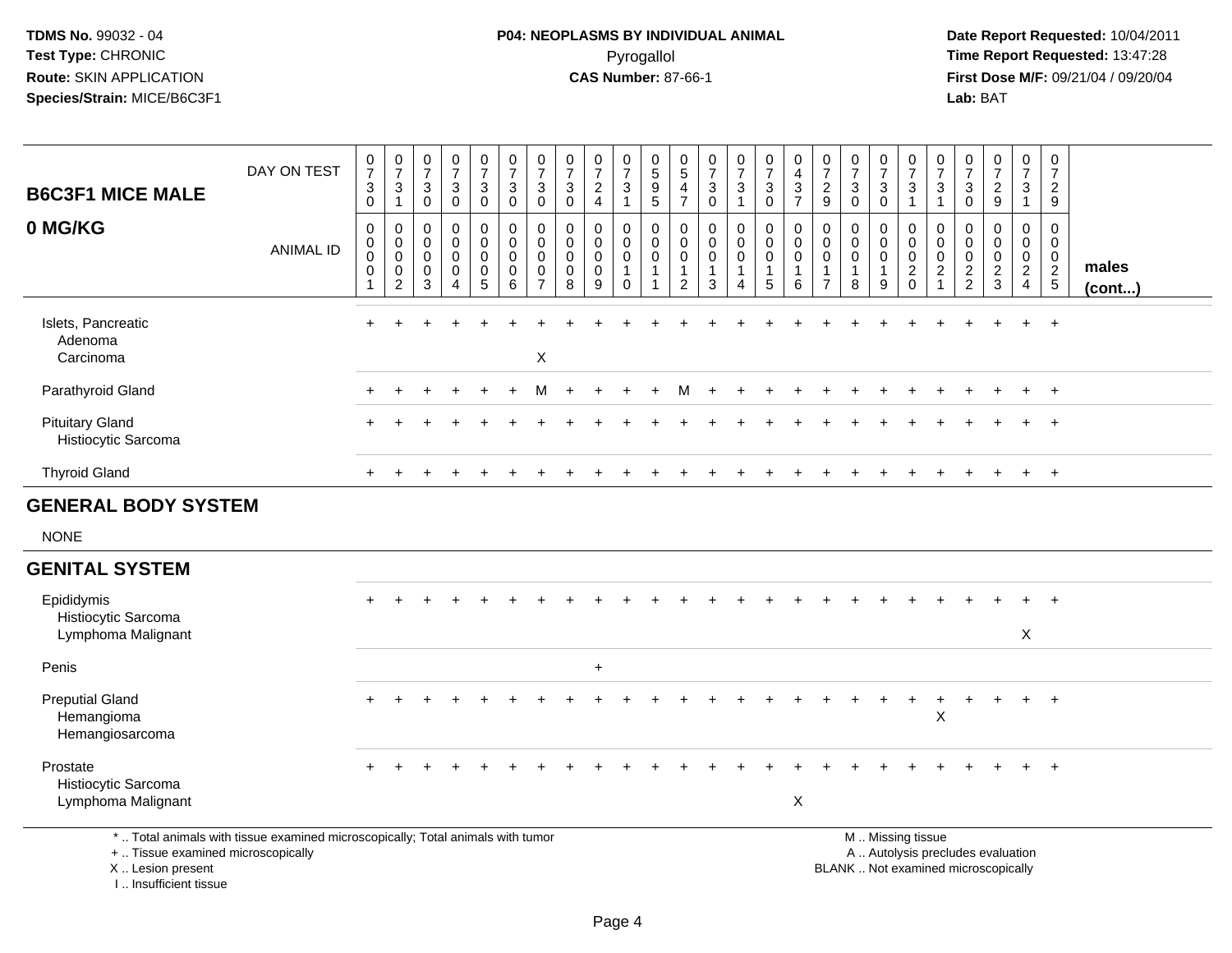# **P04: NEOPLASMS BY INDIVIDUAL ANIMAL**Pyrogallol **Time Report Requested:** 13:47:28

 **Date Report Requested:** 10/04/2011 **First Dose M/F:** 09/21/04 / 09/20/04<br>Lab: BAT **Lab:** BAT

| <b>B6C3F1 MICE MALE</b>                                                                                                                          | DAY ON TEST                                                                     | $\begin{array}{c} 0 \\ 7 \end{array}$<br>$\sqrt{3}$<br>$\mathbf 0$ | $\frac{0}{7}$<br>3<br>$\overline{1}$                   | $\begin{array}{c} 0 \\ 7 \end{array}$<br>$\sqrt{3}$<br>$\mathbf 0$ | $\frac{0}{7}$<br>$\ensuremath{\mathsf{3}}$<br>$\mathbf 0$ | $\frac{0}{7}$<br>$\ensuremath{\mathsf{3}}$<br>$\mathbf 0$ | $\frac{0}{7}$<br>$\ensuremath{\mathsf{3}}$<br>$\pmb{0}$ | $\frac{0}{7}$<br>$\sqrt{3}$<br>$\mathbf 0$               | $\frac{0}{7}$<br>$\sqrt{3}$<br>$\mathbf 0$                    | $\frac{0}{7}$<br>$\sqrt{2}$<br>$\overline{4}$   | $\frac{0}{7}$<br>3<br>$\mathbf{1}$                | $\begin{matrix} 0 \\ 5 \end{matrix}$<br>$\frac{9}{5}$ | 0<br>$\overline{5}$<br>$\overline{4}$<br>$\overline{7}$           | $\begin{array}{c} 0 \\ 7 \end{array}$<br>$_{\rm 0}^3$ | $\begin{smallmatrix}0\\7\end{smallmatrix}$<br>$\frac{3}{1}$                         | $\begin{array}{c} 0 \\ 7 \end{array}$<br>$\ensuremath{\mathsf{3}}$<br>$\mathbf 0$ | 0<br>$\overline{\mathbf{4}}$<br>3<br>$\overline{7}$  | $\frac{0}{7}$<br>$\frac{2}{9}$                                            | $\frac{0}{7}$<br>$\mathbf{3}$<br>$\overline{0}$ | $\frac{0}{7}$<br>$\frac{3}{0}$             | $\begin{array}{c} 0 \\ 7 \end{array}$<br>$\frac{3}{1}$                                        | 0<br>$\overline{7}$<br>$\mathbf{3}$<br>$\mathbf{1}$ | $\frac{0}{7}$<br>$\sqrt{3}$<br>$\mathbf 0$                 | $\frac{0}{7}$<br>$\overline{a}$<br>$9\,$         | $\frac{0}{7}$<br>$\mathbf{3}$<br>$\mathbf{1}$                              | 0<br>$\overline{7}$<br>$\overline{a}$<br>9                      |                       |
|--------------------------------------------------------------------------------------------------------------------------------------------------|---------------------------------------------------------------------------------|--------------------------------------------------------------------|--------------------------------------------------------|--------------------------------------------------------------------|-----------------------------------------------------------|-----------------------------------------------------------|---------------------------------------------------------|----------------------------------------------------------|---------------------------------------------------------------|-------------------------------------------------|---------------------------------------------------|-------------------------------------------------------|-------------------------------------------------------------------|-------------------------------------------------------|-------------------------------------------------------------------------------------|-----------------------------------------------------------------------------------|------------------------------------------------------|---------------------------------------------------------------------------|-------------------------------------------------|--------------------------------------------|-----------------------------------------------------------------------------------------------|-----------------------------------------------------|------------------------------------------------------------|--------------------------------------------------|----------------------------------------------------------------------------|-----------------------------------------------------------------|-----------------------|
| 0 MG/KG                                                                                                                                          | <b>ANIMAL ID</b>                                                                | $\mathbf 0$<br>$\mathbf 0$<br>$\mathbf 0$<br>$\mathbf 0$           | 0<br>$\mathbf 0$<br>$\mathbf 0$<br>0<br>$\overline{2}$ | $\mathbf 0$<br>$\mathbf 0$<br>$\Omega$<br>$\mathbf 0$<br>3         | 0<br>$\mathbf{0}$<br>0<br>$\mathbf 0$<br>4                | 0<br>0<br>$\mathbf 0$<br>$\mathbf 0$<br>5                 | $\mathbf 0$<br>$\pmb{0}$<br>$\pmb{0}$<br>$\pmb{0}$<br>6 | $\mathbf 0$<br>$\mathbf 0$<br>$\mathbf 0$<br>$\mathbf 0$ | $\mathbf 0$<br>$\mathbf 0$<br>$\mathbf 0$<br>$\mathbf 0$<br>8 | 0<br>$\mathbf 0$<br>$\pmb{0}$<br>$\pmb{0}$<br>9 | 0<br>$\mathbf 0$<br>0<br>$\mathbf{1}$<br>$\Omega$ | 0<br>$\mathbf 0$<br>$\mathbf 0$<br>$\mathbf{1}$       | 0<br>$\mathbf 0$<br>$\mathbf 0$<br>$\mathbf{1}$<br>$\overline{2}$ | $\mathbf 0$<br>$\mathbf 0$<br>$\mathbf 0$<br>1<br>3   | $\mathbf 0$<br>$\mathbf 0$<br>$\mathbf 0$<br>$\mathbf{1}$<br>$\boldsymbol{\Lambda}$ | 0<br>$\mathbf 0$<br>0<br>$\mathbf{1}$<br>5                                        | 0<br>$\mathbf 0$<br>$\mathbf 0$<br>$\mathbf{1}$<br>6 | $\mathbf 0$<br>$\mathbf 0$<br>$\pmb{0}$<br>$\mathbf{1}$<br>$\overline{7}$ | 0<br>$\mathbf 0$<br>$\mathbf 0$<br>1<br>8       | 0<br>0<br>$\mathbf 0$<br>$\mathbf{1}$<br>9 | 0<br>$\mathbf 0$<br>$\mathsf 0$<br>$\frac{2}{0}$                                              | 0<br>$\Omega$<br>$\mathbf 0$<br>$\sqrt{2}$          | $\mathbf 0$<br>$\mathbf 0$<br>$\mathbf 0$<br>$\frac{2}{2}$ | 0<br>$\mathbf 0$<br>$\mathbf 0$<br>$\frac{2}{3}$ | $\mathbf 0$<br>$\mathsf{O}\xspace$<br>$\mathsf{O}\xspace$<br>$\frac{2}{4}$ | 0<br>$\mathbf 0$<br>$\mathbf 0$<br>$\sqrt{2}$<br>$\overline{5}$ | males<br>$($ cont $)$ |
| <b>Seminal Vesicle</b>                                                                                                                           |                                                                                 |                                                                    |                                                        |                                                                    |                                                           |                                                           |                                                         |                                                          |                                                               |                                                 |                                                   |                                                       |                                                                   |                                                       |                                                                                     |                                                                                   |                                                      |                                                                           |                                                 |                                            |                                                                                               |                                                     |                                                            |                                                  |                                                                            | $\overline{+}$                                                  |                       |
| <b>Testes</b>                                                                                                                                    |                                                                                 |                                                                    |                                                        |                                                                    |                                                           |                                                           |                                                         |                                                          |                                                               |                                                 |                                                   |                                                       |                                                                   |                                                       |                                                                                     |                                                                                   |                                                      |                                                                           |                                                 |                                            |                                                                                               |                                                     |                                                            |                                                  |                                                                            | $+$                                                             |                       |
| <b>HEMATOPOIETIC SYSTEM</b>                                                                                                                      |                                                                                 |                                                                    |                                                        |                                                                    |                                                           |                                                           |                                                         |                                                          |                                                               |                                                 |                                                   |                                                       |                                                                   |                                                       |                                                                                     |                                                                                   |                                                      |                                                                           |                                                 |                                            |                                                                                               |                                                     |                                                            |                                                  |                                                                            |                                                                 |                       |
| <b>Bone Marrow</b><br>Histiocytic Sarcoma                                                                                                        |                                                                                 |                                                                    |                                                        |                                                                    |                                                           |                                                           |                                                         |                                                          |                                                               |                                                 |                                                   |                                                       |                                                                   |                                                       |                                                                                     |                                                                                   |                                                      |                                                                           |                                                 |                                            |                                                                                               |                                                     |                                                            |                                                  |                                                                            |                                                                 |                       |
| Lymph Node<br>Bronchial, Lymphoma Malignant<br>Mediastinal, Histiocytic Sarcoma<br>Mediastinal, Lymphoma Malignant<br>Renal, Histiocytic Sarcoma |                                                                                 |                                                                    |                                                        |                                                                    |                                                           |                                                           |                                                         | $\ddot{}$                                                |                                                               |                                                 |                                                   |                                                       | $\ddot{}$                                                         |                                                       |                                                                                     |                                                                                   | $\ddot{}$                                            |                                                                           |                                                 |                                            |                                                                                               |                                                     |                                                            |                                                  | $\ddot{}$<br>$\times$<br>X                                                 |                                                                 |                       |
| Renal, Lymphoma Malignant                                                                                                                        |                                                                                 |                                                                    |                                                        |                                                                    |                                                           |                                                           |                                                         |                                                          |                                                               |                                                 |                                                   |                                                       |                                                                   |                                                       |                                                                                     |                                                                                   | X                                                    |                                                                           |                                                 |                                            |                                                                                               |                                                     |                                                            |                                                  |                                                                            |                                                                 |                       |
| Lymph Node, Mandibular<br>Histiocytic Sarcoma                                                                                                    |                                                                                 |                                                                    |                                                        |                                                                    |                                                           |                                                           |                                                         |                                                          |                                                               |                                                 |                                                   |                                                       |                                                                   |                                                       |                                                                                     |                                                                                   |                                                      |                                                                           |                                                 |                                            |                                                                                               |                                                     |                                                            |                                                  |                                                                            |                                                                 |                       |
| Lymphoma Malignant<br>Mast Cell Tumor Malignant, Metastatic, Skin                                                                                |                                                                                 |                                                                    |                                                        |                                                                    |                                                           |                                                           |                                                         |                                                          |                                                               |                                                 |                                                   |                                                       |                                                                   | X                                                     |                                                                                     |                                                                                   | X                                                    |                                                                           |                                                 |                                            |                                                                                               |                                                     |                                                            |                                                  |                                                                            |                                                                 |                       |
| Lymph Node, Mesenteric<br>Histiocytic Sarcoma                                                                                                    |                                                                                 |                                                                    |                                                        |                                                                    |                                                           |                                                           |                                                         |                                                          |                                                               |                                                 |                                                   |                                                       |                                                                   |                                                       |                                                                                     |                                                                                   |                                                      |                                                                           |                                                 |                                            |                                                                                               |                                                     |                                                            |                                                  |                                                                            |                                                                 |                       |
| Lymphoma Malignant                                                                                                                               |                                                                                 |                                                                    |                                                        |                                                                    |                                                           |                                                           |                                                         |                                                          |                                                               |                                                 |                                                   |                                                       |                                                                   |                                                       |                                                                                     |                                                                                   | Χ                                                    |                                                                           |                                                 |                                            |                                                                                               |                                                     |                                                            |                                                  | X                                                                          |                                                                 |                       |
| Spleen<br>Hemangiosarcoma<br>Histiocytic Sarcoma<br>Lymphoma Malignant                                                                           |                                                                                 |                                                                    |                                                        |                                                                    |                                                           |                                                           |                                                         |                                                          |                                                               |                                                 |                                                   |                                                       |                                                                   |                                                       |                                                                                     |                                                                                   | $\times$                                             |                                                                           |                                                 |                                            |                                                                                               |                                                     |                                                            |                                                  | X                                                                          |                                                                 |                       |
| +  Tissue examined microscopically<br>X  Lesion present                                                                                          | *  Total animals with tissue examined microscopically; Total animals with tumor |                                                                    |                                                        |                                                                    |                                                           |                                                           |                                                         |                                                          |                                                               |                                                 |                                                   |                                                       |                                                                   |                                                       |                                                                                     |                                                                                   |                                                      |                                                                           |                                                 |                                            | M  Missing tissue<br>A  Autolysis precludes evaluation<br>BLANK  Not examined microscopically |                                                     |                                                            |                                                  |                                                                            |                                                                 |                       |

I .. Insufficient tissue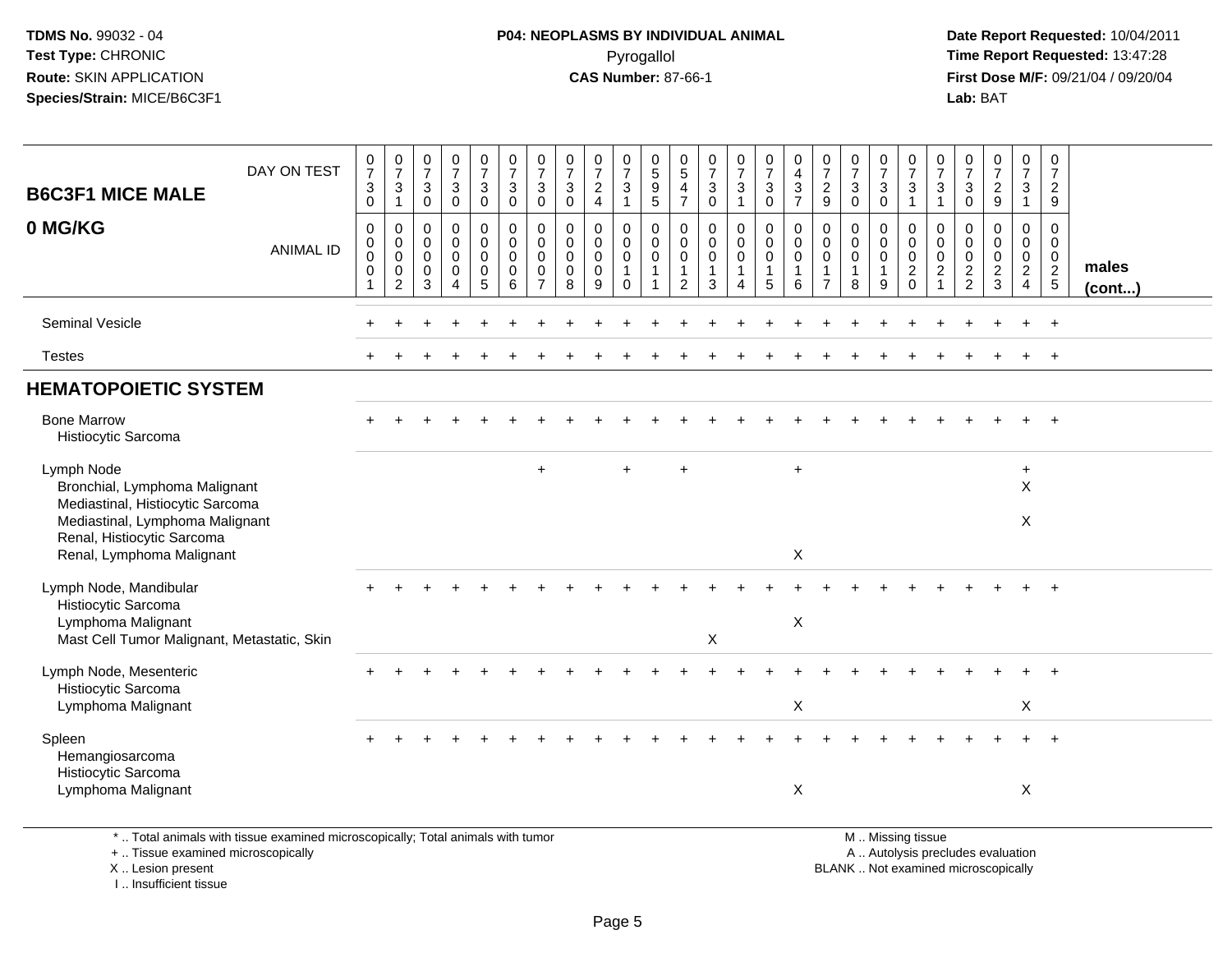# **P04: NEOPLASMS BY INDIVIDUAL ANIMAL**Pyrogallol **Time Report Requested:** 13:47:28

| <b>B6C3F1 MICE MALE</b><br>0 MG/KG                                                                                                                                                                                                 | DAY ON TEST<br><b>ANIMAL ID</b> | 0<br>$\overline{7}$<br>3<br>$\mathbf 0$<br>$\mathbf 0$<br>0<br>0<br>0 | $\mathbf 0$<br>$\overline{7}$<br>$\mathbf{3}$<br>$\mathbf{1}$<br>$\mathbf 0$<br>$\mathbf 0$<br>$\boldsymbol{0}$<br>$\mathbf 0$ | 0<br>$\overline{7}$<br>$\mathbf{3}$<br>$\mathbf 0$<br>$\mathbf 0$<br>$\mathbf 0$<br>$\mathbf 0$<br>0 | $\frac{0}{7}$<br>3<br>$\mathsf{O}$<br>$\mathbf 0$<br>$\mathbf 0$<br>0<br>$\mathbf 0$ | $\frac{0}{7}$<br>$\ensuremath{\mathsf{3}}$<br>$\overline{0}$<br>0<br>0<br>$\mathsf 0$<br>$\mathbf 0$ | $\frac{0}{7}$<br>$\sqrt{3}$<br>$\mathsf{O}\xspace$<br>$\pmb{0}$<br>$\mathbf 0$<br>$\pmb{0}$<br>$\mathbf 0$ | $\frac{0}{7}$<br>$\mathbf{3}$<br>$\pmb{0}$<br>$\mathbf 0$<br>$\mathbf 0$<br>$\pmb{0}$<br>0 | $\frac{0}{7}$<br>$\sqrt{3}$<br>$\mathbf 0$<br>$\mathbf 0$<br>$\Omega$<br>$\mathbf 0$<br>$\mathbf 0$ | $\frac{0}{7}$<br>$_4^2$<br>0<br>$\mathbf 0$<br>$\pmb{0}$<br>$\mathbf 0$ | 0<br>$\overline{7}$<br>$\ensuremath{\mathsf{3}}$<br>$\mathbf{1}$<br>0<br>$\mathbf 0$<br>$\mathsf 0$<br>$\mathbf{1}$ | 0<br>5<br>9<br>$\overline{5}$<br>0<br>$\mathbf 0$<br>0<br>$\mathbf{1}$ | 0<br>$\,$ 5 $\,$<br>$\overline{\mathbf{4}}$<br>$\overline{7}$<br>0<br>$\mathbf 0$<br>$\pmb{0}$<br>$\mathbf{1}$ | $\begin{array}{c} 0 \\ 7 \end{array}$<br>$_{\rm 0}^3$<br>$\pmb{0}$<br>$\mathbf 0$<br>$\pmb{0}$<br>$\mathbf{1}$ | $\frac{0}{7}$<br>$\ensuremath{\mathsf{3}}$<br>$\mathbf{1}$<br>0<br>$\mathbf 0$<br>$\mathsf{O}\xspace$<br>$\mathbf{1}$ | $\frac{0}{7}$<br>$\sqrt{3}$<br>$\mathbf 0$<br>$\pmb{0}$<br>$\mathbf 0$<br>$\mathbf 0$<br>$\mathbf{1}$ | 0<br>4<br>3<br>$\overline{7}$<br>0<br>$\mathbf 0$<br>0<br>1 | $\frac{0}{7}$<br>$\frac{2}{9}$<br>$\mathbf 0$<br>$\mathbf 0$<br>$\pmb{0}$<br>$\mathbf{1}$ | $\frac{0}{7}$<br>3<br>$\mathbf 0$<br>0<br>$\Omega$<br>$\mathbf 0$<br>$\mathbf{1}$ | $\frac{0}{7}$<br>$_0^3$<br>0<br>0<br>$\mathsf{O}\xspace$<br>$\mathbf{1}$ | $\frac{0}{7}$<br>$\ensuremath{\mathsf{3}}$<br>$\overline{1}$<br>$\mathbf 0$<br>$\mathbf 0$<br>$\mathsf 0$ | $\frac{0}{7}$<br>$\frac{3}{1}$<br>$\mathbf 0$<br>$\mathbf 0$<br>$\mathbf 0$ | $\frac{0}{7}$<br>$\ensuremath{\mathsf{3}}$<br>$\mathbf 0$<br>$\mathbf 0$<br>$\mathbf{0}$<br>$\mathbf 0$ | $\frac{0}{7}$<br>$\frac{2}{9}$<br>0<br>$\mathbf 0$<br>$\mathbf 0$<br>$\boldsymbol{2}$ | $\pmb{0}$<br>$\overline{7}$<br>$\mathbf{3}$<br>$\mathbf{1}$<br>0<br>$\mathbf 0$<br>$\mathbf 0$<br>$\overline{2}$ | 0<br>$\overline{7}$<br>$\overline{c}$<br>9<br>$\Omega$<br>$\Omega$<br>0<br>$\sqrt{2}$ | males  |
|------------------------------------------------------------------------------------------------------------------------------------------------------------------------------------------------------------------------------------|---------------------------------|-----------------------------------------------------------------------|--------------------------------------------------------------------------------------------------------------------------------|------------------------------------------------------------------------------------------------------|--------------------------------------------------------------------------------------|------------------------------------------------------------------------------------------------------|------------------------------------------------------------------------------------------------------------|--------------------------------------------------------------------------------------------|-----------------------------------------------------------------------------------------------------|-------------------------------------------------------------------------|---------------------------------------------------------------------------------------------------------------------|------------------------------------------------------------------------|----------------------------------------------------------------------------------------------------------------|----------------------------------------------------------------------------------------------------------------|-----------------------------------------------------------------------------------------------------------------------|-------------------------------------------------------------------------------------------------------|-------------------------------------------------------------|-------------------------------------------------------------------------------------------|-----------------------------------------------------------------------------------|--------------------------------------------------------------------------|-----------------------------------------------------------------------------------------------------------|-----------------------------------------------------------------------------|---------------------------------------------------------------------------------------------------------|---------------------------------------------------------------------------------------|------------------------------------------------------------------------------------------------------------------|---------------------------------------------------------------------------------------|--------|
|                                                                                                                                                                                                                                    |                                 | -1                                                                    | $\overline{c}$                                                                                                                 | 3                                                                                                    | 4                                                                                    | $\overline{5}$                                                                                       | $\,6\,$                                                                                                    | $\overline{7}$                                                                             | 8                                                                                                   | 9                                                                       | $\mathbf 0$                                                                                                         |                                                                        | $\overline{2}$                                                                                                 | 3                                                                                                              | 4                                                                                                                     | 5                                                                                                     | 6                                                           | $\overline{7}$                                                                            | 8                                                                                 | 9                                                                        | $^2_{\rm 0}$                                                                                              | $\frac{2}{1}$                                                               | $\frac{2}{2}$                                                                                           | $\mathbf{3}$                                                                          | $\overline{4}$                                                                                                   | 5                                                                                     | (cont) |
| Thymus<br>Histiocytic Sarcoma<br>Mast Cell Tumor Malignant, Metastatic, Skin                                                                                                                                                       |                                 |                                                                       |                                                                                                                                |                                                                                                      |                                                                                      |                                                                                                      |                                                                                                            |                                                                                            |                                                                                                     |                                                                         |                                                                                                                     |                                                                        |                                                                                                                | X                                                                                                              |                                                                                                                       |                                                                                                       |                                                             |                                                                                           |                                                                                   |                                                                          |                                                                                                           |                                                                             |                                                                                                         |                                                                                       |                                                                                                                  | $\overline{1}$                                                                        |        |
| <b>INTEGUMENTARY SYSTEM</b>                                                                                                                                                                                                        |                                 |                                                                       |                                                                                                                                |                                                                                                      |                                                                                      |                                                                                                      |                                                                                                            |                                                                                            |                                                                                                     |                                                                         |                                                                                                                     |                                                                        |                                                                                                                |                                                                                                                |                                                                                                                       |                                                                                                       |                                                             |                                                                                           |                                                                                   |                                                                          |                                                                                                           |                                                                             |                                                                                                         |                                                                                       |                                                                                                                  |                                                                                       |        |
| Mammary Gland                                                                                                                                                                                                                      |                                 | м                                                                     | M                                                                                                                              | м                                                                                                    | M                                                                                    | M                                                                                                    | M                                                                                                          | M                                                                                          | M                                                                                                   | M                                                                       | M                                                                                                                   | M                                                                      | M                                                                                                              | M                                                                                                              | M                                                                                                                     | M                                                                                                     | M                                                           | M                                                                                         | M                                                                                 | M                                                                        | M                                                                                                         | M                                                                           | M                                                                                                       | M                                                                                     |                                                                                                                  | м м                                                                                   |        |
| Skin<br>Control, Lymphoma Malignant<br>Control, Mast Cell Tumor Malignant<br>Site Of Application, Subcutaneous Tissue,<br>Hemangiosarcoma<br>Subcutaneous Tissue, Fibrous Histiocytoma<br>Subcutaneous Tissue, Histiocytic Sarcoma |                                 |                                                                       |                                                                                                                                |                                                                                                      |                                                                                      |                                                                                                      | X                                                                                                          |                                                                                            |                                                                                                     |                                                                         |                                                                                                                     |                                                                        |                                                                                                                | Χ                                                                                                              |                                                                                                                       |                                                                                                       | X                                                           |                                                                                           |                                                                                   |                                                                          |                                                                                                           |                                                                             |                                                                                                         |                                                                                       |                                                                                                                  |                                                                                       |        |
| <b>MUSCULOSKELETAL SYSTEM</b>                                                                                                                                                                                                      |                                 |                                                                       |                                                                                                                                |                                                                                                      |                                                                                      |                                                                                                      |                                                                                                            |                                                                                            |                                                                                                     |                                                                         |                                                                                                                     |                                                                        |                                                                                                                |                                                                                                                |                                                                                                                       |                                                                                                       |                                                             |                                                                                           |                                                                                   |                                                                          |                                                                                                           |                                                                             |                                                                                                         |                                                                                       |                                                                                                                  |                                                                                       |        |
| Bone                                                                                                                                                                                                                               |                                 |                                                                       |                                                                                                                                |                                                                                                      |                                                                                      |                                                                                                      |                                                                                                            |                                                                                            |                                                                                                     |                                                                         |                                                                                                                     |                                                                        |                                                                                                                |                                                                                                                |                                                                                                                       |                                                                                                       |                                                             |                                                                                           |                                                                                   |                                                                          |                                                                                                           |                                                                             |                                                                                                         |                                                                                       |                                                                                                                  | $^{+}$                                                                                |        |
| <b>NERVOUS SYSTEM</b>                                                                                                                                                                                                              |                                 |                                                                       |                                                                                                                                |                                                                                                      |                                                                                      |                                                                                                      |                                                                                                            |                                                                                            |                                                                                                     |                                                                         |                                                                                                                     |                                                                        |                                                                                                                |                                                                                                                |                                                                                                                       |                                                                                                       |                                                             |                                                                                           |                                                                                   |                                                                          |                                                                                                           |                                                                             |                                                                                                         |                                                                                       |                                                                                                                  |                                                                                       |        |
| <b>Brain</b><br>Histiocytic Sarcoma                                                                                                                                                                                                |                                 |                                                                       |                                                                                                                                |                                                                                                      |                                                                                      |                                                                                                      |                                                                                                            |                                                                                            |                                                                                                     |                                                                         |                                                                                                                     |                                                                        |                                                                                                                |                                                                                                                |                                                                                                                       |                                                                                                       |                                                             |                                                                                           |                                                                                   |                                                                          |                                                                                                           |                                                                             |                                                                                                         |                                                                                       |                                                                                                                  | $\overline{1}$                                                                        |        |
| <b>RESPIRATORY SYSTEM</b>                                                                                                                                                                                                          |                                 |                                                                       |                                                                                                                                |                                                                                                      |                                                                                      |                                                                                                      |                                                                                                            |                                                                                            |                                                                                                     |                                                                         |                                                                                                                     |                                                                        |                                                                                                                |                                                                                                                |                                                                                                                       |                                                                                                       |                                                             |                                                                                           |                                                                                   |                                                                          |                                                                                                           |                                                                             |                                                                                                         |                                                                                       |                                                                                                                  |                                                                                       |        |
| Lung<br>Alveolar/Bronchiolar Adenoma<br>Alveolar/Bronchiolar Adenoma, Multiple<br>Alveolar/Bronchiolar Carcinoma                                                                                                                   |                                 | $\mathsf{X}$                                                          | X                                                                                                                              |                                                                                                      |                                                                                      |                                                                                                      | X                                                                                                          | X                                                                                          |                                                                                                     |                                                                         | X                                                                                                                   |                                                                        |                                                                                                                |                                                                                                                | X                                                                                                                     |                                                                                                       |                                                             | X                                                                                         |                                                                                   |                                                                          |                                                                                                           |                                                                             | X                                                                                                       |                                                                                       |                                                                                                                  |                                                                                       |        |
| *  Total animals with tissue examined microscopically; Total animals with tumor<br>+  Tissue examined microscopically<br>X  Lesion present<br>L. Insufficient tissue                                                               |                                 |                                                                       |                                                                                                                                |                                                                                                      |                                                                                      |                                                                                                      |                                                                                                            |                                                                                            |                                                                                                     |                                                                         |                                                                                                                     |                                                                        |                                                                                                                |                                                                                                                |                                                                                                                       |                                                                                                       |                                                             |                                                                                           |                                                                                   |                                                                          | M  Missing tissue<br>A  Autolysis precludes evaluation<br>BLANK  Not examined microscopically             |                                                                             |                                                                                                         |                                                                                       |                                                                                                                  |                                                                                       |        |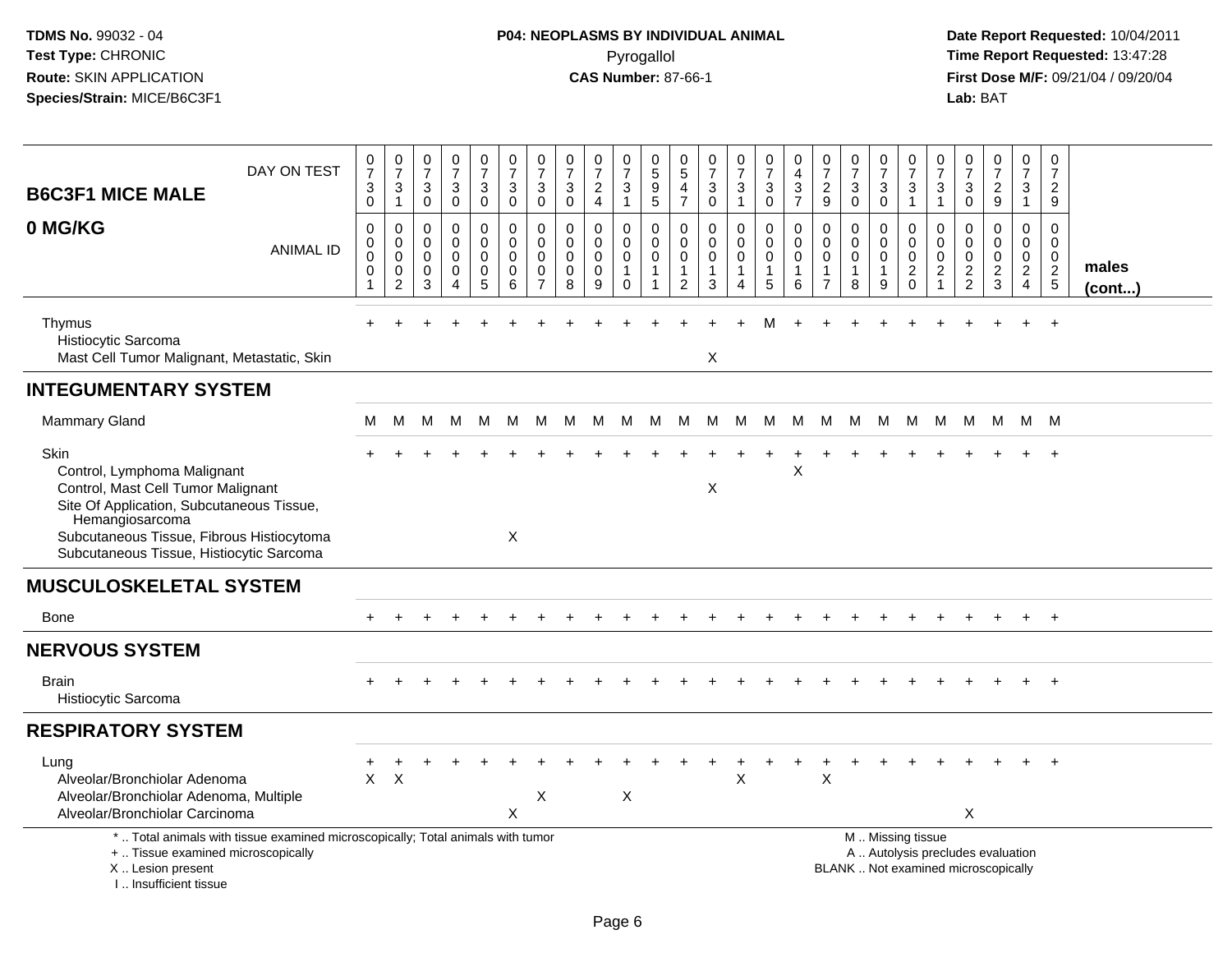# **P04: NEOPLASMS BY INDIVIDUAL ANIMAL**Pyrogallol **Time Report Requested:** 13:47:28

| <b>B6C3F1 MICE MALE</b>                                                                  | DAY ON TEST                                                                     | $\frac{0}{7}$<br>$\mathbf{3}$<br>$\overline{0}$      | $\frac{0}{7}$<br>$\frac{3}{1}$                                                   | $\frac{0}{7}$<br>3<br>$\mathbf 0$                             | $\begin{array}{c} 0 \\ 7 \end{array}$<br>3<br>$\mathbf 0$ | $\frac{0}{7}$<br>3<br>$\overline{0}$                 | $\begin{array}{c} 0 \\ 7 \end{array}$<br>$\mathbf{3}$<br>$\overline{0}$   | $\frac{0}{7}$<br>$\mathbf{3}$<br>$\mathsf{O}\xspace$       | $\begin{smallmatrix}0\\7\end{smallmatrix}$<br>$\sqrt{3}$<br>$\overline{0}$ | $\frac{0}{7}$<br>$\frac{2}{4}$                                | $\frac{0}{7}$<br>$\ensuremath{\mathsf{3}}$<br>$\mathbf{1}$   | $\begin{array}{c} 0 \\ 5 \end{array}$<br>$\boldsymbol{9}$<br>$\overline{5}$ | $\begin{array}{c} 0 \\ 5 \end{array}$<br>4<br>$\overline{7}$ | $\frac{0}{7}$<br>$\ensuremath{\mathsf{3}}$<br>$\overline{0}$ | $\frac{0}{7}$<br>3<br>$\mathbf{1}$                                      | $\begin{array}{c} 0 \\ 7 \end{array}$<br>$_{\rm 0}^3$                                    | $\begin{array}{c} 0 \\ 4 \\ 3 \\ 7 \end{array}$                           | $\frac{0}{7}$<br>$\frac{2}{9}$                                    | $\frac{0}{7}$<br>$\sqrt{3}$<br>$\overline{0}$                               | $\frac{0}{7}$<br>3<br>$\mathsf 0$                 | $\frac{0}{7}$<br>$\frac{3}{1}$                            | $\begin{array}{c} 0 \\ 7 \end{array}$<br>$\frac{3}{1}$   | $\frac{0}{7}$<br>$_{\rm 0}^3$                            | $\begin{smallmatrix}0\\7\end{smallmatrix}$<br>$\frac{2}{9}$ | $\frac{0}{7}$<br>3<br>$\mathbf{1}$                | $\begin{array}{c} 0 \\ 7 \end{array}$<br>$\frac{2}{9}$        |                 |
|------------------------------------------------------------------------------------------|---------------------------------------------------------------------------------|------------------------------------------------------|----------------------------------------------------------------------------------|---------------------------------------------------------------|-----------------------------------------------------------|------------------------------------------------------|---------------------------------------------------------------------------|------------------------------------------------------------|----------------------------------------------------------------------------|---------------------------------------------------------------|--------------------------------------------------------------|-----------------------------------------------------------------------------|--------------------------------------------------------------|--------------------------------------------------------------|-------------------------------------------------------------------------|------------------------------------------------------------------------------------------|---------------------------------------------------------------------------|-------------------------------------------------------------------|-----------------------------------------------------------------------------|---------------------------------------------------|-----------------------------------------------------------|----------------------------------------------------------|----------------------------------------------------------|-------------------------------------------------------------|---------------------------------------------------|---------------------------------------------------------------|-----------------|
| 0 MG/KG                                                                                  | <b>ANIMAL ID</b>                                                                | $\mathsf 0$<br>0<br>$\mathbf 0$<br>0<br>$\mathbf{1}$ | $\boldsymbol{0}$<br>$\pmb{0}$<br>$\overline{0}$<br>$\mathbf 0$<br>$\overline{2}$ | $\mathbf 0$<br>$\mathbf 0$<br>$\mathbf 0$<br>$\mathbf 0$<br>3 | $\pmb{0}$<br>$\Omega$<br>$\mathbf 0$<br>$\mathbf 0$<br>4  | 0<br>$\mathbf 0$<br>0<br>$\pmb{0}$<br>$\overline{5}$ | $\pmb{0}$<br>$\overline{0}$<br>$\mathsf{O}\xspace$<br>0<br>$\overline{6}$ | $\pmb{0}$<br>0<br>$\pmb{0}$<br>$\pmb{0}$<br>$\overline{7}$ | $\pmb{0}$<br>0<br>$\pmb{0}$<br>$\mathbf 0$<br>8                            | $\mathbf 0$<br>$\mathbf 0$<br>$\mathbf 0$<br>$\mathbf 0$<br>9 | 0<br>$\mathbf 0$<br>$\pmb{0}$<br>$\mathbf{1}$<br>$\mathbf 0$ | $\mathbf 0$<br>$\mathbf 0$<br>$\mathbf 0$<br>$\mathbf{1}$<br>$\mathbf{1}$   | 0<br>$\mathbf 0$<br>0<br>1<br>$\overline{2}$                 | $\mathbf 0$<br>$\mathbf 0$<br>$\mathbf 0$<br>$\frac{1}{3}$   | $\pmb{0}$<br>$\mathbf 0$<br>$\pmb{0}$<br>$\mathbf{1}$<br>$\overline{4}$ | $\pmb{0}$<br>$\mathbf 0$<br>$\mathsf{O}\xspace$<br>$\begin{array}{c} 1 \\ 5 \end{array}$ | $\pmb{0}$<br>$\mathbf 0$<br>$\mathbf 0$<br>$\mathbf{1}$<br>$\overline{6}$ | 0<br>$\mathbf 0$<br>$\mathbf 0$<br>$\mathbf{1}$<br>$\overline{7}$ | $\mathbf 0$<br>$\mathbf 0$<br>$\mathbf 0$<br>$\mathbf{1}$<br>$\overline{8}$ | 0<br>$\Omega$<br>$\mathbf 0$<br>$\mathbf{1}$<br>9 | $\mathbf 0$<br>$\mathbf 0$<br>$\mathbf 0$<br>$^2_{\rm 0}$ | $\mathbf 0$<br>$\mathbf 0$<br>$\pmb{0}$<br>$\frac{2}{1}$ | $\mathbf 0$<br>0<br>$\ddot{\mathbf{0}}$<br>$\frac{2}{2}$ | $\mathbf 0$<br>$\Omega$<br>$\mathbf 0$<br>$\frac{2}{3}$     | 0<br>$\mathbf{0}$<br>$\mathbf 0$<br>$\frac{2}{4}$ | $\mathsf 0$<br>$\mathbf 0$<br>$\overline{0}$<br>$\frac{2}{5}$ | males<br>(cont) |
| Hepatocellular Carcinoma, Metastatic, Liver<br>Histiocytic Sarcoma<br>Lymphoma Malignant |                                                                                 |                                                      |                                                                                  |                                                               |                                                           |                                                      |                                                                           |                                                            |                                                                            | X                                                             |                                                              | $\sf X$                                                                     |                                                              |                                                              |                                                                         | $\mathsf X$                                                                              | X                                                                         |                                                                   |                                                                             |                                                   |                                                           |                                                          |                                                          | X                                                           |                                                   |                                                               |                 |
| Nose<br>Histiocytic Sarcoma                                                              |                                                                                 |                                                      |                                                                                  |                                                               |                                                           |                                                      |                                                                           |                                                            |                                                                            |                                                               |                                                              |                                                                             |                                                              |                                                              |                                                                         |                                                                                          |                                                                           |                                                                   |                                                                             |                                                   |                                                           |                                                          |                                                          |                                                             |                                                   |                                                               |                 |
| Trachea                                                                                  |                                                                                 |                                                      |                                                                                  |                                                               |                                                           |                                                      |                                                                           |                                                            |                                                                            |                                                               |                                                              |                                                                             |                                                              |                                                              |                                                                         |                                                                                          |                                                                           |                                                                   |                                                                             |                                                   |                                                           |                                                          |                                                          |                                                             | $\ddot{}$                                         | $+$                                                           |                 |
| <b>SPECIAL SENSES SYSTEM</b>                                                             |                                                                                 |                                                      |                                                                                  |                                                               |                                                           |                                                      |                                                                           |                                                            |                                                                            |                                                               |                                                              |                                                                             |                                                              |                                                              |                                                                         |                                                                                          |                                                                           |                                                                   |                                                                             |                                                   |                                                           |                                                          |                                                          |                                                             |                                                   |                                                               |                 |
| Eye                                                                                      |                                                                                 |                                                      |                                                                                  |                                                               |                                                           |                                                      |                                                                           |                                                            |                                                                            |                                                               |                                                              |                                                                             |                                                              |                                                              |                                                                         |                                                                                          |                                                                           |                                                                   |                                                                             |                                                   |                                                           |                                                          |                                                          |                                                             |                                                   |                                                               |                 |
| <b>Harderian Gland</b><br>Adenoma<br>Carcinoma<br>Histiocytic Sarcoma                    |                                                                                 |                                                      |                                                                                  |                                                               |                                                           |                                                      |                                                                           | X                                                          | $\pmb{\times}$                                                             |                                                               | X                                                            |                                                                             |                                                              |                                                              |                                                                         |                                                                                          |                                                                           |                                                                   | X                                                                           |                                                   |                                                           |                                                          |                                                          |                                                             |                                                   | $\ddot{}$                                                     |                 |
| Lymphoma Malignant                                                                       |                                                                                 |                                                      |                                                                                  |                                                               |                                                           |                                                      |                                                                           |                                                            |                                                                            |                                                               |                                                              |                                                                             |                                                              |                                                              |                                                                         |                                                                                          | $\mathsf{X}$                                                              |                                                                   |                                                                             |                                                   |                                                           |                                                          |                                                          |                                                             | X                                                 |                                                               |                 |
| <b>URINARY SYSTEM</b>                                                                    |                                                                                 |                                                      |                                                                                  |                                                               |                                                           |                                                      |                                                                           |                                                            |                                                                            |                                                               |                                                              |                                                                             |                                                              |                                                              |                                                                         |                                                                                          |                                                                           |                                                                   |                                                                             |                                                   |                                                           |                                                          |                                                          |                                                             |                                                   |                                                               |                 |
| Kidney<br>Histiocytic Sarcoma                                                            |                                                                                 |                                                      |                                                                                  |                                                               |                                                           |                                                      |                                                                           |                                                            |                                                                            |                                                               |                                                              |                                                                             |                                                              |                                                              |                                                                         |                                                                                          |                                                                           |                                                                   |                                                                             |                                                   |                                                           |                                                          |                                                          |                                                             |                                                   |                                                               |                 |
| Lymphoma Malignant<br><b>Urinary Bladder</b><br>Lymphoma Malignant                       |                                                                                 |                                                      |                                                                                  |                                                               |                                                           |                                                      |                                                                           |                                                            |                                                                            |                                                               |                                                              |                                                                             |                                                              |                                                              |                                                                         |                                                                                          | X<br>X                                                                    |                                                                   |                                                                             |                                                   |                                                           |                                                          |                                                          |                                                             | X<br>$\ddot{}$<br>X                               | $+$                                                           |                 |
| <b>SYSTEMIC LESIONS</b>                                                                  |                                                                                 |                                                      |                                                                                  |                                                               |                                                           |                                                      |                                                                           |                                                            |                                                                            |                                                               |                                                              |                                                                             |                                                              |                                                              |                                                                         |                                                                                          |                                                                           |                                                                   |                                                                             |                                                   |                                                           |                                                          |                                                          |                                                             |                                                   |                                                               |                 |
| Multiple Organ                                                                           |                                                                                 |                                                      |                                                                                  |                                                               |                                                           |                                                      |                                                                           |                                                            |                                                                            |                                                               |                                                              |                                                                             |                                                              |                                                              |                                                                         |                                                                                          |                                                                           |                                                                   |                                                                             | $\div$                                            |                                                           |                                                          |                                                          |                                                             | $\ddot{}$                                         | $+$                                                           |                 |
| +  Tissue examined microscopically<br>X  Lesion present<br>I Insufficient tissue         | *  Total animals with tissue examined microscopically; Total animals with tumor |                                                      |                                                                                  |                                                               |                                                           |                                                      |                                                                           |                                                            |                                                                            |                                                               |                                                              |                                                                             |                                                              |                                                              |                                                                         |                                                                                          |                                                                           |                                                                   | BLANK  Not examined microscopically                                         |                                                   | M  Missing tissue<br>A  Autolysis precludes evaluation    |                                                          |                                                          |                                                             |                                                   |                                                               |                 |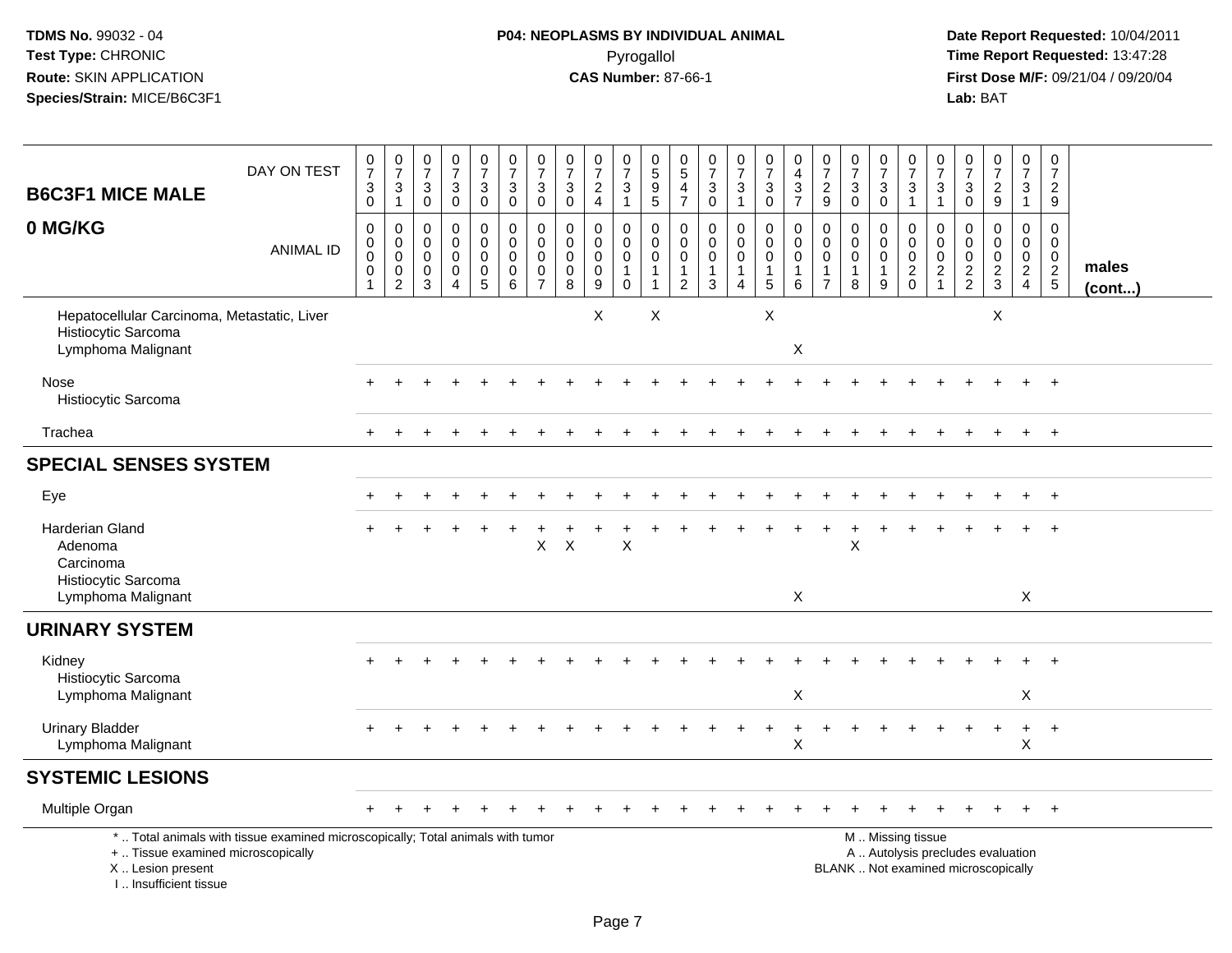# **P04: NEOPLASMS BY INDIVIDUAL ANIMAL**Pyrogallol **Time Report Requested:** 13:47:28

 **Date Report Requested:** 10/04/2011 **First Dose M/F:** 09/21/04 / 09/20/04<br>**Lab:** BAT **Lab:** BAT

| <b>B6C3F1 MICE MALE</b> | DAY ON TEST      | $\rightarrow$<br>ت | U<br>చ       | U<br>ັ<br>υ                | 0<br>O | 0<br>-<br>3<br>0    | 0<br>ີ<br>◡<br>0      | ν<br>ີ<br>ັ | ◡<br>ت | 0<br>ົ<br><u>.</u>    | υ<br>3 | $\mathbf 0$<br>.5<br>9<br>ಎ | U<br>ີວ | 0<br>ົ<br>ັ<br>0      | ົ<br>w | v<br>ۍ | v<br>ັບ | U<br><u>_</u><br>9 | 0<br>3<br>$\mathbf 0$ | 0<br>3<br>0      | 0<br><sup>o</sup><br>ັ | ت | U<br>د<br>◡             | 0<br>▃   | 0<br>3                            | 0<br>-<br>2<br>9                |                       |
|-------------------------|------------------|--------------------|--------------|----------------------------|--------|---------------------|-----------------------|-------------|--------|-----------------------|--------|-----------------------------|---------|-----------------------|--------|--------|---------|--------------------|-----------------------|------------------|------------------------|---|-------------------------|----------|-----------------------------------|---------------------------------|-----------------------|
| 0 MG/KG                 | <b>ANIMAL ID</b> |                    | U<br>ັບ<br>J | υ<br>U<br>U<br>U<br>◠<br>ು | 4      | 0<br>0<br>0<br>. ჯე | 0<br>0<br>0<br>0<br>6 |             | 8      | 0<br>U<br>U<br>U<br>9 | υ<br>U | 0<br>0<br>0                 | v<br>ັບ | 0<br>0<br>0<br>ົ<br>ັ | д      | G      | U<br>ь  | U<br>υ<br>υ        | 0<br>0<br>0<br>8      | 0<br>0<br>0<br>9 | 0<br>0<br>0<br>0       |   | 0<br><u>_</u><br>ົ<br>∼ | <u>.</u> | 0<br>0<br>0<br>ົ<br><u>_</u><br>4 | 0<br>0<br>ົ<br>∠<br>$5^{\circ}$ | males<br>$($ cont $)$ |

Histiocytic SarcomaLymphoma Malignant

t to the contract of the contract of the contract of the contract of the contract of the contract of the contract of the contract of the contract of the contract of the contract of the contract of the contract of the contr  $\mathsf{x}$  x  $\mathsf{x}$ 

\* .. Total animals with tissue examined microscopically; Total animals with tumor

+ .. Tissue examined microscopically

X .. Lesion present

I .. Insufficient tissue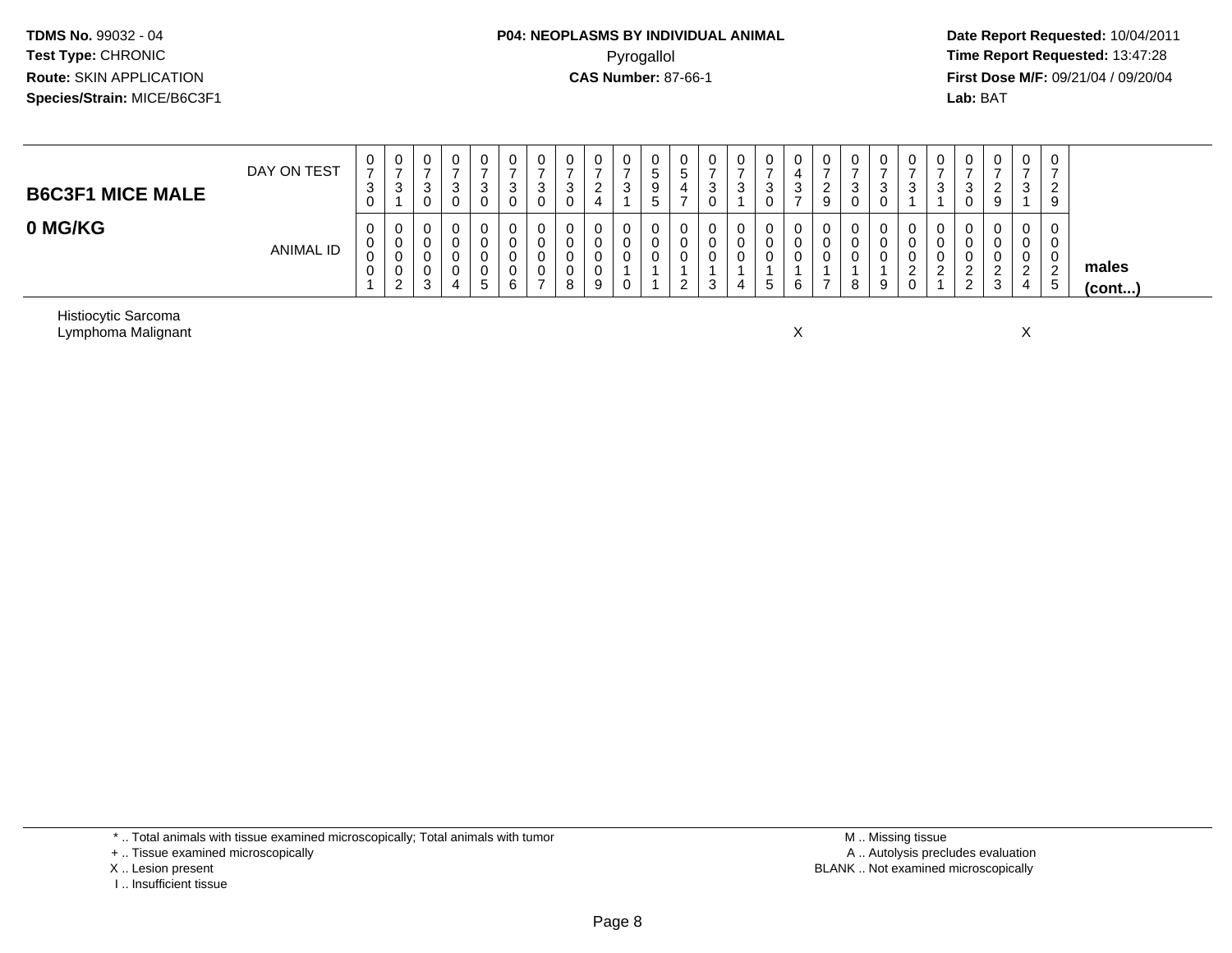# **P04: NEOPLASMS BY INDIVIDUAL ANIMAL**Pyrogallol **Time Report Requested:** 13:47:28

 **Date Report Requested:** 10/04/2011 **First Dose M/F:** 09/21/04 / 09/20/04<br>Lab: BAT **Lab:** BAT

| $\frac{0}{7}$<br>0<br>$\frac{0}{7}$<br>$\overline{7}$<br>$\ensuremath{\mathsf{3}}$<br>$\ensuremath{\mathsf{3}}$<br>$\ensuremath{\mathsf{3}}$<br>$\Omega$<br>$\Omega$<br>$\overline{1}$<br>0<br>0<br>0<br>$\mathbf 0$<br>0<br>$\mathbf 0$<br>$\mathbf 0$<br>$\pmb{0}$<br>$\mathbf 0$<br>$\frac{2}{9}$<br>$\overline{3}$<br>$\overline{c}$<br>8<br>$\Omega$ | $\pmb{0}$<br>$\mathbf 0$<br>$\frac{0}{7}$<br>$\begin{array}{c} 0 \\ 5 \end{array}$<br>$\pmb{0}$<br>0<br>$_6^0$<br>$\frac{0}{7}$<br>$\frac{0}{7}$<br>$\pmb{0}$<br>$\begin{array}{c} 0 \\ 6 \end{array}$<br>$\frac{0}{7}$<br>$\begin{array}{c} 0 \\ 5 \\ 3 \end{array}$<br>0<br>$\frac{0}{7}$<br>0<br>0<br>$\frac{0}{7}$<br>$\begin{array}{c} 0 \\ 6 \end{array}$<br>0<br>$6\overline{6}$<br>$\overline{6}$<br>$\overline{7}$<br>$\overline{7}$<br>$\overline{7}$<br>$\overline{7}$<br>$\,6\,$<br>$\overline{7}$<br>$\overline{7}$<br>$\ensuremath{\mathsf{3}}$<br>$\overline{c}$<br>$\pmb{0}$<br>$\,6\,$<br>$\frac{2}{9}$<br>$\, 8$<br>3<br>$\frac{2}{9}$<br>$\sqrt{3}$<br>$\mathfrak{S}$<br>$\ensuremath{\mathsf{3}}$<br>$\ensuremath{\mathsf{3}}$<br>$_{0}^{3}$<br>$\ensuremath{\mathsf{3}}$<br>$\sqrt{3}$<br>$\ensuremath{\mathsf{3}}$<br>$\ensuremath{\mathsf{3}}$<br>$\ensuremath{\mathsf{3}}$<br>$\mathbf 0$<br>5<br>$\mathbf 0$<br>$\overline{1}$<br>3<br>$\overline{2}$<br>6<br>$\mathbf 0$<br>$\overline{4}$<br>$\Omega$<br>$\overline{2}$<br>$\mathbf{1}$<br>$\overline{4}$<br>$\mathbf{1}$<br>$\mathbf{1}$<br>$\mathbf{1}$<br>$\mathbf{1}$<br>$\boldsymbol{0}$<br>$\pmb{0}$<br>$\pmb{0}$<br>0<br>$\mathbf 0$<br>0<br>0<br>0<br>$\pmb{0}$<br>0<br>$\pmb{0}$<br>0<br>$\mathbf 0$<br>0<br>$\mathbf 0$<br>$\mathbf 0$<br>$\mathbf 0$<br>$\mathbf 0$<br>0<br>$\mathbf 0$<br>$\ddot{\mathbf{0}}$<br>$\boldsymbol{0}$<br>$\mathsf{O}\xspace$<br>$\mathsf 0$<br>$\mathbf 0$<br>$\mathbf 0$<br>$\mathbf 0$<br>$\mathbf 0$<br>$\mathbf 0$<br>$\mathbf 0$<br>$\mathbf 0$<br>$\mathbf 0$<br>$\mathbf 0$<br>$\mathbf 0$<br>$\mathbf 0$<br>$\mathbf 0$<br>$\mathbf 0$<br>0<br>$\Omega$<br>$\Omega$<br>$\tilde{0}$<br>$\overline{0}$<br>$\ddot{\mathbf{0}}$<br>$\pmb{0}$<br>$\mathbf 0$<br>$\mathbf 0$<br>$\mathbf 0$<br>$\mathbf 0$<br>$\mathsf{O}\xspace$<br>$\mathbf 0$<br>$\mathbf 0$<br>$\pmb{0}$<br>$\mathbf 0$<br>$\mathbf 0$<br>$\mathbf 0$<br>$\mathbf 0$<br>$\pmb{0}$<br>$\mathbf 0$<br>0<br>$\mathbf 0$<br>$\frac{3}{2}$<br>$\overline{3}$<br>$\frac{3}{5}$<br>$\overline{3}$<br>$\frac{3}{7}$<br>$\frac{3}{8}$<br>$\mathsf 3$<br>$\ensuremath{\mathsf{3}}$<br>$\sqrt{3}$<br>$\sqrt{5}$<br>$\overline{\mathbf{4}}$<br>4<br>$\overline{4}$<br>$\overline{4}$<br>$\overline{4}$<br>$\overline{4}$<br>$\overline{4}$<br>4<br>$\overline{4}$<br>4<br>6<br>9<br>$\overline{2}$<br>5<br>$6\phantom{1}$<br>$\overline{7}$<br>8<br>$\overline{9}$<br>$\mathbf 0$<br>3<br>$\overline{4}$<br>$\Omega$<br>$\overline{1}$<br>3<br>$\overline{4}$ |                                                                    |
|-----------------------------------------------------------------------------------------------------------------------------------------------------------------------------------------------------------------------------------------------------------------------------------------------------------------------------------------------------------|--------------------------------------------------------------------------------------------------------------------------------------------------------------------------------------------------------------------------------------------------------------------------------------------------------------------------------------------------------------------------------------------------------------------------------------------------------------------------------------------------------------------------------------------------------------------------------------------------------------------------------------------------------------------------------------------------------------------------------------------------------------------------------------------------------------------------------------------------------------------------------------------------------------------------------------------------------------------------------------------------------------------------------------------------------------------------------------------------------------------------------------------------------------------------------------------------------------------------------------------------------------------------------------------------------------------------------------------------------------------------------------------------------------------------------------------------------------------------------------------------------------------------------------------------------------------------------------------------------------------------------------------------------------------------------------------------------------------------------------------------------------------------------------------------------------------------------------------------------------------------------------------------------------------------------------------------------------------------------------------------------------------------------------------------------------------------------------------------------------------------------------------------------------------------------------------------------------------------------------------------------------------------------------------------------------------------------------------------------------------------------------------------------------------------------------------------------------------------------------------------------------------------------------------|--------------------------------------------------------------------|
|                                                                                                                                                                                                                                                                                                                                                           |                                                                                                                                                                                                                                                                                                                                                                                                                                                                                                                                                                                                                                                                                                                                                                                                                                                                                                                                                                                                                                                                                                                                                                                                                                                                                                                                                                                                                                                                                                                                                                                                                                                                                                                                                                                                                                                                                                                                                                                                                                                                                                                                                                                                                                                                                                                                                                                                                                                                                                                                            |                                                                    |
|                                                                                                                                                                                                                                                                                                                                                           |                                                                                                                                                                                                                                                                                                                                                                                                                                                                                                                                                                                                                                                                                                                                                                                                                                                                                                                                                                                                                                                                                                                                                                                                                                                                                                                                                                                                                                                                                                                                                                                                                                                                                                                                                                                                                                                                                                                                                                                                                                                                                                                                                                                                                                                                                                                                                                                                                                                                                                                                            | * TOTALS                                                           |
|                                                                                                                                                                                                                                                                                                                                                           |                                                                                                                                                                                                                                                                                                                                                                                                                                                                                                                                                                                                                                                                                                                                                                                                                                                                                                                                                                                                                                                                                                                                                                                                                                                                                                                                                                                                                                                                                                                                                                                                                                                                                                                                                                                                                                                                                                                                                                                                                                                                                                                                                                                                                                                                                                                                                                                                                                                                                                                                            |                                                                    |
|                                                                                                                                                                                                                                                                                                                                                           | $\ddot{}$                                                                                                                                                                                                                                                                                                                                                                                                                                                                                                                                                                                                                                                                                                                                                                                                                                                                                                                                                                                                                                                                                                                                                                                                                                                                                                                                                                                                                                                                                                                                                                                                                                                                                                                                                                                                                                                                                                                                                                                                                                                                                                                                                                                                                                                                                                                                                                                                                                                                                                                                  | 50                                                                 |
|                                                                                                                                                                                                                                                                                                                                                           |                                                                                                                                                                                                                                                                                                                                                                                                                                                                                                                                                                                                                                                                                                                                                                                                                                                                                                                                                                                                                                                                                                                                                                                                                                                                                                                                                                                                                                                                                                                                                                                                                                                                                                                                                                                                                                                                                                                                                                                                                                                                                                                                                                                                                                                                                                                                                                                                                                                                                                                                            | 49                                                                 |
|                                                                                                                                                                                                                                                                                                                                                           |                                                                                                                                                                                                                                                                                                                                                                                                                                                                                                                                                                                                                                                                                                                                                                                                                                                                                                                                                                                                                                                                                                                                                                                                                                                                                                                                                                                                                                                                                                                                                                                                                                                                                                                                                                                                                                                                                                                                                                                                                                                                                                                                                                                                                                                                                                                                                                                                                                                                                                                                            | 50                                                                 |
|                                                                                                                                                                                                                                                                                                                                                           |                                                                                                                                                                                                                                                                                                                                                                                                                                                                                                                                                                                                                                                                                                                                                                                                                                                                                                                                                                                                                                                                                                                                                                                                                                                                                                                                                                                                                                                                                                                                                                                                                                                                                                                                                                                                                                                                                                                                                                                                                                                                                                                                                                                                                                                                                                                                                                                                                                                                                                                                            | 50                                                                 |
|                                                                                                                                                                                                                                                                                                                                                           |                                                                                                                                                                                                                                                                                                                                                                                                                                                                                                                                                                                                                                                                                                                                                                                                                                                                                                                                                                                                                                                                                                                                                                                                                                                                                                                                                                                                                                                                                                                                                                                                                                                                                                                                                                                                                                                                                                                                                                                                                                                                                                                                                                                                                                                                                                                                                                                                                                                                                                                                            | 50                                                                 |
|                                                                                                                                                                                                                                                                                                                                                           |                                                                                                                                                                                                                                                                                                                                                                                                                                                                                                                                                                                                                                                                                                                                                                                                                                                                                                                                                                                                                                                                                                                                                                                                                                                                                                                                                                                                                                                                                                                                                                                                                                                                                                                                                                                                                                                                                                                                                                                                                                                                                                                                                                                                                                                                                                                                                                                                                                                                                                                                            | 50                                                                 |
|                                                                                                                                                                                                                                                                                                                                                           | $+$                                                                                                                                                                                                                                                                                                                                                                                                                                                                                                                                                                                                                                                                                                                                                                                                                                                                                                                                                                                                                                                                                                                                                                                                                                                                                                                                                                                                                                                                                                                                                                                                                                                                                                                                                                                                                                                                                                                                                                                                                                                                                                                                                                                                                                                                                                                                                                                                                                                                                                                                        | 50<br>$\mathbf{1}$                                                 |
|                                                                                                                                                                                                                                                                                                                                                           |                                                                                                                                                                                                                                                                                                                                                                                                                                                                                                                                                                                                                                                                                                                                                                                                                                                                                                                                                                                                                                                                                                                                                                                                                                                                                                                                                                                                                                                                                                                                                                                                                                                                                                                                                                                                                                                                                                                                                                                                                                                                                                                                                                                                                                                                                                                                                                                                                                                                                                                                            | 50<br>$\mathbf{1}$                                                 |
| $\mathsf X$                                                                                                                                                                                                                                                                                                                                               | $\mathsf X$<br>$\boldsymbol{X}$<br>X<br>X<br>$\mathsf{X}^-$<br>$\mathsf{X}$<br>$X$ $X$ $X$<br>X                                                                                                                                                                                                                                                                                                                                                                                                                                                                                                                                                                                                                                                                                                                                                                                                                                                                                                                                                                                                                                                                                                                                                                                                                                                                                                                                                                                                                                                                                                                                                                                                                                                                                                                                                                                                                                                                                                                                                                                                                                                                                                                                                                                                                                                                                                                                                                                                                                            | 50<br>3<br>4<br>10                                                 |
|                                                                                                                                                                                                                                                                                                                                                           | X<br>X<br>$\times$<br>$\times$<br>$\mathsf{X}$<br>$\mathsf{X}$<br>X<br>Χ<br>$\boldsymbol{\mathsf{X}}$<br>$\mathsf{X}$<br>$\boldsymbol{\mathsf{X}}$<br>$\mathsf{X}$<br>X<br>$\sf X$<br>X<br>$X$ $X$<br>X<br>$\pmb{\times}$                                                                                                                                                                                                                                                                                                                                                                                                                                                                                                                                                                                                                                                                                                                                                                                                                                                                                                                                                                                                                                                                                                                                                                                                                                                                                                                                                                                                                                                                                                                                                                                                                                                                                                                                                                                                                                                                                                                                                                                                                                                                                                                                                                                                                                                                                                                  | 29<br>13<br>$\overline{\mathbf{r}}$<br>$\mathbf 1$<br>$\mathbf{2}$ |
| X<br>X<br>$\pmb{\times}$<br>$\mathsf X$                                                                                                                                                                                                                                                                                                                   |                                                                                                                                                                                                                                                                                                                                                                                                                                                                                                                                                                                                                                                                                                                                                                                                                                                                                                                                                                                                                                                                                                                                                                                                                                                                                                                                                                                                                                                                                                                                                                                                                                                                                                                                                                                                                                                                                                                                                                                                                                                                                                                                                                                                                                                                                                                                                                                                                                                                                                                                            | 8                                                                  |
|                                                                                                                                                                                                                                                                                                                                                           |                                                                                                                                                                                                                                                                                                                                                                                                                                                                                                                                                                                                                                                                                                                                                                                                                                                                                                                                                                                                                                                                                                                                                                                                                                                                                                                                                                                                                                                                                                                                                                                                                                                                                                                                                                                                                                                                                                                                                                                                                                                                                                                                                                                                                                                                                                                                                                                                                                                                                                                                            | $+$<br>$\ddot{}$                                                   |

 Lesion present BLANK .. Not examined microscopicallyX .. Lesion present

I .. Insufficient tissue

A .. Autolysis precludes evaluation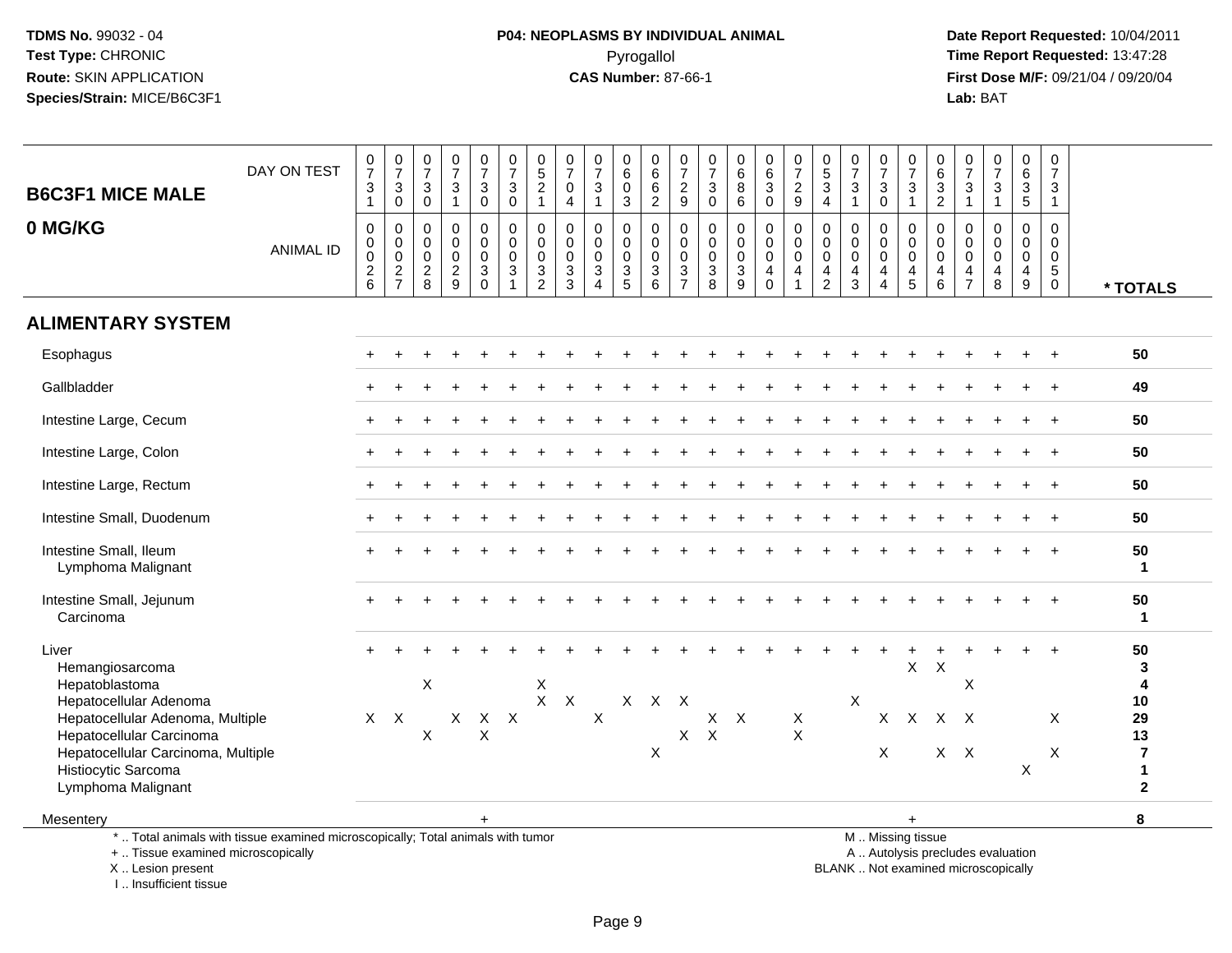#### **P04: NEOPLASMS BY INDIVIDUAL ANIMAL**Pyrogallol **Time Report Requested:** 13:47:28

 **Date Report Requested:** 10/04/2011 **First Dose M/F:** 09/21/04 / 09/20/04<br>Lab: BAT **Lab:** BAT

| DAY ON TEST<br><b>B6C3F1 MICE MALE</b>                                                                                       | $\frac{0}{7}$<br>$\ensuremath{\mathsf{3}}$<br>$\mathbf{1}$ | $\frac{0}{7}$<br>3<br>0                                     | $\frac{0}{7}$<br>3<br>$\mathbf 0$               | $\frac{0}{7}$<br>$\ensuremath{\mathsf{3}}$<br>$\mathbf{1}$    | $\frac{0}{7}$<br>$\ensuremath{\mathsf{3}}$<br>$\mathbf 0$      | $\frac{0}{7}$<br>$\sqrt{3}$<br>$\mathbf 0$                                | $^{\rm 0}_{\rm 5}$<br>$\sqrt{2}$<br>$\mathbf{1}$                 | $\frac{0}{7}$<br>$\mathbf 0$<br>$\overline{4}$ | $\frac{0}{7}$<br>$\sqrt{3}$                          | $\boldsymbol{0}$<br>$\,6\,$<br>$\mathbf 0$<br>3  | 0<br>$\,6\,$<br>$\,6$<br>$\overline{2}$                         | 0<br>$\overline{7}$<br>$\sqrt{2}$<br>9           | $\frac{0}{7}$<br>$\sqrt{3}$<br>$\mathbf 0$                                         | $\begin{matrix}0\\6\\8\end{matrix}$<br>6 | $_{6}^{\rm 0}$<br>$\ensuremath{\mathsf{3}}$<br>$\mathbf 0$ | 0729                                                           | $\frac{0}{5}$<br>$\mathbf{3}$<br>$\overline{4}$            | $\frac{0}{7}$<br>$\sqrt{3}$<br>$\overline{1}$              | 0<br>$\overline{7}$<br>3<br>$\Omega$                   | $\frac{0}{7}$<br>$\ensuremath{\mathsf{3}}$<br>$\mathbf{1}$           | $\pmb{0}$<br>$\,6\,$<br>$\ensuremath{\mathsf{3}}$<br>2                             | 0<br>$\overline{7}$<br>3<br>$\overline{1}$   | $\frac{0}{7}$<br>$\sqrt{3}$<br>$\mathbf{1}$                | 0<br>$\,6$<br>$\mathbf{3}$<br>5                                                | 0<br>$\overline{7}$<br>$\mathbf{3}$<br>$\mathbf{1}$     |                    |
|------------------------------------------------------------------------------------------------------------------------------|------------------------------------------------------------|-------------------------------------------------------------|-------------------------------------------------|---------------------------------------------------------------|----------------------------------------------------------------|---------------------------------------------------------------------------|------------------------------------------------------------------|------------------------------------------------|------------------------------------------------------|--------------------------------------------------|-----------------------------------------------------------------|--------------------------------------------------|------------------------------------------------------------------------------------|------------------------------------------|------------------------------------------------------------|----------------------------------------------------------------|------------------------------------------------------------|------------------------------------------------------------|--------------------------------------------------------|----------------------------------------------------------------------|------------------------------------------------------------------------------------|----------------------------------------------|------------------------------------------------------------|--------------------------------------------------------------------------------|---------------------------------------------------------|--------------------|
| 0 MG/KG<br><b>ANIMAL ID</b>                                                                                                  | $\mathbf 0$<br>0<br>0<br>$\frac{2}{6}$                     | $\mathbf 0$<br>$\mathsf{O}$<br>$\mathbf 0$<br>$\frac{2}{7}$ | $\mathbf 0$<br>0<br>$\mathbf 0$<br>$_{\rm 8}^2$ | $\mathbf 0$<br>$\mathbf 0$<br>$\overline{0}$<br>$\frac{2}{9}$ | $\mathbf 0$<br>$\mathbf 0$<br>0<br>$\mathbf{3}$<br>$\mathbf 0$ | $\mathbf 0$<br>$\mathbf 0$<br>$\mathbf 0$<br>$\sqrt{3}$<br>$\overline{1}$ | $\mathbf 0$<br>$\mathbf 0$<br>$\mathbf 0$<br>3<br>$\overline{c}$ | $\mathbf 0$<br>0<br>0<br>$_3^3$                | $\mathbf 0$<br>0<br>0<br>3<br>$\boldsymbol{\Lambda}$ | $\mathbf 0$<br>0<br>$\mathbf 0$<br>$\frac{3}{5}$ | $\mathbf 0$<br>0<br>$\mathbf 0$<br>$\sqrt{3}$<br>$6\phantom{1}$ | $\mathbf 0$<br>0<br>$\mathbf 0$<br>$\frac{3}{7}$ | $\mathbf 0$<br>$\mathbf 0$<br>$\mathbf 0$<br>$\begin{array}{c} 3 \\ 8 \end{array}$ | 0<br>$_0^0$<br>$\frac{3}{9}$             | 0<br>$\overline{0}$<br>0<br>$^4_{\rm 0}$                   | $\mathbf 0$<br>$\pmb{0}$<br>$\mathbf 0$<br>4<br>$\overline{1}$ | $\mathbf 0$<br>$\mathbf 0$<br>$\mathbf 0$<br>$\frac{4}{2}$ | $\mathbf 0$<br>$\mathbf 0$<br>$\mathbf 0$<br>$\frac{4}{3}$ | $\mathbf 0$<br>0<br>$\mathbf 0$<br>4<br>$\overline{4}$ | 0<br>$\pmb{0}$<br>$\pmb{0}$<br>$\begin{array}{c} 4 \\ 5 \end{array}$ | $\mathbf 0$<br>$\mathbf 0$<br>$\mathbf 0$<br>$\begin{array}{c} 4 \\ 6 \end{array}$ | 0<br>0<br>$\mathbf 0$<br>4<br>$\overline{7}$ | $\mathbf 0$<br>$\mathbf 0$<br>$\mathbf 0$<br>$\frac{4}{8}$ | $\mathbf 0$<br>$\mathbf 0$<br>$\mathbf{0}$<br>$\overline{4}$<br>$\overline{9}$ | $\mathbf 0$<br>0<br>0<br>$5\phantom{.0}$<br>$\mathbf 0$ | * TOTALS           |
| Sarcoma                                                                                                                      |                                                            |                                                             |                                                 |                                                               |                                                                |                                                                           |                                                                  |                                                |                                                      |                                                  |                                                                 |                                                  |                                                                                    |                                          |                                                            |                                                                |                                                            |                                                            |                                                        |                                                                      |                                                                                    |                                              |                                                            |                                                                                |                                                         | 1                  |
| Pancreas                                                                                                                     |                                                            |                                                             |                                                 |                                                               |                                                                |                                                                           |                                                                  |                                                |                                                      |                                                  |                                                                 |                                                  |                                                                                    |                                          |                                                            |                                                                |                                                            |                                                            |                                                        |                                                                      |                                                                                    |                                              |                                                            |                                                                                |                                                         | 50                 |
| <b>Salivary Glands</b><br>Mast Cell Tumor Malignant, Metastatic, Skin                                                        |                                                            |                                                             |                                                 |                                                               |                                                                |                                                                           |                                                                  |                                                |                                                      |                                                  |                                                                 |                                                  |                                                                                    |                                          |                                                            |                                                                |                                                            |                                                            |                                                        |                                                                      |                                                                                    |                                              |                                                            |                                                                                |                                                         | 50<br>$\mathbf 1$  |
| Stomach, Forestomach<br>Squamous Cell Papilloma, Multiple                                                                    |                                                            |                                                             | Χ                                               |                                                               |                                                                |                                                                           |                                                                  |                                                |                                                      |                                                  |                                                                 |                                                  |                                                                                    |                                          |                                                            |                                                                |                                                            |                                                            |                                                        |                                                                      |                                                                                    |                                              |                                                            |                                                                                | $\ddot{}$                                               | 50<br>$\mathbf{1}$ |
| Stomach, Glandular                                                                                                           |                                                            |                                                             |                                                 |                                                               |                                                                |                                                                           |                                                                  |                                                |                                                      |                                                  |                                                                 |                                                  |                                                                                    |                                          |                                                            |                                                                |                                                            |                                                            |                                                        |                                                                      |                                                                                    |                                              |                                                            |                                                                                |                                                         | 50                 |
| Tooth<br>Odontoma                                                                                                            |                                                            |                                                             |                                                 |                                                               |                                                                |                                                                           |                                                                  |                                                |                                                      |                                                  |                                                                 |                                                  |                                                                                    |                                          |                                                            |                                                                |                                                            |                                                            | $\ddot{}$                                              | ÷<br>X                                                               |                                                                                    |                                              |                                                            |                                                                                | $\div$                                                  | 36<br>$\mathbf 1$  |
| <b>CARDIOVASCULAR SYSTEM</b>                                                                                                 |                                                            |                                                             |                                                 |                                                               |                                                                |                                                                           |                                                                  |                                                |                                                      |                                                  |                                                                 |                                                  |                                                                                    |                                          |                                                            |                                                                |                                                            |                                                            |                                                        |                                                                      |                                                                                    |                                              |                                                            |                                                                                |                                                         |                    |
| <b>Blood Vessel</b>                                                                                                          |                                                            |                                                             |                                                 |                                                               |                                                                |                                                                           |                                                                  |                                                |                                                      |                                                  |                                                                 |                                                  |                                                                                    |                                          |                                                            |                                                                |                                                            |                                                            |                                                        |                                                                      |                                                                                    |                                              |                                                            |                                                                                |                                                         | 50                 |
| Heart                                                                                                                        |                                                            |                                                             |                                                 |                                                               |                                                                |                                                                           |                                                                  |                                                |                                                      |                                                  |                                                                 |                                                  |                                                                                    |                                          |                                                            |                                                                |                                                            |                                                            |                                                        |                                                                      |                                                                                    |                                              |                                                            |                                                                                | $\div$                                                  | 50                 |
| <b>ENDOCRINE SYSTEM</b>                                                                                                      |                                                            |                                                             |                                                 |                                                               |                                                                |                                                                           |                                                                  |                                                |                                                      |                                                  |                                                                 |                                                  |                                                                                    |                                          |                                                            |                                                                |                                                            |                                                            |                                                        |                                                                      |                                                                                    |                                              |                                                            |                                                                                |                                                         |                    |
| <b>Adrenal Cortex</b><br>Histiocytic Sarcoma<br>Lymphoma Malignant<br>Subcapsular, Adenoma<br>Subcapsular, Adenoma, Multiple |                                                            |                                                             |                                                 |                                                               | $X$ $X$ $X$                                                    |                                                                           |                                                                  |                                                |                                                      |                                                  |                                                                 | $\mathsf X$                                      |                                                                                    |                                          |                                                            |                                                                |                                                            |                                                            |                                                        | X                                                                    |                                                                                    |                                              |                                                            | X                                                                              | $\ddot{}$                                               | 50<br>8<br>1       |
| Adrenal Medulla<br>Lymphoma Malignant                                                                                        |                                                            |                                                             |                                                 |                                                               |                                                                |                                                                           |                                                                  |                                                |                                                      |                                                  |                                                                 |                                                  |                                                                                    |                                          |                                                            |                                                                |                                                            |                                                            |                                                        |                                                                      |                                                                                    |                                              |                                                            |                                                                                |                                                         | 50<br>-1           |

+ .. Tissue examined microscopically

X .. Lesion present

I .. Insufficient tissue

y the contract of the contract of the contract of the contract of the contract of the contract of the contract of  $A$ . Autolysis precludes evaluation

Lesion present BLANK .. Not examined microscopically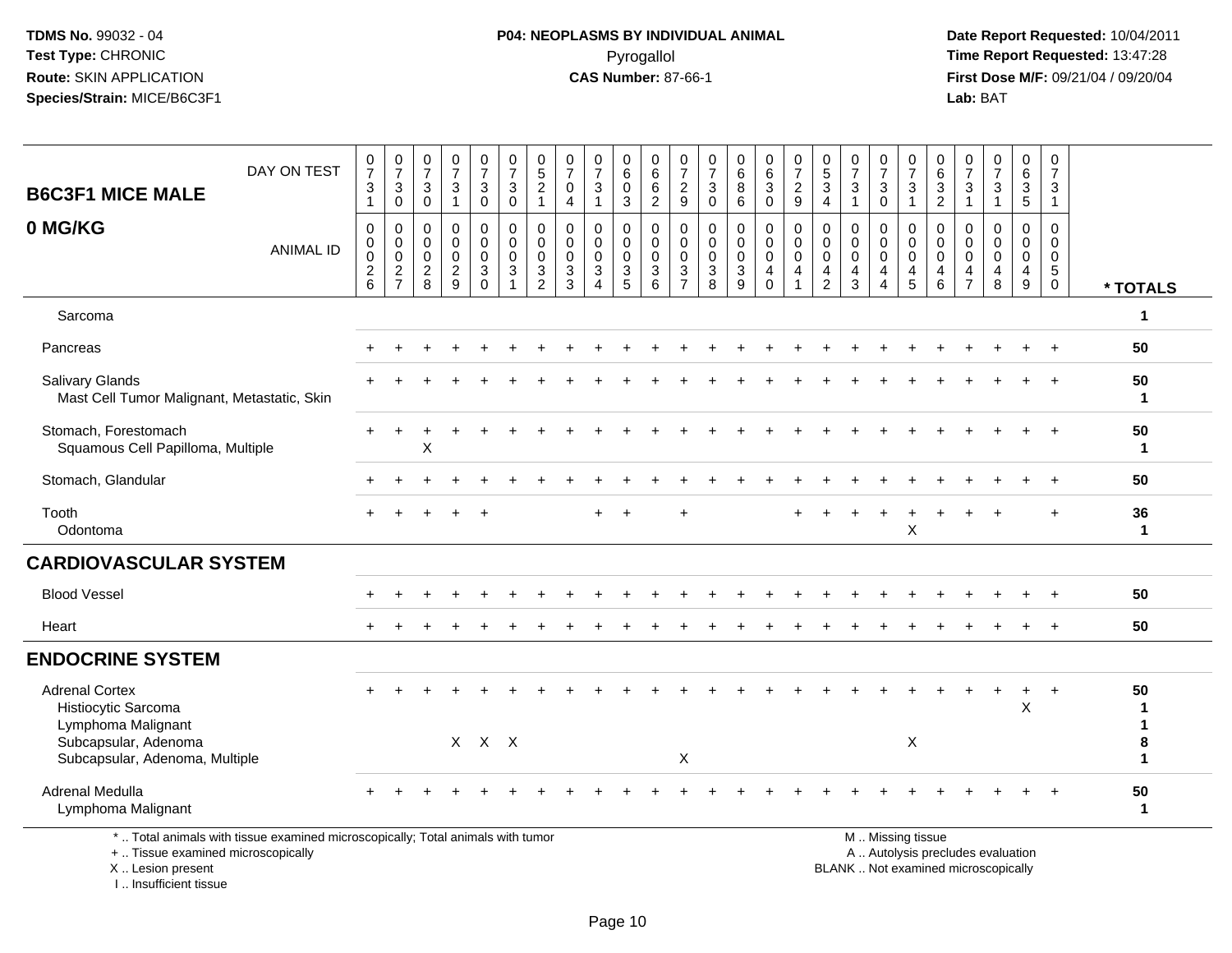#### **P04: NEOPLASMS BY INDIVIDUAL ANIMAL**Pyrogallol **Time Report Requested:** 13:47:28

 **Date Report Requested:** 10/04/2011 **First Dose M/F:** 09/21/04 / 09/20/04<br>**Lab:** BAT **Lab:** BAT

| <b>B6C3F1 MICE MALE</b><br>0 MG/KG                      | DAY ON TEST<br><b>ANIMAL ID</b> | $\frac{0}{7}$<br>$\mathbf{3}$<br>$\mathbf{1}$<br>0<br>$\mathsf{O}\xspace$<br>$\mathbf 0$<br>$\frac{2}{6}$ | $\frac{0}{7}$<br>3<br>0<br>0<br>$\mathbf 0$<br>$\mathsf{O}\xspace$<br>$\overline{c}$<br>$\overline{7}$ | $\frac{0}{7}$<br>3<br>0<br>0<br>$\pmb{0}$<br>$\pmb{0}$<br>$\overline{c}$<br>8 | $\frac{0}{7}$<br>$\mathsf 3$<br>$\mathbf{1}$<br>$\mathbf 0$<br>$\ddot{\mathbf{0}}$<br>$\mathsf{O}\xspace$<br>$\overline{2}$<br>$\overline{9}$ | $\frac{0}{7}$<br>$\mathbf{3}$<br>0<br>0<br>$\mathbf 0$<br>$\mathbf 0$<br>3<br>$\mathbf 0$ | $\frac{0}{7}$<br>$\mathsf 3$<br>$\mathbf 0$<br>$\pmb{0}$<br>$\overline{0}$<br>$\mathbf 0$<br>$\mathbf{3}$<br>1 | $\begin{array}{c} 0 \\ 5 \end{array}$<br>$\overline{\mathbf{c}}$<br>$\mathbf{1}$<br>0<br>$\mathbf 0$<br>$\mathbf 0$<br>3<br>2 | $\frac{0}{7}$<br>$\mathbf 0$<br>$\overline{4}$<br>$\mathbf 0$<br>$\mathbf 0$<br>$\mathbf 0$<br>$\mathbf{3}$<br>3 | $\frac{0}{7}$<br>$\sqrt{3}$<br>$\mathbf 0$<br>$\pmb{0}$<br>$\mathsf{O}\xspace$<br>3<br>$\boldsymbol{\Lambda}$ | $\begin{array}{c} 0 \\ 6 \end{array}$<br>$\mathbf 0$<br>3<br>$\mathbf 0$<br>$\mathsf{O}\xspace$<br>$\mathbf 0$<br>3<br>5 | 0<br>6<br>6<br>$\overline{2}$<br>0<br>$\mathbf 0$<br>$\mathbf 0$<br>$\mathbf{3}$<br>6 | $\frac{0}{7}$<br>$\frac{2}{9}$<br>0<br>$\mathbf 0$<br>$\mathbf 0$<br>3<br>$\overline{7}$ | $\frac{0}{7}$<br>$\sqrt{3}$<br>$\mathbf 0$<br>$\mathbf 0$<br>$\mathbf 0$<br>$\pmb{0}$<br>$\mathsf 3$<br>8 | $\begin{array}{c} 0 \\ 6 \\ 8 \end{array}$<br>6<br>$\mathbf 0$<br>$\ddot{\mathbf{0}}$<br>$\pmb{0}$<br>$\mathbf{3}$<br>9 | $\begin{matrix} 0 \\ 6 \end{matrix}$<br>$\mathbf{3}$<br>$\mathbf 0$<br>0<br>$\ddot{\mathbf{0}}$<br>$\mathsf{O}\xspace$<br>4<br>$\mathbf 0$ | $\frac{0}{7}$<br>$rac{2}{9}$<br>$\pmb{0}$<br>$\overline{0}$<br>$\overline{0}$<br>$\overline{4}$<br>1 | $\begin{array}{c} 0 \\ 5 \end{array}$<br>$\mathbf{3}$<br>$\overline{4}$<br>0<br>$\mathbf 0$<br>$\mathbf 0$<br>$\overline{4}$<br>$\overline{2}$ | $\frac{0}{7}$<br>$\mathbf{3}$<br>$\overline{1}$<br>$\mathbf 0$<br>$\mathbf 0$<br>$\pmb{0}$<br>$\overline{4}$<br>3 | $\frac{0}{7}$<br>3<br>$\Omega$<br>$\mathbf 0$<br>$\mathbf 0$<br>$\mathbf 0$<br>4 | $\frac{0}{7}$<br>$\mathbf{3}$<br>$\mathbf{1}$<br>0<br>$\mathsf{O}\xspace$<br>$\mathsf{O}\xspace$<br>4<br>$\overline{5}$ | $063$<br>2<br>$\mathbf 0$<br>$\pmb{0}$<br>$\mathbf 0$<br>$\overline{4}$<br>$\,6\,$ | $\frac{0}{7}$<br>$\mathbf{3}$<br>$\overline{1}$<br>0<br>$\mathbf 0$<br>$\mathbf 0$<br>$\overline{4}$<br>$\overline{7}$ | $\frac{0}{7}$<br>$\sqrt{3}$<br>$\mathbf{1}$<br>$\mathbf 0$<br>$\mathbf 0$<br>$\mathbf 0$<br>$\overline{4}$<br>8 | 0<br>$6\overline{6}$<br>3<br>5<br>0<br>$\mathbf 0$<br>$\mathbf 0$<br>4<br>$\overline{9}$ | $\frac{0}{7}$<br>$\mathbf{3}$<br>$\mathbf{1}$<br>$\pmb{0}$<br>$\mathsf{O}\xspace$<br>$\ddot{\mathbf{0}}$<br>$\overline{5}$<br>$\mathbf 0$ | * TOTALS                           |
|---------------------------------------------------------|---------------------------------|-----------------------------------------------------------------------------------------------------------|--------------------------------------------------------------------------------------------------------|-------------------------------------------------------------------------------|-----------------------------------------------------------------------------------------------------------------------------------------------|-------------------------------------------------------------------------------------------|----------------------------------------------------------------------------------------------------------------|-------------------------------------------------------------------------------------------------------------------------------|------------------------------------------------------------------------------------------------------------------|---------------------------------------------------------------------------------------------------------------|--------------------------------------------------------------------------------------------------------------------------|---------------------------------------------------------------------------------------|------------------------------------------------------------------------------------------|-----------------------------------------------------------------------------------------------------------|-------------------------------------------------------------------------------------------------------------------------|--------------------------------------------------------------------------------------------------------------------------------------------|------------------------------------------------------------------------------------------------------|------------------------------------------------------------------------------------------------------------------------------------------------|-------------------------------------------------------------------------------------------------------------------|----------------------------------------------------------------------------------|-------------------------------------------------------------------------------------------------------------------------|------------------------------------------------------------------------------------|------------------------------------------------------------------------------------------------------------------------|-----------------------------------------------------------------------------------------------------------------|------------------------------------------------------------------------------------------|-------------------------------------------------------------------------------------------------------------------------------------------|------------------------------------|
| Islets, Pancreatic<br>Adenoma<br>Carcinoma              |                                 |                                                                                                           |                                                                                                        |                                                                               |                                                                                                                                               |                                                                                           |                                                                                                                |                                                                                                                               |                                                                                                                  |                                                                                                               |                                                                                                                          |                                                                                       |                                                                                          |                                                                                                           |                                                                                                                         |                                                                                                                                            |                                                                                                      |                                                                                                                                                | X                                                                                                                 |                                                                                  |                                                                                                                         |                                                                                    |                                                                                                                        |                                                                                                                 | $\ddot{}$                                                                                | $\ddot{}$                                                                                                                                 | 50<br>$\mathbf 1$<br>-1            |
| Parathyroid Gland                                       |                                 | $+$                                                                                                       | м                                                                                                      | $+$                                                                           | м                                                                                                                                             | $\ddot{}$                                                                                 |                                                                                                                |                                                                                                                               |                                                                                                                  | м                                                                                                             |                                                                                                                          |                                                                                       |                                                                                          |                                                                                                           |                                                                                                                         |                                                                                                                                            |                                                                                                      |                                                                                                                                                |                                                                                                                   | M                                                                                | M                                                                                                                       | $+$                                                                                | M                                                                                                                      | $+$                                                                                                             |                                                                                          | $M +$                                                                                                                                     | 41                                 |
| <b>Pituitary Gland</b><br>Histiocytic Sarcoma           |                                 |                                                                                                           |                                                                                                        |                                                                               |                                                                                                                                               |                                                                                           |                                                                                                                |                                                                                                                               |                                                                                                                  |                                                                                                               |                                                                                                                          |                                                                                       |                                                                                          |                                                                                                           |                                                                                                                         |                                                                                                                                            |                                                                                                      |                                                                                                                                                |                                                                                                                   |                                                                                  |                                                                                                                         |                                                                                    |                                                                                                                        |                                                                                                                 | $\ddot{}$<br>X                                                                           | $+$                                                                                                                                       | 50<br>-1                           |
| <b>Thyroid Gland</b>                                    |                                 |                                                                                                           |                                                                                                        |                                                                               |                                                                                                                                               |                                                                                           |                                                                                                                |                                                                                                                               |                                                                                                                  |                                                                                                               |                                                                                                                          |                                                                                       |                                                                                          |                                                                                                           |                                                                                                                         |                                                                                                                                            |                                                                                                      |                                                                                                                                                |                                                                                                                   |                                                                                  |                                                                                                                         |                                                                                    |                                                                                                                        |                                                                                                                 | $\ddot{}$                                                                                | $+$                                                                                                                                       | 50                                 |
| <b>GENERAL BODY SYSTEM</b>                              |                                 |                                                                                                           |                                                                                                        |                                                                               |                                                                                                                                               |                                                                                           |                                                                                                                |                                                                                                                               |                                                                                                                  |                                                                                                               |                                                                                                                          |                                                                                       |                                                                                          |                                                                                                           |                                                                                                                         |                                                                                                                                            |                                                                                                      |                                                                                                                                                |                                                                                                                   |                                                                                  |                                                                                                                         |                                                                                    |                                                                                                                        |                                                                                                                 |                                                                                          |                                                                                                                                           |                                    |
| <b>NONE</b>                                             |                                 |                                                                                                           |                                                                                                        |                                                                               |                                                                                                                                               |                                                                                           |                                                                                                                |                                                                                                                               |                                                                                                                  |                                                                                                               |                                                                                                                          |                                                                                       |                                                                                          |                                                                                                           |                                                                                                                         |                                                                                                                                            |                                                                                                      |                                                                                                                                                |                                                                                                                   |                                                                                  |                                                                                                                         |                                                                                    |                                                                                                                        |                                                                                                                 |                                                                                          |                                                                                                                                           |                                    |
| <b>GENITAL SYSTEM</b>                                   |                                 |                                                                                                           |                                                                                                        |                                                                               |                                                                                                                                               |                                                                                           |                                                                                                                |                                                                                                                               |                                                                                                                  |                                                                                                               |                                                                                                                          |                                                                                       |                                                                                          |                                                                                                           |                                                                                                                         |                                                                                                                                            |                                                                                                      |                                                                                                                                                |                                                                                                                   |                                                                                  |                                                                                                                         |                                                                                    |                                                                                                                        |                                                                                                                 |                                                                                          |                                                                                                                                           |                                    |
| Epididymis<br>Histiocytic Sarcoma<br>Lymphoma Malignant |                                 |                                                                                                           |                                                                                                        |                                                                               |                                                                                                                                               |                                                                                           |                                                                                                                |                                                                                                                               |                                                                                                                  |                                                                                                               |                                                                                                                          |                                                                                       |                                                                                          |                                                                                                           |                                                                                                                         |                                                                                                                                            |                                                                                                      |                                                                                                                                                |                                                                                                                   |                                                                                  |                                                                                                                         |                                                                                    |                                                                                                                        |                                                                                                                 | $\ddot{}$<br>$\mathsf X$                                                                 | $\ddot{}$                                                                                                                                 | 50<br>$\mathbf{1}$<br>$\mathbf{1}$ |
| Penis                                                   |                                 |                                                                                                           |                                                                                                        |                                                                               |                                                                                                                                               |                                                                                           |                                                                                                                |                                                                                                                               |                                                                                                                  |                                                                                                               |                                                                                                                          |                                                                                       |                                                                                          |                                                                                                           |                                                                                                                         |                                                                                                                                            |                                                                                                      |                                                                                                                                                |                                                                                                                   |                                                                                  |                                                                                                                         |                                                                                    |                                                                                                                        |                                                                                                                 |                                                                                          |                                                                                                                                           | $\mathbf{1}$                       |
| <b>Preputial Gland</b><br>Hemangioma<br>Hemangiosarcoma |                                 |                                                                                                           |                                                                                                        |                                                                               |                                                                                                                                               |                                                                                           |                                                                                                                |                                                                                                                               |                                                                                                                  | X                                                                                                             |                                                                                                                          |                                                                                       |                                                                                          |                                                                                                           |                                                                                                                         |                                                                                                                                            |                                                                                                      |                                                                                                                                                |                                                                                                                   |                                                                                  |                                                                                                                         |                                                                                    |                                                                                                                        |                                                                                                                 |                                                                                          |                                                                                                                                           | 50<br>$\mathbf 1$<br>$\mathbf 1$   |
| Prostate<br>Histiocytic Sarcoma<br>Lymphoma Malignant   |                                 |                                                                                                           |                                                                                                        |                                                                               |                                                                                                                                               |                                                                                           |                                                                                                                |                                                                                                                               |                                                                                                                  |                                                                                                               |                                                                                                                          |                                                                                       |                                                                                          |                                                                                                           |                                                                                                                         |                                                                                                                                            |                                                                                                      |                                                                                                                                                |                                                                                                                   |                                                                                  |                                                                                                                         |                                                                                    |                                                                                                                        |                                                                                                                 | $\ddot{}$<br>$\pmb{\times}$                                                              | $+$                                                                                                                                       | 50<br>$\mathbf 1$<br>1             |

\* .. Total animals with tissue examined microscopically; Total animals with tumor

+ .. Tissue examined microscopically

X .. Lesion present

I .. Insufficient tissue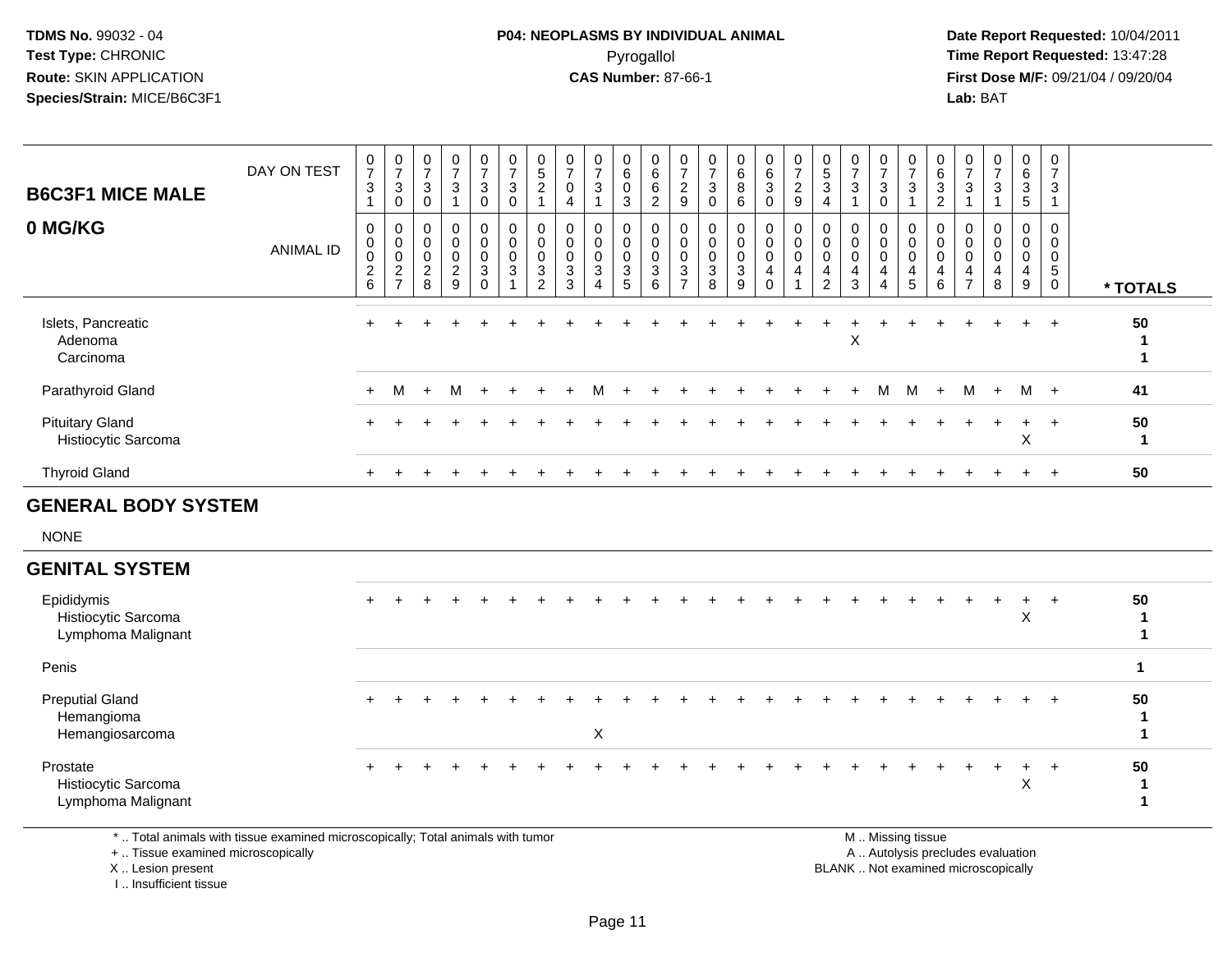#### **P04: NEOPLASMS BY INDIVIDUAL ANIMAL**Pyrogallol **Time Report Requested:** 13:47:28

 **Date Report Requested:** 10/04/2011 **First Dose M/F:** 09/21/04 / 09/20/04<br>**Lab:** BAT **Lab:** BAT

| <b>B6C3F1 MICE MALE</b>                                                                                                                                                       | DAY ON TEST      | $\begin{smallmatrix}0\\7\end{smallmatrix}$<br>$\mathbf{3}$<br>$\mathbf{1}$     | $\frac{0}{7}$<br>3<br>0                                             | $\frac{0}{7}$<br>$\mathbf{3}$<br>$\mathbf 0$ | $\frac{0}{7}$<br>$\sqrt{3}$<br>$\mathbf{1}$        | $\begin{smallmatrix}0\\7\end{smallmatrix}$<br>$\mathsf 3$<br>$\mathbf 0$ | $\frac{0}{7}$<br>$\sqrt{3}$<br>$\mathbf 0$                            | $\begin{array}{c} 0 \\ 5 \end{array}$<br>$\overline{2}$<br>$\mathbf{1}$ | $\begin{array}{c} 0 \\ 7 \end{array}$<br>$\mathbf 0$<br>$\overline{\mathbf{4}}$ | $\frac{0}{7}$<br>3<br>$\mathbf{1}$                     | $\begin{matrix} 0 \\ 6 \end{matrix}$<br>$\pmb{0}$<br>3                          | $\begin{array}{c} 0 \\ 6 \end{array}$<br>$6\phantom{1}$<br>$\overline{2}$ | $\frac{0}{7}$<br>$\frac{2}{9}$                                    | $\frac{0}{7}$<br>$\mathbf{3}$<br>$\mathbf 0$                   | $\begin{array}{c} 0 \\ 6 \\ 8 \end{array}$<br>$\,6\,$  | $\begin{matrix} 0 \\ 6 \\ 3 \end{matrix}$<br>$\mathbf 0$                 | $\frac{0}{7}$<br>$\sqrt{2}$<br>$\overline{9}$             | $\begin{array}{c} 0 \\ 5 \end{array}$<br>$\mathbf{3}$<br>$\overline{4}$ | $\frac{0}{7}$<br>$\mathbf{3}$<br>$\mathbf{1}$          | $\frac{0}{7}$<br>3<br>$\mathbf 0$                                   | $\frac{0}{7}$<br>$\sqrt{3}$<br>1                                             | $\begin{matrix} 0 \\ 6 \\ 3 \end{matrix}$<br>$\overline{2}$               | $\frac{0}{7}$<br>3<br>$\overline{1}$                      | $\frac{0}{7}$<br>$\mathfrak{Z}$<br>$\overline{1}$   | 0<br>$\,6\,$<br>$\overline{3}$<br>$\overline{5}$                     | $\begin{smallmatrix}0\\7\end{smallmatrix}$<br>$\mathbf{3}$<br>$\mathbf{1}$ |                                   |
|-------------------------------------------------------------------------------------------------------------------------------------------------------------------------------|------------------|--------------------------------------------------------------------------------|---------------------------------------------------------------------|----------------------------------------------|----------------------------------------------------|--------------------------------------------------------------------------|-----------------------------------------------------------------------|-------------------------------------------------------------------------|---------------------------------------------------------------------------------|--------------------------------------------------------|---------------------------------------------------------------------------------|---------------------------------------------------------------------------|-------------------------------------------------------------------|----------------------------------------------------------------|--------------------------------------------------------|--------------------------------------------------------------------------|-----------------------------------------------------------|-------------------------------------------------------------------------|--------------------------------------------------------|---------------------------------------------------------------------|------------------------------------------------------------------------------|---------------------------------------------------------------------------|-----------------------------------------------------------|-----------------------------------------------------|----------------------------------------------------------------------|----------------------------------------------------------------------------|-----------------------------------|
| 0 MG/KG                                                                                                                                                                       | <b>ANIMAL ID</b> | $\mathbf 0$<br>$\mathbf 0$<br>$\pmb{0}$<br>$\boldsymbol{2}$<br>$6\phantom{1}6$ | 0<br>$\mathbf 0$<br>$\mathbf 0$<br>$\overline{c}$<br>$\overline{7}$ | 0<br>0<br>$\mathbf 0$<br>$\overline{2}$<br>8 | $\pmb{0}$<br>$\pmb{0}$<br>0<br>$\overline{c}$<br>9 | 0<br>$\mathbf 0$<br>$\mathbf 0$<br>$\mathbf{3}$<br>$\mathbf 0$           | 0<br>$\mathsf{O}\xspace$<br>$\mathbf 0$<br>$\sqrt{3}$<br>$\mathbf{1}$ | 0<br>$\mathbf 0$<br>$\mathbf 0$<br>$\sqrt{3}$<br>$\overline{2}$         | $\mathbf 0$<br>$\mathbf 0$<br>$\mathbf 0$<br>$\mathbf 3$<br>3                   | 0<br>$\mathbf 0$<br>$\mathbf 0$<br>3<br>$\overline{4}$ | 0<br>$\mathbf 0$<br>$\mathbf 0$<br>$\ensuremath{\mathsf{3}}$<br>$5\phantom{.0}$ | $\mathbf 0$<br>$\mathbf 0$<br>$\mathbf 0$<br>$\mathbf{3}$<br>$\,6\,$      | 0<br>$\mathbf 0$<br>$\mathbf 0$<br>$\mathbf{3}$<br>$\overline{7}$ | $\mathbf 0$<br>$\mathbf 0$<br>$\mathbf 0$<br>$\mathbf{3}$<br>8 | 0<br>$\mathbf 0$<br>$\mathbf 0$<br>3<br>$\overline{9}$ | 0<br>$\ddot{\mathbf{0}}$<br>$\mathbf 0$<br>$\overline{4}$<br>$\mathbf 0$ | 0<br>$\ddot{\mathbf{0}}$<br>$\mathbf 0$<br>$\overline{4}$ | 0<br>$\mathbf 0$<br>$\mathbf 0$<br>$\overline{4}$<br>$\overline{c}$     | 0<br>$\mathbf 0$<br>$\mathbf 0$<br>$\overline{4}$<br>3 | 0<br>$\mathbf 0$<br>$\mathbf 0$<br>$\overline{4}$<br>$\overline{4}$ | 0<br>$\ddot{\mathbf{0}}$<br>$\mathbf 0$<br>$\overline{a}$<br>$5\phantom{.0}$ | 0<br>$\pmb{0}$<br>$\mathsf{O}\xspace$<br>$\overline{4}$<br>$6\phantom{1}$ | 0<br>0<br>$\mathbf 0$<br>$\overline{4}$<br>$\overline{7}$ | 0<br>$\mathbf 0$<br>$\Omega$<br>$\overline{4}$<br>8 | 0<br>$\mathbf 0$<br>0<br>$\overline{\mathbf{4}}$<br>$\boldsymbol{9}$ | 0<br>$\mathbf 0$<br>$\mathbf 0$<br>5<br>$\mathbf 0$                        | * TOTALS                          |
| Seminal Vesicle                                                                                                                                                               |                  |                                                                                |                                                                     |                                              |                                                    |                                                                          |                                                                       |                                                                         |                                                                                 |                                                        |                                                                                 |                                                                           |                                                                   |                                                                |                                                        |                                                                          |                                                           |                                                                         |                                                        |                                                                     |                                                                              |                                                                           |                                                           |                                                     |                                                                      |                                                                            | 50                                |
| <b>Testes</b>                                                                                                                                                                 |                  |                                                                                |                                                                     |                                              |                                                    |                                                                          |                                                                       |                                                                         |                                                                                 |                                                        |                                                                                 |                                                                           |                                                                   |                                                                |                                                        |                                                                          |                                                           |                                                                         |                                                        |                                                                     |                                                                              |                                                                           |                                                           |                                                     |                                                                      |                                                                            | 50                                |
| <b>HEMATOPOIETIC SYSTEM</b>                                                                                                                                                   |                  |                                                                                |                                                                     |                                              |                                                    |                                                                          |                                                                       |                                                                         |                                                                                 |                                                        |                                                                                 |                                                                           |                                                                   |                                                                |                                                        |                                                                          |                                                           |                                                                         |                                                        |                                                                     |                                                                              |                                                                           |                                                           |                                                     |                                                                      |                                                                            |                                   |
| <b>Bone Marrow</b><br>Histiocytic Sarcoma                                                                                                                                     |                  |                                                                                |                                                                     |                                              |                                                    |                                                                          |                                                                       |                                                                         |                                                                                 |                                                        |                                                                                 |                                                                           |                                                                   |                                                                |                                                        |                                                                          |                                                           |                                                                         |                                                        |                                                                     |                                                                              |                                                                           |                                                           |                                                     | Χ                                                                    |                                                                            | 50<br>-1                          |
| Lymph Node<br>Bronchial, Lymphoma Malignant<br>Mediastinal, Histiocytic Sarcoma<br>Mediastinal, Lymphoma Malignant<br>Renal, Histiocytic Sarcoma<br>Renal, Lymphoma Malignant |                  | $\ddot{}$                                                                      |                                                                     |                                              |                                                    |                                                                          |                                                                       |                                                                         |                                                                                 |                                                        |                                                                                 |                                                                           |                                                                   |                                                                |                                                        |                                                                          |                                                           |                                                                         | $\ddot{}$                                              |                                                                     |                                                                              |                                                                           |                                                           |                                                     | $\ddot{}$<br>X<br>X                                                  |                                                                            | 10                                |
| Lymph Node, Mandibular<br>Histiocytic Sarcoma<br>Lymphoma Malignant<br>Mast Cell Tumor Malignant, Metastatic, Skin                                                            |                  |                                                                                |                                                                     |                                              |                                                    |                                                                          |                                                                       |                                                                         |                                                                                 |                                                        |                                                                                 |                                                                           |                                                                   |                                                                |                                                        |                                                                          |                                                           |                                                                         |                                                        |                                                                     |                                                                              |                                                                           |                                                           |                                                     | $\ddot{}$<br>X                                                       |                                                                            | 50                                |
| Lymph Node, Mesenteric<br>Histiocytic Sarcoma<br>Lymphoma Malignant                                                                                                           |                  |                                                                                |                                                                     |                                              |                                                    |                                                                          |                                                                       |                                                                         |                                                                                 |                                                        |                                                                                 |                                                                           |                                                                   |                                                                |                                                        |                                                                          |                                                           |                                                                         |                                                        |                                                                     |                                                                              |                                                                           |                                                           |                                                     | X                                                                    |                                                                            | 50<br>$\mathbf 1$<br>$\mathbf{2}$ |
| Spleen<br>Hemangiosarcoma<br>Histiocytic Sarcoma<br>Lymphoma Malignant                                                                                                        |                  |                                                                                |                                                                     |                                              |                                                    |                                                                          |                                                                       |                                                                         |                                                                                 |                                                        |                                                                                 |                                                                           |                                                                   |                                                                |                                                        |                                                                          |                                                           |                                                                         |                                                        |                                                                     | X                                                                            |                                                                           |                                                           |                                                     | X                                                                    |                                                                            | 50<br>-1<br>$\mathbf{2}$          |

\* .. Total animals with tissue examined microscopically; Total animals with tumor

+ .. Tissue examined microscopically

X .. Lesion present

I .. Insufficient tissue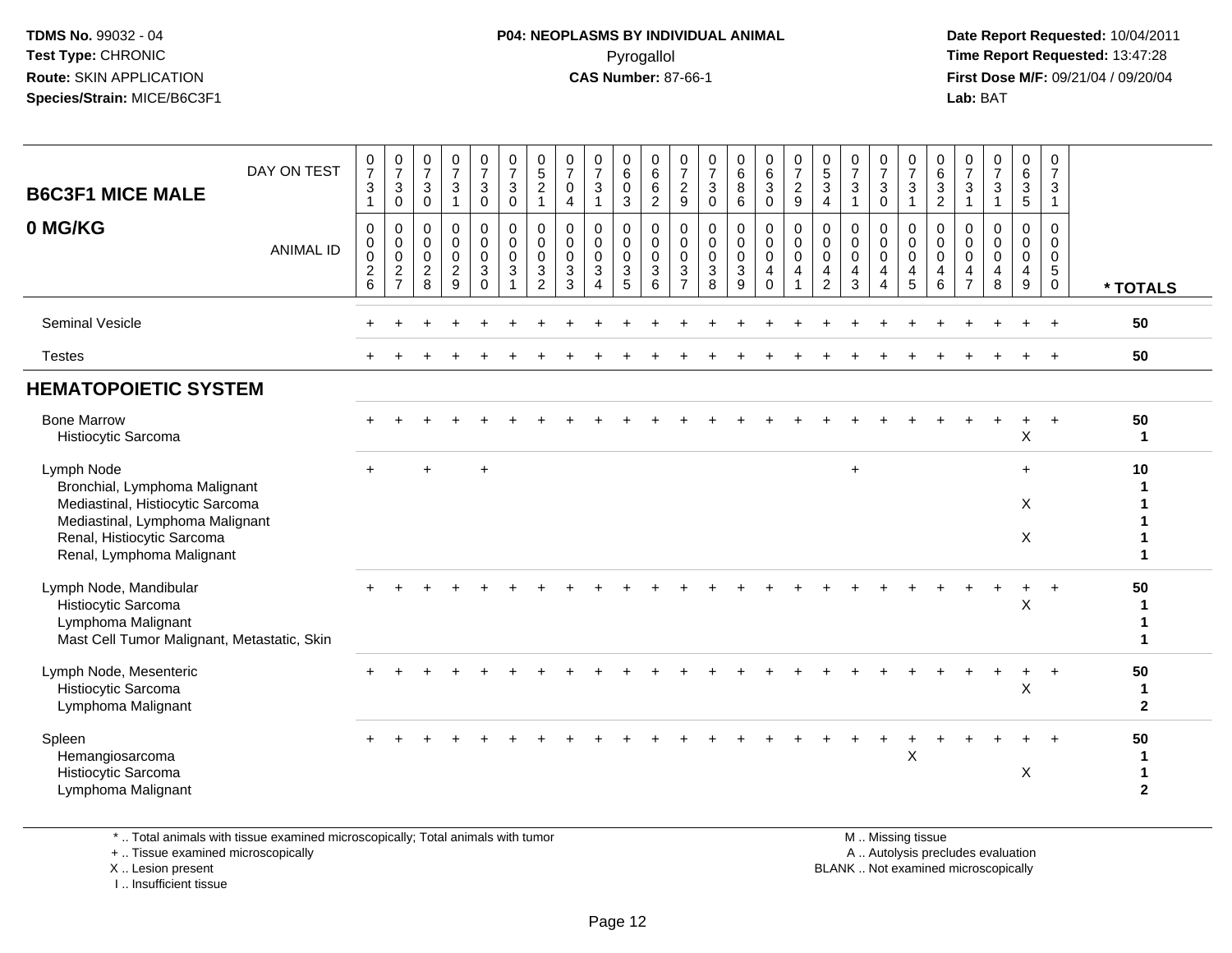#### **P04: NEOPLASMS BY INDIVIDUAL ANIMAL**Pyrogallol **Time Report Requested:** 13:47:28

| <b>B6C3F1 MICE MALE</b>                                                                                                                                                                | DAY ON TEST                                                                     | $\frac{0}{7}$<br>3<br>$\mathbf{1}$               | $\begin{array}{c} 0 \\ 7 \end{array}$<br>$\mathbf{3}$<br>$\mathsf{O}\xspace$ | 0<br>$\overline{7}$<br>$\sqrt{3}$<br>0                     | $\frac{0}{7}$<br>$\sqrt{3}$<br>$\overline{1}$              | 0<br>$\overline{7}$<br>$\sqrt{3}$<br>0          | 0<br>$\overline{7}$<br>$\ensuremath{\mathsf{3}}$<br>$\mathbf 0$        | $\begin{array}{c} 0 \\ 5 \end{array}$<br>$\boldsymbol{2}$<br>$\mathbf{1}$ | 0<br>$\overline{7}$<br>0<br>4                                | $\frac{0}{7}$<br>3<br>$\mathbf{1}$                             | 0<br>$6\overline{6}$<br>$\mathbf 0$<br>3 | 0<br>$\,6\,$<br>$\,6$<br>$\overline{2}$                            | 0<br>$\overline{7}$<br>$\frac{2}{9}$                     | 0<br>$\overline{7}$<br>$\ensuremath{\mathsf{3}}$<br>$\mathbf 0$          | 0<br>$6\phantom{a}$<br>8<br>6                      | 0<br>$6\overline{6}$<br>$\sqrt{3}$<br>$\mathbf 0$    | $\frac{0}{7}$<br>$\boldsymbol{2}$<br>9 | $\begin{matrix} 0 \\ 5 \end{matrix}$<br>$\sqrt{3}$<br>$\overline{4}$ | $\frac{0}{7}$<br>$\sqrt{3}$<br>$\mathbf{1}$                      | $\frac{0}{7}$<br>$\ensuremath{\mathsf{3}}$<br>0           | 0<br>$\overline{7}$<br>$\sqrt{3}$<br>$\mathbf{1}$             | 0<br>6<br>$\ensuremath{\mathsf{3}}$<br>$\overline{c}$ | 0<br>$\overline{7}$<br>$\mathbf{3}$<br>$\overline{1}$                    | $\frac{0}{7}$<br>$\mathbf{3}$<br>$\mathbf{1}$    | 0<br>$\,6\,$<br>$\frac{3}{5}$                             | 0<br>$\overline{7}$<br>3<br>$\overline{1}$                   |                                   |
|----------------------------------------------------------------------------------------------------------------------------------------------------------------------------------------|---------------------------------------------------------------------------------|--------------------------------------------------|------------------------------------------------------------------------------|------------------------------------------------------------|------------------------------------------------------------|-------------------------------------------------|------------------------------------------------------------------------|---------------------------------------------------------------------------|--------------------------------------------------------------|----------------------------------------------------------------|------------------------------------------|--------------------------------------------------------------------|----------------------------------------------------------|--------------------------------------------------------------------------|----------------------------------------------------|------------------------------------------------------|----------------------------------------|----------------------------------------------------------------------|------------------------------------------------------------------|-----------------------------------------------------------|---------------------------------------------------------------|-------------------------------------------------------|--------------------------------------------------------------------------|--------------------------------------------------|-----------------------------------------------------------|--------------------------------------------------------------|-----------------------------------|
| 0 MG/KG                                                                                                                                                                                | <b>ANIMAL ID</b>                                                                | $\mathbf 0$<br>0<br>$\mathbf 0$<br>$\frac{2}{6}$ | 0<br>$\mathbf 0$<br>$\pmb{0}$<br>$\frac{2}{7}$                               | $\mathbf 0$<br>$\mathbf 0$<br>$\mathbf 0$<br>$\frac{2}{8}$ | $\mathbf 0$<br>$\mathbf 0$<br>$\mathbf 0$<br>$\frac{2}{9}$ | 0<br>$\mathbf 0$<br>0<br>$\sqrt{3}$<br>$\Omega$ | $\pmb{0}$<br>$\mathbf 0$<br>$\mathbf 0$<br>$\mathbf{3}$<br>$\mathbf 1$ | 0<br>$\mathbf{0}$<br>$\mathbf 0$<br>3<br>2                                | $\mathbf 0$<br>$\mathbf 0$<br>$\mathbf 0$<br>$\sqrt{3}$<br>3 | 0<br>$\mathbf 0$<br>$\mathbf 0$<br>3<br>$\boldsymbol{\Lambda}$ | 0<br>0<br>$\pmb{0}$<br>$\sqrt{3}$<br>5   | 0<br>$\mathbf{0}$<br>$\mathbf 0$<br>$\ensuremath{\mathsf{3}}$<br>6 | 0<br>$\mathbf{0}$<br>0<br>$\mathbf{3}$<br>$\overline{7}$ | $\mathbf 0$<br>$\Omega$<br>$\mathbf 0$<br>$\ensuremath{\mathsf{3}}$<br>8 | 0<br>$\mathbf 0$<br>$\mathbf 0$<br>$\sqrt{3}$<br>9 | 0<br>0<br>$\pmb{0}$<br>$\overline{4}$<br>$\mathbf 0$ | 0<br>$\mathbf 0$<br>0<br>4             | 0<br>$\mathbf 0$<br>0<br>4<br>$\overline{c}$                         | $\mathbf 0$<br>$\mathbf 0$<br>$\mathbf 0$<br>$\overline{4}$<br>3 | 0<br>$\mathbf 0$<br>0<br>$\overline{4}$<br>$\overline{4}$ | $\mathbf 0$<br>$\Omega$<br>$\mathbf 0$<br>$\overline{4}$<br>5 | 0<br>$\mathbf{0}$<br>0<br>4<br>6                      | $\mathbf 0$<br>$\Omega$<br>0<br>4<br>$\overline{7}$                      | $\mathbf 0$<br>$\Omega$<br>$\mathbf 0$<br>4<br>8 | 0<br>0<br>$\pmb{0}$<br>$\overline{4}$<br>$\boldsymbol{9}$ | $\mathbf 0$<br>$\mathbf 0$<br>$\mathbf 0$<br>$\sqrt{5}$<br>0 | * TOTALS                          |
| Thymus<br>Histiocytic Sarcoma<br>Mast Cell Tumor Malignant, Metastatic, Skin                                                                                                           |                                                                                 |                                                  |                                                                              |                                                            |                                                            |                                                 |                                                                        |                                                                           |                                                              |                                                                |                                          |                                                                    |                                                          |                                                                          |                                                    |                                                      |                                        |                                                                      |                                                                  | М                                                         |                                                               |                                                       |                                                                          |                                                  | $\ddot{}$<br>$\sf X$                                      | $+$                                                          | 48<br>1<br>1                      |
| <b>INTEGUMENTARY SYSTEM</b>                                                                                                                                                            |                                                                                 |                                                  |                                                                              |                                                            |                                                            |                                                 |                                                                        |                                                                           |                                                              |                                                                |                                          |                                                                    |                                                          |                                                                          |                                                    |                                                      |                                        |                                                                      |                                                                  |                                                           |                                                               |                                                       |                                                                          |                                                  |                                                           |                                                              |                                   |
| Mammary Gland                                                                                                                                                                          |                                                                                 | М                                                | M                                                                            | м                                                          | м                                                          | M                                               | M                                                                      | M                                                                         | M                                                            | M                                                              | M                                        | M                                                                  | М                                                        | M                                                                        | M                                                  | M                                                    | M                                      | M                                                                    | M                                                                | M                                                         | M                                                             | M                                                     | M                                                                        | M                                                |                                                           | M M                                                          | 0                                 |
| Skin<br>Control, Lymphoma Malignant<br>Control, Mast Cell Tumor Malignant<br>Site Of Application, Subcutaneous Tissue,<br>Hemangiosarcoma<br>Subcutaneous Tissue, Fibrous Histiocytoma |                                                                                 |                                                  |                                                                              |                                                            |                                                            |                                                 |                                                                        |                                                                           |                                                              |                                                                |                                          |                                                                    |                                                          |                                                                          |                                                    |                                                      | X                                      |                                                                      |                                                                  |                                                           |                                                               |                                                       |                                                                          |                                                  |                                                           |                                                              | 50<br>1<br>1                      |
| Subcutaneous Tissue, Histiocytic Sarcoma<br><b>MUSCULOSKELETAL SYSTEM</b>                                                                                                              |                                                                                 |                                                  |                                                                              |                                                            |                                                            |                                                 |                                                                        |                                                                           |                                                              |                                                                |                                          |                                                                    |                                                          |                                                                          |                                                    |                                                      |                                        |                                                                      |                                                                  |                                                           |                                                               |                                                       |                                                                          |                                                  | Χ                                                         |                                                              | 1                                 |
| <b>Bone</b>                                                                                                                                                                            |                                                                                 |                                                  |                                                                              |                                                            |                                                            |                                                 |                                                                        |                                                                           |                                                              |                                                                |                                          |                                                                    |                                                          |                                                                          |                                                    |                                                      |                                        |                                                                      |                                                                  |                                                           |                                                               |                                                       |                                                                          |                                                  |                                                           |                                                              | 50                                |
| <b>NERVOUS SYSTEM</b>                                                                                                                                                                  |                                                                                 |                                                  |                                                                              |                                                            |                                                            |                                                 |                                                                        |                                                                           |                                                              |                                                                |                                          |                                                                    |                                                          |                                                                          |                                                    |                                                      |                                        |                                                                      |                                                                  |                                                           |                                                               |                                                       |                                                                          |                                                  |                                                           |                                                              |                                   |
| Brain<br>Histiocytic Sarcoma                                                                                                                                                           |                                                                                 |                                                  |                                                                              |                                                            |                                                            |                                                 |                                                                        |                                                                           |                                                              |                                                                |                                          |                                                                    |                                                          |                                                                          |                                                    |                                                      |                                        |                                                                      |                                                                  |                                                           |                                                               |                                                       |                                                                          |                                                  | X                                                         |                                                              | 50<br>$\mathbf 1$                 |
| <b>RESPIRATORY SYSTEM</b>                                                                                                                                                              |                                                                                 |                                                  |                                                                              |                                                            |                                                            |                                                 |                                                                        |                                                                           |                                                              |                                                                |                                          |                                                                    |                                                          |                                                                          |                                                    |                                                      |                                        |                                                                      |                                                                  |                                                           |                                                               |                                                       |                                                                          |                                                  |                                                           |                                                              |                                   |
| Lung<br>Alveolar/Bronchiolar Adenoma<br>Alveolar/Bronchiolar Adenoma, Multiple<br>Alveolar/Bronchiolar Carcinoma                                                                       |                                                                                 |                                                  | X                                                                            | $\boldsymbol{\mathsf{X}}$                                  |                                                            |                                                 |                                                                        |                                                                           |                                                              | X                                                              |                                          |                                                                    | Χ                                                        |                                                                          |                                                    |                                                      |                                        |                                                                      |                                                                  |                                                           | X                                                             |                                                       |                                                                          | X<br>$X$ $X$                                     |                                                           |                                                              | 50<br>10<br>$\boldsymbol{2}$<br>4 |
| +  Tissue examined microscopically<br>X  Lesion present<br>I Insufficient tissue                                                                                                       | *  Total animals with tissue examined microscopically; Total animals with tumor |                                                  |                                                                              |                                                            |                                                            |                                                 |                                                                        |                                                                           |                                                              |                                                                |                                          |                                                                    |                                                          |                                                                          |                                                    |                                                      |                                        |                                                                      |                                                                  |                                                           | M  Missing tissue                                             |                                                       | A  Autolysis precludes evaluation<br>BLANK  Not examined microscopically |                                                  |                                                           |                                                              |                                   |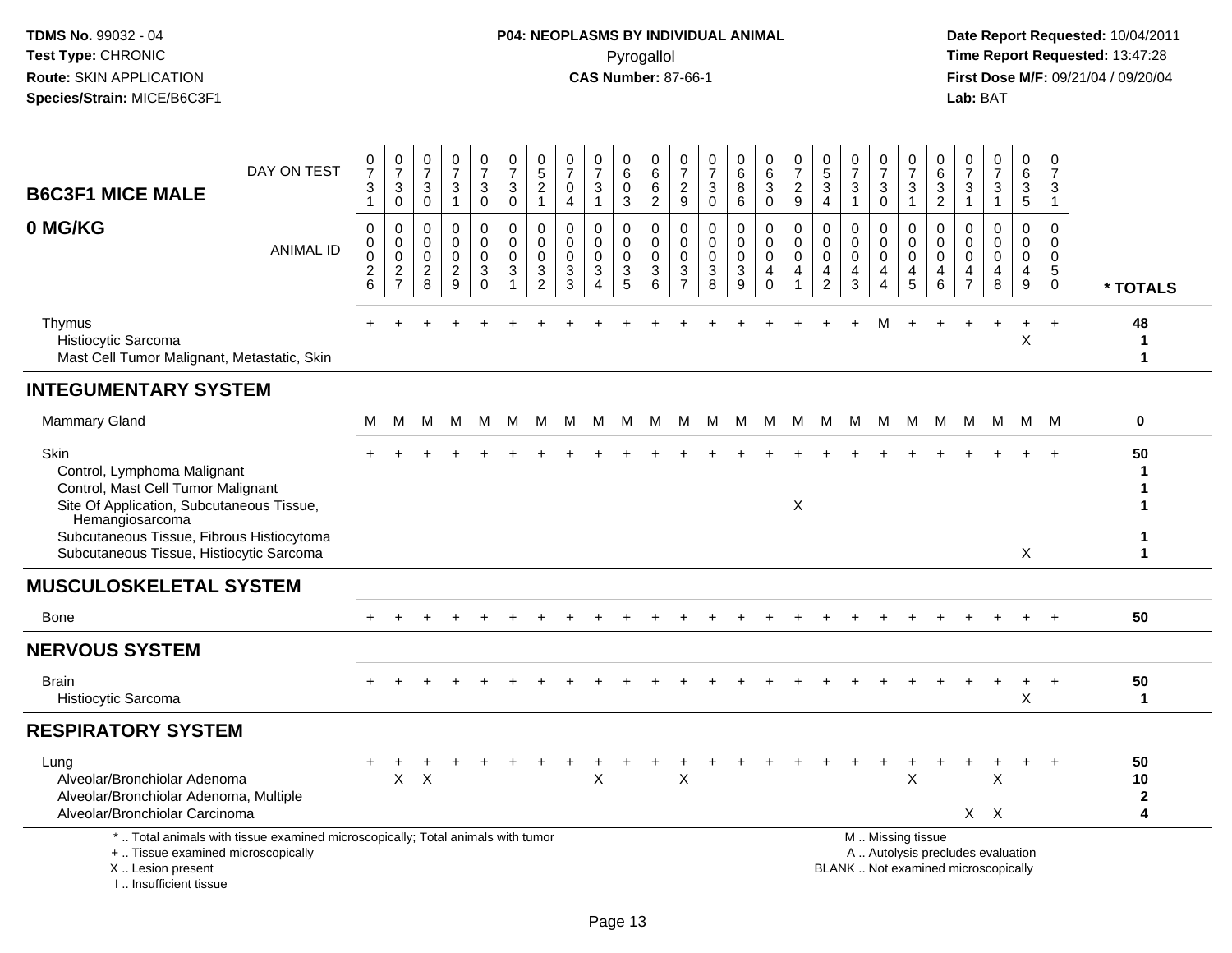# **P04: NEOPLASMS BY INDIVIDUAL ANIMAL**Pyrogallol **Time Report Requested:** 13:47:28

|                                                                                             | DAY ON TEST                                                                     | $\frac{0}{7}$                                          | $\begin{array}{c} 0 \\ 7 \end{array}$ | $\frac{0}{7}$                                          | $\frac{0}{7}$                                                | $\frac{0}{7}$                                                               | $\begin{array}{c} 0 \\ 7 \end{array}$                                          | $\begin{smallmatrix}0\0\5\end{smallmatrix}$                                  | 0<br>$\overline{7}$                                                          | $\frac{0}{7}$                                                                     | $\begin{array}{c} 0 \\ 6 \end{array}$                                          | 0<br>$\,6\,$                                                                        | $\frac{0}{7}$                                                                            | 0<br>$\frac{5}{7}$                                                          | $\begin{array}{c} 0 \\ 6 \end{array}$                           | $\begin{array}{c} 0 \\ 6 \end{array}$                         | $\frac{0}{7}$                                                  | $\begin{array}{c} 0 \\ 5 \end{array}$                             | $\frac{0}{7}$                                                    | $\frac{0}{7}$                                          | $\frac{0}{7}$                                    | $\begin{array}{c} 0 \\ 6 \end{array}$                   | $\frac{0}{7}$                                              | $\begin{array}{c} 0 \\ 7 \end{array}$                            | $\begin{array}{c} 0 \\ 6 \end{array}$                              | $\frac{0}{7}$                                              |                                                            |
|---------------------------------------------------------------------------------------------|---------------------------------------------------------------------------------|--------------------------------------------------------|---------------------------------------|--------------------------------------------------------|--------------------------------------------------------------|-----------------------------------------------------------------------------|--------------------------------------------------------------------------------|------------------------------------------------------------------------------|------------------------------------------------------------------------------|-----------------------------------------------------------------------------------|--------------------------------------------------------------------------------|-------------------------------------------------------------------------------------|------------------------------------------------------------------------------------------|-----------------------------------------------------------------------------|-----------------------------------------------------------------|---------------------------------------------------------------|----------------------------------------------------------------|-------------------------------------------------------------------|------------------------------------------------------------------|--------------------------------------------------------|--------------------------------------------------|---------------------------------------------------------|------------------------------------------------------------|------------------------------------------------------------------|--------------------------------------------------------------------|------------------------------------------------------------|------------------------------------------------------------|
| <b>B6C3F1 MICE MALE</b>                                                                     |                                                                                 | $\ensuremath{\mathsf{3}}$<br>$\mathbf{1}$              | $_{0}^{3}$                            | $\sqrt{3}$<br>$\mathbf 0$                              | $\ensuremath{\mathsf{3}}$<br>$\mathbf{1}$                    | $\ensuremath{\mathsf{3}}$<br>$\mathbf 0$                                    | 3<br>$\mathbf 0$                                                               | $\overline{2}$<br>$\mathbf{1}$                                               | $\pmb{0}$<br>$\overline{4}$                                                  | $\sqrt{3}$<br>$\overline{1}$                                                      | 0<br>3                                                                         | $\,6\,$<br>2                                                                        | $\boldsymbol{2}$<br>9                                                                    | $\ensuremath{\mathsf{3}}$<br>$\mathbf 0$                                    | $\overline{8}$<br>$\,6\,$                                       | $\ensuremath{\mathsf{3}}$<br>$\mathbf 0$                      | $\sqrt{2}$<br>9                                                | $\ensuremath{\mathsf{3}}$<br>$\overline{4}$                       | $\ensuremath{\mathsf{3}}$<br>$\mathbf{1}$                        | 3<br>0                                                 | $\ensuremath{\mathsf{3}}$<br>$\mathbf{1}$        | $\frac{3}{2}$                                           | $\frac{3}{1}$                                              | $\ensuremath{\mathsf{3}}$<br>$\mathbf{1}$                        | $\ensuremath{\mathsf{3}}$<br>$\overline{5}$                        | $\ensuremath{\mathsf{3}}$<br>$\mathbf{1}$                  |                                                            |
| 0 MG/KG                                                                                     | <b>ANIMAL ID</b>                                                                | 0<br>$\pmb{0}$<br>$\mathsf{O}\xspace$<br>$\frac{2}{6}$ | 0<br>$\overline{0}$<br>$\frac{2}{7}$  | 0<br>$\mathbf 0$<br>$\mathbf 0$<br>$\overline{2}$<br>8 | $\mathbf 0$<br>$\mathbf 0$<br>$\mathbf 0$<br>$\sqrt{2}$<br>9 | 0<br>$\overline{0}$<br>$\mathbf 0$<br>$\ensuremath{\mathsf{3}}$<br>$\Omega$ | 0<br>$\mathbf 0$<br>$\mathbf 0$<br>$\ensuremath{\mathsf{3}}$<br>$\overline{1}$ | 0<br>$\pmb{0}$<br>$\mathbf 0$<br>$\ensuremath{\mathsf{3}}$<br>$\overline{2}$ | $\mathbf{0}$<br>$\mathbf 0$<br>$\mathbf 0$<br>$\ensuremath{\mathsf{3}}$<br>3 | $\mathbf 0$<br>$\mathbf 0$<br>$\mathbf 0$<br>$\sqrt{3}$<br>$\boldsymbol{\Lambda}$ | 0<br>$\mathbf 0$<br>$\mathbf 0$<br>$\ensuremath{\mathsf{3}}$<br>$5\phantom{1}$ | $\mathbf 0$<br>$\mathsf{O}\xspace$<br>$\mathbf 0$<br>$\ensuremath{\mathsf{3}}$<br>6 | $\mathbf 0$<br>$\mathbf 0$<br>$\mathbf 0$<br>$\ensuremath{\mathsf{3}}$<br>$\overline{7}$ | $\mathbf 0$<br>$\mathbf 0$<br>$\mathbf 0$<br>$\ensuremath{\mathsf{3}}$<br>8 | 0<br>$\pmb{0}$<br>$\mathbf 0$<br>$\ensuremath{\mathsf{3}}$<br>9 | 0<br>$\mathbf 0$<br>$\mathbf 0$<br>$\overline{4}$<br>$\Omega$ | $\mathbf 0$<br>$\mathbf 0$<br>$\mathbf 0$<br>4<br>$\mathbf{1}$ | $\mathbf 0$<br>$\mathbf 0$<br>$\mathbf{0}$<br>4<br>$\overline{2}$ | $\mathbf 0$<br>$\mathbf 0$<br>$\mathbf 0$<br>$\overline{4}$<br>3 | 0<br>$\mathbf 0$<br>$\mathbf 0$<br>4<br>$\overline{A}$ | 0<br>$\mathbf 0$<br>$\mathbf 0$<br>$\frac{4}{5}$ | $\mathbf{0}$<br>$\mathsf 0$<br>0<br>$\overline{4}$<br>6 | $\mathbf 0$<br>$\mathbf 0$<br>$\mathbf 0$<br>$\frac{4}{7}$ | $\mathbf 0$<br>$\mathbf 0$<br>$\mathbf 0$<br>$\overline{4}$<br>8 | 0<br>$\mathbf 0$<br>$\mathsf{O}\xspace$<br>$\overline{4}$<br>$9\,$ | 0<br>$\pmb{0}$<br>$\mathbf 0$<br>$\sqrt{5}$<br>$\mathbf 0$ | * TOTALS                                                   |
| Hepatocellular Carcinoma, Metastatic, Liver<br>Histiocytic Sarcoma<br>Lymphoma Malignant    |                                                                                 |                                                        |                                       | X                                                      |                                                              |                                                                             |                                                                                |                                                                              |                                                                              |                                                                                   |                                                                                | $\times$                                                                            |                                                                                          | X                                                                           |                                                                 |                                                               |                                                                |                                                                   |                                                                  |                                                        |                                                  |                                                         |                                                            |                                                                  | X                                                                  | $\times$                                                   | 8<br>1<br>1                                                |
| Nose<br>Histiocytic Sarcoma                                                                 |                                                                                 |                                                        |                                       |                                                        |                                                              |                                                                             |                                                                                |                                                                              |                                                                              |                                                                                   |                                                                                |                                                                                     |                                                                                          |                                                                             |                                                                 |                                                               |                                                                |                                                                   |                                                                  |                                                        |                                                  |                                                         |                                                            |                                                                  | X                                                                  | $\ddot{}$                                                  | 50<br>$\mathbf 1$                                          |
| Trachea                                                                                     |                                                                                 |                                                        |                                       |                                                        |                                                              |                                                                             |                                                                                |                                                                              |                                                                              |                                                                                   |                                                                                |                                                                                     |                                                                                          |                                                                             |                                                                 |                                                               |                                                                |                                                                   |                                                                  |                                                        |                                                  |                                                         |                                                            |                                                                  |                                                                    | $\overline{+}$                                             | 50                                                         |
| <b>SPECIAL SENSES SYSTEM</b>                                                                |                                                                                 |                                                        |                                       |                                                        |                                                              |                                                                             |                                                                                |                                                                              |                                                                              |                                                                                   |                                                                                |                                                                                     |                                                                                          |                                                                             |                                                                 |                                                               |                                                                |                                                                   |                                                                  |                                                        |                                                  |                                                         |                                                            |                                                                  |                                                                    |                                                            |                                                            |
| Eye                                                                                         |                                                                                 |                                                        |                                       |                                                        |                                                              |                                                                             |                                                                                |                                                                              |                                                                              |                                                                                   |                                                                                |                                                                                     |                                                                                          |                                                                             |                                                                 |                                                               |                                                                |                                                                   |                                                                  |                                                        |                                                  |                                                         |                                                            |                                                                  |                                                                    | $+$                                                        | 50                                                         |
| <b>Harderian Gland</b><br>Adenoma<br>Carcinoma<br>Histiocytic Sarcoma<br>Lymphoma Malignant |                                                                                 | ÷<br>X                                                 |                                       |                                                        |                                                              |                                                                             |                                                                                | X                                                                            |                                                                              |                                                                                   |                                                                                |                                                                                     |                                                                                          |                                                                             | $\boldsymbol{\mathsf{X}}$                                       |                                                               |                                                                |                                                                   |                                                                  |                                                        |                                                  |                                                         |                                                            |                                                                  | $\ddot{}$<br>X<br>X                                                | $+$                                                        | 50<br>6<br>$\overline{2}$<br>$\mathbf 1$<br>$\overline{2}$ |
| <b>URINARY SYSTEM</b>                                                                       |                                                                                 |                                                        |                                       |                                                        |                                                              |                                                                             |                                                                                |                                                                              |                                                                              |                                                                                   |                                                                                |                                                                                     |                                                                                          |                                                                             |                                                                 |                                                               |                                                                |                                                                   |                                                                  |                                                        |                                                  |                                                         |                                                            |                                                                  |                                                                    |                                                            |                                                            |
| Kidney<br>Histiocytic Sarcoma<br>Lymphoma Malignant                                         |                                                                                 |                                                        |                                       |                                                        |                                                              |                                                                             |                                                                                |                                                                              |                                                                              |                                                                                   |                                                                                |                                                                                     |                                                                                          |                                                                             |                                                                 |                                                               |                                                                |                                                                   |                                                                  |                                                        |                                                  |                                                         |                                                            |                                                                  | Χ                                                                  |                                                            | 50<br>$\mathbf 1$<br>$\overline{2}$                        |
| <b>Urinary Bladder</b><br>Lymphoma Malignant                                                |                                                                                 |                                                        |                                       |                                                        |                                                              |                                                                             |                                                                                |                                                                              |                                                                              |                                                                                   |                                                                                |                                                                                     |                                                                                          |                                                                             |                                                                 |                                                               |                                                                |                                                                   |                                                                  |                                                        |                                                  |                                                         |                                                            |                                                                  |                                                                    |                                                            | 50<br>$\overline{2}$                                       |
| <b>SYSTEMIC LESIONS</b>                                                                     |                                                                                 |                                                        |                                       |                                                        |                                                              |                                                                             |                                                                                |                                                                              |                                                                              |                                                                                   |                                                                                |                                                                                     |                                                                                          |                                                                             |                                                                 |                                                               |                                                                |                                                                   |                                                                  |                                                        |                                                  |                                                         |                                                            |                                                                  |                                                                    |                                                            |                                                            |
| Multiple Organ                                                                              |                                                                                 |                                                        |                                       |                                                        |                                                              |                                                                             |                                                                                |                                                                              |                                                                              |                                                                                   |                                                                                |                                                                                     |                                                                                          |                                                                             |                                                                 |                                                               |                                                                |                                                                   |                                                                  |                                                        |                                                  |                                                         |                                                            |                                                                  | $\ddot{}$                                                          | $+$                                                        | 50                                                         |
| +  Tissue examined microscopically<br>X  Lesion present<br>I Insufficient tissue            | *  Total animals with tissue examined microscopically; Total animals with tumor |                                                        |                                       |                                                        |                                                              |                                                                             |                                                                                |                                                                              |                                                                              |                                                                                   |                                                                                |                                                                                     |                                                                                          |                                                                             |                                                                 |                                                               |                                                                |                                                                   | BLANK  Not examined microscopically                              |                                                        | M  Missing tissue                                |                                                         |                                                            | A  Autolysis precludes evaluation                                |                                                                    |                                                            |                                                            |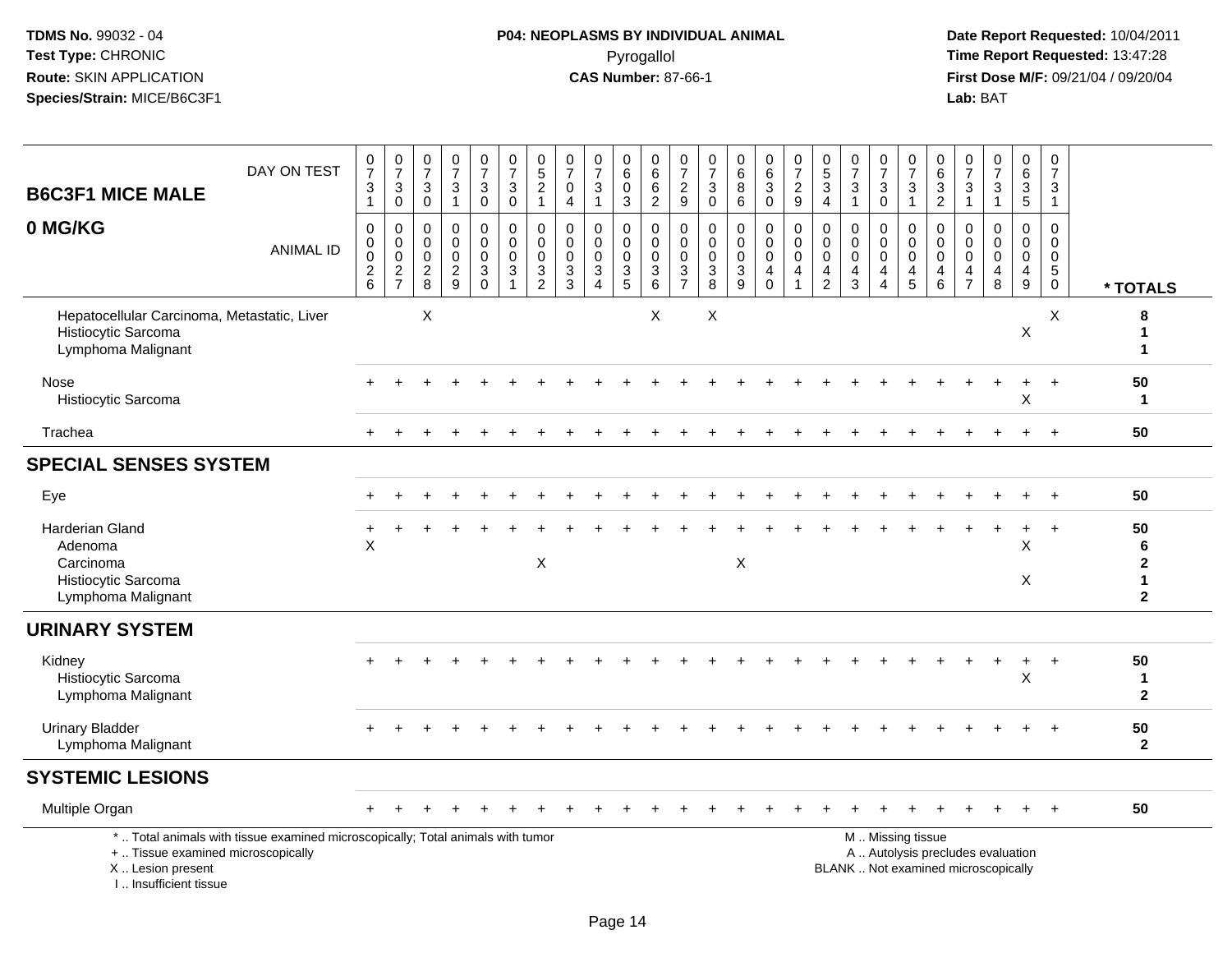# **P04: NEOPLASMS BY INDIVIDUAL ANIMAL**Pyrogallol **Time Report Requested:** 13:47:28

 **Date Report Requested:** 10/04/2011 **First Dose M/F:** 09/21/04 / 09/20/04<br>**Lab:** BAT **Lab:** BAT

| <b>B6C3F1 MICE MALE</b> | DAY ON TEST | $\mathbf{0}$<br>-<br>ົ<br>J.                     | U<br>ົ<br>J           | 0<br>3<br>0           | 0<br>◠<br>◡                | 0<br>3<br>0           | 0<br><sup>o</sup><br>ັ<br>0 | ູບ                | 4 | 0<br>6<br>0<br>చ           |        | 0<br><u>_</u><br>9 |        | 0<br>6<br>8<br>6      | υ<br>6<br><sup>o</sup><br>ت<br>0 | ∠<br>9 | ູບ<br>$\sim$ | U<br>3      | U<br>$\sim$<br><b>N</b><br>U | ت. | U<br>6<br>-3<br><u>_</u> | U<br>د      | 0<br>3                | υ<br>$\sim$<br>ັ | ×.  |          |
|-------------------------|-------------|--------------------------------------------------|-----------------------|-----------------------|----------------------------|-----------------------|-----------------------------|-------------------|---|----------------------------|--------|--------------------|--------|-----------------------|----------------------------------|--------|--------------|-------------|------------------------------|----|--------------------------|-------------|-----------------------|------------------|-----|----------|
| 0 MG/KG                 | ANIMAL ID   | $\mathbf{0}$<br>0<br>0<br><sup>o</sup><br>L<br>6 | ◡<br>ν<br>ν<br>ົ<br>∼ | 0<br>0<br>0<br>ົ<br>8 | 0<br>0<br>0<br>$\sim$<br>9 | 0<br>0<br>0<br>3<br>0 | 0<br>0<br>0<br>ົ<br>ບ       | ν<br>◠<br>J.<br>ົ | J | U<br>u<br>υ<br>◠<br>د<br>5 | ⌒<br>6 | 0<br>0<br>-3<br>-  | ◠<br>J | 0<br>0<br>0<br>3<br>9 | υ<br>4                           | 4      | 4<br>_       | U<br>u<br>3 |                              | 5  | -C<br>4<br>6             | U<br>v<br>◡ | 0<br>0<br>0<br>4<br>8 | 4<br>9           | . ა | * TOTALS |

Histiocytic Sarcomaa and the set of the set of the set of the set of the set of the set of the set of the set of the set of the set of the set of the set of the set of the set of the set of the set of the set of the set of the set of the set Lymphoma Malignant **2**

\* .. Total animals with tissue examined microscopically; Total animals with tumor

+ .. Tissue examined microscopically

- X .. Lesion present
- I .. Insufficient tissue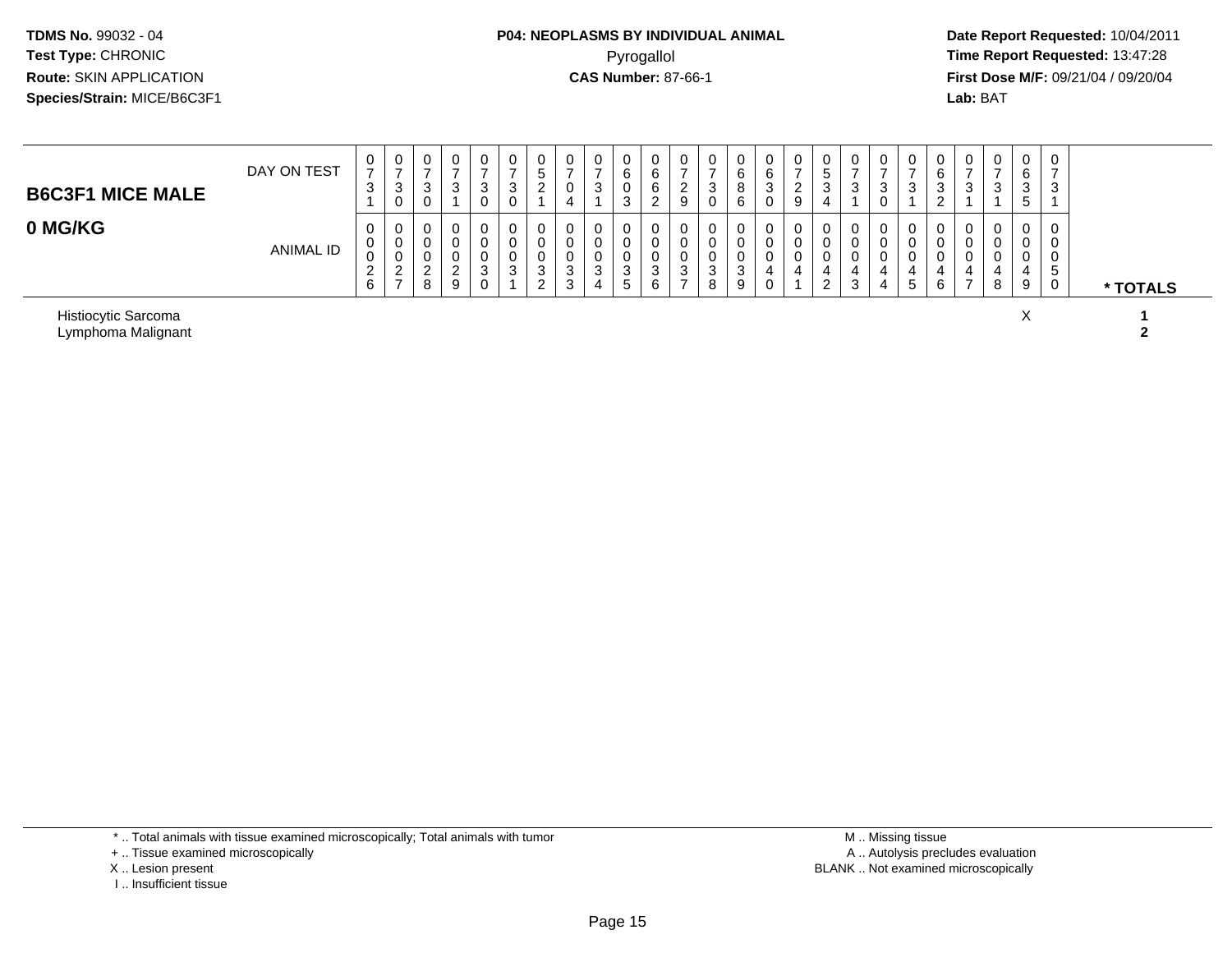# **P04: NEOPLASMS BY INDIVIDUAL ANIMAL**Pyrogallol **Time Report Requested:** 13:47:28

 **Date Report Requested:** 10/04/2011 **First Dose M/F:** 09/21/04 / 09/20/04<br>Lab: BAT **Lab:** BAT

| <b>B6C3F1 MICE MALE</b>                                                                                                                    | DAY ON TEST      | $\frac{0}{7}$<br>$\ensuremath{\mathsf{3}}$<br>$\mathbf{1}$       | $\frac{0}{7}$<br>$\frac{3}{1}$                                   | $\mathbf 0$<br>$\overline{4}$<br>$\frac{3}{7}$      | $\frac{0}{7}$<br>$\ensuremath{\mathsf{3}}$<br>$\mathbf 0$ | $\frac{0}{7}$<br>$\mathbf{3}$<br>$\mathbf{1}$ | $\begin{smallmatrix}0\\7\end{smallmatrix}$<br>$\sqrt{3}$<br>$\mathbf{1}$ | $\frac{0}{7}$<br>$\sqrt{3}$<br>$\mathbf 0$               | $\mathbf 0$<br>$\overline{4}$<br>$\boldsymbol{9}$<br>$\overline{4}$     | $\begin{array}{c} 0 \\ 7 \end{array}$<br>$\mathbf{3}$<br>$\mathbf 0$      | $\begin{smallmatrix}0\\7\end{smallmatrix}$<br>$\sqrt{3}$<br>$\mathbf 0$ | $\,0\,$<br>$6\phantom{1}6$<br>$\,6$<br>$\overline{4}$                        | 0<br>$\overline{7}$<br>$\mathbf{3}$<br>$\mathbf 0$     | $\begin{array}{c} 0 \\ 7 \end{array}$<br>$\ensuremath{\mathsf{3}}$<br>$\mathbf{1}$ | $\frac{0}{7}$<br>$\ensuremath{\mathsf{3}}$<br>$\mathbf{1}$ | $\begin{array}{c} 0 \\ 7 \end{array}$<br>$\ensuremath{\mathsf{3}}$<br>$\mathbf{1}$ | $\frac{0}{7}$<br>$\sqrt{3}$<br>$\mathbf 0$                            | $\frac{0}{7}$<br>$\mathbf{3}$<br>$\mathbf 0$        | $\frac{0}{7}$<br>$\mathbf{3}$<br>$\mathbf 0$                   | $\frac{0}{7}$<br>3<br>$\mathbf 0$ | $\frac{0}{7}$<br>$\frac{3}{0}$                                                                | $\frac{0}{7}$<br>$\mathbf{3}$<br>$\mathbf{1}$                   | 0<br>$\overline{7}$<br>$\ensuremath{\mathsf{3}}$<br>0                 | $\begin{array}{c} 0 \\ 7 \end{array}$<br>$\frac{3}{1}$      | $\frac{0}{7}$<br>$\ensuremath{\mathsf{3}}$<br>$\overline{1}$ | $\pmb{0}$<br>$\overline{7}$<br>$\ensuremath{\mathsf{3}}$<br>$\mathbf 0$    |                 |
|--------------------------------------------------------------------------------------------------------------------------------------------|------------------|------------------------------------------------------------------|------------------------------------------------------------------|-----------------------------------------------------|-----------------------------------------------------------|-----------------------------------------------|--------------------------------------------------------------------------|----------------------------------------------------------|-------------------------------------------------------------------------|---------------------------------------------------------------------------|-------------------------------------------------------------------------|------------------------------------------------------------------------------|--------------------------------------------------------|------------------------------------------------------------------------------------|------------------------------------------------------------|------------------------------------------------------------------------------------|-----------------------------------------------------------------------|-----------------------------------------------------|----------------------------------------------------------------|-----------------------------------|-----------------------------------------------------------------------------------------------|-----------------------------------------------------------------|-----------------------------------------------------------------------|-------------------------------------------------------------|--------------------------------------------------------------|----------------------------------------------------------------------------|-----------------|
| 5 MG/KG                                                                                                                                    | <b>ANIMAL ID</b> | $\mathbf 0$<br>$\mathsf{O}\xspace$<br>$\mathbf 0$<br>$\,$ 5 $\,$ | $\mathbf 0$<br>$\pmb{0}$<br>$\mathsf{O}\xspace$<br>$\frac{5}{2}$ | $\mathbf 0$<br>$\mathbf 0$<br>$\mathbf 0$<br>5<br>3 | $\Omega$<br>$\Omega$<br>$\mathbf 0$<br>$\sqrt{5}$<br>4    | 0<br>$\mathbf 0$<br>0<br>$\frac{5}{5}$        | 0<br>$\mathbf 0$<br>0<br>5<br>$6\phantom{a}$                             | $\mathbf 0$<br>$\mathbf 0$<br>$\pmb{0}$<br>$\frac{5}{7}$ | $\Omega$<br>$\Omega$<br>$\mathbf 0$<br>$\overline{5}$<br>$\overline{8}$ | $\mathbf 0$<br>$\mathbf 0$<br>$\mathbf 0$<br>$\sqrt{5}$<br>$\overline{9}$ | 0<br>$\mathbf 0$<br>0<br>$\,6$<br>$\Omega$                              | $\mathbf 0$<br>$\mathbf 0$<br>$\mathbf 0$<br>$6\phantom{1}6$<br>$\mathbf{1}$ | 0<br>$\mathbf 0$<br>$\mathbf 0$<br>6<br>$\overline{2}$ | $\mathbf 0$<br>$\Omega$<br>$\mathbf 0$<br>6<br>$\overline{3}$                      | 0<br>$\mathbf 0$<br>$\pmb{0}$<br>6<br>4                    | 0<br>$\mathbf 0$<br>0<br>$\,6\,$<br>$\overline{5}$                                 | $\mathbf 0$<br>$\mathbf 0$<br>$\mathbf 0$<br>$\,6$<br>$6\phantom{1}6$ | 0<br>$\Omega$<br>$\mathbf 0$<br>6<br>$\overline{7}$ | $\Omega$<br>$\mathbf 0$<br>$\mathbf 0$<br>$6\phantom{1}6$<br>8 | 0<br>$\Omega$<br>0<br>6<br>9      | 0<br>$\pmb{0}$<br>$\pmb{0}$<br>$\overline{7}$<br>$\mathbf 0$                                  | 0<br>$\mathbf 0$<br>$\pmb{0}$<br>$\overline{7}$<br>$\mathbf{1}$ | $\Omega$<br>$\mathbf{0}$<br>$\pmb{0}$<br>$\overline{7}$<br>$\sqrt{2}$ | $\mathbf 0$<br>$\mathbf 0$<br>$\frac{0}{7}$<br>$\mathbf{3}$ | 0<br>$\mathbf 0$<br>$\mathbf 0$<br>$\overline{7}$<br>4       | $\mathbf 0$<br>$\Omega$<br>$\mathbf 0$<br>$\overline{7}$<br>$\overline{5}$ | males<br>(cont) |
| <b>ALIMENTARY SYSTEM</b>                                                                                                                   |                  |                                                                  |                                                                  |                                                     |                                                           |                                               |                                                                          |                                                          |                                                                         |                                                                           |                                                                         |                                                                              |                                                        |                                                                                    |                                                            |                                                                                    |                                                                       |                                                     |                                                                |                                   |                                                                                               |                                                                 |                                                                       |                                                             |                                                              |                                                                            |                 |
| Esophagus                                                                                                                                  |                  |                                                                  |                                                                  |                                                     |                                                           |                                               |                                                                          |                                                          |                                                                         |                                                                           |                                                                         |                                                                              |                                                        |                                                                                    |                                                            |                                                                                    |                                                                       |                                                     |                                                                |                                   |                                                                                               |                                                                 |                                                                       |                                                             |                                                              | $+$                                                                        |                 |
| Gallbladder                                                                                                                                |                  |                                                                  |                                                                  |                                                     |                                                           |                                               |                                                                          |                                                          |                                                                         |                                                                           |                                                                         |                                                                              |                                                        |                                                                                    |                                                            |                                                                                    |                                                                       |                                                     |                                                                |                                   |                                                                                               |                                                                 |                                                                       |                                                             |                                                              | $\div$                                                                     |                 |
| Intestine Large, Cecum                                                                                                                     |                  |                                                                  |                                                                  |                                                     |                                                           |                                               |                                                                          |                                                          |                                                                         |                                                                           |                                                                         |                                                                              |                                                        |                                                                                    |                                                            |                                                                                    |                                                                       |                                                     |                                                                |                                   |                                                                                               |                                                                 |                                                                       |                                                             |                                                              |                                                                            |                 |
| Intestine Large, Colon                                                                                                                     |                  |                                                                  |                                                                  |                                                     |                                                           |                                               |                                                                          |                                                          |                                                                         |                                                                           |                                                                         |                                                                              |                                                        |                                                                                    |                                                            |                                                                                    |                                                                       |                                                     |                                                                |                                   |                                                                                               |                                                                 |                                                                       |                                                             |                                                              |                                                                            |                 |
| Intestine Large, Rectum                                                                                                                    |                  |                                                                  |                                                                  |                                                     |                                                           |                                               |                                                                          |                                                          |                                                                         |                                                                           |                                                                         |                                                                              |                                                        |                                                                                    |                                                            |                                                                                    |                                                                       |                                                     |                                                                |                                   |                                                                                               |                                                                 |                                                                       |                                                             |                                                              | $\ddot{}$                                                                  |                 |
| Intestine Small, Duodenum                                                                                                                  |                  |                                                                  |                                                                  |                                                     |                                                           |                                               |                                                                          |                                                          |                                                                         |                                                                           |                                                                         |                                                                              |                                                        |                                                                                    |                                                            |                                                                                    |                                                                       |                                                     |                                                                |                                   |                                                                                               |                                                                 |                                                                       |                                                             |                                                              |                                                                            |                 |
| Intestine Small, Ileum                                                                                                                     |                  |                                                                  |                                                                  |                                                     |                                                           |                                               |                                                                          |                                                          |                                                                         |                                                                           |                                                                         |                                                                              |                                                        |                                                                                    |                                                            |                                                                                    |                                                                       |                                                     |                                                                |                                   |                                                                                               |                                                                 |                                                                       |                                                             |                                                              | $\overline{+}$                                                             |                 |
| Intestine Small, Jejunum                                                                                                                   |                  |                                                                  |                                                                  |                                                     |                                                           |                                               |                                                                          |                                                          |                                                                         |                                                                           |                                                                         |                                                                              |                                                        |                                                                                    |                                                            |                                                                                    |                                                                       |                                                     |                                                                |                                   |                                                                                               |                                                                 |                                                                       |                                                             |                                                              |                                                                            |                 |
| Liver<br>Hemangiosarcoma<br>Hepatoblastoma                                                                                                 |                  |                                                                  |                                                                  |                                                     |                                                           |                                               |                                                                          |                                                          |                                                                         |                                                                           |                                                                         |                                                                              |                                                        |                                                                                    |                                                            |                                                                                    |                                                                       |                                                     |                                                                |                                   |                                                                                               | $\pmb{\times}$                                                  |                                                                       |                                                             | $+$                                                          | $\overline{+}$                                                             |                 |
| Hepatocellular Adenoma<br>Hepatocellular Adenoma, Multiple<br>Hepatocellular Carcinoma                                                     |                  |                                                                  | $X$ $X$                                                          |                                                     | $\mathsf{X}$                                              | X                                             |                                                                          | Χ<br>X                                                   |                                                                         | X                                                                         |                                                                         | X                                                                            | Χ<br>$\pmb{\times}$                                    | X                                                                                  |                                                            | $\mathsf X$<br>$\mathsf{X}$                                                        |                                                                       | $\mathsf{X}$                                        |                                                                | $X$ $X$<br>$X$ $X$                | $\mathsf{X}$                                                                                  | X<br>X                                                          |                                                                       | X                                                           | $\times$                                                     | X                                                                          |                 |
| Hepatocellular Carcinoma, Multiple<br>Lymphoma Malignant<br>Mast Cell Tumor Malignant, Metastatic, Bone<br>Marrow                          |                  |                                                                  |                                                                  |                                                     |                                                           | $X$ $X$                                       |                                                                          |                                                          |                                                                         |                                                                           |                                                                         |                                                                              |                                                        |                                                                                    |                                                            |                                                                                    |                                                                       |                                                     |                                                                |                                   |                                                                                               |                                                                 |                                                                       |                                                             |                                                              |                                                                            |                 |
| Mesentery<br>Lymphoma Malignant                                                                                                            |                  |                                                                  |                                                                  |                                                     |                                                           |                                               |                                                                          | $\ddot{}$                                                |                                                                         |                                                                           |                                                                         |                                                                              |                                                        |                                                                                    |                                                            |                                                                                    |                                                                       |                                                     |                                                                |                                   |                                                                                               |                                                                 |                                                                       | $\ddot{}$                                                   |                                                              |                                                                            |                 |
| *  Total animals with tissue examined microscopically; Total animals with tumor<br>+  Tissue examined microscopically<br>X  Lesion present |                  |                                                                  |                                                                  |                                                     |                                                           |                                               |                                                                          |                                                          |                                                                         |                                                                           |                                                                         |                                                                              |                                                        |                                                                                    |                                                            |                                                                                    |                                                                       |                                                     |                                                                |                                   | M  Missing tissue<br>A  Autolysis precludes evaluation<br>BLANK  Not examined microscopically |                                                                 |                                                                       |                                                             |                                                              |                                                                            |                 |

I .. Insufficient tissue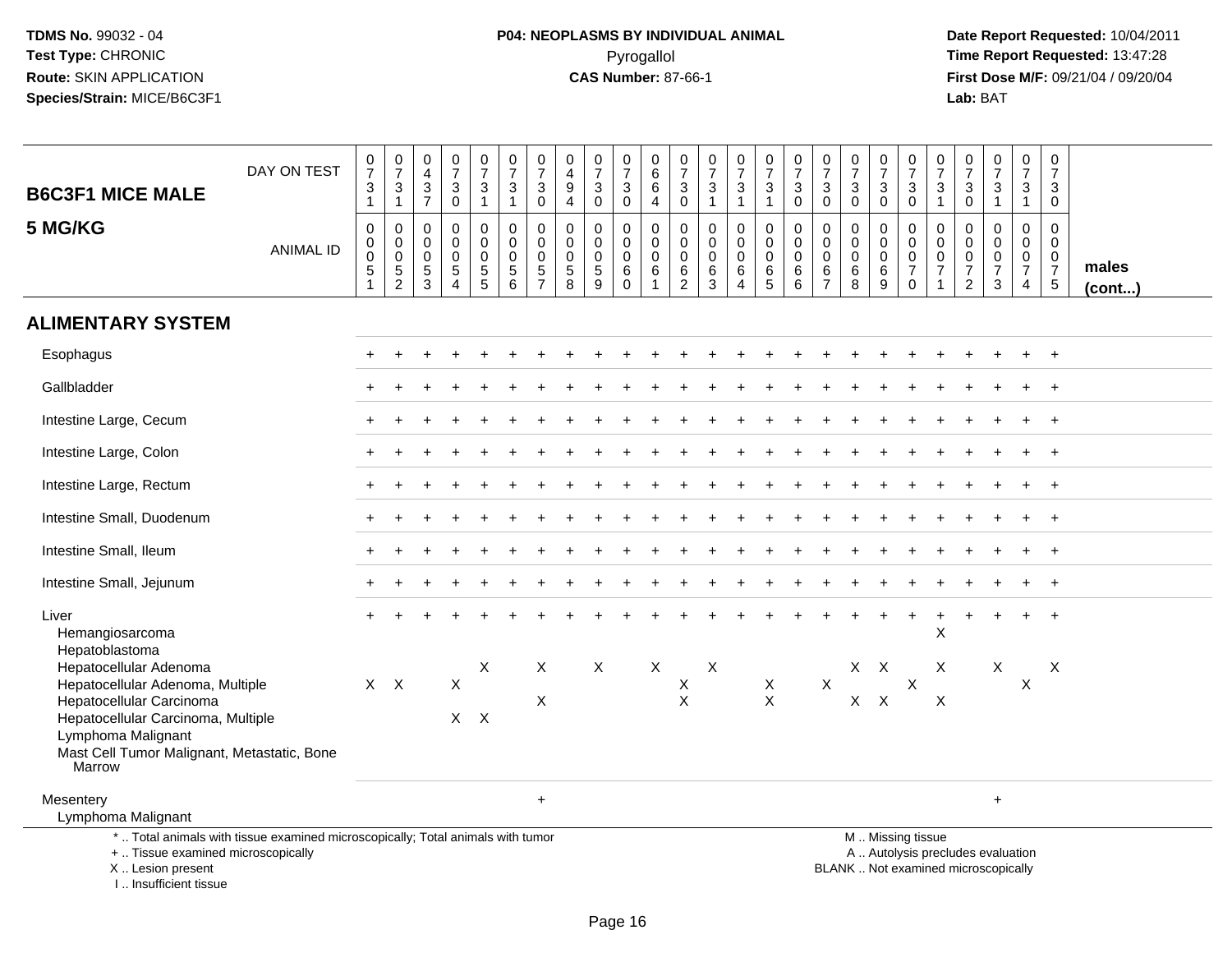#### **P04: NEOPLASMS BY INDIVIDUAL ANIMAL**Pyrogallol **Time Report Requested:** 13:47:28

 **Date Report Requested:** 10/04/2011 **First Dose M/F:** 09/21/04 / 09/20/04<br>**Lab:** BAT **Lab:** BAT

| DAY ON TEST<br><b>B6C3F1 MICE MALE</b><br>5 MG/KG                                                                                       | <b>ANIMAL ID</b> | $\frac{0}{7}$<br>$\ensuremath{\mathsf{3}}$<br>$\mathbf{1}$<br>$\mathbf 0$<br>$\mathbf 0$<br>$\mathbf 0$<br>$\sqrt{5}$<br>$\mathbf{1}$ | $\frac{0}{7}$<br>3<br>$\mathbf{1}$<br>$\mathbf 0$<br>$\mathbf 0$<br>$\mathbf 0$<br>5<br>$\overline{2}$ | $\pmb{0}$<br>$\overline{\mathbf{4}}$<br>$\ensuremath{\mathsf{3}}$<br>$\overline{7}$<br>0<br>0<br>$\mathbf 0$<br>5<br>3 | $\begin{smallmatrix}0\\7\end{smallmatrix}$<br>$\ensuremath{\mathsf{3}}$<br>$\mathsf{O}\xspace$<br>$\mathbf 0$<br>$\mathbf 0$<br>$\mathbf 0$<br>$\sqrt{5}$<br>$\overline{A}$ | $\frac{0}{7}$<br>$\ensuremath{\mathsf{3}}$<br>$\overline{1}$<br>0<br>0<br>$\mathbf 0$<br>$\sqrt{5}$<br>5 | $\frac{0}{7}$<br>$\sqrt{3}$<br>$\mathbf{1}$<br>$\pmb{0}$<br>$\mathsf{O}\xspace$<br>$\overline{0}$<br>$\overline{5}$<br>6 | $\frac{0}{7}$<br>3<br>$\mathbf 0$<br>$\mathbf 0$<br>$\mathbf 0$<br>$\mathbf 0$<br>5<br>$\overline{7}$ | $\boldsymbol{0}$<br>$\overline{4}$<br>$\boldsymbol{9}$<br>$\overline{4}$<br>$\pmb{0}$<br>$\mathbf 0$<br>$\Omega$<br>$\sqrt{5}$<br>8 | $\frac{0}{7}$<br>$\sqrt{3}$<br>$\mathbf 0$<br>0<br>0<br>$\mathbf 0$<br>$\sqrt{5}$<br>9 | $\frac{0}{7}$<br>$\ensuremath{\mathsf{3}}$<br>$\mathbf 0$<br>$\mathbf 0$<br>0<br>$\mathbf 0$<br>6<br>$\mathbf{0}$ | 0<br>$\,6\,$<br>$\,6\,$<br>$\overline{4}$<br>$\mathsf 0$<br>$\mathbf 0$<br>$\mathbf 0$<br>6<br>$\mathbf{1}$ | $\frac{0}{7}$<br>$\sqrt{3}$<br>$\boldsymbol{0}$<br>$\mathbf 0$<br>$\mathbf 0$<br>$\mathbf 0$<br>$6\phantom{1}6$<br>$\overline{2}$ | $\frac{0}{7}$<br>$\ensuremath{\mathsf{3}}$<br>$\mathbf{1}$<br>$\mathbf 0$<br>$\mathbf 0$<br>$\mathbf 0$<br>6<br>$\mathbf{3}$ | $\frac{0}{7}$<br>$\mathbf{3}$<br>$\mathbf{1}$<br>$\mathsf{O}$<br>$\mathbf 0$<br>$\mathbf 0$<br>6<br>4 | $\frac{0}{7}$<br>$\mathbf{3}$<br>$\mathbf{1}$<br>0<br>$\overline{0}$<br>$\mathbf 0$<br>6<br>5 | $\frac{0}{7}$<br>$\sqrt{3}$<br>$\mathbf 0$<br>$\mathbf 0$<br>$\pmb{0}$<br>$\mathbf 0$<br>$\,6$<br>6 | $\frac{0}{7}$<br>$\sqrt{3}$<br>$\pmb{0}$<br>0<br>0<br>$\Omega$<br>$\,6$<br>$\overline{7}$ | $\frac{0}{7}$<br>$\mathbf{3}$<br>$\mathbf 0$<br>$\mathbf 0$<br>$\mathbf 0$<br>$\mathbf 0$<br>6<br>8 | $\frac{0}{7}$<br>3<br>$\mathbf 0$<br>0<br>$\mathbf 0$<br>$\Omega$<br>6<br>9 | $\frac{0}{7}$<br>$\mathbf{3}$<br>$\mathbf 0$<br>$\mathbf 0$<br>$\mathbf 0$<br>$\mathbf 0$<br>$\overline{7}$<br>0 | $\frac{0}{7}$<br>$\sqrt{3}$<br>$\overline{1}$<br>$\mathbf 0$<br>0<br>$\mathsf 0$<br>$\overline{7}$ | $\frac{0}{7}$<br>$\ensuremath{\mathsf{3}}$<br>$\mathbf 0$<br>0<br>$\mathbf 0$<br>$\mathbf 0$<br>$\overline{7}$<br>$\overline{2}$ | $\frac{0}{7}$<br>$\frac{3}{1}$<br>$\mathbf 0$<br>$\mathbf 0$<br>$\mathbf 0$<br>$\overline{7}$<br>3 | $\frac{0}{7}$<br>3<br>$\mathbf{1}$<br>0<br>$\overline{0}$<br>$\mathbf 0$<br>$\overline{7}$<br>$\overline{4}$ | $\frac{0}{7}$<br>$\mathbf{3}$<br>$\mathsf{O}\xspace$<br>0<br>$\mathbf 0$<br>$\mathbf 0$<br>$\overline{7}$<br>$5\phantom{.0}$ | males<br>$($ cont $)$ |
|-----------------------------------------------------------------------------------------------------------------------------------------|------------------|---------------------------------------------------------------------------------------------------------------------------------------|--------------------------------------------------------------------------------------------------------|------------------------------------------------------------------------------------------------------------------------|-----------------------------------------------------------------------------------------------------------------------------------------------------------------------------|----------------------------------------------------------------------------------------------------------|--------------------------------------------------------------------------------------------------------------------------|-------------------------------------------------------------------------------------------------------|-------------------------------------------------------------------------------------------------------------------------------------|----------------------------------------------------------------------------------------|-------------------------------------------------------------------------------------------------------------------|-------------------------------------------------------------------------------------------------------------|-----------------------------------------------------------------------------------------------------------------------------------|------------------------------------------------------------------------------------------------------------------------------|-------------------------------------------------------------------------------------------------------|-----------------------------------------------------------------------------------------------|-----------------------------------------------------------------------------------------------------|-------------------------------------------------------------------------------------------|-----------------------------------------------------------------------------------------------------|-----------------------------------------------------------------------------|------------------------------------------------------------------------------------------------------------------|----------------------------------------------------------------------------------------------------|----------------------------------------------------------------------------------------------------------------------------------|----------------------------------------------------------------------------------------------------|--------------------------------------------------------------------------------------------------------------|------------------------------------------------------------------------------------------------------------------------------|-----------------------|
| Mast Cell Tumor Malignant, Metastatic, Bone<br>Marrow<br>Sarcoma, Metastatic, Skin                                                      |                  |                                                                                                                                       |                                                                                                        |                                                                                                                        |                                                                                                                                                                             |                                                                                                          |                                                                                                                          |                                                                                                       |                                                                                                                                     |                                                                                        |                                                                                                                   |                                                                                                             |                                                                                                                                   |                                                                                                                              |                                                                                                       |                                                                                               |                                                                                                     |                                                                                           |                                                                                                     |                                                                             |                                                                                                                  |                                                                                                    |                                                                                                                                  | $\boldsymbol{\mathsf{X}}$                                                                          |                                                                                                              |                                                                                                                              |                       |
| Pancreas<br>Mast Cell Tumor Malignant, Metastatic, Bone<br>Marrow<br>Plasma Cell Tumor Malignant, Metastatic,<br>Lymph Node, Mesenteric |                  |                                                                                                                                       |                                                                                                        |                                                                                                                        |                                                                                                                                                                             |                                                                                                          |                                                                                                                          |                                                                                                       |                                                                                                                                     |                                                                                        |                                                                                                                   |                                                                                                             |                                                                                                                                   |                                                                                                                              |                                                                                                       |                                                                                               |                                                                                                     |                                                                                           |                                                                                                     |                                                                             |                                                                                                                  |                                                                                                    |                                                                                                                                  |                                                                                                    |                                                                                                              |                                                                                                                              |                       |
| <b>Salivary Glands</b>                                                                                                                  |                  |                                                                                                                                       |                                                                                                        |                                                                                                                        |                                                                                                                                                                             |                                                                                                          |                                                                                                                          |                                                                                                       |                                                                                                                                     |                                                                                        |                                                                                                                   |                                                                                                             |                                                                                                                                   |                                                                                                                              |                                                                                                       |                                                                                               |                                                                                                     |                                                                                           |                                                                                                     |                                                                             |                                                                                                                  |                                                                                                    |                                                                                                                                  |                                                                                                    |                                                                                                              |                                                                                                                              |                       |
| Stomach, Forestomach<br>Squamous Cell Papilloma                                                                                         |                  |                                                                                                                                       |                                                                                                        |                                                                                                                        |                                                                                                                                                                             |                                                                                                          |                                                                                                                          |                                                                                                       |                                                                                                                                     |                                                                                        |                                                                                                                   |                                                                                                             |                                                                                                                                   | X                                                                                                                            |                                                                                                       |                                                                                               |                                                                                                     |                                                                                           |                                                                                                     |                                                                             |                                                                                                                  |                                                                                                    |                                                                                                                                  |                                                                                                    |                                                                                                              |                                                                                                                              |                       |
| Stomach, Glandular<br>Mast Cell Tumor Malignant, Metastatic, Bone<br>Marrow                                                             |                  |                                                                                                                                       |                                                                                                        |                                                                                                                        |                                                                                                                                                                             |                                                                                                          |                                                                                                                          |                                                                                                       |                                                                                                                                     |                                                                                        |                                                                                                                   |                                                                                                             |                                                                                                                                   |                                                                                                                              |                                                                                                       |                                                                                               |                                                                                                     |                                                                                           |                                                                                                     |                                                                             |                                                                                                                  |                                                                                                    |                                                                                                                                  |                                                                                                    |                                                                                                              | $+$                                                                                                                          |                       |
| Tooth<br>Odontoma                                                                                                                       |                  |                                                                                                                                       | $\overline{ }$                                                                                         |                                                                                                                        |                                                                                                                                                                             |                                                                                                          |                                                                                                                          | $\mathsf X$                                                                                           |                                                                                                                                     |                                                                                        |                                                                                                                   |                                                                                                             |                                                                                                                                   |                                                                                                                              |                                                                                                       |                                                                                               |                                                                                                     |                                                                                           |                                                                                                     |                                                                             |                                                                                                                  |                                                                                                    |                                                                                                                                  |                                                                                                    |                                                                                                              |                                                                                                                              |                       |
| <b>CARDIOVASCULAR SYSTEM</b>                                                                                                            |                  |                                                                                                                                       |                                                                                                        |                                                                                                                        |                                                                                                                                                                             |                                                                                                          |                                                                                                                          |                                                                                                       |                                                                                                                                     |                                                                                        |                                                                                                                   |                                                                                                             |                                                                                                                                   |                                                                                                                              |                                                                                                       |                                                                                               |                                                                                                     |                                                                                           |                                                                                                     |                                                                             |                                                                                                                  |                                                                                                    |                                                                                                                                  |                                                                                                    |                                                                                                              |                                                                                                                              |                       |
| <b>Blood Vessel</b>                                                                                                                     |                  |                                                                                                                                       |                                                                                                        |                                                                                                                        |                                                                                                                                                                             |                                                                                                          |                                                                                                                          |                                                                                                       |                                                                                                                                     |                                                                                        |                                                                                                                   |                                                                                                             |                                                                                                                                   |                                                                                                                              |                                                                                                       |                                                                                               |                                                                                                     |                                                                                           |                                                                                                     |                                                                             |                                                                                                                  |                                                                                                    |                                                                                                                                  |                                                                                                    |                                                                                                              | $+$                                                                                                                          |                       |
| Heart<br>Hemangiosarcoma<br>Lymphoma Malignant                                                                                          |                  |                                                                                                                                       |                                                                                                        |                                                                                                                        |                                                                                                                                                                             |                                                                                                          |                                                                                                                          |                                                                                                       |                                                                                                                                     |                                                                                        |                                                                                                                   |                                                                                                             |                                                                                                                                   |                                                                                                                              |                                                                                                       |                                                                                               |                                                                                                     |                                                                                           |                                                                                                     |                                                                             |                                                                                                                  | $\boldsymbol{\mathsf{X}}$                                                                          |                                                                                                                                  |                                                                                                    | $\ddot{}$                                                                                                    |                                                                                                                              |                       |

#### **ENDOCRINE SYSTEM**

\* .. Total animals with tissue examined microscopically; Total animals with tumor

+ .. Tissue examined microscopically

X .. Lesion present

I .. Insufficient tissue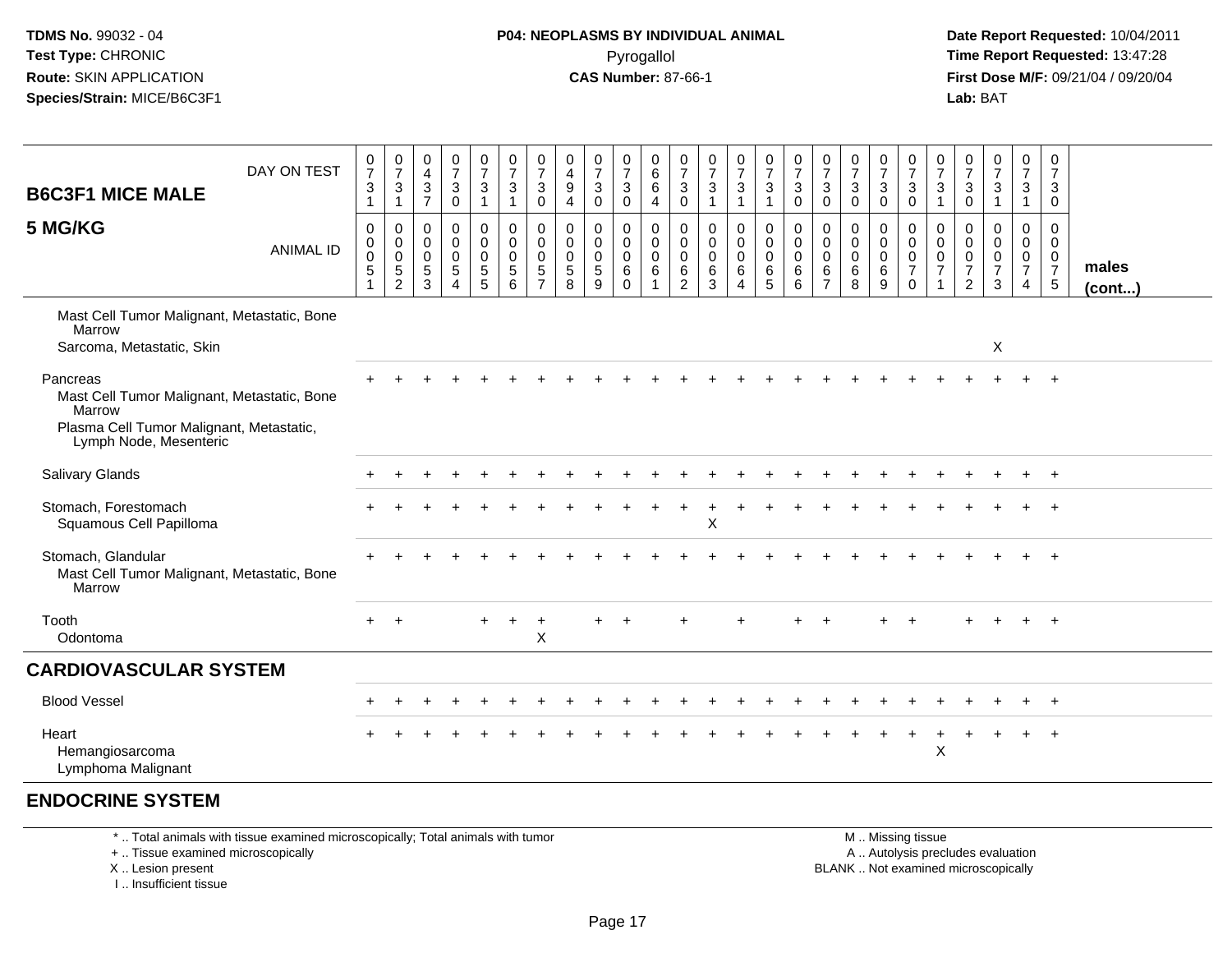# **P04: NEOPLASMS BY INDIVIDUAL ANIMAL**Pyrogallol **Time Report Requested:** 13:47:28

 **Date Report Requested:** 10/04/2011 **First Dose M/F:** 09/21/04 / 09/20/04<br>Lab: BAT **Lab:** BAT

| <b>B6C3F1 MICE MALE</b>                                                                                                                    | DAY ON TEST      | $\frac{0}{7}$<br>$\mathbf{3}$<br>$\mathbf{1}$                                      | $\frac{0}{7}$<br>$\mathbf{3}$<br>$\mathbf{1}$                           | 0<br>$\overline{4}$<br>$\mathsf 3$<br>$\overline{7}$ | $\frac{0}{7}$<br>$\sqrt{3}$<br>$\mathbf 0$                                | $\frac{0}{7}$<br>$\mathbf{3}$<br>$\mathbf{1}$                   | $\frac{0}{7}$<br>3<br>$\mathbf{1}$                           | $\frac{0}{7}$<br>$\sqrt{3}$<br>$\mathbf 0$                      | 0<br>$\overline{4}$<br>$\boldsymbol{9}$<br>$\overline{4}$  | $\frac{0}{7}$<br>$\sqrt{3}$<br>$\Omega$                    | $\frac{0}{7}$<br>$\ensuremath{\mathsf{3}}$<br>$\mathbf 0$           | 0<br>$\,6\,$<br>$\,6$<br>$\overline{4}$                          | $\frac{0}{7}$<br>$\mathbf{3}$<br>$\overline{0}$                  | $\frac{0}{7}$<br>$\mathbf{3}$<br>$\mathbf{1}$       | $\frac{0}{7}$<br>3<br>$\mathbf{1}$                               | $\begin{smallmatrix}0\\7\end{smallmatrix}$<br>$\mathbf 3$<br>$\mathbf{1}$ | $\frac{0}{7}$<br>$\sqrt{3}$<br>$\mathbf 0$                | $\frac{0}{7}$<br>3<br>$\mathbf 0$                      | $\frac{0}{7}$<br>$\sqrt{3}$<br>$\Omega$                   | $\frac{0}{7}$<br>$\mathbf{3}$<br>$\mathbf 0$              | $\frac{0}{7}$<br>$\mathbf{3}$<br>$\mathbf 0$                               | $\frac{0}{7}$<br>$\sqrt{3}$<br>$\mathbf{1}$                      | $\frac{0}{7}$<br>$\mathbf{3}$<br>$\mathbf 0$           | $\begin{smallmatrix}0\\7\end{smallmatrix}$<br>$\sqrt{3}$<br>$\overline{1}$ | $\frac{0}{7}$<br>$\mathbf{3}$<br>$\mathbf{1}$                        | 0<br>$\overline{7}$<br>3<br>$\mathbf 0$                                       |                       |
|--------------------------------------------------------------------------------------------------------------------------------------------|------------------|------------------------------------------------------------------------------------|-------------------------------------------------------------------------|------------------------------------------------------|---------------------------------------------------------------------------|-----------------------------------------------------------------|--------------------------------------------------------------|-----------------------------------------------------------------|------------------------------------------------------------|------------------------------------------------------------|---------------------------------------------------------------------|------------------------------------------------------------------|------------------------------------------------------------------|-----------------------------------------------------|------------------------------------------------------------------|---------------------------------------------------------------------------|-----------------------------------------------------------|--------------------------------------------------------|-----------------------------------------------------------|-----------------------------------------------------------|----------------------------------------------------------------------------|------------------------------------------------------------------|--------------------------------------------------------|----------------------------------------------------------------------------|----------------------------------------------------------------------|-------------------------------------------------------------------------------|-----------------------|
| 5 MG/KG                                                                                                                                    | <b>ANIMAL ID</b> | $\mathbf 0$<br>$\mathsf{O}$<br>$\mathsf{O}\xspace$<br>$\sqrt{5}$<br>$\overline{1}$ | $\pmb{0}$<br>$\mathbf 0$<br>$\mathsf 0$<br>$\sqrt{5}$<br>$\overline{2}$ | 0<br>$\mathbf{0}$<br>$\mathbf 0$<br>5<br>3           | $\mathbf 0$<br>$\mathbf 0$<br>$\mathbf 0$<br>$\sqrt{5}$<br>$\overline{4}$ | $\mathbf 0$<br>0<br>$\mathbf 0$<br>$\sqrt{5}$<br>$\overline{5}$ | $\mathbf 0$<br>$\mathbf 0$<br>$\mathbf 0$<br>$\sqrt{5}$<br>6 | $\mathbf 0$<br>0<br>$\mathbf 0$<br>$\sqrt{5}$<br>$\overline{7}$ | $\Omega$<br>$\mathbf{0}$<br>$\mathbf 0$<br>$\sqrt{5}$<br>8 | $\mathbf 0$<br>0<br>$\mathsf{O}\xspace$<br>$\sqrt{5}$<br>9 | $\mathbf 0$<br>$\mathbf 0$<br>$\mathbf 0$<br>$\,6\,$<br>$\mathbf 0$ | $\mathbf 0$<br>$\mathbf 0$<br>$\mathbf 0$<br>6<br>$\overline{1}$ | $\mathbf 0$<br>$\mathbf 0$<br>$\mathbf 0$<br>6<br>$\overline{2}$ | $\mathbf 0$<br>$\mathbf 0$<br>$\mathbf 0$<br>6<br>3 | $\mathbf 0$<br>$\mathbf 0$<br>$\mathbf 0$<br>6<br>$\overline{4}$ | 0<br>$\mathbf 0$<br>$\mathbf 0$<br>6<br>$\overline{5}$                    | $\mathbf 0$<br>$\mathbf 0$<br>$\mathbf 0$<br>$\,6\,$<br>6 | 0<br>$\mathbf 0$<br>$\mathbf 0$<br>6<br>$\overline{7}$ | $\mathbf 0$<br>$\mathbf 0$<br>$\mathbf 0$<br>$\,6\,$<br>8 | $\mathbf 0$<br>$\mathbf 0$<br>$\mathbf 0$<br>$\,6\,$<br>9 | $\mathbf 0$<br>$\mathbf 0$<br>$\mathbf 0$<br>$\overline{7}$<br>$\mathbf 0$ | $\mathbf 0$<br>$\mathbf 0$<br>$\mathbf 0$<br>$\overline{7}$<br>1 | $\Omega$<br>0<br>0<br>$\overline{7}$<br>$\overline{2}$ | $\mathbf 0$<br>0<br>$\mathbf 0$<br>$\overline{7}$<br>3                     | $\mathbf 0$<br>$\mathbf 0$<br>0<br>$7\overline{ }$<br>$\overline{4}$ | $\mathbf 0$<br>$\mathbf 0$<br>$\mathbf 0$<br>$\overline{7}$<br>$\overline{5}$ | males<br>$($ cont $)$ |
| <b>Adrenal Cortex</b><br>Lymphoma Malignant<br>Sarcoma, Metastatic, Skin<br>Subcapsular, Adenoma<br>Subcapsular, Adenoma, Multiple         |                  | $\pmb{\times}$                                                                     |                                                                         |                                                      |                                                                           |                                                                 | $\boldsymbol{\mathsf{X}}$                                    |                                                                 |                                                            |                                                            |                                                                     |                                                                  |                                                                  | $\mathsf X$                                         |                                                                  |                                                                           | X                                                         |                                                        |                                                           | X                                                         |                                                                            |                                                                  | X                                                      | X                                                                          | $+$<br>$\boldsymbol{\mathsf{X}}$                                     | $+$                                                                           |                       |
| Adrenal Medulla                                                                                                                            |                  |                                                                                    |                                                                         |                                                      |                                                                           |                                                                 |                                                              |                                                                 |                                                            |                                                            |                                                                     |                                                                  |                                                                  |                                                     |                                                                  |                                                                           |                                                           |                                                        |                                                           |                                                           |                                                                            |                                                                  |                                                        |                                                                            |                                                                      | $+$                                                                           |                       |
| Islets, Pancreatic<br>Carcinoma                                                                                                            |                  |                                                                                    |                                                                         |                                                      |                                                                           |                                                                 |                                                              |                                                                 |                                                            |                                                            |                                                                     |                                                                  |                                                                  |                                                     |                                                                  |                                                                           |                                                           |                                                        |                                                           |                                                           |                                                                            |                                                                  |                                                        |                                                                            |                                                                      | $\ddot{}$                                                                     |                       |
| Parathyroid Gland                                                                                                                          |                  |                                                                                    |                                                                         |                                                      |                                                                           |                                                                 |                                                              |                                                                 |                                                            |                                                            |                                                                     |                                                                  |                                                                  |                                                     |                                                                  |                                                                           |                                                           |                                                        |                                                           | M                                                         | $+$                                                                        | м                                                                |                                                        |                                                                            |                                                                      | $+$                                                                           |                       |
| <b>Pituitary Gland</b>                                                                                                                     |                  |                                                                                    |                                                                         |                                                      |                                                                           |                                                                 |                                                              |                                                                 |                                                            |                                                            |                                                                     |                                                                  |                                                                  |                                                     |                                                                  |                                                                           |                                                           |                                                        |                                                           |                                                           |                                                                            |                                                                  |                                                        |                                                                            | $\ddot{}$                                                            | $+$                                                                           |                       |
| <b>Thyroid Gland</b><br>C-cell, Carcinoma                                                                                                  |                  |                                                                                    |                                                                         |                                                      |                                                                           |                                                                 |                                                              |                                                                 |                                                            |                                                            |                                                                     |                                                                  |                                                                  |                                                     |                                                                  |                                                                           |                                                           |                                                        |                                                           |                                                           |                                                                            |                                                                  |                                                        |                                                                            |                                                                      |                                                                               |                       |
| <b>GENERAL BODY SYSTEM</b>                                                                                                                 |                  |                                                                                    |                                                                         |                                                      |                                                                           |                                                                 |                                                              |                                                                 |                                                            |                                                            |                                                                     |                                                                  |                                                                  |                                                     |                                                                  |                                                                           |                                                           |                                                        |                                                           |                                                           |                                                                            |                                                                  |                                                        |                                                                            |                                                                      |                                                                               |                       |
| Peritoneum                                                                                                                                 |                  |                                                                                    |                                                                         |                                                      |                                                                           |                                                                 |                                                              |                                                                 |                                                            |                                                            |                                                                     |                                                                  |                                                                  |                                                     |                                                                  |                                                                           |                                                           |                                                        |                                                           |                                                           |                                                                            |                                                                  |                                                        |                                                                            |                                                                      |                                                                               |                       |
| <b>GENITAL SYSTEM</b>                                                                                                                      |                  |                                                                                    |                                                                         |                                                      |                                                                           |                                                                 |                                                              |                                                                 |                                                            |                                                            |                                                                     |                                                                  |                                                                  |                                                     |                                                                  |                                                                           |                                                           |                                                        |                                                           |                                                           |                                                                            |                                                                  |                                                        |                                                                            |                                                                      |                                                                               |                       |
| <b>Coagulating Gland</b><br>Sarcoma, Metastatic, Skin                                                                                      |                  |                                                                                    | $\ddot{}$                                                               |                                                      |                                                                           |                                                                 |                                                              |                                                                 |                                                            |                                                            |                                                                     |                                                                  |                                                                  |                                                     |                                                                  |                                                                           |                                                           |                                                        |                                                           |                                                           |                                                                            |                                                                  |                                                        | $\ddot{}$<br>X                                                             |                                                                      |                                                                               |                       |
| Epididymis<br>Lymphoma Malignant<br>Sarcoma, Metastatic, Skin                                                                              |                  |                                                                                    |                                                                         |                                                      |                                                                           |                                                                 |                                                              |                                                                 |                                                            |                                                            |                                                                     |                                                                  |                                                                  |                                                     |                                                                  |                                                                           |                                                           |                                                        |                                                           |                                                           |                                                                            |                                                                  |                                                        | X                                                                          |                                                                      |                                                                               |                       |
| *  Total animals with tissue examined microscopically; Total animals with tumor<br>+  Tissue examined microscopically<br>X  Lesion present |                  |                                                                                    |                                                                         |                                                      |                                                                           |                                                                 |                                                              |                                                                 |                                                            |                                                            |                                                                     |                                                                  |                                                                  |                                                     |                                                                  |                                                                           |                                                           |                                                        |                                                           |                                                           | M  Missing tissue                                                          |                                                                  |                                                        | A  Autolysis precludes evaluation<br>BLANK  Not examined microscopically   |                                                                      |                                                                               |                       |

I .. Insufficient tissue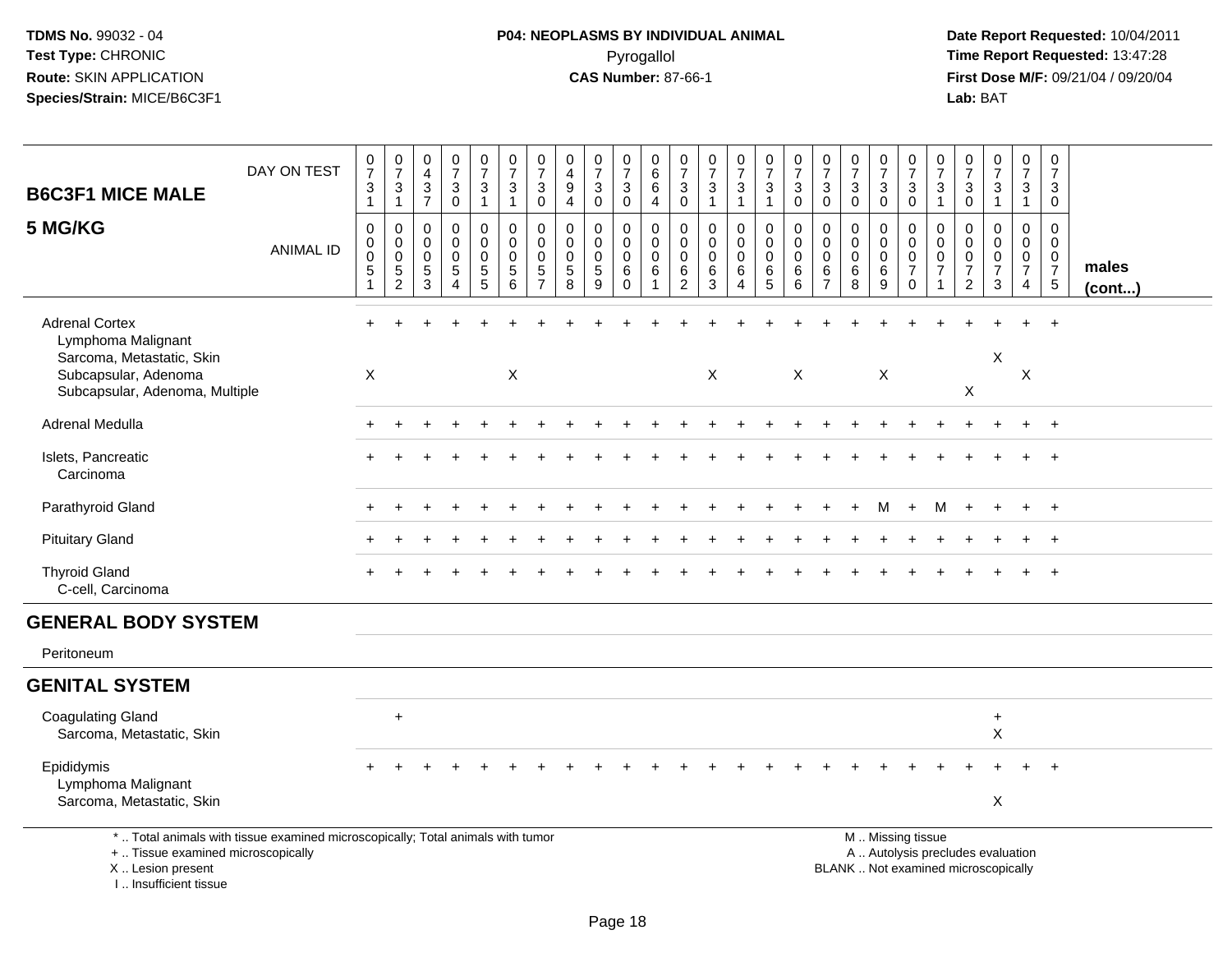# **P04: NEOPLASMS BY INDIVIDUAL ANIMAL**Pyrogallol **Time Report Requested:** 13:47:28

 **Date Report Requested:** 10/04/2011 **First Dose M/F:** 09/21/04 / 09/20/04<br>Lab: BAT **Lab:** BAT

| <b>B6C3F1 MICE MALE</b>                                                                                                                                 | DAY ON TEST      | $\frac{0}{7}$<br>$\sqrt{3}$<br>$\mathbf{1}$                 | $\frac{0}{7}$<br>$\ensuremath{\mathsf{3}}$<br>$\mathbf{1}$ | 0<br>$\overline{4}$<br>$\frac{3}{7}$                         | $\frac{0}{7}$<br>$\sqrt{3}$<br>$\mathbf 0$                                    | $\frac{0}{7}$<br>$\mathbf{3}$<br>$\mathbf{1}$ | $\frac{0}{7}$<br>$\mathbf{3}$<br>$\mathbf{1}$ | $\frac{0}{7}$<br>3<br>$\mathbf 0$                      | 0<br>4<br>$\boldsymbol{9}$<br>$\overline{4}$ | $\frac{0}{7}$<br>$\sqrt{3}$<br>$\mathbf 0$                   | 0<br>$\overline{7}$<br>$\sqrt{3}$<br>$\mathbf 0$ | 0<br>$\,6\,$<br>6<br>$\overline{4}$                                       | 0<br>$\overline{7}$<br>$\mathbf{3}$<br>$\mathbf 0$               | 0<br>$\overline{7}$<br>$\sqrt{3}$<br>$\overline{1}$ | $\frac{0}{7}$<br>$\mathbf{3}$<br>$\mathbf{1}$            | $\frac{0}{7}$<br>$\mathbf{3}$<br>$\mathbf{1}$ | $\frac{0}{7}$<br>$\mathbf{3}$<br>$\mathbf 0$                      | $\frac{0}{7}$<br>$\mathbf{3}$<br>$\mathbf 0$                     | 0<br>$\overline{7}$<br>$\ensuremath{\mathsf{3}}$<br>$\Omega$ | $\frac{0}{7}$<br>3<br>$\mathbf{0}$              | 0<br>$\overline{7}$<br>3<br>0                                 | $\boldsymbol{0}$<br>$\overline{7}$<br>$\sqrt{3}$<br>$\mathbf{1}$ | $\frac{0}{7}$<br>$\mathbf{3}$<br>$\mathbf 0$                                 | $\frac{0}{7}$<br>$\sqrt{3}$<br>$\mathbf{1}$                   | $\frac{0}{7}$<br>3<br>$\mathbf{1}$                                  | 0<br>$\boldsymbol{7}$<br>3<br>$\mathbf 0$                                      |                 |
|---------------------------------------------------------------------------------------------------------------------------------------------------------|------------------|-------------------------------------------------------------|------------------------------------------------------------|--------------------------------------------------------------|-------------------------------------------------------------------------------|-----------------------------------------------|-----------------------------------------------|--------------------------------------------------------|----------------------------------------------|--------------------------------------------------------------|--------------------------------------------------|---------------------------------------------------------------------------|------------------------------------------------------------------|-----------------------------------------------------|----------------------------------------------------------|-----------------------------------------------|-------------------------------------------------------------------|------------------------------------------------------------------|--------------------------------------------------------------|-------------------------------------------------|---------------------------------------------------------------|------------------------------------------------------------------|------------------------------------------------------------------------------|---------------------------------------------------------------|---------------------------------------------------------------------|--------------------------------------------------------------------------------|-----------------|
| 5 MG/KG                                                                                                                                                 | <b>ANIMAL ID</b> | $\mathbf 0$<br>0<br>$\pmb{0}$<br>$\sqrt{5}$<br>$\mathbf{1}$ | 0<br>0<br>$\pmb{0}$<br>$\overline{5}$<br>$\overline{c}$    | $\mathbf 0$<br>$\mathbf 0$<br>$\mathbf 0$<br>$\sqrt{5}$<br>3 | $\mathbf 0$<br>$\mathbf 0$<br>$\mathbf 0$<br>$\overline{5}$<br>$\overline{4}$ | 0<br>$\mathbf 0$<br>$\mathbf 0$<br>5<br>5     | $\mathbf 0$<br>0<br>$\mathsf 0$<br>5<br>6     | $\mathbf 0$<br>0<br>$\mathbf 0$<br>5<br>$\overline{7}$ | $\Omega$<br>0<br>0<br>$\sqrt{5}$<br>8        | $\mathbf 0$<br>$\mathbf 0$<br>$\mathbf 0$<br>$\sqrt{5}$<br>9 | 0<br>$\mathbf 0$<br>$\mathbf 0$<br>6<br>$\Omega$ | $\mathbf 0$<br>$\mathbf 0$<br>$\overline{0}$<br>$\,6\,$<br>$\overline{1}$ | $\mathbf 0$<br>$\mathbf 0$<br>$\mathbf 0$<br>6<br>$\overline{2}$ | 0<br>$\mathbf 0$<br>$\mathbf 0$<br>6<br>3           | $\mathbf 0$<br>0<br>$\pmb{0}$<br>$\,6$<br>$\overline{4}$ | $\mathbf 0$<br>0<br>$\mathbf 0$<br>6<br>5     | $\mathbf 0$<br>$\mathbf 0$<br>$\mathbf 0$<br>$6\phantom{1}6$<br>6 | $\mathbf 0$<br>$\mathbf 0$<br>$\mathbf 0$<br>6<br>$\overline{7}$ | $\mathbf 0$<br>$\mathbf 0$<br>$\mathbf 0$<br>6<br>8          | 0<br>$\mathbf 0$<br>$\mathbf 0$<br>$\,6\,$<br>9 | $\mathbf 0$<br>0<br>$\mathbf 0$<br>$\overline{7}$<br>$\Omega$ | $\mathbf 0$<br>$\mathbf 0$<br>$\mathbf 0$<br>$\overline{7}$      | $\Omega$<br>$\mathbf 0$<br>$\mathbf 0$<br>$\boldsymbol{7}$<br>$\overline{2}$ | $\Omega$<br>$\mathbf 0$<br>$\mathbf 0$<br>$\overline{7}$<br>3 | $\mathbf 0$<br>0<br>$\mathbf 0$<br>$\overline{7}$<br>$\overline{4}$ | $\mathbf 0$<br>$\mathbf 0$<br>$\mathbf 0$<br>$\overline{7}$<br>$5\phantom{.0}$ | males<br>(cont) |
| <b>Preputial Gland</b><br>Lymphoma Malignant<br>Squamous Cell Carcinoma                                                                                 |                  |                                                             |                                                            |                                                              |                                                                               |                                               |                                               |                                                        |                                              |                                                              |                                                  |                                                                           |                                                                  |                                                     |                                                          |                                               |                                                                   |                                                                  | X                                                            |                                                 |                                                               |                                                                  |                                                                              |                                                               |                                                                     | $\overline{ }$                                                                 |                 |
| Prostate<br>Lymphoma Malignant<br>Sarcoma, Metastatic, Skin                                                                                             |                  |                                                             |                                                            |                                                              |                                                                               |                                               |                                               |                                                        |                                              |                                                              |                                                  |                                                                           |                                                                  |                                                     |                                                          |                                               |                                                                   |                                                                  |                                                              |                                                 |                                                               |                                                                  |                                                                              | $\boldsymbol{\mathsf{X}}$                                     |                                                                     |                                                                                |                 |
| <b>Seminal Vesicle</b><br>Lymphoma Malignant<br>Sarcoma, Metastatic, Skin                                                                               |                  |                                                             |                                                            |                                                              |                                                                               |                                               |                                               |                                                        |                                              |                                                              |                                                  |                                                                           |                                                                  |                                                     |                                                          |                                               |                                                                   |                                                                  |                                                              |                                                 |                                                               |                                                                  |                                                                              | $\boldsymbol{\mathsf{X}}$                                     |                                                                     |                                                                                |                 |
| <b>Testes</b><br>Hemangioma<br>Hemangiosarcoma<br>Lymphoma Malignant                                                                                    |                  |                                                             |                                                            | X                                                            |                                                                               |                                               |                                               |                                                        |                                              |                                                              |                                                  |                                                                           |                                                                  |                                                     |                                                          |                                               |                                                                   |                                                                  |                                                              |                                                 |                                                               |                                                                  |                                                                              |                                                               |                                                                     |                                                                                |                 |
| <b>HEMATOPOIETIC SYSTEM</b>                                                                                                                             |                  |                                                             |                                                            |                                                              |                                                                               |                                               |                                               |                                                        |                                              |                                                              |                                                  |                                                                           |                                                                  |                                                     |                                                          |                                               |                                                                   |                                                                  |                                                              |                                                 |                                                               |                                                                  |                                                                              |                                                               |                                                                     |                                                                                |                 |
| <b>Bone Marrow</b><br>Hemangiosarcoma<br>Hemangiosarcoma, Metastatic, Spleen<br>Mast Cell Tumor Malignant                                               |                  |                                                             |                                                            |                                                              |                                                                               | X                                             |                                               |                                                        |                                              |                                                              |                                                  |                                                                           |                                                                  |                                                     |                                                          |                                               |                                                                   |                                                                  |                                                              |                                                 | +                                                             | +<br>$\mathsf X$                                                 |                                                                              |                                                               | +                                                                   | $\overline{+}$                                                                 |                 |
| Lymph Node<br>Axillary, Hemangiosarcoma<br>Bronchial, Lymphoma Malignant<br>Inguinal, Lymphoma Malignant<br>Lumbar, Sarcoma, Metastatic, Skin           |                  |                                                             |                                                            | $\ddot{}$                                                    |                                                                               |                                               |                                               |                                                        |                                              |                                                              | $+$                                              | $+$                                                                       |                                                                  |                                                     |                                                          |                                               |                                                                   |                                                                  |                                                              |                                                 |                                                               | $\ddot{}$<br>$\times$                                            |                                                                              | $\ddot{}$<br>X                                                | $+$                                                                 |                                                                                |                 |
| Pancreatic, Lymphoma Malignant<br>*  Total animals with tissue examined microscopically; Total animals with tumor<br>+  Tissue examined microscopically |                  |                                                             |                                                            |                                                              |                                                                               |                                               |                                               |                                                        |                                              |                                                              |                                                  |                                                                           |                                                                  |                                                     |                                                          |                                               |                                                                   |                                                                  |                                                              |                                                 | M  Missing tissue<br>A  Autolysis precludes evaluation        |                                                                  |                                                                              |                                                               |                                                                     |                                                                                |                 |

X .. Lesion present

I .. Insufficient tissue

Lesion present BLANK .. Not examined microscopically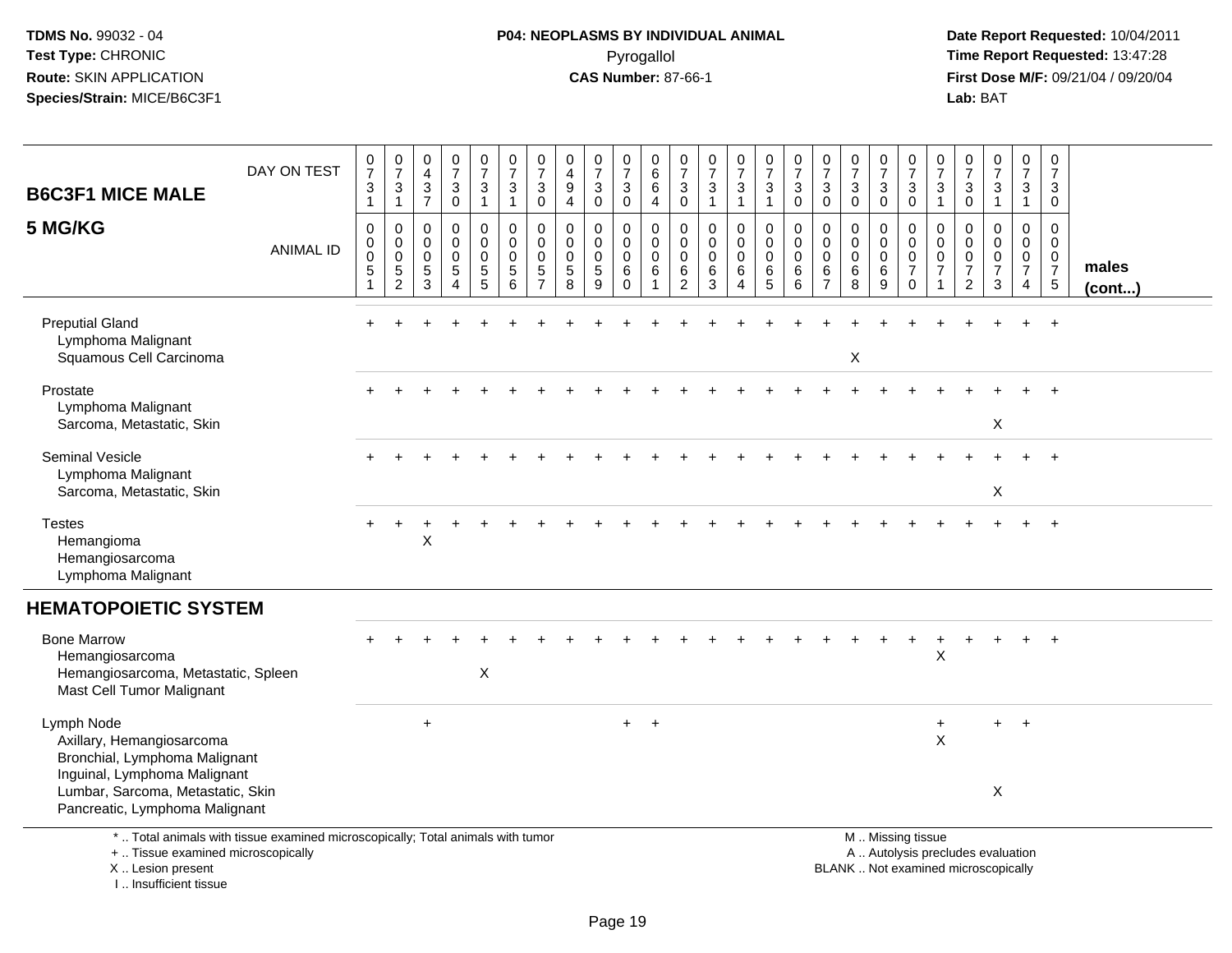# **P04: NEOPLASMS BY INDIVIDUAL ANIMAL**Pyrogallol **Time Report Requested:** 13:47:28

 **Date Report Requested:** 10/04/2011 **First Dose M/F:** 09/21/04 / 09/20/04<br>Lab: BAT **Lab:** BAT

|                                                                                                                       | DAY ON TEST      | $\frac{0}{7}$                                                         | $\frac{0}{7}$                                          | $\pmb{0}$<br>$\overline{\mathbf{4}}$              | $\frac{0}{7}$                                                            | $\mathbf 0$<br>$\overline{7}$                                            | $\frac{0}{7}$                                                | 0<br>$\overline{7}$                                              | $\begin{smallmatrix}0\0\4\end{smallmatrix}$              | $\frac{0}{7}$                                     | $\frac{0}{7}$                                          | 0<br>$\,6\,$                                                                   | 0<br>$\overline{7}$                                 | $\frac{0}{7}$                                       | $\frac{0}{7}$                                | $\frac{0}{7}$                                       | $\frac{0}{7}$                                               | 0<br>$\overline{7}$                                    | $\begin{array}{c} 0 \\ 7 \end{array}$                 | 0<br>$\overline{7}$                   | 0<br>$\overline{7}$                                                             | 0<br>$\overline{7}$                               | $\frac{0}{7}$                                               | $\frac{0}{7}$                                        | 0<br>$\overline{7}$                                                           | 0<br>$\overline{7}$                                                       |                 |
|-----------------------------------------------------------------------------------------------------------------------|------------------|-----------------------------------------------------------------------|--------------------------------------------------------|---------------------------------------------------|--------------------------------------------------------------------------|--------------------------------------------------------------------------|--------------------------------------------------------------|------------------------------------------------------------------|----------------------------------------------------------|---------------------------------------------------|--------------------------------------------------------|--------------------------------------------------------------------------------|-----------------------------------------------------|-----------------------------------------------------|----------------------------------------------|-----------------------------------------------------|-------------------------------------------------------------|--------------------------------------------------------|-------------------------------------------------------|---------------------------------------|---------------------------------------------------------------------------------|---------------------------------------------------|-------------------------------------------------------------|------------------------------------------------------|-------------------------------------------------------------------------------|---------------------------------------------------------------------------|-----------------|
| <b>B6C3F1 MICE MALE</b>                                                                                               |                  | $\ensuremath{\mathsf{3}}$<br>$\mathbf{1}$                             | 3<br>$\mathbf{1}$                                      | $\frac{3}{7}$                                     | $\ensuremath{\mathsf{3}}$<br>$\mathbf 0$                                 | $\ensuremath{\mathsf{3}}$<br>$\mathbf{1}$                                | $\mathbf{3}$<br>$\mathbf{1}$                                 | 3<br>$\Omega$                                                    | 9<br>$\overline{4}$                                      | 3<br>$\Omega$                                     | $\sqrt{3}$<br>$\mathbf 0$                              | $\,6\,$<br>$\overline{4}$                                                      | $\mathbf{3}$<br>$\mathbf 0$                         | $\sqrt{3}$<br>$\overline{1}$                        | 3<br>1                                       | 3<br>$\mathbf{1}$                                   | $\mathbf{3}$<br>$\mathbf 0$                                 | $\mathbf{3}$<br>$\mathbf 0$                            | $\ensuremath{\mathsf{3}}$<br>$\Omega$                 | 3<br>$\Omega$                         | $\sqrt{3}$<br>$\Omega$                                                          | 3<br>$\mathbf{1}$                                 | $\mathbf{3}$<br>$\Omega$                                    | $\ensuremath{\mathsf{3}}$<br>$\mathbf{1}$            | 3<br>$\mathbf{1}$                                                             | 3<br>$\mathbf 0$                                                          |                 |
| 5 MG/KG                                                                                                               | <b>ANIMAL ID</b> | $\pmb{0}$<br>$\mathbf 0$<br>$\mathbf 0$<br>$\sqrt{5}$<br>$\mathbf{1}$ | 0<br>$\mathbf 0$<br>$\mathbf 0$<br>5<br>$\overline{2}$ | 0<br>0<br>$\mathsf{O}\xspace$<br>$\,$ 5 $\,$<br>3 | $\mathbf 0$<br>$\pmb{0}$<br>$\mathsf 0$<br>$\,$ 5 $\,$<br>$\overline{4}$ | 0<br>$\mathbf 0$<br>$\mathsf 0$<br>$\begin{array}{c} 5 \\ 5 \end{array}$ | $\mathbf 0$<br>$\mathbf 0$<br>$\mathbf 0$<br>$\sqrt{5}$<br>6 | $\mathbf 0$<br>$\mathbf 0$<br>$\mathbf 0$<br>5<br>$\overline{7}$ | $\pmb{0}$<br>$\pmb{0}$<br>$\mathsf 0$<br>$\sqrt{5}$<br>8 | $\mathbf 0$<br>$\mathbf 0$<br>$\pmb{0}$<br>5<br>9 | 0<br>$\mathsf{O}\xspace$<br>$\pmb{0}$<br>6<br>$\Omega$ | $\mathbf 0$<br>$\mathsf{O}\xspace$<br>$\mathbf 0$<br>$\,6\,$<br>$\overline{1}$ | $\mathbf 0$<br>$\mathbf 0$<br>$\mathbf 0$<br>6<br>2 | $\mathbf 0$<br>$\mathbf 0$<br>$\mathbf 0$<br>6<br>3 | 0<br>0<br>$\mathbf 0$<br>6<br>$\overline{4}$ | $\pmb{0}$<br>$\pmb{0}$<br>$\mathbf 0$<br>$6\over 5$ | $\pmb{0}$<br>$\pmb{0}$<br>$\mathsf{O}\xspace$<br>$\,6$<br>6 | $\mathbf 0$<br>0<br>$\mathbf 0$<br>6<br>$\overline{7}$ | $\mathbf 0$<br>$\pmb{0}$<br>$\pmb{0}$<br>$\,6\,$<br>8 | 0<br>0<br>$\mathbf 0$<br>$\,6\,$<br>9 | $\boldsymbol{0}$<br>$\mathbf 0$<br>$\mathbf 0$<br>$\overline{7}$<br>$\mathbf 0$ | $\mathbf 0$<br>$\mathbf 0$<br>0<br>$\overline{7}$ | $\mathbf 0$<br>$\Omega$<br>$\pmb{0}$<br>$\overline{7}$<br>2 | 0<br>$\mathsf 0$<br>$\pmb{0}$<br>$\overline{7}$<br>3 | $\mathbf 0$<br>$\mathbf 0$<br>$\mathbf 0$<br>$\overline{7}$<br>$\overline{4}$ | $\mathbf 0$<br>$\mathbf 0$<br>$\mathbf 0$<br>$\overline{7}$<br>$\sqrt{5}$ | males<br>(cont) |
| Lymph Node, Mandibular<br>Lymphoma Malignant                                                                          |                  |                                                                       |                                                        |                                                   |                                                                          |                                                                          |                                                              |                                                                  |                                                          |                                                   |                                                        |                                                                                |                                                     |                                                     |                                              |                                                     |                                                             |                                                        |                                                       |                                       |                                                                                 |                                                   |                                                             |                                                      |                                                                               | $+$                                                                       |                 |
| Lymph Node, Mesenteric<br>Lymphoma Malignant<br>Plasma Cell Tumor Malignant<br>Sarcoma, Metastatic, Skin              |                  |                                                                       |                                                        |                                                   |                                                                          |                                                                          |                                                              |                                                                  |                                                          |                                                   |                                                        |                                                                                |                                                     |                                                     |                                              |                                                     |                                                             |                                                        |                                                       |                                       |                                                                                 |                                                   |                                                             | X                                                    |                                                                               |                                                                           |                 |
| Spleen<br>Hemangiosarcoma<br>Lymphoma Malignant<br>Mast Cell Tumor Malignant, Metastatic, Bone<br>Marrow              |                  |                                                                       |                                                        |                                                   |                                                                          | X                                                                        |                                                              |                                                                  |                                                          |                                                   |                                                        |                                                                                |                                                     |                                                     |                                              |                                                     |                                                             |                                                        |                                                       |                                       |                                                                                 | X                                                 |                                                             |                                                      |                                                                               |                                                                           |                 |
| Thymus<br>Lymphoma Malignant<br>Mast Cell Tumor Malignant, Metastatic, Bone<br>Marrow                                 |                  |                                                                       |                                                        |                                                   |                                                                          |                                                                          |                                                              |                                                                  |                                                          |                                                   |                                                        |                                                                                |                                                     |                                                     |                                              |                                                     |                                                             |                                                        |                                                       |                                       |                                                                                 |                                                   |                                                             |                                                      |                                                                               |                                                                           |                 |
| <b>INTEGUMENTARY SYSTEM</b>                                                                                           |                  |                                                                       |                                                        |                                                   |                                                                          |                                                                          |                                                              |                                                                  |                                                          |                                                   |                                                        |                                                                                |                                                     |                                                     |                                              |                                                     |                                                             |                                                        |                                                       |                                       |                                                                                 |                                                   |                                                             |                                                      |                                                                               |                                                                           |                 |
| Mammary Gland                                                                                                         |                  | М                                                                     | м                                                      | M                                                 | M                                                                        | M                                                                        | M                                                            | M                                                                | M                                                        | M                                                 | M                                                      | M                                                                              | M                                                   | M                                                   | M                                            | M                                                   | M                                                           | M M                                                    |                                                       | M                                     |                                                                                 | M M                                               |                                                             | M M M M                                              |                                                                               |                                                                           |                 |
| Skin<br><b>Basal Cell Carcinoma</b><br>Fibrous Histiocytoma<br>Trichoepithelioma                                      |                  |                                                                       | $\times$                                               |                                                   |                                                                          |                                                                          |                                                              |                                                                  |                                                          |                                                   |                                                        |                                                                                |                                                     |                                                     |                                              |                                                     |                                                             |                                                        |                                                       |                                       |                                                                                 |                                                   |                                                             |                                                      |                                                                               |                                                                           |                 |
| Site Of Application, Hamartoma<br>Subcutaneous Tissue, Sarcoma                                                        |                  |                                                                       |                                                        |                                                   |                                                                          |                                                                          |                                                              |                                                                  |                                                          |                                                   |                                                        |                                                                                |                                                     |                                                     |                                              |                                                     |                                                             |                                                        | X                                                     |                                       |                                                                                 |                                                   |                                                             | X                                                    |                                                                               |                                                                           |                 |
| *  Total animals with tissue examined microscopically; Total animals with tumor<br>+  Tissue examined microscopically |                  |                                                                       |                                                        |                                                   |                                                                          |                                                                          |                                                              |                                                                  |                                                          |                                                   |                                                        |                                                                                |                                                     |                                                     |                                              |                                                     |                                                             |                                                        |                                                       |                                       | M  Missing tissue<br>A  Autolysis precludes evaluation                          |                                                   |                                                             |                                                      |                                                                               |                                                                           |                 |

I .. Insufficient tissue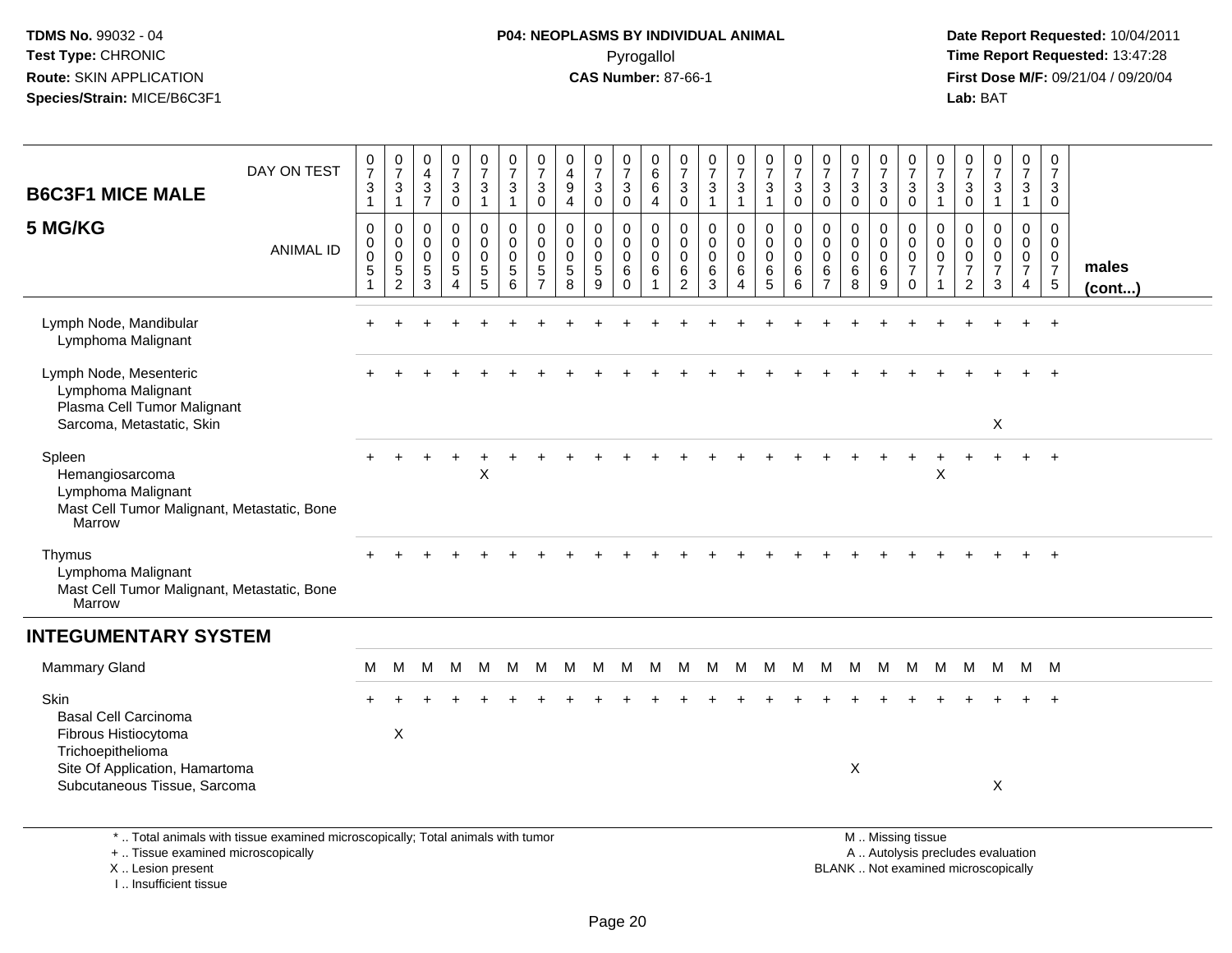| <b>B6C3F1 MICE MALE</b>                                                                                                                                | DAY ON TEST                                                                     | $\frac{0}{7}$<br>$\mathbf{3}$<br>$\mathbf{1}$          | $\begin{smallmatrix}0\\7\end{smallmatrix}$<br>3<br>$\mathbf{1}$ | $\begin{smallmatrix}0\0\4\end{smallmatrix}$<br>$\mathbf{3}$<br>$\overline{7}$ | $\begin{array}{c} 0 \\ 7 \end{array}$<br>$\sqrt{3}$<br>$\pmb{0}$ | $\begin{smallmatrix}0\\7\end{smallmatrix}$<br>$\mathbf{3}$<br>$\mathbf{1}$         | $\frac{0}{7}$<br>$\sqrt{3}$<br>$\mathbf{1}$                  | 0<br>$\overline{7}$<br>$\ensuremath{\mathsf{3}}$<br>$\mathbf 0$    | $\pmb{0}$<br>$\overline{4}$<br>$\boldsymbol{9}$<br>$\overline{4}$ | $\frac{0}{7}$<br>3<br>$\mathbf 0$                | $\begin{smallmatrix}0\\7\end{smallmatrix}$<br>$\sqrt{3}$<br>$\mathbf 0$ | $\,0\,$<br>$6\phantom{a}$<br>$\,6\,$<br>$\overline{4}$                   | $\begin{smallmatrix}0\\7\end{smallmatrix}$<br>$\sqrt{3}$<br>$\mathbf 0$ | $\begin{array}{c} 0 \\ 7 \end{array}$<br>$\sqrt{3}$<br>$\overline{1}$ | $\frac{0}{7}$<br>$\mathbf{3}$<br>$\mathbf{1}$                        | $\frac{0}{7}$<br>$\ensuremath{\mathsf{3}}$<br>$\mathbf{1}$ | $\frac{0}{7}$<br>$\mathbf{3}$<br>$\mathbf 0$        | $\frac{0}{7}$<br>$\sqrt{3}$<br>$\mathbf 0$                    | $\begin{array}{c} 0 \\ 7 \end{array}$<br>$\sqrt{3}$<br>$\mathbf 0$ | $\begin{array}{c} 0 \\ 7 \end{array}$<br>$\sqrt{3}$<br>$\mathbf 0$ | $\frac{0}{7}$<br>$\sqrt{3}$<br>$\overline{0}$                           | 0<br>$\overline{7}$<br>3<br>$\overline{1}$            | $\frac{0}{7}$<br>$\ensuremath{\mathsf{3}}$<br>$\mathbf 0$               | $\frac{0}{7}$<br>$\mathbf{3}$<br>$\mathbf{1}$                    | $\frac{0}{7}$<br>3<br>$\mathbf{1}$                                            | $\begin{array}{c} 0 \\ 7 \end{array}$<br>3<br>$\Omega$       |                       |
|--------------------------------------------------------------------------------------------------------------------------------------------------------|---------------------------------------------------------------------------------|--------------------------------------------------------|-----------------------------------------------------------------|-------------------------------------------------------------------------------|------------------------------------------------------------------|------------------------------------------------------------------------------------|--------------------------------------------------------------|--------------------------------------------------------------------|-------------------------------------------------------------------|--------------------------------------------------|-------------------------------------------------------------------------|--------------------------------------------------------------------------|-------------------------------------------------------------------------|-----------------------------------------------------------------------|----------------------------------------------------------------------|------------------------------------------------------------|-----------------------------------------------------|---------------------------------------------------------------|--------------------------------------------------------------------|--------------------------------------------------------------------|-------------------------------------------------------------------------|-------------------------------------------------------|-------------------------------------------------------------------------|------------------------------------------------------------------|-------------------------------------------------------------------------------|--------------------------------------------------------------|-----------------------|
| 5 MG/KG                                                                                                                                                | <b>ANIMAL ID</b>                                                                | $\mathsf 0$<br>$\pmb{0}$<br>$\pmb{0}$<br>$\frac{5}{1}$ | 0<br>0<br>$\mathbf 0$<br>$\,$ 5 $\,$<br>$\overline{c}$          | $\mathbf 0$<br>$\mathbf 0$<br>0<br>$\frac{5}{3}$                              | 0<br>$\mathbf 0$<br>$\mathbf 0$<br>$\sqrt{5}$<br>$\Delta$        | $\mathbf 0$<br>$\mathbf 0$<br>$\mathbf 0$<br>$\begin{array}{c} 5 \\ 5 \end{array}$ | $\mathbf 0$<br>$\mathbf 0$<br>$\mathbf 0$<br>$\sqrt{5}$<br>6 | $\mathbf 0$<br>$\mathbf{0}$<br>$\mathbf{0}$<br>5<br>$\overline{7}$ | $\mathbf 0$<br>$\mathbf 0$<br>$\mathbf 0$<br>$\,$ 5 $\,$<br>8     | $\mathbf 0$<br>$\Omega$<br>$\mathbf 0$<br>5<br>9 | $\mathbf 0$<br>$\mathbf 0$<br>0<br>6<br>$\mathbf 0$                     | $\mathbf 0$<br>$\mathbf 0$<br>$\mathsf{O}\xspace$<br>6<br>$\overline{1}$ | $\mathbf 0$<br>$\mathbf 0$<br>$\mathbf 0$<br>6<br>2                     | $\mathbf 0$<br>$\Omega$<br>$\mathbf 0$<br>$\,6$<br>3                  | $\mathbf 0$<br>$\mathbf 0$<br>$\mathbf 0$<br>$\,6$<br>$\overline{4}$ | $\mathbf 0$<br>$\mathbf 0$<br>$\mathbf 0$<br>$\,6$<br>5    | $\mathbf 0$<br>$\mathbf 0$<br>$\mathbf 0$<br>6<br>6 | $\mathbf 0$<br>$\Omega$<br>$\mathbf 0$<br>6<br>$\overline{7}$ | $\mathbf 0$<br>$\mathbf 0$<br>0<br>6<br>8                          | $\mathbf 0$<br>$\mathbf{0}$<br>$\mathbf 0$<br>6<br>9               | $\mathbf 0$<br>$\mathbf 0$<br>$\mathbf 0$<br>$\overline{7}$<br>$\Omega$ | $\Omega$<br>$\Omega$<br>$\mathbf 0$<br>$\overline{7}$ | $\Omega$<br>$\Omega$<br>$\mathbf 0$<br>$\overline{7}$<br>$\overline{2}$ | $\mathbf 0$<br>$\mathbf 0$<br>$\mathbf 0$<br>$\overline{7}$<br>3 | $\mathbf 0$<br>$\mathbf 0$<br>$\mathbf 0$<br>$\overline{7}$<br>$\overline{4}$ | $\mathbf 0$<br>$\Omega$<br>0<br>$\overline{7}$<br>$\sqrt{5}$ | males<br>$($ cont $)$ |
| <b>MUSCULOSKELETAL SYSTEM</b>                                                                                                                          |                                                                                 |                                                        |                                                                 |                                                                               |                                                                  |                                                                                    |                                                              |                                                                    |                                                                   |                                                  |                                                                         |                                                                          |                                                                         |                                                                       |                                                                      |                                                            |                                                     |                                                               |                                                                    |                                                                    |                                                                         |                                                       |                                                                         |                                                                  |                                                                               |                                                              |                       |
| <b>Bone</b><br>Hemangiosarcoma<br>Mast Cell Tumor Malignant, Metastatic, Bone<br>Marrow                                                                |                                                                                 |                                                        |                                                                 |                                                                               |                                                                  |                                                                                    |                                                              |                                                                    |                                                                   |                                                  |                                                                         |                                                                          |                                                                         |                                                                       |                                                                      |                                                            |                                                     |                                                               |                                                                    |                                                                    |                                                                         |                                                       |                                                                         |                                                                  |                                                                               |                                                              |                       |
| <b>NERVOUS SYSTEM</b>                                                                                                                                  |                                                                                 |                                                        |                                                                 |                                                                               |                                                                  |                                                                                    |                                                              |                                                                    |                                                                   |                                                  |                                                                         |                                                                          |                                                                         |                                                                       |                                                                      |                                                            |                                                     |                                                               |                                                                    |                                                                    |                                                                         |                                                       |                                                                         |                                                                  |                                                                               |                                                              |                       |
| <b>Brain</b>                                                                                                                                           |                                                                                 |                                                        |                                                                 |                                                                               |                                                                  |                                                                                    |                                                              |                                                                    |                                                                   |                                                  |                                                                         |                                                                          |                                                                         |                                                                       |                                                                      |                                                            |                                                     |                                                               |                                                                    |                                                                    |                                                                         |                                                       |                                                                         |                                                                  |                                                                               | $+$                                                          |                       |
| <b>RESPIRATORY SYSTEM</b>                                                                                                                              |                                                                                 |                                                        |                                                                 |                                                                               |                                                                  |                                                                                    |                                                              |                                                                    |                                                                   |                                                  |                                                                         |                                                                          |                                                                         |                                                                       |                                                                      |                                                            |                                                     |                                                               |                                                                    |                                                                    |                                                                         |                                                       |                                                                         |                                                                  |                                                                               |                                                              |                       |
| Lung<br>Alveolar/Bronchiolar Adenoma<br>Alveolar/Bronchiolar Adenoma, Multiple                                                                         |                                                                                 | $\mathsf{X}$                                           |                                                                 |                                                                               |                                                                  |                                                                                    |                                                              |                                                                    |                                                                   |                                                  |                                                                         |                                                                          |                                                                         |                                                                       | $\sf X$                                                              |                                                            |                                                     |                                                               |                                                                    |                                                                    |                                                                         |                                                       |                                                                         | X                                                                |                                                                               |                                                              |                       |
| Alveolar/Bronchiolar Carcinoma<br>Alveolar/Bronchiolar Carcinoma, Multiple<br>Hepatocellular Carcinoma, Metastatic, Liver<br>Sarcoma, Metastatic, Skin |                                                                                 |                                                        | X                                                               |                                                                               | X                                                                |                                                                                    |                                                              |                                                                    |                                                                   |                                                  |                                                                         |                                                                          | $X$ $X$                                                                 |                                                                       |                                                                      | X<br>X                                                     |                                                     |                                                               | X                                                                  |                                                                    |                                                                         |                                                       |                                                                         | X                                                                |                                                                               |                                                              |                       |
| Nose<br>Mast Cell Tumor Malignant, Metastatic, Bone<br>Marrow                                                                                          |                                                                                 |                                                        |                                                                 |                                                                               |                                                                  |                                                                                    |                                                              |                                                                    |                                                                   |                                                  |                                                                         |                                                                          |                                                                         |                                                                       |                                                                      |                                                            |                                                     |                                                               |                                                                    |                                                                    |                                                                         |                                                       |                                                                         |                                                                  |                                                                               |                                                              |                       |
| Trachea                                                                                                                                                |                                                                                 |                                                        |                                                                 |                                                                               |                                                                  |                                                                                    |                                                              |                                                                    |                                                                   |                                                  |                                                                         |                                                                          |                                                                         |                                                                       |                                                                      |                                                            |                                                     |                                                               |                                                                    |                                                                    |                                                                         |                                                       |                                                                         |                                                                  |                                                                               | $+$                                                          |                       |
| <b>SPECIAL SENSES SYSTEM</b>                                                                                                                           |                                                                                 |                                                        |                                                                 |                                                                               |                                                                  |                                                                                    |                                                              |                                                                    |                                                                   |                                                  |                                                                         |                                                                          |                                                                         |                                                                       |                                                                      |                                                            |                                                     |                                                               |                                                                    |                                                                    |                                                                         |                                                       |                                                                         |                                                                  |                                                                               |                                                              |                       |
| Eye<br>Lymphoma Malignant                                                                                                                              |                                                                                 |                                                        |                                                                 |                                                                               |                                                                  |                                                                                    |                                                              |                                                                    |                                                                   |                                                  |                                                                         |                                                                          |                                                                         |                                                                       |                                                                      |                                                            |                                                     |                                                               |                                                                    |                                                                    |                                                                         |                                                       |                                                                         |                                                                  |                                                                               | $+$                                                          |                       |
| +  Tissue examined microscopically<br>X  Lesion present<br>I., Insufficient tissue                                                                     | *  Total animals with tissue examined microscopically; Total animals with tumor |                                                        |                                                                 |                                                                               |                                                                  |                                                                                    |                                                              |                                                                    |                                                                   |                                                  |                                                                         |                                                                          |                                                                         |                                                                       |                                                                      |                                                            |                                                     |                                                               | BLANK  Not examined microscopically                                | M  Missing tissue<br>A  Autolysis precludes evaluation             |                                                                         |                                                       |                                                                         |                                                                  |                                                                               |                                                              |                       |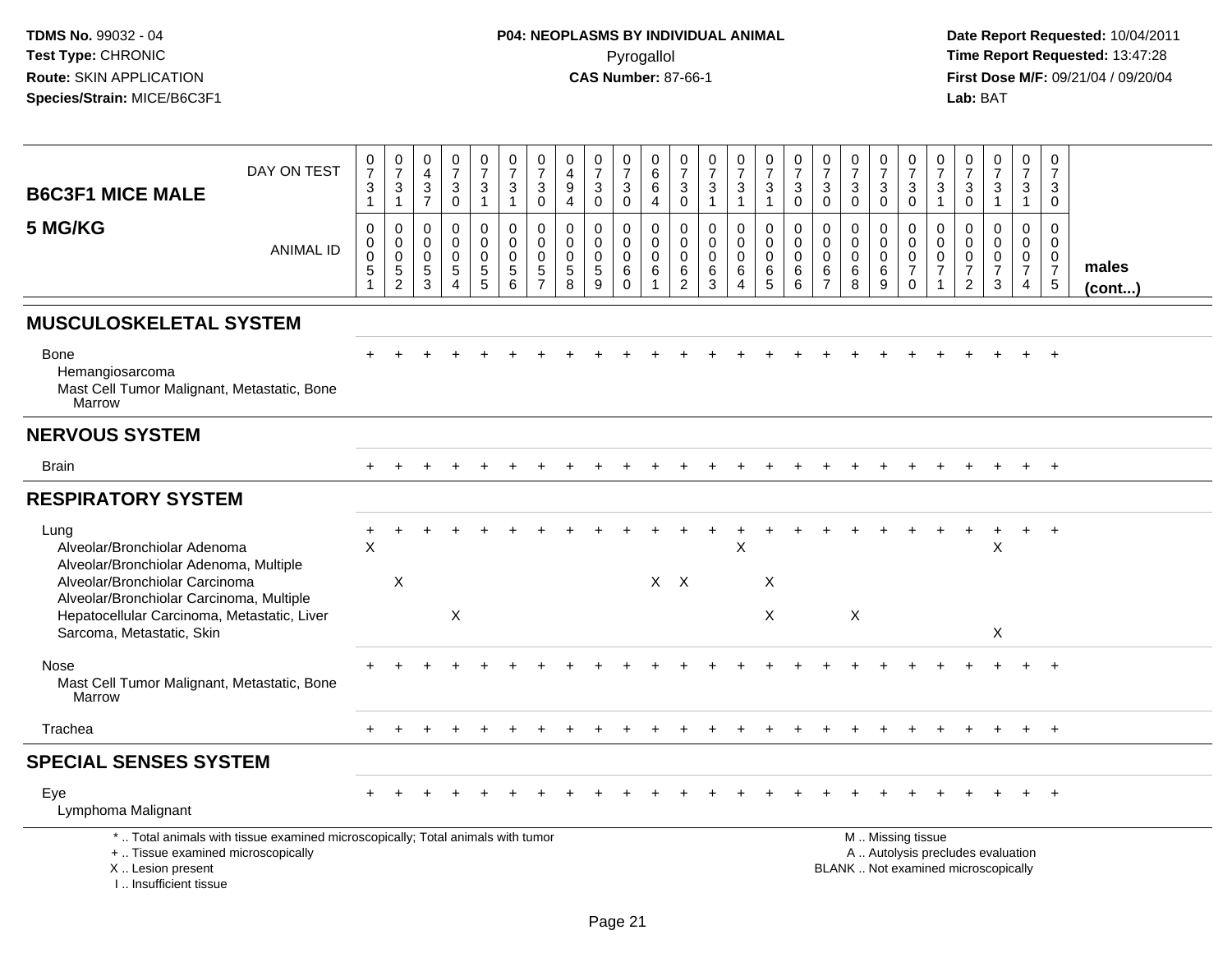## **P04: NEOPLASMS BY INDIVIDUAL ANIMAL**Pyrogallol **Time Report Requested:** 13:47:28

 **Date Report Requested:** 10/04/2011 **First Dose M/F:** 09/21/04 / 09/20/04<br>**Lab:** BAT **Lab:** BAT

| <b>B6C3F1 MICE MALE</b><br>5 MG/KG                              | DAY ON TEST<br><b>ANIMAL ID</b> | $\frac{0}{7}$<br>$\ensuremath{\mathsf{3}}$<br>0<br>$\,0\,$<br>$\overline{0}$<br>$\sqrt{5}$ | $\frac{0}{7}$<br>$\mathbf{3}$<br>$\overline{1}$<br>$\pmb{0}$<br>$_{\rm 0}^{\rm 0}$<br>$5\,$<br>2 | 0<br>$\overline{4}$<br>$\mathbf{3}$<br>$\overline{z}$<br>0<br>0<br>$\pmb{0}$<br>$\sqrt{5}$<br>3 | $\begin{smallmatrix}0\\7\end{smallmatrix}$<br>$\ensuremath{\mathsf{3}}$<br>$\mathbf 0$<br>$\begin{smallmatrix}0\\0\\0\end{smallmatrix}$<br>$\,$ 5 $\,$<br>$\overline{4}$ | $\frac{0}{7}$<br>$\mathbf{3}$<br>$_0^0$<br>0<br>5<br>5 | $\frac{0}{7}$<br>$\mathbf{3}$<br>$\mathbf{1}$<br>$\begin{smallmatrix} 0\\0 \end{smallmatrix}$<br>$\ddot{\mathbf{0}}$<br>$\sqrt{5}$<br>6 | 0<br>$\overline{7}$<br>3<br>$\Omega$<br>0<br>$\pmb{0}$<br>$\mathbf 0$<br>5<br>$\overline{ }$ | 0<br>$\overline{\mathbf{4}}$<br>$\boldsymbol{9}$<br>4<br>0<br>$\pmb{0}$<br>$\pmb{0}$<br>5<br>8 | $\frac{0}{7}$<br>$\mathbf{3}$<br>$\mathbf 0$<br>0<br>$\mathsf{O}$<br>$\pmb{0}$<br>5<br>9 | $\frac{0}{7}$<br>$\mathbf{3}$<br>$\mathbf 0$<br>0<br>$\boldsymbol{0}$<br>$\pmb{0}$<br>6<br>$\mathbf 0$ | $\begin{array}{c} 0 \\ 6 \end{array}$<br>$\,6\,$<br>$\overline{4}$<br>$\pmb{0}$<br>$\pmb{0}$<br>$\mathbf 0$<br>$\,6\,$ | $\frac{0}{7}$<br>$\sqrt{3}$<br>0<br>0<br>$\mathsf 0$<br>$\pmb{0}$<br>$\,6\,$<br>2 | $\frac{0}{7}$<br>$\sqrt{3}$<br>1<br>0<br>$\pmb{0}$<br>$\pmb{0}$<br>6<br>3 | $\frac{0}{7}$<br>$\mathbf{3}$<br>0<br>$\pmb{0}$<br>$\pmb{0}$<br>6<br>4 | $\frac{0}{7}$<br>$\mathbf{3}$<br>$_{\rm 0}^{\rm 0}$<br>$\ddot{\mathbf{0}}$<br>$\,6\,$<br>$\sqrt{5}$ | $\frac{0}{7}$<br>$\mathbf{3}$<br>$\mathbf 0$<br>$\begin{smallmatrix}0\\0\\0\end{smallmatrix}$<br>6<br>6 | $\frac{0}{7}$<br>$\mathbf{3}$<br>0<br>0<br>0<br>0<br>6 | $\frac{0}{7}$<br>$\ensuremath{\mathsf{3}}$<br>$\mathbf 0$<br>$\begin{smallmatrix}0\0\0\end{smallmatrix}$<br>$\mathsf{O}\xspace$<br>$\,6\,$<br>8 | $\frac{0}{7}$<br>$\mathbf{3}$<br>0<br>$\begin{smallmatrix}0\0\0\end{smallmatrix}$<br>$\pmb{0}$<br>6<br>9 | $\frac{0}{7}$<br>$\mathbf 3$<br>$\mathbf 0$<br>$\begin{smallmatrix} 0\\0 \end{smallmatrix}$<br>$\boldsymbol{0}$<br>$\overline{7}$<br>$\mathbf 0$ | $\frac{0}{7}$<br>3<br>0<br>$\mathbf 0$<br>$\mathbf 0$<br>$\overline{7}$ | $\frac{0}{7}$<br>$\mathbf{3}$<br>$\mathbf 0$<br>$\pmb{0}$<br>$\pmb{0}$<br>$\overline{7}$<br>2 | $\frac{0}{7}$<br>$\mathbf{3}$<br>0<br>$\mathsf{O}\xspace$<br>$\pmb{0}$<br>$\overline{ }$<br>3 | $\frac{0}{7}$<br>$\mathbf{3}$<br>0<br>$\boldsymbol{0}$<br>0<br>$\overline{7}$<br>4 | 0<br>$\overline{7}$<br>3<br>$\mathbf 0$<br>0<br>$\mathbf 0$<br>$\mathbf 0$<br>$\overline{7}$<br>$\sqrt{5}$ | males<br>(cont) |
|-----------------------------------------------------------------|---------------------------------|--------------------------------------------------------------------------------------------|--------------------------------------------------------------------------------------------------|-------------------------------------------------------------------------------------------------|--------------------------------------------------------------------------------------------------------------------------------------------------------------------------|--------------------------------------------------------|-----------------------------------------------------------------------------------------------------------------------------------------|----------------------------------------------------------------------------------------------|------------------------------------------------------------------------------------------------|------------------------------------------------------------------------------------------|--------------------------------------------------------------------------------------------------------|------------------------------------------------------------------------------------------------------------------------|-----------------------------------------------------------------------------------|---------------------------------------------------------------------------|------------------------------------------------------------------------|-----------------------------------------------------------------------------------------------------|---------------------------------------------------------------------------------------------------------|--------------------------------------------------------|-------------------------------------------------------------------------------------------------------------------------------------------------|----------------------------------------------------------------------------------------------------------|--------------------------------------------------------------------------------------------------------------------------------------------------|-------------------------------------------------------------------------|-----------------------------------------------------------------------------------------------|-----------------------------------------------------------------------------------------------|------------------------------------------------------------------------------------|------------------------------------------------------------------------------------------------------------|-----------------|
| Harderian Gland<br>Adenoma<br>Carcinoma                         |                                 |                                                                                            |                                                                                                  |                                                                                                 |                                                                                                                                                                          |                                                        |                                                                                                                                         |                                                                                              |                                                                                                |                                                                                          |                                                                                                        |                                                                                                                        |                                                                                   |                                                                           |                                                                        | $\boldsymbol{\mathsf{X}}$                                                                           |                                                                                                         | X                                                      |                                                                                                                                                 |                                                                                                          |                                                                                                                                                  |                                                                         |                                                                                               |                                                                                               | $+$                                                                                | $\overline{ }$                                                                                             |                 |
| <b>URINARY SYSTEM</b>                                           |                                 |                                                                                            |                                                                                                  |                                                                                                 |                                                                                                                                                                          |                                                        |                                                                                                                                         |                                                                                              |                                                                                                |                                                                                          |                                                                                                        |                                                                                                                        |                                                                                   |                                                                           |                                                                        |                                                                                                     |                                                                                                         |                                                        |                                                                                                                                                 |                                                                                                          |                                                                                                                                                  |                                                                         |                                                                                               |                                                                                               |                                                                                    |                                                                                                            |                 |
| Kidney<br>Mast Cell Tumor Malignant, Metastatic, Bone<br>Marrow |                                 |                                                                                            |                                                                                                  |                                                                                                 |                                                                                                                                                                          |                                                        |                                                                                                                                         |                                                                                              |                                                                                                |                                                                                          |                                                                                                        |                                                                                                                        |                                                                                   |                                                                           |                                                                        |                                                                                                     |                                                                                                         |                                                        |                                                                                                                                                 |                                                                                                          |                                                                                                                                                  |                                                                         |                                                                                               |                                                                                               | $\pm$                                                                              | $^{+}$                                                                                                     |                 |
| Urethra                                                         |                                 |                                                                                            |                                                                                                  |                                                                                                 |                                                                                                                                                                          |                                                        |                                                                                                                                         |                                                                                              |                                                                                                |                                                                                          |                                                                                                        |                                                                                                                        |                                                                                   |                                                                           |                                                                        |                                                                                                     |                                                                                                         |                                                        |                                                                                                                                                 |                                                                                                          |                                                                                                                                                  |                                                                         |                                                                                               |                                                                                               |                                                                                    |                                                                                                            |                 |
| <b>Urinary Bladder</b><br>Lymphoma Malignant                    |                                 |                                                                                            |                                                                                                  |                                                                                                 |                                                                                                                                                                          |                                                        |                                                                                                                                         |                                                                                              |                                                                                                |                                                                                          |                                                                                                        |                                                                                                                        |                                                                                   |                                                                           |                                                                        |                                                                                                     |                                                                                                         |                                                        |                                                                                                                                                 |                                                                                                          |                                                                                                                                                  |                                                                         |                                                                                               |                                                                                               | $+$                                                                                | $+$                                                                                                        |                 |
| <b>SYSTEMIC LESIONS</b>                                         |                                 |                                                                                            |                                                                                                  |                                                                                                 |                                                                                                                                                                          |                                                        |                                                                                                                                         |                                                                                              |                                                                                                |                                                                                          |                                                                                                        |                                                                                                                        |                                                                                   |                                                                           |                                                                        |                                                                                                     |                                                                                                         |                                                        |                                                                                                                                                 |                                                                                                          |                                                                                                                                                  |                                                                         |                                                                                               |                                                                                               |                                                                                    |                                                                                                            |                 |
| Multiple Organ<br>Lymphoma Malignant                            |                                 |                                                                                            |                                                                                                  |                                                                                                 |                                                                                                                                                                          |                                                        |                                                                                                                                         |                                                                                              |                                                                                                |                                                                                          |                                                                                                        |                                                                                                                        |                                                                                   |                                                                           |                                                                        |                                                                                                     |                                                                                                         |                                                        |                                                                                                                                                 |                                                                                                          |                                                                                                                                                  |                                                                         |                                                                                               |                                                                                               | $+$                                                                                | $\overline{ }$                                                                                             |                 |

\* .. Total animals with tissue examined microscopically; Total animals with tumor

+ .. Tissue examined microscopically

X .. Lesion present

I .. Insufficient tissue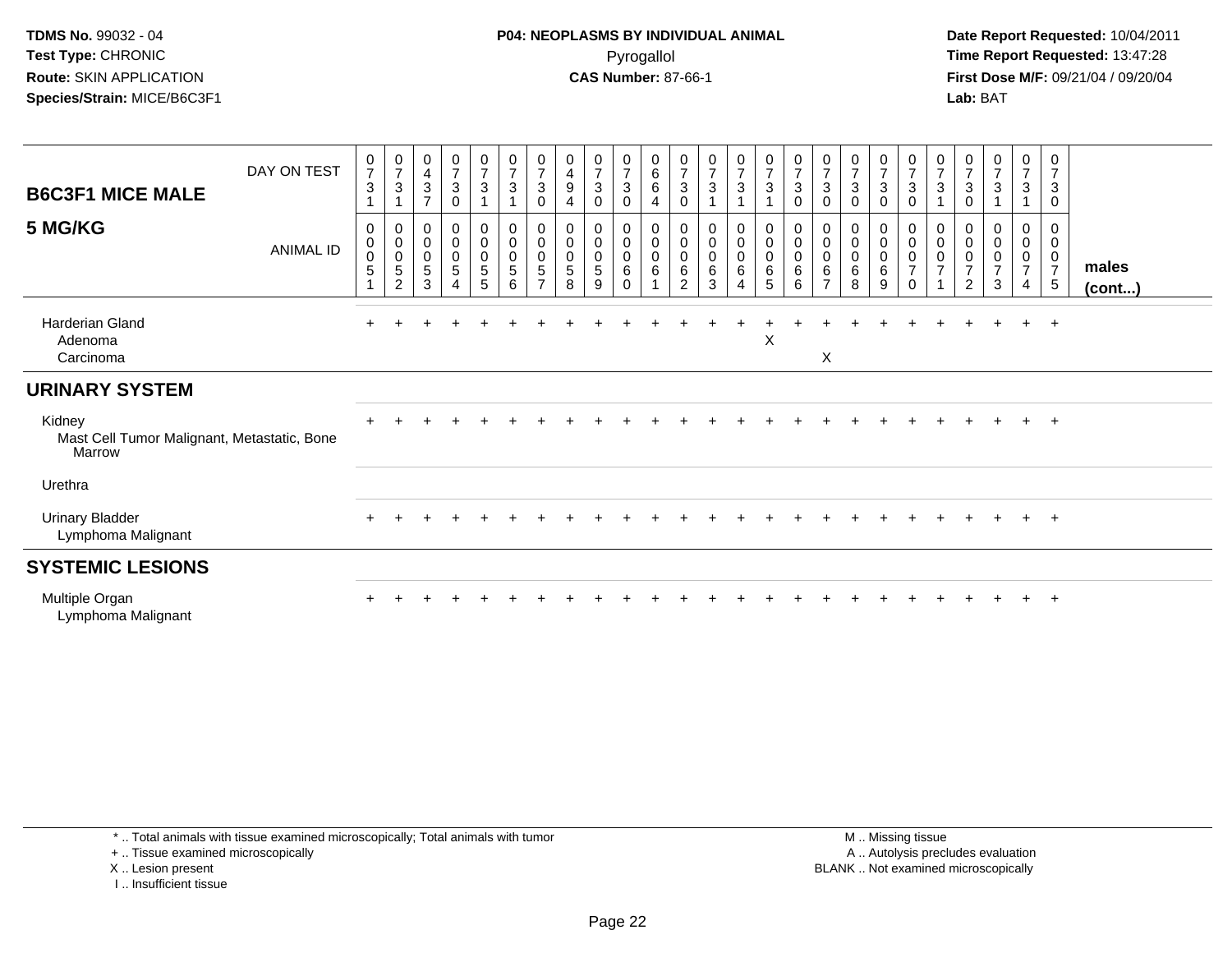# **P04: NEOPLASMS BY INDIVIDUAL ANIMAL**Pyrogallol **Time Report Requested:** 13:47:28

 **Date Report Requested:** 10/04/2011 **First Dose M/F:** 09/21/04 / 09/20/04<br>Lab: BAT **Lab:** BAT

| <b>B6C3F1 MICE MALE</b>                                                                                                                            | DAY ON TEST      | $\frac{0}{7}$<br>$\frac{3}{0}$                              | $\frac{0}{7}$<br>$\frac{3}{1}$                                              | 0<br>$\overline{3}$<br>$\ensuremath{\mathsf{3}}$<br>$\boldsymbol{2}$ | $\begin{array}{c} 0 \\ 5 \end{array}$<br>$\overline{9}$<br>$\mathbf{3}$ | $_{6}^{\rm 0}$<br>$\bf 8$<br>6                   | $\begin{smallmatrix}0\\7\end{smallmatrix}$<br>$\ensuremath{\mathsf{3}}$<br>$\mathbf{1}$ | $\begin{array}{c} 0 \\ 6 \end{array}$<br>1<br>0                                         | $\begin{array}{c} 0 \\ 7 \end{array}$<br>$\sqrt{2}$<br>9   | $\mathbf 0$<br>$\overline{6}$<br>$\,6$<br>$\sqrt{5}$                 | $\begin{array}{c} 0 \\ 7 \end{array}$<br>$\ensuremath{\mathsf{3}}$<br>$\mathbf 0$ | $\frac{0}{7}$<br>$\ensuremath{\mathsf{3}}$<br>$\mathbf 0$ | $\frac{0}{7}$<br>$\ensuremath{\mathsf{3}}$<br>$\mathbf 0$ | $\frac{0}{7}$<br>$\frac{3}{0}$                 | $\begin{smallmatrix}0\\7\end{smallmatrix}$<br>$\frac{2}{4}$ | $\frac{0}{7}$<br>$\ensuremath{\mathsf{3}}$<br>$\overline{1}$     | $\begin{array}{c} 0 \\ 7 \end{array}$<br>$\frac{3}{1}$           | $^{\rm 0}_{\rm 5}$<br>4<br>3                     | $\begin{array}{c} 0 \\ 6 \end{array}$<br>$\overline{7}$<br>$\mathbf 0$ | $\begin{array}{c} 0 \\ 7 \end{array}$<br>$\ensuremath{\mathsf{3}}$<br>$\mathsf{O}\xspace$ | $\frac{0}{7}$<br>$\frac{2}{9}$                                 | $\mathbf 0$<br>$\overline{7}$<br>$\mathbf 1$<br>$\sqrt{5}$                         | $\mathbf 0$<br>$\overline{7}$<br>$\ensuremath{\mathsf{3}}$<br>$\mathbf 0$ | 0<br>$\overline{6}$<br>$\overline{7}$<br>3          | $\begin{array}{c} 0 \\ 5 \end{array}$<br>$\bar{0}$<br>$\overline{2}$ | $\begin{array}{c} 0 \\ 7 \end{array}$<br>$\ensuremath{\mathsf{3}}$<br>$\mathsf{O}\xspace$ |                          |
|----------------------------------------------------------------------------------------------------------------------------------------------------|------------------|-------------------------------------------------------------|-----------------------------------------------------------------------------|----------------------------------------------------------------------|-------------------------------------------------------------------------|--------------------------------------------------|-----------------------------------------------------------------------------------------|-----------------------------------------------------------------------------------------|------------------------------------------------------------|----------------------------------------------------------------------|-----------------------------------------------------------------------------------|-----------------------------------------------------------|-----------------------------------------------------------|------------------------------------------------|-------------------------------------------------------------|------------------------------------------------------------------|------------------------------------------------------------------|--------------------------------------------------|------------------------------------------------------------------------|-------------------------------------------------------------------------------------------|----------------------------------------------------------------|------------------------------------------------------------------------------------|---------------------------------------------------------------------------|-----------------------------------------------------|----------------------------------------------------------------------|-------------------------------------------------------------------------------------------|--------------------------|
| 5 MG/KG                                                                                                                                            | <b>ANIMAL ID</b> | 0<br>$\boldsymbol{0}$<br>$\mathbf 0$<br>$\overline{7}$<br>6 | $\pmb{0}$<br>$\mathbf 0$<br>$\mathbf 0$<br>$\overline{7}$<br>$\overline{7}$ | 0<br>$\mathbf 0$<br>0<br>$\overline{7}$<br>8                         | $\mathbf 0$<br>$\mathbf 0$<br>$\pmb{0}$<br>$\overline{7}$<br>9          | 0<br>$\mathbf 0$<br>$\mathbf 0$<br>8<br>$\Omega$ | 0<br>$\pmb{0}$<br>$\mathsf 0$<br>8                                                      | $\mathbf 0$<br>$\pmb{0}$<br>$\pmb{0}$<br>$\begin{smallmatrix} 8 \\ 2 \end{smallmatrix}$ | $\mathbf 0$<br>$\mathbf 0$<br>$\mathbf 0$<br>$\frac{8}{3}$ | $\mathbf 0$<br>$\mathbf 0$<br>$\pmb{0}$<br>$\,8\,$<br>$\overline{4}$ | 0<br>$\mathsf{O}\xspace$<br>$\pmb{0}$<br>$\begin{array}{c} 8 \\ 5 \end{array}$    | 0<br>$\mathbf 0$<br>$\mathsf 0$<br>8<br>6                 | 0<br>$\mathbf 0$<br>$\pmb{0}$<br>$\frac{8}{7}$            | 0<br>$\boldsymbol{0}$<br>$\pmb{0}$<br>$_{8}^8$ | 0<br>$\mathsf{O}\xspace$<br>$\pmb{0}$<br>$^8_9$             | 0<br>$\mathbf 0$<br>$\pmb{0}$<br>$\boldsymbol{9}$<br>$\mathbf 0$ | $\mathbf 0$<br>$\mathbf 0$<br>$\mathbf 0$<br>9<br>$\overline{1}$ | 0<br>$\mathbf 0$<br>$\mathbf 0$<br>$\frac{9}{2}$ | 0<br>$\pmb{0}$<br>$\pmb{0}$<br>$\frac{9}{3}$                           | 0<br>0<br>$\pmb{0}$<br>$\boldsymbol{9}$<br>$\overline{4}$                                 | 0<br>0<br>$\mathbf 0$<br>$\begin{array}{c} 9 \\ 5 \end{array}$ | $\mathbf 0$<br>$\mathbf 0$<br>$\mathbf 0$<br>$\begin{array}{c} 9 \\ 6 \end{array}$ | 0<br>$\mathbf 0$<br>$\mathbf 0$<br>$\boldsymbol{9}$<br>$\overline{7}$     | $\mathbf 0$<br>$\mathbf 0$<br>$\mathbf 0$<br>9<br>8 | 0<br>$\mathbf 0$<br>$\pmb{0}$<br>$^9_9$                              | 0<br>$\boldsymbol{0}$<br>$\mathbf{1}$<br>$\mathbf 0$<br>$\mathbf 0$                       | * TOTALS                 |
| <b>ALIMENTARY SYSTEM</b>                                                                                                                           |                  |                                                             |                                                                             |                                                                      |                                                                         |                                                  |                                                                                         |                                                                                         |                                                            |                                                                      |                                                                                   |                                                           |                                                           |                                                |                                                             |                                                                  |                                                                  |                                                  |                                                                        |                                                                                           |                                                                |                                                                                    |                                                                           |                                                     |                                                                      |                                                                                           |                          |
| Esophagus                                                                                                                                          |                  |                                                             |                                                                             |                                                                      |                                                                         |                                                  |                                                                                         |                                                                                         |                                                            |                                                                      |                                                                                   |                                                           |                                                           |                                                |                                                             |                                                                  |                                                                  |                                                  |                                                                        |                                                                                           |                                                                |                                                                                    |                                                                           |                                                     |                                                                      |                                                                                           | 50                       |
| Gallbladder                                                                                                                                        |                  | м                                                           |                                                                             |                                                                      |                                                                         |                                                  |                                                                                         |                                                                                         |                                                            |                                                                      |                                                                                   |                                                           |                                                           |                                                |                                                             |                                                                  |                                                                  |                                                  |                                                                        |                                                                                           |                                                                |                                                                                    |                                                                           |                                                     |                                                                      |                                                                                           | 49                       |
| Intestine Large, Cecum                                                                                                                             |                  |                                                             |                                                                             |                                                                      |                                                                         |                                                  |                                                                                         |                                                                                         |                                                            |                                                                      |                                                                                   |                                                           |                                                           |                                                |                                                             |                                                                  |                                                                  |                                                  |                                                                        |                                                                                           |                                                                |                                                                                    |                                                                           |                                                     |                                                                      |                                                                                           | 50                       |
| Intestine Large, Colon                                                                                                                             |                  |                                                             |                                                                             |                                                                      |                                                                         |                                                  |                                                                                         |                                                                                         |                                                            |                                                                      |                                                                                   |                                                           |                                                           |                                                |                                                             |                                                                  |                                                                  |                                                  |                                                                        |                                                                                           |                                                                |                                                                                    |                                                                           |                                                     |                                                                      |                                                                                           | 50                       |
| Intestine Large, Rectum                                                                                                                            |                  |                                                             |                                                                             |                                                                      |                                                                         |                                                  |                                                                                         |                                                                                         |                                                            |                                                                      |                                                                                   |                                                           |                                                           |                                                |                                                             |                                                                  |                                                                  |                                                  |                                                                        |                                                                                           |                                                                |                                                                                    |                                                                           |                                                     |                                                                      |                                                                                           | 50                       |
| Intestine Small, Duodenum                                                                                                                          |                  |                                                             |                                                                             |                                                                      |                                                                         |                                                  |                                                                                         |                                                                                         |                                                            |                                                                      |                                                                                   |                                                           |                                                           |                                                |                                                             |                                                                  |                                                                  |                                                  |                                                                        |                                                                                           |                                                                |                                                                                    |                                                                           |                                                     |                                                                      |                                                                                           | 50                       |
| Intestine Small, Ileum                                                                                                                             |                  |                                                             |                                                                             |                                                                      |                                                                         |                                                  |                                                                                         |                                                                                         |                                                            |                                                                      |                                                                                   |                                                           |                                                           |                                                |                                                             |                                                                  |                                                                  |                                                  |                                                                        |                                                                                           |                                                                |                                                                                    |                                                                           |                                                     |                                                                      | $\ddot{}$                                                                                 | 50                       |
| Intestine Small, Jejunum                                                                                                                           |                  |                                                             |                                                                             |                                                                      |                                                                         |                                                  |                                                                                         |                                                                                         |                                                            |                                                                      |                                                                                   |                                                           |                                                           |                                                |                                                             |                                                                  |                                                                  |                                                  |                                                                        |                                                                                           |                                                                |                                                                                    |                                                                           |                                                     |                                                                      |                                                                                           | 50                       |
| Liver<br>Hemangiosarcoma<br>Hepatoblastoma                                                                                                         |                  |                                                             |                                                                             |                                                                      |                                                                         |                                                  |                                                                                         |                                                                                         |                                                            |                                                                      |                                                                                   |                                                           |                                                           |                                                | X                                                           |                                                                  | $\boldsymbol{\mathsf{X}}$                                        |                                                  |                                                                        |                                                                                           | X                                                              |                                                                                    |                                                                           |                                                     |                                                                      | $\ddot{}$<br>X<br>X                                                                       | 50<br>5<br>$\mathbf 1$   |
| Hepatocellular Adenoma<br>Hepatocellular Adenoma, Multiple<br>Hepatocellular Carcinoma<br>Hepatocellular Carcinoma, Multiple<br>Lymphoma Malignant |                  |                                                             | $X$ $X$                                                                     |                                                                      |                                                                         | X X X                                            | X                                                                                       | X<br>$X$ $X$                                                                            | $\mathsf{X}$                                               | X                                                                    | $\mathsf X$                                                                       | $\boldsymbol{X}$                                          | X                                                         | X                                              | $\mathsf X$                                                 |                                                                  | $X$ $X$<br>$\boldsymbol{\mathsf{X}}$                             |                                                  | X<br>$X$ $X$                                                           |                                                                                           |                                                                | $X$ $X$<br>$\times$                                                                |                                                                           | $X$ $X$<br>X                                        |                                                                      | X                                                                                         | 17<br>19<br>15<br>3<br>1 |
| Mast Cell Tumor Malignant, Metastatic, Bone<br>Marrow                                                                                              |                  |                                                             |                                                                             |                                                                      |                                                                         |                                                  |                                                                                         |                                                                                         |                                                            |                                                                      |                                                                                   |                                                           |                                                           |                                                |                                                             |                                                                  | X                                                                |                                                  |                                                                        |                                                                                           |                                                                |                                                                                    |                                                                           |                                                     |                                                                      |                                                                                           | 1                        |
| Mesentery<br>Lymphoma Malignant                                                                                                                    |                  |                                                             |                                                                             |                                                                      |                                                                         |                                                  |                                                                                         |                                                                                         |                                                            |                                                                      |                                                                                   |                                                           | $\ddot{}$                                                 |                                                |                                                             |                                                                  | $+$                                                              |                                                  | $\ddot{}$                                                              |                                                                                           |                                                                |                                                                                    |                                                                           | $\ddot{}$<br>$\mathsf{X}$                           |                                                                      |                                                                                           | $\bf 6$<br>$\mathbf{1}$  |
| *  Total animals with tissue examined microscopically; Total animals with tumor<br>+  Tissue examined microscopically<br>X  Lesion present         |                  |                                                             |                                                                             |                                                                      |                                                                         |                                                  |                                                                                         |                                                                                         |                                                            |                                                                      |                                                                                   |                                                           |                                                           |                                                |                                                             |                                                                  |                                                                  |                                                  | BLANK  Not examined microscopically                                    |                                                                                           | M  Missing tissue<br>A  Autolysis precludes evaluation         |                                                                                    |                                                                           |                                                     |                                                                      |                                                                                           |                          |

I .. Insufficient tissue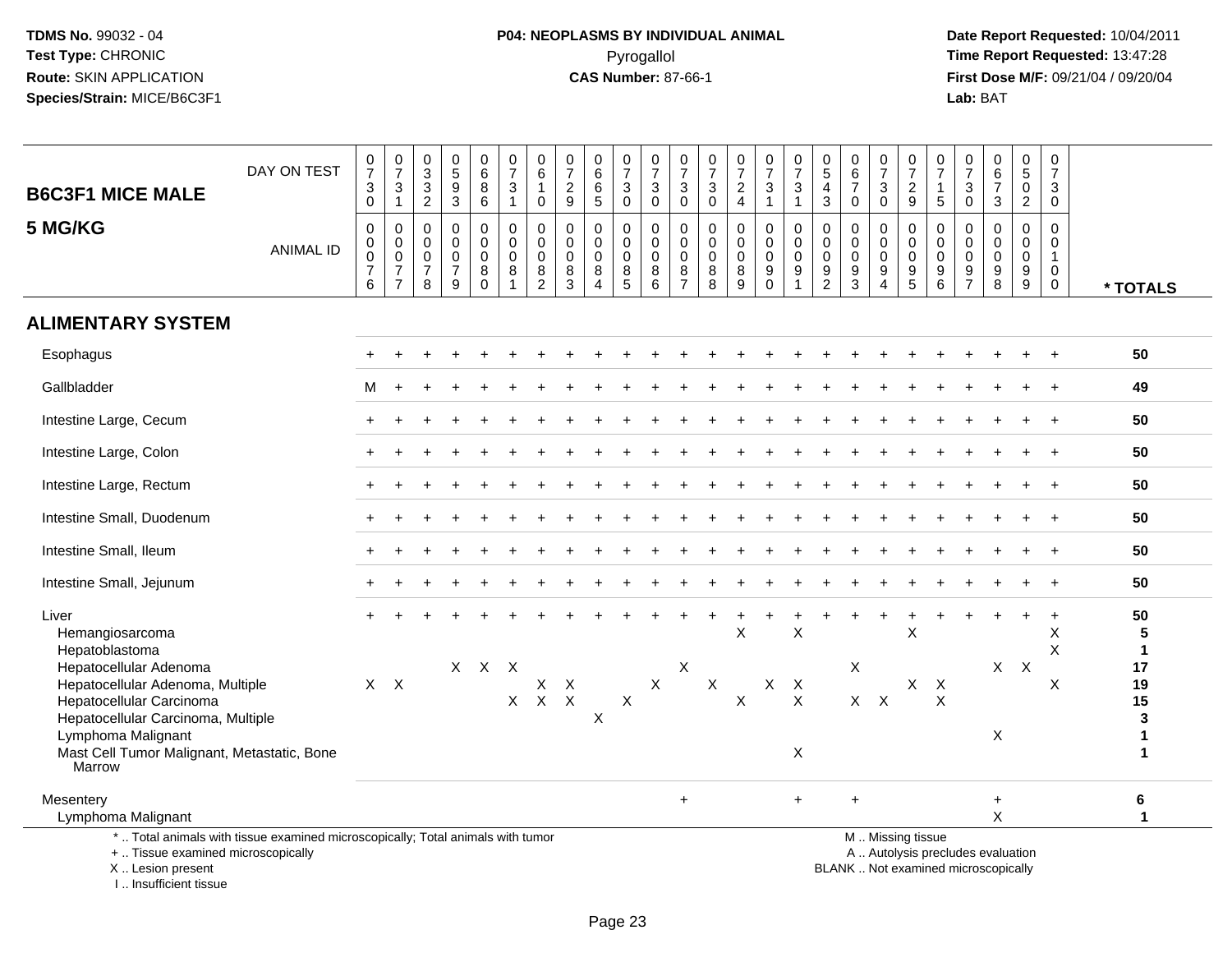#### **P04: NEOPLASMS BY INDIVIDUAL ANIMAL**Pyrogallol **Time Report Requested:** 13:47:28

 **Date Report Requested:** 10/04/2011 **First Dose M/F:** 09/21/04 / 09/20/04<br>**Lab:** BAT **Lab:** BAT

| DAY ON TEST<br><b>B6C3F1 MICE MALE</b>                                             | $\frac{0}{7}$<br>$\mathbf{3}$<br>$\pmb{0}$ | $\frac{0}{7}$<br>$\sqrt{3}$<br>1                                  | $\begin{array}{c} 0 \\ 3 \\ 2 \end{array}$                     | $\begin{array}{c} 0 \\ 5 \end{array}$<br>$\boldsymbol{9}$<br>$\mathbf{3}$ | $\begin{array}{c} 0 \\ 6 \end{array}$<br>8<br>6 | $\frac{0}{7}$<br>$\mathbf{3}$<br>1 | $_{6}^{\rm 0}$<br>1<br>0              | 0<br>$\overline{7}$<br>$\sqrt{2}$<br>9    | $\begin{array}{c} 0 \\ 6 \end{array}$<br>6<br>$\overline{5}$ | $\frac{0}{7}$<br>$\ensuremath{\mathsf{3}}$<br>$\pmb{0}$ | $\frac{0}{7}$<br>$\ensuremath{\mathsf{3}}$<br>$\mathsf{O}\xspace$ | $\frac{0}{7}$<br>3<br>$\mathbf 0$  | $\frac{0}{7}$<br>$\ensuremath{\mathsf{3}}$<br>$\pmb{0}$ | $\frac{0}{7}$<br>$\frac{2}{4}$                      | $\frac{0}{7}$<br>$\ensuremath{\mathsf{3}}$<br>$\overline{1}$ | $\begin{array}{c} 0 \\ 7 \end{array}$<br>$\ensuremath{\mathsf{3}}$<br>$\mathbf{1}$ | $\begin{matrix} 0 \\ 5 \end{matrix}$<br>$\overline{4}$<br>$\mathbf{3}$ | $\begin{array}{c} 0 \\ 6 \end{array}$<br>$\overline{7}$<br>$\mathbf 0$ | $\frac{0}{7}$<br>$\sqrt{3}$<br>$\mathbf 0$                                              | $\begin{smallmatrix}0\\7\end{smallmatrix}$<br>$\frac{2}{9}$           | $\frac{0}{7}$<br>$\mathbf{1}$<br>$\sqrt{5}$                           | $\frac{0}{7}$<br>3<br>0                   | $\begin{matrix} 0 \\ 6 \end{matrix}$<br>$\overline{7}$<br>$\mathbf{3}$ | $\begin{array}{c} 0 \\ 5 \end{array}$<br>$\pmb{0}$<br>$\overline{2}$ | 0<br>$\overline{7}$<br>$\mathbf{3}$<br>$\mathbf 0$                        |                      |
|------------------------------------------------------------------------------------|--------------------------------------------|-------------------------------------------------------------------|----------------------------------------------------------------|---------------------------------------------------------------------------|-------------------------------------------------|------------------------------------|---------------------------------------|-------------------------------------------|--------------------------------------------------------------|---------------------------------------------------------|-------------------------------------------------------------------|------------------------------------|---------------------------------------------------------|-----------------------------------------------------|--------------------------------------------------------------|------------------------------------------------------------------------------------|------------------------------------------------------------------------|------------------------------------------------------------------------|-----------------------------------------------------------------------------------------|-----------------------------------------------------------------------|-----------------------------------------------------------------------|-------------------------------------------|------------------------------------------------------------------------|----------------------------------------------------------------------|---------------------------------------------------------------------------|----------------------|
| 5 MG/KG<br><b>ANIMAL ID</b>                                                        | 0<br>0<br>0<br>$\overline{7}$<br>6         | 0<br>$\pmb{0}$<br>$\mathbf 0$<br>$\overline{7}$<br>$\overline{7}$ | 0<br>$\mathbf 0$<br>$\mathsf{O}\xspace$<br>$\overline{7}$<br>8 | $\mathbf 0$<br>$\mathbf 0$<br>$\mathbf 0$<br>$\overline{7}$<br>9          | 0<br>0<br>$\mathbf 0$<br>8<br>$\Omega$          | 0<br>0<br>$\mathbf 0$<br>8         | 0<br>$\mathbf 0$<br>0<br>$\bf 8$<br>2 | $\mathbf 0$<br>0<br>$\mathbf 0$<br>8<br>3 | $\mathbf 0$<br>$\mathbf 0$<br>$\mathbf 0$<br>$\,8\,$<br>Δ    | 0<br>0<br>$\boldsymbol{0}$<br>$\, 8$<br>5               | $\mathbf 0$<br>0<br>$\mathbf 0$<br>8<br>6                         | 0<br>0<br>0<br>8<br>$\overline{7}$ | 0<br>0<br>0<br>8<br>$\overline{8}$                      | $\mathbf 0$<br>$\mathbf 0$<br>$\mathbf 0$<br>8<br>9 | 0<br>0<br>$\mathbf 0$<br>9<br>$\Omega$                       | $\mathbf 0$<br>$\mathbf 0$<br>$\mathbf 0$<br>$\boldsymbol{9}$<br>$\mathbf{1}$      | 0<br>$\pmb{0}$<br>0<br>$\boldsymbol{9}$<br>$\overline{2}$              | 0<br>0<br>0<br>$9\,$<br>$\overline{3}$                                 | $\mathbf 0$<br>$\mathbf 0$<br>$\mathbf 0$<br>$\boldsymbol{9}$<br>$\boldsymbol{\Lambda}$ | 0<br>$\mathbf 0$<br>$\mathbf 0$<br>$\boldsymbol{9}$<br>$\overline{5}$ | $\mathbf 0$<br>0<br>$\mathbf 0$<br>$\boldsymbol{9}$<br>$6\phantom{1}$ | 0<br>0<br>$\Omega$<br>9<br>$\overline{7}$ | $\mathbf 0$<br>$\mathbf 0$<br>$\Omega$<br>9<br>8                       | $\mathbf 0$<br>0<br>$\mathsf 0$<br>9<br>9                            | $\mathbf{0}$<br>$\Omega$<br>$\overline{1}$<br>$\mathbf 0$<br>$\mathbf{0}$ | * TOTALS             |
| Mast Cell Tumor Malignant, Metastatic, Bone<br>Marrow<br>Sarcoma, Metastatic, Skin |                                            |                                                                   |                                                                |                                                                           |                                                 |                                    |                                       |                                           |                                                              |                                                         |                                                                   |                                    |                                                         |                                                     |                                                              | $\times$                                                                           |                                                                        |                                                                        |                                                                                         |                                                                       |                                                                       |                                           |                                                                        |                                                                      |                                                                           | 1<br>$\mathbf 1$     |
| Pancreas<br>Mast Cell Tumor Malignant, Metastatic, Bone<br>Marrow                  |                                            |                                                                   |                                                                |                                                                           |                                                 |                                    |                                       |                                           |                                                              |                                                         |                                                                   |                                    |                                                         |                                                     |                                                              | Χ                                                                                  |                                                                        |                                                                        |                                                                                         |                                                                       |                                                                       |                                           |                                                                        |                                                                      |                                                                           | 50<br>1              |
| Plasma Cell Tumor Malignant, Metastatic,<br>Lymph Node, Mesenteric                 |                                            |                                                                   |                                                                |                                                                           |                                                 |                                    |                                       |                                           |                                                              |                                                         |                                                                   |                                    |                                                         |                                                     | X                                                            |                                                                                    |                                                                        |                                                                        |                                                                                         |                                                                       |                                                                       |                                           |                                                                        |                                                                      |                                                                           | 1                    |
| Salivary Glands                                                                    |                                            |                                                                   |                                                                |                                                                           |                                                 |                                    |                                       |                                           |                                                              |                                                         |                                                                   |                                    |                                                         |                                                     |                                                              |                                                                                    |                                                                        |                                                                        |                                                                                         |                                                                       |                                                                       |                                           |                                                                        |                                                                      |                                                                           | 50                   |
| Stomach, Forestomach<br>Squamous Cell Papilloma                                    |                                            |                                                                   |                                                                |                                                                           |                                                 |                                    |                                       |                                           |                                                              |                                                         |                                                                   |                                    |                                                         |                                                     |                                                              |                                                                                    |                                                                        |                                                                        |                                                                                         |                                                                       |                                                                       |                                           |                                                                        |                                                                      |                                                                           | 50<br>1              |
| Stomach, Glandular<br>Mast Cell Tumor Malignant, Metastatic, Bone<br>Marrow        |                                            |                                                                   |                                                                |                                                                           |                                                 |                                    |                                       |                                           |                                                              |                                                         |                                                                   |                                    |                                                         |                                                     |                                                              | X                                                                                  |                                                                        |                                                                        |                                                                                         |                                                                       |                                                                       |                                           |                                                                        |                                                                      | $+$                                                                       | 50<br>1              |
| Tooth<br>Odontoma                                                                  | $+$                                        |                                                                   |                                                                |                                                                           | $\sf X$                                         |                                    |                                       | $\ddot{}$                                 |                                                              |                                                         |                                                                   | X                                  |                                                         |                                                     |                                                              |                                                                                    |                                                                        |                                                                        |                                                                                         |                                                                       |                                                                       |                                           | $+$                                                                    | $\overline{+}$                                                       |                                                                           | 30<br>3              |
| <b>CARDIOVASCULAR SYSTEM</b>                                                       |                                            |                                                                   |                                                                |                                                                           |                                                 |                                    |                                       |                                           |                                                              |                                                         |                                                                   |                                    |                                                         |                                                     |                                                              |                                                                                    |                                                                        |                                                                        |                                                                                         |                                                                       |                                                                       |                                           |                                                                        |                                                                      |                                                                           |                      |
| <b>Blood Vessel</b>                                                                |                                            |                                                                   |                                                                |                                                                           |                                                 |                                    |                                       |                                           |                                                              |                                                         |                                                                   |                                    |                                                         |                                                     |                                                              |                                                                                    |                                                                        |                                                                        |                                                                                         |                                                                       |                                                                       |                                           |                                                                        |                                                                      |                                                                           | 50                   |
| Heart<br>Hemangiosarcoma                                                           |                                            |                                                                   |                                                                |                                                                           |                                                 |                                    |                                       |                                           |                                                              |                                                         |                                                                   |                                    |                                                         |                                                     |                                                              |                                                                                    |                                                                        |                                                                        |                                                                                         |                                                                       |                                                                       |                                           |                                                                        |                                                                      |                                                                           | 50<br>1              |
| Lymphoma Malignant                                                                 |                                            |                                                                   |                                                                |                                                                           |                                                 |                                    |                                       |                                           |                                                              |                                                         |                                                                   |                                    |                                                         |                                                     |                                                              |                                                                                    |                                                                        |                                                                        |                                                                                         |                                                                       |                                                                       |                                           | X                                                                      |                                                                      |                                                                           | $\blacktriangleleft$ |

#### **ENDOCRINE SYSTEM**

\* .. Total animals with tissue examined microscopically; Total animals with tumor

+ .. Tissue examined microscopically

X .. Lesion present

I .. Insufficient tissue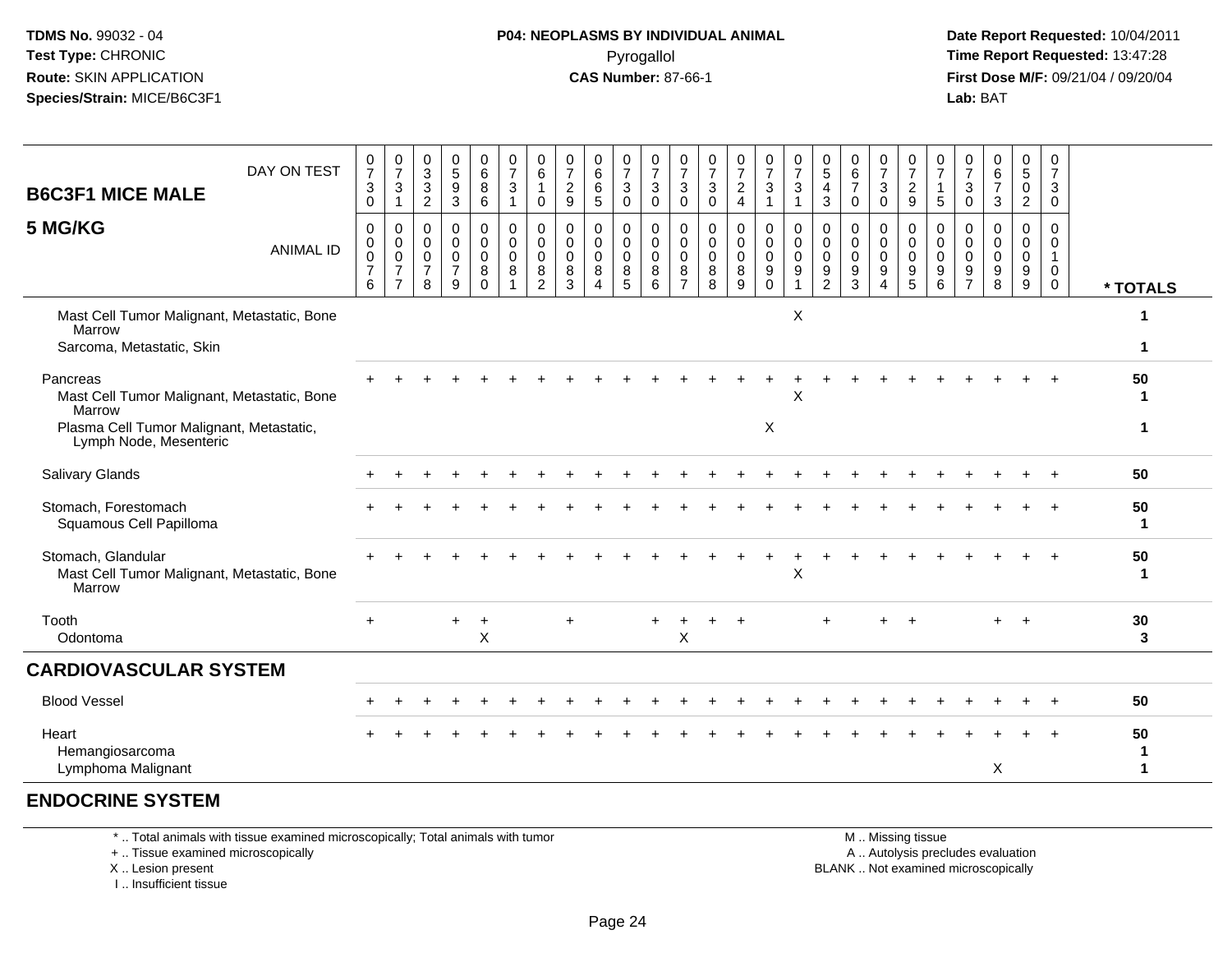#### **P04: NEOPLASMS BY INDIVIDUAL ANIMAL**Pyrogallol **Time Report Requested:** 13:47:28

 **Date Report Requested:** 10/04/2011 **First Dose M/F:** 09/21/04 / 09/20/04<br>Lab: BAT **Lab:** BAT

| <b>B6C3F1 MICE MALE</b>                                                                                                            | DAY ON TEST      | $\frac{0}{7}$<br>3<br>0                      | $\frac{0}{7}$<br>$\frac{3}{1}$                                        | $_{3}^{\rm 0}$<br>$\mathbf{3}$<br>2                              | $\begin{array}{c} 0 \\ 5 \end{array}$<br>9<br>3        | $_{6}^{\rm 0}$<br>8<br>6        | $\begin{array}{c} 0 \\ 7 \end{array}$<br>3<br>$\mathbf{1}$ | $\begin{array}{c} 0 \\ 6 \end{array}$<br>$\overline{1}$<br>0   | $\frac{0}{7}$<br>$\frac{2}{9}$                                  | 0<br>$\,6\,$<br>6<br>5                                           | $\frac{0}{7}$<br>3<br>0                                | $\frac{0}{7}$<br>3<br>$\mathbf 0$                  | $\begin{array}{c} 0 \\ 7 \end{array}$<br>$\mathbf{3}$<br>$\mathbf 0$ | $\frac{0}{7}$<br>3<br>$\mathbf 0$         | $\frac{0}{7}$<br>$\frac{2}{4}$                      | $\begin{array}{c} 0 \\ 7 \end{array}$<br>$\sqrt{3}$<br>$\mathbf{1}$ | $\frac{0}{7}$<br>$\mathsf 3$<br>$\mathbf{1}$         | $\begin{array}{c} 0 \\ 5 \end{array}$<br>4<br>3 | $\begin{array}{c} 0 \\ 6 \end{array}$<br>$\overline{7}$<br>$\mathbf 0$ | $\begin{array}{c} 0 \\ 7 \end{array}$<br>$\mathbf 3$<br>$\mathbf 0$        | $\frac{0}{7}$<br>$\sqrt{2}$<br>9                       | $\frac{0}{7}$<br>$\overline{1}$<br>5                               | $\frac{0}{7}$<br>3<br>$\Omega$            | $_{6}^{\rm 0}$<br>$\overline{7}$<br>$\mathfrak{Z}$     | $\begin{array}{c} 0 \\ 5 \end{array}$<br>$\pmb{0}$<br>$\overline{2}$ | $\begin{smallmatrix}0\\7\end{smallmatrix}$<br>3<br>0                        |                                             |
|------------------------------------------------------------------------------------------------------------------------------------|------------------|----------------------------------------------|-----------------------------------------------------------------------|------------------------------------------------------------------|--------------------------------------------------------|---------------------------------|------------------------------------------------------------|----------------------------------------------------------------|-----------------------------------------------------------------|------------------------------------------------------------------|--------------------------------------------------------|----------------------------------------------------|----------------------------------------------------------------------|-------------------------------------------|-----------------------------------------------------|---------------------------------------------------------------------|------------------------------------------------------|-------------------------------------------------|------------------------------------------------------------------------|----------------------------------------------------------------------------|--------------------------------------------------------|--------------------------------------------------------------------|-------------------------------------------|--------------------------------------------------------|----------------------------------------------------------------------|-----------------------------------------------------------------------------|---------------------------------------------|
| 5 MG/KG                                                                                                                            | <b>ANIMAL ID</b> | $\mathbf 0$<br>0<br>0<br>$\overline{7}$<br>6 | $\mathbf 0$<br>$_{\rm 0}^{\rm 0}$<br>$\overline{7}$<br>$\overline{7}$ | $\mathbf 0$<br>$\mathbf 0$<br>$\mathbf 0$<br>$\overline{7}$<br>8 | 0<br>$\mathbf 0$<br>$\mathbf 0$<br>$\overline{7}$<br>9 | 0<br>0<br>0<br>8<br>$\mathbf 0$ | 0<br>$\mathbf 0$<br>$\pmb{0}$<br>8<br>$\mathbf{1}$         | $\mathbf 0$<br>$\pmb{0}$<br>$\mathbf 0$<br>8<br>$\overline{2}$ | $\mathbf 0$<br>$\mathbf 0$<br>$\mathbf{0}$<br>8<br>$\mathbf{3}$ | $\mathbf 0$<br>$\mathbf 0$<br>$\mathbf 0$<br>8<br>$\overline{4}$ | 0<br>$\mathbf 0$<br>$\mathbf 0$<br>8<br>$\overline{5}$ | 0<br>0<br>$\mathbf 0$<br>$\bf 8$<br>$\overline{6}$ | 0<br>$\mathbf 0$<br>$\mathbf 0$<br>8<br>$\overline{7}$               | $\mathbf 0$<br>$\mathbf 0$<br>0<br>8<br>8 | $\mathbf 0$<br>$\mathbf 0$<br>$\mathbf 0$<br>8<br>9 | 0<br>$\mathbf 0$<br>$\mathbf 0$<br>$_{0}^{9}$                       | 0<br>$\mathbf 0$<br>$\mathbf 0$<br>9<br>$\mathbf{1}$ | 0<br>0<br>0<br>9<br>$\overline{2}$              | $\mathbf 0$<br>0<br>0<br>$\frac{9}{3}$                                 | $\mathbf 0$<br>$\mathbf 0$<br>$\pmb{0}$<br>$9\,$<br>$\boldsymbol{\Lambda}$ | $\mathbf 0$<br>$\mathbf 0$<br>0<br>9<br>$\overline{5}$ | $\mathbf 0$<br>$\mathbf 0$<br>$\mathbf 0$<br>$\boldsymbol{9}$<br>6 | 0<br>0<br>$\Omega$<br>9<br>$\overline{7}$ | $\mathbf 0$<br>0<br>$\mathbf 0$<br>9<br>$\overline{8}$ | 0<br>0<br>$\pmb{0}$<br>$^9_9$                                        | $\mathbf 0$<br>$\mathbf 0$<br>$\mathbf{1}$<br>$\overline{0}$<br>$\mathbf 0$ | * TOTALS                                    |
| <b>Adrenal Cortex</b><br>Lymphoma Malignant<br>Sarcoma, Metastatic, Skin<br>Subcapsular, Adenoma<br>Subcapsular, Adenoma, Multiple |                  |                                              |                                                                       |                                                                  |                                                        |                                 |                                                            |                                                                |                                                                 |                                                                  |                                                        |                                                    |                                                                      |                                           |                                                     |                                                                     |                                                      |                                                 |                                                                        |                                                                            |                                                        |                                                                    |                                           | X<br>X                                                 | $\ddot{}$                                                            | $\ddot{}$                                                                   | 50<br>1<br>$\mathbf{1}$<br>7<br>$\mathbf 1$ |
| Adrenal Medulla                                                                                                                    |                  |                                              |                                                                       |                                                                  |                                                        |                                 |                                                            |                                                                |                                                                 |                                                                  |                                                        |                                                    |                                                                      |                                           |                                                     |                                                                     |                                                      |                                                 |                                                                        |                                                                            |                                                        |                                                                    |                                           |                                                        |                                                                      |                                                                             | 50                                          |
| Islets, Pancreatic<br>Carcinoma                                                                                                    |                  |                                              |                                                                       |                                                                  | X                                                      |                                 |                                                            |                                                                |                                                                 |                                                                  |                                                        |                                                    |                                                                      |                                           |                                                     |                                                                     |                                                      |                                                 |                                                                        |                                                                            |                                                        |                                                                    |                                           |                                                        |                                                                      |                                                                             | 50<br>$\mathbf{1}$                          |
| Parathyroid Gland                                                                                                                  |                  |                                              |                                                                       |                                                                  |                                                        |                                 |                                                            |                                                                |                                                                 |                                                                  |                                                        |                                                    |                                                                      |                                           |                                                     |                                                                     |                                                      | M                                               |                                                                        |                                                                            |                                                        | М                                                                  |                                           |                                                        | $\overline{+}$                                                       | M                                                                           | 44                                          |
| <b>Pituitary Gland</b>                                                                                                             |                  |                                              |                                                                       |                                                                  |                                                        |                                 |                                                            |                                                                |                                                                 |                                                                  |                                                        |                                                    |                                                                      |                                           |                                                     |                                                                     |                                                      |                                                 |                                                                        |                                                                            |                                                        |                                                                    |                                           |                                                        |                                                                      | $\overline{+}$                                                              | 50                                          |
| <b>Thyroid Gland</b><br>C-cell, Carcinoma                                                                                          |                  |                                              |                                                                       |                                                                  |                                                        |                                 |                                                            |                                                                |                                                                 |                                                                  |                                                        |                                                    |                                                                      |                                           |                                                     |                                                                     |                                                      | Χ                                               |                                                                        |                                                                            |                                                        |                                                                    |                                           |                                                        |                                                                      |                                                                             | 50<br>$\mathbf{1}$                          |
| <b>GENERAL BODY SYSTEM</b>                                                                                                         |                  |                                              |                                                                       |                                                                  |                                                        |                                 |                                                            |                                                                |                                                                 |                                                                  |                                                        |                                                    |                                                                      |                                           |                                                     |                                                                     |                                                      |                                                 |                                                                        |                                                                            |                                                        |                                                                    |                                           |                                                        |                                                                      |                                                                             |                                             |
| Peritoneum                                                                                                                         |                  |                                              |                                                                       |                                                                  |                                                        |                                 |                                                            |                                                                |                                                                 |                                                                  |                                                        |                                                    |                                                                      |                                           |                                                     |                                                                     |                                                      |                                                 |                                                                        |                                                                            |                                                        |                                                                    |                                           | $+$                                                    |                                                                      |                                                                             | $\mathbf 1$                                 |
| <b>GENITAL SYSTEM</b>                                                                                                              |                  |                                              |                                                                       |                                                                  |                                                        |                                 |                                                            |                                                                |                                                                 |                                                                  |                                                        |                                                    |                                                                      |                                           |                                                     |                                                                     |                                                      |                                                 |                                                                        |                                                                            |                                                        |                                                                    |                                           |                                                        |                                                                      |                                                                             |                                             |
| <b>Coagulating Gland</b><br>Sarcoma, Metastatic, Skin                                                                              |                  |                                              |                                                                       |                                                                  |                                                        |                                 |                                                            |                                                                |                                                                 |                                                                  |                                                        |                                                    |                                                                      |                                           |                                                     |                                                                     |                                                      |                                                 |                                                                        |                                                                            |                                                        |                                                                    |                                           |                                                        |                                                                      |                                                                             | $\boldsymbol{2}$<br>$\blacktriangleleft$    |
| Epididymis<br>Lymphoma Malignant<br>Sarcoma, Metastatic, Skin                                                                      |                  |                                              |                                                                       |                                                                  |                                                        |                                 |                                                            |                                                                |                                                                 |                                                                  |                                                        |                                                    |                                                                      |                                           |                                                     |                                                                     |                                                      |                                                 |                                                                        |                                                                            |                                                        |                                                                    |                                           | X                                                      | $\ddot{}$                                                            | $+$                                                                         | 50<br>$\mathbf{1}$<br>$\mathbf{1}$          |
| *  Total animals with tissue examined microscopically; Total animals with tumor                                                    |                  |                                              |                                                                       |                                                                  |                                                        |                                 |                                                            |                                                                |                                                                 |                                                                  |                                                        |                                                    |                                                                      |                                           |                                                     |                                                                     |                                                      |                                                 |                                                                        |                                                                            | M  Missing tissue                                      |                                                                    |                                           |                                                        |                                                                      |                                                                             |                                             |

+ .. Tissue examined microscopically

X .. Lesion present

I .. Insufficient tissue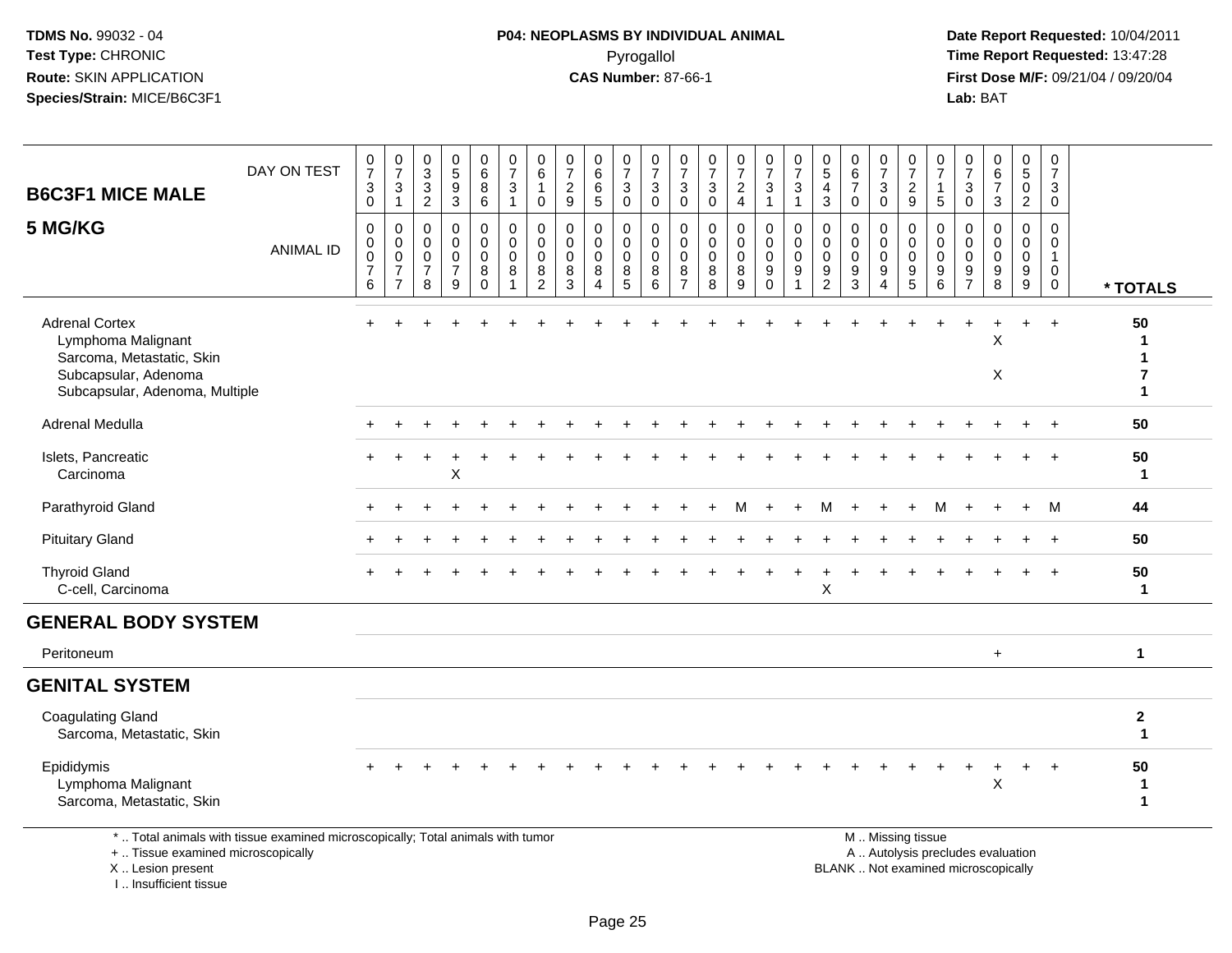#### **P04: NEOPLASMS BY INDIVIDUAL ANIMAL**Pyrogallol **Time Report Requested:** 13:47:28

 **Date Report Requested:** 10/04/2011 **First Dose M/F:** 09/21/04 / 09/20/04<br>Lab: BAT **Lab:** BAT

| <b>B6C3F1 MICE MALE</b>                                                                                                                       | DAY ON TEST      | $\frac{0}{7}$<br>3<br>$\mathbf 0$                       | $\frac{0}{7}$<br>3<br>$\overline{1}$                                               | $\pmb{0}$<br>$\mathbf{3}$<br>3<br>$\overline{2}$           | 0<br>5<br>9<br>3                                        | $_6^0$<br>8<br>6                              | $\begin{smallmatrix}0\\7\end{smallmatrix}$<br>$\mathbf{3}$<br>$\mathbf{1}$ | 0<br>$\overline{6}$<br>$\mathbf 0$                               | 0<br>$\overline{7}$<br>$\overline{2}$<br>9    | 0<br>$\,6$<br>6<br>5                       | $\frac{0}{7}$<br>3<br>$\mathbf{0}$     | 0<br>$\overline{7}$<br>3<br>$\mathbf 0$          | 0<br>$\overline{7}$<br>3<br>$\mathbf 0$                            | 0<br>$\overline{7}$<br>3<br>$\mathbf 0$       | $\frac{0}{7}$<br>$\overline{c}$<br>$\overline{4}$ | $\frac{0}{7}$<br>3<br>$\mathbf{1}$                                      | 0<br>$\overline{7}$<br>3<br>$\mathbf{1}$  | 0<br>$\overline{5}$<br>4<br>3                                  | 0<br>6<br>$\overline{7}$<br>$\mathbf 0$          | $\frac{0}{7}$<br>3<br>$\mathbf{0}$                | 0<br>$\overline{7}$<br>$\overline{c}$<br>9 | 0<br>$\overline{7}$<br>$\overline{1}$<br>5    | 0<br>$\overline{7}$<br>3<br>$\Omega$       | 0<br>6<br>$\overline{7}$<br>3              | $\begin{array}{c} 0 \\ 5 \end{array}$<br>$\pmb{0}$<br>$\overline{2}$ | $\mathbf 0$<br>$\overline{7}$<br>3<br>$\mathbf 0$        |                                      |
|-----------------------------------------------------------------------------------------------------------------------------------------------|------------------|---------------------------------------------------------|------------------------------------------------------------------------------------|------------------------------------------------------------|---------------------------------------------------------|-----------------------------------------------|----------------------------------------------------------------------------|------------------------------------------------------------------|-----------------------------------------------|--------------------------------------------|----------------------------------------|--------------------------------------------------|--------------------------------------------------------------------|-----------------------------------------------|---------------------------------------------------|-------------------------------------------------------------------------|-------------------------------------------|----------------------------------------------------------------|--------------------------------------------------|---------------------------------------------------|--------------------------------------------|-----------------------------------------------|--------------------------------------------|--------------------------------------------|----------------------------------------------------------------------|----------------------------------------------------------|--------------------------------------|
| 5 MG/KG                                                                                                                                       | <b>ANIMAL ID</b> | $\mathbf{0}$<br>0<br>$\mathbf 0$<br>$\overline{7}$<br>6 | $\Omega$<br>$\mathsf{O}\xspace$<br>$\mathbf 0$<br>$\overline{7}$<br>$\overline{7}$ | $\Omega$<br>$\mathbf 0$<br>$\Omega$<br>$\overline{7}$<br>8 | $\Omega$<br>$\Omega$<br>$\Omega$<br>$\overline{7}$<br>9 | 0<br>$\mathbf 0$<br>$\Omega$<br>8<br>$\Omega$ | $\mathbf 0$<br>$\mathbf 0$<br>$\mathbf 0$<br>8<br>-1                       | $\mathbf 0$<br>$\mathbf 0$<br>$\mathbf 0$<br>8<br>$\overline{2}$ | $\Omega$<br>$\mathbf 0$<br>$\Omega$<br>8<br>3 | $\Omega$<br>$\Omega$<br>$\Omega$<br>8<br>4 | 0<br>$\mathbf 0$<br>$\Omega$<br>8<br>5 | $\mathbf 0$<br>$\mathbf 0$<br>$\Omega$<br>8<br>6 | $\Omega$<br>$\mathsf{O}\xspace$<br>$\Omega$<br>8<br>$\overline{7}$ | $\Omega$<br>$\mathbf 0$<br>$\Omega$<br>8<br>8 | $\Omega$<br>$\mathbf 0$<br>$\Omega$<br>8<br>9     | 0<br>$\mathsf{O}\xspace$<br>$\mathbf 0$<br>$\boldsymbol{9}$<br>$\Omega$ | 0<br>$\mathbf 0$<br>$\mathbf 0$<br>9<br>1 | $\mathbf{0}$<br>$\mathbf 0$<br>$\Omega$<br>9<br>$\overline{2}$ | $\Omega$<br>$\mathbf 0$<br>$\mathbf 0$<br>9<br>3 | $\Omega$<br>$\mathbf 0$<br>$\mathbf{0}$<br>9<br>Δ | 0<br>$\mathbf 0$<br>$\Omega$<br>9<br>5     | $\Omega$<br>$\mathbf 0$<br>$\Omega$<br>9<br>6 | $\Omega$<br>$\Omega$<br>$\Omega$<br>9<br>7 | $\Omega$<br>$\Omega$<br>$\Omega$<br>9<br>8 | $\Omega$<br>$\mathbf 0$<br>$\mathbf 0$<br>$\boldsymbol{9}$<br>9      | $\Omega$<br>$\Omega$<br>$\mathbf{1}$<br>$\mathbf 0$<br>0 | * TOTALS                             |
| <b>Preputial Gland</b><br>Lymphoma Malignant<br>Squamous Cell Carcinoma                                                                       |                  |                                                         |                                                                                    |                                                            |                                                         |                                               |                                                                            |                                                                  |                                               |                                            |                                        |                                                  |                                                                    |                                               |                                                   |                                                                         |                                           |                                                                |                                                  |                                                   |                                            |                                               |                                            |                                            |                                                                      | $+$                                                      | 50<br>$\mathbf{1}$                   |
| Prostate<br>Lymphoma Malignant<br>Sarcoma, Metastatic, Skin                                                                                   |                  |                                                         |                                                                                    |                                                            |                                                         |                                               |                                                                            |                                                                  |                                               |                                            |                                        |                                                  |                                                                    |                                               |                                                   |                                                                         |                                           |                                                                |                                                  |                                                   |                                            |                                               |                                            | X                                          |                                                                      | $\ddot{}$                                                | 50<br>1<br>$\blacktriangleleft$      |
| <b>Seminal Vesicle</b><br>Lymphoma Malignant<br>Sarcoma, Metastatic, Skin                                                                     |                  |                                                         |                                                                                    |                                                            |                                                         |                                               |                                                                            |                                                                  |                                               |                                            |                                        |                                                  |                                                                    |                                               |                                                   |                                                                         |                                           |                                                                |                                                  |                                                   |                                            |                                               |                                            | X                                          |                                                                      |                                                          | 50<br>1<br>1                         |
| <b>Testes</b><br>Hemangioma<br>Hemangiosarcoma<br>Lymphoma Malignant                                                                          |                  |                                                         |                                                                                    |                                                            |                                                         |                                               |                                                                            |                                                                  |                                               |                                            |                                        |                                                  |                                                                    |                                               |                                                   |                                                                         |                                           |                                                                |                                                  |                                                   | X                                          |                                               |                                            | X                                          |                                                                      |                                                          | 50<br>1<br>1<br>$\blacktriangleleft$ |
| <b>HEMATOPOIETIC SYSTEM</b>                                                                                                                   |                  |                                                         |                                                                                    |                                                            |                                                         |                                               |                                                                            |                                                                  |                                               |                                            |                                        |                                                  |                                                                    |                                               |                                                   |                                                                         |                                           |                                                                |                                                  |                                                   |                                            |                                               |                                            |                                            |                                                                      |                                                          |                                      |
| <b>Bone Marrow</b><br>Hemangiosarcoma<br>Hemangiosarcoma, Metastatic, Spleen<br>Mast Cell Tumor Malignant                                     |                  |                                                         |                                                                                    |                                                            |                                                         |                                               |                                                                            |                                                                  |                                               |                                            |                                        |                                                  |                                                                    |                                               | Χ                                                 |                                                                         | X                                         |                                                                |                                                  |                                                   |                                            |                                               |                                            |                                            |                                                                      |                                                          | 50<br>$\mathbf{2}$<br>1<br>1         |
| Lymph Node<br>Axillary, Hemangiosarcoma<br>Bronchial, Lymphoma Malignant<br>Inguinal, Lymphoma Malignant<br>Lumbar, Sarcoma, Metastatic, Skin |                  |                                                         |                                                                                    | $\ddot{}$                                                  |                                                         |                                               |                                                                            |                                                                  |                                               | $\ddot{}$                                  |                                        |                                                  |                                                                    | $+$<br>X                                      |                                                   | ÷.                                                                      |                                           |                                                                | $\ddot{}$                                        |                                                   |                                            |                                               |                                            | $+$<br>X<br>X                              |                                                                      |                                                          | 12<br>2                              |
| Pancreatic, Lymphoma Malignant<br>* Tatel animals with tigaus avaning dimissopracially Tatel animals with tumor                               |                  |                                                         |                                                                                    |                                                            |                                                         |                                               |                                                                            |                                                                  |                                               |                                            |                                        |                                                  |                                                                    |                                               |                                                   |                                                                         |                                           |                                                                |                                                  |                                                   | M <sub>N</sub> Micripa tionup              |                                               |                                            | X                                          |                                                                      |                                                          | 1                                    |

\* .. Total animals with tissue examined microscopically; Total animals with tumor

+ .. Tissue examined microscopically

X .. Lesion present

I .. Insufficient tissue

M .. Missing tissue

y the contract of the contract of the contract of the contract of the contract of the contract of the contract of  $A$ . Autolysis precludes evaluation

Lesion present BLANK .. Not examined microscopically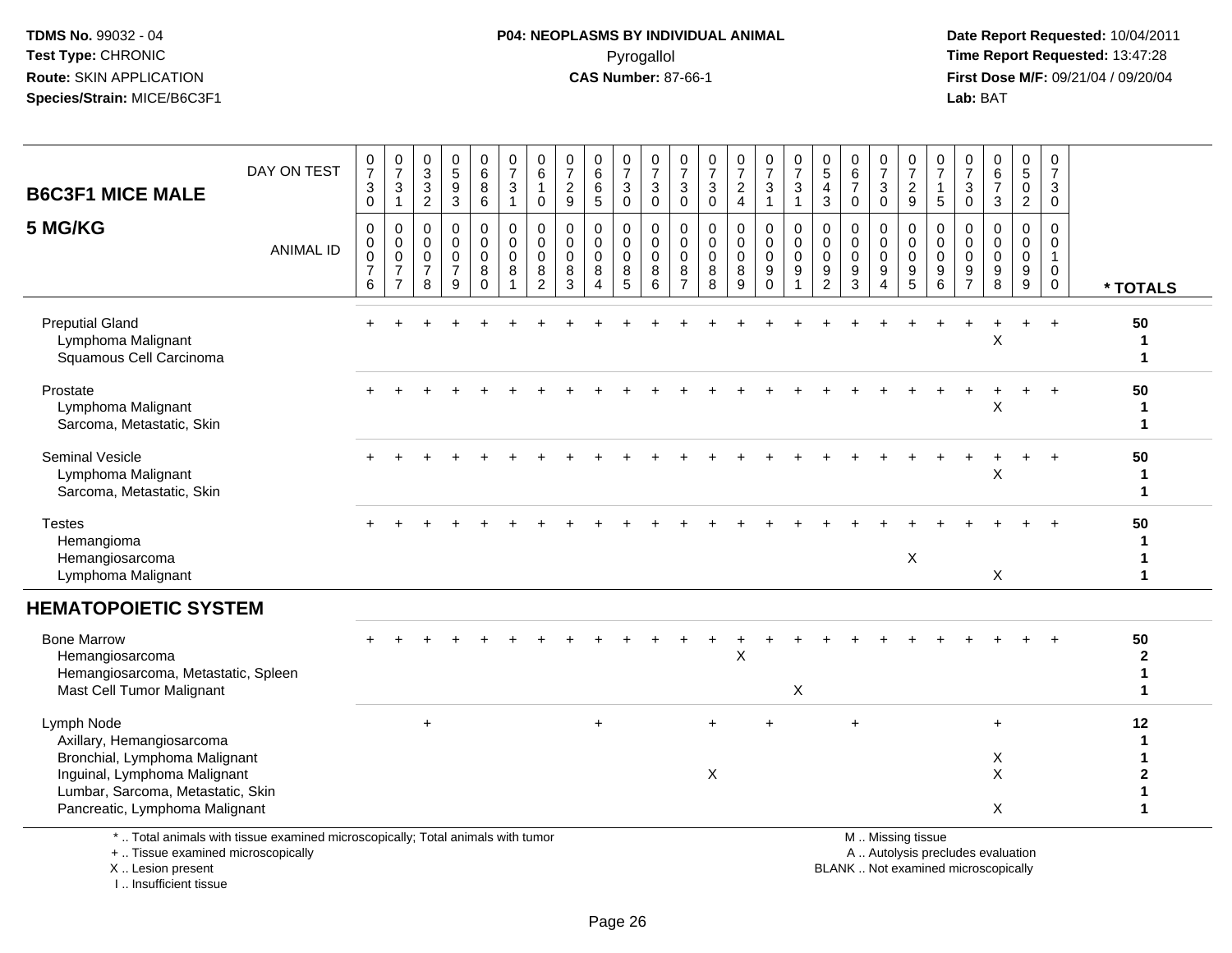#### **P04: NEOPLASMS BY INDIVIDUAL ANIMAL**Pyrogallol **Time Report Requested:** 13:47:28

 **Date Report Requested:** 10/04/2011 **First Dose M/F:** 09/21/04 / 09/20/04<br>**Lab:** BAT **Lab:** BAT

| DAY ON TEST<br><b>B6C3F1 MICE MALE</b><br>5 MG/KG<br><b>ANIMAL ID</b>                                                                              | $\frac{0}{7}$<br>$\mathbf{3}$<br>0<br>0<br>$\pmb{0}$<br>$\mathbf 0$<br>$\overline{7}$<br>6 | $\frac{0}{7}$<br>$\sqrt{3}$<br>$\mathbf{1}$<br>0<br>$\pmb{0}$<br>$\mathsf{O}\xspace$<br>$\overline{7}$<br>$\overline{7}$ | $\begin{array}{c} 0 \\ 3 \\ 3 \end{array}$<br>$\overline{2}$<br>$\mathbf 0$<br>$\mathbf 0$<br>$\mathbf 0$<br>$\overline{7}$<br>8 | $\begin{array}{c} 0 \\ 5 \end{array}$<br>$\boldsymbol{9}$<br>$\sqrt{3}$<br>$\mathbf 0$<br>$\mathbf 0$<br>$\pmb{0}$<br>$\overline{7}$<br>9 | 0<br>$\,6\,$<br>8<br>6<br>0<br>$\mathbf 0$<br>0<br>8<br>$\Omega$ | $\frac{0}{7}$<br>$\sqrt{3}$<br>$\mathbf{1}$<br>$\pmb{0}$<br>$\pmb{0}$<br>$\mathsf{O}\xspace$<br>$\, 8$<br>$\mathbf 1$ | 0<br>$\,6$<br>$\mathbf{1}$<br>0<br>0<br>$\mathbf 0$<br>$\mathbf 0$<br>8<br>$\overline{2}$ | 0<br>$\boldsymbol{7}$<br>$\overline{a}$<br>9<br>$\mathbf 0$<br>$\pmb{0}$<br>0<br>8<br>3 | $\begin{array}{c} 0 \\ 6 \end{array}$<br>$6\phantom{a}$<br>$\sqrt{5}$<br>$\mathbf 0$<br>$\pmb{0}$<br>$\mathbf 0$<br>8<br>Δ | 0<br>$\overline{7}$<br>$\sqrt{3}$<br>0<br>0<br>$\mathbf 0$<br>$\mathbf 0$<br>8<br>5 | 0<br>$\boldsymbol{7}$<br>$\mathbf{3}$<br>$\mathbf 0$<br>$\mathbf 0$<br>$\mathbf 0$<br>$\mathbf 0$<br>$\,8\,$<br>6 | 0<br>$\overline{7}$<br>$\sqrt{3}$<br>$\mathbf 0$<br>0<br>0<br>0<br>8<br>$\overline{7}$ | $\frac{0}{7}$<br>$\mathbf{3}$<br>$\mathbf 0$<br>0<br>$\pmb{0}$<br>$\pmb{0}$<br>$\bf 8$<br>8 | $\frac{0}{7}$<br>$\overline{c}$<br>$\overline{4}$<br>0<br>$\pmb{0}$<br>$\mathsf 0$<br>8<br>9 | $\frac{0}{7}$<br>3<br>0<br>$\ddot{\mathbf{0}}$<br>$\mathbf 0$<br>$\boldsymbol{9}$<br>$\Omega$ | $\frac{0}{7}$<br>$\mathbf 3$<br>$\overline{1}$<br>$\pmb{0}$<br>$\mathbf 0$<br>$\mathbf 0$<br>$9\,$<br>$\overline{\mathbf{1}}$ | 0<br>$\sqrt{5}$<br>$\overline{4}$<br>$\mathbf{3}$<br>0<br>$\mathbf 0$<br>$\mathbf 0$<br>$\boldsymbol{9}$<br>2 | 0<br>$\,6\,$<br>$\overline{7}$<br>$\mathbf 0$<br>$\mathbf 0$<br>$\pmb{0}$<br>$\mathbf 0$<br>$9\,$<br>3 | 0<br>$\overline{7}$<br>3<br>$\mathbf 0$<br>0<br>$\mathbf 0$<br>$\mathbf 0$<br>$\boldsymbol{9}$ | $\frac{0}{7}$<br>$\overline{2}$<br>9<br>0<br>$\boldsymbol{0}$<br>$\mathbf 0$<br>$\boldsymbol{9}$<br>5 | 0<br>$\overline{7}$<br>$\mathbf{1}$<br>5<br>$\mathbf 0$<br>$\mathsf 0$<br>$\mathsf 0$<br>$\boldsymbol{9}$<br>6 | 0<br>$\overline{7}$<br>$\mathbf{3}$<br>0<br>$\mathbf 0$<br>$\mathbf 0$<br>$\mathbf 0$<br>$\boldsymbol{9}$<br>$\overline{7}$ | 0<br>$\,6\,$<br>$\overline{7}$<br>3<br>$\mathbf 0$<br>$\mathbf 0$<br>$\Omega$<br>9<br>8 | 0<br>$\sqrt{5}$<br>$\mathbf 0$<br>$\boldsymbol{2}$<br>0<br>$\mathbf 0$<br>$\mathsf{O}\xspace$<br>$\boldsymbol{9}$<br>$\overline{9}$ | 0<br>$\boldsymbol{7}$<br>$\mathsf 3$<br>0<br>0<br>$\mathbf 0$<br>$\mathbf{1}$<br>$\mathsf{O}\xspace$<br>$\mathbf 0$ | * TOTALS                                |
|----------------------------------------------------------------------------------------------------------------------------------------------------|--------------------------------------------------------------------------------------------|--------------------------------------------------------------------------------------------------------------------------|----------------------------------------------------------------------------------------------------------------------------------|-------------------------------------------------------------------------------------------------------------------------------------------|------------------------------------------------------------------|-----------------------------------------------------------------------------------------------------------------------|-------------------------------------------------------------------------------------------|-----------------------------------------------------------------------------------------|----------------------------------------------------------------------------------------------------------------------------|-------------------------------------------------------------------------------------|-------------------------------------------------------------------------------------------------------------------|----------------------------------------------------------------------------------------|---------------------------------------------------------------------------------------------|----------------------------------------------------------------------------------------------|-----------------------------------------------------------------------------------------------|-------------------------------------------------------------------------------------------------------------------------------|---------------------------------------------------------------------------------------------------------------|--------------------------------------------------------------------------------------------------------|------------------------------------------------------------------------------------------------|-------------------------------------------------------------------------------------------------------|----------------------------------------------------------------------------------------------------------------|-----------------------------------------------------------------------------------------------------------------------------|-----------------------------------------------------------------------------------------|-------------------------------------------------------------------------------------------------------------------------------------|---------------------------------------------------------------------------------------------------------------------|-----------------------------------------|
| Lymph Node, Mandibular<br>Lymphoma Malignant                                                                                                       |                                                                                            |                                                                                                                          |                                                                                                                                  |                                                                                                                                           |                                                                  |                                                                                                                       |                                                                                           |                                                                                         |                                                                                                                            |                                                                                     |                                                                                                                   |                                                                                        |                                                                                             |                                                                                              | Χ                                                                                             |                                                                                                                               |                                                                                                               |                                                                                                        |                                                                                                |                                                                                                       |                                                                                                                |                                                                                                                             |                                                                                         |                                                                                                                                     |                                                                                                                     | 50<br>-1                                |
| Lymph Node, Mesenteric<br>Lymphoma Malignant<br>Plasma Cell Tumor Malignant<br>Sarcoma, Metastatic, Skin                                           |                                                                                            |                                                                                                                          |                                                                                                                                  |                                                                                                                                           |                                                                  |                                                                                                                       |                                                                                           |                                                                                         |                                                                                                                            |                                                                                     |                                                                                                                   |                                                                                        |                                                                                             |                                                                                              | X                                                                                             |                                                                                                                               |                                                                                                               |                                                                                                        |                                                                                                |                                                                                                       |                                                                                                                |                                                                                                                             | X                                                                                       |                                                                                                                                     |                                                                                                                     | 49<br>1<br>1                            |
| Spleen<br>Hemangiosarcoma<br>Lymphoma Malignant<br>Mast Cell Tumor Malignant, Metastatic, Bone<br>Marrow                                           |                                                                                            |                                                                                                                          |                                                                                                                                  |                                                                                                                                           |                                                                  |                                                                                                                       |                                                                                           |                                                                                         |                                                                                                                            |                                                                                     |                                                                                                                   |                                                                                        |                                                                                             |                                                                                              |                                                                                               | X                                                                                                                             |                                                                                                               |                                                                                                        |                                                                                                |                                                                                                       |                                                                                                                |                                                                                                                             | $\boldsymbol{\mathsf{X}}$                                                               |                                                                                                                                     |                                                                                                                     | 49<br>$\mathbf{2}$<br>$\mathbf{1}$<br>1 |
| Thymus<br>Lymphoma Malignant<br>Mast Cell Tumor Malignant, Metastatic, Bone<br>Marrow                                                              |                                                                                            |                                                                                                                          |                                                                                                                                  |                                                                                                                                           |                                                                  |                                                                                                                       |                                                                                           |                                                                                         |                                                                                                                            |                                                                                     |                                                                                                                   |                                                                                        |                                                                                             |                                                                                              |                                                                                               | X                                                                                                                             |                                                                                                               |                                                                                                        |                                                                                                |                                                                                                       |                                                                                                                |                                                                                                                             | X                                                                                       |                                                                                                                                     |                                                                                                                     | 50<br>$\mathbf{1}$<br>$\mathbf{1}$      |
| <b>INTEGUMENTARY SYSTEM</b>                                                                                                                        |                                                                                            |                                                                                                                          |                                                                                                                                  |                                                                                                                                           |                                                                  |                                                                                                                       |                                                                                           |                                                                                         |                                                                                                                            |                                                                                     |                                                                                                                   |                                                                                        |                                                                                             |                                                                                              |                                                                                               |                                                                                                                               |                                                                                                               |                                                                                                        |                                                                                                |                                                                                                       |                                                                                                                |                                                                                                                             |                                                                                         |                                                                                                                                     |                                                                                                                     |                                         |
| <b>Mammary Gland</b>                                                                                                                               | M                                                                                          | М                                                                                                                        | M                                                                                                                                | M                                                                                                                                         | M                                                                | M                                                                                                                     | M                                                                                         |                                                                                         | M M M                                                                                                                      |                                                                                     | M                                                                                                                 | M                                                                                      |                                                                                             |                                                                                              | M M M                                                                                         | M                                                                                                                             | M                                                                                                             |                                                                                                        | M M                                                                                            | M                                                                                                     |                                                                                                                |                                                                                                                             |                                                                                         | M M M M M                                                                                                                           |                                                                                                                     | $\mathbf 0$                             |
| Skin<br><b>Basal Cell Carcinoma</b><br>Fibrous Histiocytoma<br>Trichoepithelioma<br>Site Of Application, Hamartoma<br>Subcutaneous Tissue, Sarcoma |                                                                                            |                                                                                                                          |                                                                                                                                  |                                                                                                                                           | X                                                                |                                                                                                                       |                                                                                           |                                                                                         |                                                                                                                            |                                                                                     |                                                                                                                   | X                                                                                      |                                                                                             | X                                                                                            |                                                                                               |                                                                                                                               |                                                                                                               | X                                                                                                      |                                                                                                |                                                                                                       |                                                                                                                |                                                                                                                             |                                                                                         |                                                                                                                                     |                                                                                                                     | 50                                      |

\* .. Total animals with tissue examined microscopically; Total animals with tumor

+ .. Tissue examined microscopically

 Lesion present BLANK .. Not examined microscopicallyX .. Lesion present

I .. Insufficient tissue

 M .. Missing tissuey the contract of the contract of the contract of the contract of the contract of the contract of the contract of  $A$ . Autolysis precludes evaluation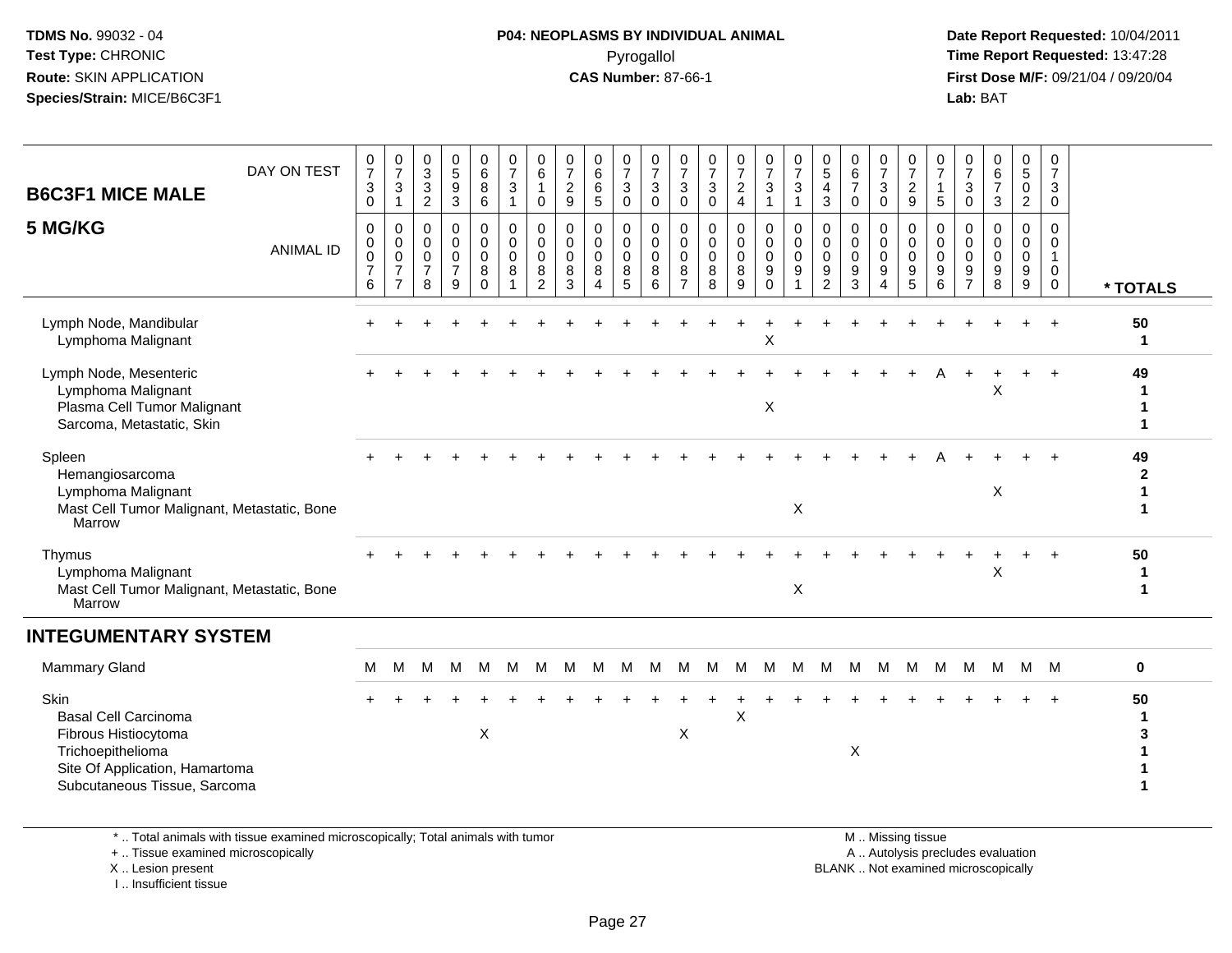# **P04: NEOPLASMS BY INDIVIDUAL ANIMAL**Pyrogallol **Time Report Requested:** 13:47:28

| <b>B6C3F1 MICE MALE</b>                                                                                                                                              | DAY ON TEST      | 0<br>$\overline{7}$<br>3<br>$\mathbf 0$                | $\frac{0}{7}$<br>$\mathbf{3}$<br>$\mathbf{1}$                     | 0<br>$\frac{3}{2}$                                  | $\begin{array}{c} 0 \\ 5 \end{array}$<br>$\frac{9}{3}$              | $\pmb{0}$<br>$6\phantom{a}$<br>8<br>$\,6\,$         | $\frac{0}{7}$<br>$\sqrt{3}$<br>$\overline{1}$                    | 0<br>6<br>$\mathbf 0$                                         | 0<br>$\overline{7}$<br>$\overline{c}$<br>9                  | $\begin{array}{c} 0 \\ 6 \end{array}$<br>$\overline{6}$<br>$\overline{5}$        | 0<br>$\overline{7}$<br>$\mathsf 3$<br>$\mathbf 0$ | $\frac{0}{7}$<br>$_{0}^{3}$                                       | 0<br>$\overline{7}$<br>$\ensuremath{\mathsf{3}}$<br>$\mathbf 0$  | 0<br>$\overline{7}$<br>3<br>$\mathbf 0$          | $\frac{0}{7}$<br>$\frac{2}{4}$                                   | $\frac{0}{7}$<br>$\ensuremath{\mathsf{3}}$<br>$\mathbf{1}$ | $\frac{0}{7}$<br>$\ensuremath{\mathsf{3}}$<br>$\mathbf{1}$ | $\begin{array}{c} 0 \\ 5 \end{array}$<br>$\overline{4}$<br>$\mathbf{3}$ | 0<br>6<br>$\overline{7}$<br>$\mathbf{0}$                             | $\frac{0}{7}$<br>$\sqrt{3}$<br>$\Omega$                               | $\frac{0}{7}$<br>$\frac{2}{9}$                                         | 0<br>$\overline{7}$<br>$\mathbf{1}$<br>5      | 0<br>$\overline{7}$<br>$\mathsf 3$<br>$\mathbf 0$   | $\begin{array}{c} 0 \\ 6 \end{array}$<br>$\overline{7}$<br>3 | 0<br>$\overline{5}$<br>$\mathbf 0$<br>$\overline{2}$ | 0<br>$\overline{7}$<br>$\mathbf{3}$<br>$\mathbf 0$          |                         |
|----------------------------------------------------------------------------------------------------------------------------------------------------------------------|------------------|--------------------------------------------------------|-------------------------------------------------------------------|-----------------------------------------------------|---------------------------------------------------------------------|-----------------------------------------------------|------------------------------------------------------------------|---------------------------------------------------------------|-------------------------------------------------------------|----------------------------------------------------------------------------------|---------------------------------------------------|-------------------------------------------------------------------|------------------------------------------------------------------|--------------------------------------------------|------------------------------------------------------------------|------------------------------------------------------------|------------------------------------------------------------|-------------------------------------------------------------------------|----------------------------------------------------------------------|-----------------------------------------------------------------------|------------------------------------------------------------------------|-----------------------------------------------|-----------------------------------------------------|--------------------------------------------------------------|------------------------------------------------------|-------------------------------------------------------------|-------------------------|
| 5 MG/KG                                                                                                                                                              | <b>ANIMAL ID</b> | $\mathbf 0$<br>0<br>$\mathbf 0$<br>$\overline{7}$<br>6 | $\mathbf 0$<br>0<br>$\pmb{0}$<br>$\overline{7}$<br>$\overline{7}$ | $\mathbf 0$<br>$\mathbf 0$<br>$\mathbf 0$<br>7<br>8 | 0<br>$\mathbf 0$<br>$\mathbf 0$<br>$\overline{7}$<br>$\overline{9}$ | 0<br>$\mathbf 0$<br>$\mathbf 0$<br>8<br>$\mathbf 0$ | $\mathbf 0$<br>$\mathbf 0$<br>$\mathbf 0$<br>8<br>$\overline{1}$ | $\mathbf 0$<br>$\mathbf 0$<br>$\Omega$<br>8<br>$\overline{c}$ | $\mathbf 0$<br>$\mathbf 0$<br>$\Omega$<br>8<br>$\mathbf{3}$ | $\mathbf 0$<br>$\mathbf 0$<br>$\mathbf 0$<br>$\bf 8$<br>$\boldsymbol{\varDelta}$ | 0<br>$\mathbf 0$<br>$\mathbf 0$<br>8<br>5         | $\mathbf 0$<br>$\mathbf 0$<br>$\mathbf 0$<br>8<br>$6\phantom{1}6$ | $\mathbf 0$<br>$\mathbf 0$<br>$\mathbf 0$<br>8<br>$\overline{7}$ | $\mathbf 0$<br>$\mathbf 0$<br>$\Omega$<br>8<br>8 | $\mathbf 0$<br>$\mathbf 0$<br>$\mathbf 0$<br>8<br>$\overline{9}$ | 0<br>$\overline{0}$<br>$\mathbf 0$<br>9<br>$\pmb{0}$       | 0<br>$\mathbf 0$<br>$\mathbf 0$<br>9<br>$\mathbf{1}$       | $\mathbf 0$<br>$\mathbf 0$<br>$\mathbf 0$<br>9<br>$\overline{c}$        | $\mathbf{0}$<br>$\mathbf 0$<br>$\mathbf{0}$<br>$9\,$<br>$\mathbf{3}$ | 0<br>$\mathbf 0$<br>$\mathbf 0$<br>$\boldsymbol{9}$<br>$\overline{4}$ | 0<br>$\mathbf 0$<br>$\mathbf 0$<br>$\boldsymbol{9}$<br>$5\phantom{.0}$ | 0<br>$\mathbf 0$<br>$\mathbf 0$<br>9<br>$\,6$ | 0<br>$\Omega$<br>$\mathbf 0$<br>9<br>$\overline{7}$ | $\mathbf 0$<br>$\mathbf 0$<br>$\mathbf 0$<br>9<br>8          | 0<br>$\mathbf 0$<br>$\mathbf 0$<br>9<br>9            | $\Omega$<br>$\mathbf 0$<br>$\mathbf{1}$<br>$\mathbf 0$<br>0 | * TOTALS                |
| <b>MUSCULOSKELETAL SYSTEM</b>                                                                                                                                        |                  |                                                        |                                                                   |                                                     |                                                                     |                                                     |                                                                  |                                                               |                                                             |                                                                                  |                                                   |                                                                   |                                                                  |                                                  |                                                                  |                                                            |                                                            |                                                                         |                                                                      |                                                                       |                                                                        |                                               |                                                     |                                                              |                                                      |                                                             |                         |
| Bone<br>Hemangiosarcoma<br>Mast Cell Tumor Malignant, Metastatic, Bone<br>Marrow                                                                                     |                  |                                                        |                                                                   |                                                     |                                                                     |                                                     |                                                                  |                                                               |                                                             |                                                                                  |                                                   |                                                                   |                                                                  |                                                  | X                                                                |                                                            | Χ                                                          |                                                                         |                                                                      |                                                                       |                                                                        |                                               |                                                     |                                                              |                                                      |                                                             | 50<br>1<br>$\mathbf{1}$ |
| <b>NERVOUS SYSTEM</b>                                                                                                                                                |                  |                                                        |                                                                   |                                                     |                                                                     |                                                     |                                                                  |                                                               |                                                             |                                                                                  |                                                   |                                                                   |                                                                  |                                                  |                                                                  |                                                            |                                                            |                                                                         |                                                                      |                                                                       |                                                                        |                                               |                                                     |                                                              |                                                      |                                                             |                         |
| Brain                                                                                                                                                                |                  |                                                        |                                                                   |                                                     |                                                                     |                                                     |                                                                  |                                                               |                                                             |                                                                                  |                                                   |                                                                   |                                                                  |                                                  |                                                                  |                                                            |                                                            |                                                                         |                                                                      |                                                                       |                                                                        |                                               |                                                     |                                                              |                                                      |                                                             | 50                      |
| <b>RESPIRATORY SYSTEM</b>                                                                                                                                            |                  |                                                        |                                                                   |                                                     |                                                                     |                                                     |                                                                  |                                                               |                                                             |                                                                                  |                                                   |                                                                   |                                                                  |                                                  |                                                                  |                                                            |                                                            |                                                                         |                                                                      |                                                                       |                                                                        |                                               |                                                     |                                                              |                                                      |                                                             |                         |
| Lung<br>Alveolar/Bronchiolar Adenoma<br>Alveolar/Bronchiolar Adenoma, Multiple                                                                                       |                  |                                                        |                                                                   |                                                     |                                                                     |                                                     |                                                                  |                                                               |                                                             |                                                                                  |                                                   |                                                                   |                                                                  |                                                  | X                                                                | $\mathsf{X}$                                               | $\times$                                                   |                                                                         |                                                                      |                                                                       |                                                                        |                                               | X                                                   |                                                              |                                                      |                                                             | 50<br>6                 |
| Alveolar/Bronchiolar Carcinoma<br>Alveolar/Bronchiolar Carcinoma, Multiple<br>Hepatocellular Carcinoma, Metastatic, Liver<br>Sarcoma, Metastatic, Skin               |                  |                                                        |                                                                   |                                                     |                                                                     |                                                     |                                                                  | $\mathsf{X}$                                                  |                                                             | X                                                                                |                                                   |                                                                   |                                                                  |                                                  | X                                                                |                                                            |                                                            | X                                                                       | X                                                                    |                                                                       | X                                                                      | X                                             |                                                     |                                                              | X                                                    |                                                             | 7                       |
| Nose<br>Mast Cell Tumor Malignant, Metastatic, Bone<br>Marrow                                                                                                        |                  |                                                        |                                                                   |                                                     |                                                                     |                                                     |                                                                  |                                                               |                                                             |                                                                                  |                                                   |                                                                   |                                                                  |                                                  |                                                                  |                                                            | $\mathsf X$                                                |                                                                         |                                                                      |                                                                       |                                                                        |                                               |                                                     |                                                              |                                                      |                                                             | 50<br>$\mathbf{1}$      |
| Trachea                                                                                                                                                              |                  |                                                        |                                                                   |                                                     |                                                                     |                                                     |                                                                  |                                                               |                                                             |                                                                                  |                                                   |                                                                   |                                                                  |                                                  |                                                                  |                                                            |                                                            |                                                                         |                                                                      |                                                                       |                                                                        |                                               |                                                     |                                                              |                                                      | $\ddot{}$                                                   | 50                      |
| <b>SPECIAL SENSES SYSTEM</b>                                                                                                                                         |                  |                                                        |                                                                   |                                                     |                                                                     |                                                     |                                                                  |                                                               |                                                             |                                                                                  |                                                   |                                                                   |                                                                  |                                                  |                                                                  |                                                            |                                                            |                                                                         |                                                                      |                                                                       |                                                                        |                                               |                                                     |                                                              |                                                      |                                                             |                         |
| Eye<br>Lymphoma Malignant                                                                                                                                            |                  |                                                        |                                                                   |                                                     |                                                                     |                                                     |                                                                  |                                                               |                                                             |                                                                                  |                                                   |                                                                   |                                                                  |                                                  |                                                                  |                                                            |                                                            |                                                                         |                                                                      |                                                                       |                                                                        |                                               |                                                     | $\boldsymbol{\mathsf{X}}$                                    |                                                      |                                                             | 50<br>$\mathbf{1}$      |
| *  Total animals with tissue examined microscopically; Total animals with tumor<br>+  Tissue examined microscopically<br>X  Lesion present<br>L. Insufficient tissue |                  |                                                        |                                                                   |                                                     |                                                                     |                                                     |                                                                  |                                                               |                                                             |                                                                                  |                                                   |                                                                   |                                                                  |                                                  |                                                                  |                                                            |                                                            |                                                                         | BLANK  Not examined microscopically                                  |                                                                       | M  Missing tissue                                                      |                                               |                                                     | A  Autolysis precludes evaluation                            |                                                      |                                                             |                         |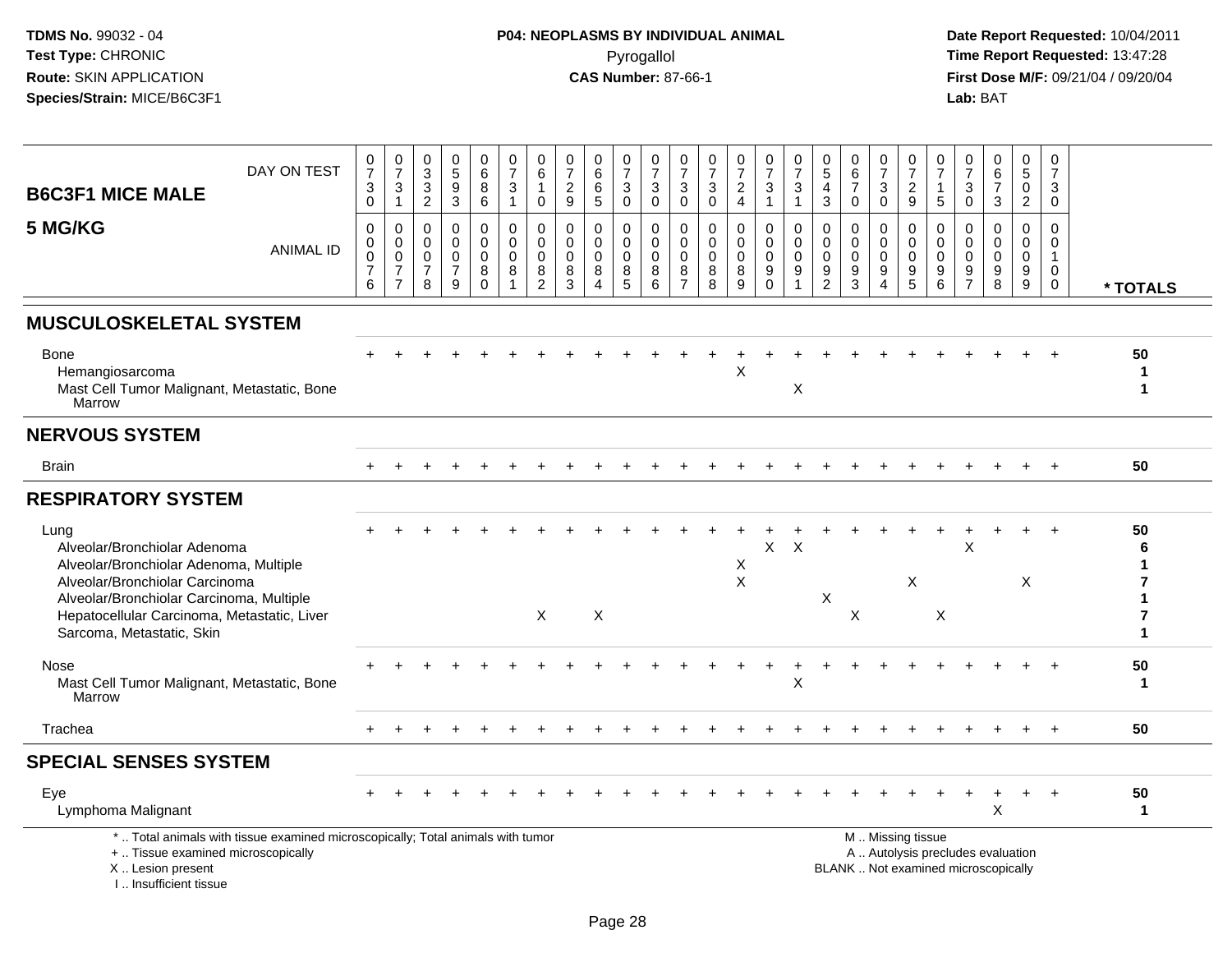#### **P04: NEOPLASMS BY INDIVIDUAL ANIMAL**Pyrogallol **Time Report Requested:** 13:47:28

 **Date Report Requested:** 10/04/2011 **First Dose M/F:** 09/21/04 / 09/20/04<br>**Lab:** BAT **Lab:** BAT

| <b>B6C3F1 MICE MALE</b>                                         | DAY ON TEST      | $\frac{0}{7}$<br>$\mathbf{3}$<br>$\Omega$          | $\mathbf 0$<br>$\overline{7}$<br>3                              | $\mathbf 0$<br>$\frac{3}{3}$<br>$\overline{2}$       | $\mathbf 0$<br>5<br>9<br>3                   | $\mathbf 0$<br>$\frac{6}{8}$<br>6 | $\mathbf 0$<br>$\overline{7}$<br>$\sqrt{3}$ | $\mathbf 0$<br>$\,6\,$<br>0             | $\boldsymbol{0}$<br>$\overline{7}$<br>$\sqrt{2}$<br>9 | 0<br>6<br>6<br>5              | $\frac{0}{7}$<br>$\mathbf{3}$<br>0                      | $\frac{0}{7}$<br>$\sqrt{3}$<br>0 | 0<br>$\overline{7}$<br>$\sqrt{3}$<br>0 | $\frac{0}{7}$<br>$\sqrt{3}$<br>0           | $\frac{0}{7}$<br>$\overline{c}$<br>4 | $\frac{0}{7}$<br>$\sqrt{3}$<br>1                                        | 0<br>$\overline{7}$<br>$\mathbf{3}$ | 0<br>5<br>4<br>3                                       | 0<br>$\frac{6}{7}$<br>0       | 0<br>$\overline{7}$<br>$\sqrt{3}$<br>0            | $\frac{0}{7}$<br>$\overline{c}$<br>$9\,$               | 0<br>$\overline{7}$<br>$\mathbf{1}$<br>5 | 0<br>$\overline{7}$<br>$\ensuremath{\mathsf{3}}$<br>$\mathbf 0$ | $\mathbf 0$<br>$rac{6}{7}$<br>3      | 0<br>$\overline{5}$<br>$\mathsf{O}\xspace$<br>$\overline{c}$ | 0<br>$\overline{7}$<br>3<br>0 |                         |
|-----------------------------------------------------------------|------------------|----------------------------------------------------|-----------------------------------------------------------------|------------------------------------------------------|----------------------------------------------|-----------------------------------|---------------------------------------------|-----------------------------------------|-------------------------------------------------------|-------------------------------|---------------------------------------------------------|----------------------------------|----------------------------------------|--------------------------------------------|--------------------------------------|-------------------------------------------------------------------------|-------------------------------------|--------------------------------------------------------|-------------------------------|---------------------------------------------------|--------------------------------------------------------|------------------------------------------|-----------------------------------------------------------------|--------------------------------------|--------------------------------------------------------------|-------------------------------|-------------------------|
| 5 MG/KG                                                         | <b>ANIMAL ID</b> | 0<br>$\pmb{0}$<br>$\pmb{0}$<br>$\overline{7}$<br>6 | 0<br>$\pmb{0}$<br>$\pmb{0}$<br>$\overline{7}$<br>$\overline{7}$ | 0<br>$\pmb{0}$<br>$\mathbf 0$<br>$\overline{7}$<br>8 | 0<br>$\mathbf 0$<br>0<br>$\overline{7}$<br>9 | 0<br>0<br>0<br>8<br>$\Omega$      | 0<br>$\pmb{0}$<br>$\pmb{0}$<br>$\bf 8$      | 0<br>$\pmb{0}$<br>$\mathbf 0$<br>8<br>2 | 0<br>$\pmb{0}$<br>$\mathbf 0$<br>8<br>3               | 0<br>$\pmb{0}$<br>0<br>8<br>4 | 0<br>$\mathbf 0$<br>$\mathbf 0$<br>8<br>$5\phantom{.0}$ | 0<br>0<br>$\pmb{0}$<br>8<br>6    | 0<br>0<br>0<br>8<br>$\overline{7}$     | 0<br>$\pmb{0}$<br>$\pmb{0}$<br>$\, 8$<br>8 | 0<br>0<br>0<br>8<br>9                | $\boldsymbol{0}$<br>$\overline{0}$<br>$\pmb{0}$<br>$9\,$<br>$\mathbf 0$ | 0<br>$\pmb{0}$<br>$\mathbf 0$<br>9  | 0<br>$\mathbf 0$<br>$\mathbf 0$<br>9<br>$\overline{2}$ | 0<br>$\pmb{0}$<br>0<br>9<br>3 | 0<br>0<br>0<br>$\boldsymbol{9}$<br>$\overline{4}$ | 0<br>$\mathbf 0$<br>$\pmb{0}$<br>$\boldsymbol{9}$<br>5 | 0<br>0<br>$\mathbf 0$<br>9<br>6          | 0<br>0<br>$\mathbf 0$<br>9<br>$\overline{7}$                    | 0<br>$\boldsymbol{0}$<br>0<br>9<br>8 | 0<br>0<br>0<br>9<br>9                                        | 0<br>0<br>0<br>0              | * TOTALS                |
| <b>Harderian Gland</b><br>Adenoma<br>Carcinoma                  |                  | $\boldsymbol{\mathsf{X}}$                          |                                                                 |                                                      |                                              |                                   |                                             |                                         |                                                       |                               |                                                         |                                  | X                                      |                                            |                                      |                                                                         |                                     |                                                        |                               |                                                   | X                                                      |                                          |                                                                 |                                      |                                                              |                               | 50<br>3<br>$\mathbf{2}$ |
| <b>URINARY SYSTEM</b>                                           |                  |                                                    |                                                                 |                                                      |                                              |                                   |                                             |                                         |                                                       |                               |                                                         |                                  |                                        |                                            |                                      |                                                                         |                                     |                                                        |                               |                                                   |                                                        |                                          |                                                                 |                                      |                                                              |                               |                         |
| Kidney<br>Mast Cell Tumor Malignant, Metastatic, Bone<br>Marrow |                  |                                                    |                                                                 |                                                      |                                              |                                   |                                             |                                         |                                                       |                               |                                                         |                                  |                                        |                                            |                                      |                                                                         | X                                   |                                                        |                               |                                                   |                                                        |                                          |                                                                 |                                      | $+$                                                          | $+$                           | 50<br>-1                |
| Urethra                                                         |                  |                                                    |                                                                 |                                                      | $\ddot{}$                                    |                                   |                                             |                                         |                                                       |                               |                                                         |                                  |                                        |                                            |                                      |                                                                         |                                     |                                                        |                               |                                                   |                                                        |                                          |                                                                 |                                      |                                                              |                               | 1                       |
| <b>Urinary Bladder</b><br>Lymphoma Malignant                    |                  |                                                    |                                                                 |                                                      |                                              |                                   |                                             |                                         |                                                       |                               |                                                         |                                  |                                        |                                            |                                      |                                                                         |                                     |                                                        |                               |                                                   |                                                        |                                          |                                                                 | Χ                                    |                                                              | $+$                           | 50<br>1                 |
| <b>SYSTEMIC LESIONS</b>                                         |                  |                                                    |                                                                 |                                                      |                                              |                                   |                                             |                                         |                                                       |                               |                                                         |                                  |                                        |                                            |                                      |                                                                         |                                     |                                                        |                               |                                                   |                                                        |                                          |                                                                 |                                      |                                                              |                               |                         |
| Multiple Organ<br>Lymphoma Malignant                            |                  |                                                    |                                                                 |                                                      |                                              |                                   |                                             |                                         |                                                       |                               |                                                         |                                  |                                        | X                                          |                                      | $\boldsymbol{\mathsf{X}}$                                               |                                     |                                                        |                               |                                                   |                                                        |                                          |                                                                 | X                                    |                                                              |                               | 50<br>3                 |

\* .. Total animals with tissue examined microscopically; Total animals with tumor

+ .. Tissue examined microscopically

X .. Lesion present

I .. Insufficient tissue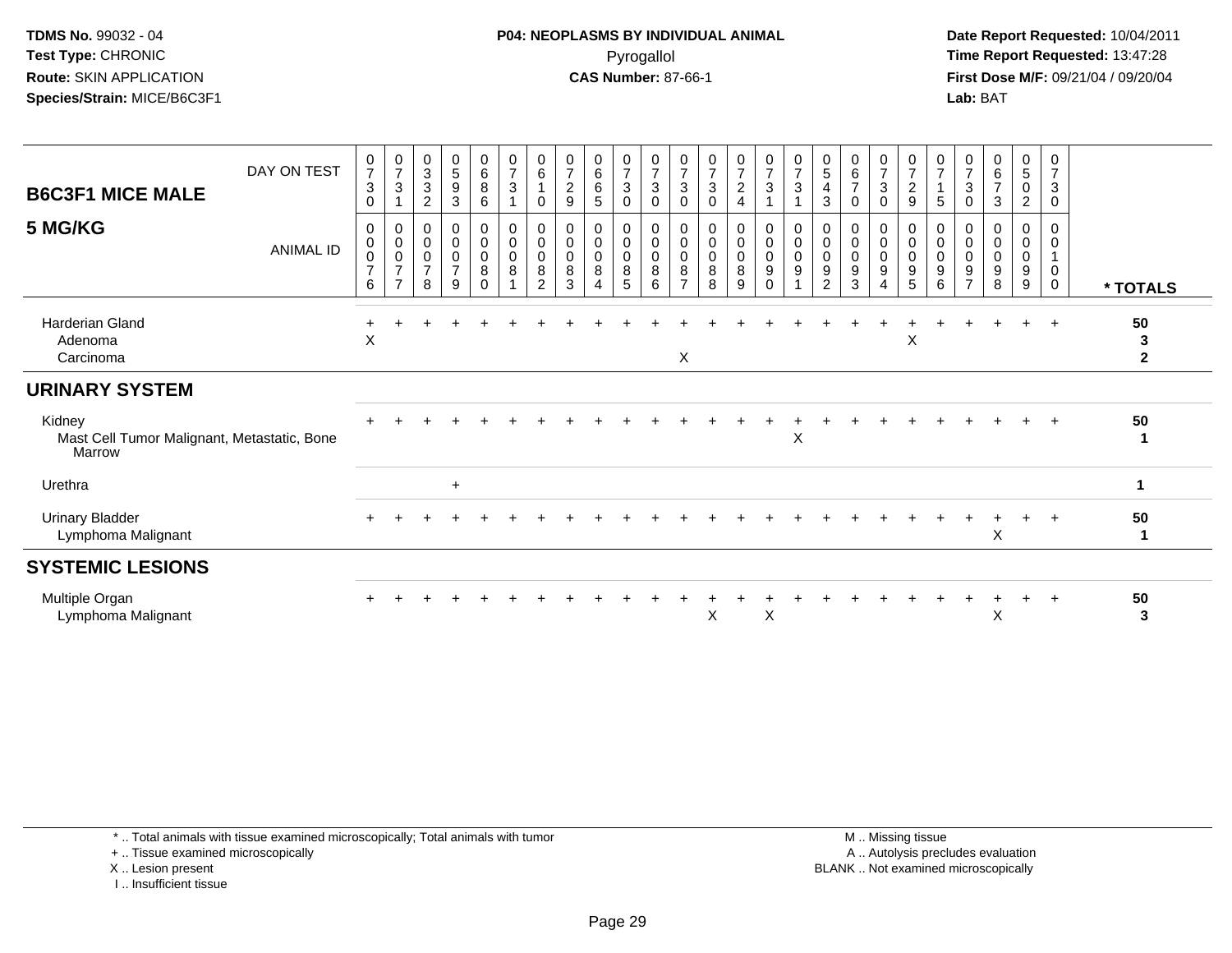# **P04: NEOPLASMS BY INDIVIDUAL ANIMAL**Pyrogallol **Time Report Requested:** 13:47:28

 **Date Report Requested:** 10/04/2011 **First Dose M/F:** 09/21/04 / 09/20/04<br>Lab: BAT **Lab:** BAT

| <b>B6C3F1 MICE MALE</b>                                                                                                   | DAY ON TEST      | $_{6}^{\rm 0}$<br>$\overline{4}$<br>8                      | $\frac{0}{7}$<br>3<br>$\mathbf{1}$                                | $\frac{0}{7}$<br>$\ensuremath{\mathsf{3}}$<br>$\mathbf 0$                | $\frac{0}{7}$<br>$\mathbf{3}$<br>$\mathbf{1}$              | $\begin{array}{c} 0 \\ 7 \\ 3 \\ 1 \end{array}$                            | $\frac{0}{7}$<br>3<br>$\mathbf{1}$        | $\begin{matrix} 0 \\ 7 \\ 3 \end{matrix}$<br>$\mathbf 0$                  | $\frac{0}{7}$<br>$\frac{2}{2}$             | $\begin{array}{c} 0 \\ 7 \\ 3 \end{array}$<br>$\mathbf{1}$ | $\frac{0}{7}$<br>$\frac{2}{9}$                                     | 0<br>$\overline{7}$<br>3<br>0                     | $\frac{0}{7}$<br>$\ensuremath{\mathsf{3}}$<br>$\overline{1}$ | $\frac{0}{7}$<br>3<br>$\overline{1}$                 | $\begin{array}{c} 0 \\ 5 \\ 8 \end{array}$<br>8                            | $\frac{0}{7}$<br>3<br>1         | $\begin{array}{c} 0 \\ 7 \\ 3 \end{array}$<br>$\mathbf{1}$ | $\frac{0}{7}$<br>$\mathbf{3}$<br>$\overline{1}$                    | $\begin{array}{c} 0 \\ 5 \\ 3 \end{array}$<br>$\mathbf{1}$  | $\frac{0}{7}$<br>$\ensuremath{\mathsf{3}}$<br>$\mathsf{O}\xspace$ | $\begin{array}{c} 0 \\ 5 \\ 6 \end{array}$<br>$\overline{7}$      | $\begin{matrix} 0 \\ 5 \end{matrix}$<br>4<br>8                            | $\frac{0}{7}$<br>$\mathbf{3}$<br>$\mathbf{1}$                        | $\begin{array}{c} 0 \\ 5 \end{array}$<br>$\begin{array}{c} 9 \\ 5 \end{array}$ | $\begin{array}{c} 0 \\ 5 \end{array}$<br>$\overline{4}$<br>9 | $\begin{array}{c} 0 \\ 7 \end{array}$<br>3<br>$\mathbf{1}$                   |                       |
|---------------------------------------------------------------------------------------------------------------------------|------------------|------------------------------------------------------------|-------------------------------------------------------------------|--------------------------------------------------------------------------|------------------------------------------------------------|----------------------------------------------------------------------------|-------------------------------------------|---------------------------------------------------------------------------|--------------------------------------------|------------------------------------------------------------|--------------------------------------------------------------------|---------------------------------------------------|--------------------------------------------------------------|------------------------------------------------------|----------------------------------------------------------------------------|---------------------------------|------------------------------------------------------------|--------------------------------------------------------------------|-------------------------------------------------------------|-------------------------------------------------------------------|-------------------------------------------------------------------|---------------------------------------------------------------------------|----------------------------------------------------------------------|--------------------------------------------------------------------------------|--------------------------------------------------------------|------------------------------------------------------------------------------|-----------------------|
| 20 MG/KG                                                                                                                  | <b>ANIMAL ID</b> | $\mathbf 0$<br>$\pmb{0}$<br>$\mathbf{1}$<br>$\pmb{0}$<br>1 | 0<br>$\mathbf 0$<br>$\mathbf{1}$<br>$\mathbf 0$<br>$\overline{2}$ | $\boldsymbol{0}$<br>$\mathbf 0$<br>$\mathbf{1}$<br>$\boldsymbol{0}$<br>3 | 0<br>$\mathsf{O}\xspace$<br>$\mathbf{1}$<br>$\pmb{0}$<br>4 | $\pmb{0}$<br>$\mathbf 0$<br>$\mathbf{1}$<br>$\boldsymbol{0}$<br>$\sqrt{5}$ | 0<br>$\mathbf 0$<br>1<br>$\mathbf 0$<br>6 | $\pmb{0}$<br>$\mathbf 0$<br>$\mathbf{1}$<br>$\mathbf 0$<br>$\overline{7}$ | 0<br>$\mathbf 0$<br>$\mathbf{1}$<br>0<br>8 | 0<br>$\mathbf 0$<br>$\mathbf{1}$<br>$\mathbf 0$<br>9       | $\,0\,$<br>$\pmb{0}$<br>$\mathbf{1}$<br>$\mathbf 1$<br>$\mathbf 0$ | 0<br>$\mathbf 0$<br>$\mathbf 1$<br>$\overline{1}$ | $\pmb{0}$<br>$\mathbf 0$<br>$\mathbf 1$<br>$\mathbf{1}$<br>2 | 0<br>$\mathsf{O}\xspace$<br>-1<br>-1<br>$\mathbf{3}$ | $\pmb{0}$<br>$\mathbf 0$<br>$\mathbf{1}$<br>$\mathbf{1}$<br>$\overline{4}$ | 0<br>$\mathbf 0$<br>1<br>1<br>5 | 0<br>$\mathsf 0$<br>$\mathbf{1}$<br>$\mathbf{1}$<br>6      | 0<br>$\mathbf 0$<br>$\mathbf{1}$<br>$\mathbf{1}$<br>$\overline{7}$ | $\pmb{0}$<br>$\pmb{0}$<br>$\mathbf{1}$<br>$\mathbf{1}$<br>8 | 0<br>$\pmb{0}$<br>$\mathbf{1}$<br>1<br>9                          | 0<br>$\mathbf 0$<br>$\mathbf{1}$<br>$\overline{2}$<br>$\mathbf 0$ | $\mathbf 0$<br>$\mathbf 0$<br>$\mathbf 1$<br>$\sqrt{2}$<br>$\overline{1}$ | 0<br>$\mathbf 0$<br>$\mathbf{1}$<br>$\overline{2}$<br>$\overline{2}$ | $\pmb{0}$<br>$\mathbf 0$<br>$\mathbf{1}$<br>$\overline{2}$<br>$\mathbf{3}$     | 0<br>0<br>1<br>$\overline{2}$<br>$\overline{4}$              | $\mathbf 0$<br>$\mathbf 0$<br>$\overline{1}$<br>$\overline{2}$<br>$\sqrt{5}$ | males<br>$($ cont $)$ |
| <b>ALIMENTARY SYSTEM</b>                                                                                                  |                  |                                                            |                                                                   |                                                                          |                                                            |                                                                            |                                           |                                                                           |                                            |                                                            |                                                                    |                                                   |                                                              |                                                      |                                                                            |                                 |                                                            |                                                                    |                                                             |                                                                   |                                                                   |                                                                           |                                                                      |                                                                                |                                                              |                                                                              |                       |
| Esophagus                                                                                                                 |                  |                                                            |                                                                   |                                                                          |                                                            |                                                                            |                                           |                                                                           |                                            |                                                            |                                                                    |                                                   |                                                              |                                                      |                                                                            |                                 |                                                            |                                                                    |                                                             |                                                                   |                                                                   |                                                                           |                                                                      |                                                                                |                                                              |                                                                              |                       |
| Gallbladder                                                                                                               |                  |                                                            |                                                                   |                                                                          |                                                            |                                                                            |                                           |                                                                           |                                            |                                                            |                                                                    |                                                   |                                                              |                                                      |                                                                            |                                 |                                                            |                                                                    |                                                             |                                                                   |                                                                   |                                                                           |                                                                      |                                                                                |                                                              |                                                                              |                       |
| Intestine Large, Cecum                                                                                                    |                  |                                                            |                                                                   |                                                                          |                                                            |                                                                            |                                           |                                                                           |                                            |                                                            |                                                                    |                                                   |                                                              |                                                      |                                                                            |                                 |                                                            |                                                                    |                                                             |                                                                   |                                                                   |                                                                           |                                                                      |                                                                                |                                                              |                                                                              |                       |
| Intestine Large, Colon                                                                                                    |                  |                                                            |                                                                   |                                                                          |                                                            |                                                                            |                                           |                                                                           |                                            |                                                            |                                                                    |                                                   |                                                              |                                                      |                                                                            |                                 |                                                            |                                                                    |                                                             |                                                                   |                                                                   |                                                                           |                                                                      |                                                                                |                                                              | $\ddot{}$                                                                    |                       |
| Intestine Large, Rectum<br>Lymphoma Malignant                                                                             |                  |                                                            |                                                                   |                                                                          |                                                            |                                                                            |                                           |                                                                           |                                            |                                                            |                                                                    |                                                   |                                                              |                                                      |                                                                            |                                 |                                                            |                                                                    |                                                             |                                                                   | $\mathsf X$                                                       |                                                                           |                                                                      |                                                                                |                                                              | $\ddot{}$                                                                    |                       |
| Intestine Small, Duodenum                                                                                                 |                  |                                                            |                                                                   |                                                                          |                                                            |                                                                            |                                           |                                                                           |                                            |                                                            |                                                                    |                                                   |                                                              |                                                      |                                                                            |                                 |                                                            |                                                                    |                                                             |                                                                   |                                                                   |                                                                           |                                                                      |                                                                                |                                                              | $\div$                                                                       |                       |
| Intestine Small, Ileum                                                                                                    |                  |                                                            |                                                                   |                                                                          |                                                            |                                                                            |                                           |                                                                           |                                            |                                                            |                                                                    |                                                   |                                                              |                                                      |                                                                            |                                 |                                                            |                                                                    |                                                             |                                                                   |                                                                   |                                                                           |                                                                      |                                                                                |                                                              | $\div$                                                                       |                       |
| Intestine Small, Jejunum                                                                                                  |                  |                                                            |                                                                   |                                                                          |                                                            |                                                                            |                                           |                                                                           |                                            |                                                            |                                                                    |                                                   |                                                              |                                                      |                                                                            |                                 |                                                            |                                                                    |                                                             |                                                                   |                                                                   |                                                                           |                                                                      |                                                                                |                                                              | $\ddot{}$                                                                    |                       |
| Liver<br>Hemangioma<br>Hemangiosarcoma                                                                                    |                  |                                                            | $\boldsymbol{\mathsf{X}}$                                         |                                                                          |                                                            |                                                                            |                                           |                                                                           |                                            |                                                            |                                                                    |                                                   |                                                              |                                                      |                                                                            |                                 |                                                            |                                                                    |                                                             |                                                                   |                                                                   |                                                                           |                                                                      |                                                                                |                                                              | $\ddot{}$                                                                    |                       |
| Hepatoblastoma<br>Hepatoblastoma, Multiple                                                                                |                  | X                                                          |                                                                   |                                                                          |                                                            |                                                                            |                                           | X                                                                         |                                            |                                                            |                                                                    |                                                   |                                                              |                                                      |                                                                            |                                 |                                                            |                                                                    |                                                             |                                                                   |                                                                   |                                                                           |                                                                      |                                                                                |                                                              | X                                                                            |                       |
| Hepatocellular Adenoma                                                                                                    |                  |                                                            |                                                                   |                                                                          |                                                            | $\mathsf{X}$                                                               |                                           | $\mathsf{X}$                                                              | X                                          |                                                            | X                                                                  |                                                   | $X$ $X$                                                      |                                                      |                                                                            |                                 | $X$ $X$ $X$                                                |                                                                    | X                                                           | X                                                                 |                                                                   | X                                                                         |                                                                      | $X$ $X$                                                                        |                                                              | $X$ $X$                                                                      |                       |
| Hepatocellular Adenoma, Multiple<br>Hepatocellular Carcinoma<br>Hepatocellular Carcinoma, Multiple<br>Histiocytic Sarcoma |                  | X<br>$\mathsf{X}$                                          | X<br>$\boldsymbol{\mathsf{X}}$                                    |                                                                          | X X                                                        |                                                                            | X<br>X                                    |                                                                           |                                            |                                                            |                                                                    |                                                   |                                                              | $\mathsf X$                                          | $\boldsymbol{\mathsf{X}}$<br>X                                             |                                 | $X$ $X$                                                    |                                                                    |                                                             | X                                                                 |                                                                   | $\mathsf{X}$                                                              | $\boldsymbol{\mathsf{X}}$                                            |                                                                                |                                                              | X                                                                            |                       |
| Lymphoma Malignant<br>* Total animals with tissue examined microsconically: Total animals with tumor                      |                  |                                                            |                                                                   |                                                                          |                                                            |                                                                            |                                           |                                                                           |                                            |                                                            |                                                                    |                                                   |                                                              |                                                      |                                                                            |                                 |                                                            |                                                                    |                                                             |                                                                   | X<br>M Miccinaticaus                                              |                                                                           |                                                                      |                                                                                |                                                              |                                                                              |                       |

\* .. Total animals with tissue examined microscopically; Total animals with tumor

+ .. Tissue examined microscopically

X .. Lesion present

I .. Insufficient tissue

M .. Missing tissue

y the contract of the contract of the contract of the contract of the contract of the contract of the contract of  $A$ . Autolysis precludes evaluation

Lesion present BLANK .. Not examined microscopically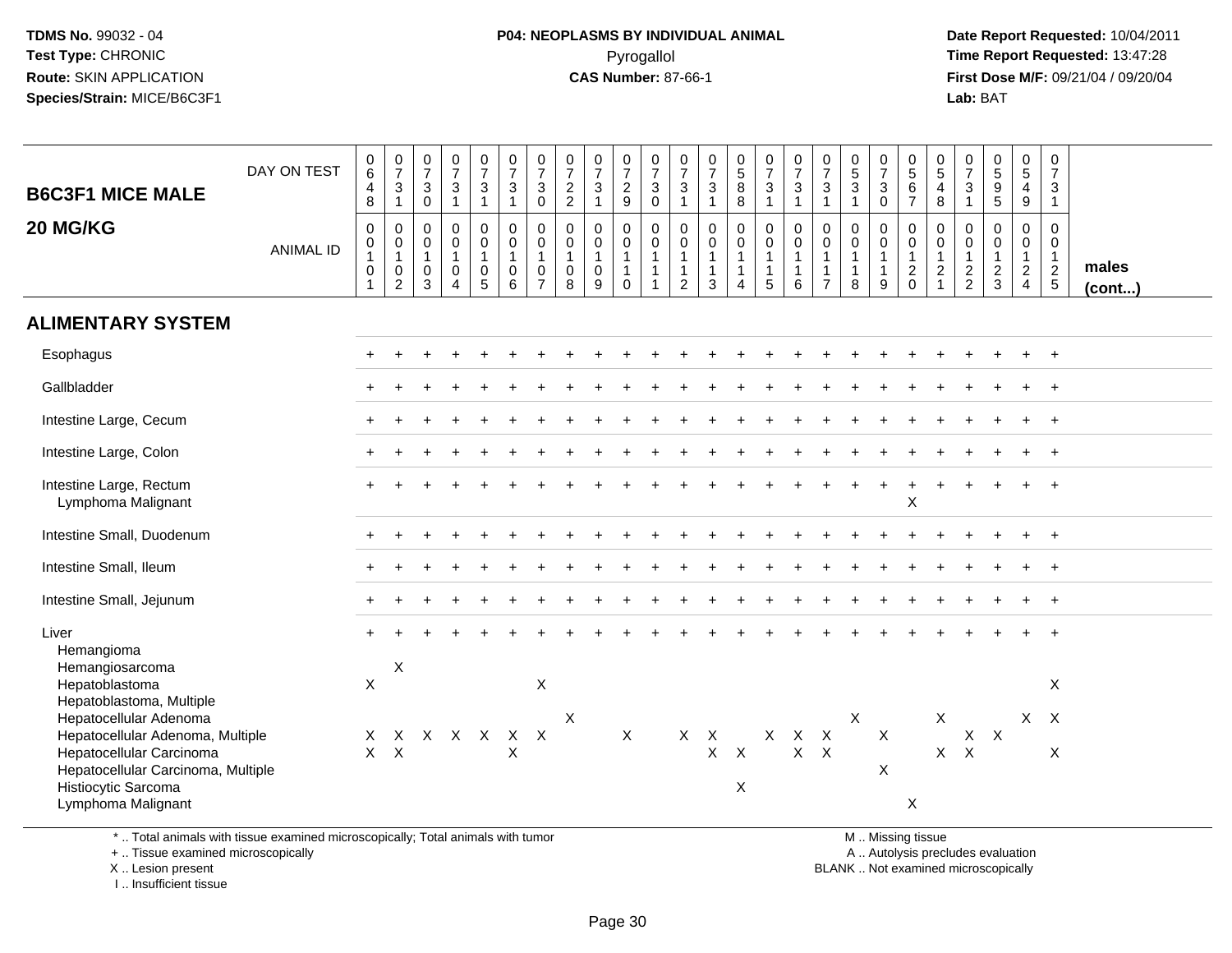# **P04: NEOPLASMS BY INDIVIDUAL ANIMAL**Pyrogallol **Time Report Requested:** 13:47:28

| <b>B6C3F1 MICE MALE</b>                                                           | DAY ON TEST                                                                     | $_6^0$<br>$\overline{\mathbf{4}}$<br>8           | $\frac{0}{7}$<br>$\frac{3}{1}$                                        | $\begin{array}{c} 0 \\ 7 \end{array}$<br>$\mathbf{3}$<br>$\mathbf 0$ | $\begin{array}{c} 0 \\ 7 \end{array}$<br>$\mathbf{3}$<br>$\mathbf{1}$     | $\begin{smallmatrix}0\\7\end{smallmatrix}$<br>$\ensuremath{\mathsf{3}}$<br>$\mathbf{1}$ | $\frac{0}{7}$<br>$\sqrt{3}$<br>$\mathbf{1}$      | $\frac{0}{7}$<br>3<br>$\pmb{0}$                               | $\begin{array}{c} 0 \\ 7 \end{array}$<br>$\frac{2}{2}$ | $\begin{array}{c} 0 \\ 7 \end{array}$<br>$\mathbf{3}$<br>$\mathbf{1}$ | $\frac{0}{7}$<br>$\frac{2}{9}$                                  | $\frac{0}{7}$<br>$\sqrt{3}$<br>$\mathbf 0$                                     | 0<br>$\overline{7}$<br>3<br>$\mathbf{1}$                             | $\begin{array}{c} 0 \\ 7 \end{array}$<br>$\mathbf{3}$<br>$\mathbf{1}$ | $\begin{array}{c} 0 \\ 5 \\ 8 \end{array}$<br>$\overline{8}$     | $\begin{array}{c} 0 \\ 7 \end{array}$<br>$\mathbf{3}$<br>$\overline{1}$ | $\begin{array}{c} 0 \\ 7 \end{array}$<br>$\sqrt{3}$<br>$\mathbf{1}$ | $\frac{0}{7}$<br>$\mathbf 3$<br>$\mathbf{1}$             | $\begin{array}{c} 0 \\ 5 \end{array}$<br>$\mathbf{3}$<br>$\mathbf{1}$ | $\frac{0}{7}$<br>3<br>$\ddot{\mathbf{0}}$             | $\begin{smallmatrix}0\0\5\end{smallmatrix}$<br>$\,6$<br>$\overline{7}$ | 0<br>$\overline{5}$<br>$\overline{4}$<br>8                        | $\begin{array}{c} 0 \\ 7 \end{array}$<br>$\sqrt{3}$<br>$\mathbf{1}$ | $\begin{array}{c} 0 \\ 5 \\ 9 \end{array}$<br>$\overline{5}$ | $\begin{array}{c} 0 \\ 5 \end{array}$<br>$\overline{4}$<br>$\boldsymbol{9}$ | $\mathbf 0$<br>$\overline{7}$<br>3<br>$\mathbf{1}$         |                 |
|-----------------------------------------------------------------------------------|---------------------------------------------------------------------------------|--------------------------------------------------|-----------------------------------------------------------------------|----------------------------------------------------------------------|---------------------------------------------------------------------------|-----------------------------------------------------------------------------------------|--------------------------------------------------|---------------------------------------------------------------|--------------------------------------------------------|-----------------------------------------------------------------------|-----------------------------------------------------------------|--------------------------------------------------------------------------------|----------------------------------------------------------------------|-----------------------------------------------------------------------|------------------------------------------------------------------|-------------------------------------------------------------------------|---------------------------------------------------------------------|----------------------------------------------------------|-----------------------------------------------------------------------|-------------------------------------------------------|------------------------------------------------------------------------|-------------------------------------------------------------------|---------------------------------------------------------------------|--------------------------------------------------------------|-----------------------------------------------------------------------------|------------------------------------------------------------|-----------------|
| 20 MG/KG                                                                          | <b>ANIMAL ID</b>                                                                | $\pmb{0}$<br>0<br>$\mathbf{1}$<br>$\pmb{0}$<br>1 | $\pmb{0}$<br>$\pmb{0}$<br>$\mathbf{1}$<br>$\pmb{0}$<br>$\overline{2}$ | $\mathbf 0$<br>$\mathbf 0$<br>$\mathbf{1}$<br>$\mathbf 0$<br>3       | $\pmb{0}$<br>$\mathbf 0$<br>$\mathbf{1}$<br>$\mathbf 0$<br>$\overline{4}$ | 0<br>$\mathbf 0$<br>$\mathbf{1}$<br>$\mathbf 0$<br>$\overline{5}$                       | $\pmb{0}$<br>0<br>$\mathbf{1}$<br>$\pmb{0}$<br>6 | $\pmb{0}$<br>0<br>$\mathbf{1}$<br>$\pmb{0}$<br>$\overline{7}$ | 0<br>$\mathbf 0$<br>$\mathbf{1}$<br>$\mathbf 0$<br>8   | $\mathbf 0$<br>0<br>$\mathbf{1}$<br>$\pmb{0}$<br>9                    | 0<br>$\mathbf 0$<br>$\mathbf{1}$<br>$\mathbf{1}$<br>$\mathbf 0$ | $\mathbf 0$<br>$\mathbf 0$<br>$\overline{1}$<br>$\mathbf{1}$<br>$\overline{1}$ | 0<br>$\mathbf 0$<br>$\overline{1}$<br>$\mathbf{1}$<br>$\overline{2}$ | $\pmb{0}$<br>$\Omega$<br>$\mathbf{1}$<br>$\mathbf{1}$<br>$\mathbf{3}$ | $\mathsf{O}$<br>$\mathbf 0$<br>$\mathbf{1}$<br>$\mathbf{1}$<br>4 | 0<br>$\mathbf 0$<br>$\mathbf{1}$<br>$\mathbf{1}$<br>5                   | $\mathbf 0$<br>0<br>$\mathbf{1}$<br>$\mathbf{1}$<br>6               | 0<br>0<br>$\mathbf{1}$<br>$\mathbf{1}$<br>$\overline{7}$ | $\pmb{0}$<br>$\mathbf 0$<br>$\mathbf{1}$<br>$\mathbf{1}$<br>8         | 0<br>$\mathbf 0$<br>$\mathbf{1}$<br>$\mathbf{1}$<br>9 | 0<br>0<br>$\mathbf{1}$<br>$^2_{\rm 0}$                                 | 0<br>$\mathbf 0$<br>$\mathbf 1$<br>$\overline{c}$<br>$\mathbf{1}$ | 0<br>0<br>$\overline{1}$<br>$\frac{2}{2}$                           | $\pmb{0}$<br>0<br>$\mathbf{1}$<br>$\frac{2}{3}$              | $\pmb{0}$<br>$\mathbf 0$<br>$\mathbf{1}$<br>$\frac{2}{4}$                   | $\mathbf 0$<br>$\mathbf{0}$<br>$\mathbf{1}$<br>$rac{2}{5}$ | males<br>(cont) |
| Mesentery<br>Histiocytic Sarcoma<br>Lymphoma Malignant                            |                                                                                 |                                                  |                                                                       |                                                                      | $\ddot{}$                                                                 |                                                                                         |                                                  |                                                               |                                                        |                                                                       |                                                                 |                                                                                |                                                                      | +                                                                     | $\ddot{}$<br>Χ                                                   |                                                                         |                                                                     |                                                          |                                                                       |                                                       | $\ddot{}$<br>X                                                         |                                                                   |                                                                     |                                                              | $\ddot{}$                                                                   |                                                            |                 |
| Pancreas<br>Histiocytic Sarcoma<br>Lymphoma Malignant                             |                                                                                 |                                                  |                                                                       |                                                                      |                                                                           |                                                                                         |                                                  |                                                               |                                                        |                                                                       |                                                                 |                                                                                |                                                                      |                                                                       | X                                                                |                                                                         |                                                                     |                                                          |                                                                       |                                                       | X                                                                      |                                                                   |                                                                     |                                                              |                                                                             | $+$                                                        |                 |
| Salivary Glands<br>Lymphoma Malignant                                             |                                                                                 |                                                  |                                                                       |                                                                      |                                                                           |                                                                                         |                                                  |                                                               |                                                        |                                                                       |                                                                 |                                                                                |                                                                      |                                                                       |                                                                  |                                                                         |                                                                     |                                                          |                                                                       | $\ddot{}$                                             | $\ddot{}$<br>X                                                         | $\ddot{}$                                                         |                                                                     |                                                              | $\ddot{}$                                                                   | $+$                                                        |                 |
| Stomach, Forestomach<br>Lymphoma Malignant                                        |                                                                                 |                                                  |                                                                       |                                                                      |                                                                           |                                                                                         |                                                  |                                                               |                                                        |                                                                       |                                                                 |                                                                                |                                                                      |                                                                       |                                                                  |                                                                         |                                                                     |                                                          |                                                                       |                                                       | $\mathsf X$                                                            |                                                                   |                                                                     |                                                              |                                                                             | $\overline{ }$                                             |                 |
| Stomach, Glandular<br>Lymphoma Malignant                                          |                                                                                 |                                                  |                                                                       |                                                                      |                                                                           |                                                                                         |                                                  |                                                               |                                                        |                                                                       |                                                                 |                                                                                |                                                                      |                                                                       |                                                                  |                                                                         |                                                                     |                                                          |                                                                       |                                                       | X                                                                      |                                                                   |                                                                     |                                                              |                                                                             |                                                            |                 |
| Tooth<br>Odontoma                                                                 |                                                                                 |                                                  |                                                                       |                                                                      | $+$                                                                       | $+$                                                                                     |                                                  |                                                               |                                                        |                                                                       |                                                                 |                                                                                |                                                                      |                                                                       |                                                                  | +<br>$\boldsymbol{\mathsf{X}}$                                          |                                                                     | ÷                                                        |                                                                       | ÷                                                     |                                                                        |                                                                   |                                                                     | $\div$                                                       |                                                                             |                                                            |                 |
| <b>CARDIOVASCULAR SYSTEM</b>                                                      |                                                                                 |                                                  |                                                                       |                                                                      |                                                                           |                                                                                         |                                                  |                                                               |                                                        |                                                                       |                                                                 |                                                                                |                                                                      |                                                                       |                                                                  |                                                                         |                                                                     |                                                          |                                                                       |                                                       |                                                                        |                                                                   |                                                                     |                                                              |                                                                             |                                                            |                 |
| <b>Blood Vessel</b>                                                               |                                                                                 |                                                  |                                                                       |                                                                      |                                                                           |                                                                                         |                                                  |                                                               |                                                        |                                                                       |                                                                 |                                                                                |                                                                      |                                                                       |                                                                  |                                                                         |                                                                     |                                                          |                                                                       |                                                       |                                                                        |                                                                   |                                                                     |                                                              | $+$                                                                         | $+$                                                        |                 |
| Heart<br>Histiocytic Sarcoma<br>Lymphoma Malignant                                |                                                                                 |                                                  |                                                                       |                                                                      |                                                                           |                                                                                         |                                                  |                                                               |                                                        |                                                                       |                                                                 |                                                                                |                                                                      |                                                                       |                                                                  |                                                                         |                                                                     |                                                          |                                                                       |                                                       | X                                                                      |                                                                   |                                                                     |                                                              |                                                                             |                                                            |                 |
| <b>ENDOCRINE SYSTEM</b>                                                           |                                                                                 |                                                  |                                                                       |                                                                      |                                                                           |                                                                                         |                                                  |                                                               |                                                        |                                                                       |                                                                 |                                                                                |                                                                      |                                                                       |                                                                  |                                                                         |                                                                     |                                                          |                                                                       |                                                       |                                                                        |                                                                   |                                                                     |                                                              |                                                                             |                                                            |                 |
| <b>Adrenal Cortex</b>                                                             |                                                                                 | $+$                                              | $+$                                                                   | $+$                                                                  | $\ddot{}$                                                                 | $+$                                                                                     | $\ddot{}$                                        | $+$                                                           | $+$                                                    | $+$                                                                   | $+$                                                             | $+$                                                                            | $\ddot{}$                                                            | $\ddot{}$                                                             | $\ddot{}$                                                        | $+$                                                                     | $\ddot{}$                                                           | $+$                                                      | $\ddot{}$                                                             | $+$                                                   | $+$                                                                    | $+$                                                               |                                                                     | + + + +                                                      |                                                                             |                                                            |                 |
| +  Tissue examined microscopically<br>X  Lesion present<br>L. Insufficient tissue | *  Total animals with tissue examined microscopically; Total animals with tumor |                                                  |                                                                       |                                                                      |                                                                           |                                                                                         |                                                  |                                                               |                                                        |                                                                       |                                                                 |                                                                                |                                                                      |                                                                       |                                                                  |                                                                         |                                                                     |                                                          | BLANK  Not examined microscopically                                   |                                                       | M  Missing tissue                                                      |                                                                   |                                                                     | A  Autolysis precludes evaluation                            |                                                                             |                                                            |                 |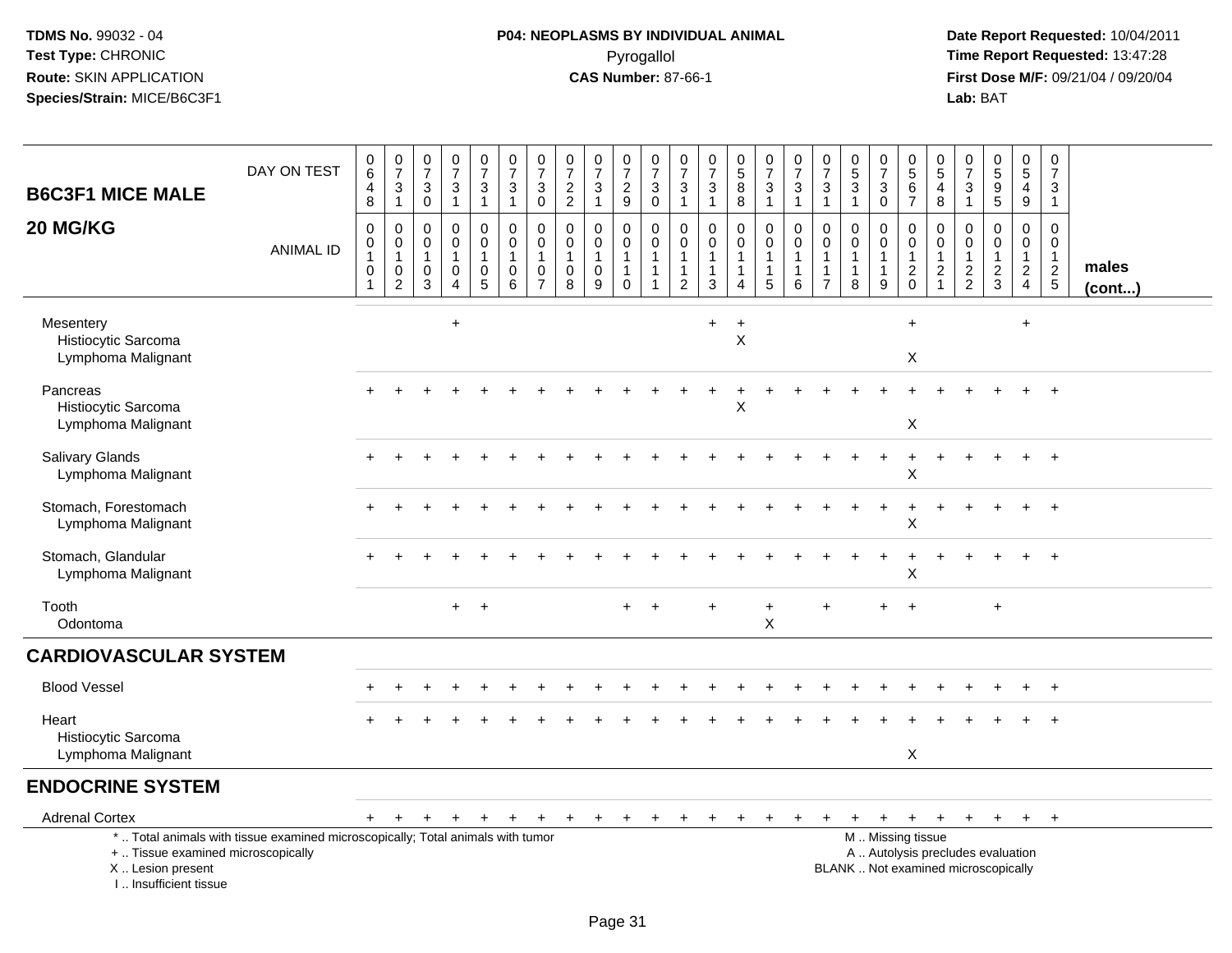# **P04: NEOPLASMS BY INDIVIDUAL ANIMAL**Pyrogallol **Time Report Requested:** 13:47:28

| <b>B6C3F1 MICE MALE</b>                                                          | DAY ON TEST                                                                     | $_6^0$<br>$\overline{\mathbf{4}}$<br>8   | $\frac{0}{7}$<br>$\frac{3}{1}$                     | $\begin{array}{c} 0 \\ 7 \end{array}$<br>3<br>$\mathbf 0$      | $\begin{array}{c} 0 \\ 7 \end{array}$<br>$\sqrt{3}$<br>$\mathbf{1}$       | $\begin{smallmatrix}0\\7\end{smallmatrix}$<br>$\mathbf{3}$<br>$\mathbf{1}$ | $\frac{0}{7}$<br>$\sqrt{3}$<br>$\mathbf{1}$                                   | $\frac{0}{7}$<br>$\mathbf{3}$<br>$\pmb{0}$        | $\frac{0}{7}$<br>$\frac{2}{2}$                                         | $\frac{0}{7}$<br>3<br>$\mathbf{1}$ | $\frac{0}{7}$<br>$\frac{2}{9}$                                         | $\frac{0}{7}$<br>$_0^3$                                      | $\frac{0}{7}$<br>$\frac{3}{1}$                                     | $\begin{array}{c} 0 \\ 7 \end{array}$<br>$\frac{3}{1}$                     | $\begin{array}{c} 0 \\ 5 \end{array}$<br>8<br>$\bar{8}$ | $\frac{0}{7}$<br>$\frac{3}{1}$                                    | $\frac{0}{7}$<br>3<br>$\mathbf{1}$                    | $\begin{array}{c} 0 \\ 7 \end{array}$<br>$\mathbf{3}$<br>$\mathbf{1}$ | $\begin{smallmatrix}0\0\5\end{smallmatrix}$<br>$\mathbf{3}$<br>$\mathbf{1}$ | $\frac{0}{7}$<br>$_{\rm 0}^3$                         | $\begin{array}{c} 0 \\ 5 \end{array}$<br>$\,6\,$<br>$\overline{7}$                            | 0<br>$\sqrt{5}$<br>$\overline{4}$<br>$\,8\,$                                     | $\frac{0}{7}$<br>3<br>$\mathbf{1}$                       | $\begin{array}{c} 0 \\ 5 \end{array}$<br>$\boldsymbol{9}$<br>$\overline{5}$ | $\begin{array}{c} 0 \\ 5 \end{array}$<br>$\overline{4}$<br>$\boldsymbol{9}$    | $\frac{0}{7}$<br>3<br>$\mathbf{1}$                  |                       |
|----------------------------------------------------------------------------------|---------------------------------------------------------------------------------|------------------------------------------|----------------------------------------------------|----------------------------------------------------------------|---------------------------------------------------------------------------|----------------------------------------------------------------------------|-------------------------------------------------------------------------------|---------------------------------------------------|------------------------------------------------------------------------|------------------------------------|------------------------------------------------------------------------|--------------------------------------------------------------|--------------------------------------------------------------------|----------------------------------------------------------------------------|---------------------------------------------------------|-------------------------------------------------------------------|-------------------------------------------------------|-----------------------------------------------------------------------|-----------------------------------------------------------------------------|-------------------------------------------------------|-----------------------------------------------------------------------------------------------|----------------------------------------------------------------------------------|----------------------------------------------------------|-----------------------------------------------------------------------------|--------------------------------------------------------------------------------|-----------------------------------------------------|-----------------------|
| 20 MG/KG                                                                         | <b>ANIMAL ID</b>                                                                | $\pmb{0}$<br>0<br>$\mathbf{1}$<br>0<br>1 | $\pmb{0}$<br>$\pmb{0}$<br>$\overline{1}$<br>$_2^0$ | $\mathbf 0$<br>$\mathbf 0$<br>$\mathbf{1}$<br>$\mathbf 0$<br>3 | $\pmb{0}$<br>$\mathbf 0$<br>$\mathbf{1}$<br>$\mathbf 0$<br>$\overline{A}$ | 0<br>$\mathbf 0$<br>$\mathbf{1}$<br>0<br>$\overline{5}$                    | $\mathbf 0$<br>$\mathbf 0$<br>$\overline{1}$<br>$\mathbf 0$<br>$\overline{6}$ | 0<br>$\mathbf 0$<br>$\mathbf 0$<br>$\overline{7}$ | $\pmb{0}$<br>$\mathbf 0$<br>$\overline{1}$<br>$\mathsf{O}\xspace$<br>8 | 0<br>0<br>$\mathbf{1}$<br>0<br>9   | 0<br>$\mathbf 0$<br>$\mathbf 1$<br>$\mathbf{1}$<br>$\mathsf{O}\xspace$ | $\mathsf 0$<br>$\mathsf 0$<br>$\mathbf{1}$<br>$\overline{1}$ | $\mathsf 0$<br>0<br>$\mathbf{1}$<br>$\mathbf{1}$<br>$\overline{2}$ | $\pmb{0}$<br>$\mathbf 0$<br>$\mathbf{1}$<br>$\mathbf{1}$<br>$\overline{3}$ | 0<br>$\mathbf 0$<br>$\mathbf{1}$<br>$\mathbf{1}$<br>4   | $\pmb{0}$<br>$\mathsf{O}\xspace$<br>$\mathbf{1}$<br>$\frac{1}{5}$ | $\mathsf{O}$<br>$\mathbf 0$<br>1<br>$\mathbf{1}$<br>6 | 0<br>0<br>$\mathbf{1}$<br>$\mathbf{1}$<br>$\overline{7}$              | $\mathbf 0$<br>0<br>$\mathbf{1}$<br>8                                       | 0<br>$\mathbf 0$<br>$\mathbf{1}$<br>$\mathbf{1}$<br>9 | $\pmb{0}$<br>$\mathsf{O}\xspace$<br>$\mathbf{1}$<br>$\frac{2}{0}$                             | $\mathbf 0$<br>$\mathbf 0$<br>$\overline{1}$<br>$\overline{c}$<br>$\overline{1}$ | $\mathbf 0$<br>$\Omega$<br>$\mathbf{1}$<br>$\frac{2}{2}$ | 0<br>$\mathbf 0$<br>$\frac{2}{3}$                                           | $\mathbf 0$<br>$\mathbf 0$<br>$\mathbf{1}$<br>$\overline{c}$<br>$\overline{4}$ | 0<br>$\mathbf 0$<br>$\overline{1}$<br>$\frac{2}{5}$ | males<br>$($ cont $)$ |
| Histiocytic Sarcoma<br>Lymphoma Malignant<br>Subcapsular, Adenoma                |                                                                                 |                                          |                                                    | X                                                              |                                                                           |                                                                            |                                                                               |                                                   |                                                                        |                                    |                                                                        |                                                              | $\boldsymbol{\mathsf{X}}$                                          |                                                                            | X                                                       |                                                                   |                                                       |                                                                       |                                                                             |                                                       | $\boldsymbol{\mathsf{X}}$                                                                     |                                                                                  |                                                          | X                                                                           |                                                                                |                                                     |                       |
| Adrenal Medulla                                                                  |                                                                                 |                                          |                                                    |                                                                |                                                                           |                                                                            |                                                                               |                                                   |                                                                        |                                    |                                                                        |                                                              |                                                                    |                                                                            |                                                         |                                                                   |                                                       |                                                                       |                                                                             |                                                       |                                                                                               |                                                                                  |                                                          |                                                                             |                                                                                | $\ddot{}$                                           |                       |
| Islets, Pancreatic                                                               |                                                                                 |                                          |                                                    |                                                                |                                                                           |                                                                            |                                                                               |                                                   |                                                                        |                                    |                                                                        |                                                              |                                                                    |                                                                            |                                                         |                                                                   |                                                       |                                                                       |                                                                             |                                                       |                                                                                               |                                                                                  |                                                          |                                                                             |                                                                                | $\ddot{}$                                           |                       |
| Parathyroid Gland                                                                |                                                                                 | $+$                                      | $+$                                                | м                                                              | $+$                                                                       | M                                                                          | $\ddot{}$                                                                     |                                                   |                                                                        |                                    |                                                                        |                                                              |                                                                    |                                                                            | м                                                       |                                                                   |                                                       |                                                                       |                                                                             |                                                       | м                                                                                             |                                                                                  |                                                          |                                                                             | $+$                                                                            | $+$                                                 |                       |
| <b>Pituitary Gland</b>                                                           |                                                                                 |                                          |                                                    |                                                                |                                                                           |                                                                            |                                                                               |                                                   |                                                                        |                                    |                                                                        |                                                              |                                                                    |                                                                            |                                                         |                                                                   |                                                       |                                                                       |                                                                             |                                                       |                                                                                               |                                                                                  |                                                          |                                                                             |                                                                                | $\overline{+}$                                      |                       |
| <b>Thyroid Gland</b>                                                             |                                                                                 |                                          |                                                    |                                                                |                                                                           |                                                                            |                                                                               |                                                   |                                                                        |                                    |                                                                        |                                                              |                                                                    |                                                                            |                                                         |                                                                   |                                                       |                                                                       |                                                                             |                                                       |                                                                                               |                                                                                  |                                                          |                                                                             |                                                                                | $+$                                                 |                       |
| <b>GENERAL BODY SYSTEM</b>                                                       |                                                                                 |                                          |                                                    |                                                                |                                                                           |                                                                            |                                                                               |                                                   |                                                                        |                                    |                                                                        |                                                              |                                                                    |                                                                            |                                                         |                                                                   |                                                       |                                                                       |                                                                             |                                                       |                                                                                               |                                                                                  |                                                          |                                                                             |                                                                                |                                                     |                       |
| Peritoneum                                                                       |                                                                                 |                                          |                                                    |                                                                |                                                                           |                                                                            |                                                                               |                                                   |                                                                        |                                    |                                                                        |                                                              |                                                                    |                                                                            |                                                         |                                                                   |                                                       |                                                                       |                                                                             |                                                       |                                                                                               |                                                                                  |                                                          |                                                                             |                                                                                |                                                     |                       |
| <b>GENITAL SYSTEM</b>                                                            |                                                                                 |                                          |                                                    |                                                                |                                                                           |                                                                            |                                                                               |                                                   |                                                                        |                                    |                                                                        |                                                              |                                                                    |                                                                            |                                                         |                                                                   |                                                       |                                                                       |                                                                             |                                                       |                                                                                               |                                                                                  |                                                          |                                                                             |                                                                                |                                                     |                       |
| <b>Coagulating Gland</b><br>Carcinoma                                            |                                                                                 |                                          |                                                    |                                                                |                                                                           |                                                                            |                                                                               |                                                   |                                                                        |                                    |                                                                        |                                                              |                                                                    |                                                                            |                                                         |                                                                   |                                                       |                                                                       |                                                                             |                                                       |                                                                                               |                                                                                  |                                                          |                                                                             |                                                                                |                                                     |                       |
| Epididymis<br>Histiocytic Sarcoma<br>Lymphoma Malignant                          |                                                                                 |                                          |                                                    |                                                                |                                                                           |                                                                            |                                                                               |                                                   |                                                                        |                                    |                                                                        |                                                              |                                                                    |                                                                            | X                                                       |                                                                   |                                                       |                                                                       |                                                                             |                                                       | $\times$                                                                                      |                                                                                  |                                                          |                                                                             |                                                                                | $\ddot{+}$                                          |                       |
| <b>Preputial Gland</b><br>Lymphoma Malignant                                     |                                                                                 | $+$                                      |                                                    |                                                                |                                                                           |                                                                            |                                                                               |                                                   |                                                                        |                                    |                                                                        |                                                              |                                                                    |                                                                            |                                                         |                                                                   |                                                       |                                                                       |                                                                             | $\ddot{}$                                             | $\ddot{}$<br>X                                                                                |                                                                                  |                                                          |                                                                             | $\ddot{}$                                                                      | $\ddot{}$                                           |                       |
| Prostate                                                                         |                                                                                 |                                          |                                                    |                                                                |                                                                           |                                                                            |                                                                               |                                                   |                                                                        |                                    |                                                                        |                                                              |                                                                    |                                                                            |                                                         |                                                                   |                                                       |                                                                       |                                                                             |                                                       |                                                                                               |                                                                                  |                                                          |                                                                             |                                                                                |                                                     |                       |
| +  Tissue examined microscopically<br>X  Lesion present<br>I Insufficient tissue | *  Total animals with tissue examined microscopically; Total animals with tumor |                                          |                                                    |                                                                |                                                                           |                                                                            |                                                                               |                                                   |                                                                        |                                    |                                                                        |                                                              |                                                                    |                                                                            |                                                         |                                                                   |                                                       |                                                                       |                                                                             |                                                       | M  Missing tissue<br>A  Autolysis precludes evaluation<br>BLANK  Not examined microscopically |                                                                                  |                                                          |                                                                             |                                                                                |                                                     |                       |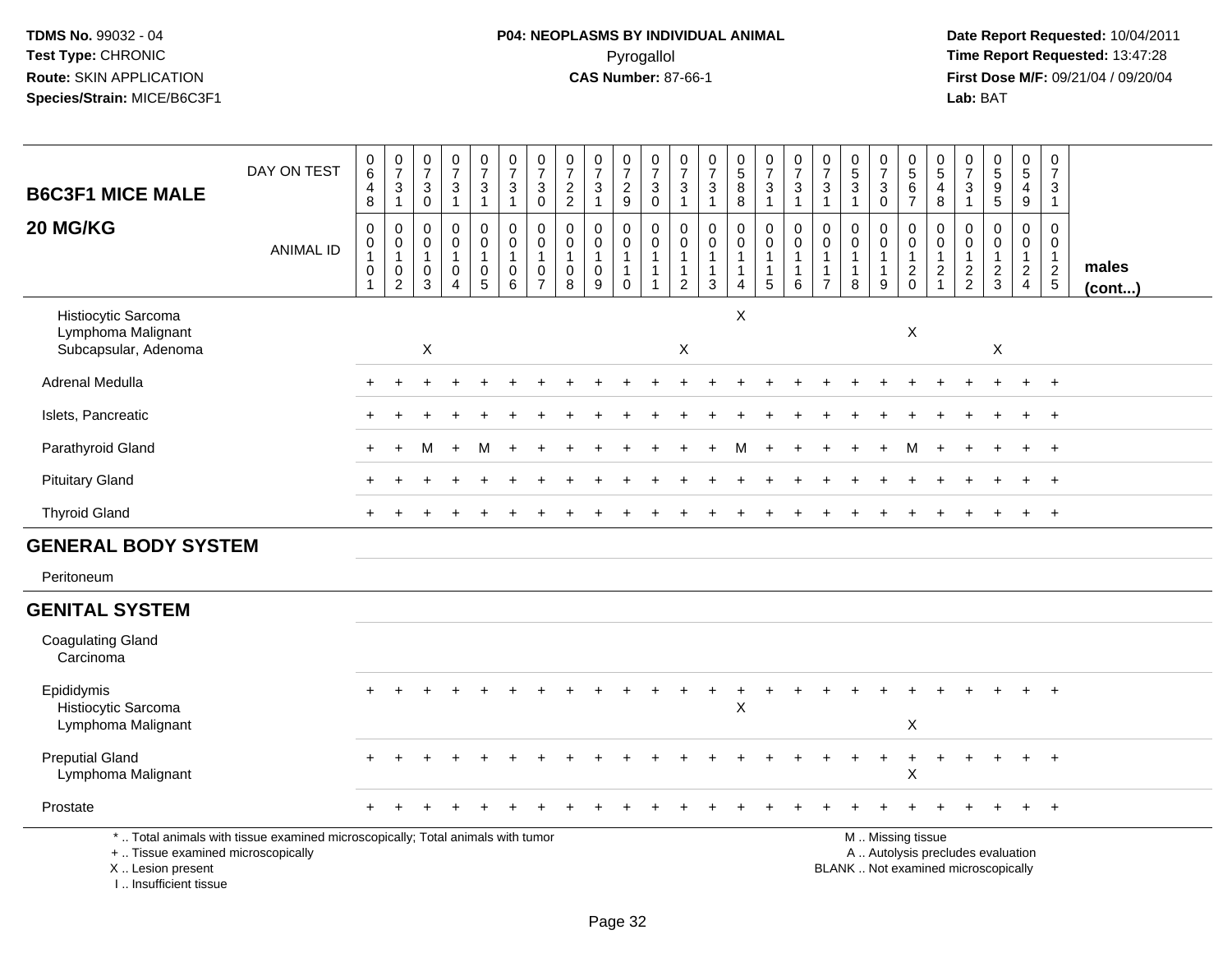# **P04: NEOPLASMS BY INDIVIDUAL ANIMAL**Pyrogallol **Time Report Requested:** 13:47:28

| <b>B6C3F1 MICE MALE</b>                                                                                                                                                      | DAY ON TEST                                                                     | $_6^0$<br>$\overline{4}$<br>8                              | $\begin{array}{c} 0 \\ 7 \end{array}$<br>3<br>$\mathbf{1}$ | $\begin{array}{c} 0 \\ 7 \end{array}$<br>$\mathbf{3}$<br>$\mathsf{O}\xspace$ | $\begin{array}{c} 0 \\ 7 \end{array}$<br>$\sqrt{3}$<br>$\mathbf{1}$ | $\begin{array}{c} 0 \\ 7 \end{array}$<br>$\frac{3}{1}$                  | $\frac{0}{7}$<br>$\frac{3}{1}$                                   | $\frac{0}{7}$<br>3<br>$\boldsymbol{0}$                            | $\begin{array}{c} 0 \\ 7 \end{array}$<br>$\frac{2}{2}$              | $\frac{0}{7}$<br>3<br>$\mathbf{1}$         | $\begin{smallmatrix}0\\7\end{smallmatrix}$<br>$\frac{2}{9}$          | $\frac{0}{7}$<br>$\mathbf{3}$<br>$\overline{0}$         | $\begin{array}{c} 0 \\ 7 \end{array}$<br>$\mathbf{3}$<br>$\mathbf{1}$       | $\begin{array}{c} 0 \\ 7 \end{array}$<br>$\sqrt{3}$<br>$\mathbf{1}$        | $\begin{array}{c} 0 \\ 5 \end{array}$<br>$\,8\,$<br>$\overline{8}$ | $\frac{0}{7}$<br>$\mathbf{3}$<br>$\mathbf{1}$                     | $\frac{0}{7}$<br>$\mathbf{3}$<br>$\mathbf{1}$ | $\frac{0}{7}$<br>$\mathbf{3}$<br>$\mathbf{1}$                   | $\begin{array}{c} 0 \\ 5 \end{array}$<br>$\mathfrak{S}$<br>$\mathbf{1}$ | $\frac{0}{7}$<br>$\sqrt{3}$<br>$\mathbf 0$ | $\begin{array}{c} 0 \\ 5 \end{array}$<br>$\,6\,$<br>$\overline{7}$                            | 0<br>$\overline{5}$<br>$\overline{4}$<br>$\bf 8$ | $\begin{array}{c} 0 \\ 7 \end{array}$<br>$\sqrt{3}$<br>$\overline{1}$ | $\begin{array}{c} 0 \\ 5 \end{array}$<br>$\frac{9}{5}$ | $\begin{array}{c} 0 \\ 5 \end{array}$<br>4<br>$\boldsymbol{9}$ | 0<br>$\overline{7}$<br>3<br>$\mathbf{1}$               |                 |
|------------------------------------------------------------------------------------------------------------------------------------------------------------------------------|---------------------------------------------------------------------------------|------------------------------------------------------------|------------------------------------------------------------|------------------------------------------------------------------------------|---------------------------------------------------------------------|-------------------------------------------------------------------------|------------------------------------------------------------------|-------------------------------------------------------------------|---------------------------------------------------------------------|--------------------------------------------|----------------------------------------------------------------------|---------------------------------------------------------|-----------------------------------------------------------------------------|----------------------------------------------------------------------------|--------------------------------------------------------------------|-------------------------------------------------------------------|-----------------------------------------------|-----------------------------------------------------------------|-------------------------------------------------------------------------|--------------------------------------------|-----------------------------------------------------------------------------------------------|--------------------------------------------------|-----------------------------------------------------------------------|--------------------------------------------------------|----------------------------------------------------------------|--------------------------------------------------------|-----------------|
| 20 MG/KG                                                                                                                                                                     | <b>ANIMAL ID</b>                                                                | $\pmb{0}$<br>$\pmb{0}$<br>$\mathbf{1}$<br>$\mathbf 0$<br>1 | $\mathbf 0$<br>0<br>$\mathbf{1}$<br>0<br>$\overline{2}$    | $\mathbf 0$<br>$\mathbf 0$<br>$\mathbf{1}$<br>0<br>3                         | $\pmb{0}$<br>0<br>$\mathbf{1}$<br>0<br>$\Delta$                     | $\pmb{0}$<br>$\mathbf 0$<br>$\mathbf{1}$<br>$\pmb{0}$<br>$\overline{5}$ | $\pmb{0}$<br>$\mathbf 0$<br>$\mathbf{1}$<br>0<br>$6\phantom{1}6$ | 0<br>$\mathbf 0$<br>$\mathbf{1}$<br>$\mathbf 0$<br>$\overline{7}$ | $\boldsymbol{0}$<br>$\mathbf 0$<br>$\mathbf{1}$<br>$\mathbf 0$<br>8 | 0<br>$\mathbf 0$<br>$\mathbf{1}$<br>0<br>9 | $\pmb{0}$<br>$\mathbf 0$<br>$\mathbf{1}$<br>$\mathbf{1}$<br>$\Omega$ | $\pmb{0}$<br>$\mathbf 0$<br>$\mathbf 1$<br>$\mathbf{1}$ | $\mathbf 0$<br>$\mathbf 0$<br>$\mathbf 1$<br>$\mathbf{1}$<br>$\overline{2}$ | $\mathbf 0$<br>$\mathbf 0$<br>$\mathbf{1}$<br>$\mathbf{1}$<br>$\mathbf{3}$ | 0<br>$\mathbf{0}$<br>$\mathbf{1}$<br>$\mathbf{1}$<br>4             | $\mathbf 0$<br>$\mathbf 0$<br>$\overline{1}$<br>$\mathbf{1}$<br>5 | $\mathbf 0$<br>0<br>1<br>1<br>6               | 0<br>$\Omega$<br>$\mathbf{1}$<br>$\mathbf{1}$<br>$\overline{7}$ | 0<br>0<br>$\mathbf{1}$<br>$\mathbf{1}$<br>8                             | 0<br>$\mathbf 0$<br>1<br>$\mathbf{1}$<br>9 | $\mathsf 0$<br>$\mathbf 0$<br>$\mathbf{1}$<br>$\frac{2}{0}$                                   | 0<br>0<br>$\mathbf{1}$<br>$\overline{c}$         | $\pmb{0}$<br>$\mathbf 0$<br>$\mathbf{1}$<br>$\frac{2}{2}$             | 0<br>$\mathbf 0$<br>$\mathbf{1}$<br>$\frac{2}{3}$      | $\pmb{0}$<br>$\mathbf 0$<br>$\mathbf{1}$<br>$\frac{2}{4}$      | $\mathbf 0$<br>$\Omega$<br>$\mathbf{1}$<br>$rac{2}{5}$ | males<br>(cont) |
| Histiocytic Sarcoma<br>Lymphoma Malignant                                                                                                                                    |                                                                                 |                                                            |                                                            |                                                                              |                                                                     |                                                                         |                                                                  |                                                                   |                                                                     |                                            |                                                                      |                                                         |                                                                             |                                                                            | X                                                                  |                                                                   |                                               |                                                                 |                                                                         |                                            | $\mathsf X$                                                                                   |                                                  |                                                                       |                                                        |                                                                |                                                        |                 |
| <b>Seminal Vesicle</b><br>Histiocytic Sarcoma<br>Lymphoma Malignant                                                                                                          |                                                                                 |                                                            |                                                            |                                                                              |                                                                     |                                                                         |                                                                  |                                                                   |                                                                     |                                            |                                                                      |                                                         |                                                                             |                                                                            | X                                                                  |                                                                   |                                               |                                                                 |                                                                         |                                            | X                                                                                             |                                                  |                                                                       |                                                        |                                                                |                                                        |                 |
| <b>Testes</b><br>Histiocytic Sarcoma<br>Lymphoma Malignant<br>Interstitial Cell, Adenoma                                                                                     |                                                                                 |                                                            |                                                            |                                                                              |                                                                     |                                                                         |                                                                  |                                                                   |                                                                     |                                            |                                                                      |                                                         |                                                                             |                                                                            | Χ                                                                  |                                                                   |                                               |                                                                 |                                                                         |                                            | X                                                                                             |                                                  |                                                                       | X                                                      |                                                                |                                                        |                 |
| <b>HEMATOPOIETIC SYSTEM</b>                                                                                                                                                  |                                                                                 |                                                            |                                                            |                                                                              |                                                                     |                                                                         |                                                                  |                                                                   |                                                                     |                                            |                                                                      |                                                         |                                                                             |                                                                            |                                                                    |                                                                   |                                               |                                                                 |                                                                         |                                            |                                                                                               |                                                  |                                                                       |                                                        |                                                                |                                                        |                 |
| <b>Bone Marrow</b>                                                                                                                                                           |                                                                                 |                                                            |                                                            |                                                                              |                                                                     |                                                                         |                                                                  |                                                                   |                                                                     |                                            |                                                                      |                                                         |                                                                             |                                                                            |                                                                    |                                                                   |                                               |                                                                 |                                                                         |                                            |                                                                                               |                                                  |                                                                       |                                                        |                                                                | $\ddot{}$                                              |                 |
| Lymph Node<br>Bronchial, Alveolar/Bronchiolar Carcinoma,<br>Metastatic, Lung<br>Bronchial, Lymphoma Malignant<br>Iliac, Lymphoma Malignant<br>Pancreatic, Lymphoma Malignant |                                                                                 |                                                            |                                                            |                                                                              |                                                                     |                                                                         |                                                                  |                                                                   |                                                                     |                                            |                                                                      |                                                         |                                                                             |                                                                            |                                                                    |                                                                   | $\ddot{}$                                     |                                                                 |                                                                         |                                            | $\overline{1}$<br>X<br>$\pmb{\times}$<br>$\sf X$                                              |                                                  |                                                                       |                                                        |                                                                | $\ddot{}$                                              |                 |
| Lymph Node, Mandibular<br>Lymphoma Malignant                                                                                                                                 |                                                                                 |                                                            |                                                            |                                                                              |                                                                     |                                                                         |                                                                  |                                                                   |                                                                     |                                            |                                                                      |                                                         |                                                                             |                                                                            |                                                                    |                                                                   |                                               |                                                                 |                                                                         | $\ddot{}$                                  | $\ddot{}$<br>$\mathsf X$                                                                      |                                                  |                                                                       |                                                        |                                                                |                                                        |                 |
| Lymph Node, Mesenteric<br>Histiocytic Sarcoma<br>Lymphoma Malignant                                                                                                          |                                                                                 |                                                            |                                                            |                                                                              |                                                                     |                                                                         |                                                                  |                                                                   |                                                                     |                                            |                                                                      |                                                         |                                                                             |                                                                            | $\sf X$                                                            |                                                                   |                                               |                                                                 |                                                                         |                                            | X                                                                                             |                                                  |                                                                       |                                                        |                                                                |                                                        |                 |
| Spleen                                                                                                                                                                       |                                                                                 |                                                            |                                                            |                                                                              |                                                                     |                                                                         |                                                                  |                                                                   |                                                                     |                                            |                                                                      |                                                         |                                                                             |                                                                            |                                                                    |                                                                   |                                               |                                                                 |                                                                         |                                            |                                                                                               |                                                  |                                                                       |                                                        |                                                                | $+$                                                    |                 |
| +  Tissue examined microscopically<br>X  Lesion present<br>I., Insufficient tissue                                                                                           | *  Total animals with tissue examined microscopically; Total animals with tumor |                                                            |                                                            |                                                                              |                                                                     |                                                                         |                                                                  |                                                                   |                                                                     |                                            |                                                                      |                                                         |                                                                             |                                                                            |                                                                    |                                                                   |                                               |                                                                 |                                                                         |                                            | M  Missing tissue<br>A  Autolysis precludes evaluation<br>BLANK  Not examined microscopically |                                                  |                                                                       |                                                        |                                                                |                                                        |                 |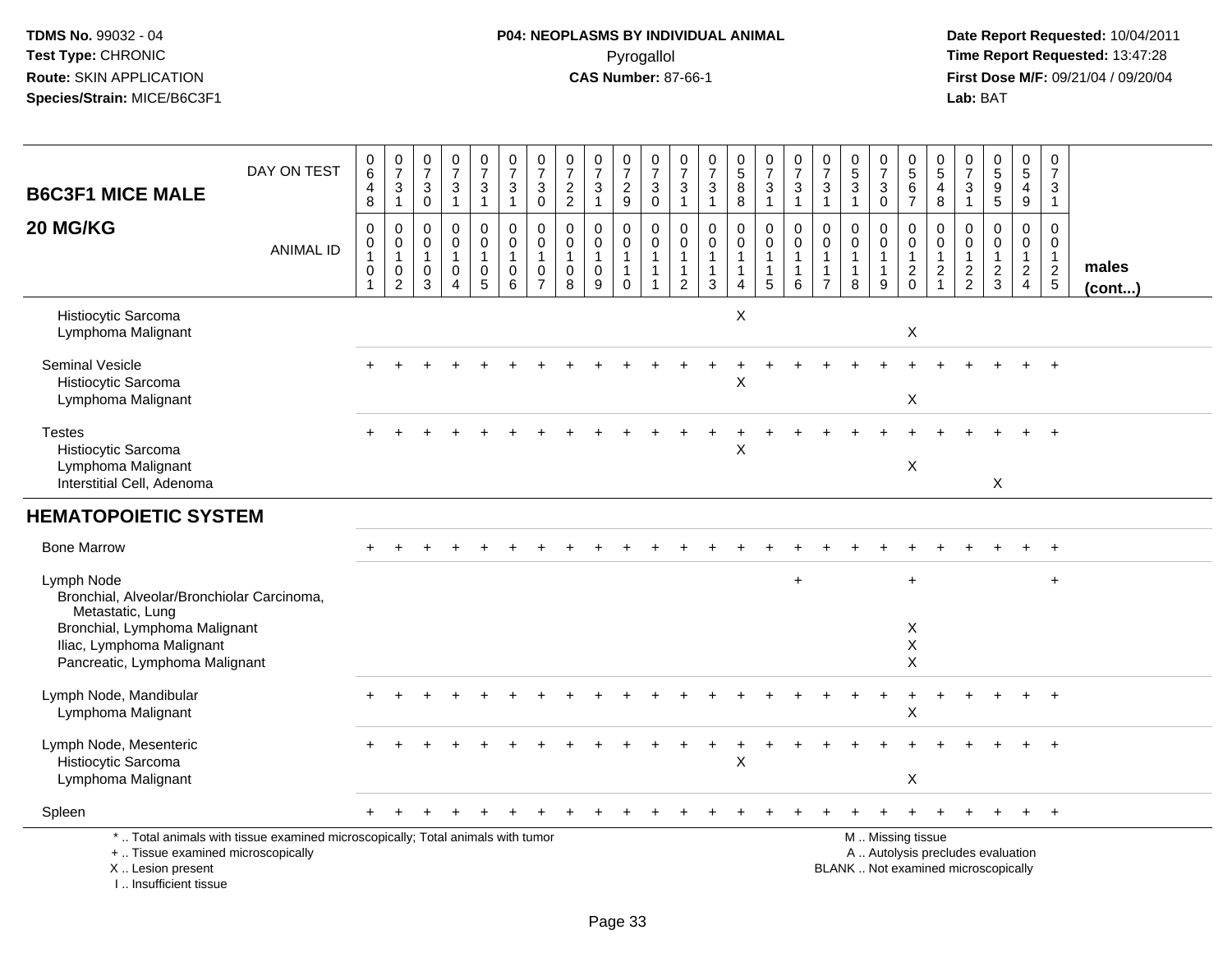I .. Insufficient tissue

# **P04: NEOPLASMS BY INDIVIDUAL ANIMAL**Pyrogallol **Time Report Requested:** 13:47:28

| <b>B6C3F1 MICE MALE</b>                                                                                  | DAY ON TEST                                                                     | 0<br>$\,6\,$<br>$^{\,4}_{\,8}$                                | $\frac{0}{7}$<br>$\mathbf{3}$<br>$\mathbf{1}$                   | $\begin{smallmatrix}0\\7\end{smallmatrix}$<br>$_{\rm 0}^3$  | $\frac{0}{7}$<br>$\frac{3}{1}$                       | $\frac{0}{7}$<br>$\frac{3}{1}$                                      | $\frac{0}{7}$<br>$\sqrt{3}$<br>$\overline{1}$                       | $\frac{0}{7}$<br>3<br>$\mathbf 0$                                 | $\frac{0}{7}$<br>$\frac{2}{2}$                                 | $\frac{0}{7}$<br>3<br>$\mathbf{1}$                   | $\frac{0}{7}$<br>$\frac{2}{9}$                      | $\frac{0}{7}$<br>$_0^3$                                 | $\frac{0}{7}$<br>$\frac{3}{1}$                                                        | $\frac{0}{7}$<br>$\ensuremath{\mathsf{3}}$<br>$\overline{1}$ | $\begin{array}{c} 0 \\ 5 \\ 8 \end{array}$<br>$\overline{8}$       | $\frac{0}{7}$<br>$\frac{3}{1}$                                               | $\frac{0}{7}$<br>$\mathbf{3}$<br>$\mathbf{1}$ | 0<br>$\overline{7}$<br>$\sqrt{3}$<br>$\mathbf{1}$        | $\begin{array}{c} 0 \\ 5 \\ 3 \end{array}$<br>$\overline{1}$    | $\frac{0}{7}$<br>$_{\rm 0}^3$                 | $\begin{array}{c} 0 \\ 5 \end{array}$<br>$\begin{array}{c} 6 \\ 7 \end{array}$                | $\begin{array}{c} 0 \\ 5 \end{array}$<br>4<br>$\bf 8$ | $\frac{0}{7}$<br>$\frac{3}{1}$                              | 0<br>5<br>9<br>5                                  | $^{\rm 0}_{\rm 5}$<br>$\begin{array}{c} 4 \\ 9 \end{array}$          | $\pmb{0}$<br>$\overline{7}$<br>3<br>$\mathbf{1}$  |                 |
|----------------------------------------------------------------------------------------------------------|---------------------------------------------------------------------------------|---------------------------------------------------------------|-----------------------------------------------------------------|-------------------------------------------------------------|------------------------------------------------------|---------------------------------------------------------------------|---------------------------------------------------------------------|-------------------------------------------------------------------|----------------------------------------------------------------|------------------------------------------------------|-----------------------------------------------------|---------------------------------------------------------|---------------------------------------------------------------------------------------|--------------------------------------------------------------|--------------------------------------------------------------------|------------------------------------------------------------------------------|-----------------------------------------------|----------------------------------------------------------|-----------------------------------------------------------------|-----------------------------------------------|-----------------------------------------------------------------------------------------------|-------------------------------------------------------|-------------------------------------------------------------|---------------------------------------------------|----------------------------------------------------------------------|---------------------------------------------------|-----------------|
| 20 MG/KG                                                                                                 | <b>ANIMAL ID</b>                                                                | 0<br>$\pmb{0}$<br>$\mathbf{1}$<br>$\mathsf 0$<br>$\mathbf{1}$ | $\mathbf 0$<br>0<br>$\mathbf{1}$<br>$\pmb{0}$<br>$\overline{2}$ | 0<br>$\mathbf 0$<br>$\overline{1}$<br>$\boldsymbol{0}$<br>3 | 0<br>$\mathbf 0$<br>1<br>$\pmb{0}$<br>$\overline{4}$ | $\pmb{0}$<br>$\mathbf 0$<br>$\mathbf{1}$<br>$\pmb{0}$<br>$\sqrt{5}$ | $\boldsymbol{0}$<br>$\mathbf 0$<br>$\mathbf{1}$<br>$\mathsf 0$<br>6 | 0<br>$\mathbf 0$<br>$\mathbf{1}$<br>$\mathbf 0$<br>$\overline{7}$ | $\mathbf 0$<br>$\mathbf 0$<br>$\mathbf{1}$<br>$\mathbf 0$<br>8 | 0<br>$\mathbf 0$<br>$\mathbf{1}$<br>$\mathbf 0$<br>9 | 0<br>$\pmb{0}$<br>$\mathbf{1}$<br>$\mathbf{1}$<br>0 | 0<br>$\mathbf 0$<br>$\mathbf{1}$<br>$\overline{1}$<br>1 | $\boldsymbol{0}$<br>$\mathbf 0$<br>$\overline{1}$<br>$\overline{1}$<br>$\overline{2}$ | 0<br>0<br>$\mathbf{1}$<br>$\mathbf{1}$<br>$\mathbf{3}$       | 0<br>$\mathbf 0$<br>$\mathbf{1}$<br>$\mathbf{1}$<br>$\overline{4}$ | $\begin{smallmatrix}0\0\0\end{smallmatrix}$<br>$\mathbf{1}$<br>$\frac{1}{5}$ | 0<br>0<br>$\mathbf{1}$<br>$\mathbf{1}$<br>6   | 0<br>$\mathbf 0$<br>-1<br>$\mathbf{1}$<br>$\overline{7}$ | $\mathbf 0$<br>$\mathbf 0$<br>$\mathbf{1}$<br>$\mathbf{1}$<br>8 | 0<br>0<br>$\mathbf{1}$<br>$\overline{1}$<br>9 | $\pmb{0}$<br>$\mathbf 0$<br>$\mathbf{1}$<br>$\sqrt{2}$<br>$\mathbf 0$                         | 0<br>$\mathbf 0$<br>$\mathbf{1}$<br>$\sqrt{2}$<br>1   | $\mathbf 0$<br>$\mathbf 0$<br>$\mathbf{1}$<br>$\frac{2}{2}$ | 0<br>$\mathbf 0$<br>$\mathbf{1}$<br>$\frac{2}{3}$ | 0<br>$\mathbf 0$<br>$\mathbf{1}$<br>$\overline{a}$<br>$\overline{4}$ | 0<br>$\mathbf 0$<br>$\mathbf{1}$<br>$\frac{2}{5}$ | males<br>(cont) |
| Histiocytic Sarcoma<br>Lymphoma Malignant                                                                |                                                                                 |                                                               |                                                                 |                                                             |                                                      |                                                                     |                                                                     |                                                                   |                                                                |                                                      |                                                     |                                                         |                                                                                       |                                                              | X                                                                  |                                                                              |                                               |                                                          |                                                                 |                                               | X                                                                                             |                                                       |                                                             |                                                   |                                                                      |                                                   |                 |
| Thymus<br>Histiocytic Sarcoma<br>Lymphoma Malignant                                                      |                                                                                 |                                                               |                                                                 |                                                             |                                                      |                                                                     |                                                                     |                                                                   |                                                                |                                                      |                                                     |                                                         |                                                                                       |                                                              |                                                                    | X                                                                            |                                               |                                                          |                                                                 |                                               | X                                                                                             |                                                       |                                                             |                                                   |                                                                      | $\overline{+}$                                    |                 |
| <b>INTEGUMENTARY SYSTEM</b>                                                                              |                                                                                 |                                                               |                                                                 |                                                             |                                                      |                                                                     |                                                                     |                                                                   |                                                                |                                                      |                                                     |                                                         |                                                                                       |                                                              |                                                                    |                                                                              |                                               |                                                          |                                                                 |                                               |                                                                                               |                                                       |                                                             |                                                   |                                                                      |                                                   |                 |
| <b>Mammary Gland</b>                                                                                     |                                                                                 | M                                                             | м                                                               | M                                                           | M                                                    | M                                                                   | М                                                                   | M                                                                 | M                                                              | M                                                    | M                                                   | м                                                       | м                                                                                     | М                                                            | M                                                                  | M                                                                            | M                                             | M                                                        | M                                                               | M                                             | M                                                                                             | M                                                     | M                                                           | M                                                 |                                                                      | M M                                               |                 |
| Skin<br>Fibrous Histiocytoma<br>Control, Lymphoma Malignant<br>Subcutaneous Tissue, Schwannoma Malignant |                                                                                 |                                                               |                                                                 |                                                             |                                                      |                                                                     |                                                                     |                                                                   |                                                                | X                                                    |                                                     |                                                         |                                                                                       |                                                              |                                                                    |                                                                              |                                               |                                                          |                                                                 | X                                             | $\boldsymbol{\mathsf{X}}$                                                                     |                                                       |                                                             |                                                   |                                                                      |                                                   |                 |
| <b>MUSCULOSKELETAL SYSTEM</b>                                                                            |                                                                                 |                                                               |                                                                 |                                                             |                                                      |                                                                     |                                                                     |                                                                   |                                                                |                                                      |                                                     |                                                         |                                                                                       |                                                              |                                                                    |                                                                              |                                               |                                                          |                                                                 |                                               |                                                                                               |                                                       |                                                             |                                                   |                                                                      |                                                   |                 |
| <b>Bone</b>                                                                                              |                                                                                 |                                                               |                                                                 |                                                             |                                                      |                                                                     |                                                                     |                                                                   |                                                                |                                                      |                                                     |                                                         |                                                                                       |                                                              |                                                                    |                                                                              |                                               |                                                          |                                                                 |                                               |                                                                                               |                                                       |                                                             |                                                   | $\pm$                                                                | $+$                                               |                 |
| <b>Skeletal Muscle</b>                                                                                   |                                                                                 |                                                               |                                                                 |                                                             |                                                      |                                                                     |                                                                     |                                                                   |                                                                |                                                      |                                                     |                                                         |                                                                                       |                                                              |                                                                    |                                                                              |                                               |                                                          |                                                                 |                                               |                                                                                               |                                                       |                                                             |                                                   |                                                                      |                                                   |                 |
| <b>NERVOUS SYSTEM</b>                                                                                    |                                                                                 |                                                               |                                                                 |                                                             |                                                      |                                                                     |                                                                     |                                                                   |                                                                |                                                      |                                                     |                                                         |                                                                                       |                                                              |                                                                    |                                                                              |                                               |                                                          |                                                                 |                                               |                                                                                               |                                                       |                                                             |                                                   |                                                                      |                                                   |                 |
| <b>Brain</b><br>Lymphoma Malignant                                                                       |                                                                                 |                                                               |                                                                 |                                                             |                                                      |                                                                     |                                                                     |                                                                   |                                                                |                                                      |                                                     |                                                         |                                                                                       |                                                              |                                                                    |                                                                              |                                               |                                                          |                                                                 | $\ddot{}$                                     | $\ddot{}$<br>$\times$                                                                         |                                                       |                                                             |                                                   | $\ddot{}$                                                            | $+$                                               |                 |
| <b>Peripheral Nerve</b>                                                                                  |                                                                                 |                                                               |                                                                 |                                                             |                                                      |                                                                     |                                                                     |                                                                   |                                                                |                                                      |                                                     |                                                         |                                                                                       |                                                              |                                                                    |                                                                              |                                               |                                                          |                                                                 |                                               |                                                                                               |                                                       |                                                             |                                                   |                                                                      |                                                   |                 |
| Spinal Cord                                                                                              |                                                                                 |                                                               |                                                                 |                                                             |                                                      |                                                                     |                                                                     |                                                                   |                                                                |                                                      |                                                     |                                                         |                                                                                       |                                                              |                                                                    |                                                                              |                                               |                                                          |                                                                 |                                               |                                                                                               |                                                       |                                                             |                                                   |                                                                      |                                                   |                 |
| +  Tissue examined microscopically<br>X  Lesion present                                                  | *  Total animals with tissue examined microscopically; Total animals with tumor |                                                               |                                                                 |                                                             |                                                      |                                                                     |                                                                     |                                                                   |                                                                |                                                      |                                                     |                                                         |                                                                                       |                                                              |                                                                    |                                                                              |                                               |                                                          |                                                                 |                                               | M  Missing tissue<br>A  Autolysis precludes evaluation<br>BLANK  Not examined microscopically |                                                       |                                                             |                                                   |                                                                      |                                                   |                 |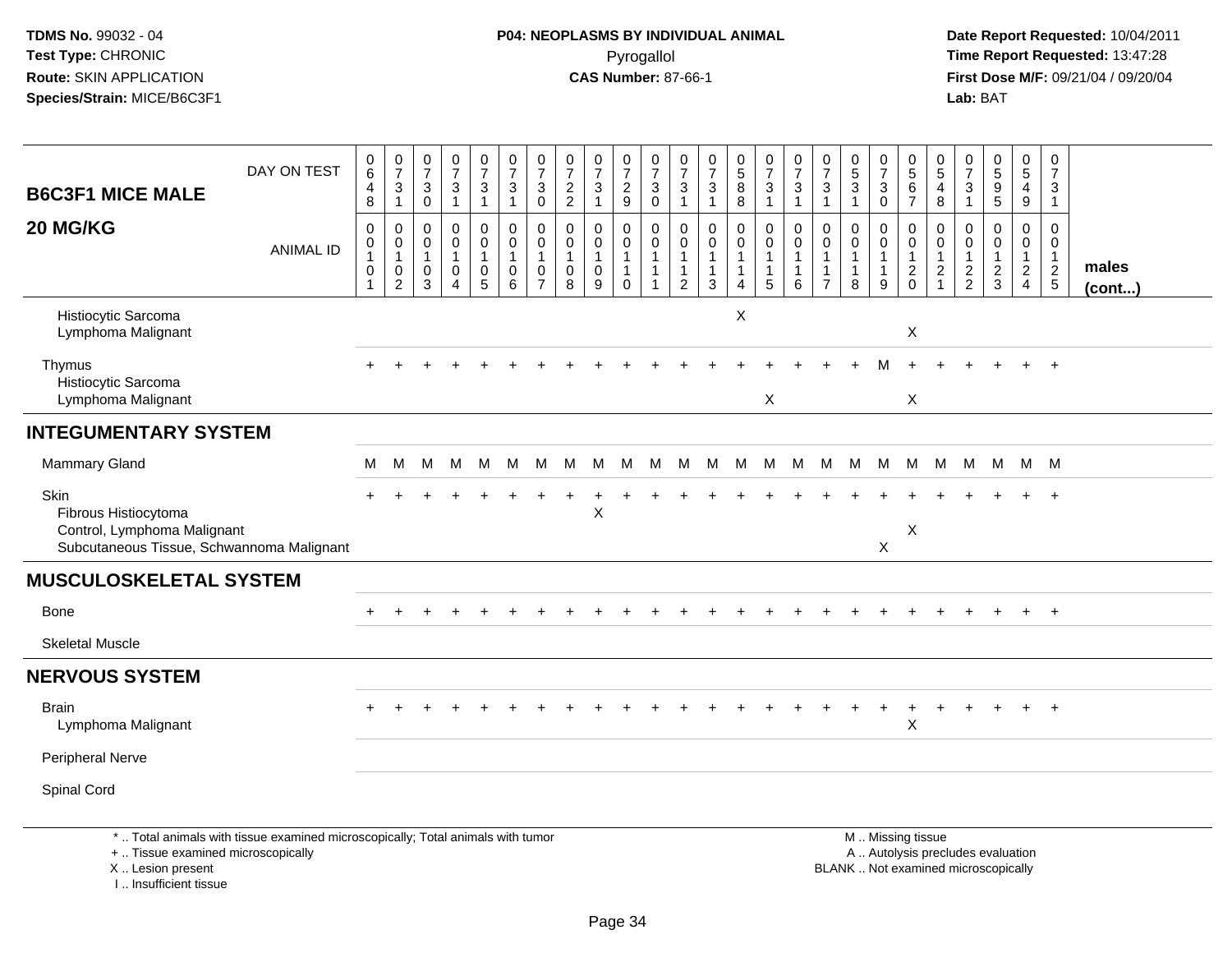| <b>B6C3F1 MICE MALE</b>                                                                                                                                            | DAY ON TEST                                                                     | 0<br>$\,6\,$<br>4<br>8                      | $\frac{0}{7}$<br>$\sqrt{3}$<br>$\overline{1}$                               | $\begin{smallmatrix}0\\7\end{smallmatrix}$<br>$\ensuremath{\mathsf{3}}$<br>$\mathsf{O}\xspace$ | $\frac{0}{7}$<br>3<br>$\mathbf{1}$           | $\frac{0}{7}$<br>$\ensuremath{\mathsf{3}}$<br>$\mathbf{1}$                               | $\frac{0}{7}$<br>$\frac{3}{1}$                                          | $\frac{0}{7}$<br>3<br>$\mathbf 0$                         | $\frac{0}{7}$<br>$\frac{2}{2}$                       | $\frac{0}{7}$<br>$\sqrt{3}$<br>$\mathbf{1}$ | $\frac{0}{7}$<br>$\frac{2}{9}$                                          | $\frac{0}{7}$<br>$\ensuremath{\mathsf{3}}$<br>$\mathbf 0$ | 0<br>$\overline{7}$<br>$\ensuremath{\mathsf{3}}$<br>$\mathbf{1}$ | $\begin{array}{c} 0 \\ 7 \end{array}$<br>$\frac{3}{1}$                             | $\begin{array}{c} 0 \\ 5 \\ 8 \end{array}$<br>8       | $\frac{0}{7}$<br>$\ensuremath{\mathsf{3}}$<br>$\mathbf{1}$                   | $\frac{0}{7}$<br>$\ensuremath{\mathsf{3}}$<br>$\mathbf{1}$ | 0<br>$\overline{7}$<br>$\ensuremath{\mathsf{3}}$<br>$\mathbf{1}$ | $\begin{array}{c} 0 \\ 5 \\ 3 \end{array}$<br>$\mathbf{1}$ | 0<br>$\overline{7}$<br>$_0^3$                           | $\pmb{0}$<br>$\overline{5}$<br>$\frac{6}{7}$                | 0<br>$\sqrt{5}$<br>$\overline{4}$<br>$\boldsymbol{8}$                          | 0<br>$\overline{7}$<br>3<br>$\mathbf{1}$                    | 0<br>5<br>5<br>5                                                         | 0<br>$\overline{5}$<br>$\overline{\mathbf{4}}$<br>9                 | 0<br>$\overline{7}$<br>$\mathbf{3}$<br>$\mathbf 1$          |                       |
|--------------------------------------------------------------------------------------------------------------------------------------------------------------------|---------------------------------------------------------------------------------|---------------------------------------------|-----------------------------------------------------------------------------|------------------------------------------------------------------------------------------------|----------------------------------------------|------------------------------------------------------------------------------------------|-------------------------------------------------------------------------|-----------------------------------------------------------|------------------------------------------------------|---------------------------------------------|-------------------------------------------------------------------------|-----------------------------------------------------------|------------------------------------------------------------------|------------------------------------------------------------------------------------|-------------------------------------------------------|------------------------------------------------------------------------------|------------------------------------------------------------|------------------------------------------------------------------|------------------------------------------------------------|---------------------------------------------------------|-------------------------------------------------------------|--------------------------------------------------------------------------------|-------------------------------------------------------------|--------------------------------------------------------------------------|---------------------------------------------------------------------|-------------------------------------------------------------|-----------------------|
| 20 MG/KG                                                                                                                                                           | <b>ANIMAL ID</b>                                                                | $\mathbf 0$<br>0<br>$\mathbf{1}$<br>0<br>-1 | $\mathbf 0$<br>$\mathbf 0$<br>$\mathbf{1}$<br>$\mathbf 0$<br>$\overline{c}$ | $\mathbf 0$<br>$\mathbf 0$<br>$\mathbf{1}$<br>$\mathbf 0$<br>3                                 | 0<br>$\mathbf 0$<br>1<br>0<br>$\overline{4}$ | $\boldsymbol{0}$<br>$\ddot{\mathbf{0}}$<br>$\mathbf{1}$<br>$\mathbf 0$<br>$\overline{5}$ | $\mathbf 0$<br>$\overline{0}$<br>$\overline{1}$<br>0<br>$6\phantom{1}6$ | 0<br>$\mathbf 0$<br>$\overline{1}$<br>0<br>$\overline{7}$ | $\mathbf 0$<br>$\mathbf 0$<br>$\mathbf{1}$<br>0<br>8 | 0<br>$\mathbf 0$<br>$\mathbf 0$<br>9        | 0<br>$\ddot{\mathbf{0}}$<br>$\mathbf{1}$<br>$\mathbf{1}$<br>$\mathbf 0$ | 0<br>$\mathbf 0$<br>$\mathbf{1}$<br>$\mathbf{1}$<br>1     | $\mathbf 0$<br>$\mathbf 0$<br>$\mathbf{1}$<br>$\overline{2}$     | $\mathbf 0$<br>$\ddot{\mathbf{0}}$<br>$\mathbf{1}$<br>$\mathbf{1}$<br>$\mathbf{3}$ | 0<br>$\mathbf 0$<br>$\mathbf{1}$<br>$\mathbf{1}$<br>4 | $\mathbf 0$<br>$\mathbf 0$<br>$\mathbf{1}$<br>$\mathbf{1}$<br>$\overline{5}$ | $\mathbf 0$<br>$\mathbf 0$<br>1<br>1<br>6                  | $\Omega$<br>$\Omega$<br>$\mathbf 1$<br>$\overline{7}$            | $\mathbf 0$<br>$\mathbf 0$<br>1<br>8                       | 0<br>$\mathbf 0$<br>$\overline{1}$<br>$\mathbf{1}$<br>9 | $\mathbf 0$<br>$\mathbf 0$<br>$\mathbf{1}$<br>$\frac{2}{0}$ | $\mathbf 0$<br>$\mathbf 0$<br>$\overline{1}$<br>$\overline{c}$<br>$\mathbf{1}$ | $\mathbf 0$<br>$\mathbf 0$<br>$\mathbf{1}$<br>$\frac{2}{2}$ | 0<br>$\mathbf 0$<br>$\mathbf 1$<br>$\frac{2}{3}$                         | $\boldsymbol{0}$<br>$\overline{0}$<br>$\mathbf{1}$<br>$\frac{2}{4}$ | $\mathbf 0$<br>$\mathbf 0$<br>$\mathbf{1}$<br>$\frac{2}{5}$ | males<br>$($ cont $)$ |
| <b>RESPIRATORY SYSTEM</b>                                                                                                                                          |                                                                                 |                                             |                                                                             |                                                                                                |                                              |                                                                                          |                                                                         |                                                           |                                                      |                                             |                                                                         |                                                           |                                                                  |                                                                                    |                                                       |                                                                              |                                                            |                                                                  |                                                            |                                                         |                                                             |                                                                                |                                                             |                                                                          |                                                                     |                                                             |                       |
| Lung<br>Alveolar/Bronchiolar Adenoma<br>Alveolar/Bronchiolar Carcinoma<br>Hepatocellular Carcinoma, Metastatic, Liver<br>Histiocytic Sarcoma<br>Lymphoma Malignant |                                                                                 | Χ<br>$\boldsymbol{\mathsf{X}}$              |                                                                             | X                                                                                              |                                              |                                                                                          | $\sf X$<br>X                                                            |                                                           | $\boldsymbol{\mathsf{X}}$                            |                                             |                                                                         |                                                           | $\mathsf{X}$                                                     |                                                                                    | X                                                     |                                                                              | $\mathsf X$                                                | $\boldsymbol{\mathsf{X}}$                                        |                                                            |                                                         | $\boldsymbol{\mathsf{X}}$                                   |                                                                                | $X$ $X$                                                     |                                                                          |                                                                     |                                                             |                       |
| Nose                                                                                                                                                               |                                                                                 |                                             |                                                                             |                                                                                                |                                              |                                                                                          |                                                                         |                                                           |                                                      |                                             |                                                                         |                                                           |                                                                  |                                                                                    |                                                       |                                                                              |                                                            |                                                                  |                                                            |                                                         |                                                             |                                                                                |                                                             |                                                                          |                                                                     | $\ddot{}$                                                   |                       |
| Trachea                                                                                                                                                            |                                                                                 |                                             |                                                                             |                                                                                                |                                              |                                                                                          |                                                                         |                                                           |                                                      |                                             |                                                                         |                                                           |                                                                  |                                                                                    |                                                       |                                                                              |                                                            |                                                                  |                                                            |                                                         |                                                             |                                                                                |                                                             |                                                                          |                                                                     | $+$                                                         |                       |
| <b>SPECIAL SENSES SYSTEM</b>                                                                                                                                       |                                                                                 |                                             |                                                                             |                                                                                                |                                              |                                                                                          |                                                                         |                                                           |                                                      |                                             |                                                                         |                                                           |                                                                  |                                                                                    |                                                       |                                                                              |                                                            |                                                                  |                                                            |                                                         |                                                             |                                                                                |                                                             |                                                                          |                                                                     |                                                             |                       |
| Eye                                                                                                                                                                |                                                                                 |                                             |                                                                             |                                                                                                |                                              |                                                                                          |                                                                         |                                                           |                                                      |                                             |                                                                         |                                                           |                                                                  |                                                                                    |                                                       |                                                                              |                                                            |                                                                  |                                                            |                                                         |                                                             |                                                                                |                                                             |                                                                          |                                                                     | $+$                                                         |                       |
| Harderian Gland<br>Adenoma<br>Carcinoma<br>Lymphoma Malignant                                                                                                      |                                                                                 |                                             |                                                                             | X                                                                                              |                                              |                                                                                          | X                                                                       | X                                                         |                                                      | Χ                                           |                                                                         |                                                           | X                                                                |                                                                                    |                                                       |                                                                              |                                                            | X                                                                |                                                            |                                                         | X                                                           |                                                                                |                                                             |                                                                          |                                                                     |                                                             |                       |
| <b>URINARY SYSTEM</b>                                                                                                                                              |                                                                                 |                                             |                                                                             |                                                                                                |                                              |                                                                                          |                                                                         |                                                           |                                                      |                                             |                                                                         |                                                           |                                                                  |                                                                                    |                                                       |                                                                              |                                                            |                                                                  |                                                            |                                                         |                                                             |                                                                                |                                                             |                                                                          |                                                                     |                                                             |                       |
| Kidney<br>Lymphoma Malignant<br>Renal Tubule, Adenoma                                                                                                              |                                                                                 |                                             |                                                                             |                                                                                                |                                              |                                                                                          |                                                                         |                                                           |                                                      |                                             |                                                                         |                                                           |                                                                  |                                                                                    |                                                       |                                                                              |                                                            |                                                                  |                                                            | $\ddot{}$                                               | $\ddot{}$<br>$\sf X$                                        |                                                                                |                                                             |                                                                          |                                                                     |                                                             |                       |
| Urethra                                                                                                                                                            |                                                                                 |                                             |                                                                             |                                                                                                |                                              |                                                                                          |                                                                         |                                                           |                                                      |                                             |                                                                         |                                                           |                                                                  |                                                                                    |                                                       |                                                                              |                                                            |                                                                  |                                                            |                                                         |                                                             |                                                                                |                                                             | +                                                                        |                                                                     |                                                             |                       |
| <b>Urinary Bladder</b>                                                                                                                                             |                                                                                 | $+$                                         | $+$                                                                         | $+$                                                                                            | $^{+}$                                       | $+$                                                                                      | $\pm$                                                                   | $\pm$                                                     | $+$                                                  | $+$                                         | $+$                                                                     | $+$                                                       | $\pm$                                                            | $+$                                                                                | $\pm$                                                 |                                                                              |                                                            | $\pm$                                                            | $\pm$                                                      | $+$                                                     | $+$                                                         | $\ddot{}$                                                                      | $\ddot{}$                                                   | $+$                                                                      | $+$                                                                 | $+$                                                         |                       |
| +  Tissue examined microscopically<br>X  Lesion present<br>I Insufficient tissue                                                                                   | *  Total animals with tissue examined microscopically; Total animals with tumor |                                             |                                                                             |                                                                                                |                                              |                                                                                          |                                                                         |                                                           |                                                      |                                             |                                                                         |                                                           |                                                                  |                                                                                    |                                                       |                                                                              |                                                            |                                                                  |                                                            |                                                         | M  Missing tissue                                           |                                                                                |                                                             | A  Autolysis precludes evaluation<br>BLANK  Not examined microscopically |                                                                     |                                                             |                       |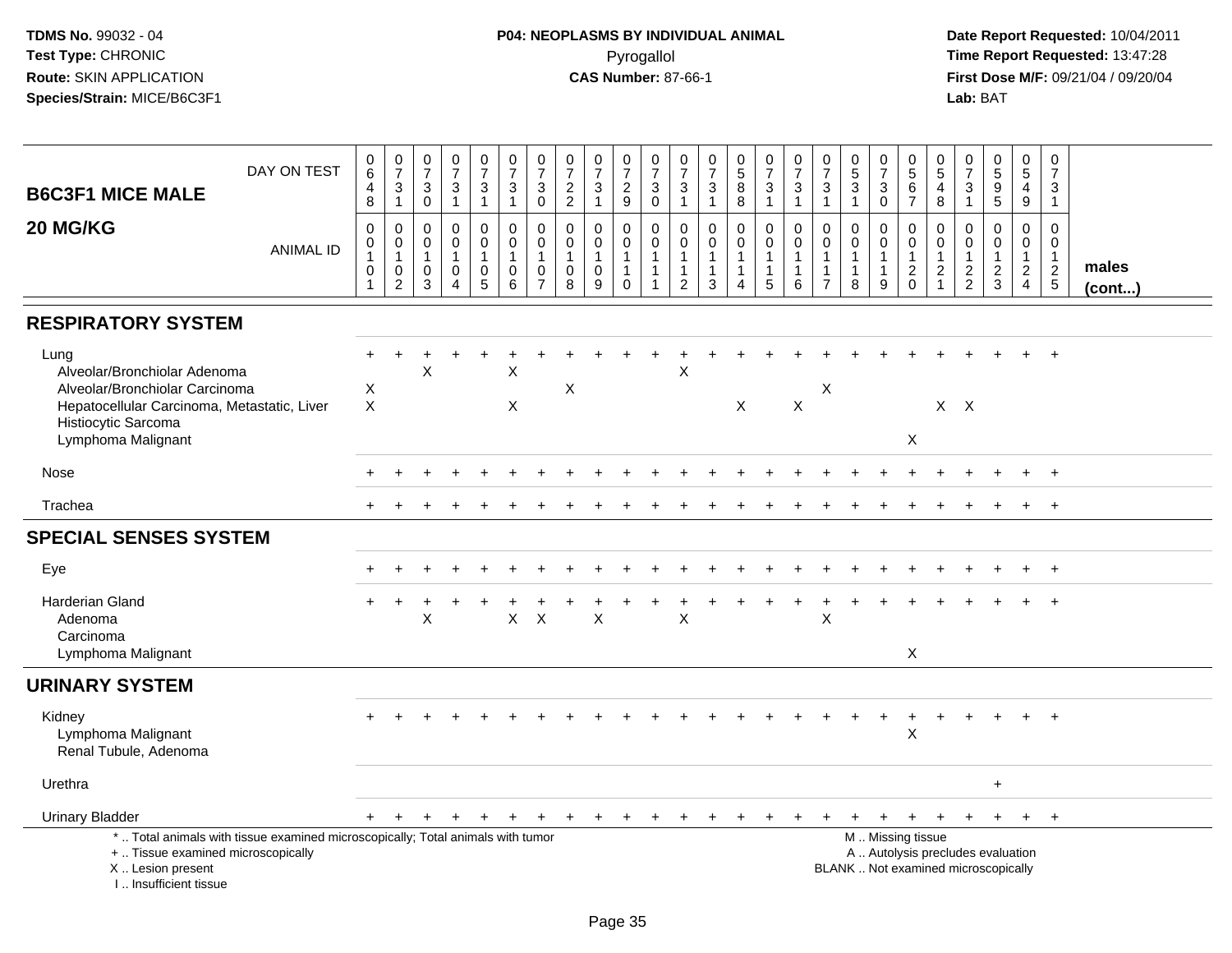Multiple Organ

Histiocytic Sarcoma

Lymphoma Malignant

## **P04: NEOPLASMS BY INDIVIDUAL ANIMAL**Pyrogallol **Time Report Requested:** 13:47:28

 **Date Report Requested:** 10/04/2011 **First Dose M/F:** 09/21/04 / 09/20/04<br>**Lab:** BAT **Lab:** BAT

| <b>B6C3F1 MICE MALE</b> | DAY ON TEST | U<br>6<br>4<br>8 | $\mathbf{0}$<br>-<br>3 | 0<br>3<br>υ      | ົ | 0<br>3           | 0<br>3           | 0<br>3<br>0 | υ<br>$\sqrt{2}$<br><u>_</u><br>∼ |        | -<br>$\sim$<br>$\epsilon$<br>9 | $\overline{0}$<br>3<br>0 | U<br>3      | $\mathbf 0$<br>ა | 0<br>.5<br>8<br>8 | 0<br>3      | 0<br>3      | د | 3 | 0<br>3<br>0 | 0<br>5<br>6                  | U<br>5<br>8         | 0<br>$\rightarrow$<br>3   | 0<br>. 5<br>9<br>$\mathbf{p}$ | 0<br>5<br>4<br>9      | 0<br>3 |                 |
|-------------------------|-------------|------------------|------------------------|------------------|---|------------------|------------------|-------------|----------------------------------|--------|--------------------------------|--------------------------|-------------|------------------|-------------------|-------------|-------------|---|---|-------------|------------------------------|---------------------|---------------------------|-------------------------------|-----------------------|--------|-----------------|
| <b>20 MG/KG</b>         | ANIMAL ID   | U                | 0<br>0<br>0<br>2       | U<br>0<br>υ<br>3 | 4 | 0<br>0<br>0<br>5 | 0<br>0<br>0<br>6 | 0<br>0<br>0 | υ<br>U<br>8                      | 0<br>9 | 0                              | 0<br>0                   | U<br>◠<br>∠ | 0<br>3           | 0<br>0<br>4       | 0<br>0<br>5 | 0<br>0<br>6 |   | 8 | 0<br>0<br>9 | 0<br>0<br>ົ<br><u>L</u><br>0 | $\overline{0}$<br>0 | 0<br>0<br>$\epsilon$<br>2 | 0<br>0<br>2<br>3              | 0<br>0<br>2<br>∼<br>4 | 2<br>5 | males<br>(cont) |
| Lymphoma Malignant      |             |                  |                        |                  |   |                  |                  |             |                                  |        |                                |                          |             |                  |                   |             |             |   |   |             | X                            |                     |                           |                               |                       |        |                 |
| <b>SYSTEMIC LESIONS</b> |             |                  |                        |                  |   |                  |                  |             |                                  |        |                                |                          |             |                  |                   |             |             |   |   |             |                              |                     |                           |                               |                       |        |                 |

<sup>+</sup> <sup>+</sup> <sup>+</sup> <sup>+</sup> <sup>+</sup> <sup>+</sup> <sup>+</sup> <sup>+</sup> <sup>+</sup> <sup>+</sup> <sup>+</sup> <sup>+</sup> <sup>+</sup> <sup>+</sup> <sup>+</sup> <sup>+</sup> <sup>+</sup> <sup>+</sup> <sup>+</sup> <sup>+</sup> <sup>+</sup> <sup>+</sup> <sup>+</sup> <sup>+</sup>

 $x \rightarrow x$ 

a the contract of  $\mathbb{X}$ 

t and the contract of the contract of the contract of the contract of the contract of the contract of the contract of the contract of the contract of the contract of the contract of the contract of the contract of the cont

\* .. Total animals with tissue examined microscopically; Total animals with tumor

+ .. Tissue examined microscopically

n +

X .. Lesion present

I .. Insufficient tissue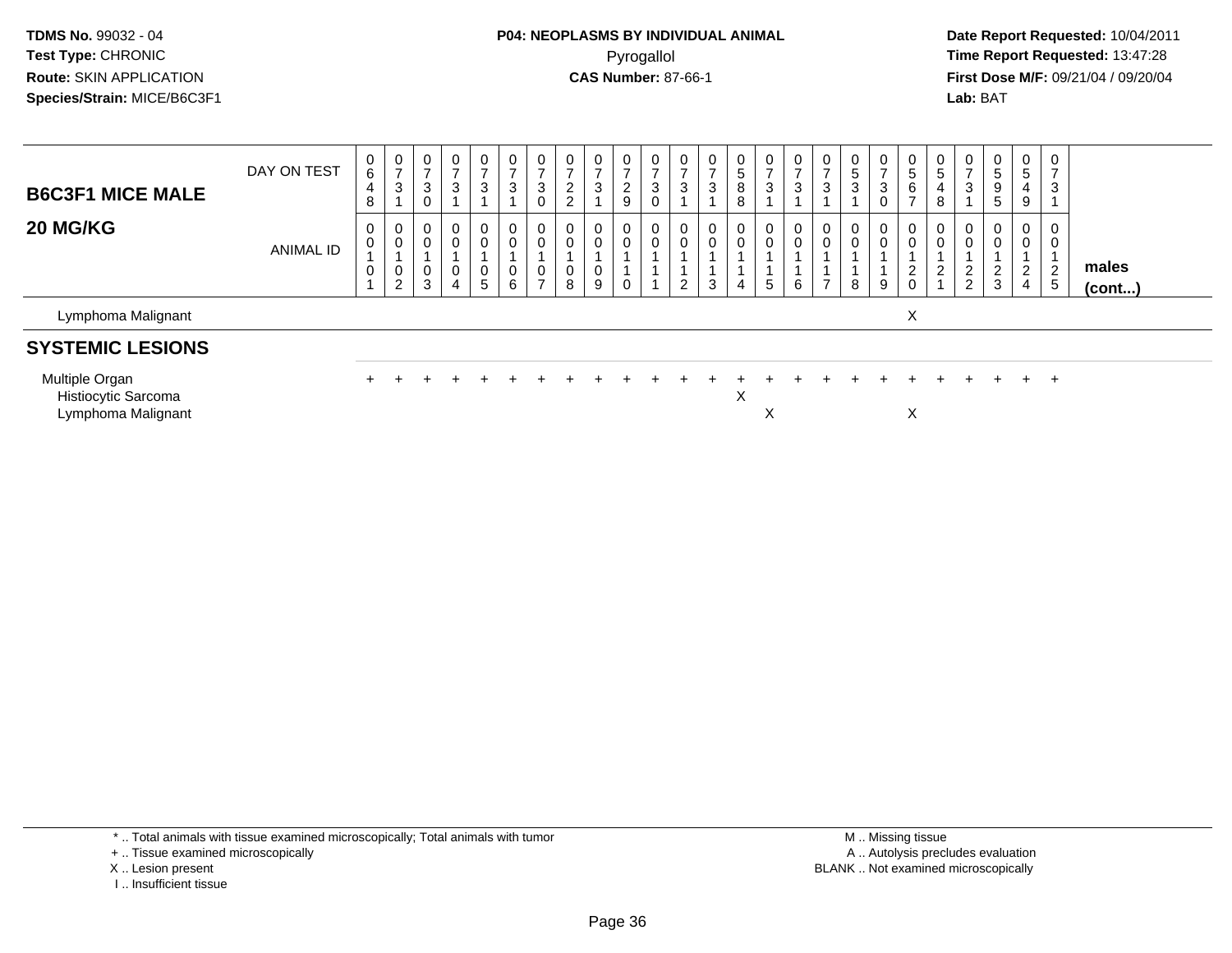#### **P04: NEOPLASMS BY INDIVIDUAL ANIMAL**Pyrogallol **Time Report Requested:** 13:47:28

 **Date Report Requested:** 10/04/2011 **First Dose M/F:** 09/21/04 / 09/20/04<br>**Lab:** BAT **Lab:** BAT

| DAY ON TEST      | $\frac{0}{7}$<br>$\sqrt{3}$<br>$\mathbf{1}$                            | $\frac{0}{7}$<br>$\frac{2}{5}$                  | $\frac{0}{7}$<br>$\mathsf 3$<br>$\mathbf{1}$     | $\frac{0}{7}$<br>$\ensuremath{\mathsf{3}}$<br>$\mathsf 0$ | $_{6}^{\rm 0}$<br>8<br>$\mathbf{1}$                                                     | $\begin{smallmatrix}0\0\4\end{smallmatrix}$<br>$\overline{7}$<br>$\mathbf 0$    | $\frac{0}{7}$<br>$\mathbf{3}$<br>$\mathbf 0$                               | $\begin{array}{c} 0 \\ 7 \end{array}$<br>$\ensuremath{\mathsf{3}}$<br>$\mathbf{1}$ | $0\over 6$<br>$\mathbf{3}$<br>$\,6\,$                                        | $\frac{0}{7}$<br>$\sqrt{3}$<br>$\mathbf{1}$                              | $\frac{0}{7}$<br>$\ensuremath{\mathsf{3}}$<br>$\mathsf 0$                  | $\frac{0}{7}$<br>$\ensuremath{\mathsf{3}}$<br>$\mathbf{1}$          | $\frac{0}{7}$<br>$\ensuremath{\mathsf{3}}$<br>$\mathbf{1}$ | $_{6}^{\rm 0}$<br>$\bf 8$<br>$\,6\,$                      | $\begin{smallmatrix} 0\\7 \end{smallmatrix}$<br>$\mathbf{3}$<br>$\mathbf{1}$                 | $\frac{0}{7}$<br>$\mathbf{3}$<br>$\mathsf 0$                             | 0<br>$\overline{7}$<br>$\ensuremath{\mathsf{3}}$<br>$\mathbf{1}$ | $\frac{0}{7}$<br>$\ensuremath{\mathsf{3}}$<br>$\mathbf{1}$                      | $\frac{0}{7}$<br>$\sqrt{3}$<br>$\mathbf{1}$                             | $\frac{0}{7}$<br>$\sqrt{3}$<br>$\mathbf 0$                           | $\frac{0}{7}$<br>$\mathbf{3}$<br>$\pmb{0}$ | $_{6}^{\rm 0}$<br>$\boldsymbol{9}$<br>$\mathbf{1}$                 | $\frac{0}{7}$<br>$\ensuremath{\mathsf{3}}$<br>$\mathsf{O}\xspace$ | 0<br>6<br>$\boldsymbol{9}$<br>$\overline{7}$               | $\mathbf 0$<br>$\sqrt{5}$<br>$\,6\,$<br>$\overline{4}$                  |                                                                    |
|------------------|------------------------------------------------------------------------|-------------------------------------------------|--------------------------------------------------|-----------------------------------------------------------|-----------------------------------------------------------------------------------------|---------------------------------------------------------------------------------|----------------------------------------------------------------------------|------------------------------------------------------------------------------------|------------------------------------------------------------------------------|--------------------------------------------------------------------------|----------------------------------------------------------------------------|---------------------------------------------------------------------|------------------------------------------------------------|-----------------------------------------------------------|----------------------------------------------------------------------------------------------|--------------------------------------------------------------------------|------------------------------------------------------------------|---------------------------------------------------------------------------------|-------------------------------------------------------------------------|----------------------------------------------------------------------|--------------------------------------------|--------------------------------------------------------------------|-------------------------------------------------------------------|------------------------------------------------------------|-------------------------------------------------------------------------|--------------------------------------------------------------------|
| <b>ANIMAL ID</b> | $\boldsymbol{0}$<br>$\mathbf 0$<br>$\overline{1}$<br>$\frac{2}{6}$     | 0<br>$\pmb{0}$<br>$\mathbf{1}$<br>$\frac{2}{7}$ | $\pmb{0}$<br>$\pmb{0}$<br>$\mathbf{1}$<br>$^2_8$ | $\pmb{0}$<br>$\pmb{0}$<br>$\mathbf{1}$<br>$\frac{2}{9}$   | $\mathsf{O}$<br>$\overline{0}$<br>$\mathbf{1}$<br>$\ensuremath{\mathsf{3}}$<br>$\Omega$ | $\pmb{0}$<br>$\overline{0}$<br>$\overline{1}$<br>$\mathbf{3}$<br>$\overline{1}$ | $\mathbf 0$<br>$\mathbf 0$<br>$\mathbf{1}$<br>$\sqrt{3}$<br>$\overline{2}$ | $\mathbf 0$<br>$\overline{0}$<br>$\mathbf{1}$<br>$\mathbf{3}$<br>3                 | $\mathbf 0$<br>$\mathbf 0$<br>$\mathbf{1}$<br>$\mathbf{3}$<br>$\overline{4}$ | $\boldsymbol{0}$<br>$\ddot{\mathbf{0}}$<br>$\mathbf{1}$<br>$\frac{3}{5}$ | $\pmb{0}$<br>$\mathbf 0$<br>$\mathbf{1}$<br>$\ensuremath{\mathsf{3}}$<br>6 | $\mathbf 0$<br>$\mathsf{O}\xspace$<br>$\mathbf{1}$<br>$\frac{3}{7}$ | $\mathsf 0$<br>$\mathbf 0$<br>$\overline{1}$<br>$_{8}^{3}$ | 0<br>$\ddot{\mathbf{0}}$<br>$\mathbf{1}$<br>$\frac{3}{9}$ | $\begin{smallmatrix}0\0\0\end{smallmatrix}$<br>$\mathbf{1}$<br>$\overline{4}$<br>$\mathbf 0$ | $\mathsf{O}$<br>$\ddot{\mathbf{0}}$<br>$\mathbf{1}$<br>4<br>$\mathbf{1}$ | 0<br>$\pmb{0}$<br>$\mathbf{1}$<br>4<br>$\overline{2}$            | $\mathbf 0$<br>$\overline{0}$<br>$\mathbf{1}$<br>$\overline{4}$<br>$\mathbf{3}$ | $\pmb{0}$<br>$\ddot{\mathbf{0}}$<br>$\mathbf{1}$<br>4<br>$\overline{4}$ | $\pmb{0}$<br>$\overline{0}$<br>$\overline{1}$<br>$\overline{4}$<br>5 | 0<br>$\mathbf 0$<br>$\mathbf{1}$<br>4<br>6 | 0<br>$\pmb{0}$<br>$\mathbf{1}$<br>$\overline{4}$<br>$\overline{7}$ | $\mathsf{O}$<br>$\bar{0}$<br>$\mathbf{1}$<br>$\overline{4}$<br>8  | 0<br>$\overline{0}$<br>$\mathbf{1}$<br>$\overline{4}$<br>9 | $\mathbf 0$<br>$\mathbf 0$<br>$\mathbf{1}$<br>$\sqrt{5}$<br>$\mathbf 0$ | * TOTALS                                                           |
|                  |                                                                        |                                                 |                                                  |                                                           |                                                                                         |                                                                                 |                                                                            |                                                                                    |                                                                              |                                                                          |                                                                            |                                                                     |                                                            |                                                           |                                                                                              |                                                                          |                                                                  |                                                                                 |                                                                         |                                                                      |                                            |                                                                    |                                                                   |                                                            |                                                                         |                                                                    |
|                  |                                                                        |                                                 |                                                  |                                                           |                                                                                         |                                                                                 |                                                                            |                                                                                    |                                                                              |                                                                          |                                                                            |                                                                     |                                                            |                                                           |                                                                                              |                                                                          |                                                                  |                                                                                 |                                                                         |                                                                      |                                            |                                                                    |                                                                   |                                                            |                                                                         | 50                                                                 |
|                  |                                                                        |                                                 |                                                  |                                                           |                                                                                         |                                                                                 |                                                                            |                                                                                    |                                                                              |                                                                          |                                                                            |                                                                     |                                                            |                                                           |                                                                                              |                                                                          |                                                                  |                                                                                 |                                                                         |                                                                      |                                            |                                                                    |                                                                   |                                                            | $\overline{+}$                                                          | 50                                                                 |
|                  |                                                                        |                                                 |                                                  |                                                           |                                                                                         |                                                                                 |                                                                            |                                                                                    |                                                                              |                                                                          |                                                                            |                                                                     |                                                            |                                                           |                                                                                              |                                                                          |                                                                  |                                                                                 |                                                                         |                                                                      |                                            |                                                                    |                                                                   |                                                            | $+$                                                                     | 50                                                                 |
|                  |                                                                        |                                                 |                                                  |                                                           |                                                                                         |                                                                                 |                                                                            |                                                                                    |                                                                              |                                                                          |                                                                            |                                                                     |                                                            |                                                           |                                                                                              |                                                                          |                                                                  |                                                                                 |                                                                         |                                                                      |                                            |                                                                    |                                                                   |                                                            |                                                                         | 50                                                                 |
|                  |                                                                        |                                                 |                                                  |                                                           |                                                                                         |                                                                                 |                                                                            |                                                                                    |                                                                              |                                                                          |                                                                            |                                                                     |                                                            |                                                           |                                                                                              |                                                                          |                                                                  |                                                                                 |                                                                         |                                                                      |                                            |                                                                    |                                                                   |                                                            |                                                                         | 50<br>$\mathbf{1}$                                                 |
|                  |                                                                        |                                                 |                                                  |                                                           |                                                                                         |                                                                                 |                                                                            |                                                                                    |                                                                              |                                                                          |                                                                            |                                                                     |                                                            |                                                           |                                                                                              |                                                                          |                                                                  |                                                                                 |                                                                         |                                                                      |                                            |                                                                    |                                                                   |                                                            | $\overline{+}$                                                          | 50                                                                 |
|                  |                                                                        |                                                 |                                                  |                                                           |                                                                                         |                                                                                 |                                                                            |                                                                                    |                                                                              |                                                                          |                                                                            |                                                                     |                                                            |                                                           |                                                                                              |                                                                          |                                                                  |                                                                                 |                                                                         |                                                                      |                                            |                                                                    |                                                                   |                                                            | $\overline{+}$                                                          | 50                                                                 |
|                  |                                                                        |                                                 |                                                  |                                                           |                                                                                         |                                                                                 |                                                                            |                                                                                    |                                                                              |                                                                          |                                                                            |                                                                     |                                                            |                                                           |                                                                                              |                                                                          |                                                                  |                                                                                 |                                                                         |                                                                      |                                            |                                                                    |                                                                   |                                                            |                                                                         | 50                                                                 |
|                  |                                                                        |                                                 |                                                  | $\overline{ }$<br>$\sf X$                                 |                                                                                         |                                                                                 |                                                                            | X                                                                                  |                                                                              |                                                                          |                                                                            |                                                                     |                                                            |                                                           |                                                                                              |                                                                          |                                                                  |                                                                                 |                                                                         |                                                                      |                                            |                                                                    |                                                                   |                                                            |                                                                         | 50<br>$\mathbf{1}$<br>$\boldsymbol{2}$<br>3                        |
|                  | $\mathsf{X}$                                                           | X                                               |                                                  |                                                           | X<br>X                                                                                  |                                                                                 |                                                                            | X                                                                                  |                                                                              | $\pmb{\times}$                                                           | X<br>X<br>X                                                                | $\mathsf{X}$                                                        | X                                                          | $\pmb{\times}$                                            |                                                                                              |                                                                          |                                                                  |                                                                                 |                                                                         |                                                                      |                                            | $\boldsymbol{\mathsf{X}}$                                          |                                                                   | X<br>$\mathsf X$<br>X<br>X                                 | X                                                                       | $\mathbf{1}$<br>16<br>22<br>17<br>3<br>$\mathbf 2$<br>$\mathbf{2}$ |
|                  | Hepatocellular Adenoma, Multiple<br>Hepatocellular Carcinoma, Multiple |                                                 |                                                  |                                                           | $X$ $X$                                                                                 |                                                                                 |                                                                            |                                                                                    | $X$ $X$                                                                      |                                                                          |                                                                            |                                                                     |                                                            |                                                           |                                                                                              |                                                                          |                                                                  |                                                                                 | $X$ $X$ $X$ $X$ $X$                                                     |                                                                      |                                            |                                                                    |                                                                   | $X$ $X$                                                    |                                                                         |                                                                    |

\* .. Total animals with tissue examined microscopically; Total animals with tumor

+ .. Tissue examined microscopically

 Lesion present BLANK .. Not examined microscopicallyX .. Lesion present

I .. Insufficient tissue

M .. Missing tissue

y the contract of the contract of the contract of the contract of the contract of the contract of the contract of  $A$ . Autolysis precludes evaluation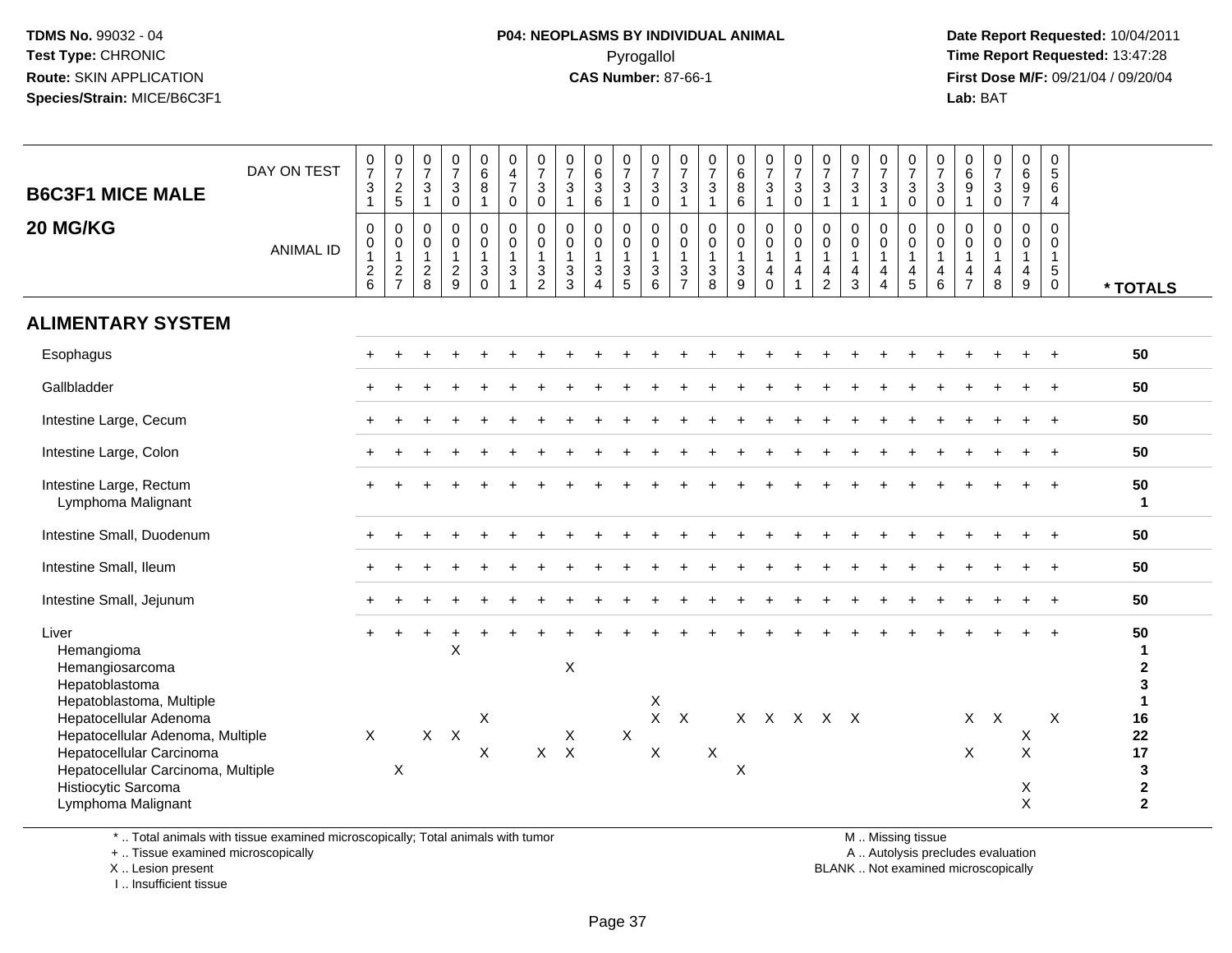# **P04: NEOPLASMS BY INDIVIDUAL ANIMAL**Pyrogallol **Time Report Requested:** 13:47:28

 **Date Report Requested:** 10/04/2011 **First Dose M/F:** 09/21/04 / 09/20/04<br>Lab: BAT **Lab:** BAT

| <b>B6C3F1 MICE MALE</b><br>20 MG/KG                     | DAY ON TEST<br><b>ANIMAL ID</b>                                                 | 0<br>$\overline{7}$<br>3<br>$\mathbf{1}$<br>0<br>$\pmb{0}$ | $\frac{0}{7}$<br>$\frac{2}{5}$<br>0<br>$\pmb{0}$ | $\frac{0}{7}$<br>$\ensuremath{\mathsf{3}}$<br>$\mathbf{1}$<br>0<br>$\mathbf 0$ | $\frac{0}{7}$<br>$\ensuremath{\mathsf{3}}$<br>$\mathbf 0$<br>$\mathbf 0$<br>$\mathbf 0$ | $\begin{array}{c} 0 \\ 6 \end{array}$<br>8<br>$\mathbf{1}$<br>0<br>$\mathbf 0$ | $\pmb{0}$<br>$\overline{4}$<br>$\overline{7}$<br>$\mathbf 0$<br>0<br>$\mathsf{O}\xspace$ | $\frac{0}{7}$<br>$\sqrt{3}$<br>$\mathbf 0$<br>0<br>$\mathbf 0$ | $\begin{array}{c} 0 \\ 7 \end{array}$<br>3<br>$\mathbf{1}$<br>0<br>$\mathbf 0$ | $\begin{array}{c} 0 \\ 6 \end{array}$<br>$\ensuremath{\mathsf{3}}$<br>6<br>0<br>$\mathbf 0$ | $\frac{0}{7}$<br>3<br>$\mathbf{1}$<br>0<br>$\mathbf 0$ | $\frac{0}{7}$<br>$\ensuremath{\mathsf{3}}$<br>$\pmb{0}$<br>0<br>$\mathsf{O}\xspace$ | $\frac{0}{7}$<br>$\ensuremath{\mathsf{3}}$<br>$\mathbf{1}$<br>0<br>$\mathbf 0$ | 0<br>$\overline{7}$<br>$\sqrt{3}$<br>$\overline{1}$<br>0<br>$\mathbf 0$ | 0<br>6<br>$\, 8$<br>6<br>$\mathbf 0$<br>$\mathbf 0$ | $\frac{0}{7}$<br>$\mathbf{3}$<br>$\mathbf{1}$<br>0<br>$\mathbf 0$ | $\begin{smallmatrix}0\\7\end{smallmatrix}$<br>3<br>$\mathbf 0$<br>0<br>$\mathbf 0$ | $\frac{0}{7}$<br>$\ensuremath{\mathsf{3}}$<br>$\mathbf{1}$<br>0<br>$\pmb{0}$ | $\frac{0}{7}$<br>$\sqrt{3}$<br>$\mathbf{1}$<br>$\mathbf 0$<br>$\mathbf 0$ | $\frac{0}{7}$<br>$\sqrt{3}$<br>$\overline{1}$<br>0<br>$\mathbf 0$ | $\pmb{0}$<br>$\overline{7}$<br>$\ensuremath{\mathsf{3}}$<br>$\mathbf 0$<br>0<br>$\mathbf 0$ | $\frac{0}{7}$<br>$\ensuremath{\mathsf{3}}$<br>$\mathbf 0$<br>0<br>$\mathsf 0$ | 0<br>$\,6$<br>9<br>$\mathbf{1}$<br>0<br>$\mathbf 0$ | $\pmb{0}$<br>$\overline{7}$<br>$\ensuremath{\mathsf{3}}$<br>$\mathbf 0$<br>0<br>0 | $\pmb{0}$<br>6<br>$\boldsymbol{9}$<br>$\overline{7}$<br>$\mathbf 0$<br>$\mathbf 0$ | $\pmb{0}$<br>$\overline{5}$ 6<br>$\overline{4}$<br>0<br>$\mathbf 0$ |                                       |
|---------------------------------------------------------|---------------------------------------------------------------------------------|------------------------------------------------------------|--------------------------------------------------|--------------------------------------------------------------------------------|-----------------------------------------------------------------------------------------|--------------------------------------------------------------------------------|------------------------------------------------------------------------------------------|----------------------------------------------------------------|--------------------------------------------------------------------------------|---------------------------------------------------------------------------------------------|--------------------------------------------------------|-------------------------------------------------------------------------------------|--------------------------------------------------------------------------------|-------------------------------------------------------------------------|-----------------------------------------------------|-------------------------------------------------------------------|------------------------------------------------------------------------------------|------------------------------------------------------------------------------|---------------------------------------------------------------------------|-------------------------------------------------------------------|---------------------------------------------------------------------------------------------|-------------------------------------------------------------------------------|-----------------------------------------------------|-----------------------------------------------------------------------------------|------------------------------------------------------------------------------------|---------------------------------------------------------------------|---------------------------------------|
|                                                         |                                                                                 | $\mathbf{1}$<br>$\sqrt{2}$<br>$6\phantom{a}$               | $\mathbf{1}$<br>$\frac{2}{7}$                    | $\mathbf{1}$<br>$^2_{\bf 8}$                                                   | $\mathbf{1}$<br>$\frac{2}{9}$                                                           | 3<br>$\overline{0}$                                                            | $\overline{1}$<br>$\ensuremath{\mathsf{3}}$<br>$\overline{1}$                            | $\mathbf{1}$<br>$\frac{3}{2}$                                  | 1<br>$\mathbf{3}$<br>3                                                         | $\mathbf{1}$<br>$\frac{3}{4}$                                                               | 1<br>$\frac{3}{5}$                                     | $\mathbf{1}$<br>$^3$ 6                                                              | $\overline{1}$<br>$\frac{3}{7}$                                                | $\overline{1}$<br>3<br>$\overline{8}$                                   | $\mathbf{1}$<br>$\sqrt{3}$<br>$\overline{9}$        | 1<br>$\overline{4}$<br>$\mathbf 0$                                | $\mathbf{1}$<br>$\overline{4}$<br>$\overline{1}$                                   | $\mathbf{1}$<br>$\overline{4}$<br>$\overline{2}$                             | $\overline{1}$<br>$\overline{4}$<br>3                                     | $\mathbf{1}$<br>$\overline{4}$<br>$\boldsymbol{\Lambda}$          | $\mathbf{1}$<br>4<br>5                                                                      | $\mathbf{1}$<br>4<br>6                                                        | $\mathbf{1}$<br>4<br>$\overline{7}$                 | $\mathbf{1}$<br>$\overline{4}$<br>$\,8\,$                                         | $\mathbf{1}$<br>$\overline{4}$<br>$\boldsymbol{9}$                                 | $\mathbf{1}$<br>$\,$ 5 $\,$<br>$\mathbf 0$                          | * TOTALS                              |
| Mesentery<br>Histiocytic Sarcoma<br>Lymphoma Malignant  |                                                                                 |                                                            |                                                  |                                                                                |                                                                                         |                                                                                |                                                                                          |                                                                |                                                                                |                                                                                             |                                                        | $+$                                                                                 |                                                                                |                                                                         |                                                     |                                                                   |                                                                                    | $\ddot{}$                                                                    |                                                                           |                                                                   |                                                                                             |                                                                               |                                                     |                                                                                   | $\ddot{}$<br>X                                                                     |                                                                     | 8<br>$\boldsymbol{2}$<br>$\mathbf{1}$ |
| Pancreas<br>Histiocytic Sarcoma<br>Lymphoma Malignant   |                                                                                 |                                                            |                                                  |                                                                                |                                                                                         |                                                                                |                                                                                          |                                                                |                                                                                |                                                                                             |                                                        |                                                                                     |                                                                                |                                                                         |                                                     |                                                                   |                                                                                    |                                                                              |                                                                           |                                                                   |                                                                                             |                                                                               |                                                     |                                                                                   |                                                                                    |                                                                     | 50<br>1<br>$\blacktriangleleft$       |
| <b>Salivary Glands</b><br>Lymphoma Malignant            |                                                                                 |                                                            |                                                  |                                                                                |                                                                                         |                                                                                |                                                                                          |                                                                |                                                                                |                                                                                             |                                                        |                                                                                     |                                                                                |                                                                         |                                                     |                                                                   |                                                                                    |                                                                              |                                                                           |                                                                   |                                                                                             |                                                                               |                                                     |                                                                                   |                                                                                    |                                                                     | 50<br>$\mathbf{1}$                    |
| Stomach, Forestomach<br>Lymphoma Malignant              |                                                                                 |                                                            |                                                  |                                                                                |                                                                                         |                                                                                |                                                                                          |                                                                |                                                                                |                                                                                             |                                                        |                                                                                     |                                                                                |                                                                         |                                                     |                                                                   |                                                                                    |                                                                              |                                                                           |                                                                   |                                                                                             |                                                                               |                                                     |                                                                                   |                                                                                    |                                                                     | 50<br>$\mathbf{1}$                    |
| Stomach, Glandular<br>Lymphoma Malignant                |                                                                                 |                                                            |                                                  |                                                                                |                                                                                         |                                                                                |                                                                                          |                                                                |                                                                                |                                                                                             |                                                        |                                                                                     |                                                                                |                                                                         |                                                     |                                                                   |                                                                                    |                                                                              |                                                                           |                                                                   |                                                                                             |                                                                               |                                                     |                                                                                   |                                                                                    |                                                                     | 50<br>$\mathbf{1}$                    |
| Tooth<br>Odontoma                                       |                                                                                 | $+$                                                        |                                                  | $\div$                                                                         |                                                                                         |                                                                                |                                                                                          |                                                                | $\ddot{}$                                                                      |                                                                                             | +<br>X                                                 |                                                                                     |                                                                                |                                                                         |                                                     |                                                                   |                                                                                    |                                                                              |                                                                           |                                                                   |                                                                                             |                                                                               |                                                     |                                                                                   |                                                                                    | $\ddot{}$<br>X                                                      | 24<br>3                               |
| <b>CARDIOVASCULAR SYSTEM</b>                            |                                                                                 |                                                            |                                                  |                                                                                |                                                                                         |                                                                                |                                                                                          |                                                                |                                                                                |                                                                                             |                                                        |                                                                                     |                                                                                |                                                                         |                                                     |                                                                   |                                                                                    |                                                                              |                                                                           |                                                                   |                                                                                             |                                                                               |                                                     |                                                                                   |                                                                                    |                                                                     |                                       |
| <b>Blood Vessel</b>                                     |                                                                                 |                                                            |                                                  |                                                                                |                                                                                         |                                                                                |                                                                                          |                                                                |                                                                                |                                                                                             |                                                        |                                                                                     |                                                                                |                                                                         |                                                     |                                                                   |                                                                                    |                                                                              |                                                                           |                                                                   |                                                                                             |                                                                               |                                                     |                                                                                   |                                                                                    |                                                                     | 50                                    |
| Heart<br>Histiocytic Sarcoma<br>Lymphoma Malignant      |                                                                                 |                                                            |                                                  |                                                                                |                                                                                         |                                                                                |                                                                                          |                                                                |                                                                                |                                                                                             |                                                        |                                                                                     |                                                                                |                                                                         |                                                     |                                                                   |                                                                                    |                                                                              |                                                                           |                                                                   |                                                                                             |                                                                               |                                                     |                                                                                   | $\ddot{}$<br>X                                                                     | $\ddot{}$                                                           | 50<br>$\mathbf{1}$<br>$\mathbf{1}$    |
| <b>ENDOCRINE SYSTEM</b>                                 |                                                                                 |                                                            |                                                  |                                                                                |                                                                                         |                                                                                |                                                                                          |                                                                |                                                                                |                                                                                             |                                                        |                                                                                     |                                                                                |                                                                         |                                                     |                                                                   |                                                                                    |                                                                              |                                                                           |                                                                   |                                                                                             |                                                                               |                                                     |                                                                                   |                                                                                    |                                                                     |                                       |
| <b>Adrenal Cortex</b>                                   |                                                                                 | $+$                                                        | $+$                                              | $\ddot{}$                                                                      | $\pm$                                                                                   | $\ddot{}$                                                                      | $\ddot{}$                                                                                |                                                                |                                                                                | $\pm$                                                                                       | $\ddot{}$                                              | $+$                                                                                 | $+$                                                                            | $+$                                                                     | $\pm$                                               | $\pm$                                                             | $\pm$                                                                              |                                                                              | $\ddot{}$                                                                 | $+$                                                               | $+$                                                                                         | $+$                                                                           | $+$                                                 | $+$                                                                               | $+$ $+$                                                                            |                                                                     | 50                                    |
| +  Tissue examined microscopically<br>X  Lesion present | *  Total animals with tissue examined microscopically; Total animals with tumor |                                                            |                                                  |                                                                                |                                                                                         |                                                                                |                                                                                          |                                                                |                                                                                |                                                                                             |                                                        |                                                                                     |                                                                                |                                                                         |                                                     |                                                                   |                                                                                    |                                                                              |                                                                           |                                                                   | M  Missing tissue                                                                           |                                                                               |                                                     | A  Autolysis precludes evaluation<br>BLANK  Not examined microscopically          |                                                                                    |                                                                     |                                       |

I .. Insufficient tissue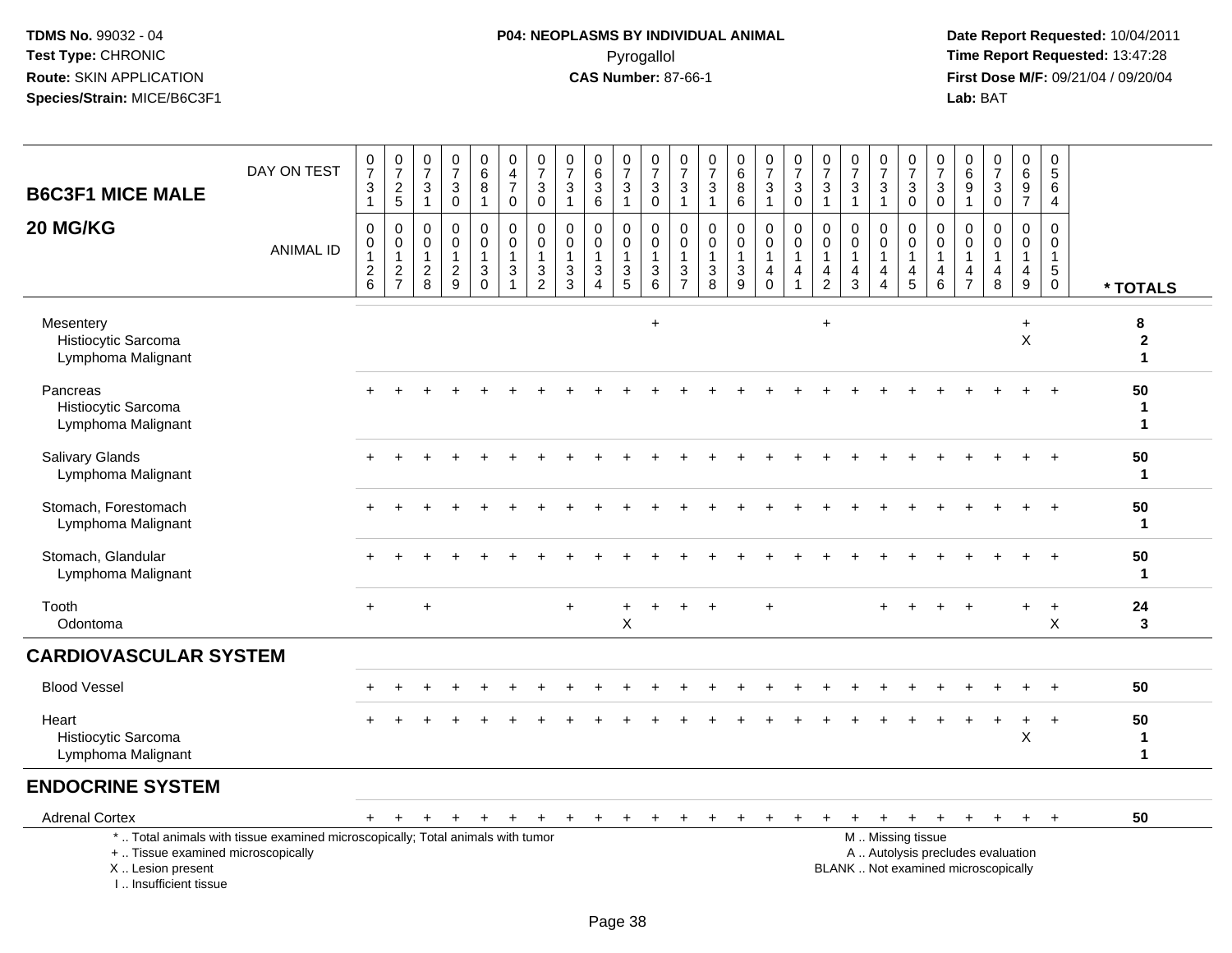# **P04: NEOPLASMS BY INDIVIDUAL ANIMAL**Pyrogallol **Time Report Requested:** 13:47:28

 **Date Report Requested:** 10/04/2011 **First Dose M/F:** 09/21/04 / 09/20/04<br>Lab: BAT **Lab:** BAT

| <b>B6C3F1 MICE MALE</b>                                           | DAY ON TEST                                                                     | $\frac{0}{7}$<br>3                        | $\frac{0}{7}$<br>$\frac{2}{5}$                          | $\begin{smallmatrix}0\\7\end{smallmatrix}$<br>3             | $\frac{0}{7}$<br>$\ensuremath{\mathsf{3}}$                    | $\pmb{0}$<br>$\,6\,$<br>8                                                              | 0<br>$\overline{\mathbf{4}}$<br>$\overline{7}$     | $\frac{0}{7}$<br>$\sqrt{3}$                                                  | $\frac{0}{7}$<br>$\sqrt{3}$                          | $_{6}^{\rm 0}$<br>$\sqrt{3}$                                          | $\frac{0}{7}$<br>$\ensuremath{\mathsf{3}}$        | $\frac{0}{7}$<br>$\sqrt{3}$                                               | $\pmb{0}$<br>$\overline{7}$<br>$\mathbf{3}$                                | $\frac{0}{7}$<br>$\sqrt{3}$                                               | $_{6}^{\rm 0}$<br>$_{6}^{8}$                  | $\frac{0}{7}$<br>$\ensuremath{\mathsf{3}}$                                | $\frac{0}{7}$<br>$\sqrt{3}$           | $\begin{smallmatrix}0\\7\end{smallmatrix}$<br>$\ensuremath{\mathsf{3}}$        | $\frac{0}{7}$<br>$\sqrt{3}$                                        | $\frac{0}{7}$<br>3                         | $\frac{0}{7}$<br>$\ensuremath{\mathsf{3}}$              | $\frac{0}{7}$<br>3                      | $\pmb{0}$<br>$\,6$<br>9                                                     | $\begin{smallmatrix}0\\7\end{smallmatrix}$<br>$_0^3$            | $\begin{array}{c} 0 \\ 6 \end{array}$<br>$\frac{9}{7}$                    | 0<br>$\overline{5}$<br>6                                                |                         |
|-------------------------------------------------------------------|---------------------------------------------------------------------------------|-------------------------------------------|---------------------------------------------------------|-------------------------------------------------------------|---------------------------------------------------------------|----------------------------------------------------------------------------------------|----------------------------------------------------|------------------------------------------------------------------------------|------------------------------------------------------|-----------------------------------------------------------------------|---------------------------------------------------|---------------------------------------------------------------------------|----------------------------------------------------------------------------|---------------------------------------------------------------------------|-----------------------------------------------|---------------------------------------------------------------------------|---------------------------------------|--------------------------------------------------------------------------------|--------------------------------------------------------------------|--------------------------------------------|---------------------------------------------------------|-----------------------------------------|-----------------------------------------------------------------------------|-----------------------------------------------------------------|---------------------------------------------------------------------------|-------------------------------------------------------------------------|-------------------------|
|                                                                   |                                                                                 | $\overline{1}$                            |                                                         | $\mathbf{1}$                                                | $\mathbf 0$                                                   | $\mathbf{1}$                                                                           | 0                                                  | $\mathbf 0$                                                                  | $\mathbf{1}$                                         | 6                                                                     | $\mathbf{1}$                                      | $\mathbf 0$                                                               | $\mathbf{1}$                                                               | $\mathbf{1}$                                                              |                                               | $\mathbf{1}$                                                              | $\mathbf 0$                           | $\overline{1}$                                                                 | $\overline{1}$                                                     | $\mathbf{1}$                               | $\mathbf 0$                                             | $\mathbf 0$                             | $\mathbf{1}$                                                                |                                                                 |                                                                           | $\overline{4}$                                                          |                         |
| 20 MG/KG                                                          | <b>ANIMAL ID</b>                                                                | 0<br>0<br>$\overline{1}$<br>$\frac{2}{6}$ | $\,0\,$<br>$\mathbf 0$<br>$\mathbf{1}$<br>$\frac{2}{7}$ | $\mathbf 0$<br>$\mathbf 0$<br>$\mathbf{1}$<br>$\frac{2}{8}$ | $\mathbf 0$<br>$\mathbf 0$<br>$\overline{1}$<br>$\frac{2}{9}$ | $\mathbf 0$<br>$\mathbf 0$<br>$\mathbf{1}$<br>$\ensuremath{\mathsf{3}}$<br>$\mathbf 0$ | 0<br>$\mathbf 0$<br>1<br>$\ensuremath{\mathsf{3}}$ | $\mathbf 0$<br>$\pmb{0}$<br>1<br>$\ensuremath{\mathsf{3}}$<br>$\overline{2}$ | $\mathbf 0$<br>$\mathbf 0$<br>$\mathbf{1}$<br>3<br>3 | $\mathbf 0$<br>$\mathbf 0$<br>$\sqrt{3}$<br>$\boldsymbol{\varLambda}$ | 0<br>$\mathbf 0$<br>$\mathbf{1}$<br>$\frac{3}{5}$ | $\mathbf 0$<br>$\Omega$<br>$\overline{1}$<br>$\sqrt{3}$<br>$6\phantom{a}$ | $\mathbf 0$<br>$\mathbf 0$<br>$\mathbf{1}$<br>$\sqrt{3}$<br>$\overline{7}$ | $\mathbf 0$<br>$\Omega$<br>$\mathbf{1}$<br>$\ensuremath{\mathsf{3}}$<br>8 | 0<br>$\overline{0}$<br>$\mathbf{1}$<br>3<br>9 | 0<br>$\mathbf 0$<br>$\mathbf{1}$<br>$\begin{array}{c} 4 \\ 0 \end{array}$ | 0<br>$\mathbf 0$<br>$\mathbf{1}$<br>4 | $\mathbf 0$<br>$\mathbf 0$<br>$\mathbf{1}$<br>$\overline{4}$<br>$\overline{2}$ | $\mathbf 0$<br>$\mathbf{0}$<br>$\mathbf{1}$<br>$\overline{4}$<br>3 | 0<br>$\mathbf 0$<br>$\mathbf{1}$<br>4<br>4 | 0<br>$\mathbf 0$<br>$\mathbf{1}$<br>$\overline{4}$<br>5 | 0<br>$\Omega$<br>$\mathbf{1}$<br>4<br>6 | $\mathbf 0$<br>$\Omega$<br>$\mathbf{1}$<br>$\overline{4}$<br>$\overline{7}$ | $\pmb{0}$<br>$\mathbf 0$<br>$\mathbf{1}$<br>$\overline{4}$<br>8 | 0<br>$\mathbf 0$<br>$\mathbf{1}$<br>$\begin{array}{c} 4 \\ 9 \end{array}$ | $\mathbf 0$<br>$\mathbf 0$<br>$\mathbf{1}$<br>$\sqrt{5}$<br>$\mathbf 0$ | * TOTALS                |
| Histiocytic Sarcoma<br>Lymphoma Malignant<br>Subcapsular, Adenoma |                                                                                 |                                           |                                                         |                                                             | $\times$                                                      |                                                                                        |                                                    |                                                                              |                                                      |                                                                       |                                                   |                                                                           |                                                                            |                                                                           |                                               | X                                                                         |                                       |                                                                                |                                                                    |                                            | X                                                       |                                         |                                                                             |                                                                 |                                                                           |                                                                         | 6                       |
| Adrenal Medulla                                                   |                                                                                 | $\pm$                                     |                                                         |                                                             |                                                               |                                                                                        |                                                    |                                                                              |                                                      |                                                                       |                                                   |                                                                           |                                                                            |                                                                           |                                               |                                                                           |                                       |                                                                                |                                                                    |                                            |                                                         |                                         |                                                                             |                                                                 | ÷.                                                                        | $+$                                                                     | 50                      |
| Islets, Pancreatic                                                |                                                                                 |                                           |                                                         |                                                             |                                                               |                                                                                        |                                                    |                                                                              |                                                      |                                                                       |                                                   |                                                                           |                                                                            |                                                                           |                                               |                                                                           |                                       |                                                                                |                                                                    |                                            |                                                         |                                         |                                                                             |                                                                 |                                                                           | $\overline{ }$                                                          | 50                      |
| Parathyroid Gland                                                 |                                                                                 | М                                         | $\div$                                                  |                                                             |                                                               |                                                                                        |                                                    |                                                                              |                                                      |                                                                       |                                                   |                                                                           |                                                                            |                                                                           |                                               |                                                                           |                                       |                                                                                |                                                                    |                                            |                                                         |                                         |                                                                             |                                                                 |                                                                           |                                                                         | 42                      |
| <b>Pituitary Gland</b>                                            |                                                                                 |                                           |                                                         |                                                             |                                                               |                                                                                        |                                                    |                                                                              |                                                      |                                                                       |                                                   |                                                                           |                                                                            |                                                                           |                                               |                                                                           |                                       |                                                                                |                                                                    |                                            |                                                         |                                         |                                                                             |                                                                 |                                                                           | $\overline{+}$                                                          | 50                      |
| <b>Thyroid Gland</b>                                              |                                                                                 |                                           |                                                         |                                                             |                                                               |                                                                                        |                                                    |                                                                              |                                                      |                                                                       |                                                   |                                                                           |                                                                            |                                                                           |                                               |                                                                           |                                       |                                                                                |                                                                    |                                            |                                                         |                                         |                                                                             |                                                                 |                                                                           | $\overline{+}$                                                          | 50                      |
| <b>GENERAL BODY SYSTEM</b>                                        |                                                                                 |                                           |                                                         |                                                             |                                                               |                                                                                        |                                                    |                                                                              |                                                      |                                                                       |                                                   |                                                                           |                                                                            |                                                                           |                                               |                                                                           |                                       |                                                                                |                                                                    |                                            |                                                         |                                         |                                                                             |                                                                 |                                                                           |                                                                         |                         |
| Peritoneum                                                        |                                                                                 |                                           |                                                         |                                                             |                                                               |                                                                                        |                                                    |                                                                              |                                                      |                                                                       |                                                   | $\ddot{}$                                                                 |                                                                            |                                                                           |                                               |                                                                           |                                       |                                                                                |                                                                    |                                            |                                                         |                                         |                                                                             |                                                                 |                                                                           |                                                                         | $\mathbf{1}$            |
| <b>GENITAL SYSTEM</b>                                             |                                                                                 |                                           |                                                         |                                                             |                                                               |                                                                                        |                                                    |                                                                              |                                                      |                                                                       |                                                   |                                                                           |                                                                            |                                                                           |                                               |                                                                           |                                       |                                                                                |                                                                    |                                            |                                                         |                                         |                                                                             |                                                                 |                                                                           |                                                                         |                         |
| <b>Coagulating Gland</b><br>Carcinoma                             |                                                                                 |                                           |                                                         |                                                             |                                                               |                                                                                        |                                                    |                                                                              |                                                      |                                                                       |                                                   |                                                                           |                                                                            |                                                                           |                                               |                                                                           |                                       |                                                                                |                                                                    |                                            |                                                         |                                         |                                                                             | $+$<br>$\mathsf X$                                              |                                                                           |                                                                         | 1<br>1                  |
| Epididymis<br>Histiocytic Sarcoma<br>Lymphoma Malignant           |                                                                                 |                                           |                                                         |                                                             |                                                               |                                                                                        |                                                    |                                                                              |                                                      |                                                                       |                                                   |                                                                           |                                                                            |                                                                           |                                               |                                                                           |                                       |                                                                                |                                                                    |                                            |                                                         |                                         |                                                                             |                                                                 | X                                                                         |                                                                         | 50<br>1<br>$\mathbf{2}$ |
| <b>Preputial Gland</b><br>Lymphoma Malignant                      |                                                                                 |                                           |                                                         |                                                             |                                                               |                                                                                        |                                                    |                                                                              |                                                      |                                                                       |                                                   |                                                                           |                                                                            |                                                                           |                                               |                                                                           |                                       |                                                                                |                                                                    |                                            |                                                         |                                         |                                                                             |                                                                 |                                                                           | $+$                                                                     | 50<br>$\mathbf 1$       |
| Prostate                                                          |                                                                                 |                                           |                                                         |                                                             |                                                               |                                                                                        |                                                    |                                                                              |                                                      |                                                                       |                                                   |                                                                           |                                                                            |                                                                           |                                               |                                                                           |                                       |                                                                                |                                                                    |                                            |                                                         |                                         |                                                                             |                                                                 |                                                                           |                                                                         | 50                      |
| +  Tissue examined microscopically<br>X  Lesion present           | *  Total animals with tissue examined microscopically; Total animals with tumor |                                           |                                                         |                                                             |                                                               |                                                                                        |                                                    |                                                                              |                                                      |                                                                       |                                                   |                                                                           |                                                                            |                                                                           |                                               |                                                                           |                                       |                                                                                | BLANK  Not examined microscopically                                |                                            | M  Missing tissue                                       | A  Autolysis precludes evaluation       |                                                                             |                                                                 |                                                                           |                                                                         |                         |

I .. Insufficient tissue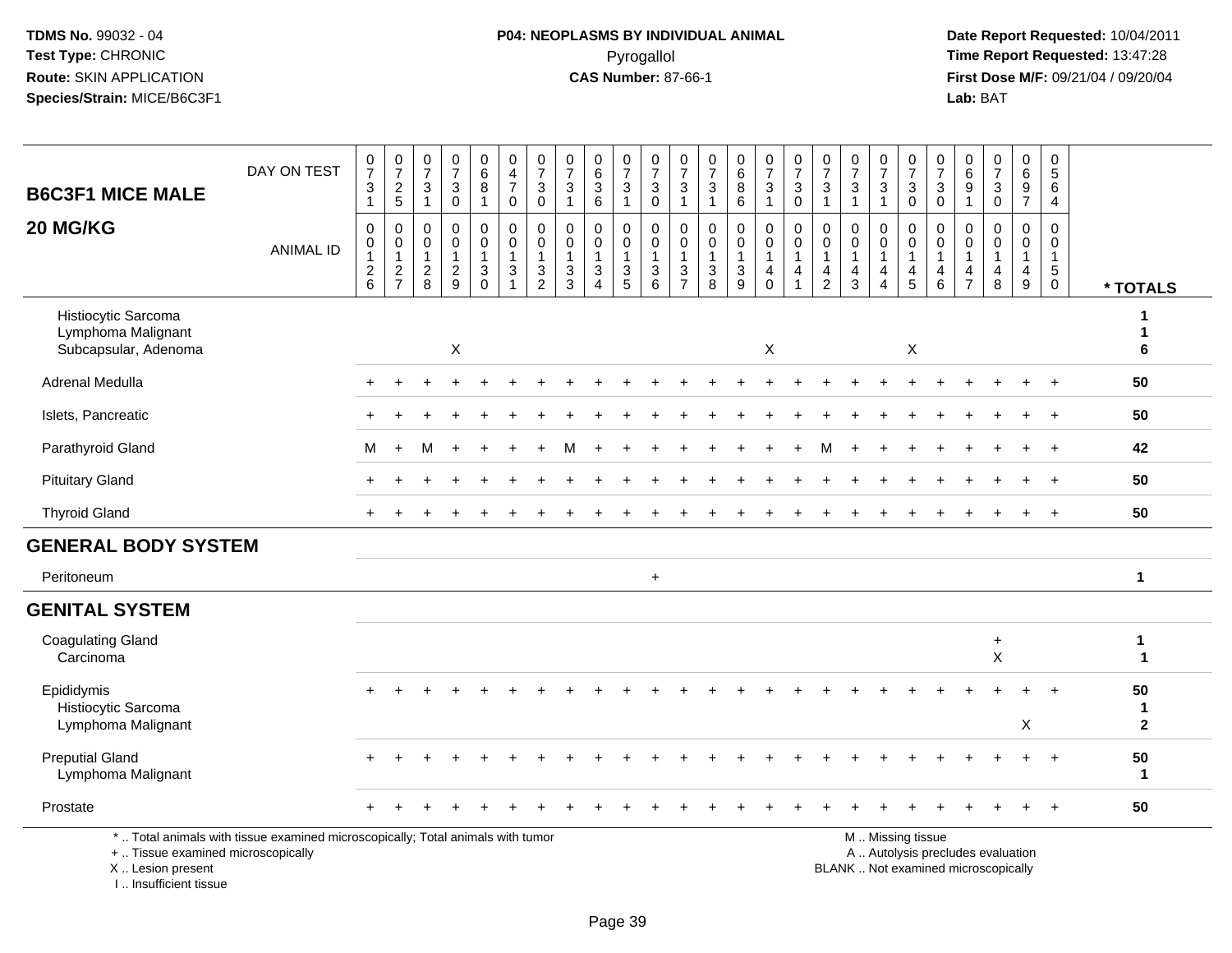# **P04: NEOPLASMS BY INDIVIDUAL ANIMAL**Pyrogallol **Time Report Requested:** 13:47:28

| <b>B6C3F1 MICE MALE</b>                                                                      | DAY ON TEST                                                                     | $\frac{0}{7}$<br>$\ensuremath{\mathsf{3}}$<br>$\mathbf{1}$               | $\begin{array}{c} 0 \\ 7 \end{array}$<br>$\frac{2}{5}$      | $\pmb{0}$<br>$\overline{7}$<br>$\ensuremath{\mathsf{3}}$<br>$\mathbf{1}$ | $\mathbf 0$<br>$\overline{7}$<br>3<br>$\overline{0}$           | $_{6}^{\rm 0}$<br>$\bf 8$<br>$\mathbf{1}$                 | 0<br>4<br>$\overline{7}$<br>$\mathbf 0$                           | $\frac{0}{7}$<br>$\sqrt{3}$<br>0                                                                  | $\frac{0}{7}$<br>$\ensuremath{\mathsf{3}}$<br>$\mathbf{1}$  | $\mathbf 0$<br>$\overline{6}$<br>$\sqrt{3}$<br>6                           | $\begin{array}{c} 0 \\ 7 \end{array}$<br>$\ensuremath{\mathsf{3}}$<br>$\mathbf{1}$ | $\frac{0}{7}$<br>3<br>$\mathbf 0$                    | $\frac{0}{7}$<br>$\ensuremath{\mathsf{3}}$<br>$\mathbf{1}$ | 0<br>$\overline{7}$<br>$\ensuremath{\mathsf{3}}$<br>$\mathbf{1}$ | $\begin{array}{c} 0 \\ 6 \end{array}$<br>$\bf 8$<br>$\,6\,$                          | $\begin{array}{c} 0 \\ 7 \end{array}$<br>$\ensuremath{\mathsf{3}}$<br>$\overline{1}$ | $\frac{0}{7}$<br>$\sqrt{3}$<br>$\mathbf 0$                                   | $\frac{0}{7}$<br>3<br>$\mathbf{1}$            | $\frac{0}{7}$<br>$\ensuremath{\mathsf{3}}$<br>$\mathbf{1}$      | $\frac{0}{7}$<br>3<br>$\mathbf{1}$                      | $\frac{0}{7}$<br>$\ensuremath{\mathsf{3}}$<br>$\mathbf 0$ | $\frac{0}{7}$<br>$\sqrt{3}$<br>$\mathbf 0$             | 0<br>6<br>9<br>$\mathbf{1}$                                       | $\mathbf 0$<br>$\overline{7}$<br>$\ensuremath{\mathsf{3}}$<br>$\mathbf 0$ | 0<br>$\overline{6}$<br>$\boldsymbol{9}$<br>$\overline{7}$ | 0<br>$5\phantom{.0}$<br>$\,6\,$<br>$\overline{4}$                                   |                                   |
|----------------------------------------------------------------------------------------------|---------------------------------------------------------------------------------|--------------------------------------------------------------------------|-------------------------------------------------------------|--------------------------------------------------------------------------|----------------------------------------------------------------|-----------------------------------------------------------|-------------------------------------------------------------------|---------------------------------------------------------------------------------------------------|-------------------------------------------------------------|----------------------------------------------------------------------------|------------------------------------------------------------------------------------|------------------------------------------------------|------------------------------------------------------------|------------------------------------------------------------------|--------------------------------------------------------------------------------------|--------------------------------------------------------------------------------------|------------------------------------------------------------------------------|-----------------------------------------------|-----------------------------------------------------------------|---------------------------------------------------------|-----------------------------------------------------------|--------------------------------------------------------|-------------------------------------------------------------------|---------------------------------------------------------------------------|-----------------------------------------------------------|-------------------------------------------------------------------------------------|-----------------------------------|
| 20 MG/KG                                                                                     | <b>ANIMAL ID</b>                                                                | 0<br>$\mathbf 0$<br>$\mathbf 1$<br>$\begin{array}{c} 2 \\ 6 \end{array}$ | $\mathbf 0$<br>$\pmb{0}$<br>$\overline{1}$<br>$\frac{2}{7}$ | $\mathbf 0$<br>0<br>$\overline{1}$<br>$\overline{2}$<br>8                | $\Omega$<br>$\mathbf 0$<br>$\mathbf{1}$<br>$\overline{c}$<br>9 | 0<br>$\mathbf 0$<br>$\mathbf 1$<br>$\sqrt{3}$<br>$\Omega$ | $\mathbf 0$<br>$\mathbf 0$<br>$\mathbf{1}$<br>3<br>$\overline{1}$ | $\mathbf 0$<br>$\mathsf{O}\xspace$<br>$\mathbf{1}$<br>$\ensuremath{\mathsf{3}}$<br>$\overline{2}$ | $\mathbf 0$<br>$\mathbf 0$<br>$\mathbf{1}$<br>$\frac{3}{3}$ | $\mathbf 0$<br>$\mathbf 0$<br>$\mathbf{1}$<br>$\sqrt{3}$<br>$\overline{A}$ | 0<br>$\mathbf 0$<br>$\mathbf{1}$<br>$\ensuremath{\mathsf{3}}$<br>5                 | $\mathbf 0$<br>$\mathbf 0$<br>$\mathbf{1}$<br>3<br>6 | 0<br>$\mathbf 0$<br>$\mathbf{1}$<br>3<br>$\overline{7}$    | $\mathbf 0$<br>$\mathbf 0$<br>$\mathbf{1}$<br>$\mathbf{3}$<br>8  | $\mathbf 0$<br>$\mathsf{O}\xspace$<br>$\mathbf{1}$<br>$\ensuremath{\mathsf{3}}$<br>9 | 0<br>$\pmb{0}$<br>$\overline{1}$<br>4<br>$\Omega$                                    | $\mathbf 0$<br>$\mathbf 0$<br>$\mathbf{1}$<br>$\overline{4}$<br>$\mathbf{1}$ | 0<br>0<br>$\mathbf{1}$<br>4<br>$\overline{2}$ | $\mathbf 0$<br>$\mathbf 0$<br>$\mathbf{1}$<br>4<br>$\mathbf{3}$ | 0<br>$\mathbf 0$<br>$\mathbf{1}$<br>4<br>$\overline{4}$ | 0<br>$\mathbf 0$<br>$\mathbf{1}$<br>4<br>5                | $\mathbf 0$<br>$\mathbf 0$<br>$\overline{1}$<br>4<br>6 | $\Omega$<br>$\mathbf{0}$<br>$\overline{1}$<br>4<br>$\overline{7}$ | $\Omega$<br>$\mathbf 0$<br>$\mathbf{1}$<br>4<br>8                         | $\mathbf 0$<br>$\overline{0}$<br>1<br>4<br>9              | $\Omega$<br>$\mathbf 0$<br>$\overline{1}$<br>$5\phantom{.0}$<br>$\mathsf{O}\xspace$ | * TOTALS                          |
| Histiocytic Sarcoma<br>Lymphoma Malignant                                                    |                                                                                 |                                                                          |                                                             |                                                                          |                                                                |                                                           |                                                                   |                                                                                                   |                                                             |                                                                            |                                                                                    |                                                      |                                                            |                                                                  |                                                                                      |                                                                                      |                                                                              |                                               |                                                                 |                                                         |                                                           |                                                        |                                                                   |                                                                           |                                                           |                                                                                     | 1                                 |
| <b>Seminal Vesicle</b><br>Histiocytic Sarcoma<br>Lymphoma Malignant                          |                                                                                 |                                                                          |                                                             |                                                                          |                                                                |                                                           |                                                                   |                                                                                                   |                                                             |                                                                            |                                                                                    |                                                      |                                                            |                                                                  |                                                                                      |                                                                                      |                                                                              |                                               |                                                                 |                                                         |                                                           |                                                        |                                                                   |                                                                           |                                                           |                                                                                     | 50<br>-1<br>1                     |
| <b>Testes</b><br>Histiocytic Sarcoma<br>Lymphoma Malignant<br>Interstitial Cell, Adenoma     |                                                                                 |                                                                          |                                                             |                                                                          |                                                                |                                                           |                                                                   |                                                                                                   |                                                             |                                                                            |                                                                                    |                                                      |                                                            |                                                                  |                                                                                      |                                                                                      |                                                                              |                                               |                                                                 |                                                         |                                                           |                                                        |                                                                   |                                                                           |                                                           |                                                                                     | 50<br>-1<br>$\mathbf 1$           |
| <b>HEMATOPOIETIC SYSTEM</b>                                                                  |                                                                                 |                                                                          |                                                             |                                                                          |                                                                |                                                           |                                                                   |                                                                                                   |                                                             |                                                                            |                                                                                    |                                                      |                                                            |                                                                  |                                                                                      |                                                                                      |                                                                              |                                               |                                                                 |                                                         |                                                           |                                                        |                                                                   |                                                                           |                                                           |                                                                                     |                                   |
| <b>Bone Marrow</b>                                                                           |                                                                                 |                                                                          |                                                             |                                                                          |                                                                |                                                           |                                                                   |                                                                                                   |                                                             |                                                                            |                                                                                    |                                                      |                                                            |                                                                  |                                                                                      |                                                                                      |                                                                              |                                               |                                                                 |                                                         |                                                           |                                                        |                                                                   |                                                                           |                                                           | $\ddot{}$                                                                           | 50                                |
| Lymph Node<br>Bronchial, Alveolar/Bronchiolar Carcinoma,<br>Metastatic, Lung                 |                                                                                 |                                                                          |                                                             |                                                                          |                                                                |                                                           |                                                                   | $\overline{+}$                                                                                    |                                                             | $\ddot{}$<br>X                                                             |                                                                                    |                                                      |                                                            |                                                                  |                                                                                      |                                                                                      |                                                                              |                                               | $\ddot{}$                                                       |                                                         |                                                           |                                                        |                                                                   |                                                                           |                                                           |                                                                                     | 9                                 |
| Bronchial, Lymphoma Malignant<br>Iliac, Lymphoma Malignant<br>Pancreatic, Lymphoma Malignant |                                                                                 |                                                                          |                                                             |                                                                          |                                                                |                                                           |                                                                   |                                                                                                   |                                                             |                                                                            |                                                                                    |                                                      |                                                            |                                                                  |                                                                                      |                                                                                      |                                                                              |                                               |                                                                 |                                                         |                                                           |                                                        |                                                                   |                                                                           |                                                           |                                                                                     |                                   |
| Lymph Node, Mandibular<br>Lymphoma Malignant                                                 |                                                                                 |                                                                          |                                                             |                                                                          |                                                                |                                                           |                                                                   |                                                                                                   |                                                             |                                                                            |                                                                                    |                                                      |                                                            |                                                                  |                                                                                      |                                                                                      |                                                                              |                                               |                                                                 |                                                         |                                                           |                                                        |                                                                   |                                                                           | $\ddot{}$<br>X                                            | $\ddot{}$                                                                           | 50<br>$\mathbf{2}$                |
| Lymph Node, Mesenteric<br>Histiocytic Sarcoma<br>Lymphoma Malignant                          |                                                                                 |                                                                          |                                                             |                                                                          |                                                                |                                                           |                                                                   |                                                                                                   |                                                             |                                                                            |                                                                                    |                                                      |                                                            |                                                                  |                                                                                      |                                                                                      |                                                                              |                                               |                                                                 |                                                         |                                                           |                                                        |                                                                   |                                                                           | Х                                                         |                                                                                     | 50<br>$\mathbf 1$<br>$\mathbf{2}$ |
| Spleen                                                                                       |                                                                                 |                                                                          |                                                             |                                                                          |                                                                |                                                           |                                                                   |                                                                                                   |                                                             |                                                                            |                                                                                    |                                                      |                                                            |                                                                  |                                                                                      |                                                                                      |                                                                              |                                               |                                                                 |                                                         |                                                           |                                                        |                                                                   |                                                                           |                                                           | $\ddot{}$                                                                           | 50                                |
| +  Tissue examined microscopically<br>X  Lesion present<br>I Insufficient tissue             | *  Total animals with tissue examined microscopically; Total animals with tumor |                                                                          |                                                             |                                                                          |                                                                |                                                           |                                                                   |                                                                                                   |                                                             |                                                                            |                                                                                    |                                                      |                                                            |                                                                  |                                                                                      |                                                                                      |                                                                              |                                               |                                                                 |                                                         | M  Missing tissue                                         |                                                        |                                                                   | A  Autolysis precludes evaluation<br>BLANK  Not examined microscopically  |                                                           |                                                                                     |                                   |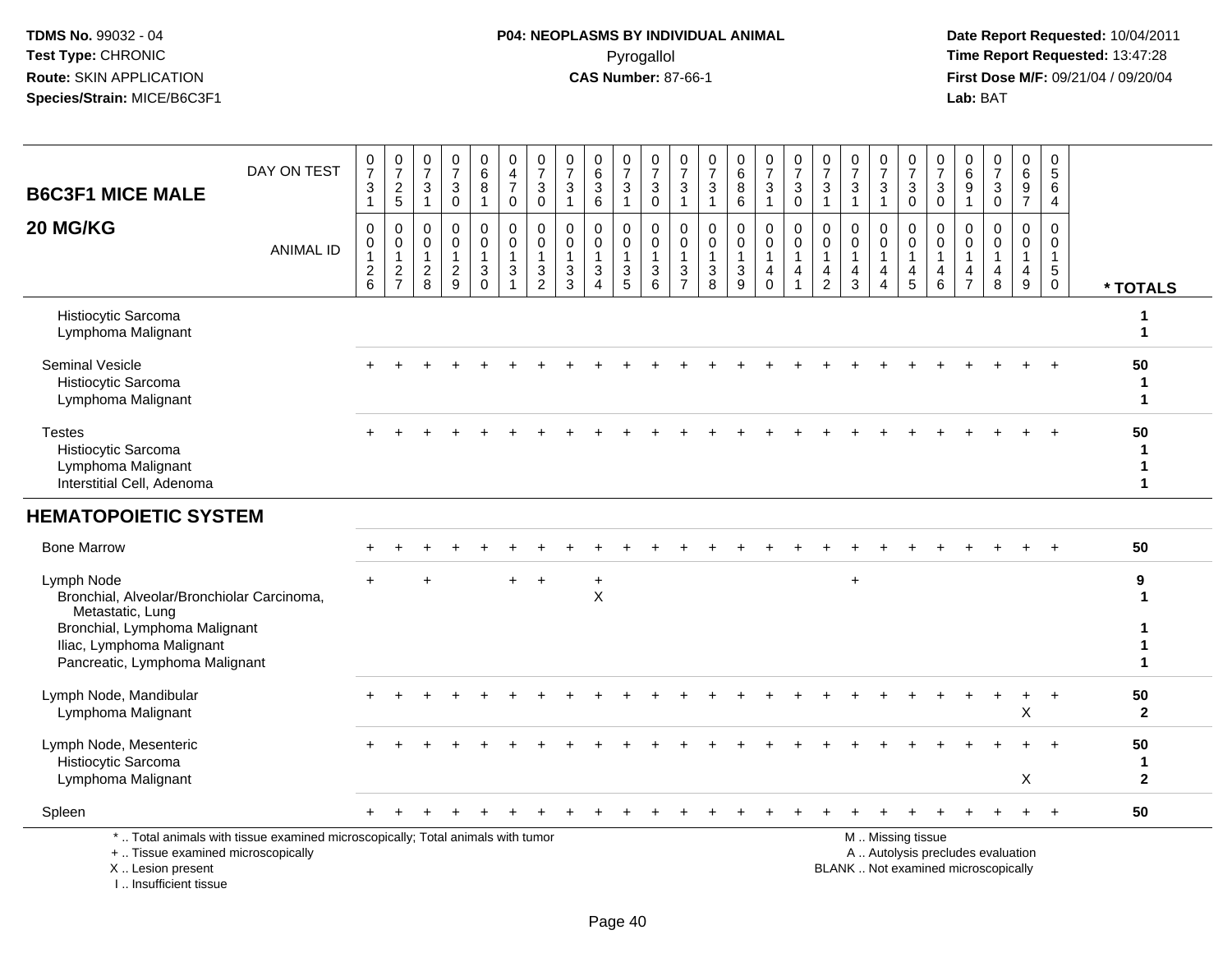**Date Report Requested:** 10/04/2011 **First Dose M/F:** 09/21/04 / 09/20/04<br>Lab: BAT **Lab:** BAT

| <b>B6C3F1 MICE MALE</b>                                                                                  | DAY ON TEST                                                                     | $\frac{0}{7}$<br>$\mathfrak{S}$<br>$\mathbf{1}$             | $\frac{0}{7}$<br>$\overline{c}$<br>$5\phantom{.0}$        | 0<br>$\overline{7}$<br>3<br>$\overline{1}$                    | $\frac{0}{7}$<br>$\sqrt{3}$<br>$\mathbf 0$                  | 0<br>$\,6\,$<br>8<br>$\overline{1}$               | 0<br>$\overline{4}$<br>$\overline{7}$<br>$\mathbf 0$                         | 0<br>$\overline{7}$<br>3<br>0                      | $\frac{0}{7}$<br>$\mathbf{3}$<br>$\overline{1}$      | 0<br>$6\overline{6}$<br>3<br>6                          | $\frac{0}{7}$<br>$\mathbf{3}$<br>$\mathbf{1}$                                   | 0<br>$\overline{7}$<br>$\sqrt{3}$<br>$\mathbf 0$                                          | 0<br>$\overline{7}$<br>3<br>$\overline{1}$                          | $\frac{0}{7}$<br>$\mathbf{3}$<br>$\overline{1}$               | 0<br>$6\phantom{a}$<br>8<br>6                                | $\frac{0}{7}$<br>$\mathbf{3}$<br>$\mathbf{1}$                           | $\frac{0}{7}$<br>$\mathbf{3}$<br>$\mathbf 0$         | 0<br>$\overline{7}$<br>3<br>$\overline{1}$                     | $\frac{0}{7}$<br>$\sqrt{3}$<br>$\mathbf{1}$                                  | 0<br>$\overline{7}$<br>$\mathbf{3}$<br>$\overline{1}$                  | 0<br>$\overline{7}$<br>$\mathbf{3}$<br>$\mathbf 0$                | 0<br>$\overline{7}$<br>3<br>$\mathbf 0$ | 0<br>$6\phantom{1}$<br>9<br>$\overline{1}$                                  | $\frac{0}{7}$<br>3<br>$\mathbf 0$                 | 0<br>$\,6\,$<br>$\boldsymbol{9}$<br>$\overline{7}$      | 0<br>$\sqrt{5}$<br>6<br>$\overline{4}$                                        |                    |
|----------------------------------------------------------------------------------------------------------|---------------------------------------------------------------------------------|-------------------------------------------------------------|-----------------------------------------------------------|---------------------------------------------------------------|-------------------------------------------------------------|---------------------------------------------------|------------------------------------------------------------------------------|----------------------------------------------------|------------------------------------------------------|---------------------------------------------------------|---------------------------------------------------------------------------------|-------------------------------------------------------------------------------------------|---------------------------------------------------------------------|---------------------------------------------------------------|--------------------------------------------------------------|-------------------------------------------------------------------------|------------------------------------------------------|----------------------------------------------------------------|------------------------------------------------------------------------------|------------------------------------------------------------------------|-------------------------------------------------------------------|-----------------------------------------|-----------------------------------------------------------------------------|---------------------------------------------------|---------------------------------------------------------|-------------------------------------------------------------------------------|--------------------|
| 20 MG/KG                                                                                                 | <b>ANIMAL ID</b>                                                                | 0<br>$\mathsf{O}\xspace$<br>$\overline{1}$<br>$\frac{2}{6}$ | 0<br>$\mathsf{O}\xspace$<br>$\mathbf{1}$<br>$\frac{2}{7}$ | $\mathbf 0$<br>$\mathbf 0$<br>$\overline{1}$<br>$\frac{2}{8}$ | $\mathbf 0$<br>$\mathbf 0$<br>$\mathbf{1}$<br>$\frac{2}{9}$ | 0<br>$\mathbf 0$<br>$\mathbf{1}$<br>3<br>$\Omega$ | $\mathbf 0$<br>$\mathbf 0$<br>$\overline{1}$<br>$\sqrt{3}$<br>$\overline{1}$ | 0<br>$\mathbf 0$<br>$\mathbf{3}$<br>$\overline{2}$ | 0<br>$\mathbf 0$<br>$\mathbf{1}$<br>$\mathsf 3$<br>3 | 0<br>$\mathbf 0$<br>$\mathbf{1}$<br>3<br>$\overline{4}$ | 0<br>$\mathbf 0$<br>$\mathbf{1}$<br>$\ensuremath{\mathsf{3}}$<br>$\overline{5}$ | $\mathbf 0$<br>$\mathbf 0$<br>$\mathbf{1}$<br>$\ensuremath{\mathsf{3}}$<br>$6\phantom{1}$ | $\mathbf 0$<br>$\mathbf 0$<br>$\overline{1}$<br>3<br>$\overline{7}$ | $\mathbf 0$<br>$\mathbf 0$<br>$\mathbf{1}$<br>$\sqrt{3}$<br>8 | $\mathbf 0$<br>$\mathbf 0$<br>$\ensuremath{\mathsf{3}}$<br>9 | $\pmb{0}$<br>$\pmb{0}$<br>$\mathbf{1}$<br>$\overline{4}$<br>$\mathbf 0$ | $\mathbf 0$<br>$\mathsf 0$<br>$\mathbf{1}$<br>4<br>1 | $\Omega$<br>$\mathbf 0$<br>$\mathbf{1}$<br>4<br>$\overline{2}$ | $\mathbf 0$<br>$\mathbf 0$<br>$\mathbf{1}$<br>$\overline{4}$<br>$\mathbf{3}$ | 0<br>$\mathbf 0$<br>$\overline{1}$<br>$\overline{4}$<br>$\overline{4}$ | $\mathbf 0$<br>$\mathsf 0$<br>$\mathbf{1}$<br>$\overline{4}$<br>5 | $\Omega$<br>0<br>4<br>6                 | $\mathbf 0$<br>$\Omega$<br>$\mathbf{1}$<br>$\overline{4}$<br>$\overline{7}$ | $\Omega$<br>$\mathbf 0$<br>$\mathbf{1}$<br>4<br>8 | 0<br>$\mathbf 0$<br>$\mathbf{1}$<br>$\overline{4}$<br>9 | $\mathbf 0$<br>$\mathbf 0$<br>$\overline{1}$<br>$\overline{5}$<br>$\mathbf 0$ | * TOTALS           |
| Histiocytic Sarcoma<br>Lymphoma Malignant                                                                |                                                                                 |                                                             |                                                           |                                                               |                                                             |                                                   |                                                                              |                                                    |                                                      |                                                         |                                                                                 |                                                                                           |                                                                     |                                                               |                                                              |                                                                         |                                                      |                                                                |                                                                              |                                                                        |                                                                   |                                         |                                                                             |                                                   | X                                                       |                                                                               | 1<br>$\mathbf{2}$  |
| Thymus<br>Histiocytic Sarcoma<br>Lymphoma Malignant                                                      |                                                                                 |                                                             |                                                           |                                                               |                                                             |                                                   |                                                                              | м                                                  |                                                      |                                                         |                                                                                 |                                                                                           |                                                                     |                                                               |                                                              |                                                                         |                                                      |                                                                |                                                                              |                                                                        |                                                                   |                                         |                                                                             |                                                   | X<br>X                                                  | $\overline{+}$                                                                | 46<br>1<br>3       |
| <b>INTEGUMENTARY SYSTEM</b>                                                                              |                                                                                 |                                                             |                                                           |                                                               |                                                             |                                                   |                                                                              |                                                    |                                                      |                                                         |                                                                                 |                                                                                           |                                                                     |                                                               |                                                              |                                                                         |                                                      |                                                                |                                                                              |                                                                        |                                                                   |                                         |                                                                             |                                                   |                                                         |                                                                               |                    |
| <b>Mammary Gland</b>                                                                                     |                                                                                 | М                                                           | M                                                         | м                                                             | м                                                           | M                                                 | M                                                                            | М                                                  | м                                                    | M                                                       | M                                                                               | M                                                                                         | м                                                                   | M                                                             | M                                                            | M                                                                       | M                                                    | M                                                              | M                                                                            | M                                                                      | M                                                                 | М                                       | M                                                                           | M                                                 |                                                         | M M                                                                           | 0                  |
| Skin<br>Fibrous Histiocytoma<br>Control, Lymphoma Malignant<br>Subcutaneous Tissue, Schwannoma Malignant |                                                                                 |                                                             |                                                           |                                                               |                                                             |                                                   |                                                                              |                                                    |                                                      |                                                         |                                                                                 |                                                                                           |                                                                     |                                                               |                                                              |                                                                         |                                                      |                                                                |                                                                              |                                                                        |                                                                   |                                         |                                                                             |                                                   |                                                         | $+$                                                                           | 50<br>1<br>1<br>1  |
| <b>MUSCULOSKELETAL SYSTEM</b>                                                                            |                                                                                 |                                                             |                                                           |                                                               |                                                             |                                                   |                                                                              |                                                    |                                                      |                                                         |                                                                                 |                                                                                           |                                                                     |                                                               |                                                              |                                                                         |                                                      |                                                                |                                                                              |                                                                        |                                                                   |                                         |                                                                             |                                                   |                                                         |                                                                               |                    |
| Bone                                                                                                     |                                                                                 |                                                             |                                                           |                                                               |                                                             |                                                   |                                                                              |                                                    |                                                      |                                                         |                                                                                 |                                                                                           |                                                                     |                                                               |                                                              |                                                                         |                                                      |                                                                |                                                                              |                                                                        |                                                                   |                                         |                                                                             |                                                   |                                                         |                                                                               | 50                 |
| <b>Skeletal Muscle</b>                                                                                   |                                                                                 |                                                             |                                                           | $\ddot{}$                                                     |                                                             |                                                   |                                                                              |                                                    |                                                      |                                                         |                                                                                 |                                                                                           |                                                                     |                                                               |                                                              |                                                                         |                                                      |                                                                |                                                                              |                                                                        |                                                                   |                                         |                                                                             |                                                   |                                                         |                                                                               | $\mathbf 1$        |
| <b>NERVOUS SYSTEM</b>                                                                                    |                                                                                 |                                                             |                                                           |                                                               |                                                             |                                                   |                                                                              |                                                    |                                                      |                                                         |                                                                                 |                                                                                           |                                                                     |                                                               |                                                              |                                                                         |                                                      |                                                                |                                                                              |                                                                        |                                                                   |                                         |                                                                             |                                                   |                                                         |                                                                               |                    |
| <b>Brain</b><br>Lymphoma Malignant                                                                       |                                                                                 |                                                             |                                                           |                                                               |                                                             |                                                   |                                                                              |                                                    |                                                      |                                                         |                                                                                 |                                                                                           |                                                                     |                                                               |                                                              |                                                                         |                                                      |                                                                |                                                                              |                                                                        |                                                                   |                                         |                                                                             |                                                   |                                                         |                                                                               | 50<br>$\mathbf{1}$ |
| Peripheral Nerve                                                                                         |                                                                                 |                                                             |                                                           |                                                               |                                                             |                                                   |                                                                              |                                                    |                                                      |                                                         |                                                                                 |                                                                                           |                                                                     |                                                               |                                                              |                                                                         |                                                      |                                                                |                                                                              |                                                                        |                                                                   |                                         |                                                                             |                                                   | $+$                                                     |                                                                               | 1                  |
| Spinal Cord                                                                                              |                                                                                 |                                                             |                                                           |                                                               |                                                             |                                                   |                                                                              |                                                    |                                                      |                                                         |                                                                                 |                                                                                           |                                                                     |                                                               |                                                              |                                                                         |                                                      |                                                                |                                                                              |                                                                        |                                                                   |                                         |                                                                             |                                                   | $+$                                                     |                                                                               | $\mathbf{1}$       |
| +  Tissue examined microscopically<br>X  Lesion present                                                  | *  Total animals with tissue examined microscopically; Total animals with tumor |                                                             |                                                           |                                                               |                                                             |                                                   |                                                                              |                                                    |                                                      |                                                         |                                                                                 |                                                                                           |                                                                     |                                                               |                                                              |                                                                         |                                                      |                                                                | BLANK  Not examined microscopically                                          |                                                                        | M  Missing tissue<br>A  Autolysis precludes evaluation            |                                         |                                                                             |                                                   |                                                         |                                                                               |                    |

I .. Insufficient tissue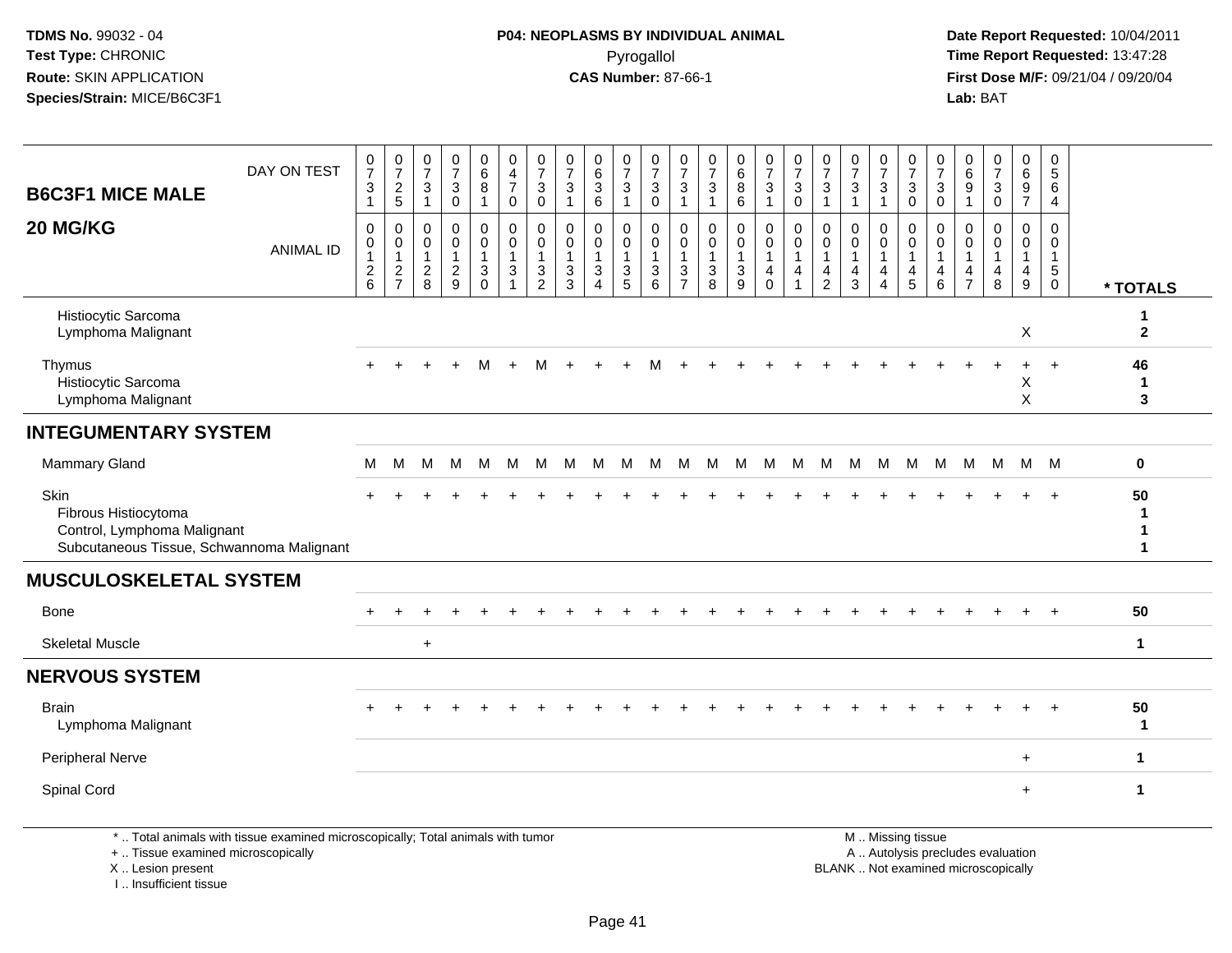## **P04: NEOPLASMS BY INDIVIDUAL ANIMAL**Pyrogallol **Time Report Requested:** 13:47:28

| <b>B6C3F1 MICE MALE</b>                                                                                                                                            | DAY ON TEST                                                                     | $\frac{0}{7}$<br>3<br>$\mathbf{1}$      | $\frac{0}{7}$<br>$rac{2}{5}$                            | $\frac{0}{7}$<br>$\frac{3}{1}$                      | $\begin{array}{c} 0 \\ 7 \end{array}$<br>$\sqrt{3}$<br>$\mathbf 0$ | 0<br>$6\phantom{a}$<br>$\bf 8$<br>$\mathbf{1}$ | $\pmb{0}$<br>$\overline{4}$<br>$\boldsymbol{7}$<br>$\mathsf{O}\xspace$ | $\begin{array}{c} 0 \\ 7 \end{array}$<br>3<br>$\overline{0}$                 | $\frac{0}{7}$<br>3<br>$\mathbf{1}$                | $\begin{array}{c} 0 \\ 6 \end{array}$<br>$\mathbf{3}$<br>$6\phantom{1}6$ | 0<br>$\overline{7}$<br>$\mathsf 3$<br>$\mathbf{1}$                 | 0<br>$\overline{7}$<br>$\ensuremath{\mathsf{3}}$<br>$\mathbf 0$       | $\frac{0}{7}$<br>3<br>$\mathbf{1}$                                           | $\pmb{0}$<br>$\overline{7}$<br>$\ensuremath{\mathsf{3}}$<br>$\mathbf{1}$ | $_{6}^{\rm 0}$<br>$\bf 8$<br>$\overline{6}$                             | $\frac{0}{7}$<br>$\sqrt{3}$<br>$\mathbf{1}$                    | $\frac{0}{7}$<br>$\sqrt{3}$<br>$\overline{0}$                              | $\begin{array}{c} 0 \\ 7 \end{array}$<br>$\ensuremath{\mathsf{3}}$<br>$\mathbf{1}$ | $\frac{0}{7}$<br>$\ensuremath{\mathsf{3}}$<br>$\overline{1}$ | $\frac{0}{7}$<br>$\sqrt{3}$<br>$\mathbf{1}$             | 0<br>$\overline{7}$<br>$\ensuremath{\mathsf{3}}$<br>$\mathbf 0$                               | $\pmb{0}$<br>$\overline{7}$<br>$_{0}^{3}$                           | $\mathbf 0$<br>$\,6\,$<br>$\boldsymbol{9}$<br>$\mathbf{1}$ | $\begin{smallmatrix}0\\7\end{smallmatrix}$<br>$\ensuremath{\mathsf{3}}$<br>$\overline{0}$ | $\begin{matrix} 0 \\ 6 \end{matrix}$<br>$\frac{9}{7}$   | $\pmb{0}$<br>5<br>6<br>$\overline{4}$                                        |                                                                 |
|--------------------------------------------------------------------------------------------------------------------------------------------------------------------|---------------------------------------------------------------------------------|-----------------------------------------|---------------------------------------------------------|-----------------------------------------------------|--------------------------------------------------------------------|------------------------------------------------|------------------------------------------------------------------------|------------------------------------------------------------------------------|---------------------------------------------------|--------------------------------------------------------------------------|--------------------------------------------------------------------|-----------------------------------------------------------------------|------------------------------------------------------------------------------|--------------------------------------------------------------------------|-------------------------------------------------------------------------|----------------------------------------------------------------|----------------------------------------------------------------------------|------------------------------------------------------------------------------------|--------------------------------------------------------------|---------------------------------------------------------|-----------------------------------------------------------------------------------------------|---------------------------------------------------------------------|------------------------------------------------------------|-------------------------------------------------------------------------------------------|---------------------------------------------------------|------------------------------------------------------------------------------|-----------------------------------------------------------------|
| 20 MG/KG                                                                                                                                                           | <b>ANIMAL ID</b>                                                                | 0<br>0<br>$\mathbf{1}$<br>$\frac{2}{6}$ | $\pmb{0}$<br>$\pmb{0}$<br>$\mathbf{1}$<br>$\frac{2}{7}$ | $\mathbf 0$<br>0<br>$\overline{1}$<br>$\frac{2}{8}$ | $\mathbf 0$<br>$\mathbf 0$<br>$\mathbf{1}$<br>$\frac{2}{9}$        | 0<br>$\mathbf 0$<br>1<br>3<br>$\mathbf 0$      | $\pmb{0}$<br>$\pmb{0}$<br>$\mathbf{1}$<br>$\frac{3}{1}$                | $\mathbf 0$<br>$\mathbf 0$<br>$\mathbf{1}$<br>$\mathbf{3}$<br>$\overline{2}$ | $\mathbf 0$<br>$\mathbf 0$<br>3<br>$\overline{3}$ | $\mathbf 0$<br>$\mathbf 0$<br>$\mathbf{1}$<br>3<br>$\overline{4}$        | 0<br>$\mathbf 0$<br>$\mathbf{1}$<br>$\mathbf{3}$<br>$\overline{5}$ | $\mathbf 0$<br>$\mathsf{O}\xspace$<br>$\mathbf{1}$<br>$\sqrt{3}$<br>6 | $\pmb{0}$<br>$\mathbf 0$<br>1<br>$\ensuremath{\mathsf{3}}$<br>$\overline{7}$ | $\pmb{0}$<br>$\mathbf 0$<br>$\mathbf{1}$<br>$_8^3$                       | $\mathbf 0$<br>$\mathsf{O}\xspace$<br>1<br>$\sqrt{3}$<br>$\overline{9}$ | $\pmb{0}$<br>$\mathbf 0$<br>$\overline{1}$<br>4<br>$\mathbf 0$ | $\pmb{0}$<br>$\pmb{0}$<br>$\mathbf{1}$<br>$\overline{4}$<br>$\overline{1}$ | 0<br>$\mathbf 0$<br>4<br>$\overline{2}$                                            | $\mathbf 0$<br>$\mathbf 0$<br>$\overline{1}$<br>4<br>3       | $\mathbf 0$<br>0<br>$\mathbf{1}$<br>4<br>$\overline{4}$ | 0<br>$\mathbf 0$<br>$\mathbf 1$<br>$\overline{4}$<br>5                                        | $\mathbf 0$<br>$\mathbf 0$<br>$\overline{1}$<br>$\overline{4}$<br>6 | $\mathbf 0$<br>$\Omega$<br>-1<br>4<br>$\overline{7}$       | $\mathbf 0$<br>$\mathbf 0$<br>$\mathbf{1}$<br>4<br>8                                      | $\mathbf 0$<br>$\overline{0}$<br>$\mathbf{1}$<br>4<br>9 | $\mathbf 0$<br>$\mathbf 0$<br>$\mathbf{1}$<br>$5\phantom{.0}$<br>$\mathbf 0$ | * TOTALS                                                        |
| <b>RESPIRATORY SYSTEM</b>                                                                                                                                          |                                                                                 |                                         |                                                         |                                                     |                                                                    |                                                |                                                                        |                                                                              |                                                   |                                                                          |                                                                    |                                                                       |                                                                              |                                                                          |                                                                         |                                                                |                                                                            |                                                                                    |                                                              |                                                         |                                                                                               |                                                                     |                                                            |                                                                                           |                                                         |                                                                              |                                                                 |
| Lung<br>Alveolar/Bronchiolar Adenoma<br>Alveolar/Bronchiolar Carcinoma<br>Hepatocellular Carcinoma, Metastatic, Liver<br>Histiocytic Sarcoma<br>Lymphoma Malignant |                                                                                 |                                         | X                                                       |                                                     |                                                                    | X                                              |                                                                        |                                                                              |                                                   | $X$ $X$                                                                  | X                                                                  | $\times$<br>X                                                         |                                                                              | X                                                                        |                                                                         |                                                                | $\times$                                                                   |                                                                                    |                                                              |                                                         |                                                                                               |                                                                     | X                                                          | X                                                                                         | $\ddot{}$<br>X                                          | $\ddot{}$                                                                    | 50<br>8<br>$5\phantom{.0}$<br>10<br>$\mathbf{1}$<br>$\mathbf 1$ |
| Nose                                                                                                                                                               |                                                                                 |                                         |                                                         |                                                     |                                                                    |                                                |                                                                        |                                                                              |                                                   |                                                                          |                                                                    |                                                                       |                                                                              |                                                                          |                                                                         |                                                                |                                                                            |                                                                                    |                                                              |                                                         |                                                                                               |                                                                     |                                                            |                                                                                           |                                                         |                                                                              | 50                                                              |
| Trachea                                                                                                                                                            |                                                                                 |                                         |                                                         |                                                     |                                                                    |                                                |                                                                        |                                                                              |                                                   |                                                                          |                                                                    |                                                                       |                                                                              |                                                                          |                                                                         |                                                                |                                                                            |                                                                                    |                                                              |                                                         |                                                                                               |                                                                     |                                                            |                                                                                           |                                                         | $\overline{+}$                                                               | 50                                                              |
| <b>SPECIAL SENSES SYSTEM</b>                                                                                                                                       |                                                                                 |                                         |                                                         |                                                     |                                                                    |                                                |                                                                        |                                                                              |                                                   |                                                                          |                                                                    |                                                                       |                                                                              |                                                                          |                                                                         |                                                                |                                                                            |                                                                                    |                                                              |                                                         |                                                                                               |                                                                     |                                                            |                                                                                           |                                                         |                                                                              |                                                                 |
| Eye                                                                                                                                                                |                                                                                 |                                         |                                                         |                                                     |                                                                    |                                                |                                                                        |                                                                              |                                                   |                                                                          |                                                                    |                                                                       |                                                                              |                                                                          |                                                                         |                                                                |                                                                            |                                                                                    |                                                              |                                                         |                                                                                               |                                                                     |                                                            |                                                                                           |                                                         | $\ddot{}$                                                                    | 50                                                              |
| <b>Harderian Gland</b><br>Adenoma<br>Carcinoma<br>Lymphoma Malignant                                                                                               |                                                                                 |                                         |                                                         |                                                     |                                                                    | X                                              |                                                                        |                                                                              |                                                   |                                                                          |                                                                    | X                                                                     |                                                                              |                                                                          |                                                                         |                                                                |                                                                            |                                                                                    |                                                              |                                                         |                                                                                               |                                                                     |                                                            |                                                                                           | X                                                       |                                                                              | 50<br>$\overline{7}$<br>1<br>$\mathbf{2}$                       |
| <b>URINARY SYSTEM</b>                                                                                                                                              |                                                                                 |                                         |                                                         |                                                     |                                                                    |                                                |                                                                        |                                                                              |                                                   |                                                                          |                                                                    |                                                                       |                                                                              |                                                                          |                                                                         |                                                                |                                                                            |                                                                                    |                                                              |                                                         |                                                                                               |                                                                     |                                                            |                                                                                           |                                                         |                                                                              |                                                                 |
| Kidney<br>Lymphoma Malignant<br>Renal Tubule, Adenoma                                                                                                              |                                                                                 |                                         |                                                         |                                                     |                                                                    |                                                |                                                                        |                                                                              |                                                   | $\pmb{\times}$                                                           |                                                                    |                                                                       |                                                                              |                                                                          |                                                                         |                                                                |                                                                            |                                                                                    |                                                              |                                                         |                                                                                               |                                                                     |                                                            |                                                                                           | $\ddot{}$<br>X                                          | $\ddot{}$                                                                    | 50<br>$\boldsymbol{2}$<br>$\mathbf{1}$                          |
| Urethra                                                                                                                                                            |                                                                                 |                                         |                                                         |                                                     |                                                                    |                                                |                                                                        |                                                                              |                                                   |                                                                          |                                                                    |                                                                       |                                                                              |                                                                          |                                                                         |                                                                |                                                                            |                                                                                    |                                                              |                                                         |                                                                                               |                                                                     |                                                            |                                                                                           |                                                         |                                                                              | $\mathbf{1}$                                                    |
| <b>Urinary Bladder</b>                                                                                                                                             |                                                                                 | $+$                                     | $+$                                                     | $\pm$                                               | $\pm$                                                              | $\overline{ }$                                 |                                                                        | $\pm$                                                                        | $\pm$                                             | $\ddot{}$                                                                | $+$                                                                |                                                                       |                                                                              | ÷                                                                        | $\div$                                                                  | $\ddot{}$                                                      |                                                                            |                                                                                    |                                                              | $+$                                                     | $\ddot{}$                                                                                     | $+$                                                                 | $\ddot{}$                                                  | $\ddot{}$                                                                                 | $+$                                                     | $+$                                                                          | 50                                                              |
| +  Tissue examined microscopically<br>X  Lesion present<br>I Insufficient tissue                                                                                   | *  Total animals with tissue examined microscopically; Total animals with tumor |                                         |                                                         |                                                     |                                                                    |                                                |                                                                        |                                                                              |                                                   |                                                                          |                                                                    |                                                                       |                                                                              |                                                                          |                                                                         |                                                                |                                                                            |                                                                                    |                                                              |                                                         | M  Missing tissue<br>A  Autolysis precludes evaluation<br>BLANK  Not examined microscopically |                                                                     |                                                            |                                                                                           |                                                         |                                                                              |                                                                 |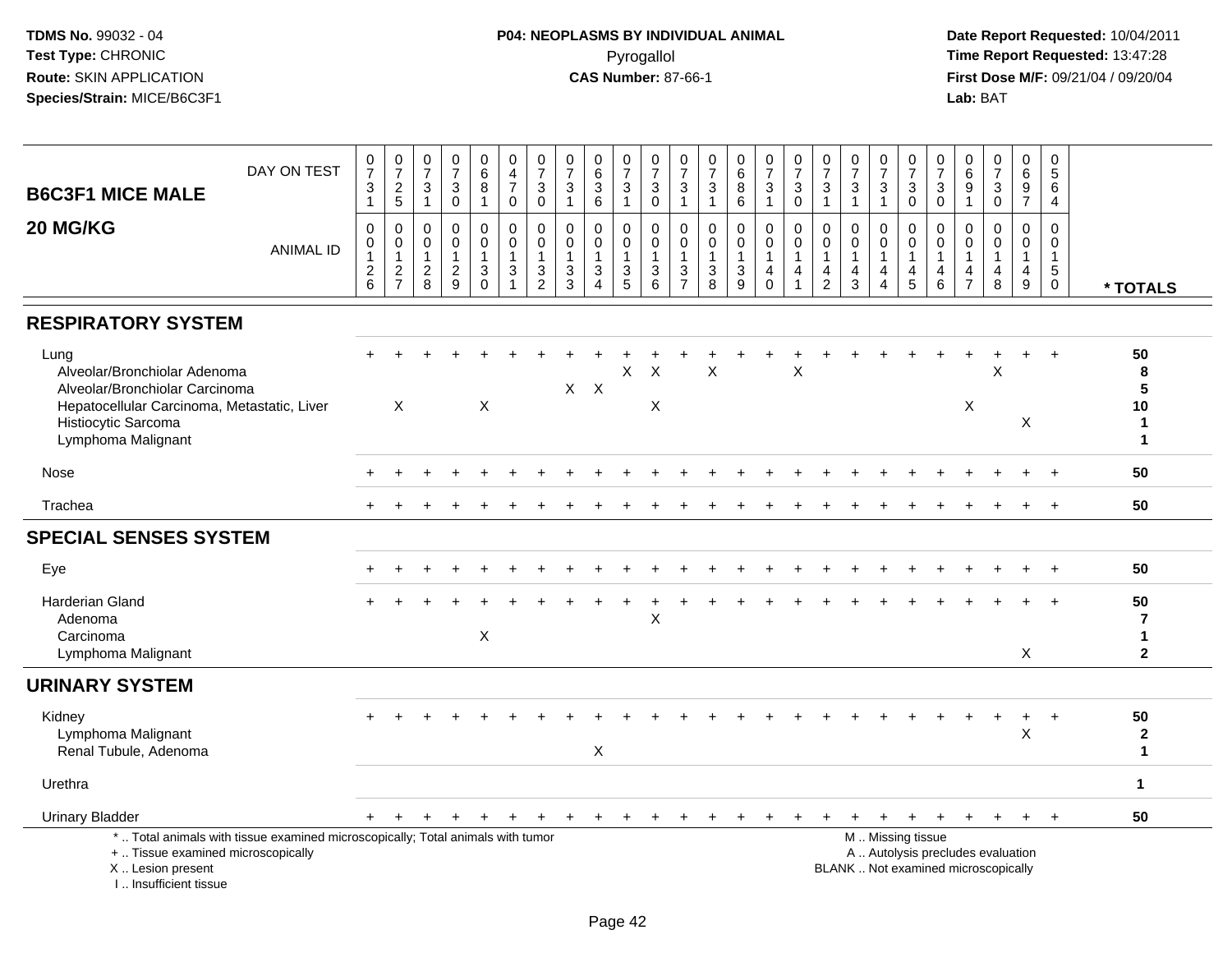### **P04: NEOPLASMS BY INDIVIDUAL ANIMAL**Pyrogallol **Time Report Requested:** 13:47:28

 **Date Report Requested:** 10/04/2011 **First Dose M/F:** 09/21/04 / 09/20/04<br>**Lab:** BAT **Lab:** BAT

| Lymphoma Malignant<br><b>SYSTEMIC LESIONS</b> |             |                         |                                    |                                 |                                |                                      |                                          |                            |        |             |                  |             |                         |                  |                  |                  |   |                     |        |             |        |                  |                          |                       |                               |                   |          |
|-----------------------------------------------|-------------|-------------------------|------------------------------------|---------------------------------|--------------------------------|--------------------------------------|------------------------------------------|----------------------------|--------|-------------|------------------|-------------|-------------------------|------------------|------------------|------------------|---|---------------------|--------|-------------|--------|------------------|--------------------------|-----------------------|-------------------------------|-------------------|----------|
| <b>20 MG/KG</b>                               | ANIMAL ID   | 0<br>0<br>$\frac{2}{6}$ | 0<br>$\mathbf 0$<br>$\frac{2}{7}$  | $\mathbf{0}$<br>$\epsilon$<br>8 | 0<br>0<br>ົ<br>$\epsilon$<br>9 | 0<br>$\mathbf 0$<br>3<br>$\mathbf 0$ | $\mathbf{0}$<br>0<br>3<br>$\overline{A}$ | 0<br>$\mathbf 0$<br>3<br>2 | 3<br>3 | 3           | 0<br>0<br>3<br>5 | 0<br>3<br>6 | 0<br>3<br>$\rightarrow$ | 0<br>0<br>3<br>8 | 0<br>0<br>3<br>9 | 0<br>0<br>4<br>0 | 4 | 4<br>$\overline{2}$ | 4<br>3 | 0<br>4<br>4 | 4<br>5 | 0<br>0<br>4<br>6 | 0<br>4<br>$\overline{ }$ | 0<br>0<br>4<br>8      | $\overline{0}$<br>0<br>4<br>9 | $\mathbf{p}$<br>0 | * TOTALS |
| <b>B6C3F1 MICE MALE</b>                       | DAY ON TEST | $\frac{0}{7}$<br>3      | $\frac{0}{7}$<br>2<br><sub>5</sub> | $\cup$<br>3                     | 0<br>3<br>0                    | 0<br>6<br>8                          | $\mathbf{0}$<br>4<br>$\overline{ }$<br>0 | 0<br>3<br>0                |        | 6<br>ు<br>6 | 0<br>3           | 0<br>3      | 0<br>3                  | 0<br>3           | 0<br>6<br>8<br>6 | 0<br>3           | 3 | 3                   |        |             | 3<br>U | -0<br>3<br>0     | 0<br>6<br>9              | $\mathbf 0$<br>3<br>0 | $\mathbf{0}$<br>6<br>9        | 5<br>6<br>4       |          |

| Multiple Organ      |  |  |  |  |  |  |  |  |  |  |  |  | 50 |  |
|---------------------|--|--|--|--|--|--|--|--|--|--|--|--|----|--|
| Histiocytic Sarcoma |  |  |  |  |  |  |  |  |  |  |  |  |    |  |
| Lymphoma Malignant  |  |  |  |  |  |  |  |  |  |  |  |  |    |  |

\* .. Total animals with tissue examined microscopically; Total animals with tumor

+ .. Tissue examined microscopically

X .. Lesion present

I .. Insufficient tissue

 M .. Missing tissuey the contract of the contract of the contract of the contract of the contract of the contract of the contract of  $A$ . Autolysis precludes evaluation Lesion present BLANK .. Not examined microscopically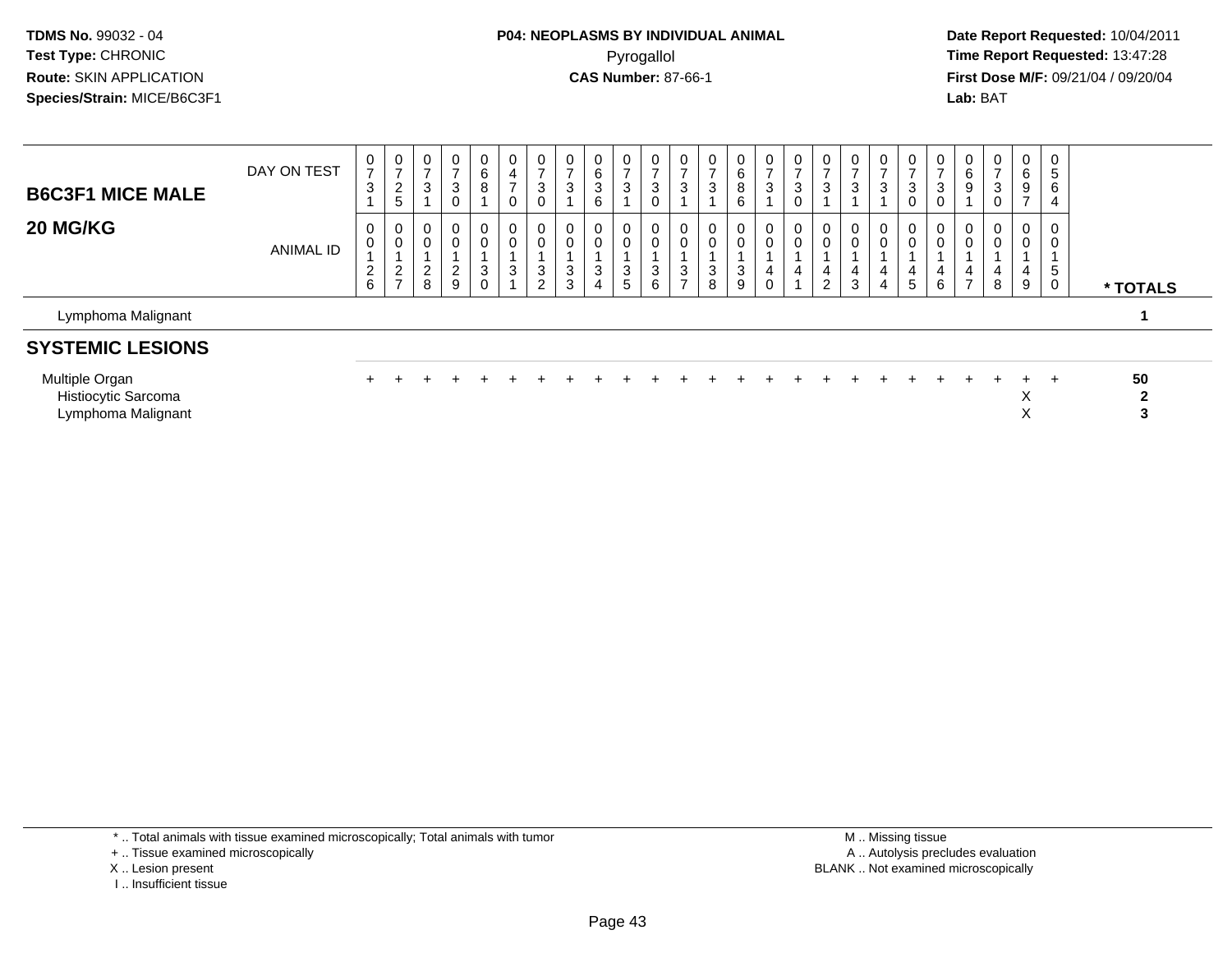# **P04: NEOPLASMS BY INDIVIDUAL ANIMAL**Pyrogallol **Time Report Requested:** 13:47:28

| <b>B6C3F1 MICE MALE</b>                                                                                                                                               | DAY ON TEST      | $\frac{0}{7}$<br>$\ensuremath{\mathsf{3}}$<br>$\mathsf{O}\xspace$ | $\frac{0}{7}$<br>$\overline{3}$<br>$\mathbf{1}$           | $\frac{0}{7}$<br>$\sqrt{3}$<br>$\mathbf 0$        | $\begin{array}{c} 0 \\ 7 \end{array}$<br>$\sqrt{3}$<br>$\mathbf{1}$   | 0<br>$\overline{4}$<br>$\boldsymbol{9}$<br>$\overline{c}$   | $\begin{array}{c} 0 \\ 7 \end{array}$<br>$\sqrt{3}$<br>$\mathbf{1}$ | $\begin{array}{c} 0 \\ 7 \end{array}$<br>$\sqrt{3}$<br>$\mathbf 0$ | $\pmb{0}$<br>$\sqrt{5}$<br>0<br>$\sqrt{5}$           | $\begin{array}{c} 0 \\ 6 \end{array}$<br>$\,6\,$<br>$\overline{7}$ | $\frac{0}{7}$<br>$\boldsymbol{2}$<br>$\sqrt{2}$      | $\frac{0}{7}$<br>$\mathbf{3}$<br>$\mathbf{1}$                             | $\frac{0}{7}$<br>$\ensuremath{\mathsf{3}}$<br>$\mathbf 0$ | $\frac{0}{7}$<br>$\sqrt{3}$<br>$\pmb{0}$                      | $\frac{0}{7}$<br>$\mathbf{3}$<br>$\mathbf 0$                      | $\frac{0}{7}$<br>3<br>$\mathbf{1}$                       | $\frac{0}{7}$<br>$\mathbf{3}$<br>$\Omega$                             | $\pmb{0}$<br>$\overline{7}$<br>$\mathbf{3}$<br>$\mathbf{1}$ | $\pmb{0}$<br>$\,6\,$<br>$\sqrt{3}$<br>$\sqrt{3}$  | $\frac{0}{7}$<br>3<br>$\mathbf 0$                 | $\begin{array}{c} 0 \\ 5 \\ 8 \end{array}$<br>$9\,$                   | $\frac{0}{7}$<br>$\sqrt{3}$<br>$\overline{1}$                | $\frac{0}{7}$<br>$\sqrt{3}$<br>$\mathbf 0$                                     | $\frac{0}{7}$<br>$\sqrt{3}$<br>$\overline{1}$                            | $\begin{array}{c} 0 \\ 7 \end{array}$<br>$\sqrt{3}$<br>$\mathbf{1}$         | $\pmb{0}$<br>$\overline{4}$<br>$\boldsymbol{9}$<br>$\mathsf 3$                  |                       |
|-----------------------------------------------------------------------------------------------------------------------------------------------------------------------|------------------|-------------------------------------------------------------------|-----------------------------------------------------------|---------------------------------------------------|-----------------------------------------------------------------------|-------------------------------------------------------------|---------------------------------------------------------------------|--------------------------------------------------------------------|------------------------------------------------------|--------------------------------------------------------------------|------------------------------------------------------|---------------------------------------------------------------------------|-----------------------------------------------------------|---------------------------------------------------------------|-------------------------------------------------------------------|----------------------------------------------------------|-----------------------------------------------------------------------|-------------------------------------------------------------|---------------------------------------------------|---------------------------------------------------|-----------------------------------------------------------------------|--------------------------------------------------------------|--------------------------------------------------------------------------------|--------------------------------------------------------------------------|-----------------------------------------------------------------------------|---------------------------------------------------------------------------------|-----------------------|
| <b>75 MG/KG</b>                                                                                                                                                       | <b>ANIMAL ID</b> | 0<br>0<br>$\mathbf{1}$<br>$\frac{5}{1}$                           | $\mathbf 0$<br>$\pmb{0}$<br>$\mathbf{1}$<br>$\frac{5}{2}$ | $\mathbf 0$<br>0<br>$\mathbf{1}$<br>$\frac{5}{3}$ | $\Omega$<br>$\pmb{0}$<br>$\mathbf{1}$<br>$\sqrt{5}$<br>$\overline{A}$ | $\mathbf 0$<br>$\mathbf 0$<br>$\mathbf{1}$<br>$\frac{5}{5}$ | $\mathbf 0$<br>$\mathbf 0$<br>$\mathbf{1}$<br>$\frac{5}{6}$         | $\mathbf 0$<br>$\mathbf 0$<br>$\mathbf{1}$<br>$\frac{5}{7}$        | $\mathbf 0$<br>0<br>$\mathbf{1}$<br>$\,$ 5 $\,$<br>8 | $\mathbf 0$<br>$\mathbf 0$<br>$\mathbf{1}$<br>$\frac{5}{9}$        | $\mathbf 0$<br>0<br>$\mathbf{1}$<br>6<br>$\mathbf 0$ | $\mathbf 0$<br>$\mathbf 0$<br>$\overline{1}$<br>$\,6\,$<br>$\overline{1}$ | $\mathbf 0$<br>0<br>$\mathbf{1}$<br>6<br>$\boldsymbol{2}$ | $\mathbf 0$<br>$\pmb{0}$<br>$\mathbf{1}$<br>6<br>$\mathbf{3}$ | $\mathbf 0$<br>$\mathsf 0$<br>$\mathbf{1}$<br>6<br>$\overline{4}$ | $\mathbf 0$<br>$\mathbf 0$<br>$\mathbf{1}$<br>$6\over 5$ | $\Omega$<br>$\mathbf 0$<br>$\overline{1}$<br>$\,6$<br>$6\phantom{1}6$ | $\mathbf 0$<br>0<br>$\mathbf{1}$<br>6<br>$\overline{7}$     | $\Omega$<br>$\mathbf 0$<br>$\mathbf{1}$<br>6<br>8 | $\Omega$<br>$\mathbf 0$<br>$\mathbf{1}$<br>6<br>9 | $\mathbf 0$<br>0<br>$\overline{1}$<br>$\boldsymbol{7}$<br>$\mathbf 0$ | $\mathbf 0$<br>$\mathbf 0$<br>$\mathbf{1}$<br>$\overline{7}$ | $\mathbf 0$<br>$\mathbf 0$<br>$\mathbf{1}$<br>$\overline{7}$<br>$\overline{2}$ | $\Omega$<br>$\mathbf 0$<br>$\mathbf{1}$<br>$\overline{7}$<br>3           | $\Omega$<br>$\mathbf 0$<br>$\mathbf{1}$<br>$\overline{7}$<br>$\overline{4}$ | $\mathbf 0$<br>$\mathbf 0$<br>$\mathbf{1}$<br>$\overline{7}$<br>$5\phantom{.0}$ | males<br>$($ cont $)$ |
| <b>ALIMENTARY SYSTEM</b>                                                                                                                                              |                  |                                                                   |                                                           |                                                   |                                                                       |                                                             |                                                                     |                                                                    |                                                      |                                                                    |                                                      |                                                                           |                                                           |                                                               |                                                                   |                                                          |                                                                       |                                                             |                                                   |                                                   |                                                                       |                                                              |                                                                                |                                                                          |                                                                             |                                                                                 |                       |
| Esophagus                                                                                                                                                             |                  |                                                                   |                                                           |                                                   |                                                                       |                                                             |                                                                     |                                                                    |                                                      |                                                                    |                                                      |                                                                           |                                                           |                                                               |                                                                   |                                                          |                                                                       |                                                             |                                                   |                                                   |                                                                       |                                                              |                                                                                |                                                                          |                                                                             |                                                                                 |                       |
| Gallbladder<br>Lymphoma Malignant                                                                                                                                     |                  |                                                                   |                                                           |                                                   |                                                                       |                                                             |                                                                     |                                                                    |                                                      |                                                                    |                                                      |                                                                           |                                                           |                                                               |                                                                   |                                                          |                                                                       |                                                             |                                                   |                                                   |                                                                       |                                                              |                                                                                |                                                                          |                                                                             | M                                                                               |                       |
| Intestine Large, Cecum                                                                                                                                                |                  |                                                                   |                                                           |                                                   |                                                                       |                                                             |                                                                     |                                                                    |                                                      |                                                                    |                                                      |                                                                           |                                                           |                                                               |                                                                   |                                                          |                                                                       |                                                             |                                                   |                                                   |                                                                       |                                                              |                                                                                |                                                                          |                                                                             |                                                                                 |                       |
| Intestine Large, Colon<br>Lymphoma Malignant                                                                                                                          |                  |                                                                   |                                                           |                                                   |                                                                       |                                                             |                                                                     |                                                                    |                                                      |                                                                    |                                                      |                                                                           |                                                           |                                                               |                                                                   |                                                          |                                                                       |                                                             |                                                   |                                                   |                                                                       |                                                              |                                                                                |                                                                          |                                                                             |                                                                                 |                       |
| Intestine Large, Rectum                                                                                                                                               |                  |                                                                   |                                                           |                                                   |                                                                       |                                                             |                                                                     |                                                                    |                                                      |                                                                    |                                                      |                                                                           |                                                           |                                                               |                                                                   |                                                          |                                                                       |                                                             |                                                   |                                                   |                                                                       |                                                              |                                                                                |                                                                          |                                                                             |                                                                                 |                       |
| Intestine Small, Duodenum<br>Lymphoma Malignant                                                                                                                       |                  |                                                                   |                                                           |                                                   |                                                                       |                                                             |                                                                     |                                                                    |                                                      |                                                                    |                                                      |                                                                           |                                                           |                                                               |                                                                   |                                                          |                                                                       |                                                             |                                                   |                                                   |                                                                       |                                                              |                                                                                |                                                                          |                                                                             |                                                                                 |                       |
| Intestine Small, Ileum<br>Lymphoma Malignant                                                                                                                          |                  |                                                                   |                                                           |                                                   |                                                                       |                                                             |                                                                     |                                                                    |                                                      |                                                                    |                                                      |                                                                           |                                                           |                                                               |                                                                   |                                                          |                                                                       |                                                             |                                                   |                                                   |                                                                       |                                                              |                                                                                |                                                                          |                                                                             |                                                                                 |                       |
| Intestine Small, Jejunum<br>Carcinoma<br>Lymphoma Malignant                                                                                                           |                  |                                                                   |                                                           |                                                   |                                                                       |                                                             |                                                                     |                                                                    |                                                      |                                                                    |                                                      |                                                                           |                                                           |                                                               |                                                                   |                                                          |                                                                       |                                                             |                                                   |                                                   |                                                                       |                                                              |                                                                                |                                                                          |                                                                             |                                                                                 |                       |
| Liver<br>Hemangiosarcoma<br>Hemangiosarcoma, Metastatic, Spleen                                                                                                       |                  |                                                                   |                                                           |                                                   |                                                                       |                                                             |                                                                     |                                                                    |                                                      | X                                                                  | X                                                    |                                                                           |                                                           |                                                               |                                                                   | $\ddot{}$                                                | $\ddot{}$<br>$\times$                                                 |                                                             |                                                   |                                                   |                                                                       |                                                              |                                                                                |                                                                          |                                                                             |                                                                                 |                       |
| Hepatoblastoma<br>Hepatocellular Adenoma                                                                                                                              |                  |                                                                   | X                                                         |                                                   |                                                                       |                                                             | X<br>$\boldsymbol{\mathsf{X}}$                                      |                                                                    |                                                      |                                                                    |                                                      |                                                                           |                                                           |                                                               |                                                                   | X<br>$X$ $X$ $X$ $X$                                     |                                                                       |                                                             | $\mathsf X$                                       |                                                   |                                                                       |                                                              | X                                                                              |                                                                          |                                                                             | $X$ $X$                                                                         |                       |
| Hepatocellular Adenoma, Multiple                                                                                                                                      |                  |                                                                   |                                                           | X                                                 | X                                                                     |                                                             |                                                                     |                                                                    | $\mathsf{X}$                                         | $X$ $X$                                                            |                                                      |                                                                           | $\boldsymbol{\mathsf{X}}$                                 |                                                               |                                                                   |                                                          |                                                                       | $\mathsf X$                                                 |                                                   |                                                   |                                                                       | X                                                            |                                                                                | X                                                                        |                                                                             |                                                                                 |                       |
| Hepatocellular Carcinoma                                                                                                                                              |                  |                                                                   |                                                           | X                                                 |                                                                       |                                                             |                                                                     |                                                                    |                                                      |                                                                    |                                                      |                                                                           |                                                           | X                                                             |                                                                   |                                                          |                                                                       |                                                             |                                                   | $\times$                                          |                                                                       |                                                              |                                                                                | $X$ $X$                                                                  |                                                                             | X                                                                               |                       |
| *  Total animals with tissue examined microscopically; Total animals with tumor<br>+  Tissue examined microscopically<br>X  Lesion present<br>I., Insufficient tissue |                  |                                                                   |                                                           |                                                   |                                                                       |                                                             |                                                                     |                                                                    |                                                      |                                                                    |                                                      |                                                                           |                                                           |                                                               |                                                                   |                                                          |                                                                       |                                                             |                                                   | M  Missing tissue                                 |                                                                       |                                                              |                                                                                | A  Autolysis precludes evaluation<br>BLANK  Not examined microscopically |                                                                             |                                                                                 |                       |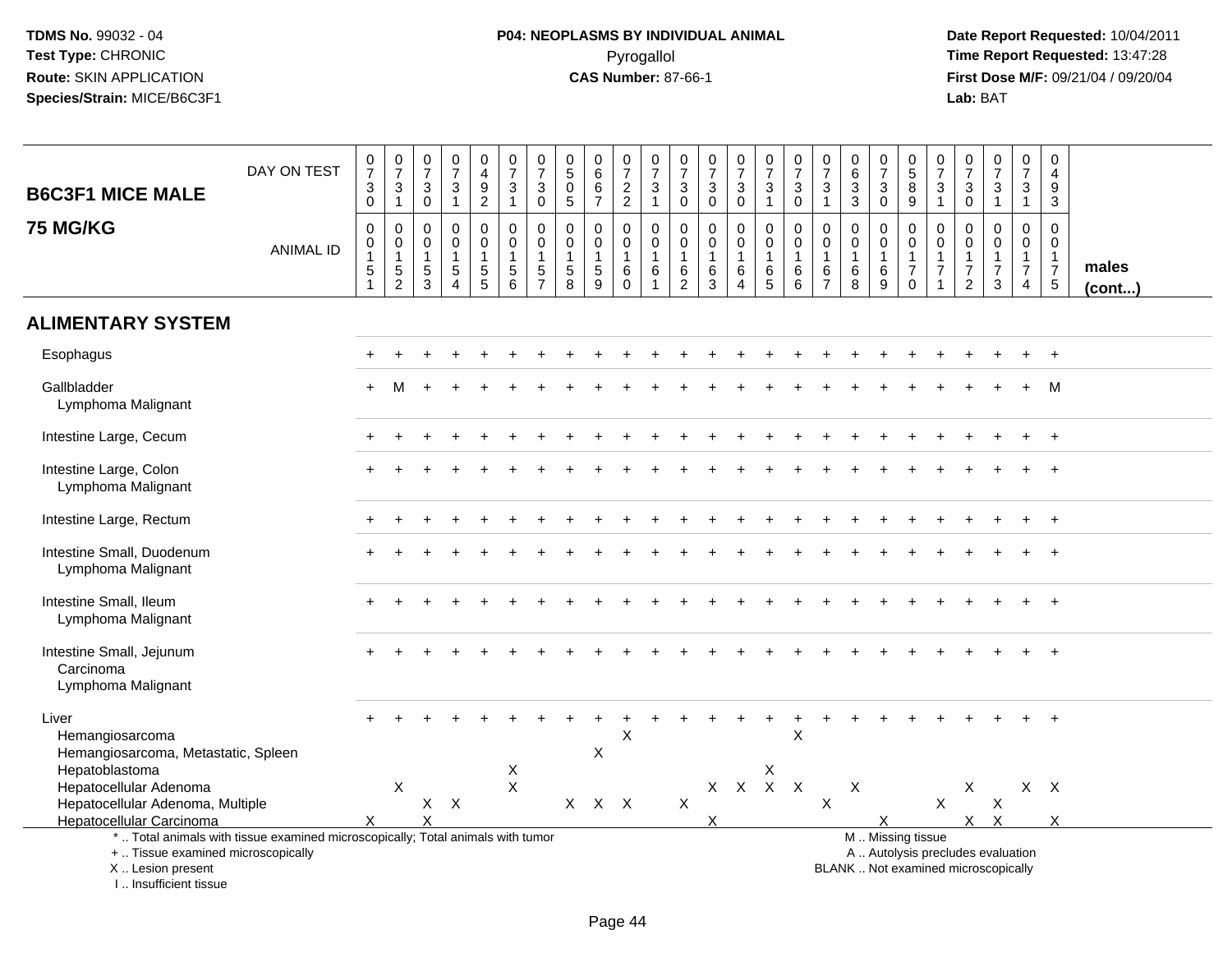# **P04: NEOPLASMS BY INDIVIDUAL ANIMAL**Pyrogallol **Time Report Requested:** 13:47:28

 **Date Report Requested:** 10/04/2011 **First Dose M/F:** 09/21/04 / 09/20/04<br>Lab: BAT **Lab:** BAT

| <b>B6C3F1 MICE MALE</b>                                                                     | DAY ON TEST                                                                     | $\begin{array}{c} 0 \\ 7 \end{array}$<br>$_{\rm 0}^3$                                | $\begin{smallmatrix}0\\7\end{smallmatrix}$<br>$\frac{3}{1}$ | $\pmb{0}$<br>$\overline{7}$<br>3<br>$\boldsymbol{0}$ | $\begin{smallmatrix}0\\7\end{smallmatrix}$<br>$\ensuremath{\mathsf{3}}$<br>$\mathbf{1}$ | $\begin{smallmatrix}0\0\4\end{smallmatrix}$<br>$\frac{9}{2}$        | $\begin{array}{c} 0 \\ 7 \end{array}$<br>$\ensuremath{\mathsf{3}}$<br>$\mathbf{1}$ | $\begin{array}{c} 0 \\ 7 \end{array}$<br>$\ensuremath{\mathsf{3}}$<br>$\mathbf 0$ | $\pmb{0}$<br>$\overline{5}$<br>0<br>$\sqrt{5}$  | $\pmb{0}$<br>$\overline{6}$<br>$\,6\,$<br>$\overline{7}$          | $\begin{array}{c} 0 \\ 7 \end{array}$<br>$\frac{2}{2}$ | $\frac{0}{7}$<br>$\ensuremath{\mathsf{3}}$<br>$\mathbf{1}$ | $\frac{0}{7}$<br>$\ensuremath{\mathsf{3}}$<br>$\mathsf{O}\xspace$ | $\begin{array}{c} 0 \\ 7 \end{array}$<br>$\ensuremath{\mathsf{3}}$<br>$\mathbf 0$ | $\begin{smallmatrix} 0\\7 \end{smallmatrix}$<br>$_{\rm 0}^3$              | $\begin{smallmatrix}0\\7\end{smallmatrix}$<br>$\ensuremath{\mathsf{3}}$<br>$\mathbf{1}$ | $\frac{0}{7}$<br>3<br>$\mathbf 0$                          | $\frac{0}{7}$<br>$\ensuremath{\mathsf{3}}$<br>$\mathbf{1}$ | $_{6}^{\rm 0}$<br>$\overline{3}$<br>$\mathbf{3}$           | $\begin{array}{c} 0 \\ 7 \end{array}$<br>$\ensuremath{\mathsf{3}}$<br>$\pmb{0}$ | $\begin{array}{c} 0 \\ 5 \end{array}$<br>$\overline{8}$<br>9      | $\begin{array}{c} 0 \\ 7 \end{array}$<br>$\ensuremath{\mathsf{3}}$<br>$\overline{1}$ | $\mathbf 0$<br>$\overline{7}$<br>$\ensuremath{\mathsf{3}}$<br>$\mathbf 0$      | $\begin{smallmatrix}0\\7\end{smallmatrix}$<br>$\ensuremath{\mathsf{3}}$<br>$\mathbf{1}$ | $\frac{0}{7}$<br>3<br>$\mathbf{1}$                                   | $\pmb{0}$<br>$\overline{4}$<br>$\frac{9}{3}$                     |                       |
|---------------------------------------------------------------------------------------------|---------------------------------------------------------------------------------|--------------------------------------------------------------------------------------|-------------------------------------------------------------|------------------------------------------------------|-----------------------------------------------------------------------------------------|---------------------------------------------------------------------|------------------------------------------------------------------------------------|-----------------------------------------------------------------------------------|-------------------------------------------------|-------------------------------------------------------------------|--------------------------------------------------------|------------------------------------------------------------|-------------------------------------------------------------------|-----------------------------------------------------------------------------------|---------------------------------------------------------------------------|-----------------------------------------------------------------------------------------|------------------------------------------------------------|------------------------------------------------------------|------------------------------------------------------------|---------------------------------------------------------------------------------|-------------------------------------------------------------------|--------------------------------------------------------------------------------------|--------------------------------------------------------------------------------|-----------------------------------------------------------------------------------------|----------------------------------------------------------------------|------------------------------------------------------------------|-----------------------|
| <b>75 MG/KG</b>                                                                             | <b>ANIMAL ID</b>                                                                | $\boldsymbol{0}$<br>$\boldsymbol{0}$<br>$\mathbf{1}$<br>$\sqrt{5}$<br>$\overline{1}$ | 0<br>$\mathbf 0$<br>$\mathbf{1}$<br>$\frac{5}{2}$           | 0<br>$\mathbf 0$<br>$\mathbf{1}$<br>$\sqrt{5}$<br>3  | $\mathbf 0$<br>$\mathbf 0$<br>$\mathbf{1}$<br>$\sqrt{5}$<br>$\overline{4}$              | $\mathbf 0$<br>$\ddot{\mathbf{0}}$<br>$\mathbf{1}$<br>$\frac{5}{5}$ | 0<br>$\mathsf{O}\xspace$<br>$\mathbf{1}$<br>$\frac{5}{6}$                          | $\mathbf 0$<br>$\mathbf 0$<br>$\mathbf{1}$<br>$\frac{5}{7}$                       | 0<br>$\Omega$<br>$\mathbf 1$<br>$\sqrt{5}$<br>8 | $\mathbf 0$<br>$\mathbf 0$<br>$\mathbf{1}$<br>$\overline{5}$<br>9 | 0<br>$\mathbf 0$<br>1<br>6<br>$\Omega$                 | 0<br>$\overline{0}$<br>$\mathbf{1}$<br>6<br>$\overline{1}$ | $\pmb{0}$<br>$\mathbf 0$<br>$\mathbf{1}$<br>$\frac{6}{2}$         | 0<br>0<br>$\mathbf{1}$<br>$\,6\,$<br>3                                            | $\mathbf 0$<br>$\overline{0}$<br>$\mathbf 1$<br>$\,6\,$<br>$\overline{4}$ | 0<br>$\mathbf 0$<br>$\mathbf{1}$<br>$\,6\,$<br>$\overline{5}$                           | $\mathbf 0$<br>$\mathbf 0$<br>$\mathbf{1}$<br>$\,6\,$<br>6 | 0<br>$\mathsf{O}\xspace$<br>$\mathbf{1}$<br>$\frac{6}{7}$  | $\mathbf 0$<br>$\mathbf 0$<br>$\mathbf{1}$<br>$\,6\,$<br>8 | $\mathbf 0$<br>$\mathsf{O}\xspace$<br>1<br>$\,6\,$<br>9                         | 0<br>$\mathbf 0$<br>$\mathbf{1}$<br>$\overline{7}$<br>$\mathbf 0$ | 0<br>$\mathbf 0$<br>$\overline{1}$<br>$\overline{7}$<br>$\overline{1}$               | $\mathbf 0$<br>$\mathbf 0$<br>$\mathbf{1}$<br>$\overline{7}$<br>$\overline{2}$ | $\mathbf 0$<br>$\mathbf 0$<br>$\mathbf{1}$<br>$\overline{7}$<br>3                       | 0<br>$\mathbf 0$<br>$\mathbf{1}$<br>$\overline{7}$<br>$\overline{4}$ | 0<br>$\mathbf 0$<br>$\mathbf{1}$<br>$\overline{7}$<br>$\sqrt{5}$ | males<br>$($ cont $)$ |
| Hepatocellular Carcinoma, Multiple<br>Histiocytic Sarcoma<br>Lymphoma Malignant             |                                                                                 |                                                                                      | $\times$                                                    |                                                      |                                                                                         |                                                                     |                                                                                    |                                                                                   |                                                 |                                                                   |                                                        | $X$ $X$                                                    |                                                                   | $\pmb{\times}$                                                                    |                                                                           |                                                                                         |                                                            |                                                            |                                                            |                                                                                 |                                                                   | X                                                                                    |                                                                                |                                                                                         |                                                                      |                                                                  |                       |
| Mesentery<br>Hepatoblastoma, Metastatic, Liver<br>Histiocytic Sarcoma<br>Lymphoma Malignant |                                                                                 |                                                                                      | $\ddot{}$                                                   |                                                      |                                                                                         |                                                                     | +<br>$\pmb{\times}$                                                                | $\overline{+}$                                                                    |                                                 |                                                                   |                                                        |                                                            |                                                                   | $+$<br>X                                                                          |                                                                           |                                                                                         |                                                            |                                                            |                                                            |                                                                                 |                                                                   |                                                                                      |                                                                                |                                                                                         |                                                                      |                                                                  |                       |
| Oral Mucosa<br>Pharyngeal, Squamous Cell Carcinoma                                          |                                                                                 |                                                                                      |                                                             |                                                      |                                                                                         |                                                                     |                                                                                    |                                                                                   |                                                 |                                                                   |                                                        |                                                            |                                                                   |                                                                                   |                                                                           |                                                                                         |                                                            |                                                            |                                                            |                                                                                 |                                                                   |                                                                                      |                                                                                |                                                                                         |                                                                      |                                                                  |                       |
| Pancreas<br>Histiocytic Sarcoma                                                             |                                                                                 |                                                                                      |                                                             |                                                      |                                                                                         |                                                                     |                                                                                    |                                                                                   |                                                 |                                                                   |                                                        |                                                            |                                                                   | Χ                                                                                 |                                                                           |                                                                                         |                                                            |                                                            |                                                            |                                                                                 |                                                                   |                                                                                      |                                                                                |                                                                                         |                                                                      |                                                                  |                       |
| <b>Salivary Glands</b><br>Lymphoma Malignant                                                |                                                                                 |                                                                                      |                                                             |                                                      |                                                                                         |                                                                     |                                                                                    |                                                                                   |                                                 |                                                                   |                                                        |                                                            |                                                                   |                                                                                   |                                                                           |                                                                                         |                                                            |                                                            |                                                            |                                                                                 |                                                                   |                                                                                      |                                                                                |                                                                                         |                                                                      |                                                                  |                       |
| Stomach, Forestomach                                                                        |                                                                                 |                                                                                      |                                                             |                                                      |                                                                                         |                                                                     |                                                                                    |                                                                                   |                                                 |                                                                   |                                                        |                                                            |                                                                   |                                                                                   |                                                                           |                                                                                         |                                                            |                                                            |                                                            |                                                                                 |                                                                   |                                                                                      |                                                                                |                                                                                         |                                                                      |                                                                  |                       |
| Stomach, Glandular<br>Histiocytic Sarcoma<br>Lymphoma Malignant                             |                                                                                 |                                                                                      |                                                             |                                                      |                                                                                         |                                                                     |                                                                                    |                                                                                   |                                                 |                                                                   |                                                        |                                                            |                                                                   | X                                                                                 |                                                                           |                                                                                         |                                                            |                                                            |                                                            |                                                                                 |                                                                   |                                                                                      |                                                                                |                                                                                         |                                                                      |                                                                  |                       |
| Tooth<br>Odontoma                                                                           |                                                                                 |                                                                                      |                                                             | $+$                                                  |                                                                                         |                                                                     |                                                                                    | $\ddot{}$<br>X                                                                    |                                                 |                                                                   |                                                        |                                                            |                                                                   |                                                                                   |                                                                           |                                                                                         |                                                            |                                                            |                                                            |                                                                                 |                                                                   |                                                                                      | $+$                                                                            | $+$                                                                                     |                                                                      |                                                                  |                       |
| <b>CARDIOVASCULAR SYSTEM</b>                                                                |                                                                                 |                                                                                      |                                                             |                                                      |                                                                                         |                                                                     |                                                                                    |                                                                                   |                                                 |                                                                   |                                                        |                                                            |                                                                   |                                                                                   |                                                                           |                                                                                         |                                                            |                                                            |                                                            |                                                                                 |                                                                   |                                                                                      |                                                                                |                                                                                         |                                                                      |                                                                  |                       |
| <b>Blood Vessel</b>                                                                         |                                                                                 |                                                                                      |                                                             |                                                      |                                                                                         |                                                                     |                                                                                    |                                                                                   |                                                 |                                                                   |                                                        |                                                            |                                                                   |                                                                                   |                                                                           |                                                                                         |                                                            |                                                            |                                                            |                                                                                 |                                                                   |                                                                                      |                                                                                |                                                                                         |                                                                      | $\ddot{}$                                                        |                       |
| +  Tissue examined microscopically<br>X  Lesion present                                     | *  Total animals with tissue examined microscopically; Total animals with tumor |                                                                                      |                                                             |                                                      |                                                                                         |                                                                     |                                                                                    |                                                                                   |                                                 |                                                                   |                                                        |                                                            |                                                                   |                                                                                   |                                                                           |                                                                                         |                                                            |                                                            |                                                            |                                                                                 | M  Missing tissue                                                 |                                                                                      |                                                                                | A  Autolysis precludes evaluation<br>BLANK  Not examined microscopically                |                                                                      |                                                                  |                       |

I .. Insufficient tissue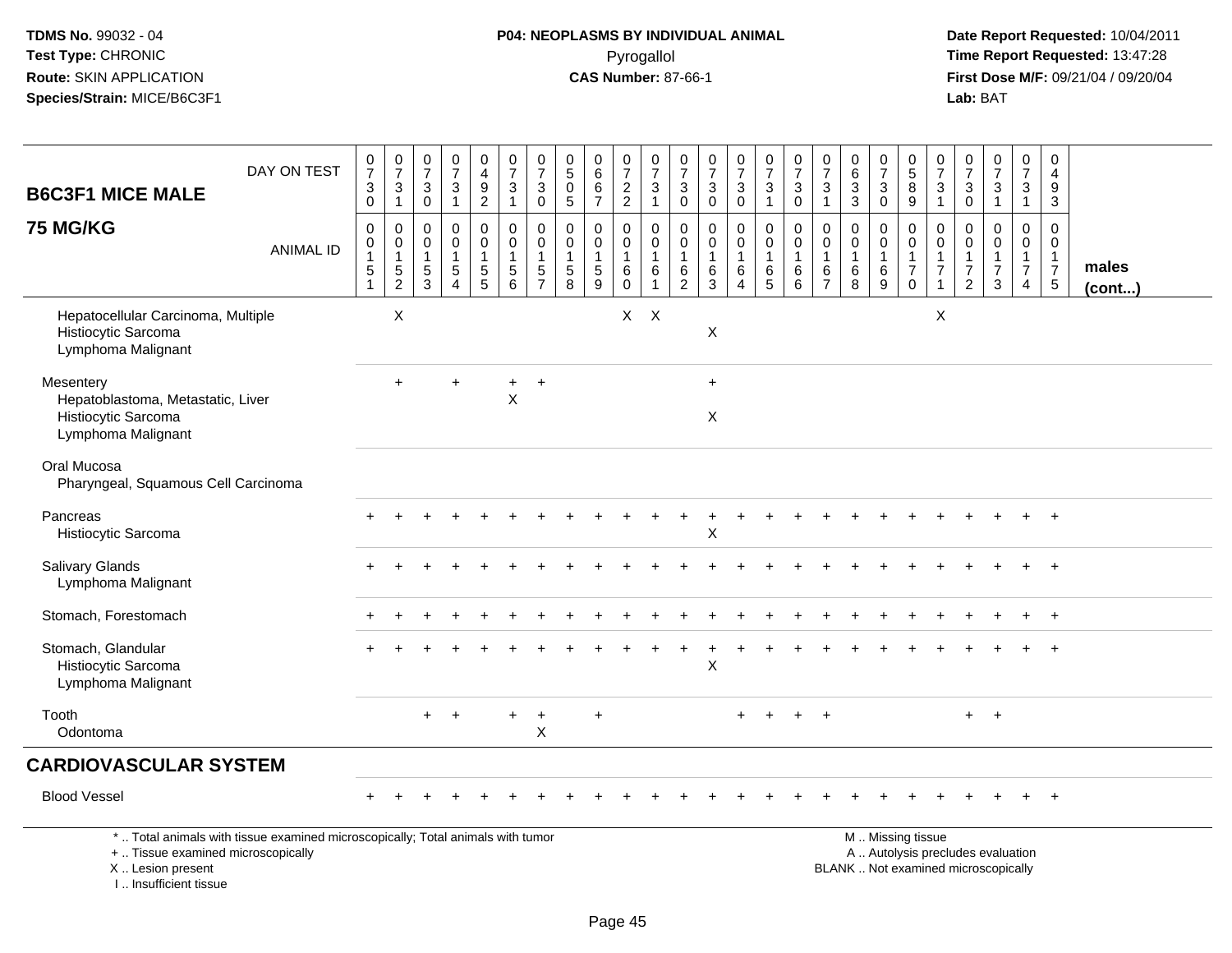# **P04: NEOPLASMS BY INDIVIDUAL ANIMAL**Pyrogallol **Time Report Requested:** 13:47:28

| <b>B6C3F1 MICE MALE</b>                                                                                                                                              | DAY ON TEST      | $\frac{0}{7}$<br>$\sqrt{3}$<br>$\mathbf 0$                        | $\frac{0}{7}$<br>$\mathbf{3}$<br>$\mathbf{1}$                                 | $\frac{0}{7}$<br>3<br>0                                        | $\frac{0}{7}$<br>3<br>$\mathbf{1}$           | $\begin{smallmatrix}0\\4\end{smallmatrix}$<br>$9\,$<br>$\overline{2}$      | $\frac{0}{7}$<br>$\sqrt{3}$<br>$\mathbf{1}$                                 | $\frac{0}{7}$<br>$\mathbf{3}$<br>$\mathbf 0$      | $\begin{array}{c} 0 \\ 5 \end{array}$<br>$\mathbf 0$<br>$\sqrt{5}$ | $\pmb{0}$<br>$\,6\,$<br>$\,6\,$<br>$\overline{7}$                | $\begin{array}{c} 0 \\ 7 \end{array}$<br>$\frac{2}{2}$     | 0<br>$\overline{7}$<br>3<br>$\mathbf{1}$ | $\begin{smallmatrix}0\\7\end{smallmatrix}$<br>$\mathbf{3}$<br>$\mathbf 0$ | $\frac{0}{7}$<br>$\sqrt{3}$<br>$\mathbf 0$         | $\begin{smallmatrix}0\\7\end{smallmatrix}$<br>$\mathbf{3}$<br>$\mathsf{O}\xspace$ | $\frac{0}{7}$<br>$\sqrt{3}$<br>$\overline{1}$              | $\boldsymbol{0}$<br>$\overline{7}$<br>3<br>$\pmb{0}$                 | $\begin{array}{c} 0 \\ 7 \end{array}$<br>3<br>$\mathbf{1}$ | $_{6}^{\rm 0}$<br>3<br>3                   | $\begin{array}{c} 0 \\ 7 \end{array}$<br>$\mathbf{3}$<br>$\mathsf{O}$ | $^{\rm 0}_{\rm 5}$<br>$\bf 8$<br>9                                                            | 0<br>$\overline{7}$<br>3<br>$\mathbf{1}$                                   | $\frac{0}{7}$<br>3<br>$\mathbf 0$                                             | $\frac{0}{7}$<br>3<br>$\mathbf{1}$                                 | $\pmb{0}$<br>$\overline{7}$<br>3<br>$\mathbf{1}$               | 0<br>$\overline{4}$<br>9<br>$\sqrt{3}$                                  |                 |
|----------------------------------------------------------------------------------------------------------------------------------------------------------------------|------------------|-------------------------------------------------------------------|-------------------------------------------------------------------------------|----------------------------------------------------------------|----------------------------------------------|----------------------------------------------------------------------------|-----------------------------------------------------------------------------|---------------------------------------------------|--------------------------------------------------------------------|------------------------------------------------------------------|------------------------------------------------------------|------------------------------------------|---------------------------------------------------------------------------|----------------------------------------------------|-----------------------------------------------------------------------------------|------------------------------------------------------------|----------------------------------------------------------------------|------------------------------------------------------------|--------------------------------------------|-----------------------------------------------------------------------|-----------------------------------------------------------------------------------------------|----------------------------------------------------------------------------|-------------------------------------------------------------------------------|--------------------------------------------------------------------|----------------------------------------------------------------|-------------------------------------------------------------------------|-----------------|
| 75 MG/KG                                                                                                                                                             | <b>ANIMAL ID</b> | $\mathbf 0$<br>0<br>$\mathbf{1}$<br>$\,$ 5 $\,$<br>$\overline{1}$ | $\mathbf 0$<br>$\mathbf 0$<br>$\overline{1}$<br>$\,$ 5 $\,$<br>$\overline{2}$ | $\Omega$<br>$\mathbf 0$<br>$\mathbf{1}$<br>5<br>$\overline{3}$ | 0<br>$\mathbf 0$<br>1<br>5<br>$\overline{4}$ | 0<br>$\mathbf{0}$<br>$\mathbf{1}$<br>$\begin{array}{c} 5 \\ 5 \end{array}$ | $\mathbf 0$<br>$\mathbf 0$<br>$\mathbf{1}$<br>$\sqrt{5}$<br>$6\overline{6}$ | $\mathbf 0$<br>0<br>$\mathbf{1}$<br>$\frac{5}{7}$ | $\Omega$<br>$\mathbf 0$<br>$\mathbf{1}$<br>$\sqrt{5}$<br>8         | 0<br>$\mathbf 0$<br>$\mathbf{1}$<br>$\sqrt{5}$<br>$\overline{9}$ | $\Omega$<br>0<br>$\mathbf{1}$<br>$\,6$<br>$\boldsymbol{0}$ | 0<br>0<br>-1<br>6<br>1                   | 0<br>$\mathbf 0$<br>$\mathbf{1}$<br>$\,6$<br>$\overline{2}$               | $\pmb{0}$<br>$\mathbf 0$<br>$\mathbf{1}$<br>$^6_3$ | $\mathbf 0$<br>$\mathbf 0$<br>$\overline{1}$<br>6<br>$\overline{4}$               | $\mathbf 0$<br>$\mathbf 0$<br>$\overline{1}$<br>$6\over 5$ | $\mathbf 0$<br>$\mathbf 0$<br>$\overline{1}$<br>6<br>$6\phantom{1}6$ | 0<br>$\mathbf 0$<br>$\mathbf{1}$<br>6<br>$\overline{7}$    | 0<br>$\mathbf 0$<br>$\mathbf{1}$<br>$^6_8$ | 0<br>$\mathbf 0$<br>$\mathbf{1}$<br>6<br>$\overline{9}$               | $\mathbf 0$<br>$\mathbf 0$<br>$\mathbf{1}$<br>$\overline{7}$<br>$\mathbf 0$                   | $\Omega$<br>$\mathbf 0$<br>$\overline{1}$<br>$\overline{7}$<br>$\mathbf 1$ | $\Omega$<br>$\mathbf 0$<br>$\overline{1}$<br>$\overline{7}$<br>$\overline{2}$ | 0<br>$\mathbf 0$<br>$\mathbf{1}$<br>$\overline{7}$<br>$\mathbf{3}$ | $\Omega$<br>$\mathbf 0$<br>$\mathbf{1}$<br>$\overline{7}$<br>4 | $\Omega$<br>$\mathbf 0$<br>$\mathbf{1}$<br>$\overline{7}$<br>$\sqrt{5}$ | males<br>(cont) |
| Heart<br>Lymphoma Malignant                                                                                                                                          |                  |                                                                   |                                                                               |                                                                |                                              |                                                                            |                                                                             |                                                   |                                                                    |                                                                  |                                                            |                                          |                                                                           |                                                    |                                                                                   |                                                            |                                                                      |                                                            |                                            |                                                                       |                                                                                               |                                                                            |                                                                               |                                                                    |                                                                |                                                                         |                 |
| <b>ENDOCRINE SYSTEM</b>                                                                                                                                              |                  |                                                                   |                                                                               |                                                                |                                              |                                                                            |                                                                             |                                                   |                                                                    |                                                                  |                                                            |                                          |                                                                           |                                                    |                                                                                   |                                                            |                                                                      |                                                            |                                            |                                                                       |                                                                                               |                                                                            |                                                                               |                                                                    |                                                                |                                                                         |                 |
| <b>Adrenal Cortex</b><br>Lymphoma Malignant<br>Subcapsular, Adenoma<br>Subcapsular, Adenoma, Multiple                                                                |                  |                                                                   |                                                                               |                                                                |                                              |                                                                            |                                                                             |                                                   |                                                                    |                                                                  |                                                            |                                          |                                                                           |                                                    |                                                                                   |                                                            |                                                                      | $\sf X$                                                    |                                            |                                                                       |                                                                                               |                                                                            |                                                                               |                                                                    |                                                                |                                                                         |                 |
| Adrenal Medulla<br>Lymphoma Malignant<br>Pheochromocytoma Benign                                                                                                     |                  |                                                                   |                                                                               |                                                                |                                              |                                                                            |                                                                             |                                                   |                                                                    |                                                                  |                                                            |                                          |                                                                           |                                                    |                                                                                   |                                                            |                                                                      |                                                            |                                            |                                                                       |                                                                                               |                                                                            |                                                                               |                                                                    |                                                                |                                                                         |                 |
| Islets, Pancreatic                                                                                                                                                   |                  |                                                                   |                                                                               |                                                                |                                              |                                                                            |                                                                             |                                                   |                                                                    |                                                                  |                                                            |                                          |                                                                           |                                                    |                                                                                   |                                                            |                                                                      |                                                            |                                            |                                                                       |                                                                                               |                                                                            |                                                                               |                                                                    |                                                                | $\overline{1}$                                                          |                 |
| Parathyroid Gland                                                                                                                                                    |                  |                                                                   |                                                                               |                                                                |                                              |                                                                            |                                                                             |                                                   |                                                                    |                                                                  |                                                            |                                          |                                                                           |                                                    |                                                                                   |                                                            |                                                                      | м                                                          | M                                          |                                                                       |                                                                                               |                                                                            |                                                                               |                                                                    |                                                                | $\ddot{}$                                                               |                 |
| <b>Pituitary Gland</b>                                                                                                                                               |                  |                                                                   |                                                                               |                                                                |                                              |                                                                            |                                                                             |                                                   |                                                                    |                                                                  |                                                            |                                          |                                                                           |                                                    |                                                                                   |                                                            |                                                                      |                                                            |                                            |                                                                       |                                                                                               |                                                                            |                                                                               |                                                                    |                                                                | $\ddot{}$                                                               |                 |
| <b>Thyroid Gland</b>                                                                                                                                                 |                  |                                                                   |                                                                               |                                                                |                                              |                                                                            |                                                                             |                                                   |                                                                    |                                                                  |                                                            |                                          |                                                                           |                                                    |                                                                                   |                                                            |                                                                      |                                                            |                                            |                                                                       |                                                                                               |                                                                            |                                                                               |                                                                    |                                                                | $\ddot{}$                                                               |                 |
| <b>GENERAL BODY SYSTEM</b>                                                                                                                                           |                  |                                                                   |                                                                               |                                                                |                                              |                                                                            |                                                                             |                                                   |                                                                    |                                                                  |                                                            |                                          |                                                                           |                                                    |                                                                                   |                                                            |                                                                      |                                                            |                                            |                                                                       |                                                                                               |                                                                            |                                                                               |                                                                    |                                                                |                                                                         |                 |
| Peritoneum                                                                                                                                                           |                  |                                                                   |                                                                               |                                                                |                                              |                                                                            |                                                                             |                                                   |                                                                    |                                                                  |                                                            |                                          |                                                                           |                                                    |                                                                                   |                                                            |                                                                      |                                                            |                                            |                                                                       |                                                                                               |                                                                            |                                                                               |                                                                    |                                                                |                                                                         |                 |
| <b>GENITAL SYSTEM</b>                                                                                                                                                |                  |                                                                   |                                                                               |                                                                |                                              |                                                                            |                                                                             |                                                   |                                                                    |                                                                  |                                                            |                                          |                                                                           |                                                    |                                                                                   |                                                            |                                                                      |                                                            |                                            |                                                                       |                                                                                               |                                                                            |                                                                               |                                                                    |                                                                |                                                                         |                 |
| Epididymis<br>Histiocytic Sarcoma                                                                                                                                    |                  |                                                                   |                                                                               |                                                                |                                              |                                                                            |                                                                             |                                                   |                                                                    |                                                                  |                                                            |                                          |                                                                           | Χ                                                  |                                                                                   |                                                            |                                                                      |                                                            |                                            |                                                                       |                                                                                               |                                                                            |                                                                               |                                                                    |                                                                |                                                                         |                 |
| *  Total animals with tissue examined microscopically; Total animals with tumor<br>+  Tissue examined microscopically<br>X  Lesion present<br>L. Insufficient tissue |                  |                                                                   |                                                                               |                                                                |                                              |                                                                            |                                                                             |                                                   |                                                                    |                                                                  |                                                            |                                          |                                                                           |                                                    |                                                                                   |                                                            |                                                                      |                                                            |                                            |                                                                       | M  Missing tissue<br>A  Autolysis precludes evaluation<br>BLANK  Not examined microscopically |                                                                            |                                                                               |                                                                    |                                                                |                                                                         |                 |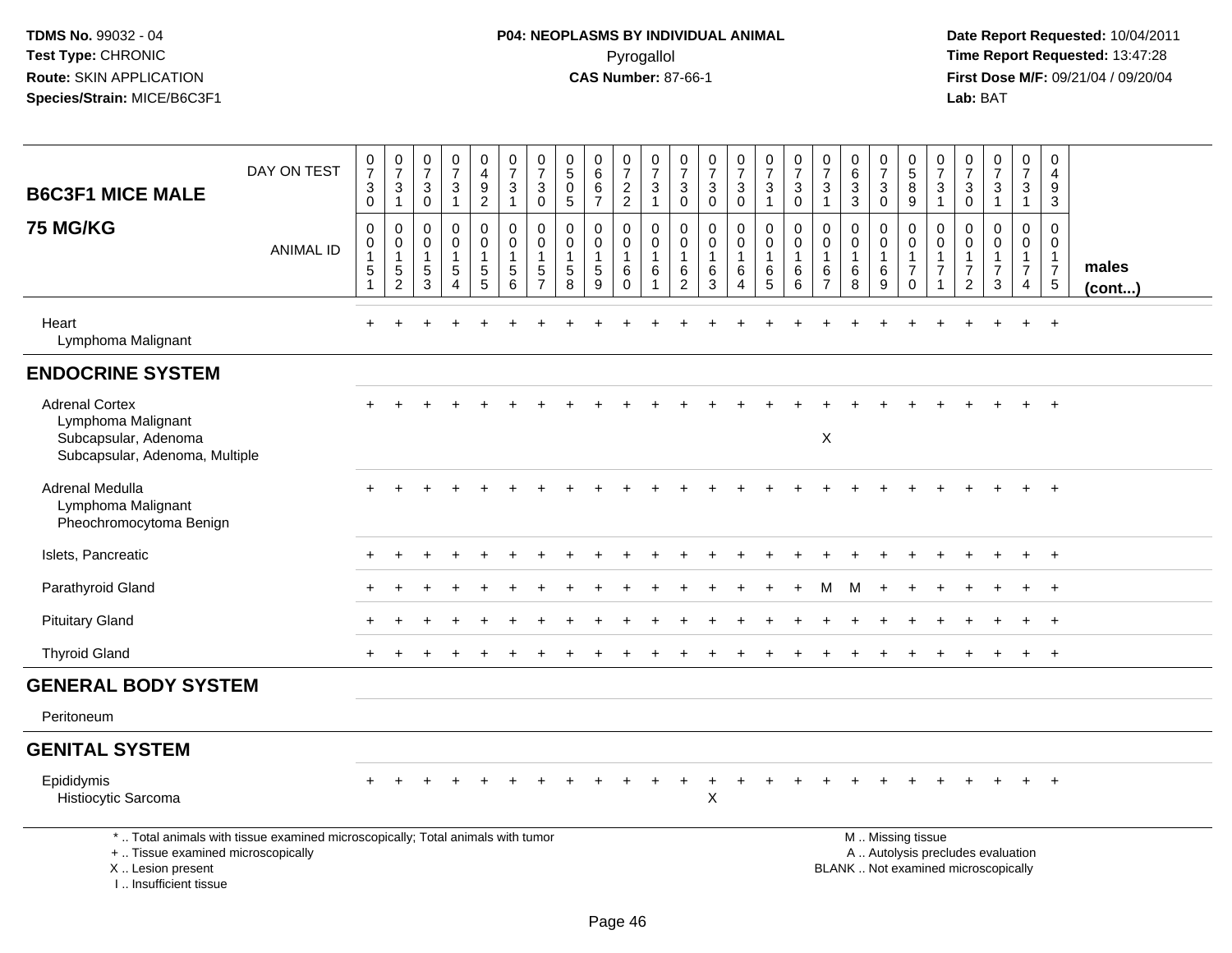# **P04: NEOPLASMS BY INDIVIDUAL ANIMAL**Pyrogallol **Time Report Requested:** 13:47:28

| <b>B6C3F1 MICE MALE</b>                                                                                     | DAY ON TEST                                                                     | $\frac{0}{7}$<br>$\mathbf{3}$<br>$\mathsf{O}\xspace$                      | $\begin{array}{c} 0 \\ 7 \end{array}$<br>3<br>$\mathbf{1}$ | $\begin{array}{c} 0 \\ 7 \end{array}$<br>$\mathbf{3}$<br>$\mathsf 0$ | $\begin{array}{c} 0 \\ 7 \end{array}$<br>$\sqrt{3}$<br>$\mathbf{1}$        | 0<br>$\overline{4}$<br>$\boldsymbol{9}$<br>$\overline{2}$       | $\frac{0}{7}$<br>$\mathbf{3}$<br>$\mathbf{1}$                              | $\frac{0}{7}$<br>$\mathbf{3}$<br>0                              | $\pmb{0}$<br>$\overline{5}$<br>$\pmb{0}$<br>$\sqrt{5}$                    | $\begin{array}{c} 0 \\ 6 \end{array}$<br>$\,6\,$<br>$\overline{7}$ | $\frac{0}{7}$<br>$\frac{2}{2}$                       | $\frac{0}{7}$<br>$\sqrt{3}$<br>$\overline{1}$                       | 0<br>$\overline{7}$<br>3<br>$\boldsymbol{0}$                        | $\begin{smallmatrix}0\\7\end{smallmatrix}$<br>$\mathbf{3}$<br>$\mathsf 0$ | $\frac{0}{7}$<br>3<br>$\bar{0}$              | $\frac{0}{7}$<br>$\sqrt{3}$<br>$\mathbf{1}$              | $\frac{0}{7}$<br>$\sqrt{3}$<br>$\mathbf 0$                           | $\frac{0}{7}$<br>3<br>$\overline{1}$                                | $\pmb{0}$<br>$6\phantom{1}6$<br>$\mathbf{3}$<br>$\mathbf{3}$ | $\frac{0}{7}$<br>3<br>$\mathbf 0$                       | $\begin{smallmatrix}0\0\5\end{smallmatrix}$<br>8<br>$\overline{9}$        | $\frac{0}{7}$<br>$\ensuremath{\mathsf{3}}$<br>$\mathbf{1}$        | $\begin{array}{c} 0 \\ 7 \end{array}$<br>$\mathbf{3}$<br>$\mathbf 0$           | $\begin{array}{c} 0 \\ 7 \end{array}$<br>$\sqrt{3}$<br>$\mathbf{1}$      | 0<br>$\overline{7}$<br>$\mathbf{3}$<br>$\mathbf{1}$                            | $\pmb{0}$<br>$\overline{4}$<br>$\boldsymbol{9}$<br>$\mathsf 3$                  |                 |
|-------------------------------------------------------------------------------------------------------------|---------------------------------------------------------------------------------|---------------------------------------------------------------------------|------------------------------------------------------------|----------------------------------------------------------------------|----------------------------------------------------------------------------|-----------------------------------------------------------------|----------------------------------------------------------------------------|-----------------------------------------------------------------|---------------------------------------------------------------------------|--------------------------------------------------------------------|------------------------------------------------------|---------------------------------------------------------------------|---------------------------------------------------------------------|---------------------------------------------------------------------------|----------------------------------------------|----------------------------------------------------------|----------------------------------------------------------------------|---------------------------------------------------------------------|--------------------------------------------------------------|---------------------------------------------------------|---------------------------------------------------------------------------|-------------------------------------------------------------------|--------------------------------------------------------------------------------|--------------------------------------------------------------------------|--------------------------------------------------------------------------------|---------------------------------------------------------------------------------|-----------------|
| <b>75 MG/KG</b>                                                                                             | <b>ANIMAL ID</b>                                                                | $\mathbf 0$<br>$\pmb{0}$<br>$\overline{1}$<br>$\,$ 5 $\,$<br>$\mathbf{1}$ | $\pmb{0}$<br>$\mathbf 0$<br>$\mathbf{1}$<br>$\frac{5}{2}$  | $\mathbf 0$<br>0<br>$\mathbf{1}$<br>$\frac{5}{3}$                    | $\mathbf 0$<br>$\mathbf 0$<br>$\mathbf{1}$<br>$\sqrt{5}$<br>$\overline{4}$ | 0<br>0<br>$\mathbf{1}$<br>$\begin{array}{c} 5 \\ 5 \end{array}$ | $\mathbf 0$<br>$\mathbf 0$<br>$\mathbf{1}$<br>$\sqrt{5}$<br>$\overline{6}$ | $\pmb{0}$<br>0<br>$\mathbf{1}$<br>$\,$ 5 $\,$<br>$\overline{7}$ | 0<br>$\mathbf 0$<br>$\mathbf{1}$<br>$\begin{array}{c} 5 \\ 8 \end{array}$ | $\mathbf 0$<br>0<br>1<br>$\sqrt{5}$<br>9                           | 0<br>$\mathbf 0$<br>$\mathbf{1}$<br>6<br>$\mathbf 0$ | $\mathsf 0$<br>$\mathbf 0$<br>$\overline{1}$<br>6<br>$\overline{1}$ | $\mathbf 0$<br>$\mathbf 0$<br>$\overline{1}$<br>6<br>$\overline{2}$ | $\mathbf 0$<br>$\mathbf 0$<br>$\mathbf{1}$<br>6<br>$\overline{3}$         | 0<br>0<br>$\mathbf 1$<br>6<br>$\overline{4}$ | $\mathbf 0$<br>$\mathbf 0$<br>$\mathbf{1}$<br>$6\over 5$ | $\mathbf 0$<br>$\mathbf 0$<br>$\overline{1}$<br>6<br>$6\phantom{1}6$ | $\mathbf 0$<br>$\mathbf 0$<br>$\overline{1}$<br>6<br>$\overline{7}$ | $\mathbf 0$<br>$\mathbf 0$<br>$\overline{1}$<br>6<br>8       | 0<br>$\mathbf 0$<br>$\mathbf{1}$<br>6<br>$\overline{9}$ | 0<br>$\mathbf 0$<br>$\mathbf{1}$<br>$\overline{7}$<br>$\ddot{\mathbf{0}}$ | $\mathbf 0$<br>$\mathbf 0$<br>$\mathbf{1}$<br>$\overline{7}$<br>1 | $\mathbf 0$<br>$\mathbf 0$<br>$\mathbf{1}$<br>$\overline{7}$<br>$\overline{2}$ | $\mathbf 0$<br>$\mathbf{0}$<br>$\mathbf 1$<br>$\overline{7}$<br>3        | $\mathbf 0$<br>$\mathbf 0$<br>$\mathbf{1}$<br>$\overline{7}$<br>$\overline{4}$ | $\mathsf 0$<br>$\mathbf{0}$<br>$\mathbf{1}$<br>$\overline{7}$<br>$\overline{5}$ | males<br>(cont) |
| Lymphoma Malignant                                                                                          |                                                                                 |                                                                           |                                                            |                                                                      |                                                                            |                                                                 |                                                                            |                                                                 |                                                                           |                                                                    |                                                      |                                                                     |                                                                     |                                                                           |                                              |                                                          |                                                                      |                                                                     |                                                              |                                                         |                                                                           |                                                                   |                                                                                |                                                                          |                                                                                |                                                                                 |                 |
| <b>Preputial Gland</b><br>Lymphoma Malignant                                                                |                                                                                 |                                                                           |                                                            |                                                                      |                                                                            |                                                                 |                                                                            |                                                                 |                                                                           |                                                                    |                                                      |                                                                     |                                                                     |                                                                           |                                              |                                                          |                                                                      |                                                                     |                                                              |                                                         |                                                                           |                                                                   |                                                                                |                                                                          |                                                                                |                                                                                 |                 |
| Prostate<br>Lymphoma Malignant                                                                              |                                                                                 |                                                                           |                                                            |                                                                      |                                                                            |                                                                 |                                                                            |                                                                 |                                                                           |                                                                    |                                                      |                                                                     |                                                                     |                                                                           |                                              |                                                          |                                                                      |                                                                     |                                                              |                                                         |                                                                           |                                                                   |                                                                                |                                                                          |                                                                                |                                                                                 |                 |
| Seminal Vesicle<br>Lymphoma Malignant                                                                       |                                                                                 |                                                                           |                                                            |                                                                      |                                                                            |                                                                 |                                                                            |                                                                 |                                                                           |                                                                    |                                                      |                                                                     |                                                                     |                                                                           |                                              |                                                          |                                                                      |                                                                     |                                                              |                                                         |                                                                           |                                                                   |                                                                                |                                                                          |                                                                                |                                                                                 |                 |
| <b>Testes</b><br>Interstitial Cell, Adenoma                                                                 |                                                                                 |                                                                           | $\ddot{}$                                                  | X                                                                    |                                                                            |                                                                 |                                                                            |                                                                 |                                                                           |                                                                    |                                                      |                                                                     |                                                                     |                                                                           |                                              |                                                          |                                                                      |                                                                     |                                                              |                                                         |                                                                           |                                                                   |                                                                                |                                                                          | $\ddot{}$<br>X                                                                 | $\overline{1}$                                                                  |                 |
| <b>HEMATOPOIETIC SYSTEM</b>                                                                                 |                                                                                 |                                                                           |                                                            |                                                                      |                                                                            |                                                                 |                                                                            |                                                                 |                                                                           |                                                                    |                                                      |                                                                     |                                                                     |                                                                           |                                              |                                                          |                                                                      |                                                                     |                                                              |                                                         |                                                                           |                                                                   |                                                                                |                                                                          |                                                                                |                                                                                 |                 |
| <b>Bone Marrow</b><br>Hemangiosarcoma, Metastatic, Spleen<br>Lymphoma Malignant                             |                                                                                 |                                                                           |                                                            |                                                                      |                                                                            |                                                                 |                                                                            |                                                                 |                                                                           | X                                                                  |                                                      |                                                                     |                                                                     |                                                                           |                                              |                                                          |                                                                      |                                                                     |                                                              |                                                         |                                                                           |                                                                   |                                                                                |                                                                          |                                                                                |                                                                                 |                 |
| Lymph Node<br>Axillary, Lymphoma Malignant<br>Bronchial, Lymphoma Malignant<br>Inguinal, Lymphoma Malignant |                                                                                 |                                                                           | $\ddot{}$                                                  |                                                                      |                                                                            | $+$                                                             |                                                                            |                                                                 |                                                                           |                                                                    |                                                      |                                                                     |                                                                     |                                                                           |                                              |                                                          |                                                                      |                                                                     |                                                              |                                                         |                                                                           |                                                                   |                                                                                |                                                                          | $+$                                                                            |                                                                                 |                 |
| Lymph Node, Mandibular<br>Histiocytic Sarcoma<br>Lymphoma Malignant                                         |                                                                                 |                                                                           |                                                            |                                                                      |                                                                            |                                                                 |                                                                            |                                                                 |                                                                           |                                                                    |                                                      |                                                                     |                                                                     | Χ                                                                         |                                              |                                                          |                                                                      |                                                                     |                                                              |                                                         |                                                                           |                                                                   |                                                                                |                                                                          |                                                                                |                                                                                 |                 |
| Lymph Node, Mesenteric<br>Histiocytic Sarcoma                                                               |                                                                                 |                                                                           |                                                            |                                                                      |                                                                            |                                                                 |                                                                            |                                                                 |                                                                           |                                                                    |                                                      |                                                                     |                                                                     | X                                                                         |                                              |                                                          |                                                                      |                                                                     |                                                              |                                                         |                                                                           |                                                                   |                                                                                |                                                                          |                                                                                |                                                                                 |                 |
| +  Tissue examined microscopically<br>X  Lesion present<br>I Insufficient tissue                            | *  Total animals with tissue examined microscopically; Total animals with tumor |                                                                           |                                                            |                                                                      |                                                                            |                                                                 |                                                                            |                                                                 |                                                                           |                                                                    |                                                      |                                                                     |                                                                     |                                                                           |                                              |                                                          |                                                                      |                                                                     |                                                              |                                                         | M  Missing tissue                                                         |                                                                   |                                                                                | A  Autolysis precludes evaluation<br>BLANK  Not examined microscopically |                                                                                |                                                                                 |                 |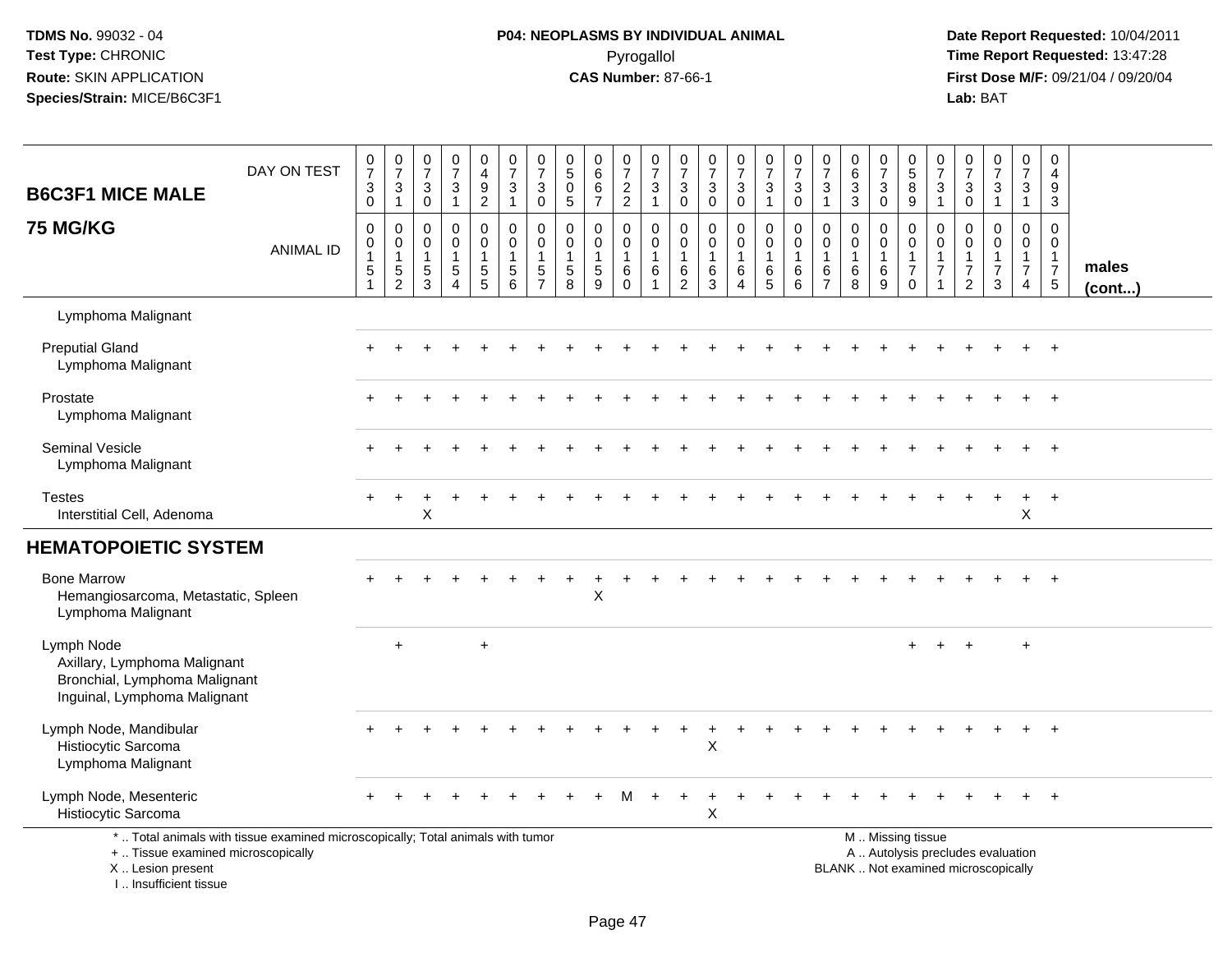# **P04: NEOPLASMS BY INDIVIDUAL ANIMAL**Pyrogallol **Time Report Requested:** 13:47:28

|                                                                                                                                                        | DAY ON TEST                                                                     | $\frac{0}{7}$                                                            | $\frac{0}{7}$                                     | 0<br>$\overline{7}$                      | $\begin{array}{c} 0 \\ 7 \end{array}$                      | $\mathbf 0$<br>$\overline{4}$                                                                 | 0<br>$\overline{7}$                                            | $\pmb{0}$<br>$\overline{7}$                                     | 0<br>$\sqrt{5}$                                               | $\begin{array}{c} 0 \\ 6 \end{array}$     | 0<br>$\overline{7}$                                     | $\boldsymbol{0}$<br>$\overline{7}$                    | 0<br>$\overline{7}$                                               | $\begin{array}{c} 0 \\ 7 \end{array}$                             | $\begin{smallmatrix}0\\7\end{smallmatrix}$                      | 0<br>$\overline{7}$                                               | $\frac{0}{7}$                                           | 0<br>$\overline{7}$                                                 | $\pmb{0}$<br>$\overline{6}$<br>3           | 0<br>$\overline{7}$        | $\begin{array}{c} 0 \\ 5 \end{array}$                                            | 0<br>$\overline{7}$    | 0<br>$\overline{7}$                                                           | $\frac{0}{7}$                           | 0<br>$\overline{7}$                                                                    | 0<br>$\overline{4}$                                                        |                       |
|--------------------------------------------------------------------------------------------------------------------------------------------------------|---------------------------------------------------------------------------------|--------------------------------------------------------------------------|---------------------------------------------------|------------------------------------------|------------------------------------------------------------|-----------------------------------------------------------------------------------------------|----------------------------------------------------------------|-----------------------------------------------------------------|---------------------------------------------------------------|-------------------------------------------|---------------------------------------------------------|-------------------------------------------------------|-------------------------------------------------------------------|-------------------------------------------------------------------|-----------------------------------------------------------------|-------------------------------------------------------------------|---------------------------------------------------------|---------------------------------------------------------------------|--------------------------------------------|----------------------------|----------------------------------------------------------------------------------|------------------------|-------------------------------------------------------------------------------|-----------------------------------------|----------------------------------------------------------------------------------------|----------------------------------------------------------------------------|-----------------------|
| <b>B6C3F1 MICE MALE</b>                                                                                                                                |                                                                                 | $\ensuremath{\mathsf{3}}$<br>$\mathsf{O}\xspace$                         | $\mathbf{3}$<br>$\mathbf{1}$                      | $\ensuremath{\mathsf{3}}$<br>$\mathbf 0$ | $\ensuremath{\mathsf{3}}$<br>$\mathbf{1}$                  | $\frac{9}{2}$                                                                                 | $\ensuremath{\mathsf{3}}$<br>$\mathbf{1}$                      | 3<br>$\pmb{0}$                                                  | $\pmb{0}$<br>$\overline{5}$                                   | 6<br>$\overline{7}$                       | $\frac{2}{2}$                                           | $\ensuremath{\mathsf{3}}$<br>$\mathbf{1}$             | $\mathbf{3}$<br>$\mathbf 0$                                       | $\sqrt{3}$<br>$\mathbf 0$                                         | $\ensuremath{\mathsf{3}}$<br>$\mathbf 0$                        | 3<br>$\mathbf{1}$                                                 | $\ensuremath{\mathsf{3}}$<br>$\mathbf 0$                | $\ensuremath{\mathsf{3}}$<br>$\overline{1}$                         | $\mathbf{3}$                               | $\mathsf 3$<br>$\mathbf 0$ | $\,8\,$<br>$\overline{9}$                                                        | 3<br>$\overline{1}$    | $\ensuremath{\mathsf{3}}$<br>$\overline{0}$                                   | 3<br>$\mathbf{1}$                       | $\mathbf{3}$<br>$\mathbf{1}$                                                           | 9<br>3                                                                     |                       |
| <b>75 MG/KG</b>                                                                                                                                        | <b>ANIMAL ID</b>                                                                | $\pmb{0}$<br>$\pmb{0}$<br>$\mathbf{1}$<br>$\overline{5}$<br>$\mathbf{1}$ | 0<br>$\mathbf 0$<br>$\mathbf{1}$<br>$\frac{5}{2}$ | 0<br>0<br>$\mathbf{1}$<br>$\frac{5}{3}$  | $\mathbf 0$<br>$\mathbf 0$<br>$\sqrt{5}$<br>$\overline{4}$ | $\mathbf 0$<br>$\mathsf{O}\xspace$<br>$\overline{1}$<br>$\begin{array}{c} 5 \\ 5 \end{array}$ | 0<br>$\pmb{0}$<br>$\mathbf{1}$<br>$\sqrt{5}$<br>$6\phantom{1}$ | $\mathbf 0$<br>$\mathbf 0$<br>1<br>$\sqrt{5}$<br>$\overline{7}$ | $\mathbf 0$<br>$\mathbf 0$<br>$\mathbf{1}$<br>$\sqrt{5}$<br>8 | 0<br>$\mathbf 0$<br>$\mathbf 1$<br>5<br>9 | 0<br>$\overline{0}$<br>$\mathbf{1}$<br>6<br>$\mathbf 0$ | 0<br>$\pmb{0}$<br>$\mathbf{1}$<br>6<br>$\overline{1}$ | $\mathbf 0$<br>$\mathbf 0$<br>$\mathbf{1}$<br>6<br>$\overline{c}$ | $\mathbf 0$<br>$\mathbf 0$<br>$\overline{1}$<br>6<br>$\mathbf{3}$ | 0<br>$\mathsf{O}\xspace$<br>$\mathbf{1}$<br>6<br>$\overline{4}$ | $\mathbf 0$<br>$\mathbf 0$<br>$\mathbf{1}$<br>6<br>$\overline{5}$ | $\mathbf 0$<br>0<br>$\mathbf{1}$<br>6<br>$6\phantom{a}$ | $\mathbf 0$<br>$\mathbf 0$<br>$\overline{1}$<br>6<br>$\overline{7}$ | 0<br>$\mathbf 0$<br>$\mathbf{1}$<br>6<br>8 | 0<br>$\mathbf 0$<br>6<br>9 | $\mathbf 0$<br>$\overline{0}$<br>$\mathbf{1}$<br>$\boldsymbol{7}$<br>$\mathbf 0$ | 0<br>$\mathbf{0}$<br>7 | $\Omega$<br>$\mathbf 0$<br>$\mathbf{1}$<br>$\boldsymbol{7}$<br>$\overline{2}$ | 0<br>$\mathbf 0$<br>$\overline{7}$<br>3 | $\mathbf 0$<br>$\ddot{\mathbf{0}}$<br>$\mathbf{1}$<br>$\overline{7}$<br>$\overline{4}$ | $\mathbf 0$<br>$\mathbf 0$<br>$\mathbf{1}$<br>$\overline{7}$<br>$\sqrt{5}$ | males<br>$($ cont $)$ |
| Lymphoma Malignant                                                                                                                                     |                                                                                 |                                                                          |                                                   |                                          |                                                            |                                                                                               |                                                                |                                                                 |                                                               |                                           |                                                         |                                                       |                                                                   |                                                                   |                                                                 |                                                                   |                                                         |                                                                     |                                            |                            |                                                                                  |                        |                                                                               |                                         |                                                                                        |                                                                            |                       |
| Spleen<br>Hemangiosarcoma<br>Histiocytic Sarcoma<br>Lymphoma Malignant                                                                                 |                                                                                 |                                                                          |                                                   |                                          |                                                            |                                                                                               |                                                                |                                                                 |                                                               | X                                         |                                                         |                                                       |                                                                   | $\mathsf X$                                                       |                                                                 |                                                                   |                                                         |                                                                     |                                            |                            |                                                                                  |                        |                                                                               |                                         |                                                                                        | $\overline{+}$                                                             |                       |
| Thymus<br>Lymphoma Malignant                                                                                                                           |                                                                                 |                                                                          |                                                   |                                          |                                                            |                                                                                               |                                                                |                                                                 |                                                               |                                           |                                                         |                                                       |                                                                   |                                                                   |                                                                 |                                                                   |                                                         |                                                                     |                                            |                            |                                                                                  |                        |                                                                               |                                         |                                                                                        | $\overline{+}$                                                             |                       |
| <b>INTEGUMENTARY SYSTEM</b>                                                                                                                            |                                                                                 |                                                                          |                                                   |                                          |                                                            |                                                                                               |                                                                |                                                                 |                                                               |                                           |                                                         |                                                       |                                                                   |                                                                   |                                                                 |                                                                   |                                                         |                                                                     |                                            |                            |                                                                                  |                        |                                                                               |                                         |                                                                                        |                                                                            |                       |
| <b>Mammary Gland</b>                                                                                                                                   |                                                                                 | М                                                                        | М                                                 | M                                        | M                                                          | M                                                                                             | M                                                              | M                                                               | M                                                             | M                                         | M                                                       | M                                                     | M                                                                 | M                                                                 | M                                                               | M                                                                 | M                                                       | M                                                                   | M                                          | M                          | M                                                                                | M                      | M                                                                             | M                                       | $+$                                                                                    | M                                                                          |                       |
| Skin<br>Site Of Application, Lymphoma Malignant<br>Site Of Application, Squamous Cell Papilloma<br>Site Of Application, Subcutaneous Tissue,<br>Lipoma |                                                                                 |                                                                          |                                                   |                                          |                                                            |                                                                                               | X                                                              |                                                                 |                                                               |                                           |                                                         |                                                       | X                                                                 |                                                                   |                                                                 |                                                                   |                                                         |                                                                     |                                            |                            |                                                                                  |                        |                                                                               |                                         |                                                                                        | $\overline{+}$                                                             |                       |
| <b>MUSCULOSKELETAL SYSTEM</b>                                                                                                                          |                                                                                 |                                                                          |                                                   |                                          |                                                            |                                                                                               |                                                                |                                                                 |                                                               |                                           |                                                         |                                                       |                                                                   |                                                                   |                                                                 |                                                                   |                                                         |                                                                     |                                            |                            |                                                                                  |                        |                                                                               |                                         |                                                                                        |                                                                            |                       |
| Bone                                                                                                                                                   |                                                                                 |                                                                          |                                                   |                                          |                                                            |                                                                                               |                                                                |                                                                 |                                                               |                                           |                                                         |                                                       |                                                                   |                                                                   |                                                                 |                                                                   |                                                         |                                                                     |                                            |                            |                                                                                  |                        |                                                                               |                                         |                                                                                        | $+$                                                                        |                       |
| <b>Skeletal Muscle</b><br>Lymphoma Malignant                                                                                                           |                                                                                 |                                                                          |                                                   |                                          |                                                            |                                                                                               |                                                                |                                                                 |                                                               |                                           |                                                         |                                                       |                                                                   |                                                                   |                                                                 |                                                                   |                                                         |                                                                     |                                            |                            |                                                                                  |                        |                                                                               |                                         |                                                                                        |                                                                            |                       |
| <b>NERVOUS SYSTEM</b>                                                                                                                                  |                                                                                 |                                                                          |                                                   |                                          |                                                            |                                                                                               |                                                                |                                                                 |                                                               |                                           |                                                         |                                                       |                                                                   |                                                                   |                                                                 |                                                                   |                                                         |                                                                     |                                            |                            |                                                                                  |                        |                                                                               |                                         |                                                                                        |                                                                            |                       |
| <b>Brain</b>                                                                                                                                           |                                                                                 |                                                                          |                                                   |                                          |                                                            |                                                                                               |                                                                |                                                                 |                                                               |                                           |                                                         |                                                       |                                                                   |                                                                   |                                                                 |                                                                   |                                                         |                                                                     |                                            |                            |                                                                                  |                        |                                                                               |                                         |                                                                                        | $+$                                                                        |                       |
| +  Tissue examined microscopically<br>X  Lesion present<br>I Insufficient tissue                                                                       | *  Total animals with tissue examined microscopically; Total animals with tumor |                                                                          |                                                   |                                          |                                                            |                                                                                               |                                                                |                                                                 |                                                               |                                           |                                                         |                                                       |                                                                   |                                                                   |                                                                 |                                                                   |                                                         |                                                                     | BLANK  Not examined microscopically        |                            | M  Missing tissue<br>A  Autolysis precludes evaluation                           |                        |                                                                               |                                         |                                                                                        |                                                                            |                       |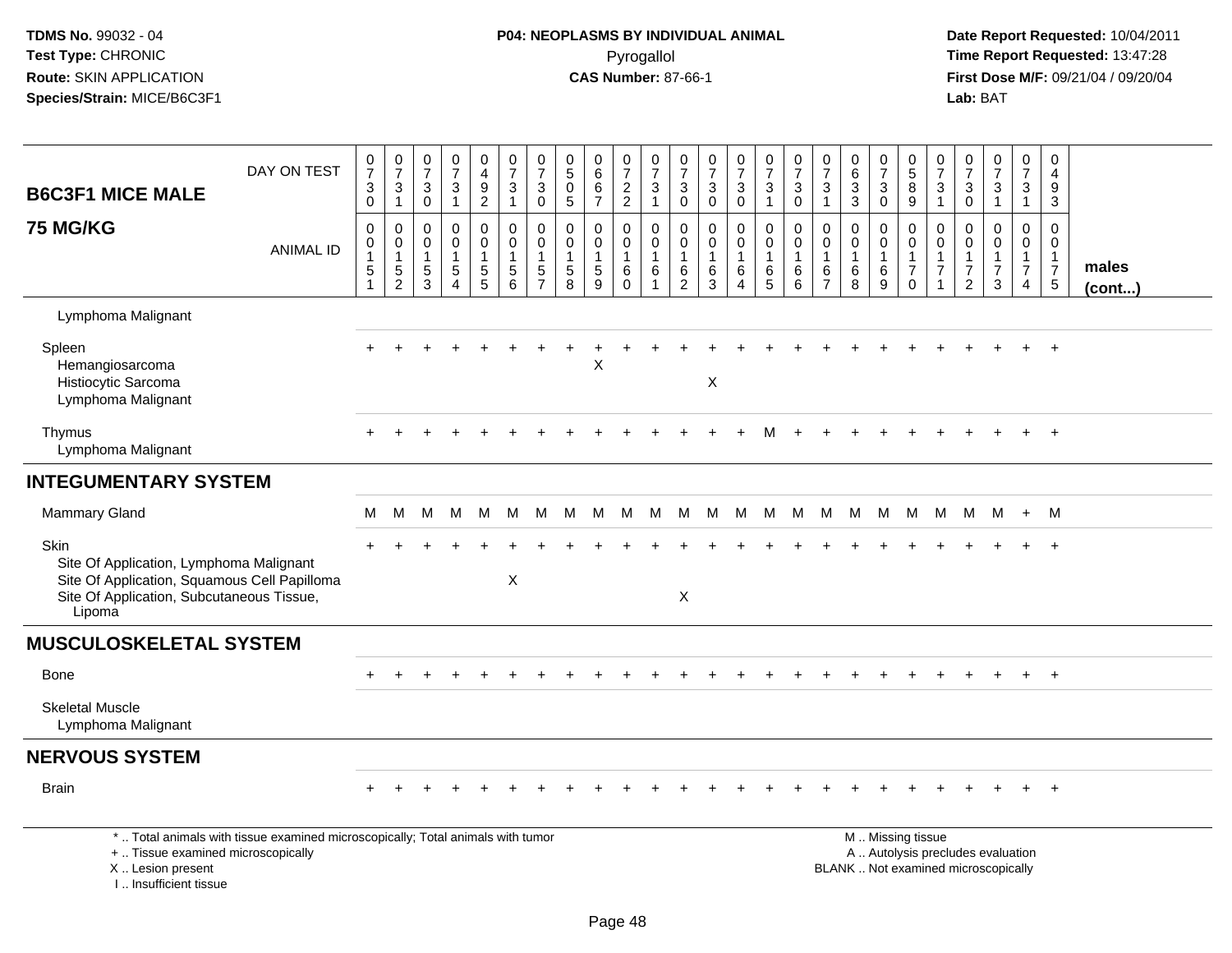#### **P04: NEOPLASMS BY INDIVIDUAL ANIMAL**Pyrogallol **Time Report Requested:** 13:47:28

 **Date Report Requested:** 10/04/2011 **First Dose M/F:** 09/21/04 / 09/20/04<br>Lab: BAT **Lab:** BAT

| DAY ON TEST<br><b>B6C3F1 MICE MALE</b>                                                                                                                             | $\frac{0}{7}$<br>$\sqrt{3}$<br>$\mathbf 0$ | $\frac{0}{7}$<br>$\sqrt{3}$<br>$\mathbf{1}$            | $\frac{0}{7}$<br>$\mathsf 3$<br>$\mathbf 0$ | $\frac{0}{7}$<br>$\sqrt{3}$                    | 0<br>$\overline{4}$<br>$\frac{9}{2}$                                             | $\frac{0}{7}$<br>$\mathbf{3}$<br>$\mathbf{1}$                   | 0<br>$\overline{7}$<br>3<br>$\mathbf 0$ | $\begin{array}{c} 0 \\ 5 \end{array}$<br>$\overline{0}$<br>$\overline{5}$ | $\begin{matrix} 0 \\ 6 \end{matrix}$<br>$6\overline{6}$<br>$\overline{7}$ | $\frac{0}{7}$<br>$\frac{2}{2}$ | $\frac{0}{7}$<br>$\sqrt{3}$<br>$\overline{1}$     | 0<br>$\overline{7}$<br>3<br>$\mathbf 0$       | $\frac{0}{7}$<br>$\ensuremath{\mathsf{3}}$<br>$\mathbf 0$ | 0<br>7<br>$\mathbf{3}$<br>$\mathbf 0$ | $\frac{0}{7}$<br>$\mathbf{3}$<br>$\overline{1}$                          | $\frac{0}{7}$<br>$\sqrt{3}$<br>$\mathbf 0$         | $\frac{0}{7}$<br>$\mathbf{3}$<br>$\overline{1}$           | 0<br>$6\phantom{a}$<br>$\overline{3}$<br>$\mathbf{3}$ | $\frac{0}{7}$<br>$\sqrt{3}$<br>$\mathbf 0$    | 0<br>$\overline{5}$<br>$\overline{8}$<br>$\overline{9}$           | 0<br>$\overline{7}$<br>3<br>$\mathbf{1}$      | 0<br>$\overline{7}$<br>$\ensuremath{\mathsf{3}}$<br>$\overline{0}$ | $\frac{0}{7}$<br>$\sqrt{3}$<br>$\mathbf{1}$                | 0<br>$\overline{7}$<br>3<br>$\overline{1}$    | 0<br>$\overline{a}$<br>9<br>3                                                |                       |
|--------------------------------------------------------------------------------------------------------------------------------------------------------------------|--------------------------------------------|--------------------------------------------------------|---------------------------------------------|------------------------------------------------|----------------------------------------------------------------------------------|-----------------------------------------------------------------|-----------------------------------------|---------------------------------------------------------------------------|---------------------------------------------------------------------------|--------------------------------|---------------------------------------------------|-----------------------------------------------|-----------------------------------------------------------|---------------------------------------|--------------------------------------------------------------------------|----------------------------------------------------|-----------------------------------------------------------|-------------------------------------------------------|-----------------------------------------------|-------------------------------------------------------------------|-----------------------------------------------|--------------------------------------------------------------------|------------------------------------------------------------|-----------------------------------------------|------------------------------------------------------------------------------|-----------------------|
| <b>75 MG/KG</b><br><b>ANIMAL ID</b>                                                                                                                                | 0<br>0<br>$\mathbf 1$<br>5<br>1            | 0<br>0<br>$\mathbf{1}$<br>$\sqrt{5}$<br>$\overline{c}$ | 0<br>0<br>$\mathbf{1}$<br>$\,$ 5 $\,$<br>3  | 0<br>0<br>$\sqrt{5}$<br>$\boldsymbol{\Lambda}$ | $\mathbf 0$<br>$\pmb{0}$<br>$\mathbf 1$<br>$\begin{array}{c} 5 \\ 5 \end{array}$ | $\mathbf 0$<br>$\mathbf 0$<br>$\overline{1}$<br>$\sqrt{5}$<br>6 | 0<br>$\mathbf 0$<br>5<br>$\overline{7}$ | $\mathbf 0$<br>$\mathbf 0$<br>$\mathbf{1}$<br>$\sqrt{5}$<br>8             | 0<br>0<br>$\mathbf{1}$<br>5<br>9                                          | 0<br>0<br>6<br>$\Omega$        | $\mathbf 0$<br>$\mathbf 0$<br>$\overline{1}$<br>6 | 0<br>0<br>$\mathbf{1}$<br>6<br>$\overline{c}$ | $\mathbf 0$<br>$\mathbf 0$<br>$\mathbf{1}$<br>6<br>3      | 0<br>0<br>6<br>4                      | $\mathbf 0$<br>$\mathbf 0$<br>$\mathbf{1}$<br>$\,6\,$<br>$5\phantom{.0}$ | $\mathbf 0$<br>$\pmb{0}$<br>$\mathbf{1}$<br>6<br>6 | $\mathbf 0$<br>0<br>$\overline{1}$<br>6<br>$\overline{7}$ | $\mathbf 0$<br>0<br>$\mathbf{1}$<br>6<br>8            | 0<br>$\mathsf{O}\xspace$<br>1<br>$\,6\,$<br>9 | 0<br>$\mathbf 0$<br>$\mathbf{1}$<br>$\overline{7}$<br>$\mathbf 0$ | 0<br>0<br>$\mathbf{1}$<br>$\overline{7}$<br>1 | $\Omega$<br>0<br>$\overline{7}$<br>$\overline{2}$                  | $\mathbf 0$<br>$\mathbf 0$<br>$\overline{7}$<br>$\sqrt{3}$ | 0<br>0<br>$\mathbf{1}$<br>$\overline{7}$<br>4 | $\mathbf 0$<br>$\mathbf 0$<br>$\overline{1}$<br>$\overline{7}$<br>$\sqrt{5}$ | males<br>$($ cont $)$ |
| <b>RESPIRATORY SYSTEM</b>                                                                                                                                          |                                            |                                                        |                                             |                                                |                                                                                  |                                                                 |                                         |                                                                           |                                                                           |                                |                                                   |                                               |                                                           |                                       |                                                                          |                                                    |                                                           |                                                       |                                               |                                                                   |                                               |                                                                    |                                                            |                                               |                                                                              |                       |
| Lung<br>Alveolar/Bronchiolar Adenoma<br>Alveolar/Bronchiolar Carcinoma<br>Hepatocellular Carcinoma, Metastatic, Liver<br>Histiocytic Sarcoma<br>Lymphoma Malignant |                                            |                                                        |                                             | X                                              |                                                                                  | X                                                               |                                         |                                                                           |                                                                           | X                              |                                                   |                                               | $\mathsf X$                                               |                                       | $X$ $X$                                                                  |                                                    |                                                           |                                                       | X<br>X                                        |                                                                   | $\mathsf X$                                   |                                                                    | X                                                          |                                               | $+$                                                                          |                       |
| Nose<br>Lymphoma Malignant                                                                                                                                         |                                            |                                                        |                                             |                                                |                                                                                  |                                                                 |                                         |                                                                           |                                                                           |                                |                                                   |                                               |                                                           |                                       |                                                                          |                                                    |                                                           |                                                       |                                               |                                                                   |                                               |                                                                    |                                                            |                                               | $+$                                                                          |                       |
| Trachea                                                                                                                                                            |                                            | $\div$                                                 |                                             | $\div$                                         |                                                                                  |                                                                 |                                         |                                                                           | ÷                                                                         |                                |                                                   |                                               |                                                           | ÷                                     | $\ddot{}$                                                                | $\ddot{}$                                          |                                                           |                                                       | $\div$                                        |                                                                   | $\div$                                        |                                                                    | $\ddot{}$                                                  | $+$                                           | $+$                                                                          |                       |
| <b>SPECIAL SENSES SYSTEM</b>                                                                                                                                       |                                            |                                                        |                                             |                                                |                                                                                  |                                                                 |                                         |                                                                           |                                                                           |                                |                                                   |                                               |                                                           |                                       |                                                                          |                                                    |                                                           |                                                       |                                               |                                                                   |                                               |                                                                    |                                                            |                                               |                                                                              |                       |
| Eye                                                                                                                                                                |                                            |                                                        |                                             |                                                |                                                                                  |                                                                 |                                         |                                                                           |                                                                           |                                |                                                   |                                               |                                                           |                                       |                                                                          |                                                    |                                                           |                                                       |                                               |                                                                   |                                               |                                                                    |                                                            | $+$                                           | $+$                                                                          |                       |
| <b>Harderian Gland</b><br>Adenoma<br>Adenoma, Multiple<br>Carcinoma<br>Lymphoma Malignant                                                                          | $\pm$                                      | X                                                      |                                             | X                                              |                                                                                  |                                                                 | X                                       |                                                                           |                                                                           |                                |                                                   |                                               |                                                           |                                       |                                                                          |                                                    |                                                           | X                                                     |                                               |                                                                   |                                               |                                                                    |                                                            | $\div$                                        | $+$                                                                          |                       |
| <b>URINARY SYSTEM</b>                                                                                                                                              |                                            |                                                        |                                             |                                                |                                                                                  |                                                                 |                                         |                                                                           |                                                                           |                                |                                                   |                                               |                                                           |                                       |                                                                          |                                                    |                                                           |                                                       |                                               |                                                                   |                                               |                                                                    |                                                            |                                               |                                                                              |                       |
| Kidney<br>Histiocytic Sarcoma<br>Lymphoma Malignant                                                                                                                |                                            |                                                        |                                             |                                                |                                                                                  |                                                                 |                                         |                                                                           |                                                                           |                                |                                                   |                                               | X                                                         |                                       |                                                                          |                                                    |                                                           |                                                       |                                               |                                                                   |                                               |                                                                    |                                                            |                                               | $\overline{+}$                                                               |                       |
| *  Total animals with tissue examined microscopically; Total animals with tumor                                                                                    |                                            |                                                        |                                             |                                                |                                                                                  |                                                                 |                                         |                                                                           |                                                                           |                                |                                                   |                                               |                                                           |                                       |                                                                          |                                                    |                                                           |                                                       |                                               | M  Missing tissue                                                 |                                               |                                                                    |                                                            |                                               |                                                                              |                       |

+ .. Tissue examined microscopically

X .. Lesion present

I .. Insufficient tissue

M .. Missing tissue A .. Autolysis precludes evaluation Lesion present BLANK .. Not examined microscopically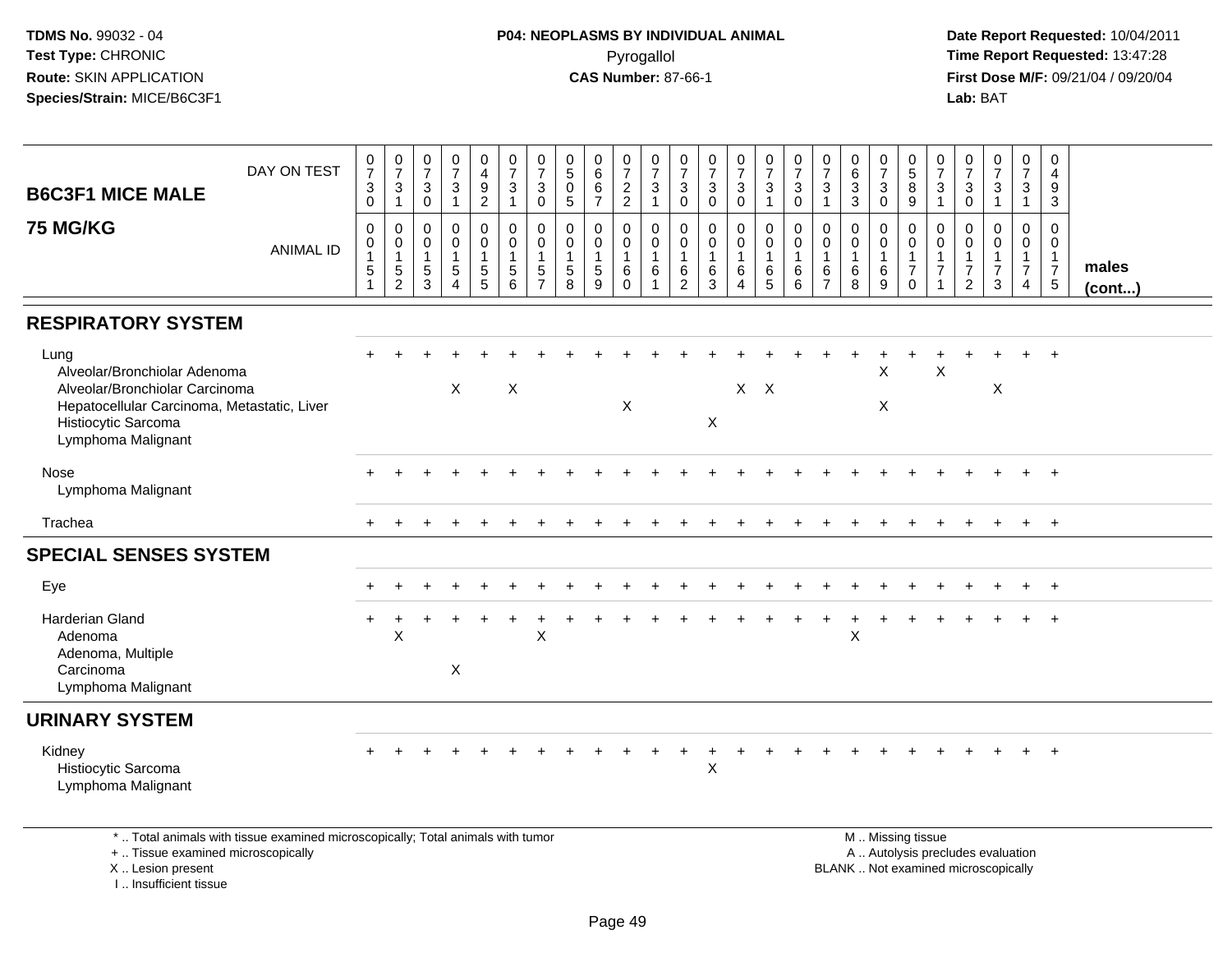Lymphoma Malignant

### **P04: NEOPLASMS BY INDIVIDUAL ANIMAL**Pyrogallol **Time Report Requested:** 13:47:28

 **Date Report Requested:** 10/04/2011 **First Dose M/F:** 09/21/04 / 09/20/04<br>**Lab:** BAT **Lab:** BAT

| <b>B6C3F1 MICE MALE</b>               | DAY ON TEST      | $\pmb{0}$<br>$\overline{z}$<br>$\sqrt{3}$<br>0 | 0<br>$\overline{ }$<br>3 | 0<br>$\overline{7}$<br>$\ensuremath{\mathsf{3}}$        | $\mathbf 0$<br>$\overline{ }$<br>$\mathbf{3}$ | 0<br>4<br>$\frac{9}{2}$ | $\frac{0}{7}$<br>$\sqrt{3}$                                 | $\frac{0}{7}$<br>$_{\rm 0}^3$     | 0<br>$\mathbf 5$<br>$\boldsymbol{0}$<br>5 | 0<br>6<br>6<br>⇁ | 0<br>$\overline{z}$<br>$\frac{2}{2}$    | $\mathbf 0$<br>-<br>3 | $\frac{0}{7}$<br>$\sqrt{3}$<br>$\mathbf 0$ | $\frac{0}{7}$<br>$\ensuremath{\mathsf{3}}$ | 0<br>$\overline{ }$<br>3<br>$\mathbf 0$ | $\frac{0}{7}$<br>$\mathbf{3}$ | $\mathbf 0$<br>$\overline{ }$<br>$\ensuremath{\mathsf{3}}$<br>0 | 0<br>$\rightarrow$<br>3 | $\bf{0}$<br>$\,6\,$<br>$\mathbf 3$<br>3 | 0<br>$\overline{ }$<br>3 | 0<br>5<br>$\,8\,$<br>9                                             | 0<br>$\overline{ }$<br>3 | 0<br>$\overline{7}$<br>3      | 0<br>$\rightarrow$<br>3 | 0<br>$\overline{ }$<br>$\mathbf{3}$ | 0<br>4<br>9<br>3                      |                       |  |
|---------------------------------------|------------------|------------------------------------------------|--------------------------|---------------------------------------------------------|-----------------------------------------------|-------------------------|-------------------------------------------------------------|-----------------------------------|-------------------------------------------|------------------|-----------------------------------------|-----------------------|--------------------------------------------|--------------------------------------------|-----------------------------------------|-------------------------------|-----------------------------------------------------------------|-------------------------|-----------------------------------------|--------------------------|--------------------------------------------------------------------|--------------------------|-------------------------------|-------------------------|-------------------------------------|---------------------------------------|-----------------------|--|
| <b>75 MG/KG</b>                       | <b>ANIMAL ID</b> | 0<br>$\mathbf 0$<br>5                          | 0<br>$\pmb{0}$<br>5<br>2 | $\boldsymbol{0}$<br>$\mathbf 0$<br>$5\phantom{.0}$<br>3 | $\mathbf 0$<br>0<br>$\sqrt{5}$<br>4           | 0<br>0<br>$\frac{5}{5}$ | $_{\rm 0}^{\rm 0}$<br>$\begin{array}{c} 5 \\ 6 \end{array}$ | 0<br>$\mathbf 0$<br>$\frac{5}{7}$ | $\mathbf 0$<br>$\mathbf 0$<br>5<br>8      | 5<br>9           | $\mathbf 0$<br>0<br>6<br>$\overline{0}$ | 6                     | 0<br>$\pmb{0}$<br>$\frac{6}{2}$            | $_{\rm 0}^{\rm 0}$<br>$^6_3$               | 0<br>0<br>6<br>4                        | $\pmb{0}$<br>$6\over 5$       | $_0^0$<br>$^6_6$                                                | 6<br>$\rightarrow$      | 0<br>$\pmb{0}$<br>6<br>8                | 0<br>0<br>6<br>9         | $\begin{matrix} 0 \\ 0 \end{matrix}$<br>$\overline{ }$<br>$\Omega$ | $\pmb{0}$                | $\mathsf 0$<br>$\overline{c}$ | 0<br>$\mathsf 0$<br>3   | 0<br>$\mathbf 0$<br>4               | 0<br>$\pmb{0}$<br>$\overline{7}$<br>5 | males<br>$($ cont $)$ |  |
| Urethra                               |                  |                                                |                          |                                                         |                                               |                         |                                                             |                                   |                                           | $\ddot{}$        |                                         |                       |                                            |                                            |                                         |                               |                                                                 |                         |                                         |                          |                                                                    |                          |                               |                         |                                     |                                       |                       |  |
| <b>Urinary Bladder</b>                |                  | $+$                                            |                          |                                                         |                                               |                         |                                                             |                                   |                                           |                  |                                         |                       |                                            |                                            |                                         |                               |                                                                 |                         |                                         |                          |                                                                    |                          | $+$                           | $+$                     |                                     | $+$ $+$                               |                       |  |
| <b>SYSTEMIC LESIONS</b>               |                  |                                                |                          |                                                         |                                               |                         |                                                             |                                   |                                           |                  |                                         |                       |                                            |                                            |                                         |                               |                                                                 |                         |                                         |                          |                                                                    |                          |                               |                         |                                     |                                       |                       |  |
| Multiple Organ<br>Histiocytic Sarcoma |                  | $+$                                            |                          |                                                         |                                               |                         |                                                             |                                   |                                           |                  |                                         |                       |                                            | Χ                                          |                                         |                               |                                                                 |                         |                                         | $\div$                   |                                                                    |                          | $+$                           | $+$                     | $+$ $+$                             |                                       |                       |  |

\* .. Total animals with tissue examined microscopically; Total animals with tumor

+ .. Tissue examined microscopically

X .. Lesion present

I .. Insufficient tissue

 M .. Missing tissuey the contract of the contract of the contract of the contract of the contract of the contract of the contract of  $A$ . Autolysis precludes evaluation Lesion present BLANK .. Not examined microscopically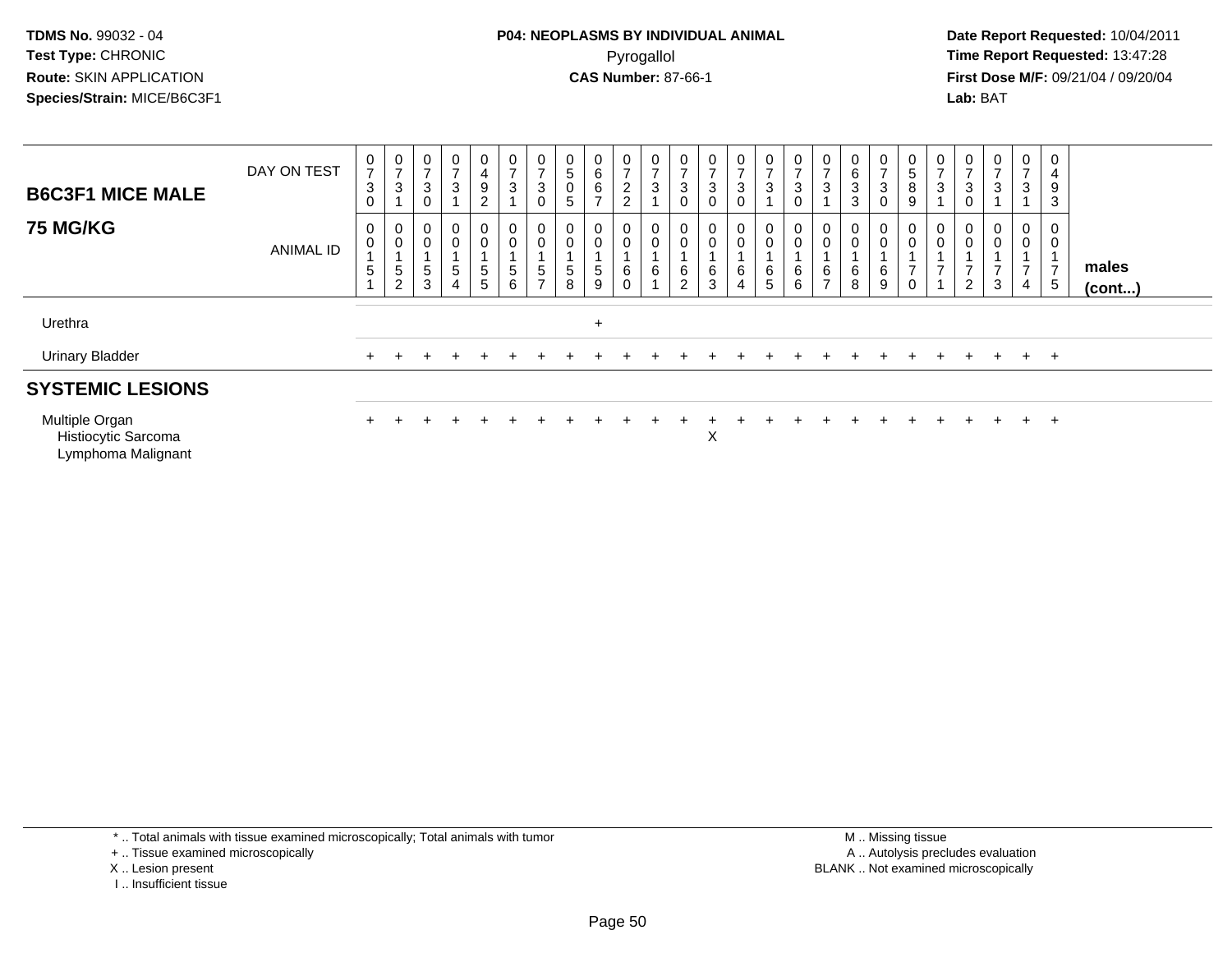# **P04: NEOPLASMS BY INDIVIDUAL ANIMAL**Pyrogallol **Time Report Requested:** 13:47:28

| <b>B6C3F1 MICE MALE</b>                                                                                                                                             | DAY ON TEST      | $\begin{array}{c} 0 \\ 5 \end{array}$<br>$\mathbf 0$<br>$\overline{5}$    | $\begin{array}{c} 0 \\ 6 \end{array}$<br>$\overline{0}$<br>$\sqrt{5}$     | $\frac{0}{7}$<br>$\mathsf 3$<br>$\mathbf{1}$                      | $\begin{matrix}0\5\6\end{matrix}$<br>$\boldsymbol{9}$   | $_{6}^{\rm 0}$<br>$\overline{8}$<br>$\mathbf{1}$      | $\frac{0}{7}$<br>$\sqrt{3}$<br>$\mathbf{1}$           | $\boldsymbol{0}$<br>$\overline{4}$<br>$\overline{7}$<br>$\mathbf 0$ | $\frac{0}{7}$<br>$\mathbf 3$<br>$\mathbf 0$          | $\frac{0}{7}$<br>$\boldsymbol{2}$<br>$9\,$                      | 0<br>$\,6\,$<br>$\boldsymbol{9}$<br>$9\,$                  | $\begin{array}{c} 0 \\ 7 \end{array}$<br>$\boldsymbol{2}$<br>$\boldsymbol{9}$ | $\frac{0}{7}$<br>$\ensuremath{\mathsf{3}}$<br>$\mathbf 0$     | $\frac{0}{7}$<br>3<br>$\mathbf{1}$         | $\begin{array}{c} 0 \\ 7 \end{array}$<br>$\mathfrak{S}$<br>$\mathbf 0$ | $\begin{array}{c} 0 \\ 6 \end{array}$<br>$\overline{2}$<br>8                | 0<br>$\overline{\mathbf{4}}$<br>4<br>$\,6\,$      | $\frac{0}{7}$<br>$\sqrt{3}$<br>$\mathbf 0$      | $\begin{array}{c} 0 \\ 6 \end{array}$<br>$\overline{5}$<br>$\mathfrak{Z}$ | $\frac{0}{7}$<br>$\ensuremath{\mathsf{3}}$<br>$\mathbf{1}$ | $\begin{array}{c} 0 \\ 7 \end{array}$<br>$\overline{c}$<br>$\boldsymbol{9}$ | 0<br>6<br>$\mathbf 0$<br>$\mathbf 0$                                | 0<br>$\mathbf{1}$<br>$\mathbf{1}$<br>$9\,$                               | $\frac{0}{7}$<br>$\sqrt{3}$<br>$\mathbf{1}$                           | $\frac{0}{7}$<br>$\mathbf{3}$<br>$\mathsf{O}$ | $\mathbf 0$<br>$\,6\,$<br>8<br>9                                        |                                            |
|---------------------------------------------------------------------------------------------------------------------------------------------------------------------|------------------|---------------------------------------------------------------------------|---------------------------------------------------------------------------|-------------------------------------------------------------------|---------------------------------------------------------|-------------------------------------------------------|-------------------------------------------------------|---------------------------------------------------------------------|------------------------------------------------------|-----------------------------------------------------------------|------------------------------------------------------------|-------------------------------------------------------------------------------|---------------------------------------------------------------|--------------------------------------------|------------------------------------------------------------------------|-----------------------------------------------------------------------------|---------------------------------------------------|-------------------------------------------------|---------------------------------------------------------------------------|------------------------------------------------------------|-----------------------------------------------------------------------------|---------------------------------------------------------------------|--------------------------------------------------------------------------|-----------------------------------------------------------------------|-----------------------------------------------|-------------------------------------------------------------------------|--------------------------------------------|
| <b>75 MG/KG</b>                                                                                                                                                     | <b>ANIMAL ID</b> | $\mathbf 0$<br>$\mathsf{O}\xspace$<br>$\mathbf{1}$<br>$\overline{7}$<br>6 | 0<br>$\boldsymbol{0}$<br>$\mathbf{1}$<br>$\overline{7}$<br>$\overline{7}$ | $\mathbf 0$<br>$\mathbf 0$<br>$\mathbf{1}$<br>$\overline{7}$<br>8 | 0<br>$\mathbf 0$<br>$\mathbf{1}$<br>$\overline{7}$<br>9 | 0<br>$\mathsf{O}$<br>$\mathbf{1}$<br>8<br>$\mathbf 0$ | 0<br>$\pmb{0}$<br>$\mathbf{1}$<br>8<br>$\overline{1}$ | $\mathbf 0$<br>$\mathbf 0$<br>$\overline{1}$<br>8<br>$\overline{c}$ | $\mathbf 0$<br>$\mathbf 0$<br>$\mathbf{1}$<br>8<br>3 | 0<br>$\mathbf 0$<br>$\overline{1}$<br>$\bf 8$<br>$\overline{4}$ | $\mathbf 0$<br>$\mathbf 0$<br>$\mathbf{1}$<br>$\,8\,$<br>5 | $\mathbf 0$<br>$\mathbf 0$<br>$\mathbf{1}$<br>8<br>6                          | 0<br>$\mathsf 0$<br>$\mathbf{1}$<br>$\,8\,$<br>$\overline{7}$ | 0<br>$\mathbf 0$<br>$\mathbf{1}$<br>8<br>8 | $\mathbf 0$<br>$\mathbf 0$<br>$\overline{1}$<br>$\bf 8$<br>9           | $\mathbf 0$<br>$\pmb{0}$<br>$\mathbf{1}$<br>$\boldsymbol{9}$<br>$\mathbf 0$ | $\mathbf 0$<br>$\mathbf 0$<br>$\overline{1}$<br>9 | 0<br>$\pmb{0}$<br>$\mathbf{1}$<br>$\frac{9}{2}$ | 0<br>$\mathbf 0$<br>$\mathbf{1}$<br>9<br>$\mathbf{3}$                     | 0<br>$\mathbf 0$<br>$\mathbf{1}$<br>9<br>$\overline{4}$    | $\mathbf 0$<br>$\mathbf 0$<br>$\mathbf{1}$<br>$\boldsymbol{9}$<br>5         | $\mathbf 0$<br>$\mathbf 0$<br>$\mathbf{1}$<br>$\boldsymbol{9}$<br>6 | 0<br>$\mathbf 0$<br>$\mathbf 1$<br>9<br>$\overline{7}$                   | $\mathbf 0$<br>$\mathbf 0$<br>$\overline{1}$<br>$\boldsymbol{9}$<br>8 | 0<br>$\mathbf 0$<br>$\mathbf{1}$<br>9<br>9    | $\Omega$<br>$\mathbf 0$<br>$\overline{2}$<br>$\mathbf 0$<br>$\mathbf 0$ | * TOTALS                                   |
| <b>ALIMENTARY SYSTEM</b>                                                                                                                                            |                  |                                                                           |                                                                           |                                                                   |                                                         |                                                       |                                                       |                                                                     |                                                      |                                                                 |                                                            |                                                                               |                                                               |                                            |                                                                        |                                                                             |                                                   |                                                 |                                                                           |                                                            |                                                                             |                                                                     |                                                                          |                                                                       |                                               |                                                                         |                                            |
| Esophagus                                                                                                                                                           |                  |                                                                           |                                                                           |                                                                   |                                                         |                                                       |                                                       |                                                                     |                                                      |                                                                 |                                                            |                                                                               |                                                               |                                            |                                                                        |                                                                             |                                                   |                                                 |                                                                           |                                                            |                                                                             |                                                                     |                                                                          |                                                                       |                                               | $\div$                                                                  | 50                                         |
| Gallbladder<br>Lymphoma Malignant                                                                                                                                   |                  |                                                                           |                                                                           |                                                                   |                                                         |                                                       |                                                       |                                                                     |                                                      |                                                                 |                                                            |                                                                               |                                                               |                                            |                                                                        |                                                                             | Χ                                                 |                                                 |                                                                           |                                                            |                                                                             |                                                                     |                                                                          |                                                                       |                                               | $\div$                                                                  | 46<br>1                                    |
| Intestine Large, Cecum                                                                                                                                              |                  |                                                                           |                                                                           |                                                                   |                                                         |                                                       |                                                       |                                                                     |                                                      |                                                                 |                                                            |                                                                               |                                                               |                                            |                                                                        |                                                                             |                                                   |                                                 |                                                                           |                                                            |                                                                             |                                                                     |                                                                          |                                                                       |                                               |                                                                         | 50                                         |
| Intestine Large, Colon<br>Lymphoma Malignant                                                                                                                        |                  |                                                                           |                                                                           |                                                                   |                                                         |                                                       |                                                       |                                                                     |                                                      |                                                                 |                                                            |                                                                               |                                                               |                                            |                                                                        |                                                                             | X                                                 |                                                 |                                                                           |                                                            |                                                                             |                                                                     |                                                                          |                                                                       |                                               |                                                                         | 50<br>1                                    |
| Intestine Large, Rectum                                                                                                                                             |                  |                                                                           |                                                                           |                                                                   |                                                         |                                                       |                                                       |                                                                     |                                                      |                                                                 |                                                            |                                                                               |                                                               |                                            |                                                                        |                                                                             |                                                   |                                                 |                                                                           |                                                            |                                                                             |                                                                     |                                                                          |                                                                       |                                               |                                                                         | 50                                         |
| Intestine Small, Duodenum<br>Lymphoma Malignant                                                                                                                     |                  |                                                                           |                                                                           |                                                                   |                                                         |                                                       |                                                       |                                                                     |                                                      |                                                                 |                                                            |                                                                               |                                                               |                                            |                                                                        |                                                                             | X                                                 |                                                 |                                                                           |                                                            |                                                                             |                                                                     |                                                                          |                                                                       |                                               |                                                                         | 50<br>1                                    |
| Intestine Small, Ileum<br>Lymphoma Malignant                                                                                                                        |                  |                                                                           |                                                                           |                                                                   |                                                         |                                                       |                                                       |                                                                     |                                                      |                                                                 |                                                            |                                                                               |                                                               |                                            |                                                                        |                                                                             | X                                                 |                                                 |                                                                           |                                                            |                                                                             |                                                                     |                                                                          |                                                                       |                                               |                                                                         | 50<br>$\mathbf{1}$                         |
| Intestine Small, Jejunum<br>Carcinoma                                                                                                                               |                  |                                                                           |                                                                           |                                                                   |                                                         |                                                       |                                                       |                                                                     |                                                      |                                                                 |                                                            |                                                                               |                                                               |                                            | X                                                                      |                                                                             |                                                   |                                                 |                                                                           |                                                            |                                                                             |                                                                     |                                                                          |                                                                       |                                               |                                                                         | 50<br>1                                    |
| Lymphoma Malignant                                                                                                                                                  |                  |                                                                           |                                                                           |                                                                   |                                                         |                                                       |                                                       |                                                                     |                                                      |                                                                 |                                                            |                                                                               |                                                               |                                            |                                                                        |                                                                             | X                                                 |                                                 |                                                                           |                                                            |                                                                             |                                                                     |                                                                          |                                                                       | X                                             |                                                                         | $\overline{2}$                             |
| Liver<br>Hemangiosarcoma<br>Hemangiosarcoma, Metastatic, Spleen                                                                                                     |                  |                                                                           |                                                                           |                                                                   |                                                         |                                                       |                                                       |                                                                     |                                                      |                                                                 |                                                            |                                                                               |                                                               |                                            |                                                                        |                                                                             |                                                   |                                                 |                                                                           |                                                            |                                                                             |                                                                     |                                                                          |                                                                       |                                               |                                                                         | 50<br>$\mathbf{2}$<br>$\blacktriangleleft$ |
| Hepatoblastoma<br>Hepatocellular Adenoma                                                                                                                            |                  |                                                                           |                                                                           | X                                                                 |                                                         |                                                       |                                                       |                                                                     |                                                      |                                                                 |                                                            |                                                                               |                                                               |                                            | X                                                                      |                                                                             |                                                   |                                                 | X                                                                         |                                                            |                                                                             |                                                                     |                                                                          |                                                                       |                                               |                                                                         | 3<br>12                                    |
| Hepatocellular Adenoma, Multiple                                                                                                                                    |                  |                                                                           | X                                                                         |                                                                   |                                                         |                                                       | X                                                     |                                                                     |                                                      | $X$ $X$                                                         |                                                            |                                                                               | X                                                             |                                            |                                                                        | $X$ $X$                                                                     |                                                   | X                                               |                                                                           | $\mathsf{X}$                                               | $\mathsf{X}$                                                                | $\mathsf{X}$                                                        |                                                                          |                                                                       | $X$ $X$                                       |                                                                         | 22                                         |
| <b>Hepatocellular Carcinoma</b>                                                                                                                                     |                  |                                                                           |                                                                           |                                                                   |                                                         |                                                       |                                                       |                                                                     |                                                      |                                                                 |                                                            | $\mathsf{X}$                                                                  | $\boldsymbol{\mathsf{X}}$                                     |                                            |                                                                        |                                                                             |                                                   | $\times$                                        | $\times$                                                                  |                                                            |                                                                             | X                                                                   |                                                                          | X                                                                     |                                               |                                                                         | 15                                         |
| *  Total animals with tissue examined microscopically; Total animals with tumor<br>+  Tissue examined microscopically<br>X  Lesion present<br>I Insufficient tissue |                  |                                                                           |                                                                           |                                                                   |                                                         |                                                       |                                                       |                                                                     |                                                      |                                                                 |                                                            |                                                                               |                                                               |                                            |                                                                        |                                                                             |                                                   |                                                 |                                                                           |                                                            | M  Missing tissue                                                           |                                                                     | A  Autolysis precludes evaluation<br>BLANK  Not examined microscopically |                                                                       |                                               |                                                                         |                                            |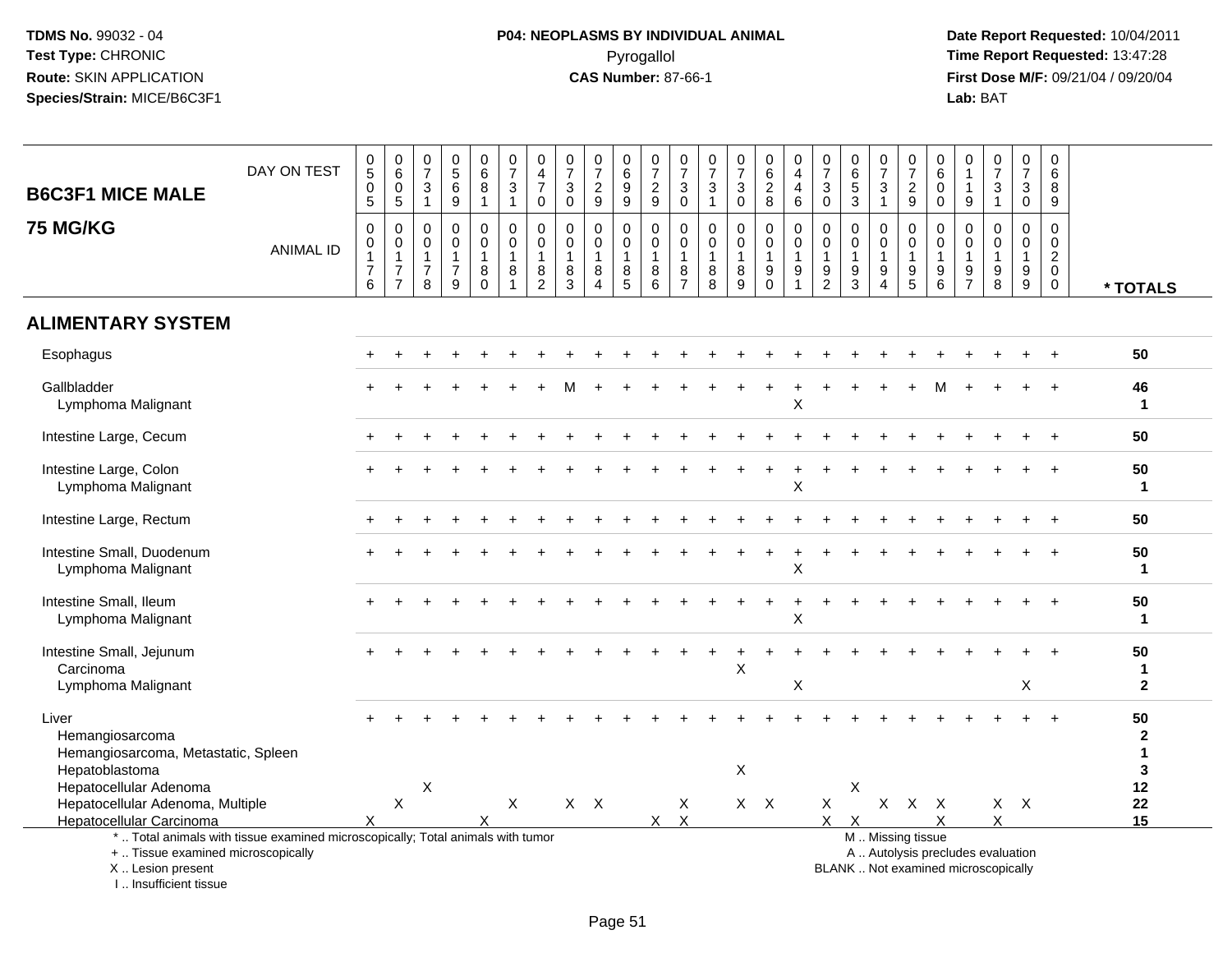I .. Insufficient tissue

# **P04: NEOPLASMS BY INDIVIDUAL ANIMAL**Pyrogallol **Time Report Requested:** 13:47:28

| <b>B6C3F1 MICE MALE</b>                                                                     | DAY ON TEST                                                                     | $\begin{smallmatrix}0\5\0\end{smallmatrix}$<br>$\sqrt{5}$              | $\begin{array}{c} 0 \\ 6 \end{array}$<br>$\pmb{0}$<br>$\sqrt{5}$             | $\mathbf 0$<br>$\overline{7}$<br>3<br>$\mathbf{1}$                | $\begin{array}{c} 0 \\ 5 \end{array}$<br>$\,6\,$<br>$9\,$                      | $_{6}^{\rm 0}$<br>$\bf 8$<br>$\mathbf{1}$                      | $\frac{0}{7}$<br>$\ensuremath{\mathsf{3}}$<br>$\mathbf{1}$ | $\pmb{0}$<br>$\overline{4}$<br>$\overline{7}$<br>$\mathbf 0$ | 0<br>$\overline{7}$<br>3<br>$\mathbf 0$             | $\frac{0}{7}$<br>$\boldsymbol{2}$<br>9                                         | 0<br>$\overline{6}$<br>9<br>$\boldsymbol{9}$ | $\begin{array}{c} 0 \\ 7 \end{array}$<br>$\frac{2}{9}$ | $\frac{0}{7}$<br>$\ensuremath{\mathsf{3}}$<br>$\mathbf 0$   | 0<br>$\overline{7}$<br>3<br>$\mathbf{1}$     | $\frac{0}{7}$<br>$\sqrt{3}$<br>$\mathsf{O}\xspace$          | 0<br>$\overline{6}$<br>$\sqrt{2}$<br>8                              | 0<br>$\overline{4}$<br>4<br>$\,6\,$                                              | $\frac{0}{7}$<br>$\ensuremath{\mathsf{3}}$<br>$\mathsf{O}\xspace$ | $\begin{array}{c} 0 \\ 6 \\ 5 \end{array}$<br>$\mathbf{3}$            | $\begin{array}{c} 0 \\ 7 \end{array}$<br>$\sqrt{3}$<br>$\mathbf{1}$ | $\begin{smallmatrix} 0\\7 \end{smallmatrix}$<br>$\sqrt{2}$<br>$\mathsf g$               | $\mathbf 0$<br>$6\overline{6}$<br>$\mathbf 0$<br>$\mathbf 0$ | $\mathbf 0$<br>$\mathbf 1$<br>-1<br>9                             | $\frac{0}{7}$<br>$\ensuremath{\mathsf{3}}$<br>$\mathbf{1}$               | $\frac{0}{7}$<br>3<br>$\mathbf 0$             | $\pmb{0}$<br>$\overline{6}$<br>8<br>9                          |                               |
|---------------------------------------------------------------------------------------------|---------------------------------------------------------------------------------|------------------------------------------------------------------------|------------------------------------------------------------------------------|-------------------------------------------------------------------|--------------------------------------------------------------------------------|----------------------------------------------------------------|------------------------------------------------------------|--------------------------------------------------------------|-----------------------------------------------------|--------------------------------------------------------------------------------|----------------------------------------------|--------------------------------------------------------|-------------------------------------------------------------|----------------------------------------------|-------------------------------------------------------------|---------------------------------------------------------------------|----------------------------------------------------------------------------------|-------------------------------------------------------------------|-----------------------------------------------------------------------|---------------------------------------------------------------------|-----------------------------------------------------------------------------------------|--------------------------------------------------------------|-------------------------------------------------------------------|--------------------------------------------------------------------------|-----------------------------------------------|----------------------------------------------------------------|-------------------------------|
| <b>75 MG/KG</b>                                                                             | <b>ANIMAL ID</b>                                                                | $\mathbf 0$<br>$\boldsymbol{0}$<br>$\mathbf{1}$<br>$\overline{7}$<br>6 | 0<br>$\mathsf{O}\xspace$<br>$\mathbf{1}$<br>$\overline{7}$<br>$\overline{7}$ | $\mathbf 0$<br>$\mathbf 0$<br>$\mathbf{1}$<br>$\overline{7}$<br>8 | $\mathbf 0$<br>$\mathbf 0$<br>$\mathbf{1}$<br>$\overline{7}$<br>$\overline{9}$ | $\mathbf 0$<br>$\overline{0}$<br>$\mathbf{1}$<br>8<br>$\Omega$ | 0<br>$\mathbf 0$<br>1<br>$\bf 8$                           | $\mathbf 0$<br>$\mathbf 0$<br>$\mathbf{1}$<br>$\frac{8}{2}$  | $\mathbf 0$<br>$\Omega$<br>$\overline{1}$<br>8<br>3 | $\mathbf 0$<br>$\mathbf 0$<br>$\mathbf{1}$<br>$\, 8$<br>$\boldsymbol{\Lambda}$ | 0<br>$\mathbf 0$<br>8<br>$\overline{5}$      | 0<br>$\bar{0}$<br>$\mathbf{1}$<br>$^8_6$               | 0<br>$\pmb{0}$<br>$\mathbf{1}$<br>$\bf 8$<br>$\overline{7}$ | 0<br>0<br>$\mathbf 1$<br>8<br>$\overline{8}$ | $\mathbf 0$<br>$\ddot{\mathbf{0}}$<br>$\mathbf 1$<br>$^8_9$ | 0<br>$\mathbf 0$<br>$\mathbf{1}$<br>$\boldsymbol{9}$<br>$\mathbf 0$ | $\mathbf 0$<br>$\mathbf 0$<br>$\mathbf{1}$<br>$\boldsymbol{9}$<br>$\overline{1}$ | 0<br>$\mathsf{O}\xspace$<br>$\mathbf{1}$<br>$\frac{9}{2}$         | $\mathbf 0$<br>$\mathbf 0$<br>$\mathbf{1}$<br>$9\,$<br>$\overline{3}$ | $\mathbf 0$<br>$\mathbf 0$<br>$9\,$<br>$\boldsymbol{\Lambda}$       | $\mathbf 0$<br>$\mathsf{O}\xspace$<br>$\mathbf 1$<br>$\boldsymbol{9}$<br>$\overline{5}$ | 0<br>$\mathbf 0$<br>$\overline{1}$<br>9<br>6                 | $\mathbf 0$<br>$\mathbf 0$<br>$\mathbf{1}$<br>9<br>$\overline{7}$ | $\mathbf 0$<br>$\mathbf 0$<br>1<br>$\boldsymbol{9}$<br>8                 | 0<br>$\overline{0}$<br>$\mathbf{1}$<br>$^9_9$ | 0<br>$\pmb{0}$<br>$\overline{c}$<br>$\mathbf 0$<br>$\mathbf 0$ | * TOTALS                      |
| Hepatocellular Carcinoma, Multiple<br>Histiocytic Sarcoma<br>Lymphoma Malignant             |                                                                                 |                                                                        |                                                                              |                                                                   |                                                                                |                                                                |                                                            |                                                              |                                                     |                                                                                | X                                            |                                                        | X                                                           |                                              |                                                             | X                                                                   | X                                                                                |                                                                   |                                                                       |                                                                     |                                                                                         |                                                              |                                                                   |                                                                          |                                               |                                                                | 6<br>2<br>1                   |
| Mesentery<br>Hepatoblastoma, Metastatic, Liver<br>Histiocytic Sarcoma<br>Lymphoma Malignant |                                                                                 |                                                                        |                                                                              |                                                                   | $+$                                                                            | $\overline{+}$                                                 |                                                            |                                                              |                                                     |                                                                                |                                              |                                                        | $+$<br>X                                                    |                                              |                                                             |                                                                     | $+$<br>$\sf X$                                                                   |                                                                   |                                                                       |                                                                     |                                                                                         |                                                              |                                                                   |                                                                          | $\ddot{}$<br>X                                |                                                                | 10<br>-1<br>2<br>$\mathbf{2}$ |
| Oral Mucosa<br>Pharyngeal, Squamous Cell Carcinoma                                          |                                                                                 |                                                                        |                                                                              |                                                                   |                                                                                |                                                                |                                                            |                                                              |                                                     |                                                                                |                                              |                                                        |                                                             |                                              |                                                             |                                                                     |                                                                                  |                                                                   |                                                                       | $\ddot{}$<br>X                                                      |                                                                                         |                                                              |                                                                   |                                                                          |                                               |                                                                | 1<br>$\mathbf 1$              |
| Pancreas<br>Histiocytic Sarcoma                                                             |                                                                                 |                                                                        |                                                                              |                                                                   |                                                                                |                                                                |                                                            |                                                              |                                                     |                                                                                |                                              |                                                        |                                                             |                                              |                                                             |                                                                     |                                                                                  |                                                                   |                                                                       |                                                                     |                                                                                         |                                                              |                                                                   |                                                                          |                                               |                                                                | 50<br>$\blacktriangleleft$    |
| <b>Salivary Glands</b><br>Lymphoma Malignant                                                |                                                                                 |                                                                        |                                                                              |                                                                   |                                                                                |                                                                |                                                            |                                                              |                                                     |                                                                                |                                              |                                                        |                                                             |                                              |                                                             |                                                                     |                                                                                  |                                                                   |                                                                       |                                                                     |                                                                                         |                                                              |                                                                   |                                                                          | $\ddot{}$<br>$\overline{\mathsf{X}}$          | $\ddot{}$                                                      | 50<br>-1                      |
| Stomach, Forestomach                                                                        |                                                                                 |                                                                        |                                                                              |                                                                   |                                                                                |                                                                |                                                            |                                                              |                                                     |                                                                                |                                              |                                                        |                                                             |                                              |                                                             |                                                                     |                                                                                  |                                                                   |                                                                       |                                                                     |                                                                                         |                                                              |                                                                   |                                                                          |                                               |                                                                | 50                            |
| Stomach, Glandular<br>Histiocytic Sarcoma<br>Lymphoma Malignant                             |                                                                                 |                                                                        |                                                                              |                                                                   |                                                                                |                                                                |                                                            |                                                              |                                                     |                                                                                |                                              |                                                        |                                                             |                                              |                                                             |                                                                     | X                                                                                |                                                                   |                                                                       |                                                                     |                                                                                         |                                                              |                                                                   |                                                                          |                                               |                                                                | 50<br>1<br>$\mathbf{1}$       |
| Tooth<br>Odontoma                                                                           |                                                                                 |                                                                        |                                                                              | $\ddot{}$                                                         |                                                                                |                                                                | $+$                                                        |                                                              |                                                     |                                                                                |                                              |                                                        |                                                             | $\ddot{}$                                    |                                                             |                                                                     |                                                                                  | $\ddot{}$                                                         |                                                                       | $\ddot{}$                                                           |                                                                                         |                                                              |                                                                   |                                                                          | $+$                                           | $+$                                                            | 22<br>$\mathbf{1}$            |
| <b>CARDIOVASCULAR SYSTEM</b>                                                                |                                                                                 |                                                                        |                                                                              |                                                                   |                                                                                |                                                                |                                                            |                                                              |                                                     |                                                                                |                                              |                                                        |                                                             |                                              |                                                             |                                                                     |                                                                                  |                                                                   |                                                                       |                                                                     |                                                                                         |                                                              |                                                                   |                                                                          |                                               |                                                                |                               |
| <b>Blood Vessel</b>                                                                         |                                                                                 |                                                                        |                                                                              |                                                                   |                                                                                |                                                                |                                                            |                                                              |                                                     |                                                                                |                                              |                                                        |                                                             |                                              |                                                             |                                                                     |                                                                                  |                                                                   |                                                                       |                                                                     |                                                                                         |                                                              |                                                                   |                                                                          |                                               |                                                                | 50                            |
| +  Tissue examined microscopically<br>X  Lesion present                                     | *  Total animals with tissue examined microscopically; Total animals with tumor |                                                                        |                                                                              |                                                                   |                                                                                |                                                                |                                                            |                                                              |                                                     |                                                                                |                                              |                                                        |                                                             |                                              |                                                             |                                                                     |                                                                                  |                                                                   |                                                                       |                                                                     | M  Missing tissue                                                                       |                                                              |                                                                   | A  Autolysis precludes evaluation<br>BLANK  Not examined microscopically |                                               |                                                                |                               |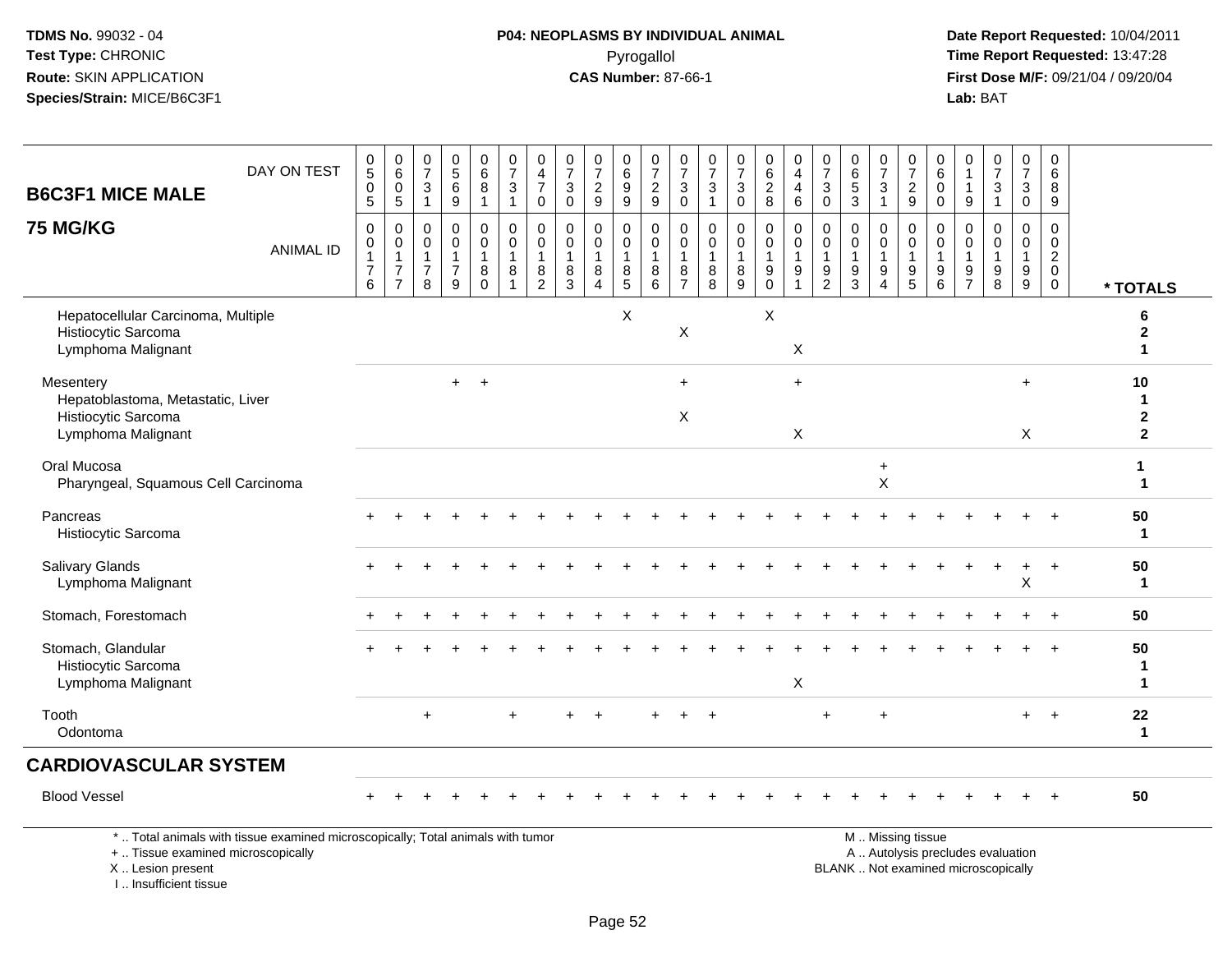# **P04: NEOPLASMS BY INDIVIDUAL ANIMAL**Pyrogallol **Time Report Requested:** 13:47:28

 **Date Report Requested:** 10/04/2011 **First Dose M/F:** 09/21/04 / 09/20/04<br>Lab: BAT **Lab:** BAT

| <b>B6C3F1 MICE MALE</b>                                                                                               | DAY ON TEST      | $\begin{array}{c} 0 \\ 5 \end{array}$<br>$\pmb{0}$<br>$\sqrt{5}$ | $\begin{array}{c} 0 \\ 6 \end{array}$<br>$\,0\,$<br>$\sqrt{5}$     | $\frac{0}{7}$<br>3<br>$\mathbf{1}$            | $\pmb{0}$<br>$\sqrt{5}$<br>6<br>9                              | $_{6}^{\rm 0}$<br>8<br>$\mathbf{1}$              | $\begin{array}{c} 0 \\ 7 \end{array}$<br>$\mathbf{3}$<br>$\mathbf{1}$ | $\begin{smallmatrix}0\\4\end{smallmatrix}$<br>$\overline{7}$<br>0    | $\frac{0}{7}$<br>$\mathbf{3}$<br>$\mathbf 0$           | $\frac{0}{7}$<br>$\sqrt{2}$<br>9                                  | $\pmb{0}$<br>$\,6\,$<br>$\boldsymbol{9}$<br>$\overline{9}$ | 0<br>$\overline{7}$<br>$\frac{2}{9}$       | $\frac{0}{7}$<br>3<br>$\mathbf 0$             | $\pmb{0}$<br>$\overline{7}$<br>3<br>$\mathbf{1}$ | $\frac{0}{7}$<br>$\ensuremath{\mathsf{3}}$<br>$\mathsf 0$ | $\begin{array}{c} 0 \\ 6 \end{array}$<br>$\sqrt{2}$<br>8            | $\pmb{0}$<br>$\overline{4}$<br>$\overline{4}$<br>6                      | $\frac{0}{7}$<br>3<br>$\mathbf 0$       | 0<br>$6\phantom{a}$<br>$\sqrt{5}$<br>$\mathbf{3}$             | $\frac{0}{7}$<br>$\ensuremath{\mathsf{3}}$<br>$\overline{1}$                  | 0<br>$\overline{7}$<br>$\sqrt{2}$<br>9    | 0<br>$\,6\,$<br>$\mathbf 0$<br>$\mathbf 0$                                        | 0<br>$\overline{1}$<br>1<br>$9\,$                                 | $\pmb{0}$<br>$\overline{7}$<br>3<br>$\mathbf{1}$ | $\frac{0}{7}$<br>3<br>$\mathbf 0$                           | $\pmb{0}$<br>6<br>8<br>9                                                      |                         |
|-----------------------------------------------------------------------------------------------------------------------|------------------|------------------------------------------------------------------|--------------------------------------------------------------------|-----------------------------------------------|----------------------------------------------------------------|--------------------------------------------------|-----------------------------------------------------------------------|----------------------------------------------------------------------|--------------------------------------------------------|-------------------------------------------------------------------|------------------------------------------------------------|--------------------------------------------|-----------------------------------------------|--------------------------------------------------|-----------------------------------------------------------|---------------------------------------------------------------------|-------------------------------------------------------------------------|-----------------------------------------|---------------------------------------------------------------|-------------------------------------------------------------------------------|-------------------------------------------|-----------------------------------------------------------------------------------|-------------------------------------------------------------------|--------------------------------------------------|-------------------------------------------------------------|-------------------------------------------------------------------------------|-------------------------|
| <b>75 MG/KG</b>                                                                                                       | <b>ANIMAL ID</b> | 0<br>0<br>$\mathbf 1$<br>$\overline{7}$<br>6                     | 0<br>$\pmb{0}$<br>$\mathbf{1}$<br>$\overline{7}$<br>$\overline{7}$ | 0<br>0<br>$\mathbf{1}$<br>$\overline{7}$<br>8 | $\mathbf 0$<br>$\Omega$<br>$\mathbf{1}$<br>$\overline{7}$<br>9 | $\mathbf 0$<br>$\mathbf 0$<br>1<br>8<br>$\Omega$ | 0<br>$\mathbf 0$<br>$\mathbf{1}$<br>8                                 | $\mathbf 0$<br>$\pmb{0}$<br>$\mathbf{1}$<br>$\bf8$<br>$\overline{2}$ | $\mathbf 0$<br>$\mathbf 0$<br>$\overline{1}$<br>8<br>3 | $\mathbf 0$<br>$\mathbf 0$<br>$\mathbf{1}$<br>$\,8\,$<br>$\Delta$ | 0<br>$\boldsymbol{0}$<br>$\mathbf{1}$<br>$\, 8$<br>5       | 0<br>$\mathbf 0$<br>$\mathbf{1}$<br>8<br>6 | 0<br>0<br>$\mathbf{1}$<br>8<br>$\overline{7}$ | 0<br>$\mathbf 0$<br>$\mathbf{1}$<br>8<br>8       | $\mathbf 0$<br>$\pmb{0}$<br>$\mathbf{1}$<br>$\bf 8$<br>9  | 0<br>$\mathbf 0$<br>$\mathbf{1}$<br>$\boldsymbol{9}$<br>$\mathbf 0$ | $\mathbf 0$<br>$\mathbf 0$<br>$\overline{1}$<br>$9\,$<br>$\overline{1}$ | 0<br>$\mathbf 0$<br>9<br>$\overline{2}$ | $\Omega$<br>$\Omega$<br>$\mathbf{1}$<br>$\boldsymbol{9}$<br>3 | $\mathbf 0$<br>$\mathbf 0$<br>$\mathbf{1}$<br>$9\,$<br>$\boldsymbol{\Lambda}$ | 0<br>$\mathbf 0$<br>$\mathbf 1$<br>9<br>5 | $\mathbf 0$<br>$\mathbf 0$<br>$\mathbf{1}$<br>$\boldsymbol{9}$<br>$6\phantom{1}6$ | $\Omega$<br>$\Omega$<br>$\overline{1}$<br>$9\,$<br>$\overline{7}$ | $\Omega$<br>$\Omega$<br>1<br>9<br>8              | 0<br>$\mathbf 0$<br>$\mathbf{1}$<br>$9\,$<br>$\overline{9}$ | $\mathbf 0$<br>$\mathbf 0$<br>$\overline{c}$<br>$\mathbf 0$<br>$\overline{0}$ | * TOTALS                |
| Heart<br>Lymphoma Malignant                                                                                           |                  |                                                                  |                                                                    |                                               |                                                                |                                                  |                                                                       |                                                                      |                                                        |                                                                   |                                                            |                                            |                                               |                                                  |                                                           |                                                                     |                                                                         |                                         |                                                               |                                                                               |                                           |                                                                                   |                                                                   |                                                  | Χ                                                           |                                                                               | 50<br>$\mathbf 1$       |
| <b>ENDOCRINE SYSTEM</b>                                                                                               |                  |                                                                  |                                                                    |                                               |                                                                |                                                  |                                                                       |                                                                      |                                                        |                                                                   |                                                            |                                            |                                               |                                                  |                                                           |                                                                     |                                                                         |                                         |                                                               |                                                                               |                                           |                                                                                   |                                                                   |                                                  |                                                             |                                                                               |                         |
| <b>Adrenal Cortex</b><br>Lymphoma Malignant<br>Subcapsular, Adenoma                                                   |                  |                                                                  |                                                                    |                                               |                                                                |                                                  | $\mathsf{X}$                                                          |                                                                      |                                                        |                                                                   |                                                            |                                            |                                               |                                                  |                                                           |                                                                     | X                                                                       |                                         |                                                               |                                                                               |                                           |                                                                                   |                                                                   |                                                  |                                                             |                                                                               | 50<br>-1<br>$\mathbf 2$ |
| Subcapsular, Adenoma, Multiple                                                                                        |                  |                                                                  |                                                                    |                                               |                                                                |                                                  |                                                                       |                                                                      |                                                        |                                                                   |                                                            |                                            |                                               |                                                  |                                                           |                                                                     |                                                                         |                                         |                                                               |                                                                               |                                           |                                                                                   |                                                                   | X                                                |                                                             |                                                                               | 1                       |
| Adrenal Medulla<br>Lymphoma Malignant<br>Pheochromocytoma Benign                                                      |                  |                                                                  | X                                                                  |                                               |                                                                |                                                  |                                                                       |                                                                      |                                                        |                                                                   |                                                            |                                            |                                               |                                                  |                                                           |                                                                     | X                                                                       |                                         |                                                               |                                                                               |                                           |                                                                                   |                                                                   |                                                  |                                                             |                                                                               | 50<br>-1<br>1           |
| Islets, Pancreatic                                                                                                    |                  |                                                                  |                                                                    |                                               |                                                                |                                                  |                                                                       |                                                                      |                                                        |                                                                   |                                                            |                                            |                                               |                                                  |                                                           |                                                                     |                                                                         |                                         |                                                               |                                                                               |                                           |                                                                                   |                                                                   |                                                  |                                                             |                                                                               | 50                      |
| Parathyroid Gland                                                                                                     |                  |                                                                  |                                                                    |                                               |                                                                |                                                  |                                                                       |                                                                      |                                                        |                                                                   | м                                                          |                                            |                                               |                                                  |                                                           |                                                                     |                                                                         |                                         |                                                               |                                                                               |                                           |                                                                                   |                                                                   |                                                  |                                                             | $\overline{+}$                                                                | 47                      |
| <b>Pituitary Gland</b>                                                                                                |                  |                                                                  |                                                                    |                                               |                                                                |                                                  |                                                                       |                                                                      |                                                        |                                                                   |                                                            |                                            |                                               |                                                  |                                                           |                                                                     |                                                                         |                                         |                                                               |                                                                               |                                           |                                                                                   |                                                                   |                                                  |                                                             |                                                                               | 50                      |
| <b>Thyroid Gland</b>                                                                                                  |                  |                                                                  |                                                                    |                                               |                                                                |                                                  |                                                                       |                                                                      |                                                        |                                                                   |                                                            |                                            |                                               |                                                  |                                                           |                                                                     |                                                                         |                                         |                                                               |                                                                               |                                           |                                                                                   |                                                                   |                                                  |                                                             |                                                                               | 50                      |
| <b>GENERAL BODY SYSTEM</b>                                                                                            |                  |                                                                  |                                                                    |                                               |                                                                |                                                  |                                                                       |                                                                      |                                                        |                                                                   |                                                            |                                            |                                               |                                                  |                                                           |                                                                     |                                                                         |                                         |                                                               |                                                                               |                                           |                                                                                   |                                                                   |                                                  |                                                             |                                                                               |                         |
| Peritoneum                                                                                                            |                  |                                                                  |                                                                    |                                               | $\ddot{}$                                                      |                                                  |                                                                       |                                                                      |                                                        |                                                                   |                                                            |                                            |                                               |                                                  |                                                           |                                                                     |                                                                         |                                         |                                                               |                                                                               |                                           |                                                                                   |                                                                   |                                                  |                                                             |                                                                               | $\mathbf{1}$            |
| <b>GENITAL SYSTEM</b>                                                                                                 |                  |                                                                  |                                                                    |                                               |                                                                |                                                  |                                                                       |                                                                      |                                                        |                                                                   |                                                            |                                            |                                               |                                                  |                                                           |                                                                     |                                                                         |                                         |                                                               |                                                                               |                                           |                                                                                   |                                                                   |                                                  |                                                             |                                                                               |                         |
| Epididymis<br>Histiocytic Sarcoma                                                                                     |                  |                                                                  |                                                                    |                                               |                                                                |                                                  |                                                                       |                                                                      |                                                        |                                                                   |                                                            |                                            |                                               |                                                  |                                                           |                                                                     |                                                                         |                                         |                                                               |                                                                               |                                           |                                                                                   |                                                                   |                                                  |                                                             |                                                                               | 50<br>$\mathbf 1$       |
| *  Total animals with tissue examined microscopically; Total animals with tumor<br>+  Tissue examined microscopically |                  |                                                                  |                                                                    |                                               |                                                                |                                                  |                                                                       |                                                                      |                                                        |                                                                   |                                                            |                                            |                                               |                                                  |                                                           |                                                                     |                                                                         |                                         |                                                               |                                                                               | M  Missing tissue                         |                                                                                   |                                                                   | A  Autolysis precludes evaluation                |                                                             |                                                                               |                         |

 Lesion present BLANK .. Not examined microscopicallyX .. Lesion present

I .. Insufficient tissue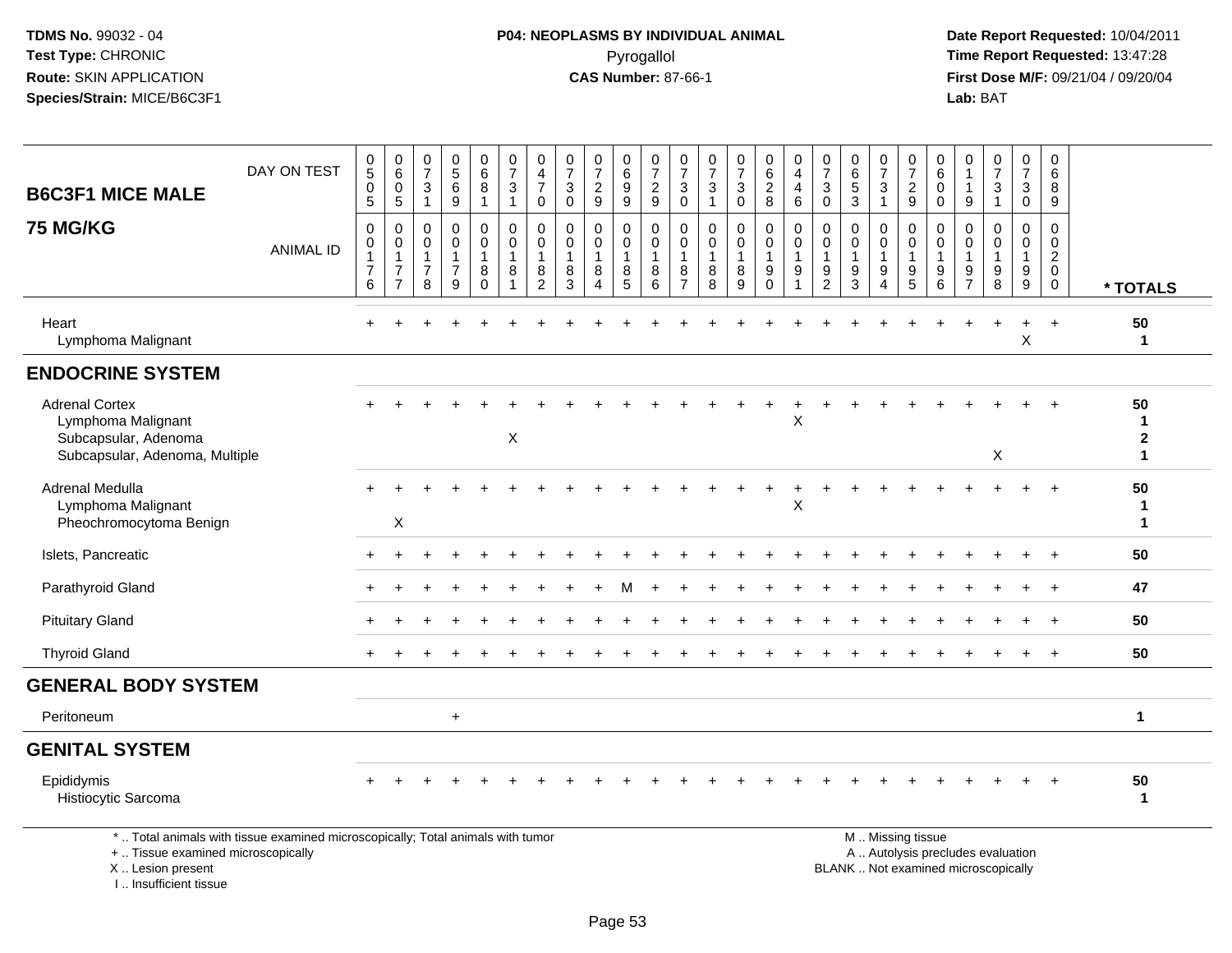I .. Insufficient tissue

# **P04: NEOPLASMS BY INDIVIDUAL ANIMAL**Pyrogallol **Time Report Requested:** 13:47:28

| <b>B6C3F1 MICE MALE</b>                                                                                     | DAY ON TEST                                                                     | $\begin{array}{c} 0 \\ 5 \end{array}$<br>$\pmb{0}$<br>$\overline{5}$    | $\begin{array}{c} 0 \\ 6 \end{array}$<br>0<br>5            | 0<br>$\overline{7}$<br>$\mathbf{3}$<br>$\mathbf{1}$              | $\begin{array}{c} 0 \\ 5 \end{array}$<br>$\,6\,$<br>$\boldsymbol{9}$ | $\pmb{0}$<br>$\,6\,$<br>8<br>$\overline{1}$                | $\frac{0}{7}$<br>$\sqrt{3}$<br>$\mathbf{1}$                                | 0<br>$\overline{\mathbf{4}}$<br>$\overline{7}$<br>0               | 0<br>$\boldsymbol{7}$<br>$\mathbf{3}$<br>$\mathbf 0$      | $\frac{0}{7}$<br>$\overline{2}$<br>9                            | 0<br>6<br>9<br>$\overline{9}$             | $\frac{0}{7}$<br>$\frac{2}{9}$                                         | 0<br>$\overline{7}$<br>3<br>0                              | 0<br>$\overline{7}$<br>3<br>$\mathbf{1}$                   | $\frac{0}{7}$<br>3<br>$\mathbf 0$ | 0<br>$\,6\,$<br>$\overline{c}$<br>8                                    | 0<br>$\overline{4}$<br>4<br>6                                                    | 0<br>$\overline{7}$<br>3<br>0                                                    | $\begin{array}{c} 0 \\ 6 \end{array}$<br>$\sqrt{5}$<br>$\overline{3}$ | 0<br>$\overline{7}$<br>3<br>$\mathbf{1}$                  | $\pmb{0}$<br>$\overline{7}$<br>$\frac{2}{9}$ | 0<br>$\,6$<br>0<br>$\mathbf 0$                  | $\Omega$<br>$\overline{1}$<br>-1<br>$\boldsymbol{9}$ | $\frac{0}{7}$<br>$\mathbf{3}$<br>$\mathbf{1}$                            | 0<br>$\overline{7}$<br>3<br>0                                   | $\mathbf 0$<br>$\,6\,$<br>8<br>9                                           |                                        |
|-------------------------------------------------------------------------------------------------------------|---------------------------------------------------------------------------------|-------------------------------------------------------------------------|------------------------------------------------------------|------------------------------------------------------------------|----------------------------------------------------------------------|------------------------------------------------------------|----------------------------------------------------------------------------|-------------------------------------------------------------------|-----------------------------------------------------------|-----------------------------------------------------------------|-------------------------------------------|------------------------------------------------------------------------|------------------------------------------------------------|------------------------------------------------------------|-----------------------------------|------------------------------------------------------------------------|----------------------------------------------------------------------------------|----------------------------------------------------------------------------------|-----------------------------------------------------------------------|-----------------------------------------------------------|----------------------------------------------|-------------------------------------------------|------------------------------------------------------|--------------------------------------------------------------------------|-----------------------------------------------------------------|----------------------------------------------------------------------------|----------------------------------------|
| <b>75 MG/KG</b>                                                                                             | <b>ANIMAL ID</b>                                                                | $\pmb{0}$<br>$\mathsf{O}\xspace$<br>$\mathbf{1}$<br>$\overline{7}$<br>6 | 0<br>0<br>$\mathbf{1}$<br>$\overline{7}$<br>$\overline{7}$ | $\mathbf 0$<br>$\mathbf 0$<br>$\mathbf 1$<br>$\overline{7}$<br>8 | 0<br>$\mathbf 0$<br>$\mathbf{1}$<br>$\overline{7}$<br>9              | 0<br>$\mathbf 0$<br>$\mathbf{1}$<br>$\bf 8$<br>$\mathbf 0$ | $\mathbf 0$<br>$\boldsymbol{0}$<br>$\mathbf{1}$<br>$\,8\,$<br>$\mathbf{1}$ | $\mathbf 0$<br>$\mathbf 0$<br>$\mathbf{1}$<br>8<br>$\overline{2}$ | $\mathbf 0$<br>$\mathbf 0$<br>$\mathbf{1}$<br>$\bf8$<br>3 | 0<br>$\mathbf 0$<br>$\mathbf{1}$<br>8<br>$\boldsymbol{\Lambda}$ | 0<br>$\mathbf 0$<br>$\mathbf 1$<br>8<br>5 | $\mathbf 0$<br>$\mathbf 0$<br>$\mathbf{1}$<br>$\, 8$<br>$6\phantom{1}$ | 0<br>$\mathbf{0}$<br>$\overline{1}$<br>8<br>$\overline{7}$ | $\mathbf 0$<br>$\mathbf 0$<br>$\mathbf{1}$<br>$\,8\,$<br>8 | 0<br>$\mathbf 0$<br>1<br>8<br>9   | 0<br>$\mathbf 0$<br>$\mathbf{1}$<br>$\boldsymbol{9}$<br>$\overline{0}$ | $\mathbf 0$<br>$\mathsf 0$<br>$\mathbf{1}$<br>$\boldsymbol{9}$<br>$\overline{1}$ | $\mathbf 0$<br>$\mathbf 0$<br>$\mathbf{1}$<br>$\boldsymbol{9}$<br>$\overline{2}$ | $\mathbf 0$<br>$\mathbf 0$<br>$\mathbf{1}$<br>$\boldsymbol{9}$<br>3   | 0<br>$\mathbf 0$<br>$\mathbf{1}$<br>$\boldsymbol{9}$<br>4 | 0<br>$\mathbf 0$<br>$\mathbf{1}$<br>9<br>5   | 0<br>$\mathbf{0}$<br>1<br>$\boldsymbol{9}$<br>6 | 0<br>$\mathbf 0$<br>9<br>$\overline{7}$              | 0<br>$\mathbf 0$<br>$\mathbf{1}$<br>$\boldsymbol{9}$<br>8                | $\mathbf 0$<br>$\overline{0}$<br>$\mathbf{1}$<br>$9\,$<br>$9\,$ | $\mathbf 0$<br>$\mathbf 0$<br>$\overline{2}$<br>$\mathbf 0$<br>$\mathbf 0$ | * TOTALS                               |
| Lymphoma Malignant                                                                                          |                                                                                 |                                                                         |                                                            |                                                                  |                                                                      |                                                            |                                                                            |                                                                   |                                                           |                                                                 |                                           |                                                                        |                                                            |                                                            |                                   |                                                                        | X                                                                                |                                                                                  |                                                                       |                                                           |                                              |                                                 |                                                      |                                                                          |                                                                 |                                                                            | $\mathbf 1$                            |
| <b>Preputial Gland</b><br>Lymphoma Malignant                                                                |                                                                                 |                                                                         |                                                            |                                                                  |                                                                      |                                                            |                                                                            |                                                                   |                                                           |                                                                 |                                           |                                                                        |                                                            |                                                            |                                   |                                                                        |                                                                                  |                                                                                  |                                                                       |                                                           |                                              |                                                 |                                                      |                                                                          | X                                                               |                                                                            | 50<br>$\mathbf{1}$                     |
| Prostate<br>Lymphoma Malignant                                                                              |                                                                                 |                                                                         |                                                            |                                                                  |                                                                      |                                                            |                                                                            |                                                                   |                                                           |                                                                 |                                           |                                                                        |                                                            |                                                            |                                   |                                                                        |                                                                                  |                                                                                  |                                                                       |                                                           |                                              |                                                 |                                                      |                                                                          | X                                                               | $\div$                                                                     | 50<br>$\mathbf{1}$                     |
| Seminal Vesicle<br>Lymphoma Malignant                                                                       |                                                                                 |                                                                         |                                                            |                                                                  |                                                                      |                                                            |                                                                            |                                                                   |                                                           |                                                                 |                                           |                                                                        |                                                            |                                                            |                                   |                                                                        |                                                                                  |                                                                                  |                                                                       |                                                           |                                              |                                                 |                                                      |                                                                          | $\ddot{}$<br>X                                                  | $+$                                                                        | 50<br>$\mathbf{1}$                     |
| <b>Testes</b><br>Interstitial Cell, Adenoma                                                                 |                                                                                 |                                                                         |                                                            |                                                                  |                                                                      |                                                            |                                                                            |                                                                   |                                                           |                                                                 |                                           |                                                                        |                                                            |                                                            |                                   |                                                                        |                                                                                  |                                                                                  |                                                                       |                                                           |                                              |                                                 |                                                      |                                                                          |                                                                 |                                                                            | 50<br>$\mathbf{2}$                     |
| <b>HEMATOPOIETIC SYSTEM</b>                                                                                 |                                                                                 |                                                                         |                                                            |                                                                  |                                                                      |                                                            |                                                                            |                                                                   |                                                           |                                                                 |                                           |                                                                        |                                                            |                                                            |                                   |                                                                        |                                                                                  |                                                                                  |                                                                       |                                                           |                                              |                                                 |                                                      |                                                                          |                                                                 |                                                                            |                                        |
| <b>Bone Marrow</b><br>Hemangiosarcoma, Metastatic, Spleen<br>Lymphoma Malignant                             |                                                                                 |                                                                         |                                                            |                                                                  |                                                                      |                                                            |                                                                            |                                                                   |                                                           |                                                                 |                                           |                                                                        |                                                            |                                                            |                                   |                                                                        | X                                                                                |                                                                                  |                                                                       |                                                           |                                              |                                                 |                                                      |                                                                          |                                                                 |                                                                            | 50<br>-1<br>$\blacktriangleleft$       |
| Lymph Node<br>Axillary, Lymphoma Malignant<br>Bronchial, Lymphoma Malignant<br>Inguinal, Lymphoma Malignant |                                                                                 |                                                                         | $\div$                                                     |                                                                  |                                                                      |                                                            |                                                                            |                                                                   |                                                           |                                                                 |                                           | $\overline{ }$                                                         |                                                            |                                                            |                                   |                                                                        | $\ddot{}$<br>$\pmb{\times}$                                                      |                                                                                  |                                                                       |                                                           |                                              |                                                 |                                                      |                                                                          | $\ddot{}$<br>X<br>X<br>X                                        | $+$                                                                        | 16<br>$\mathbf{2}$<br>$\mathbf 1$<br>1 |
| Lymph Node, Mandibular<br>Histiocytic Sarcoma<br>Lymphoma Malignant                                         |                                                                                 |                                                                         |                                                            |                                                                  |                                                                      |                                                            |                                                                            |                                                                   |                                                           |                                                                 |                                           |                                                                        |                                                            |                                                            |                                   |                                                                        | X                                                                                |                                                                                  |                                                                       |                                                           |                                              |                                                 |                                                      |                                                                          |                                                                 | $X \times$                                                                 | 50<br>1<br>3                           |
| Lymph Node, Mesenteric<br>Histiocytic Sarcoma                                                               |                                                                                 |                                                                         |                                                            |                                                                  |                                                                      |                                                            |                                                                            |                                                                   |                                                           |                                                                 |                                           |                                                                        | X                                                          |                                                            |                                   |                                                                        |                                                                                  |                                                                                  |                                                                       |                                                           |                                              |                                                 |                                                      |                                                                          |                                                                 | $+$                                                                        | 49<br>$\mathbf{2}$                     |
| +  Tissue examined microscopically<br>X  Lesion present                                                     | *  Total animals with tissue examined microscopically; Total animals with tumor |                                                                         |                                                            |                                                                  |                                                                      |                                                            |                                                                            |                                                                   |                                                           |                                                                 |                                           |                                                                        |                                                            |                                                            |                                   |                                                                        |                                                                                  |                                                                                  |                                                                       |                                                           | M  Missing tissue                            |                                                 |                                                      | A  Autolysis precludes evaluation<br>BLANK  Not examined microscopically |                                                                 |                                                                            |                                        |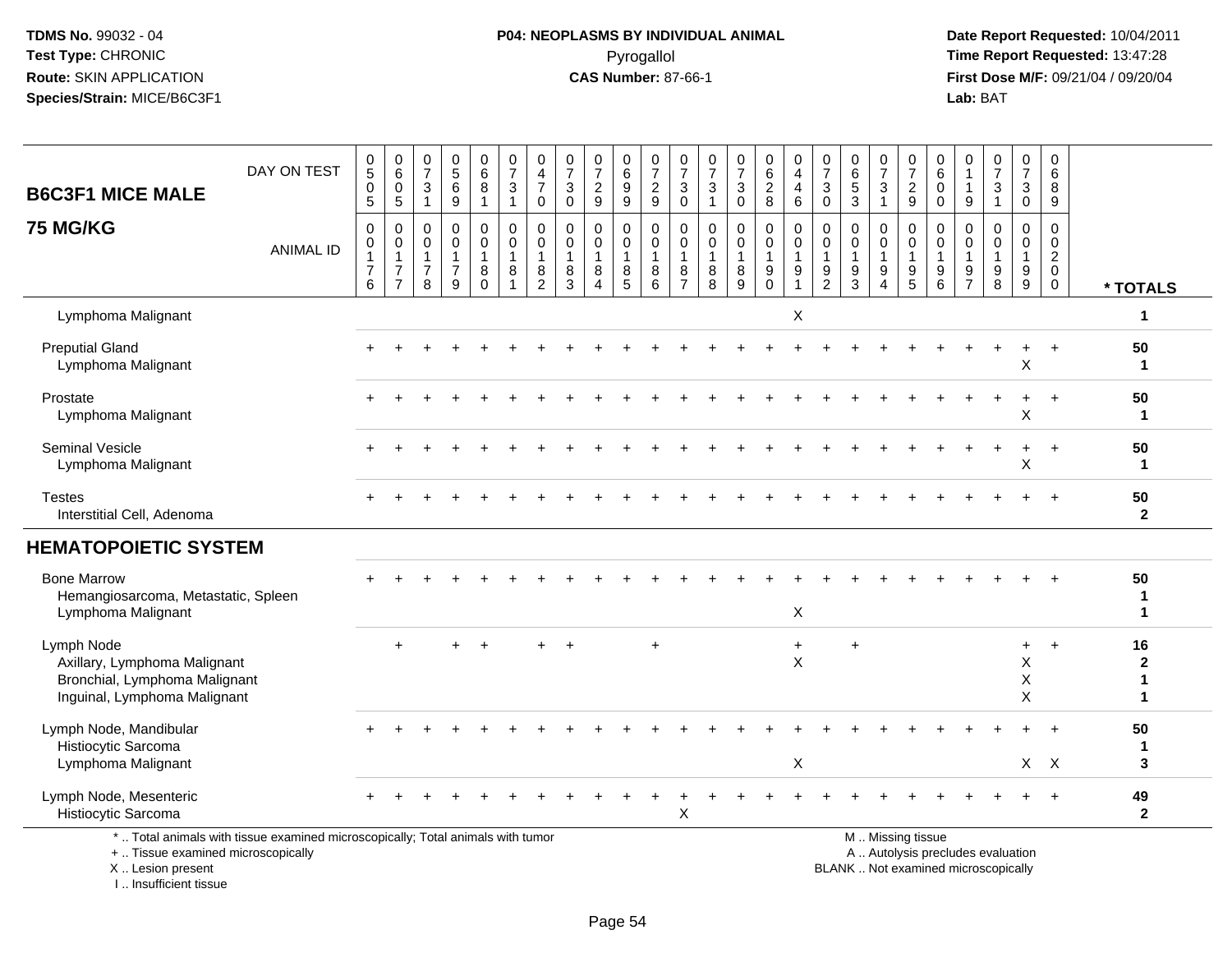# **P04: NEOPLASMS BY INDIVIDUAL ANIMAL**Pyrogallol **Time Report Requested:** 13:47:28

 **Date Report Requested:** 10/04/2011 **First Dose M/F:** 09/21/04 / 09/20/04<br>Lab: BAT **Lab:** BAT

|                                                                                                                                                        | DAY ON TEST                                                                     | $\begin{matrix} 0 \\ 5 \end{matrix}$          | $\begin{array}{c} 0 \\ 6 \end{array}$                              | 0<br>$\overline{7}$                          | $\begin{array}{c} 0 \\ 5 \end{array}$                                        | $\begin{array}{c} 0 \\ 6 \end{array}$      | $\frac{0}{7}$                                                              | 0<br>$\overline{\mathbf{4}}$                            | $\frac{0}{7}$                                                        | $\frac{0}{7}$                                           | 0<br>$6\phantom{a}$                                                   | $\frac{0}{7}$                                                  | $\frac{0}{7}$                                                            | $\frac{0}{7}$                                             | $\frac{0}{7}$                                               | 0<br>6                                                                        | 0<br>$\overline{\mathbf{4}}$                                         | $\frac{0}{7}$                                                       | $\begin{array}{c} 0 \\ 6 \end{array}$                               | 0<br>$\overline{7}$                                               | $\mathbf 0$<br>$\overline{7}$                                       | 0<br>6                                                      | 0<br>$\overline{1}$                                             | $\frac{0}{7}$                         | $\pmb{0}$<br>$\overline{7}$                                         | 0<br>6                                                            |                                                 |
|--------------------------------------------------------------------------------------------------------------------------------------------------------|---------------------------------------------------------------------------------|-----------------------------------------------|--------------------------------------------------------------------|----------------------------------------------|------------------------------------------------------------------------------|--------------------------------------------|----------------------------------------------------------------------------|---------------------------------------------------------|----------------------------------------------------------------------|---------------------------------------------------------|-----------------------------------------------------------------------|----------------------------------------------------------------|--------------------------------------------------------------------------|-----------------------------------------------------------|-------------------------------------------------------------|-------------------------------------------------------------------------------|----------------------------------------------------------------------|---------------------------------------------------------------------|---------------------------------------------------------------------|-------------------------------------------------------------------|---------------------------------------------------------------------|-------------------------------------------------------------|-----------------------------------------------------------------|---------------------------------------|---------------------------------------------------------------------|-------------------------------------------------------------------|-------------------------------------------------|
| <b>B6C3F1 MICE MALE</b>                                                                                                                                |                                                                                 | 0<br>5                                        | 0<br>5                                                             | 3                                            | $\,6\,$<br>$\overline{9}$                                                    | 8<br>$\overline{\mathbf{1}}$               | $\sqrt{3}$<br>$\mathbf{1}$                                                 | $\overline{7}$<br>$\mathbf 0$                           | $\ensuremath{\mathsf{3}}$<br>$\mathbf 0$                             | $\overline{a}$<br>9                                     | $\boldsymbol{9}$<br>9                                                 | $\frac{2}{9}$                                                  | $_0^3$                                                                   | $\sqrt{3}$<br>$\overline{1}$                              | $\ensuremath{\mathsf{3}}$<br>$\mathbf 0$                    | $_{\rm 8}^2$                                                                  | 4<br>$\,6\,$                                                         | $\ensuremath{\mathsf{3}}$<br>$\mathbf 0$                            | $\mathbf 5$<br>3                                                    | 3<br>$\overline{1}$                                               | $\frac{2}{9}$                                                       | $\mathbf 0$<br>$\mathbf 0$                                  | 1<br>$9\,$                                                      | 3                                     | 3<br>$\mathbf 0$                                                    | 8<br>9                                                            |                                                 |
| <b>75 MG/KG</b>                                                                                                                                        | <b>ANIMAL ID</b>                                                                | 0<br>0<br>$\mathbf{1}$<br>$\overline{7}$<br>6 | 0<br>$\pmb{0}$<br>$\mathbf{1}$<br>$\overline{7}$<br>$\overline{7}$ | 0<br>$\mathbf 0$<br>1<br>$\overline{7}$<br>8 | $\mathbf 0$<br>$\pmb{0}$<br>$\mathbf{1}$<br>$\overline{7}$<br>$\overline{9}$ | 0<br>0<br>$\mathbf{1}$<br>8<br>$\mathbf 0$ | $\mathbf 0$<br>$\boldsymbol{0}$<br>$\mathbf{1}$<br>$\,8\,$<br>$\mathbf{1}$ | 0<br>$\mathbf 0$<br>$\mathbf{1}$<br>8<br>$\overline{2}$ | $\mathbf 0$<br>$\mathbf 0$<br>$\mathbf{1}$<br>$\bf8$<br>$\mathbf{3}$ | 0<br>$\mathbf 0$<br>$\mathbf{1}$<br>8<br>$\overline{A}$ | 0<br>$\mathsf{O}\xspace$<br>$\mathbf{1}$<br>$\bf 8$<br>$\overline{5}$ | $\mathbf 0$<br>0<br>$\mathbf{1}$<br>$\bf 8$<br>$6\phantom{1}6$ | $\mathbf 0$<br>$\mathbf 0$<br>$\overline{1}$<br>$\, 8$<br>$\overline{7}$ | $\mathbf 0$<br>$\mathbf 0$<br>$\mathbf{1}$<br>$\, 8$<br>8 | 0<br>$\pmb{0}$<br>$\mathbf{1}$<br>$\bf 8$<br>$\overline{9}$ | $\mathbf 0$<br>$\mathbf 0$<br>$\mathbf{1}$<br>$\boldsymbol{9}$<br>$\mathbf 0$ | 0<br>$\mathbf 0$<br>$\mathbf{1}$<br>$\boldsymbol{9}$<br>$\mathbf{1}$ | $\Omega$<br>0<br>$\mathbf{1}$<br>$\boldsymbol{9}$<br>$\overline{2}$ | $\mathbf 0$<br>$\mathbf 0$<br>1<br>$\boldsymbol{9}$<br>$\mathbf{3}$ | $\mathbf 0$<br>$\mathbf 0$<br>$\mathbf{1}$<br>9<br>$\overline{4}$ | $\mathbf 0$<br>$\mathbf 0$<br>$\mathbf{1}$<br>$\boldsymbol{9}$<br>5 | $\Omega$<br>$\Omega$<br>$\mathbf{1}$<br>9<br>$6\phantom{1}$ | $\Omega$<br>$\Omega$<br>1<br>$\boldsymbol{9}$<br>$\overline{7}$ | $\mathbf{0}$<br>$\mathbf 0$<br>9<br>8 | $\mathbf 0$<br>$\mathbf 0$<br>$\mathbf{1}$<br>$\boldsymbol{9}$<br>9 | 0<br>$\mathbf 0$<br>$\overline{c}$<br>$\mathbf 0$<br>$\mathsf{O}$ | * TOTALS                                        |
| Lymphoma Malignant                                                                                                                                     |                                                                                 |                                               |                                                                    |                                              |                                                                              |                                            |                                                                            |                                                         |                                                                      |                                                         |                                                                       |                                                                |                                                                          |                                                           |                                                             |                                                                               | Χ                                                                    |                                                                     |                                                                     |                                                                   |                                                                     |                                                             |                                                                 |                                       | X                                                                   |                                                                   | $\mathbf{2}$                                    |
| Spleen<br>Hemangiosarcoma                                                                                                                              |                                                                                 |                                               |                                                                    |                                              |                                                                              |                                            |                                                                            |                                                         |                                                                      |                                                         |                                                                       |                                                                | $\boldsymbol{\mathsf{X}}$                                                |                                                           |                                                             |                                                                               |                                                                      |                                                                     |                                                                     |                                                                   |                                                                     |                                                             |                                                                 |                                       | $\div$                                                              | $+$                                                               | 50<br>1                                         |
| Histiocytic Sarcoma<br>Lymphoma Malignant                                                                                                              |                                                                                 |                                               |                                                                    |                                              |                                                                              |                                            |                                                                            |                                                         |                                                                      |                                                         |                                                                       |                                                                |                                                                          |                                                           |                                                             |                                                                               | X                                                                    |                                                                     |                                                                     |                                                                   |                                                                     |                                                             |                                                                 |                                       |                                                                     | $X$ $X$                                                           | $\mathbf{2}$<br>3                               |
| Thymus<br>Lymphoma Malignant                                                                                                                           |                                                                                 |                                               |                                                                    |                                              |                                                                              |                                            |                                                                            |                                                         |                                                                      |                                                         |                                                                       |                                                                |                                                                          |                                                           |                                                             |                                                                               | $\mathsf X$                                                          |                                                                     |                                                                     |                                                                   |                                                                     |                                                             |                                                                 |                                       | $\mathsf X$                                                         | $+$                                                               | 48<br>$\mathbf{2}$                              |
| <b>INTEGUMENTARY SYSTEM</b>                                                                                                                            |                                                                                 |                                               |                                                                    |                                              |                                                                              |                                            |                                                                            |                                                         |                                                                      |                                                         |                                                                       |                                                                |                                                                          |                                                           |                                                             |                                                                               |                                                                      |                                                                     |                                                                     |                                                                   |                                                                     |                                                             |                                                                 |                                       |                                                                     |                                                                   |                                                 |
| <b>Mammary Gland</b>                                                                                                                                   |                                                                                 | м                                             | м                                                                  | M                                            | M                                                                            | M                                          | М                                                                          | M                                                       | М                                                                    | M                                                       | M                                                                     | M                                                              | M                                                                        | м                                                         | M                                                           | M                                                                             | M                                                                    | M                                                                   | M                                                                   | M                                                                 | M                                                                   | M                                                           | M                                                               | M                                     |                                                                     | M M                                                               | 1                                               |
| Skin<br>Site Of Application, Lymphoma Malignant<br>Site Of Application, Squamous Cell Papilloma<br>Site Of Application, Subcutaneous Tissue,<br>Lipoma |                                                                                 |                                               |                                                                    |                                              |                                                                              |                                            |                                                                            |                                                         |                                                                      |                                                         |                                                                       |                                                                |                                                                          |                                                           |                                                             | X                                                                             |                                                                      |                                                                     |                                                                     |                                                                   |                                                                     |                                                             |                                                                 |                                       | $\boldsymbol{\mathsf{X}}$                                           | $\ddot{}$                                                         | 50<br>$\mathbf 1$<br>$\mathbf 2$<br>$\mathbf 1$ |
| <b>MUSCULOSKELETAL SYSTEM</b>                                                                                                                          |                                                                                 |                                               |                                                                    |                                              |                                                                              |                                            |                                                                            |                                                         |                                                                      |                                                         |                                                                       |                                                                |                                                                          |                                                           |                                                             |                                                                               |                                                                      |                                                                     |                                                                     |                                                                   |                                                                     |                                                             |                                                                 |                                       |                                                                     |                                                                   |                                                 |
| Bone                                                                                                                                                   |                                                                                 |                                               |                                                                    |                                              |                                                                              |                                            |                                                                            |                                                         |                                                                      |                                                         |                                                                       |                                                                |                                                                          |                                                           |                                                             |                                                                               |                                                                      |                                                                     |                                                                     |                                                                   |                                                                     |                                                             |                                                                 |                                       |                                                                     |                                                                   | 50                                              |
| <b>Skeletal Muscle</b><br>Lymphoma Malignant                                                                                                           |                                                                                 |                                               |                                                                    |                                              |                                                                              |                                            |                                                                            |                                                         |                                                                      |                                                         |                                                                       |                                                                |                                                                          |                                                           |                                                             |                                                                               | $\ddot{}$                                                            |                                                                     |                                                                     |                                                                   |                                                                     |                                                             |                                                                 |                                       | $\ddot{}$<br>X                                                      |                                                                   | $\mathbf{2}$<br>$\mathbf{1}$                    |
| <b>NERVOUS SYSTEM</b>                                                                                                                                  |                                                                                 |                                               |                                                                    |                                              |                                                                              |                                            |                                                                            |                                                         |                                                                      |                                                         |                                                                       |                                                                |                                                                          |                                                           |                                                             |                                                                               |                                                                      |                                                                     |                                                                     |                                                                   |                                                                     |                                                             |                                                                 |                                       |                                                                     |                                                                   |                                                 |
| <b>Brain</b>                                                                                                                                           |                                                                                 |                                               |                                                                    |                                              |                                                                              |                                            |                                                                            |                                                         |                                                                      |                                                         |                                                                       |                                                                |                                                                          |                                                           |                                                             |                                                                               |                                                                      |                                                                     |                                                                     |                                                                   |                                                                     |                                                             |                                                                 |                                       |                                                                     |                                                                   | 50                                              |
| +  Tissue examined microscopically                                                                                                                     | *  Total animals with tissue examined microscopically; Total animals with tumor |                                               |                                                                    |                                              |                                                                              |                                            |                                                                            |                                                         |                                                                      |                                                         |                                                                       |                                                                |                                                                          |                                                           |                                                             |                                                                               |                                                                      |                                                                     |                                                                     |                                                                   | M. Missing tissue<br>A  Autolysis precludes evaluation              |                                                             |                                                                 |                                       |                                                                     |                                                                   |                                                 |

Lesion present BLANK .. Not examined microscopically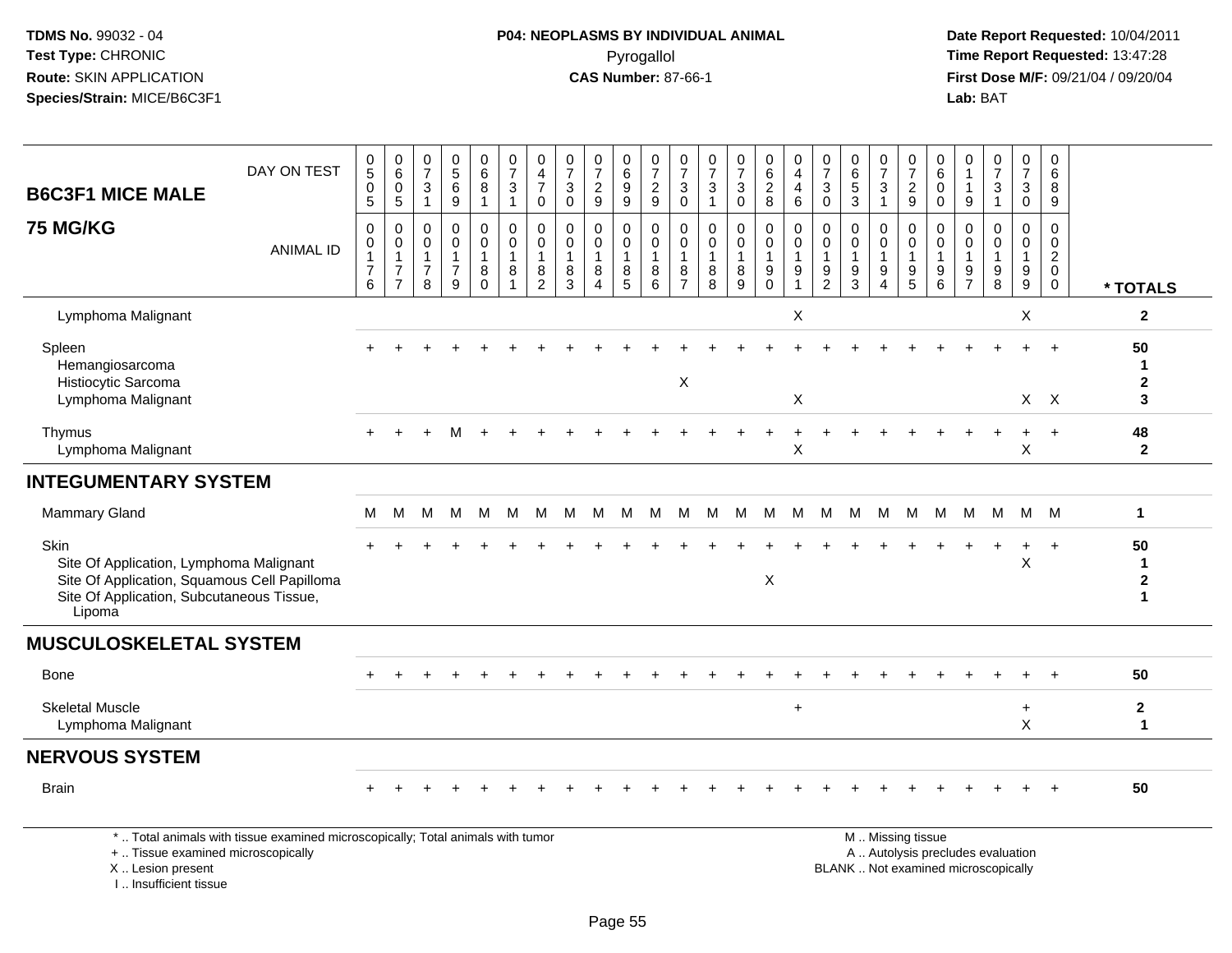#### **P04: NEOPLASMS BY INDIVIDUAL ANIMAL**Pyrogallol **Time Report Requested:** 13:47:28

 **Date Report Requested:** 10/04/2011 **First Dose M/F:** 09/21/04 / 09/20/04<br>Lab: BAT **Lab:** BAT

| DAY ON TEST<br><b>B6C3F1 MICE MALE</b>                                                                                                                             | $\begin{matrix} 0 \\ 5 \end{matrix}$<br>$\pmb{0}$<br>$\sqrt{5}$ | $\begin{array}{c} 0 \\ 6 \end{array}$<br>$\mathsf{O}\xspace$<br>$5\phantom{.0}$ | 0<br>$\overline{7}$<br>$\mathbf{3}$<br>-1                   | $\begin{array}{c} 0 \\ 5 \\ 6 \end{array}$<br>$9\,$     | 0<br>$6\phantom{a}$<br>$\bf 8$<br>$\overline{1}$    | $\frac{0}{7}$<br>$\sqrt{3}$<br>$\mathbf{1}$            | 0<br>$\overline{4}$<br>$\overline{7}$<br>$\mathbf 0$ | $\frac{0}{7}$<br>$\sqrt{3}$<br>$\mathbf 0$        | $\frac{0}{7}$<br>$\overline{c}$<br>9                 | 0<br>$\,6\,$<br>$9\,$<br>9 | $\frac{0}{7}$<br>$\frac{2}{9}$                       | 0<br>$\overline{7}$<br>$\sqrt{3}$<br>$\mathbf 0$        | $\frac{0}{7}$<br>$\sqrt{3}$<br>$\mathbf{1}$       | $\frac{0}{7}$<br>$\mathbf{3}$<br>$\mathbf 0$ | $\pmb{0}$<br>$6\phantom{a}$<br>$\overline{c}$<br>8 | 0<br>$\overline{4}$<br>$\overline{\mathbf{4}}$<br>$\,6\,$ | $\frac{0}{7}$<br>$\mathbf{3}$<br>$\mathbf 0$         | $\pmb{0}$<br>$6\phantom{a}$<br>$\sqrt{5}$<br>$\mathbf{3}$ | 0<br>$\overline{7}$<br>$\ensuremath{\mathsf{3}}$<br>$\mathbf{1}$ | 0<br>$\overline{\mathbf{7}}$<br>$\overline{c}$<br>$\boldsymbol{9}$ | 0<br>$\,6$<br>0<br>0                              | 0<br>$\mathbf{1}$<br>$\mathbf{1}$<br>9                         | $\frac{0}{7}$<br>$\sqrt{3}$ | $\mathbf 0$<br>$\overline{7}$<br>$\sqrt{3}$<br>$\mathsf{O}\xspace$ | 0<br>6<br>8<br>9                                                         |                                                   |
|--------------------------------------------------------------------------------------------------------------------------------------------------------------------|-----------------------------------------------------------------|---------------------------------------------------------------------------------|-------------------------------------------------------------|---------------------------------------------------------|-----------------------------------------------------|--------------------------------------------------------|------------------------------------------------------|---------------------------------------------------|------------------------------------------------------|----------------------------|------------------------------------------------------|---------------------------------------------------------|---------------------------------------------------|----------------------------------------------|----------------------------------------------------|-----------------------------------------------------------|------------------------------------------------------|-----------------------------------------------------------|------------------------------------------------------------------|--------------------------------------------------------------------|---------------------------------------------------|----------------------------------------------------------------|-----------------------------|--------------------------------------------------------------------|--------------------------------------------------------------------------|---------------------------------------------------|
| <b>75 MG/KG</b><br><b>ANIMAL ID</b>                                                                                                                                | 0<br>0<br>$\mathbf{1}$<br>$\overline{7}$<br>6                   | $\mathbf 0$<br>0<br>$\mathbf{1}$<br>$\overline{7}$<br>$\overline{7}$            | $\Omega$<br>$\mathbf 0$<br>$\overline{7}$<br>8              | 0<br>$\mathbf 0$<br>$\mathbf{1}$<br>$\overline{7}$<br>9 | 0<br>$\mathsf 0$<br>$\overline{1}$<br>8<br>$\Omega$ | $\mathbf 0$<br>$\mathbf 0$<br>$\overline{1}$<br>8<br>1 | $\Omega$<br>$\mathbf 0$<br>1<br>8<br>2               | $\Omega$<br>$\mathbf 0$<br>$\mathbf{1}$<br>8<br>3 | $\mathbf 0$<br>$\mathbf 0$<br>$\mathbf{1}$<br>8<br>Δ | 0<br>$\mathbf 0$<br>8<br>5 | $\mathbf 0$<br>$\mathbf 0$<br>$\mathbf{1}$<br>8<br>6 | 0<br>$\mathbf 0$<br>$\mathbf{1}$<br>8<br>$\overline{7}$ | $\Omega$<br>$\mathbf 0$<br>$\mathbf{1}$<br>8<br>8 | 0<br>$\mathbf 0$<br>8<br>9                   | 0<br>$\mathbf 0$<br>$\mathbf{1}$<br>9<br>$\Omega$  | $\mathbf 0$<br>$\mathbf 0$<br>$\mathbf{1}$<br>9           | $\mathbf{0}$<br>0<br>$\overline{1}$<br>$\frac{9}{2}$ | 0<br>$\mathbf 0$<br>$\mathbf{1}$<br>9<br>3                | 0<br>$\mathbf 0$<br>$\mathbf{1}$<br>9<br>4                       | $\Omega$<br>$\mathbf 0$<br>$\mathbf{1}$<br>9<br>5                  | $\Omega$<br>$\mathbf 0$<br>$\mathbf{1}$<br>9<br>6 | $\Omega$<br>$\mathbf 0$<br>$\mathbf{1}$<br>9<br>$\overline{7}$ | $\mathbf 0$<br>0<br>9<br>8  | 0<br>$\mathsf{O}\xspace$<br>$\mathbf{1}$<br>9<br>$\boldsymbol{9}$  | $\Omega$<br>$\mathbf 0$<br>$\overline{2}$<br>$\mathbf 0$<br>$\mathbf{0}$ | * TOTALS                                          |
| <b>RESPIRATORY SYSTEM</b>                                                                                                                                          |                                                                 |                                                                                 |                                                             |                                                         |                                                     |                                                        |                                                      |                                                   |                                                      |                            |                                                      |                                                         |                                                   |                                              |                                                    |                                                           |                                                      |                                                           |                                                                  |                                                                    |                                                   |                                                                |                             |                                                                    |                                                                          |                                                   |
| Lung<br>Alveolar/Bronchiolar Adenoma<br>Alveolar/Bronchiolar Carcinoma<br>Hepatocellular Carcinoma, Metastatic, Liver<br>Histiocytic Sarcoma<br>Lymphoma Malignant |                                                                 |                                                                                 |                                                             |                                                         | X<br>$\sf X$                                        |                                                        |                                                      |                                                   |                                                      | $X$ $X$                    | X                                                    | $\sf X$                                                 | $\boldsymbol{\mathsf{X}}$                         | X                                            | X                                                  | $\boldsymbol{\mathsf{X}}$                                 |                                                      |                                                           | X                                                                |                                                                    |                                                   |                                                                |                             | X<br>X                                                             |                                                                          | 50<br>6<br>8<br>5<br>$\mathbf{2}$<br>$\mathbf{2}$ |
| <b>Nose</b><br>Lymphoma Malignant                                                                                                                                  |                                                                 |                                                                                 |                                                             |                                                         |                                                     |                                                        |                                                      |                                                   |                                                      |                            |                                                      |                                                         |                                                   |                                              |                                                    | X                                                         |                                                      |                                                           |                                                                  |                                                                    |                                                   |                                                                |                             |                                                                    |                                                                          | 50<br>1                                           |
| Trachea                                                                                                                                                            |                                                                 |                                                                                 |                                                             |                                                         |                                                     |                                                        |                                                      |                                                   |                                                      |                            |                                                      |                                                         |                                                   |                                              |                                                    |                                                           |                                                      |                                                           |                                                                  |                                                                    |                                                   |                                                                |                             |                                                                    | $+$                                                                      | 50                                                |
| <b>SPECIAL SENSES SYSTEM</b>                                                                                                                                       |                                                                 |                                                                                 |                                                             |                                                         |                                                     |                                                        |                                                      |                                                   |                                                      |                            |                                                      |                                                         |                                                   |                                              |                                                    |                                                           |                                                      |                                                           |                                                                  |                                                                    |                                                   |                                                                |                             |                                                                    |                                                                          |                                                   |
| Eye                                                                                                                                                                |                                                                 |                                                                                 |                                                             |                                                         |                                                     |                                                        |                                                      |                                                   |                                                      |                            |                                                      |                                                         |                                                   |                                              |                                                    |                                                           |                                                      |                                                           |                                                                  |                                                                    |                                                   |                                                                |                             |                                                                    |                                                                          | 50                                                |
| <b>Harderian Gland</b><br>Adenoma<br>Adenoma, Multiple<br>Carcinoma<br>Lymphoma Malignant                                                                          |                                                                 |                                                                                 |                                                             |                                                         |                                                     |                                                        |                                                      | X                                                 |                                                      |                            | X                                                    |                                                         | X                                                 |                                              |                                                    |                                                           |                                                      |                                                           |                                                                  |                                                                    |                                                   |                                                                |                             | X                                                                  | $\ddot{}$<br>X                                                           | 50                                                |
| <b>URINARY SYSTEM</b>                                                                                                                                              |                                                                 |                                                                                 |                                                             |                                                         |                                                     |                                                        |                                                      |                                                   |                                                      |                            |                                                      |                                                         |                                                   |                                              |                                                    |                                                           |                                                      |                                                           |                                                                  |                                                                    |                                                   |                                                                |                             |                                                                    |                                                                          |                                                   |
| Kidney<br>Histiocytic Sarcoma<br>Lymphoma Malignant                                                                                                                |                                                                 |                                                                                 |                                                             |                                                         |                                                     |                                                        |                                                      |                                                   |                                                      |                            |                                                      | $\mathsf X$                                             |                                                   |                                              |                                                    | X                                                         |                                                      |                                                           |                                                                  |                                                                    |                                                   |                                                                |                             |                                                                    |                                                                          | 50<br>$\mathbf{2}$<br>$\mathbf 1$                 |
| An article of the context of the context of                                                                                                                        |                                                                 |                                                                                 | and the substitute of the substitute of the contribution of |                                                         |                                                     |                                                        |                                                      |                                                   |                                                      |                            |                                                      |                                                         |                                                   |                                              |                                                    |                                                           |                                                      |                                                           |                                                                  | <b>ALC: ALC: A STATE OF</b>                                        |                                                   |                                                                |                             |                                                                    |                                                                          |                                                   |

\* .. Total animals with tissue examined microscopically; Total animals with tumor

+ .. Tissue examined microscopically

X .. Lesion present

I .. Insufficient tissue

M .. Missing tissue

y the contract of the contract of the contract of the contract of the contract of the contract of the contract of  $A$ . Autolysis precludes evaluation

Lesion present BLANK .. Not examined microscopically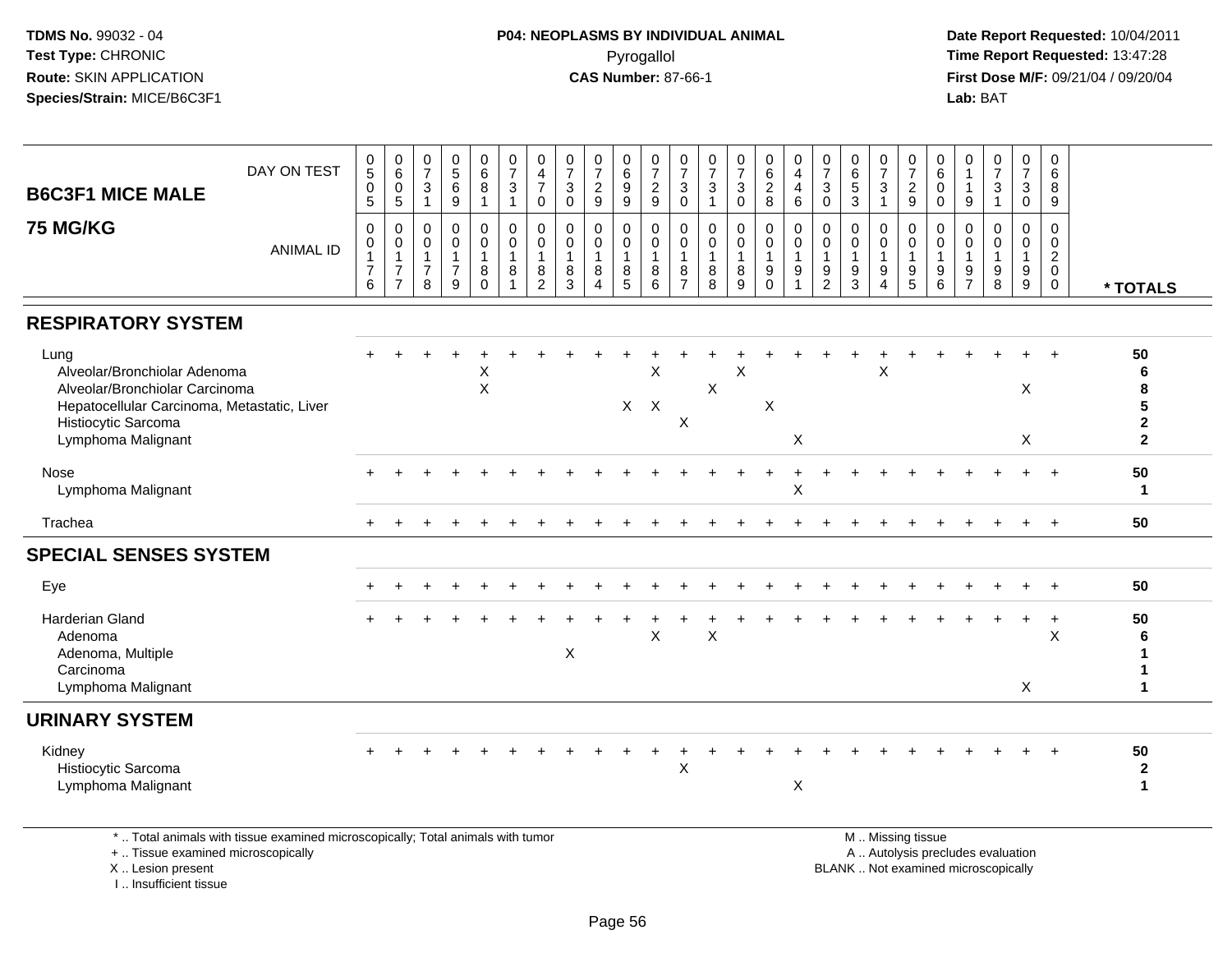**Date Report Requested:** 10/04/2011 **First Dose M/F:** 09/21/04 / 09/20/04<br>**Lab:** BAT **Lab:** BAT

| <b>B6C3F1 MICE MALE</b>                                     | DAY ON TEST | $\mathbf 0$<br>5<br>$\boldsymbol{0}$<br>5 | $_6^0$<br>$\boldsymbol{0}$<br>$\sqrt{5}$   | $\frac{0}{7}$<br>$\ensuremath{\mathsf{3}}$ | 0<br>$\overline{5}$<br>$\,6\,$<br>$9\,$                          | $_6^0$<br>8      | $\frac{0}{7}$<br>$\sqrt{3}$         | 0<br>4<br>$\overline{ }$<br>$\Omega$    | 0<br>$\overline{7}$<br>$\mathbf 3$<br>$\Omega$ | 0<br>$\rightarrow$<br>$\overline{\mathbf{c}}$<br>$\overline{9}$ | 0<br>$\,6\,$<br>9<br>9 | 0<br>$\overline{7}$<br>$\overline{c}$<br>$\boldsymbol{9}$ | 0<br>$\overline{z}$<br>3<br>$\mathbf 0$ | 0<br>$\overline{7}$<br>3         | $\frac{0}{7}$<br>$_{0}^{3}$ | 0<br>6<br>2<br>8 | $\frac{0}{4}$<br>$\overline{4}$<br>$\,6\,$ | $\frac{0}{7}$<br>$\ensuremath{\mathsf{3}}$<br>0 | 0<br>$\,6$<br>5<br>3       | $\overline{ }$<br>3 | $\frac{0}{7}$<br>$\frac{2}{9}$     | $\mathbf 0$<br>6<br>0<br>0 | 0<br>9                                               | $\frac{0}{7}$<br>$\mathbf{3}$ | 0<br>$\overline{ }$<br>3<br>0 | 0<br>6<br>8<br>9                             |                         |
|-------------------------------------------------------------|-------------|-------------------------------------------|--------------------------------------------|--------------------------------------------|------------------------------------------------------------------|------------------|-------------------------------------|-----------------------------------------|------------------------------------------------|-----------------------------------------------------------------|------------------------|-----------------------------------------------------------|-----------------------------------------|----------------------------------|-----------------------------|------------------|--------------------------------------------|-------------------------------------------------|----------------------------|---------------------|------------------------------------|----------------------------|------------------------------------------------------|-------------------------------|-------------------------------|----------------------------------------------|-------------------------|
| <b>75 MG/KG</b>                                             | ANIMAL ID   | 0<br>$\mathbf 0$<br>$\overline{7}$<br>6   | 0<br>0<br>$\overline{ }$<br>$\overline{ }$ | 0<br>0<br>$\overline{ }$<br>8              | $\mathbf 0$<br>$\mathbf 0$<br>$\overline{ }$<br>$\boldsymbol{9}$ | 0<br>0<br>8<br>0 | $\mathbf 0$<br>$\pmb{0}$<br>$\bf 8$ | 0<br>$\mathbf 0$<br>8<br>$\overline{2}$ | $\mathbf 0$<br>8<br>3                          | 0<br>0<br>8<br>4                                                | 0<br>0<br>8<br>5       | 0<br>$\mathbf 0$<br>$\,8\,$<br>6                          | 0<br>$\mathbf 0$<br>8<br>$\overline{ }$ | 0<br>$\mathbf 0$<br>$\,8\,$<br>8 | 0<br>0<br>$^8_9$            | 0<br>0<br>9<br>0 | 0<br>$\pmb{0}$<br>$9\,$                    | 0<br>$\pmb{0}$<br>9<br>$\overline{c}$           | 0<br>$\mathbf 0$<br>9<br>3 | 9<br>4              | $\mathbf 0$<br>$\pmb{0}$<br>9<br>5 | 0<br>0<br>9<br>$\,6\,$     | 0<br>$\pmb{0}$<br>$\boldsymbol{9}$<br>$\overline{7}$ | 0<br>$\mathbf 0$<br>9<br>8    | 0<br>0<br>9<br>9              | $\overline{c}$<br>$\mathbf 0$<br>$\mathbf 0$ | * TOTALS                |
| Urethra                                                     |             |                                           |                                            |                                            |                                                                  |                  |                                     |                                         |                                                |                                                                 |                        |                                                           |                                         |                                  |                             |                  |                                            |                                                 |                            |                     |                                    |                            |                                                      |                               |                               |                                              |                         |
| <b>Urinary Bladder</b>                                      |             |                                           |                                            |                                            |                                                                  |                  |                                     |                                         |                                                |                                                                 |                        |                                                           |                                         |                                  |                             |                  |                                            |                                                 |                            |                     |                                    |                            |                                                      |                               | $+$                           | $+$                                          | 50                      |
| <b>SYSTEMIC LESIONS</b>                                     |             |                                           |                                            |                                            |                                                                  |                  |                                     |                                         |                                                |                                                                 |                        |                                                           |                                         |                                  |                             |                  |                                            |                                                 |                            |                     |                                    |                            |                                                      |                               |                               |                                              |                         |
| Multiple Organ<br>Histiocytic Sarcoma<br>Lymphoma Malignant |             |                                           |                                            |                                            |                                                                  |                  |                                     |                                         |                                                |                                                                 |                        |                                                           | X                                       |                                  |                             |                  | X                                          |                                                 |                            |                     |                                    |                            |                                                      |                               | $\ddot{}$<br>X                | $+$<br>$\times$                              | 50<br>$\mathbf{2}$<br>3 |

\*\*\* END OF MALE DATA \*\*\*

\* .. Total animals with tissue examined microscopically; Total animals with tumor

+ .. Tissue examined microscopically

X .. Lesion present

I .. Insufficient tissue

 M .. Missing tissuey the contract of the contract of the contract of the contract of the contract of the contract of the contract of  $A$ . Autolysis precludes evaluation Lesion present BLANK .. Not examined microscopically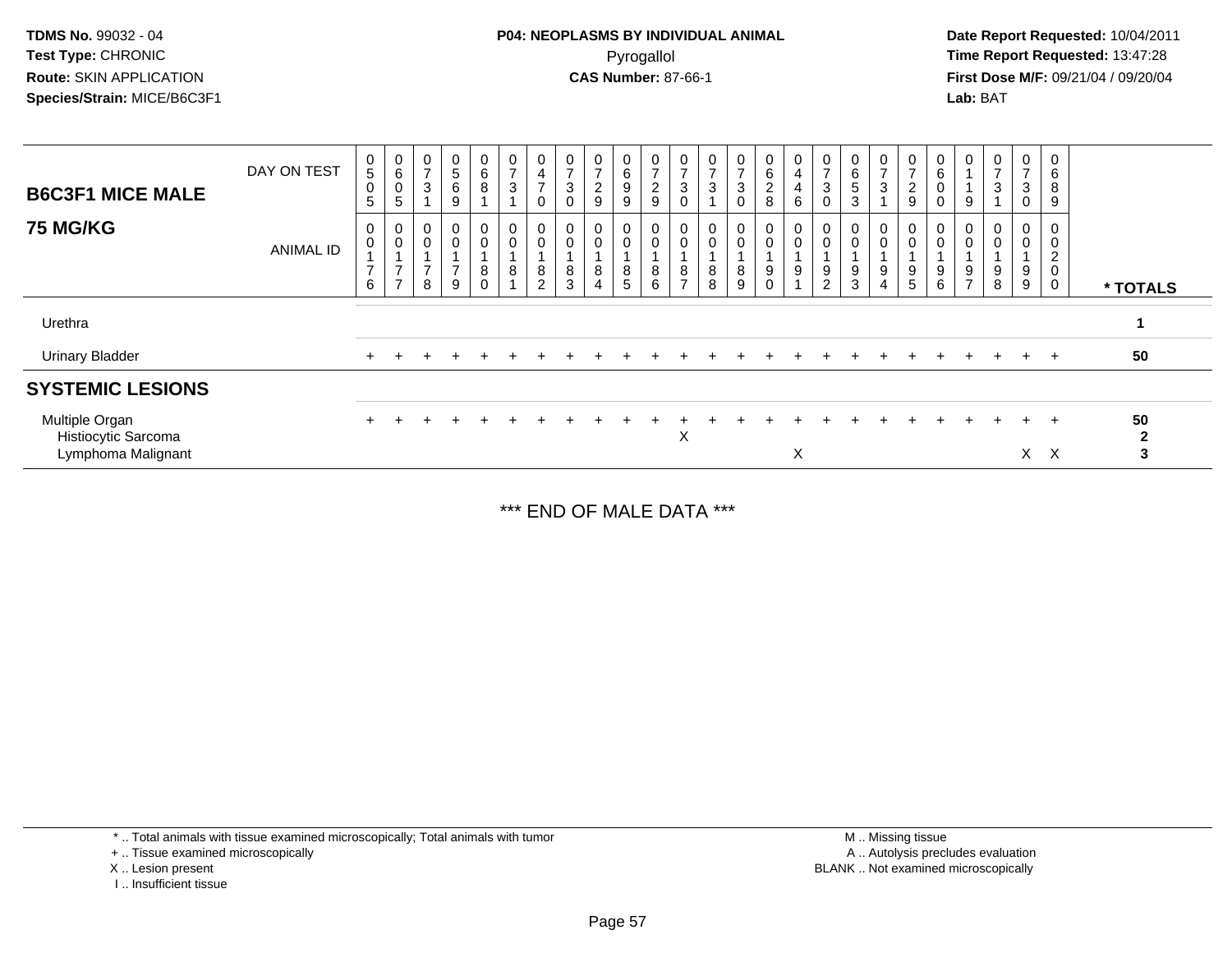### **P04: NEOPLASMS BY INDIVIDUAL ANIMAL**Pyrogallol **Time Report Requested:** 13:47:28

 **Date Report Requested:** 10/04/2011 **First Dose M/F:** 09/21/04 / 09/20/04<br>**Lab:** BAT **Lab:** BAT

|                                                              | DAY ON TEST      | 0<br>6                                                 | $\frac{0}{7}$                                   | $\begin{array}{c} 0 \\ 7 \end{array}$     | $\frac{0}{7}$                                             | $\frac{0}{7}$                                                   | $\begin{array}{c} 0 \\ 7 \end{array}$            | $\frac{0}{7}$                                                    | $_{3}^{\rm 0}$                                                 | $\begin{array}{c} 0 \\ 5 \\ 5 \end{array}$ | $\begin{array}{c} 0 \\ 7 \end{array}$                                       | $\frac{0}{7}$                                                            | $\frac{0}{7}$                                                                  | $\frac{0}{7}$<br>$\frac{2}{9}$                 | $\frac{0}{7}$                                  | $\frac{0}{7}$                                        | $\frac{0}{7}$                                | $\begin{array}{c} 0 \\ 7 \end{array}$                                          | $\begin{smallmatrix}0\0\5\end{smallmatrix}$                   | $_{6}^{\rm 0}$                                          | $\frac{0}{7}$<br>$\frac{2}{9}$                               | $\frac{0}{7}$                                 | $\frac{0}{7}$                          | $\frac{0}{7}$                             | 0<br>$\mathbf{1}$                                   | $\begin{array}{c} 0 \\ 7 \end{array}$            |                         |
|--------------------------------------------------------------|------------------|--------------------------------------------------------|-------------------------------------------------|-------------------------------------------|-----------------------------------------------------------|-----------------------------------------------------------------|--------------------------------------------------|------------------------------------------------------------------|----------------------------------------------------------------|--------------------------------------------|-----------------------------------------------------------------------------|--------------------------------------------------------------------------|--------------------------------------------------------------------------------|------------------------------------------------|------------------------------------------------|------------------------------------------------------|----------------------------------------------|--------------------------------------------------------------------------------|---------------------------------------------------------------|---------------------------------------------------------|--------------------------------------------------------------|-----------------------------------------------|----------------------------------------|-------------------------------------------|-----------------------------------------------------|--------------------------------------------------|-------------------------|
| <b>B6C3F1 MICE FEMALE</b>                                    |                  | 6<br>6                                                 | 3<br>$\mathbf 0$                                | $\sqrt{2}$<br>9                           | $\frac{2}{9}$                                             | 3<br>$\mathbf 0$                                                | $\mathbf{3}$<br>$\mathbf 0$                      | $\mathbf{1}$<br>8                                                | 6<br>5                                                         | $\overline{7}$                             | $\ensuremath{\mathsf{3}}$<br>$\mathbf 0$                                    | $\sqrt{2}$<br>9                                                          | 3<br>$\mathbf 0$                                                               |                                                | $\frac{2}{9}$                                  | 3<br>$\mathbf 0$                                     | $\ensuremath{\mathsf{3}}$<br>$\Omega$        | $\overline{2}$<br>9                                                            | $\sqrt{5}$<br>8                                               | 9<br>5                                                  |                                                              | $\frac{2}{9}$                                 | 3<br>$\mathbf 0$                       | $\overline{2}$<br>9                       | 3<br>$\overline{4}$                                 | $\mathbf 2$<br>8                                 |                         |
| 0 MG/KG                                                      | <b>ANIMAL ID</b> | $\mathbf 0$<br>0<br>$\overline{2}$<br>$\mathbf 0$<br>1 | $\mathsf{O}$<br>$\frac{0}{2}$<br>$\overline{c}$ | $\pmb{0}$<br>$\frac{0}{2}$<br>3           | $\pmb{0}$<br>$\frac{0}{2}$<br>$\pmb{0}$<br>$\overline{4}$ | 0<br>$\pmb{0}$<br>$\overline{2}$<br>$\pmb{0}$<br>$\overline{5}$ | $\mathbf 0$<br>$\frac{0}{2}$<br>$\mathbf 0$<br>6 | $\mathbf 0$<br>$\mathbf 0$<br>$\overline{2}$<br>$\mathbf 0$<br>7 | $\mathbf 0$<br>$\mathbf 0$<br>$\overline{2}$<br>$\pmb{0}$<br>8 | $\pmb{0}$<br>$_2^0$<br>$\pmb{0}$<br>9      | $\mathbf 0$<br>$\mathsf 0$<br>$\overline{2}$<br>$\mathbf{1}$<br>$\mathbf 0$ | $\mathsf 0$<br>$\boldsymbol{0}$<br>$\frac{2}{1}$<br>$\blacktriangleleft$ | $\mathbf 0$<br>$\mathbf 0$<br>$\overline{2}$<br>$\mathbf{1}$<br>$\overline{c}$ | $\mathsf 0$<br>$\frac{0}{2}$<br>$\mathfrak{S}$ | $\mathsf{O}\xspace$<br>$\frac{0}{2}$<br>1<br>4 | 0<br>$\frac{0}{2}$<br>$\mathbf{1}$<br>$\overline{5}$ | $\pmb{0}$<br>$\pmb{0}$<br>$\frac{2}{1}$<br>6 | $\mathbf 0$<br>$\mathbf 0$<br>$\overline{2}$<br>$\mathbf{1}$<br>$\overline{7}$ | $\pmb{0}$<br>$\pmb{0}$<br>$\overline{2}$<br>$\mathbf{1}$<br>8 | 0<br>$\mathbf 0$<br>$\overline{2}$<br>$\mathbf{1}$<br>9 | $\pmb{0}$<br>$\begin{array}{c} 0 \\ 2 \\ 2 \\ 0 \end{array}$ | $\mathbf 0$<br>$\frac{0}{2}$<br>$\frac{2}{1}$ | 0<br>$\boldsymbol{0}$<br>$\frac{2}{2}$ | $\mathbf 0$<br>$\pmb{0}$<br>$\frac{2}{3}$ | 0<br>$\mathbf 0$<br>$\frac{2}{2}$<br>$\overline{4}$ | $\mathbf 0$<br>$\mathbf 0$<br>$\frac{2}{2}$<br>5 | females<br>$($ cont $)$ |
| <b>ALIMENTARY SYSTEM</b>                                     |                  |                                                        |                                                 |                                           |                                                           |                                                                 |                                                  |                                                                  |                                                                |                                            |                                                                             |                                                                          |                                                                                |                                                |                                                |                                                      |                                              |                                                                                |                                                               |                                                         |                                                              |                                               |                                        |                                           |                                                     |                                                  |                         |
| Esophagus<br>Lymphoma Malignant                              |                  |                                                        |                                                 |                                           |                                                           |                                                                 |                                                  |                                                                  | $\mathsf X$                                                    |                                            |                                                                             |                                                                          |                                                                                |                                                |                                                |                                                      |                                              |                                                                                |                                                               |                                                         |                                                              |                                               |                                        |                                           |                                                     |                                                  |                         |
| Gallbladder<br>Lymphoma Malignant                            |                  | $\ddot{}$<br>$\mathsf X$                               |                                                 |                                           |                                                           |                                                                 |                                                  |                                                                  |                                                                |                                            |                                                                             |                                                                          |                                                                                |                                                |                                                |                                                      |                                              |                                                                                |                                                               |                                                         |                                                              |                                               |                                        |                                           |                                                     | $\overline{+}$                                   |                         |
| Intestine Large, Cecum                                       |                  |                                                        |                                                 |                                           |                                                           |                                                                 |                                                  |                                                                  |                                                                |                                            |                                                                             |                                                                          |                                                                                |                                                |                                                |                                                      |                                              |                                                                                |                                                               |                                                         |                                                              |                                               |                                        |                                           |                                                     | $\ddot{}$                                        |                         |
| Intestine Large, Colon                                       |                  |                                                        |                                                 |                                           |                                                           |                                                                 |                                                  |                                                                  |                                                                |                                            |                                                                             |                                                                          |                                                                                |                                                |                                                |                                                      |                                              |                                                                                |                                                               |                                                         |                                                              |                                               |                                        |                                           |                                                     | $\div$                                           |                         |
| Intestine Large, Rectum                                      |                  |                                                        |                                                 |                                           |                                                           |                                                                 |                                                  |                                                                  |                                                                |                                            |                                                                             |                                                                          |                                                                                |                                                |                                                |                                                      |                                              |                                                                                |                                                               |                                                         |                                                              |                                               |                                        |                                           |                                                     |                                                  |                         |
| Intestine Small, Duodenum                                    |                  |                                                        |                                                 |                                           |                                                           |                                                                 |                                                  |                                                                  |                                                                |                                            |                                                                             |                                                                          |                                                                                |                                                |                                                |                                                      |                                              |                                                                                |                                                               |                                                         |                                                              |                                               |                                        |                                           |                                                     | $\ddot{}$                                        |                         |
| Intestine Small, Ileum                                       |                  |                                                        |                                                 |                                           |                                                           |                                                                 |                                                  |                                                                  |                                                                |                                            |                                                                             |                                                                          |                                                                                |                                                |                                                |                                                      |                                              |                                                                                |                                                               |                                                         |                                                              |                                               |                                        |                                           |                                                     |                                                  |                         |
| Intestine Small, Jejunum<br>Carcinoma<br>Lymphoma Malignant  |                  |                                                        |                                                 |                                           |                                                           |                                                                 |                                                  |                                                                  |                                                                |                                            |                                                                             |                                                                          |                                                                                |                                                |                                                |                                                      |                                              |                                                                                |                                                               |                                                         |                                                              |                                               |                                        |                                           |                                                     | $\ddot{}$                                        |                         |
| Liver<br>Hemangiosarcoma                                     |                  |                                                        |                                                 |                                           |                                                           |                                                                 |                                                  |                                                                  |                                                                |                                            |                                                                             |                                                                          |                                                                                |                                                |                                                |                                                      |                                              |                                                                                |                                                               |                                                         |                                                              |                                               |                                        |                                           |                                                     | $\ddot{}$                                        |                         |
| Hepatoblastoma<br>Hepatocellular Adenoma                     |                  |                                                        |                                                 |                                           | X                                                         |                                                                 |                                                  |                                                                  |                                                                | X                                          |                                                                             |                                                                          | X                                                                              |                                                |                                                |                                                      | $X$ $X$                                      |                                                                                |                                                               |                                                         |                                                              |                                               |                                        |                                           |                                                     | X                                                |                         |
| Hepatocellular Adenoma, Multiple<br>Hepatocellular Carcinoma |                  |                                                        | $X$ $X$                                         | $\mathsf{X}$<br>$\boldsymbol{\mathsf{X}}$ |                                                           | $\boldsymbol{\mathsf{X}}$                                       |                                                  | $\mathsf X$                                                      |                                                                | $X$ $X$                                    |                                                                             | $\pmb{\times}$                                                           |                                                                                | $\mathsf{X}$                                   |                                                | X                                                    |                                              | $\mathsf X$                                                                    | $X$ $X$                                                       |                                                         |                                                              | X X X X                                       |                                        |                                           |                                                     | X                                                |                         |
| Hepatocellular Carcinoma, Multiple<br>Lymphoma Malignant     |                  | $\boldsymbol{\mathsf{X}}$                              |                                                 |                                           |                                                           | $\boldsymbol{\mathsf{X}}$                                       |                                                  |                                                                  | X                                                              |                                            |                                                                             |                                                                          |                                                                                |                                                |                                                |                                                      |                                              |                                                                                |                                                               |                                                         |                                                              |                                               |                                        |                                           |                                                     | X                                                |                         |
|                                                              |                  |                                                        |                                                 |                                           |                                                           |                                                                 |                                                  |                                                                  |                                                                |                                            |                                                                             |                                                                          |                                                                                |                                                |                                                |                                                      |                                              |                                                                                |                                                               |                                                         |                                                              |                                               |                                        |                                           |                                                     |                                                  |                         |

\* .. Total animals with tissue examined microscopically; Total animals with tumor

+ .. Tissue examined microscopically

X .. Lesion present

I .. Insufficient tissue

M .. Missing tissue

y the contract of the contract of the contract of the contract of the contract of the contract of the contract of  $A$ . Autolysis precludes evaluation

Lesion present BLANK .. Not examined microscopically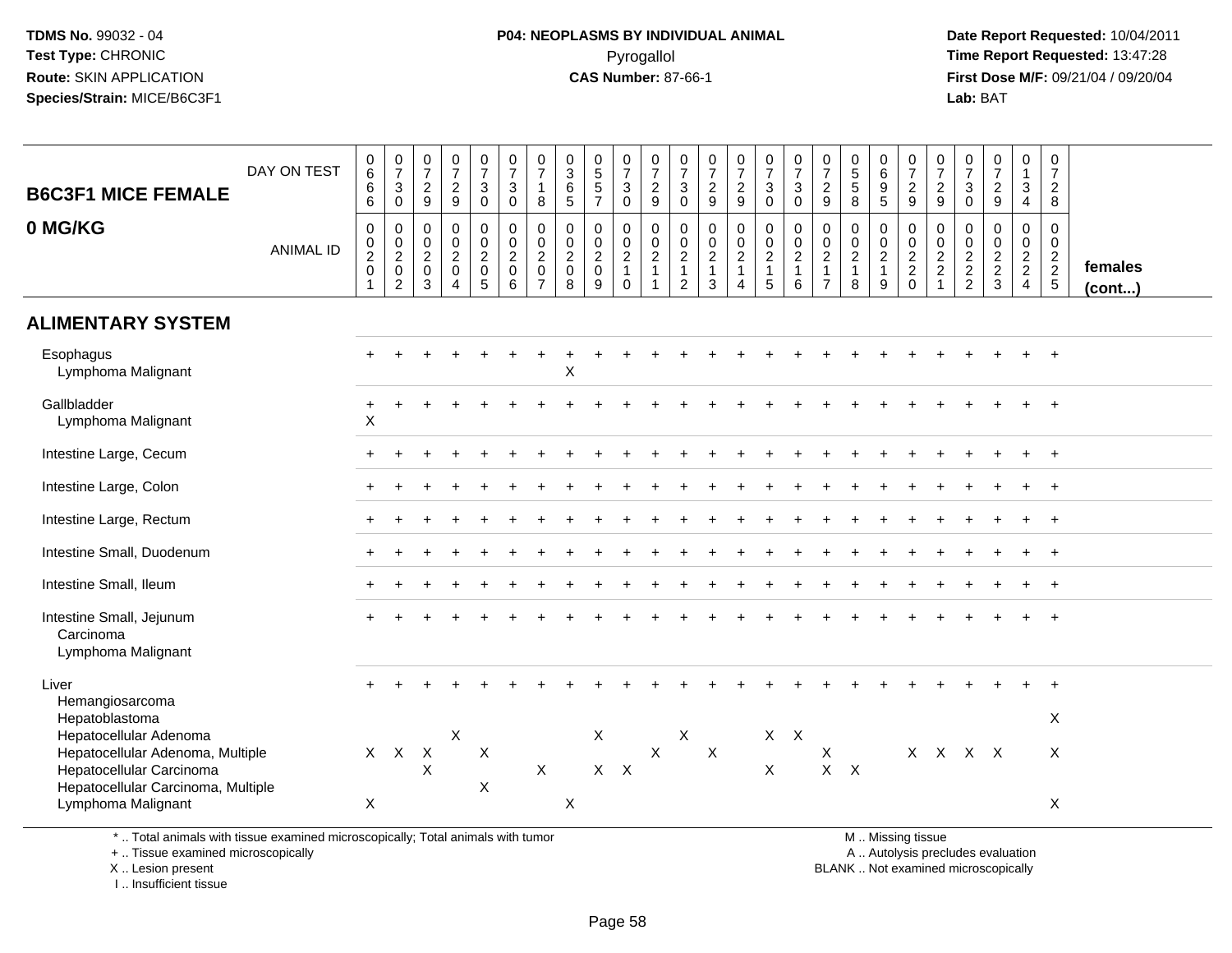# **P04: NEOPLASMS BY INDIVIDUAL ANIMAL**Pyrogallol **Time Report Requested:** 13:47:28

| <b>B6C3F1 MICE FEMALE</b>                                                                                                                                            | DAY ON TEST      | $\pmb{0}$<br>$\,6\,$<br>6<br>6                    | $\frac{0}{7}$<br>$\sqrt{3}$<br>$\pmb{0}$              | $\frac{0}{7}$<br>$\overline{2}$<br>$\boldsymbol{9}$                    | $\frac{0}{7}$<br>$\overline{a}$<br>$\boldsymbol{9}$               | $\frac{0}{7}$<br>3<br>$\mathsf{O}\xspace$          | $\begin{array}{c} 0 \\ 7 \end{array}$<br>$\mathbf{3}$<br>$\mathbf 0$ | 0<br>$\overline{7}$<br>-1<br>8                         | $\pmb{0}$<br>$\mathbf{3}$<br>6<br>5        | $\begin{array}{c} 0 \\ 5 \end{array}$<br>5<br>$\overline{7}$ | $\frac{0}{7}$<br>$\mathbf{3}$<br>$\mathsf{O}$                            | 0<br>$\overline{7}$<br>$\overline{c}$<br>9                        | $\boldsymbol{0}$<br>$\overline{7}$<br>$\sqrt{3}$<br>$\mathbf 0$ | $\begin{array}{c} 0 \\ 7 \end{array}$<br>$\sqrt{2}$<br>$\boldsymbol{9}$ | $\frac{0}{7}$<br>$\overline{c}$<br>$\boldsymbol{9}$     | $\frac{0}{7}$<br>$\sqrt{3}$<br>$\mathbf 0$                              | 0<br>$\overline{7}$<br>3<br>$\Omega$ | $\frac{0}{7}$<br>$\boldsymbol{2}$<br>9                                      | $\begin{array}{c} 0 \\ 5 \\ 5 \end{array}$<br>8 | 0<br>$6\phantom{1}$<br>9<br>$\sqrt{5}$                  | $\frac{0}{7}$<br>$\frac{2}{9}$                         | 0<br>$\overline{7}$<br>$\overline{c}$<br>$9\,$                        | $\pmb{0}$<br>$\overline{7}$<br>3<br>$\mathbf 0$        | 0<br>$\overline{7}$<br>$\overline{c}$<br>9 | 0<br>$\mathbf{1}$<br>$\sqrt{3}$<br>$\overline{4}$ | $\pmb{0}$<br>$\overline{7}$<br>$\overline{c}$<br>8   |                   |
|----------------------------------------------------------------------------------------------------------------------------------------------------------------------|------------------|---------------------------------------------------|-------------------------------------------------------|------------------------------------------------------------------------|-------------------------------------------------------------------|----------------------------------------------------|----------------------------------------------------------------------|--------------------------------------------------------|--------------------------------------------|--------------------------------------------------------------|--------------------------------------------------------------------------|-------------------------------------------------------------------|-----------------------------------------------------------------|-------------------------------------------------------------------------|---------------------------------------------------------|-------------------------------------------------------------------------|--------------------------------------|-----------------------------------------------------------------------------|-------------------------------------------------|---------------------------------------------------------|--------------------------------------------------------|-----------------------------------------------------------------------|--------------------------------------------------------|--------------------------------------------|---------------------------------------------------|------------------------------------------------------|-------------------|
| 0 MG/KG                                                                                                                                                              | <b>ANIMAL ID</b> | $\mathbf 0$<br>0<br>$\frac{2}{0}$<br>$\mathbf{1}$ | 0<br>$\mathbf 0$<br>$\frac{2}{0}$<br>$\boldsymbol{2}$ | 0<br>$\mathbf 0$<br>$\overline{c}$<br>$\boldsymbol{0}$<br>$\mathbf{3}$ | $\mathbf 0$<br>0<br>$\overline{a}$<br>0<br>$\boldsymbol{\Lambda}$ | $\mathbf 0$<br>0<br>$^2_{\rm 0}$<br>$\overline{5}$ | 0<br>$\mathbf 0$<br>$\sqrt{2}$<br>$\pmb{0}$<br>$6\phantom{1}6$       | $\Omega$<br>0<br>$\overline{2}$<br>0<br>$\overline{7}$ | $\mathbf{0}$<br>$\mathbf 0$<br>2<br>0<br>8 | 0<br>0<br>$\overline{c}$<br>$\mathbf 0$<br>9                 | $\mathbf 0$<br>$\mathbf 0$<br>$\overline{c}$<br>$\mathbf{1}$<br>$\Omega$ | $\mathbf 0$<br>$\mathbf 0$<br>$\overline{2}$<br>$\mathbf{1}$<br>1 | $\mathbf 0$<br>0<br>$\overline{c}$<br>1<br>2                    | $\mathbf 0$<br>$\pmb{0}$<br>$\boldsymbol{2}$<br>1<br>3                  | 0<br>$\pmb{0}$<br>$\boldsymbol{2}$<br>$\mathbf{1}$<br>4 | $\Omega$<br>$\mathbf 0$<br>$\sqrt{2}$<br>$\mathbf{1}$<br>$5\phantom{1}$ | 0<br>0<br>$\overline{2}$<br>1<br>6   | $\Omega$<br>$\mathbf 0$<br>$\overline{c}$<br>$\mathbf{1}$<br>$\overline{7}$ | 0<br>0<br>$\overline{c}$<br>$\mathbf{1}$<br>8   | 0<br>$\mathbf 0$<br>$\overline{2}$<br>$\mathbf{1}$<br>9 | $\mathbf 0$<br>$0$<br>$2$<br>$0$                       | $\Omega$<br>0<br>$\boldsymbol{2}$<br>$\overline{c}$<br>$\overline{ }$ | $\Omega$<br>$\mathbf 0$<br>$\sqrt{2}$<br>$\frac{2}{2}$ | 0<br>$\mathbf 0$<br>$\frac{2}{3}$          | $\Omega$<br>0<br>$\frac{2}{2}$<br>$\overline{4}$  | 0<br>0<br>$\begin{array}{c} 2 \\ 2 \\ 5 \end{array}$ | females<br>(cont) |
| Mesentery<br>Lymphoma Malignant                                                                                                                                      |                  | $\ddot{}$<br>$\boldsymbol{\mathsf{X}}$            |                                                       | $\ddot{}$                                                              | $\ddot{}$                                                         |                                                    |                                                                      | $\ddot{}$                                              |                                            |                                                              |                                                                          | $\ddot{}$<br>X                                                    |                                                                 |                                                                         |                                                         |                                                                         | $\ddot{}$<br>X                       |                                                                             | $\ddot{}$                                       |                                                         |                                                        |                                                                       |                                                        |                                            |                                                   | $\ddot{}$<br>$\boldsymbol{\mathsf{X}}$               |                   |
| Pancreas<br>Lymphoma Malignant                                                                                                                                       |                  | $\ddot{}$<br>$\boldsymbol{\mathsf{X}}$            |                                                       |                                                                        |                                                                   |                                                    |                                                                      |                                                        |                                            |                                                              |                                                                          |                                                                   |                                                                 |                                                                         |                                                         |                                                                         |                                      |                                                                             |                                                 |                                                         |                                                        |                                                                       |                                                        |                                            |                                                   | $\ddot{}$<br>X                                       |                   |
| <b>Salivary Glands</b><br>Lymphoma Malignant                                                                                                                         |                  | Х                                                 |                                                       |                                                                        | X                                                                 |                                                    |                                                                      |                                                        |                                            |                                                              |                                                                          |                                                                   |                                                                 |                                                                         |                                                         |                                                                         |                                      |                                                                             |                                                 |                                                         |                                                        |                                                                       |                                                        |                                            |                                                   | $\ddot{}$                                            |                   |
| Stomach, Forestomach<br>Squamous Cell Papilloma                                                                                                                      |                  |                                                   |                                                       |                                                                        |                                                                   |                                                    |                                                                      |                                                        |                                            |                                                              |                                                                          |                                                                   |                                                                 |                                                                         |                                                         |                                                                         |                                      |                                                                             |                                                 |                                                         |                                                        |                                                                       |                                                        |                                            |                                                   | $\overline{+}$                                       |                   |
| Stomach, Glandular<br>Lymphoma Malignant                                                                                                                             |                  | X                                                 |                                                       |                                                                        |                                                                   |                                                    |                                                                      |                                                        |                                            |                                                              |                                                                          |                                                                   |                                                                 |                                                                         |                                                         |                                                                         |                                      |                                                                             |                                                 |                                                         |                                                        |                                                                       |                                                        |                                            |                                                   | $+$                                                  |                   |
| Tooth                                                                                                                                                                |                  |                                                   |                                                       |                                                                        | $\ddot{}$                                                         |                                                    |                                                                      |                                                        |                                            |                                                              |                                                                          |                                                                   |                                                                 |                                                                         |                                                         |                                                                         |                                      |                                                                             |                                                 |                                                         |                                                        |                                                                       |                                                        |                                            |                                                   |                                                      |                   |
| <b>CARDIOVASCULAR SYSTEM</b>                                                                                                                                         |                  |                                                   |                                                       |                                                                        |                                                                   |                                                    |                                                                      |                                                        |                                            |                                                              |                                                                          |                                                                   |                                                                 |                                                                         |                                                         |                                                                         |                                      |                                                                             |                                                 |                                                         |                                                        |                                                                       |                                                        |                                            |                                                   |                                                      |                   |
| <b>Blood Vessel</b>                                                                                                                                                  |                  |                                                   |                                                       |                                                                        |                                                                   |                                                    |                                                                      |                                                        |                                            |                                                              |                                                                          |                                                                   |                                                                 |                                                                         |                                                         |                                                                         |                                      |                                                                             |                                                 |                                                         |                                                        |                                                                       |                                                        |                                            |                                                   |                                                      |                   |
| Heart<br>Lymphoma Malignant                                                                                                                                          |                  | X                                                 |                                                       |                                                                        |                                                                   |                                                    |                                                                      |                                                        | X                                          |                                                              |                                                                          |                                                                   |                                                                 |                                                                         |                                                         |                                                                         | X                                    |                                                                             |                                                 |                                                         |                                                        |                                                                       |                                                        |                                            |                                                   |                                                      |                   |
| <b>ENDOCRINE SYSTEM</b>                                                                                                                                              |                  |                                                   |                                                       |                                                                        |                                                                   |                                                    |                                                                      |                                                        |                                            |                                                              |                                                                          |                                                                   |                                                                 |                                                                         |                                                         |                                                                         |                                      |                                                                             |                                                 |                                                         |                                                        |                                                                       |                                                        |                                            |                                                   |                                                      |                   |
| <b>Adrenal Cortex</b><br>Adenoma                                                                                                                                     |                  |                                                   |                                                       |                                                                        |                                                                   |                                                    |                                                                      |                                                        |                                            | Χ                                                            |                                                                          |                                                                   |                                                                 |                                                                         |                                                         |                                                                         |                                      |                                                                             |                                                 |                                                         |                                                        |                                                                       |                                                        |                                            | $\ddot{}$                                         | $\overline{+}$                                       |                   |
| Lymphoma Malignant                                                                                                                                                   |                  | Χ                                                 |                                                       |                                                                        | X                                                                 |                                                    |                                                                      |                                                        |                                            |                                                              |                                                                          |                                                                   |                                                                 |                                                                         |                                                         |                                                                         |                                      |                                                                             |                                                 |                                                         |                                                        |                                                                       |                                                        |                                            |                                                   | X                                                    |                   |
| Adrenal Medulla                                                                                                                                                      |                  | $+$                                               | $\ddot{}$                                             |                                                                        | $\ddot{}$                                                         | $\pm$                                              |                                                                      |                                                        |                                            | $\overline{+}$                                               | $\pm$                                                                    | $\pm$                                                             | ╇                                                               | $\div$                                                                  | $\ddot{}$                                               |                                                                         | ÷                                    |                                                                             | $\ddot{}$                                       | $\ddot{}$                                               | $\ddot{}$                                              | $\ddot{}$                                                             | $\ddot{}$                                              | $+$                                        | $+$                                               | $+$                                                  |                   |
| *  Total animals with tissue examined microscopically; Total animals with tumor<br>+  Tissue examined microscopically<br>X  Lesion present<br>L. Insufficient tissue |                  |                                                   |                                                       |                                                                        |                                                                   |                                                    |                                                                      |                                                        |                                            |                                                              |                                                                          |                                                                   |                                                                 |                                                                         |                                                         |                                                                         |                                      |                                                                             | BLANK  Not examined microscopically             |                                                         | M  Missing tissue<br>A  Autolysis precludes evaluation |                                                                       |                                                        |                                            |                                                   |                                                      |                   |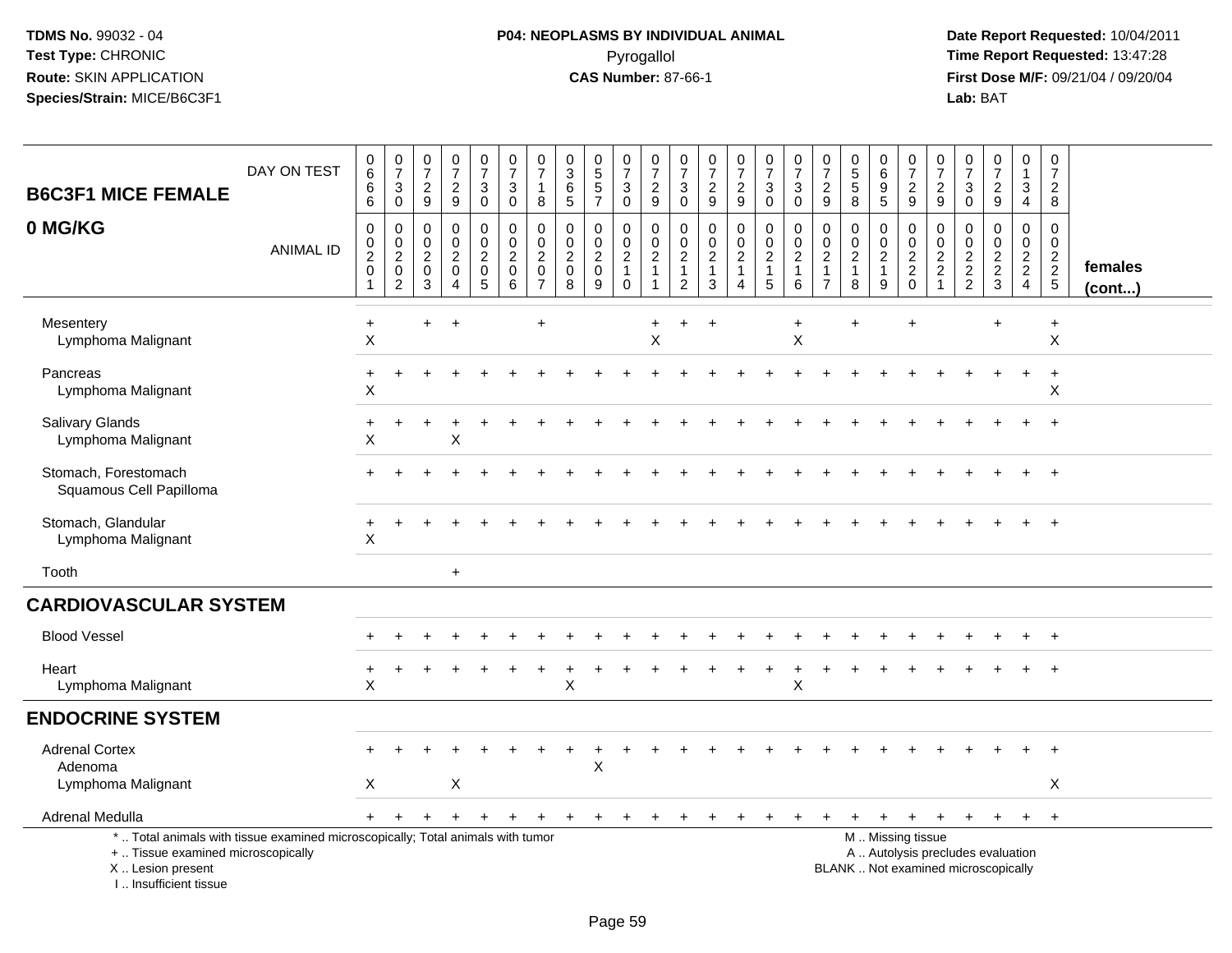# **P04: NEOPLASMS BY INDIVIDUAL ANIMAL**Pyrogallol **Time Report Requested:** 13:47:28

| <b>B6C3F1 MICE FEMALE</b>                                                                                                                                          | DAY ON TEST      | 0<br>$\,6\,$<br>$\,6$<br>$\,6\,$                                            | $\frac{0}{7}$<br>$\ensuremath{\mathsf{3}}$<br>$\overline{0}$          | $\frac{0}{7}$<br>$\frac{2}{9}$             | $\frac{0}{7}$<br>$\frac{2}{9}$                             | $\begin{smallmatrix}0\\7\end{smallmatrix}$<br>$\mathsf 3$<br>$\mathsf{O}\xspace$ | $\frac{0}{7}$<br>$\sqrt{3}$<br>$\mathbf 0$                 | $\begin{array}{c} 0 \\ 7 \end{array}$<br>$\mathbf{1}$<br>8              | $\pmb{0}$<br>$\overline{3}$<br>$\,6\,$<br>$\overline{5}$         | 0<br>5<br>5<br>7                                    | $\begin{array}{c} 0 \\ 7 \end{array}$<br>$\mathbf{3}$<br>$\overline{0}$ | $\begin{array}{c} 0 \\ 7 \end{array}$<br>$\frac{2}{9}$ | $\frac{0}{7}$<br>$\sqrt{3}$<br>$\overline{0}$                                     | $\frac{0}{7}$<br>$\frac{2}{9}$                                                   | $\begin{array}{c} 0 \\ 7 \end{array}$<br>$\frac{2}{9}$                           | $\frac{0}{7}$<br>$\ensuremath{\mathsf{3}}$<br>$\overline{0}$        | $\frac{0}{7}$<br>3<br>$\mathbf 0$                       | $\frac{0}{7}$<br>$\frac{2}{9}$                                             | $\begin{array}{c} 0 \\ 5 \\ 5 \end{array}$<br>$\overline{8}$        | $\begin{array}{c} 0 \\ 6 \end{array}$<br>$\begin{array}{c} 9 \\ 5 \end{array}$ | 0<br>$\overline{7}$<br>$\frac{2}{9}$             | $\frac{0}{7}$<br>$\frac{2}{9}$                              | $\frac{0}{7}$<br>$\sqrt{3}$<br>$\overline{0}$            | $\frac{0}{7}$<br>$\frac{2}{9}$                                           | $\pmb{0}$<br>$\mathbf{1}$<br>$\frac{3}{4}$ | $\pmb{0}$<br>$\overline{7}$<br>$\overline{2}$<br>8 |                   |
|--------------------------------------------------------------------------------------------------------------------------------------------------------------------|------------------|-----------------------------------------------------------------------------|-----------------------------------------------------------------------|--------------------------------------------|------------------------------------------------------------|----------------------------------------------------------------------------------|------------------------------------------------------------|-------------------------------------------------------------------------|------------------------------------------------------------------|-----------------------------------------------------|-------------------------------------------------------------------------|--------------------------------------------------------|-----------------------------------------------------------------------------------|----------------------------------------------------------------------------------|----------------------------------------------------------------------------------|---------------------------------------------------------------------|---------------------------------------------------------|----------------------------------------------------------------------------|---------------------------------------------------------------------|--------------------------------------------------------------------------------|--------------------------------------------------|-------------------------------------------------------------|----------------------------------------------------------|--------------------------------------------------------------------------|--------------------------------------------|----------------------------------------------------|-------------------|
| 0 MG/KG                                                                                                                                                            | <b>ANIMAL ID</b> | $\mathbf 0$<br>$\pmb{0}$<br>$\boldsymbol{2}$<br>$\mathbf 0$<br>$\mathbf{1}$ | $\pmb{0}$<br>$\pmb{0}$<br>$\sqrt{2}$<br>$\mathbf 0$<br>$\overline{2}$ | $\pmb{0}$<br>0<br>$\overline{c}$<br>0<br>3 | $\pmb{0}$<br>$\pmb{0}$<br>$\overline{c}$<br>$\pmb{0}$<br>4 | $\mathbf 0$<br>$\mathbf 0$<br>$\sqrt{2}$<br>$\mathbf 0$<br>$\overline{5}$        | $\pmb{0}$<br>$\mathbf 0$<br>$\sqrt{2}$<br>$\mathbf 0$<br>6 | $\pmb{0}$<br>$\mathbf 0$<br>$\sqrt{2}$<br>$\mathbf 0$<br>$\overline{7}$ | $\mathbf 0$<br>$\mathbf 0$<br>$\overline{c}$<br>$\mathbf 0$<br>8 | 0<br>$\mathbf 0$<br>$\frac{2}{0}$<br>$\overline{9}$ | 0<br>$\mathbf 0$<br>$\overline{2}$<br>$\mathbf{1}$<br>0                 | $\pmb{0}$<br>$\mathbf 0$<br>$\sqrt{2}$<br>$\mathbf{1}$ | $\boldsymbol{0}$<br>$\mathbf 0$<br>$\sqrt{2}$<br>$\overline{1}$<br>$\overline{2}$ | $\mathbf 0$<br>$\mathbf 0$<br>$\boldsymbol{2}$<br>$\mathbf{1}$<br>$\overline{3}$ | $\pmb{0}$<br>$\mathsf{O}\xspace$<br>$\sqrt{2}$<br>$\mathbf{1}$<br>$\overline{4}$ | $\pmb{0}$<br>$\mathsf{O}\xspace$<br>$\sqrt{2}$<br>$\mathbf{1}$<br>5 | 0<br>$\mathbf 0$<br>$\overline{a}$<br>$\mathbf{1}$<br>6 | $\mathbf 0$<br>$\mathbf 0$<br>$\sqrt{2}$<br>$\mathbf{1}$<br>$\overline{7}$ | $\mathbf 0$<br>$\mathbf 0$<br>$\boldsymbol{2}$<br>$\mathbf{1}$<br>8 | $\mathbf 0$<br>$\mathbf 0$<br>$\sqrt{2}$<br>$\mathbf{1}$<br>9                  | $\mathbf 0$<br>$\mathbf 0$<br>$\frac{2}{2}$<br>0 | $\mathbf 0$<br>$\mathbf 0$<br>$\frac{2}{2}$<br>$\mathbf{1}$ | $\boldsymbol{0}$<br>$\mathsf{O}\xspace$<br>$\frac{2}{2}$ | 0<br>$\mathbf 0$<br>$\frac{2}{3}$                                        | $\pmb{0}$<br>$\mathbf 0$<br>$\frac{2}{2}$  | $\mathbf 0$<br>$\mathbf 0$<br>$\frac{2}{2}$<br>5   | females<br>(cont) |
| Lymphoma Malignant<br>Pheochromocytoma Benign                                                                                                                      |                  |                                                                             | Χ                                                                     |                                            |                                                            |                                                                                  |                                                            |                                                                         |                                                                  |                                                     |                                                                         |                                                        |                                                                                   | $\boldsymbol{\mathsf{X}}$                                                        |                                                                                  |                                                                     |                                                         |                                                                            |                                                                     |                                                                                |                                                  |                                                             |                                                          |                                                                          |                                            | $\mathsf X$                                        |                   |
| Islets, Pancreatic<br>Adenoma                                                                                                                                      |                  |                                                                             |                                                                       |                                            |                                                            |                                                                                  |                                                            |                                                                         |                                                                  |                                                     |                                                                         |                                                        | Χ                                                                                 |                                                                                  |                                                                                  |                                                                     |                                                         |                                                                            |                                                                     |                                                                                |                                                  |                                                             |                                                          |                                                                          |                                            | $\overline{+}$                                     |                   |
| Parathyroid Gland                                                                                                                                                  |                  |                                                                             |                                                                       |                                            |                                                            |                                                                                  |                                                            |                                                                         |                                                                  |                                                     | м                                                                       |                                                        |                                                                                   |                                                                                  |                                                                                  |                                                                     |                                                         |                                                                            |                                                                     |                                                                                |                                                  | М                                                           |                                                          |                                                                          |                                            | $\overline{1}$                                     |                   |
| <b>Pituitary Gland</b><br>Lymphoma Malignant<br>Pars Distalis, Adenoma                                                                                             |                  |                                                                             |                                                                       |                                            |                                                            |                                                                                  |                                                            |                                                                         |                                                                  |                                                     |                                                                         |                                                        | X                                                                                 |                                                                                  |                                                                                  | X                                                                   |                                                         |                                                                            |                                                                     |                                                                                |                                                  | X                                                           |                                                          |                                                                          | $\ddot{}$                                  | $\overline{+}$<br>$\mathsf X$                      |                   |
| <b>Thyroid Gland</b>                                                                                                                                               |                  | $\pm$                                                                       |                                                                       |                                            |                                                            |                                                                                  |                                                            |                                                                         |                                                                  |                                                     |                                                                         |                                                        |                                                                                   |                                                                                  |                                                                                  |                                                                     |                                                         |                                                                            |                                                                     |                                                                                |                                                  |                                                             |                                                          |                                                                          | $+$                                        | $+$                                                |                   |
| <b>GENERAL BODY SYSTEM</b>                                                                                                                                         |                  |                                                                             |                                                                       |                                            |                                                            |                                                                                  |                                                            |                                                                         |                                                                  |                                                     |                                                                         |                                                        |                                                                                   |                                                                                  |                                                                                  |                                                                     |                                                         |                                                                            |                                                                     |                                                                                |                                                  |                                                             |                                                          |                                                                          |                                            |                                                    |                   |
| Peritoneum                                                                                                                                                         |                  |                                                                             |                                                                       |                                            |                                                            |                                                                                  |                                                            |                                                                         |                                                                  |                                                     |                                                                         |                                                        |                                                                                   |                                                                                  |                                                                                  |                                                                     |                                                         |                                                                            |                                                                     |                                                                                |                                                  |                                                             |                                                          |                                                                          |                                            |                                                    |                   |
| <b>Tissue NOS</b><br>Mediastinum, Hemangiosarcoma                                                                                                                  |                  |                                                                             |                                                                       | $\ddot{}$<br>X                             |                                                            |                                                                                  |                                                            |                                                                         |                                                                  |                                                     |                                                                         |                                                        |                                                                                   |                                                                                  |                                                                                  |                                                                     |                                                         |                                                                            |                                                                     |                                                                                |                                                  |                                                             |                                                          |                                                                          |                                            |                                                    |                   |
| <b>GENITAL SYSTEM</b>                                                                                                                                              |                  |                                                                             |                                                                       |                                            |                                                            |                                                                                  |                                                            |                                                                         |                                                                  |                                                     |                                                                         |                                                        |                                                                                   |                                                                                  |                                                                                  |                                                                     |                                                         |                                                                            |                                                                     |                                                                                |                                                  |                                                             |                                                          |                                                                          |                                            |                                                    |                   |
| <b>Clitoral Gland</b><br>Lymphoma Malignant                                                                                                                        |                  |                                                                             |                                                                       |                                            |                                                            |                                                                                  |                                                            |                                                                         |                                                                  |                                                     |                                                                         |                                                        |                                                                                   |                                                                                  |                                                                                  |                                                                     |                                                         |                                                                            |                                                                     |                                                                                |                                                  |                                                             |                                                          |                                                                          |                                            | $\overline{1}$                                     |                   |
| Ovary<br>Cystadenoma<br>Granulosa Cell Tumor Benign<br>Hemangioma<br>Hemangiosarcoma                                                                               |                  |                                                                             |                                                                       |                                            |                                                            |                                                                                  |                                                            |                                                                         |                                                                  |                                                     | Χ                                                                       |                                                        |                                                                                   |                                                                                  |                                                                                  |                                                                     |                                                         |                                                                            |                                                                     |                                                                                |                                                  |                                                             | $\mathsf{X}$                                             |                                                                          |                                            |                                                    |                   |
| *  Total animals with tissue examined microscopically; Total animals with tumor<br>+  Tissue examined microscopically<br>X Lesion present<br>I Insufficient tissue |                  |                                                                             |                                                                       |                                            |                                                            |                                                                                  |                                                            |                                                                         |                                                                  |                                                     |                                                                         |                                                        |                                                                                   |                                                                                  |                                                                                  |                                                                     |                                                         |                                                                            |                                                                     |                                                                                | M  Missing tissue                                |                                                             |                                                          | A  Autolysis precludes evaluation<br>BLANK  Not examined microscopically |                                            |                                                    |                   |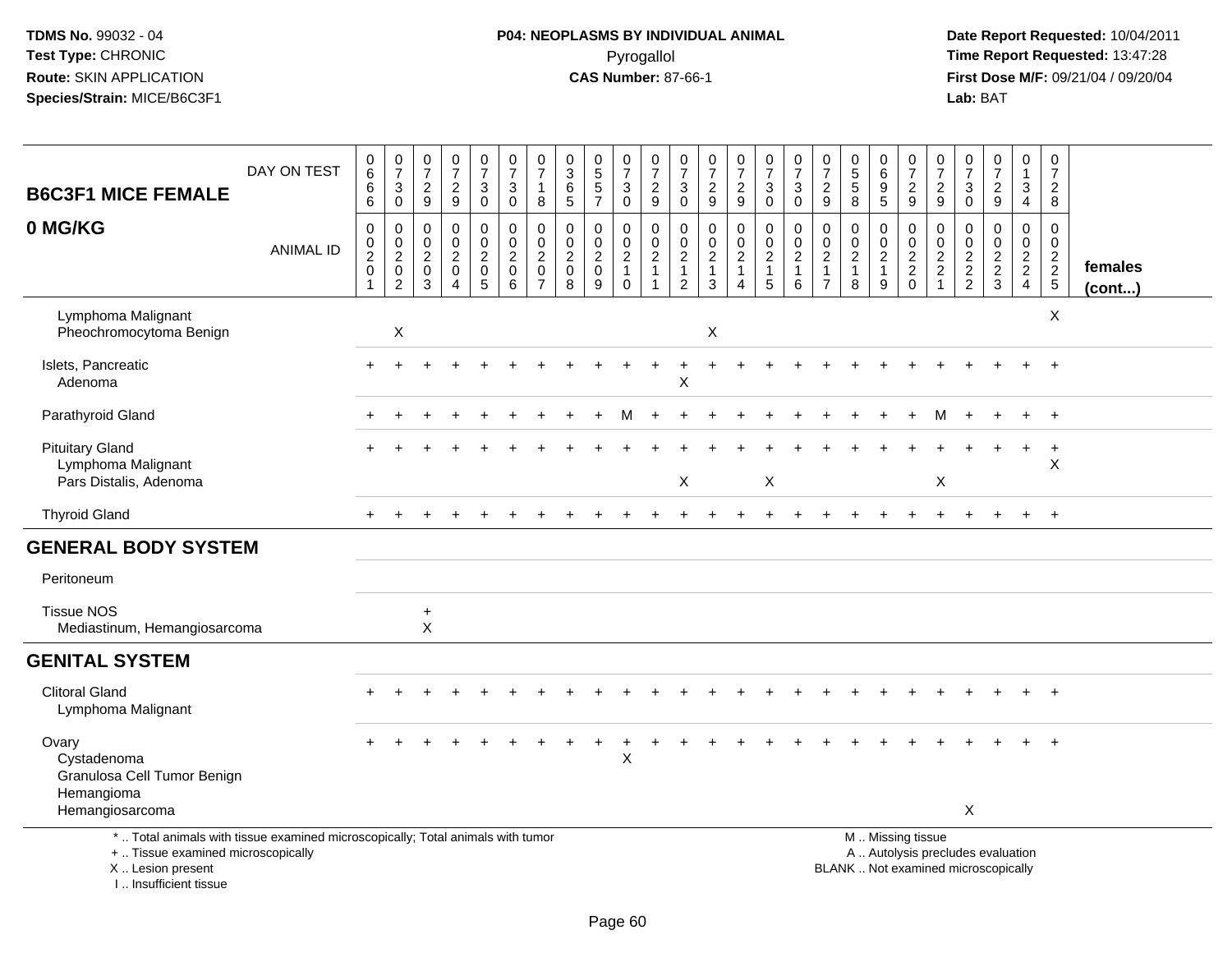#### **P04: NEOPLASMS BY INDIVIDUAL ANIMAL**Pyrogallol **Time Report Requested:** 13:47:28

 **Date Report Requested:** 10/04/2011 **First Dose M/F:** 09/21/04 / 09/20/04<br>**Lab:** BAT **Lab:** BAT

| <b>B6C3F1 MICE FEMALE</b>                                                                                                                                      | DAY ON TEST      | 0<br>6<br>6<br>6                                                | $\frac{0}{7}$<br>$\ensuremath{\mathsf{3}}$<br>$\mathbf 0$ | $\frac{0}{7}$<br>$\overline{c}$<br>9                   | $\begin{array}{c} 0 \\ 7 \end{array}$<br>$\boldsymbol{2}$<br>$\boldsymbol{9}$                        | $\begin{smallmatrix}0\\7\end{smallmatrix}$<br>$\mathsf 3$<br>$\mathbf 0$ | $\frac{0}{7}$<br>$\mathbf{3}$<br>$\mathbf 0$           | $\pmb{0}$<br>$\overline{7}$<br>$\mathbf{1}$<br>8                              | $\pmb{0}$<br>$\ensuremath{\mathsf{3}}$<br>$\,6\,$<br>5                  | $\begin{array}{c} 0 \\ 5 \end{array}$<br>5<br>$\overline{7}$ | $\frac{0}{7}$<br>$\sqrt{3}$<br>0        | $\frac{0}{7}$<br>$\overline{c}$<br>9              | 0<br>$\overline{7}$<br>3<br>$\mathbf 0$                                            | $\frac{0}{7}$<br>$\sqrt{2}$<br>9                                     | $\frac{0}{7}$<br>$\frac{2}{9}$                                                              | $\frac{0}{7}$<br>$\mathbf{3}$<br>$\mathbf 0$                    | $\frac{0}{7}$<br>$\ensuremath{\mathsf{3}}$<br>$\Omega$ | $\frac{0}{7}$<br>$\overline{2}$<br>9                             | $\begin{array}{c} 0 \\ 5 \\ 5 \end{array}$<br>8       | 0<br>$6\phantom{a}$<br>$\boldsymbol{9}$<br>$\sqrt{5}$     | $\frac{0}{7}$<br>$\frac{2}{9}$ | 0<br>$\overline{7}$<br>$\overline{c}$<br>9                             | $\frac{0}{7}$<br>$\mathbf{3}$<br>$\mathbf 0$          | $\frac{0}{7}$<br>$\frac{2}{9}$ | $\pmb{0}$<br>$\mathbf{1}$<br>$\ensuremath{\mathsf{3}}$<br>$\overline{4}$ | 0<br>$\overline{7}$<br>$\overline{c}$<br>8 |                         |
|----------------------------------------------------------------------------------------------------------------------------------------------------------------|------------------|-----------------------------------------------------------------|-----------------------------------------------------------|--------------------------------------------------------|------------------------------------------------------------------------------------------------------|--------------------------------------------------------------------------|--------------------------------------------------------|-------------------------------------------------------------------------------|-------------------------------------------------------------------------|--------------------------------------------------------------|-----------------------------------------|---------------------------------------------------|------------------------------------------------------------------------------------|----------------------------------------------------------------------|---------------------------------------------------------------------------------------------|-----------------------------------------------------------------|--------------------------------------------------------|------------------------------------------------------------------|-------------------------------------------------------|-----------------------------------------------------------|--------------------------------|------------------------------------------------------------------------|-------------------------------------------------------|--------------------------------|--------------------------------------------------------------------------|--------------------------------------------|-------------------------|
| 0 MG/KG                                                                                                                                                        | <b>ANIMAL ID</b> | $\mathbf 0$<br>0<br>$\overline{\mathbf{c}}$<br>$\mathbf 0$<br>1 | 0<br>$^{\rm 0}_{\rm 2}$<br>0<br>$\overline{2}$            | 0<br>$\mathbf 0$<br>$\overline{2}$<br>$\mathbf 0$<br>3 | $\mathbf 0$<br>$\begin{smallmatrix} 0\\2 \end{smallmatrix}$<br>$\mathbf 0$<br>$\boldsymbol{\Lambda}$ | 0<br>$\begin{smallmatrix} 0\\2 \end{smallmatrix}$<br>$\mathbf 0$<br>5    | 0<br>$\pmb{0}$<br>$\boldsymbol{2}$<br>$\mathbf 0$<br>6 | $\mathbf 0$<br>$\mathbf 0$<br>$\overline{2}$<br>$\mathbf 0$<br>$\overline{7}$ | $\mathbf 0$<br>$\boldsymbol{0}$<br>$\boldsymbol{2}$<br>$\mathbf 0$<br>8 | 0<br>$\mathbf 0$<br>$\overline{2}$<br>$\mathbf 0$<br>9       | 0<br>$_2^0$<br>$\mathbf{1}$<br>$\Omega$ | $\mathbf 0$<br>$^{\rm 0}_{\rm 2}$<br>$\mathbf{1}$ | $\mathbf 0$<br>$\begin{smallmatrix} 0\\2 \end{smallmatrix}$<br>$\overline{1}$<br>2 | $\mathbf 0$<br>$\mathop{2}\limits^{\mathbb{O}}$<br>$\mathbf{1}$<br>3 | $\pmb{0}$<br>$\begin{smallmatrix} 0\\2 \end{smallmatrix}$<br>$\mathbf{1}$<br>$\overline{4}$ | $\pmb{0}$<br>$\mathbf 0$<br>$\overline{c}$<br>$\mathbf{1}$<br>5 | 0<br>$_{2}^{\rm 0}$<br>$\mathbf{1}$<br>6               | 0<br>$\mathbf 0$<br>$\sqrt{2}$<br>$\mathbf{1}$<br>$\overline{7}$ | 0<br>$\pmb{0}$<br>$\overline{2}$<br>$\mathbf{1}$<br>8 | 0<br>$\mathbf 0$<br>$\overline{2}$<br>$\overline{1}$<br>9 | 0<br>$\frac{0}{2}$<br>$\Omega$ | 0<br>$\mathbf 0$<br>$\boldsymbol{2}$<br>$\overline{c}$<br>$\mathbf{1}$ | 0<br>$\mathbf 0$<br>$\boldsymbol{2}$<br>$\frac{2}{2}$ | 0<br>$\frac{0}{2}$<br>3        | 0<br>$\mathbf 0$<br>$\frac{2}{2}$<br>$\overline{4}$                      | 0<br>0<br>$\frac{2}{2}$                    | females<br>$($ cont $)$ |
| Lymphoma Malignant                                                                                                                                             |                  | $\pmb{\times}$                                                  |                                                           |                                                        |                                                                                                      |                                                                          |                                                        |                                                                               | X                                                                       |                                                              |                                         |                                                   |                                                                                    |                                                                      |                                                                                             |                                                                 | $\boldsymbol{\mathsf{X}}$                              |                                                                  |                                                       |                                                           |                                |                                                                        |                                                       |                                |                                                                          | X                                          |                         |
| Oviduct                                                                                                                                                        |                  |                                                                 |                                                           |                                                        |                                                                                                      |                                                                          |                                                        |                                                                               |                                                                         |                                                              |                                         |                                                   |                                                                                    |                                                                      |                                                                                             |                                                                 |                                                        |                                                                  |                                                       |                                                           |                                |                                                                        |                                                       |                                |                                                                          |                                            |                         |
| <b>Uterus</b>                                                                                                                                                  |                  |                                                                 |                                                           |                                                        |                                                                                                      |                                                                          |                                                        |                                                                               |                                                                         |                                                              |                                         |                                                   |                                                                                    |                                                                      |                                                                                             |                                                                 |                                                        |                                                                  |                                                       |                                                           |                                |                                                                        |                                                       |                                |                                                                          | $\ddot{}$                                  |                         |
| Carcinoma<br>Lymphoma Malignant<br>Polyp Stromal<br>Cervix, Lymphoma Malignant                                                                                 |                  | $\boldsymbol{\mathsf{X}}$                                       |                                                           |                                                        |                                                                                                      |                                                                          |                                                        |                                                                               |                                                                         |                                                              |                                         | X                                                 |                                                                                    |                                                                      |                                                                                             | $\mathsf X$                                                     | X                                                      |                                                                  |                                                       |                                                           | Χ                              |                                                                        |                                                       |                                |                                                                          | X                                          |                         |
| <b>HEMATOPOIETIC SYSTEM</b>                                                                                                                                    |                  |                                                                 |                                                           |                                                        |                                                                                                      |                                                                          |                                                        |                                                                               |                                                                         |                                                              |                                         |                                                   |                                                                                    |                                                                      |                                                                                             |                                                                 |                                                        |                                                                  |                                                       |                                                           |                                |                                                                        |                                                       |                                |                                                                          |                                            |                         |
| <b>Bone Marrow</b><br>Hemangiosarcoma<br>Lymphoma Malignant                                                                                                    |                  |                                                                 |                                                           |                                                        |                                                                                                      |                                                                          |                                                        |                                                                               |                                                                         |                                                              |                                         |                                                   |                                                                                    |                                                                      |                                                                                             |                                                                 |                                                        |                                                                  |                                                       | $\pmb{\times}$                                            |                                | $\times$                                                               |                                                       |                                |                                                                          | X                                          |                         |
| Lymph Node                                                                                                                                                     |                  |                                                                 |                                                           |                                                        | ÷                                                                                                    |                                                                          |                                                        |                                                                               |                                                                         |                                                              |                                         | $+$                                               |                                                                                    |                                                                      |                                                                                             |                                                                 |                                                        |                                                                  |                                                       | $+$                                                       |                                |                                                                        |                                                       |                                |                                                                          | $+$                                        |                         |
| Axillary, Lymphoma Malignant<br>Bronchial, Lymphoma Malignant<br>Inguinal, Lymphoma Malignant<br>Lumbar, Lymphoma Malignant<br>Mediastinal, Lymphoma Malignant |                  | X<br>$\times$<br>X                                              |                                                           |                                                        | X<br>$\mathsf{X}$                                                                                    |                                                                          |                                                        |                                                                               |                                                                         |                                                              |                                         | X                                                 |                                                                                    |                                                                      |                                                                                             |                                                                 |                                                        |                                                                  |                                                       |                                                           |                                |                                                                        |                                                       |                                |                                                                          | X                                          |                         |
| Pancreatic, Lymphoma Malignant<br>Renal, Lymphoma Malignant                                                                                                    |                  |                                                                 |                                                           |                                                        | X                                                                                                    |                                                                          |                                                        |                                                                               |                                                                         |                                                              |                                         |                                                   |                                                                                    |                                                                      |                                                                                             |                                                                 |                                                        |                                                                  |                                                       |                                                           |                                |                                                                        |                                                       |                                |                                                                          | X                                          |                         |
| Lymph Node, Mandibular<br>Lymphoma Malignant                                                                                                                   |                  | X                                                               |                                                           |                                                        | X                                                                                                    |                                                                          |                                                        |                                                                               |                                                                         |                                                              |                                         |                                                   |                                                                                    |                                                                      |                                                                                             |                                                                 |                                                        |                                                                  |                                                       |                                                           |                                |                                                                        |                                                       |                                |                                                                          | $\ddot{}$<br>$\pmb{\times}$                |                         |
| Lymph Node, Mesenteric<br>Lymphoma Malignant                                                                                                                   |                  | ÷<br>X                                                          |                                                           |                                                        | $\pmb{\times}$                                                                                       |                                                                          |                                                        |                                                                               |                                                                         |                                                              |                                         |                                                   |                                                                                    |                                                                      |                                                                                             |                                                                 |                                                        |                                                                  |                                                       |                                                           |                                |                                                                        |                                                       |                                | $\ddot{}$                                                                | $\ddot{\phantom{1}}$<br>$\pmb{\times}$     |                         |
|                                                                                                                                                                |                  |                                                                 |                                                           |                                                        |                                                                                                      |                                                                          |                                                        |                                                                               |                                                                         |                                                              |                                         |                                                   |                                                                                    |                                                                      |                                                                                             |                                                                 |                                                        |                                                                  |                                                       |                                                           |                                |                                                                        |                                                       |                                |                                                                          |                                            |                         |

\* .. Total animals with tissue examined microscopically; Total animals with tumor

+ .. Tissue examined microscopically

X .. Lesion present

I .. Insufficient tissue

M .. Missing tissue

y the contract of the contract of the contract of the contract of the contract of the contract of the contract of  $A$ . Autolysis precludes evaluation Lesion present BLANK .. Not examined microscopically

Page 61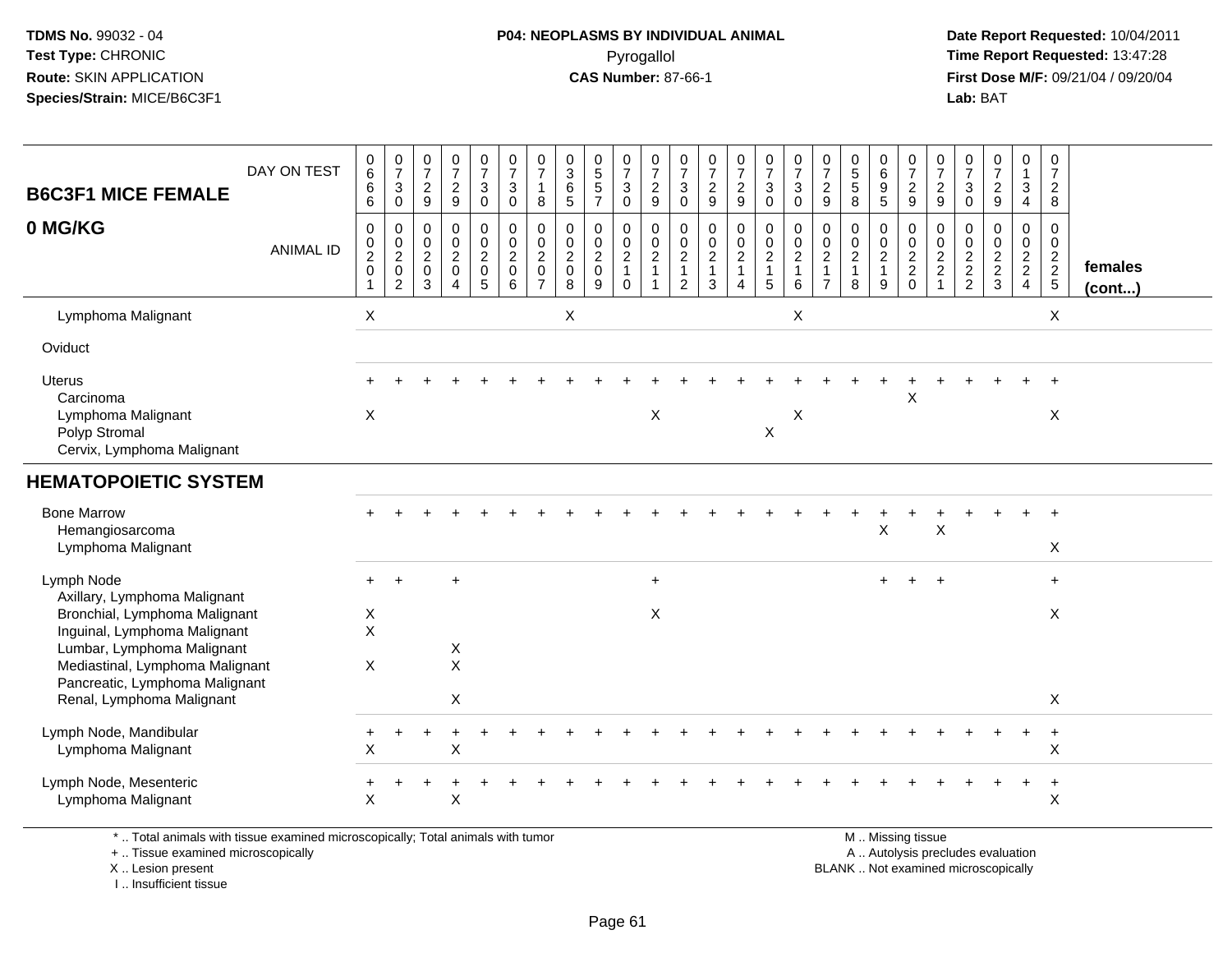#### **P04: NEOPLASMS BY INDIVIDUAL ANIMAL**Pyrogallol **Time Report Requested:** 13:47:28

 **Date Report Requested:** 10/04/2011 **First Dose M/F:** 09/21/04 / 09/20/04<br>**Lab:** BAT **Lab:** BAT

| DAY ON TEST<br><b>B6C3F1 MICE FEMALE</b>                                                                                                                                                                                    | $\begin{matrix} 0 \\ 6 \end{matrix}$<br>6<br>6          | $\frac{0}{7}$<br>3<br>0                                   | $\frac{0}{7}$<br>$\boldsymbol{2}$<br>$\boldsymbol{9}$ | $\frac{0}{7}$<br>$\frac{2}{9}$                                                      | $\frac{0}{7}$<br>3<br>0            | $\begin{array}{c} 0 \\ 7 \end{array}$<br>$\sqrt{3}$<br>$\mathbf 0$ | $\frac{0}{7}$<br>1<br>8                                         | $_{3}^{\rm 0}$<br>$\,6\,$<br>$\sqrt{5}$            | $\begin{smallmatrix}0\0\5\end{smallmatrix}$<br>$\frac{5}{7}$ | $\frac{0}{7}$<br>$\sqrt{3}$<br>$\ddot{\mathbf{0}}$             | $\frac{0}{7}$<br>$\frac{2}{9}$                                           | $\frac{0}{7}$<br>$\ensuremath{\mathsf{3}}$<br>$\mathbf 0$          | $\begin{smallmatrix}0\\7\end{smallmatrix}$<br>$\frac{2}{9}$                           | $\frac{0}{7}$<br>$\frac{2}{9}$          | $\frac{0}{7}$<br>3<br>$\mathsf{O}$ | $\frac{0}{7}$<br>$\sqrt{3}$<br>$\mathbf 0$                             | $\frac{0}{7}$<br>$\boldsymbol{2}$<br>$\boldsymbol{9}$            | $\begin{array}{c} 0 \\ 5 \end{array}$<br>$\sqrt{5}$<br>8 | $\begin{array}{c} 0 \\ 6 \end{array}$<br>$\boldsymbol{9}$<br>5 | $\frac{0}{7}$<br>$\frac{2}{9}$                         | $\frac{0}{7}$<br>$\frac{2}{9}$                       | $\frac{0}{7}$<br>$\sqrt{3}$<br>$\overline{0}$ | $\frac{0}{7}$<br>$\frac{2}{9}$         | 0<br>$\mathbf{1}$<br>3<br>4               | $\frac{0}{7}$<br>$\frac{2}{8}$                       |                   |
|-----------------------------------------------------------------------------------------------------------------------------------------------------------------------------------------------------------------------------|---------------------------------------------------------|-----------------------------------------------------------|-------------------------------------------------------|-------------------------------------------------------------------------------------|------------------------------------|--------------------------------------------------------------------|-----------------------------------------------------------------|----------------------------------------------------|--------------------------------------------------------------|----------------------------------------------------------------|--------------------------------------------------------------------------|--------------------------------------------------------------------|---------------------------------------------------------------------------------------|-----------------------------------------|------------------------------------|------------------------------------------------------------------------|------------------------------------------------------------------|----------------------------------------------------------|----------------------------------------------------------------|--------------------------------------------------------|------------------------------------------------------|-----------------------------------------------|----------------------------------------|-------------------------------------------|------------------------------------------------------|-------------------|
| 0 MG/KG<br><b>ANIMAL ID</b>                                                                                                                                                                                                 | 0<br>$\mathop{2}\limits^{\mathbb{O}}$<br>$\pmb{0}$<br>1 | 0<br>$\mathbf 0$<br>$\overline{2}$<br>0<br>$\overline{2}$ | 0<br>0<br>$\overline{c}$<br>0<br>3                    | $\boldsymbol{0}$<br>$\mathop{2}\limits^{\mathbb{O}}$<br>$\pmb{0}$<br>$\overline{A}$ | 0<br>0<br>$\overline{2}$<br>0<br>5 | 0<br>$\pmb{0}$<br>$\overline{2}$<br>$\mathbf 0$<br>6               | 0<br>$\pmb{0}$<br>$\overline{c}$<br>$\pmb{0}$<br>$\overline{7}$ | 0<br>$\pmb{0}$<br>$\overline{2}$<br>$\pmb{0}$<br>8 | 0<br>$\pmb{0}$<br>$\overline{2}$<br>$\pmb{0}$<br>9           | 0<br>$\mathbf 0$<br>$\overline{2}$<br>$\mathbf{1}$<br>$\Omega$ | 0<br>$\pmb{0}$<br>$\overline{2}$<br>$\mathbf{1}$<br>$\blacktriangleleft$ | 0<br>$\pmb{0}$<br>$\overline{2}$<br>$\mathbf{1}$<br>$\overline{2}$ | $\boldsymbol{0}$<br>$\begin{smallmatrix} 0\\2 \end{smallmatrix}$<br>$\mathbf{1}$<br>3 | 0<br>$^{\rm 0}_{\rm 2}$<br>$\mathbf{1}$ | 0<br>$_2^0$<br>$\mathbf{1}$<br>5   | $\begin{smallmatrix} 0\\0\\2 \end{smallmatrix}$<br>$\overline{1}$<br>6 | 0<br>$\mathbf 0$<br>$\sqrt{2}$<br>$\mathbf{1}$<br>$\overline{7}$ | 0<br>$\pmb{0}$<br>$\overline{2}$<br>$\mathbf{1}$<br>8    | 0<br>0<br>$\overline{2}$<br>$\mathbf{1}$<br>9                  | 0<br>0<br>$\overline{2}$<br>$\overline{a}$<br>$\Omega$ | 0<br>$\pmb{0}$<br>$\overline{2}$<br>$\boldsymbol{2}$ | 0<br>0<br>$\frac{2}{2}$                       | 0<br>$\mathbf 0$<br>$\frac{2}{2}$<br>3 | 0<br>0<br>$\frac{2}{2}$<br>$\overline{4}$ | 0<br>$\mathbf 0$<br>$\frac{2}{2}$<br>$5\phantom{.0}$ | females<br>(cont) |
| Spleen<br>Hemangiosarcoma<br>Lymphoma Malignant                                                                                                                                                                             | $\times$                                                |                                                           |                                                       | $X$ $X$                                                                             |                                    |                                                                    |                                                                 | X                                                  |                                                              |                                                                |                                                                          |                                                                    |                                                                                       |                                         |                                    | X                                                                      |                                                                  |                                                          | X                                                              |                                                        |                                                      |                                               |                                        |                                           | $\ddot{}$<br>X                                       |                   |
| Thymus<br>Lymphoma Malignant                                                                                                                                                                                                | X                                                       |                                                           |                                                       | X                                                                                   |                                    |                                                                    |                                                                 | X                                                  |                                                              |                                                                | X                                                                        |                                                                    |                                                                                       |                                         |                                    | X                                                                      |                                                                  |                                                          |                                                                |                                                        |                                                      |                                               |                                        |                                           | X                                                    |                   |
| <b>INTEGUMENTARY SYSTEM</b>                                                                                                                                                                                                 |                                                         |                                                           |                                                       |                                                                                     |                                    |                                                                    |                                                                 |                                                    |                                                              |                                                                |                                                                          |                                                                    |                                                                                       |                                         |                                    |                                                                        |                                                                  |                                                          |                                                                |                                                        |                                                      |                                               |                                        |                                           |                                                      |                   |
| Mammary Gland                                                                                                                                                                                                               |                                                         |                                                           |                                                       |                                                                                     |                                    |                                                                    |                                                                 |                                                    |                                                              |                                                                |                                                                          |                                                                    |                                                                                       |                                         |                                    |                                                                        |                                                                  |                                                          |                                                                |                                                        |                                                      |                                               |                                        |                                           |                                                      |                   |
| Skin<br>Lymphoma Malignant<br>Control, Lymphoma Malignant<br>Site Of Application, Lymphoma Malignant<br>Subcutaneous Tissue, Fibrosarcoma<br>Subcutaneous Tissue, Hemangiosarcoma<br>Subcutaneous Tissue, Schwannoma Benign |                                                         |                                                           |                                                       |                                                                                     |                                    |                                                                    |                                                                 |                                                    |                                                              |                                                                |                                                                          |                                                                    |                                                                                       |                                         |                                    |                                                                        |                                                                  |                                                          | X                                                              |                                                        |                                                      | X                                             |                                        |                                           | X<br>X                                               |                   |
| <b>MUSCULOSKELETAL SYSTEM</b>                                                                                                                                                                                               |                                                         |                                                           |                                                       |                                                                                     |                                    |                                                                    |                                                                 |                                                    |                                                              |                                                                |                                                                          |                                                                    |                                                                                       |                                         |                                    |                                                                        |                                                                  |                                                          |                                                                |                                                        |                                                      |                                               |                                        |                                           |                                                      |                   |
| <b>Bone</b><br>Hemangiosarcoma                                                                                                                                                                                              |                                                         |                                                           |                                                       |                                                                                     |                                    |                                                                    |                                                                 |                                                    |                                                              |                                                                |                                                                          |                                                                    |                                                                                       |                                         |                                    |                                                                        |                                                                  |                                                          | X                                                              |                                                        | $\sf X$                                              |                                               |                                        |                                           |                                                      |                   |
| <b>Skeletal Muscle</b><br>Hemangiosarcoma<br>Lymphoma Malignant                                                                                                                                                             | $\ddot{}$<br>X                                          |                                                           |                                                       |                                                                                     |                                    |                                                                    |                                                                 |                                                    |                                                              |                                                                |                                                                          |                                                                    |                                                                                       |                                         |                                    |                                                                        |                                                                  |                                                          | +<br>X                                                         |                                                        |                                                      |                                               |                                        |                                           | $\ddot{}$<br>X                                       |                   |
| <b>NERVOUS SYSTEM</b>                                                                                                                                                                                                       |                                                         |                                                           |                                                       |                                                                                     |                                    |                                                                    |                                                                 |                                                    |                                                              |                                                                |                                                                          |                                                                    |                                                                                       |                                         |                                    |                                                                        |                                                                  |                                                          |                                                                |                                                        |                                                      |                                               |                                        |                                           |                                                      |                   |

\* .. Total animals with tissue examined microscopically; Total animals with tumor

+ .. Tissue examined microscopically

X .. Lesion present

I .. Insufficient tissue

 M .. Missing tissuey the contract of the contract of the contract of the contract of the contract of the contract of the contract of  $A$ . Autolysis precludes evaluation Lesion present BLANK .. Not examined microscopically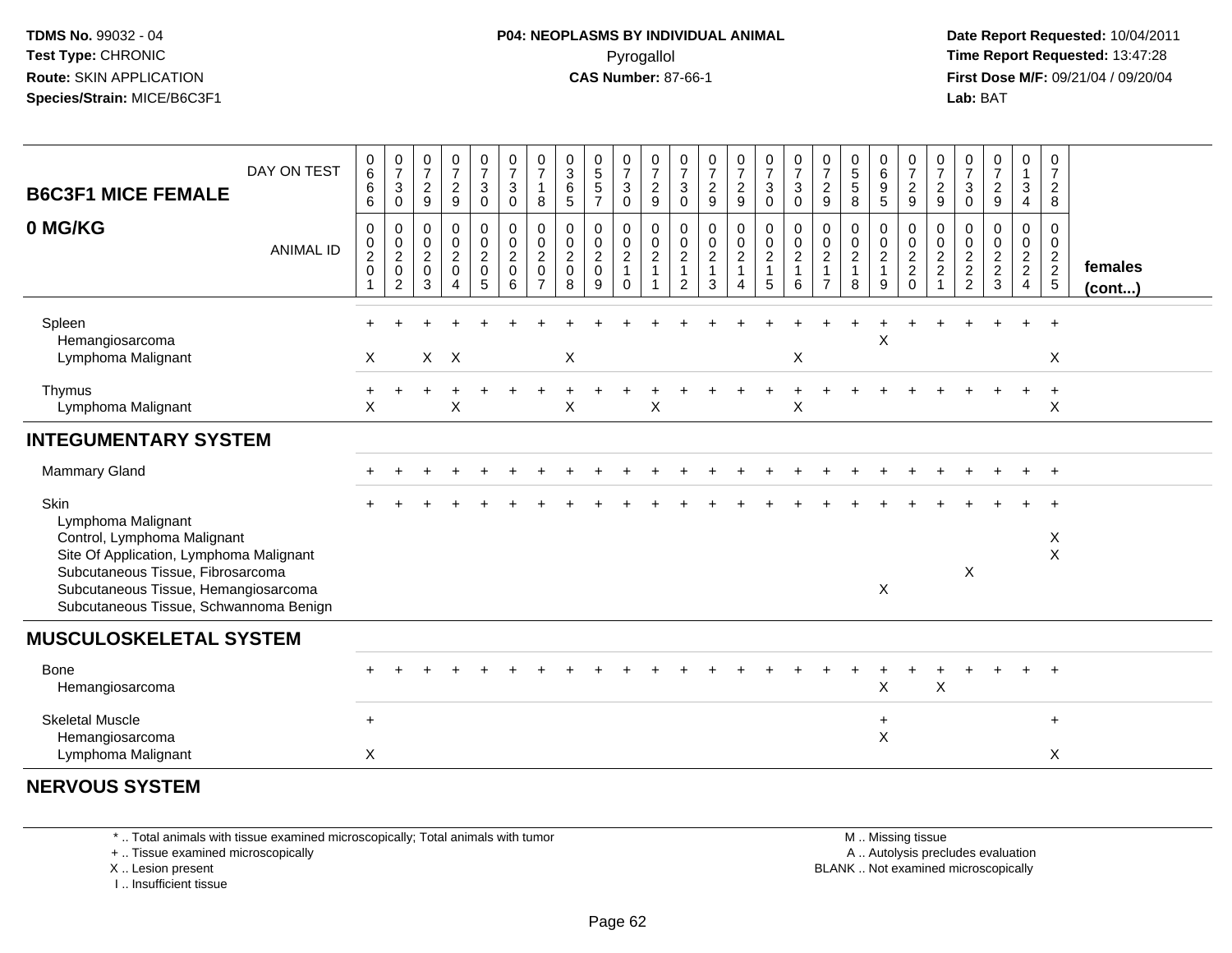#### **P04: NEOPLASMS BY INDIVIDUAL ANIMAL**Pyrogallol **Time Report Requested:** 13:47:28

 **Date Report Requested:** 10/04/2011 **First Dose M/F:** 09/21/04 / 09/20/04<br>**Lab:** BAT **Lab:** BAT

| DAY ON TEST<br><b>B6C3F1 MICE FEMALE</b>                                          | $\begin{array}{c} 0 \\ 6 \end{array}$<br>6<br>6           | $\frac{0}{7}$<br>3<br>$\mathbf 0$                  | $\frac{0}{7}$<br>$\overline{2}$<br>9                            | 0<br>$\overline{7}$<br>$\frac{2}{9}$                             | $\frac{0}{7}$<br>3<br>$\mathbf 0$                      | $\frac{0}{7}$<br>$\mathbf{3}$<br>$\mathbf 0$                 | 0<br>$\overline{7}$<br>$\overline{1}$<br>8                   | $_{3}^{\rm 0}$<br>$6\phantom{1}6$<br>5                           | $\begin{array}{c} 0 \\ 5 \\ 5 \end{array}$<br>$\overline{7}$ | 0<br>$\overline{7}$<br>$\mathbf{3}$<br>$\mathbf 0$                         | $\frac{0}{7}$<br>$\frac{2}{9}$                     | 0<br>$\overline{7}$<br>3<br>$\mathbf 0$                                          | $\begin{array}{c} 0 \\ 7 \end{array}$<br>$\sqrt{2}$<br>$\overline{9}$ | $\begin{smallmatrix}0\\7\end{smallmatrix}$<br>$\frac{2}{9}$              | $\frac{0}{7}$<br>$\mathbf 3$<br>$\mathbf 0$                   | 0<br>$\overline{7}$<br>3<br>$\Omega$ | $\frac{0}{7}$<br>$\overline{2}$<br>9                                         | $\begin{array}{c} 0 \\ 5 \\ 5 \end{array}$<br>$\overline{8}$ | 0<br>$6\overline{6}$<br>$\begin{array}{c} 9 \\ 5 \end{array}$ | $\frac{0}{7}$<br>$\frac{2}{9}$                        | 0<br>$\overline{7}$<br>$\overline{2}$<br>9                   | 0<br>$\overline{7}$<br>3<br>$\mathbf 0$                                       | $\frac{0}{7}$<br>$\frac{2}{9}$                            | 0<br>$\mathbf{1}$<br>3<br>$\overline{4}$                      | 0<br>$\overline{7}$<br>$\overline{2}$<br>8       |                         |
|-----------------------------------------------------------------------------------|-----------------------------------------------------------|----------------------------------------------------|-----------------------------------------------------------------|------------------------------------------------------------------|--------------------------------------------------------|--------------------------------------------------------------|--------------------------------------------------------------|------------------------------------------------------------------|--------------------------------------------------------------|----------------------------------------------------------------------------|----------------------------------------------------|----------------------------------------------------------------------------------|-----------------------------------------------------------------------|--------------------------------------------------------------------------|---------------------------------------------------------------|--------------------------------------|------------------------------------------------------------------------------|--------------------------------------------------------------|---------------------------------------------------------------|-------------------------------------------------------|--------------------------------------------------------------|-------------------------------------------------------------------------------|-----------------------------------------------------------|---------------------------------------------------------------|--------------------------------------------------|-------------------------|
| 0 MG/KG<br><b>ANIMAL ID</b>                                                       | $\mathbf 0$<br>$\pmb{0}$<br>$\overline{c}$<br>$\mathbf 0$ | 0<br>$\mathbf 0$<br>$\sqrt{2}$<br>$\mathbf 0$<br>2 | $\mathbf 0$<br>$\mathbf 0$<br>$\sqrt{2}$<br>$\overline{0}$<br>3 | $\mathbf 0$<br>$\mathbf 0$<br>$\overline{c}$<br>$\mathbf 0$<br>4 | 0<br>$\mathbf 0$<br>$\overline{c}$<br>$\mathbf 0$<br>5 | $\mathbf 0$<br>$\pmb{0}$<br>$\overline{c}$<br>$\pmb{0}$<br>6 | $\mathbf{0}$<br>$\mathbf 0$<br>$\overline{2}$<br>$\mathbf 0$ | $\mathbf 0$<br>$\mathbf 0$<br>$\overline{2}$<br>$\mathbf 0$<br>8 | 0<br>$\mathbf 0$<br>$\boldsymbol{2}$<br>$\pmb{0}$<br>9       | $\mathbf 0$<br>$\mathbf 0$<br>$\boldsymbol{2}$<br>$\mathbf{1}$<br>$\Omega$ | $\mathbf 0$<br>0<br>$\overline{c}$<br>$\mathbf{1}$ | $\mathbf 0$<br>$\mathbf 0$<br>$\boldsymbol{2}$<br>$\mathbf{1}$<br>$\overline{2}$ | 0<br>$\pmb{0}$<br>$\overline{c}$<br>$\mathbf 1$<br>3                  | $\pmb{0}$<br>$\pmb{0}$<br>$\sqrt{2}$<br>$\overline{1}$<br>$\overline{A}$ | $\mathbf 0$<br>$\mathbf 0$<br>$\sqrt{2}$<br>$\mathbf{1}$<br>5 | $\Omega$<br>0<br>$\overline{c}$<br>6 | $\mathbf 0$<br>$\pmb{0}$<br>$\overline{c}$<br>$\mathbf{1}$<br>$\overline{7}$ | 0<br>$\mathbf 0$<br>$\overline{c}$<br>$\mathbf{1}$<br>8      | 0<br>$\mathbf 0$<br>$\overline{c}$<br>$\mathbf{1}$<br>9       | $\mathbf 0$<br>$\pmb{0}$<br>$\frac{2}{2}$<br>$\Omega$ | $\Omega$<br>$\mathbf 0$<br>$\overline{c}$<br>$\sqrt{2}$<br>1 | $\Omega$<br>$\mathbf 0$<br>$\overline{c}$<br>$\overline{c}$<br>$\overline{2}$ | 0<br>$\mathbf 0$<br>$\overline{c}$<br>$\overline{2}$<br>3 | $\mathbf 0$<br>$\mathbf 0$<br>$\frac{2}{2}$<br>$\overline{4}$ | $\mathbf 0$<br>$\mathbf 0$<br>$\frac{2}{2}$<br>5 | females<br>$($ cont $)$ |
| <b>Brain</b>                                                                      |                                                           |                                                    |                                                                 |                                                                  |                                                        |                                                              |                                                              |                                                                  |                                                              |                                                                            |                                                    |                                                                                  |                                                                       |                                                                          |                                                               |                                      |                                                                              |                                                              |                                                               |                                                       |                                                              |                                                                               |                                                           |                                                               | $\ddot{}$                                        |                         |
| Peripheral Nerve                                                                  |                                                           |                                                    |                                                                 |                                                                  |                                                        |                                                              |                                                              |                                                                  |                                                              |                                                                            |                                                    |                                                                                  |                                                                       |                                                                          |                                                               |                                      |                                                                              |                                                              | $\ddot{}$                                                     |                                                       |                                                              |                                                                               |                                                           | $+$                                                           |                                                  |                         |
| Spinal Cord<br>Hemangiosarcoma                                                    |                                                           |                                                    |                                                                 |                                                                  |                                                        |                                                              |                                                              |                                                                  |                                                              |                                                                            |                                                    |                                                                                  |                                                                       |                                                                          |                                                               |                                      |                                                                              |                                                              | $\ddot{}$<br>X                                                |                                                       |                                                              |                                                                               |                                                           | $+$                                                           |                                                  |                         |
| <b>RESPIRATORY SYSTEM</b>                                                         |                                                           |                                                    |                                                                 |                                                                  |                                                        |                                                              |                                                              |                                                                  |                                                              |                                                                            |                                                    |                                                                                  |                                                                       |                                                                          |                                                               |                                      |                                                                              |                                                              |                                                               |                                                       |                                                              |                                                                               |                                                           |                                                               |                                                  |                         |
| Lung<br>Adenoma<br>Alveolar/Bronchiolar Adenoma<br>Alveolar/Bronchiolar Carcinoma |                                                           |                                                    |                                                                 |                                                                  |                                                        |                                                              |                                                              |                                                                  |                                                              |                                                                            |                                                    |                                                                                  |                                                                       |                                                                          |                                                               |                                      |                                                                              |                                                              |                                                               |                                                       |                                                              |                                                                               |                                                           |                                                               | $+$                                              |                         |
| Hepatocellular Carcinoma, Metastatic, Liver<br>Lymphoma Malignant                 | $\mathsf{X}$                                              |                                                    |                                                                 | X                                                                |                                                        |                                                              |                                                              | $\pmb{\times}$                                                   | Χ                                                            |                                                                            |                                                    |                                                                                  |                                                                       |                                                                          | X                                                             | $\mathsf X$                          |                                                                              |                                                              |                                                               |                                                       |                                                              |                                                                               |                                                           |                                                               | X                                                |                         |
| Nose<br>Lymphoma Malignant                                                        |                                                           |                                                    |                                                                 |                                                                  |                                                        |                                                              |                                                              |                                                                  |                                                              |                                                                            |                                                    |                                                                                  |                                                                       |                                                                          |                                                               |                                      |                                                                              |                                                              |                                                               |                                                       |                                                              |                                                                               |                                                           | +                                                             | $+$<br>X                                         |                         |
| Trachea                                                                           | $\pm$                                                     |                                                    |                                                                 |                                                                  |                                                        |                                                              |                                                              |                                                                  |                                                              |                                                                            |                                                    |                                                                                  |                                                                       |                                                                          |                                                               |                                      |                                                                              |                                                              |                                                               |                                                       |                                                              |                                                                               |                                                           | $+$                                                           | $+$                                              |                         |
| <b>SPECIAL SENSES SYSTEM</b>                                                      |                                                           |                                                    |                                                                 |                                                                  |                                                        |                                                              |                                                              |                                                                  |                                                              |                                                                            |                                                    |                                                                                  |                                                                       |                                                                          |                                                               |                                      |                                                                              |                                                              |                                                               |                                                       |                                                              |                                                                               |                                                           |                                                               |                                                  |                         |
| Eye<br>Lymphoma Malignant                                                         | $\ddot{}$<br>$\boldsymbol{\mathsf{X}}$                    |                                                    |                                                                 |                                                                  |                                                        |                                                              |                                                              |                                                                  |                                                              |                                                                            |                                                    |                                                                                  |                                                                       |                                                                          |                                                               |                                      |                                                                              |                                                              |                                                               |                                                       |                                                              |                                                                               |                                                           |                                                               | $\ddot{}$<br>X                                   |                         |
| Harderian Gland<br>Adenoma                                                        |                                                           |                                                    |                                                                 |                                                                  |                                                        |                                                              |                                                              |                                                                  |                                                              |                                                                            |                                                    |                                                                                  |                                                                       |                                                                          |                                                               |                                      |                                                                              |                                                              |                                                               |                                                       |                                                              |                                                                               |                                                           |                                                               | $\ddot{}$                                        |                         |
| Carcinoma<br>Lymphoma Malignant                                                   | X                                                         |                                                    |                                                                 | X                                                                |                                                        |                                                              |                                                              |                                                                  |                                                              |                                                                            |                                                    |                                                                                  |                                                                       |                                                                          |                                                               |                                      |                                                                              |                                                              |                                                               |                                                       |                                                              |                                                                               |                                                           |                                                               | X                                                |                         |
| * Total animals with tissue examined microsconically: Total animals with tumor    |                                                           |                                                    |                                                                 |                                                                  |                                                        |                                                              |                                                              |                                                                  |                                                              |                                                                            |                                                    |                                                                                  |                                                                       |                                                                          |                                                               |                                      |                                                                              |                                                              |                                                               | M Miccinaticcup                                       |                                                              |                                                                               |                                                           |                                                               |                                                  |                         |

\* .. Total animals with tissue examined microscopically; Total animals with tumor

+ .. Tissue examined microscopically

 Lesion present BLANK .. Not examined microscopicallyX .. Lesion present

I .. Insufficient tissue

 M .. Missing tissuey the contract of the contract of the contract of the contract of the contract of the contract of the contract of  $A$ . Autolysis precludes evaluation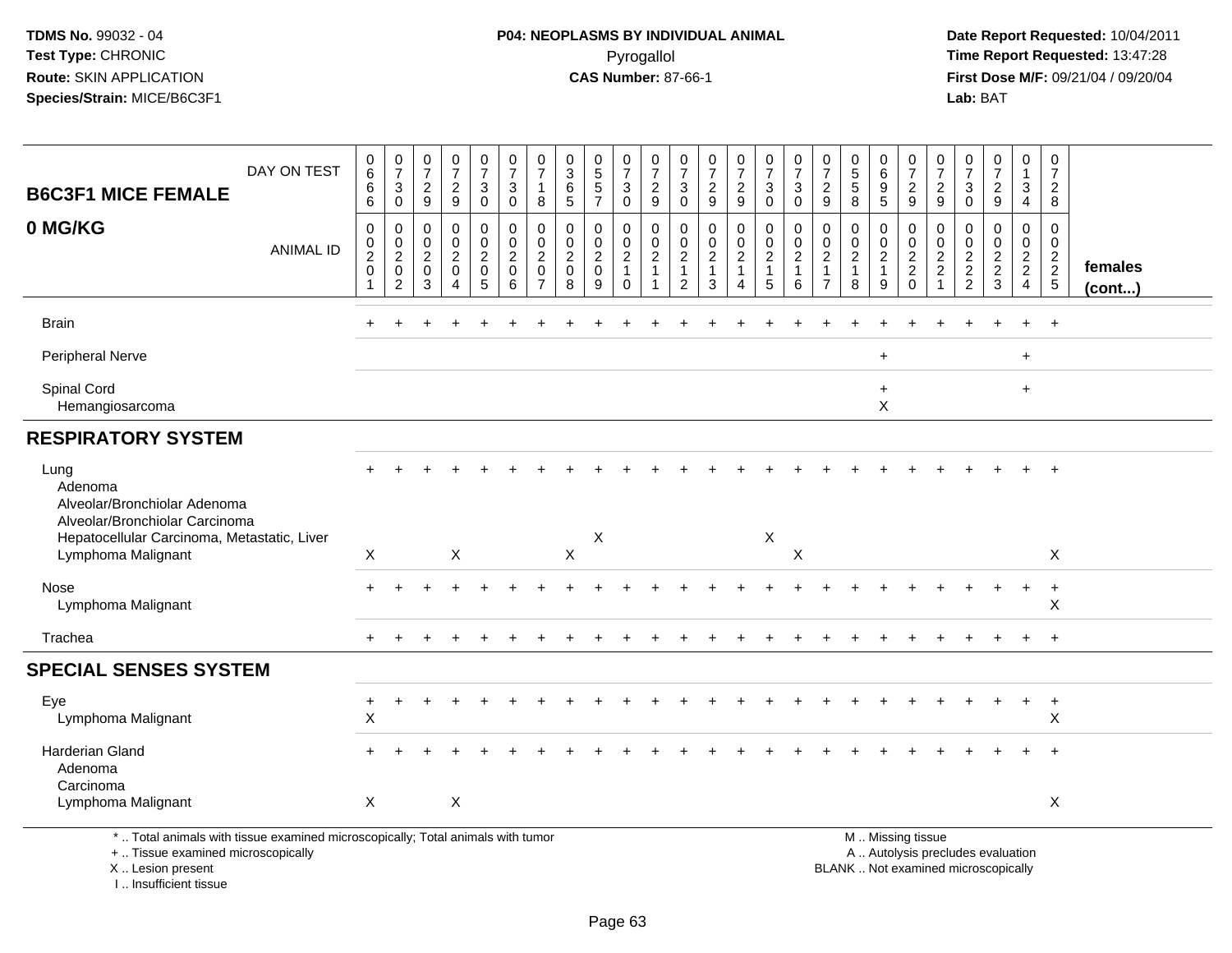**Date Report Requested:** 10/04/2011 **First Dose M/F:** 09/21/04 / 09/20/04<br>**Lab:** BAT **Lab:** BAT

| <b>B6C3F1 MICE FEMALE</b>                       | DAY ON TEST      | $\begin{array}{c} 0 \\ 6 \end{array}$<br>6<br>6 | $\frac{0}{7}$<br>$\sqrt{3}$<br>0     | 0<br>$\overline{7}$<br>$\overline{2}$<br>9 | 0<br>$\overline{7}$<br>$\boldsymbol{2}$<br>9 | 0<br>$\overline{ }$<br>3<br>0        | $\frac{0}{7}$<br>$\ensuremath{\mathsf{3}}$<br>0     | 0<br>$\overline{ }$<br>8                                    | $\begin{array}{c} 0 \\ 3 \\ 6 \end{array}$<br>$\sqrt{5}$ | $\begin{array}{c} 0 \\ 5 \\ 5 \end{array}$<br>$\overline{ }$ | $\frac{0}{7}$<br>3<br>$\mathbf 0$            | $\pmb{0}$<br>$\overline{7}$<br>$\boldsymbol{2}$<br>$\boldsymbol{9}$ | 0<br>$\overline{ }$<br>$\ensuremath{\mathsf{3}}$<br>0 | 0<br>$\overline{7}$<br>$\boldsymbol{2}$<br>$\boldsymbol{9}$ | 0<br>$\overline{7}$<br>$\overline{c}$<br>$\boldsymbol{9}$ | $\frac{0}{7}$<br>$\ensuremath{\mathsf{3}}$<br>$\pmb{0}$      | $\begin{array}{c} 0 \\ 7 \end{array}$<br>$\sqrt{3}$<br>$\mathbf 0$ | 0<br>$\overline{7}$<br>$\overline{c}$<br>9 | $\begin{array}{c} 5 \\ 5 \end{array}$<br>8 | 0<br>6<br>9<br>5                                           | $\frac{0}{7}$<br>$\overline{c}$<br>$9\,$ | 0<br>$\overline{ }$<br>$\boldsymbol{2}$<br>9 | $\pmb{0}$<br>$\overline{7}$<br>$\sqrt{3}$<br>$\mathbf 0$ | 0<br>$\overline{7}$<br>$\sqrt{2}$<br>9 | 0<br>3<br>4                  | 0<br>$\overline{7}$<br>$\overline{c}$<br>8 |                   |
|-------------------------------------------------|------------------|-------------------------------------------------|--------------------------------------|--------------------------------------------|----------------------------------------------|--------------------------------------|-----------------------------------------------------|-------------------------------------------------------------|----------------------------------------------------------|--------------------------------------------------------------|----------------------------------------------|---------------------------------------------------------------------|-------------------------------------------------------|-------------------------------------------------------------|-----------------------------------------------------------|--------------------------------------------------------------|--------------------------------------------------------------------|--------------------------------------------|--------------------------------------------|------------------------------------------------------------|------------------------------------------|----------------------------------------------|----------------------------------------------------------|----------------------------------------|------------------------------|--------------------------------------------|-------------------|
| 0 MG/KG                                         | <b>ANIMAL ID</b> | 0<br>$\mathbf 0$<br>$\frac{2}{0}$               | 0<br>$\pmb{0}$<br>$\frac{2}{0}$<br>2 | 0<br>$\boldsymbol{0}$<br>$^2_{\rm 0}$<br>3 | $\mathbf 0$<br>$\pmb{0}$<br>$\frac{2}{0}$    | 0<br>$\pmb{0}$<br>$\frac{2}{0}$<br>5 | 0<br>$\begin{matrix} 0 \\ 2 \\ 0 \end{matrix}$<br>6 | $\mathbf 0$<br>$\pmb{0}$<br>$\frac{2}{0}$<br>$\overline{ }$ | $\begin{matrix} 0 \\ 0 \\ 2 \\ 0 \end{matrix}$<br>8      | 0<br>$\frac{0}{2}$<br>9                                      | 0<br>$\pmb{0}$<br>$\overline{c}$<br>$\Omega$ | 0<br>$\pmb{0}$<br>$\frac{2}{1}$<br>$\blacktriangleleft$             | 0<br>0<br>$\overline{c}$<br>2                         | $\pmb{0}$<br>$\overline{c}$<br>3                            | 0<br>$\pmb{0}$<br>$\overline{2}$<br>4                     | $\begin{matrix} 0 \\ 0 \\ 2 \\ 1 \end{matrix}$<br>$\sqrt{5}$ | $\begin{array}{c} 0 \\ 0 \\ 2 \\ 1 \end{array}$<br>6               | 0<br>$\pmb{0}$<br>2<br>$\overline{ }$      | $\pmb{0}$<br>$\boldsymbol{2}$<br>8         | 0<br>$\mathsf{O}$<br>$\overline{c}$<br>$\overline{4}$<br>9 | $0002$<br>$20$                           | 0<br>$\pmb{0}$<br>$\frac{2}{2}$              | $\pmb{0}$<br>$\frac{2}{2}$                               | 0<br>$\pmb{0}$<br>$\frac{2}{2}$<br>3   | 0<br>0<br>$\frac{2}{2}$<br>4 | 0<br>$\frac{2}{2}$<br>5                    | females<br>(cont) |
| <b>URINARY SYSTEM</b>                           |                  |                                                 |                                      |                                            |                                              |                                      |                                                     |                                                             |                                                          |                                                              |                                              |                                                                     |                                                       |                                                             |                                                           |                                                              |                                                                    |                                            |                                            |                                                            |                                          |                                              |                                                          |                                        |                              |                                            |                   |
| Kidney<br>Hemangiosarcoma<br>Lymphoma Malignant |                  | X                                               |                                      | $\mathsf X$                                |                                              |                                      |                                                     |                                                             | $\pmb{\times}$                                           |                                                              |                                              |                                                                     |                                                       |                                                             |                                                           |                                                              |                                                                    |                                            |                                            |                                                            |                                          | X                                            |                                                          |                                        | $\ddot{}$                    | $\overline{+}$<br>X                        |                   |
| <b>Urinary Bladder</b><br>Lymphoma Malignant    |                  | X                                               |                                      |                                            | X                                            |                                      |                                                     |                                                             |                                                          |                                                              |                                              | X                                                                   |                                                       |                                                             |                                                           |                                                              | X                                                                  |                                            |                                            |                                                            |                                          |                                              |                                                          |                                        |                              | $\pm$<br>X                                 |                   |
| <b>SYSTEMIC LESIONS</b>                         |                  |                                                 |                                      |                                            |                                              |                                      |                                                     |                                                             |                                                          |                                                              |                                              |                                                                     |                                                       |                                                             |                                                           |                                                              |                                                                    |                                            |                                            |                                                            |                                          |                                              |                                                          |                                        |                              |                                            |                   |
| Multiple Organ<br>Lymphoma Malignant            |                  | X                                               |                                      | X                                          | X                                            |                                      |                                                     |                                                             | X                                                        |                                                              |                                              | X                                                                   |                                                       |                                                             |                                                           |                                                              | X                                                                  |                                            |                                            |                                                            |                                          |                                              |                                                          |                                        |                              | $\pm$<br>⋏                                 |                   |

\* .. Total animals with tissue examined microscopically; Total animals with tumor

+ .. Tissue examined microscopically

X .. Lesion present

I .. Insufficient tissue

 M .. Missing tissuey the contract of the contract of the contract of the contract of the contract of the contract of the contract of  $A$ . Autolysis precludes evaluation Lesion present BLANK .. Not examined microscopically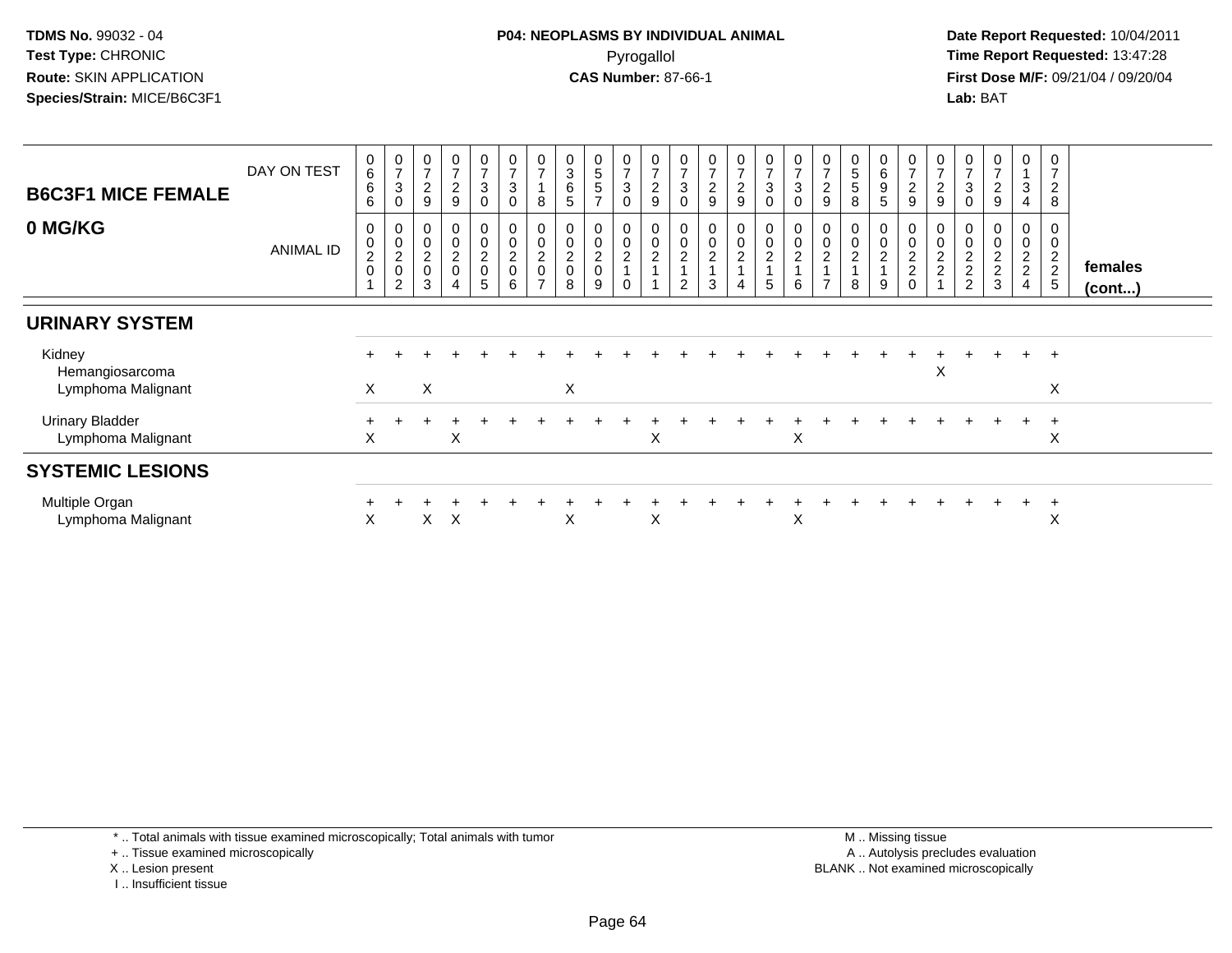#### **P04: NEOPLASMS BY INDIVIDUAL ANIMAL**Pyrogallol **Time Report Requested:** 13:47:28

 **Date Report Requested:** 10/04/2011 **First Dose M/F:** 09/21/04 / 09/20/04<br>**Lab:** BAT **Lab:** BAT

| $\begin{array}{c} 0 \\ 7 \end{array}$<br>$\frac{0}{7}$<br>$\frac{0}{7}$<br>$\frac{0}{7}$<br>$\begin{array}{c} 0 \\ 6 \end{array}$<br>$\frac{0}{7}$<br>$\frac{0}{7}$<br>$\frac{0}{7}$<br>$\frac{0}{7}$<br>$\begin{array}{c} 0 \\ 5 \\ 5 \end{array}$<br>$\frac{0}{7}$<br>$\frac{0}{7}$<br>$\begin{array}{c} 0 \\ 6 \end{array}$<br>0<br>$\begin{smallmatrix}0\0\5\end{smallmatrix}$<br>$\frac{0}{7}$<br>0<br>0<br>$\frac{0}{7}$<br>$\frac{0}{7}$<br>$\frac{0}{7}$<br>$\frac{0}{7}$<br>$\frac{0}{7}$<br>$_6^0$<br>0<br>DAY ON TEST<br>$\overline{4}$<br>$\overline{7}$<br>$\overline{7}$<br>$\overline{4}$<br>$\sqrt{2}$<br>$\frac{2}{9}$<br>$\frac{2}{9}$<br>$\ensuremath{\mathsf{3}}$<br>$\frac{2}{9}$<br>$\sqrt{2}$<br>$\overline{\mathbf{4}}$<br>$\ensuremath{\mathsf{3}}$<br>$\frac{2}{9}$<br>$\sqrt{3}$<br>$\sqrt{3}$<br>$\frac{2}{9}$<br>$\ensuremath{\mathsf{3}}$<br>$\overline{1}$<br>$\pmb{0}$<br>$\ensuremath{\mathsf{3}}$<br>$\ensuremath{\mathsf{3}}$<br>$\bf 8$<br>$\sqrt{2}$<br>$\mathbf{3}$<br>$\mathbf{1}$<br>0<br>$\mathbf{1}$<br>$\mathbf{1}$<br>9<br>$\sqrt{3}$<br>$\pmb{0}$<br>$9\,$<br>5<br>$\mathbf 0$<br>$\mathsf{O}\xspace$<br>$\mathsf 0$<br>$\mathbf 0$<br>$\pmb{0}$<br>$\overline{7}$<br>$\sqrt{5}$<br>8<br>$\mathbf 0$<br>6<br>$\mathsf 0$<br>8<br>9<br>0<br>$\overline{\mathbf{4}}$<br>$\pmb{0}$<br>$\pmb{0}$<br>$\pmb{0}$<br>$\pmb{0}$<br>$\pmb{0}$<br>$\mathsf{O}\xspace$<br>$\pmb{0}$<br>$\pmb{0}$<br>$\pmb{0}$<br>$\mathsf 0$<br>$\pmb{0}$<br>0<br>$\mathbf 0$<br>0<br>0<br>$\pmb{0}$<br>$\pmb{0}$<br>$\pmb{0}$<br>$\mathbf 0$<br>0<br>$\mathbf 0$<br>$\mathbf 0$<br>0<br>$\pmb{0}$<br>0<br>$\overline{0}$<br>$\ddot{\mathbf{0}}$<br>$\begin{array}{c} 0 \\ 2 \\ 3 \\ 3 \end{array}$<br>$\ddot{\mathbf{0}}$<br>$\ddot{\mathbf{0}}$<br>$\overline{0}$<br>$\ddot{\mathbf{0}}$<br>$\ddot{\mathbf{0}}$<br>$\ddot{\mathbf{0}}$<br>$\ddot{\mathbf{0}}$<br>$\frac{0}{2}$<br>$\mathbf 0$<br>$\mathbf 0$<br>$\pmb{0}$<br>$\pmb{0}$<br>$\mathbf 0$<br>$\pmb{0}$<br>$\mathsf{O}\xspace$<br>$\pmb{0}$<br>$\pmb{0}$<br>$\frac{0}{2}$<br>7<br>$\mathsf{O}\xspace$<br>$\mathbf 0$<br>0<br>$\pmb{0}$<br><b>ANIMAL ID</b><br>$\frac{2}{3}$<br>$\frac{2}{4}$<br>$\frac{2}{2}$ 6<br>$\overline{2}$<br>$\overline{2}$<br>$\frac{2}{3}$<br>$\overline{2}$<br>$\frac{2}{3}$<br>$rac{2}{3}$<br>$\frac{2}{3}$<br>$\frac{2}{3}$<br>$\overline{2}$<br>$\overline{2}$<br>$\frac{2}{4}$<br>$\overline{2}$<br>$\frac{2}{4}$<br>$\overline{2}$<br>$\frac{2}{4}$<br>$\frac{2}{3}$<br>$\overline{a}$<br>$\overline{2}$<br>$\overline{c}$<br>$\boldsymbol{2}$<br>$\boldsymbol{2}$<br>$\mathbf 3$<br>3<br>$\sqrt{5}$<br>$\overline{4}$<br>$\overline{4}$<br>$\overline{4}$<br>$\overline{4}$<br>4<br>8<br>$\overline{9}$<br>$\overline{8}$<br>$\overline{2}$<br>$\overline{7}$<br>$6\phantom{1}6$<br>3<br>5<br>6<br>8<br>$9\,$<br>9<br>$\Omega$<br>$\overline{2}$<br>$\overline{7}$<br>$\mathbf 0$<br>$\mathbf 0$<br>$\mathbf{1}$<br>$\overline{4}$<br>$\overline{4}$<br>* TOTALS<br>50<br>Esophagus<br>Lymphoma Malignant<br>-1<br>Gallbladder<br>50<br>$\mathbf{2}$<br>Lymphoma Malignant<br>X<br>50<br>Intestine Large, Cecum<br>50<br>Intestine Large, Colon<br>Intestine Large, Rectum<br>50<br>Intestine Small, Duodenum<br>50<br>$\ddot{}$<br>Intestine Small, Ileum<br>50<br>$\overline{ }$<br>Intestine Small, Jejunum<br>50<br>$\ddot{}$<br>+<br>X<br>Carcinoma<br>1<br>X<br>X<br>Lymphoma Malignant<br>$\mathbf{2}$<br>Liver<br>50<br>X<br>Hemangiosarcoma<br>1<br>Hepatoblastoma<br>1<br>$\boldsymbol{\mathsf{X}}$<br>$\pmb{\times}$<br>X<br>X<br>Hepatocellular Adenoma<br>9<br>$\boldsymbol{\mathsf{X}}$<br>$X$ $X$<br>Hepatocellular Adenoma, Multiple<br>X<br>X<br>$\boldsymbol{X}$<br>X<br>21<br>X<br>X<br>$\boldsymbol{\mathsf{X}}$<br>$\times$<br>$\times$<br>X<br>$\sf X$<br>12<br>Hepatocellular Carcinoma<br>$\sf X$<br>${\bf 5}$<br>$\boldsymbol{\mathsf{X}}$<br>Hepatocellular Carcinoma, Multiple<br>X<br>X<br>$\mathsf X$<br>X<br>X<br>6<br>Lymphoma Malignant |                           |  |  |  |  |  |  |  |  |  |  |  |  |  |  |
|----------------------------------------------------------------------------------------------------------------------------------------------------------------------------------------------------------------------------------------------------------------------------------------------------------------------------------------------------------------------------------------------------------------------------------------------------------------------------------------------------------------------------------------------------------------------------------------------------------------------------------------------------------------------------------------------------------------------------------------------------------------------------------------------------------------------------------------------------------------------------------------------------------------------------------------------------------------------------------------------------------------------------------------------------------------------------------------------------------------------------------------------------------------------------------------------------------------------------------------------------------------------------------------------------------------------------------------------------------------------------------------------------------------------------------------------------------------------------------------------------------------------------------------------------------------------------------------------------------------------------------------------------------------------------------------------------------------------------------------------------------------------------------------------------------------------------------------------------------------------------------------------------------------------------------------------------------------------------------------------------------------------------------------------------------------------------------------------------------------------------------------------------------------------------------------------------------------------------------------------------------------------------------------------------------------------------------------------------------------------------------------------------------------------------------------------------------------------------------------------------------------------------------------------------------------------------------------------------------------------------------------------------------------------------------------------------------------------------------------------------------------------------------------------------------------------------------------------------------------------------------------------------------------------------------------------------------------------------------------------------------------------------------------------------------------------------------------------------------------------------------------------------------------------------------------------------------------------------------------------------------------------------------------------------------------------------------------------------------------------------------------------------------------------------------------------------------------------------------------------------------------------------------------------------------------------------------------------------------------------------------------------------------------------------------------------------------------------------------------------------------------------------------------------------------------------------------------------------------------------------------------------------------------------------------------------------------------------------------------|---------------------------|--|--|--|--|--|--|--|--|--|--|--|--|--|--|
|                                                                                                                                                                                                                                                                                                                                                                                                                                                                                                                                                                                                                                                                                                                                                                                                                                                                                                                                                                                                                                                                                                                                                                                                                                                                                                                                                                                                                                                                                                                                                                                                                                                                                                                                                                                                                                                                                                                                                                                                                                                                                                                                                                                                                                                                                                                                                                                                                                                                                                                                                                                                                                                                                                                                                                                                                                                                                                                                                                                                                                                                                                                                                                                                                                                                                                                                                                                                                                                                                                                                                                                                                                                                                                                                                                                                                                                                                                                                                                                        | <b>B6C3F1 MICE FEMALE</b> |  |  |  |  |  |  |  |  |  |  |  |  |  |  |
|                                                                                                                                                                                                                                                                                                                                                                                                                                                                                                                                                                                                                                                                                                                                                                                                                                                                                                                                                                                                                                                                                                                                                                                                                                                                                                                                                                                                                                                                                                                                                                                                                                                                                                                                                                                                                                                                                                                                                                                                                                                                                                                                                                                                                                                                                                                                                                                                                                                                                                                                                                                                                                                                                                                                                                                                                                                                                                                                                                                                                                                                                                                                                                                                                                                                                                                                                                                                                                                                                                                                                                                                                                                                                                                                                                                                                                                                                                                                                                                        | 0 MG/KG                   |  |  |  |  |  |  |  |  |  |  |  |  |  |  |
|                                                                                                                                                                                                                                                                                                                                                                                                                                                                                                                                                                                                                                                                                                                                                                                                                                                                                                                                                                                                                                                                                                                                                                                                                                                                                                                                                                                                                                                                                                                                                                                                                                                                                                                                                                                                                                                                                                                                                                                                                                                                                                                                                                                                                                                                                                                                                                                                                                                                                                                                                                                                                                                                                                                                                                                                                                                                                                                                                                                                                                                                                                                                                                                                                                                                                                                                                                                                                                                                                                                                                                                                                                                                                                                                                                                                                                                                                                                                                                                        | <b>ALIMENTARY SYSTEM</b>  |  |  |  |  |  |  |  |  |  |  |  |  |  |  |
|                                                                                                                                                                                                                                                                                                                                                                                                                                                                                                                                                                                                                                                                                                                                                                                                                                                                                                                                                                                                                                                                                                                                                                                                                                                                                                                                                                                                                                                                                                                                                                                                                                                                                                                                                                                                                                                                                                                                                                                                                                                                                                                                                                                                                                                                                                                                                                                                                                                                                                                                                                                                                                                                                                                                                                                                                                                                                                                                                                                                                                                                                                                                                                                                                                                                                                                                                                                                                                                                                                                                                                                                                                                                                                                                                                                                                                                                                                                                                                                        |                           |  |  |  |  |  |  |  |  |  |  |  |  |  |  |
|                                                                                                                                                                                                                                                                                                                                                                                                                                                                                                                                                                                                                                                                                                                                                                                                                                                                                                                                                                                                                                                                                                                                                                                                                                                                                                                                                                                                                                                                                                                                                                                                                                                                                                                                                                                                                                                                                                                                                                                                                                                                                                                                                                                                                                                                                                                                                                                                                                                                                                                                                                                                                                                                                                                                                                                                                                                                                                                                                                                                                                                                                                                                                                                                                                                                                                                                                                                                                                                                                                                                                                                                                                                                                                                                                                                                                                                                                                                                                                                        |                           |  |  |  |  |  |  |  |  |  |  |  |  |  |  |
|                                                                                                                                                                                                                                                                                                                                                                                                                                                                                                                                                                                                                                                                                                                                                                                                                                                                                                                                                                                                                                                                                                                                                                                                                                                                                                                                                                                                                                                                                                                                                                                                                                                                                                                                                                                                                                                                                                                                                                                                                                                                                                                                                                                                                                                                                                                                                                                                                                                                                                                                                                                                                                                                                                                                                                                                                                                                                                                                                                                                                                                                                                                                                                                                                                                                                                                                                                                                                                                                                                                                                                                                                                                                                                                                                                                                                                                                                                                                                                                        |                           |  |  |  |  |  |  |  |  |  |  |  |  |  |  |
|                                                                                                                                                                                                                                                                                                                                                                                                                                                                                                                                                                                                                                                                                                                                                                                                                                                                                                                                                                                                                                                                                                                                                                                                                                                                                                                                                                                                                                                                                                                                                                                                                                                                                                                                                                                                                                                                                                                                                                                                                                                                                                                                                                                                                                                                                                                                                                                                                                                                                                                                                                                                                                                                                                                                                                                                                                                                                                                                                                                                                                                                                                                                                                                                                                                                                                                                                                                                                                                                                                                                                                                                                                                                                                                                                                                                                                                                                                                                                                                        |                           |  |  |  |  |  |  |  |  |  |  |  |  |  |  |
|                                                                                                                                                                                                                                                                                                                                                                                                                                                                                                                                                                                                                                                                                                                                                                                                                                                                                                                                                                                                                                                                                                                                                                                                                                                                                                                                                                                                                                                                                                                                                                                                                                                                                                                                                                                                                                                                                                                                                                                                                                                                                                                                                                                                                                                                                                                                                                                                                                                                                                                                                                                                                                                                                                                                                                                                                                                                                                                                                                                                                                                                                                                                                                                                                                                                                                                                                                                                                                                                                                                                                                                                                                                                                                                                                                                                                                                                                                                                                                                        |                           |  |  |  |  |  |  |  |  |  |  |  |  |  |  |
|                                                                                                                                                                                                                                                                                                                                                                                                                                                                                                                                                                                                                                                                                                                                                                                                                                                                                                                                                                                                                                                                                                                                                                                                                                                                                                                                                                                                                                                                                                                                                                                                                                                                                                                                                                                                                                                                                                                                                                                                                                                                                                                                                                                                                                                                                                                                                                                                                                                                                                                                                                                                                                                                                                                                                                                                                                                                                                                                                                                                                                                                                                                                                                                                                                                                                                                                                                                                                                                                                                                                                                                                                                                                                                                                                                                                                                                                                                                                                                                        |                           |  |  |  |  |  |  |  |  |  |  |  |  |  |  |
|                                                                                                                                                                                                                                                                                                                                                                                                                                                                                                                                                                                                                                                                                                                                                                                                                                                                                                                                                                                                                                                                                                                                                                                                                                                                                                                                                                                                                                                                                                                                                                                                                                                                                                                                                                                                                                                                                                                                                                                                                                                                                                                                                                                                                                                                                                                                                                                                                                                                                                                                                                                                                                                                                                                                                                                                                                                                                                                                                                                                                                                                                                                                                                                                                                                                                                                                                                                                                                                                                                                                                                                                                                                                                                                                                                                                                                                                                                                                                                                        |                           |  |  |  |  |  |  |  |  |  |  |  |  |  |  |
|                                                                                                                                                                                                                                                                                                                                                                                                                                                                                                                                                                                                                                                                                                                                                                                                                                                                                                                                                                                                                                                                                                                                                                                                                                                                                                                                                                                                                                                                                                                                                                                                                                                                                                                                                                                                                                                                                                                                                                                                                                                                                                                                                                                                                                                                                                                                                                                                                                                                                                                                                                                                                                                                                                                                                                                                                                                                                                                                                                                                                                                                                                                                                                                                                                                                                                                                                                                                                                                                                                                                                                                                                                                                                                                                                                                                                                                                                                                                                                                        |                           |  |  |  |  |  |  |  |  |  |  |  |  |  |  |
|                                                                                                                                                                                                                                                                                                                                                                                                                                                                                                                                                                                                                                                                                                                                                                                                                                                                                                                                                                                                                                                                                                                                                                                                                                                                                                                                                                                                                                                                                                                                                                                                                                                                                                                                                                                                                                                                                                                                                                                                                                                                                                                                                                                                                                                                                                                                                                                                                                                                                                                                                                                                                                                                                                                                                                                                                                                                                                                                                                                                                                                                                                                                                                                                                                                                                                                                                                                                                                                                                                                                                                                                                                                                                                                                                                                                                                                                                                                                                                                        |                           |  |  |  |  |  |  |  |  |  |  |  |  |  |  |
|                                                                                                                                                                                                                                                                                                                                                                                                                                                                                                                                                                                                                                                                                                                                                                                                                                                                                                                                                                                                                                                                                                                                                                                                                                                                                                                                                                                                                                                                                                                                                                                                                                                                                                                                                                                                                                                                                                                                                                                                                                                                                                                                                                                                                                                                                                                                                                                                                                                                                                                                                                                                                                                                                                                                                                                                                                                                                                                                                                                                                                                                                                                                                                                                                                                                                                                                                                                                                                                                                                                                                                                                                                                                                                                                                                                                                                                                                                                                                                                        |                           |  |  |  |  |  |  |  |  |  |  |  |  |  |  |
|                                                                                                                                                                                                                                                                                                                                                                                                                                                                                                                                                                                                                                                                                                                                                                                                                                                                                                                                                                                                                                                                                                                                                                                                                                                                                                                                                                                                                                                                                                                                                                                                                                                                                                                                                                                                                                                                                                                                                                                                                                                                                                                                                                                                                                                                                                                                                                                                                                                                                                                                                                                                                                                                                                                                                                                                                                                                                                                                                                                                                                                                                                                                                                                                                                                                                                                                                                                                                                                                                                                                                                                                                                                                                                                                                                                                                                                                                                                                                                                        |                           |  |  |  |  |  |  |  |  |  |  |  |  |  |  |

\* .. Total animals with tissue examined microscopically; Total animals with tumor

+ .. Tissue examined microscopically

X .. Lesion present

I .. Insufficient tissue

M .. Missing tissue

y the contract of the contract of the contract of the contract of the contract of the contract of the contract of  $A$ . Autolysis precludes evaluation

Lesion present BLANK .. Not examined microscopically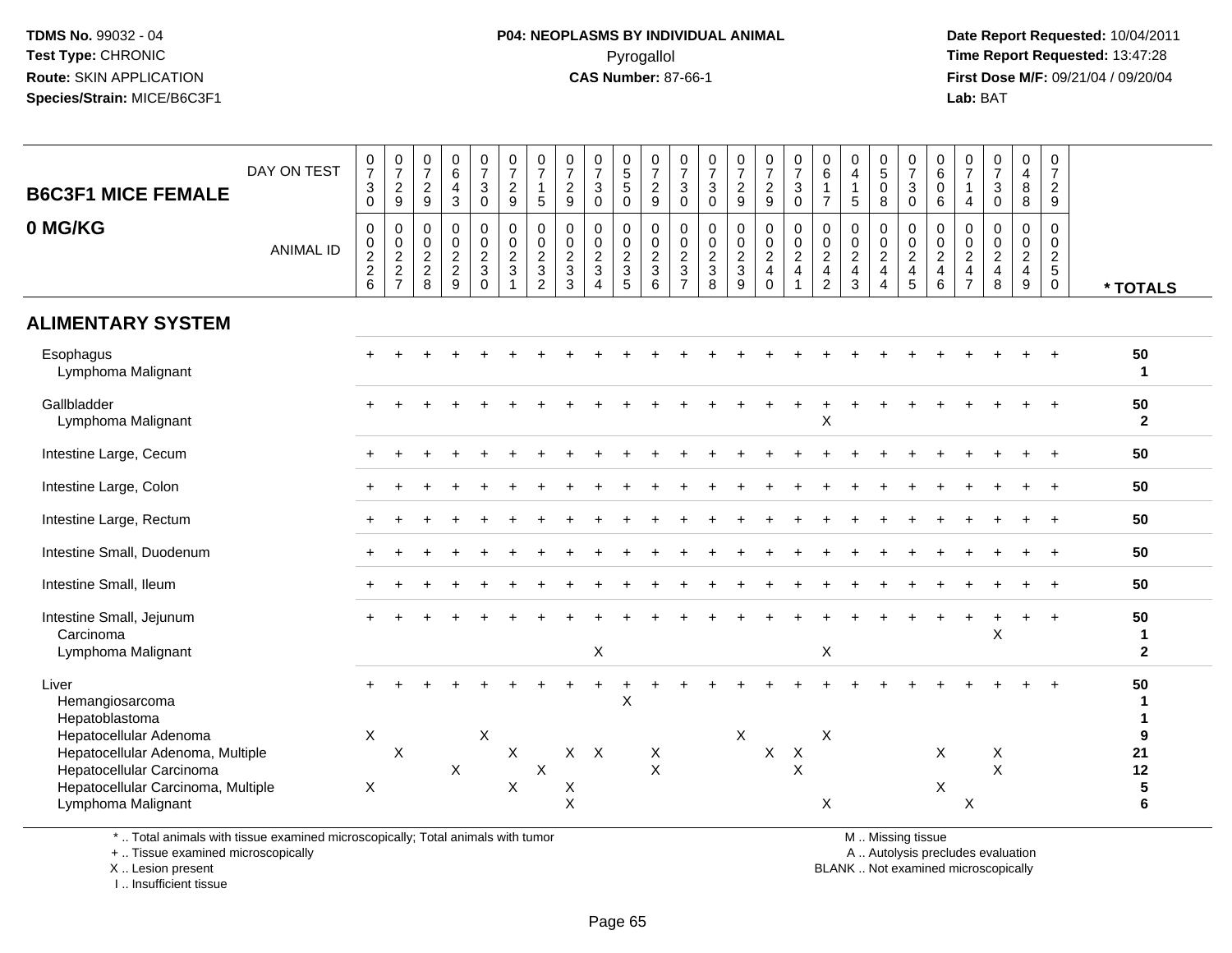# **P04: NEOPLASMS BY INDIVIDUAL ANIMAL**Pyrogallol **Time Report Requested:** 13:47:28

 **Date Report Requested:** 10/04/2011 **First Dose M/F:** 09/21/04 / 09/20/04<br>Lab: BAT **Lab:** BAT

| <b>B6C3F1 MICE FEMALE</b>                                                                                                                  | DAY ON TEST      | $\frac{0}{7}$<br>$\ensuremath{\mathsf{3}}$<br>0             | $\frac{0}{7}$<br>$\boldsymbol{2}$<br>$9\,$          | $\frac{0}{7}$<br>$\sqrt{2}$<br>9                             | $\begin{array}{c} 0 \\ 6 \end{array}$<br>4<br>$\mathbf{3}$ | $\frac{0}{7}$<br>$\sqrt{3}$<br>$\pmb{0}$          | $\frac{0}{7}$<br>$\sqrt{2}$<br>9                                       | 0<br>$\overline{7}$<br>1<br>5                            | $\frac{0}{7}$<br>$\sqrt{2}$<br>$\boldsymbol{9}$         | $\frac{0}{7}$<br>$\mathbf{3}$<br>$\mathbf 0$ | $\begin{array}{c} 0 \\ 5 \\ 5 \end{array}$<br>$\mathbf 0$   | $\frac{0}{7}$<br>$\frac{2}{9}$                   | 0<br>$\overline{7}$<br>3<br>$\mathbf 0$                              | $\frac{0}{7}$<br>3<br>$\mathbf 0$                                        | $\frac{0}{7}$<br>$\overline{c}$<br>$\boldsymbol{9}$ | $\begin{smallmatrix}0\\7\end{smallmatrix}$<br>$\sqrt{2}$<br>9 | $\frac{0}{7}$<br>$\sqrt{3}$<br>$\mathbf 0$                     | $\pmb{0}$<br>$\,6\,$<br>$\overline{1}$<br>$\overline{7}$                           | $\mathbf 0$<br>$\overline{a}$<br>-1<br>$\sqrt{5}$               | $\begin{array}{c} 0 \\ 5 \end{array}$<br>$\pmb{0}$<br>8        | $\begin{smallmatrix}0\\7\end{smallmatrix}$<br>$\ensuremath{\mathsf{3}}$<br>$\mathbf 0$        | 0<br>6<br>$\mathbf 0$<br>6         | 0<br>$\overline{7}$<br>$\mathbf 1$<br>4                   | $\begin{smallmatrix}0\\7\end{smallmatrix}$<br>$\ensuremath{\mathsf{3}}$<br>$\mathbf 0$ | 0<br>$\overline{\mathbf{4}}$<br>$\bf 8$<br>8                             | $\pmb{0}$<br>$\overline{7}$<br>$\sqrt{2}$<br>9                        |                      |
|--------------------------------------------------------------------------------------------------------------------------------------------|------------------|-------------------------------------------------------------|-----------------------------------------------------|--------------------------------------------------------------|------------------------------------------------------------|---------------------------------------------------|------------------------------------------------------------------------|----------------------------------------------------------|---------------------------------------------------------|----------------------------------------------|-------------------------------------------------------------|--------------------------------------------------|----------------------------------------------------------------------|--------------------------------------------------------------------------|-----------------------------------------------------|---------------------------------------------------------------|----------------------------------------------------------------|------------------------------------------------------------------------------------|-----------------------------------------------------------------|----------------------------------------------------------------|-----------------------------------------------------------------------------------------------|------------------------------------|-----------------------------------------------------------|----------------------------------------------------------------------------------------|--------------------------------------------------------------------------|-----------------------------------------------------------------------|----------------------|
| 0 MG/KG                                                                                                                                    | <b>ANIMAL ID</b> | $\mathbf 0$<br>$\pmb{0}$<br>$\frac{2}{2}$<br>$6\phantom{a}$ | 0<br>$\pmb{0}$<br>$\boldsymbol{2}$<br>$\frac{2}{7}$ | $\mathbf 0$<br>$\mathbf 0$<br>$\overline{2}$<br>$^2_{\bf 8}$ | $\mathbf 0$<br>$\pmb{0}$<br>$\frac{2}{9}$                  | 0<br>$\pmb{0}$<br>$\frac{2}{3}$<br>$\overline{0}$ | $\mathbf 0$<br>$\mathbf 0$<br>$\sqrt{2}$<br>$\sqrt{3}$<br>$\mathbf{1}$ | 0<br>0<br>$\overline{\mathbf{c}}$<br>3<br>$\overline{2}$ | $\mathbf 0$<br>$\pmb{0}$<br>$\sqrt{2}$<br>$\frac{3}{3}$ | 0<br>$\mathbf 0$<br>$\frac{2}{3}$<br>4       | 0<br>$\mathsf{O}\xspace$<br>$\overline{c}$<br>$\frac{3}{5}$ | $\mathbf 0$<br>$\boldsymbol{0}$<br>$\frac{2}{3}$ | 0<br>$\mathbf 0$<br>$\overline{c}$<br>$\mathbf{3}$<br>$\overline{7}$ | $\mathbf 0$<br>$\mathbf 0$<br>$\sqrt{2}$<br>$\sqrt{3}$<br>$\overline{8}$ | 0<br>$\mathsf 0$<br>$\frac{2}{3}$<br>9              | 0<br>$\mathbf 0$<br>$\overline{2}$<br>4<br>$\Omega$           | $\mathbf 0$<br>$\pmb{0}$<br>$\boldsymbol{2}$<br>$\overline{4}$ | $\mathbf 0$<br>$\mathbf 0$<br>$\boldsymbol{2}$<br>$\overline{4}$<br>$\overline{2}$ | $\mathbf 0$<br>$\mathbf 0$<br>$\sqrt{2}$<br>$\overline{a}$<br>3 | 0<br>0<br>$\boldsymbol{2}$<br>$\overline{4}$<br>$\overline{4}$ | 0<br>$\pmb{0}$<br>$\overline{c}$<br>$\overline{4}$<br>5                                       | 0<br>0<br>$\overline{2}$<br>4<br>6 | $\mathbf 0$<br>0<br>$\overline{c}$<br>4<br>$\overline{7}$ | 0<br>$\mathbf 0$<br>$\frac{2}{4}$<br>8                                                 | 0<br>$\pmb{0}$<br>$\boldsymbol{2}$<br>$\overline{4}$<br>$\boldsymbol{9}$ | $\mathbf 0$<br>$\mathbf 0$<br>$\sqrt{2}$<br>$\sqrt{5}$<br>$\mathbf 0$ | * TOTALS             |
| Mesentery<br>Lymphoma Malignant                                                                                                            |                  |                                                             | $\ddot{}$                                           |                                                              |                                                            |                                                   | $\div$                                                                 |                                                          |                                                         | X                                            | $\ddot{}$                                                   |                                                  | $\ddot{}$                                                            |                                                                          |                                                     |                                                               |                                                                | $\ddot{}$<br>$\mathsf X$                                                           |                                                                 |                                                                |                                                                                               |                                    | $\ddot{}$<br>X                                            |                                                                                        |                                                                          |                                                                       | 20<br>$\overline{7}$ |
| Pancreas<br>Lymphoma Malignant                                                                                                             |                  |                                                             |                                                     |                                                              |                                                            |                                                   |                                                                        |                                                          |                                                         | X                                            |                                                             |                                                  |                                                                      |                                                                          |                                                     |                                                               |                                                                | X                                                                                  |                                                                 |                                                                |                                                                                               |                                    | X                                                         |                                                                                        |                                                                          | $\div$                                                                | 50<br>5              |
| <b>Salivary Glands</b><br>Lymphoma Malignant                                                                                               |                  |                                                             |                                                     |                                                              |                                                            |                                                   |                                                                        |                                                          |                                                         |                                              |                                                             |                                                  |                                                                      |                                                                          |                                                     |                                                               |                                                                | X                                                                                  |                                                                 |                                                                |                                                                                               |                                    | Х                                                         |                                                                                        |                                                                          |                                                                       | 50<br>4              |
| Stomach, Forestomach<br>Squamous Cell Papilloma                                                                                            |                  |                                                             |                                                     |                                                              |                                                            |                                                   |                                                                        |                                                          |                                                         |                                              |                                                             |                                                  |                                                                      |                                                                          |                                                     |                                                               |                                                                |                                                                                    |                                                                 |                                                                |                                                                                               |                                    |                                                           |                                                                                        | $\ddot{}$<br>Χ                                                           | $\ddot{}$                                                             | 50<br>1              |
| Stomach, Glandular<br>Lymphoma Malignant                                                                                                   |                  |                                                             |                                                     |                                                              |                                                            |                                                   |                                                                        |                                                          |                                                         |                                              |                                                             |                                                  |                                                                      |                                                                          |                                                     |                                                               |                                                                | X                                                                                  |                                                                 |                                                                |                                                                                               |                                    | X                                                         |                                                                                        |                                                                          | $\ddot{}$                                                             | 50<br>3              |
| Tooth                                                                                                                                      |                  |                                                             |                                                     |                                                              |                                                            |                                                   |                                                                        |                                                          |                                                         |                                              |                                                             |                                                  |                                                                      |                                                                          |                                                     |                                                               |                                                                |                                                                                    |                                                                 |                                                                | $+$                                                                                           |                                    |                                                           | $\ddot{}$                                                                              |                                                                          |                                                                       | 3                    |
| <b>CARDIOVASCULAR SYSTEM</b>                                                                                                               |                  |                                                             |                                                     |                                                              |                                                            |                                                   |                                                                        |                                                          |                                                         |                                              |                                                             |                                                  |                                                                      |                                                                          |                                                     |                                                               |                                                                |                                                                                    |                                                                 |                                                                |                                                                                               |                                    |                                                           |                                                                                        |                                                                          |                                                                       |                      |
| <b>Blood Vessel</b>                                                                                                                        |                  |                                                             |                                                     |                                                              |                                                            |                                                   |                                                                        |                                                          |                                                         |                                              |                                                             |                                                  |                                                                      |                                                                          |                                                     |                                                               |                                                                |                                                                                    |                                                                 |                                                                |                                                                                               |                                    |                                                           |                                                                                        |                                                                          |                                                                       | 50                   |
| Heart<br>Lymphoma Malignant                                                                                                                |                  |                                                             |                                                     |                                                              |                                                            |                                                   |                                                                        |                                                          |                                                         |                                              |                                                             |                                                  |                                                                      |                                                                          |                                                     |                                                               |                                                                |                                                                                    |                                                                 |                                                                |                                                                                               |                                    | X                                                         |                                                                                        |                                                                          |                                                                       | 50<br>4              |
| <b>ENDOCRINE SYSTEM</b>                                                                                                                    |                  |                                                             |                                                     |                                                              |                                                            |                                                   |                                                                        |                                                          |                                                         |                                              |                                                             |                                                  |                                                                      |                                                                          |                                                     |                                                               |                                                                |                                                                                    |                                                                 |                                                                |                                                                                               |                                    |                                                           |                                                                                        |                                                                          |                                                                       |                      |
| <b>Adrenal Cortex</b><br>Adenoma<br>Lymphoma Malignant                                                                                     |                  |                                                             |                                                     |                                                              |                                                            |                                                   |                                                                        |                                                          |                                                         |                                              |                                                             |                                                  |                                                                      |                                                                          |                                                     |                                                               |                                                                |                                                                                    |                                                                 |                                                                |                                                                                               |                                    | X                                                         |                                                                                        |                                                                          |                                                                       | 50<br>4              |
| Adrenal Medulla                                                                                                                            |                  | $+$                                                         |                                                     |                                                              |                                                            |                                                   |                                                                        |                                                          |                                                         |                                              | ÷                                                           |                                                  |                                                                      |                                                                          |                                                     | +                                                             |                                                                |                                                                                    |                                                                 | $\ddot{}$                                                      | $\ddot{}$                                                                                     | $\ddot{}$                          | $+$                                                       | $\ddot{}$                                                                              | $+$                                                                      | $+$                                                                   | 50                   |
| *  Total animals with tissue examined microscopically; Total animals with tumor<br>+  Tissue examined microscopically<br>X  Lesion present |                  |                                                             |                                                     |                                                              |                                                            |                                                   |                                                                        |                                                          |                                                         |                                              |                                                             |                                                  |                                                                      |                                                                          |                                                     |                                                               |                                                                |                                                                                    |                                                                 |                                                                | M  Missing tissue<br>A  Autolysis precludes evaluation<br>BLANK  Not examined microscopically |                                    |                                                           |                                                                                        |                                                                          |                                                                       |                      |

I .. Insufficient tissue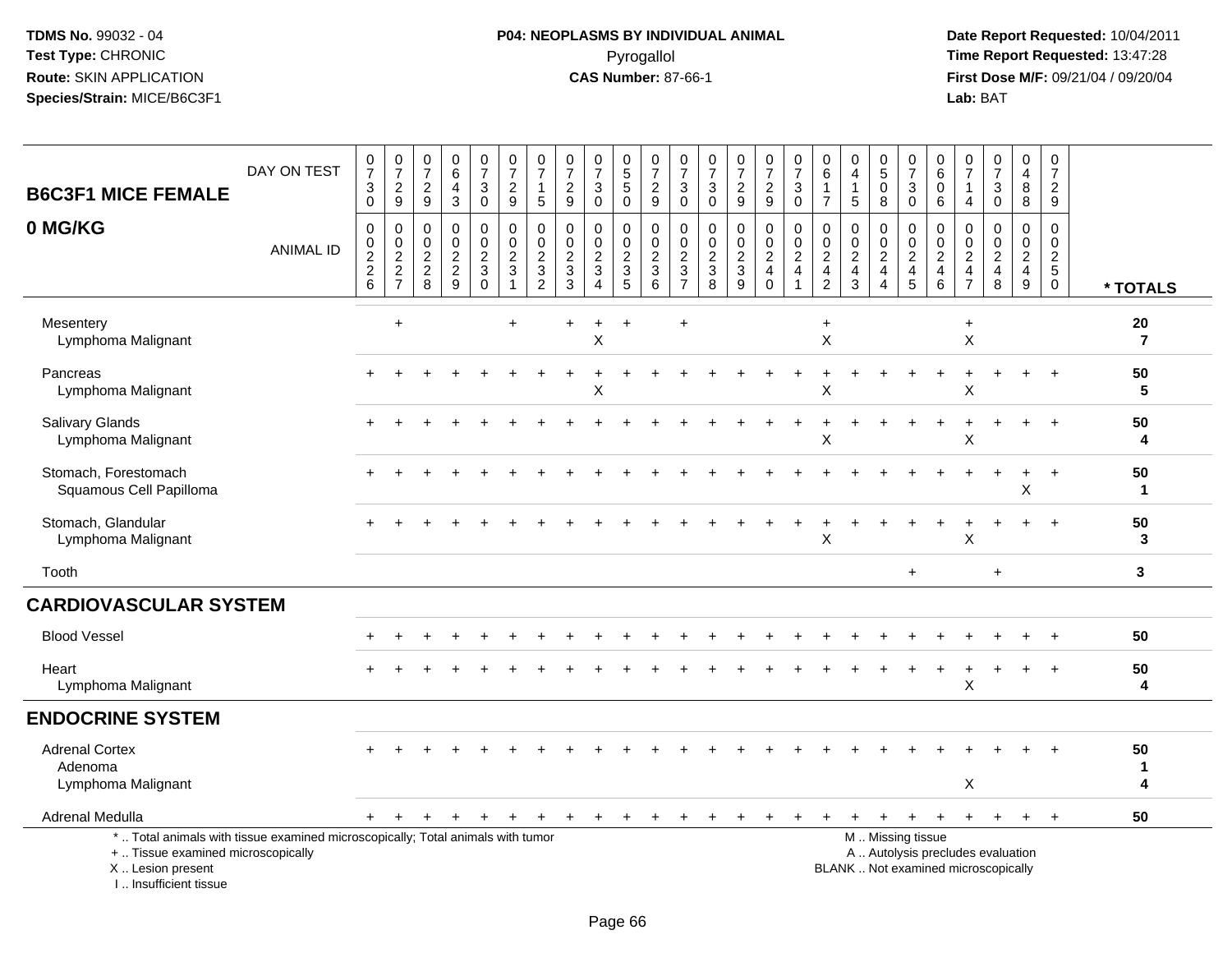I .. Insufficient tissue

# **P04: NEOPLASMS BY INDIVIDUAL ANIMAL**Pyrogallol **Time Report Requested:** 13:47:28

 **Date Report Requested:** 10/04/2011 **First Dose M/F:** 09/21/04 / 09/20/04<br>Lab: BAT **Lab:** BAT

| <b>B6C3F1 MICE FEMALE</b>                                                                                                                  | DAY ON TEST      | 0<br>$\overline{7}$<br>$\sqrt{3}$<br>$\mathbf 0$ | 0<br>$\boldsymbol{7}$<br>$\overline{2}$<br>9 | $\begin{smallmatrix}0\\7\end{smallmatrix}$<br>$\overline{2}$<br>9 | $\begin{array}{c} 0 \\ 6 \end{array}$<br>4<br>$\mathbf{3}$ | $\boldsymbol{0}$<br>$\overline{7}$<br>3<br>$\mathbf 0$   | $\frac{0}{7}$<br>$\overline{c}$<br>9                                         | 0<br>$\overline{7}$<br>1<br>5                             | $\frac{0}{7}$<br>$\overline{a}$<br>9                              | $\frac{0}{7}$<br>$\sqrt{3}$<br>$\Omega$                              | $\boldsymbol{0}$<br>$\frac{5}{5}$<br>$\Omega$ | $\frac{0}{7}$<br>$\frac{2}{9}$                   | 0<br>$\overline{7}$<br>3<br>$\Omega$                                         | $\frac{0}{7}$<br>3<br>$\Omega$                            | 0<br>$\overline{7}$<br>$\overline{2}$<br>$\overline{9}$ | $\begin{smallmatrix}0\\7\end{smallmatrix}$<br>$\frac{2}{9}$ | $\frac{0}{7}$<br>$\sqrt{3}$<br>$\mathsf 0$ | 0<br>$\,6\,$<br>$\overline{1}$<br>$\overline{7}$ | 0<br>$\overline{4}$<br>$\mathbf{1}$<br>$5\phantom{1}$ | 0<br>5<br>$\mathbf 0$<br>8   | 0<br>$\overline{7}$<br>$\sqrt{3}$<br>$\mathbf 0$ | 0<br>6<br>$\mathbf 0$<br>6                                                  | 0<br>$\overline{7}$<br>$\mathbf{1}$<br>$\overline{4}$                  | $\begin{array}{c} 0 \\ 7 \end{array}$<br>3<br>$\Omega$ | 0<br>$\overline{4}$<br>8<br>8                                                         | 0<br>$\overline{7}$<br>$\overline{2}$<br>$\overline{9}$ |                                  |
|--------------------------------------------------------------------------------------------------------------------------------------------|------------------|--------------------------------------------------|----------------------------------------------|-------------------------------------------------------------------|------------------------------------------------------------|----------------------------------------------------------|------------------------------------------------------------------------------|-----------------------------------------------------------|-------------------------------------------------------------------|----------------------------------------------------------------------|-----------------------------------------------|--------------------------------------------------|------------------------------------------------------------------------------|-----------------------------------------------------------|---------------------------------------------------------|-------------------------------------------------------------|--------------------------------------------|--------------------------------------------------|-------------------------------------------------------|------------------------------|--------------------------------------------------|-----------------------------------------------------------------------------|------------------------------------------------------------------------|--------------------------------------------------------|---------------------------------------------------------------------------------------|---------------------------------------------------------|----------------------------------|
| 0 MG/KG                                                                                                                                    | <b>ANIMAL ID</b> | 0<br>0<br>$\frac{2}{2}$<br>6                     | 0<br>$\pmb{0}$<br>$\frac{2}{7}$              | 0<br>$\boldsymbol{0}$<br>$\frac{2}{8}$                            | $\pmb{0}$<br>$\pmb{0}$<br>$\frac{2}{9}$                    | $\pmb{0}$<br>$\mathbf 0$<br>$\frac{2}{3}$<br>$\mathbf 0$ | $\mathbf 0$<br>$\mathbf 0$<br>$\overline{2}$<br>$\mathbf{3}$<br>$\mathbf{1}$ | 0<br>$\mathbf 0$<br>$\overline{c}$<br>3<br>$\overline{2}$ | $\mathbf 0$<br>$\mathbf 0$<br>$\overline{c}$<br>$\mathbf{3}$<br>3 | 0<br>0<br>$\overline{c}$<br>$\mathfrak{Z}$<br>$\boldsymbol{\Lambda}$ | 0<br>0<br>$\overline{c}$<br>3<br>5            | $\mathbf 0$<br>$\mathbf 0$<br>$\frac{2}{3}$<br>6 | $\mathbf 0$<br>$\mathbf 0$<br>$\overline{c}$<br>$\sqrt{3}$<br>$\overline{7}$ | $\mathbf 0$<br>0<br>$\overline{c}$<br>$\mathfrak{S}$<br>8 | 0<br>$\mathbf 0$<br>$\frac{2}{3}$<br>$\overline{9}$     | 0<br>$\mathbf 0$<br>$\frac{2}{4}$<br>$\mathbf 0$            | $\mathbf 0$<br>$\pmb{0}$<br>$\frac{2}{4}$  | 0<br>0<br>$\frac{2}{4}$<br>$\overline{2}$        | $\mathbf 0$<br>0<br>$\frac{2}{4}$<br>3                | 0<br>0<br>$\frac{2}{4}$<br>4 | 0<br>$\mathbf 0$<br>$\frac{2}{4}$                | 0<br>$\boldsymbol{0}$<br>$\overline{c}$<br>$\overline{\mathbf{4}}$<br>$\,6$ | 0<br>$\mathbf 0$<br>$\overline{c}$<br>$\overline{4}$<br>$\overline{7}$ | $\mathbf 0$<br>$\mathbf 0$<br>$\frac{2}{4}$<br>8       | $\mathbf 0$<br>$\mathbf 0$<br>$\overline{2}$<br>$\begin{array}{c} 4 \\ 9 \end{array}$ | 0<br>$\mathbf 0$<br>$rac{2}{5}$<br>$\mathbf 0$          | * TOTALS                         |
| Lymphoma Malignant<br>Pheochromocytoma Benign                                                                                              |                  |                                                  |                                              |                                                                   |                                                            |                                                          |                                                                              |                                                           |                                                                   |                                                                      |                                               |                                                  |                                                                              |                                                           |                                                         |                                                             |                                            |                                                  |                                                       |                              |                                                  |                                                                             | X                                                                      |                                                        |                                                                                       |                                                         | $\boldsymbol{2}$<br>$\mathbf{2}$ |
| Islets, Pancreatic<br>Adenoma                                                                                                              |                  |                                                  |                                              |                                                                   |                                                            |                                                          |                                                                              |                                                           |                                                                   |                                                                      |                                               |                                                  |                                                                              |                                                           |                                                         |                                                             |                                            |                                                  |                                                       |                              |                                                  |                                                                             |                                                                        |                                                        |                                                                                       |                                                         | 50<br>1                          |
| Parathyroid Gland                                                                                                                          |                  |                                                  | м                                            |                                                                   |                                                            | м                                                        |                                                                              | м                                                         |                                                                   |                                                                      |                                               |                                                  |                                                                              |                                                           |                                                         |                                                             |                                            |                                                  |                                                       |                              |                                                  |                                                                             |                                                                        |                                                        |                                                                                       |                                                         | 45                               |
| <b>Pituitary Gland</b><br>Lymphoma Malignant<br>Pars Distalis, Adenoma                                                                     |                  |                                                  | $\mathsf{X}$                                 |                                                                   |                                                            |                                                          |                                                                              |                                                           |                                                                   |                                                                      |                                               |                                                  |                                                                              |                                                           |                                                         |                                                             |                                            |                                                  |                                                       |                              |                                                  |                                                                             | X                                                                      |                                                        |                                                                                       |                                                         | 50<br>$\mathbf{2}$<br>4          |
| <b>Thyroid Gland</b>                                                                                                                       |                  |                                                  |                                              |                                                                   |                                                            |                                                          |                                                                              |                                                           |                                                                   |                                                                      |                                               |                                                  |                                                                              |                                                           |                                                         |                                                             |                                            |                                                  |                                                       |                              |                                                  |                                                                             |                                                                        |                                                        |                                                                                       |                                                         | 50                               |
| <b>GENERAL BODY SYSTEM</b>                                                                                                                 |                  |                                                  |                                              |                                                                   |                                                            |                                                          |                                                                              |                                                           |                                                                   |                                                                      |                                               |                                                  |                                                                              |                                                           |                                                         |                                                             |                                            |                                                  |                                                       |                              |                                                  |                                                                             |                                                                        |                                                        |                                                                                       |                                                         |                                  |
| Peritoneum                                                                                                                                 |                  |                                                  |                                              |                                                                   |                                                            |                                                          |                                                                              |                                                           | $+$                                                               |                                                                      |                                               |                                                  |                                                                              |                                                           |                                                         |                                                             |                                            |                                                  |                                                       |                              |                                                  |                                                                             |                                                                        |                                                        |                                                                                       |                                                         | $\mathbf{1}$                     |
| <b>Tissue NOS</b><br>Mediastinum, Hemangiosarcoma                                                                                          |                  |                                                  |                                              |                                                                   |                                                            |                                                          |                                                                              |                                                           |                                                                   |                                                                      |                                               |                                                  |                                                                              |                                                           |                                                         |                                                             |                                            |                                                  |                                                       |                              |                                                  |                                                                             |                                                                        |                                                        |                                                                                       |                                                         | $\mathbf{1}$<br>$\mathbf{1}$     |
| <b>GENITAL SYSTEM</b>                                                                                                                      |                  |                                                  |                                              |                                                                   |                                                            |                                                          |                                                                              |                                                           |                                                                   |                                                                      |                                               |                                                  |                                                                              |                                                           |                                                         |                                                             |                                            |                                                  |                                                       |                              |                                                  |                                                                             |                                                                        |                                                        |                                                                                       |                                                         |                                  |
| <b>Clitoral Gland</b><br>Lymphoma Malignant                                                                                                |                  |                                                  |                                              |                                                                   |                                                            |                                                          |                                                                              |                                                           |                                                                   |                                                                      |                                               |                                                  |                                                                              |                                                           |                                                         |                                                             |                                            |                                                  |                                                       |                              |                                                  |                                                                             | X                                                                      |                                                        |                                                                                       |                                                         | 49<br>$\mathbf{1}$               |
| Ovary<br>Cystadenoma<br>Granulosa Cell Tumor Benign<br>Hemangioma<br>Hemangiosarcoma                                                       |                  |                                                  |                                              |                                                                   |                                                            |                                                          | X                                                                            |                                                           |                                                                   |                                                                      |                                               |                                                  |                                                                              |                                                           |                                                         | X                                                           |                                            |                                                  |                                                       |                              |                                                  | X                                                                           |                                                                        |                                                        |                                                                                       |                                                         | 50<br>$\mathbf{2}$               |
| *  Total animals with tissue examined microscopically; Total animals with tumor<br>+  Tissue examined microscopically<br>X  Lesion present |                  |                                                  |                                              |                                                                   |                                                            |                                                          |                                                                              |                                                           |                                                                   |                                                                      |                                               |                                                  |                                                                              |                                                           |                                                         |                                                             |                                            |                                                  |                                                       |                              | M  Missing tissue                                | A  Autolysis precludes evaluation<br>BLANK  Not examined microscopically    |                                                                        |                                                        |                                                                                       |                                                         |                                  |

Page 67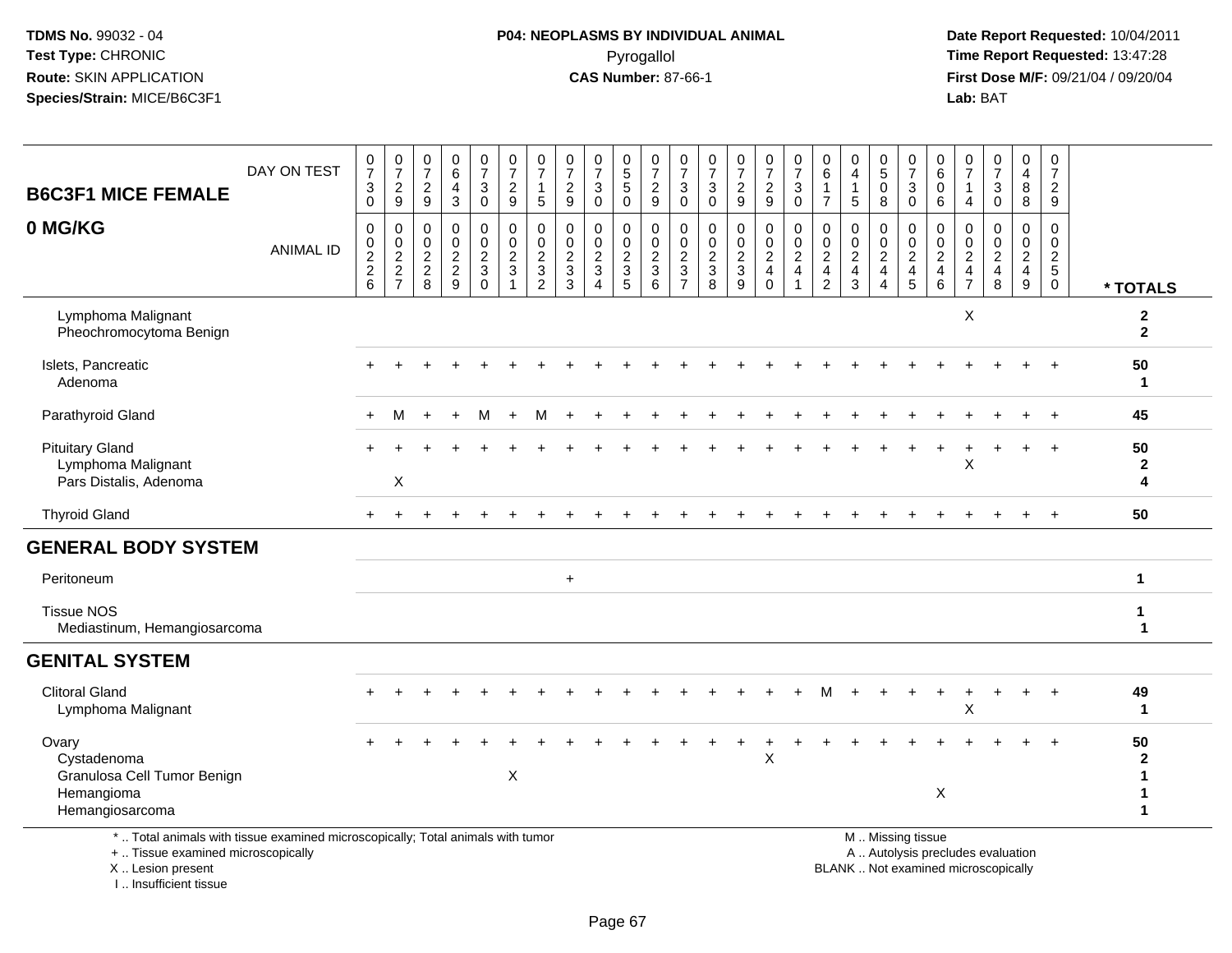#### **P04: NEOPLASMS BY INDIVIDUAL ANIMAL**Pyrogallol **Time Report Requested:** 13:47:28

 **Date Report Requested:** 10/04/2011 **First Dose M/F:** 09/21/04 / 09/20/04<br>Lab: BAT **Lab:** BAT

| <b>B6C3F1 MICE FEMALE</b>                                                                                                                                                                                                                   | DAY ON TEST      | $\frac{0}{7}$<br>3<br>$\mathbf 0$                           | $\frac{0}{7}$<br>$\overline{c}$<br>9          | $\frac{0}{7}$<br>$\overline{c}$<br>$9\,$                                   | $\begin{array}{c} 0 \\ 6 \end{array}$<br>$\overline{4}$<br>$\mathbf{3}$ | $\frac{0}{7}$<br>3<br>$\mathbf 0$              | $\frac{0}{7}$<br>$\boldsymbol{2}$<br>9                                     | 0<br>$\bar{7}$<br>5                                                | $\frac{0}{7}$<br>$\overline{c}$<br>9                   | $\frac{0}{7}$<br>3<br>$\Omega$               | $\begin{array}{c} 0 \\ 5 \\ 5 \end{array}$<br>$\mathbf 0$ | $\frac{0}{7}$<br>$\frac{2}{9}$                              | $\frac{0}{7}$<br>3<br>$\mathbf 0$                      | $\frac{0}{7}$<br>$\ensuremath{\mathsf{3}}$<br>$\Omega$ | $\frac{0}{7}$<br>$\overline{c}$<br>9                      | $\frac{0}{7}$<br>$\overline{c}$<br>$\boldsymbol{9}$    | $\frac{0}{7}$<br>$\ensuremath{\mathsf{3}}$<br>$\mathbf 0$      | 0<br>$\,6\,$<br>$\overline{7}$                                               | $\begin{smallmatrix}0\0\4\end{smallmatrix}$<br>$\mathbf{1}$<br>5 | $^{\rm 0}_{\rm 5}$<br>0<br>8                             | $\frac{0}{7}$<br>$\sqrt{3}$<br>$\mathbf 0$                                        | 0<br>6<br>0<br>6                          | $\frac{0}{7}$<br>$\mathbf{1}$<br>$\overline{4}$        | $\frac{0}{7}$<br>$\mathbf{3}$<br>$\mathbf 0$                             | 0<br>$\overline{4}$<br>8<br>8                                               | 0<br>$\overline{7}$<br>$\overline{c}$<br>9     |                                  |
|---------------------------------------------------------------------------------------------------------------------------------------------------------------------------------------------------------------------------------------------|------------------|-------------------------------------------------------------|-----------------------------------------------|----------------------------------------------------------------------------|-------------------------------------------------------------------------|------------------------------------------------|----------------------------------------------------------------------------|--------------------------------------------------------------------|--------------------------------------------------------|----------------------------------------------|-----------------------------------------------------------|-------------------------------------------------------------|--------------------------------------------------------|--------------------------------------------------------|-----------------------------------------------------------|--------------------------------------------------------|----------------------------------------------------------------|------------------------------------------------------------------------------|------------------------------------------------------------------|----------------------------------------------------------|-----------------------------------------------------------------------------------|-------------------------------------------|--------------------------------------------------------|--------------------------------------------------------------------------|-----------------------------------------------------------------------------|------------------------------------------------|----------------------------------|
| 0 MG/KG                                                                                                                                                                                                                                     | <b>ANIMAL ID</b> | $\mathbf 0$<br>$\pmb{0}$<br>$\overline{c}$<br>$\frac{2}{6}$ | 0<br>$\pmb{0}$<br>$\sqrt{2}$<br>$\frac{2}{7}$ | $\Omega$<br>0<br>$\boldsymbol{2}$<br>$\begin{array}{c} 2 \\ 8 \end{array}$ | $\mathbf 0$<br>$\pmb{0}$<br>$\sqrt{2}$<br>$\frac{2}{9}$                 | 0<br>0<br>$\boldsymbol{2}$<br>3<br>$\mathbf 0$ | $\mathbf 0$<br>$\mathbf 0$<br>$\sqrt{2}$<br>$\mathbf{3}$<br>$\overline{1}$ | $\mathbf 0$<br>$\Omega$<br>$\boldsymbol{2}$<br>3<br>$\overline{2}$ | $\Omega$<br>$\mathbf 0$<br>$\sqrt{2}$<br>$\frac{3}{3}$ | $\mathbf 0$<br>0<br>$\overline{c}$<br>3<br>4 | 0<br>0<br>$\boldsymbol{2}$<br>$\frac{3}{5}$               | $\mathbf 0$<br>$\mathbf 0$<br>$\sqrt{2}$<br>$\sqrt{3}$<br>6 | 0<br>0<br>$\sqrt{2}$<br>$\mathbf{3}$<br>$\overline{7}$ | $\mathbf 0$<br>0<br>$\sqrt{2}$<br>$_{8}^{3}$           | $\mathbf 0$<br>0<br>$\boldsymbol{2}$<br>$\mathbf{3}$<br>9 | $\mathbf 0$<br>$\pmb{0}$<br>$\sqrt{2}$<br>$^4_{\rm 0}$ | $\mathbf 0$<br>$\mathbf 0$<br>$\overline{c}$<br>$\overline{4}$ | $\Omega$<br>0<br>$\overline{c}$<br>$\overline{\mathbf{4}}$<br>$\overline{2}$ | $\mathbf 0$<br>0<br>$\sqrt{2}$<br>$\overline{4}$<br>3            | 0<br>0<br>$\sqrt{2}$<br>$\overline{4}$<br>$\overline{4}$ | $\mathbf 0$<br>$\mathbf 0$<br>$\sqrt{2}$<br>$\begin{array}{c} 4 \\ 5 \end{array}$ | 0<br>$\Omega$<br>$\overline{c}$<br>4<br>6 | $\Omega$<br>$\mathbf 0$<br>$\sqrt{2}$<br>$\frac{4}{7}$ | $\mathbf 0$<br>0<br>$\overline{2}$<br>$\overline{4}$<br>8                | $\mathbf 0$<br>0<br>$\overline{2}$<br>$\begin{array}{c} 4 \\ 9 \end{array}$ | $\mathbf 0$<br>0<br>$rac{2}{5}$<br>$\mathbf 0$ | * TOTALS                         |
| Lymphoma Malignant                                                                                                                                                                                                                          |                  |                                                             |                                               |                                                                            |                                                                         |                                                |                                                                            |                                                                    |                                                        |                                              |                                                           |                                                             |                                                        |                                                        |                                                           |                                                        |                                                                | X                                                                            |                                                                  |                                                          |                                                                                   |                                           | X                                                      |                                                                          |                                                                             |                                                | 6                                |
| Oviduct                                                                                                                                                                                                                                     |                  |                                                             |                                               |                                                                            |                                                                         |                                                |                                                                            |                                                                    |                                                        |                                              |                                                           |                                                             |                                                        |                                                        |                                                           |                                                        |                                                                |                                                                              | $\ddot{}$                                                        |                                                          |                                                                                   |                                           |                                                        |                                                                          |                                                                             |                                                | 1                                |
| <b>Uterus</b><br>Carcinoma<br>Lymphoma Malignant<br>Polyp Stromal<br>Cervix, Lymphoma Malignant                                                                                                                                             |                  | X                                                           |                                               |                                                                            |                                                                         | X                                              |                                                                            |                                                                    |                                                        |                                              |                                                           |                                                             |                                                        |                                                        |                                                           |                                                        |                                                                | $\pmb{\times}$<br>X                                                          |                                                                  |                                                          |                                                                                   |                                           |                                                        |                                                                          |                                                                             |                                                | 50<br>1<br>5<br>3<br>$\mathbf 1$ |
| <b>HEMATOPOIETIC SYSTEM</b>                                                                                                                                                                                                                 |                  |                                                             |                                               |                                                                            |                                                                         |                                                |                                                                            |                                                                    |                                                        |                                              |                                                           |                                                             |                                                        |                                                        |                                                           |                                                        |                                                                |                                                                              |                                                                  |                                                          |                                                                                   |                                           |                                                        |                                                                          |                                                                             |                                                |                                  |
| <b>Bone Marrow</b><br>Hemangiosarcoma<br>Lymphoma Malignant                                                                                                                                                                                 |                  |                                                             |                                               |                                                                            |                                                                         |                                                |                                                                            |                                                                    |                                                        |                                              |                                                           |                                                             |                                                        |                                                        |                                                           |                                                        |                                                                |                                                                              |                                                                  |                                                          |                                                                                   |                                           |                                                        |                                                                          | Χ                                                                           |                                                | 50<br>3<br>1                     |
| Lymph Node<br>Axillary, Lymphoma Malignant<br>Bronchial, Lymphoma Malignant<br>Inguinal, Lymphoma Malignant<br>Lumbar, Lymphoma Malignant<br>Mediastinal, Lymphoma Malignant<br>Pancreatic, Lymphoma Malignant<br>Renal, Lymphoma Malignant |                  |                                                             | $\ddot{}$                                     |                                                                            |                                                                         |                                                |                                                                            |                                                                    | X                                                      | X                                            |                                                           |                                                             |                                                        |                                                        | X                                                         |                                                        |                                                                | $+$<br>X<br>X<br>X<br>X                                                      | $\overline{+}$                                                   |                                                          |                                                                                   |                                           | $+$<br>X<br>X<br>$\mathsf{X}$                          |                                                                          |                                                                             |                                                | 19<br>5<br>3                     |
| Lymph Node, Mandibular<br>Lymphoma Malignant                                                                                                                                                                                                |                  |                                                             |                                               |                                                                            |                                                                         |                                                |                                                                            |                                                                    | X                                                      |                                              |                                                           |                                                             |                                                        |                                                        |                                                           |                                                        |                                                                | X                                                                            |                                                                  |                                                          |                                                                                   |                                           | X                                                      |                                                                          |                                                                             |                                                | 50<br>6                          |
| Lymph Node, Mesenteric<br>Lymphoma Malignant                                                                                                                                                                                                |                  |                                                             |                                               |                                                                            |                                                                         |                                                |                                                                            |                                                                    |                                                        |                                              |                                                           |                                                             |                                                        |                                                        |                                                           |                                                        |                                                                | $\sf X$                                                                      |                                                                  |                                                          |                                                                                   |                                           | X                                                      |                                                                          |                                                                             | $\overline{ }$                                 | 50<br>5                          |
| *  Total animals with tissue examined microscopically; Total animals with tumor<br>+  Tissue examined microscopically<br>X  Lesion present                                                                                                  |                  |                                                             |                                               |                                                                            |                                                                         |                                                |                                                                            |                                                                    |                                                        |                                              |                                                           |                                                             |                                                        |                                                        |                                                           |                                                        |                                                                |                                                                              |                                                                  |                                                          | M  Missing tissue                                                                 |                                           |                                                        | A  Autolysis precludes evaluation<br>BLANK  Not examined microscopically |                                                                             |                                                |                                  |

X .. Lesion present

I .. Insufficient tissue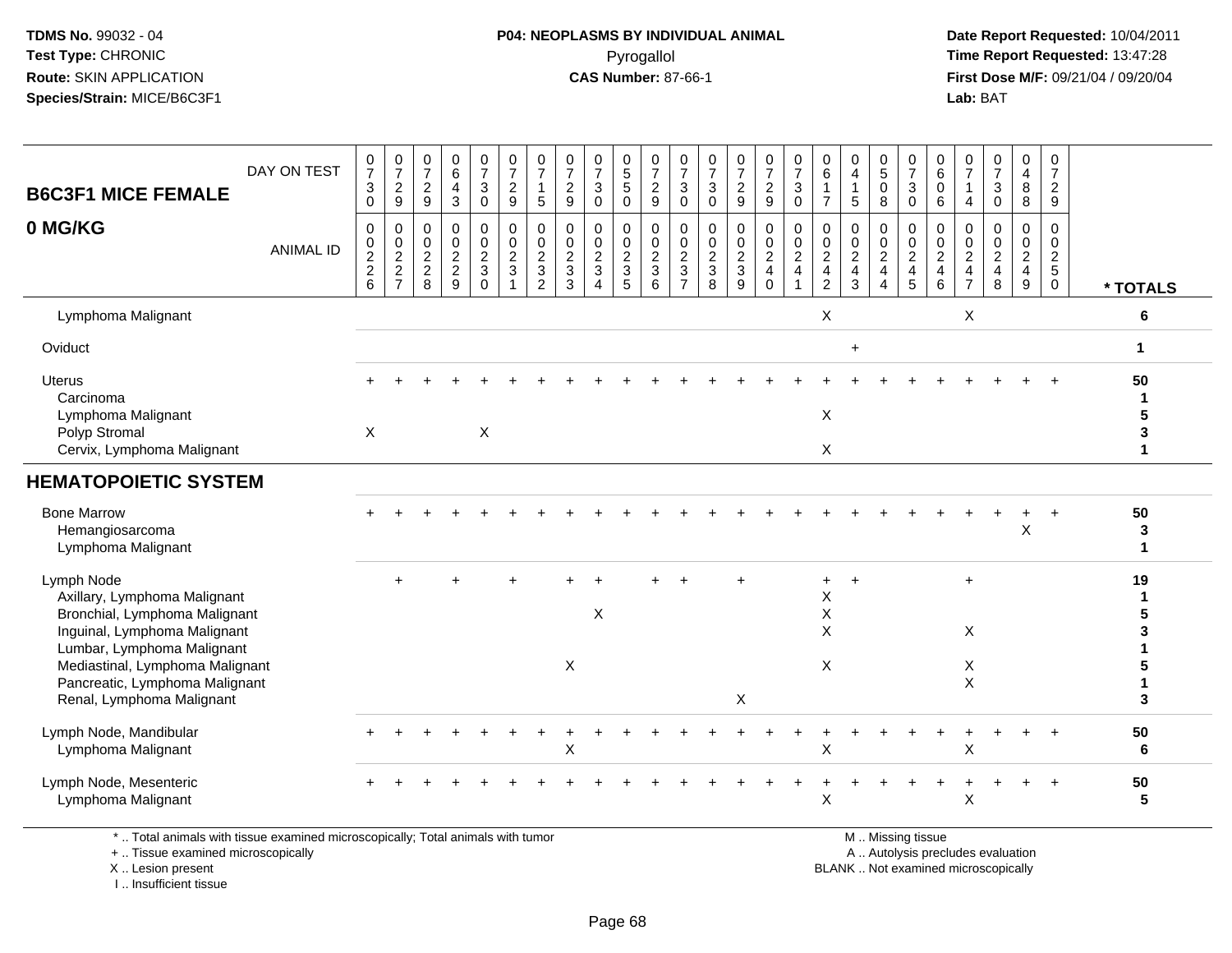#### **P04: NEOPLASMS BY INDIVIDUAL ANIMAL**Pyrogallol **Time Report Requested:** 13:47:28

 **Date Report Requested:** 10/04/2011 **First Dose M/F:** 09/21/04 / 09/20/04<br>**Lab:** BAT **Lab:** BAT

| DAY ON TEST<br><b>B6C3F1 MICE FEMALE</b>                                                                                                                                                                                    | $\frac{0}{7}$<br>$\sqrt{3}$<br>$\mathbf 0$                  | $\frac{0}{7}$<br>$\boldsymbol{2}$<br>9                                               | $\frac{0}{7}$<br>$\overline{c}$<br>9        | $_{6}^{\rm 0}$<br>$\overline{4}$<br>$\mathbf{3}$  | 0<br>$\boldsymbol{7}$<br>$\sqrt{3}$<br>$\mathbf 0$       | $\frac{0}{7}$<br>$\overline{\mathbf{c}}$<br>$\boldsymbol{9}$ | $\frac{0}{7}$<br>1<br>5                           | $\frac{0}{7}$<br>$\frac{2}{9}$                                   | $\frac{0}{7}$<br>3<br>$\mathbf 0$       | 0<br>$\,$ 5 $\,$<br>$\,$ 5 $\,$<br>0                                    | 0<br>$\boldsymbol{7}$<br>$\frac{2}{9}$                        | 0<br>$\overline{7}$<br>3<br>0                               | 0<br>$\overline{7}$<br>$\mathbf{3}$<br>$\mathbf 0$ | $\frac{0}{7}$<br>$\frac{2}{9}$            | $\frac{0}{7}$<br>$\frac{2}{9}$                                                   | $\frac{0}{7}$<br>$\ensuremath{\mathsf{3}}$<br>$\mathbf 0$ | 0<br>$\,6\,$<br>$\overline{7}$                                               | 0<br>$\overline{4}$<br>$\mathbf{1}$<br>$\sqrt{5}$         | 0<br>$\sqrt{5}$<br>$\mathbf 0$<br>8             | $\frac{0}{7}$<br>$\sqrt{3}$<br>0           | 0<br>$\,6$<br>$\pmb{0}$<br>6                            | 0<br>$\overline{7}$<br>4                                                 | $\frac{0}{7}$<br>$\sqrt{3}$<br>$\mathbf 0$                                   | 0<br>$\overline{\mathbf{4}}$<br>$\bf 8$<br>8                       | 0<br>$\overline{7}$<br>$\overline{\mathbf{c}}$<br>9 |          |
|-----------------------------------------------------------------------------------------------------------------------------------------------------------------------------------------------------------------------------|-------------------------------------------------------------|--------------------------------------------------------------------------------------|---------------------------------------------|---------------------------------------------------|----------------------------------------------------------|--------------------------------------------------------------|---------------------------------------------------|------------------------------------------------------------------|-----------------------------------------|-------------------------------------------------------------------------|---------------------------------------------------------------|-------------------------------------------------------------|----------------------------------------------------|-------------------------------------------|----------------------------------------------------------------------------------|-----------------------------------------------------------|------------------------------------------------------------------------------|-----------------------------------------------------------|-------------------------------------------------|--------------------------------------------|---------------------------------------------------------|--------------------------------------------------------------------------|------------------------------------------------------------------------------|--------------------------------------------------------------------|-----------------------------------------------------|----------|
| 0 MG/KG<br><b>ANIMAL ID</b>                                                                                                                                                                                                 | 0<br>$\begin{smallmatrix} 0\\2 \end{smallmatrix}$<br>$^2$ 6 | 0<br>$\begin{smallmatrix}0\0\2\end{smallmatrix}$<br>$\overline{c}$<br>$\overline{ }$ | 0<br>0<br>$\boldsymbol{2}$<br>$\frac{2}{8}$ | 0<br>$\pmb{0}$<br>$\overline{2}$<br>$\frac{2}{9}$ | 0<br>$\mathbf 0$<br>$\sqrt{2}$<br>$\sqrt{3}$<br>$\Omega$ | 0<br>$\pmb{0}$<br>$\overline{2}$<br>$\sqrt{3}$               | 0<br>0<br>$\boldsymbol{2}$<br>3<br>$\overline{2}$ | 0<br>$\pmb{0}$<br>$\overline{2}$<br>$\sqrt{3}$<br>$\overline{3}$ | 0<br>$\mathbf 0$<br>$\overline{2}$<br>3 | 0<br>0<br>$\overline{2}$<br>$\ensuremath{\mathsf{3}}$<br>$\overline{5}$ | $\mathbf 0$<br>$\pmb{0}$<br>$\overline{2}$<br>$\sqrt{3}$<br>6 | $\mathbf 0$<br>0<br>$\boldsymbol{2}$<br>3<br>$\overline{ }$ | 0<br>$\pmb{0}$<br>$\overline{2}$<br>3<br>8         | 0<br>$\frac{0}{2}$<br>3<br>$\overline{9}$ | $\begin{smallmatrix} 0\\0\\2 \end{smallmatrix}$<br>$\overline{4}$<br>$\mathbf 0$ | 0<br>$\frac{0}{2}$<br>$\overline{4}$                      | $\mathbf 0$<br>$\mathbf 0$<br>$\sqrt{2}$<br>$\overline{4}$<br>$\overline{2}$ | 0<br>$\mathbf 0$<br>$\overline{2}$<br>$\overline{a}$<br>3 | 0<br>0<br>$\overline{2}$<br>$\overline{4}$<br>Δ | 0<br>$_{2}^{\rm 0}$<br>$\overline{4}$<br>5 | 0<br>$\pmb{0}$<br>$\overline{2}$<br>$\overline{4}$<br>6 | $\mathbf 0$<br>0<br>$\boldsymbol{2}$<br>$\overline{4}$<br>$\overline{7}$ | $\mathbf 0$<br>$\mathbf 0$<br>$\overline{2}$<br>$\overline{\mathbf{4}}$<br>8 | 0<br>$\mathbf 0$<br>$\overline{2}$<br>$\overline{\mathbf{4}}$<br>9 | 0<br>0<br>$rac{2}{5}$<br>0                          | * TOTALS |
| Spleen<br>Hemangiosarcoma<br>Lymphoma Malignant                                                                                                                                                                             |                                                             |                                                                                      |                                             |                                                   |                                                          |                                                              |                                                   | $\mathsf X$                                                      |                                         |                                                                         |                                                               |                                                             |                                                    | X                                         |                                                                                  |                                                           | $\mathsf X$                                                                  |                                                           |                                                 |                                            |                                                         | $\mathsf X$                                                              |                                                                              |                                                                    |                                                     | 50<br>10 |
| Thymus<br>Lymphoma Malignant                                                                                                                                                                                                |                                                             |                                                                                      |                                             |                                                   |                                                          |                                                              |                                                   | X                                                                | X                                       |                                                                         |                                                               | X                                                           |                                                    |                                           |                                                                                  |                                                           | X                                                                            |                                                           |                                                 |                                            |                                                         | X                                                                        |                                                                              |                                                                    | $\ddot{}$                                           | 50<br>11 |
| <b>INTEGUMENTARY SYSTEM</b>                                                                                                                                                                                                 |                                                             |                                                                                      |                                             |                                                   |                                                          |                                                              |                                                   |                                                                  |                                         |                                                                         |                                                               |                                                             |                                                    |                                           |                                                                                  |                                                           |                                                                              |                                                           |                                                 |                                            |                                                         |                                                                          |                                                                              |                                                                    |                                                     |          |
| Mammary Gland                                                                                                                                                                                                               |                                                             |                                                                                      |                                             |                                                   |                                                          |                                                              |                                                   |                                                                  |                                         |                                                                         |                                                               |                                                             |                                                    |                                           |                                                                                  |                                                           |                                                                              |                                                           |                                                 |                                            |                                                         |                                                                          |                                                                              |                                                                    |                                                     | 50       |
| Skin<br>Lymphoma Malignant<br>Control, Lymphoma Malignant<br>Site Of Application, Lymphoma Malignant<br>Subcutaneous Tissue, Fibrosarcoma<br>Subcutaneous Tissue, Hemangiosarcoma<br>Subcutaneous Tissue, Schwannoma Benign |                                                             |                                                                                      |                                             |                                                   |                                                          |                                                              |                                                   |                                                                  |                                         |                                                                         |                                                               | Χ                                                           |                                                    |                                           |                                                                                  | X                                                         | $\pmb{\times}$                                                               |                                                           |                                                 |                                            |                                                         |                                                                          |                                                                              |                                                                    |                                                     | 50       |
| <b>MUSCULOSKELETAL SYSTEM</b>                                                                                                                                                                                               |                                                             |                                                                                      |                                             |                                                   |                                                          |                                                              |                                                   |                                                                  |                                         |                                                                         |                                                               |                                                             |                                                    |                                           |                                                                                  |                                                           |                                                                              |                                                           |                                                 |                                            |                                                         |                                                                          |                                                                              |                                                                    |                                                     |          |
| Bone<br>Hemangiosarcoma                                                                                                                                                                                                     |                                                             |                                                                                      |                                             |                                                   |                                                          |                                                              |                                                   |                                                                  |                                         |                                                                         |                                                               |                                                             |                                                    |                                           |                                                                                  |                                                           |                                                                              |                                                           |                                                 |                                            |                                                         |                                                                          |                                                                              | X                                                                  |                                                     | 50<br>3  |
| <b>Skeletal Muscle</b><br>Hemangiosarcoma<br>Lymphoma Malignant                                                                                                                                                             |                                                             |                                                                                      |                                             |                                                   |                                                          |                                                              |                                                   | $\ddot{}$<br>X                                                   |                                         |                                                                         |                                                               |                                                             |                                                    |                                           |                                                                                  |                                                           |                                                                              |                                                           |                                                 |                                            |                                                         |                                                                          |                                                                              |                                                                    |                                                     | 4<br>3   |
| <b>NERVOUS SYSTEM</b>                                                                                                                                                                                                       |                                                             |                                                                                      |                                             |                                                   |                                                          |                                                              |                                                   |                                                                  |                                         |                                                                         |                                                               |                                                             |                                                    |                                           |                                                                                  |                                                           |                                                                              |                                                           |                                                 |                                            |                                                         |                                                                          |                                                                              |                                                                    |                                                     |          |

\* .. Total animals with tissue examined microscopically; Total animals with tumor

+ .. Tissue examined microscopically

X .. Lesion present

I .. Insufficient tissue

 M .. Missing tissuey the contract of the contract of the contract of the contract of the contract of the contract of the contract of  $A$ . Autolysis precludes evaluation Lesion present BLANK .. Not examined microscopically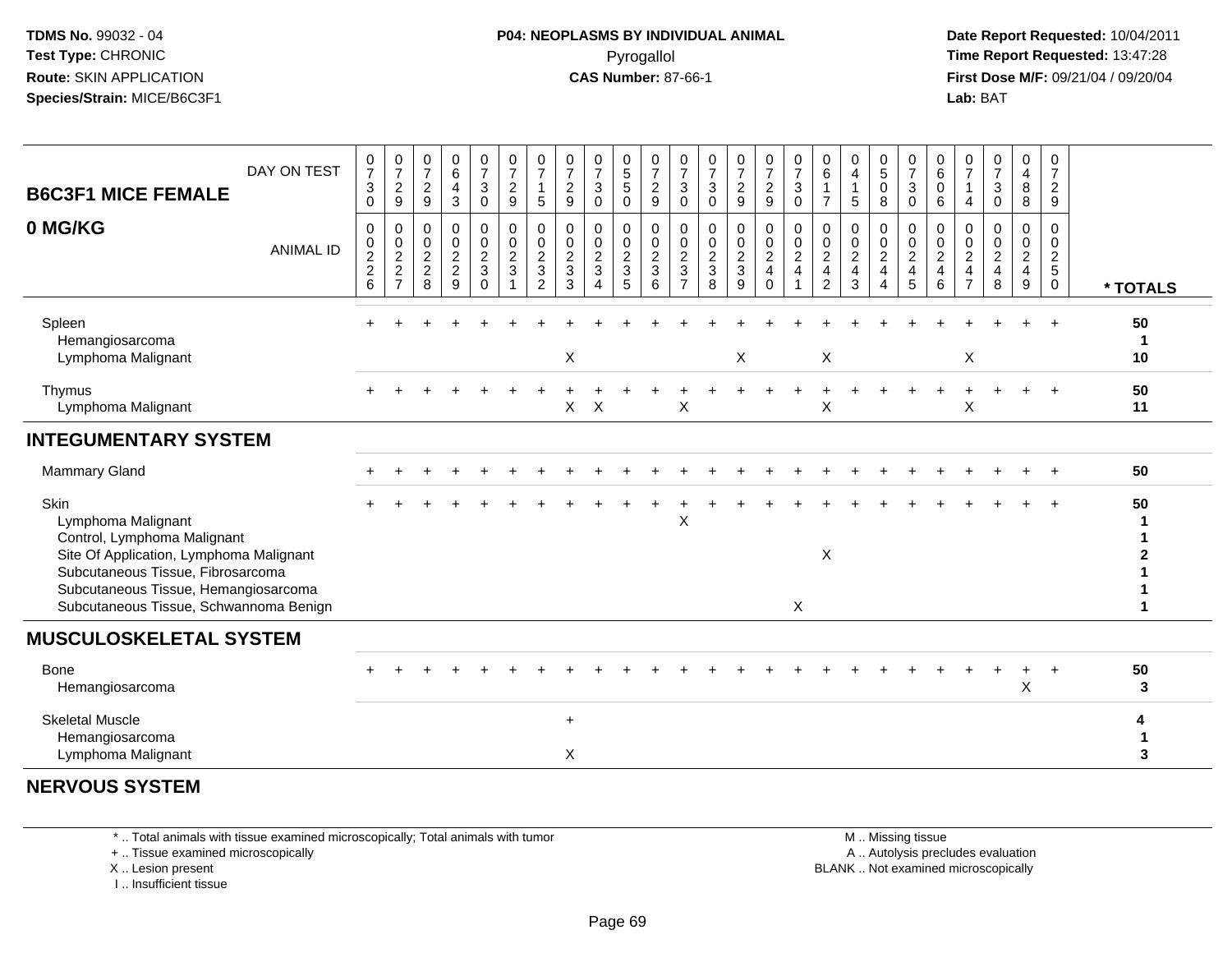### **P04: NEOPLASMS BY INDIVIDUAL ANIMAL**Pyrogallol **Time Report Requested:** 13:47:28

 **Date Report Requested:** 10/04/2011 **First Dose M/F:** 09/21/04 / 09/20/04<br>Lab: BAT **Lab:** BAT

| DAY ON TEST<br><b>B6C3F1 MICE FEMALE</b>                                                                                                               | $\frac{0}{7}$<br>$\sqrt{3}$<br>$\mathbf 0$       | $\frac{0}{7}$<br>$\overline{c}$<br>9                          | $\frac{0}{7}$<br>$\sqrt{2}$<br>$\boldsymbol{9}$  | $_6^0$<br>4<br>3                                | $\frac{0}{7}$<br>$\mathbf{3}$<br>$\mathbf 0$                                          | $\frac{0}{7}$<br>$\sqrt{2}$<br>9                                             | 0<br>$\overline{7}$<br>$\overline{1}$<br>$\sqrt{5}$                 | $\frac{0}{7}$<br>$\boldsymbol{2}$<br>9                          | $\frac{0}{7}$<br>3<br>$\mathbf 0$           | $\begin{array}{c} 0 \\ 5 \\ 5 \end{array}$<br>$\mathbf 0$ | $\frac{0}{7}$<br>$\sqrt{2}$<br>$\boldsymbol{9}$                      | $\frac{0}{7}$<br>3<br>$\mathbf 0$           | $\frac{0}{7}$<br>$\sqrt{3}$<br>$\mathbf 0$     | $\frac{0}{7}$<br>$\overline{c}$<br>$\boldsymbol{9}$                  | $\frac{0}{7}$<br>$\overline{2}$<br>9                                             | $\frac{0}{7}$<br>$\ensuremath{\mathsf{3}}$<br>$\mathbf 0$                           | 0<br>6<br>$\mathbf 1$<br>$\overline{7}$                                      | 0<br>$\overline{4}$<br>-1<br>5                                     | $\begin{smallmatrix}0\\5\end{smallmatrix}$<br>$\pmb{0}$<br>8 | 0<br>$\overline{7}$<br>$\ensuremath{\mathsf{3}}$<br>$\mathbf 0$ | 0<br>$\overline{6}$<br>0<br>6                            | 0<br>$\overline{7}$<br>4                                          | $\begin{smallmatrix}0\\7\end{smallmatrix}$<br>$\mathsf 3$<br>$\mathbf 0$                    | 0<br>$\overline{4}$<br>$\bf 8$<br>8                                               | 0<br>$\overline{7}$<br>$\boldsymbol{2}$<br>9                              |                                  |
|--------------------------------------------------------------------------------------------------------------------------------------------------------|--------------------------------------------------|---------------------------------------------------------------|--------------------------------------------------|-------------------------------------------------|---------------------------------------------------------------------------------------|------------------------------------------------------------------------------|---------------------------------------------------------------------|-----------------------------------------------------------------|---------------------------------------------|-----------------------------------------------------------|----------------------------------------------------------------------|---------------------------------------------|------------------------------------------------|----------------------------------------------------------------------|----------------------------------------------------------------------------------|-------------------------------------------------------------------------------------|------------------------------------------------------------------------------|--------------------------------------------------------------------|--------------------------------------------------------------|-----------------------------------------------------------------|----------------------------------------------------------|-------------------------------------------------------------------|---------------------------------------------------------------------------------------------|-----------------------------------------------------------------------------------|---------------------------------------------------------------------------|----------------------------------|
| 0 MG/KG<br><b>ANIMAL ID</b>                                                                                                                            | $\mathbf 0$<br>$\mathbf 0$<br>$\frac{2}{2}$<br>6 | $\mathbf 0$<br>$\mathbf 0$<br>$\frac{2}{2}$<br>$\overline{7}$ | $\mathbf 0$<br>$\mathbf 0$<br>$\frac{2}{2}$<br>8 | 0<br>0<br>$\overline{2}$<br>$\overline{c}$<br>9 | $\mathbf 0$<br>$\mathbf 0$<br>$\overline{2}$<br>$\ensuremath{\mathsf{3}}$<br>$\Omega$ | $\mathbf 0$<br>$\mathbf 0$<br>$\overline{2}$<br>$\sqrt{3}$<br>$\overline{1}$ | 0<br>0<br>$\sqrt{2}$<br>$\ensuremath{\mathsf{3}}$<br>$\overline{2}$ | $\mathbf 0$<br>$\mathbf 0$<br>$\overline{2}$<br>$\sqrt{3}$<br>3 | 0<br>$\pmb{0}$<br>$\frac{2}{3}$<br>$\Delta$ | 0<br>$\mathsf{O}\xspace$<br>$\frac{2}{3}$<br>5            | 0<br>$\mathbf 0$<br>$\overline{2}$<br>$\ensuremath{\mathsf{3}}$<br>6 | $\mathbf 0$<br>$\mathbf 0$<br>$\frac{2}{3}$ | $\pmb{0}$<br>$\mathbf 0$<br>$\frac{2}{3}$<br>8 | 0<br>$\mathbf 0$<br>$\overline{2}$<br>$\ensuremath{\mathsf{3}}$<br>9 | $\pmb{0}$<br>$\mathsf{O}\xspace$<br>$\overline{2}$<br>$\overline{4}$<br>$\Omega$ | $\mathbf 0$<br>$\begin{smallmatrix} 0\\2 \end{smallmatrix}$<br>$\overline{4}$<br>-1 | $\mathbf 0$<br>$\mathbf 0$<br>$\sqrt{2}$<br>$\overline{4}$<br>$\overline{2}$ | $\mathbf 0$<br>0<br>$\overline{2}$<br>$\overline{\mathbf{4}}$<br>3 | $\mathbf 0$<br>$\pmb{0}$<br>$\frac{2}{4}$<br>$\overline{4}$  | 0<br>$\mathbf 0$<br>$\frac{2}{4}$<br>5                          | 0<br>0<br>$\overline{a}$<br>$\overline{\mathbf{4}}$<br>6 | 0<br>0<br>$\sqrt{2}$<br>$\overline{\mathbf{4}}$<br>$\overline{7}$ | $\mathbf 0$<br>$\begin{smallmatrix} 0\\2 \end{smallmatrix}$<br>$\overline{\mathbf{4}}$<br>8 | 0<br>$\mathbf 0$<br>$\overline{2}$<br>$\overline{\mathbf{4}}$<br>$\boldsymbol{9}$ | $\mathbf 0$<br>$\mathbf 0$<br>$\overline{c}$<br>$\sqrt{5}$<br>$\mathbf 0$ | * TOTALS                         |
| <b>Brain</b>                                                                                                                                           |                                                  |                                                               |                                                  |                                                 |                                                                                       |                                                                              |                                                                     |                                                                 |                                             |                                                           |                                                                      |                                             |                                                |                                                                      |                                                                                  |                                                                                     |                                                                              |                                                                    |                                                              |                                                                 |                                                          |                                                                   |                                                                                             |                                                                                   |                                                                           | 50                               |
| Peripheral Nerve                                                                                                                                       |                                                  |                                                               |                                                  |                                                 |                                                                                       |                                                                              |                                                                     |                                                                 |                                             |                                                           |                                                                      |                                             |                                                |                                                                      |                                                                                  |                                                                                     |                                                                              |                                                                    |                                                              |                                                                 |                                                          |                                                                   |                                                                                             |                                                                                   |                                                                           | $\mathbf{2}$                     |
| Spinal Cord<br>Hemangiosarcoma                                                                                                                         |                                                  |                                                               |                                                  |                                                 |                                                                                       |                                                                              |                                                                     |                                                                 |                                             |                                                           |                                                                      |                                             |                                                |                                                                      |                                                                                  |                                                                                     |                                                                              |                                                                    |                                                              |                                                                 |                                                          |                                                                   |                                                                                             |                                                                                   |                                                                           | $\mathbf{2}$<br>$\mathbf{1}$     |
| <b>RESPIRATORY SYSTEM</b>                                                                                                                              |                                                  |                                                               |                                                  |                                                 |                                                                                       |                                                                              |                                                                     |                                                                 |                                             |                                                           |                                                                      |                                             |                                                |                                                                      |                                                                                  |                                                                                     |                                                                              |                                                                    |                                                              |                                                                 |                                                          |                                                                   |                                                                                             |                                                                                   |                                                                           |                                  |
| Lung<br>Adenoma<br>Alveolar/Bronchiolar Adenoma<br>Alveolar/Bronchiolar Carcinoma<br>Hepatocellular Carcinoma, Metastatic, Liver<br>Lymphoma Malignant |                                                  |                                                               |                                                  |                                                 |                                                                                       |                                                                              | X<br>$\boldsymbol{\mathsf{X}}$                                      | $\boldsymbol{\mathsf{X}}$<br>$\pmb{\times}$                     |                                             |                                                           |                                                                      | X                                           |                                                |                                                                      |                                                                                  |                                                                                     | X                                                                            |                                                                    |                                                              |                                                                 |                                                          | X                                                                 | $\mathsf X$                                                                                 | Х                                                                                 |                                                                           | 50<br>$\mathbf{2}$<br>4<br>8     |
| Nose<br>Lymphoma Malignant                                                                                                                             |                                                  |                                                               |                                                  |                                                 |                                                                                       |                                                                              |                                                                     |                                                                 |                                             |                                                           |                                                                      |                                             |                                                |                                                                      |                                                                                  |                                                                                     |                                                                              |                                                                    |                                                              |                                                                 |                                                          |                                                                   |                                                                                             |                                                                                   | $\div$                                                                    | 50<br>$\mathbf{1}$               |
| Trachea                                                                                                                                                | $\ddot{}$                                        |                                                               |                                                  |                                                 |                                                                                       |                                                                              |                                                                     |                                                                 |                                             |                                                           |                                                                      |                                             |                                                |                                                                      |                                                                                  |                                                                                     |                                                                              |                                                                    |                                                              |                                                                 |                                                          |                                                                   |                                                                                             |                                                                                   |                                                                           | 50                               |
| <b>SPECIAL SENSES SYSTEM</b>                                                                                                                           |                                                  |                                                               |                                                  |                                                 |                                                                                       |                                                                              |                                                                     |                                                                 |                                             |                                                           |                                                                      |                                             |                                                |                                                                      |                                                                                  |                                                                                     |                                                                              |                                                                    |                                                              |                                                                 |                                                          |                                                                   |                                                                                             |                                                                                   |                                                                           |                                  |
| Eye<br>Lymphoma Malignant                                                                                                                              |                                                  |                                                               |                                                  |                                                 |                                                                                       |                                                                              |                                                                     |                                                                 |                                             |                                                           |                                                                      |                                             |                                                |                                                                      |                                                                                  |                                                                                     |                                                                              |                                                                    |                                                              |                                                                 |                                                          | X                                                                 |                                                                                             | $\ddot{}$                                                                         | $^{+}$                                                                    | 50<br>3                          |
| <b>Harderian Gland</b><br>Adenoma<br>Carcinoma<br>Lymphoma Malignant                                                                                   |                                                  |                                                               |                                                  |                                                 |                                                                                       |                                                                              |                                                                     |                                                                 |                                             |                                                           | X                                                                    |                                             |                                                | X                                                                    |                                                                                  |                                                                                     | X                                                                            |                                                                    |                                                              | $\mathsf{X}$                                                    | ÷                                                        | X                                                                 |                                                                                             |                                                                                   |                                                                           | 50<br>1<br>$\boldsymbol{2}$<br>5 |
| *  Total animals with tissue examined microscopically; Total animals with tumor<br>+  Tissue examined microscopically                                  |                                                  |                                                               |                                                  |                                                 |                                                                                       |                                                                              |                                                                     |                                                                 |                                             |                                                           |                                                                      |                                             |                                                |                                                                      |                                                                                  |                                                                                     |                                                                              |                                                                    |                                                              | M  Missing tissue                                               |                                                          |                                                                   | A  Autolysis precludes evaluation                                                           |                                                                                   |                                                                           |                                  |

X .. Lesion present

I .. Insufficient tissue

Lesion present BLANK .. Not examined microscopically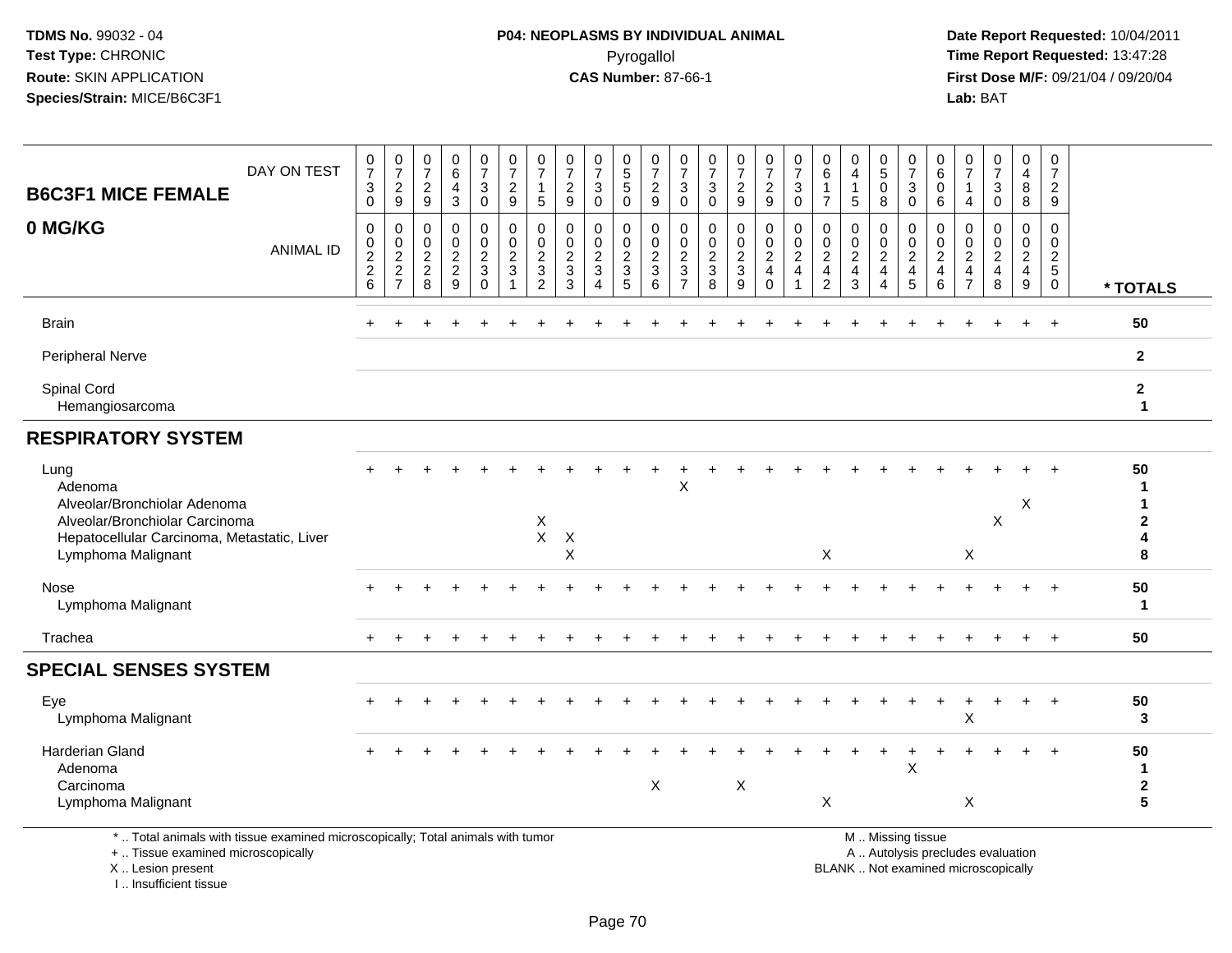**Date Report Requested:** 10/04/2011 **First Dose M/F:** 09/21/04 / 09/20/04<br>**Lab:** BAT **Lab:** BAT

| <b>B6C3F1 MICE FEMALE</b>                    | DAY ON TEST      | $\frac{0}{7}$<br>$\sqrt{3}$<br>$\mathbf 0$ | $\begin{array}{c} 0 \\ 7 \end{array}$<br>$\overline{c}$<br>$\boldsymbol{9}$ | 0<br>$\overline{ }$<br>$\boldsymbol{2}$<br>9 | 0<br>6<br>4<br>3                          | 0<br>$\overline{ }$<br>$\ensuremath{\mathsf{3}}$<br>$\mathbf 0$ | 0<br>$\overline{ }$<br>$\boldsymbol{2}$<br>9 | $\pmb{0}$<br>$\overline{z}$<br>$\overline{5}$       | $\pmb{0}$<br>$\overline{7}$<br>$\overline{c}$<br>9 | $\overline{7}$<br>3<br>$\Omega$ | 0<br>5<br>$5\phantom{.0}$<br>0 | $\frac{0}{7}$<br>$\boldsymbol{2}$<br>$\boldsymbol{9}$ | 0<br>$\overline{ }$<br>$\ensuremath{\mathsf{3}}$<br>0 | $\frac{0}{7}$<br>$\sqrt{3}$<br>$\mathbf 0$           | $\pmb{0}$<br>$\overline{7}$<br>$\boldsymbol{2}$<br>9 | 0<br>$\overline{7}$<br>$\overline{c}$<br>9            | $\frac{0}{7}$<br>$\ensuremath{\mathsf{3}}$<br>$\mathbf 0$ | $\begin{matrix} 0 \\ 6 \end{matrix}$<br>$\overline{ }$            | 4<br>5                                  | 0<br>$\mathbf 5$<br>$\pmb{0}$<br>8                               | $\frac{0}{7}$<br>3<br>0                              | $\boldsymbol{0}$<br>$\,6\,$<br>$\mathbf 0$<br>6    | 0<br>$\overline{ }$                                                | 0<br>$\overline{7}$<br>3             | 0<br>4<br>$\bf 8$<br>8                 | 0<br>$\overline{7}$<br>$\sqrt{2}$<br>9 |                      |
|----------------------------------------------|------------------|--------------------------------------------|-----------------------------------------------------------------------------|----------------------------------------------|-------------------------------------------|-----------------------------------------------------------------|----------------------------------------------|-----------------------------------------------------|----------------------------------------------------|---------------------------------|--------------------------------|-------------------------------------------------------|-------------------------------------------------------|------------------------------------------------------|------------------------------------------------------|-------------------------------------------------------|-----------------------------------------------------------|-------------------------------------------------------------------|-----------------------------------------|------------------------------------------------------------------|------------------------------------------------------|----------------------------------------------------|--------------------------------------------------------------------|--------------------------------------|----------------------------------------|----------------------------------------|----------------------|
| 0 MG/KG                                      | <b>ANIMAL ID</b> | 0<br>0, 2, 2, 6                            | $0002$<br>$27$                                                              | 0<br>$\mathbf 0$<br>$\frac{2}{2}$<br>8       | $\pmb{0}$<br>$\frac{2}{2}$<br>$\mathsf q$ | 0<br>$\pmb{0}$<br>$\frac{2}{3}$<br>$\Omega$                     | 0<br>$\pmb{0}$<br>$\frac{2}{3}$              | $\boldsymbol{0}$<br>$\frac{0}{2}$<br>$\overline{2}$ | 0<br>$\pmb{0}$<br>$\frac{2}{3}$<br>3               | $\frac{0}{2}$<br>3              | 0<br>0<br>$\frac{2}{3}$<br>5   | $\begin{matrix} 0 \\ 0 \\ 2 \\ 3 \end{matrix}$<br>6   | $\pmb{0}$<br>$\frac{2}{3}$<br>$\overline{ }$          | $\begin{array}{c} 0 \\ 0 \\ 2 \\ 3 \end{array}$<br>8 | $\mathbf 0$<br>$\frac{0}{2}$<br>9                    | 0<br>$\mathsf{O}\xspace$<br>$\frac{2}{4}$<br>$\Omega$ | $\begin{matrix} 0 \\ 0 \\ 2 \\ 4 \end{matrix}$            | $\begin{array}{c} 0 \\ 0 \\ 2 \\ 4 \end{array}$<br>$\overline{2}$ | $\pmb{0}$<br>$\boldsymbol{2}$<br>4<br>3 | 0<br>$\pmb{0}$<br>$\overline{c}$<br>$\overline{\mathbf{4}}$<br>4 | 0<br>$\begin{array}{c} 0 \\ 2 \\ 4 \end{array}$<br>5 | $\pmb{0}$<br>$\overline{c}$<br>$\overline{4}$<br>6 | $\mathbf 0$<br>$\overline{\mathbf{c}}$<br>$\overline{\phantom{0}}$ | $\mathbf 0$<br>$\boldsymbol{2}$<br>8 | 0<br>$\overline{\mathbf{c}}$<br>4<br>9 | 0<br>0<br>$\frac{2}{5}$<br>$\mathbf 0$ | * TOTALS             |
| <b>URINARY SYSTEM</b>                        |                  |                                            |                                                                             |                                              |                                           |                                                                 |                                              |                                                     |                                                    |                                 |                                |                                                       |                                                       |                                                      |                                                      |                                                       |                                                           |                                                                   |                                         |                                                                  |                                                      |                                                    |                                                                    |                                      |                                        |                                        |                      |
| Kidney<br>Hemangiosarcoma                    |                  |                                            |                                                                             |                                              |                                           |                                                                 |                                              |                                                     |                                                    |                                 |                                |                                                       |                                                       |                                                      |                                                      |                                                       |                                                           |                                                                   |                                         |                                                                  |                                                      |                                                    |                                                                    |                                      | $+$                                    | $+$                                    | 50                   |
| Lymphoma Malignant                           |                  |                                            |                                                                             |                                              |                                           |                                                                 |                                              |                                                     |                                                    | $X$ $X$                         |                                |                                                       |                                                       |                                                      |                                                      |                                                       |                                                           | X                                                                 |                                         |                                                                  |                                                      |                                                    | X                                                                  |                                      |                                        |                                        | 8                    |
| <b>Urinary Bladder</b><br>Lymphoma Malignant |                  |                                            |                                                                             |                                              |                                           |                                                                 |                                              |                                                     |                                                    |                                 |                                |                                                       |                                                       |                                                      |                                                      |                                                       |                                                           | X                                                                 |                                         |                                                                  |                                                      |                                                    | $\boldsymbol{\mathsf{X}}$                                          |                                      | $+$                                    | $\overline{+}$                         | 50<br>$\overline{7}$ |
| <b>SYSTEMIC LESIONS</b>                      |                  |                                            |                                                                             |                                              |                                           |                                                                 |                                              |                                                     |                                                    |                                 |                                |                                                       |                                                       |                                                      |                                                      |                                                       |                                                           |                                                                   |                                         |                                                                  |                                                      |                                                    |                                                                    |                                      |                                        |                                        |                      |
| Multiple Organ<br>Lymphoma Malignant         |                  |                                            |                                                                             |                                              |                                           |                                                                 |                                              |                                                     | X                                                  | X                               |                                |                                                       | X                                                     |                                                      | X                                                    |                                                       |                                                           | X                                                                 |                                         |                                                                  |                                                      |                                                    | X                                                                  |                                      | $+$                                    |                                        | 50<br>13             |

\* .. Total animals with tissue examined microscopically; Total animals with tumor

+ .. Tissue examined microscopically

X .. Lesion present

I .. Insufficient tissue

 M .. Missing tissuey the contract of the contract of the contract of the contract of the contract of the contract of the contract of  $A$ . Autolysis precludes evaluation Lesion present BLANK .. Not examined microscopically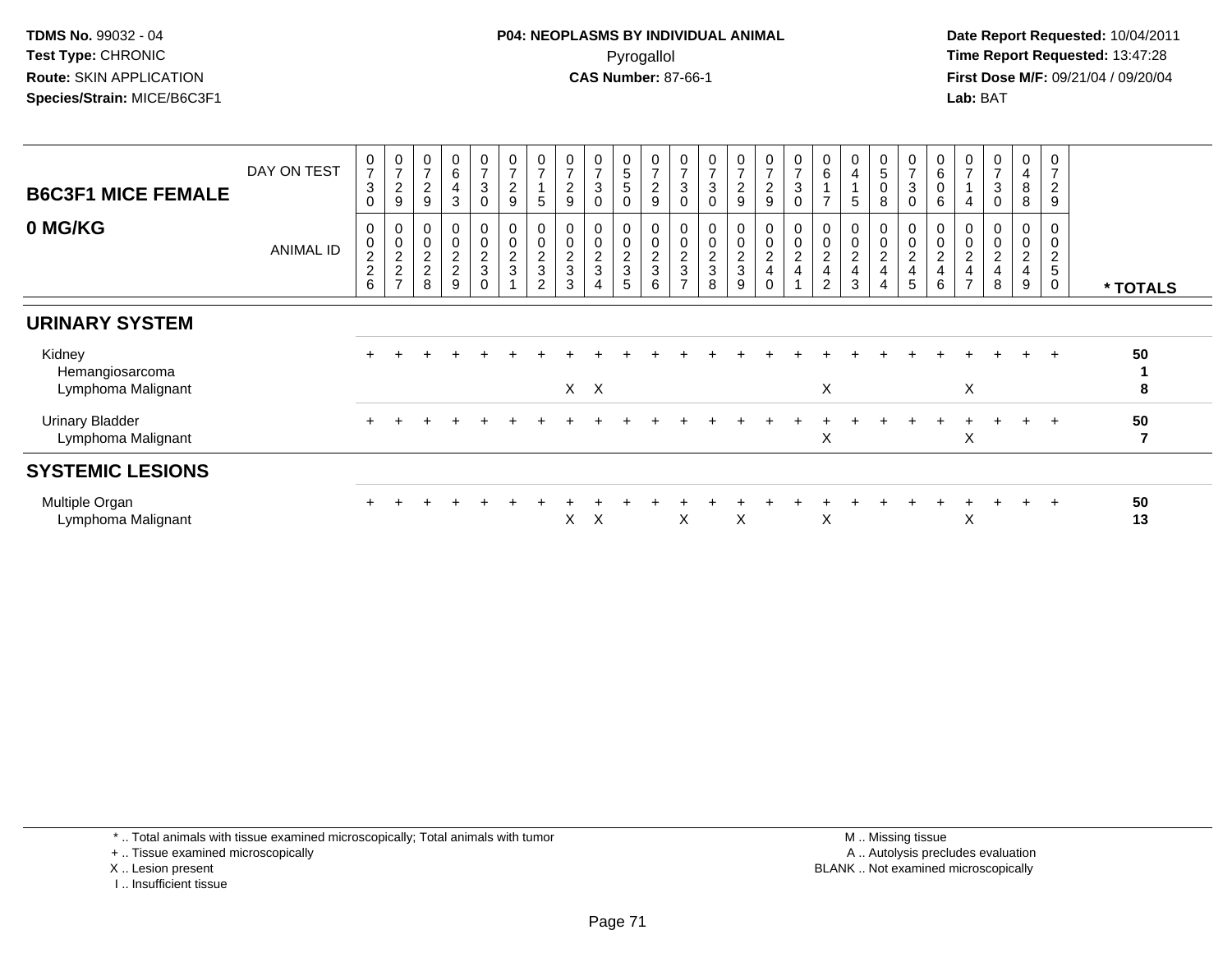# **P04: NEOPLASMS BY INDIVIDUAL ANIMAL**Pyrogallol **Time Report Requested:** 13:47:28

| <b>B6C3F1 MICE FEMALE</b>                                                              | DAY ON TEST                                                                                                                                                                                                            | $^{\rm 0}_{\rm 5}$<br>$\frac{8}{2}$                     | 0729                                  | $\begin{array}{c} 0 \\ 5 \end{array}$<br>$\bf 8$<br>$\overline{9}$ | $\begin{array}{c} 0 \\ 7 \end{array}$<br>$\frac{2}{9}$                     | 0<br>$6\phantom{a}$<br>$\pmb{0}$<br>$\overline{2}$ | $\begin{smallmatrix}0\\7\end{smallmatrix}$<br>$\overline{1}$<br>8           | $\begin{array}{c} 0 \\ 5 \end{array}$<br>$\overline{4}$<br>4 | $\begin{array}{c} 0 \\ 5 \end{array}$<br>$\,6\,$<br>$\mathbf{1}$ | $\begin{array}{c} 0 \\ 7 \end{array}$<br>3<br>0                                   | 0<br>$\overline{4}$<br>3<br>8                           | $\pmb{0}$<br>$6\phantom{a}$<br>$\overline{4}$<br>$\overline{4}$         | 0<br>$\overline{7}$<br>$\sqrt{3}$<br>$\mathsf{O}\xspace$              | $\frac{0}{7}$<br>$\sqrt{3}$<br>$\mathsf{O}\xspace$  | $_{6}^{\rm 0}$<br>$\,6\,$<br>$\pmb{0}$                    | $\begin{array}{c} 0 \\ 6 \end{array}$<br>$\overline{1}$<br>$\mathbf{1}$ | $\begin{array}{c} 0 \\ 7 \end{array}$<br>$\mathbf{1}$<br>8       | $\pmb{0}$<br>$6\phantom{a}$<br>$\mathbf{3}$<br>$\overline{4}$       | $\begin{array}{c} 0 \\ 7 \end{array}$<br>$\mathbf{3}$<br>$\mathbf 0$           | $\begin{matrix} 0 \ 6 \end{matrix}$<br>8<br>$\overline{7}$ | $\frac{0}{7}$<br>$\frac{2}{9}$                                   | $\frac{0}{7}$<br>$\frac{2}{9}$ | $\frac{0}{7}$<br>$\frac{2}{9}$                | $\begin{smallmatrix}0\\7\end{smallmatrix}$<br>$\frac{2}{9}$ | $\frac{0}{7}$<br>$\frac{2}{9}$                      | $\begin{smallmatrix}0\\7\end{smallmatrix}$<br>$\mathbf{3}$<br>$\mathbf 0$ |                   |
|----------------------------------------------------------------------------------------|------------------------------------------------------------------------------------------------------------------------------------------------------------------------------------------------------------------------|---------------------------------------------------------|---------------------------------------|--------------------------------------------------------------------|----------------------------------------------------------------------------|----------------------------------------------------|-----------------------------------------------------------------------------|--------------------------------------------------------------|------------------------------------------------------------------|-----------------------------------------------------------------------------------|---------------------------------------------------------|-------------------------------------------------------------------------|-----------------------------------------------------------------------|-----------------------------------------------------|-----------------------------------------------------------|-------------------------------------------------------------------------|------------------------------------------------------------------|---------------------------------------------------------------------|--------------------------------------------------------------------------------|------------------------------------------------------------|------------------------------------------------------------------|--------------------------------|-----------------------------------------------|-------------------------------------------------------------|-----------------------------------------------------|---------------------------------------------------------------------------|-------------------|
| 5 MG/KG                                                                                | <b>ANIMAL ID</b>                                                                                                                                                                                                       | $\pmb{0}$<br>$\begin{array}{c} 0 \\ 2 \\ 5 \end{array}$ | $\pmb{0}$<br>$0$<br>$2$<br>$5$<br>$2$ | 0<br>$\mathbf 0$<br>$\sqrt{2}$<br>$\sqrt{5}$<br>$\overline{3}$     | $\pmb{0}$<br>$\mathbf 0$<br>$\overline{2}$<br>$\sqrt{5}$<br>$\overline{4}$ | $\mathsf 0$<br>$\mathbf 0$<br>$rac{2}{5}$          | 0<br>$\mathbf 0$<br>$\overline{2}$<br>$\begin{array}{c} 5 \\ 6 \end{array}$ | $\pmb{0}$<br>$\pmb{0}$<br>$\overline{2}$<br>$\frac{5}{7}$    | $\mathbf 0$<br>$\mathbf 0$<br>$\frac{2}{5}$<br>8                 | $\boldsymbol{0}$<br>$\mathbf 0$<br>$\overline{2}$<br>$\sqrt{5}$<br>$\overline{9}$ | 0<br>0<br>$\overline{2}$<br>$6\phantom{1}6$<br>$\Omega$ | $\pmb{0}$<br>$\mathbf 0$<br>$\overline{2}$<br>$\,6\,$<br>$\overline{1}$ | $\mathsf{O}\xspace$<br>0<br>$\overline{2}$<br>$\,6$<br>$\overline{2}$ | 0<br>0<br>$\overline{2}$<br>$\,6$<br>$\overline{3}$ | $\pmb{0}$<br>$\pmb{0}$<br>$\frac{2}{6}$<br>$\overline{4}$ | $\mathbf 0$<br>$\mathbf 0$<br>$rac{2}{6}$                               | $\pmb{0}$<br>$\mathbf 0$<br>$\overline{2}$<br>$\,6\,$<br>$\,6\,$ | $\pmb{0}$<br>$\mathbf 0$<br>$\sqrt{2}$<br>$\,6\,$<br>$\overline{7}$ | $\boldsymbol{0}$<br>$\mathbf 0$<br>$\overline{2}$<br>$\,6\,$<br>$\overline{8}$ | 0<br>$\mathbf 0$<br>$rac{2}{9}$                            | 0<br>$\mathsf{O}\xspace$<br>$\frac{2}{7}$<br>$\ddot{\mathbf{0}}$ | $\mathbf 0$<br>$\frac{0}{2}$   | $\mathbf 0$<br>$\frac{0}{2}$<br>$\frac{7}{2}$ | $\pmb{0}$<br>$\mathbf 0$<br>$\frac{2}{7}$<br>$\mathbf{3}$   | 0<br>$\mathbf 0$<br>$\frac{2}{7}$<br>$\overline{4}$ | $\mathsf 0$<br>$\mathbf 0$<br>$rac{2}{7}$                                 | females<br>(cont) |
| <b>ALIMENTARY SYSTEM</b>                                                               |                                                                                                                                                                                                                        |                                                         |                                       |                                                                    |                                                                            |                                                    |                                                                             |                                                              |                                                                  |                                                                                   |                                                         |                                                                         |                                                                       |                                                     |                                                           |                                                                         |                                                                  |                                                                     |                                                                                |                                                            |                                                                  |                                |                                               |                                                             |                                                     |                                                                           |                   |
| Esophagus                                                                              |                                                                                                                                                                                                                        |                                                         |                                       |                                                                    |                                                                            |                                                    |                                                                             |                                                              |                                                                  |                                                                                   |                                                         |                                                                         |                                                                       |                                                     |                                                           |                                                                         |                                                                  |                                                                     |                                                                                |                                                            |                                                                  |                                |                                               |                                                             |                                                     |                                                                           |                   |
| Gallbladder<br>Lymphoma Malignant                                                      |                                                                                                                                                                                                                        |                                                         |                                       |                                                                    |                                                                            |                                                    |                                                                             |                                                              |                                                                  |                                                                                   |                                                         | $\boldsymbol{\mathsf{X}}$                                               |                                                                       |                                                     |                                                           |                                                                         |                                                                  |                                                                     |                                                                                |                                                            |                                                                  |                                |                                               |                                                             |                                                     |                                                                           |                   |
| Intestine Large, Cecum                                                                 |                                                                                                                                                                                                                        |                                                         |                                       |                                                                    |                                                                            |                                                    |                                                                             |                                                              |                                                                  |                                                                                   |                                                         |                                                                         |                                                                       |                                                     |                                                           |                                                                         |                                                                  |                                                                     |                                                                                |                                                            |                                                                  |                                |                                               |                                                             |                                                     |                                                                           |                   |
| Intestine Large, Colon                                                                 |                                                                                                                                                                                                                        |                                                         |                                       |                                                                    |                                                                            |                                                    |                                                                             |                                                              |                                                                  |                                                                                   |                                                         |                                                                         |                                                                       |                                                     |                                                           |                                                                         |                                                                  |                                                                     |                                                                                |                                                            |                                                                  |                                |                                               |                                                             |                                                     | $\overline{+}$                                                            |                   |
| Intestine Large, Rectum<br>Lymphoma Malignant                                          |                                                                                                                                                                                                                        |                                                         |                                       |                                                                    |                                                                            |                                                    |                                                                             |                                                              |                                                                  |                                                                                   |                                                         | X                                                                       |                                                                       |                                                     |                                                           |                                                                         |                                                                  |                                                                     |                                                                                |                                                            |                                                                  |                                |                                               |                                                             |                                                     |                                                                           |                   |
| Intestine Small, Duodenum                                                              |                                                                                                                                                                                                                        |                                                         |                                       |                                                                    |                                                                            |                                                    |                                                                             |                                                              |                                                                  |                                                                                   |                                                         |                                                                         |                                                                       |                                                     |                                                           |                                                                         |                                                                  |                                                                     |                                                                                |                                                            |                                                                  |                                |                                               |                                                             |                                                     |                                                                           |                   |
| Intestine Small, Ileum                                                                 |                                                                                                                                                                                                                        |                                                         |                                       |                                                                    |                                                                            |                                                    |                                                                             |                                                              |                                                                  |                                                                                   |                                                         |                                                                         |                                                                       |                                                     |                                                           |                                                                         |                                                                  |                                                                     |                                                                                |                                                            |                                                                  |                                |                                               |                                                             |                                                     |                                                                           |                   |
| Intestine Small, Jejunum<br>Histiocytic Sarcoma<br>Lymphoma Malignant                  |                                                                                                                                                                                                                        |                                                         |                                       |                                                                    |                                                                            |                                                    |                                                                             |                                                              |                                                                  |                                                                                   |                                                         | $\boldsymbol{\mathsf{X}}$                                               |                                                                       |                                                     |                                                           |                                                                         |                                                                  | X                                                                   |                                                                                |                                                            |                                                                  |                                |                                               |                                                             |                                                     |                                                                           |                   |
| Liver<br>Hemangiosarcoma<br>Hepatoblastoma                                             |                                                                                                                                                                                                                        |                                                         |                                       |                                                                    |                                                                            |                                                    |                                                                             |                                                              |                                                                  |                                                                                   |                                                         |                                                                         |                                                                       |                                                     |                                                           | $\mathsf X$                                                             |                                                                  |                                                                     |                                                                                |                                                            |                                                                  |                                | $\boldsymbol{\mathsf{X}}$                     |                                                             | $\ddot{}$                                           | $\overline{1}$                                                            |                   |
| Hepatocellular Adenoma<br>Hepatocellular Adenoma, Multiple<br>Hepatocellular Carcinoma |                                                                                                                                                                                                                        | X                                                       | X                                     |                                                                    | $X$ $X$                                                                    | X                                                  | X X                                                                         |                                                              |                                                                  | X<br>$\pmb{\times}$                                                               |                                                         | $\sf X$                                                                 |                                                                       | $X$ $X$                                             |                                                           |                                                                         |                                                                  | $\boldsymbol{\mathsf{X}}$                                           | X<br>X                                                                         | $\mathsf{X}$                                               | $\boldsymbol{\mathsf{X}}$                                        |                                |                                               | $\mathsf X$                                                 | $\boldsymbol{\mathsf{X}}$<br>X                      | $\boldsymbol{X}$                                                          |                   |
| Hepatocellular Carcinoma, Multiple<br>Histiocytic Sarcoma<br>Lymphoma Malignant        |                                                                                                                                                                                                                        |                                                         | X                                     | X                                                                  |                                                                            | X                                                  | $\boldsymbol{\mathsf{X}}$                                                   | X                                                            |                                                                  |                                                                                   | $\boldsymbol{\mathsf{X}}$                               | X                                                                       |                                                                       | X X X X                                             |                                                           |                                                                         |                                                                  | $\mathsf X$<br>$\boldsymbol{\mathsf{X}}$                            |                                                                                |                                                            |                                                                  |                                |                                               |                                                             |                                                     |                                                                           |                   |
| X  Lesion present<br>I Insufficient tissue                                             | *  Total animals with tissue examined microscopically; Total animals with tumor<br>M  Missing tissue<br>A  Autolysis precludes evaluation<br>+  Tissue examined microscopically<br>BLANK  Not examined microscopically |                                                         |                                       |                                                                    |                                                                            |                                                    |                                                                             |                                                              |                                                                  |                                                                                   |                                                         |                                                                         |                                                                       |                                                     |                                                           |                                                                         |                                                                  |                                                                     |                                                                                |                                                            |                                                                  |                                |                                               |                                                             |                                                     |                                                                           |                   |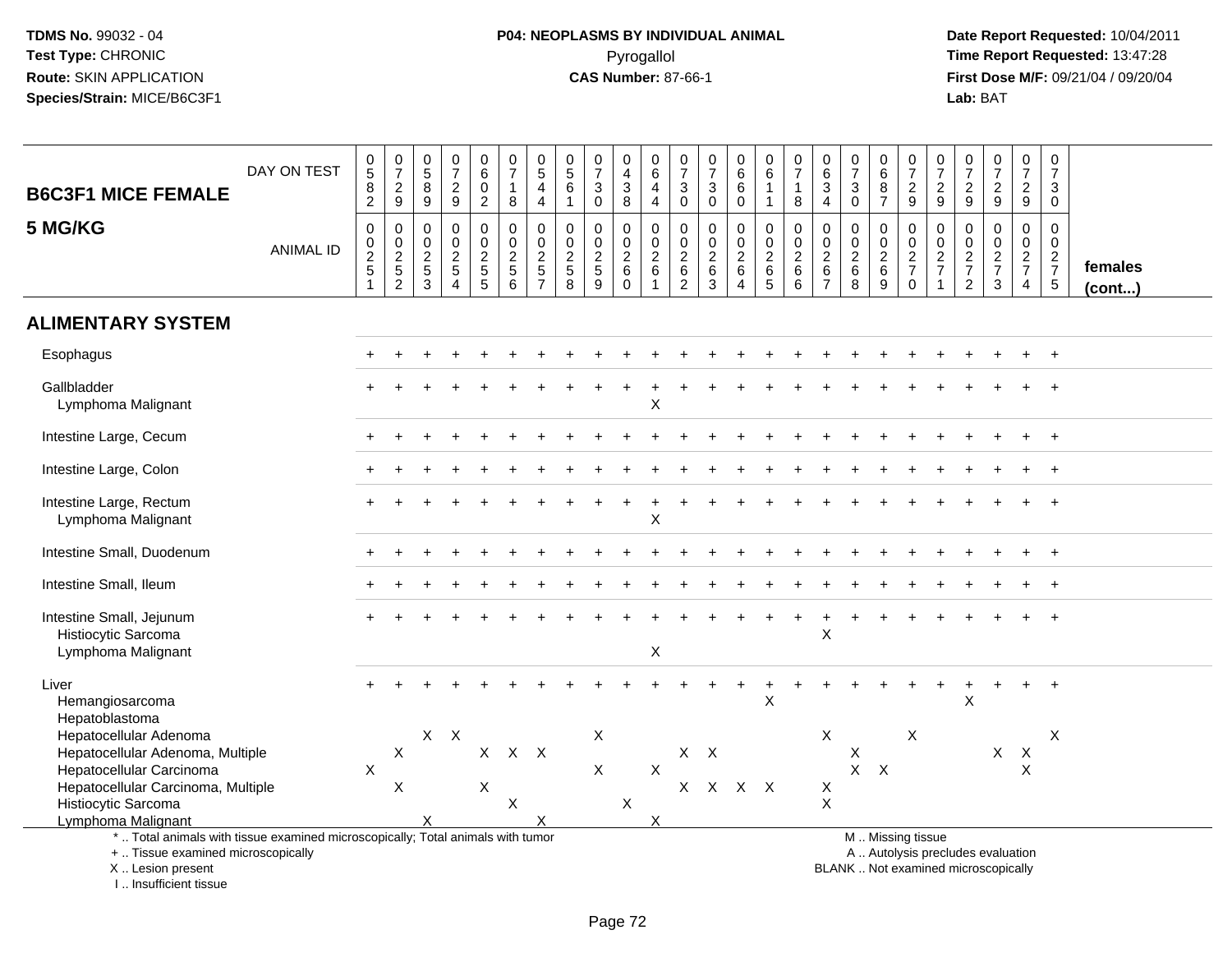#### **P04: NEOPLASMS BY INDIVIDUAL ANIMAL**Pyrogallol **Time Report Requested:** 13:47:28

 **Date Report Requested:** 10/04/2011 **First Dose M/F:** 09/21/04 / 09/20/04<br>**Lab:** BAT **Lab:** BAT

| <b>B6C3F1 MICE FEMALE</b>                                                                                | DAY ON TEST      | 0<br>$\,$ 5 $\,$<br>8<br>$\overline{2}$                     | $\frac{0}{7}$<br>$\frac{2}{9}$                                | $\begin{array}{c} 0 \\ 5 \end{array}$<br>$\bf8$<br>$\boldsymbol{9}$ | $\begin{array}{c} 0 \\ 7 \end{array}$<br>$\frac{2}{9}$    | $\pmb{0}$<br>$\,6\,$<br>$\mathbf 0$<br>$\overline{c}$ | $\frac{0}{7}$<br>$\mathbf{1}$<br>$\bf 8$             | $^{\rm 0}_{\rm 5}$<br>$\overline{4}$<br>$\overline{4}$ | $\begin{smallmatrix}0\0\5\end{smallmatrix}$<br>$\,6\,$<br>1 | $\pmb{0}$<br>$\overline{7}$<br>$\sqrt{3}$<br>0 | 0<br>$\overline{4}$<br>$\mathbf{3}$<br>8  | $\pmb{0}$<br>$\,6\,$<br>$\overline{4}$<br>$\overline{4}$ | $\mathbf 0$<br>$\overline{7}$<br>3<br>$\mathbf 0$                                 | $\pmb{0}$<br>$\boldsymbol{7}$<br>$\mathbf{3}$<br>$\mathbf 0$              | $0$<br>6<br>6<br>0                                       | $\begin{array}{c} 0 \\ 6 \end{array}$<br>$\overline{1}$<br>$\mathbf{1}$ | $\pmb{0}$<br>$\boldsymbol{7}$<br>$\mathbf{1}$<br>$\bf 8$ | $\mathbf 0$<br>$\,6\,$<br>$\mathbf 3$<br>4                 | $\frac{0}{7}$<br>$\mathbf{3}$<br>$\mathbf 0$   | 0<br>$\,6$<br>8<br>$\overline{7}$      | $\frac{0}{7}$<br>$\frac{2}{9}$                 | $\pmb{0}$<br>$\boldsymbol{7}$<br>$\overline{2}$<br>$\overline{9}$ | 0<br>$\overline{7}$<br>$\frac{2}{9}$                | $\frac{0}{7}$<br>$\frac{2}{9}$       | $\pmb{0}$<br>$\boldsymbol{7}$<br>$\frac{2}{9}$ | 0<br>$\boldsymbol{7}$<br>3<br>0        |                   |
|----------------------------------------------------------------------------------------------------------|------------------|-------------------------------------------------------------|---------------------------------------------------------------|---------------------------------------------------------------------|-----------------------------------------------------------|-------------------------------------------------------|------------------------------------------------------|--------------------------------------------------------|-------------------------------------------------------------|------------------------------------------------|-------------------------------------------|----------------------------------------------------------|-----------------------------------------------------------------------------------|---------------------------------------------------------------------------|----------------------------------------------------------|-------------------------------------------------------------------------|----------------------------------------------------------|------------------------------------------------------------|------------------------------------------------|----------------------------------------|------------------------------------------------|-------------------------------------------------------------------|-----------------------------------------------------|--------------------------------------|------------------------------------------------|----------------------------------------|-------------------|
| 5 MG/KG                                                                                                  | <b>ANIMAL ID</b> | $\mathbf 0$<br>$\mathbf 0$<br>$\frac{2}{5}$<br>$\mathbf{1}$ | $\mathbf 0$<br>$\mathbf 0$<br>$\frac{2}{5}$<br>$\overline{c}$ | 0<br>$\boldsymbol{0}$<br>$\frac{2}{5}$<br>3                         | $\pmb{0}$<br>$\pmb{0}$<br>$\frac{2}{5}$<br>$\overline{4}$ | $\mathbf 0$<br>$\mathbf 0$<br>$rac{2}{5}$             | $\pmb{0}$<br>$\mathbf 0$<br>$\frac{2}{5}$<br>$\,6\,$ | 0<br>$\mathbf 0$<br>$\frac{2}{5}$<br>$\overline{7}$    | 0<br>$\mathsf{O}\xspace$<br>$\frac{2}{5}$<br>8              | 0<br>$\pmb{0}$<br>$\frac{2}{5}$<br>9           | 0<br>0<br>$^2\phantom{1}6$<br>$\mathbf 0$ | 0<br>$\pmb{0}$<br>$\frac{2}{6}$<br>$\mathbf 1$           | $\mathbf 0$<br>$\mathbf 0$<br>$\begin{array}{c} 2 \\ 6 \end{array}$<br>$\sqrt{2}$ | 0<br>$\mathbf 0$<br>$\begin{array}{c} 2 \\ 6 \end{array}$<br>$\mathbf{3}$ | $\mathbf 0$<br>$\mathsf{O}\xspace$<br>$\frac{2}{6}$<br>4 | 0<br>$\mathbf 0$<br>$\frac{2}{6}$                                       | $\pmb{0}$<br>$\mathbf 0$<br>$\frac{2}{6}$<br>$\,6\,$     | 0<br>$\boldsymbol{0}$<br>$\sqrt{2}$<br>6<br>$\overline{7}$ | $\mathbf 0$<br>$\pmb{0}$<br>$\frac{2}{6}$<br>8 | 0<br>$\mathbf 0$<br>$\frac{2}{6}$<br>9 | 0<br>$\pmb{0}$<br>$\frac{2}{7}$<br>$\mathbf 0$ | 0<br>$\pmb{0}$<br>$\frac{2}{7}$<br>$\mathbf{1}$                   | 0<br>$\mathbf 0$<br>$\frac{2}{7}$<br>$\overline{2}$ | 0<br>$\pmb{0}$<br>$\frac{2}{7}$<br>3 | 0<br>$\mathbf 0$<br>$\frac{2}{7}$<br>4         | 0<br>$\mathbf 0$<br>$\frac{2}{7}$<br>5 | females<br>(cont) |
| Serosa, Sarcoma, Metastatic, Mesentery                                                                   |                  |                                                             |                                                               |                                                                     |                                                           |                                                       |                                                      |                                                        |                                                             |                                                |                                           |                                                          |                                                                                   |                                                                           |                                                          |                                                                         |                                                          |                                                            |                                                |                                        |                                                |                                                                   |                                                     |                                      |                                                |                                        |                   |
| Mesentery<br>Histiocytic Sarcoma<br>Lymphoma Malignant<br>Sarcoma<br>Sarcoma Stromal, Metastatic, Uterus |                  |                                                             |                                                               | $+$<br>X                                                            |                                                           |                                                       | $\ddot{}$<br>$\boldsymbol{\mathsf{X}}$               | X                                                      |                                                             |                                                | $\sf X$                                   | X                                                        |                                                                                   |                                                                           | $\ddot{}$<br>X                                           |                                                                         |                                                          | $+$<br>$\mathsf X$                                         |                                                |                                        |                                                |                                                                   |                                                     |                                      |                                                | $+$ $+$<br>$X$ $X$                     |                   |
| Pancreas<br>Histiocytic Sarcoma<br>Lymphoma Malignant                                                    |                  |                                                             |                                                               | X                                                                   |                                                           |                                                       | $\boldsymbol{\mathsf{X}}$                            | Χ                                                      |                                                             |                                                | $\mathsf X$                               | X                                                        |                                                                                   |                                                                           | Χ                                                        |                                                                         |                                                          | X                                                          |                                                |                                        |                                                |                                                                   |                                                     |                                      | X                                              | X                                      |                   |
| <b>Salivary Glands</b><br>Histiocytic Sarcoma<br>Lymphoma Malignant                                      |                  |                                                             |                                                               | $\mathsf X$                                                         |                                                           |                                                       | $\times$                                             | X                                                      |                                                             |                                                |                                           | X                                                        |                                                                                   |                                                                           | X                                                        |                                                                         |                                                          |                                                            |                                                |                                        |                                                |                                                                   |                                                     |                                      |                                                |                                        |                   |
| Stomach, Forestomach<br>Lymphoma Malignant<br>Squamous Cell Papilloma                                    |                  |                                                             |                                                               | X                                                                   |                                                           |                                                       |                                                      |                                                        |                                                             |                                                |                                           | X                                                        |                                                                                   |                                                                           |                                                          |                                                                         |                                                          |                                                            |                                                |                                        |                                                |                                                                   |                                                     |                                      | X                                              |                                        |                   |
| Stomach, Glandular                                                                                       |                  |                                                             |                                                               |                                                                     |                                                           |                                                       |                                                      |                                                        |                                                             |                                                |                                           |                                                          |                                                                                   |                                                                           |                                                          |                                                                         |                                                          |                                                            |                                                |                                        |                                                |                                                                   |                                                     |                                      | $+$                                            | $+$                                    |                   |
| <b>CARDIOVASCULAR SYSTEM</b>                                                                             |                  |                                                             |                                                               |                                                                     |                                                           |                                                       |                                                      |                                                        |                                                             |                                                |                                           |                                                          |                                                                                   |                                                                           |                                                          |                                                                         |                                                          |                                                            |                                                |                                        |                                                |                                                                   |                                                     |                                      |                                                |                                        |                   |
| <b>Blood Vessel</b>                                                                                      |                  |                                                             |                                                               |                                                                     |                                                           |                                                       |                                                      |                                                        |                                                             |                                                |                                           |                                                          |                                                                                   |                                                                           |                                                          |                                                                         |                                                          |                                                            |                                                |                                        |                                                |                                                                   |                                                     |                                      |                                                |                                        |                   |
| Heart<br>Lymphoma Malignant                                                                              |                  |                                                             |                                                               |                                                                     |                                                           |                                                       |                                                      |                                                        |                                                             |                                                |                                           |                                                          |                                                                                   |                                                                           | $\sf X$                                                  |                                                                         |                                                          |                                                            |                                                |                                        |                                                |                                                                   |                                                     |                                      |                                                |                                        |                   |
| <b>ENDOCRINE SYSTEM</b>                                                                                  |                  |                                                             |                                                               |                                                                     |                                                           |                                                       |                                                      |                                                        |                                                             |                                                |                                           |                                                          |                                                                                   |                                                                           |                                                          |                                                                         |                                                          |                                                            |                                                |                                        |                                                |                                                                   |                                                     |                                      |                                                |                                        |                   |

\* .. Total animals with tissue examined microscopically; Total animals with tumor

+ .. Tissue examined microscopically

X .. Lesion present

I .. Insufficient tissue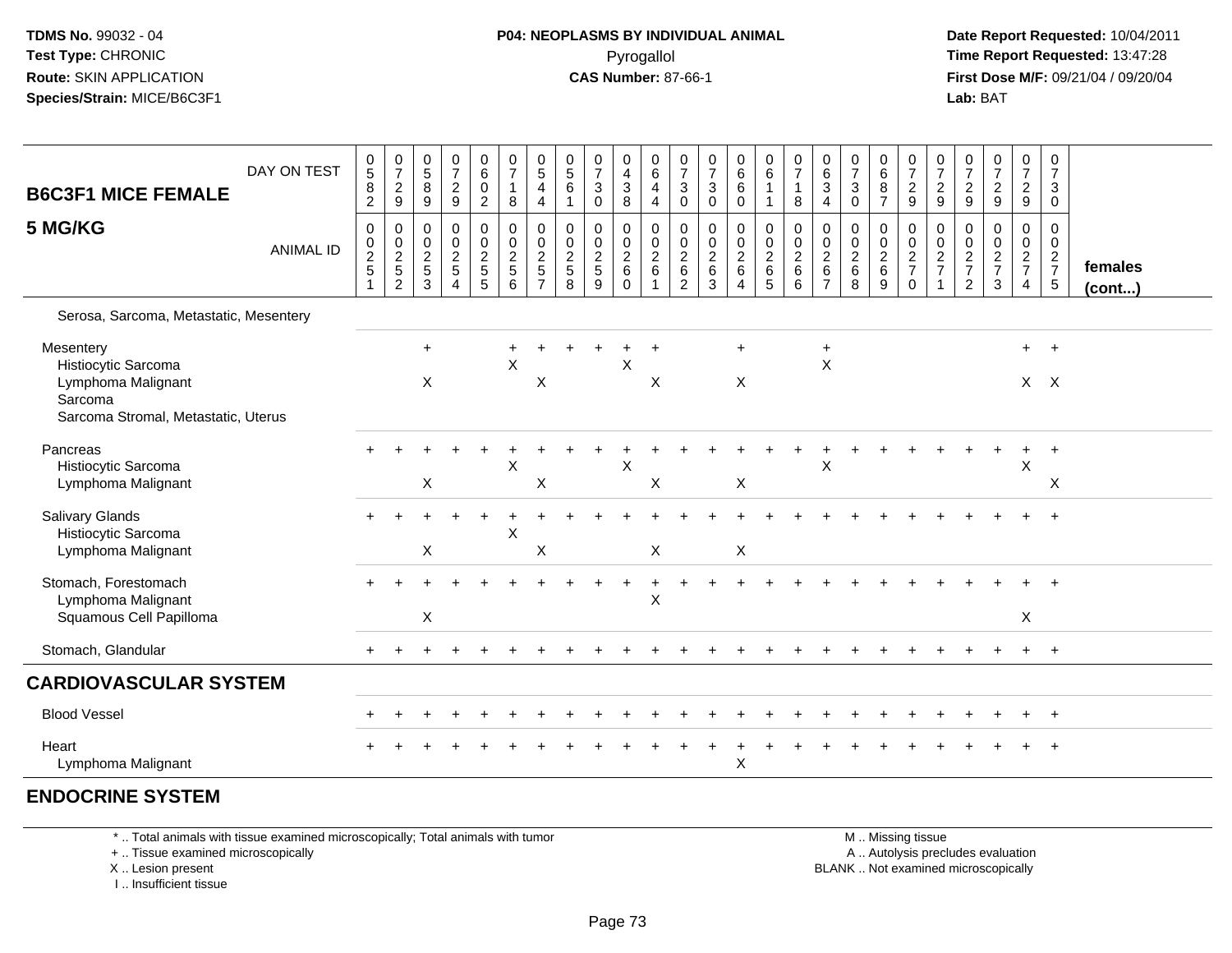# **P04: NEOPLASMS BY INDIVIDUAL ANIMAL**Pyrogallol **Time Report Requested:** 13:47:28

 **Date Report Requested:** 10/04/2011 **First Dose M/F:** 09/21/04 / 09/20/04<br>Lab: BAT **Lab:** BAT

| <b>B6C3F1 MICE FEMALE</b>                                                                                                                  | DAY ON TEST      | $\begin{array}{c} 0 \\ 5 \end{array}$<br>$\bf 8$<br>$\overline{2}$ | $\begin{smallmatrix}0\\7\end{smallmatrix}$<br>$\frac{2}{9}$ | 0<br>$\,$ 5 $\,$<br>8<br>9                                          | $\begin{smallmatrix}0\\7\end{smallmatrix}$<br>$\frac{2}{9}$          | $\pmb{0}$<br>$\,6\,$<br>0<br>$\overline{2}$     | $\pmb{0}$<br>$\overline{7}$<br>$\mathbf{1}$<br>8       | $\begin{array}{c} 0 \\ 5 \end{array}$<br>4<br>$\overline{4}$           | 0<br>$\sqrt{5}$<br>6<br>$\overline{1}$                        | $\frac{0}{7}$<br>3<br>$\mathbf 0$                                   | 0<br>$\overline{4}$<br>$\ensuremath{\mathsf{3}}$<br>8                     | 0<br>$\,6\,$<br>4<br>$\overline{4}$               | $\mathbf 0$<br>$\overline{7}$<br>3<br>$\mathbf 0$                           | $\pmb{0}$<br>$\boldsymbol{7}$<br>$\ensuremath{\mathsf{3}}$<br>$\mathbf 0$ | $_6^0$<br>6<br>0                   | 0<br>$\,6\,$<br>$\mathbf{1}$<br>$\mathbf{1}$              | $\frac{0}{7}$<br>$\mathbf{1}$<br>8                 | 0<br>$\,6\,$<br>$\mathbf{3}$<br>$\overline{4}$                   | 0<br>$\overline{7}$<br>3<br>$\mathbf 0$                           | 0<br>$\overline{6}$<br>8<br>$\overline{7}$ | $\frac{0}{7}$<br>$\frac{2}{9}$                   | $\frac{0}{7}$<br>$\mathbf{2}$<br>$9\,$ | 0<br>$\overline{7}$<br>$\frac{2}{9}$                          | $\frac{0}{7}$<br>$\frac{2}{9}$                                           | $\begin{smallmatrix}0\\7\end{smallmatrix}$<br>$\frac{2}{9}$ | 0<br>$\overline{7}$<br>3<br>$\mathbf 0$         |                         |
|--------------------------------------------------------------------------------------------------------------------------------------------|------------------|--------------------------------------------------------------------|-------------------------------------------------------------|---------------------------------------------------------------------|----------------------------------------------------------------------|-------------------------------------------------|--------------------------------------------------------|------------------------------------------------------------------------|---------------------------------------------------------------|---------------------------------------------------------------------|---------------------------------------------------------------------------|---------------------------------------------------|-----------------------------------------------------------------------------|---------------------------------------------------------------------------|------------------------------------|-----------------------------------------------------------|----------------------------------------------------|------------------------------------------------------------------|-------------------------------------------------------------------|--------------------------------------------|--------------------------------------------------|----------------------------------------|---------------------------------------------------------------|--------------------------------------------------------------------------|-------------------------------------------------------------|-------------------------------------------------|-------------------------|
| 5 MG/KG                                                                                                                                    | <b>ANIMAL ID</b> | $\pmb{0}$<br>$\pmb{0}$<br>$\frac{2}{5}$<br>1                       | 0<br>$\mathbf 0$<br>$\frac{2}{5}$<br>$\overline{2}$         | $\mathbf 0$<br>$\mathbf 0$<br>$\overline{2}$<br>$\overline{5}$<br>3 | $\pmb{0}$<br>$\mathbf 0$<br>$\sqrt{2}$<br>$\overline{5}$<br>$\Delta$ | 0<br>$\mathbf 0$<br>$\frac{2}{5}$<br>$\sqrt{5}$ | $\mathbf 0$<br>$\mathbf 0$<br>$\frac{2}{5}$<br>$\,6\,$ | 0<br>$\mathbf 0$<br>$\overline{c}$<br>$\overline{5}$<br>$\overline{7}$ | $\Omega$<br>$\Omega$<br>$\overline{c}$<br>$\overline{5}$<br>8 | $\mathbf 0$<br>$\mathbf 0$<br>$\overline{2}$<br>$\overline{5}$<br>9 | $\mathbf 0$<br>$\mathbf 0$<br>$\sqrt{2}$<br>$\overline{6}$<br>$\mathbf 0$ | 0<br>$\mathbf 0$<br>$\overline{2}$<br>$\,6$<br>-1 | 0<br>$\overline{0}$<br>$\overline{\mathbf{c}}$<br>$\,6\,$<br>$\overline{c}$ | $\mathbf 0$<br>$\mathbf 0$<br>$\boldsymbol{2}$<br>$\,6\,$<br>3            | 0<br>0<br>$\overline{a}$<br>6<br>4 | 0<br>$\mathbf 0$<br>$\overline{2}$<br>$\overline{6}$<br>5 | 0<br>$\mathbf 0$<br>$\overline{2}$<br>$\,6\,$<br>6 | $\mathbf 0$<br>$\Omega$<br>$\overline{2}$<br>6<br>$\overline{7}$ | $\Omega$<br>$\mathbf 0$<br>$\overline{2}$<br>$6\phantom{1}6$<br>8 | 0<br>$\mathbf 0$<br>$\frac{2}{6}$<br>9     | 0<br>$\mathbf 0$<br>$\frac{2}{7}$<br>$\mathbf 0$ | 0<br>$\mathbf 0$<br>$\frac{2}{7}$<br>1 | $\mathbf 0$<br>$\mathbf 0$<br>$\frac{2}{7}$<br>$\overline{2}$ | $\mathbf 0$<br>$\mathbf 0$<br>$\frac{2}{7}$<br>$\mathbf{3}$              | 0<br>$\mathbf 0$<br>$\frac{2}{7}$<br>$\overline{4}$         | 0<br>$\mathbf 0$<br>$\frac{2}{7}$<br>$\sqrt{5}$ | females<br>$($ cont $)$ |
| <b>Adrenal Cortex</b><br>Histiocytic Sarcoma<br>Lymphoma Malignant                                                                         |                  |                                                                    |                                                             |                                                                     |                                                                      |                                                 | $\mathsf{X}$                                           |                                                                        |                                                               |                                                                     | X                                                                         | X                                                 |                                                                             |                                                                           |                                    |                                                           |                                                    |                                                                  |                                                                   |                                            |                                                  |                                        |                                                               |                                                                          | $+$                                                         | $+$                                             |                         |
| Adrenal Medulla<br>Histiocytic Sarcoma<br>Pheochromocytoma Benign                                                                          |                  |                                                                    |                                                             |                                                                     |                                                                      |                                                 |                                                        |                                                                        |                                                               |                                                                     | X                                                                         |                                                   |                                                                             | $\mathsf X$                                                               |                                    |                                                           |                                                    |                                                                  |                                                                   |                                            |                                                  |                                        |                                                               |                                                                          |                                                             |                                                 |                         |
| Islets, Pancreatic<br>Adenoma                                                                                                              |                  |                                                                    |                                                             |                                                                     |                                                                      |                                                 |                                                        |                                                                        |                                                               |                                                                     |                                                                           |                                                   | X                                                                           |                                                                           |                                    |                                                           | X                                                  |                                                                  |                                                                   |                                            |                                                  |                                        |                                                               |                                                                          |                                                             |                                                 |                         |
| Parathyroid Gland                                                                                                                          |                  |                                                                    |                                                             |                                                                     |                                                                      | м                                               |                                                        |                                                                        |                                                               |                                                                     |                                                                           |                                                   |                                                                             |                                                                           |                                    |                                                           |                                                    |                                                                  |                                                                   |                                            |                                                  |                                        |                                                               |                                                                          |                                                             | M +                                             |                         |
| <b>Pituitary Gland</b><br>Histiocytic Sarcoma<br>Lymphoma Malignant<br>Pars Distalis, Adenoma                                              |                  |                                                                    |                                                             |                                                                     | X                                                                    |                                                 | X                                                      |                                                                        |                                                               |                                                                     |                                                                           | $\boldsymbol{\mathsf{X}}$                         |                                                                             | X                                                                         |                                    |                                                           |                                                    |                                                                  |                                                                   |                                            |                                                  |                                        |                                                               |                                                                          | $X$ $X$                                                     |                                                 |                         |
| <b>Thyroid Gland</b><br>Lymphoma Malignant<br>Follicular Cell, Adenoma                                                                     |                  |                                                                    | $\ddot{}$                                                   | X                                                                   |                                                                      |                                                 |                                                        |                                                                        |                                                               |                                                                     |                                                                           | $\times$                                          |                                                                             |                                                                           |                                    |                                                           |                                                    |                                                                  |                                                                   |                                            |                                                  |                                        |                                                               |                                                                          |                                                             | $^{+}$                                          |                         |
| <b>GENERAL BODY SYSTEM</b>                                                                                                                 |                  |                                                                    |                                                             |                                                                     |                                                                      |                                                 |                                                        |                                                                        |                                                               |                                                                     |                                                                           |                                                   |                                                                             |                                                                           |                                    |                                                           |                                                    |                                                                  |                                                                   |                                            |                                                  |                                        |                                                               |                                                                          |                                                             |                                                 |                         |
| <b>NONE</b>                                                                                                                                |                  |                                                                    |                                                             |                                                                     |                                                                      |                                                 |                                                        |                                                                        |                                                               |                                                                     |                                                                           |                                                   |                                                                             |                                                                           |                                    |                                                           |                                                    |                                                                  |                                                                   |                                            |                                                  |                                        |                                                               |                                                                          |                                                             |                                                 |                         |
| <b>GENITAL SYSTEM</b>                                                                                                                      |                  |                                                                    |                                                             |                                                                     |                                                                      |                                                 |                                                        |                                                                        |                                                               |                                                                     |                                                                           |                                                   |                                                                             |                                                                           |                                    |                                                           |                                                    |                                                                  |                                                                   |                                            |                                                  |                                        |                                                               |                                                                          |                                                             |                                                 |                         |
| <b>Clitoral Gland</b><br>Histiocytic Sarcoma                                                                                               |                  |                                                                    |                                                             |                                                                     |                                                                      | $\ddot{}$                                       | X                                                      |                                                                        |                                                               |                                                                     |                                                                           |                                                   |                                                                             |                                                                           |                                    |                                                           |                                                    |                                                                  |                                                                   |                                            |                                                  |                                        |                                                               |                                                                          |                                                             |                                                 |                         |
| *  Total animals with tissue examined microscopically; Total animals with tumor<br>+  Tissue examined microscopically<br>X  Lesion present |                  |                                                                    |                                                             |                                                                     |                                                                      |                                                 |                                                        |                                                                        |                                                               |                                                                     |                                                                           |                                                   |                                                                             |                                                                           |                                    |                                                           |                                                    |                                                                  |                                                                   |                                            | M  Missing tissue                                |                                        |                                                               | A  Autolysis precludes evaluation<br>BLANK  Not examined microscopically |                                                             |                                                 |                         |

I .. Insufficient tissue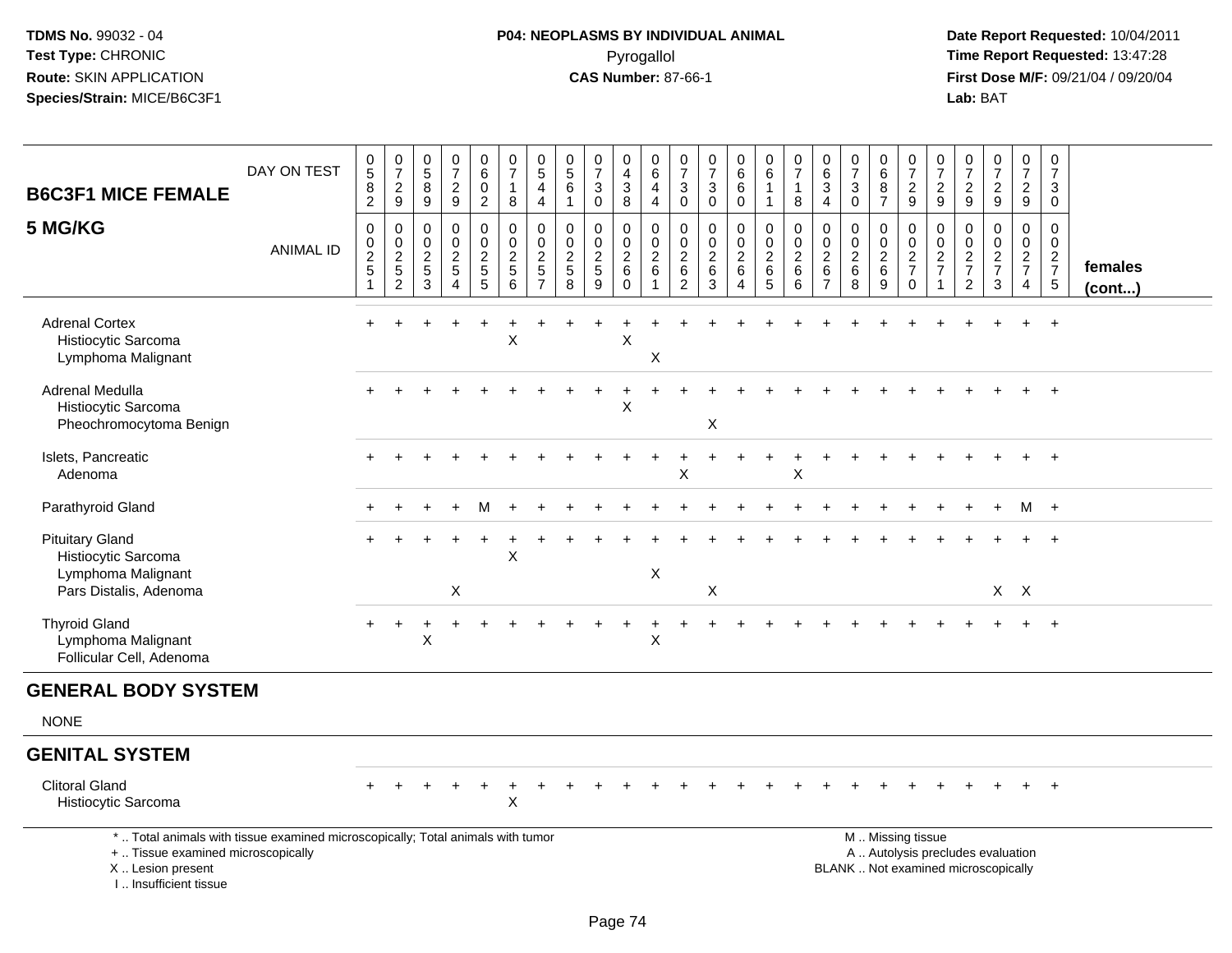I .. Insufficient tissue

# **P04: NEOPLASMS BY INDIVIDUAL ANIMAL**Pyrogallol **Time Report Requested:** 13:47:28

| <b>B6C3F1 MICE FEMALE</b>                                                                                                                  | DAY ON TEST      | $^{\rm 0}_{\rm 5}$<br>$\frac{8}{2}$     | $\frac{0}{7}$<br>$\sqrt{2}$<br>9                            | $\begin{array}{c} 0 \\ 5 \end{array}$<br>$\bf 8$<br>$\boldsymbol{9}$ | $\frac{0}{7}$<br>$\frac{2}{9}$                                           | $_{6}^{\rm 0}$<br>$\pmb{0}$<br>$\overline{2}$                    | $\begin{array}{c} 0 \\ 7 \end{array}$<br>$\mathbf{1}$<br>8 | $\begin{array}{c} 0 \\ 5 \end{array}$<br>$\overline{\mathbf{4}}$<br>$\overline{4}$ | 0<br>$\overline{5}$<br>6<br>$\overline{1}$               | $\frac{0}{7}$<br>$\sqrt{3}$<br>$\mathbf 0$               | 0<br>$\tilde{4}$<br>3<br>8                                  | $_{6}^{\rm 0}$<br>$\overline{\mathbf{4}}$<br>$\overline{4}$ | $\frac{0}{7}$<br>$\ensuremath{\mathsf{3}}$<br>$\mathsf{O}\xspace$ | 0<br>$\overline{7}$<br>$\ensuremath{\mathsf{3}}$<br>$\pmb{0}$ | $\begin{array}{c} 0 \\ 6 \end{array}$<br>$\,6\,$<br>$\mathbf 0$ | $\begin{array}{c} 0 \\ 6 \end{array}$<br>$\overline{1}$<br>$\mathbf{1}$ | $\begin{array}{c} 0 \\ 7 \end{array}$<br>$\mathbf{1}$<br>$\bf8$ | 0<br>$\overline{6}$<br>3<br>$\overline{4}$                  | $\frac{0}{7}$<br>$\ensuremath{\mathsf{3}}$<br>$\mathsf{O}\xspace$ | $_{6}^{\rm 0}$<br>8<br>$\overline{7}$             | $\frac{0}{7}$<br>$\frac{2}{9}$                                                                | $\frac{0}{7}$<br>$\frac{2}{9}$                    | 0<br>$\overline{7}$<br>$\boldsymbol{2}$<br>$\boldsymbol{9}$ | $\begin{array}{c} 0 \\ 7 \end{array}$<br>$\sqrt{2}$<br>9            | $\frac{0}{7}$<br>$\frac{2}{9}$         | $\frac{0}{7}$<br>$\mathbf{3}$<br>$\pmb{0}$ |                         |
|--------------------------------------------------------------------------------------------------------------------------------------------|------------------|-----------------------------------------|-------------------------------------------------------------|----------------------------------------------------------------------|--------------------------------------------------------------------------|------------------------------------------------------------------|------------------------------------------------------------|------------------------------------------------------------------------------------|----------------------------------------------------------|----------------------------------------------------------|-------------------------------------------------------------|-------------------------------------------------------------|-------------------------------------------------------------------|---------------------------------------------------------------|-----------------------------------------------------------------|-------------------------------------------------------------------------|-----------------------------------------------------------------|-------------------------------------------------------------|-------------------------------------------------------------------|---------------------------------------------------|-----------------------------------------------------------------------------------------------|---------------------------------------------------|-------------------------------------------------------------|---------------------------------------------------------------------|----------------------------------------|--------------------------------------------|-------------------------|
| 5 MG/KG                                                                                                                                    | <b>ANIMAL ID</b> | 0<br>$\pmb{0}$<br>$\boldsymbol{2}$<br>5 | $\mathbf 0$<br>$\pmb{0}$<br>$\overline{2}$<br>$\frac{5}{2}$ | 0<br>0<br>$\boldsymbol{2}$<br>5<br>$\mathbf{3}$                      | 0<br>$\pmb{0}$<br>$\overline{c}$<br>$\sqrt{5}$<br>$\boldsymbol{\Lambda}$ | $\boldsymbol{0}$<br>$\pmb{0}$<br>$\overline{2}$<br>$\frac{5}{5}$ | 0<br>$\mathbf 0$<br>$\frac{2}{6}$                          | $\pmb{0}$<br>$\overline{0}$<br>$rac{2}{5}$                                         | 0<br>$\mathbf{0}$<br>$\boldsymbol{2}$<br>$\sqrt{5}$<br>8 | $\mathbf 0$<br>$\mathbf 0$<br>$\boldsymbol{2}$<br>5<br>9 | 0<br>$\mathbf 0$<br>$\boldsymbol{2}$<br>$\,6\,$<br>$\Omega$ | 0<br>$\mathbf 0$<br>$\overline{2}$<br>6<br>$\overline{1}$   | 0<br>$\mathbf 0$<br>$\boldsymbol{2}$<br>$\,6\,$<br>$\overline{2}$ | 0<br>0<br>$\sqrt{2}$<br>$^6_3$                                | $\pmb{0}$<br>$\ddot{\mathbf{0}}$<br>$\frac{2}{6}$<br>4          | 0<br>$\mathbf 0$<br>$\sqrt{2}$<br>$\,6\,$<br>$\overline{5}$             | $\mathbf 0$<br>$\pmb{0}$<br>$\boldsymbol{2}$<br>6<br>6          | 0<br>$\mathbf 0$<br>$\boldsymbol{2}$<br>6<br>$\overline{7}$ | $\mathbf 0$<br>$\pmb{0}$<br>$\frac{2}{6}$                         | 0<br>$\pmb{0}$<br>$\frac{2}{6}$<br>$\overline{9}$ | 0<br>$\pmb{0}$<br>$\frac{2}{7}$<br>0                                                          | 0<br>$\mathbf 0$<br>$\frac{2}{7}$<br>$\mathbf{1}$ | 0<br>$\mathbf 0$<br>$\frac{2}{7}$<br>$\sqrt{2}$             | $\mathbf 0$<br>$\ddot{\mathbf{0}}$<br>$\frac{2}{7}$<br>$\mathbf{3}$ | 0<br>$\mathbf 0$<br>$\frac{2}{7}$<br>4 | 0<br>$\mathsf{O}\xspace$<br>$\frac{2}{7}$  | females<br>$($ cont $)$ |
| Lymphoma Malignant                                                                                                                         |                  |                                         |                                                             |                                                                      |                                                                          |                                                                  |                                                            |                                                                                    |                                                          |                                                          |                                                             | X                                                           |                                                                   |                                                               | X                                                               |                                                                         |                                                                 |                                                             |                                                                   |                                                   |                                                                                               |                                                   |                                                             |                                                                     |                                        |                                            |                         |
| Ovary<br>Carcinoma                                                                                                                         |                  |                                         |                                                             |                                                                      |                                                                          |                                                                  |                                                            |                                                                                    |                                                          |                                                          |                                                             |                                                             |                                                                   |                                                               |                                                                 |                                                                         |                                                                 |                                                             |                                                                   |                                                   |                                                                                               |                                                   |                                                             |                                                                     |                                        |                                            |                         |
| Hemangiosarcoma<br>Histiocytic Sarcoma<br>Luteoma                                                                                          |                  |                                         |                                                             |                                                                      |                                                                          |                                                                  | $\pmb{\times}$                                             | X                                                                                  |                                                          |                                                          |                                                             | X                                                           |                                                                   | $\mathsf X$<br>$\pmb{\times}$                                 |                                                                 |                                                                         |                                                                 | X                                                           |                                                                   |                                                   |                                                                                               | $\boldsymbol{\mathsf{X}}$                         |                                                             |                                                                     | X                                      |                                            |                         |
| Lymphoma Malignant                                                                                                                         |                  |                                         |                                                             | X                                                                    |                                                                          |                                                                  |                                                            |                                                                                    |                                                          |                                                          |                                                             | X                                                           |                                                                   |                                                               | X                                                               |                                                                         |                                                                 |                                                             |                                                                   |                                                   |                                                                                               |                                                   |                                                             |                                                                     |                                        | X                                          |                         |
| Uterus<br>Histiocytic Sarcoma<br>Lymphoma Malignant<br>Polyp Stromal                                                                       |                  |                                         |                                                             |                                                                      |                                                                          |                                                                  | Χ                                                          |                                                                                    |                                                          |                                                          |                                                             | X                                                           |                                                                   |                                                               |                                                                 |                                                                         |                                                                 |                                                             |                                                                   |                                                   |                                                                                               |                                                   |                                                             |                                                                     |                                        |                                            |                         |
| Sarcoma Stromal                                                                                                                            |                  |                                         |                                                             |                                                                      |                                                                          |                                                                  |                                                            |                                                                                    |                                                          |                                                          |                                                             |                                                             |                                                                   |                                                               |                                                                 |                                                                         |                                                                 |                                                             |                                                                   |                                                   |                                                                                               |                                                   |                                                             |                                                                     | X                                      |                                            |                         |
| <b>HEMATOPOIETIC SYSTEM</b>                                                                                                                |                  |                                         |                                                             |                                                                      |                                                                          |                                                                  |                                                            |                                                                                    |                                                          |                                                          |                                                             |                                                             |                                                                   |                                                               |                                                                 |                                                                         |                                                                 |                                                             |                                                                   |                                                   |                                                                                               |                                                   |                                                             |                                                                     |                                        |                                            |                         |
| <b>Bone Marrow</b><br>Histiocytic Sarcoma                                                                                                  |                  |                                         |                                                             |                                                                      |                                                                          |                                                                  |                                                            |                                                                                    |                                                          |                                                          |                                                             |                                                             |                                                                   |                                                               |                                                                 |                                                                         |                                                                 | X                                                           |                                                                   |                                                   |                                                                                               |                                                   |                                                             |                                                                     |                                        |                                            |                         |
| Lymph Node                                                                                                                                 |                  |                                         |                                                             | $+$                                                                  |                                                                          |                                                                  | $+$                                                        |                                                                                    |                                                          |                                                          |                                                             | $+$                                                         |                                                                   |                                                               | $+$                                                             |                                                                         |                                                                 | $\ddot{}$                                                   |                                                                   |                                                   |                                                                                               |                                                   |                                                             |                                                                     | $+$                                    |                                            |                         |
| Axillary, Histiocytic Sarcoma<br>Bronchial, Histiocytic Sarcoma<br>Bronchial, Lymphoma Malignant                                           |                  |                                         |                                                             |                                                                      |                                                                          |                                                                  |                                                            |                                                                                    |                                                          |                                                          |                                                             | $\boldsymbol{\mathsf{X}}$<br>$\boldsymbol{\mathsf{X}}$      |                                                                   |                                                               | $\pmb{\times}$                                                  |                                                                         |                                                                 | $\mathsf X$                                                 |                                                                   |                                                   |                                                                                               |                                                   |                                                             |                                                                     | X                                      |                                            |                         |
| Inguinal, Lymphoma Malignant<br>Lumbar, Histiocytic Sarcoma<br>Lumbar, Lymphoma Malignant                                                  |                  |                                         |                                                             | $\boldsymbol{\mathsf{X}}$                                            |                                                                          |                                                                  |                                                            |                                                                                    |                                                          |                                                          |                                                             |                                                             |                                                                   |                                                               |                                                                 |                                                                         |                                                                 |                                                             |                                                                   |                                                   |                                                                                               |                                                   |                                                             |                                                                     | X                                      |                                            |                         |
| Mediastinal, Histiocytic Sarcoma<br>Mediastinal, Lymphoma Malignant<br>Pancreatic, Histiocytic Sarcoma                                     |                  |                                         |                                                             |                                                                      |                                                                          |                                                                  | X                                                          |                                                                                    |                                                          |                                                          |                                                             | $\mathsf X$                                                 |                                                                   |                                                               |                                                                 |                                                                         |                                                                 |                                                             |                                                                   |                                                   |                                                                                               |                                                   |                                                             |                                                                     |                                        |                                            |                         |
| Pancreatic, Lymphoma Malignant                                                                                                             |                  |                                         |                                                             | X                                                                    |                                                                          |                                                                  |                                                            |                                                                                    |                                                          |                                                          |                                                             |                                                             |                                                                   |                                                               |                                                                 |                                                                         |                                                                 |                                                             |                                                                   |                                                   |                                                                                               |                                                   |                                                             |                                                                     |                                        |                                            |                         |
| *  Total animals with tissue examined microscopically; Total animals with tumor<br>+  Tissue examined microscopically<br>X  Lesion present |                  |                                         |                                                             |                                                                      |                                                                          |                                                                  |                                                            |                                                                                    |                                                          |                                                          |                                                             |                                                             |                                                                   |                                                               |                                                                 |                                                                         |                                                                 |                                                             |                                                                   |                                                   | M  Missing tissue<br>A  Autolysis precludes evaluation<br>BLANK  Not examined microscopically |                                                   |                                                             |                                                                     |                                        |                                            |                         |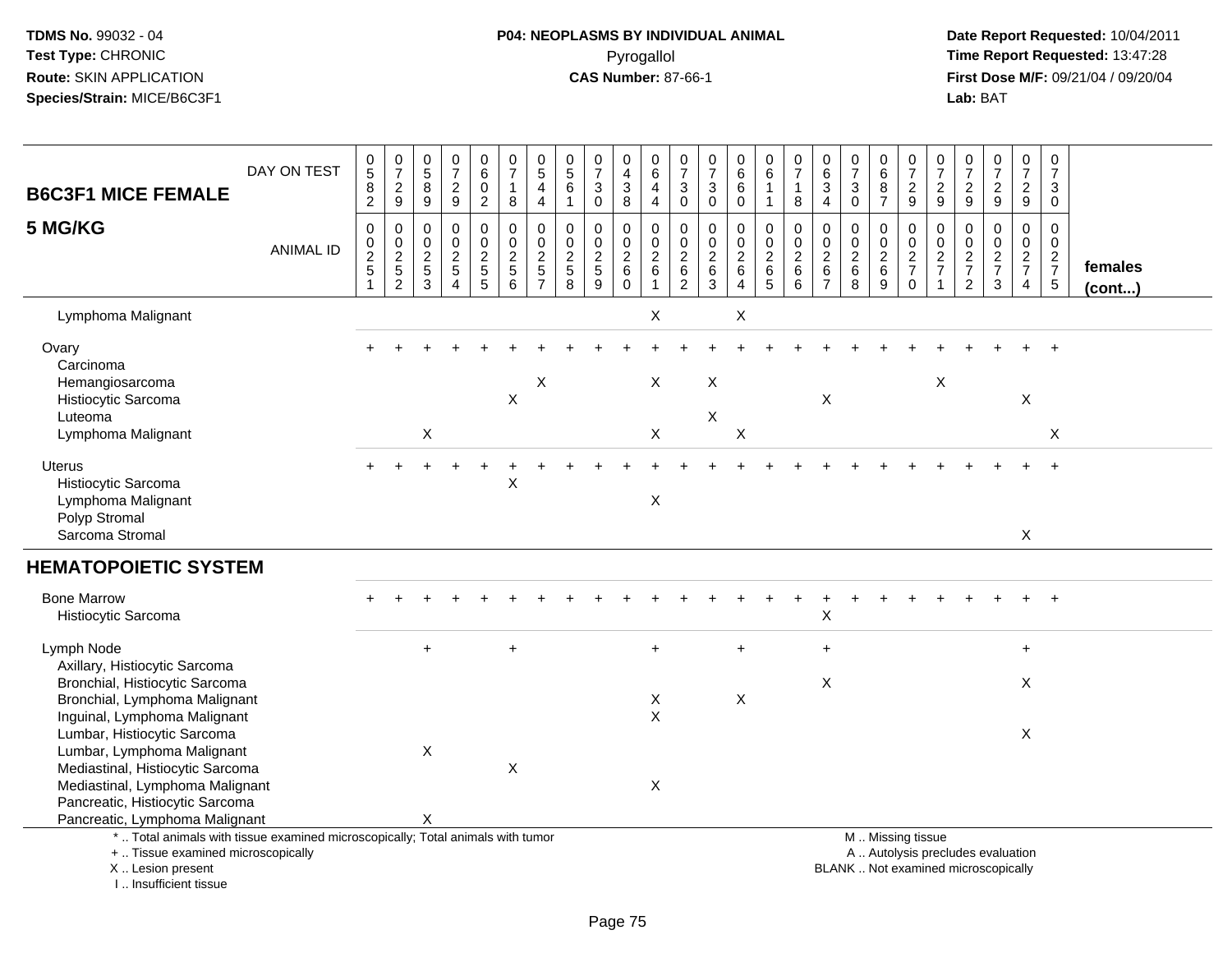# **P04: NEOPLASMS BY INDIVIDUAL ANIMAL**Pyrogallol **Time Report Requested:** 13:47:28

| <b>B6C3F1 MICE FEMALE</b>                                                                                                                                           | DAY ON TEST      | $\begin{array}{c} 0 \\ 5 \end{array}$<br>8<br>$\mathbf{2}$ | $\begin{array}{c} 0 \\ 7 \end{array}$<br>$\overline{c}$<br>9 | 0<br>$\overline{5}$<br>8<br>9                                    | $\begin{smallmatrix}0\\7\end{smallmatrix}$<br>$\frac{2}{9}$ | 0<br>6<br>0<br>$\overline{2}$                                     | $\begin{array}{c} 0 \\ 7 \end{array}$<br>$\overline{1}$<br>8     | 0<br>$\overline{5}$<br>4<br>4                         | $\begin{array}{c} 0 \\ 5 \end{array}$<br>$\,6$<br>$\mathbf{1}$ | $\frac{0}{7}$<br>3<br>0                           | 0<br>$\overline{4}$<br>$\ensuremath{\mathsf{3}}$<br>8              | 0<br>$6\overline{6}$<br>$\overline{4}$<br>$\overline{4}$ | 0<br>$\overline{7}$<br>$\ensuremath{\mathsf{3}}$<br>0 | $\frac{0}{7}$<br>$\sqrt{3}$<br>$\mathbf 0$                   | 0<br>$\overline{6}$<br>$\,6$<br>$\mathbf 0$                             | $\begin{array}{c} 0 \\ 6 \end{array}$<br>$\mathbf{1}$<br>$\mathbf{1}$ | $\frac{0}{7}$<br>$\mathbf{1}$<br>8                                  | 0<br>$\,6\,$<br>$\mathbf{3}$<br>4           | $\begin{array}{c} 0 \\ 7 \end{array}$<br>$\ensuremath{\mathsf{3}}$<br>$\mathbf 0$ | 0<br>$\overline{6}$<br>$\begin{array}{c} 8 \\ 7 \end{array}$ | $\frac{0}{7}$<br>$\frac{2}{9}$                                                                | 0<br>$\overline{7}$<br>$\overline{\mathbf{c}}$<br>9 | $\frac{0}{7}$<br>$\overline{c}$<br>9 | $\frac{0}{7}$<br>$\overline{c}$<br>9   | $\frac{0}{7}$<br>$\overline{a}$<br>9                | $\begin{smallmatrix}0\\7\end{smallmatrix}$<br>3<br>0          |                   |
|---------------------------------------------------------------------------------------------------------------------------------------------------------------------|------------------|------------------------------------------------------------|--------------------------------------------------------------|------------------------------------------------------------------|-------------------------------------------------------------|-------------------------------------------------------------------|------------------------------------------------------------------|-------------------------------------------------------|----------------------------------------------------------------|---------------------------------------------------|--------------------------------------------------------------------|----------------------------------------------------------|-------------------------------------------------------|--------------------------------------------------------------|-------------------------------------------------------------------------|-----------------------------------------------------------------------|---------------------------------------------------------------------|---------------------------------------------|-----------------------------------------------------------------------------------|--------------------------------------------------------------|-----------------------------------------------------------------------------------------------|-----------------------------------------------------|--------------------------------------|----------------------------------------|-----------------------------------------------------|---------------------------------------------------------------|-------------------|
| 5 MG/KG                                                                                                                                                             | <b>ANIMAL ID</b> | $\pmb{0}$<br>$\frac{0}{2}$<br>$\overline{1}$               | 0<br>$_{2}^{\rm 0}$<br>$\frac{1}{2}$                         | $\mathbf 0$<br>$\pmb{0}$<br>$\boldsymbol{2}$<br>$\mathbf 5$<br>3 | $\pmb{0}$<br>$\mathbf 0$<br>$\frac{2}{5}$<br>$\overline{4}$ | 0<br>$\mathsf{O}\xspace$<br>$\overline{c}$<br>$\overline{5}$<br>5 | $\mathbf 0$<br>$\mathbf 0$<br>$\overline{2}$<br>$\,$ 5 $\,$<br>6 | 0<br>$\mathbf 0$<br>$\boldsymbol{2}$<br>$\frac{5}{7}$ | $\mathbf 0$<br>$\mathbf 0$<br>$\frac{2}{5}$<br>8               | 0<br>$\pmb{0}$<br>$\overline{c}$<br>$\frac{1}{9}$ | 0<br>$\mathsf{O}\xspace$<br>$\overline{2}$<br>$\,6$<br>$\mathbf 0$ | 0<br>$\mathsf{O}\xspace$<br>$\overline{2}$<br>$\,6\,$    | 0<br>$\mathbf 0$<br>$\overline{c}$<br>$\,6\,$<br>2    | $\mathbf 0$<br>$\mathbf 0$<br>$\overline{2}$<br>$\,6\,$<br>3 | 0<br>$\mathbf 0$<br>$\overline{c}$<br>$\,6\,$<br>$\boldsymbol{\Lambda}$ | $\pmb{0}$<br>$\frac{0}{2}$<br>$\overline{6}$<br>5                     | $\mathbf 0$<br>$\mathsf 0$<br>$\overline{2}$<br>6<br>$\overline{6}$ | 0<br>$\pmb{0}$<br>$\overline{c}$<br>$\,6\,$ | 0<br>$\mathbf 0$<br>$\sqrt{2}$<br>$^6_8$                                          | 0<br>$\mathbf 0$<br>$\boldsymbol{2}$<br>$\,6\,$<br>9         | 0<br>$\mathbf 0$<br>$\frac{2}{7}$<br>$\mathbf 0$                                              | 0<br>$\mathbf 0$<br>$\frac{2}{7}$                   | 0<br>$\mathbf 0$<br>$\frac{2}{7}$    | 0<br>$\mathbf 0$<br>$\frac{2}{7}$<br>3 | 0<br>$\mathbf 0$<br>$\frac{2}{7}$<br>$\overline{4}$ | $\mathbf 0$<br>$\mathbf 0$<br>$\frac{2}{7}$<br>$\overline{5}$ | females<br>(cont) |
| Renal, Histiocytic Sarcoma<br>Renal, Lymphoma Malignant                                                                                                             |                  |                                                            |                                                              | $\mathsf X$                                                      |                                                             |                                                                   |                                                                  |                                                       |                                                                |                                                   |                                                                    |                                                          |                                                       |                                                              |                                                                         |                                                                       |                                                                     |                                             |                                                                                   |                                                              |                                                                                               |                                                     |                                      |                                        | X                                                   |                                                               |                   |
| Lymph Node, Mandibular<br>Histiocytic Sarcoma<br>Lymphoma Malignant                                                                                                 |                  |                                                            |                                                              | X                                                                |                                                             |                                                                   |                                                                  | X                                                     |                                                                |                                                   | X                                                                  | Χ                                                        |                                                       |                                                              | X                                                                       |                                                                       |                                                                     |                                             |                                                                                   |                                                              |                                                                                               |                                                     |                                      |                                        |                                                     |                                                               |                   |
| Lymph Node, Mesenteric<br>Hemangiosarcoma<br>Histiocytic Sarcoma<br>Lymphoma Malignant                                                                              |                  |                                                            |                                                              | X                                                                |                                                             |                                                                   | X                                                                | $\boldsymbol{\mathsf{X}}$                             |                                                                |                                                   | Х                                                                  | $\boldsymbol{\mathsf{X}}$                                |                                                       | X                                                            | X                                                                       |                                                                       |                                                                     | X                                           |                                                                                   |                                                              |                                                                                               |                                                     |                                      |                                        | X                                                   | X                                                             |                   |
| Spleen<br>Histiocytic Sarcoma<br>Lymphoma Malignant                                                                                                                 |                  |                                                            |                                                              |                                                                  | $X$ $X$                                                     |                                                                   | X                                                                | X                                                     |                                                                |                                                   | X                                                                  | $\mathsf X$                                              |                                                       |                                                              | X                                                                       |                                                                       |                                                                     | X                                           |                                                                                   |                                                              |                                                                                               |                                                     |                                      |                                        | $\ddot{}$<br>X                                      | $\overline{+}$                                                |                   |
| Thymus<br>Histiocytic Sarcoma<br>Lymphoma Malignant                                                                                                                 |                  |                                                            |                                                              |                                                                  | $X$ $X$                                                     |                                                                   | X                                                                | $\boldsymbol{\mathsf{X}}$                             |                                                                |                                                   | X                                                                  | X                                                        |                                                       |                                                              | X                                                                       |                                                                       |                                                                     | X                                           |                                                                                   |                                                              |                                                                                               |                                                     |                                      |                                        |                                                     |                                                               |                   |
| <b>INTEGUMENTARY SYSTEM</b>                                                                                                                                         |                  |                                                            |                                                              |                                                                  |                                                             |                                                                   |                                                                  |                                                       |                                                                |                                                   |                                                                    |                                                          |                                                       |                                                              |                                                                         |                                                                       |                                                                     |                                             |                                                                                   |                                                              |                                                                                               |                                                     |                                      |                                        |                                                     |                                                               |                   |
| <b>Mammary Gland</b><br>Carcinoma                                                                                                                                   |                  |                                                            |                                                              |                                                                  |                                                             |                                                                   |                                                                  |                                                       |                                                                |                                                   |                                                                    |                                                          |                                                       |                                                              |                                                                         |                                                                       |                                                                     |                                             |                                                                                   |                                                              |                                                                                               |                                                     | Х                                    |                                        |                                                     | $\overline{1}$                                                |                   |
| Skin<br>Histiocytic Sarcoma<br>Control, Lymphoma Malignant<br>Site Of Application, Subcutaneous Tissue,<br>Lipoma<br>Subcutaneous Tissue, Hemangiosarcoma           |                  |                                                            |                                                              |                                                                  |                                                             |                                                                   | X                                                                | X                                                     |                                                                |                                                   |                                                                    |                                                          |                                                       |                                                              | X                                                                       |                                                                       |                                                                     |                                             |                                                                                   |                                                              |                                                                                               |                                                     |                                      |                                        |                                                     |                                                               |                   |
| *  Total animals with tissue examined microscopically; Total animals with tumor<br>+  Tissue examined microscopically<br>X  Lesion present<br>I Insufficient tissue |                  |                                                            |                                                              |                                                                  |                                                             |                                                                   |                                                                  |                                                       |                                                                |                                                   |                                                                    |                                                          |                                                       |                                                              |                                                                         |                                                                       |                                                                     |                                             |                                                                                   |                                                              | M  Missing tissue<br>A  Autolysis precludes evaluation<br>BLANK  Not examined microscopically |                                                     |                                      |                                        |                                                     |                                                               |                   |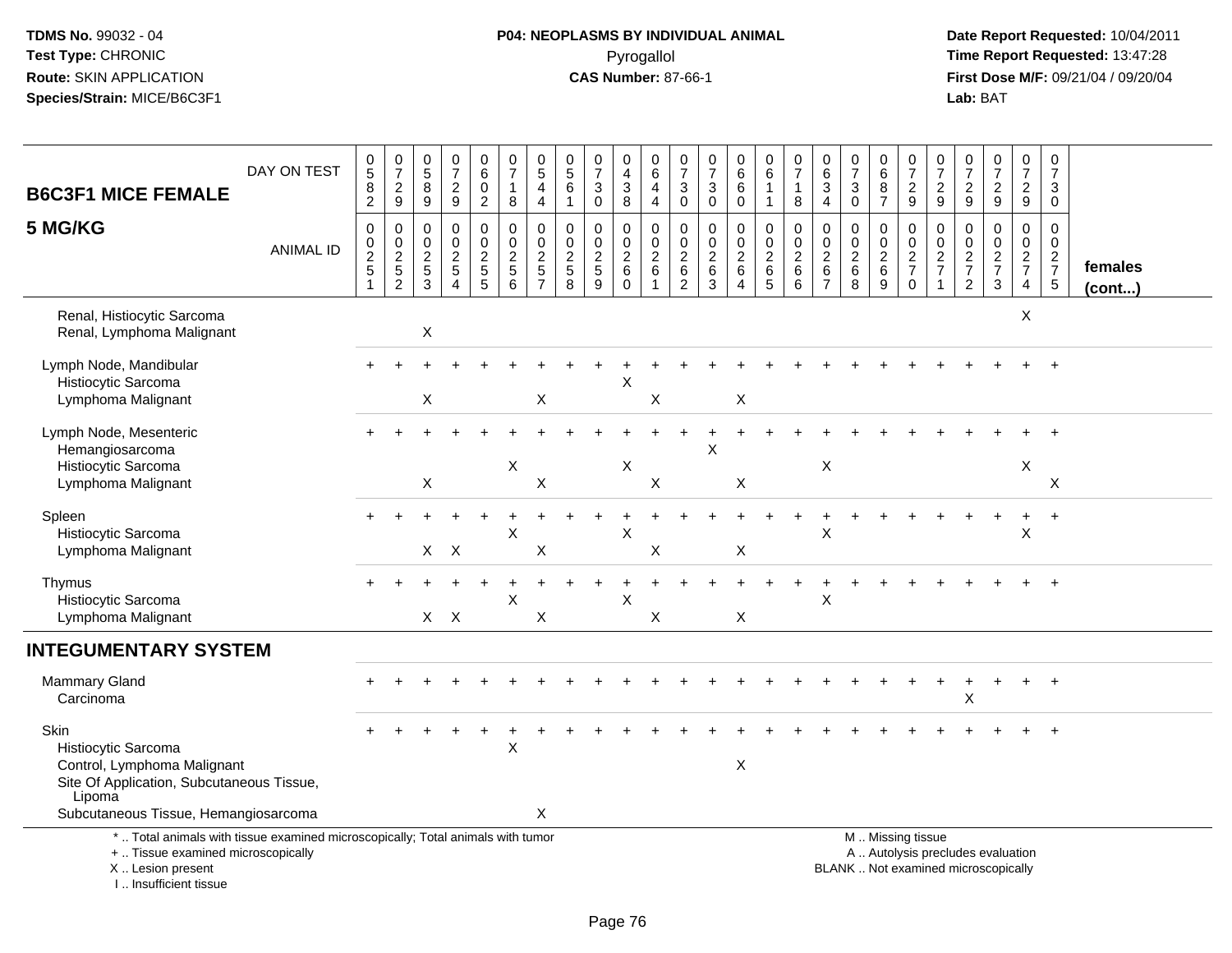| <b>B6C3F1 MICE FEMALE</b>                                                                                                                                           | DAY ON TEST      | $\begin{matrix} 0 \\ 5 \end{matrix}$<br>$\frac{8}{2}$                   | $\begin{array}{c} 0 \\ 7 \end{array}$<br>$\frac{2}{9}$ | $\begin{array}{c} 0 \\ 5 \end{array}$<br>$\frac{8}{9}$                | $\begin{array}{c} 0 \\ 7 \end{array}$<br>$\frac{2}{9}$ | $\begin{array}{c} 0 \\ 6 \end{array}$<br>$\mathbf 0$<br>$\overline{2}$ | 0<br>$\overline{7}$<br>$\mathbf{1}$<br>8                       | $\begin{array}{c} 0 \\ 5 \end{array}$<br>$\overline{4}$<br>$\overline{4}$ | $\begin{array}{c} 0 \\ 5 \end{array}$<br>6<br>$\mathbf{1}$ | $\frac{0}{7}$<br>3<br>$\mathbf 0$ | 0<br>$\overline{4}$<br>$_8^3$             | 0<br>$6\phantom{a}$<br>$\overline{4}$<br>$\overline{4}$         | 0<br>$\overline{7}$<br>$\sqrt{3}$<br>$\mathsf{O}\xspace$      | $\frac{0}{7}$<br>$\ensuremath{\mathsf{3}}$<br>$\mathsf{O}\xspace$               | $\pmb{0}$<br>6<br>$\,6\,$<br>$\mathbf 0$            | 0<br>$\,6$<br>1<br>$\mathbf{1}$                      | $\frac{0}{7}$<br>1<br>8                            | 0<br>$6\phantom{a}$<br>$\ensuremath{\mathsf{3}}$<br>$\overline{4}$                | $\frac{0}{7}$<br>$\sqrt{3}$<br>$\overline{0}$ | 0<br>6<br>8<br>$\overline{7}$                  | $\frac{0}{7}$<br>$\frac{2}{9}$              | 0<br>$\overline{7}$<br>$\frac{2}{9}$          | 0<br>$\overline{7}$<br>$\frac{2}{9}$                          | $\frac{0}{7}$<br>$\frac{2}{9}$                                           | 0<br>$\overline{7}$<br>$\frac{2}{9}$                                  | $\pmb{0}$<br>$\overline{7}$<br>3<br>$\mathbf 0$                |                   |
|---------------------------------------------------------------------------------------------------------------------------------------------------------------------|------------------|-------------------------------------------------------------------------|--------------------------------------------------------|-----------------------------------------------------------------------|--------------------------------------------------------|------------------------------------------------------------------------|----------------------------------------------------------------|---------------------------------------------------------------------------|------------------------------------------------------------|-----------------------------------|-------------------------------------------|-----------------------------------------------------------------|---------------------------------------------------------------|---------------------------------------------------------------------------------|-----------------------------------------------------|------------------------------------------------------|----------------------------------------------------|-----------------------------------------------------------------------------------|-----------------------------------------------|------------------------------------------------|---------------------------------------------|-----------------------------------------------|---------------------------------------------------------------|--------------------------------------------------------------------------|-----------------------------------------------------------------------|----------------------------------------------------------------|-------------------|
| 5 MG/KG                                                                                                                                                             | <b>ANIMAL ID</b> | $\pmb{0}$<br>$\begin{array}{c} 0 \\ 2 \\ 5 \end{array}$<br>$\mathbf{1}$ | $\mathbf 0$<br>$\mathbf 0$<br>$\frac{2}{2}$            | $\mathsf{O}\xspace$<br>$\mathbf 0$<br>$\overline{2}$<br>$\frac{5}{3}$ | $\pmb{0}$<br>$\mathbf 0$<br>$\frac{2}{5}$<br>4         | $\mathbf 0$<br>$\mathbf 0$<br>$rac{2}{5}$                              | $\pmb{0}$<br>$\mathbf 0$<br>$\overline{c}$<br>$\,$ 5 $\,$<br>6 | $\pmb{0}$<br>$\Omega$<br>$\overline{c}$<br>$\sqrt{5}$<br>$\overline{7}$   | $\pmb{0}$<br>$\mathbf 0$<br>$\sqrt{2}$<br>$\,$ 5 $\,$<br>8 | 0<br>$\mathbf 0$<br>$rac{2}{9}$   | 0<br>0<br>$\overline{2}$<br>6<br>$\Omega$ | $\mathbf 0$<br>$\mathsf{O}\xspace$<br>$\overline{2}$<br>$\,6\,$ | $\mathbf 0$<br>$\mathbf 0$<br>$\frac{2}{6}$<br>$\overline{c}$ | $\mathbf 0$<br>$\mathsf{O}\xspace$<br>$\overline{2}$<br>$\,6\,$<br>$\mathbf{3}$ | 0<br>$\mathbf 0$<br>$\frac{2}{6}$<br>$\overline{4}$ | $\pmb{0}$<br>$\mathbf 0$<br>$\overline{2}$<br>6<br>5 | $\mathbf 0$<br>0<br>$\boldsymbol{2}$<br>$\,6$<br>6 | $\mathsf{O}\xspace$<br>$\mathbf 0$<br>$\overline{c}$<br>$\,6\,$<br>$\overline{7}$ | 0<br>0<br>$\frac{2}{6}$<br>$\overline{8}$     | 0<br>$\mathbf 0$<br>$\sqrt{2}$<br>$\,6\,$<br>9 | $\mathbf 0$<br>$\frac{0}{2}$<br>$\mathbf 0$ | 0<br>$\Omega$<br>$\sqrt{2}$<br>$\overline{7}$ | $\mathbf 0$<br>$\mathbf 0$<br>$\frac{2}{7}$<br>$\overline{2}$ | 0<br>$\mathbf 0$<br>$\frac{2}{7}$<br>3                                   | $\mathbf 0$<br>$\mathsf{O}\xspace$<br>$\frac{2}{7}$<br>$\overline{4}$ | $\mathbf 0$<br>$\mathbf 0$<br>$\frac{2}{7}$<br>$5\phantom{.0}$ | females<br>(cont) |
| Subcutaneous Tissue, Sarcoma                                                                                                                                        |                  |                                                                         |                                                        |                                                                       |                                                        |                                                                        |                                                                |                                                                           |                                                            |                                   |                                           |                                                                 |                                                               |                                                                                 |                                                     |                                                      |                                                    |                                                                                   |                                               |                                                |                                             |                                               |                                                               |                                                                          | X                                                                     |                                                                |                   |
| <b>MUSCULOSKELETAL SYSTEM</b>                                                                                                                                       |                  |                                                                         |                                                        |                                                                       |                                                        |                                                                        |                                                                |                                                                           |                                                            |                                   |                                           |                                                                 |                                                               |                                                                                 |                                                     |                                                      |                                                    |                                                                                   |                                               |                                                |                                             |                                               |                                                               |                                                                          |                                                                       |                                                                |                   |
| <b>Bone</b>                                                                                                                                                         |                  |                                                                         |                                                        |                                                                       |                                                        |                                                                        |                                                                |                                                                           |                                                            |                                   |                                           |                                                                 |                                                               |                                                                                 |                                                     |                                                      |                                                    |                                                                                   |                                               |                                                |                                             |                                               |                                                               |                                                                          |                                                                       | $+$                                                            |                   |
| <b>Skeletal Muscle</b><br>Sarcoma Stromal, Metastatic, Uterus                                                                                                       |                  |                                                                         |                                                        |                                                                       |                                                        |                                                                        |                                                                |                                                                           |                                                            |                                   |                                           |                                                                 |                                                               |                                                                                 |                                                     |                                                      |                                                    |                                                                                   |                                               |                                                |                                             |                                               |                                                               |                                                                          |                                                                       |                                                                |                   |
| <b>NERVOUS SYSTEM</b>                                                                                                                                               |                  |                                                                         |                                                        |                                                                       |                                                        |                                                                        |                                                                |                                                                           |                                                            |                                   |                                           |                                                                 |                                                               |                                                                                 |                                                     |                                                      |                                                    |                                                                                   |                                               |                                                |                                             |                                               |                                                               |                                                                          |                                                                       |                                                                |                   |
| <b>Brain</b>                                                                                                                                                        |                  |                                                                         |                                                        |                                                                       |                                                        |                                                                        |                                                                |                                                                           |                                                            |                                   |                                           |                                                                 |                                                               |                                                                                 |                                                     |                                                      |                                                    |                                                                                   |                                               |                                                |                                             |                                               |                                                               |                                                                          |                                                                       | $+$                                                            |                   |
| <b>RESPIRATORY SYSTEM</b>                                                                                                                                           |                  |                                                                         |                                                        |                                                                       |                                                        |                                                                        |                                                                |                                                                           |                                                            |                                   |                                           |                                                                 |                                                               |                                                                                 |                                                     |                                                      |                                                    |                                                                                   |                                               |                                                |                                             |                                               |                                                               |                                                                          |                                                                       |                                                                |                   |
| Lung<br>Alveolar/Bronchiolar Adenoma<br>Alveolar/Bronchiolar Carcinoma<br>Alveolar/Bronchiolar Carcinoma, Multiple                                                  |                  |                                                                         |                                                        |                                                                       |                                                        |                                                                        |                                                                |                                                                           |                                                            |                                   |                                           |                                                                 |                                                               |                                                                                 |                                                     |                                                      | Χ<br>X                                             | $\sf X$                                                                           |                                               |                                                | $\times$                                    |                                               |                                                               | $X \times$                                                               |                                                                       |                                                                |                   |
| Hepatocellular Carcinoma, Metastatic, Liver<br>Histiocytic Sarcoma<br>Lymphoma Malignant                                                                            |                  | $X \times$                                                              |                                                        | X                                                                     |                                                        |                                                                        | X                                                              |                                                                           |                                                            | Χ                                 | $\pmb{\times}$                            | X                                                               |                                                               |                                                                                 | X                                                   | $X$ $X$                                              |                                                    | X                                                                                 |                                               |                                                |                                             |                                               |                                                               |                                                                          | X                                                                     |                                                                |                   |
| Nose                                                                                                                                                                |                  |                                                                         |                                                        |                                                                       |                                                        |                                                                        |                                                                |                                                                           |                                                            |                                   |                                           |                                                                 |                                                               |                                                                                 |                                                     |                                                      |                                                    |                                                                                   |                                               |                                                |                                             |                                               |                                                               |                                                                          |                                                                       |                                                                |                   |
| Trachea                                                                                                                                                             |                  |                                                                         |                                                        |                                                                       |                                                        |                                                                        |                                                                |                                                                           |                                                            |                                   |                                           |                                                                 |                                                               |                                                                                 |                                                     |                                                      |                                                    |                                                                                   |                                               |                                                |                                             |                                               |                                                               |                                                                          |                                                                       | $\overline{+}$                                                 |                   |
| <b>SPECIAL SENSES SYSTEM</b>                                                                                                                                        |                  |                                                                         |                                                        |                                                                       |                                                        |                                                                        |                                                                |                                                                           |                                                            |                                   |                                           |                                                                 |                                                               |                                                                                 |                                                     |                                                      |                                                    |                                                                                   |                                               |                                                |                                             |                                               |                                                               |                                                                          |                                                                       |                                                                |                   |
| Eye<br>Histiocytic Sarcoma                                                                                                                                          |                  |                                                                         |                                                        |                                                                       |                                                        |                                                                        | $\ddot{}$<br>$\times$                                          |                                                                           |                                                            |                                   |                                           |                                                                 |                                                               |                                                                                 |                                                     |                                                      |                                                    |                                                                                   |                                               |                                                |                                             |                                               |                                                               |                                                                          | $+$                                                                   | $+$                                                            |                   |
| *  Total animals with tissue examined microscopically; Total animals with tumor<br>+  Tissue examined microscopically<br>X  Lesion present<br>I Insufficient tissue |                  |                                                                         |                                                        |                                                                       |                                                        |                                                                        |                                                                |                                                                           |                                                            |                                   |                                           |                                                                 |                                                               |                                                                                 |                                                     |                                                      |                                                    |                                                                                   |                                               |                                                | M  Missing tissue                           |                                               |                                                               | A  Autolysis precludes evaluation<br>BLANK  Not examined microscopically |                                                                       |                                                                |                   |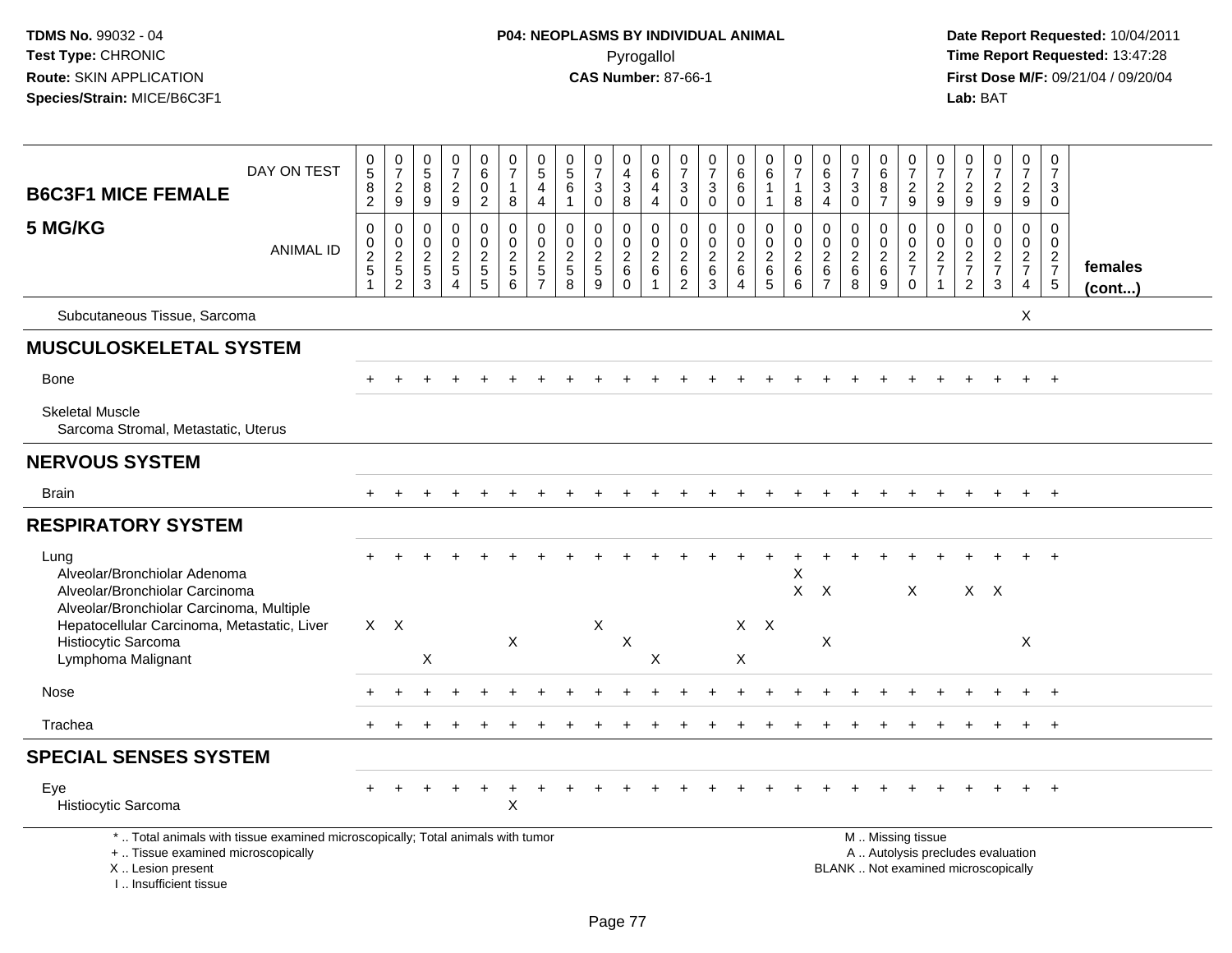#### **P04: NEOPLASMS BY INDIVIDUAL ANIMAL**Pyrogallol **Time Report Requested:** 13:47:28

 **Date Report Requested:** 10/04/2011 **First Dose M/F:** 09/21/04 / 09/20/04<br>**Lab:** BAT **Lab:** BAT

| <b>B6C3F1 MICE FEMALE</b><br>5 MG/KG                                                                       | DAY ON TEST<br><b>ANIMAL ID</b> | $\begin{array}{c} 0 \\ 5 \end{array}$<br>$\overline{8}$<br>$\overline{c}$<br>$\,0\,$<br>$\begin{array}{c} 0 \\ 2 \\ 5 \end{array}$ | $\frac{0}{7}$<br>$\boldsymbol{2}$<br>$\boldsymbol{9}$<br>$\pmb{0}$<br>$\begin{array}{c} 0 \\ 2 \\ 5 \end{array}$<br>$\overline{2}$ | $\begin{array}{c} 0 \\ 5 \end{array}$<br>8<br>9<br>0<br>$\frac{0}{2}$<br>3 | $\frac{0}{7}$<br>$\overline{2}$<br>9<br>$\pmb{0}$<br>$\frac{0}{2}$<br>$\sqrt{5}$<br>$\Delta$ | $\begin{array}{c} 0 \\ 6 \end{array}$<br>0<br>$\overline{2}$<br>0<br>$\boldsymbol{0}$<br>$\frac{2}{5}$<br>5 | $\frac{0}{7}$<br>$\mathbf{1}$<br>8<br>0<br>$\ddot{\mathbf{0}}$<br>$\frac{2}{5}$<br>6 | $\begin{array}{c} 0 \\ 5 \end{array}$<br>$\overline{4}$<br>4<br>$\mathbf 0$<br>$\mathsf{O}\xspace$<br>$\overline{2}$<br>5<br>$\overline{ }$ | $\begin{smallmatrix}0\0\5\end{smallmatrix}$<br>6<br>0<br>0<br>$\overline{c}$<br>$\sqrt{5}$<br>8 | $\begin{array}{c} 0 \\ 7 \end{array}$<br>$\sqrt{3}$<br>$\mathbf 0$<br>$\mathbf 0$<br>$\ddot{\mathbf{0}}$<br>$\sqrt{2}$<br>$\,$ 5 $\,$<br>9 | 0<br>$\overline{4}$<br>$\mathbf{3}$<br>8<br>0<br>$\ddot{\mathbf{0}}$<br>$^2\phantom{1}6$<br>$\mathbf 0$ | 0<br>$\,6\,$<br>4<br>$\overline{4}$<br>0<br>$\mathsf{O}\xspace$<br>$\boldsymbol{2}$<br>6 | 0<br>$\overline{7}$<br>3<br>$\mathbf 0$<br>0<br>$\mathbf 0$<br>$\boldsymbol{2}$<br>$\,6\,$<br>2 | $\begin{smallmatrix}0\\7\end{smallmatrix}$<br>$\ensuremath{\mathsf{3}}$<br>$\mathbf 0$<br>0<br>$\pmb{0}$<br>$\frac{2}{6}$<br>3 | $\begin{matrix} 0\ 6\ 6 \end{matrix}$<br>0<br>0<br>$\boldsymbol{0}$<br>$\overline{a}$<br>6 | $\begin{array}{c} 0 \\ 6 \end{array}$<br>1<br>0<br>$\frac{0}{2}$<br>5 | $\frac{0}{7}$<br>$\mathbf{1}$<br>8<br>$\pmb{0}$<br>$\overline{0}$<br>$\sqrt{2}$<br>$\,6\,$<br>6 | $\begin{array}{c} 0 \\ 6 \end{array}$<br>$\mathbf{3}$<br>4<br>0<br>$\mathbf 0$<br>$\overline{2}$<br>$\,6\,$<br>$\overline{ }$ | $\frac{0}{7}$<br>$\mathbf{3}$<br>$\mathbf 0$<br>0<br>$\begin{smallmatrix} 0\\2 \end{smallmatrix}$<br>$\,6\,$<br>8 | 0<br>6<br>8<br>$\overline{7}$<br>0<br>$\mathbf 0$<br>$\overline{c}$<br>$\,6$<br>9 | $\frac{0}{7}$<br>$\overline{c}$<br>$\boldsymbol{9}$<br>0<br>$\ddot{\mathbf{0}}$<br>$\frac{2}{7}$<br>$\mathbf 0$ | $\frac{0}{7}$<br>$\overline{2}$<br>9<br>0<br>0<br>$\overline{a}$<br>$\overline{7}$ | 0<br>$\overline{7}$<br>$\overline{c}$<br>9<br>0<br>0<br>$\frac{2}{7}$<br>$\overline{2}$ | $\frac{0}{7}$<br>$\boldsymbol{2}$<br>$\boldsymbol{9}$<br>$\mathbf 0$<br>$\ddot{\mathbf{0}}$<br>$\frac{2}{7}$<br>3 | $\pmb{0}$<br>$\overline{7}$<br>$\overline{a}$<br>9<br>0<br>$\overline{0}$<br>$\frac{2}{7}$<br>$\overline{4}$ | 0<br>$\overline{7}$<br>$\mathbf{3}$<br>$\mathbf 0$<br>0<br>$\mathbf 0$<br>$\frac{2}{7}$<br>$5\phantom{.0}$ | females<br>$($ cont $)$ |
|------------------------------------------------------------------------------------------------------------|---------------------------------|------------------------------------------------------------------------------------------------------------------------------------|------------------------------------------------------------------------------------------------------------------------------------|----------------------------------------------------------------------------|----------------------------------------------------------------------------------------------|-------------------------------------------------------------------------------------------------------------|--------------------------------------------------------------------------------------|---------------------------------------------------------------------------------------------------------------------------------------------|-------------------------------------------------------------------------------------------------|--------------------------------------------------------------------------------------------------------------------------------------------|---------------------------------------------------------------------------------------------------------|------------------------------------------------------------------------------------------|-------------------------------------------------------------------------------------------------|--------------------------------------------------------------------------------------------------------------------------------|--------------------------------------------------------------------------------------------|-----------------------------------------------------------------------|-------------------------------------------------------------------------------------------------|-------------------------------------------------------------------------------------------------------------------------------|-------------------------------------------------------------------------------------------------------------------|-----------------------------------------------------------------------------------|-----------------------------------------------------------------------------------------------------------------|------------------------------------------------------------------------------------|-----------------------------------------------------------------------------------------|-------------------------------------------------------------------------------------------------------------------|--------------------------------------------------------------------------------------------------------------|------------------------------------------------------------------------------------------------------------|-------------------------|
| Lymphoma Malignant                                                                                         |                                 |                                                                                                                                    |                                                                                                                                    |                                                                            |                                                                                              |                                                                                                             |                                                                                      |                                                                                                                                             |                                                                                                 |                                                                                                                                            |                                                                                                         |                                                                                          |                                                                                                 |                                                                                                                                | X                                                                                          |                                                                       |                                                                                                 |                                                                                                                               |                                                                                                                   |                                                                                   |                                                                                                                 |                                                                                    |                                                                                         |                                                                                                                   |                                                                                                              |                                                                                                            |                         |
| <b>Harderian Gland</b><br>Adenoma<br>Carcinoma<br>Lymphoma Malignant                                       |                                 |                                                                                                                                    |                                                                                                                                    | X                                                                          |                                                                                              |                                                                                                             | X                                                                                    |                                                                                                                                             |                                                                                                 |                                                                                                                                            |                                                                                                         | X<br>$\mathsf{X}$                                                                        |                                                                                                 |                                                                                                                                |                                                                                            |                                                                       |                                                                                                 |                                                                                                                               |                                                                                                                   |                                                                                   |                                                                                                                 |                                                                                    | X                                                                                       |                                                                                                                   |                                                                                                              | X                                                                                                          |                         |
| <b>URINARY SYSTEM</b>                                                                                      |                                 |                                                                                                                                    |                                                                                                                                    |                                                                            |                                                                                              |                                                                                                             |                                                                                      |                                                                                                                                             |                                                                                                 |                                                                                                                                            |                                                                                                         |                                                                                          |                                                                                                 |                                                                                                                                |                                                                                            |                                                                       |                                                                                                 |                                                                                                                               |                                                                                                                   |                                                                                   |                                                                                                                 |                                                                                    |                                                                                         |                                                                                                                   |                                                                                                              |                                                                                                            |                         |
| Kidney<br>Histiocytic Sarcoma<br>Lymphoma Malignant                                                        |                                 |                                                                                                                                    |                                                                                                                                    | X                                                                          |                                                                                              |                                                                                                             | $\mathsf{X}$                                                                         |                                                                                                                                             |                                                                                                 |                                                                                                                                            | $\pmb{\times}$                                                                                          | $\boldsymbol{\mathsf{X}}$                                                                |                                                                                                 |                                                                                                                                | X                                                                                          |                                                                       |                                                                                                 | $\boldsymbol{\mathsf{X}}$                                                                                                     |                                                                                                                   |                                                                                   |                                                                                                                 |                                                                                    |                                                                                         |                                                                                                                   | $\sf X$                                                                                                      | $\overline{+}$                                                                                             |                         |
| <b>Urinary Bladder</b><br>Histiocytic Sarcoma<br>Lymphoma Malignant<br>Sarcoma Stromal, Metastatic, Uterus |                                 |                                                                                                                                    |                                                                                                                                    | X                                                                          |                                                                                              |                                                                                                             | $\boldsymbol{\mathsf{X}}$                                                            | X                                                                                                                                           |                                                                                                 |                                                                                                                                            |                                                                                                         | $\boldsymbol{\mathsf{X}}$                                                                |                                                                                                 |                                                                                                                                | $\mathsf X$                                                                                |                                                                       |                                                                                                 |                                                                                                                               |                                                                                                                   |                                                                                   |                                                                                                                 |                                                                                    |                                                                                         |                                                                                                                   | ÷.<br>$\boldsymbol{\mathsf{X}}$                                                                              | $+$                                                                                                        |                         |
| <b>SYSTEMIC LESIONS</b>                                                                                    |                                 |                                                                                                                                    |                                                                                                                                    |                                                                            |                                                                                              |                                                                                                             |                                                                                      |                                                                                                                                             |                                                                                                 |                                                                                                                                            |                                                                                                         |                                                                                          |                                                                                                 |                                                                                                                                |                                                                                            |                                                                       |                                                                                                 |                                                                                                                               |                                                                                                                   |                                                                                   |                                                                                                                 |                                                                                    |                                                                                         |                                                                                                                   |                                                                                                              |                                                                                                            |                         |
| Multiple Organ<br>Histiocytic Sarcoma<br>Lymphoma Malignant                                                |                                 |                                                                                                                                    |                                                                                                                                    | $\mathsf{X}$                                                               | $\boldsymbol{\mathsf{X}}$                                                                    |                                                                                                             | $\mathsf X$                                                                          | X                                                                                                                                           |                                                                                                 |                                                                                                                                            | X                                                                                                       | X                                                                                        |                                                                                                 |                                                                                                                                | X                                                                                          |                                                                       |                                                                                                 | $\pmb{\times}$                                                                                                                |                                                                                                                   |                                                                                   |                                                                                                                 |                                                                                    |                                                                                         |                                                                                                                   | Χ<br>$\pmb{\times}$                                                                                          | $\times$                                                                                                   |                         |

\* .. Total animals with tissue examined microscopically; Total animals with tumor

+ .. Tissue examined microscopically

X .. Lesion present

I .. Insufficient tissue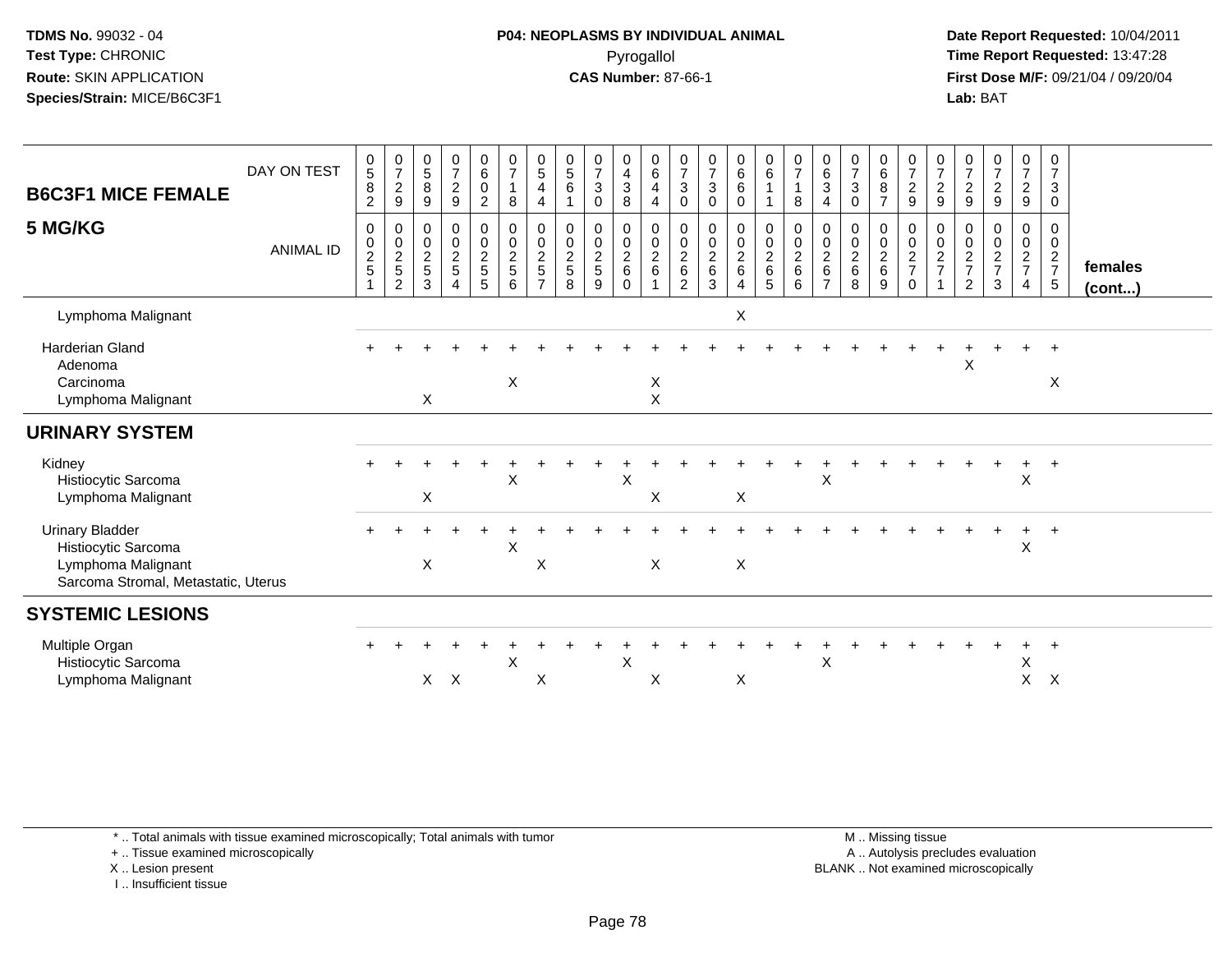# **P04: NEOPLASMS BY INDIVIDUAL ANIMAL**Pyrogallol **Time Report Requested:** 13:47:28

 **Date Report Requested:** 10/04/2011 **First Dose M/F:** 09/21/04 / 09/20/04<br>Lab: BAT **Lab:** BAT

| <b>B6C3F1 MICE FEMALE</b>                                                                                                                 | DAY ON TEST      | $\frac{0}{7}$<br>$\frac{2}{9}$  | $_{6}^{\rm 0}$<br>$\,$ 5 $\,$<br>$\overline{4}$ | $\frac{0}{7}$<br>$\frac{2}{9}$                   | $\frac{0}{7}$<br>$\frac{2}{9}$  | $\begin{smallmatrix}0\\7\end{smallmatrix}$<br>$\frac{2}{9}$ | $\frac{0}{7}$<br>$\frac{2}{9}$  | 0<br>$\overline{7}$<br>$\mathbf{3}$<br>$\mathbf 0$            | $\frac{0}{5}$<br>$\overline{4}$<br>9                  | 0<br>$\overline{7}$<br>$\overline{\mathbf{c}}$<br>9 | $\begin{array}{c} 0 \\ 5 \\ 9 \end{array}$<br>$\mathbf 0$ | 0<br>$\overline{7}$<br>$\mathbf{1}$<br>6                   | $\frac{0}{7}$<br>$_0^3$                                                | $_{6}^{\rm 0}$<br>$\boldsymbol{9}$           | $\frac{0}{7}$<br>$_{0}^{3}$                          | $\frac{0}{7}$<br>$\frac{2}{9}$              | $\frac{0}{7}$<br>$\mathbf{3}$<br>$\mathbf 0$                | $\frac{0}{7}$<br>$\frac{2}{9}$                                     | $\frac{0}{7}$<br>$\frac{2}{9}$                              | $\frac{0}{7}$<br>$\frac{2}{9}$                                | $\frac{0}{7}$<br>$\sqrt{3}$<br>$\mathbf 0$                                                   | $\frac{0}{5}$<br>$\frac{4}{2}$           | $\frac{0}{7}$<br>$\ensuremath{\mathsf{3}}$<br>$\mathbf 0$ |                                      | $\frac{0}{7}$<br>$\frac{2}{9}$                                | 0<br>$\overline{7}$<br>3<br>$\mathbf 0$                    |                                    |
|-------------------------------------------------------------------------------------------------------------------------------------------|------------------|---------------------------------|-------------------------------------------------|--------------------------------------------------|---------------------------------|-------------------------------------------------------------|---------------------------------|---------------------------------------------------------------|-------------------------------------------------------|-----------------------------------------------------|-----------------------------------------------------------|------------------------------------------------------------|------------------------------------------------------------------------|----------------------------------------------|------------------------------------------------------|---------------------------------------------|-------------------------------------------------------------|--------------------------------------------------------------------|-------------------------------------------------------------|---------------------------------------------------------------|----------------------------------------------------------------------------------------------|------------------------------------------|-----------------------------------------------------------|--------------------------------------|---------------------------------------------------------------|------------------------------------------------------------|------------------------------------|
| 5 MG/KG                                                                                                                                   | <b>ANIMAL ID</b> | $\pmb{0}$<br>$\frac{0}{2}$<br>6 | $\pmb{0}$<br>$\frac{0}{2}$<br>$\overline{7}$    | $\mathbf 0$<br>$\mathbf 0$<br>$\frac{2}{7}$<br>8 | $\pmb{0}$<br>$\frac{0}{2}$<br>9 | $\mathbf 0$<br>$\frac{0}{2}$<br>$\mathbf 0$                 | $\pmb{0}$<br>$\frac{0}{2}$<br>1 | $\mathbf 0$<br>$\mathbf 0$<br>$\frac{2}{8}$<br>$\overline{2}$ | $\mathbf 0$<br>$\boldsymbol{0}$<br>$\frac{2}{8}$<br>3 | 0<br>$\mathbf 0$<br>$\frac{2}{8}$<br>$\overline{4}$ | 0<br>$\frac{0}{2}$<br>$\overline{5}$                      | $\mathbf 0$<br>$\mathbf 0$<br>$_{8}^{2}$<br>$\overline{6}$ | $\mathbf 0$<br>$\pmb{0}$<br>$\begin{array}{c} 2 \\ 8 \\ 7 \end{array}$ | $\pmb{0}$<br>$\frac{0}{2}$<br>$\overline{8}$ | 0<br>$\begin{array}{c} 0 \\ 2 \\ 8 \\ 9 \end{array}$ | $\mathbf 0$<br>$\frac{0}{2}$<br>$\mathbf 0$ | $\mathbf 0$<br>$\mathbf 0$<br>$\frac{2}{9}$<br>$\mathbf{1}$ | $\mathbf 0$<br>$\boldsymbol{0}$<br>$\frac{2}{9}$<br>$\overline{2}$ | 0<br>$\mathsf{O}\xspace$<br>$\frac{2}{9}$<br>$\overline{3}$ | $\mathbf 0$<br>$\mathbf 0$<br>$\frac{2}{9}$<br>$\overline{4}$ | $\mathbf 0$<br>$\mathbf 0$<br>$\frac{2}{9}$                                                  | $\Omega$<br>$\mathbf 0$<br>$\frac{2}{9}$ | $\mathbf 0$<br>$\frac{0}{2}$<br>$\frac{9}{7}$             | 0<br>$\frac{0}{2}$<br>$\overline{8}$ | $\mathbf 0$<br>$\mathbf 0$<br>$\frac{2}{9}$<br>$\overline{9}$ | $\Omega$<br>$\mathbf 0$<br>3<br>$\mathbf 0$<br>$\mathbf 0$ | * TOTALS                           |
| <b>ALIMENTARY SYSTEM</b>                                                                                                                  |                  |                                 |                                                 |                                                  |                                 |                                                             |                                 |                                                               |                                                       |                                                     |                                                           |                                                            |                                                                        |                                              |                                                      |                                             |                                                             |                                                                    |                                                             |                                                               |                                                                                              |                                          |                                                           |                                      |                                                               |                                                            |                                    |
| Esophagus                                                                                                                                 |                  |                                 |                                                 |                                                  |                                 |                                                             |                                 |                                                               |                                                       |                                                     |                                                           |                                                            |                                                                        |                                              |                                                      |                                             |                                                             |                                                                    |                                                             |                                                               |                                                                                              |                                          |                                                           |                                      |                                                               |                                                            | 50                                 |
| Gallbladder<br>Lymphoma Malignant                                                                                                         |                  |                                 |                                                 |                                                  |                                 |                                                             |                                 |                                                               |                                                       |                                                     |                                                           |                                                            |                                                                        |                                              |                                                      |                                             |                                                             |                                                                    |                                                             |                                                               |                                                                                              |                                          |                                                           |                                      |                                                               |                                                            | 49<br>$\mathbf 1$                  |
| Intestine Large, Cecum                                                                                                                    |                  |                                 |                                                 |                                                  |                                 |                                                             |                                 |                                                               |                                                       |                                                     |                                                           |                                                            |                                                                        |                                              |                                                      |                                             |                                                             |                                                                    |                                                             |                                                               |                                                                                              |                                          |                                                           |                                      |                                                               |                                                            | 50                                 |
| Intestine Large, Colon                                                                                                                    |                  |                                 |                                                 |                                                  |                                 |                                                             |                                 |                                                               |                                                       |                                                     |                                                           |                                                            |                                                                        |                                              |                                                      |                                             |                                                             |                                                                    |                                                             |                                                               |                                                                                              |                                          |                                                           |                                      |                                                               |                                                            | 50                                 |
| Intestine Large, Rectum<br>Lymphoma Malignant                                                                                             |                  |                                 |                                                 |                                                  |                                 |                                                             |                                 |                                                               |                                                       |                                                     |                                                           |                                                            |                                                                        |                                              |                                                      |                                             |                                                             |                                                                    |                                                             |                                                               |                                                                                              |                                          |                                                           |                                      |                                                               |                                                            | 50<br>$\mathbf 1$                  |
| Intestine Small, Duodenum                                                                                                                 |                  |                                 |                                                 |                                                  |                                 |                                                             |                                 |                                                               |                                                       |                                                     |                                                           |                                                            |                                                                        |                                              |                                                      |                                             |                                                             |                                                                    |                                                             |                                                               |                                                                                              |                                          |                                                           |                                      |                                                               |                                                            | 50                                 |
| Intestine Small, Ileum                                                                                                                    |                  |                                 |                                                 |                                                  |                                 |                                                             |                                 |                                                               |                                                       |                                                     |                                                           |                                                            |                                                                        |                                              |                                                      |                                             |                                                             |                                                                    |                                                             |                                                               |                                                                                              |                                          |                                                           |                                      |                                                               |                                                            | 50                                 |
| Intestine Small, Jejunum<br>Histiocytic Sarcoma<br>Lymphoma Malignant                                                                     |                  |                                 |                                                 |                                                  |                                 |                                                             |                                 |                                                               |                                                       |                                                     |                                                           |                                                            |                                                                        |                                              |                                                      |                                             |                                                             |                                                                    |                                                             |                                                               |                                                                                              |                                          |                                                           |                                      |                                                               |                                                            | 50<br>1<br>$\blacktriangleleft$    |
| Liver<br>Hemangiosarcoma<br>Hepatoblastoma                                                                                                |                  |                                 | X                                               |                                                  |                                 | X                                                           |                                 |                                                               |                                                       | X                                                   |                                                           |                                                            |                                                                        |                                              |                                                      |                                             |                                                             |                                                                    |                                                             |                                                               |                                                                                              |                                          |                                                           |                                      |                                                               |                                                            | 50<br>4<br>$\mathbf 1$             |
| Hepatocellular Adenoma<br>Hepatocellular Adenoma, Multiple<br>Hepatocellular Carcinoma                                                    |                  | X<br>$\mathsf{X}$               | X                                               |                                                  | $X$ $X$                         |                                                             | $X$ $X$<br>$X$ $X$              |                                                               |                                                       | X X X                                               |                                                           | $\mathsf{X}$                                               | $X$ $X$                                                                | X                                            | X                                                    |                                             | $\mathsf X$                                                 |                                                                    | $X$ $X$<br>X                                                | X X                                                           |                                                                                              | X                                        |                                                           | X                                    |                                                               | $X$ $X$                                                    | 12<br>23<br>13                     |
| Hepatocellular Carcinoma, Multiple<br>Histiocytic Sarcoma<br>Lymphoma Malignant                                                           |                  |                                 | X                                               | X<br>$\mathsf X$                                 | X                               |                                                             |                                 |                                                               |                                                       |                                                     | $X$ $X$                                                   |                                                            |                                                                        |                                              | X                                                    | $X$ $X$                                     |                                                             |                                                                    |                                                             |                                                               | X X                                                                                          |                                          |                                                           |                                      | X                                                             | X                                                          | 13<br>$\overline{\mathbf{r}}$<br>6 |
| *  Total animals with tissue examined microscopically; Total animals with tumor<br>+  Tissue examined microscopically<br>X Lesion present |                  |                                 |                                                 |                                                  |                                 |                                                             |                                 |                                                               |                                                       |                                                     |                                                           |                                                            |                                                                        |                                              |                                                      |                                             |                                                             |                                                                    |                                                             |                                                               | M  Missing tissue<br>A  Autolysis precludes evaluation<br>BLANK Not examined microscopically |                                          |                                                           |                                      |                                                               |                                                            |                                    |

I .. Insufficient tissue

ot examined microscopically

Page 79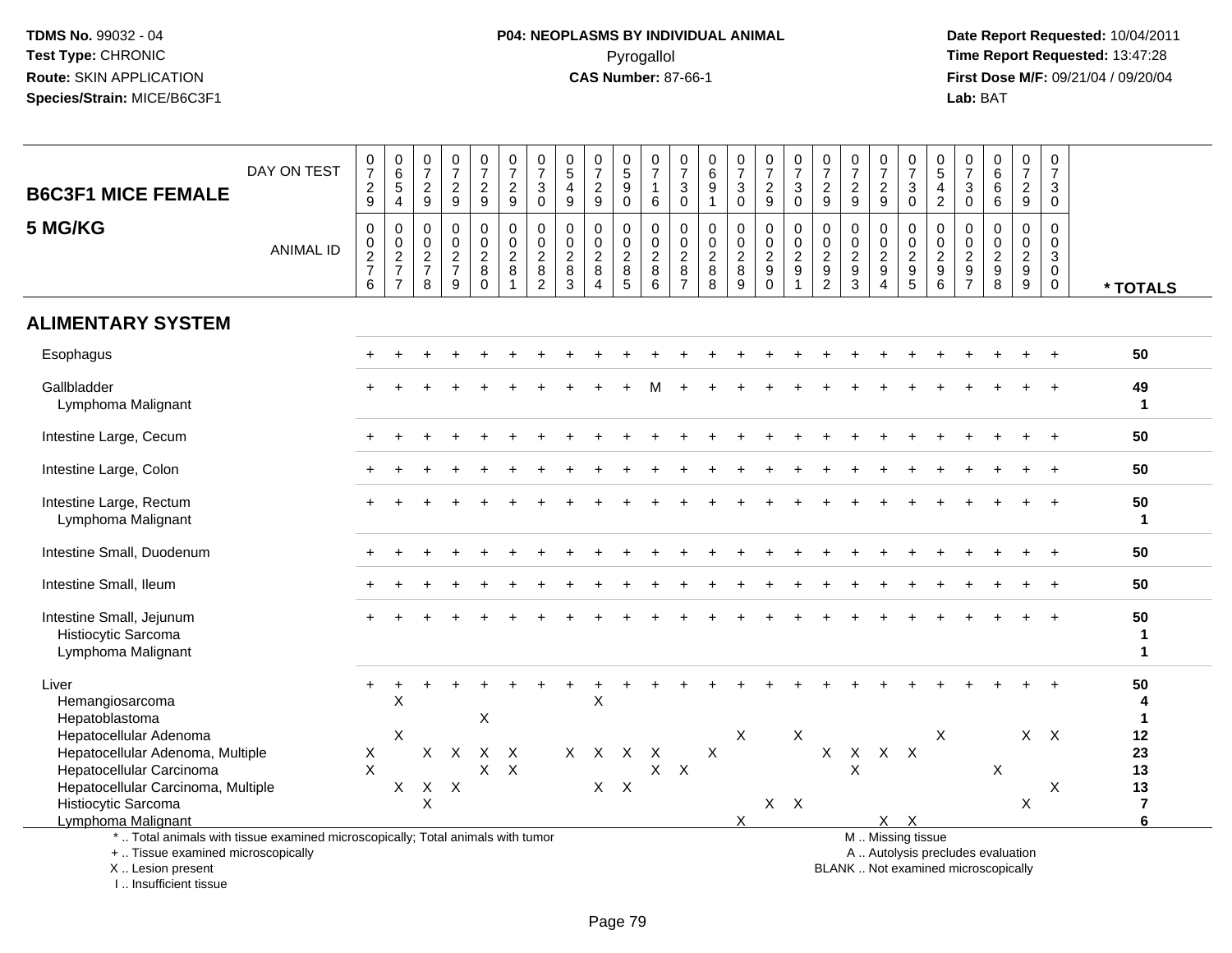#### **P04: NEOPLASMS BY INDIVIDUAL ANIMAL**Pyrogallol **Time Report Requested:** 13:47:28

 **Date Report Requested:** 10/04/2011 **First Dose M/F:** 09/21/04 / 09/20/04<br>**Lab:** BAT **Lab:** BAT

| <b>B6C3F1 MICE FEMALE</b>                                                                                | DAY ON TEST      | 0<br>$\overline{7}$<br>$\overline{c}$<br>9                        | $\begin{matrix} 0 \\ 6 \\ 5 \end{matrix}$<br>$\overline{4}$ | $\frac{0}{7}$<br>$\boldsymbol{2}$<br>9                         | $\frac{0}{7}$<br>$\sqrt{2}$<br>9                 | $\frac{0}{7}$<br>$\overline{a}$<br>$\boldsymbol{9}$       | $\frac{0}{7}$<br>$\frac{2}{9}$                    | $\begin{array}{c} 0 \\ 7 \end{array}$<br>$\ensuremath{\mathsf{3}}$<br>$\mathbf 0$ | 0<br>$\sqrt{5}$<br>4<br>$\boldsymbol{9}$     | $\frac{0}{7}$<br>$\overline{c}$<br>9                                    | 0<br>$\overline{5}$<br>9<br>0                  | 0<br>$\overline{7}$<br>$\overline{1}$<br>6                            | 0<br>$\overline{7}$<br>$\mathbf{3}$<br>$\mathbf 0$              | 0<br>$6\phantom{a}$<br>9<br>$\mathbf{1}$               | $\frac{0}{7}$<br>$\sqrt{3}$<br>$\mathbf 0$                 | $\begin{array}{c} 0 \\ 7 \end{array}$<br>$\frac{2}{9}$ | $\frac{0}{7}$<br>$\sqrt{3}$<br>$\mathbf 0$                                       | $\frac{0}{7}$<br>$\overline{c}$<br>9                        | $\frac{0}{7}$<br>$\overline{c}$<br>9              | $\frac{0}{7}$<br>$\overline{c}$<br>9                               | 0<br>$\overline{7}$<br>$\mathbf{3}$<br>$\mathbf 0$ | 0<br>$\overline{5}$<br>$\frac{4}{2}$ | 0<br>$\overline{7}$<br>$\mathbf{3}$<br>$\mathbf 0$                    | 0<br>$\,6\,$<br>6<br>6                                  | $\frac{0}{7}$<br>$\overline{c}$<br>$\boldsymbol{9}$ | 0<br>$\overline{7}$<br>$\mathbf{3}$<br>$\mathbf 0$                                     |                                        |
|----------------------------------------------------------------------------------------------------------|------------------|-------------------------------------------------------------------|-------------------------------------------------------------|----------------------------------------------------------------|--------------------------------------------------|-----------------------------------------------------------|---------------------------------------------------|-----------------------------------------------------------------------------------|----------------------------------------------|-------------------------------------------------------------------------|------------------------------------------------|-----------------------------------------------------------------------|-----------------------------------------------------------------|--------------------------------------------------------|------------------------------------------------------------|--------------------------------------------------------|----------------------------------------------------------------------------------|-------------------------------------------------------------|---------------------------------------------------|--------------------------------------------------------------------|----------------------------------------------------|--------------------------------------|-----------------------------------------------------------------------|---------------------------------------------------------|-----------------------------------------------------|----------------------------------------------------------------------------------------|----------------------------------------|
| 5 MG/KG                                                                                                  | <b>ANIMAL ID</b> | 0<br>$\begin{array}{c} 0 \\ 2 \\ 7 \end{array}$<br>$6\phantom{a}$ | 0<br>$\frac{0}{2}$<br>$\overline{7}$                        | $\mathbf 0$<br>$\begin{array}{c} 0 \\ 2 \\ 7 \end{array}$<br>8 | $\mathbf 0$<br>$\mathbf 0$<br>$\frac{2}{7}$<br>9 | 0<br>$\mathbf 0$<br>$\overline{c}$<br>$\bf 8$<br>$\Omega$ | $\pmb{0}$<br>$\mathsf{O}\xspace$<br>$\frac{2}{8}$ | $\mathbf 0$<br>$\mathbf 0$<br>$\overline{2}$<br>$\bf 8$<br>$\overline{2}$         | $\mathbf 0$<br>0<br>$\overline{c}$<br>8<br>3 | $\mathbf 0$<br>$\mathbf 0$<br>$\sqrt{2}$<br>8<br>$\boldsymbol{\Lambda}$ | 0<br>$\mathbf 0$<br>$\sqrt{2}$<br>$\,8\,$<br>5 | $\mathbf 0$<br>$\mathbf 0$<br>$\overline{2}$<br>$\boldsymbol{8}$<br>6 | $\mathbf 0$<br>0<br>$\overline{c}$<br>$\bf 8$<br>$\overline{7}$ | $\mathbf 0$<br>$\mathbf 0$<br>$\overline{2}$<br>8<br>8 | $\mathbf 0$<br>$\pmb{0}$<br>$\overline{2}$<br>$\bf 8$<br>9 | 0<br>$\frac{0}{2}$<br>$\Omega$                         | $\mathbf 0$<br>$\begin{smallmatrix} 0\\2 \end{smallmatrix}$<br>9<br>$\mathbf{1}$ | 0<br>$\mathbf 0$<br>$\overline{c}$<br>$\boldsymbol{9}$<br>2 | 0<br>$\pmb{0}$<br>$\overline{2}$<br>$\frac{9}{3}$ | 0<br>$\mathbf 0$<br>$\overline{2}$<br>$\boldsymbol{9}$<br>$\Delta$ | 0<br>$\mathbf 0$<br>$\frac{2}{9}$                  | $\mathbf 0$<br>$\frac{0}{2}$<br>6    | $\Omega$<br>0<br>$\overline{c}$<br>$\boldsymbol{9}$<br>$\overline{7}$ | $\Omega$<br>$\mathbf 0$<br>$\overline{2}$<br>$9\,$<br>8 | 0<br>0<br>$\frac{2}{9}$                             | $\mathbf 0$<br>$\mathbf 0$<br>$\ensuremath{\mathsf{3}}$<br>$\mathbf 0$<br>$\mathbf{0}$ | * TOTALS                               |
| Serosa, Sarcoma, Metastatic, Mesentery                                                                   |                  |                                                                   |                                                             |                                                                |                                                  |                                                           |                                                   |                                                                                   |                                              |                                                                         |                                                |                                                                       |                                                                 | X                                                      |                                                            |                                                        |                                                                                  |                                                             |                                                   |                                                                    |                                                    |                                      |                                                                       |                                                         |                                                     |                                                                                        | 1                                      |
| Mesentery<br>Histiocytic Sarcoma<br>Lymphoma Malignant<br>Sarcoma<br>Sarcoma Stromal, Metastatic, Uterus |                  |                                                                   |                                                             |                                                                |                                                  |                                                           |                                                   |                                                                                   |                                              |                                                                         | X                                              |                                                                       |                                                                 | $+$<br>X                                               |                                                            |                                                        | $X$ $X$                                                                          |                                                             |                                                   |                                                                    |                                                    |                                      |                                                                       |                                                         |                                                     |                                                                                        | 22<br>5<br>6                           |
| Pancreas<br>Histiocytic Sarcoma<br>Lymphoma Malignant                                                    |                  |                                                                   |                                                             |                                                                |                                                  |                                                           |                                                   |                                                                                   |                                              |                                                                         |                                                |                                                                       |                                                                 |                                                        |                                                            | $\pmb{\times}$                                         | $\times$                                                                         |                                                             |                                                   |                                                                    |                                                    |                                      |                                                                       |                                                         | X                                                   |                                                                                        | 50<br>$\overline{7}$<br>$5\phantom{a}$ |
| Salivary Glands<br>Histiocytic Sarcoma<br>Lymphoma Malignant                                             |                  |                                                                   |                                                             | X                                                              |                                                  |                                                           |                                                   |                                                                                   |                                              |                                                                         |                                                |                                                                       |                                                                 |                                                        |                                                            |                                                        |                                                                                  |                                                             |                                                   |                                                                    |                                                    |                                      |                                                                       |                                                         |                                                     |                                                                                        | 50<br>$\mathbf{2}$<br>4                |
| Stomach, Forestomach<br>Lymphoma Malignant<br>Squamous Cell Papilloma                                    |                  |                                                                   |                                                             |                                                                |                                                  |                                                           |                                                   |                                                                                   |                                              |                                                                         |                                                |                                                                       | X                                                               |                                                        |                                                            |                                                        |                                                                                  |                                                             |                                                   |                                                                    |                                                    |                                      |                                                                       |                                                         |                                                     |                                                                                        | 50<br>$\mathbf 1$<br>3                 |
| Stomach, Glandular                                                                                       |                  | $+$                                                               |                                                             |                                                                |                                                  |                                                           |                                                   |                                                                                   |                                              |                                                                         |                                                |                                                                       |                                                                 |                                                        |                                                            |                                                        |                                                                                  |                                                             |                                                   |                                                                    |                                                    |                                      |                                                                       |                                                         |                                                     | $+$                                                                                    | 50                                     |
| <b>CARDIOVASCULAR SYSTEM</b>                                                                             |                  |                                                                   |                                                             |                                                                |                                                  |                                                           |                                                   |                                                                                   |                                              |                                                                         |                                                |                                                                       |                                                                 |                                                        |                                                            |                                                        |                                                                                  |                                                             |                                                   |                                                                    |                                                    |                                      |                                                                       |                                                         |                                                     |                                                                                        |                                        |
| <b>Blood Vessel</b>                                                                                      |                  |                                                                   |                                                             |                                                                |                                                  |                                                           |                                                   |                                                                                   |                                              |                                                                         |                                                |                                                                       |                                                                 |                                                        |                                                            |                                                        |                                                                                  |                                                             |                                                   |                                                                    |                                                    |                                      |                                                                       |                                                         |                                                     |                                                                                        | 50                                     |
| Heart<br>Lymphoma Malignant                                                                              |                  |                                                                   |                                                             |                                                                |                                                  |                                                           |                                                   |                                                                                   |                                              |                                                                         |                                                |                                                                       |                                                                 |                                                        |                                                            |                                                        |                                                                                  |                                                             |                                                   |                                                                    |                                                    |                                      |                                                                       |                                                         |                                                     |                                                                                        | 50<br>1                                |

#### **ENDOCRINE SYSTEM**

\* .. Total animals with tissue examined microscopically; Total animals with tumor

+ .. Tissue examined microscopically

X .. Lesion present

I .. Insufficient tissue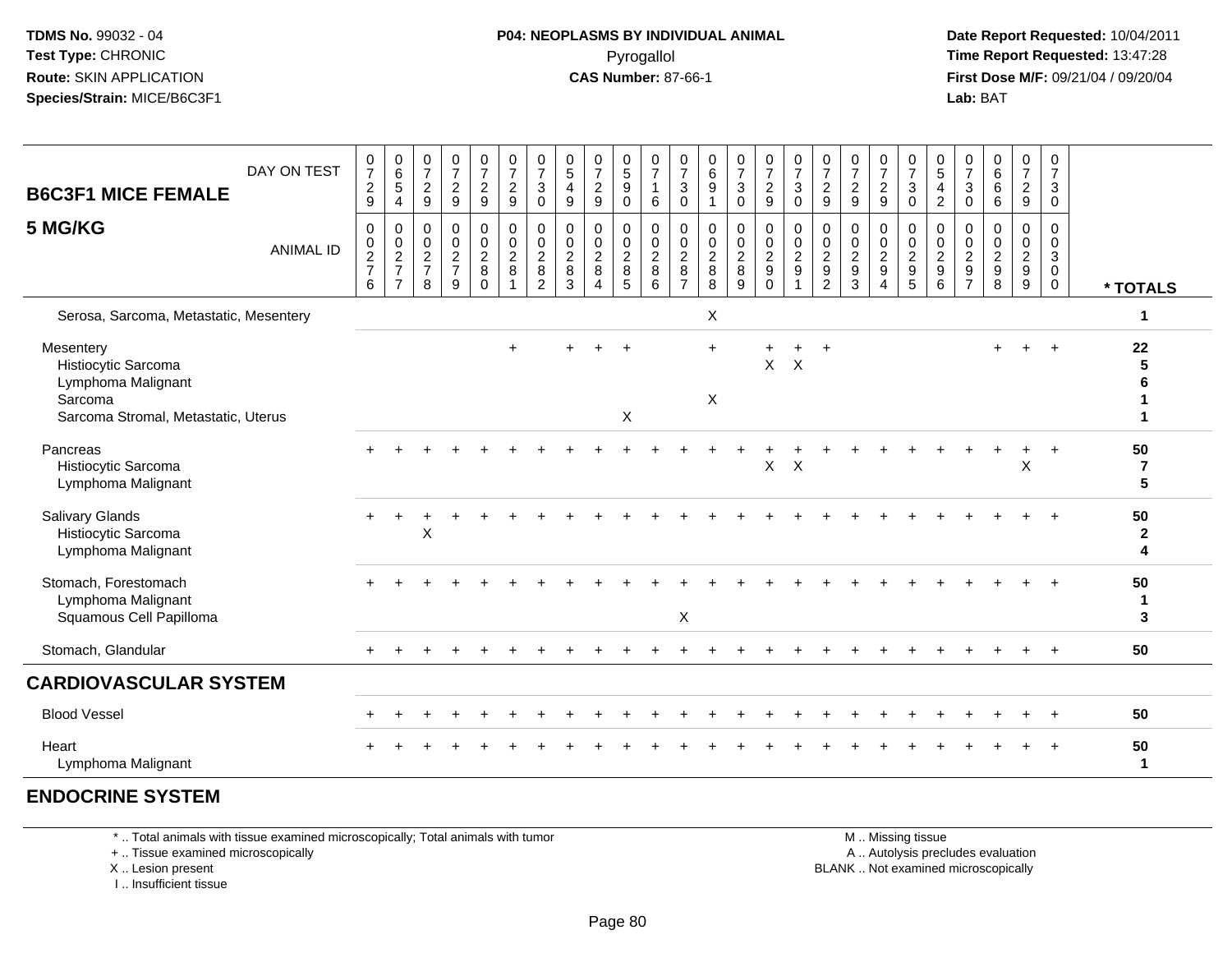# **P04: NEOPLASMS BY INDIVIDUAL ANIMAL**Pyrogallol **Time Report Requested:** 13:47:28

| <b>B6C3F1 MICE FEMALE</b>                                                                                                                                             | DAY ON TEST      | $\frac{0}{7}$<br>$\frac{2}{9}$                       | $\begin{array}{c} 0 \\ 6 \end{array}$<br>$\sqrt{5}$<br>$\overline{4}$ | $\begin{smallmatrix}0\\7\end{smallmatrix}$<br>$\boldsymbol{2}$<br>$\boldsymbol{9}$ | $\frac{0}{7}$<br>$\frac{2}{9}$                   | $\frac{0}{7}$<br>$\overline{2}$<br>$9\,$                             | $\begin{array}{c} 0 \\ 7 \end{array}$<br>$\overline{2}$<br>9      | $\frac{0}{7}$<br>$\ensuremath{\mathsf{3}}$<br>$\mathbf 0$                 | $\begin{array}{c} 0 \\ 5 \end{array}$<br>$\overline{4}$<br>9 | $\frac{0}{7}$<br>$\overline{c}$<br>9                                        | $\begin{array}{c} 0 \\ 5 \end{array}$<br>9<br>$\mathbf 0$ | $\frac{0}{7}$<br>$\mathbf{1}$<br>6 | $\frac{0}{7}$<br>$\ensuremath{\mathsf{3}}$<br>$\mathbf 0$ | 0<br>$\,6\,$<br>$\boldsymbol{9}$<br>$\mathbf{1}$           | $\frac{0}{7}$<br>$\sqrt{3}$<br>$\mathbf 0$                           | $\frac{0}{7}$<br>$\sqrt{2}$<br>9                                      | $\frac{0}{7}$<br>$\ensuremath{\mathsf{3}}$<br>$\mathbf 0$          | $\frac{0}{7}$<br>$\overline{c}$<br>9                                               | $\frac{0}{7}$<br>$\sqrt{2}$<br>9                                              | $\begin{array}{c} 0 \\ 7 \end{array}$<br>$\overline{c}$<br>9                                         | $\frac{0}{7}$<br>$\mathbf{3}$<br>$\mathbf 0$                | $\begin{array}{c} 0 \\ 5 \end{array}$<br>$\overline{4}$<br>$\overline{2}$                   | 0<br>$\overline{7}$<br>$\ensuremath{\mathsf{3}}$<br>$\mathbf 0$                 | $\mathbf 0$<br>$\,6\,$<br>6<br>6                                         | $\frac{0}{7}$<br>$\overline{c}$<br>9                        | 0<br>$\frac{5}{7}$<br>$\ensuremath{\mathsf{3}}$<br>$\mathbf 0$ |                                          |
|-----------------------------------------------------------------------------------------------------------------------------------------------------------------------|------------------|------------------------------------------------------|-----------------------------------------------------------------------|------------------------------------------------------------------------------------|--------------------------------------------------|----------------------------------------------------------------------|-------------------------------------------------------------------|---------------------------------------------------------------------------|--------------------------------------------------------------|-----------------------------------------------------------------------------|-----------------------------------------------------------|------------------------------------|-----------------------------------------------------------|------------------------------------------------------------|----------------------------------------------------------------------|-----------------------------------------------------------------------|--------------------------------------------------------------------|------------------------------------------------------------------------------------|-------------------------------------------------------------------------------|------------------------------------------------------------------------------------------------------|-------------------------------------------------------------|---------------------------------------------------------------------------------------------|---------------------------------------------------------------------------------|--------------------------------------------------------------------------|-------------------------------------------------------------|----------------------------------------------------------------|------------------------------------------|
| 5 MG/KG                                                                                                                                                               | <b>ANIMAL ID</b> | 0<br>$\begin{array}{c} 0 \\ 2 \\ 7 \end{array}$<br>6 | $\mathbf 0$<br>$\frac{0}{2}$<br>$\overline{7}$                        | 0<br>$\mathbf 0$<br>$\overline{c}$<br>$\overline{7}$<br>8                          | 0<br>$^{\rm 0}_{\rm 2}$<br>$\boldsymbol{7}$<br>9 | $\mathsf{O}$<br>$\mathbf 0$<br>$\overline{2}$<br>$\bf 8$<br>$\Omega$ | 0<br>$\mathsf{O}\xspace$<br>$\overline{2}$<br>8<br>$\overline{1}$ | $\mathbf 0$<br>$\mathbf 0$<br>$\overline{2}$<br>$\bf 8$<br>$\overline{2}$ | $\mathbf 0$<br>$\mathbf 0$<br>$\overline{2}$<br>8<br>3       | $\mathbf 0$<br>$\mathsf 0$<br>$\overline{2}$<br>8<br>$\boldsymbol{\Lambda}$ | 0<br>$\mathbf 0$<br>$\overline{c}$<br>$\bf 8$<br>5        | 0<br>$\frac{0}{2}$<br>8<br>6       | 0<br>$\mathsf 0$<br>$\overline{2}$<br>8<br>$\overline{7}$ | $\mathbf 0$<br>$\pmb{0}$<br>$\overline{2}$<br>$\bf 8$<br>8 | $\mathbf 0$<br>$\mathsf{O}\xspace$<br>$\overline{2}$<br>$\bf 8$<br>9 | 0<br>$\overline{0}$<br>$\overline{2}$<br>$\boldsymbol{9}$<br>$\Omega$ | $\mathbf 0$<br>$\frac{0}{2}$<br>$\boldsymbol{9}$<br>$\overline{1}$ | $\mathbf 0$<br>$\mathbf 0$<br>$\overline{2}$<br>$\boldsymbol{9}$<br>$\overline{2}$ | $\mathbf 0$<br>$\mathsf{O}\xspace$<br>$\overline{2}$<br>$\boldsymbol{9}$<br>3 | $\mathbf 0$<br>$\mathsf{O}\xspace$<br>$\boldsymbol{2}$<br>$\boldsymbol{9}$<br>$\boldsymbol{\Lambda}$ | 0<br>$\mathbf 0$<br>$\overline{2}$<br>$\boldsymbol{9}$<br>5 | $\mathbf 0$<br>$\mathsf{O}\xspace$<br>$\overline{2}$<br>$\boldsymbol{9}$<br>$6\phantom{1}6$ | $\Omega$<br>$\mathbf 0$<br>$\overline{2}$<br>$\boldsymbol{9}$<br>$\overline{7}$ | $\Omega$<br>$\mathbf 0$<br>$\overline{c}$<br>$\boldsymbol{9}$<br>8       | 0<br>$\mathbf 0$<br>$\overline{c}$<br>$\boldsymbol{9}$<br>9 | $\Omega$<br>$\mathbf 0$<br>3<br>$\mathbf 0$<br>$\mathbf 0$     | * TOTALS                                 |
| <b>Adrenal Cortex</b><br>Histiocytic Sarcoma<br>Lymphoma Malignant                                                                                                    |                  |                                                      |                                                                       |                                                                                    |                                                  |                                                                      |                                                                   |                                                                           |                                                              |                                                                             |                                                           |                                    |                                                           |                                                            |                                                                      | X                                                                     |                                                                    |                                                                                    |                                                                               |                                                                                                      |                                                             |                                                                                             |                                                                                 |                                                                          |                                                             | $\ddot{}$                                                      | 50<br>3<br>$\mathbf 1$                   |
| Adrenal Medulla<br>Histiocytic Sarcoma<br>Pheochromocytoma Benign                                                                                                     |                  |                                                      |                                                                       |                                                                                    |                                                  |                                                                      |                                                                   |                                                                           |                                                              |                                                                             |                                                           |                                    |                                                           |                                                            |                                                                      |                                                                       |                                                                    |                                                                                    |                                                                               |                                                                                                      |                                                             |                                                                                             |                                                                                 |                                                                          |                                                             | X                                                              | 50<br>ำ<br>$\mathbf{2}$                  |
| Islets, Pancreatic<br>Adenoma                                                                                                                                         |                  |                                                      |                                                                       |                                                                                    |                                                  |                                                                      |                                                                   |                                                                           |                                                              |                                                                             |                                                           |                                    |                                                           |                                                            |                                                                      |                                                                       |                                                                    |                                                                                    |                                                                               |                                                                                                      |                                                             |                                                                                             |                                                                                 |                                                                          |                                                             | $\ddot{}$<br>X                                                 | 50<br>3                                  |
| Parathyroid Gland                                                                                                                                                     |                  |                                                      | $+$                                                                   | м                                                                                  |                                                  |                                                                      |                                                                   |                                                                           |                                                              |                                                                             |                                                           |                                    |                                                           |                                                            |                                                                      |                                                                       |                                                                    |                                                                                    |                                                                               |                                                                                                      |                                                             |                                                                                             |                                                                                 |                                                                          |                                                             | $\ddot{}$                                                      | 47                                       |
| <b>Pituitary Gland</b><br>Histiocytic Sarcoma<br>Lymphoma Malignant<br>Pars Distalis, Adenoma                                                                         |                  |                                                      |                                                                       | X                                                                                  |                                                  |                                                                      |                                                                   |                                                                           |                                                              |                                                                             |                                                           |                                    |                                                           |                                                            | $\boldsymbol{\mathsf{X}}$                                            |                                                                       |                                                                    |                                                                                    |                                                                               |                                                                                                      |                                                             |                                                                                             |                                                                                 |                                                                          |                                                             |                                                                | 49<br>1<br>6                             |
| <b>Thyroid Gland</b><br>Lymphoma Malignant<br>Follicular Cell, Adenoma                                                                                                |                  | $\mathsf{X}$                                         |                                                                       |                                                                                    |                                                  |                                                                      |                                                                   |                                                                           |                                                              |                                                                             |                                                           |                                    |                                                           |                                                            | $\times$                                                             |                                                                       |                                                                    |                                                                                    |                                                                               |                                                                                                      |                                                             |                                                                                             |                                                                                 |                                                                          |                                                             |                                                                | 50<br>$\boldsymbol{2}$<br>$\overline{2}$ |
| <b>GENERAL BODY SYSTEM</b>                                                                                                                                            |                  |                                                      |                                                                       |                                                                                    |                                                  |                                                                      |                                                                   |                                                                           |                                                              |                                                                             |                                                           |                                    |                                                           |                                                            |                                                                      |                                                                       |                                                                    |                                                                                    |                                                                               |                                                                                                      |                                                             |                                                                                             |                                                                                 |                                                                          |                                                             |                                                                |                                          |
| <b>NONE</b>                                                                                                                                                           |                  |                                                      |                                                                       |                                                                                    |                                                  |                                                                      |                                                                   |                                                                           |                                                              |                                                                             |                                                           |                                    |                                                           |                                                            |                                                                      |                                                                       |                                                                    |                                                                                    |                                                                               |                                                                                                      |                                                             |                                                                                             |                                                                                 |                                                                          |                                                             |                                                                |                                          |
| <b>GENITAL SYSTEM</b>                                                                                                                                                 |                  |                                                      |                                                                       |                                                                                    |                                                  |                                                                      |                                                                   |                                                                           |                                                              |                                                                             |                                                           |                                    |                                                           |                                                            |                                                                      |                                                                       |                                                                    |                                                                                    |                                                                               |                                                                                                      |                                                             |                                                                                             |                                                                                 |                                                                          |                                                             |                                                                |                                          |
| <b>Clitoral Gland</b><br>Histiocytic Sarcoma                                                                                                                          |                  |                                                      |                                                                       |                                                                                    |                                                  |                                                                      |                                                                   |                                                                           |                                                              |                                                                             |                                                           |                                    |                                                           |                                                            |                                                                      | $\sf X$                                                               |                                                                    |                                                                                    |                                                                               |                                                                                                      |                                                             |                                                                                             |                                                                                 |                                                                          |                                                             |                                                                | 50<br>$\mathbf{2}$                       |
| *  Total animals with tissue examined microscopically; Total animals with tumor<br>+  Tissue examined microscopically<br>X  Lesion present<br>I., Insufficient tissue |                  |                                                      |                                                                       |                                                                                    |                                                  |                                                                      |                                                                   |                                                                           |                                                              |                                                                             |                                                           |                                    |                                                           |                                                            |                                                                      |                                                                       |                                                                    |                                                                                    |                                                                               | M  Missing tissue                                                                                    |                                                             |                                                                                             |                                                                                 | A  Autolysis precludes evaluation<br>BLANK  Not examined microscopically |                                                             |                                                                |                                          |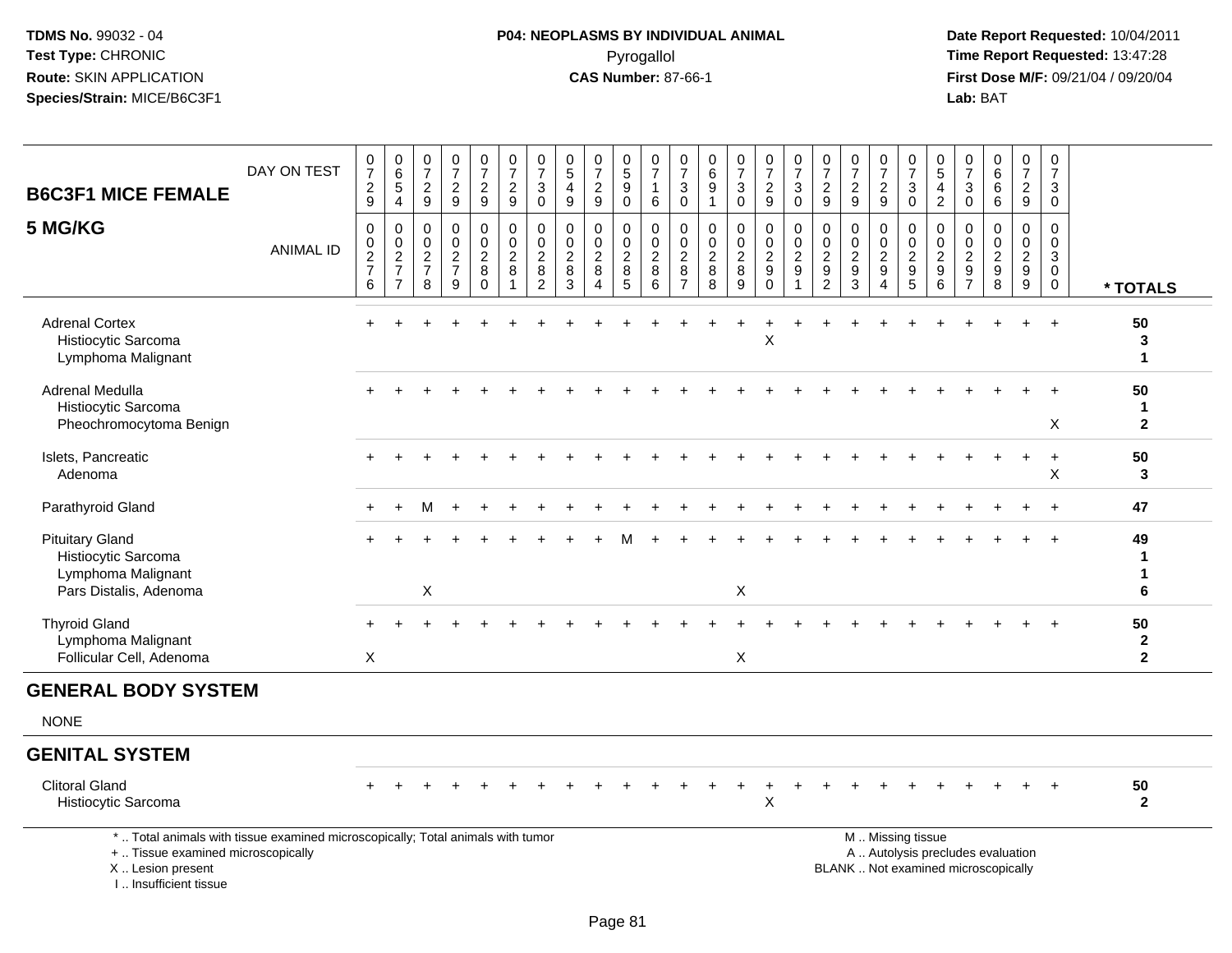# **P04: NEOPLASMS BY INDIVIDUAL ANIMAL**Pyrogallol **Time Report Requested:** 13:47:28

 **Date Report Requested:** 10/04/2011 **First Dose M/F:** 09/21/04 / 09/20/04<br>Lab: BAT **Lab:** BAT

| <b>B6C3F1 MICE FEMALE</b>                                                                                                                                                                                   | DAY ON TEST      | $\frac{0}{7}$<br>$\frac{2}{9}$       | $_{6}^{\rm 0}$<br>5<br>$\overline{4}$ | $\begin{array}{c} 0 \\ 7 \end{array}$<br>$\overline{2}$<br>$\overline{9}$ | $\frac{0}{7}$<br>$\frac{2}{9}$                               | $\frac{0}{7}$<br>$\frac{2}{9}$                                         | $\frac{0}{7}$<br>$\frac{2}{9}$                           | 0<br>$\overline{7}$<br>3<br>$\mathbf{0}$                                  | 0<br>$\overline{5}$<br>$\overline{4}$<br>9             | 0<br>$\overline{7}$<br>$\overline{c}$<br>9                  | $\begin{matrix} 0 \\ 5 \end{matrix}$<br>$\boldsymbol{9}$<br>$\Omega$ | 0<br>$\overline{7}$<br>$\mathbf{1}$<br>6     | $\frac{0}{7}$<br>$\mathbf{3}$<br>$\ddot{\mathbf{0}}$ | $\begin{array}{c} 0 \\ 6 \end{array}$<br>$\boldsymbol{9}$ | $\frac{0}{7}$<br>$_{0}^{3}$ | $\frac{0}{7}$<br>$\boldsymbol{2}$<br>9                              | 0<br>$\overline{7}$<br>3<br>$\Omega$                            | $\frac{0}{7}$<br>$\frac{2}{9}$                                                       | $\frac{0}{7}$<br>$\frac{2}{9}$                    | $\frac{0}{7}$<br>$\frac{2}{9}$                      | $\frac{0}{7}$<br>$\mathbf{3}$<br>$\Omega$                                                     | 0<br>$\overline{5}$<br>4<br>$\sqrt{2}$       | $\begin{smallmatrix}0\\7\end{smallmatrix}$<br>$\mathbf{3}$<br>$\mathbf 0$ | $_{6}^{\rm 0}$<br>$\,6\,$<br>6                    | $\frac{0}{7}$<br>$\frac{2}{9}$                        | 0<br>$\overline{7}$<br>3<br>$\Omega$   |                                                                 |
|-------------------------------------------------------------------------------------------------------------------------------------------------------------------------------------------------------------|------------------|--------------------------------------|---------------------------------------|---------------------------------------------------------------------------|--------------------------------------------------------------|------------------------------------------------------------------------|----------------------------------------------------------|---------------------------------------------------------------------------|--------------------------------------------------------|-------------------------------------------------------------|----------------------------------------------------------------------|----------------------------------------------|------------------------------------------------------|-----------------------------------------------------------|-----------------------------|---------------------------------------------------------------------|-----------------------------------------------------------------|--------------------------------------------------------------------------------------|---------------------------------------------------|-----------------------------------------------------|-----------------------------------------------------------------------------------------------|----------------------------------------------|---------------------------------------------------------------------------|---------------------------------------------------|-------------------------------------------------------|----------------------------------------|-----------------------------------------------------------------|
| 5 MG/KG                                                                                                                                                                                                     | <b>ANIMAL ID</b> | $\pmb{0}$<br>0<br>$\frac{2}{7}$<br>6 | 0<br>$\frac{0}{2}$<br>$\overline{7}$  | $\mathbf 0$<br>$\mathbf 0$<br>$\frac{2}{7}$<br>8                          | $\pmb{0}$<br>$\begin{array}{c} 0 \\ 2 \\ 7 \end{array}$<br>9 | $\mathbf 0$<br>$\mathbf 0$<br>$\overline{c}$<br>$\bf 8$<br>$\mathbf 0$ | $\pmb{0}$<br>$\pmb{0}$<br>$\overline{2}$<br>$\,8\,$<br>1 | $\mathbf 0$<br>$\mathbf 0$<br>$\overline{2}$<br>$\,8\,$<br>$\overline{c}$ | $\mathbf 0$<br>$\mathbf 0$<br>$\overline{2}$<br>8<br>3 | 0<br>$\mathbf 0$<br>$\boldsymbol{2}$<br>8<br>$\overline{4}$ | 0<br>$\pmb{0}$<br>$\frac{2}{8}$<br>$5\phantom{.0}$                   | $\mathbf 0$<br>0<br>$\overline{2}$<br>8<br>6 | $\mathbf 0$<br>0<br>$\frac{2}{8}$<br>$\overline{7}$  | 0<br>$\pmb{0}$<br>$\frac{2}{8}$<br>8                      | 0<br>$\frac{0}{2}$<br>9     | $\mathbf 0$<br>0<br>$\overline{2}$<br>$\overline{9}$<br>$\mathbf 0$ | $\mathbf 0$<br>$\mathbf 0$<br>$\sqrt{2}$<br>$\overline{9}$<br>1 | $\mathbf 0$<br>$\mathbf 0$<br>$\boldsymbol{2}$<br>$\boldsymbol{9}$<br>$\overline{2}$ | 0<br>0<br>$\overline{c}$<br>$\boldsymbol{9}$<br>3 | 0<br>$\mathbf 0$<br>$\frac{2}{9}$<br>$\overline{4}$ | 0<br>$\mathsf{O}\xspace$<br>$\overline{2}$<br>$\mathsf g$<br>$\overline{5}$                   | 0<br>$\mathbf 0$<br>$\frac{2}{9}$<br>$\,6\,$ | $\mathbf 0$<br>$\mathbf 0$<br>$\frac{2}{9}$<br>$\overline{7}$             | 0<br>0<br>$\overline{2}$<br>$\boldsymbol{9}$<br>8 | $\mathbf 0$<br>$\boldsymbol{0}$<br>$\frac{2}{9}$<br>9 | 0<br>$\mathbf 0$<br>3<br>$\Omega$<br>0 | * TOTALS                                                        |
| Lymphoma Malignant                                                                                                                                                                                          |                  |                                      |                                       |                                                                           |                                                              |                                                                        |                                                          |                                                                           |                                                        |                                                             |                                                                      |                                              |                                                      |                                                           |                             |                                                                     |                                                                 |                                                                                      |                                                   |                                                     |                                                                                               |                                              |                                                                           |                                                   |                                                       |                                        | $\mathbf{2}$                                                    |
| Ovary<br>Carcinoma<br>Hemangiosarcoma<br>Histiocytic Sarcoma<br>Luteoma<br>Lymphoma Malignant                                                                                                               |                  |                                      | Χ                                     |                                                                           |                                                              |                                                                        |                                                          |                                                                           |                                                        |                                                             |                                                                      |                                              |                                                      |                                                           |                             |                                                                     | X<br>$X$ $X$                                                    |                                                                                      |                                                   |                                                     |                                                                                               |                                              | X                                                                         |                                                   |                                                       |                                        | 50<br>1<br>1<br>6                                               |
| Uterus<br>Histiocytic Sarcoma<br>Lymphoma Malignant<br>Polyp Stromal<br>Sarcoma Stromal                                                                                                                     |                  |                                      |                                       |                                                                           |                                                              |                                                                        |                                                          |                                                                           |                                                        |                                                             | X                                                                    |                                              |                                                      |                                                           |                             |                                                                     |                                                                 |                                                                                      |                                                   | X                                                   |                                                                                               |                                              |                                                                           |                                                   | $\boldsymbol{\mathsf{X}}$                             |                                        | 50<br>$\mathbf 1$<br>1<br>$\mathbf{2}$<br>$\overline{2}$        |
| <b>HEMATOPOIETIC SYSTEM</b>                                                                                                                                                                                 |                  |                                      |                                       |                                                                           |                                                              |                                                                        |                                                          |                                                                           |                                                        |                                                             |                                                                      |                                              |                                                      |                                                           |                             |                                                                     |                                                                 |                                                                                      |                                                   |                                                     |                                                                                               |                                              |                                                                           |                                                   |                                                       |                                        |                                                                 |
| <b>Bone Marrow</b><br>Histiocytic Sarcoma                                                                                                                                                                   |                  |                                      |                                       |                                                                           |                                                              |                                                                        |                                                          |                                                                           |                                                        |                                                             |                                                                      |                                              |                                                      |                                                           |                             |                                                                     |                                                                 |                                                                                      |                                                   |                                                     |                                                                                               |                                              |                                                                           |                                                   |                                                       |                                        | 50<br>1                                                         |
| Lymph Node<br>Axillary, Histiocytic Sarcoma<br>Bronchial, Histiocytic Sarcoma<br>Bronchial, Lymphoma Malignant<br>Inguinal, Lymphoma Malignant<br>Lumbar, Histiocytic Sarcoma<br>Lumbar, Lymphoma Malignant |                  |                                      |                                       | $\ddot{}$<br>X                                                            |                                                              |                                                                        |                                                          |                                                                           | $\ddot{}$                                              |                                                             |                                                                      |                                              |                                                      | $\ddot{}$                                                 |                             | $\ddot{}$<br>X<br>X                                                 |                                                                 |                                                                                      |                                                   |                                                     |                                                                                               |                                              |                                                                           | $+$                                               | $+$                                                   |                                        | 13<br>$\mathbf 1$<br>3<br>$\boldsymbol{2}$<br>1<br>$\mathbf{2}$ |
| Mediastinal, Histiocytic Sarcoma<br>Mediastinal, Lymphoma Malignant<br>Pancreatic, Histiocytic Sarcoma<br>Pancreatic, Lymphoma Malignant                                                                    |                  |                                      |                                       | X                                                                         |                                                              |                                                                        |                                                          |                                                                           |                                                        |                                                             |                                                                      |                                              |                                                      |                                                           |                             | X                                                                   |                                                                 |                                                                                      |                                                   |                                                     |                                                                                               |                                              |                                                                           |                                                   | $\mathsf X$                                           |                                        | $\mathbf{1}$                                                    |
| *  Total animals with tissue examined microscopically; Total animals with tumor<br>+  Tissue examined microscopically<br>X  Lesion present                                                                  |                  |                                      |                                       |                                                                           |                                                              |                                                                        |                                                          |                                                                           |                                                        |                                                             |                                                                      |                                              |                                                      |                                                           |                             |                                                                     |                                                                 |                                                                                      |                                                   |                                                     | M  Missing tissue<br>A  Autolysis precludes evaluation<br>BLANK  Not examined microscopically |                                              |                                                                           |                                                   |                                                       |                                        |                                                                 |

I .. Insufficient tissue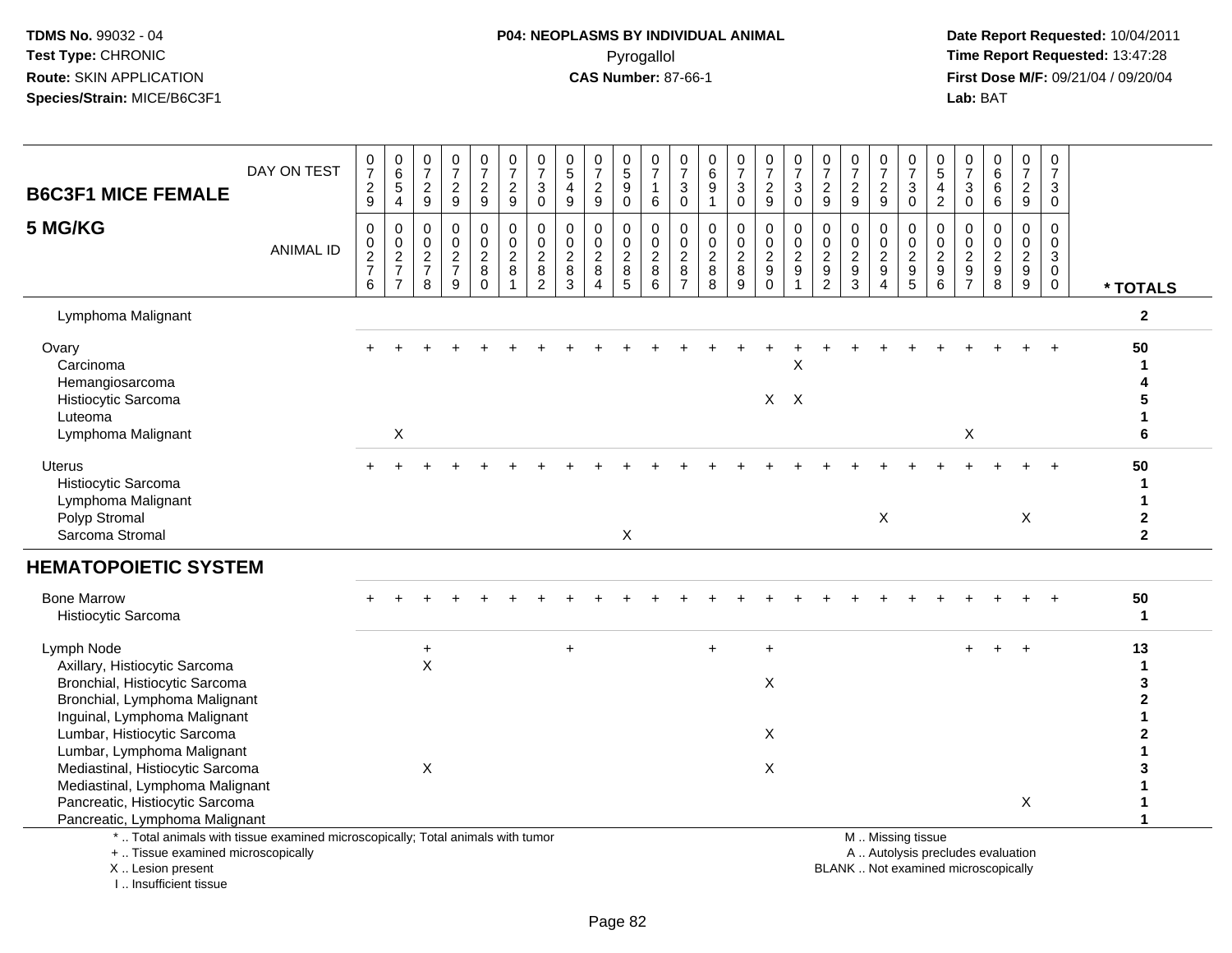# **P04: NEOPLASMS BY INDIVIDUAL ANIMAL**Pyrogallol **Time Report Requested:** 13:47:28

 **Date Report Requested:** 10/04/2011 **First Dose M/F:** 09/21/04 / 09/20/04<br>Lab: BAT **Lab:** BAT

| <b>B6C3F1 MICE FEMALE</b>                                                                                                                                 | DAY ON TEST      | 0<br>$\overline{7}$<br>$\frac{2}{9}$ | $\begin{array}{c} 0 \\ 6 \end{array}$<br>$\overline{5}$<br>$\overline{4}$ | 0<br>$\overline{7}$<br>$\frac{2}{9}$                      | $\frac{0}{7}$<br>$\frac{2}{9}$                                      | $\begin{array}{c} 0 \\ 7 \end{array}$<br>$\frac{2}{9}$ | $\frac{0}{7}$<br>$\frac{2}{9}$                                    | $\frac{0}{7}$<br>3<br>$\mathbf 0$                         | $\begin{array}{c} 0 \\ 5 \end{array}$<br>4<br>$\boldsymbol{9}$ | $\begin{array}{c} 0 \\ 7 \end{array}$<br>$\frac{2}{9}$              | $\begin{array}{c} 0 \\ 5 \end{array}$<br>9<br>0   | $\frac{0}{7}$<br>$\mathbf{1}$<br>$6\phantom{1}6$         | $\frac{0}{7}$<br>3<br>0                            | $\begin{array}{c} 0 \\ 6 \end{array}$<br>9<br>$\mathbf{1}$   | $\frac{0}{7}$<br>$\mathbf{3}$<br>$\mathbf 0$ | $\frac{0}{7}$<br>$\frac{2}{9}$                 | $\frac{0}{7}$<br>$\sqrt{3}$<br>$\mathbf 0$                               | $\frac{0}{7}$<br>$\frac{2}{9}$                                          | $\frac{0}{7}$<br>$\overline{c}$<br>9                   | $\frac{0}{7}$<br>$\overline{c}$<br>9         | $\frac{0}{7}$<br>$\ensuremath{\mathsf{3}}$<br>$\overline{0}$ | $\begin{array}{c} 0 \\ 5 \end{array}$<br>4<br>$\overline{c}$ | 0<br>$\overline{7}$<br>$\sqrt{3}$<br>$\mathbf 0$                                  | $\begin{array}{c} 0 \\ 6 \end{array}$<br>$\,6$<br>$\,6\,$                | $\pmb{0}$<br>$\overline{7}$<br>$\frac{2}{9}$                     | $\mathbf 0$<br>$\overline{7}$<br>3<br>$\mathbf 0$             |                   |
|-----------------------------------------------------------------------------------------------------------------------------------------------------------|------------------|--------------------------------------|---------------------------------------------------------------------------|-----------------------------------------------------------|---------------------------------------------------------------------|--------------------------------------------------------|-------------------------------------------------------------------|-----------------------------------------------------------|----------------------------------------------------------------|---------------------------------------------------------------------|---------------------------------------------------|----------------------------------------------------------|----------------------------------------------------|--------------------------------------------------------------|----------------------------------------------|------------------------------------------------|--------------------------------------------------------------------------|-------------------------------------------------------------------------|--------------------------------------------------------|----------------------------------------------|--------------------------------------------------------------|--------------------------------------------------------------|-----------------------------------------------------------------------------------|--------------------------------------------------------------------------|------------------------------------------------------------------|---------------------------------------------------------------|-------------------|
| 5 MG/KG                                                                                                                                                   | <b>ANIMAL ID</b> | 0<br>0<br>$\frac{2}{7}$<br>$\,6\,$   | 0<br>$\mathbf 0$<br>$\frac{2}{7}$<br>$\overline{7}$                       | 0<br>$\mathbf 0$<br>$\overline{2}$<br>$\overline{7}$<br>8 | $\mathbf 0$<br>$\mathbf 0$<br>$\overline{2}$<br>$\overline{7}$<br>9 | 0<br>$\mathbf 0$<br>$\overline{c}$<br>8<br>$\Omega$    | 0<br>$\mathbf 0$<br>$\boldsymbol{2}$<br>$\bf 8$<br>$\overline{1}$ | 0<br>$\mathbf 0$<br>$\overline{c}$<br>8<br>$\overline{2}$ | 0<br>$\mathbf 0$<br>$\overline{2}$<br>8<br>3                   | 0<br>$\mathbf 0$<br>$\sqrt{2}$<br>$\bf 8$<br>$\boldsymbol{\Lambda}$ | 0<br>$\mathbf 0$<br>$\overline{2}$<br>$\, 8$<br>5 | $\mathbf 0$<br>$\mathsf 0$<br>$\sqrt{2}$<br>$\,8\,$<br>6 | 0<br>$\mathbf 0$<br>2<br>$\,8\,$<br>$\overline{7}$ | $\mathbf 0$<br>$\mathbf 0$<br>$\overline{c}$<br>$\,8\,$<br>8 | 0<br>$\mathsf 0$<br>$\overline{2}$<br>8<br>9 | 0<br>$\mathbf 0$<br>$\frac{2}{9}$<br>$\pmb{0}$ | 0<br>$\pmb{0}$<br>$\boldsymbol{2}$<br>$\boldsymbol{9}$<br>$\overline{1}$ | $\mathbf 0$<br>$\mathbf 0$<br>$\overline{c}$<br>$9\,$<br>$\overline{2}$ | $\mathbf 0$<br>$\mathbf 0$<br>$\overline{2}$<br>9<br>3 | 0<br>$\mathbf 0$<br>$\overline{c}$<br>9<br>4 | 0<br>$\mathbf 0$<br>$\frac{2}{9}$<br>$\overline{5}$          | 0<br>0<br>$\overline{c}$<br>9<br>6                           | 0<br>$\mathbf 0$<br>$\overline{\mathbf{c}}$<br>$\boldsymbol{9}$<br>$\overline{7}$ | 0<br>$\mathbf 0$<br>$\sqrt{2}$<br>$\boldsymbol{9}$<br>8                  | 0<br>0<br>$\overline{c}$<br>$\boldsymbol{9}$<br>$\boldsymbol{9}$ | $\mathbf 0$<br>$\mathbf 0$<br>3<br>$\mathbf 0$<br>$\mathbf 0$ | * TOTALS          |
| Renal, Histiocytic Sarcoma<br>Renal, Lymphoma Malignant                                                                                                   |                  |                                      |                                                                           | $\boldsymbol{\mathsf{X}}$                                 |                                                                     |                                                        |                                                                   |                                                           |                                                                |                                                                     |                                                   |                                                          |                                                    |                                                              |                                              | X                                              |                                                                          |                                                                         |                                                        |                                              |                                                              |                                                              |                                                                                   |                                                                          |                                                                  |                                                               | 3                 |
| Lymph Node, Mandibular<br>Histiocytic Sarcoma<br>Lymphoma Malignant                                                                                       |                  |                                      |                                                                           | Χ                                                         |                                                                     |                                                        |                                                                   |                                                           |                                                                |                                                                     |                                                   |                                                          |                                                    |                                                              |                                              | X                                              |                                                                          |                                                                         |                                                        |                                              |                                                              |                                                              |                                                                                   |                                                                          |                                                                  |                                                               | 50<br>3<br>4      |
| Lymph Node, Mesenteric<br>Hemangiosarcoma<br>Histiocytic Sarcoma<br>Lymphoma Malignant                                                                    |                  |                                      |                                                                           | $\boldsymbol{\mathsf{X}}$                                 |                                                                     |                                                        |                                                                   |                                                           |                                                                |                                                                     |                                                   |                                                          |                                                    |                                                              |                                              |                                                | $X$ $X$                                                                  |                                                                         |                                                        |                                              |                                                              |                                                              |                                                                                   |                                                                          | X                                                                |                                                               | 50<br>1<br>8<br>5 |
| Spleen<br>Histiocytic Sarcoma<br>Lymphoma Malignant                                                                                                       |                  |                                      |                                                                           | X                                                         |                                                                     |                                                        | X                                                                 |                                                           |                                                                |                                                                     |                                                   | X                                                        |                                                    |                                                              | $\sf X$                                      | X                                              | $\mathsf{X}$                                                             |                                                                         |                                                        |                                              |                                                              |                                                              |                                                                                   |                                                                          | $\sf X$                                                          |                                                               | 50<br>8<br>8      |
| Thymus<br>Histiocytic Sarcoma<br>Lymphoma Malignant                                                                                                       |                  |                                      |                                                                           |                                                           |                                                                     |                                                        |                                                                   |                                                           |                                                                |                                                                     |                                                   |                                                          |                                                    |                                                              | X                                            | X                                              | $\times$                                                                 |                                                                         |                                                        |                                              | $X$ $X$                                                      |                                                              | X                                                                                 |                                                                          |                                                                  |                                                               | 50<br>5<br>9      |
| <b>INTEGUMENTARY SYSTEM</b>                                                                                                                               |                  |                                      |                                                                           |                                                           |                                                                     |                                                        |                                                                   |                                                           |                                                                |                                                                     |                                                   |                                                          |                                                    |                                                              |                                              |                                                |                                                                          |                                                                         |                                                        |                                              |                                                              |                                                              |                                                                                   |                                                                          |                                                                  |                                                               |                   |
| <b>Mammary Gland</b><br>Carcinoma                                                                                                                         |                  |                                      |                                                                           |                                                           |                                                                     |                                                        |                                                                   |                                                           |                                                                |                                                                     |                                                   |                                                          |                                                    |                                                              |                                              |                                                |                                                                          |                                                                         |                                                        |                                              |                                                              |                                                              |                                                                                   |                                                                          |                                                                  |                                                               | 50<br>1           |
| Skin<br>Histiocytic Sarcoma<br>Control, Lymphoma Malignant<br>Site Of Application, Subcutaneous Tissue,<br>Lipoma<br>Subcutaneous Tissue, Hemangiosarcoma |                  |                                      |                                                                           |                                                           |                                                                     |                                                        | X                                                                 |                                                           |                                                                |                                                                     |                                                   |                                                          |                                                    |                                                              |                                              |                                                |                                                                          |                                                                         |                                                        |                                              |                                                              |                                                              |                                                                                   |                                                                          |                                                                  |                                                               | 50<br>1           |
| *  Total animals with tissue examined microscopically; Total animals with tumor<br>+  Tissue examined microscopically<br>X Lesion present                 |                  |                                      |                                                                           |                                                           |                                                                     |                                                        |                                                                   |                                                           |                                                                |                                                                     |                                                   |                                                          |                                                    |                                                              |                                              |                                                |                                                                          |                                                                         |                                                        |                                              | M  Missing tissue                                            |                                                              |                                                                                   | A  Autolysis precludes evaluation<br>BLANK  Not examined microscopically |                                                                  |                                                               |                   |

I .. Insufficient tissue

Lesion present BLANK .. Not examined microscopically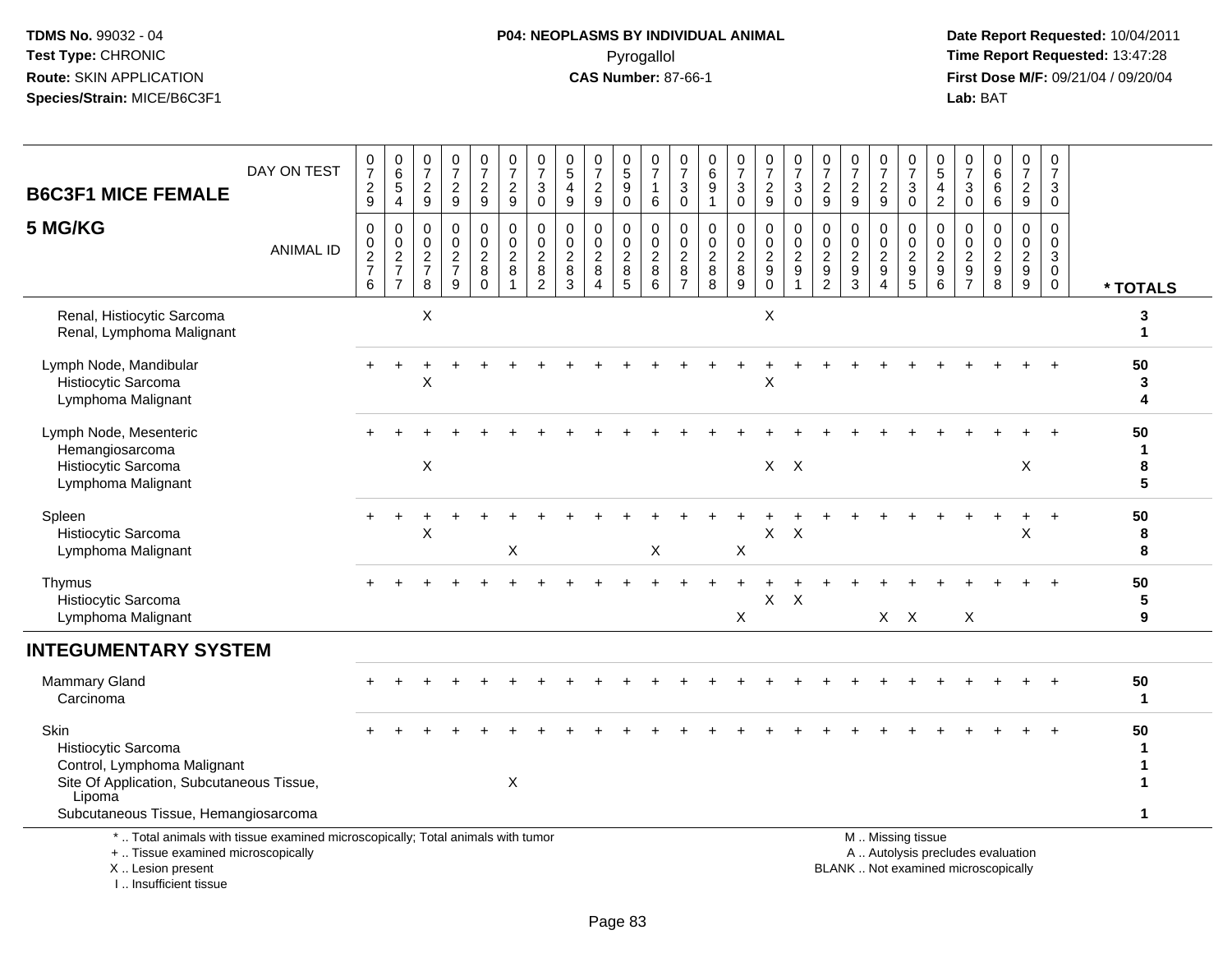I .. Insufficient tissue

| <b>B6C3F1 MICE FEMALE</b>                                                                                                                  | DAY ON TEST      | $\mathbf 0$<br>$\overline{7}$<br>$\frac{2}{9}$ | $\boldsymbol{0}$<br>$\,6\,$<br>$\sqrt{5}$<br>$\overline{4}$   | 0<br>$\overline{7}$<br>$\overline{2}$<br>9                         | $\frac{0}{7}$<br>$\overline{c}$<br>$\boldsymbol{9}$                   | 0<br>$\overline{7}$<br>$\overline{a}$<br>$\overline{9}$ | $\begin{smallmatrix}0\\7\end{smallmatrix}$<br>$\frac{2}{9}$       | $\frac{0}{7}$<br>$\ensuremath{\mathsf{3}}$<br>$\mathbf 0$   | $\begin{matrix} 0 \\ 5 \end{matrix}$<br>$\overline{4}$<br>$9\,$ | $\frac{0}{7}$<br>$\overline{c}$<br>9                                        | 0<br>$\mathbf 5$<br>$\overline{9}$<br>$\mathbf 0$ | $\frac{0}{7}$<br>$\mathbf{1}$<br>6                     | 0<br>$\overline{7}$<br>3<br>$\mathbf 0$                   | 0<br>6<br>$\boldsymbol{9}$<br>$\mathbf{1}$ | $\frac{0}{7}$<br>$\sqrt{3}$<br>$\mathbf 0$                  | $\frac{0}{7}$<br>$\overline{c}$<br>$\boldsymbol{9}$                | $\frac{0}{7}$<br>$\sqrt{3}$<br>$\mathbf 0$                            | 0<br>$\overline{7}$<br>$\boldsymbol{2}$<br>9          | $\frac{0}{7}$<br>$\frac{2}{9}$                  | $\begin{array}{c} 0 \\ 7 \end{array}$<br>$\overline{c}$<br>9 | $\frac{0}{7}$<br>$\sqrt{3}$<br>$\mathbf 0$                    | $\begin{array}{c} 0 \\ 5 \end{array}$<br>$\overline{a}$<br>$\overline{2}$ | 0<br>$\overline{7}$<br>3<br>$\mathbf 0$                                         | 0<br>$\,6\,$<br>6<br>6                                                   | 0<br>$\overline{7}$<br>$\overline{c}$<br>9             | 0<br>$\overline{7}$<br>$\mathbf{3}$<br>$\mathbf 0$       |                    |
|--------------------------------------------------------------------------------------------------------------------------------------------|------------------|------------------------------------------------|---------------------------------------------------------------|--------------------------------------------------------------------|-----------------------------------------------------------------------|---------------------------------------------------------|-------------------------------------------------------------------|-------------------------------------------------------------|-----------------------------------------------------------------|-----------------------------------------------------------------------------|---------------------------------------------------|--------------------------------------------------------|-----------------------------------------------------------|--------------------------------------------|-------------------------------------------------------------|--------------------------------------------------------------------|-----------------------------------------------------------------------|-------------------------------------------------------|-------------------------------------------------|--------------------------------------------------------------|---------------------------------------------------------------|---------------------------------------------------------------------------|---------------------------------------------------------------------------------|--------------------------------------------------------------------------|--------------------------------------------------------|----------------------------------------------------------|--------------------|
| 5 MG/KG                                                                                                                                    | <b>ANIMAL ID</b> | 0<br>$\mathbf 0$<br>$\frac{2}{7}$<br>6         | $\mathbf 0$<br>$\mathbf 0$<br>$\frac{2}{7}$<br>$\overline{7}$ | $\mathbf 0$<br>$\overline{0}$<br>$\sqrt{2}$<br>$\overline{7}$<br>8 | $\mathbf 0$<br>$\mathbf 0$<br>$\boldsymbol{2}$<br>$\overline{7}$<br>9 | 0<br>$\mathbf 0$<br>$\overline{a}$<br>$_{0}^{8}$        | $\mathbf 0$<br>$\mathbf 0$<br>$\overline{2}$<br>8<br>$\mathbf{1}$ | $\mathbf 0$<br>$\pmb{0}$<br>$\frac{2}{8}$<br>$\overline{2}$ | $\mathbf 0$<br>$\mathbf 0$<br>$\sqrt{2}$<br>$\bf8$<br>3         | $\mathbf 0$<br>$\mathbf 0$<br>$\overline{2}$<br>8<br>$\boldsymbol{\Lambda}$ | $\mathbf 0$<br>0<br>$\sqrt{2}$<br>8<br>5          | $\mathbf 0$<br>$\mathbf 0$<br>$\overline{2}$<br>8<br>6 | 0<br>$\mathbf 0$<br>$\overline{a}$<br>8<br>$\overline{7}$ | 0<br>0<br>$\sqrt{2}$<br>$\bf 8$<br>8       | $\mathbf 0$<br>$\mathbf 0$<br>$\overline{2}$<br>$\, 8$<br>9 | 0<br>$\mathbf 0$<br>$\overline{2}$<br>$\boldsymbol{9}$<br>$\Omega$ | $\mathbf 0$<br>$\mathbf 0$<br>$\overline{2}$<br>$9\,$<br>$\mathbf{1}$ | 0<br>$\mathbf 0$<br>$\sqrt{2}$<br>9<br>$\overline{2}$ | 0<br>$\mathbf 0$<br>$\sqrt{2}$<br>$\frac{9}{3}$ | $\mathbf 0$<br>0<br>$\overline{2}$<br>9<br>$\overline{4}$    | 0<br>0<br>$\sqrt{2}$<br>$\begin{array}{c} 9 \\ 5 \end{array}$ | $\mathbf 0$<br>$\mathbf 0$<br>$\overline{2}$<br>$\boldsymbol{9}$<br>6     | $\mathbf 0$<br>$\Omega$<br>$\overline{2}$<br>$\boldsymbol{9}$<br>$\overline{7}$ | $\Omega$<br>$\Omega$<br>$\boldsymbol{2}$<br>$\boldsymbol{9}$<br>8        | $\mathbf 0$<br>$\mathbf 0$<br>$\overline{2}$<br>9<br>9 | $\Omega$<br>$\Omega$<br>$\mathbf{3}$<br>0<br>$\mathbf 0$ | * TOTALS           |
| Subcutaneous Tissue, Sarcoma                                                                                                               |                  |                                                |                                                               |                                                                    |                                                                       |                                                         |                                                                   |                                                             |                                                                 |                                                                             |                                                   |                                                        |                                                           |                                            |                                                             |                                                                    |                                                                       |                                                       |                                                 |                                                              |                                                               |                                                                           |                                                                                 |                                                                          |                                                        |                                                          | $\mathbf 1$        |
| <b>MUSCULOSKELETAL SYSTEM</b>                                                                                                              |                  |                                                |                                                               |                                                                    |                                                                       |                                                         |                                                                   |                                                             |                                                                 |                                                                             |                                                   |                                                        |                                                           |                                            |                                                             |                                                                    |                                                                       |                                                       |                                                 |                                                              |                                                               |                                                                           |                                                                                 |                                                                          |                                                        |                                                          |                    |
| Bone                                                                                                                                       |                  |                                                |                                                               |                                                                    |                                                                       |                                                         |                                                                   |                                                             |                                                                 |                                                                             |                                                   |                                                        |                                                           |                                            |                                                             |                                                                    |                                                                       |                                                       |                                                 |                                                              |                                                               |                                                                           |                                                                                 |                                                                          |                                                        |                                                          | 50                 |
| <b>Skeletal Muscle</b><br>Sarcoma Stromal, Metastatic, Uterus                                                                              |                  |                                                |                                                               |                                                                    |                                                                       |                                                         |                                                                   |                                                             |                                                                 |                                                                             | $\ddot{}$<br>X                                    |                                                        |                                                           |                                            |                                                             |                                                                    |                                                                       |                                                       |                                                 |                                                              |                                                               |                                                                           |                                                                                 |                                                                          |                                                        |                                                          | -1<br>-1           |
| <b>NERVOUS SYSTEM</b>                                                                                                                      |                  |                                                |                                                               |                                                                    |                                                                       |                                                         |                                                                   |                                                             |                                                                 |                                                                             |                                                   |                                                        |                                                           |                                            |                                                             |                                                                    |                                                                       |                                                       |                                                 |                                                              |                                                               |                                                                           |                                                                                 |                                                                          |                                                        |                                                          |                    |
| <b>Brain</b>                                                                                                                               |                  |                                                |                                                               |                                                                    |                                                                       |                                                         |                                                                   |                                                             |                                                                 |                                                                             |                                                   |                                                        |                                                           |                                            |                                                             |                                                                    |                                                                       |                                                       |                                                 |                                                              |                                                               |                                                                           |                                                                                 |                                                                          |                                                        |                                                          | 50                 |
| <b>RESPIRATORY SYSTEM</b>                                                                                                                  |                  |                                                |                                                               |                                                                    |                                                                       |                                                         |                                                                   |                                                             |                                                                 |                                                                             |                                                   |                                                        |                                                           |                                            |                                                             |                                                                    |                                                                       |                                                       |                                                 |                                                              |                                                               |                                                                           |                                                                                 |                                                                          |                                                        |                                                          |                    |
| Lung<br>Alveolar/Bronchiolar Adenoma<br>Alveolar/Bronchiolar Carcinoma<br>Alveolar/Bronchiolar Carcinoma, Multiple                         |                  |                                                | $\mathsf{X}$                                                  |                                                                    |                                                                       |                                                         |                                                                   |                                                             |                                                                 |                                                                             |                                                   |                                                        |                                                           |                                            |                                                             |                                                                    |                                                                       |                                                       |                                                 |                                                              | X                                                             |                                                                           |                                                                                 |                                                                          |                                                        |                                                          | 50                 |
| Hepatocellular Carcinoma, Metastatic, Liver<br>Histiocytic Sarcoma<br>Lymphoma Malignant                                                   |                  |                                                |                                                               | X                                                                  |                                                                       |                                                         |                                                                   |                                                             |                                                                 | $\pmb{\times}$                                                              |                                                   |                                                        |                                                           |                                            |                                                             |                                                                    |                                                                       |                                                       | X                                               |                                                              |                                                               |                                                                           |                                                                                 |                                                                          |                                                        |                                                          | 5<br>3             |
| Nose                                                                                                                                       |                  |                                                |                                                               |                                                                    |                                                                       |                                                         |                                                                   |                                                             |                                                                 |                                                                             |                                                   |                                                        |                                                           |                                            |                                                             |                                                                    |                                                                       |                                                       |                                                 |                                                              |                                                               |                                                                           |                                                                                 |                                                                          |                                                        |                                                          | 50                 |
| Trachea                                                                                                                                    |                  |                                                |                                                               |                                                                    |                                                                       |                                                         |                                                                   |                                                             |                                                                 |                                                                             |                                                   |                                                        |                                                           |                                            |                                                             |                                                                    |                                                                       |                                                       |                                                 |                                                              |                                                               |                                                                           |                                                                                 |                                                                          |                                                        |                                                          | 50                 |
| <b>SPECIAL SENSES SYSTEM</b>                                                                                                               |                  |                                                |                                                               |                                                                    |                                                                       |                                                         |                                                                   |                                                             |                                                                 |                                                                             |                                                   |                                                        |                                                           |                                            |                                                             |                                                                    |                                                                       |                                                       |                                                 |                                                              |                                                               |                                                                           |                                                                                 |                                                                          |                                                        |                                                          |                    |
| Eye<br>Histiocytic Sarcoma                                                                                                                 |                  |                                                |                                                               |                                                                    |                                                                       |                                                         |                                                                   |                                                             |                                                                 |                                                                             |                                                   |                                                        |                                                           |                                            |                                                             |                                                                    | $\mathsf X$                                                           |                                                       |                                                 |                                                              |                                                               |                                                                           |                                                                                 |                                                                          |                                                        |                                                          | 50<br>$\mathbf{2}$ |
| *  Total animals with tissue examined microscopically; Total animals with tumor<br>+  Tissue examined microscopically<br>X  Lesion present |                  |                                                |                                                               |                                                                    |                                                                       |                                                         |                                                                   |                                                             |                                                                 |                                                                             |                                                   |                                                        |                                                           |                                            |                                                             |                                                                    |                                                                       |                                                       |                                                 |                                                              | M  Missing tissue                                             |                                                                           |                                                                                 | A  Autolysis precludes evaluation<br>BLANK  Not examined microscopically |                                                        |                                                          |                    |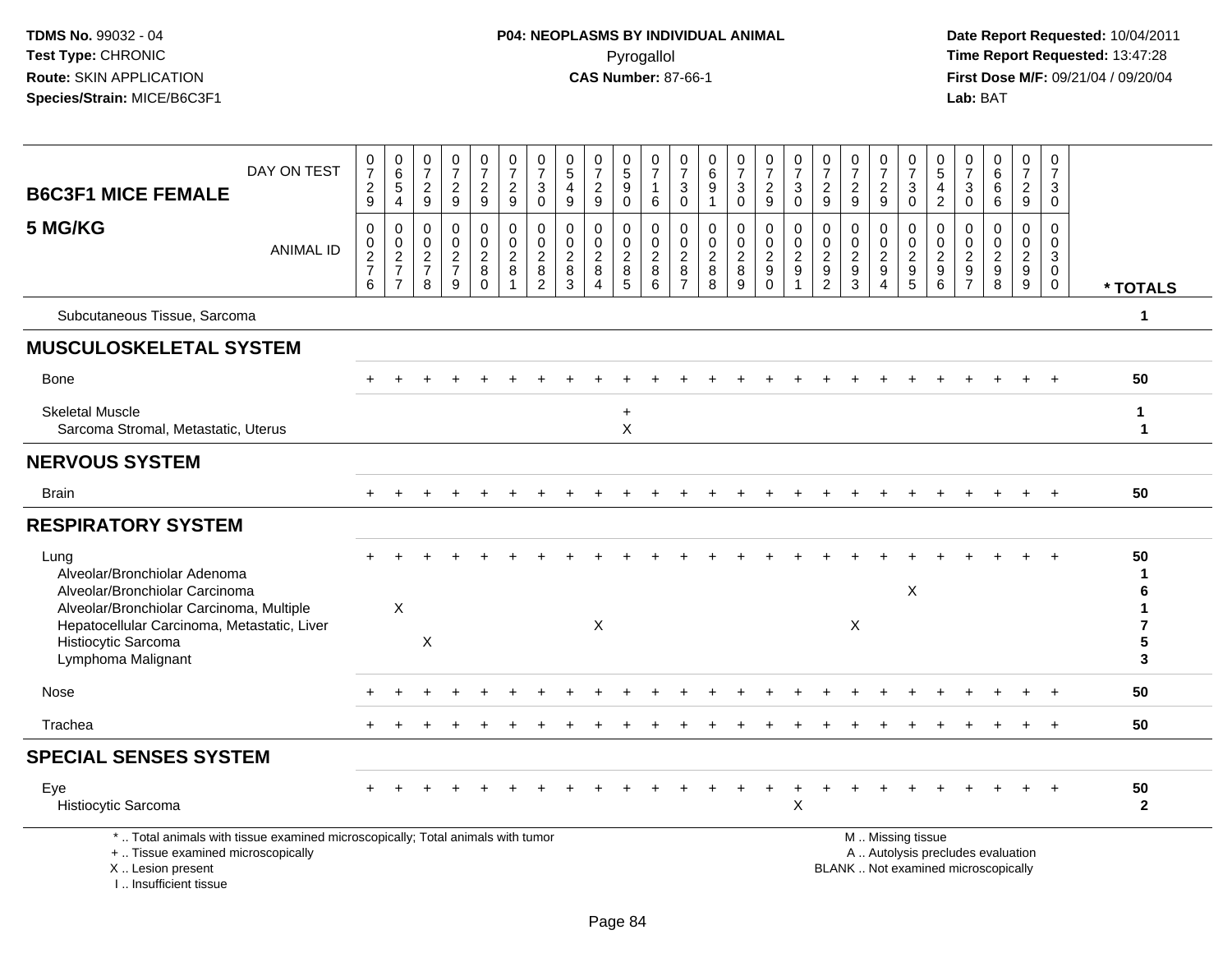**Date Report Requested:** 10/04/2011 **First Dose M/F:** 09/21/04 / 09/20/04<br>**Lab:** BAT **Lab:** BAT

| <b>B6C3F1 MICE FEMALE</b>                                                                                  | DAY ON TEST      | $\frac{0}{7}$<br>$\frac{2}{9}$                       | $\begin{array}{c} 0 \\ 6 \end{array}$<br>$\sqrt{5}$<br>$\overline{4}$ | $\frac{0}{7}$<br>$\sqrt{2}$<br>9                             | $\frac{0}{7}$<br>9                | $\frac{0}{7}$<br>$\frac{2}{9}$                              | 0729               | $\frac{0}{7}$<br>$\sqrt{3}$<br>$\mathbf 0$                        | $\begin{array}{c} 0 \\ 5 \end{array}$<br>$\overline{4}$<br>9 | $\frac{0}{7}$<br>$\sqrt{2}$<br>9                         | $\begin{array}{c} 0 \\ 5 \\ 9 \end{array}$<br>$\mathbf 0$ | $\frac{0}{7}$<br>$\overline{1}$<br>6 | $\begin{array}{c} 0 \\ 7 \\ 3 \end{array}$<br>$\mathbf 0$ | $\begin{array}{c} 0 \\ 6 \\ 9 \end{array}$<br>$\overline{1}$ | $\begin{matrix}0\\7\\3\end{matrix}$<br>$\mathbf 0$ | $\begin{array}{c} 0 \\ 7 \\ 2 \end{array}$<br>$\boldsymbol{9}$ | $\begin{array}{c} 0 \\ 7 \\ 3 \end{array}$<br>$\mathbf 0$ | $\begin{array}{c} 0 \\ 7 \\ 2 \end{array}$<br>9 | $\frac{0}{7}$<br>$\frac{2}{9}$                                             | $\frac{0}{7}$<br>$\frac{2}{9}$                 | $\frac{0}{7}$<br>3<br>$\mathbf 0$ | $\begin{array}{c} 0 \\ 5 \end{array}$<br>$\overline{4}$<br>$\overline{2}$ | $\frac{0}{7}$<br>$\mathfrak{S}$<br>$\mathbf 0$                 | $\begin{array}{c} 0 \\ 6 \\ 6 \end{array}$<br>6   | $\frac{0}{7}$<br>$\overline{c}$<br>$\boldsymbol{9}$ | 0<br>$\overline{7}$<br>$\mathsf 3$<br>$\mathbf 0$                           |                      |
|------------------------------------------------------------------------------------------------------------|------------------|------------------------------------------------------|-----------------------------------------------------------------------|--------------------------------------------------------------|-----------------------------------|-------------------------------------------------------------|--------------------|-------------------------------------------------------------------|--------------------------------------------------------------|----------------------------------------------------------|-----------------------------------------------------------|--------------------------------------|-----------------------------------------------------------|--------------------------------------------------------------|----------------------------------------------------|----------------------------------------------------------------|-----------------------------------------------------------|-------------------------------------------------|----------------------------------------------------------------------------|------------------------------------------------|-----------------------------------|---------------------------------------------------------------------------|----------------------------------------------------------------|---------------------------------------------------|-----------------------------------------------------|-----------------------------------------------------------------------------|----------------------|
| 5 MG/KG                                                                                                    | <b>ANIMAL ID</b> | 0<br>$\begin{array}{c} 0 \\ 2 \\ 7 \end{array}$<br>6 | 0<br>$\frac{0}{2}$<br>$\overline{7}$                                  | 0<br>$\mathop{2}\limits^{\mathbb{O}}$<br>$\overline{7}$<br>8 | $\mathbf 0$<br>$\frac{0}{2}$<br>9 | $\begin{array}{c} 0 \\ 0 \\ 2 \\ 8 \end{array}$<br>$\Omega$ | 0<br>$\frac{0}{2}$ | $\begin{array}{c} 0 \\ 0 \\ 2 \\ 8 \end{array}$<br>$\overline{2}$ | 0<br>$\mathop{2}\limits^{\mathbb{O}}$<br>8<br>3              | $\boldsymbol{0}$<br>$\frac{0}{2}$<br>8<br>$\overline{4}$ | 0<br>$\pmb{0}$<br>$\overline{2}$<br>8<br>5                | 0<br>$_{2}^{\rm 0}$<br>$\,8\,$<br>6  | 0<br>$\frac{0}{2}$<br>$\,8\,$<br>$\overline{ }$           | $\mathbf 0$<br>$\frac{0}{2}$<br>8                            | $\pmb{0}$<br>$\frac{0}{2}$<br>8<br>9               | 0<br>$\frac{0}{2}$<br>$\boldsymbol{9}$<br>$\mathbf 0$          | 0<br>$\frac{0}{2}$<br>$\mathbf{1}$                        | 0<br>$\frac{0}{2}$<br>$\overline{2}$            | 0<br>$\begin{smallmatrix} 0\\2 \end{smallmatrix}$<br>$\boldsymbol{9}$<br>3 | $\mathbf 0$<br>$\frac{0}{2}$<br>$\overline{4}$ | 0<br>$\frac{0}{2}$<br>5           | $\mathbf 0$<br>$\frac{0}{2}$<br>$9\,$<br>6                                | 0<br>0<br>$\overline{2}$<br>$\boldsymbol{9}$<br>$\overline{7}$ | 0<br>0<br>$\overline{2}$<br>$\boldsymbol{9}$<br>8 | 0<br>$^{\rm 0}_{\rm 2}$<br>$\boldsymbol{9}$<br>9    | 0<br>$\mathbf 0$<br>$\ensuremath{\mathsf{3}}$<br>$\mathbf 0$<br>$\mathbf 0$ | * TOTALS             |
| Lymphoma Malignant                                                                                         |                  |                                                      |                                                                       |                                                              |                                   |                                                             |                    |                                                                   |                                                              |                                                          |                                                           |                                      |                                                           |                                                              |                                                    |                                                                |                                                           |                                                 |                                                                            |                                                |                                   |                                                                           |                                                                |                                                   |                                                     |                                                                             | $\blacktriangleleft$ |
| <b>Harderian Gland</b><br>Adenoma<br>Carcinoma<br>Lymphoma Malignant                                       |                  |                                                      | X                                                                     |                                                              | X                                 | Χ                                                           |                    |                                                                   |                                                              |                                                          |                                                           |                                      | X                                                         |                                                              |                                                    |                                                                |                                                           |                                                 |                                                                            |                                                |                                   |                                                                           |                                                                |                                                   |                                                     | $\ddot{}$                                                                   | 50<br>$\mathbf{2}$   |
| <b>URINARY SYSTEM</b>                                                                                      |                  |                                                      |                                                                       |                                                              |                                   |                                                             |                    |                                                                   |                                                              |                                                          |                                                           |                                      |                                                           |                                                              |                                                    |                                                                |                                                           |                                                 |                                                                            |                                                |                                   |                                                                           |                                                                |                                                   |                                                     |                                                                             |                      |
| Kidney<br>Histiocytic Sarcoma<br>Lymphoma Malignant                                                        |                  |                                                      |                                                                       | Χ                                                            |                                   |                                                             |                    |                                                                   |                                                              |                                                          |                                                           |                                      |                                                           |                                                              |                                                    | X                                                              | $\times$                                                  |                                                 |                                                                            |                                                |                                   |                                                                           |                                                                |                                                   | X                                                   |                                                                             | 50<br>8<br>3         |
| <b>Urinary Bladder</b><br>Histiocytic Sarcoma<br>Lymphoma Malignant<br>Sarcoma Stromal, Metastatic, Uterus |                  |                                                      |                                                                       |                                                              |                                   |                                                             |                    |                                                                   |                                                              |                                                          | X                                                         |                                      |                                                           |                                                              | $\mathsf X$                                        | X                                                              | $\mathsf{X}$                                              |                                                 |                                                                            |                                                |                                   |                                                                           |                                                                |                                                   |                                                     |                                                                             | 50<br>4<br>5<br>1    |
| <b>SYSTEMIC LESIONS</b>                                                                                    |                  |                                                      |                                                                       |                                                              |                                   |                                                             |                    |                                                                   |                                                              |                                                          |                                                           |                                      |                                                           |                                                              |                                                    |                                                                |                                                           |                                                 |                                                                            |                                                |                                   |                                                                           |                                                                |                                                   |                                                     |                                                                             |                      |
| Multiple Organ<br>Histiocytic Sarcoma<br>Lymphoma Malignant                                                |                  |                                                      | X                                                                     | X                                                            |                                   |                                                             | X                  |                                                                   |                                                              |                                                          |                                                           | X                                    |                                                           |                                                              | $\boldsymbol{\mathsf{X}}$                          | X.                                                             | $\mathsf{X}$                                              |                                                 |                                                                            | $\mathsf{X}$                                   | $\mathsf{X}$                      |                                                                           | X                                                              |                                                   | $\sf X$                                             |                                                                             | 50<br>8<br>14        |

\* .. Total animals with tissue examined microscopically; Total animals with tumor

+ .. Tissue examined microscopically

X .. Lesion present

I .. Insufficient tissue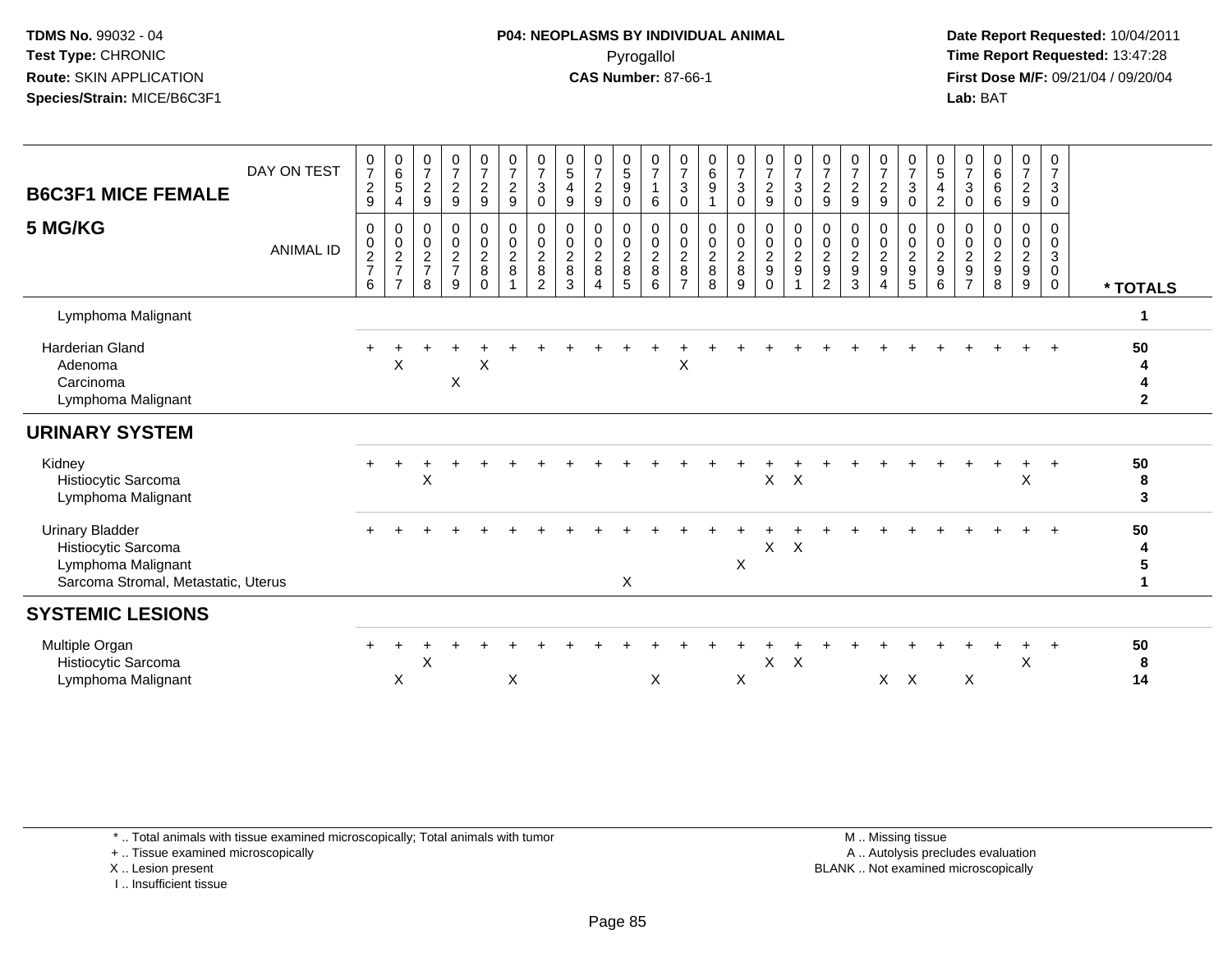# **P04: NEOPLASMS BY INDIVIDUAL ANIMAL**Pyrogallol **Time Report Requested:** 13:47:28

 **Date Report Requested:** 10/04/2011 **First Dose M/F:** 09/21/04 / 09/20/04<br>Lab: BAT **Lab:** BAT

| <b>B6C3F1 MICE FEMALE</b><br>20 MG/KG                                                                         | DAY ON TEST      | $\begin{smallmatrix}0\\7\end{smallmatrix}$<br>$\ensuremath{\mathsf{3}}$<br>$\mathbf 0$<br>$\pmb{0}$ | $\frac{0}{7}$<br>$\frac{2}{9}$<br>$\pmb{0}$  | $\pmb{0}$<br>$6\phantom{1}6$<br>$\sqrt{5}$<br>$\overline{4}$<br>$\mathbf 0$ | $\begin{array}{c} 0 \\ 7 \end{array}$<br>$\boldsymbol{2}$<br>9<br>0 | $\begin{array}{c} 0 \\ 5 \end{array}$<br>8<br>$\mathbf 0$<br>0 | $\begin{array}{c} 0 \\ 7 \end{array}$<br>$\pmb{0}$<br>$\mathbf{3}$<br>$\pmb{0}$ | $\frac{0}{7}$<br>$\ensuremath{\mathsf{3}}$<br>$\mathbf 0$<br>$\pmb{0}$  | $\begin{array}{c} 0 \\ 7 \end{array}$<br>$\sqrt{3}$<br>$\mathbf 0$<br>$\pmb{0}$ | $\frac{0}{7}$<br>$\boldsymbol{2}$<br>9<br>$\mathbf 0$ | $\frac{0}{7}$<br>$\overline{c}$<br>9<br>0    | $\frac{0}{7}$<br>$\frac{2}{9}$<br>0             | $\frac{0}{7}$<br>$\overline{c}$<br>9<br>$\,0\,$                          | $\begin{array}{c} 0 \\ 5 \end{array}$<br>$\frac{2}{9}$<br>$\mathbf 0$ | $\frac{0}{7}$<br>$\sqrt{2}$<br>9<br>$\pmb{0}$               | $\begin{array}{c} 0 \\ 7 \end{array}$<br>$\ensuremath{\mathsf{3}}$<br>$\mathbf 0$<br>0 | $\begin{array}{c} 0 \\ 5 \\ 7 \end{array}$<br>$\mathfrak{S}$<br>$\pmb{0}$ | $\frac{0}{7}$<br>$\overline{\mathbf{c}}$<br>9<br>0 | $\begin{array}{c} 0 \\ 7 \end{array}$<br>$\boldsymbol{2}$<br>9<br>0 | $\begin{array}{c} 0 \\ 7 \end{array}$<br>$\frac{2}{2}$<br>$\mathbf 0$ | $\frac{0}{7}$<br>$\frac{2}{9}$<br>0                               | $\frac{0}{7}$<br>$\sqrt{3}$<br>$\mathbf 0$<br>$\pmb{0}$ | 0<br>$\overline{7}$<br>$\mathbf{3}$<br>$\mathbf 0$<br>0   | $\begin{array}{c} 0 \\ 7 \end{array}$<br>$\boldsymbol{2}$<br>9<br>$\mathbf 0$ | $\begin{array}{c} 0 \\ 7 \end{array}$<br>$\frac{2}{9}$<br>$\pmb{0}$ | $\mathbf 0$<br>$\overline{7}$<br>$\frac{2}{9}$<br>$\mathbf 0$ |                   |
|---------------------------------------------------------------------------------------------------------------|------------------|-----------------------------------------------------------------------------------------------------|----------------------------------------------|-----------------------------------------------------------------------------|---------------------------------------------------------------------|----------------------------------------------------------------|---------------------------------------------------------------------------------|-------------------------------------------------------------------------|---------------------------------------------------------------------------------|-------------------------------------------------------|----------------------------------------------|-------------------------------------------------|--------------------------------------------------------------------------|-----------------------------------------------------------------------|-------------------------------------------------------------|----------------------------------------------------------------------------------------|---------------------------------------------------------------------------|----------------------------------------------------|---------------------------------------------------------------------|-----------------------------------------------------------------------|-------------------------------------------------------------------|---------------------------------------------------------|-----------------------------------------------------------|-------------------------------------------------------------------------------|---------------------------------------------------------------------|---------------------------------------------------------------|-------------------|
|                                                                                                               | <b>ANIMAL ID</b> | $\pmb{0}$<br>$\ensuremath{\mathsf{3}}$<br>$\mathsf 0$                                               | $\frac{0}{3}$<br>$\pmb{0}$<br>$\overline{2}$ | $\mathbf 0$<br>$\sqrt{3}$<br>$\mathbf 0$<br>$\mathbf{3}$                    | $\mathbf 0$<br>$\mathbf{3}$<br>$\mathbf 0$<br>4                     | $\mathbf 0$<br>3<br>$\mathbf 0$<br>$\overline{5}$              | $\pmb{0}$<br>$\ensuremath{\mathsf{3}}$<br>$\mathbf 0$<br>6                      | $\mathbf 0$<br>$\ensuremath{\mathsf{3}}$<br>$\pmb{0}$<br>$\overline{7}$ | $\mathbf 0$<br>$\sqrt{3}$<br>$\boldsymbol{0}$<br>8                              | $\pmb{0}$<br>$\sqrt{3}$<br>$\mathbf 0$<br>9           | $\mathbf 0$<br>3<br>$\mathbf{1}$<br>$\Omega$ | $\frac{0}{3}$<br>$\mathbf{1}$<br>$\overline{1}$ | $\pmb{0}$<br>$\ensuremath{\mathsf{3}}$<br>$\mathbf{1}$<br>$\overline{2}$ | $\mathbf 0$<br>$\mathbf{3}$<br>$\mathbf{1}$<br>$\mathfrak{Z}$         | $\mathbf 0$<br>$\sqrt{3}$<br>$\mathbf{1}$<br>$\overline{4}$ | $\pmb{0}$<br>$\sqrt{3}$<br>$\mathbf{1}$<br>5                                           | $\pmb{0}$<br>$\ensuremath{\mathsf{3}}$<br>$\mathbf{1}$<br>6               | $\mathbf 0$<br>3<br>$\mathbf{1}$<br>$\overline{7}$ | 0<br>$\sqrt{3}$<br>$\mathbf{1}$<br>8                                | $\pmb{0}$<br>$\ensuremath{\mathsf{3}}$<br>$\mathbf{1}$<br>9           | $\mathsf{O}\xspace$<br>$\begin{array}{c} 3 \\ 2 \\ 0 \end{array}$ | $\begin{array}{c} 0 \\ 3 \\ 2 \\ 1 \end{array}$         | $\mathbf 0$<br>$\ensuremath{\mathsf{3}}$<br>$\frac{2}{2}$ | $\mathbf 0$<br>$\frac{3}{2}$                                                  | $\boldsymbol{0}$<br>$\frac{3}{2}$                                   | $\boldsymbol{0}$<br>$\frac{3}{2}$                             | females<br>(cont) |
| <b>ALIMENTARY SYSTEM</b>                                                                                      |                  |                                                                                                     |                                              |                                                                             |                                                                     |                                                                |                                                                                 |                                                                         |                                                                                 |                                                       |                                              |                                                 |                                                                          |                                                                       |                                                             |                                                                                        |                                                                           |                                                    |                                                                     |                                                                       |                                                                   |                                                         |                                                           |                                                                               |                                                                     |                                                               |                   |
| Esophagus                                                                                                     |                  |                                                                                                     |                                              |                                                                             |                                                                     |                                                                |                                                                                 |                                                                         |                                                                                 |                                                       |                                              |                                                 |                                                                          |                                                                       |                                                             |                                                                                        |                                                                           |                                                    |                                                                     |                                                                       |                                                                   |                                                         |                                                           |                                                                               |                                                                     | $+$                                                           |                   |
| Gallbladder<br>Histiocytic Sarcoma                                                                            |                  |                                                                                                     |                                              |                                                                             |                                                                     |                                                                |                                                                                 |                                                                         |                                                                                 |                                                       |                                              |                                                 |                                                                          |                                                                       |                                                             |                                                                                        |                                                                           |                                                    |                                                                     |                                                                       |                                                                   |                                                         |                                                           |                                                                               |                                                                     |                                                               |                   |
| Intestine Large, Cecum<br>Lymphoma Malignant                                                                  |                  |                                                                                                     |                                              |                                                                             |                                                                     |                                                                |                                                                                 |                                                                         |                                                                                 |                                                       |                                              |                                                 |                                                                          |                                                                       |                                                             |                                                                                        |                                                                           |                                                    |                                                                     |                                                                       |                                                                   |                                                         |                                                           |                                                                               |                                                                     |                                                               |                   |
| Intestine Large, Colon<br>Lymphoma Malignant                                                                  |                  |                                                                                                     |                                              |                                                                             |                                                                     |                                                                |                                                                                 |                                                                         |                                                                                 |                                                       |                                              |                                                 |                                                                          |                                                                       |                                                             |                                                                                        |                                                                           |                                                    |                                                                     |                                                                       |                                                                   |                                                         |                                                           |                                                                               |                                                                     |                                                               |                   |
| Intestine Large, Rectum                                                                                       |                  |                                                                                                     |                                              |                                                                             |                                                                     |                                                                |                                                                                 |                                                                         |                                                                                 |                                                       |                                              |                                                 |                                                                          |                                                                       |                                                             |                                                                                        |                                                                           |                                                    |                                                                     |                                                                       |                                                                   |                                                         |                                                           |                                                                               |                                                                     | $\ddot{}$                                                     |                   |
| Intestine Small, Duodenum                                                                                     |                  |                                                                                                     |                                              |                                                                             |                                                                     |                                                                |                                                                                 |                                                                         |                                                                                 |                                                       |                                              |                                                 |                                                                          |                                                                       |                                                             |                                                                                        |                                                                           |                                                    |                                                                     |                                                                       |                                                                   |                                                         |                                                           |                                                                               |                                                                     |                                                               |                   |
| Intestine Small, Ileum                                                                                        |                  |                                                                                                     |                                              |                                                                             |                                                                     |                                                                |                                                                                 |                                                                         |                                                                                 |                                                       |                                              |                                                 |                                                                          |                                                                       |                                                             |                                                                                        |                                                                           |                                                    |                                                                     |                                                                       |                                                                   |                                                         |                                                           |                                                                               |                                                                     |                                                               |                   |
| Intestine Small, Jejunum<br>Carcinoma<br>Histiocytic Sarcoma                                                  |                  |                                                                                                     |                                              |                                                                             |                                                                     |                                                                |                                                                                 |                                                                         |                                                                                 |                                                       |                                              |                                                 |                                                                          |                                                                       |                                                             |                                                                                        |                                                                           |                                                    |                                                                     |                                                                       |                                                                   |                                                         |                                                           |                                                                               |                                                                     |                                                               |                   |
| Liver<br>Hemangiosarcoma<br>Hepatoblastoma                                                                    |                  |                                                                                                     |                                              |                                                                             |                                                                     |                                                                |                                                                                 |                                                                         |                                                                                 |                                                       |                                              |                                                 |                                                                          |                                                                       |                                                             |                                                                                        |                                                                           |                                                    |                                                                     |                                                                       |                                                                   |                                                         |                                                           |                                                                               |                                                                     |                                                               |                   |
| Hepatocellular Adenoma                                                                                        |                  |                                                                                                     |                                              |                                                                             |                                                                     |                                                                | $\boldsymbol{X}$                                                                |                                                                         |                                                                                 |                                                       | X                                            |                                                 |                                                                          |                                                                       |                                                             |                                                                                        |                                                                           |                                                    |                                                                     |                                                                       |                                                                   |                                                         |                                                           | X                                                                             |                                                                     | X                                                             |                   |
| Hepatocellular Adenoma, Multiple                                                                              |                  | X                                                                                                   |                                              |                                                                             | X                                                                   |                                                                |                                                                                 | $\boldsymbol{\mathsf{X}}$                                               |                                                                                 | X                                                     |                                              |                                                 |                                                                          |                                                                       | X                                                           | $\boldsymbol{\mathsf{X}}$                                                              |                                                                           |                                                    | $X$ $X$                                                             |                                                                       | $X -$                                                             | $\mathsf{X}$                                            | $\boldsymbol{\mathsf{X}}$                                 |                                                                               | X                                                                   |                                                               |                   |
| Hepatocellular Carcinoma                                                                                      |                  |                                                                                                     |                                              | $\boldsymbol{\mathsf{X}}$                                                   |                                                                     |                                                                |                                                                                 |                                                                         | $\pmb{\times}$                                                                  |                                                       |                                              |                                                 | X                                                                        |                                                                       | $\times$                                                    |                                                                                        |                                                                           |                                                    | $\pmb{\times}$                                                      |                                                                       |                                                                   | X                                                       | $\mathsf{X}$                                              |                                                                               |                                                                     | $X$ $X$                                                       |                   |
| Hepatocellular Carcinoma, Multiple                                                                            |                  |                                                                                                     |                                              |                                                                             |                                                                     |                                                                |                                                                                 |                                                                         |                                                                                 |                                                       |                                              |                                                 |                                                                          |                                                                       |                                                             |                                                                                        |                                                                           | X                                                  |                                                                     |                                                                       | $\pmb{\times}$                                                    |                                                         |                                                           |                                                                               |                                                                     |                                                               |                   |
| <b>Histiocytic Sarcoma</b><br>*  Total animals with tissue examined microscopically; Total animals with tumor |                  |                                                                                                     |                                              |                                                                             |                                                                     |                                                                |                                                                                 |                                                                         |                                                                                 |                                                       |                                              |                                                 |                                                                          |                                                                       |                                                             |                                                                                        |                                                                           |                                                    |                                                                     |                                                                       | M  Missing tissue                                                 |                                                         |                                                           |                                                                               |                                                                     |                                                               |                   |
| +  Tissue examined microscopically                                                                            |                  |                                                                                                     |                                              |                                                                             |                                                                     |                                                                |                                                                                 |                                                                         |                                                                                 |                                                       |                                              |                                                 |                                                                          |                                                                       |                                                             |                                                                                        |                                                                           |                                                    |                                                                     |                                                                       |                                                                   |                                                         |                                                           | A  Autolysis precludes evaluation                                             |                                                                     |                                                               |                   |
| X  Lesion present                                                                                             |                  |                                                                                                     |                                              |                                                                             |                                                                     |                                                                |                                                                                 |                                                                         |                                                                                 |                                                       |                                              |                                                 |                                                                          |                                                                       |                                                             |                                                                                        |                                                                           |                                                    | BLANK  Not examined microscopically                                 |                                                                       |                                                                   |                                                         |                                                           |                                                                               |                                                                     |                                                               |                   |

I .. Insufficient tissue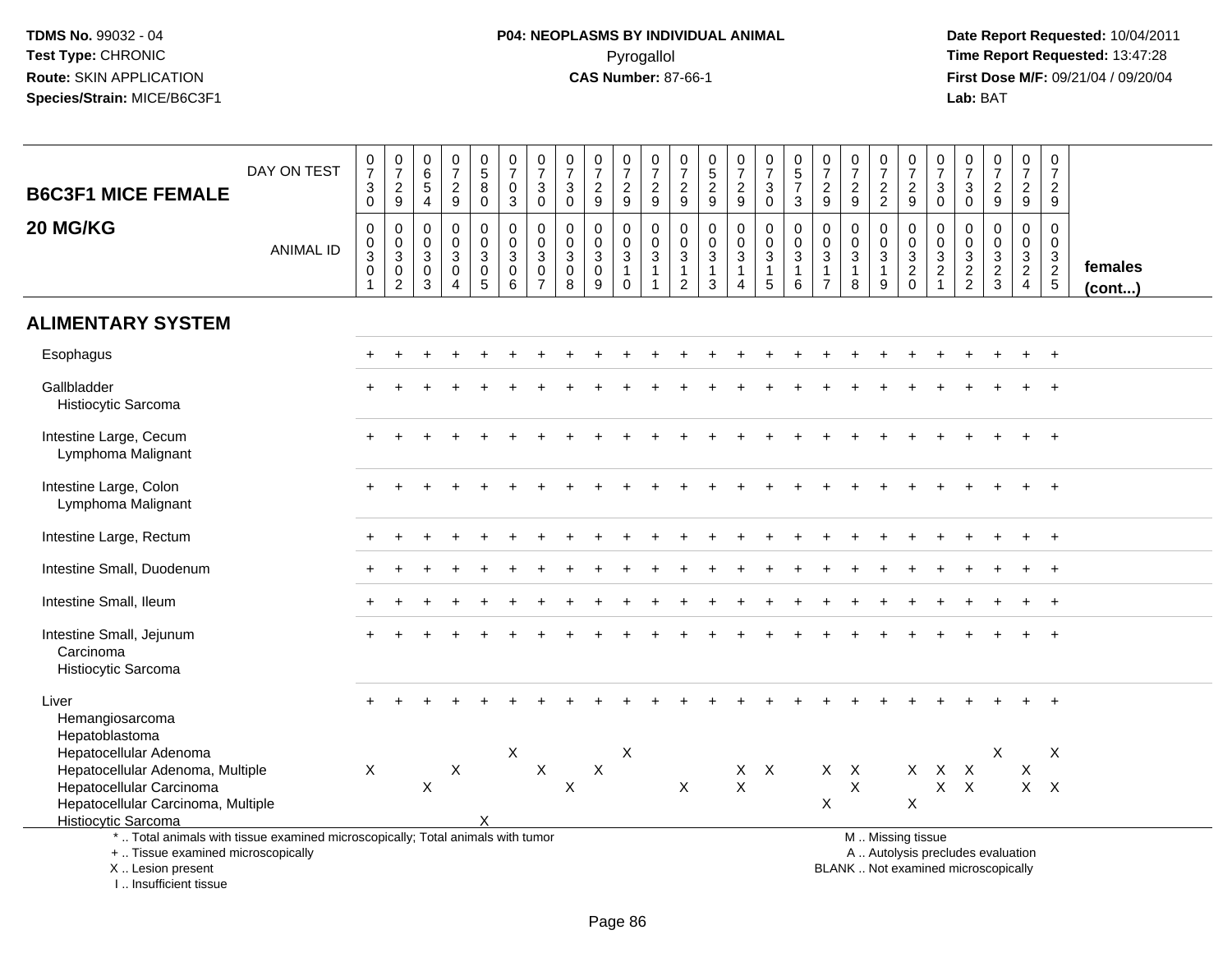**Date Report Requested:** 10/04/2011 **First Dose M/F:** 09/21/04 / 09/20/04<br>**Lab:** BAT **Lab:** BAT

| DAY ON TEST<br><b>B6C3F1 MICE FEMALE</b>                                  | $\frac{0}{7}$<br>$\mathbf{3}$<br>$\mathbf 0$ | $\frac{0}{7}$<br>$\overline{c}$<br>9                                               | $\begin{array}{c} 0 \\ 6 \end{array}$<br>$\sqrt{5}$<br>$\overline{4}$ | $\begin{array}{c} 0 \\ 7 \end{array}$<br>$\overline{2}$<br>$9\,$                       | $\begin{array}{c} 0 \\ 5 \end{array}$<br>8<br>$\mathbf 0$                                    | $\frac{0}{7}$<br>$\mathbf 0$<br>$\mathbf{3}$               | $\frac{0}{7}$<br>3<br>$\mathsf{O}\xspace$               | $\frac{0}{7}$<br>$\mathbf{3}$<br>$\mathsf{O}\xspace$  | $\frac{0}{7}$<br>$\boldsymbol{2}$<br>$\boldsymbol{9}$ | 0<br>$\overline{7}$<br>$\overline{c}$<br>$\boldsymbol{9}$  | $\frac{0}{7}$<br>$\overline{2}$<br>$\boldsymbol{9}$    | 0<br>$\overline{7}$<br>$\overline{c}$<br>9 | $\begin{array}{c} 0 \\ 5 \\ 2 \end{array}$<br>$\boldsymbol{9}$               | $\frac{0}{7}$<br>$\boldsymbol{2}$<br>$\boldsymbol{9}$                           | $\frac{0}{7}$<br>$\sqrt{3}$<br>$\pmb{0}$                 | $\begin{array}{c} 0 \\ 5 \\ 7 \end{array}$<br>$\mathbf{3}$ | 0<br>$\overline{7}$<br>$\overline{a}$<br>9   | $\frac{0}{7}$<br>$\frac{2}{9}$                      | $\frac{0}{7}$<br>$\frac{2}{2}$                                   | $\frac{0}{7}$<br>$\frac{2}{9}$                     | $\pmb{0}$<br>$\overline{7}$<br>3<br>$\mathsf{O}\xspace$ | 0<br>$\overline{7}$<br>$\mathbf{3}$<br>$\boldsymbol{0}$     | $\frac{0}{7}$<br>$\overline{c}$<br>$9\,$                             | $\frac{0}{7}$<br>$\overline{a}$<br>$9\,$        | $\frac{0}{7}$<br>$\overline{2}$<br>9 |                   |
|---------------------------------------------------------------------------|----------------------------------------------|------------------------------------------------------------------------------------|-----------------------------------------------------------------------|----------------------------------------------------------------------------------------|----------------------------------------------------------------------------------------------|------------------------------------------------------------|---------------------------------------------------------|-------------------------------------------------------|-------------------------------------------------------|------------------------------------------------------------|--------------------------------------------------------|--------------------------------------------|------------------------------------------------------------------------------|---------------------------------------------------------------------------------|----------------------------------------------------------|------------------------------------------------------------|----------------------------------------------|-----------------------------------------------------|------------------------------------------------------------------|----------------------------------------------------|---------------------------------------------------------|-------------------------------------------------------------|----------------------------------------------------------------------|-------------------------------------------------|--------------------------------------|-------------------|
| 20 MG/KG<br><b>ANIMAL ID</b>                                              | $\mathbf 0$<br>$_{3}^{\rm 0}$<br>$\mathbf 0$ | $\pmb{0}$<br>$\pmb{0}$<br>$\ensuremath{\mathsf{3}}$<br>$\pmb{0}$<br>$\overline{2}$ | $\mathbf 0$<br>0<br>$\ensuremath{\mathsf{3}}$<br>$\mathbf 0$<br>3     | $\pmb{0}$<br>$\mathbf 0$<br>$\ensuremath{\mathsf{3}}$<br>$\mathbf 0$<br>$\overline{4}$ | $\overline{0}$<br>$\mathbf 0$<br>$\ensuremath{\mathsf{3}}$<br>$\mathbf 0$<br>$5\phantom{.0}$ | $\pmb{0}$<br>$\mathsf 0$<br>$\mathbf{3}$<br>$\pmb{0}$<br>6 | 0<br>0<br>$\mathbf{3}$<br>$\mathbf 0$<br>$\overline{7}$ | 0<br>0<br>$\ensuremath{\mathsf{3}}$<br>$\pmb{0}$<br>8 | $\pmb{0}$<br>$_{3}^{\rm 0}$<br>$\pmb{0}$<br>9         | 0<br>$\pmb{0}$<br>$\sqrt{3}$<br>$\overline{1}$<br>$\Omega$ | 0<br>$\frac{0}{3}$<br>$\overline{1}$<br>$\overline{1}$ | 0<br>0<br>$\sqrt{3}$<br>$\mathbf{1}$<br>2  | $\mathbf 0$<br>$\mathbf 0$<br>$\ensuremath{\mathsf{3}}$<br>$\mathbf{1}$<br>3 | $\mathbf 0$<br>$\pmb{0}$<br>$\ensuremath{\mathsf{3}}$<br>$\boldsymbol{\Lambda}$ | $\pmb{0}$<br>$\frac{0}{3}$<br>$\mathbf{1}$<br>$\sqrt{5}$ | $\mathbf 0$<br>$\frac{0}{3}$<br>$\mathbf{1}$<br>$\,6\,$    | 0<br>$\mathbf 0$<br>3<br>1<br>$\overline{7}$ | 0<br>$\pmb{0}$<br>$\mathbf{3}$<br>$\mathbf{1}$<br>8 | 0<br>$\pmb{0}$<br>$\ensuremath{\mathsf{3}}$<br>$\mathbf{1}$<br>9 | 0<br>0<br>$\sqrt{3}$<br>$\overline{c}$<br>$\Omega$ | $\mathbf 0$<br>$\mathbf 0$<br>$\frac{3}{2}$             | $\mathbf 0$<br>$\mathbf 0$<br>$\mathbf{3}$<br>$\frac{2}{2}$ | 0<br>$\mathbf 0$<br>$\mathbf{3}$<br>$\boldsymbol{2}$<br>$\mathbf{3}$ | 0<br>0<br>3<br>$\overline{2}$<br>$\overline{4}$ | 0<br>$\mathbf 0$<br>$\frac{3}{2}$    | females<br>(cont) |
| Lymphoma Malignant<br>Osteosarcoma, Metastatic, Uncertain Primary<br>Site |                                              |                                                                                    |                                                                       | X                                                                                      |                                                                                              | X                                                          |                                                         |                                                       |                                                       |                                                            |                                                        |                                            | X                                                                            |                                                                                 |                                                          |                                                            | $\pmb{\times}$                               |                                                     | $\mathsf X$                                                      |                                                    |                                                         |                                                             |                                                                      |                                                 |                                      |                   |
| Mesentery<br>Histiocytic Sarcoma<br>Lymphoma Malignant                    |                                              |                                                                                    |                                                                       |                                                                                        | $\ddot{}$<br>$\pmb{\times}$                                                                  | $\overline{1}$                                             |                                                         |                                                       |                                                       | $+$                                                        | $\ddot{}$                                              |                                            | $\ddot{}$<br>$\mathsf X$                                                     |                                                                                 |                                                          |                                                            |                                              |                                                     | $+$<br>$\pmb{\times}$                                            |                                                    |                                                         | $\ddot{}$                                                   |                                                                      |                                                 |                                      |                   |
| Pancreas<br>Histiocytic Sarcoma<br>Lymphoma Malignant                     |                                              |                                                                                    |                                                                       |                                                                                        |                                                                                              |                                                            |                                                         |                                                       |                                                       |                                                            |                                                        |                                            | X                                                                            |                                                                                 |                                                          |                                                            |                                              |                                                     |                                                                  |                                                    |                                                         |                                                             |                                                                      |                                                 |                                      |                   |
| <b>Salivary Glands</b><br>Lymphoma Malignant                              |                                              |                                                                                    |                                                                       |                                                                                        |                                                                                              |                                                            |                                                         |                                                       |                                                       |                                                            |                                                        |                                            | X                                                                            |                                                                                 |                                                          |                                                            |                                              |                                                     | X                                                                |                                                    |                                                         |                                                             |                                                                      |                                                 | $\ddot{+}$                           |                   |
| Stomach, Forestomach                                                      |                                              |                                                                                    |                                                                       |                                                                                        |                                                                                              |                                                            |                                                         |                                                       |                                                       |                                                            |                                                        |                                            |                                                                              |                                                                                 |                                                          |                                                            |                                              |                                                     |                                                                  |                                                    |                                                         |                                                             |                                                                      |                                                 | $\ddot{}$                            |                   |
| Stomach, Glandular<br>Lymphoma Malignant                                  |                                              |                                                                                    |                                                                       |                                                                                        |                                                                                              |                                                            |                                                         |                                                       |                                                       |                                                            |                                                        |                                            |                                                                              |                                                                                 |                                                          |                                                            |                                              |                                                     |                                                                  |                                                    |                                                         |                                                             |                                                                      |                                                 | $\ddot{}$                            |                   |
| Tooth                                                                     |                                              |                                                                                    |                                                                       |                                                                                        |                                                                                              |                                                            |                                                         |                                                       |                                                       | $+$                                                        |                                                        |                                            |                                                                              |                                                                                 |                                                          |                                                            | $\ddot{}$                                    |                                                     |                                                                  |                                                    |                                                         |                                                             |                                                                      |                                                 |                                      |                   |
| <b>CARDIOVASCULAR SYSTEM</b>                                              |                                              |                                                                                    |                                                                       |                                                                                        |                                                                                              |                                                            |                                                         |                                                       |                                                       |                                                            |                                                        |                                            |                                                                              |                                                                                 |                                                          |                                                            |                                              |                                                     |                                                                  |                                                    |                                                         |                                                             |                                                                      |                                                 |                                      |                   |
| <b>Blood Vessel</b>                                                       |                                              |                                                                                    |                                                                       |                                                                                        |                                                                                              |                                                            |                                                         |                                                       |                                                       |                                                            |                                                        |                                            |                                                                              |                                                                                 |                                                          |                                                            |                                              |                                                     |                                                                  |                                                    |                                                         |                                                             |                                                                      |                                                 | $\ddot{}$                            |                   |
| Heart<br>Lymphoma Malignant                                               |                                              |                                                                                    |                                                                       |                                                                                        |                                                                                              |                                                            |                                                         |                                                       |                                                       |                                                            |                                                        |                                            | X                                                                            |                                                                                 |                                                          |                                                            | X                                            |                                                     |                                                                  |                                                    |                                                         |                                                             |                                                                      |                                                 |                                      |                   |
| <b>ENDOCRINE SYSTEM</b>                                                   |                                              |                                                                                    |                                                                       |                                                                                        |                                                                                              |                                                            |                                                         |                                                       |                                                       |                                                            |                                                        |                                            |                                                                              |                                                                                 |                                                          |                                                            |                                              |                                                     |                                                                  |                                                    |                                                         |                                                             |                                                                      |                                                 |                                      |                   |

\* .. Total animals with tissue examined microscopically; Total animals with tumor

+ .. Tissue examined microscopically

X .. Lesion present

I .. Insufficient tissue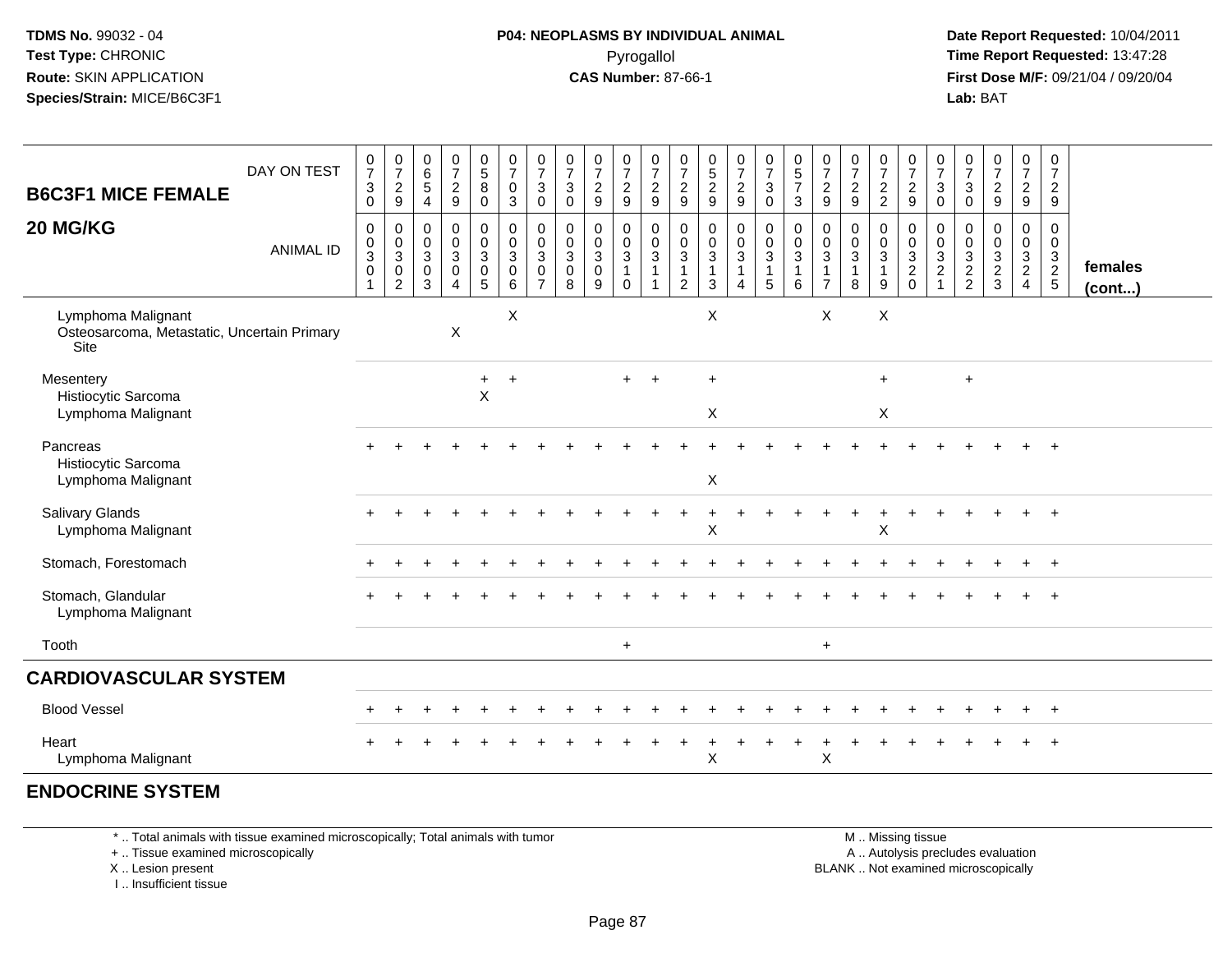# **P04: NEOPLASMS BY INDIVIDUAL ANIMAL**Pyrogallol **Time Report Requested:** 13:47:28

|                                                                                                                                                                       | DAY ON TEST      | $\begin{smallmatrix}0\\7\end{smallmatrix}$                      | $\frac{0}{7}$                                               | 0<br>$\,6\,$                                                 | $\frac{0}{7}$                                                   | $\begin{array}{c} 0 \\ 5 \\ 8 \end{array}$                   | $\frac{0}{7}$                                                        | $\frac{0}{7}$                                | $\frac{0}{7}$                                       | $\frac{0}{7}$                         | 0<br>$\overline{7}$                                                | $\frac{0}{7}$                                       | 0<br>$\overline{7}$                                              | 0<br>$\overline{5}$                                                      | $\frac{0}{7}$                                         | $\begin{smallmatrix}0\\7\end{smallmatrix}$                                       | $\begin{array}{c} 0 \\ 5 \\ 7 \end{array}$           | $\frac{0}{7}$                                                                | $\frac{0}{7}$                                                 | $\frac{0}{7}$                                     | 0<br>$\overline{7}$                                                       | 0<br>$\overline{7}$                                     | 0<br>$\overline{7}$                                  | $\frac{0}{7}$                                                            | $\pmb{0}$<br>$\overline{7}$                                          | $\pmb{0}$<br>$\overline{7}$                 |                   |
|-----------------------------------------------------------------------------------------------------------------------------------------------------------------------|------------------|-----------------------------------------------------------------|-------------------------------------------------------------|--------------------------------------------------------------|-----------------------------------------------------------------|--------------------------------------------------------------|----------------------------------------------------------------------|----------------------------------------------|-----------------------------------------------------|---------------------------------------|--------------------------------------------------------------------|-----------------------------------------------------|------------------------------------------------------------------|--------------------------------------------------------------------------|-------------------------------------------------------|----------------------------------------------------------------------------------|------------------------------------------------------|------------------------------------------------------------------------------|---------------------------------------------------------------|---------------------------------------------------|---------------------------------------------------------------------------|---------------------------------------------------------|------------------------------------------------------|--------------------------------------------------------------------------|----------------------------------------------------------------------|---------------------------------------------|-------------------|
| <b>B6C3F1 MICE FEMALE</b>                                                                                                                                             |                  | $\ensuremath{\mathsf{3}}$<br>$\mathbf 0$                        | $\overline{c}$<br>9                                         | $\overline{5}$<br>$\overline{4}$                             | $\boldsymbol{2}$<br>$\boldsymbol{9}$                            | $\pmb{0}$                                                    | $\mathsf 0$<br>$\mathbf{3}$                                          | 3<br>$\mathbf 0$                             | $\ensuremath{\mathsf{3}}$<br>$\pmb{0}$              | $\overline{c}$<br>9                   | $\overline{c}$<br>9                                                | $\frac{2}{9}$                                       | $\overline{c}$<br>9                                              | $\overline{c}$<br>9                                                      | $\overline{c}$<br>9                                   | $\mathbf 3$<br>$\mathbf 0$                                                       | $\mathbf{3}$                                         | $\boldsymbol{2}$<br>9                                                        | $\sqrt{2}$<br>9                                               | $\overline{c}$<br>$\overline{2}$                  | $\boldsymbol{2}$<br>$\mathsf g$                                           | 3<br>0                                                  | $\ensuremath{\mathsf{3}}$<br>$\mathbf 0$             | $\frac{2}{9}$                                                            | $\overline{a}$<br>$9\,$                                              | $\overline{c}$<br>9                         |                   |
| 20 MG/KG                                                                                                                                                              | <b>ANIMAL ID</b> | $\mathbf 0$<br>$\pmb{0}$<br>$\ensuremath{\mathsf{3}}$<br>0<br>1 | 0<br>$\pmb{0}$<br>$\sqrt{3}$<br>$\pmb{0}$<br>$\overline{2}$ | $\mathbf 0$<br>$\mathbf 0$<br>$\sqrt{3}$<br>$\mathbf 0$<br>3 | 0<br>$\mathbf 0$<br>$\sqrt{3}$<br>$\mathbf 0$<br>$\overline{4}$ | 0<br>$\overline{0}$<br>$\sqrt{3}$<br>$\pmb{0}$<br>$\sqrt{5}$ | $\mathbf 0$<br>$\ddot{\mathbf{0}}$<br>$\sqrt{3}$<br>$\mathbf 0$<br>6 | 0<br>$\mathbf 0$<br>3<br>0<br>$\overline{7}$ | 0<br>$\mathbf 0$<br>$\mathbf 3$<br>$\mathbf 0$<br>8 | 0<br>$\pmb{0}$<br>3<br>$\pmb{0}$<br>9 | 0<br>$\pmb{0}$<br>$\sqrt{3}$<br>$\mathbf 1$<br>$\mathsf{O}\xspace$ | 0<br>$\frac{0}{3}$<br>$\overline{1}$<br>$\mathbf 1$ | 0<br>$\mathbf 0$<br>$\sqrt{3}$<br>$\mathbf{1}$<br>$\overline{c}$ | $\mathbf 0$<br>$\mathbf 0$<br>$\sqrt{3}$<br>$\mathbf{1}$<br>$\mathbf{3}$ | 0<br>$\mathbf 0$<br>$\mathbf{3}$<br>$\mathbf{1}$<br>4 | $\pmb{0}$<br>$\overline{0}$<br>$\mathfrak{S}$<br>$\mathbf{1}$<br>$5\phantom{.0}$ | $\mathbf 0$<br>$\pmb{0}$<br>$\sqrt{3}$<br>1<br>$\,6$ | $\mathbf 0$<br>$\mathbf 0$<br>$\sqrt{3}$<br>$\overline{1}$<br>$\overline{7}$ | $\mathbf 0$<br>$\mathbf 0$<br>$\sqrt{3}$<br>$\mathbf{1}$<br>8 | 0<br>$\pmb{0}$<br>$\sqrt{3}$<br>$\mathbf{1}$<br>9 | $\mathbf 0$<br>$\mathbf 0$<br>$\sqrt{3}$<br>$\overline{2}$<br>$\mathbf 0$ | 0<br>$\mathbf 0$<br>3<br>$\overline{a}$<br>$\mathbf{1}$ | 0<br>0<br>$\ensuremath{\mathsf{3}}$<br>$\frac{2}{2}$ | 0<br>$\ddot{\mathbf{0}}$<br>$\frac{3}{2}$                                | 0<br>$\mathbf 0$<br>$\mathbf{3}$<br>$\overline{2}$<br>$\overline{4}$ | $\mathbf 0$<br>$\mathbf 0$<br>$\frac{3}{2}$ | females<br>(cont) |
| <b>Adrenal Cortex</b><br>Histiocytic Sarcoma<br>Lymphoma Malignant                                                                                                    |                  |                                                                 |                                                             |                                                              |                                                                 |                                                              |                                                                      |                                              |                                                     |                                       |                                                                    |                                                     |                                                                  | X                                                                        |                                                       |                                                                                  |                                                      |                                                                              |                                                               | X                                                 |                                                                           |                                                         |                                                      |                                                                          |                                                                      |                                             |                   |
| Adrenal Medulla<br>Lymphoma Malignant<br>Pheochromocytoma Benign                                                                                                      |                  |                                                                 | X                                                           |                                                              |                                                                 |                                                              |                                                                      |                                              |                                                     |                                       |                                                                    |                                                     |                                                                  | X                                                                        |                                                       |                                                                                  |                                                      |                                                                              |                                                               |                                                   |                                                                           |                                                         |                                                      |                                                                          |                                                                      | $\ddot{}$                                   |                   |
| Islets, Pancreatic                                                                                                                                                    |                  |                                                                 |                                                             |                                                              |                                                                 |                                                              |                                                                      |                                              |                                                     |                                       |                                                                    |                                                     |                                                                  |                                                                          |                                                       |                                                                                  |                                                      |                                                                              |                                                               |                                                   |                                                                           |                                                         |                                                      |                                                                          |                                                                      | $\overline{+}$                              |                   |
| Parathyroid Gland                                                                                                                                                     |                  |                                                                 | м                                                           |                                                              |                                                                 | $+$                                                          | м                                                                    | $\ddot{+}$                                   | м                                                   | M                                     | $\pm$                                                              |                                                     | $+$                                                              | М                                                                        | м                                                     |                                                                                  |                                                      |                                                                              |                                                               |                                                   |                                                                           | м                                                       | M                                                    |                                                                          | $+$                                                                  | $+$                                         |                   |
| <b>Pituitary Gland</b><br>Lymphoma Malignant<br>Pars Distalis, Adenoma                                                                                                |                  |                                                                 |                                                             |                                                              |                                                                 |                                                              | X X                                                                  |                                              |                                                     | $X$ $X$                               |                                                                    |                                                     |                                                                  | X                                                                        |                                                       |                                                                                  |                                                      |                                                                              |                                                               |                                                   |                                                                           | X                                                       |                                                      |                                                                          |                                                                      |                                             |                   |
| <b>Thyroid Gland</b><br>Lymphoma Malignant                                                                                                                            |                  |                                                                 |                                                             |                                                              |                                                                 |                                                              |                                                                      |                                              |                                                     |                                       |                                                                    |                                                     |                                                                  | Χ                                                                        |                                                       |                                                                                  |                                                      |                                                                              |                                                               |                                                   |                                                                           |                                                         |                                                      |                                                                          |                                                                      | $\overline{+}$                              |                   |
| <b>GENERAL BODY SYSTEM</b>                                                                                                                                            |                  |                                                                 |                                                             |                                                              |                                                                 |                                                              |                                                                      |                                              |                                                     |                                       |                                                                    |                                                     |                                                                  |                                                                          |                                                       |                                                                                  |                                                      |                                                                              |                                                               |                                                   |                                                                           |                                                         |                                                      |                                                                          |                                                                      |                                             |                   |
| <b>NONE</b>                                                                                                                                                           |                  |                                                                 |                                                             |                                                              |                                                                 |                                                              |                                                                      |                                              |                                                     |                                       |                                                                    |                                                     |                                                                  |                                                                          |                                                       |                                                                                  |                                                      |                                                                              |                                                               |                                                   |                                                                           |                                                         |                                                      |                                                                          |                                                                      |                                             |                   |
| <b>GENITAL SYSTEM</b>                                                                                                                                                 |                  |                                                                 |                                                             |                                                              |                                                                 |                                                              |                                                                      |                                              |                                                     |                                       |                                                                    |                                                     |                                                                  |                                                                          |                                                       |                                                                                  |                                                      |                                                                              |                                                               |                                                   |                                                                           |                                                         |                                                      |                                                                          |                                                                      |                                             |                   |
| <b>Clitoral Gland</b><br>Lymphoma Malignant                                                                                                                           |                  |                                                                 |                                                             |                                                              |                                                                 |                                                              |                                                                      |                                              |                                                     |                                       |                                                                    |                                                     |                                                                  |                                                                          |                                                       |                                                                                  |                                                      |                                                                              |                                                               | $\mathbf +$<br>X                                  |                                                                           | $\ddot{}$                                               |                                                      |                                                                          |                                                                      | $+$                                         |                   |
| Ovary<br>Cystadenoma<br>Hemangioma                                                                                                                                    |                  |                                                                 |                                                             |                                                              |                                                                 |                                                              |                                                                      |                                              | X                                                   |                                       |                                                                    |                                                     |                                                                  |                                                                          |                                                       |                                                                                  |                                                      |                                                                              |                                                               |                                                   |                                                                           |                                                         |                                                      |                                                                          |                                                                      |                                             |                   |
| *  Total animals with tissue examined microscopically; Total animals with tumor<br>+  Tissue examined microscopically<br>X  Lesion present<br>I., Insufficient tissue |                  |                                                                 |                                                             |                                                              |                                                                 |                                                              |                                                                      |                                              |                                                     |                                       |                                                                    |                                                     |                                                                  |                                                                          |                                                       |                                                                                  |                                                      |                                                                              |                                                               |                                                   | M  Missing tissue                                                         |                                                         |                                                      | A  Autolysis precludes evaluation<br>BLANK  Not examined microscopically |                                                                      |                                             |                   |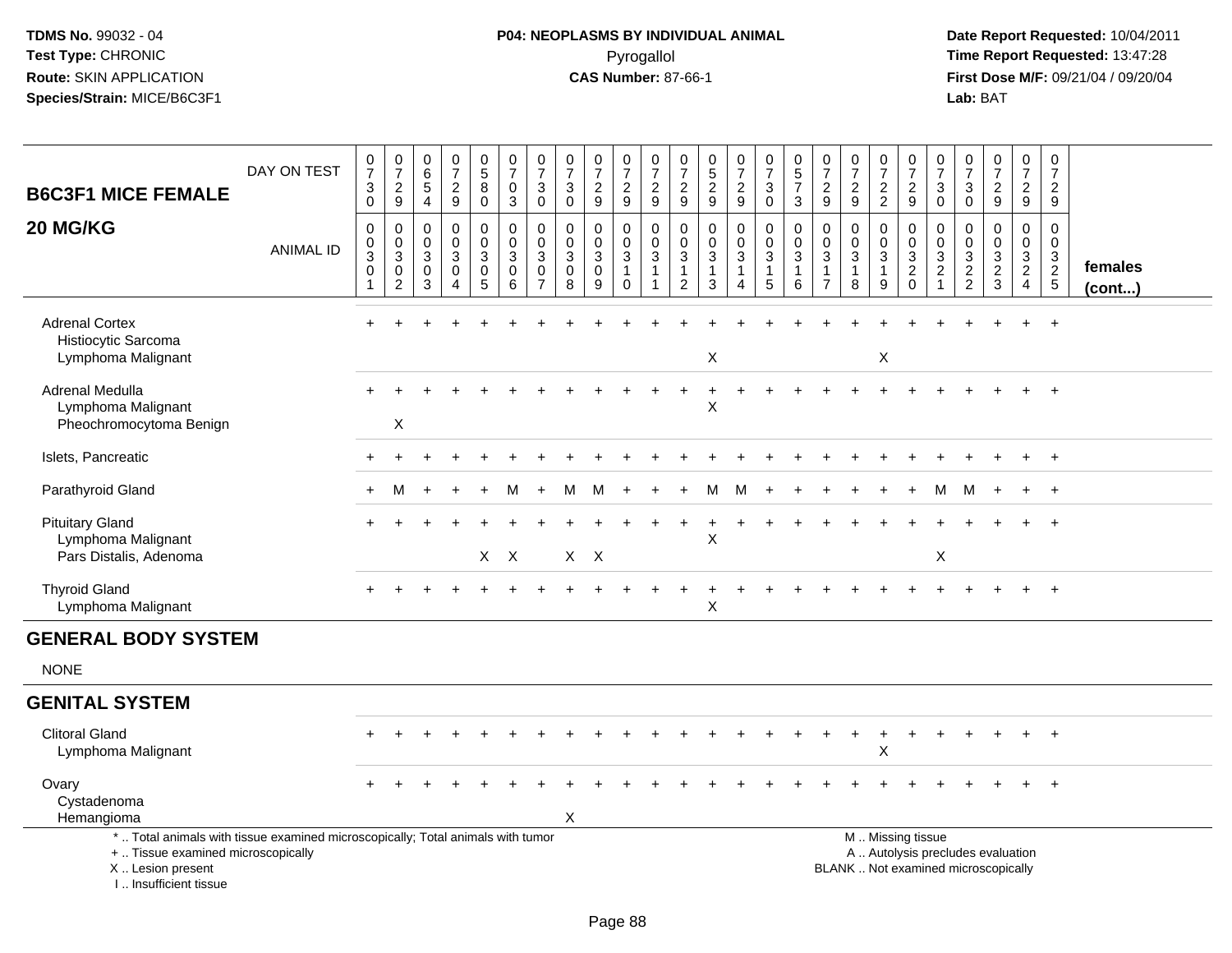| <b>B6C3F1 MICE FEMALE</b>                                                                                                                                                                                   | DAY ON TEST      | $\frac{0}{7}$<br>$\mathbf{3}$<br>$\mathbf 0$      | $\frac{0}{7}$<br>$\sqrt{2}$<br>9                             | $\mathbf 0$<br>$6\phantom{1}6$<br>$\sqrt{5}$<br>$\overline{a}$    | $\begin{array}{c} 0 \\ 7 \end{array}$<br>$\boldsymbol{2}$<br>9              | $\begin{array}{c} 0 \\ 5 \end{array}$<br>8<br>0   | $\begin{array}{c} 0 \\ 7 \end{array}$<br>$\mathbf 0$<br>3      | $\frac{0}{7}$<br>$\mathbf{3}$<br>0                          | $\begin{array}{c} 0 \\ 7 \end{array}$<br>$\sqrt{3}$<br>$\mathbf 0$ | $\frac{0}{7}$<br>$\sqrt{2}$<br>9                           | $\frac{0}{7}$<br>$\overline{c}$<br>$9\,$                                  | $\frac{0}{7}$<br>$\overline{\mathbf{c}}$<br>9         | $\frac{0}{7}$<br>$\boldsymbol{2}$<br>9                                       | $\begin{array}{c} 0 \\ 5 \\ 2 \end{array}$<br>9           | $\frac{0}{7}$<br>$\frac{2}{9}$                                                             | $\begin{array}{c} 0 \\ 7 \end{array}$<br>$\ensuremath{\mathsf{3}}$<br>$\mathbf 0$                  | $\begin{array}{c} 0 \\ 5 \\ 7 \end{array}$<br>3                             | $\frac{0}{7}$<br>$\sqrt{2}$<br>9             | $\begin{array}{c} 0 \\ 7 \end{array}$<br>$\frac{2}{9}$                              | $\frac{0}{7}$<br>$\frac{2}{2}$                        | $\frac{0}{7}$<br>$\overline{c}$<br>$9\,$                                                      | $\frac{0}{7}$<br>$\sqrt{3}$<br>0                     | $\begin{smallmatrix}0\\7\end{smallmatrix}$<br>$\ensuremath{\mathsf{3}}$<br>$\mathbf 0$ | $\begin{array}{c} 0 \\ 7 \end{array}$<br>$\sqrt{2}$<br>9                 | $\frac{0}{7}$<br>$\overline{a}$<br>$\boldsymbol{9}$ | $\frac{0}{7}$<br>$\overline{c}$<br>9   |                         |
|-------------------------------------------------------------------------------------------------------------------------------------------------------------------------------------------------------------|------------------|---------------------------------------------------|--------------------------------------------------------------|-------------------------------------------------------------------|-----------------------------------------------------------------------------|---------------------------------------------------|----------------------------------------------------------------|-------------------------------------------------------------|--------------------------------------------------------------------|------------------------------------------------------------|---------------------------------------------------------------------------|-------------------------------------------------------|------------------------------------------------------------------------------|-----------------------------------------------------------|--------------------------------------------------------------------------------------------|----------------------------------------------------------------------------------------------------|-----------------------------------------------------------------------------|----------------------------------------------|-------------------------------------------------------------------------------------|-------------------------------------------------------|-----------------------------------------------------------------------------------------------|------------------------------------------------------|----------------------------------------------------------------------------------------|--------------------------------------------------------------------------|-----------------------------------------------------|----------------------------------------|-------------------------|
| 20 MG/KG                                                                                                                                                                                                    | <b>ANIMAL ID</b> | 0<br>$\mathbf 0$<br>$\overline{3}$<br>$\mathbf 0$ | $\mathbf 0$<br>$_{3}^{\rm 0}$<br>$\pmb{0}$<br>$\overline{2}$ | $\mathbf 0$<br>$\mathbf 0$<br>$\sqrt{3}$<br>$\boldsymbol{0}$<br>3 | $\mathbf 0$<br>$\mathbf 0$<br>$\mathbf{3}$<br>$\mathbf 0$<br>$\overline{4}$ | 0<br>$\mathbf 0$<br>$\mathbf{3}$<br>$\frac{0}{5}$ | $\mathbf 0$<br>$\mathbf 0$<br>$\mathsf 3$<br>$\mathsf{O}$<br>6 | $\mathbf 0$<br>$\pmb{0}$<br>$\overline{3}$<br>$\frac{0}{7}$ | $\mathbf 0$<br>$\mathbf 0$<br>$\sqrt{3}$<br>$\mathbf 0$<br>8       | $\mathbf 0$<br>$\mathbf 0$<br>$\sqrt{3}$<br>$\pmb{0}$<br>9 | 0<br>$\mathbf 0$<br>$\ensuremath{\mathsf{3}}$<br>$\mathbf{1}$<br>$\Omega$ | 0<br>$\mathbf 0$<br>$\mathbf{3}$<br>$\mathbf{1}$<br>1 | $\mathbf 0$<br>$\pmb{0}$<br>$\overline{3}$<br>$\mathbf{1}$<br>$\overline{2}$ | $\pmb{0}$<br>$\mathbf 0$<br>$\mathbf{3}$<br>$\frac{1}{3}$ | $\mathbf 0$<br>$\mathsf{O}\xspace$<br>$\sqrt{3}$<br>$\mathbf{1}$<br>$\boldsymbol{\Lambda}$ | $\boldsymbol{0}$<br>$\mathsf{O}\xspace$<br>$\overline{3}$<br>$\begin{array}{c} 1 \\ 5 \end{array}$ | $\mathbf 0$<br>$\mathbf 0$<br>$\sqrt{3}$<br>$\mathbf{1}$<br>$6\phantom{1}6$ | 0<br>$\mathbf 0$<br>3<br>1<br>$\overline{7}$ | $\pmb{0}$<br>$\mathbf 0$<br>$\overline{3}$<br>$\begin{array}{c} 1 \\ 8 \end{array}$ | 0<br>$\mathbf 0$<br>$\mathbf{3}$<br>$\mathbf{1}$<br>9 | 0<br>$\pmb{0}$<br>$\overline{3}$<br>$\frac{2}{0}$                                             | $\mathbf 0$<br>$\pmb{0}$<br>$\sqrt{3}$<br>$\sqrt{2}$ | 0<br>$\boldsymbol{0}$<br>$\frac{3}{2}$                                                 | $\mathbf 0$<br>$\mathbf 0$<br>$\ensuremath{\mathsf{3}}$<br>$\frac{2}{3}$ | 0<br>$\mathbf 0$<br>$\mathbf{3}$<br>$\frac{2}{4}$   | 0<br>$\mathbf 0$<br>$\frac{3}{2}$<br>5 | females<br>$($ cont $)$ |
| Hemangiosarcoma<br>Histiocytic Sarcoma<br>Lymphoma Malignant                                                                                                                                                |                  |                                                   |                                                              |                                                                   |                                                                             | $\boldsymbol{\mathsf{X}}$                         |                                                                |                                                             |                                                                    |                                                            |                                                                           |                                                       |                                                                              | X                                                         |                                                                                            |                                                                                                    |                                                                             |                                              |                                                                                     |                                                       | $X$ $X$                                                                                       |                                                      |                                                                                        |                                                                          |                                                     | X                                      |                         |
| Uterus<br>Hemangiosarcoma<br>Lymphoma Malignant<br>Polyp Stromal<br>Cervix, Histiocytic Sarcoma                                                                                                             |                  |                                                   |                                                              |                                                                   |                                                                             | X                                                 |                                                                |                                                             |                                                                    |                                                            |                                                                           |                                                       |                                                                              |                                                           |                                                                                            |                                                                                                    |                                                                             |                                              |                                                                                     |                                                       |                                                                                               | $\times$                                             |                                                                                        |                                                                          |                                                     |                                        |                         |
| <b>HEMATOPOIETIC SYSTEM</b>                                                                                                                                                                                 |                  |                                                   |                                                              |                                                                   |                                                                             |                                                   |                                                                |                                                             |                                                                    |                                                            |                                                                           |                                                       |                                                                              |                                                           |                                                                                            |                                                                                                    |                                                                             |                                              |                                                                                     |                                                       |                                                                                               |                                                      |                                                                                        |                                                                          |                                                     |                                        |                         |
| <b>Bone Marrow</b><br>Hemangiosarcoma<br>Histiocytic Sarcoma<br>Lymphoma Malignant                                                                                                                          |                  |                                                   |                                                              |                                                                   |                                                                             |                                                   |                                                                |                                                             |                                                                    |                                                            |                                                                           |                                                       | X                                                                            | X                                                         |                                                                                            |                                                                                                    |                                                                             |                                              |                                                                                     |                                                       |                                                                                               |                                                      |                                                                                        |                                                                          |                                                     |                                        |                         |
| Lymph Node<br>Bronchial, Lymphoma Malignant<br>Lumbar, Lymphoma Malignant<br>Mediastinal, Histiocytic Sarcoma<br>Mediastinal, Lymphoma Malignant<br>Renal, Histiocytic Sarcoma<br>Renal, Lymphoma Malignant |                  | $\ddot{}$                                         |                                                              |                                                                   | $\ddot{}$                                                                   | $+$                                               | $\overline{+}$<br>X                                            |                                                             |                                                                    |                                                            |                                                                           | $\ddot{}$                                             |                                                                              | $\ddot{}$<br>$\pmb{\times}$                               |                                                                                            | $+$                                                                                                | $\ddot{}$                                                                   | $\ddot{}$                                    |                                                                                     | $\ddot{}$<br>X<br>X<br>Χ                              |                                                                                               |                                                      |                                                                                        |                                                                          |                                                     |                                        |                         |
| Lymph Node, Mandibular<br>Histiocytic Sarcoma<br>Lymphoma Malignant                                                                                                                                         |                  |                                                   |                                                              |                                                                   |                                                                             | X                                                 | +                                                              |                                                             |                                                                    |                                                            |                                                                           |                                                       |                                                                              | X                                                         |                                                                                            |                                                                                                    |                                                                             |                                              |                                                                                     | X                                                     |                                                                                               |                                                      |                                                                                        |                                                                          |                                                     |                                        |                         |
| Lymph Node, Mesenteric<br>Hemangiosarcoma                                                                                                                                                                   |                  |                                                   |                                                              |                                                                   |                                                                             |                                                   |                                                                |                                                             |                                                                    |                                                            |                                                                           |                                                       |                                                                              |                                                           |                                                                                            |                                                                                                    |                                                                             |                                              |                                                                                     |                                                       |                                                                                               |                                                      |                                                                                        |                                                                          |                                                     |                                        |                         |
| *  Total animals with tissue examined microscopically; Total animals with tumor<br>+  Tissue examined microscopically<br>X  Lesion present<br>I Insufficient tissue                                         |                  |                                                   |                                                              |                                                                   |                                                                             |                                                   |                                                                |                                                             |                                                                    |                                                            |                                                                           |                                                       |                                                                              |                                                           |                                                                                            |                                                                                                    |                                                                             |                                              |                                                                                     |                                                       | M  Missing tissue<br>A  Autolysis precludes evaluation<br>BLANK  Not examined microscopically |                                                      |                                                                                        |                                                                          |                                                     |                                        |                         |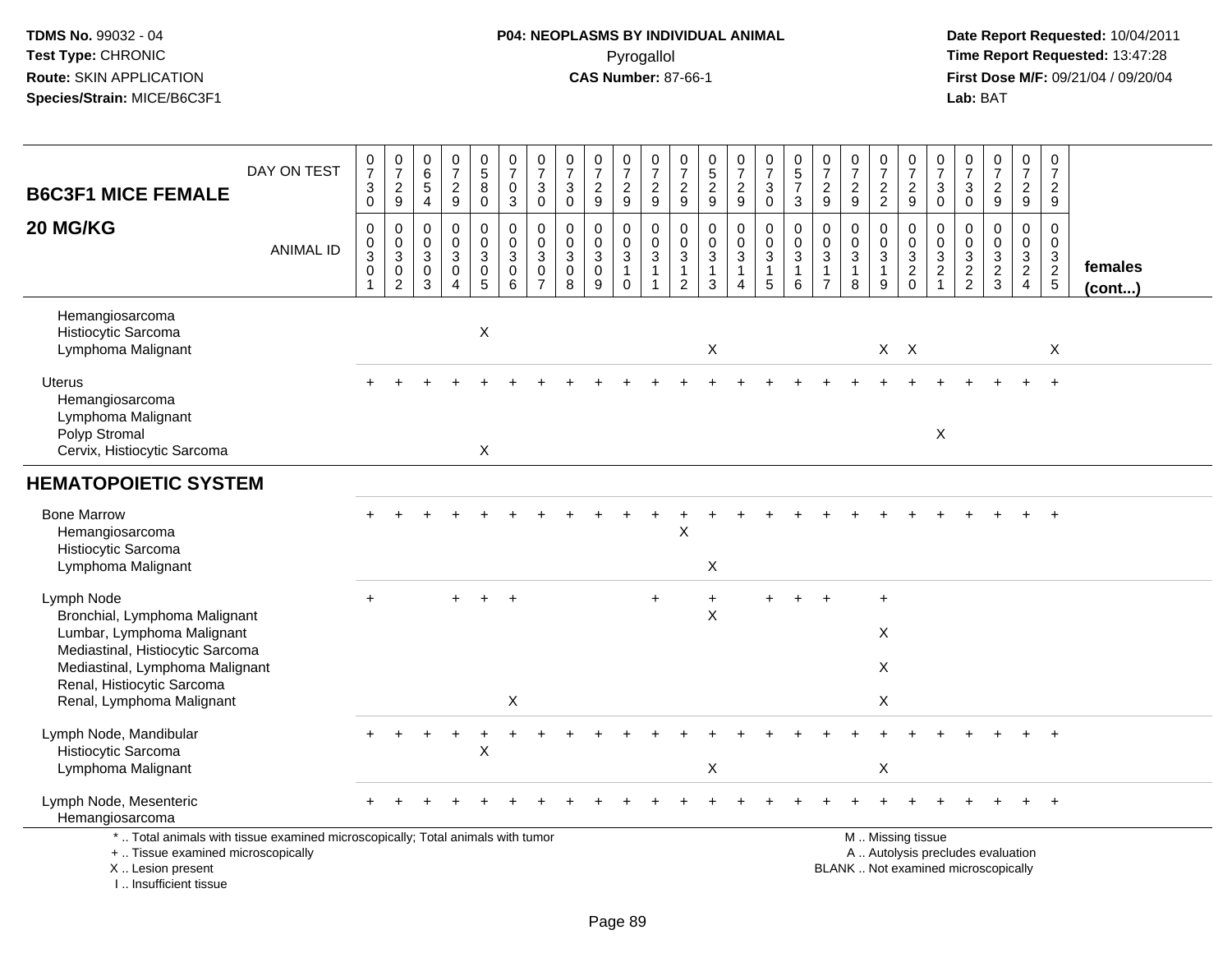**Date Report Requested:** 10/04/2011 **First Dose M/F:** 09/21/04 / 09/20/04<br>**Lab:** BAT **Lab:** BAT

| <b>B6C3F1 MICE FEMALE</b>                                              | DAY ON TEST      | $\frac{0}{7}$<br>$\ensuremath{\mathsf{3}}$<br>0                           | $\frac{0}{7}$<br>$\frac{2}{9}$                                | 0<br>$\,6$<br>$\,$ 5 $\,$<br>$\overline{4}$               | $\frac{0}{7}$<br>$\frac{2}{9}$                                          | $\begin{array}{c} 0 \\ 5 \end{array}$<br>$\bf 8$<br>$\mathbf 0$ | $\frac{0}{7}$<br>$\mathbf 0$<br>$\mathbf{3}$                      | $\frac{0}{7}$<br>3<br>0    | $\frac{0}{7}$<br>$\sqrt{3}$<br>$\pmb{0}$   | $\frac{0}{7}$<br>$\overline{c}$<br>$\boldsymbol{9}$ | $\frac{0}{7}$<br>$\frac{2}{9}$                       | $\frac{0}{7}$<br>$\frac{2}{9}$                          | $\frac{0}{7}$<br>$\boldsymbol{2}$<br>$\boldsymbol{9}$           | $\begin{matrix} 0 \\ 5 \end{matrix}$<br>$\overline{c}$<br>$\boldsymbol{9}$ | $\frac{0}{7}$<br>$\frac{2}{9}$       | $\frac{0}{7}$<br>$\mathbf 3$<br>$\overline{0}$                                      | $\begin{array}{c} 0 \\ 5 \end{array}$<br>$\overline{7}$<br>$\sqrt{3}$ | $\frac{0}{7}$<br>$\overline{2}$<br>$\boldsymbol{9}$ | $\frac{0}{7}$<br>$\boldsymbol{2}$<br>$9\,$          | $\frac{0}{7}$<br>$\frac{2}{2}$ | $\frac{0}{7}$<br>$\frac{2}{9}$      | $\frac{0}{7}$<br>$\mathbf{3}$<br>$\mathbf 0$                     | 0<br>$\overline{7}$<br>3<br>0 | $\frac{0}{7}$<br>$\frac{2}{9}$                               | $\frac{0}{7}$<br>$\overline{c}$<br>$\mathsf g$                       | 0<br>$\boldsymbol{7}$<br>$\overline{2}$<br>$\boldsymbol{9}$ |                         |
|------------------------------------------------------------------------|------------------|---------------------------------------------------------------------------|---------------------------------------------------------------|-----------------------------------------------------------|-------------------------------------------------------------------------|-----------------------------------------------------------------|-------------------------------------------------------------------|----------------------------|--------------------------------------------|-----------------------------------------------------|------------------------------------------------------|---------------------------------------------------------|-----------------------------------------------------------------|----------------------------------------------------------------------------|--------------------------------------|-------------------------------------------------------------------------------------|-----------------------------------------------------------------------|-----------------------------------------------------|-----------------------------------------------------|--------------------------------|-------------------------------------|------------------------------------------------------------------|-------------------------------|--------------------------------------------------------------|----------------------------------------------------------------------|-------------------------------------------------------------|-------------------------|
| 20 MG/KG                                                               | <b>ANIMAL ID</b> | $\mathbf 0$<br>$\pmb{0}$<br>$\ensuremath{\mathsf{3}}$<br>$\mathbf 0$<br>1 | 0<br>$\pmb{0}$<br>$\mathbf{3}$<br>$\pmb{0}$<br>$\overline{2}$ | 0<br>$\,0\,$<br>$\mathbf{3}$<br>$\pmb{0}$<br>$\mathbf{3}$ | $_{\rm 0}^{\rm 0}$<br>$\sqrt{3}$<br>$\pmb{0}$<br>$\boldsymbol{\Lambda}$ | $_{\rm 0}^{\rm 0}$<br>$\mathbf 3$<br>$\pmb{0}$<br>$\,$ 5 $\,$   | $\begin{smallmatrix}0\\0\\3\end{smallmatrix}$<br>$\mathbf 0$<br>6 | 0<br>$\mathbf 0$<br>3<br>0 | 0<br>$\mathbf 0$<br>$\mathbf{3}$<br>0<br>8 | 0<br>$\pmb{0}$<br>$\sqrt{3}$<br>$\pmb{0}$<br>9      | 0<br>0<br>$\mathbf{3}$<br>$\overline{1}$<br>$\Omega$ | 0<br>$\overline{0}$<br>$\overline{3}$<br>$\overline{1}$ | $\mathbf 0$<br>$\mathbf 0$<br>$\mathbf{3}$<br>$\mathbf{1}$<br>2 | 0<br>$\mathbf 0$<br>$\sqrt{3}$<br>1<br>3                                   | 0<br>$\boldsymbol{0}$<br>3<br>1<br>4 | $\begin{smallmatrix} 0\\0 \end{smallmatrix}$<br>$\mathsf 3$<br>1<br>$5\phantom{.0}$ | $_{\rm 0}^{\rm 0}$<br>$\sqrt{3}$<br>$\overline{1}$<br>6               | 0<br>0<br>$\mathbf{3}$                              | 0<br>$\pmb{0}$<br>$\mathbf{3}$<br>$\mathbf{1}$<br>8 | 0<br>0<br>3<br>1<br>9          | 0<br>$\frac{0}{3}$<br>$\frac{2}{0}$ | 0<br>$\pmb{0}$<br>$\sqrt{3}$<br>$\overline{2}$<br>$\overline{1}$ | 0<br>0<br>3<br>$\frac{2}{2}$  | 0<br>$\pmb{0}$<br>$\ensuremath{\mathsf{3}}$<br>$\frac{2}{3}$ | 0<br>$\mathbf 0$<br>$\mathbf{3}$<br>$\overline{2}$<br>$\overline{4}$ | 0<br>0<br>$\mathbf{3}$<br>$\frac{2}{5}$                     | females<br>$($ cont $)$ |
| Histiocytic Sarcoma<br>Lymphoma Malignant                              |                  |                                                                           |                                                               |                                                           |                                                                         | $\boldsymbol{\mathsf{X}}$                                       |                                                                   |                            |                                            |                                                     |                                                      |                                                         |                                                                 |                                                                            |                                      |                                                                                     |                                                                       |                                                     |                                                     | X                              |                                     |                                                                  |                               |                                                              |                                                                      |                                                             |                         |
| Spleen<br>Hemangiosarcoma<br>Histiocytic Sarcoma<br>Lymphoma Malignant |                  |                                                                           |                                                               |                                                           |                                                                         | X                                                               |                                                                   |                            |                                            |                                                     |                                                      |                                                         |                                                                 | $\mathsf X$                                                                |                                      |                                                                                     | X                                                                     | $\mathsf{X}$                                        |                                                     |                                | $X$ $X$                             |                                                                  |                               |                                                              |                                                                      |                                                             |                         |
| Thymus<br>Histiocytic Sarcoma<br>Lymphoma Malignant                    |                  |                                                                           |                                                               |                                                           |                                                                         |                                                                 | X                                                                 |                            |                                            |                                                     |                                                      |                                                         |                                                                 | $\sf X$                                                                    |                                      | X                                                                                   |                                                                       | $\sf X$                                             |                                                     | X                              |                                     |                                                                  |                               |                                                              |                                                                      | X                                                           |                         |
| <b>INTEGUMENTARY SYSTEM</b>                                            |                  |                                                                           |                                                               |                                                           |                                                                         |                                                                 |                                                                   |                            |                                            |                                                     |                                                      |                                                         |                                                                 |                                                                            |                                      |                                                                                     |                                                                       |                                                     |                                                     |                                |                                     |                                                                  |                               |                                                              |                                                                      |                                                             |                         |
| Mammary Gland                                                          |                  |                                                                           |                                                               |                                                           |                                                                         |                                                                 |                                                                   |                            |                                            |                                                     |                                                      |                                                         |                                                                 |                                                                            |                                      |                                                                                     |                                                                       |                                                     |                                                     |                                |                                     |                                                                  |                               |                                                              |                                                                      | $^{+}$                                                      |                         |
| Skin<br>Sarcoma<br>Subcutaneous Tissue, Fibrosarcoma                   |                  |                                                                           |                                                               |                                                           |                                                                         |                                                                 |                                                                   |                            |                                            |                                                     |                                                      |                                                         |                                                                 |                                                                            |                                      |                                                                                     |                                                                       |                                                     |                                                     |                                |                                     |                                                                  |                               |                                                              |                                                                      | $\div$                                                      |                         |
| <b>MUSCULOSKELETAL SYSTEM</b>                                          |                  |                                                                           |                                                               |                                                           |                                                                         |                                                                 |                                                                   |                            |                                            |                                                     |                                                      |                                                         |                                                                 |                                                                            |                                      |                                                                                     |                                                                       |                                                     |                                                     |                                |                                     |                                                                  |                               |                                                              |                                                                      |                                                             |                         |
| <b>Bone</b><br>Hemangiosarcoma<br>Osteosarcoma                         |                  |                                                                           |                                                               |                                                           |                                                                         |                                                                 |                                                                   |                            |                                            |                                                     |                                                      | $\boldsymbol{\mathsf{X}}$                               | X                                                               |                                                                            |                                      |                                                                                     | $\sf X$                                                               |                                                     |                                                     |                                |                                     |                                                                  |                               |                                                              |                                                                      | $\ddot{}$                                                   |                         |
| <b>Skeletal Muscle</b><br>Lymphoma Malignant                           |                  |                                                                           |                                                               |                                                           |                                                                         |                                                                 | $\ddot{}$                                                         |                            |                                            |                                                     |                                                      |                                                         |                                                                 | $\ddot{}$<br>X                                                             |                                      |                                                                                     |                                                                       |                                                     |                                                     |                                |                                     |                                                                  |                               |                                                              |                                                                      |                                                             |                         |
| <b>NERVOUS SYSTEM</b>                                                  |                  |                                                                           |                                                               |                                                           |                                                                         |                                                                 |                                                                   |                            |                                            |                                                     |                                                      |                                                         |                                                                 |                                                                            |                                      |                                                                                     |                                                                       |                                                     |                                                     |                                |                                     |                                                                  |                               |                                                              |                                                                      |                                                             |                         |

\* .. Total animals with tissue examined microscopically; Total animals with tumor

+ .. Tissue examined microscopically

X .. Lesion present

I .. Insufficient tissue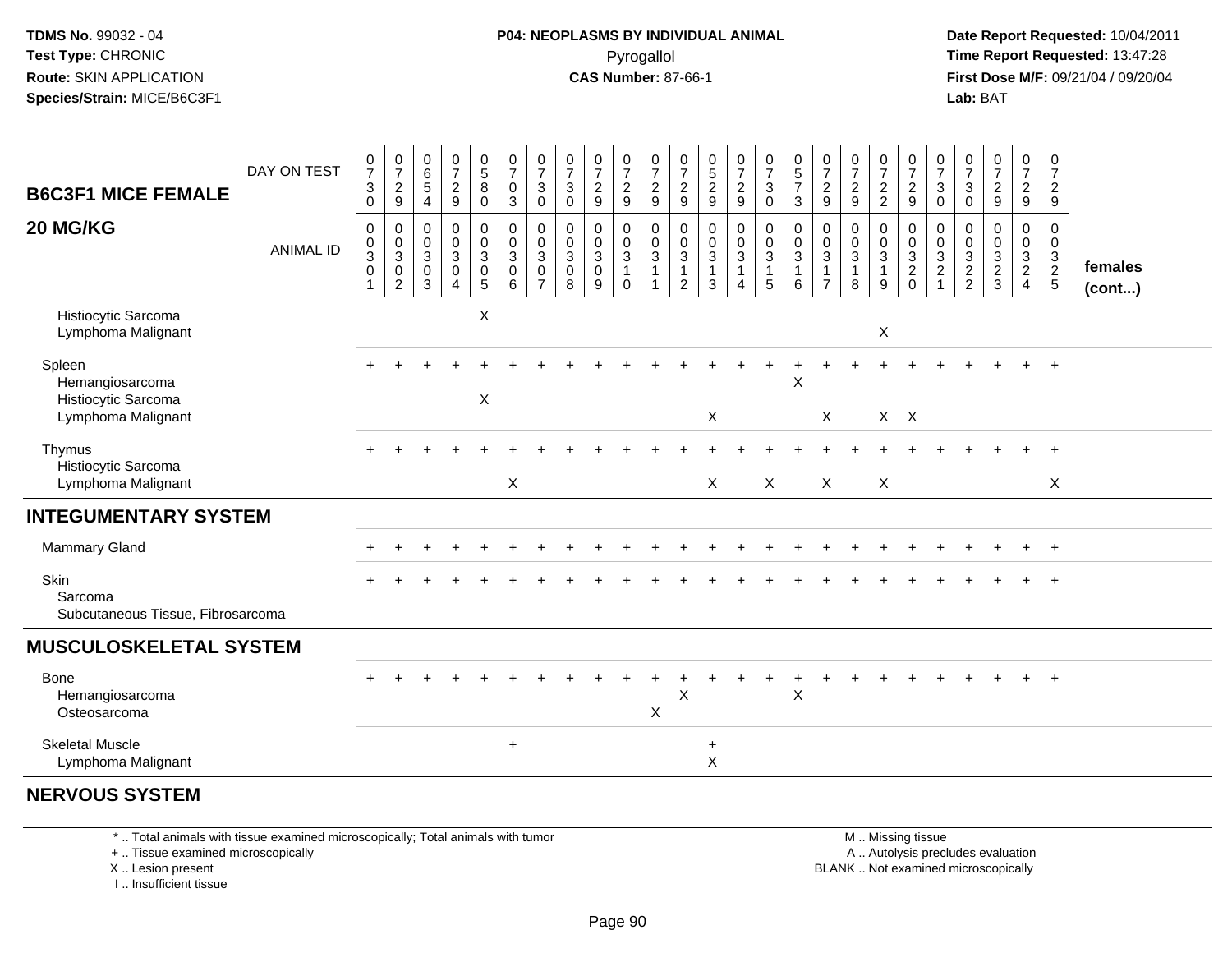# **P04: NEOPLASMS BY INDIVIDUAL ANIMAL**Pyrogallol **Time Report Requested:** 13:47:28

| DAY ON TEST<br><b>B6C3F1 MICE FEMALE</b>                                                                                                                              | $\frac{0}{7}$<br>$\ensuremath{\mathsf{3}}$<br>$\mathbf 0$ | $\frac{0}{7}$<br>$\frac{2}{9}$                                                    | $\begin{array}{c} 0 \\ 6 \end{array}$<br>$\overline{5}$<br>$\overline{4}$ | $\frac{0}{7}$<br>$\frac{2}{9}$                                 | $\begin{array}{c} 0 \\ 5 \end{array}$<br>8<br>$\mathbf 0$ | $\frac{0}{7}$<br>$\pmb{0}$<br>$\mathbf{3}$        | $\frac{0}{7}$<br>$\ensuremath{\mathsf{3}}$<br>$\mathbf 0$        | $\begin{array}{c} 0 \\ 7 \end{array}$<br>$\ensuremath{\mathsf{3}}$<br>$\mathbf 0$ | $\frac{0}{7}$<br>$\frac{2}{9}$                   | $\frac{0}{7}$<br>$\sqrt{2}$<br>9                            | $\frac{0}{7}$<br>$\boldsymbol{2}$<br>9     | $\frac{0}{7}$<br>$\frac{2}{9}$                            | $0$<br>$5$<br>$2$<br>$9$                                               | $\frac{0}{7}$<br>$\sqrt{2}$<br>9                      | $\frac{0}{7}$<br>3<br>$\mathbf 0$                                                         | $\begin{array}{c} 0 \\ 5 \\ 7 \end{array}$<br>3               | $\frac{0}{7}$<br>$\overline{2}$<br>9                              | $\frac{0}{7}$<br>$\frac{2}{9}$                      | $\frac{0}{7}$<br>$\frac{2}{2}$                              | $\frac{0}{7}$<br>$\overline{c}$<br>9                           | $\frac{0}{7}$<br>3<br>$\mathbf 0$         | $\frac{0}{7}$<br>$\ensuremath{\mathsf{3}}$<br>$\mathbf 0$ | $\frac{0}{7}$<br>$\frac{2}{9}$                                           | $\begin{array}{c} 0 \\ 7 \end{array}$<br>$\overline{a}$<br>9 | $\overline{0}$<br>$\overline{7}$<br>$\overline{2}$<br>9 |                         |
|-----------------------------------------------------------------------------------------------------------------------------------------------------------------------|-----------------------------------------------------------|-----------------------------------------------------------------------------------|---------------------------------------------------------------------------|----------------------------------------------------------------|-----------------------------------------------------------|---------------------------------------------------|------------------------------------------------------------------|-----------------------------------------------------------------------------------|--------------------------------------------------|-------------------------------------------------------------|--------------------------------------------|-----------------------------------------------------------|------------------------------------------------------------------------|-------------------------------------------------------|-------------------------------------------------------------------------------------------|---------------------------------------------------------------|-------------------------------------------------------------------|-----------------------------------------------------|-------------------------------------------------------------|----------------------------------------------------------------|-------------------------------------------|-----------------------------------------------------------|--------------------------------------------------------------------------|--------------------------------------------------------------|---------------------------------------------------------|-------------------------|
| 20 MG/KG<br><b>ANIMAL ID</b>                                                                                                                                          | $\mathsf 0$<br>$\mathbf 0$<br>3<br>$\mathsf 0$            | $\mathbf 0$<br>$\mathbf 0$<br>$\sqrt{3}$<br>$\mathsf{O}\xspace$<br>$\overline{2}$ | $\mathbf 0$<br>$\mathbf 0$<br>$\mathbf{3}$<br>$\mathbf 0$<br>3            | $\pmb{0}$<br>$\mathbf 0$<br>3<br>$\mathbf 0$<br>$\overline{4}$ | 0<br>$\mathbf 0$<br>$\sqrt{3}$<br>$\pmb{0}$<br>$\sqrt{5}$ | $\mathbf 0$<br>$\mathbf 0$<br>3<br>$\pmb{0}$<br>6 | $\mathbf 0$<br>$\mathbf 0$<br>3<br>$\mathbf 0$<br>$\overline{7}$ | $\mathbf 0$<br>$\Omega$<br>3<br>$\mathbf 0$<br>8                                  | 0<br>$\mathbf 0$<br>$\sqrt{3}$<br>$\pmb{0}$<br>9 | $\pmb{0}$<br>$\mathbf 0$<br>$\sqrt{3}$<br>$\mathbf{1}$<br>0 | 0<br>$\mathbf 0$<br>3<br>$\mathbf{1}$<br>1 | 0<br>$\mathbf 0$<br>3<br>$\mathbf{1}$<br>$\boldsymbol{2}$ | $\pmb{0}$<br>$\mathbf 0$<br>$\sqrt{3}$<br>$\mathbf{1}$<br>$\mathbf{3}$ | 0<br>$\mathbf 0$<br>$\mathbf{3}$<br>$\mathbf{1}$<br>4 | $\mathbf 0$<br>$\mathbf 0$<br>$\ensuremath{\mathsf{3}}$<br>$\mathbf{1}$<br>$\overline{5}$ | $\mathbf 0$<br>$\mathbf 0$<br>$\sqrt{3}$<br>$\mathbf{1}$<br>6 | $\mathbf 0$<br>$\mathbf 0$<br>3<br>$\mathbf{1}$<br>$\overline{7}$ | 0<br>$\mathbf 0$<br>$\sqrt{3}$<br>$\mathbf{1}$<br>8 | 0<br>$\boldsymbol{0}$<br>$\mathbf 3$<br>$\overline{1}$<br>9 | 0<br>$\mathbf 0$<br>$\ensuremath{\mathsf{3}}$<br>$\frac{2}{0}$ | 0<br>$\mathbf 0$<br>3<br>$\boldsymbol{2}$ | 0<br>$\mathbf 0$<br>$\sqrt{3}$<br>$\frac{2}{2}$           | 0<br>$\mathbf 0$<br>$\ensuremath{\mathsf{3}}$<br>$\frac{2}{3}$           | 0<br>$\overline{0}$<br>$\frac{3}{2}$<br>4                    | $\mathbf 0$<br>$\mathbf 0$<br>$\frac{3}{2}$             | females<br>$($ cont $)$ |
| <b>Brain</b><br>Lymphoma Malignant                                                                                                                                    |                                                           |                                                                                   |                                                                           |                                                                |                                                           |                                                   |                                                                  |                                                                                   |                                                  |                                                             |                                            |                                                           | X                                                                      |                                                       |                                                                                           |                                                               |                                                                   |                                                     |                                                             |                                                                |                                           |                                                           |                                                                          |                                                              | $\ddot{}$                                               |                         |
| <b>RESPIRATORY SYSTEM</b>                                                                                                                                             |                                                           |                                                                                   |                                                                           |                                                                |                                                           |                                                   |                                                                  |                                                                                   |                                                  |                                                             |                                            |                                                           |                                                                        |                                                       |                                                                                           |                                                               |                                                                   |                                                     |                                                             |                                                                |                                           |                                                           |                                                                          |                                                              |                                                         |                         |
| Lung<br>Alveolar/Bronchiolar Adenoma<br>Alveolar/Bronchiolar Carcinoma<br>Hepatocellular Carcinoma, Metastatic, Liver<br>Histiocytic Sarcoma<br>Lymphoma Malignant    |                                                           | $\mathsf X$                                                                       |                                                                           |                                                                |                                                           |                                                   | X                                                                |                                                                                   |                                                  |                                                             |                                            | $\pmb{\times}$                                            | X                                                                      | X                                                     |                                                                                           |                                                               |                                                                   |                                                     |                                                             |                                                                | X                                         |                                                           |                                                                          |                                                              |                                                         |                         |
| Osteosarcoma, Metastatic, Uncertain Primary<br>Site                                                                                                                   |                                                           |                                                                                   |                                                                           | X                                                              |                                                           |                                                   |                                                                  |                                                                                   |                                                  |                                                             |                                            |                                                           |                                                                        |                                                       |                                                                                           |                                                               |                                                                   |                                                     |                                                             |                                                                |                                           |                                                           |                                                                          |                                                              |                                                         |                         |
| Nose                                                                                                                                                                  |                                                           |                                                                                   |                                                                           |                                                                |                                                           |                                                   |                                                                  |                                                                                   |                                                  |                                                             |                                            |                                                           |                                                                        |                                                       |                                                                                           |                                                               |                                                                   |                                                     |                                                             |                                                                |                                           |                                                           |                                                                          |                                                              |                                                         |                         |
| Trachea<br>Lymphoma Malignant                                                                                                                                         |                                                           |                                                                                   |                                                                           |                                                                |                                                           |                                                   |                                                                  |                                                                                   |                                                  |                                                             |                                            |                                                           |                                                                        |                                                       |                                                                                           |                                                               |                                                                   |                                                     |                                                             |                                                                |                                           |                                                           |                                                                          |                                                              |                                                         |                         |
| <b>SPECIAL SENSES SYSTEM</b>                                                                                                                                          |                                                           |                                                                                   |                                                                           |                                                                |                                                           |                                                   |                                                                  |                                                                                   |                                                  |                                                             |                                            |                                                           |                                                                        |                                                       |                                                                                           |                                                               |                                                                   |                                                     |                                                             |                                                                |                                           |                                                           |                                                                          |                                                              |                                                         |                         |
| Eye<br>Lymphoma Malignant                                                                                                                                             |                                                           |                                                                                   |                                                                           |                                                                |                                                           |                                                   |                                                                  |                                                                                   |                                                  |                                                             |                                            |                                                           | X                                                                      |                                                       |                                                                                           |                                                               |                                                                   |                                                     |                                                             |                                                                |                                           |                                                           |                                                                          |                                                              | $+$                                                     |                         |
| Harderian Gland                                                                                                                                                       |                                                           |                                                                                   |                                                                           |                                                                |                                                           |                                                   |                                                                  | X                                                                                 |                                                  |                                                             |                                            |                                                           |                                                                        | $\ddot{}$                                             | $\times$                                                                                  |                                                               |                                                                   |                                                     |                                                             | $\times$                                                       |                                           |                                                           |                                                                          |                                                              |                                                         |                         |
| Adenoma<br>Carcinoma<br>Lymphoma Malignant                                                                                                                            |                                                           |                                                                                   |                                                                           | $X$ $X$                                                        |                                                           |                                                   |                                                                  |                                                                                   |                                                  |                                                             |                                            |                                                           | X                                                                      |                                                       |                                                                                           |                                                               |                                                                   |                                                     |                                                             |                                                                | X                                         |                                                           |                                                                          |                                                              |                                                         |                         |
| <b>Lacrimal Gland</b>                                                                                                                                                 |                                                           |                                                                                   |                                                                           |                                                                |                                                           |                                                   |                                                                  |                                                                                   |                                                  |                                                             |                                            |                                                           |                                                                        |                                                       |                                                                                           |                                                               |                                                                   |                                                     |                                                             |                                                                |                                           |                                                           |                                                                          |                                                              |                                                         |                         |
| *  Total animals with tissue examined microscopically; Total animals with tumor<br>+  Tissue examined microscopically<br>X  Lesion present<br>I., Insufficient tissue |                                                           |                                                                                   |                                                                           |                                                                |                                                           |                                                   |                                                                  |                                                                                   |                                                  |                                                             |                                            |                                                           |                                                                        |                                                       |                                                                                           |                                                               |                                                                   |                                                     |                                                             | M  Missing tissue                                              |                                           |                                                           | A  Autolysis precludes evaluation<br>BLANK  Not examined microscopically |                                                              |                                                         |                         |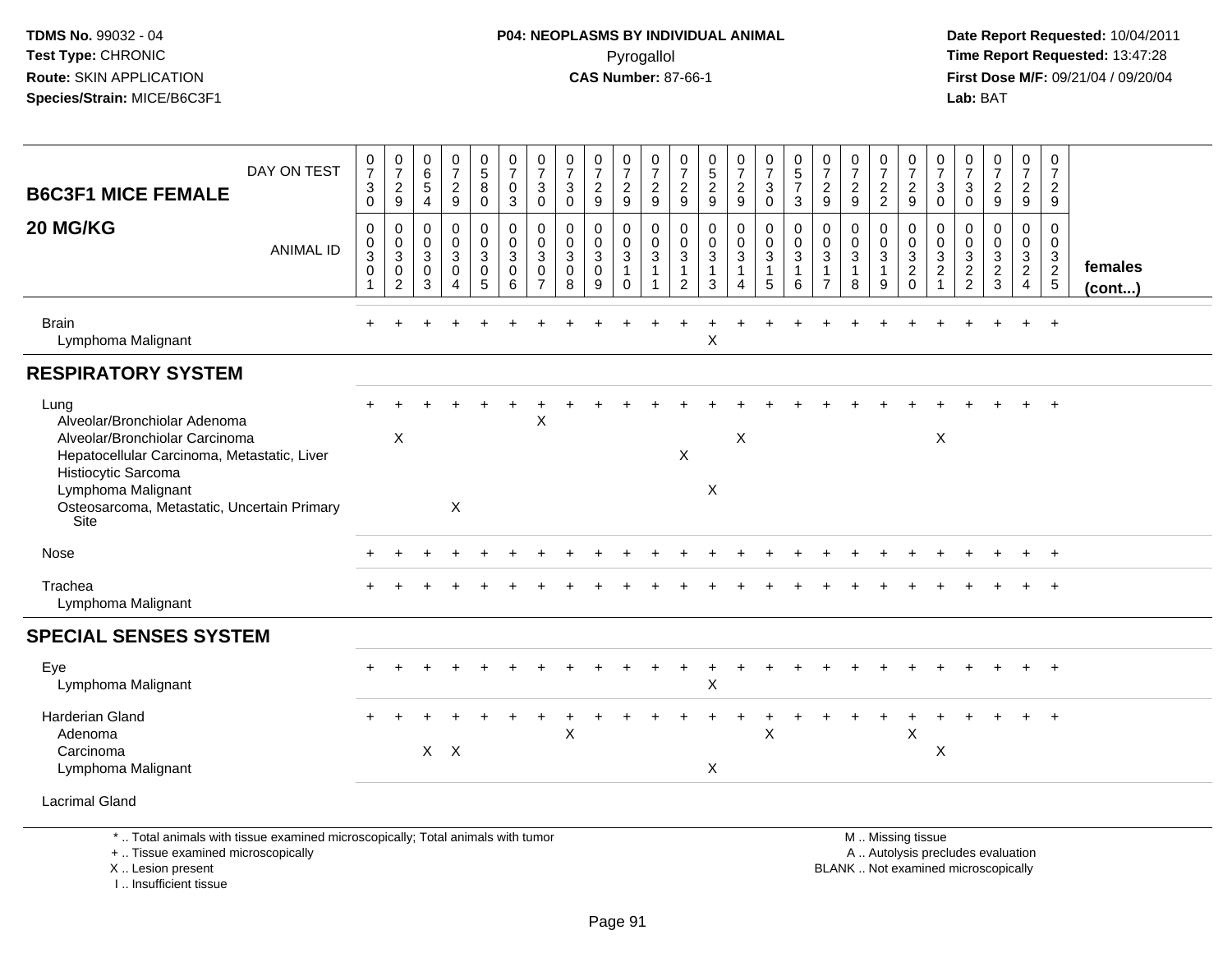**Date Report Requested:** 10/04/2011 **First Dose M/F:** 09/21/04 / 09/20/04<br>**Lab:** BAT **Lab:** BAT

| <b>B6C3F1 MICE FEMALE</b><br>20 MG/KG                                          | DAY ON TEST<br>ANIMAL ID | $\frac{0}{7}$<br>3<br>0<br>0<br>0<br>3<br>0 | $\frac{0}{7}$<br>$\overline{c}$<br>$\boldsymbol{9}$<br>$\mathbf 0$<br>$\frac{0}{3}$<br>$\pmb{0}$<br>$\overline{2}$ | 0<br>$\,6$<br>5<br>4<br>$\mathbf 0$<br>$\boldsymbol{0}$<br>3<br>0<br>3 | $\pmb{0}$<br>$\overline{7}$<br>$\boldsymbol{2}$<br>9<br>0<br>$\mathbf 0$<br>$\overline{3}$<br>$\pmb{0}$ | $\mathbf 0$<br>$\frac{5}{8}$<br>$\mathbf 0$<br>0<br>$\frac{0}{3}$<br>$\mathsf{O}\xspace$<br>5 | $\frac{0}{7}$<br>$\mathsf{O}$<br>3<br>0<br>$\frac{0}{3}$<br>0<br>6 | $\pmb{0}$<br>$\overline{7}$<br>$\sqrt{3}$<br>$\pmb{0}$<br>$\begin{smallmatrix}0\\0\\3\end{smallmatrix}$<br>$\pmb{0}$<br>$\overline{z}$ | 0<br>$\overline{7}$<br>$\sqrt{3}$<br>$\mathbf 0$<br>0<br>$\pmb{0}$<br>$\sqrt{3}$<br>0<br>8 | 0<br>$\overline{7}$<br>$\overline{2}$<br>9<br>0<br>$\pmb{0}$<br>$\mathbf{3}$<br>$\mathbf 0$<br>9 | 0<br>$\overline{7}$<br>$\overline{c}$<br>9<br>0<br>$\mathbf 0$<br>3<br>$\Omega$ | $\frac{0}{7}$<br>$\overline{c}$<br>$\boldsymbol{9}$<br>$\pmb{0}$<br>$\overline{0}$<br>3 | 0<br>$\overline{7}$<br>$\overline{c}$<br>$9\,$<br>$\begin{smallmatrix} 0\\0\\3 \end{smallmatrix}$<br>$\mathbf{1}$<br>2 | 0<br>$\,$ 5 $\,$<br>$\overline{c}$<br>9<br>0<br>0<br>3<br>3 | $\begin{smallmatrix}0\\7\end{smallmatrix}$<br>$\sqrt{2}$<br>$\boldsymbol{9}$<br>$\begin{smallmatrix}0\\0\\3\end{smallmatrix}$<br>4 | $\frac{0}{7}$<br>3<br>0<br>0<br>$\frac{0}{3}$<br>5 | $\begin{array}{c} 0 \\ 5 \\ 7 \end{array}$<br>$\sqrt{3}$<br>$\begin{smallmatrix}0\\0\\3\end{smallmatrix}$<br>$\overline{1}$<br>6 | 0<br>$\overline{7}$<br>$\boldsymbol{2}$<br>9<br>0<br>$\mathbf 0$<br>3<br>$\overline{ }$ | $\frac{0}{7}$<br>$\overline{c}$<br>9<br>$\pmb{0}$<br>$\pmb{0}$<br>$\overline{3}$<br>8 | $\frac{0}{7}$<br>$\overline{c}$<br>$\overline{2}$<br>0<br>$\pmb{0}$<br>3<br>9 | $\frac{0}{7}$<br>$\overline{a}$<br>9<br>$\begin{smallmatrix} 0\\0\\3 \end{smallmatrix}$<br>$\overline{c}$<br>$\Omega$ | 0<br>$\overline{7}$<br>$\sqrt{3}$<br>$\mathbf 0$<br>0<br>$\mathbf 0$<br>$\overline{3}$<br>$\boldsymbol{2}$ | 0<br>$\overline{7}$<br>$\mathbf{3}$<br>0<br>0<br>$_{3}^{\rm 0}$<br>$\frac{2}{2}$ | $\frac{0}{7}$<br>$\overline{2}$<br>9<br>0<br>$\pmb{0}$<br>$\sqrt{3}$<br>$\boldsymbol{2}$<br>3 | 0<br>$\overline{7}$<br>$\overline{2}$<br>9<br>0<br>$\pmb{0}$<br>$\sqrt{3}$<br>$\overline{c}$<br>$\overline{4}$ | 0<br>$\overline{7}$<br>$\overline{2}$<br>$\boldsymbol{9}$<br>0<br>$\mathbf 0$<br>$\frac{3}{2}$<br>$\overline{5}$ | females<br>(cont) |
|--------------------------------------------------------------------------------|--------------------------|---------------------------------------------|--------------------------------------------------------------------------------------------------------------------|------------------------------------------------------------------------|---------------------------------------------------------------------------------------------------------|-----------------------------------------------------------------------------------------------|--------------------------------------------------------------------|----------------------------------------------------------------------------------------------------------------------------------------|--------------------------------------------------------------------------------------------|--------------------------------------------------------------------------------------------------|---------------------------------------------------------------------------------|-----------------------------------------------------------------------------------------|------------------------------------------------------------------------------------------------------------------------|-------------------------------------------------------------|------------------------------------------------------------------------------------------------------------------------------------|----------------------------------------------------|----------------------------------------------------------------------------------------------------------------------------------|-----------------------------------------------------------------------------------------|---------------------------------------------------------------------------------------|-------------------------------------------------------------------------------|-----------------------------------------------------------------------------------------------------------------------|------------------------------------------------------------------------------------------------------------|----------------------------------------------------------------------------------|-----------------------------------------------------------------------------------------------|----------------------------------------------------------------------------------------------------------------|------------------------------------------------------------------------------------------------------------------|-------------------|
| Lymphoma Malignant                                                             |                          |                                             |                                                                                                                    |                                                                        |                                                                                                         |                                                                                               |                                                                    |                                                                                                                                        |                                                                                            |                                                                                                  |                                                                                 |                                                                                         |                                                                                                                        |                                                             |                                                                                                                                    |                                                    |                                                                                                                                  |                                                                                         |                                                                                       |                                                                               |                                                                                                                       |                                                                                                            |                                                                                  |                                                                                               |                                                                                                                |                                                                                                                  |                   |
| <b>URINARY SYSTEM</b>                                                          |                          |                                             |                                                                                                                    |                                                                        |                                                                                                         |                                                                                               |                                                                    |                                                                                                                                        |                                                                                            |                                                                                                  |                                                                                 |                                                                                         |                                                                                                                        |                                                             |                                                                                                                                    |                                                    |                                                                                                                                  |                                                                                         |                                                                                       |                                                                               |                                                                                                                       |                                                                                                            |                                                                                  |                                                                                               |                                                                                                                |                                                                                                                  |                   |
| Kidney<br>Histiocytic Sarcoma<br>Lymphoma Malignant<br>Renal Tubule, Carcinoma |                          | +                                           |                                                                                                                    |                                                                        |                                                                                                         | X                                                                                             |                                                                    |                                                                                                                                        |                                                                                            |                                                                                                  |                                                                                 |                                                                                         |                                                                                                                        | X                                                           |                                                                                                                                    |                                                    |                                                                                                                                  |                                                                                         |                                                                                       | X                                                                             |                                                                                                                       |                                                                                                            |                                                                                  |                                                                                               | ÷                                                                                                              | $\ddot{}$<br>X                                                                                                   |                   |
| <b>Urinary Bladder</b><br>Lymphoma Malignant                                   |                          |                                             |                                                                                                                    |                                                                        |                                                                                                         |                                                                                               |                                                                    |                                                                                                                                        |                                                                                            |                                                                                                  |                                                                                 |                                                                                         |                                                                                                                        | X                                                           |                                                                                                                                    |                                                    |                                                                                                                                  |                                                                                         |                                                                                       | X                                                                             |                                                                                                                       |                                                                                                            |                                                                                  |                                                                                               | $\ddot{}$                                                                                                      | $+$                                                                                                              |                   |
| <b>SYSTEMIC LESIONS</b>                                                        |                          |                                             |                                                                                                                    |                                                                        |                                                                                                         |                                                                                               |                                                                    |                                                                                                                                        |                                                                                            |                                                                                                  |                                                                                 |                                                                                         |                                                                                                                        |                                                             |                                                                                                                                    |                                                    |                                                                                                                                  |                                                                                         |                                                                                       |                                                                               |                                                                                                                       |                                                                                                            |                                                                                  |                                                                                               |                                                                                                                |                                                                                                                  |                   |
| Multiple Organ<br>Histiocytic Sarcoma<br>Lymphoma Malignant                    |                          |                                             |                                                                                                                    |                                                                        |                                                                                                         | X                                                                                             | X                                                                  |                                                                                                                                        |                                                                                            |                                                                                                  |                                                                                 |                                                                                         |                                                                                                                        | X                                                           |                                                                                                                                    | X                                                  |                                                                                                                                  | X                                                                                       |                                                                                       |                                                                               | $X$ $X$                                                                                                               |                                                                                                            |                                                                                  |                                                                                               |                                                                                                                | $\ddot{}$<br>X                                                                                                   |                   |

\* .. Total animals with tissue examined microscopically; Total animals with tumor

+ .. Tissue examined microscopically

X .. Lesion present

I .. Insufficient tissue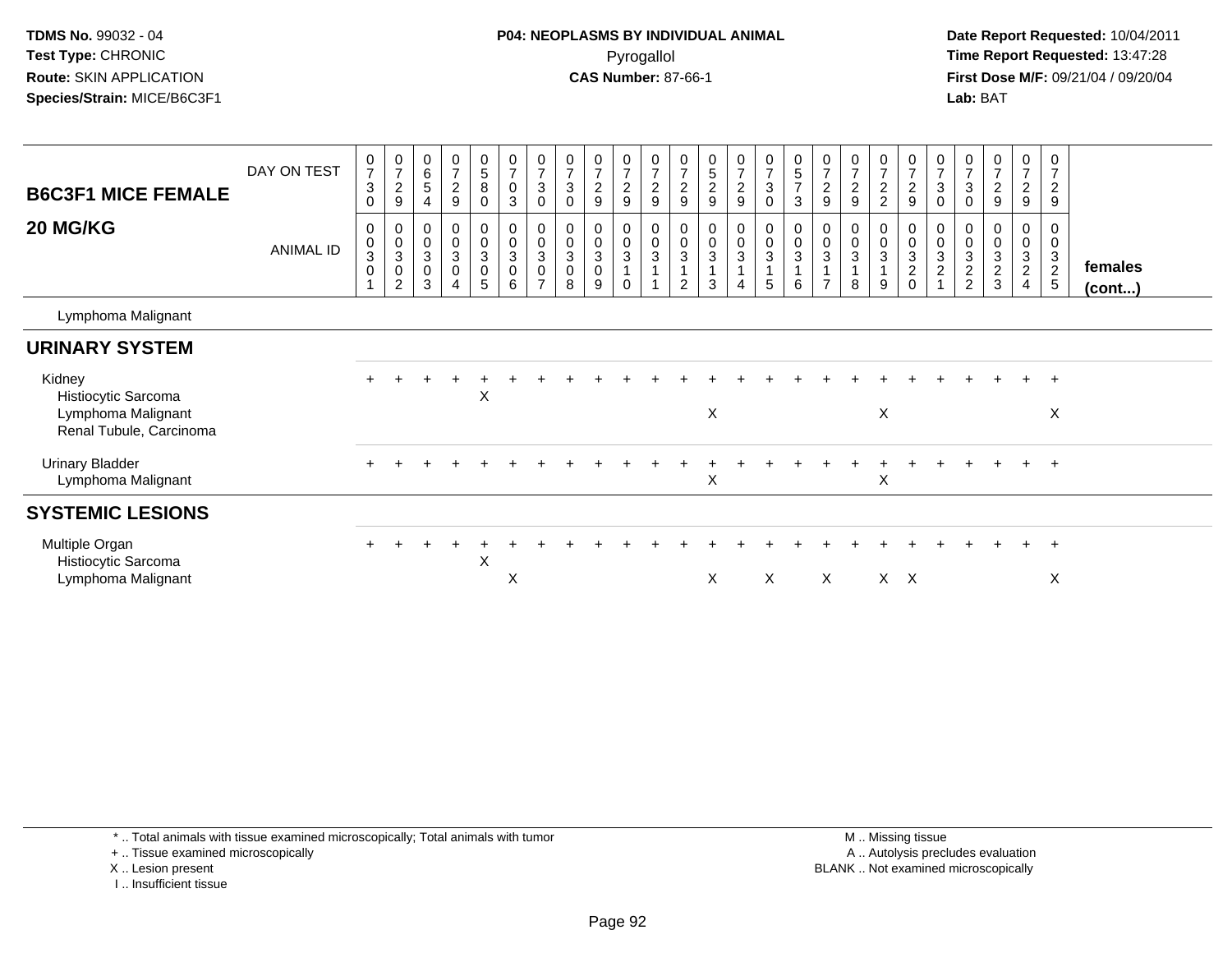# **P04: NEOPLASMS BY INDIVIDUAL ANIMAL**Pyrogallol **Time Report Requested:** 13:47:28

 **Date Report Requested:** 10/04/2011 **First Dose M/F:** 09/21/04 / 09/20/04<br>Lab: BAT **Lab:** BAT

| <b>B6C3F1 MICE FEMALE</b>                                                                                                                  | DAY ON TEST      | $\begin{array}{c} 0 \\ 7 \end{array}$<br>3<br>$\mathsf 0$ | $\begin{array}{c} 0 \\ 7 \end{array}$<br>$\frac{2}{9}$ | $\frac{0}{7}$<br>$\overline{\mathbf{c}}$<br>$9\,$   | $\begin{array}{c} 0 \\ 7 \end{array}$<br>$\sqrt{3}$<br>$\mathbf 0$ | $\begin{array}{c} 0 \\ 5 \end{array}$<br>$\overline{4}$<br>$\overline{c}$ | $\begin{smallmatrix}0\\7\end{smallmatrix}$<br>$\ensuremath{\mathsf{3}}$<br>$\mathbf 0$ | $\begin{array}{c} 0 \\ 7 \end{array}$<br>$\ensuremath{\mathsf{3}}$<br>$\mathbf 0$ | $\pmb{0}$<br>$\overline{5}$<br>$\boldsymbol{9}$<br>$\overline{7}$ | $\frac{0}{7}$<br>$\ensuremath{\mathsf{3}}$<br>$\mathbf 0$ | $\frac{0}{7}$<br>$\frac{2}{9}$    | $_{6}^{\rm 0}$<br>$\frac{6}{3}$              | $\frac{0}{7}$<br>$\frac{2}{9}$    | $\mathbf 0$<br>6<br>$\mathbf{1}$<br>9     | $\begin{array}{c} 0 \\ 7 \end{array}$<br>$\mathbf{1}$<br>$\mathbf 0$ | $\frac{0}{7}$<br>3<br>0                                        | $_{6}^{\rm 0}$<br>$\boldsymbol{7}$<br>8                              | $\begin{array}{c} 0 \\ 6 \end{array}$<br>8<br>9                                         | $\frac{0}{7}$<br>$\sqrt{3}$<br>0                                               | $\begin{array}{c} 0 \\ 7 \end{array}$<br>$\frac{2}{9}$                                | $\frac{0}{7}$<br>3<br>$\mathbf 0$ | $\frac{0}{7}$<br>$\ensuremath{\mathsf{3}}$<br>$\mathbf 0$                    | 0<br>$\overline{7}$<br>1<br>8                                  | $\begin{array}{c} 0 \\ 7 \end{array}$<br>$\boldsymbol{2}$<br>$9\,$       | $\begin{array}{c} 0 \\ 7 \end{array}$<br>$\overline{c}$<br>$\boldsymbol{9}$ | $\mathbf 0$<br>$\overline{7}$<br>$\frac{2}{9}$                     |                                           |
|--------------------------------------------------------------------------------------------------------------------------------------------|------------------|-----------------------------------------------------------|--------------------------------------------------------|-----------------------------------------------------|--------------------------------------------------------------------|---------------------------------------------------------------------------|----------------------------------------------------------------------------------------|-----------------------------------------------------------------------------------|-------------------------------------------------------------------|-----------------------------------------------------------|-----------------------------------|----------------------------------------------|-----------------------------------|-------------------------------------------|----------------------------------------------------------------------|----------------------------------------------------------------|----------------------------------------------------------------------|-----------------------------------------------------------------------------------------|--------------------------------------------------------------------------------|---------------------------------------------------------------------------------------|-----------------------------------|------------------------------------------------------------------------------|----------------------------------------------------------------|--------------------------------------------------------------------------|-----------------------------------------------------------------------------|--------------------------------------------------------------------|-------------------------------------------|
| 20 MG/KG                                                                                                                                   | <b>ANIMAL ID</b> | 0<br>$\pmb{0}$<br>$\frac{3}{2}$ 6                         | $\pmb{0}$<br>$\frac{0}{2}$<br>$\frac{3}{7}$            | 0<br>0<br>$\ensuremath{\mathsf{3}}$<br>$^2_{\bf 8}$ | $\mathbf 0$<br>$\pmb{0}$<br>$\sqrt{3}$<br>$\frac{2}{9}$            | $\pmb{0}$<br>$\pmb{0}$<br>$\frac{3}{3}$<br>$\Omega$                       | 0<br>$\mathsf{O}\xspace$<br>$\mathbf{3}$<br>$\overline{3}$                             | $\boldsymbol{0}$<br>$\pmb{0}$<br>$\frac{3}{2}$                                    | $\mathbf 0$<br>$\mathbf 0$<br>3<br>$\sqrt{3}$<br>$\overline{3}$   | $\mathbf 0$<br>$\pmb{0}$<br>$\mathbf{3}$<br>$\frac{3}{4}$ | 0<br>$\mathbf 0$<br>$\frac{3}{3}$ | $\pmb{0}$<br>$\pmb{0}$<br>$\frac{3}{3}$<br>6 | 0<br>$\mathbf 0$<br>$\frac{3}{3}$ | $\mathbf 0$<br>$\pmb{0}$<br>$\frac{3}{8}$ | $\mathbf 0$<br>$\mathbf 0$<br>$\frac{3}{9}$                          | 0<br>$\mathsf{O}\xspace$<br>3<br>$\overline{4}$<br>$\mathbf 0$ | $\pmb{0}$<br>$\overline{0}$<br>3<br>$\overline{4}$<br>$\overline{1}$ | $\pmb{0}$<br>$\pmb{0}$<br>$\ensuremath{\mathsf{3}}$<br>$\overline{4}$<br>$\overline{2}$ | 0<br>0<br>$\ensuremath{\mathsf{3}}$<br>$\overline{\mathbf{4}}$<br>$\mathbf{3}$ | $\mathbf 0$<br>$\mathbf 0$<br>$\mathbf 3$<br>$\overline{4}$<br>$\boldsymbol{\Lambda}$ | 0<br>$\mathbf 0$<br>3<br>4<br>5   | $\mathbf 0$<br>$\mathbf 0$<br>$\sqrt{3}$<br>$\overline{4}$<br>$6\phantom{a}$ | $\Omega$<br>$\mathbf 0$<br>$\mathbf{3}$<br>4<br>$\overline{7}$ | $\mathbf 0$<br>$\Omega$<br>$\sqrt{3}$<br>4<br>8                          | $\mathbf 0$<br>$\mathbf 0$<br>3<br>$\overline{4}$<br>$\boldsymbol{9}$       | $\mathbf 0$<br>$\mathbf 0$<br>$\frac{3}{5}$<br>$\ddot{\mathbf{0}}$ | * TOTALS                                  |
| <b>ALIMENTARY SYSTEM</b>                                                                                                                   |                  |                                                           |                                                        |                                                     |                                                                    |                                                                           |                                                                                        |                                                                                   |                                                                   |                                                           |                                   |                                              |                                   |                                           |                                                                      |                                                                |                                                                      |                                                                                         |                                                                                |                                                                                       |                                   |                                                                              |                                                                |                                                                          |                                                                             |                                                                    |                                           |
| Esophagus                                                                                                                                  |                  |                                                           |                                                        |                                                     |                                                                    |                                                                           |                                                                                        |                                                                                   |                                                                   |                                                           |                                   |                                              |                                   |                                           |                                                                      |                                                                |                                                                      |                                                                                         |                                                                                |                                                                                       |                                   |                                                                              |                                                                |                                                                          |                                                                             |                                                                    | 50                                        |
| Gallbladder<br>Histiocytic Sarcoma                                                                                                         |                  |                                                           |                                                        |                                                     |                                                                    |                                                                           |                                                                                        |                                                                                   |                                                                   |                                                           |                                   |                                              |                                   |                                           | Χ                                                                    |                                                                |                                                                      |                                                                                         |                                                                                |                                                                                       |                                   |                                                                              |                                                                |                                                                          |                                                                             |                                                                    | 49<br>$\mathbf 1$                         |
| Intestine Large, Cecum<br>Lymphoma Malignant                                                                                               |                  |                                                           |                                                        |                                                     |                                                                    |                                                                           |                                                                                        |                                                                                   |                                                                   |                                                           |                                   |                                              |                                   |                                           |                                                                      |                                                                | Χ                                                                    |                                                                                         |                                                                                |                                                                                       |                                   |                                                                              |                                                                |                                                                          |                                                                             |                                                                    | 50<br>$\blacktriangleleft$                |
| Intestine Large, Colon<br>Lymphoma Malignant                                                                                               |                  |                                                           |                                                        |                                                     |                                                                    |                                                                           |                                                                                        |                                                                                   |                                                                   |                                                           |                                   |                                              |                                   |                                           |                                                                      |                                                                | X                                                                    |                                                                                         |                                                                                |                                                                                       |                                   |                                                                              |                                                                |                                                                          |                                                                             |                                                                    | 50<br>$\mathbf{1}$                        |
| Intestine Large, Rectum                                                                                                                    |                  |                                                           |                                                        |                                                     |                                                                    |                                                                           |                                                                                        |                                                                                   |                                                                   |                                                           |                                   |                                              |                                   |                                           |                                                                      |                                                                |                                                                      |                                                                                         |                                                                                |                                                                                       |                                   |                                                                              |                                                                |                                                                          |                                                                             |                                                                    | 50                                        |
| Intestine Small, Duodenum                                                                                                                  |                  |                                                           |                                                        |                                                     |                                                                    |                                                                           |                                                                                        |                                                                                   |                                                                   |                                                           |                                   |                                              |                                   |                                           |                                                                      |                                                                |                                                                      |                                                                                         |                                                                                |                                                                                       |                                   |                                                                              |                                                                |                                                                          |                                                                             |                                                                    | 50                                        |
| Intestine Small, Ileum                                                                                                                     |                  |                                                           |                                                        |                                                     |                                                                    |                                                                           |                                                                                        |                                                                                   |                                                                   |                                                           |                                   |                                              |                                   |                                           |                                                                      |                                                                |                                                                      |                                                                                         |                                                                                |                                                                                       |                                   |                                                                              |                                                                |                                                                          |                                                                             |                                                                    | 50                                        |
| Intestine Small, Jejunum<br>Carcinoma<br>Histiocytic Sarcoma                                                                               |                  |                                                           |                                                        |                                                     |                                                                    |                                                                           |                                                                                        |                                                                                   |                                                                   | $\pmb{\times}$                                            |                                   |                                              |                                   |                                           | X                                                                    |                                                                |                                                                      |                                                                                         |                                                                                |                                                                                       |                                   |                                                                              |                                                                |                                                                          |                                                                             |                                                                    | 50<br>$\mathbf 1$<br>$\blacktriangleleft$ |
| Liver<br>Hemangiosarcoma<br>Hepatoblastoma                                                                                                 |                  |                                                           | X                                                      |                                                     |                                                                    |                                                                           |                                                                                        |                                                                                   |                                                                   |                                                           |                                   |                                              |                                   |                                           |                                                                      |                                                                | X                                                                    |                                                                                         |                                                                                |                                                                                       |                                   | X                                                                            |                                                                |                                                                          |                                                                             |                                                                    | 50<br>$\boldsymbol{2}$<br>1               |
| Hepatocellular Adenoma<br>Hepatocellular Adenoma, Multiple<br>Hepatocellular Carcinoma                                                     |                  | $\mathsf X$                                               | X                                                      |                                                     | $\times$                                                           | X                                                                         | $\mathsf{X}$<br>$\boldsymbol{\mathsf{X}}$                                              | $\times$                                                                          | $\times$                                                          | X<br>X                                                    |                                   |                                              | $\times$                          |                                           | X                                                                    | $\times$                                                       | X                                                                    | X                                                                                       |                                                                                | $X$ $X$                                                                               | X                                 | X<br>$\sf X$                                                                 | $\mathsf{X}$                                                   |                                                                          | X                                                                           | X                                                                  | 9<br>25<br>14                             |
| Hepatocellular Carcinoma, Multiple<br><b>Histiocytic Sarcoma</b>                                                                           |                  |                                                           | X                                                      |                                                     |                                                                    |                                                                           |                                                                                        | X                                                                                 | $\times$                                                          |                                                           |                                   |                                              |                                   |                                           | X                                                                    |                                                                | X                                                                    |                                                                                         |                                                                                |                                                                                       |                                   |                                                                              |                                                                |                                                                          |                                                                             |                                                                    | 6<br>$\mathbf{c}$                         |
| *  Total animals with tissue examined microscopically; Total animals with tumor<br>+  Tissue examined microscopically<br>X  Lesion present |                  |                                                           |                                                        |                                                     |                                                                    |                                                                           |                                                                                        |                                                                                   |                                                                   |                                                           |                                   |                                              |                                   |                                           |                                                                      |                                                                |                                                                      |                                                                                         |                                                                                |                                                                                       | M  Missing tissue                 |                                                                              |                                                                | A  Autolysis precludes evaluation<br>BLANK  Not examined microscopically |                                                                             |                                                                    |                                           |

I .. Insufficient tissue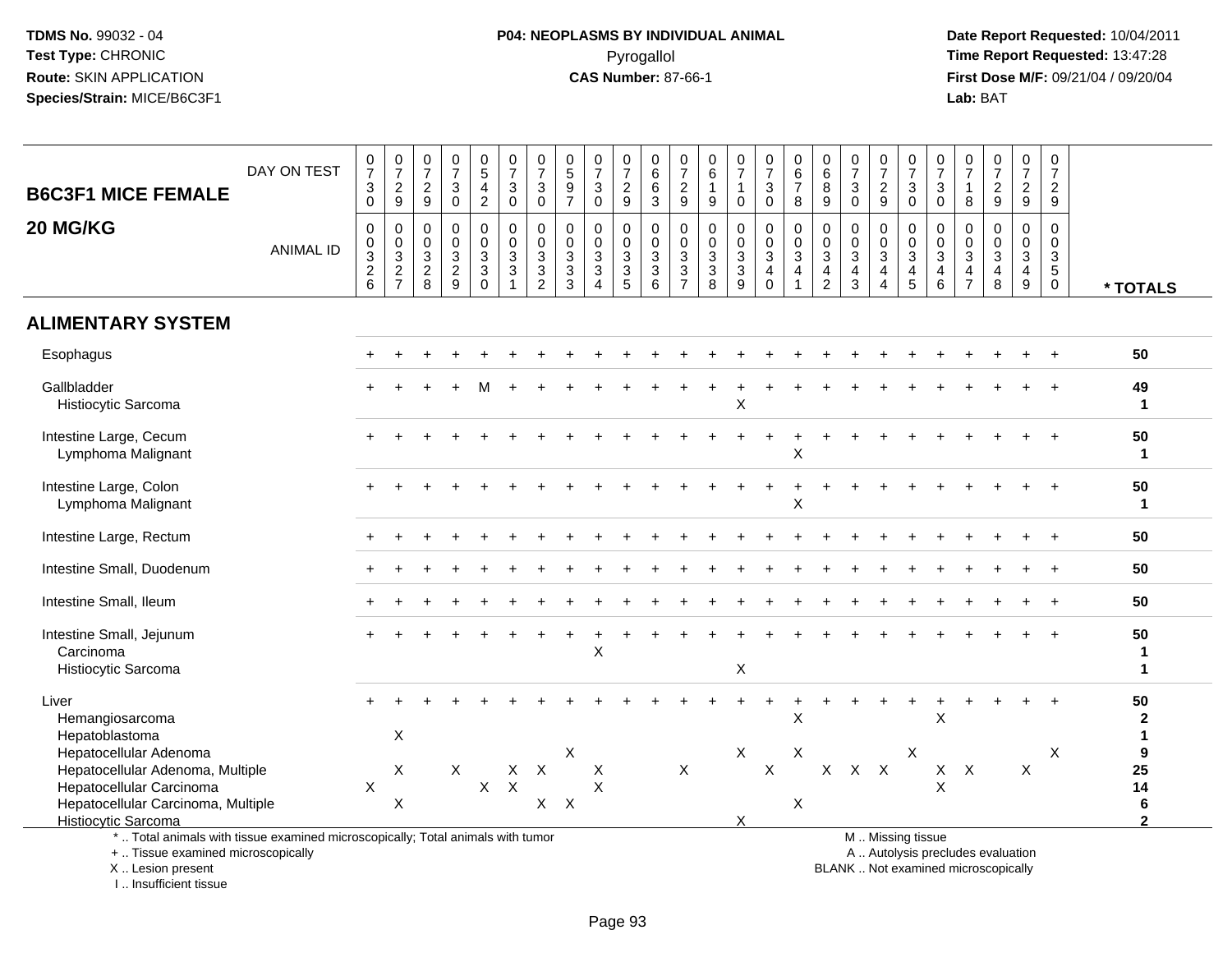**Date Report Requested:** 10/04/2011 **First Dose M/F:** 09/21/04 / 09/20/04<br>**Lab:** BAT **Lab:** BAT

| <b>B6C3F1 MICE FEMALE</b>                                                 | DAY ON TEST      | 0<br>$\overline{7}$<br>3<br>$\mathbf 0$ | $\frac{0}{7}$<br>$\frac{2}{9}$ | $\frac{0}{7}$<br>$\frac{2}{9}$                                 | $\frac{0}{7}$<br>$\mathbf{3}$<br>$\mathbf 0$               | $\begin{array}{c} 0 \\ 5 \end{array}$<br>$\overline{4}$<br>$\overline{c}$ | $\frac{0}{7}$<br>$\mathsf 3$<br>$\mathsf{O}\xspace$      | $\frac{0}{7}$<br>3<br>$\mathbf 0$                               | 0<br>$\sqrt{5}$<br>9<br>$\overline{7}$  | $\frac{0}{7}$<br>$\ensuremath{\mathsf{3}}$<br>$\mathbf 0$                              | $\frac{0}{7}$<br>$\frac{2}{9}$                                                  | 0<br>$\,6\,$<br>$6\phantom{1}6$<br>$\mathbf{3}$                     | 0<br>$\overline{7}$<br>$\overline{c}$<br>$\boldsymbol{9}$                    | 0<br>$\,6\,$<br>1<br>9                                                       | $\frac{0}{7}$<br>1<br>$\mathbf 0$                         | 0<br>$\overline{7}$<br>$\mathsf 3$<br>$\mathbf 0$ | 0<br>$\,6$<br>$\boldsymbol{7}$<br>8                                              | $\pmb{0}$<br>$\,6\,$<br>8<br>$\boldsymbol{9}$                                | $\frac{0}{7}$<br>$\ensuremath{\mathsf{3}}$<br>$\mathbf 0$ | $\frac{0}{7}$<br>$\overline{c}$<br>9                                           | 0<br>$\overline{7}$<br>$\ensuremath{\mathsf{3}}$<br>$\pmb{0}$ | $\frac{0}{7}$<br>$\ensuremath{\mathsf{3}}$<br>$\mathbf 0$           | $\frac{0}{7}$<br>8                                                 | $\frac{0}{7}$<br>$\sqrt{2}$<br>$\boldsymbol{9}$               | $\frac{0}{7}$<br>$\frac{2}{9}$                                           | 0<br>$\overline{7}$<br>$\frac{2}{9}$             |                                   |
|---------------------------------------------------------------------------|------------------|-----------------------------------------|--------------------------------|----------------------------------------------------------------|------------------------------------------------------------|---------------------------------------------------------------------------|----------------------------------------------------------|-----------------------------------------------------------------|-----------------------------------------|----------------------------------------------------------------------------------------|---------------------------------------------------------------------------------|---------------------------------------------------------------------|------------------------------------------------------------------------------|------------------------------------------------------------------------------|-----------------------------------------------------------|---------------------------------------------------|----------------------------------------------------------------------------------|------------------------------------------------------------------------------|-----------------------------------------------------------|--------------------------------------------------------------------------------|---------------------------------------------------------------|---------------------------------------------------------------------|--------------------------------------------------------------------|---------------------------------------------------------------|--------------------------------------------------------------------------|--------------------------------------------------|-----------------------------------|
| 20 MG/KG                                                                  | <b>ANIMAL ID</b> | $\mathbf 0$<br>0<br>$\frac{3}{2}$ 6     | $\,0\,$<br>$\frac{0}{2}$       | $\mathbf 0$<br>$\begin{array}{c} 0 \\ 3 \\ 2 \\ 8 \end{array}$ | $\pmb{0}$<br>$\mathbf 0$<br>$\mathbf 3$<br>$\sqrt{2}$<br>9 | 0<br>$\mathsf{O}\xspace$<br>$\overline{3}$<br>$\mathbf{3}$<br>$\Omega$    | $\pmb{0}$<br>$\frac{0}{3}$<br>$\sqrt{3}$<br>$\mathbf{1}$ | $\mathbf 0$<br>$\mathbf 0$<br>3<br>$\sqrt{3}$<br>$\overline{2}$ | 0<br>0<br>$\sqrt{3}$<br>$\sqrt{3}$<br>3 | $\mathbf 0$<br>$\pmb{0}$<br>$\overline{3}$<br>$\overline{3}$<br>$\boldsymbol{\Lambda}$ | 0<br>$\mathsf 0$<br>$\ensuremath{\mathsf{3}}$<br>$\ensuremath{\mathsf{3}}$<br>5 | $\mathbf 0$<br>$\mathbf 0$<br>$\overline{3}$<br>$\overline{3}$<br>6 | 0<br>$\mathsf{O}\xspace$<br>3<br>$\ensuremath{\mathsf{3}}$<br>$\overline{7}$ | $\mathbf 0$<br>$\pmb{0}$<br>$\overline{3}$<br>$\ensuremath{\mathsf{3}}$<br>8 | $\pmb{0}$<br>$\begin{array}{c}\n0 \\ 3 \\ 9\n\end{array}$ | 0<br>$_3^0$<br>$\overline{4}$<br>$\Omega$         | $\mathbf 0$<br>$\mathbf 0$<br>$\overline{3}$<br>$\overline{4}$<br>$\overline{ }$ | $\mathbf 0$<br>$\mathbf 0$<br>$\sqrt{3}$<br>$\overline{4}$<br>$\overline{2}$ | $\mathbf 0$<br>$_{3}^{\rm 0}$<br>$\overline{4}$<br>3      | 0<br>$\mathbf 0$<br>$\overline{3}$<br>$\overline{4}$<br>$\boldsymbol{\Lambda}$ | 0<br>$\frac{0}{4}$                                            | $\mathbf 0$<br>$\mathsf 0$<br>$\overline{3}$<br>$\overline{4}$<br>6 | $\mathbf 0$<br>0<br>$\sqrt{3}$<br>$\overline{4}$<br>$\overline{7}$ | $\mathbf 0$<br>$\mathbf 0$<br>$\overline{3}$<br>$\frac{4}{8}$ | $\mathbf 0$<br>$\mathbf 0$<br>$\sqrt{3}$<br>$\overline{\mathbf{4}}$<br>9 | 0<br>$\mathbf 0$<br>$\frac{3}{5}$<br>$\mathbf 0$ | * TOTALS                          |
| Lymphoma Malignant<br>Osteosarcoma, Metastatic, Uncertain Primary<br>Site |                  |                                         |                                |                                                                |                                                            |                                                                           |                                                          |                                                                 |                                         |                                                                                        |                                                                                 |                                                                     |                                                                              |                                                                              |                                                           |                                                   | $\boldsymbol{\mathsf{X}}$                                                        |                                                                              |                                                           |                                                                                |                                                               |                                                                     |                                                                    |                                                               |                                                                          |                                                  | 5                                 |
| Mesentery<br>Histiocytic Sarcoma<br>Lymphoma Malignant                    |                  |                                         |                                |                                                                |                                                            |                                                                           | $+$                                                      |                                                                 |                                         | $\overline{ }$                                                                         |                                                                                 |                                                                     |                                                                              | $+$                                                                          | $\ddot{}$<br>X                                            |                                                   | $\ddot{}$<br>$\boldsymbol{\mathsf{X}}$                                           |                                                                              |                                                           |                                                                                | $+$                                                           |                                                                     |                                                                    | $\ddot{}$                                                     |                                                                          |                                                  | 14<br>$\boldsymbol{2}$<br>3       |
| Pancreas<br>Histiocytic Sarcoma<br>Lymphoma Malignant                     |                  |                                         |                                |                                                                |                                                            |                                                                           |                                                          |                                                                 |                                         |                                                                                        |                                                                                 |                                                                     |                                                                              |                                                                              | X                                                         |                                                   | $\boldsymbol{\mathsf{X}}$                                                        |                                                                              |                                                           |                                                                                |                                                               |                                                                     |                                                                    |                                                               |                                                                          |                                                  | 50<br>$\mathbf 1$<br>$\mathbf{2}$ |
| <b>Salivary Glands</b><br>Lymphoma Malignant                              |                  |                                         |                                |                                                                |                                                            |                                                                           |                                                          |                                                                 |                                         |                                                                                        |                                                                                 |                                                                     |                                                                              |                                                                              |                                                           |                                                   | X                                                                                |                                                                              |                                                           |                                                                                |                                                               |                                                                     |                                                                    |                                                               |                                                                          |                                                  | 50<br>$\mathbf{3}$                |
| Stomach, Forestomach                                                      |                  |                                         |                                |                                                                |                                                            |                                                                           |                                                          |                                                                 |                                         |                                                                                        |                                                                                 |                                                                     |                                                                              |                                                                              |                                                           |                                                   |                                                                                  |                                                                              |                                                           |                                                                                |                                                               |                                                                     |                                                                    |                                                               |                                                                          |                                                  | 50                                |
| Stomach, Glandular<br>Lymphoma Malignant                                  |                  |                                         |                                |                                                                |                                                            |                                                                           |                                                          |                                                                 |                                         |                                                                                        |                                                                                 |                                                                     |                                                                              |                                                                              |                                                           |                                                   | X                                                                                |                                                                              |                                                           |                                                                                |                                                               |                                                                     |                                                                    |                                                               |                                                                          |                                                  | 50<br>$\mathbf 1$                 |
| Tooth                                                                     |                  |                                         | $+$                            |                                                                |                                                            |                                                                           |                                                          |                                                                 |                                         |                                                                                        |                                                                                 |                                                                     |                                                                              |                                                                              |                                                           |                                                   |                                                                                  |                                                                              |                                                           | $\ddot{}$                                                                      |                                                               |                                                                     |                                                                    |                                                               |                                                                          |                                                  | 4                                 |
| <b>CARDIOVASCULAR SYSTEM</b>                                              |                  |                                         |                                |                                                                |                                                            |                                                                           |                                                          |                                                                 |                                         |                                                                                        |                                                                                 |                                                                     |                                                                              |                                                                              |                                                           |                                                   |                                                                                  |                                                                              |                                                           |                                                                                |                                                               |                                                                     |                                                                    |                                                               |                                                                          |                                                  |                                   |
| <b>Blood Vessel</b>                                                       |                  |                                         |                                |                                                                |                                                            |                                                                           |                                                          |                                                                 |                                         |                                                                                        |                                                                                 |                                                                     |                                                                              |                                                                              |                                                           |                                                   |                                                                                  |                                                                              |                                                           |                                                                                |                                                               |                                                                     |                                                                    |                                                               |                                                                          |                                                  | 50                                |
| Heart<br>Lymphoma Malignant                                               |                  |                                         |                                |                                                                |                                                            |                                                                           |                                                          |                                                                 |                                         |                                                                                        |                                                                                 |                                                                     |                                                                              |                                                                              |                                                           |                                                   | X                                                                                |                                                                              |                                                           |                                                                                |                                                               |                                                                     |                                                                    |                                                               |                                                                          |                                                  | 50<br>3                           |

#### **ENDOCRINE SYSTEM**

\* .. Total animals with tissue examined microscopically; Total animals with tumor

+ .. Tissue examined microscopically

 Lesion present BLANK .. Not examined microscopicallyX .. Lesion present

I .. Insufficient tissue

 M .. Missing tissuey the contract of the contract of the contract of the contract of the contract of the contract of the contract of  $A$ . Autolysis precludes evaluation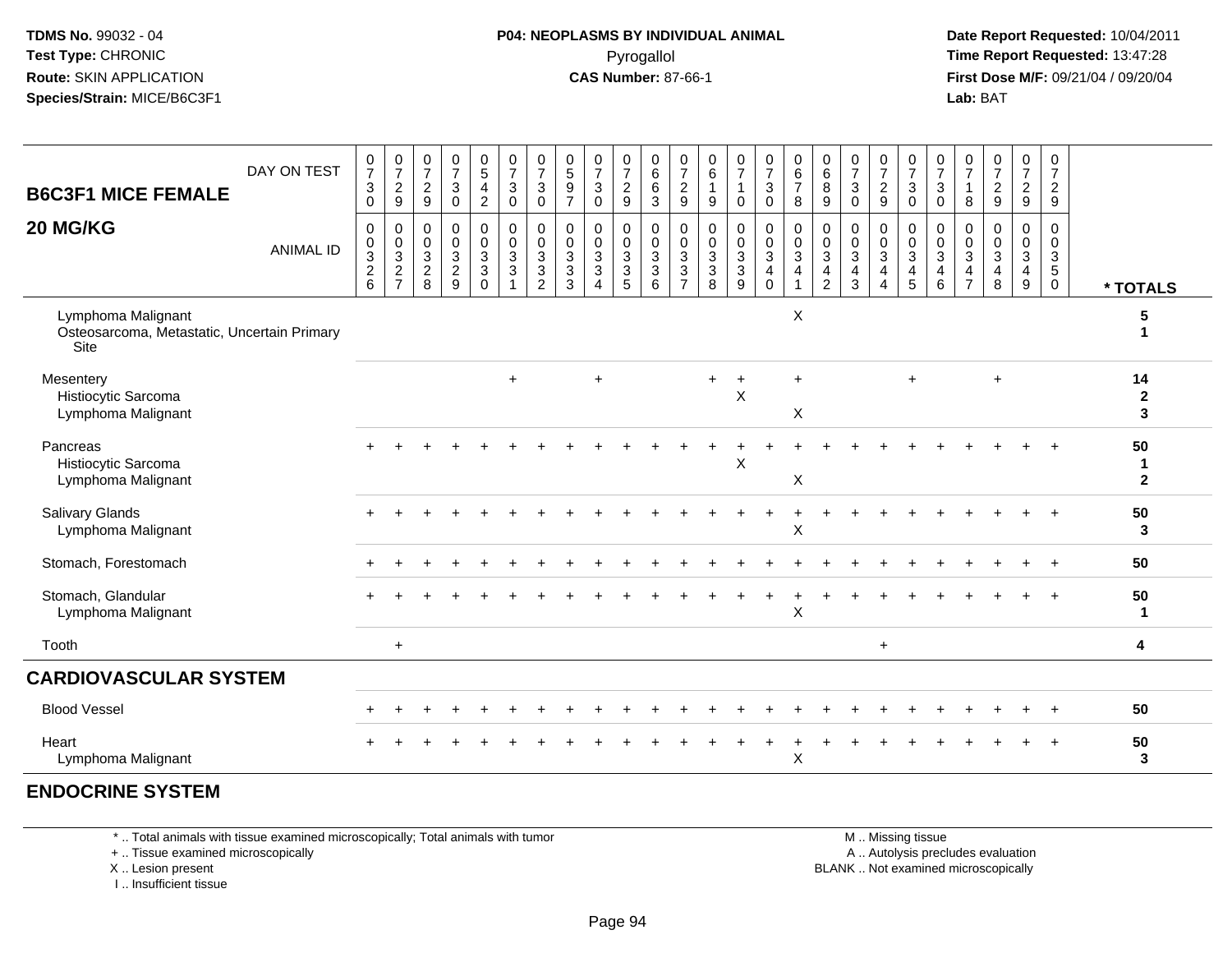# **P04: NEOPLASMS BY INDIVIDUAL ANIMAL**Pyrogallol **Time Report Requested:** 13:47:28

 **Date Report Requested:** 10/04/2011 **First Dose M/F:** 09/21/04 / 09/20/04<br>Lab: BAT **Lab:** BAT

| <b>B6C3F1 MICE FEMALE</b>                                                                                             | DAY ON TEST      | $\frac{0}{7}$<br>3<br>$\mathbf 0$                                   | $\frac{0}{7}$<br>$\frac{2}{9}$ | $\frac{0}{7}$<br>$\frac{2}{9}$    | $\frac{0}{7}$<br>$\sqrt{3}$<br>$\mathbf 0$                   | $\begin{smallmatrix} 0\\5 \end{smallmatrix}$<br>$\overline{\mathbf{4}}$<br>$\boldsymbol{2}$ | $\frac{0}{7}$<br>$\ensuremath{\mathsf{3}}$<br>$\mathbf 0$                       | $\frac{0}{7}$<br>3<br>$\mathbf 0$                               | $\pmb{0}$<br>$\sqrt{5}$<br>9<br>$\overline{7}$              | $\frac{0}{7}$<br>$\ensuremath{\mathsf{3}}$<br>$\mathbf 0$                       | $\frac{0}{7}$<br>$\sqrt{2}$<br>$9\,$                             | 0<br>$\,6\,$<br>6<br>3                                          | 0<br>$\overline{7}$<br>$\frac{2}{9}$                                                      | 0<br>$\,6\,$<br>1<br>$\boldsymbol{9}$                       | $\frac{0}{7}$<br>1<br>$\mathbf 0$                                          | $\begin{smallmatrix}0\\7\end{smallmatrix}$<br>$\mathbf{3}$<br>$\mathbf 0$ | 0<br>6<br>$\overline{7}$<br>8                                              | $\pmb{0}$<br>$\,6\,$<br>8<br>9                                               | $\frac{0}{7}$<br>$\mathbf{3}$<br>$\mathbf 0$                                   | $\frac{0}{7}$<br>$\overline{\mathbf{c}}$<br>9                  | $\frac{0}{7}$<br>$\ensuremath{\mathsf{3}}$<br>$\mathsf{O}\xspace$ | $\frac{0}{7}$<br>$\sqrt{3}$<br>$\mathbf 0$         | $\frac{0}{7}$<br>$\mathbf{1}$<br>8                               | $\begin{smallmatrix}0\\7\end{smallmatrix}$<br>$\frac{2}{9}$ | $\frac{0}{7}$<br>$\overline{a}$<br>9                              | $\pmb{0}$<br>$\overline{7}$<br>$\overline{a}$<br>$\boldsymbol{9}$           |                          |
|-----------------------------------------------------------------------------------------------------------------------|------------------|---------------------------------------------------------------------|--------------------------------|-----------------------------------|--------------------------------------------------------------|---------------------------------------------------------------------------------------------|---------------------------------------------------------------------------------|-----------------------------------------------------------------|-------------------------------------------------------------|---------------------------------------------------------------------------------|------------------------------------------------------------------|-----------------------------------------------------------------|-------------------------------------------------------------------------------------------|-------------------------------------------------------------|----------------------------------------------------------------------------|---------------------------------------------------------------------------|----------------------------------------------------------------------------|------------------------------------------------------------------------------|--------------------------------------------------------------------------------|----------------------------------------------------------------|-------------------------------------------------------------------|----------------------------------------------------|------------------------------------------------------------------|-------------------------------------------------------------|-------------------------------------------------------------------|-----------------------------------------------------------------------------|--------------------------|
| 20 MG/KG                                                                                                              | <b>ANIMAL ID</b> | $\mathbf 0$<br>$\mathbf 0$<br>$\overline{3}$<br>$\overline{c}$<br>6 | 0<br>$\pmb{0}$<br>$rac{3}{2}$  | $\mathbf 0$<br>0<br>$\frac{3}{2}$ | $\mathbf 0$<br>$\mathbf 0$<br>$\mathbf 3$<br>$\sqrt{2}$<br>9 | $\mathbf 0$<br>$\mathbf 0$<br>3<br>$\ensuremath{\mathsf{3}}$<br>$\Omega$                    | 0<br>$\mathbf 0$<br>$\overline{3}$<br>$\ensuremath{\mathsf{3}}$<br>$\mathbf{1}$ | $\mathbf 0$<br>$\mathbf 0$<br>$\sqrt{3}$<br>3<br>$\overline{2}$ | $\mathbf 0$<br>$\mathbf 0$<br>$\sqrt{3}$<br>$\sqrt{3}$<br>3 | $\pmb{0}$<br>$\mathbf 0$<br>$\ensuremath{\mathsf{3}}$<br>$\sqrt{3}$<br>$\Delta$ | 0<br>$\mathbf 0$<br>$\sqrt{3}$<br>$\ensuremath{\mathsf{3}}$<br>5 | $\mathbf 0$<br>$\mathbf 0$<br>$\overline{3}$<br>$\sqrt{3}$<br>6 | $\mathbf 0$<br>$\mathbf 0$<br>$\ensuremath{\mathsf{3}}$<br>$\mathbf{3}$<br>$\overline{7}$ | $\mathbf 0$<br>$\mathbf 0$<br>$\sqrt{3}$<br>$\sqrt{3}$<br>8 | $\pmb{0}$<br>$\pmb{0}$<br>$\overline{3}$<br>$\ensuremath{\mathsf{3}}$<br>9 | $\mathbf 0$<br>0<br>$\mathsf 3$<br>$\overline{a}$<br>$\Omega$             | $\mathbf 0$<br>$\mathbf 0$<br>$\sqrt{3}$<br>$\overline{4}$<br>$\mathbf{1}$ | $\mathbf 0$<br>$\mathbf 0$<br>$\sqrt{3}$<br>$\overline{4}$<br>$\overline{2}$ | $\mathbf 0$<br>$\mathbf 0$<br>$\ensuremath{\mathsf{3}}$<br>$\overline{4}$<br>3 | 0<br>$\mathbf 0$<br>$\mathbf{3}$<br>$\overline{4}$<br>$\Delta$ | 0<br>$\pmb{0}$<br>$\overline{3}$<br>$\overline{\mathbf{4}}$<br>5  | $\mathbf 0$<br>$\mathbf 0$<br>$\sqrt{3}$<br>4<br>6 | 0<br>$\Omega$<br>$\mathbf 3$<br>$\overline{4}$<br>$\overline{7}$ | $\Omega$<br>$\Omega$<br>$\sqrt{3}$<br>$\overline{4}$<br>8   | $\mathbf 0$<br>$\mathbf 0$<br>$\mathbf{3}$<br>$\overline{4}$<br>9 | $\mathbf 0$<br>$\mathbf 0$<br>$\mathbf{3}$<br>$\overline{5}$<br>$\mathbf 0$ | * TOTALS                 |
| <b>Adrenal Cortex</b><br>Histiocytic Sarcoma<br>Lymphoma Malignant                                                    |                  |                                                                     |                                |                                   |                                                              |                                                                                             |                                                                                 |                                                                 |                                                             |                                                                                 |                                                                  |                                                                 |                                                                                           |                                                             | Χ                                                                          |                                                                           |                                                                            |                                                                              |                                                                                |                                                                |                                                                   |                                                    |                                                                  |                                                             |                                                                   |                                                                             | 50<br>-1<br>$\mathbf{2}$ |
| Adrenal Medulla<br>Lymphoma Malignant<br>Pheochromocytoma Benign                                                      |                  |                                                                     |                                |                                   |                                                              |                                                                                             |                                                                                 |                                                                 |                                                             |                                                                                 |                                                                  |                                                                 |                                                                                           |                                                             |                                                                            |                                                                           |                                                                            |                                                                              |                                                                                |                                                                |                                                                   |                                                    |                                                                  |                                                             |                                                                   |                                                                             | 50<br>$\mathbf{1}$       |
| Islets, Pancreatic                                                                                                    |                  |                                                                     |                                |                                   |                                                              |                                                                                             |                                                                                 |                                                                 |                                                             |                                                                                 |                                                                  |                                                                 |                                                                                           |                                                             |                                                                            |                                                                           |                                                                            |                                                                              |                                                                                |                                                                |                                                                   |                                                    |                                                                  |                                                             |                                                                   | $\ddot{}$                                                                   | 50                       |
| Parathyroid Gland                                                                                                     |                  |                                                                     |                                |                                   |                                                              |                                                                                             |                                                                                 |                                                                 |                                                             |                                                                                 |                                                                  |                                                                 |                                                                                           |                                                             |                                                                            |                                                                           |                                                                            |                                                                              |                                                                                |                                                                |                                                                   |                                                    |                                                                  |                                                             |                                                                   |                                                                             | 39                       |
| <b>Pituitary Gland</b><br>Lymphoma Malignant<br>Pars Distalis, Adenoma                                                |                  |                                                                     | X                              |                                   |                                                              |                                                                                             |                                                                                 | X                                                               |                                                             |                                                                                 |                                                                  |                                                                 |                                                                                           |                                                             |                                                                            |                                                                           |                                                                            |                                                                              |                                                                                |                                                                | $X$ $X$ $X$                                                       |                                                    |                                                                  |                                                             |                                                                   |                                                                             | 50<br>-1<br>10           |
| <b>Thyroid Gland</b><br>Lymphoma Malignant                                                                            |                  | $\pm$                                                               |                                |                                   |                                                              |                                                                                             |                                                                                 |                                                                 |                                                             |                                                                                 |                                                                  |                                                                 |                                                                                           |                                                             |                                                                            |                                                                           | $\boldsymbol{\mathsf{X}}$                                                  |                                                                              |                                                                                |                                                                |                                                                   |                                                    |                                                                  |                                                             |                                                                   | $\ddot{}$                                                                   | 50<br>$\overline{2}$     |
| <b>GENERAL BODY SYSTEM</b>                                                                                            |                  |                                                                     |                                |                                   |                                                              |                                                                                             |                                                                                 |                                                                 |                                                             |                                                                                 |                                                                  |                                                                 |                                                                                           |                                                             |                                                                            |                                                                           |                                                                            |                                                                              |                                                                                |                                                                |                                                                   |                                                    |                                                                  |                                                             |                                                                   |                                                                             |                          |
| <b>NONE</b>                                                                                                           |                  |                                                                     |                                |                                   |                                                              |                                                                                             |                                                                                 |                                                                 |                                                             |                                                                                 |                                                                  |                                                                 |                                                                                           |                                                             |                                                                            |                                                                           |                                                                            |                                                                              |                                                                                |                                                                |                                                                   |                                                    |                                                                  |                                                             |                                                                   |                                                                             |                          |
| <b>GENITAL SYSTEM</b>                                                                                                 |                  |                                                                     |                                |                                   |                                                              |                                                                                             |                                                                                 |                                                                 |                                                             |                                                                                 |                                                                  |                                                                 |                                                                                           |                                                             |                                                                            |                                                                           |                                                                            |                                                                              |                                                                                |                                                                |                                                                   |                                                    |                                                                  |                                                             |                                                                   |                                                                             |                          |
| <b>Clitoral Gland</b><br>Lymphoma Malignant                                                                           |                  |                                                                     |                                |                                   |                                                              |                                                                                             |                                                                                 |                                                                 |                                                             |                                                                                 |                                                                  |                                                                 |                                                                                           |                                                             |                                                                            |                                                                           |                                                                            |                                                                              |                                                                                |                                                                |                                                                   |                                                    |                                                                  |                                                             |                                                                   |                                                                             | 50<br>$\mathbf{1}$       |
| Ovary<br>Cystadenoma<br>Hemangioma                                                                                    |                  | $\ddot{}$<br>X                                                      |                                |                                   |                                                              |                                                                                             |                                                                                 |                                                                 |                                                             |                                                                                 |                                                                  |                                                                 |                                                                                           |                                                             |                                                                            |                                                                           |                                                                            |                                                                              |                                                                                |                                                                |                                                                   |                                                    |                                                                  |                                                             |                                                                   |                                                                             | 50<br>1<br>1             |
| *  Total animals with tissue examined microscopically; Total animals with tumor<br>+  Tissue examined microscopically |                  |                                                                     |                                |                                   |                                                              |                                                                                             |                                                                                 |                                                                 |                                                             |                                                                                 |                                                                  |                                                                 |                                                                                           |                                                             |                                                                            |                                                                           |                                                                            |                                                                              |                                                                                |                                                                | M  Missing tissue                                                 |                                                    |                                                                  | A  Autolysis precludes evaluation                           |                                                                   |                                                                             |                          |

X .. Lesion present I .. Insufficient tissue

Lesion present BLANK .. Not examined microscopically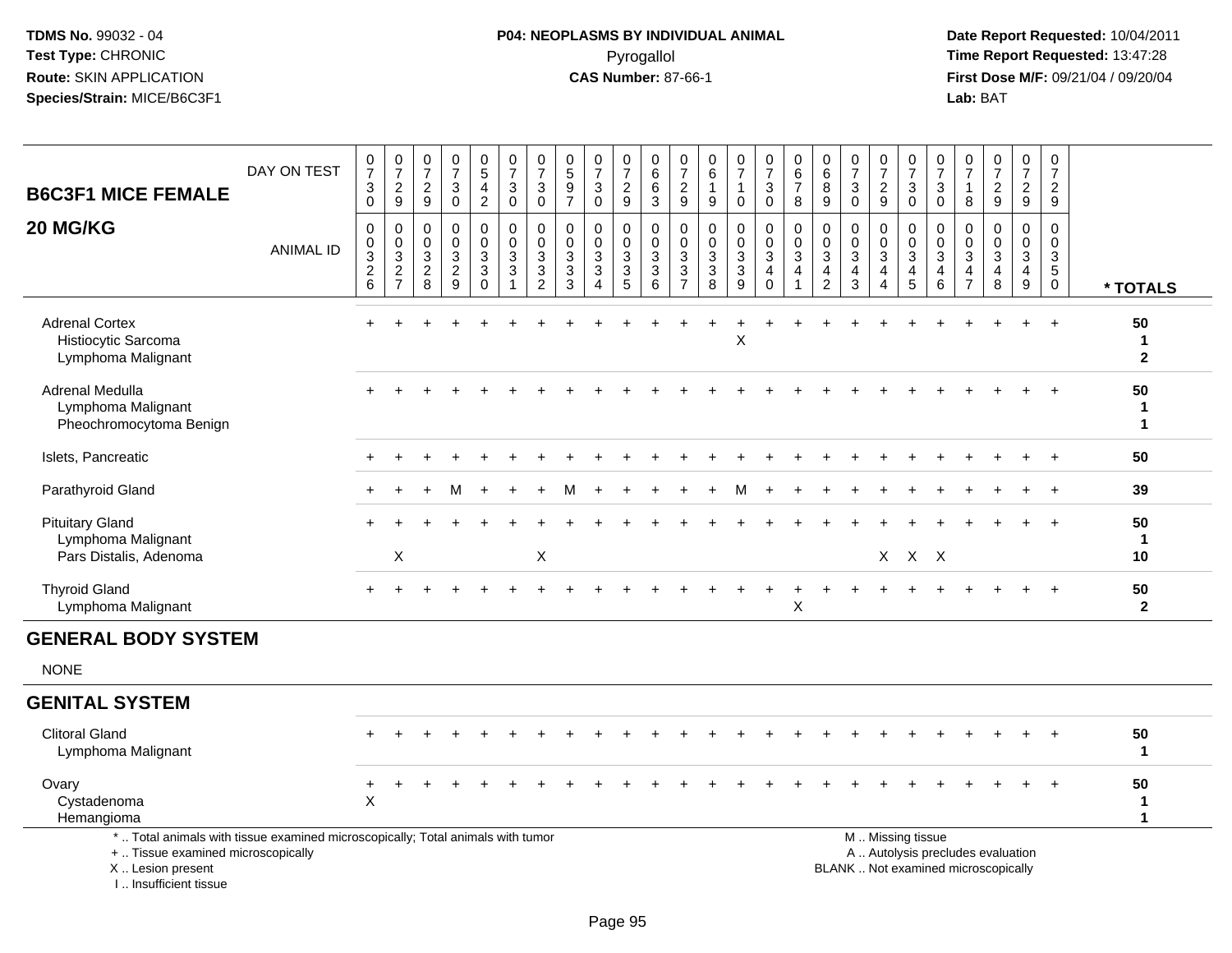I .. Insufficient tissue

### **P04: NEOPLASMS BY INDIVIDUAL ANIMAL**Pyrogallol **Time Report Requested:** 13:47:28

| <b>B6C3F1 MICE FEMALE</b>                                                                                                                                                                                   | DAY ON TEST      | $\frac{0}{7}$<br>$\sqrt{3}$<br>$\mathbf 0$ | $\frac{0}{7}$<br>$\sqrt{2}$<br>9       | 0<br>$\overline{7}$<br>$\overline{\mathbf{c}}$<br>9 | $\frac{0}{7}$<br>$\ensuremath{\mathsf{3}}$<br>$\mathbf 0$ | $\begin{array}{c} 0 \\ 5 \end{array}$<br>$\overline{4}$<br>$\overline{2}$ | $\frac{0}{7}$<br>$\ensuremath{\mathsf{3}}$<br>$\mathbf 0$ | $\frac{0}{7}$<br>$\ensuremath{\mathsf{3}}$<br>$\mathbf 0$ | $\begin{array}{c} 0 \\ 5 \end{array}$<br>$\boldsymbol{9}$<br>$\overline{7}$ | 0<br>$\overline{7}$<br>$\sqrt{3}$<br>$\mathbf 0$                        | $\frac{0}{7}$<br>$\boldsymbol{2}$<br>9      | 0<br>6<br>6<br>3                | 0<br>$\overline{7}$<br>$\boldsymbol{2}$<br>9 | 0<br>$\,6$<br>$\mathbf{1}$<br>9                      | $\begin{array}{c} 0 \\ 7 \end{array}$<br>1<br>$\mathbf 0$ | $\frac{0}{7}$<br>$\sqrt{3}$<br>$\mathbf 0$                                   | 0<br>6<br>$\overline{7}$<br>8                                      | 0<br>$\,6$<br>8<br>9                                                        | $\frac{0}{7}$<br>$\sqrt{3}$<br>$\mathbf 0$                                                  | $\frac{0}{7}$<br>$\overline{c}$<br>9                                     | 0<br>$\overline{7}$<br>$\mathbf{3}$<br>$\mathbf 0$             | 0<br>$\overline{7}$<br>$\sqrt{3}$<br>$\mathbf 0$                   | 0<br>$\overline{7}$<br>$\mathbf{1}$<br>8                                    | $\frac{0}{7}$<br>$\sqrt{2}$<br>9                               | $\pmb{0}$<br>$\overline{7}$<br>$\frac{2}{9}$                           | 0<br>$\overline{7}$<br>$\overline{a}$<br>9       |                                  |
|-------------------------------------------------------------------------------------------------------------------------------------------------------------------------------------------------------------|------------------|--------------------------------------------|----------------------------------------|-----------------------------------------------------|-----------------------------------------------------------|---------------------------------------------------------------------------|-----------------------------------------------------------|-----------------------------------------------------------|-----------------------------------------------------------------------------|-------------------------------------------------------------------------|---------------------------------------------|---------------------------------|----------------------------------------------|------------------------------------------------------|-----------------------------------------------------------|------------------------------------------------------------------------------|--------------------------------------------------------------------|-----------------------------------------------------------------------------|---------------------------------------------------------------------------------------------|--------------------------------------------------------------------------|----------------------------------------------------------------|--------------------------------------------------------------------|-----------------------------------------------------------------------------|----------------------------------------------------------------|------------------------------------------------------------------------|--------------------------------------------------|----------------------------------|
| 20 MG/KG                                                                                                                                                                                                    | <b>ANIMAL ID</b> | 0<br>$\pmb{0}$<br>$\frac{3}{2}$ 6          | 0<br>$\boldsymbol{0}$<br>$\frac{3}{2}$ | 0<br>$\mathbf 0$<br>3<br>$\overline{2}$<br>8        | $\Omega$<br>$\mathbf 0$<br>$\frac{3}{2}$                  | $\mathbf 0$<br>$\mathbf 0$<br>$\mathbf{3}$<br>3<br>$\Omega$               | $\mathbf 0$<br>0<br>$\sqrt{3}$<br>$\sqrt{3}$              | $\mathbf 0$<br>$\mathbf 0$<br>$\sqrt{3}$<br>$\frac{3}{2}$ | $\Omega$<br>$\mathbf 0$<br>$\mathbf{3}$<br>$\mathbf{3}$<br>$\overline{3}$   | $\mathbf{0}$<br>$\mathbf 0$<br>$\mathbf{3}$<br>$\mathbf{3}$<br>$\Delta$ | 0<br>0<br>3<br>$\sqrt{3}$<br>$\overline{5}$ | 0<br>$\mathbf 0$<br>$_3^3$<br>6 | 0<br>$\mathbf 0$<br>3<br>3<br>$\overline{7}$ | 0<br>0<br>$\begin{array}{c} 3 \\ 3 \\ 8 \end{array}$ | 0<br>$\pmb{0}$<br>$_3^3$<br>$\overline{9}$                | 0<br>$\pmb{0}$<br>$\ensuremath{\mathsf{3}}$<br>$\overline{4}$<br>$\mathbf 0$ | 0<br>$\mathbf 0$<br>$\mathbf{3}$<br>$\overline{4}$<br>$\mathbf{1}$ | $\Omega$<br>$\mathbf 0$<br>$\mathbf{3}$<br>$\overline{4}$<br>$\overline{2}$ | $\mathbf 0$<br>$\mathbf 0$<br>$\ensuremath{\mathsf{3}}$<br>$\overline{4}$<br>$\overline{3}$ | $\Omega$<br>$\mathbf 0$<br>3<br>$\overline{4}$<br>$\boldsymbol{\Lambda}$ | $\mathbf 0$<br>0<br>$\sqrt{3}$<br>$\overline{\mathbf{4}}$<br>5 | 0<br>$\mathbf 0$<br>$\sqrt{3}$<br>$\overline{a}$<br>$6\phantom{1}$ | $\Omega$<br>$\mathbf 0$<br>$\mathbf{3}$<br>$\overline{4}$<br>$\overline{7}$ | $\Omega$<br>$\mathbf 0$<br>$\mathbf{3}$<br>$\overline{4}$<br>8 | 0<br>$\mathbf 0$<br>$\mathbf{3}$<br>$\overline{4}$<br>$\boldsymbol{9}$ | $\Omega$<br>$\mathbf 0$<br>3<br>5<br>$\mathbf 0$ | * TOTALS                         |
| Hemangiosarcoma<br>Histiocytic Sarcoma<br>Lymphoma Malignant                                                                                                                                                |                  |                                            |                                        |                                                     |                                                           |                                                                           |                                                           |                                                           |                                                                             |                                                                         |                                             |                                 |                                              |                                                      | X<br>X                                                    |                                                                              | X                                                                  |                                                                             |                                                                                             |                                                                          |                                                                |                                                                    |                                                                             |                                                                | X                                                                      |                                                  | 1<br>$\mathbf{2}$<br>6           |
| Uterus<br>Hemangiosarcoma<br>Lymphoma Malignant<br>Polyp Stromal<br>Cervix, Histiocytic Sarcoma                                                                                                             |                  |                                            | $\boldsymbol{\mathsf{X}}$              |                                                     |                                                           |                                                                           |                                                           |                                                           |                                                                             |                                                                         |                                             |                                 |                                              |                                                      | X                                                         |                                                                              |                                                                    |                                                                             |                                                                                             |                                                                          |                                                                |                                                                    |                                                                             |                                                                | Χ                                                                      |                                                  | 50<br>1<br>$\boldsymbol{2}$<br>1 |
| <b>HEMATOPOIETIC SYSTEM</b>                                                                                                                                                                                 |                  |                                            |                                        |                                                     |                                                           |                                                                           |                                                           |                                                           |                                                                             |                                                                         |                                             |                                 |                                              |                                                      |                                                           |                                                                              |                                                                    |                                                                             |                                                                                             |                                                                          |                                                                |                                                                    |                                                                             |                                                                |                                                                        |                                                  |                                  |
| <b>Bone Marrow</b><br>Hemangiosarcoma<br>Histiocytic Sarcoma<br>Lymphoma Malignant                                                                                                                          |                  |                                            |                                        |                                                     |                                                           |                                                                           |                                                           |                                                           |                                                                             |                                                                         |                                             |                                 | X                                            |                                                      | X                                                         |                                                                              |                                                                    |                                                                             |                                                                                             |                                                                          |                                                                |                                                                    |                                                                             |                                                                |                                                                        |                                                  | 50<br>$\mathbf{2}$<br>1<br>1     |
| Lymph Node<br>Bronchial, Lymphoma Malignant<br>Lumbar, Lymphoma Malignant<br>Mediastinal, Histiocytic Sarcoma<br>Mediastinal, Lymphoma Malignant<br>Renal, Histiocytic Sarcoma<br>Renal, Lymphoma Malignant |                  |                                            |                                        |                                                     | $+$                                                       |                                                                           |                                                           | $\overline{+}$                                            |                                                                             |                                                                         | $+$                                         | $\ddot{}$                       |                                              |                                                      | $+$<br>X<br>X                                             |                                                                              | $+$<br>X                                                           | $+$                                                                         |                                                                                             |                                                                          |                                                                |                                                                    |                                                                             |                                                                |                                                                        |                                                  | 18<br>$\mathbf{2}$               |
| Lymph Node, Mandibular<br>Histiocytic Sarcoma<br>Lymphoma Malignant                                                                                                                                         |                  |                                            |                                        |                                                     |                                                           |                                                                           |                                                           |                                                           |                                                                             |                                                                         |                                             |                                 |                                              |                                                      | X                                                         |                                                                              | X                                                                  |                                                                             |                                                                                             |                                                                          |                                                                |                                                                    |                                                                             |                                                                |                                                                        |                                                  | 50<br>$\mathbf{2}$<br>3          |
| Lymph Node, Mesenteric<br>Hemangiosarcoma                                                                                                                                                                   |                  |                                            |                                        |                                                     |                                                           |                                                                           |                                                           |                                                           |                                                                             |                                                                         |                                             |                                 |                                              |                                                      |                                                           |                                                                              |                                                                    |                                                                             |                                                                                             |                                                                          |                                                                |                                                                    |                                                                             |                                                                |                                                                        |                                                  | 50<br>$\mathbf 1$                |
| *  Total animals with tissue examined microscopically; Total animals with tumor<br>+  Tissue examined microscopically<br>X  Lesion present                                                                  |                  |                                            |                                        |                                                     |                                                           |                                                                           |                                                           |                                                           |                                                                             |                                                                         |                                             |                                 |                                              |                                                      |                                                           |                                                                              |                                                                    |                                                                             | BLANK  Not examined microscopically                                                         |                                                                          | M  Missing tissue                                              |                                                                    |                                                                             | A  Autolysis precludes evaluation                              |                                                                        |                                                  |                                  |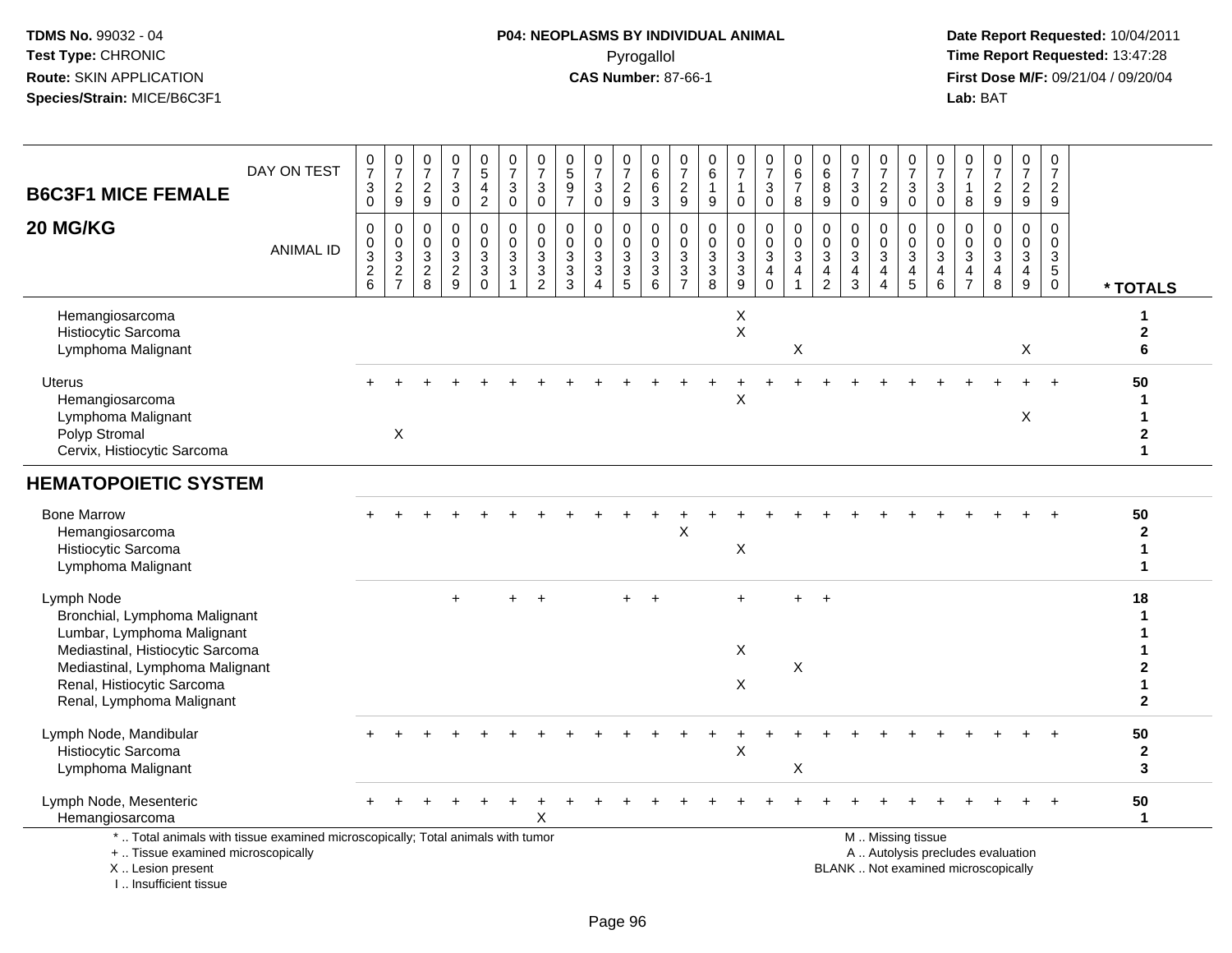#### **P04: NEOPLASMS BY INDIVIDUAL ANIMAL**Pyrogallol **Time Report Requested:** 13:47:28

 **Date Report Requested:** 10/04/2011 **First Dose M/F:** 09/21/04 / 09/20/04<br>**Lab:** BAT **Lab:** BAT

| <b>B6C3F1 MICE FEMALE</b>                                              | DAY ON TEST      | $\frac{0}{7}$<br>3<br>0                             | $\frac{0}{7}$<br>$\overline{c}$<br>9                         | $\boldsymbol{0}$<br>$\overline{7}$<br>$\sqrt{2}$<br>$\mathsf g$ | $\frac{0}{7}$<br>$\sqrt{3}$<br>$\mathbf 0$                         | $\begin{array}{c} 0 \\ 5 \end{array}$<br>$\overline{\mathbf{4}}$<br>$\boldsymbol{2}$ | $\frac{0}{7}$<br>$\mathbf{3}$<br>$\pmb{0}$                     | $\frac{0}{7}$<br>3<br>$\pmb{0}$            | $\begin{array}{c} 0 \\ 5 \end{array}$<br>$\boldsymbol{9}$<br>$\overline{7}$ | $\frac{0}{7}$<br>$\sqrt{3}$<br>$\pmb{0}$                             | $\frac{0}{7}$<br>$\sqrt{2}$<br>$\boldsymbol{9}$        | 0<br>$\,6\,$<br>$\,6\,$<br>$\mathbf{3}$             | 0<br>$\overline{7}$<br>$\sqrt{2}$<br>$\boldsymbol{9}$               | 0<br>6<br>$\mathbf{1}$<br>9                            | $\frac{0}{7}$<br>1<br>$\mathbf 0$                                      | $\frac{0}{7}$<br>$\mathbf{3}$<br>$\mathsf{O}\xspace$          | $\begin{array}{c} 0 \\ 6 \end{array}$<br>$\overline{7}$<br>$\,8\,$ | $\begin{matrix}0\\6\end{matrix}$<br>8<br>9    | $\frac{0}{7}$<br>$\sqrt{3}$<br>$\pmb{0}$                      | $\frac{0}{7}$<br>$\overline{c}$<br>9                    | $\frac{0}{7}$<br>$\mathbf{3}$<br>$\mathbf 0$                 | $\frac{0}{7}$<br>$\sqrt{3}$<br>$\mathbf 0$            | 0<br>$\overline{7}$<br>-1<br>8     | $\begin{array}{c} 0 \\ 7 \end{array}$<br>$\boldsymbol{2}$<br>$\overline{9}$ | 0<br>$\overline{7}$<br>$\overline{a}$<br>9 | $\begin{smallmatrix}0\\7\end{smallmatrix}$<br>$\overline{c}$<br>$\mathsf g$ |                                                            |
|------------------------------------------------------------------------|------------------|-----------------------------------------------------|--------------------------------------------------------------|-----------------------------------------------------------------|--------------------------------------------------------------------|--------------------------------------------------------------------------------------|----------------------------------------------------------------|--------------------------------------------|-----------------------------------------------------------------------------|----------------------------------------------------------------------|--------------------------------------------------------|-----------------------------------------------------|---------------------------------------------------------------------|--------------------------------------------------------|------------------------------------------------------------------------|---------------------------------------------------------------|--------------------------------------------------------------------|-----------------------------------------------|---------------------------------------------------------------|---------------------------------------------------------|--------------------------------------------------------------|-------------------------------------------------------|------------------------------------|-----------------------------------------------------------------------------|--------------------------------------------|-----------------------------------------------------------------------------|------------------------------------------------------------|
| 20 MG/KG                                                               | <b>ANIMAL ID</b> | $\pmb{0}$<br>$_3^0$<br>$\overline{\mathbf{c}}$<br>6 | $\boldsymbol{0}$<br>$\,0\,$<br>$\mathbf{3}$<br>$\frac{2}{7}$ | 0<br>0<br>$\sqrt{3}$<br>$\overline{c}$<br>8                     | $\pmb{0}$<br>$\overline{0}$<br>$\mathbf{3}$<br>$\overline{c}$<br>9 | 0<br>$\pmb{0}$<br>$\sqrt{3}$<br>3<br>$\Omega$                                        | 0<br>$\pmb{0}$<br>$\sqrt{3}$<br>$\ensuremath{\mathsf{3}}$<br>1 | 0<br>$\pmb{0}$<br>3<br>3<br>$\overline{2}$ | 0<br>0<br>$\sqrt{3}$<br>$\mathbf{3}$<br>3                                   | $\pmb{0}$<br>$\pmb{0}$<br>$\sqrt{3}$<br>$\sqrt{3}$<br>$\overline{4}$ | 0<br>0<br>$\sqrt{3}$<br>$\ensuremath{\mathsf{3}}$<br>5 | 0<br>$\mathbf 0$<br>$\mathbf{3}$<br>$\sqrt{3}$<br>6 | 0<br>0<br>$\sqrt{3}$<br>$\ensuremath{\mathsf{3}}$<br>$\overline{7}$ | 0<br>0<br>$\sqrt{3}$<br>$\ensuremath{\mathsf{3}}$<br>8 | $\pmb{0}$<br>$\pmb{0}$<br>$\sqrt{3}$<br>$\ensuremath{\mathsf{3}}$<br>9 | 0<br>$\mathbf 0$<br>$\mathsf 3$<br>$\overline{4}$<br>$\Omega$ | $\pmb{0}$<br>$\pmb{0}$<br>$\sqrt{3}$<br>4<br>$\overline{1}$        | 0<br>0<br>$\mathbf{3}$<br>4<br>$\overline{2}$ | $\pmb{0}$<br>$\pmb{0}$<br>$\mathbf{3}$<br>$\overline{4}$<br>3 | 0<br>0<br>3<br>$\overline{4}$<br>$\boldsymbol{\Lambda}$ | 0<br>$\pmb{0}$<br>$\ensuremath{\mathsf{3}}$<br>$\frac{4}{5}$ | 0<br>$\pmb{0}$<br>$\mathbf{3}$<br>$\overline{4}$<br>6 | 0<br>0<br>3<br>4<br>$\overline{7}$ | $\mathbf 0$<br>$\mathbf 0$<br>$\mathbf{3}$<br>4<br>8                        | 0<br>0<br>$\mathbf{3}$<br>4<br>9           | $\mathbf 0$<br>0<br>$\mathsf 3$<br>$\overline{5}$<br>$\mathbf{0}$           | * TOTALS                                                   |
| Histiocytic Sarcoma<br>Lymphoma Malignant                              |                  |                                                     |                                                              |                                                                 |                                                                    |                                                                                      |                                                                |                                            |                                                                             |                                                                      |                                                        |                                                     |                                                                     |                                                        | X                                                                      |                                                               | X                                                                  |                                               |                                                               |                                                         |                                                              |                                                       |                                    |                                                                             |                                            |                                                                             | $\mathbf 2$<br>$\mathbf{2}$                                |
| Spleen<br>Hemangiosarcoma<br>Histiocytic Sarcoma<br>Lymphoma Malignant |                  |                                                     |                                                              |                                                                 |                                                                    |                                                                                      |                                                                |                                            |                                                                             |                                                                      | X                                                      |                                                     |                                                                     |                                                        | Х<br>$\sf X$                                                           |                                                               | $\boldsymbol{\mathsf{X}}$                                          |                                               |                                                               |                                                         |                                                              |                                                       |                                    |                                                                             | X                                          |                                                                             | 50<br>$\overline{2}$<br>$\boldsymbol{2}$<br>$\overline{7}$ |
| Thymus<br>Histiocytic Sarcoma<br>Lymphoma Malignant                    |                  |                                                     |                                                              |                                                                 | $\pmb{\times}$                                                     |                                                                                      |                                                                |                                            |                                                                             |                                                                      | X                                                      |                                                     |                                                                     |                                                        | $\sf X$                                                                |                                                               | X                                                                  |                                               |                                                               | $\mathsf X$                                             |                                                              |                                                       |                                    |                                                                             |                                            |                                                                             | 48<br>-1<br>10                                             |
| <b>INTEGUMENTARY SYSTEM</b>                                            |                  |                                                     |                                                              |                                                                 |                                                                    |                                                                                      |                                                                |                                            |                                                                             |                                                                      |                                                        |                                                     |                                                                     |                                                        |                                                                        |                                                               |                                                                    |                                               |                                                               |                                                         |                                                              |                                                       |                                    |                                                                             |                                            |                                                                             |                                                            |
| Mammary Gland                                                          |                  |                                                     |                                                              |                                                                 |                                                                    |                                                                                      |                                                                |                                            |                                                                             |                                                                      |                                                        |                                                     |                                                                     |                                                        |                                                                        |                                                               |                                                                    |                                               |                                                               |                                                         |                                                              |                                                       |                                    |                                                                             | $\ddot{}$                                  | $_{+}$                                                                      | 50                                                         |
| Skin<br>Sarcoma<br>Subcutaneous Tissue, Fibrosarcoma                   |                  |                                                     |                                                              |                                                                 |                                                                    |                                                                                      |                                                                |                                            |                                                                             | X                                                                    |                                                        | X                                                   |                                                                     |                                                        |                                                                        |                                                               |                                                                    |                                               |                                                               |                                                         |                                                              |                                                       | $\times$                           |                                                                             |                                            |                                                                             | 50<br>$\mathbf 1$<br>$\mathbf{2}$                          |
| <b>MUSCULOSKELETAL SYSTEM</b>                                          |                  |                                                     |                                                              |                                                                 |                                                                    |                                                                                      |                                                                |                                            |                                                                             |                                                                      |                                                        |                                                     |                                                                     |                                                        |                                                                        |                                                               |                                                                    |                                               |                                                               |                                                         |                                                              |                                                       |                                    |                                                                             |                                            |                                                                             |                                                            |
| Bone<br>Hemangiosarcoma<br>Osteosarcoma                                |                  |                                                     |                                                              |                                                                 |                                                                    |                                                                                      |                                                                |                                            |                                                                             |                                                                      |                                                        |                                                     | X                                                                   |                                                        |                                                                        |                                                               |                                                                    |                                               |                                                               |                                                         |                                                              |                                                       |                                    |                                                                             |                                            |                                                                             | 50<br>3<br>1                                               |
| <b>Skeletal Muscle</b><br>Lymphoma Malignant                           |                  |                                                     |                                                              |                                                                 |                                                                    |                                                                                      |                                                                |                                            |                                                                             |                                                                      |                                                        |                                                     |                                                                     |                                                        |                                                                        |                                                               |                                                                    |                                               |                                                               |                                                         |                                                              |                                                       |                                    |                                                                             |                                            |                                                                             | $\mathbf 2$<br>1                                           |
| <b>NERVOUS SYSTEM</b>                                                  |                  |                                                     |                                                              |                                                                 |                                                                    |                                                                                      |                                                                |                                            |                                                                             |                                                                      |                                                        |                                                     |                                                                     |                                                        |                                                                        |                                                               |                                                                    |                                               |                                                               |                                                         |                                                              |                                                       |                                    |                                                                             |                                            |                                                                             |                                                            |

\* .. Total animals with tissue examined microscopically; Total animals with tumor

+ .. Tissue examined microscopically

X .. Lesion present

I .. Insufficient tissue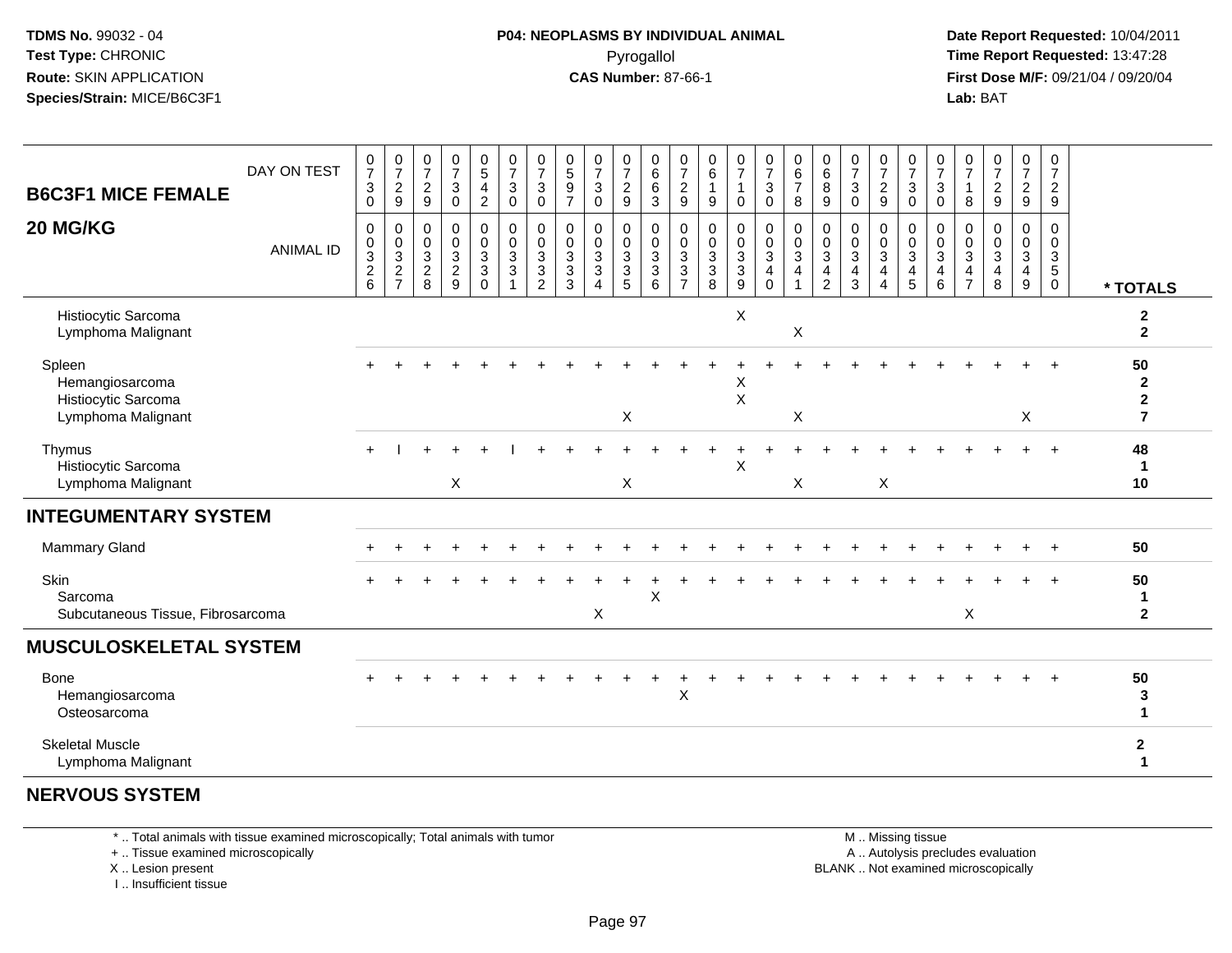I .. Insufficient tissue

| DAY ON TEST<br><b>B6C3F1 MICE FEMALE</b>                                                                                                   | $\frac{0}{7}$<br>$\ensuremath{\mathsf{3}}$<br>$\mathbf 0$   | $\frac{0}{7}$<br>$\boldsymbol{2}$<br>9                                            | $\frac{0}{7}$<br>$\overline{c}$<br>9         | $\begin{array}{c} 0 \\ 7 \end{array}$<br>$\sqrt{3}$<br>$\mathbf 0$ | $\begin{array}{c} 0 \\ 5 \end{array}$<br>$\overline{\mathbf{4}}$<br>$\overline{2}$ | $\frac{0}{7}$<br>$\sqrt{3}$<br>$\mathbf 0$        | 0<br>$\overline{7}$<br>$\ensuremath{\mathsf{3}}$<br>$\mathbf 0$ | 0<br>$\overline{5}$<br>$\boldsymbol{9}$<br>$\overline{7}$               | $\frac{0}{7}$<br>$\ensuremath{\mathsf{3}}$<br>$\mathbf 0$    | $\pmb{0}$<br>$\overline{7}$<br>$\frac{2}{9}$               | 0<br>$\,6\,$<br>6<br>3                   | 0<br>$\overline{7}$<br>$\overline{c}$<br>9          | 0<br>6<br>$\mathbf{1}$<br>$\boldsymbol{9}$                                    | $\frac{0}{7}$<br>$\mathbf{1}$<br>$\mathbf 0$      | $\begin{array}{c} 0 \\ 7 \end{array}$<br>$\mathsf 3$<br>$\mathbf 0$         | 0<br>6<br>$\overline{7}$<br>8                                 | 0<br>6<br>$\bf8$<br>9                                  | $\frac{0}{7}$<br>$\sqrt{3}$<br>$\mathbf 0$                                | $\frac{0}{7}$<br>$\overline{\mathbf{c}}$<br>9         | 0<br>$\overline{7}$<br>$\mathsf 3$<br>$\mathbf 0$                                             | 0<br>$\overline{7}$<br>$\sqrt{3}$<br>$\mathbf 0$                             | 0<br>$\overline{7}$<br>$\overline{1}$<br>8             | $\frac{0}{7}$<br>$\overline{2}$<br>9                         | $\frac{0}{7}$<br>$\overline{c}$<br>9      | 0<br>$\overline{7}$<br>$\overline{a}$<br>9                       |                                         |
|--------------------------------------------------------------------------------------------------------------------------------------------|-------------------------------------------------------------|-----------------------------------------------------------------------------------|----------------------------------------------|--------------------------------------------------------------------|------------------------------------------------------------------------------------|---------------------------------------------------|-----------------------------------------------------------------|-------------------------------------------------------------------------|--------------------------------------------------------------|------------------------------------------------------------|------------------------------------------|-----------------------------------------------------|-------------------------------------------------------------------------------|---------------------------------------------------|-----------------------------------------------------------------------------|---------------------------------------------------------------|--------------------------------------------------------|---------------------------------------------------------------------------|-------------------------------------------------------|-----------------------------------------------------------------------------------------------|------------------------------------------------------------------------------|--------------------------------------------------------|--------------------------------------------------------------|-------------------------------------------|------------------------------------------------------------------|-----------------------------------------|
| 20 MG/KG<br><b>ANIMAL ID</b>                                                                                                               | $\mathbf 0$<br>$\pmb{0}$<br>$\frac{3}{2}$<br>$6\phantom{a}$ | 0<br>$\mathbf 0$<br>$\ensuremath{\mathsf{3}}$<br>$\overline{2}$<br>$\overline{7}$ | 0<br>$\mathbf 0$<br>3<br>$\overline{2}$<br>8 | 0<br>$\pmb{0}$<br>$\sqrt{3}$<br>$\overline{2}$<br>9                | 0<br>$\pmb{0}$<br>$_3^3$<br>$\overline{0}$                                         | 0<br>$\mathbf 0$<br>$\sqrt{3}$<br>$\sqrt{3}$<br>1 | $\mathbf{0}$<br>$\mathbf 0$<br>3<br>3<br>$\overline{2}$         | $\Omega$<br>$\mathbf 0$<br>$\mathbf{3}$<br>$\sqrt{3}$<br>$\overline{3}$ | $\mathbf 0$<br>0<br>$\sqrt{3}$<br>$\overline{3}$<br>$\Delta$ | $\mathbf 0$<br>$\mathbf 0$<br>$\mathsf 3$<br>$\frac{3}{5}$ | 0<br>$\mathbf 0$<br>3<br>$\sqrt{3}$<br>6 | $\Omega$<br>$\mathbf 0$<br>3<br>3<br>$\overline{7}$ | 0<br>$\mathbf 0$<br>$\sqrt{3}$<br>$\ensuremath{\mathsf{3}}$<br>$\overline{8}$ | 0<br>$\pmb{0}$<br>$\frac{3}{3}$<br>$\overline{9}$ | $\mathbf 0$<br>$\mathbf 0$<br>$\mathbf{3}$<br>$\overline{a}$<br>$\mathbf 0$ | $\mathbf 0$<br>$\mathbf 0$<br>$\sqrt{3}$<br>4<br>$\mathbf{1}$ | $\mathbf 0$<br>$\mathbf 0$<br>3<br>4<br>$\overline{2}$ | $\Omega$<br>$\mathbf 0$<br>$\sqrt{3}$<br>$\overline{4}$<br>$\overline{3}$ | 0<br>0<br>$\mathbf{3}$<br>4<br>$\boldsymbol{\Lambda}$ | 0<br>$\mathbf 0$<br>3<br>$\overline{4}$<br>5                                                  | 0<br>$\mathbf 0$<br>$\mathbf 3$<br>$\overline{\mathbf{4}}$<br>$6\phantom{1}$ | $\Omega$<br>0<br>3<br>$\overline{4}$<br>$\overline{7}$ | $\Omega$<br>$\mathbf 0$<br>3<br>$\overline{\mathbf{4}}$<br>8 | $\mathbf 0$<br>$\mathbf 0$<br>3<br>4<br>9 | $\Omega$<br>$\mathbf 0$<br>3<br>$\overline{5}$<br>$\overline{0}$ | * TOTALS                                |
| <b>Brain</b><br>Lymphoma Malignant                                                                                                         |                                                             |                                                                                   |                                              |                                                                    |                                                                                    |                                                   |                                                                 |                                                                         |                                                              |                                                            |                                          |                                                     |                                                                               |                                                   |                                                                             |                                                               |                                                        |                                                                           |                                                       |                                                                                               |                                                                              |                                                        |                                                              |                                           | $+$                                                              | 50<br>$\mathbf{1}$                      |
| <b>RESPIRATORY SYSTEM</b>                                                                                                                  |                                                             |                                                                                   |                                              |                                                                    |                                                                                    |                                                   |                                                                 |                                                                         |                                                              |                                                            |                                          |                                                     |                                                                               |                                                   |                                                                             |                                                               |                                                        |                                                                           |                                                       |                                                                                               |                                                                              |                                                        |                                                              |                                           |                                                                  |                                         |
| Lung<br>Alveolar/Bronchiolar Adenoma<br>Alveolar/Bronchiolar Carcinoma<br>Hepatocellular Carcinoma, Metastatic, Liver                      |                                                             |                                                                                   |                                              |                                                                    |                                                                                    | X                                                 |                                                                 |                                                                         |                                                              |                                                            |                                          |                                                     |                                                                               |                                                   |                                                                             | X                                                             |                                                        |                                                                           |                                                       |                                                                                               | X                                                                            |                                                        |                                                              |                                           | $\div$                                                           | 50<br>$\mathbf{2}$<br>4<br>$\mathbf{2}$ |
| Histiocytic Sarcoma<br>Lymphoma Malignant<br>Osteosarcoma, Metastatic, Uncertain Primary<br>Site                                           |                                                             |                                                                                   |                                              |                                                                    |                                                                                    |                                                   |                                                                 |                                                                         |                                                              |                                                            |                                          |                                                     |                                                                               | X                                                 |                                                                             | X                                                             |                                                        |                                                                           |                                                       |                                                                                               |                                                                              |                                                        |                                                              | X                                         |                                                                  | 3<br>$\mathbf 1$                        |
| Nose                                                                                                                                       |                                                             |                                                                                   |                                              |                                                                    |                                                                                    |                                                   |                                                                 |                                                                         |                                                              |                                                            |                                          |                                                     |                                                                               |                                                   |                                                                             |                                                               |                                                        |                                                                           |                                                       |                                                                                               |                                                                              |                                                        |                                                              |                                           |                                                                  | 50                                      |
| Trachea<br>Lymphoma Malignant                                                                                                              |                                                             |                                                                                   |                                              |                                                                    |                                                                                    |                                                   |                                                                 |                                                                         |                                                              |                                                            |                                          |                                                     |                                                                               |                                                   |                                                                             | $\boldsymbol{\mathsf{X}}$                                     |                                                        |                                                                           |                                                       |                                                                                               |                                                                              |                                                        |                                                              |                                           |                                                                  | 50<br>1                                 |
| <b>SPECIAL SENSES SYSTEM</b>                                                                                                               |                                                             |                                                                                   |                                              |                                                                    |                                                                                    |                                                   |                                                                 |                                                                         |                                                              |                                                            |                                          |                                                     |                                                                               |                                                   |                                                                             |                                                               |                                                        |                                                                           |                                                       |                                                                                               |                                                                              |                                                        |                                                              |                                           |                                                                  |                                         |
| Eye<br>Lymphoma Malignant                                                                                                                  |                                                             |                                                                                   |                                              |                                                                    |                                                                                    |                                                   |                                                                 |                                                                         |                                                              |                                                            |                                          |                                                     |                                                                               |                                                   |                                                                             |                                                               |                                                        |                                                                           |                                                       |                                                                                               |                                                                              |                                                        |                                                              |                                           |                                                                  | 50<br>$\mathbf 1$                       |
| <b>Harderian Gland</b><br>Adenoma<br>Carcinoma<br>Lymphoma Malignant                                                                       |                                                             |                                                                                   |                                              | X                                                                  |                                                                                    |                                                   |                                                                 | $\boldsymbol{\mathsf{X}}$                                               |                                                              |                                                            |                                          |                                                     |                                                                               |                                                   |                                                                             |                                                               |                                                        |                                                                           |                                                       |                                                                                               |                                                                              |                                                        |                                                              |                                           |                                                                  | 50<br>4<br>1                            |
| <b>Lacrimal Gland</b>                                                                                                                      |                                                             |                                                                                   |                                              |                                                                    |                                                                                    |                                                   |                                                                 |                                                                         |                                                              |                                                            |                                          |                                                     |                                                                               |                                                   |                                                                             | $\ddot{}$                                                     |                                                        |                                                                           |                                                       |                                                                                               |                                                                              |                                                        |                                                              |                                           |                                                                  | $\mathbf{1}$                            |
| *  Total animals with tissue examined microscopically; Total animals with tumor<br>+  Tissue examined microscopically<br>X  Lesion present |                                                             |                                                                                   |                                              |                                                                    |                                                                                    |                                                   |                                                                 |                                                                         |                                                              |                                                            |                                          |                                                     |                                                                               |                                                   |                                                                             |                                                               |                                                        |                                                                           |                                                       | M  Missing tissue<br>A  Autolysis precludes evaluation<br>BLANK  Not examined microscopically |                                                                              |                                                        |                                                              |                                           |                                                                  |                                         |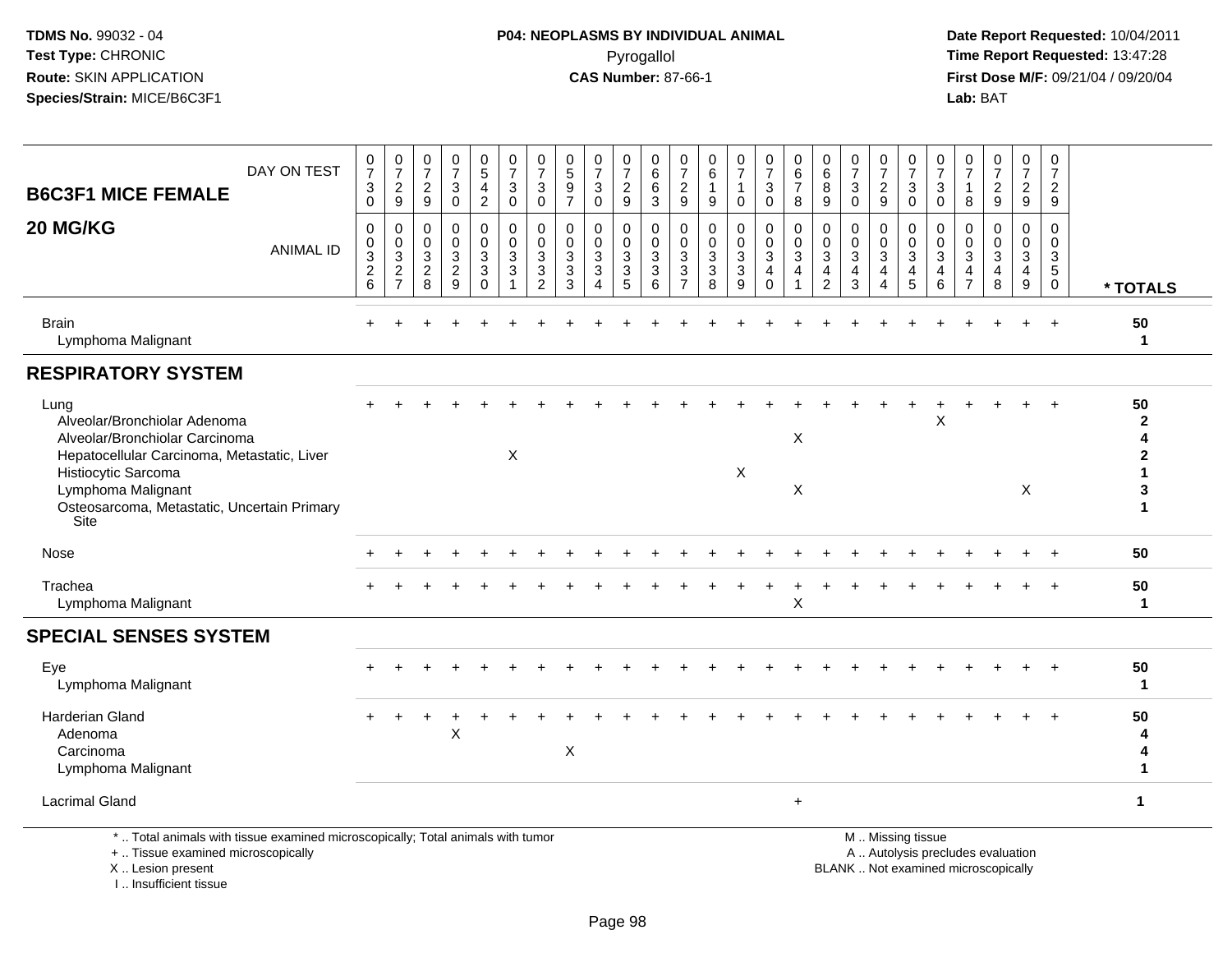#### **P04: NEOPLASMS BY INDIVIDUAL ANIMAL**Pyrogallol **Time Report Requested:** 13:47:28

 **Date Report Requested:** 10/04/2011 **First Dose M/F:** 09/21/04 / 09/20/04<br>**Lab:** BAT **Lab:** BAT

| <b>B6C3F1 MICE FEMALE</b>                                                      | DAY ON TEST      | $\frac{0}{7}$<br>$\sqrt{3}$<br>$\Omega$                      | $\frac{0}{7}$<br>$\sqrt{2}$<br>$\boldsymbol{9}$                 | $\frac{0}{7}$<br>$\overline{c}$<br>9              | $\frac{0}{7}$<br>$\sqrt{3}$<br>$\mathbf 0$ | $\begin{array}{c} 0 \\ 5 \end{array}$<br>$\overline{\mathbf{4}}$<br>$\overline{c}$ | $\frac{0}{7}$<br>$\sqrt{3}$<br>$\mathbf 0$ | $\frac{0}{7}$<br>$\ensuremath{\mathsf{3}}$<br>$\Omega$      | $\begin{array}{c} 0 \\ 5 \end{array}$<br>$\boldsymbol{9}$<br>$\overline{ }$ | $\frac{0}{7}$<br>$\sqrt{3}$<br>0             | $\frac{0}{7}$<br>$\overline{c}$<br>9 | $\begin{array}{c} 0 \\ 6 \\ 6 \end{array}$<br>$\mathbf{3}$ | $\frac{0}{7}$<br>$\sqrt{2}$<br>9                               | 0<br>$\,6$<br>9                            | $\frac{0}{7}$<br>0                                     | $\frac{0}{7}$<br>$\ensuremath{\mathsf{3}}$<br>$\Omega$       | $\begin{array}{c} 0 \\ 6 \end{array}$<br>$\overline{7}$<br>8 | 0<br>$\,6\,$<br>$\bf 8$<br>9 | $\frac{0}{7}$<br>$\sqrt{3}$<br>$\Omega$ | $\frac{0}{7}$<br>$\overline{c}$<br>9       | $\frac{0}{7}$<br>$\sqrt{3}$<br>$\mathbf 0$ | $\frac{0}{7}$<br>3<br>$\Omega$ | $\frac{0}{7}$<br>8       | $\frac{0}{7}$<br>$\overline{a}$<br>$\boldsymbol{9}$   | $\frac{0}{7}$<br>$\overline{c}$<br>9 | 0<br>$\overline{7}$<br>$\overline{c}$<br>$\boldsymbol{9}$      |                          |
|--------------------------------------------------------------------------------|------------------|--------------------------------------------------------------|-----------------------------------------------------------------|---------------------------------------------------|--------------------------------------------|------------------------------------------------------------------------------------|--------------------------------------------|-------------------------------------------------------------|-----------------------------------------------------------------------------|----------------------------------------------|--------------------------------------|------------------------------------------------------------|----------------------------------------------------------------|--------------------------------------------|--------------------------------------------------------|--------------------------------------------------------------|--------------------------------------------------------------|------------------------------|-----------------------------------------|--------------------------------------------|--------------------------------------------|--------------------------------|--------------------------|-------------------------------------------------------|--------------------------------------|----------------------------------------------------------------|--------------------------|
| 20 MG/KG                                                                       | <b>ANIMAL ID</b> | $\boldsymbol{0}$<br>$\pmb{0}$<br>$\sqrt{3}$<br>$\frac{2}{6}$ | $\pmb{0}$<br>$_{3}^{\rm 0}$<br>$\overline{2}$<br>$\overline{z}$ | 0<br>$\ensuremath{\mathsf{3}}$<br>$\sqrt{2}$<br>8 | $\pmb{0}$<br>$\frac{0}{3}$<br>9            | 0<br>$\mathsf{O}\xspace$<br>$\overline{3}$<br>$\mathbf{3}$<br>$\Omega$             | 0<br>$\pmb{0}$<br>$\sqrt{3}$<br>$\sqrt{3}$ | $\mathbf 0$<br>$\sqrt{3}$<br>$\mathbf{3}$<br>$\overline{2}$ | $\pmb{0}$<br>$\sqrt{3}$<br>$\sqrt{3}$<br>3                                  | $\pmb{0}$<br>$\sqrt{3}$<br>$\mathbf{3}$<br>4 | 0<br>$\boldsymbol{0}$<br>3<br>3<br>5 | $\boldsymbol{0}$<br>$_{3}^{\rm 0}$<br>$\overline{3}$<br>6  | 0<br>$\pmb{0}$<br>$\sqrt{3}$<br>$\mathbf{3}$<br>$\overline{ }$ | $\pmb{0}$<br>$\sqrt{3}$<br>$\sqrt{3}$<br>8 | 0<br>$\mathsf{O}$<br>$\mathbf{3}$<br>$\mathbf{3}$<br>9 | 0<br>$\pmb{0}$<br>$\mathbf{3}$<br>$\overline{4}$<br>$\Omega$ | 0<br>$\pmb{0}$<br>$\sqrt{3}$<br>4                            | 0<br>$\sqrt{3}$<br>4<br>2    | 0<br>$\pmb{0}$<br>$\sqrt{3}$<br>4<br>3  | 0<br>$\pmb{0}$<br>3<br>4<br>$\overline{4}$ | $\pmb{0}$<br>$\sqrt{3}$<br>4<br>5          | $\mathbf 0$<br>3<br>4<br>6     | 0<br>3<br>$\overline{7}$ | 0<br>$\pmb{0}$<br>$\ensuremath{\mathsf{3}}$<br>4<br>8 | 0<br>0<br>$\mathbf{3}$<br>4<br>9     | 0<br>$\mathbf 0$<br>$\mathbf{3}$<br>$\,$ 5 $\,$<br>$\mathbf 0$ | * TOTALS                 |
| Lymphoma Malignant                                                             |                  |                                                              |                                                                 |                                                   |                                            |                                                                                    |                                            |                                                             |                                                                             |                                              |                                      |                                                            |                                                                |                                            |                                                        |                                                              | X                                                            |                              |                                         |                                            |                                            |                                |                          |                                                       |                                      |                                                                |                          |
| <b>URINARY SYSTEM</b>                                                          |                  |                                                              |                                                                 |                                                   |                                            |                                                                                    |                                            |                                                             |                                                                             |                                              |                                      |                                                            |                                                                |                                            |                                                        |                                                              |                                                              |                              |                                         |                                            |                                            |                                |                          |                                                       |                                      |                                                                |                          |
| Kidney<br>Histiocytic Sarcoma<br>Lymphoma Malignant<br>Renal Tubule, Carcinoma |                  |                                                              |                                                                 |                                                   |                                            |                                                                                    |                                            |                                                             |                                                                             |                                              | Χ                                    |                                                            |                                                                |                                            | X                                                      |                                                              | X                                                            |                              |                                         |                                            | X                                          |                                |                          |                                                       |                                      |                                                                | 50                       |
| <b>Urinary Bladder</b><br>Lymphoma Malignant                                   |                  |                                                              |                                                                 |                                                   |                                            |                                                                                    |                                            |                                                             |                                                                             |                                              | Χ                                    |                                                            |                                                                |                                            |                                                        |                                                              | X                                                            |                              |                                         |                                            |                                            |                                |                          |                                                       | $\pm$<br>X                           | $+$                                                            | 50<br>5                  |
| <b>SYSTEMIC LESIONS</b>                                                        |                  |                                                              |                                                                 |                                                   |                                            |                                                                                    |                                            |                                                             |                                                                             |                                              |                                      |                                                            |                                                                |                                            |                                                        |                                                              |                                                              |                              |                                         |                                            |                                            |                                |                          |                                                       |                                      |                                                                |                          |
| Multiple Organ<br>Histiocytic Sarcoma<br>Lymphoma Malignant                    |                  |                                                              |                                                                 |                                                   | X                                          |                                                                                    |                                            |                                                             |                                                                             |                                              | X                                    |                                                            |                                                                |                                            | X                                                      |                                                              | X                                                            |                              |                                         | Χ                                          |                                            |                                |                          |                                                       | X                                    | $+$                                                            | 50<br>$\mathbf{2}$<br>12 |

\* .. Total animals with tissue examined microscopically; Total animals with tumor

+ .. Tissue examined microscopically

X .. Lesion present

I .. Insufficient tissue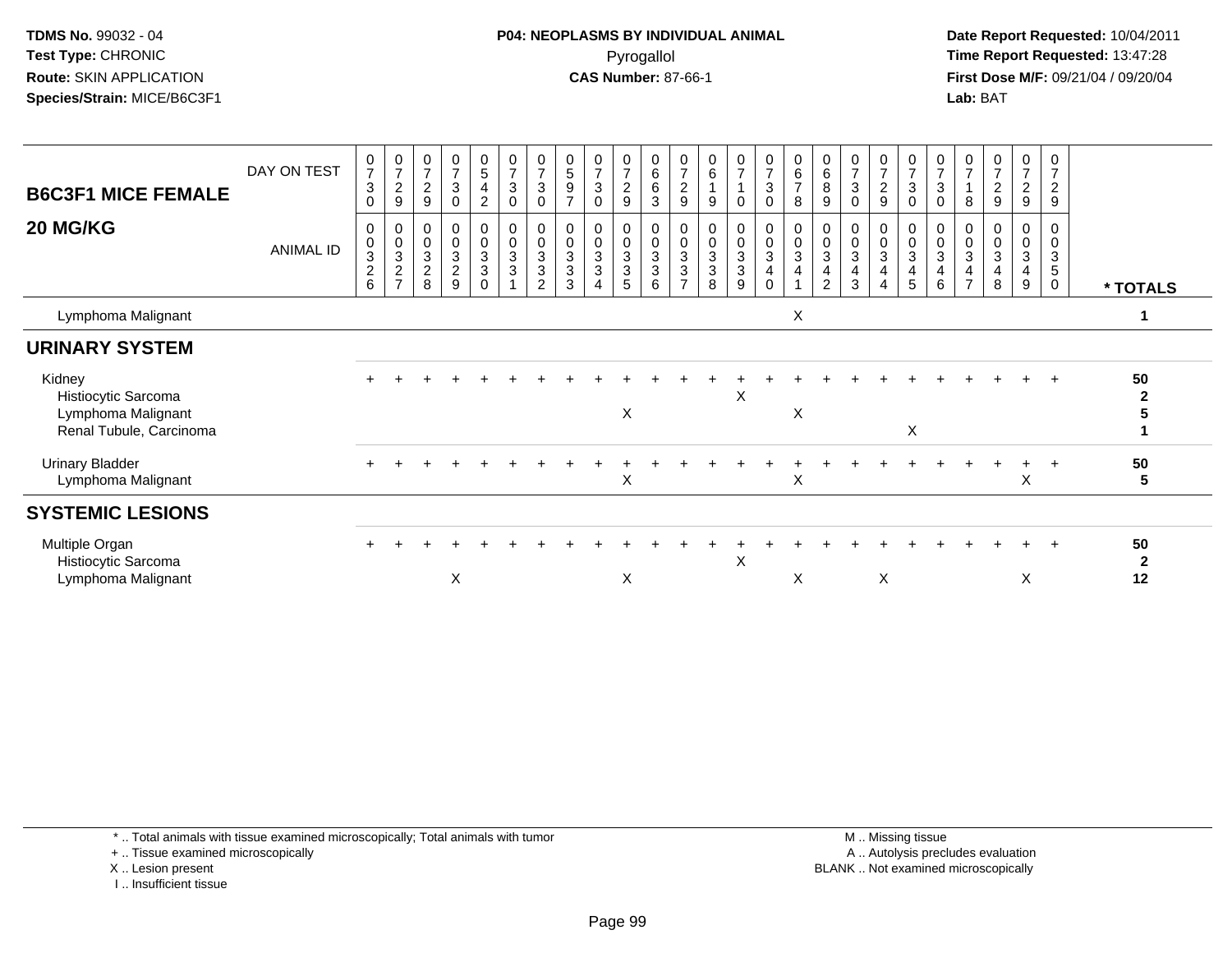# **P04: NEOPLASMS BY INDIVIDUAL ANIMAL**Pyrogallol **Time Report Requested:** 13:47:28

| <b>B6C3F1 MICE FEMALE</b>                                                                                                                                           | DAY ON TEST      | $\frac{0}{7}$<br>$\frac{2}{9}$                                | $\frac{0}{7}$<br>$\ensuremath{\mathsf{3}}$<br>$\mathbf 0$ | $\begin{matrix}0\0\0\0\end{matrix}$<br>$\boldsymbol{9}$               | $0\over 6$<br>$\bar{0}$<br>$\overline{4}$           | $\begin{smallmatrix} 0\\2\\9 \end{smallmatrix}$<br>$\mathbf{1}$ | $\begin{array}{c} 0 \\ 6 \end{array}$<br>$\overline{4}$<br>$\,6\,$ | $\begin{array}{c} 0 \\ 6 \end{array}$<br>$\frac{8}{2}$      | $\begin{smallmatrix}0\0\4\end{smallmatrix}$<br>$\frac{8}{7}$      | $_4^{\rm 0}$<br>$\boldsymbol{9}$<br>3                                | $0$<br>$2$<br>$5$<br>$6$                            | 0<br>$\overline{6}$<br>$\mathbf 0$<br>$\overline{4}$ | $\begin{smallmatrix}0\5\0\end{smallmatrix}$<br>$6\phantom{1}$              | $\begin{smallmatrix}0\\4\end{smallmatrix}$<br>$\bf 8$<br>$\overline{7}$ | $\begin{array}{c} 0 \\ 4 \\ 7 \end{array}$<br>$\overline{4}$ | $\begin{array}{c} 0 \\ 5 \\ 7 \end{array}$<br>$\sqrt{5}$     | $\begin{array}{c} 0 \\ 6 \end{array}$<br>$\mathbf 0$<br>$\mathbf 0$ | $\begin{array}{c} 0 \\ 6 \end{array}$<br>$\,6$<br>$\mathbf{3}$        | $\begin{array}{c} 0 \\ 5 \\ 6 \end{array}$<br>$\mathbf{1}$ | $\begin{smallmatrix}0\0\4\end{smallmatrix}$<br>$\mathbf 0$<br>$\mathbf 0$ | $_{3}^{\rm 0}$<br>$\frac{4}{7}$                                                               | 0<br>$\overline{7}$<br>$\ensuremath{\mathsf{3}}$<br>$\mathbf 0$ | $\begin{array}{c} 0 \\ 6 \end{array}$<br>$\overline{7}$<br>$\overline{4}$ | $\begin{array}{c} 0 \\ 7 \end{array}$<br>$\sqrt{2}$<br>$\boldsymbol{9}$ | $\mathbf 0$<br>$\,6\,$<br>$\mathbf{1}$<br>$\overline{7}$      | $\frac{0}{7}$<br>$\overline{c}$<br>9                         |                         |
|---------------------------------------------------------------------------------------------------------------------------------------------------------------------|------------------|---------------------------------------------------------------|-----------------------------------------------------------|-----------------------------------------------------------------------|-----------------------------------------------------|-----------------------------------------------------------------|--------------------------------------------------------------------|-------------------------------------------------------------|-------------------------------------------------------------------|----------------------------------------------------------------------|-----------------------------------------------------|------------------------------------------------------|----------------------------------------------------------------------------|-------------------------------------------------------------------------|--------------------------------------------------------------|--------------------------------------------------------------|---------------------------------------------------------------------|-----------------------------------------------------------------------|------------------------------------------------------------|---------------------------------------------------------------------------|-----------------------------------------------------------------------------------------------|-----------------------------------------------------------------|---------------------------------------------------------------------------|-------------------------------------------------------------------------|---------------------------------------------------------------|--------------------------------------------------------------|-------------------------|
| <b>75 MG/KG</b>                                                                                                                                                     | <b>ANIMAL ID</b> | $\pmb{0}$<br>$_{3}^{\rm 0}$<br>$\overline{5}$<br>$\mathbf{1}$ | 0<br>$_{3}^{\rm 0}$<br>$\overline{5}$<br>$\overline{c}$   | $\mathbf 0$<br>$\mathsf{O}\xspace$<br>$\overline{3}$<br>$\frac{5}{3}$ | 0<br>$\mathbf 0$<br>3<br>$\overline{5}$<br>$\Delta$ | 0<br>$\begin{array}{c} 0 \\ 3 \\ 5 \\ 5 \end{array}$            | $\pmb{0}$<br>$\mathbf 0$<br>$\frac{3}{5}$                          | $\mathbf 0$<br>$\mathbf 0$<br>$\mathbf{3}$<br>$\frac{5}{7}$ | $\mathbf 0$<br>$\mathbf 0$<br>$\mathbf{3}$<br>$\overline{5}$<br>8 | 0<br>$\mathbf 0$<br>$\ensuremath{\mathsf{3}}$<br>$\overline{5}$<br>9 | 0<br>$\frac{0}{3}$<br>$6\phantom{a}$<br>$\mathbf 0$ | 0<br>$\mathbf 0$<br>3<br>6<br>$\mathbf{1}$           | $\pmb{0}$<br>$\mathbf 0$<br>$\sqrt{3}$<br>$6\phantom{a}$<br>$\overline{c}$ | $\pmb{0}$<br>$\pmb{0}$<br>$\sqrt{3}$<br>$6\phantom{a}$<br>$\mathbf{3}$  | 0<br>$\mathsf{O}\xspace$<br>$\frac{3}{6}$<br>$\overline{4}$  | 0<br>$\mathbf 0$<br>$\sqrt{3}$<br>$\,6\,$<br>$5\phantom{.0}$ | $\mathbf 0$<br>$\mathbf 0$<br>3<br>6<br>6                           | $\mathbf 0$<br>$\mathbf 0$<br>$\sqrt{3}$<br>$\,6\,$<br>$\overline{7}$ | 0<br>$\mathbf 0$<br>3<br>$6\phantom{a}$<br>8               | 0<br>$\mathbf 0$<br>$\overline{3}$<br>$6\phantom{a}$<br>9                 | $\mathbf 0$<br>$\frac{0}{3}$<br>$\mathbf 0$                                                   | 0<br>$\mathbf 0$<br>$\sqrt{3}$<br>$\overline{7}$                | $\mathbf 0$<br>$\mathbf 0$<br>$\frac{3}{7}$<br>$\overline{2}$             | 0<br>$\overline{0}$<br>$\mathbf{3}$<br>$\overline{7}$<br>3              | $\mathbf 0$<br>$\mathbf 0$<br>$\frac{3}{7}$<br>$\overline{4}$ | $\Omega$<br>$\mathbf 0$<br>$\sqrt{3}$<br>$\overline{7}$<br>5 | females<br>$($ cont $)$ |
| <b>ALIMENTARY SYSTEM</b>                                                                                                                                            |                  |                                                               |                                                           |                                                                       |                                                     |                                                                 |                                                                    |                                                             |                                                                   |                                                                      |                                                     |                                                      |                                                                            |                                                                         |                                                              |                                                              |                                                                     |                                                                       |                                                            |                                                                           |                                                                                               |                                                                 |                                                                           |                                                                         |                                                               |                                                              |                         |
| Esophagus                                                                                                                                                           |                  |                                                               |                                                           |                                                                       |                                                     |                                                                 |                                                                    |                                                             |                                                                   |                                                                      |                                                     |                                                      |                                                                            |                                                                         |                                                              |                                                              |                                                                     |                                                                       |                                                            |                                                                           |                                                                                               |                                                                 |                                                                           |                                                                         |                                                               | $\ddot{}$                                                    |                         |
| Gallbladder                                                                                                                                                         |                  |                                                               |                                                           |                                                                       |                                                     |                                                                 |                                                                    |                                                             |                                                                   |                                                                      |                                                     |                                                      |                                                                            |                                                                         |                                                              |                                                              |                                                                     |                                                                       |                                                            |                                                                           |                                                                                               |                                                                 |                                                                           |                                                                         |                                                               |                                                              |                         |
| Intestine Large, Cecum<br>Leiomyoma                                                                                                                                 |                  |                                                               |                                                           |                                                                       |                                                     |                                                                 | X                                                                  |                                                             |                                                                   |                                                                      |                                                     |                                                      |                                                                            |                                                                         |                                                              |                                                              |                                                                     |                                                                       |                                                            |                                                                           |                                                                                               |                                                                 |                                                                           |                                                                         |                                                               |                                                              |                         |
| Intestine Large, Colon                                                                                                                                              |                  |                                                               |                                                           |                                                                       |                                                     |                                                                 |                                                                    |                                                             |                                                                   |                                                                      |                                                     |                                                      |                                                                            |                                                                         |                                                              |                                                              |                                                                     |                                                                       |                                                            |                                                                           |                                                                                               |                                                                 |                                                                           |                                                                         |                                                               | $\overline{+}$                                               |                         |
| Intestine Large, Rectum                                                                                                                                             |                  |                                                               |                                                           |                                                                       |                                                     |                                                                 |                                                                    |                                                             |                                                                   |                                                                      |                                                     |                                                      |                                                                            |                                                                         |                                                              |                                                              |                                                                     |                                                                       |                                                            |                                                                           |                                                                                               |                                                                 |                                                                           |                                                                         |                                                               |                                                              |                         |
| Intestine Small, Duodenum                                                                                                                                           |                  |                                                               |                                                           |                                                                       |                                                     |                                                                 |                                                                    |                                                             |                                                                   |                                                                      |                                                     |                                                      |                                                                            |                                                                         |                                                              |                                                              |                                                                     |                                                                       |                                                            |                                                                           |                                                                                               |                                                                 |                                                                           |                                                                         |                                                               |                                                              |                         |
| Intestine Small, Ileum<br>Hemangiosarcoma<br>Lymphoma Malignant                                                                                                     |                  |                                                               |                                                           |                                                                       |                                                     |                                                                 |                                                                    |                                                             |                                                                   |                                                                      |                                                     |                                                      |                                                                            |                                                                         |                                                              |                                                              |                                                                     |                                                                       |                                                            |                                                                           |                                                                                               | X                                                               |                                                                           |                                                                         |                                                               | $\overline{+}$                                               |                         |
| Intestine Small, Jejunum                                                                                                                                            |                  |                                                               |                                                           |                                                                       |                                                     |                                                                 |                                                                    |                                                             |                                                                   |                                                                      |                                                     |                                                      |                                                                            |                                                                         |                                                              |                                                              |                                                                     |                                                                       |                                                            |                                                                           |                                                                                               |                                                                 |                                                                           |                                                                         |                                                               |                                                              |                         |
| Liver<br>Hemangiosarcoma<br>Hepatocellular Adenoma<br>Hepatocellular Adenoma, Multiple                                                                              |                  |                                                               | X                                                         | X                                                                     |                                                     |                                                                 |                                                                    | $X$ $X$                                                     |                                                                   |                                                                      |                                                     |                                                      |                                                                            |                                                                         |                                                              |                                                              |                                                                     |                                                                       |                                                            |                                                                           |                                                                                               |                                                                 |                                                                           | $\mathsf X$                                                             |                                                               |                                                              |                         |
| Hepatocellular Carcinoma<br>Hepatocellular Carcinoma, Multiple<br>Histiocytic Sarcoma<br>Lymphoma Malignant                                                         |                  |                                                               | $\mathsf{X}$                                              |                                                                       |                                                     |                                                                 | X                                                                  |                                                             |                                                                   |                                                                      |                                                     |                                                      |                                                                            |                                                                         |                                                              | $\boldsymbol{\mathsf{X}}$                                    |                                                                     | $\sf X$                                                               |                                                            |                                                                           |                                                                                               |                                                                 | $X$ $X$                                                                   |                                                                         |                                                               |                                                              |                         |
| Mesentery                                                                                                                                                           |                  |                                                               | +                                                         |                                                                       | $\ddot{}$                                           |                                                                 | $\ddot{}$                                                          | $+$                                                         | $+$                                                               |                                                                      |                                                     |                                                      |                                                                            | $+$                                                                     |                                                              |                                                              |                                                                     |                                                                       |                                                            |                                                                           |                                                                                               |                                                                 |                                                                           | $+$ $+$                                                                 |                                                               |                                                              |                         |
| *  Total animals with tissue examined microscopically; Total animals with tumor<br>+  Tissue examined microscopically<br>X  Lesion present<br>I Insufficient tissue |                  |                                                               |                                                           |                                                                       |                                                     |                                                                 |                                                                    |                                                             |                                                                   |                                                                      |                                                     |                                                      |                                                                            |                                                                         |                                                              |                                                              |                                                                     |                                                                       |                                                            |                                                                           | M  Missing tissue<br>A  Autolysis precludes evaluation<br>BLANK  Not examined microscopically |                                                                 |                                                                           |                                                                         |                                                               |                                                              |                         |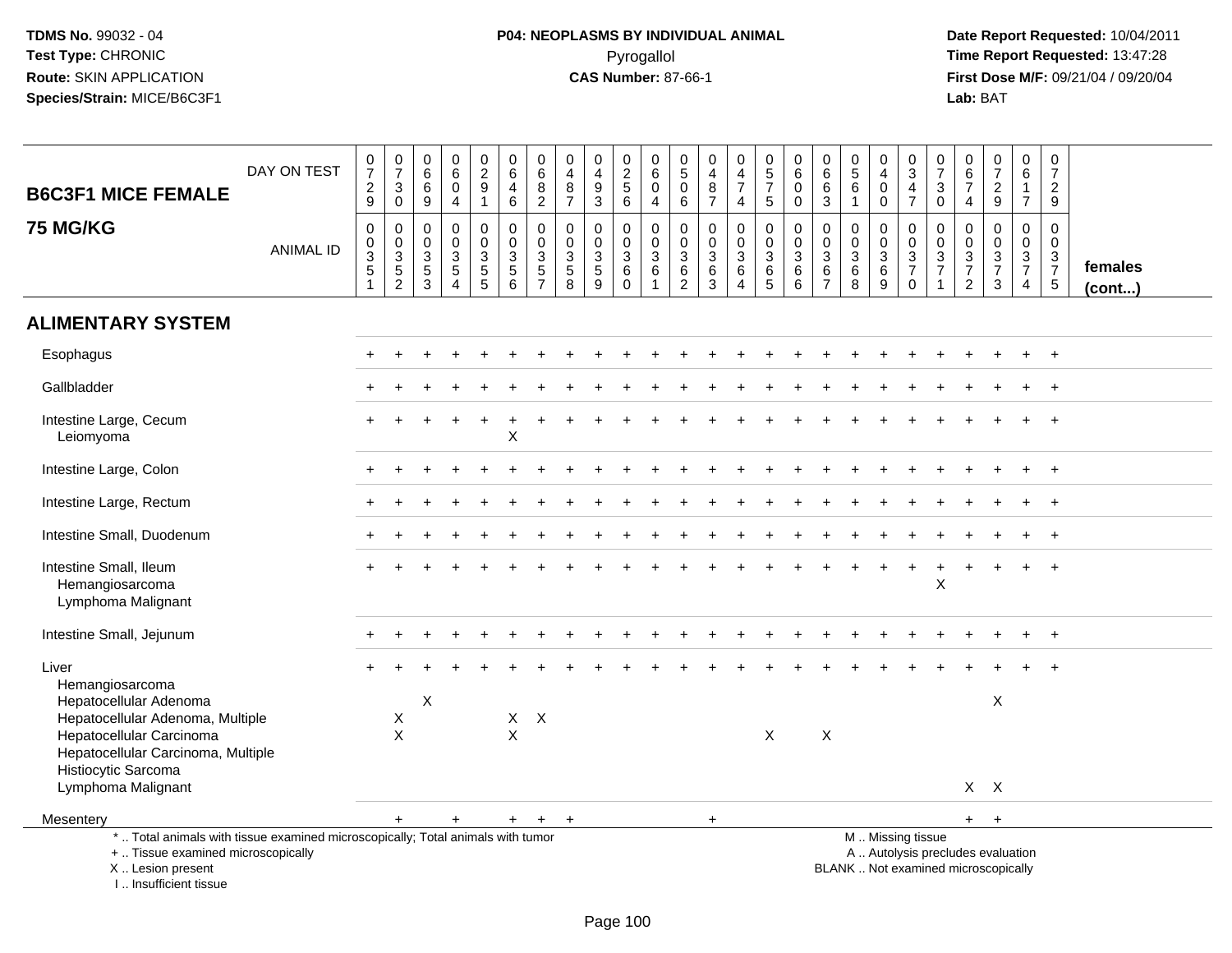**Date Report Requested:** 10/04/2011 **First Dose M/F:** 09/21/04 / 09/20/04<br>Lab: BAT **Lab:** BAT

| <b>B6C3F1 MICE FEMALE</b>                                                                                                                 | DAY ON TEST      | $\frac{0}{7}$<br>$\frac{2}{9}$           | $\frac{0}{7}$<br>$\ensuremath{\mathsf{3}}$<br>$\mathbf 0$ | $\boldsymbol{0}$<br>$6\phantom{a}$<br>$\,6\,$<br>9         | 0<br>6<br>$\mathbf 0$<br>$\overline{4}$                                 | $\pmb{0}$<br>$\overline{2}$<br>$\boldsymbol{9}$<br>$\mathbf{1}$ | $\pmb{0}$<br>$6\overline{6}$<br>$\overline{4}$<br>6  | 0<br>$6\phantom{a}$<br>8<br>$\overline{2}$                           | $\mathbf 0$<br>$\overline{4}$<br>8<br>$\overline{7}$ | $\pmb{0}$<br>$\overline{4}$<br>$\boldsymbol{9}$<br>$\mathfrak{Z}$          | $0$<br>$2$<br>$5$<br>$6$                                             | 0<br>$\,6\,$<br>$\mathbf 0$<br>$\overline{4}$                                  | $\mathbf 0$<br>$\sqrt{5}$<br>$\mathbf 0$<br>6          | $\mathbf 0$<br>$\overline{\mathbf{4}}$<br>8<br>$\overline{7}$    | 0<br>$\overline{4}$<br>$\overline{7}$<br>$\overline{4}$          | $\begin{array}{c} 0 \\ 5 \end{array}$<br>$\overline{7}$<br>5 | $\pmb{0}$<br>$6\phantom{a}$<br>$\mathbf 0$<br>$\mathbf 0$ | $\mathbf 0$<br>$\,6\,$<br>6<br>3                     | $\begin{array}{c} 0 \\ 5 \end{array}$<br>$6\phantom{1}6$<br>$\overline{1}$ | 0<br>$\overline{4}$<br>$\mathbf 0$<br>$\mathbf 0$ | $\pmb{0}$<br>$\overline{3}$<br>$\frac{4}{7}$                                                  | 0<br>$\overline{7}$<br>$\mathbf{3}$<br>$\mathbf 0$ | 0<br>$6\phantom{a}$<br>$\overline{7}$<br>$\overline{4}$                        | $\frac{0}{7}$<br>$\overline{c}$<br>9                         | 0<br>$6\overline{6}$<br>1<br>$\overline{7}$ | $\begin{array}{c} 0 \\ 7 \end{array}$<br>$\overline{c}$<br>9 |                         |
|-------------------------------------------------------------------------------------------------------------------------------------------|------------------|------------------------------------------|-----------------------------------------------------------|------------------------------------------------------------|-------------------------------------------------------------------------|-----------------------------------------------------------------|------------------------------------------------------|----------------------------------------------------------------------|------------------------------------------------------|----------------------------------------------------------------------------|----------------------------------------------------------------------|--------------------------------------------------------------------------------|--------------------------------------------------------|------------------------------------------------------------------|------------------------------------------------------------------|--------------------------------------------------------------|-----------------------------------------------------------|------------------------------------------------------|----------------------------------------------------------------------------|---------------------------------------------------|-----------------------------------------------------------------------------------------------|----------------------------------------------------|--------------------------------------------------------------------------------|--------------------------------------------------------------|---------------------------------------------|--------------------------------------------------------------|-------------------------|
| <b>75 MG/KG</b>                                                                                                                           | <b>ANIMAL ID</b> | $\,0\,$<br>$\frac{0}{3}$<br>$\mathbf{1}$ | 0<br>$\pmb{0}$<br>$\frac{3}{5}$                           | $\mathbf 0$<br>$\mathbf 0$<br>$\mathsf 3$<br>$\frac{5}{3}$ | $\mathbf 0$<br>$\Omega$<br>$\mathbf{3}$<br>$\sqrt{5}$<br>$\overline{4}$ | 0<br>$\pmb{0}$<br>$\frac{3}{5}$                                 | 0<br>$\pmb{0}$<br>$\sqrt{3}$<br>$5\phantom{.0}$<br>6 | $\mathbf 0$<br>$\mathbf 0$<br>3<br>$5\phantom{.0}$<br>$\overline{7}$ | 0<br>$\Omega$<br>3<br>$\sqrt{5}$<br>$\overline{8}$   | $\mathbf 0$<br>$\mathbf 0$<br>$\ensuremath{\mathsf{3}}$<br>$\sqrt{5}$<br>9 | 0<br>$\mathbf 0$<br>$\ensuremath{\mathsf{3}}$<br>$\,6\,$<br>$\Omega$ | $\mathbf 0$<br>$\mathbf 0$<br>$\mathbf 3$<br>$6\phantom{1}6$<br>$\overline{1}$ | $\mathbf 0$<br>$\mathbf 0$<br>3<br>6<br>$\overline{2}$ | $\mathbf 0$<br>$\mathbf 0$<br>$\sqrt{3}$<br>$6\phantom{1}6$<br>3 | 0<br>$\mathbf 0$<br>$\mathbf{3}$<br>6<br>$\overline{\mathbf{4}}$ | 0<br>$\mathbf 0$<br>$\sqrt{3}$<br>$\,6\,$<br>$5\phantom{.0}$ | 0<br>$\pmb{0}$<br>$\sqrt{3}$<br>$\,6\,$<br>$6\phantom{a}$ | $\Omega$<br>$\Omega$<br>3<br>$\,6$<br>$\overline{7}$ | $\mathbf 0$<br>$\mathbf 0$<br>$\mathbf{3}$<br>6<br>8                       | 0<br>$\mathbf 0$<br>3<br>$\,6\,$<br>9             | 0<br>$\mathbf 0$<br>$\frac{3}{7}$<br>$\mathbf 0$                                              | 0<br>$\Omega$<br>3<br>$\overline{7}$               | 0<br>$\Omega$<br>$\ensuremath{\mathsf{3}}$<br>$\overline{7}$<br>$\overline{2}$ | $\mathbf 0$<br>$\mathsf{O}$<br>$\frac{3}{7}$<br>$\mathbf{3}$ | 0<br>$\mathbf 0$<br>$\frac{3}{7}$<br>4      | $\mathbf 0$<br>$\mathbf 0$<br>$\frac{3}{7}$<br>$\sqrt{5}$    | females<br>$($ cont $)$ |
| Histiocytic Sarcoma<br>Lymphoma Malignant                                                                                                 |                  |                                          |                                                           |                                                            |                                                                         |                                                                 |                                                      |                                                                      |                                                      |                                                                            |                                                                      |                                                                                |                                                        |                                                                  |                                                                  |                                                              |                                                           |                                                      |                                                                            |                                                   |                                                                                               |                                                    |                                                                                | $X$ $X$                                                      |                                             |                                                              |                         |
| Pancreas<br>Histiocytic Sarcoma<br>Lymphoma Malignant                                                                                     |                  |                                          |                                                           |                                                            |                                                                         |                                                                 |                                                      |                                                                      |                                                      |                                                                            |                                                                      |                                                                                |                                                        |                                                                  |                                                                  |                                                              |                                                           |                                                      |                                                                            |                                                   |                                                                                               |                                                    |                                                                                | X                                                            |                                             | $\overline{+}$                                               |                         |
| Salivary Glands<br>Lymphoma Malignant                                                                                                     |                  |                                          |                                                           |                                                            |                                                                         |                                                                 |                                                      |                                                                      |                                                      |                                                                            |                                                                      |                                                                                |                                                        |                                                                  |                                                                  |                                                              |                                                           |                                                      |                                                                            |                                                   |                                                                                               |                                                    |                                                                                | $\ddot{}$<br>X                                               | $+$                                         | $+$                                                          |                         |
| Stomach, Forestomach<br>Histiocytic Sarcoma<br>Squamous Cell Papilloma                                                                    |                  |                                          |                                                           |                                                            |                                                                         |                                                                 |                                                      | $\mathsf X$                                                          |                                                      |                                                                            |                                                                      |                                                                                |                                                        |                                                                  |                                                                  |                                                              |                                                           |                                                      |                                                                            |                                                   |                                                                                               |                                                    |                                                                                |                                                              |                                             | $\overline{+}$                                               |                         |
| Stomach, Glandular<br>Histiocytic Sarcoma                                                                                                 |                  |                                          |                                                           |                                                            |                                                                         |                                                                 |                                                      |                                                                      |                                                      |                                                                            |                                                                      |                                                                                |                                                        |                                                                  |                                                                  |                                                              |                                                           |                                                      |                                                                            |                                                   |                                                                                               |                                                    |                                                                                |                                                              |                                             | $+$                                                          |                         |
| <b>CARDIOVASCULAR SYSTEM</b>                                                                                                              |                  |                                          |                                                           |                                                            |                                                                         |                                                                 |                                                      |                                                                      |                                                      |                                                                            |                                                                      |                                                                                |                                                        |                                                                  |                                                                  |                                                              |                                                           |                                                      |                                                                            |                                                   |                                                                                               |                                                    |                                                                                |                                                              |                                             |                                                              |                         |
| <b>Blood Vessel</b>                                                                                                                       |                  |                                          |                                                           |                                                            |                                                                         |                                                                 |                                                      |                                                                      |                                                      |                                                                            |                                                                      |                                                                                |                                                        |                                                                  |                                                                  |                                                              |                                                           |                                                      |                                                                            |                                                   |                                                                                               |                                                    |                                                                                |                                                              |                                             | $+$                                                          |                         |
| Heart<br>Lymphoma Malignant                                                                                                               |                  |                                          |                                                           |                                                            |                                                                         |                                                                 |                                                      |                                                                      |                                                      |                                                                            |                                                                      |                                                                                |                                                        |                                                                  |                                                                  |                                                              |                                                           |                                                      |                                                                            |                                                   |                                                                                               |                                                    |                                                                                | X                                                            | $\ddot{}$                                   | $\overline{+}$                                               |                         |
| <b>ENDOCRINE SYSTEM</b>                                                                                                                   |                  |                                          |                                                           |                                                            |                                                                         |                                                                 |                                                      |                                                                      |                                                      |                                                                            |                                                                      |                                                                                |                                                        |                                                                  |                                                                  |                                                              |                                                           |                                                      |                                                                            |                                                   |                                                                                               |                                                    |                                                                                |                                                              |                                             |                                                              |                         |
| <b>Adrenal Cortex</b><br>Lymphoma Malignant                                                                                               |                  |                                          |                                                           |                                                            |                                                                         |                                                                 |                                                      |                                                                      |                                                      |                                                                            |                                                                      |                                                                                |                                                        |                                                                  |                                                                  |                                                              |                                                           |                                                      |                                                                            |                                                   |                                                                                               |                                                    |                                                                                | $\overline{1}$<br>X                                          | $\ddot{}$                                   | $+$                                                          |                         |
| Adrenal Medulla<br>Lymphoma Malignant                                                                                                     |                  |                                          |                                                           |                                                            |                                                                         |                                                                 |                                                      |                                                                      |                                                      |                                                                            |                                                                      |                                                                                |                                                        |                                                                  |                                                                  |                                                              |                                                           |                                                      |                                                                            |                                                   |                                                                                               |                                                    |                                                                                | X                                                            |                                             |                                                              |                         |
| *  Total animals with tissue examined microscopically; Total animals with tumor<br>+  Tissue examined microscopically<br>X Lesion present |                  |                                          |                                                           |                                                            |                                                                         |                                                                 |                                                      |                                                                      |                                                      |                                                                            |                                                                      |                                                                                |                                                        |                                                                  |                                                                  |                                                              |                                                           |                                                      |                                                                            |                                                   | M  Missing tissue<br>A  Autolysis precludes evaluation<br>BLANK  Not examined microscopically |                                                    |                                                                                |                                                              |                                             |                                                              |                         |

I .. Insufficient tissue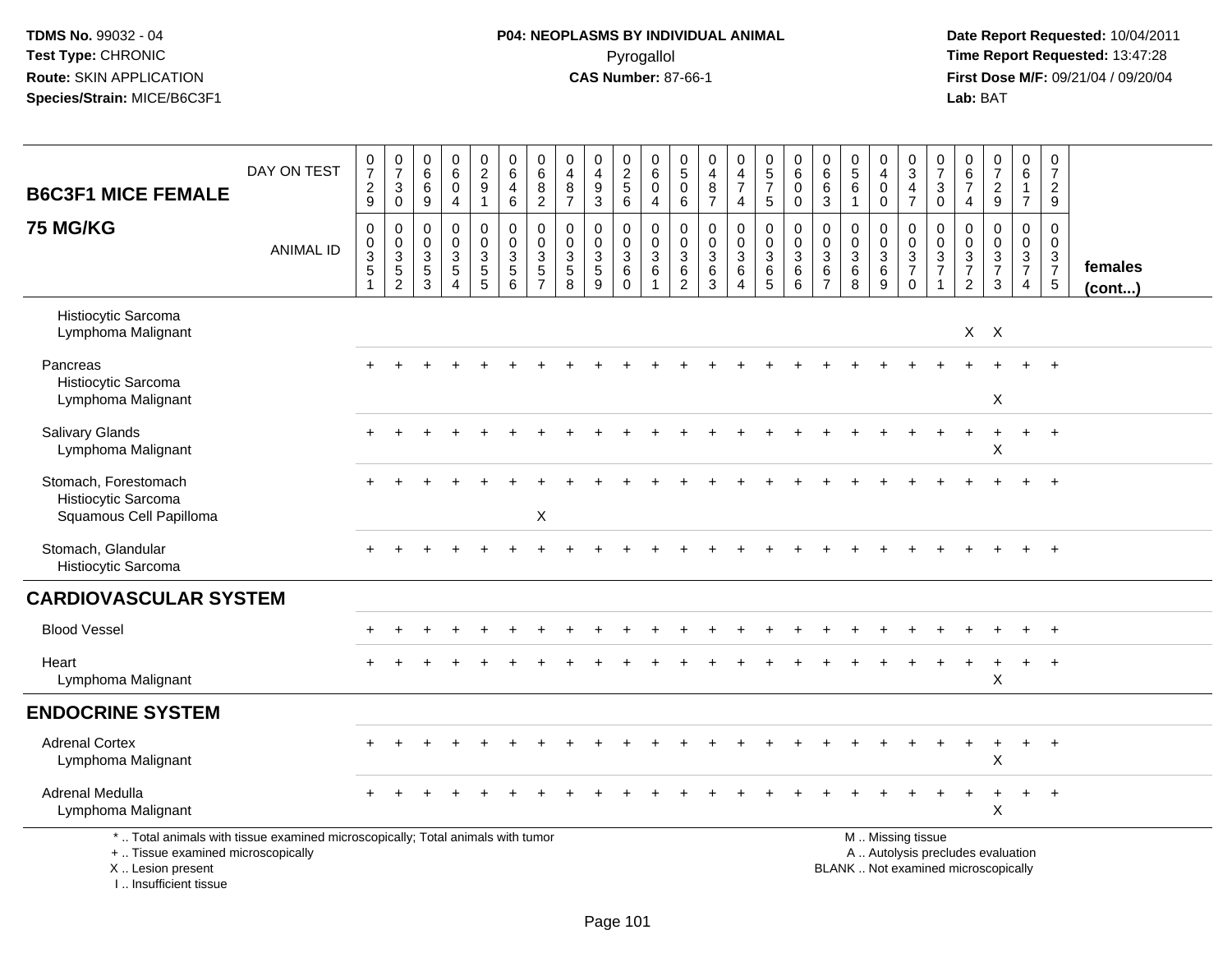#### **P04: NEOPLASMS BY INDIVIDUAL ANIMAL**Pyrogallol **Time Report Requested:** 13:47:28

 **Date Report Requested:** 10/04/2011 **First Dose M/F:** 09/21/04 / 09/20/04<br>**Lab:** BAT **Lab:** BAT

| <b>B6C3F1 MICE FEMALE</b>                                                   | DAY ON TEST      | $\frac{0}{7}$<br>$\boldsymbol{2}$<br>$\boldsymbol{9}$    | $\frac{0}{7}$<br>$\mathbf{3}$<br>$\mathsf 0$ | 0<br>$\,6$<br>$\,6\,$<br>9 | $\begin{matrix} 0 \\ 6 \end{matrix}$<br>$\mathbf 0$<br>$\overline{4}$              | $\begin{smallmatrix} 0\\2\\9 \end{smallmatrix}$<br>$\mathbf{1}$        | $_{6}^{\rm 0}$<br>$\overline{\mathbf{4}}$<br>6 | $_{6}^{\rm 0}$<br>$\bf 8$<br>$\overline{2}$                                     | $\pmb{0}$<br>$\overline{4}$<br>$\bf 8$<br>$\overline{7}$ | $\begin{smallmatrix}0\\4\end{smallmatrix}$<br>$9\,$<br>$\mathbf{3}$ | $\begin{array}{c} 0 \\ 2 \\ 5 \end{array}$<br>$6\phantom{1}$ | 0<br>$\,6\,$<br>$\mathbf 0$<br>4                               | $\frac{0}{5}$<br>$\mathsf{O}\xspace$<br>6                       | $\frac{0}{4}$<br>$\bf 8$<br>$\overline{7}$                   | $\begin{array}{c} 0 \\ 4 \\ 7 \end{array}$<br>$\overline{4}$ | $\begin{matrix} 0 \\ 5 \end{matrix}$<br>$\overline{7}$<br>5 | $\begin{array}{c} 0 \\ 6 \end{array}$<br>$\mathbf 0$<br>$\mathbf 0$ | 0<br>$\,6$<br>6<br>$\mathbf{3}$                                   | $\begin{array}{c} 0 \\ 5 \end{array}$<br>$\,6\,$<br>$\overline{1}$ | $\begin{smallmatrix}0\0\4\end{smallmatrix}$<br>$\mathbf 0$<br>$\mathbf 0$ | $\begin{array}{c} 0 \\ 3 \\ 4 \end{array}$<br>$\overline{7}$                 | $\frac{0}{7}$<br>$\mathsf 3$<br>$\mathbf 0$                 | 0<br>6<br>$\overline{7}$<br>$\overline{4}$                  | $\frac{0}{7}$<br>$\frac{2}{9}$                            | $\begin{matrix} 0 \\ 6 \end{matrix}$<br>$\mathbf{1}$<br>$\overline{7}$ | $\mathbf 0$<br>$\overline{7}$<br>$\sqrt{2}$<br>9               |                   |
|-----------------------------------------------------------------------------|------------------|----------------------------------------------------------|----------------------------------------------|----------------------------|------------------------------------------------------------------------------------|------------------------------------------------------------------------|------------------------------------------------|---------------------------------------------------------------------------------|----------------------------------------------------------|---------------------------------------------------------------------|--------------------------------------------------------------|----------------------------------------------------------------|-----------------------------------------------------------------|--------------------------------------------------------------|--------------------------------------------------------------|-------------------------------------------------------------|---------------------------------------------------------------------|-------------------------------------------------------------------|--------------------------------------------------------------------|---------------------------------------------------------------------------|------------------------------------------------------------------------------|-------------------------------------------------------------|-------------------------------------------------------------|-----------------------------------------------------------|------------------------------------------------------------------------|----------------------------------------------------------------|-------------------|
| <b>75 MG/KG</b>                                                             | <b>ANIMAL ID</b> | 0<br>0<br>$\overline{3}$<br>$\sqrt{5}$<br>$\overline{1}$ | $\pmb{0}$<br>$\frac{0}{3}$<br>$\overline{2}$ | 0<br>0<br>3<br>5<br>3      | $\pmb{0}$<br>$\mathsf{O}\xspace$<br>$\overline{3}$<br>$\sqrt{5}$<br>$\overline{4}$ | $\mathsf{O}$<br>$\overline{0}$<br>$\mathbf{3}$<br>$5\phantom{.0}$<br>5 | $\pmb{0}$<br>$\frac{0}{3}$<br>$\,6\,$          | $\begin{smallmatrix} 0\\0 \end{smallmatrix}$<br>$\frac{3}{5}$<br>$\overline{7}$ | $\pmb{0}$<br>$\ddot{\mathbf{0}}$<br>$\frac{3}{5}$<br>8   | $\mathbf 0$<br>$\overline{0}$<br>$\mathbf{3}$<br>$\sqrt{5}$<br>9    | 0<br>$\mathbf 0$<br>$\overline{3}$<br>$\,6\,$<br>$\mathbf 0$ | $\pmb{0}$<br>$\overline{0}$<br>$\sqrt{3}$<br>6<br>$\mathbf{1}$ | $\pmb{0}$<br>$\mathbf 0$<br>$\mathbf{3}$<br>6<br>$\overline{2}$ | $\pmb{0}$<br>$\mathsf{O}\xspace$<br>$\overline{3}$<br>6<br>3 | $\pmb{0}$<br>$\frac{0}{3}$<br>6<br>$\overline{4}$            | 0<br>$\overline{0}$<br>3<br>6<br>5                          | $\begin{matrix} 0 \\ 0 \\ 3 \end{matrix}$<br>6<br>$\,6\,$           | $\mathbf 0$<br>$\mathbf 0$<br>$\mathbf{3}$<br>6<br>$\overline{7}$ | $\mathbf 0$<br>$\overline{0}$<br>$\overline{3}$<br>6<br>8          | 0<br>$\mathbf 0$<br>$\ensuremath{\mathsf{3}}$<br>6<br>9                   | $\begin{smallmatrix} 0\\0 \end{smallmatrix}$<br>$\frac{3}{7}$<br>$\mathbf 0$ | $\mathbf 0$<br>$\mathbf 0$<br>$\frac{3}{7}$<br>$\mathbf{1}$ | $\pmb{0}$<br>$\mathbf 0$<br>$\frac{3}{7}$<br>$\overline{2}$ | 0<br>$\mathsf{O}\xspace$<br>$\frac{3}{7}$<br>$\mathbf{3}$ | $\mathbf 0$<br>$\mathbf 0$<br>$\frac{3}{7}$<br>$\overline{4}$          | $\mathbf 0$<br>$\mathbf 0$<br>$\frac{3}{7}$<br>$5\phantom{.0}$ | females<br>(cont) |
| Islets, Pancreatic                                                          |                  |                                                          |                                              |                            |                                                                                    |                                                                        |                                                |                                                                                 |                                                          |                                                                     |                                                              |                                                                |                                                                 |                                                              |                                                              |                                                             |                                                                     |                                                                   |                                                                    |                                                                           |                                                                              |                                                             |                                                             |                                                           | $\ddot{}$                                                              | $+$                                                            |                   |
| Parathyroid Gland                                                           |                  |                                                          |                                              |                            |                                                                                    |                                                                        |                                                |                                                                                 |                                                          | M                                                                   | M                                                            | $\ddot{}$                                                      |                                                                 | $+$                                                          | M                                                            | M                                                           | $+$                                                                 | $+$                                                               | M                                                                  | $\ddot{}$                                                                 | M                                                                            | $+$                                                         | M                                                           | $+$                                                       |                                                                        | M +                                                            |                   |
| <b>Pituitary Gland</b><br>Lymphoma Malignant<br>Pars Distalis, Adenoma      |                  |                                                          |                                              |                            |                                                                                    |                                                                        |                                                | X                                                                               |                                                          |                                                                     |                                                              |                                                                |                                                                 |                                                              |                                                              |                                                             |                                                                     |                                                                   |                                                                    |                                                                           |                                                                              |                                                             |                                                             | $\ddot{}$<br>X                                            | $\ddot{}$                                                              | $+$<br>$\boldsymbol{\mathsf{X}}$                               |                   |
| <b>Thyroid Gland</b>                                                        |                  | $\ddot{}$                                                | $\ddot{}$                                    | ÷                          |                                                                                    | $\div$                                                                 | $\ddot{}$                                      |                                                                                 |                                                          |                                                                     |                                                              |                                                                |                                                                 |                                                              |                                                              |                                                             |                                                                     |                                                                   |                                                                    |                                                                           |                                                                              |                                                             | $+$                                                         | $\ddot{}$                                                 | $+$                                                                    | $+$                                                            |                   |
| <b>GENERAL BODY SYSTEM</b>                                                  |                  |                                                          |                                              |                            |                                                                                    |                                                                        |                                                |                                                                                 |                                                          |                                                                     |                                                              |                                                                |                                                                 |                                                              |                                                              |                                                             |                                                                     |                                                                   |                                                                    |                                                                           |                                                                              |                                                             |                                                             |                                                           |                                                                        |                                                                |                   |
| <b>NONE</b>                                                                 |                  |                                                          |                                              |                            |                                                                                    |                                                                        |                                                |                                                                                 |                                                          |                                                                     |                                                              |                                                                |                                                                 |                                                              |                                                              |                                                             |                                                                     |                                                                   |                                                                    |                                                                           |                                                                              |                                                             |                                                             |                                                           |                                                                        |                                                                |                   |
| <b>GENITAL SYSTEM</b>                                                       |                  |                                                          |                                              |                            |                                                                                    |                                                                        |                                                |                                                                                 |                                                          |                                                                     |                                                              |                                                                |                                                                 |                                                              |                                                              |                                                             |                                                                     |                                                                   |                                                                    |                                                                           |                                                                              |                                                             |                                                             |                                                           |                                                                        |                                                                |                   |
| <b>Clitoral Gland</b><br>Histiocytic Sarcoma<br>Lymphoma Malignant          |                  |                                                          |                                              |                            |                                                                                    |                                                                        |                                                |                                                                                 |                                                          |                                                                     |                                                              |                                                                |                                                                 |                                                              |                                                              |                                                             |                                                                     |                                                                   |                                                                    |                                                                           |                                                                              |                                                             |                                                             | X                                                         |                                                                        |                                                                |                   |
| Ovary<br>Cystadenoma<br>Histiocytic Sarcoma<br>Lymphoma Malignant           |                  |                                                          |                                              |                            |                                                                                    |                                                                        |                                                |                                                                                 |                                                          |                                                                     |                                                              |                                                                |                                                                 |                                                              |                                                              |                                                             |                                                                     |                                                                   |                                                                    |                                                                           |                                                                              |                                                             |                                                             | X                                                         |                                                                        |                                                                |                   |
| <b>Uterus</b><br>Histiocytic Sarcoma<br>Lymphoma Malignant<br>Polyp Stromal |                  |                                                          |                                              |                            |                                                                                    |                                                                        |                                                |                                                                                 |                                                          |                                                                     |                                                              |                                                                |                                                                 |                                                              | X                                                            |                                                             |                                                                     |                                                                   |                                                                    |                                                                           |                                                                              |                                                             |                                                             | X                                                         |                                                                        |                                                                |                   |

\* .. Total animals with tissue examined microscopically; Total animals with tumor

+ .. Tissue examined microscopically

 Lesion present BLANK .. Not examined microscopicallyX .. Lesion present

I .. Insufficient tissue

 M .. Missing tissuey the contract of the contract of the contract of the contract of the contract of the contract of the contract of  $A$ . Autolysis precludes evaluation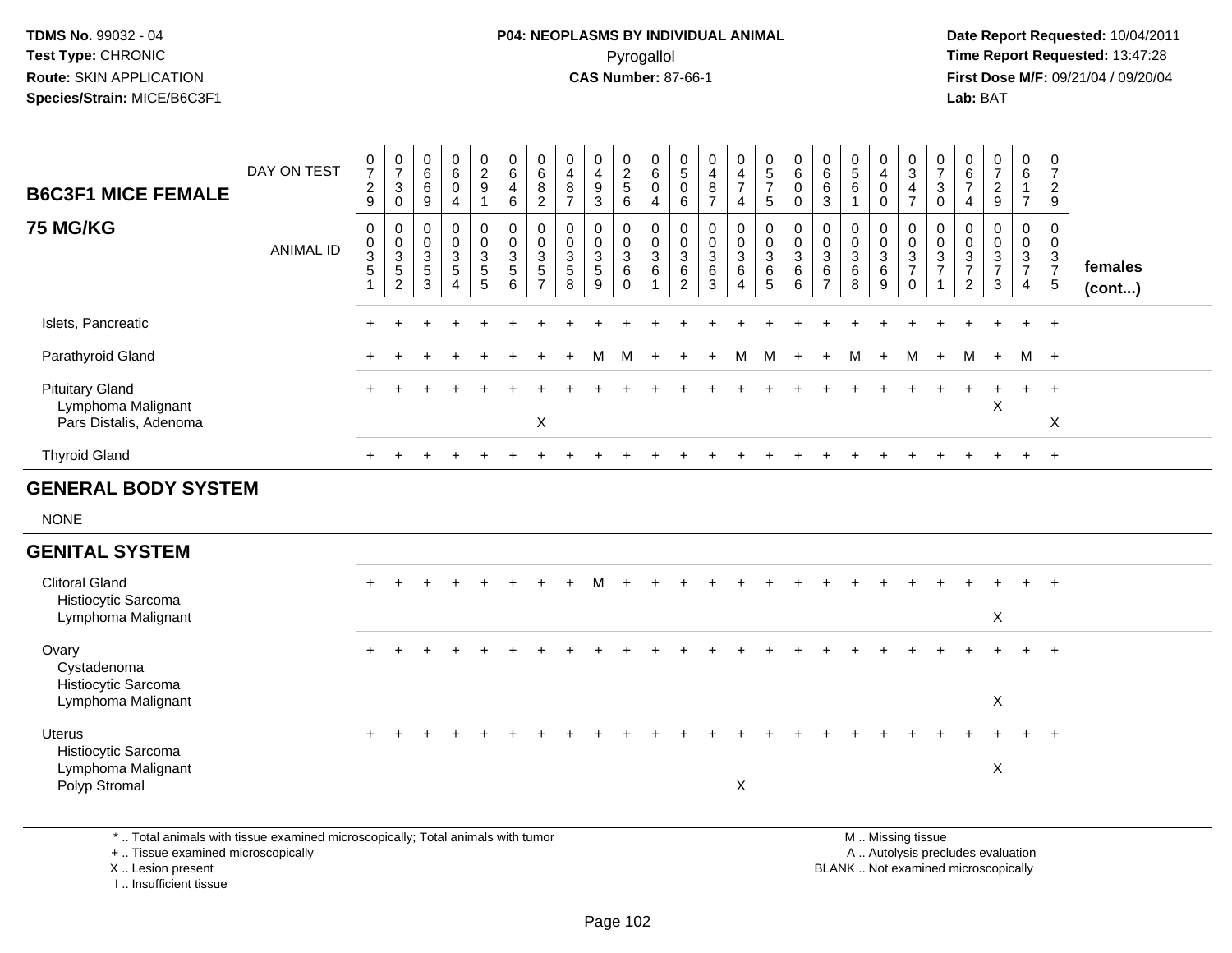# **P04: NEOPLASMS BY INDIVIDUAL ANIMAL**Pyrogallol **Time Report Requested:** 13:47:28

| <b>B6C3F1 MICE FEMALE</b>                                                                                                                                                                                                                                                                      | DAY ON TEST      | $\frac{0}{7}$<br>$\frac{2}{9}$                                             | $\frac{0}{7}$<br>$\ensuremath{\mathsf{3}}$<br>$\pmb{0}$                              | 0<br>$\,6\,$<br>$\,6\,$<br>9                                               | $_{6}^{\rm 0}$<br>$\pmb{0}$<br>$\overline{4}$                                  | 0<br>$\frac{2}{9}$<br>$\mathbf{1}$                                  | $\boldsymbol{0}$<br>$\,6\,$<br>4<br>$\,6\,$                 | 0<br>$\,6\,$<br>8<br>$\sqrt{2}$                                         | 0<br>$\overline{4}$<br>$\, 8$<br>$\overline{7}$   | 0<br>$\overline{4}$<br>$\boldsymbol{9}$<br>3            | 0<br>$\frac{2}{5}$                                                   | 0<br>6<br>$\mathbf 0$<br>$\overline{4}$ | $\pmb{0}$<br>$\,$ 5 $\,$<br>$\pmb{0}$<br>$6\overline{6}$ | $\begin{smallmatrix}0\0\4\end{smallmatrix}$<br>$\frac{8}{7}$                  | $\begin{smallmatrix}0\0\4\end{smallmatrix}$<br>$\boldsymbol{7}$<br>4           | $\begin{array}{c} 0 \\ 5 \end{array}$<br>$\overline{7}$<br>$\overline{5}$ | 0<br>$\,6\,$<br>$\mathbf 0$<br>$\mathbf 0$              | 0<br>$\,6\,$<br>$\,6\,$<br>$\mathbf{3}$                         | $\begin{array}{c} 0 \\ 5 \end{array}$<br>6<br>$\mathbf{1}$ | 0<br>$\overline{4}$<br>$\pmb{0}$<br>$\mathbf 0$    | $\boldsymbol{0}$<br>$\ensuremath{\mathsf{3}}$<br>$\frac{4}{7}$                                | 0<br>$\overline{7}$<br>$\mathsf 3$<br>$\mathbf 0$                                           | $\pmb{0}$<br>$\,6\,$<br>$\overline{7}$<br>$\overline{4}$              | $\frac{0}{7}$<br>$\frac{2}{9}$                              | $\mathbf 0$<br>6<br>$\mathbf{1}$<br>$\overline{7}$            | $\pmb{0}$<br>$\overline{7}$<br>$\overline{2}$<br>$\boldsymbol{9}$ |                   |
|------------------------------------------------------------------------------------------------------------------------------------------------------------------------------------------------------------------------------------------------------------------------------------------------|------------------|----------------------------------------------------------------------------|--------------------------------------------------------------------------------------|----------------------------------------------------------------------------|--------------------------------------------------------------------------------|---------------------------------------------------------------------|-------------------------------------------------------------|-------------------------------------------------------------------------|---------------------------------------------------|---------------------------------------------------------|----------------------------------------------------------------------|-----------------------------------------|----------------------------------------------------------|-------------------------------------------------------------------------------|--------------------------------------------------------------------------------|---------------------------------------------------------------------------|---------------------------------------------------------|-----------------------------------------------------------------|------------------------------------------------------------|----------------------------------------------------|-----------------------------------------------------------------------------------------------|---------------------------------------------------------------------------------------------|-----------------------------------------------------------------------|-------------------------------------------------------------|---------------------------------------------------------------|-------------------------------------------------------------------|-------------------|
| <b>75 MG/KG</b>                                                                                                                                                                                                                                                                                | <b>ANIMAL ID</b> | $\mathbf 0$<br>$\pmb{0}$<br>$\ensuremath{\mathsf{3}}$<br>5<br>$\mathbf{1}$ | $\pmb{0}$<br>$\pmb{0}$<br>$\ensuremath{\mathsf{3}}$<br>$\,$ 5 $\,$<br>$\overline{2}$ | $\mathbf 0$<br>$\mathbf 0$<br>$\mathbf{3}$<br>$\sqrt{5}$<br>$\overline{3}$ | $\mathbf 0$<br>$\mathsf 0$<br>$\mathbf{3}$<br>$\overline{5}$<br>$\overline{4}$ | $\pmb{0}$<br>0<br>$\mathbf{3}$<br>$5\phantom{.0}$<br>$\overline{5}$ | $\pmb{0}$<br>$\pmb{0}$<br>$\overline{3}$<br>$\sqrt{5}$<br>6 | $\mathbf 0$<br>$\Omega$<br>$\mathbf{3}$<br>$\sqrt{5}$<br>$\overline{7}$ | $\Omega$<br>$\mathbf 0$<br>$\mathbf{3}$<br>5<br>8 | 0<br>$\mathbf 0$<br>$\ensuremath{\mathsf{3}}$<br>5<br>9 | $\pmb{0}$<br>$\mathsf{O}\xspace$<br>$\mathbf{3}$<br>6<br>$\mathbf 0$ | 0<br>$\Omega$<br>3<br>6<br>1.           | $\mathbf 0$<br>0<br>$\mathbf{3}$<br>6<br>$\overline{2}$  | $\mathsf 0$<br>$\mathsf{O}\xspace$<br>$\sqrt{3}$<br>$\,6\,$<br>$\overline{3}$ | $\mathbf 0$<br>$\mathbf 0$<br>$\ensuremath{\mathsf{3}}$<br>6<br>$\overline{4}$ | $\mathbf 0$<br>$\mathbf 0$<br>$\sqrt{3}$<br>6<br>$\sqrt{5}$               | $\mathbf 0$<br>$\overline{0}$<br>$\mathbf{3}$<br>6<br>6 | $\mathbf 0$<br>$\mathbf 0$<br>$\sqrt{3}$<br>6<br>$\overline{7}$ | 0<br>0<br>3<br>6<br>8                                      | $\mathbf 0$<br>$\pmb{0}$<br>$\mathbf{3}$<br>6<br>9 | $\pmb{0}$<br>$\pmb{0}$<br>$\frac{3}{7}$<br>$\mathbf 0$                                        | $\mathbf 0$<br>$\mathbf 0$<br>$\ensuremath{\mathsf{3}}$<br>$\overline{7}$<br>$\overline{1}$ | $\mathbf 0$<br>$\mathsf{O}\xspace$<br>$\frac{3}{7}$<br>$\overline{2}$ | $\mathbf 0$<br>$\mathbf 0$<br>$\frac{3}{7}$<br>$\mathbf{3}$ | $\mathbf 0$<br>$\mathbf 0$<br>$\frac{3}{7}$<br>$\overline{4}$ | $\mathbf 0$<br>$\Omega$<br>$\frac{3}{7}$<br>$\sqrt{5}$            | females<br>(cont) |
| <b>HEMATOPOIETIC SYSTEM</b>                                                                                                                                                                                                                                                                    |                  |                                                                            |                                                                                      |                                                                            |                                                                                |                                                                     |                                                             |                                                                         |                                                   |                                                         |                                                                      |                                         |                                                          |                                                                               |                                                                                |                                                                           |                                                         |                                                                 |                                                            |                                                    |                                                                                               |                                                                                             |                                                                       |                                                             |                                                               |                                                                   |                   |
| <b>Bone Marrow</b><br>Histiocytic Sarcoma<br>Lymphoma Malignant                                                                                                                                                                                                                                |                  |                                                                            |                                                                                      |                                                                            |                                                                                |                                                                     |                                                             |                                                                         |                                                   |                                                         |                                                                      |                                         |                                                          |                                                                               |                                                                                |                                                                           |                                                         |                                                                 |                                                            |                                                    |                                                                                               |                                                                                             |                                                                       | X                                                           |                                                               |                                                                   |                   |
| Lymph Node<br>Axillary, Histiocytic Sarcoma<br>Axillary, Lymphoma Malignant<br>Bronchial, Histiocytic Sarcoma<br>Bronchial, Lymphoma Malignant<br>Iliac, Lymphoma Malignant<br>Inguinal, Lymphoma Malignant<br>Lumbar, Lymphoma Malignant<br>Mediastinal, Hemangiosarcoma, Metastatic,<br>Skin |                  |                                                                            |                                                                                      | $\div$                                                                     |                                                                                |                                                                     |                                                             |                                                                         |                                                   |                                                         |                                                                      |                                         |                                                          |                                                                               |                                                                                |                                                                           |                                                         |                                                                 |                                                            |                                                    |                                                                                               |                                                                                             | $\mathsf{X}$<br>X                                                     | X<br>$\boldsymbol{\mathsf{X}}$<br>X<br>$\times$             |                                                               |                                                                   |                   |
| Mediastinal, Histiocytic Sarcoma<br>Mediastinal, Lymphoma Malignant<br>Renal, Histiocytic Sarcoma<br>Renal, Lymphoma Malignant                                                                                                                                                                 |                  |                                                                            |                                                                                      |                                                                            |                                                                                |                                                                     |                                                             |                                                                         |                                                   |                                                         |                                                                      |                                         |                                                          |                                                                               |                                                                                |                                                                           |                                                         |                                                                 |                                                            |                                                    |                                                                                               |                                                                                             | $\boldsymbol{\mathsf{X}}$                                             | $X$ $X$                                                     |                                                               |                                                                   |                   |
| Lymph Node, Mandibular<br>Histiocytic Sarcoma<br>Lymphoma Malignant                                                                                                                                                                                                                            |                  |                                                                            |                                                                                      |                                                                            |                                                                                |                                                                     |                                                             |                                                                         |                                                   |                                                         |                                                                      |                                         |                                                          |                                                                               |                                                                                |                                                                           |                                                         |                                                                 |                                                            |                                                    |                                                                                               |                                                                                             |                                                                       | $X$ $X$                                                     |                                                               |                                                                   |                   |
| Lymph Node, Mesenteric<br>Histiocytic Sarcoma<br>Lymphoma Malignant                                                                                                                                                                                                                            |                  |                                                                            |                                                                                      |                                                                            |                                                                                |                                                                     |                                                             |                                                                         |                                                   |                                                         |                                                                      |                                         |                                                          |                                                                               |                                                                                |                                                                           |                                                         |                                                                 |                                                            |                                                    |                                                                                               |                                                                                             |                                                                       | $X$ $X$                                                     |                                                               |                                                                   |                   |
| Spleen                                                                                                                                                                                                                                                                                         |                  |                                                                            |                                                                                      |                                                                            |                                                                                |                                                                     |                                                             |                                                                         |                                                   |                                                         |                                                                      |                                         |                                                          |                                                                               |                                                                                |                                                                           |                                                         |                                                                 |                                                            |                                                    |                                                                                               |                                                                                             |                                                                       |                                                             |                                                               |                                                                   |                   |
| *  Total animals with tissue examined microscopically; Total animals with tumor<br>+  Tissue examined microscopically<br>X  Lesion present<br>I., Insufficient tissue                                                                                                                          |                  |                                                                            |                                                                                      |                                                                            |                                                                                |                                                                     |                                                             |                                                                         |                                                   |                                                         |                                                                      |                                         |                                                          |                                                                               |                                                                                |                                                                           |                                                         |                                                                 |                                                            |                                                    | M  Missing tissue<br>A  Autolysis precludes evaluation<br>BLANK  Not examined microscopically |                                                                                             |                                                                       |                                                             |                                                               |                                                                   |                   |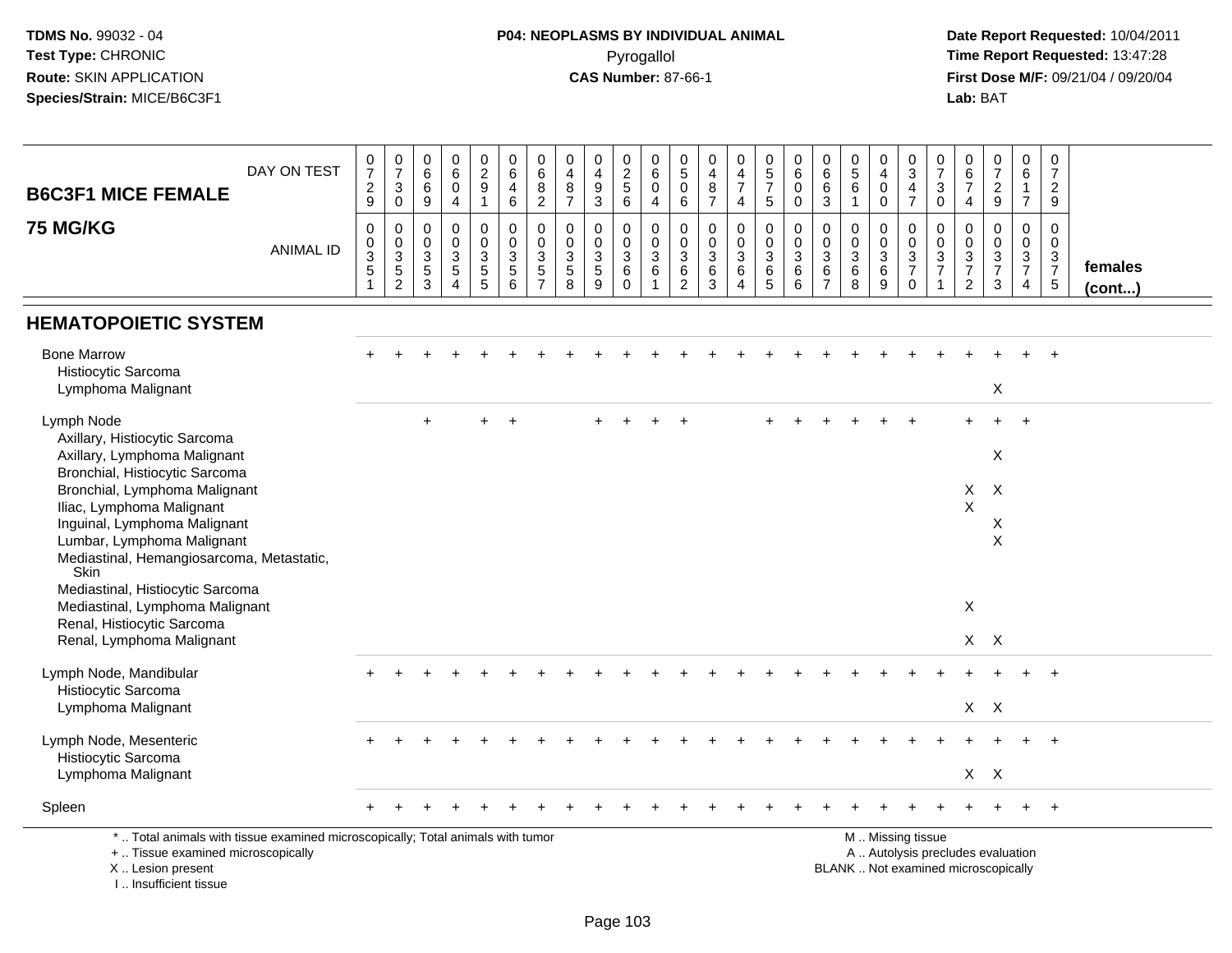# **P04: NEOPLASMS BY INDIVIDUAL ANIMAL**Pyrogallol **Time Report Requested:** 13:47:28

| DAY ON TEST<br><b>B6C3F1 MICE FEMALE</b>                                                                                                                                                                                                        | $\frac{0}{7}$<br>$\frac{2}{9}$                          | $\begin{smallmatrix}0\\7\end{smallmatrix}$<br>$\sqrt{3}$<br>$\mathbf 0$ | 0<br>$\,6\,$<br>6<br>$\boldsymbol{9}$                                     | 0<br>6<br>$\mathbf 0$<br>4                                                     | $\begin{array}{c} 0 \\ 2 \\ 9 \end{array}$<br>$\mathbf{1}$ | $\begin{array}{c} 0 \\ 6 \end{array}$<br>$\overline{4}$<br>6                          | $\pmb{0}$<br>6<br>8<br>$\overline{2}$                     | $\mathbf 0$<br>$\overline{4}$<br>$\bf8$<br>$\overline{7}$              | $\mathbf 0$<br>$\overline{\mathbf{4}}$<br>$9\,$<br>$\mathbf{3}$        | 0<br>$\overline{2}$<br>$\sqrt{5}$<br>$6\phantom{a}$   | $\mathbf 0$<br>6<br>$\mathbf 0$<br>4                                    | 0<br>$\overline{5}$<br>$\mathbf 0$<br>$\,6$               | 0<br>$\overline{4}$<br>$\,8\,$<br>$\overline{7}$                | $\pmb{0}$<br>$\overline{4}$<br>$\overline{7}$<br>4     | $\begin{array}{c} 0 \\ 5 \\ 7 \end{array}$<br>$\overline{5}$ | $\begin{array}{c} 0 \\ 6 \end{array}$<br>$\mathbf 0$<br>0               | $\mathbf 0$<br>$\overline{6}$<br>$\,6\,$<br>$\mathfrak{Z}$                         | $\begin{array}{c} 0 \\ 5 \end{array}$<br>$\,6\,$<br>$\overline{1}$               | 0<br>$\overline{4}$<br>$\pmb{0}$<br>$\pmb{0}$                           | 0<br>$\overline{3}$<br>$\overline{4}$<br>$\overline{7}$                        | 0<br>$\overline{7}$<br>3<br>$\overline{0}$                 | $\pmb{0}$<br>$\,6\,$<br>$\overline{7}$<br>$\overline{4}$         | $\begin{array}{c} 0 \\ 7 \end{array}$<br>$\frac{2}{9}$                   | $\mathbf 0$<br>$6\phantom{1}$<br>$\overline{1}$<br>$\overline{7}$                           | $\pmb{0}$<br>$\overline{7}$<br>$\overline{2}$<br>9            |                         |
|-------------------------------------------------------------------------------------------------------------------------------------------------------------------------------------------------------------------------------------------------|---------------------------------------------------------|-------------------------------------------------------------------------|---------------------------------------------------------------------------|--------------------------------------------------------------------------------|------------------------------------------------------------|---------------------------------------------------------------------------------------|-----------------------------------------------------------|------------------------------------------------------------------------|------------------------------------------------------------------------|-------------------------------------------------------|-------------------------------------------------------------------------|-----------------------------------------------------------|-----------------------------------------------------------------|--------------------------------------------------------|--------------------------------------------------------------|-------------------------------------------------------------------------|------------------------------------------------------------------------------------|----------------------------------------------------------------------------------|-------------------------------------------------------------------------|--------------------------------------------------------------------------------|------------------------------------------------------------|------------------------------------------------------------------|--------------------------------------------------------------------------|---------------------------------------------------------------------------------------------|---------------------------------------------------------------|-------------------------|
| <b>75 MG/KG</b><br><b>ANIMAL ID</b>                                                                                                                                                                                                             | $\pmb{0}$<br>$\pmb{0}$<br>$\overline{3}$<br>$\mathbf 5$ | $\mathsf 0$<br>$\mathbf 0$<br>$\overline{3}$<br>$\frac{5}{2}$           | $\mathbf 0$<br>$\mathbf 0$<br>$\sqrt{3}$<br>$\,$ 5 $\,$<br>$\overline{3}$ | $\pmb{0}$<br>$\mathbf 0$<br>$\sqrt{3}$<br>$\sqrt{5}$<br>$\boldsymbol{\Lambda}$ | 0<br>$\mathbf 0$<br>$\mathbf{3}$<br>$\frac{5}{5}$          | $\mathsf 0$<br>$\mathbf 0$<br>$\overline{3}$<br>$\begin{array}{c} 5 \\ 6 \end{array}$ | $\pmb{0}$<br>$\pmb{0}$<br>$\overline{3}$<br>$\frac{5}{7}$ | $\pmb{0}$<br>$\mathbf 0$<br>$\sqrt{3}$<br>$\sqrt{5}$<br>$\overline{8}$ | $\pmb{0}$<br>$\mathbf 0$<br>$\sqrt{3}$<br>$\sqrt{5}$<br>$\overline{9}$ | 0<br>$\mathbf 0$<br>$\sqrt{3}$<br>$\,6\,$<br>$\Omega$ | $\pmb{0}$<br>$\mathbf 0$<br>$\overline{3}$<br>$\,6\,$<br>$\overline{1}$ | 0<br>$\mathbf 0$<br>$\mathfrak{Z}$<br>6<br>$\overline{2}$ | 0<br>$\mathbf 0$<br>$\overline{3}$<br>$\,6\,$<br>$\overline{3}$ | $\mathsf 0$<br>$\mathsf 0$<br>$\overline{3}$<br>6<br>4 | 0<br>$\mathsf{O}\xspace$<br>$\overline{3}$<br>$^6$ 5         | $\mathbf 0$<br>$\pmb{0}$<br>$\overline{3}$<br>$\,6\,$<br>$\overline{6}$ | $\pmb{0}$<br>$\mathbf 0$<br>$\ensuremath{\mathsf{3}}$<br>$\,6\,$<br>$\overline{7}$ | $\pmb{0}$<br>$\mathbf 0$<br>$\ensuremath{\mathsf{3}}$<br>$\,6\,$<br>$\mathbf{8}$ | 0<br>$\mathsf{O}\xspace$<br>$\overline{3}$<br>$\,6\,$<br>$\overline{9}$ | $\mathbf 0$<br>0<br>$\ensuremath{\mathsf{3}}$<br>$\overline{7}$<br>$\mathbf 0$ | $\pmb{0}$<br>$\mathbf 0$<br>$\mathbf{3}$<br>$\overline{7}$ | $\mathbf 0$<br>$\mathbf 0$<br>$\mathbf 3$<br>$\overline{7}$<br>2 | $\pmb{0}$<br>$\mathbf 0$<br>$\frac{3}{7}$<br>3                           | $\mathbf 0$<br>$\mathbf 0$<br>$\ensuremath{\mathsf{3}}$<br>$\overline{7}$<br>$\overline{4}$ | $\mathbf 0$<br>$\mathbf 0$<br>$\frac{3}{7}$<br>$\overline{5}$ | females<br>$($ cont $)$ |
| Hemangiosarcoma<br>Histiocytic Sarcoma<br>Lymphoma Malignant                                                                                                                                                                                    |                                                         |                                                                         |                                                                           |                                                                                |                                                            |                                                                                       |                                                           |                                                                        |                                                                        |                                                       |                                                                         |                                                           |                                                                 |                                                        |                                                              |                                                                         |                                                                                    |                                                                                  |                                                                         |                                                                                |                                                            |                                                                  | $X$ $X$                                                                  |                                                                                             |                                                               |                         |
| Thymus<br>Histiocytic Sarcoma<br>Lymphoma Malignant                                                                                                                                                                                             |                                                         |                                                                         |                                                                           |                                                                                |                                                            | X                                                                                     |                                                           |                                                                        |                                                                        |                                                       |                                                                         |                                                           |                                                                 |                                                        |                                                              |                                                                         |                                                                                    |                                                                                  |                                                                         |                                                                                |                                                            |                                                                  | X                                                                        |                                                                                             |                                                               |                         |
| <b>INTEGUMENTARY SYSTEM</b>                                                                                                                                                                                                                     |                                                         |                                                                         |                                                                           |                                                                                |                                                            |                                                                                       |                                                           |                                                                        |                                                                        |                                                       |                                                                         |                                                           |                                                                 |                                                        |                                                              |                                                                         |                                                                                    |                                                                                  |                                                                         |                                                                                |                                                            |                                                                  |                                                                          |                                                                                             |                                                               |                         |
| <b>Mammary Gland</b><br>Carcinoma                                                                                                                                                                                                               |                                                         |                                                                         |                                                                           |                                                                                |                                                            |                                                                                       |                                                           |                                                                        |                                                                        |                                                       | Χ                                                                       |                                                           |                                                                 |                                                        |                                                              |                                                                         |                                                                                    |                                                                                  |                                                                         |                                                                                |                                                            |                                                                  |                                                                          |                                                                                             |                                                               |                         |
| Skin<br>Lymphoma Malignant<br>Squamous Cell Carcinoma<br>Site Of Application, Carcinoma, Metastatic,                                                                                                                                            |                                                         |                                                                         |                                                                           |                                                                                |                                                            |                                                                                       |                                                           |                                                                        |                                                                        |                                                       |                                                                         |                                                           |                                                                 |                                                        | X                                                            |                                                                         |                                                                                    |                                                                                  |                                                                         |                                                                                |                                                            |                                                                  | X                                                                        |                                                                                             | $\div$                                                        |                         |
| <b>Uncertain Primary Site</b><br>Site Of Application, Hemangioma<br>Site Of Application, Histiocytic Sarcoma<br>Site Of Application, Lymphoma Malignant<br>Site Of Application, Squamous Cell Carcinoma<br>Subcutaneous Tissue, Hemangiosarcoma | $\boldsymbol{\mathsf{X}}$                               |                                                                         |                                                                           |                                                                                |                                                            |                                                                                       |                                                           |                                                                        |                                                                        |                                                       |                                                                         |                                                           |                                                                 |                                                        | X                                                            |                                                                         |                                                                                    |                                                                                  |                                                                         | X                                                                              |                                                            |                                                                  | X                                                                        |                                                                                             |                                                               |                         |
| <b>MUSCULOSKELETAL SYSTEM</b>                                                                                                                                                                                                                   |                                                         |                                                                         |                                                                           |                                                                                |                                                            |                                                                                       |                                                           |                                                                        |                                                                        |                                                       |                                                                         |                                                           |                                                                 |                                                        |                                                              |                                                                         |                                                                                    |                                                                                  |                                                                         |                                                                                |                                                            |                                                                  |                                                                          |                                                                                             |                                                               |                         |
| <b>Bone</b>                                                                                                                                                                                                                                     |                                                         |                                                                         |                                                                           |                                                                                |                                                            |                                                                                       |                                                           |                                                                        |                                                                        |                                                       |                                                                         |                                                           |                                                                 |                                                        |                                                              |                                                                         |                                                                                    |                                                                                  |                                                                         |                                                                                |                                                            |                                                                  |                                                                          |                                                                                             | $\div$                                                        |                         |
| <b>NERVOUS SYSTEM</b>                                                                                                                                                                                                                           |                                                         |                                                                         |                                                                           |                                                                                |                                                            |                                                                                       |                                                           |                                                                        |                                                                        |                                                       |                                                                         |                                                           |                                                                 |                                                        |                                                              |                                                                         |                                                                                    |                                                                                  |                                                                         |                                                                                |                                                            |                                                                  |                                                                          |                                                                                             |                                                               |                         |
| <b>Brain</b>                                                                                                                                                                                                                                    |                                                         |                                                                         |                                                                           |                                                                                |                                                            |                                                                                       |                                                           |                                                                        |                                                                        |                                                       |                                                                         |                                                           |                                                                 |                                                        |                                                              |                                                                         |                                                                                    |                                                                                  |                                                                         |                                                                                |                                                            |                                                                  |                                                                          |                                                                                             | $+$                                                           |                         |
| *  Total animals with tissue examined microscopically; Total animals with tumor<br>+  Tissue examined microscopically<br>X  Lesion present<br>L., Insufficient tissue                                                                           |                                                         |                                                                         |                                                                           |                                                                                |                                                            |                                                                                       |                                                           |                                                                        |                                                                        |                                                       |                                                                         |                                                           |                                                                 |                                                        |                                                              |                                                                         |                                                                                    |                                                                                  |                                                                         | M  Missing tissue                                                              |                                                            |                                                                  | A  Autolysis precludes evaluation<br>BLANK  Not examined microscopically |                                                                                             |                                                               |                         |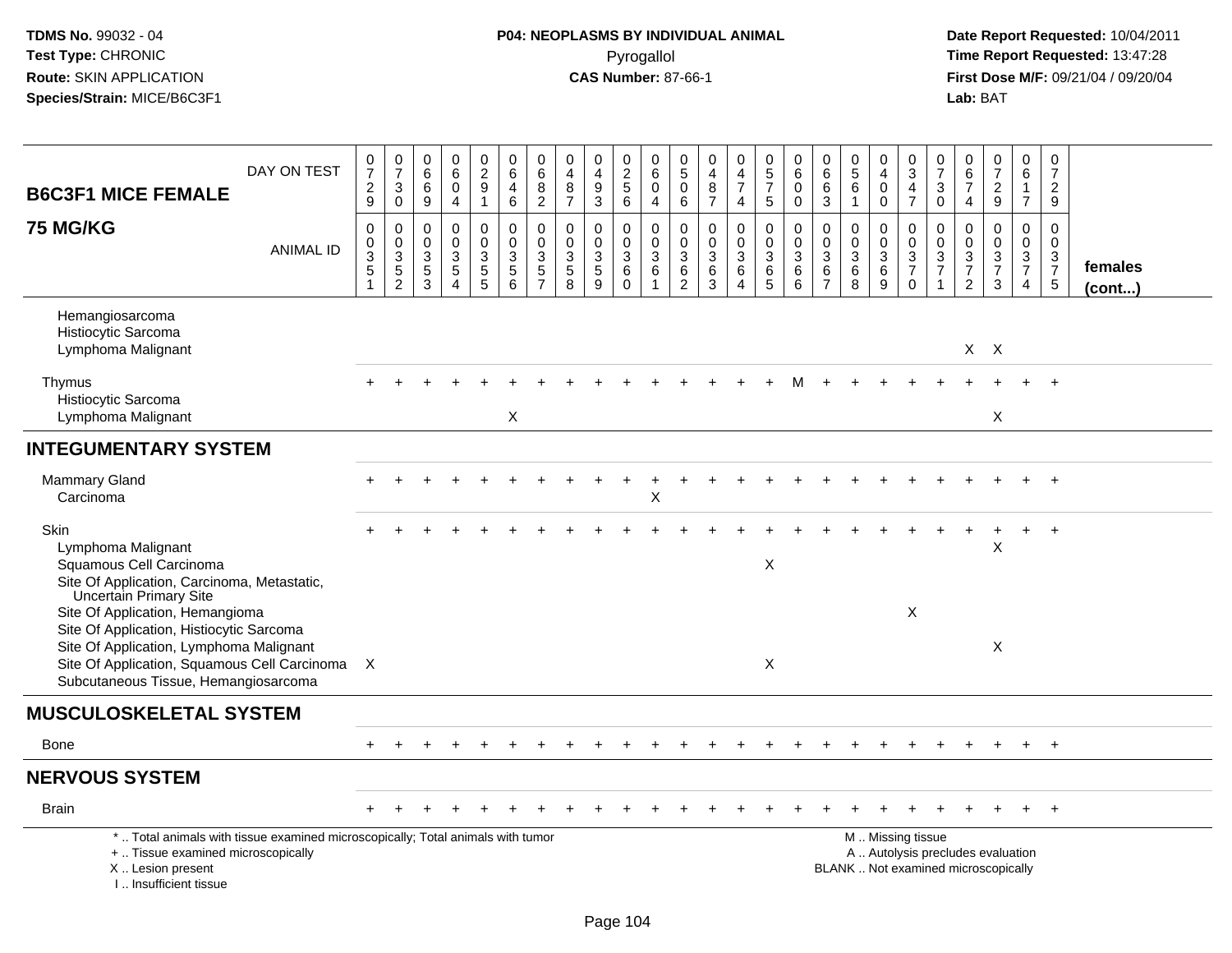# **P04: NEOPLASMS BY INDIVIDUAL ANIMAL**Pyrogallol **Time Report Requested:** 13:47:28

| DAY ON TEST<br><b>B6C3F1 MICE FEMALE</b>                                                                                                                                                                     | $\frac{0}{7}$<br>$\frac{2}{9}$                                    | $\frac{0}{7}$<br>$\ensuremath{\mathsf{3}}$<br>$\mathsf{O}\xspace$ | $\pmb{0}$<br>$\,6\,$<br>6<br>9                                 | $\begin{array}{c} 0 \\ 6 \end{array}$<br>$\mathbf 0$<br>$\overline{4}$  | $\begin{smallmatrix} 0\\2\\9 \end{smallmatrix}$<br>$\mathbf{1}$ | 0<br>$\,6\,$<br>4<br>$\,6\,$                                | 0<br>$\,6$<br>$\bf8$<br>$\overline{2}$       | 0<br>$\overline{4}$<br>$\bf8$<br>$\overline{7}$    | 0<br>$\overline{4}$<br>$\boldsymbol{9}$<br>$\mathbf{3}$       | 0<br>$\frac{2}{5}$<br>6                           | $\mathbf 0$<br>$\,6\,$<br>$\mathbf 0$<br>$\overline{4}$                 | 0<br>$\sqrt{5}$<br>$\pmb{0}$<br>6         | 0<br>$\overline{4}$<br>$\bf 8$<br>$\overline{7}$ | $\begin{smallmatrix}0\0\4\end{smallmatrix}$<br>$\overline{7}$<br>$\overline{4}$ | $\begin{array}{c} 0 \\ 5 \\ 7 \end{array}$<br>5 | $\begin{array}{c} 0 \\ 6 \end{array}$<br>$\mathbf 0$<br>$\mathbf 0$ | 0<br>6<br>6<br>3                             | $\begin{array}{c} 0 \\ 5 \\ 6 \end{array}$<br>$\overline{1}$ | 0<br>$\overline{\mathbf{4}}$<br>$\mathbf 0$<br>$\mathbf 0$ | $_{3}^{\rm 0}$<br>$\frac{4}{7}$                                   | $\frac{0}{7}$<br>3<br>0                 | 0<br>$\,6\,$<br>$\overline{7}$<br>$\overline{4}$                               | $\frac{0}{7}$<br>$\frac{2}{9}$                                           | 0<br>6<br>$\mathbf{1}$<br>$\overline{7}$            | $\pmb{0}$<br>$\overline{7}$<br>$\sqrt{2}$<br>9                 |                   |
|--------------------------------------------------------------------------------------------------------------------------------------------------------------------------------------------------------------|-------------------------------------------------------------------|-------------------------------------------------------------------|----------------------------------------------------------------|-------------------------------------------------------------------------|-----------------------------------------------------------------|-------------------------------------------------------------|----------------------------------------------|----------------------------------------------------|---------------------------------------------------------------|---------------------------------------------------|-------------------------------------------------------------------------|-------------------------------------------|--------------------------------------------------|---------------------------------------------------------------------------------|-------------------------------------------------|---------------------------------------------------------------------|----------------------------------------------|--------------------------------------------------------------|------------------------------------------------------------|-------------------------------------------------------------------|-----------------------------------------|--------------------------------------------------------------------------------|--------------------------------------------------------------------------|-----------------------------------------------------|----------------------------------------------------------------|-------------------|
| <b>75 MG/KG</b><br><b>ANIMAL ID</b>                                                                                                                                                                          | $\pmb{0}$<br>$\boldsymbol{0}$<br>$\overline{3}$<br>$\overline{5}$ | 0<br>$_{3}^{\rm 0}$<br>$\overline{5}$<br>$\overline{2}$           | $\mathbf 0$<br>$\mathbf 0$<br>$\mathbf{3}$<br>$\,$ 5 $\,$<br>3 | $\mathbf 0$<br>$\mathbf 0$<br>3<br>$\sqrt{5}$<br>$\boldsymbol{\Lambda}$ | 0<br>$\mathbf 0$<br>3<br>$\,$ 5 $\,$<br>5                       | $\mathbf 0$<br>$\mathbf 0$<br>$\sqrt{3}$<br>$\sqrt{5}$<br>6 | 0<br>0<br>3<br>$\mathbf 5$<br>$\overline{7}$ | $\mathbf 0$<br>$\mathbf 0$<br>3<br>$\sqrt{5}$<br>8 | $\mathbf 0$<br>$\pmb{0}$<br>$\sqrt{3}$<br>$\overline{5}$<br>9 | $\mathbf{0}$<br>$\mathbf 0$<br>3<br>6<br>$\Omega$ | $\mathbf 0$<br>$\mathbf 0$<br>$\mathbf{3}$<br>$\,6\,$<br>$\overline{1}$ | $\mathbf 0$<br>$\mathbf 0$<br>3<br>6<br>2 | $\mathbf 0$<br>$\mathbf 0$<br>3<br>6<br>3        | 0<br>$\mathbf 0$<br>3<br>6<br>$\overline{4}$                                    | 0<br>$\mathbf 0$<br>$\sqrt{3}$<br>$\,6\,$<br>5  | 0<br>$\mathbf 0$<br>$\mathbf{3}$<br>$\,6\,$<br>6                    | $\mathbf 0$<br>0<br>3<br>6<br>$\overline{7}$ | $\mathbf 0$<br>$\mathbf 0$<br>$\mathbf{3}$<br>$\,6\,$<br>8   | 0<br>$\mathbf 0$<br>3<br>$\,6\,$<br>9                      | 0<br>$\mathbf 0$<br>$\mathbf{3}$<br>$\overline{7}$<br>$\mathbf 0$ | 0<br>$\mathbf 0$<br>3<br>$\overline{7}$ | $\mathbf 0$<br>$\mathbf 0$<br>$\sqrt{3}$<br>$\boldsymbol{7}$<br>$\overline{2}$ | $\mathbf 0$<br>$\mathbf 0$<br>$\frac{3}{7}$<br>3                         | 0<br>$\mathbf 0$<br>$\frac{3}{7}$<br>$\overline{4}$ | $\mathbf 0$<br>$\boldsymbol{0}$<br>$\frac{3}{7}$<br>$\sqrt{5}$ | females<br>(cont) |
| <b>RESPIRATORY SYSTEM</b>                                                                                                                                                                                    |                                                                   |                                                                   |                                                                |                                                                         |                                                                 |                                                             |                                              |                                                    |                                                               |                                                   |                                                                         |                                           |                                                  |                                                                                 |                                                 |                                                                     |                                              |                                                              |                                                            |                                                                   |                                         |                                                                                |                                                                          |                                                     |                                                                |                   |
| Lung<br>Alveolar/Bronchiolar Adenoma<br>Alveolar/Bronchiolar Carcinoma<br>Carcinoma, Metastatic, Harderian Gland<br>Hepatocellular Carcinoma, Metastatic, Liver<br>Histiocytic Sarcoma<br>Lymphoma Malignant | +<br>$\sf X$                                                      | X                                                                 |                                                                |                                                                         |                                                                 |                                                             | X                                            |                                                    |                                                               |                                                   | $\sf X$                                                                 |                                           |                                                  |                                                                                 |                                                 |                                                                     |                                              |                                                              |                                                            |                                                                   |                                         |                                                                                | $X$ $X$                                                                  |                                                     |                                                                |                   |
| Nose<br>Lymphoma Malignant<br>Olfactory Epithelium, Neuroblastoma                                                                                                                                            |                                                                   |                                                                   |                                                                |                                                                         |                                                                 |                                                             |                                              |                                                    |                                                               |                                                   |                                                                         |                                           |                                                  |                                                                                 |                                                 |                                                                     |                                              |                                                              |                                                            |                                                                   |                                         |                                                                                | X                                                                        | Χ                                                   | $\overline{+}$                                                 |                   |
| Trachea                                                                                                                                                                                                      | $+$                                                               |                                                                   |                                                                |                                                                         |                                                                 |                                                             |                                              |                                                    |                                                               |                                                   |                                                                         |                                           |                                                  |                                                                                 |                                                 |                                                                     |                                              |                                                              |                                                            |                                                                   |                                         |                                                                                |                                                                          | $+$                                                 | $+$                                                            |                   |
| <b>SPECIAL SENSES SYSTEM</b>                                                                                                                                                                                 |                                                                   |                                                                   |                                                                |                                                                         |                                                                 |                                                             |                                              |                                                    |                                                               |                                                   |                                                                         |                                           |                                                  |                                                                                 |                                                 |                                                                     |                                              |                                                              |                                                            |                                                                   |                                         |                                                                                |                                                                          |                                                     |                                                                |                   |
| Eye<br>Histiocytic Sarcoma<br>Lymphoma Malignant                                                                                                                                                             |                                                                   |                                                                   |                                                                |                                                                         |                                                                 |                                                             |                                              |                                                    |                                                               |                                                   |                                                                         |                                           |                                                  |                                                                                 |                                                 |                                                                     |                                              |                                                              |                                                            |                                                                   |                                         |                                                                                | X                                                                        |                                                     |                                                                |                   |
| Harderian Gland<br>Adenoma<br>Carcinoma<br>Histiocytic Sarcoma<br>Lymphoma Malignant                                                                                                                         |                                                                   |                                                                   | Χ                                                              | $\pmb{\times}$                                                          |                                                                 |                                                             | X<br>$\mathsf X$                             |                                                    |                                                               |                                                   | X                                                                       |                                           |                                                  |                                                                                 |                                                 |                                                                     |                                              |                                                              |                                                            |                                                                   |                                         |                                                                                | X                                                                        | $\ddot{}$<br>$\boldsymbol{\mathsf{X}}$              | $+$                                                            |                   |
| <b>URINARY SYSTEM</b>                                                                                                                                                                                        |                                                                   |                                                                   |                                                                |                                                                         |                                                                 |                                                             |                                              |                                                    |                                                               |                                                   |                                                                         |                                           |                                                  |                                                                                 |                                                 |                                                                     |                                              |                                                              |                                                            |                                                                   |                                         |                                                                                |                                                                          |                                                     |                                                                |                   |
| Kidney                                                                                                                                                                                                       | $+$                                                               | $+$                                                               | $+$                                                            | $+$                                                                     | $+$                                                             | $+$                                                         | $+$                                          | $+$                                                | $+$                                                           | $+$                                               | $+$                                                                     | +                                         |                                                  | $\ddot{}$                                                                       |                                                 |                                                                     | $\ddot{}$                                    | $+$                                                          | $+$                                                        | $+$                                                               | $+$                                     | $+$                                                                            | $+$                                                                      | $+$                                                 | $+$                                                            |                   |
| *  Total animals with tissue examined microscopically; Total animals with tumor<br>+  Tissue examined microscopically<br>X  Lesion present<br>I Insufficient tissue                                          |                                                                   |                                                                   |                                                                |                                                                         |                                                                 |                                                             |                                              |                                                    |                                                               |                                                   |                                                                         |                                           |                                                  |                                                                                 |                                                 |                                                                     |                                              |                                                              |                                                            | M  Missing tissue                                                 |                                         |                                                                                | A  Autolysis precludes evaluation<br>BLANK  Not examined microscopically |                                                     |                                                                |                   |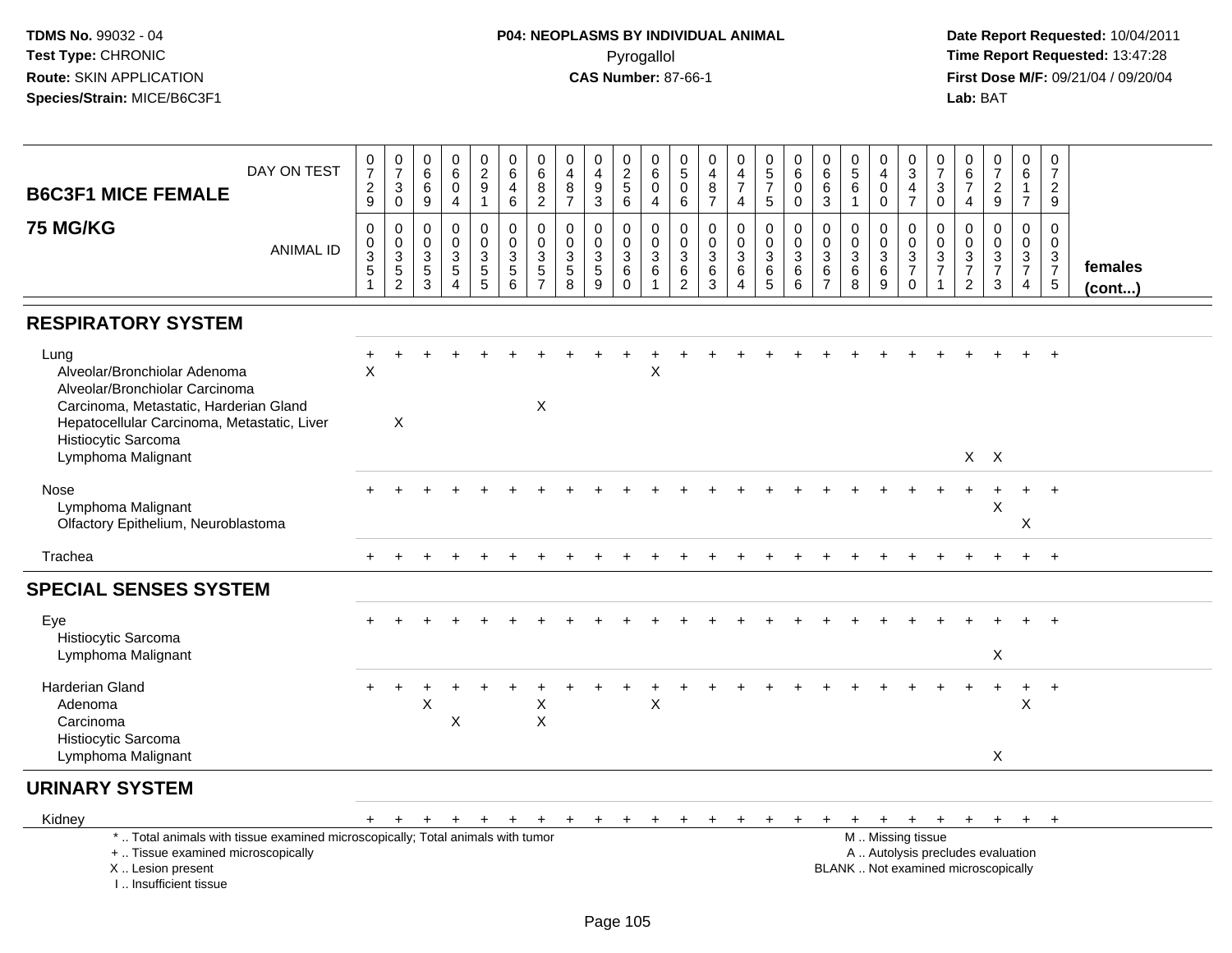**Date Report Requested:** 10/04/2011 **First Dose M/F:** 09/21/04 / 09/20/04<br>**Lab:** BAT **Lab:** BAT

| <b>B6C3F1 MICE FEMALE</b>                                   | DAY ON TEST      | $\mathbf 0$<br>$\overline{7}$<br>$\frac{2}{9}$                | $\frac{0}{7}$<br>$\sqrt{3}$<br>0            | $\begin{array}{c} 0 \\ 6 \end{array}$<br>$\,6\,$<br>$\boldsymbol{9}$ | $\mathbf 0$<br>$\,6\,$<br>0<br>4       | $\begin{smallmatrix} 0\\2\\9 \end{smallmatrix}$              | $\pmb{0}$<br>$\,6\,$<br>$\overline{\mathbf{4}}$<br>$\,6\,$ | $\begin{array}{c} 0 \\ 6 \end{array}$<br>$\bf 8$<br>$\overline{c}$ | 0<br>$\overline{\mathbf{4}}$<br>8<br>$\overline{ }$ | 0<br>$\overline{\mathbf{4}}$<br>9<br>3 | $\begin{array}{c} 0 \\ 2 \\ 5 \end{array}$<br>6 | $\begin{array}{c} 0 \\ 6 \end{array}$<br>$\pmb{0}$<br>$\overline{4}$ | 0<br>$\sqrt{5}$<br>$\pmb{0}$<br>$\,6\,$                            | $\boldsymbol{0}$<br>$\overline{\mathbf{4}}$<br>$\bf 8$<br>$\overline{ }$ | 0<br>$\overline{\mathbf{4}}$<br>$\overline{z}$<br>4 | $\pmb{0}$<br>5<br>$\overline{7}$<br>5                | 6                        | $\,6$<br>$6\phantom{1}6$<br>3                    | $\begin{matrix} 0 \\ 5 \end{matrix}$<br>$\,6$       | 0<br>$\overline{4}$<br>$\pmb{0}$<br>0 | $_3^{\rm 0}$<br>$\overline{4}$<br>$\overline{ }$                           | $\frac{0}{7}$<br>$\mathbf{3}$<br>0             | $\mathbf 0$<br>$\,6\,$<br>$\overline{7}$<br>$\overline{4}$ | 0<br>$\overline{ }$<br>$\overline{c}$<br>9           | 0<br>$\,6\,$<br>$\overline{z}$                      | 0<br>$\overline{ }$<br>$\overline{2}$<br>9 |                         |
|-------------------------------------------------------------|------------------|---------------------------------------------------------------|---------------------------------------------|----------------------------------------------------------------------|----------------------------------------|--------------------------------------------------------------|------------------------------------------------------------|--------------------------------------------------------------------|-----------------------------------------------------|----------------------------------------|-------------------------------------------------|----------------------------------------------------------------------|--------------------------------------------------------------------|--------------------------------------------------------------------------|-----------------------------------------------------|------------------------------------------------------|--------------------------|--------------------------------------------------|-----------------------------------------------------|---------------------------------------|----------------------------------------------------------------------------|------------------------------------------------|------------------------------------------------------------|------------------------------------------------------|-----------------------------------------------------|--------------------------------------------|-------------------------|
| <b>75 MG/KG</b>                                             | <b>ANIMAL ID</b> | $\mathbf 0$<br>$\pmb{0}$<br>$\sqrt{3}$<br>5<br>$\overline{A}$ | 0<br>$_3^0$<br>$\sqrt{5}$<br>$\overline{c}$ | $\pmb{0}$<br>$\frac{0}{3}$<br>$\mathbf 5$<br>3                       | 0<br>$_{3}^{\rm 0}$<br>$\sqrt{5}$<br>4 | $\mathbf 0$<br>$\frac{0}{3}$<br>$\sqrt{5}$<br>$\overline{5}$ | 0<br>$_{3}^{\rm 0}$<br>$\mathbf 5$<br>6                    | 0<br>$\pmb{0}$<br>3<br>$\sqrt{5}$<br>$\overline{ }$                | $\pmb{0}$<br>$\sqrt{3}$<br>5<br>8                   | 0<br>0<br>3<br>5<br>9                  | 0<br>0<br>$\sqrt{3}$<br>6<br>$\Omega$           | 0<br>$\pmb{0}$<br>$\ensuremath{\mathsf{3}}$<br>$\,6$                 | 0<br>$\pmb{0}$<br>$\ensuremath{\mathsf{3}}$<br>6<br>$\overline{2}$ | 0<br>$\frac{0}{3}$<br>$\mathbf{3}$                                       | 0<br>$_{3}^{\rm 0}$<br>6<br>$\overline{4}$          | $\pmb{0}$<br>$\ensuremath{\mathsf{3}}$<br>$\,6$<br>5 | $\pmb{0}$<br>3<br>6<br>6 | $\boldsymbol{0}$<br>3<br>$\,6$<br>$\overline{ }$ | 0<br>0<br>$\ensuremath{\mathsf{3}}$<br>$\,6\,$<br>8 | 0<br>0<br>3<br>6<br>9                 | $\begin{matrix} 0 \\ 0 \\ 3 \end{matrix}$<br>$\overline{ }$<br>$\mathbf 0$ | 0<br>$\pmb{0}$<br>$\sqrt{3}$<br>$\overline{ }$ | 0<br>$\pmb{0}$<br>3<br>$\overline{7}$<br>$\overline{c}$    | 0<br>$\mathsf{O}\xspace$<br>3<br>$\overline{ }$<br>3 | 0<br>$\pmb{0}$<br>$\sqrt{3}$<br>$\overline{7}$<br>4 | 0<br>0<br>3<br>$\overline{7}$<br>5         | females<br>$($ cont $)$ |
| Histiocytic Sarcoma<br>Lymphoma Malignant                   |                  |                                                               |                                             |                                                                      |                                        |                                                              |                                                            |                                                                    |                                                     |                                        |                                                 |                                                                      |                                                                    |                                                                          |                                                     |                                                      |                          |                                                  |                                                     |                                       |                                                                            |                                                |                                                            | $X$ $X$                                              |                                                     |                                            |                         |
| <b>Urinary Bladder</b><br>Lymphoma Malignant                |                  |                                                               |                                             |                                                                      |                                        |                                                              |                                                            |                                                                    |                                                     |                                        |                                                 |                                                                      |                                                                    |                                                                          |                                                     |                                                      |                          |                                                  |                                                     |                                       |                                                                            |                                                | X                                                          |                                                      | $+$                                                 | $^+$                                       |                         |
| <b>SYSTEMIC LESIONS</b>                                     |                  |                                                               |                                             |                                                                      |                                        |                                                              |                                                            |                                                                    |                                                     |                                        |                                                 |                                                                      |                                                                    |                                                                          |                                                     |                                                      |                          |                                                  |                                                     |                                       |                                                                            |                                                |                                                            |                                                      |                                                     |                                            |                         |
| Multiple Organ<br>Histiocytic Sarcoma<br>Lymphoma Malignant |                  |                                                               |                                             |                                                                      |                                        |                                                              | X                                                          |                                                                    |                                                     |                                        |                                                 |                                                                      |                                                                    |                                                                          |                                                     |                                                      |                          |                                                  |                                                     |                                       |                                                                            |                                                | X.                                                         | $\times$                                             | $+$                                                 | $^{+}$                                     |                         |

\* .. Total animals with tissue examined microscopically; Total animals with tumor

+ .. Tissue examined microscopically

X .. Lesion present

I .. Insufficient tissue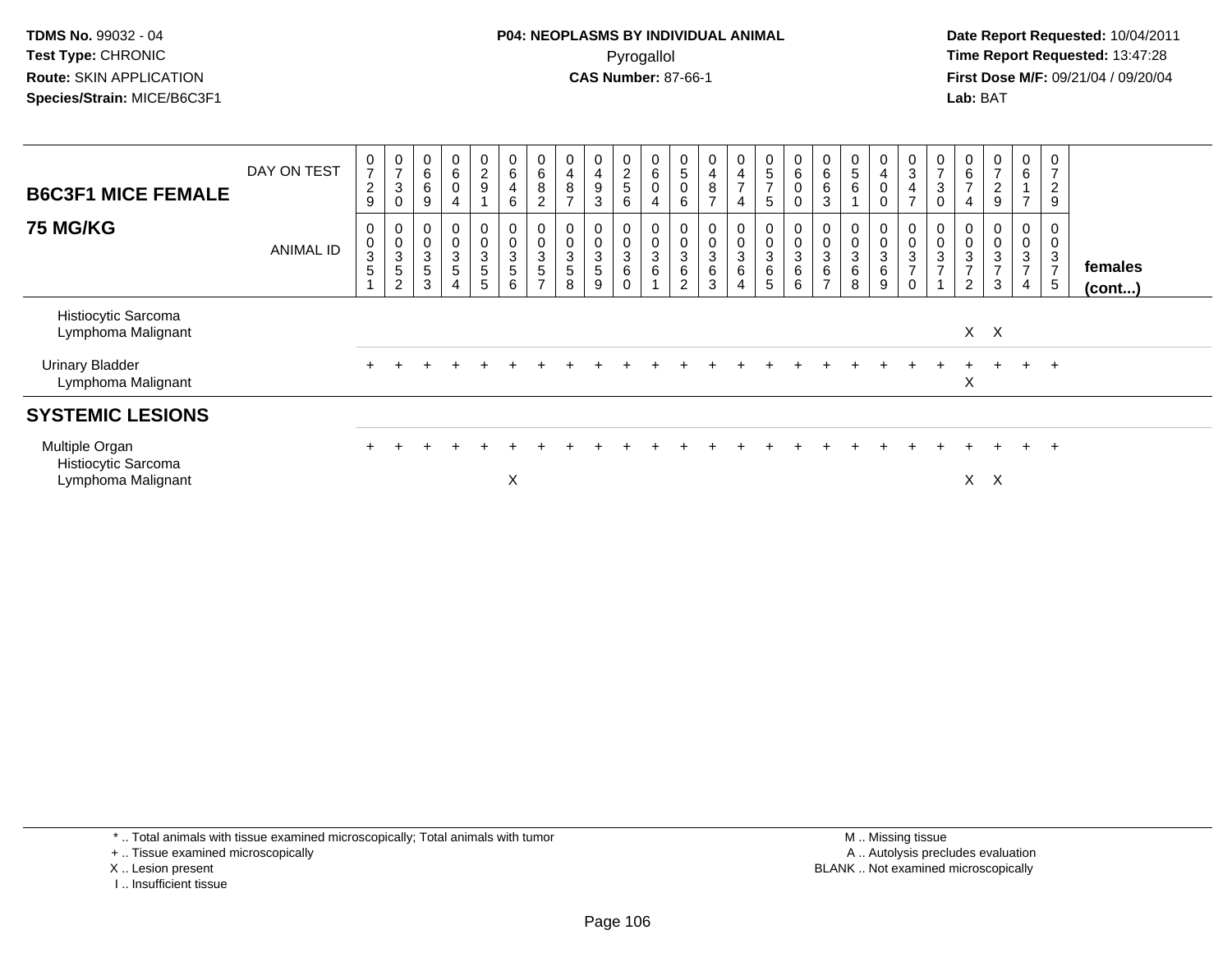# **P04: NEOPLASMS BY INDIVIDUAL ANIMAL**Pyrogallol **Time Report Requested:** 13:47:28

 **Date Report Requested:** 10/04/2011 **First Dose M/F:** 09/21/04 / 09/20/04<br>Lab: BAT **Lab:** BAT

| <b>B6C3F1 MICE FEMALE</b>                                                                                                                  | DAY ON TEST      | $\frac{0}{7}$<br>$\mathbf{3}$<br>$\Omega$                            | $\mathbf 0$<br>$6\overline{6}$<br>$\overline{2}$<br>$\overline{4}$                          | $\begin{array}{c} 0 \\ 5 \end{array}$<br>4<br>$\overline{4}$ | $\begin{matrix} 0 \\ 6 \end{matrix}$<br>4<br>3 | $\frac{0}{2}$<br>$\boldsymbol{9}$<br>$\mathbf{1}$ | $\frac{0}{7}$<br>$\overline{c}$<br>9                 | $\frac{0}{7}$<br>$\overline{c}$<br>9           | $\frac{0}{7}$<br>$\ensuremath{\mathsf{3}}$<br>$\overline{0}$ | $\begin{array}{c} 0 \\ 6 \\ 3 \\ 2 \end{array}$                           | $\frac{0}{7}$<br>$\frac{2}{9}$                           | 0<br>$\overline{4}$<br>8<br>$\overline{7}$       | 0<br>$\,6\,$<br>$\overline{a}$<br>5                                     | $\frac{0}{7}$<br>$\overline{a}$<br>$\overline{9}$ | $\begin{array}{c} 0 \\ 5 \\ 9 \end{array}$<br>$\overline{0}$ | $\frac{0}{7}$<br>$\overline{c}$<br>9    | $\frac{0}{7}$<br>3<br>$\Omega$                                         | 0<br>$\frac{4}{7}$<br>$\overline{2}$                                             | $\frac{0}{7}$<br>$\mathbf{3}$<br>$\Omega$            | $\begin{array}{c} 0 \\ 6 \end{array}$<br>$\overline{4}$<br>$6\phantom{1}$ | 0<br>$\overline{4}$<br>$\begin{array}{c} 8 \\ 7 \end{array}$ | $\frac{0}{7}$<br>$\frac{2}{9}$                                    | $\frac{0}{7}$<br>$\mathbf{3}$<br>$\mathbf 0$                             | $\frac{0}{7}$<br>$\overline{2}$<br>9                    | $\begin{matrix} 0 \\ 5 \end{matrix}$<br>8<br>5 | 0<br>$\overline{c}$<br>9<br>$\overline{1}$    |                                                                      |
|--------------------------------------------------------------------------------------------------------------------------------------------|------------------|----------------------------------------------------------------------|---------------------------------------------------------------------------------------------|--------------------------------------------------------------|------------------------------------------------|---------------------------------------------------|------------------------------------------------------|------------------------------------------------|--------------------------------------------------------------|---------------------------------------------------------------------------|----------------------------------------------------------|--------------------------------------------------|-------------------------------------------------------------------------|---------------------------------------------------|--------------------------------------------------------------|-----------------------------------------|------------------------------------------------------------------------|----------------------------------------------------------------------------------|------------------------------------------------------|---------------------------------------------------------------------------|--------------------------------------------------------------|-------------------------------------------------------------------|--------------------------------------------------------------------------|---------------------------------------------------------|------------------------------------------------|-----------------------------------------------|----------------------------------------------------------------------|
| <b>75 MG/KG</b>                                                                                                                            | <b>ANIMAL ID</b> | $\mathbf 0$<br>0<br>$\ensuremath{\mathsf{3}}$<br>$\overline{7}$<br>6 | $\mathbf 0$<br>$\mathbf 0$<br>$\ensuremath{\mathsf{3}}$<br>$\overline{7}$<br>$\overline{7}$ | $\mathbf 0$<br>0<br>$\sqrt{3}$<br>$\overline{7}$<br>8        | 0<br>0<br>$\mathbf{3}$<br>$\overline{7}$<br>9  | 0<br>$\mathbf 0$<br>$\sqrt{3}$<br>8<br>$\Omega$   | $\mathbf 0$<br>$\mathbf 0$<br>$\mathbf{3}$<br>8<br>1 | $\mathbf 0$<br>0<br>$\sqrt{3}$<br>$\bf 8$<br>2 | $\mathbf 0$<br>$\mathbf 0$<br>$\overline{3}$<br>$\bf 8$<br>3 | $\mathbf 0$<br>$\mathbf 0$<br>$\overline{3}$<br>$\bf 8$<br>$\overline{4}$ | $\mathbf 0$<br>$\mathbf 0$<br>$\sqrt{3}$<br>$\bf 8$<br>5 | $\mathbf 0$<br>$\mathbf{0}$<br>3<br>$\bf 8$<br>6 | $\mathbf 0$<br>$\mathbf 0$<br>$\mathbf{3}$<br>$\bf 8$<br>$\overline{7}$ | $\mathbf 0$<br>0<br>3<br>$\bf 8$<br>8             | $\pmb{0}$<br>$\mathbf 0$<br>$\overline{3}$<br>8<br>9         | 0<br>0<br>$\mathbf{3}$<br>9<br>$\Omega$ | $\mathbf 0$<br>0<br>$\mathbf{3}$<br>$\boldsymbol{9}$<br>$\overline{1}$ | $\mathbf 0$<br>$\pmb{0}$<br>$\overline{3}$<br>$\boldsymbol{9}$<br>$\overline{2}$ | $\mathbf 0$<br>$\mathbf 0$<br>$\mathbf{3}$<br>9<br>3 | $\pmb{0}$<br>$\mathbf 0$<br>$\overline{3}$<br>9<br>$\overline{4}$         | $\mathbf 0$<br>$\mathbf 0$<br>$\frac{3}{9}$                  | $\mathbf 0$<br>$\mathbf 0$<br>$\sqrt{3}$<br>$\boldsymbol{9}$<br>6 | $\mathbf 0$<br>$\boldsymbol{0}$<br>$\overline{3}$<br>$\frac{9}{7}$       | 0<br>$\mathbf 0$<br>$\sqrt{3}$<br>$\boldsymbol{9}$<br>8 | $\mathbf 0$<br>0<br>3<br>$\boldsymbol{9}$<br>9 | $\Omega$<br>$\Omega$<br>4<br>$\mathbf 0$<br>0 | * TOTALS                                                             |
| <b>ALIMENTARY SYSTEM</b>                                                                                                                   |                  |                                                                      |                                                                                             |                                                              |                                                |                                                   |                                                      |                                                |                                                              |                                                                           |                                                          |                                                  |                                                                         |                                                   |                                                              |                                         |                                                                        |                                                                                  |                                                      |                                                                           |                                                              |                                                                   |                                                                          |                                                         |                                                |                                               |                                                                      |
| Esophagus                                                                                                                                  |                  |                                                                      |                                                                                             |                                                              |                                                |                                                   |                                                      |                                                |                                                              |                                                                           |                                                          |                                                  |                                                                         |                                                   |                                                              |                                         |                                                                        |                                                                                  |                                                      |                                                                           |                                                              |                                                                   |                                                                          |                                                         |                                                |                                               | 50                                                                   |
| Gallbladder                                                                                                                                |                  |                                                                      |                                                                                             |                                                              |                                                |                                                   |                                                      |                                                |                                                              |                                                                           |                                                          |                                                  |                                                                         |                                                   |                                                              |                                         |                                                                        |                                                                                  |                                                      |                                                                           |                                                              |                                                                   |                                                                          |                                                         |                                                |                                               | 50                                                                   |
| Intestine Large, Cecum<br>Leiomyoma                                                                                                        |                  |                                                                      |                                                                                             |                                                              |                                                |                                                   |                                                      |                                                |                                                              |                                                                           |                                                          |                                                  |                                                                         |                                                   |                                                              |                                         |                                                                        |                                                                                  |                                                      |                                                                           |                                                              |                                                                   |                                                                          |                                                         |                                                |                                               | 50<br>$\mathbf{1}$                                                   |
| Intestine Large, Colon                                                                                                                     |                  |                                                                      |                                                                                             |                                                              |                                                |                                                   |                                                      |                                                |                                                              |                                                                           |                                                          |                                                  |                                                                         |                                                   |                                                              |                                         |                                                                        |                                                                                  |                                                      |                                                                           |                                                              |                                                                   |                                                                          |                                                         |                                                |                                               | 50                                                                   |
| Intestine Large, Rectum                                                                                                                    |                  |                                                                      |                                                                                             |                                                              |                                                |                                                   |                                                      |                                                |                                                              |                                                                           |                                                          |                                                  |                                                                         |                                                   |                                                              |                                         |                                                                        |                                                                                  |                                                      |                                                                           |                                                              |                                                                   |                                                                          |                                                         |                                                |                                               | 50                                                                   |
| Intestine Small, Duodenum                                                                                                                  |                  |                                                                      |                                                                                             |                                                              |                                                |                                                   |                                                      |                                                |                                                              |                                                                           |                                                          |                                                  |                                                                         |                                                   |                                                              |                                         |                                                                        |                                                                                  |                                                      |                                                                           |                                                              |                                                                   |                                                                          |                                                         |                                                |                                               | 50                                                                   |
| Intestine Small, Ileum<br>Hemangiosarcoma<br>Lymphoma Malignant                                                                            |                  |                                                                      | X                                                                                           |                                                              |                                                |                                                   |                                                      |                                                |                                                              |                                                                           |                                                          |                                                  |                                                                         |                                                   |                                                              |                                         |                                                                        |                                                                                  |                                                      |                                                                           |                                                              |                                                                   |                                                                          |                                                         |                                                |                                               | 50<br>$\mathbf{1}$<br>1                                              |
| Intestine Small, Jejunum                                                                                                                   |                  |                                                                      |                                                                                             |                                                              |                                                |                                                   |                                                      |                                                |                                                              |                                                                           |                                                          |                                                  |                                                                         |                                                   |                                                              |                                         |                                                                        |                                                                                  |                                                      |                                                                           |                                                              |                                                                   |                                                                          |                                                         |                                                |                                               | 50                                                                   |
| Liver<br>Hemangiosarcoma<br>Hepatocellular Adenoma<br>Hepatocellular Adenoma, Multiple<br>Hepatocellular Carcinoma                         |                  | $\ddot{}$<br>$\overline{\mathsf{X}}$                                 | $\boldsymbol{\mathsf{X}}$                                                                   |                                                              |                                                |                                                   |                                                      |                                                | $\pmb{\times}$                                               | $\mathsf X$                                                               |                                                          |                                                  |                                                                         | $X$ $X$                                           |                                                              | $\mathsf{X}$                            | X                                                                      |                                                                                  |                                                      | X<br>X                                                                    | $\mathsf{X}$                                                 | $\mathsf{X}$                                                      | $\boldsymbol{\mathsf{X}}$                                                | X                                                       |                                                |                                               | 50<br>$\mathbf{1}$<br>8<br>$\overline{\mathbf{r}}$<br>$\overline{7}$ |
| Hepatocellular Carcinoma, Multiple<br>Histiocytic Sarcoma<br>Lymphoma Malignant                                                            |                  |                                                                      | $\boldsymbol{\mathsf{X}}$                                                                   |                                                              |                                                |                                                   |                                                      |                                                |                                                              |                                                                           |                                                          |                                                  | $\boldsymbol{\mathsf{X}}$                                               |                                                   |                                                              |                                         |                                                                        |                                                                                  |                                                      |                                                                           | X                                                            |                                                                   | X                                                                        |                                                         |                                                |                                               | $\mathbf 1$<br>$\mathbf 3$<br>$\overline{2}$                         |
| Mesentery                                                                                                                                  |                  |                                                                      | $+$                                                                                         |                                                              |                                                |                                                   |                                                      | $\pm$                                          | $+$                                                          |                                                                           |                                                          |                                                  | $+$                                                                     | $+$                                               |                                                              |                                         | $+$ $+$ $+$                                                            |                                                                                  |                                                      |                                                                           |                                                              |                                                                   | $+$                                                                      |                                                         |                                                | $+$                                           | 19                                                                   |
| *  Total animals with tissue examined microscopically; Total animals with tumor<br>+  Tissue examined microscopically<br>X  Lesion present |                  |                                                                      |                                                                                             |                                                              |                                                |                                                   |                                                      |                                                |                                                              |                                                                           |                                                          |                                                  |                                                                         |                                                   |                                                              |                                         |                                                                        |                                                                                  |                                                      | M  Missing tissue                                                         |                                                              |                                                                   | A  Autolysis precludes evaluation<br>BLANK  Not examined microscopically |                                                         |                                                |                                               |                                                                      |

I .. Insufficient tissue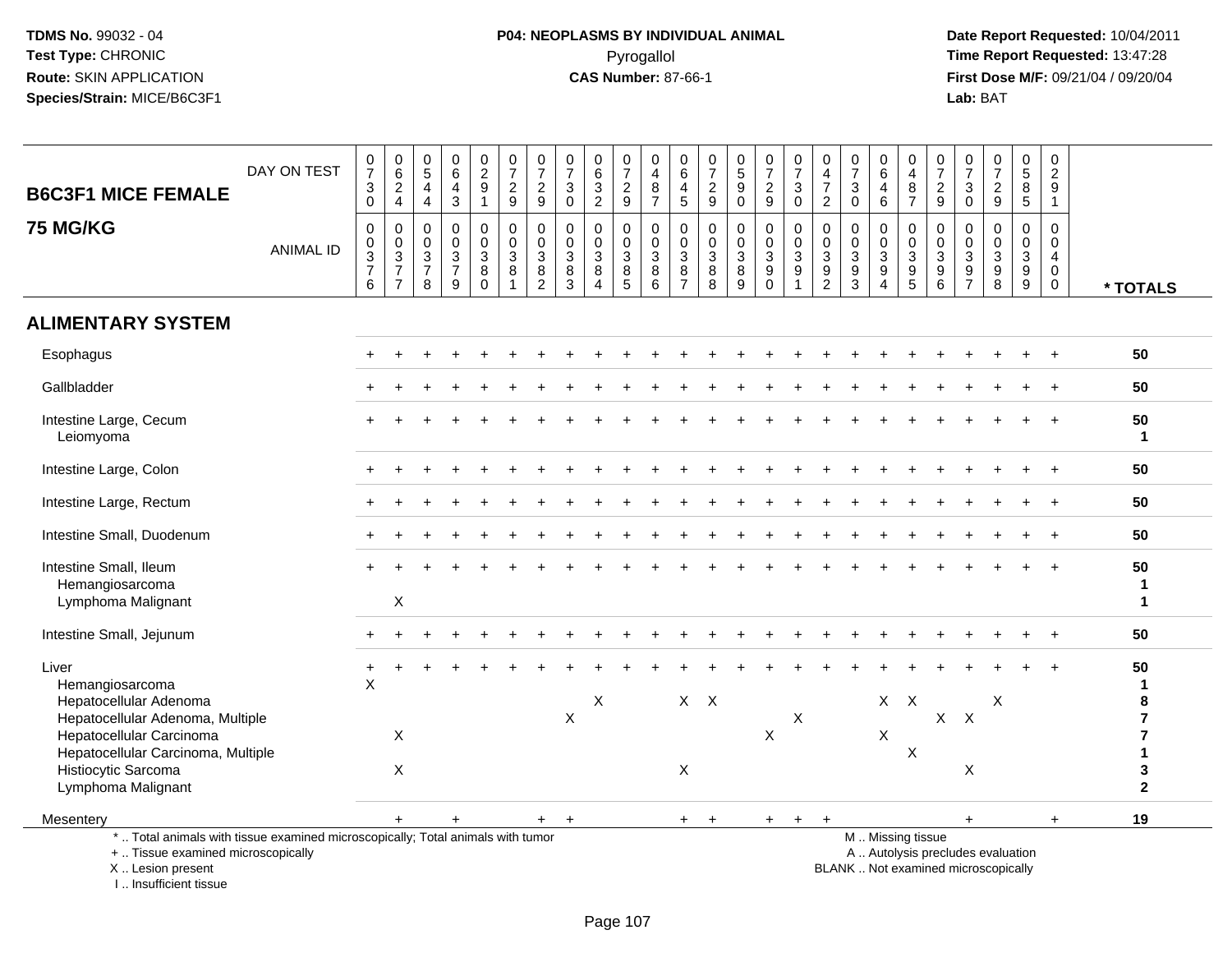#### **P04: NEOPLASMS BY INDIVIDUAL ANIMAL**Pyrogallol **Time Report Requested:** 13:47:28

 **Date Report Requested:** 10/04/2011 **First Dose M/F:** 09/21/04 / 09/20/04<br>Lab: BAT **Lab:** BAT

| <b>B6C3F1 MICE FEMALE</b>                                                                                             | DAY ON TEST      | $\frac{0}{7}$<br>$\frac{3}{0}$                                       | $\begin{array}{c} 0 \\ 6 \end{array}$<br>$\frac{2}{4}$                                    | $\begin{array}{c} 0 \\ 5 \end{array}$<br>$\overline{a}$<br>$\overline{4}$ | $\begin{array}{c} 0 \\ 6 \end{array}$<br>$\overline{\mathbf{4}}$<br>$\mathbf{3}$ | $\begin{smallmatrix} 0\\2\\9 \end{smallmatrix}$<br>$\mathbf{1}$ | $\frac{0}{7}$<br>$\frac{2}{9}$                                                 | $\begin{array}{c} 0 \\ 7 \end{array}$<br>$\overline{c}$<br>$\mathsf g$ | $\frac{0}{7}$<br>$\sqrt{3}$<br>$\mathbf 0$ | $\begin{array}{c} 0 \\ 6 \end{array}$<br>$\frac{3}{2}$ | $\frac{0}{7}$<br>$\frac{2}{9}$                                 | $\pmb{0}$<br>$\overline{4}$<br>$\,8\,$<br>$\overline{7}$   | 0<br>$\,6\,$<br>4<br>5                                 | $\frac{0}{7}$<br>$\frac{2}{9}$                           | $\begin{array}{c} 0 \\ 5 \\ 9 \end{array}$<br>$\ddot{\mathbf{0}}$  | $\begin{smallmatrix}0\\7\end{smallmatrix}$<br>$\frac{2}{9}$ | $\frac{0}{7}$<br>$\sqrt{3}$<br>$\mathbf 0$                            | 0<br>$\overline{4}$<br>$\overline{7}$<br>$\overline{2}$           | $\frac{0}{7}$<br>$\ensuremath{\mathsf{3}}$<br>$\mathbf 0$           | $0\over 6$<br>4<br>$6\phantom{1}$                           | $\boldsymbol{0}$<br>$\overline{4}$<br>$\bf 8$<br>$\overline{7}$ | $\begin{array}{c} 0 \\ 7 \end{array}$<br>$\frac{2}{9}$                 | $\begin{array}{c} 0 \\ 7 \end{array}$<br>$_0^3$                      | $\frac{0}{7}$<br>$\boldsymbol{2}$<br>9               | $\begin{array}{c} 0 \\ 5 \end{array}$<br>$\overline{8}$<br>$\overline{5}$ | $\begin{smallmatrix} 0\\2 \end{smallmatrix}$<br>$\overline{9}$<br>$\mathbf{1}$ |                                |
|-----------------------------------------------------------------------------------------------------------------------|------------------|----------------------------------------------------------------------|-------------------------------------------------------------------------------------------|---------------------------------------------------------------------------|----------------------------------------------------------------------------------|-----------------------------------------------------------------|--------------------------------------------------------------------------------|------------------------------------------------------------------------|--------------------------------------------|--------------------------------------------------------|----------------------------------------------------------------|------------------------------------------------------------|--------------------------------------------------------|----------------------------------------------------------|--------------------------------------------------------------------|-------------------------------------------------------------|-----------------------------------------------------------------------|-------------------------------------------------------------------|---------------------------------------------------------------------|-------------------------------------------------------------|-----------------------------------------------------------------|------------------------------------------------------------------------|----------------------------------------------------------------------|------------------------------------------------------|---------------------------------------------------------------------------|--------------------------------------------------------------------------------|--------------------------------|
| <b>75 MG/KG</b>                                                                                                       | <b>ANIMAL ID</b> | 0<br>$\pmb{0}$<br>$\ensuremath{\mathsf{3}}$<br>$\boldsymbol{7}$<br>6 | $\pmb{0}$<br>$\mathbf 0$<br>$\ensuremath{\mathsf{3}}$<br>$\overline{7}$<br>$\overline{7}$ | $\mathbf 0$<br>$\mathbf 0$<br>$\mathsf 3$<br>$\overline{7}$<br>8          | $\mathbf 0$<br>$\mathbf 0$<br>$\sqrt{3}$<br>$\overline{7}$<br>$\overline{9}$     | $\mathbf 0$<br>$\mathbf 0$<br>3<br>8<br>$\mathbf 0$             | $\pmb{0}$<br>$\pmb{0}$<br>$\ensuremath{\mathsf{3}}$<br>$\bf 8$<br>$\mathbf{1}$ | $\mathbf 0$<br>$\mathbf 0$<br>3<br>8<br>$\overline{2}$                 | $\mathbf 0$<br>$\mathbf 0$<br>3<br>8<br>3  | $\mathbf 0$<br>$\mathbf 0$<br>$_8^3$<br>$\overline{4}$ | 0<br>$\mathsf 0$<br>3<br>$\begin{array}{c} 8 \\ 5 \end{array}$ | $\mathbf 0$<br>$\mathbf 0$<br>$\mathbf{3}$<br>8<br>$\,6\,$ | $\mathbf 0$<br>$\mathbf 0$<br>3<br>8<br>$\overline{7}$ | $\mathbf 0$<br>$\mathbf 0$<br>$\sqrt{3}$<br>$\bf 8$<br>8 | 0<br>$\pmb{0}$<br>$\ensuremath{\mathsf{3}}$<br>8<br>$\overline{9}$ | 0<br>$\mathbf 0$<br>3<br>9<br>$\mathbf 0$                   | $\mathbf 0$<br>$\mathbf 0$<br>$\mathbf{3}$<br>$9\,$<br>$\overline{1}$ | $\mathbf 0$<br>$\mathbf 0$<br>$\mathbf{3}$<br>9<br>$\overline{c}$ | $\mathbf 0$<br>$\mathbf 0$<br>$\mathbf{3}$<br>$\boldsymbol{9}$<br>3 | 0<br>$\mathbf 0$<br>3<br>$\boldsymbol{9}$<br>$\overline{4}$ | 0<br>$\mathbf 0$<br>$\mathbf{3}$<br>9<br>$\overline{5}$         | 0<br>$\mathsf 0$<br>$\mathbf{3}$<br>$\boldsymbol{9}$<br>$6\phantom{a}$ | $\mathbf 0$<br>$\mathbf 0$<br>$\mathsf 3$<br>$9\,$<br>$\overline{7}$ | $\mathbf 0$<br>$\mathbf 0$<br>$\mathbf{3}$<br>9<br>8 | $\mathbf 0$<br>$\pmb{0}$<br>$\mathbf{3}$<br>$\frac{9}{9}$                 | 0<br>$\mathbf 0$<br>$\overline{4}$<br>$\mathbf 0$<br>$\mathbf 0$               | * TOTALS                       |
| Histiocytic Sarcoma<br>Lymphoma Malignant                                                                             |                  |                                                                      | X                                                                                         |                                                                           |                                                                                  |                                                                 |                                                                                |                                                                        |                                            |                                                        |                                                                |                                                            | $\times$                                               |                                                          |                                                                    |                                                             |                                                                       |                                                                   |                                                                     |                                                             |                                                                 |                                                                        |                                                                      |                                                      |                                                                           |                                                                                | $\mathbf{2}$<br>$\overline{2}$ |
| Pancreas<br><b>Histiocytic Sarcoma</b><br>Lymphoma Malignant                                                          |                  | $\ddot{}$                                                            | $\mathsf{X}$                                                                              |                                                                           |                                                                                  |                                                                 |                                                                                |                                                                        |                                            |                                                        |                                                                |                                                            | X                                                      |                                                          |                                                                    |                                                             |                                                                       |                                                                   |                                                                     |                                                             |                                                                 |                                                                        | X                                                                    |                                                      |                                                                           |                                                                                | 50<br>3<br>$\mathbf 1$         |
| Salivary Glands<br>Lymphoma Malignant                                                                                 |                  |                                                                      | $\sf X$                                                                                   |                                                                           |                                                                                  |                                                                 |                                                                                |                                                                        |                                            |                                                        |                                                                |                                                            |                                                        |                                                          |                                                                    |                                                             |                                                                       |                                                                   |                                                                     |                                                             |                                                                 |                                                                        |                                                                      |                                                      |                                                                           |                                                                                | 50<br>$\mathbf{2}$             |
| Stomach, Forestomach<br>Histiocytic Sarcoma<br>Squamous Cell Papilloma                                                |                  | $+$                                                                  | $\ddot{}$<br>X                                                                            |                                                                           |                                                                                  |                                                                 |                                                                                |                                                                        |                                            |                                                        |                                                                |                                                            |                                                        |                                                          |                                                                    |                                                             |                                                                       |                                                                   |                                                                     |                                                             |                                                                 |                                                                        |                                                                      |                                                      |                                                                           |                                                                                | 50<br>-1<br>$\mathbf 1$        |
| Stomach, Glandular<br>Histiocytic Sarcoma                                                                             |                  |                                                                      | $\mathsf{X}$                                                                              |                                                                           |                                                                                  |                                                                 |                                                                                |                                                                        |                                            |                                                        |                                                                |                                                            |                                                        |                                                          |                                                                    |                                                             |                                                                       |                                                                   |                                                                     |                                                             |                                                                 |                                                                        |                                                                      |                                                      |                                                                           |                                                                                | 50<br>$\mathbf{1}$             |
| <b>CARDIOVASCULAR SYSTEM</b>                                                                                          |                  |                                                                      |                                                                                           |                                                                           |                                                                                  |                                                                 |                                                                                |                                                                        |                                            |                                                        |                                                                |                                                            |                                                        |                                                          |                                                                    |                                                             |                                                                       |                                                                   |                                                                     |                                                             |                                                                 |                                                                        |                                                                      |                                                      |                                                                           |                                                                                |                                |
| <b>Blood Vessel</b>                                                                                                   |                  |                                                                      |                                                                                           |                                                                           |                                                                                  |                                                                 |                                                                                |                                                                        |                                            |                                                        |                                                                |                                                            |                                                        |                                                          |                                                                    |                                                             |                                                                       |                                                                   |                                                                     |                                                             |                                                                 |                                                                        |                                                                      |                                                      |                                                                           | $+$                                                                            | 50                             |
| Heart<br>Lymphoma Malignant                                                                                           |                  |                                                                      |                                                                                           |                                                                           |                                                                                  |                                                                 |                                                                                |                                                                        |                                            |                                                        |                                                                |                                                            |                                                        |                                                          |                                                                    |                                                             |                                                                       |                                                                   |                                                                     |                                                             |                                                                 |                                                                        |                                                                      |                                                      |                                                                           |                                                                                | 50<br>$\mathbf{1}$             |
| <b>ENDOCRINE SYSTEM</b>                                                                                               |                  |                                                                      |                                                                                           |                                                                           |                                                                                  |                                                                 |                                                                                |                                                                        |                                            |                                                        |                                                                |                                                            |                                                        |                                                          |                                                                    |                                                             |                                                                       |                                                                   |                                                                     |                                                             |                                                                 |                                                                        |                                                                      |                                                      |                                                                           |                                                                                |                                |
| <b>Adrenal Cortex</b><br>Lymphoma Malignant                                                                           |                  |                                                                      |                                                                                           |                                                                           |                                                                                  |                                                                 |                                                                                |                                                                        |                                            |                                                        |                                                                |                                                            |                                                        |                                                          |                                                                    |                                                             |                                                                       |                                                                   |                                                                     |                                                             |                                                                 |                                                                        |                                                                      |                                                      |                                                                           |                                                                                | 50<br>-1                       |
| Adrenal Medulla<br>Lymphoma Malignant                                                                                 |                  |                                                                      |                                                                                           |                                                                           |                                                                                  |                                                                 |                                                                                |                                                                        |                                            |                                                        |                                                                |                                                            |                                                        |                                                          |                                                                    |                                                             |                                                                       |                                                                   |                                                                     |                                                             |                                                                 |                                                                        |                                                                      |                                                      |                                                                           |                                                                                | 50<br>-1                       |
| *  Total animals with tissue examined microscopically; Total animals with tumor<br>+  Tissue examined microscopically |                  |                                                                      |                                                                                           |                                                                           |                                                                                  |                                                                 |                                                                                |                                                                        |                                            |                                                        |                                                                |                                                            |                                                        |                                                          |                                                                    |                                                             |                                                                       |                                                                   |                                                                     |                                                             | M  Missing tissue                                               |                                                                        |                                                                      | A  Autolysis precludes evaluation                    |                                                                           |                                                                                |                                |

X .. Lesion present

I .. Insufficient tissue

Lesion present BLANK .. Not examined microscopically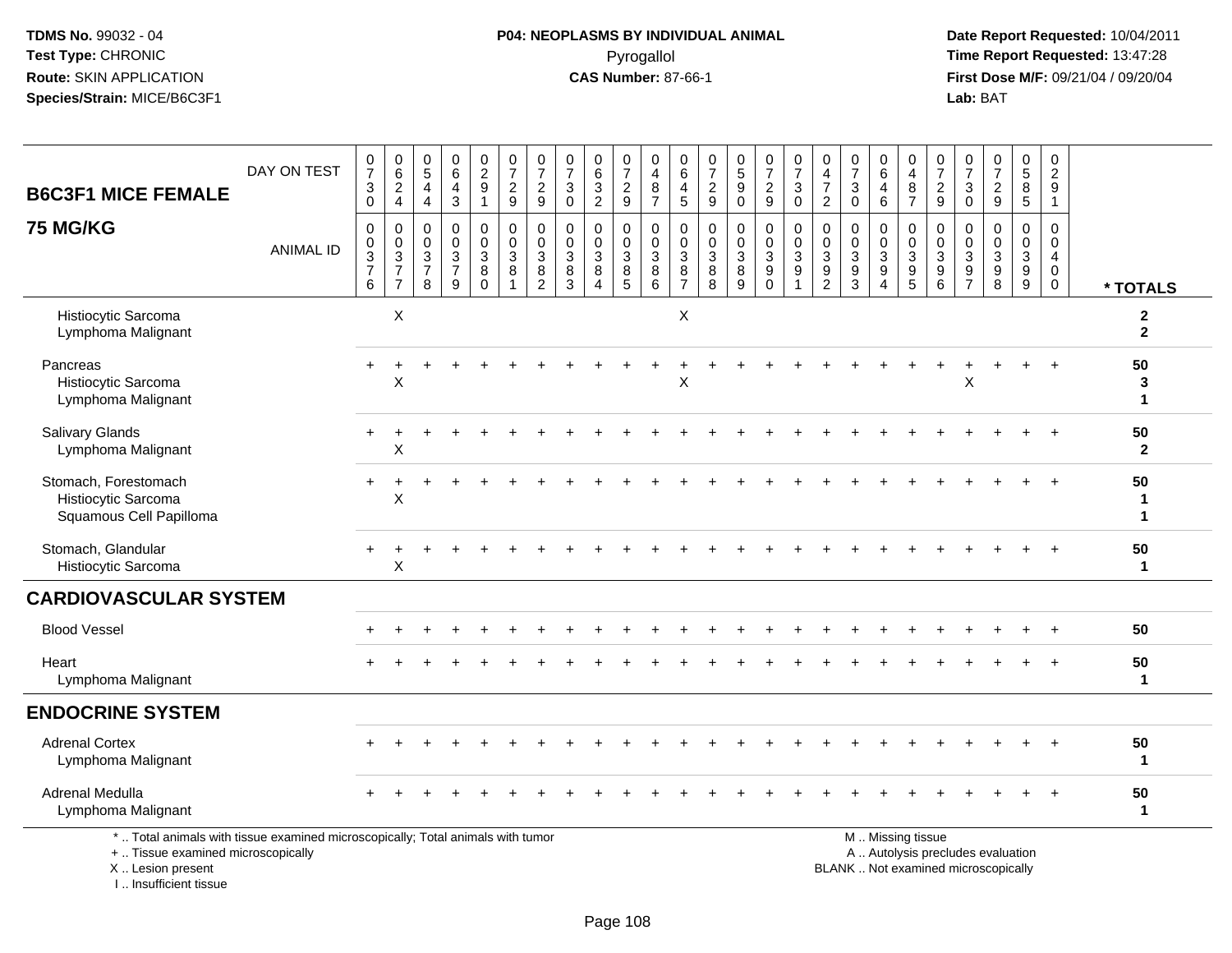## **P04: NEOPLASMS BY INDIVIDUAL ANIMAL**Pyrogallol **Time Report Requested:** 13:47:28

 **Date Report Requested:** 10/04/2011 **First Dose M/F:** 09/21/04 / 09/20/04<br>**Lab:** BAT **Lab:** BAT

 $\blacktriangleleft$ 

| <b>B6C3F1 MICE FEMALE</b>                                              | DAY ON TEST      | $\frac{0}{7}$<br>$\sqrt{3}$<br>0     | $\begin{matrix} 0 \\ 6 \\ 2 \end{matrix}$<br>$\overline{4}$       | $\begin{array}{c} 0 \\ 5 \end{array}$<br>4<br>$\overline{4}$ | $\begin{array}{c} 0 \\ 6 \end{array}$<br>4<br>3 | $\begin{smallmatrix} 0\\2\\9 \end{smallmatrix}$<br>$\mathbf{1}$ | $\frac{0}{7}$<br>$\overline{c}$<br>9                | $\frac{0}{7}$<br>$\overline{c}$<br>$\boldsymbol{9}$     | $\frac{0}{7}$<br>3<br>$\mathbf 0$ | $\begin{array}{c} 0 \\ 6 \end{array}$<br>$\mathbf{3}$<br>$\overline{2}$ | $\frac{0}{7}$<br>$\boldsymbol{2}$<br>9                          | 0<br>$\overline{4}$<br>$\boldsymbol{8}$<br>$\overline{7}$ | $\pmb{0}$<br>$\,6\,$<br>$\overline{4}$<br>$\sqrt{5}$  | $\frac{0}{7}$<br>$\overline{c}$<br>$\boldsymbol{9}$ | $\begin{array}{c} 0 \\ 5 \end{array}$<br>9<br>$\mathbf 0$ | $\frac{0}{7}$<br>$\overline{c}$<br>$\boldsymbol{9}$ | $\frac{0}{7}$<br>$\mathfrak{Z}$<br>$\mathbf 0$   | $\boldsymbol{0}$<br>$\overline{4}$<br>$\overline{7}$<br>$\overline{2}$ | $\frac{0}{7}$<br>$\sqrt{3}$<br>$\Omega$      | $\begin{matrix} 0 \\ 6 \end{matrix}$<br>4<br>$\,6\,$ | $_4^{\rm 0}$<br>8<br>$\overline{7}$                 | $\frac{0}{7}$<br>$\overline{c}$<br>9 | $\frac{0}{7}$<br>3<br>$\mathbf 0$                          | $\frac{0}{7}$<br>$\overline{c}$<br>$\boldsymbol{9}$ | $\begin{array}{c} 0 \\ 5 \\ 8 \end{array}$<br>$\overline{5}$ | $^{\rm 0}_{\rm 2}$<br>9<br>$\mathbf{1}$                 |                         |
|------------------------------------------------------------------------|------------------|--------------------------------------|-------------------------------------------------------------------|--------------------------------------------------------------|-------------------------------------------------|-----------------------------------------------------------------|-----------------------------------------------------|---------------------------------------------------------|-----------------------------------|-------------------------------------------------------------------------|-----------------------------------------------------------------|-----------------------------------------------------------|-------------------------------------------------------|-----------------------------------------------------|-----------------------------------------------------------|-----------------------------------------------------|--------------------------------------------------|------------------------------------------------------------------------|----------------------------------------------|------------------------------------------------------|-----------------------------------------------------|--------------------------------------|------------------------------------------------------------|-----------------------------------------------------|--------------------------------------------------------------|---------------------------------------------------------|-------------------------|
| <b>75 MG/KG</b>                                                        | <b>ANIMAL ID</b> | 0<br>$\pmb{0}$<br>$\frac{3}{7}$<br>6 | 0<br>$\begin{array}{c} 0 \\ 3 \\ 7 \end{array}$<br>$\overline{z}$ | 0<br>$\mathbf 0$<br>$\mathsf 3$<br>$\overline{7}$<br>8       | 0<br>$\frac{0}{3}$<br>$\overline{7}$<br>9       | $\overline{0}$<br>$_{3}^{\rm 0}$<br>$\bf 8$<br>$\Omega$         | 0<br>$\pmb{0}$<br>$\sqrt{3}$<br>8<br>$\overline{1}$ | 0<br>$\pmb{0}$<br>3<br>$\overline{8}$<br>$\overline{2}$ | 0<br>$\pmb{0}$<br>3<br>8<br>3     | 0<br>$\pmb{0}$<br>$\sqrt{3}$<br>8<br>4                                  | 0<br>$\mathsf{O}\xspace$<br>$\mathbf{3}$<br>$\overline{8}$<br>5 | 0<br>$\mathbf 0$<br>$\overline{3}$<br>8<br>6              | 0<br>$\pmb{0}$<br>$\mathbf{3}$<br>8<br>$\overline{7}$ | $\mathbf 0$<br>$\pmb{0}$<br>$\sqrt{3}$<br>8<br>8    | $\mathbf 0$<br>$\frac{0}{3}$<br>8<br>9                    | 0<br>$\frac{0}{3}$<br>$\overline{9}$<br>$\mathbf 0$ | 0<br>$\pmb{0}$<br>$\sqrt{3}$<br>$\boldsymbol{9}$ | 0<br>$\pmb{0}$<br>$\ensuremath{\mathsf{3}}$<br>$\overline{9}$<br>2     | 0<br>$_{3}^{\rm 0}$<br>$\boldsymbol{9}$<br>3 | 0<br>0<br>3<br>$\boldsymbol{9}$<br>4                 | 0<br>$\pmb{0}$<br>$\sqrt{3}$<br>$\overline{9}$<br>5 | 0<br>0<br>3<br>9<br>6                | 0<br>0<br>$\sqrt{3}$<br>$\boldsymbol{9}$<br>$\overline{7}$ | 0<br>$_{3}^{\rm 0}$<br>$\overline{9}$<br>8          | 0<br>$\pmb{0}$<br>$_9^3$<br>9                                | 0<br>0<br>$\overline{4}$<br>$\mathbf 0$<br>$\mathbf{0}$ | * TOTALS                |
| Islets, Pancreatic                                                     |                  |                                      |                                                                   |                                                              |                                                 |                                                                 |                                                     |                                                         |                                   |                                                                         |                                                                 |                                                           |                                                       |                                                     |                                                           |                                                     |                                                  |                                                                        |                                              |                                                      |                                                     |                                      |                                                            |                                                     |                                                              | $+$                                                     | 50                      |
| Parathyroid Gland                                                      |                  | $+$                                  | м                                                                 |                                                              |                                                 |                                                                 |                                                     |                                                         |                                   |                                                                         |                                                                 |                                                           |                                                       |                                                     |                                                           |                                                     |                                                  |                                                                        |                                              | М                                                    | M                                                   | M                                    |                                                            |                                                     | $+$                                                          | $+$                                                     | 38                      |
| <b>Pituitary Gland</b><br>Lymphoma Malignant<br>Pars Distalis, Adenoma |                  |                                      |                                                                   |                                                              |                                                 |                                                                 |                                                     |                                                         |                                   |                                                                         |                                                                 |                                                           |                                                       |                                                     |                                                           |                                                     |                                                  |                                                                        |                                              |                                                      |                                                     |                                      |                                                            |                                                     |                                                              | $+$                                                     | 50<br>1<br>$\mathbf{2}$ |
| <b>Thyroid Gland</b>                                                   |                  |                                      |                                                                   |                                                              |                                                 |                                                                 |                                                     |                                                         |                                   |                                                                         |                                                                 |                                                           |                                                       |                                                     |                                                           |                                                     |                                                  |                                                                        |                                              |                                                      |                                                     |                                      |                                                            |                                                     |                                                              | $+$                                                     | 50                      |
| <b>GENERAL BODY SYSTEM</b>                                             |                  |                                      |                                                                   |                                                              |                                                 |                                                                 |                                                     |                                                         |                                   |                                                                         |                                                                 |                                                           |                                                       |                                                     |                                                           |                                                     |                                                  |                                                                        |                                              |                                                      |                                                     |                                      |                                                            |                                                     |                                                              |                                                         |                         |
| <b>NONE</b>                                                            |                  |                                      |                                                                   |                                                              |                                                 |                                                                 |                                                     |                                                         |                                   |                                                                         |                                                                 |                                                           |                                                       |                                                     |                                                           |                                                     |                                                  |                                                                        |                                              |                                                      |                                                     |                                      |                                                            |                                                     |                                                              |                                                         |                         |
| <b>GENITAL SYSTEM</b>                                                  |                  |                                      |                                                                   |                                                              |                                                 |                                                                 |                                                     |                                                         |                                   |                                                                         |                                                                 |                                                           |                                                       |                                                     |                                                           |                                                     |                                                  |                                                                        |                                              |                                                      |                                                     |                                      |                                                            |                                                     |                                                              |                                                         |                         |
| <b>Clitoral Gland</b><br>Histiocytic Sarcoma<br>Lymphoma Malignant     |                  |                                      | $\pmb{\times}$                                                    |                                                              |                                                 |                                                                 |                                                     |                                                         |                                   |                                                                         |                                                                 |                                                           |                                                       |                                                     |                                                           |                                                     |                                                  |                                                                        |                                              |                                                      |                                                     |                                      |                                                            |                                                     |                                                              |                                                         | 49                      |
| Ovary<br>Cystadenoma<br>Histiocytic Sarcoma                            |                  |                                      | X                                                                 |                                                              |                                                 |                                                                 |                                                     |                                                         |                                   | X                                                                       |                                                                 |                                                           |                                                       |                                                     |                                                           |                                                     |                                                  |                                                                        |                                              |                                                      |                                                     |                                      |                                                            |                                                     |                                                              |                                                         | 50                      |

\* .. Total animals with tissue examined microscopically; Total animals with tumor

+ .. Tissue examined microscopically

<sup>+</sup>

X .. Lesion present

Lymphoma Malignant

Histiocytic Sarcoma

Uterus

I .. Insufficient tissue

 M .. Missing tissuey the contract of the contract of the contract of the contract of the contract of the contract of the contract of  $A$ . Autolysis precludes evaluation Lesion present BLANK .. Not examined microscopically

Lymphoma Malignant **1**

Polyp Stromal **1**

a 2008 - X<br>1

a 2008 - X<br>2008 - X

X **2**

<sup>+</sup> <sup>+</sup> <sup>+</sup> <sup>+</sup> <sup>+</sup> <sup>+</sup> <sup>+</sup> <sup>+</sup> <sup>+</sup> <sup>+</sup> <sup>+</sup> <sup>+</sup> <sup>+</sup> <sup>+</sup> <sup>+</sup> <sup>+</sup> <sup>+</sup> <sup>+</sup> <sup>+</sup> <sup>+</sup> <sup>+</sup> <sup>+</sup> <sup>+</sup> <sup>+</sup> **<sup>50</sup>**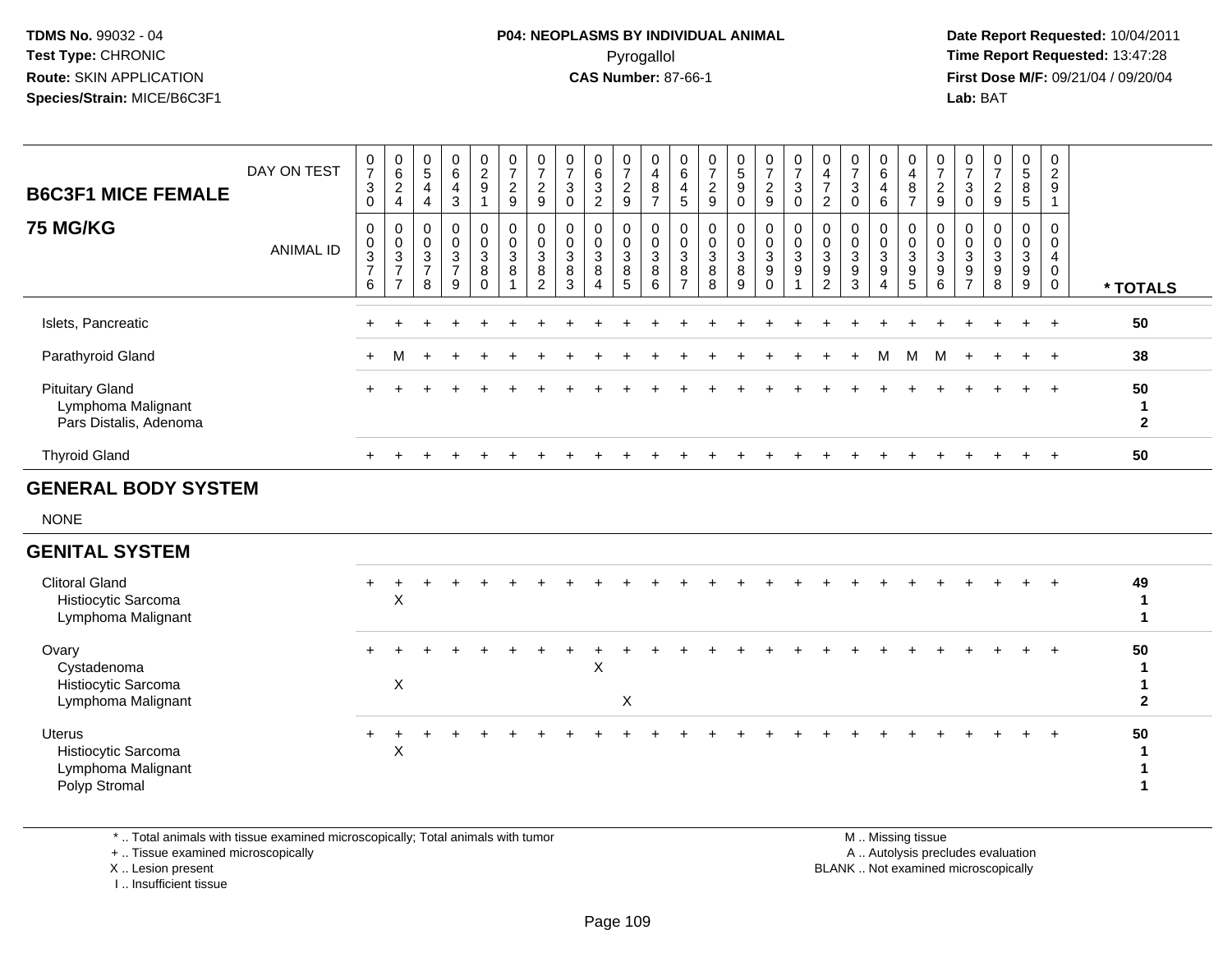## **P04: NEOPLASMS BY INDIVIDUAL ANIMAL**Pyrogallol **Time Report Requested:** 13:47:28

 **Date Report Requested:** 10/04/2011 **First Dose M/F:** 09/21/04 / 09/20/04<br>Lab: BAT **Lab:** BAT

| <b>B6C3F1 MICE FEMALE</b>                                                                                                                                                                                                                                                                                                          | DAY ON TEST      | 0<br>$\overline{7}$<br>$_{\rm 0}^3$         | 0<br>$\,6\,$<br>$\frac{2}{4}$                                                     | $\begin{array}{c} 0 \\ 5 \end{array}$<br>4<br>$\overline{a}$         | $_{6}^{\rm 0}$<br>$\frac{4}{3}$                                        | $\begin{smallmatrix} 0\\2\\9 \end{smallmatrix}$<br>$\mathbf{1}$ | 0<br>$\overline{7}$<br>$\frac{2}{9}$ | $\frac{0}{7}$<br>$\frac{2}{9}$                              | 0<br>$\overline{7}$<br>3<br>$\mathbf 0$ | 0<br>$\,6\,$<br>3<br>$\overline{2}$                                          | $\frac{0}{7}$<br>$\frac{2}{9}$                | 0<br>4<br>8<br>$\overline{7}$                 | $\pmb{0}$<br>$\,6\,$<br>$\begin{array}{c} 4 \\ 5 \end{array}$ | $\boldsymbol{0}$<br>$\overline{7}$<br>$\frac{2}{9}$      | $\begin{array}{c} 0 \\ 5 \end{array}$<br>$\boldsymbol{9}$<br>$\mathbf 0$ | $\frac{0}{7}$<br>$\frac{2}{9}$                           | $\frac{0}{7}$<br>$\sqrt{3}$<br>$\overline{0}$                        | 0<br>$\overline{\mathbf{4}}$<br>$\overline{7}$<br>$\overline{2}$     | 0<br>$\overline{7}$<br>3<br>$\mathbf 0$        | $\begin{array}{c} 0 \\ 6 \end{array}$<br>$\overline{4}$<br>$6\phantom{1}$                             | 0<br>$\overline{\mathbf{4}}$<br>8<br>$\overline{7}$     | $\pmb{0}$<br>$\overline{7}$<br>$\frac{2}{9}$                      | 0<br>$\overline{7}$<br>3<br>$\mathbf 0$   | 0<br>$\overline{7}$<br>$\overline{c}$<br>$\boldsymbol{9}$                | $\begin{array}{c} 0 \\ 5 \end{array}$<br>$\bf 8$<br>$\overline{5}$ | $\mathbf 0$<br>$\frac{2}{9}$<br>$\mathbf{1}$        |                                                |
|------------------------------------------------------------------------------------------------------------------------------------------------------------------------------------------------------------------------------------------------------------------------------------------------------------------------------------|------------------|---------------------------------------------|-----------------------------------------------------------------------------------|----------------------------------------------------------------------|------------------------------------------------------------------------|-----------------------------------------------------------------|--------------------------------------|-------------------------------------------------------------|-----------------------------------------|------------------------------------------------------------------------------|-----------------------------------------------|-----------------------------------------------|---------------------------------------------------------------|----------------------------------------------------------|--------------------------------------------------------------------------|----------------------------------------------------------|----------------------------------------------------------------------|----------------------------------------------------------------------|------------------------------------------------|-------------------------------------------------------------------------------------------------------|---------------------------------------------------------|-------------------------------------------------------------------|-------------------------------------------|--------------------------------------------------------------------------|--------------------------------------------------------------------|-----------------------------------------------------|------------------------------------------------|
| <b>75 MG/KG</b>                                                                                                                                                                                                                                                                                                                    | <b>ANIMAL ID</b> | 0<br>$\boldsymbol{0}$<br>$\frac{3}{7}$<br>6 | 0<br>$\mathbf 0$<br>$\ensuremath{\mathsf{3}}$<br>$\overline{7}$<br>$\overline{7}$ | 0<br>$\mathbf 0$<br>$\ensuremath{\mathsf{3}}$<br>$\overline{7}$<br>8 | 0<br>$\mathbf 0$<br>$\ensuremath{\mathsf{3}}$<br>$\boldsymbol{7}$<br>9 | 0<br>$\mathsf{O}$<br>$\mathbf{3}$<br>8<br>$\Omega$              | 0<br>0<br>3<br>8                     | $\mathbf 0$<br>$\pmb{0}$<br>$\overline{3}$<br>$\frac{8}{2}$ | 0<br>$\mathbf 0$<br>3<br>$\bf 8$<br>3   | $\mathbf 0$<br>$\mathbf 0$<br>$\sqrt{3}$<br>$\, 8$<br>$\boldsymbol{\Lambda}$ | 0<br>0<br>$\ensuremath{\mathsf{3}}$<br>8<br>5 | 0<br>0<br>$\ensuremath{\mathsf{3}}$<br>8<br>6 | 0<br>$\mathsf 0$<br>$\sqrt{3}$<br>$\,8\,$<br>$\overline{7}$   | $\mathbf 0$<br>$\mathbf 0$<br>$\sqrt{3}$<br>$\bf 8$<br>8 | $\mathbf 0$<br>$\mathbf 0$<br>$\sqrt{3}$<br>8<br>9                       | 0<br>$\mathbf 0$<br>3<br>$\boldsymbol{9}$<br>$\mathbf 0$ | 0<br>$\pmb{0}$<br>$\overline{3}$<br>$\boldsymbol{9}$<br>$\mathbf{1}$ | 0<br>$\mathbf 0$<br>$\ensuremath{\mathsf{3}}$<br>9<br>$\overline{2}$ | 0<br>$\mathbf 0$<br>3<br>$\boldsymbol{9}$<br>3 | $\mathbf 0$<br>$\mathbf 0$<br>$\ensuremath{\mathsf{3}}$<br>$\boldsymbol{9}$<br>$\boldsymbol{\Lambda}$ | 0<br>$\mathbf 0$<br>$\sqrt{3}$<br>$\boldsymbol{9}$<br>5 | 0<br>$\mathsf{O}\xspace$<br>$\mathbf{3}$<br>$\boldsymbol{9}$<br>6 | 0<br>$\Omega$<br>3<br>9<br>$\overline{7}$ | 0<br>$\mathbf 0$<br>$\ensuremath{\mathsf{3}}$<br>$\boldsymbol{9}$<br>8   | $\mathbf 0$<br>$\pmb{0}$<br>$\sqrt{3}$<br>$\boldsymbol{9}$<br>9    | 0<br>$\mathbf 0$<br>4<br>$\mathbf 0$<br>$\mathbf 0$ | * TOTALS                                       |
| <b>HEMATOPOIETIC SYSTEM</b>                                                                                                                                                                                                                                                                                                        |                  |                                             |                                                                                   |                                                                      |                                                                        |                                                                 |                                      |                                                             |                                         |                                                                              |                                               |                                               |                                                               |                                                          |                                                                          |                                                          |                                                                      |                                                                      |                                                |                                                                                                       |                                                         |                                                                   |                                           |                                                                          |                                                                    |                                                     |                                                |
| <b>Bone Marrow</b><br>Histiocytic Sarcoma<br>Lymphoma Malignant                                                                                                                                                                                                                                                                    |                  |                                             | X                                                                                 |                                                                      |                                                                        |                                                                 |                                      |                                                             |                                         |                                                                              |                                               |                                               |                                                               |                                                          |                                                                          |                                                          |                                                                      |                                                                      |                                                |                                                                                                       |                                                         |                                                                   | X                                         |                                                                          |                                                                    |                                                     | 50<br>$\boldsymbol{2}$<br>$\blacktriangleleft$ |
| Lymph Node<br>Axillary, Histiocytic Sarcoma<br>Axillary, Lymphoma Malignant<br>Bronchial, Histiocytic Sarcoma<br>Bronchial, Lymphoma Malignant<br>Iliac, Lymphoma Malignant<br>Inguinal, Lymphoma Malignant<br>Lumbar, Lymphoma Malignant<br>Mediastinal, Hemangiosarcoma, Metastatic,<br>Skin<br>Mediastinal, Histiocytic Sarcoma |                  |                                             | ÷<br>$\sf X$                                                                      | $\overline{ }$                                                       |                                                                        |                                                                 |                                      |                                                             |                                         |                                                                              |                                               |                                               | $\overline{+}$<br>X<br>X                                      |                                                          |                                                                          |                                                          |                                                                      | $\ddot{}$                                                            |                                                |                                                                                                       |                                                         | $\boldsymbol{\mathsf{X}}$                                         |                                           |                                                                          | $+$                                                                | $\overline{+}$                                      | 29<br>$\mathbf 1$<br>1<br>1<br>2               |
| Mediastinal, Lymphoma Malignant<br>Renal, Histiocytic Sarcoma<br>Renal, Lymphoma Malignant                                                                                                                                                                                                                                         |                  |                                             | X                                                                                 |                                                                      |                                                                        |                                                                 |                                      |                                                             |                                         |                                                                              |                                               |                                               |                                                               |                                                          |                                                                          |                                                          |                                                                      |                                                                      |                                                |                                                                                                       |                                                         |                                                                   |                                           |                                                                          |                                                                    |                                                     | $\mathbf{2}$                                   |
| Lymph Node, Mandibular<br>Histiocytic Sarcoma<br>Lymphoma Malignant                                                                                                                                                                                                                                                                |                  |                                             | X                                                                                 |                                                                      |                                                                        |                                                                 |                                      |                                                             |                                         |                                                                              |                                               |                                               |                                                               |                                                          |                                                                          |                                                          |                                                                      |                                                                      |                                                |                                                                                                       |                                                         |                                                                   | X                                         |                                                                          |                                                                    |                                                     | 50<br>$\boldsymbol{2}$<br>$\mathbf{2}$         |
| Lymph Node, Mesenteric<br>Histiocytic Sarcoma<br>Lymphoma Malignant                                                                                                                                                                                                                                                                |                  |                                             | X                                                                                 |                                                                      |                                                                        |                                                                 |                                      |                                                             |                                         |                                                                              |                                               |                                               | X                                                             |                                                          |                                                                          |                                                          |                                                                      |                                                                      |                                                |                                                                                                       |                                                         |                                                                   | X                                         |                                                                          |                                                                    | $\ddot{}$                                           | 50<br>3<br>$\mathbf{2}$                        |
| Spleen                                                                                                                                                                                                                                                                                                                             |                  |                                             |                                                                                   |                                                                      |                                                                        |                                                                 |                                      |                                                             |                                         |                                                                              |                                               |                                               |                                                               |                                                          |                                                                          |                                                          |                                                                      |                                                                      |                                                |                                                                                                       |                                                         |                                                                   |                                           |                                                                          |                                                                    | $\ddot{}$                                           | 50                                             |
| *  Total animals with tissue examined microscopically; Total animals with tumor<br>+  Tissue examined microscopically<br>X  Lesion present                                                                                                                                                                                         |                  |                                             |                                                                                   |                                                                      |                                                                        |                                                                 |                                      |                                                             |                                         |                                                                              |                                               |                                               |                                                               |                                                          |                                                                          |                                                          |                                                                      |                                                                      |                                                |                                                                                                       | M  Missing tissue                                       |                                                                   |                                           | A  Autolysis precludes evaluation<br>BLANK  Not examined microscopically |                                                                    |                                                     |                                                |

I .. Insufficient tissue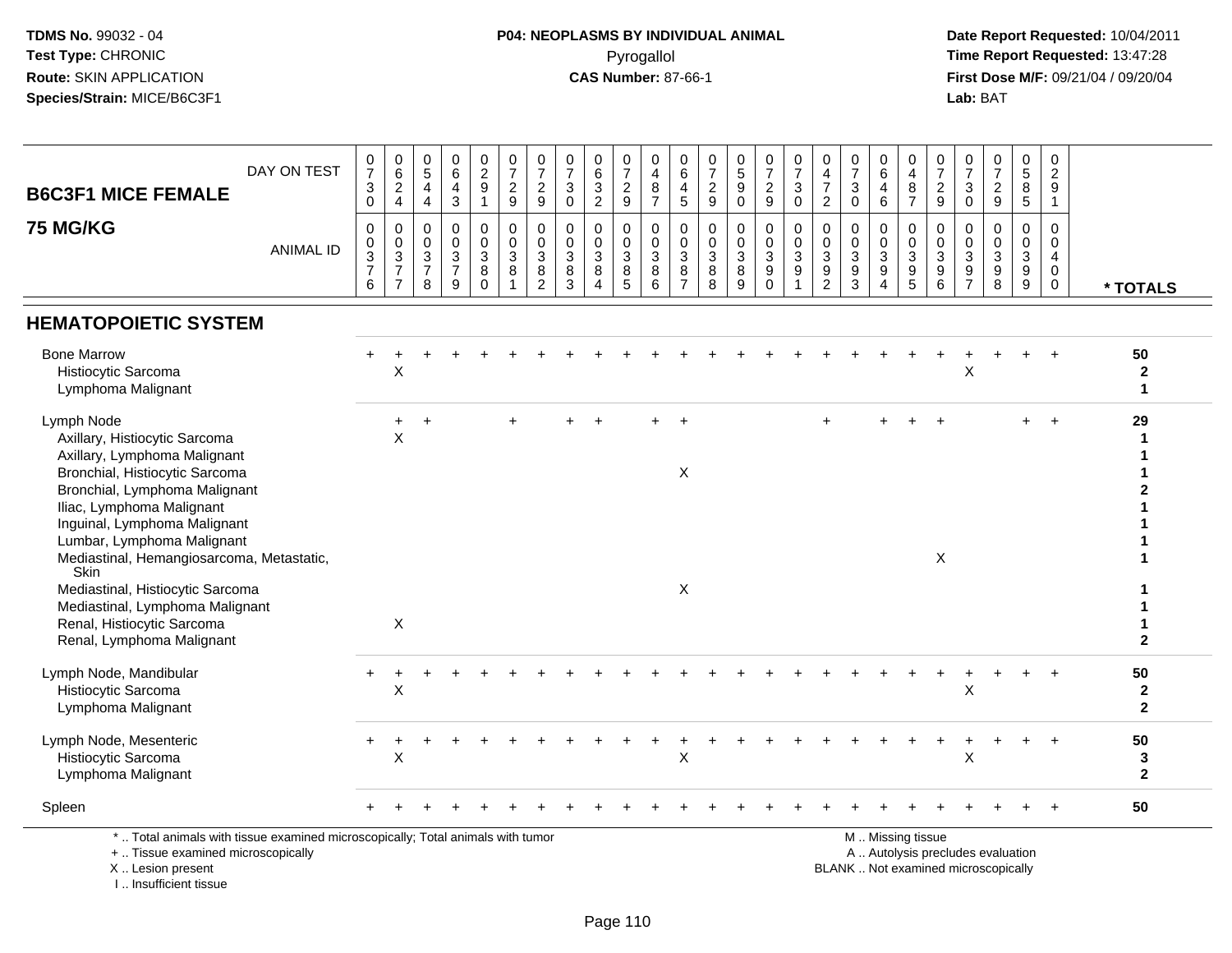**Date Report Requested:** 10/04/2011 **First Dose M/F:** 09/21/04 / 09/20/04<br>Lab: BAT **Lab:** BAT

| DAY ON TEST<br><b>B6C3F1 MICE FEMALE</b>                                                                                                                                                                                                        | $\frac{0}{7}$<br>$\ensuremath{\mathsf{3}}$<br>$\overline{0}$ | $\begin{array}{c} 0 \\ 6 \end{array}$<br>$_4^2$             | $\begin{array}{c} 0 \\ 5 \end{array}$<br>$\overline{a}$<br>$\overline{4}$      | 0<br>$6\phantom{1}6$<br>$\overline{\mathbf{4}}$<br>$\mathbf{3}$ | 0<br>$\overline{2}$<br>9<br>$\mathbf{1}$         | 0<br>$\overline{7}$<br>$\boldsymbol{2}$<br>$\boldsymbol{9}$ | $\frac{0}{7}$<br>$\boldsymbol{2}$<br>9                            | 0<br>$\overline{7}$<br>3<br>$\mathbf 0$                           | $\begin{array}{c} 0 \\ 6 \end{array}$<br>$\sqrt{3}$<br>$\overline{2}$                        | 0<br>$\overline{7}$<br>$\frac{2}{9}$         | 0<br>$\overline{4}$<br>$\, 8$<br>$\overline{7}$    | 0<br>6<br>4<br>5                             | 0<br>$\overline{7}$<br>$\frac{2}{9}$                          | $\begin{array}{c} 0 \\ 5 \\ 9 \end{array}$<br>$\ddot{\mathbf{0}}$ | $\frac{0}{7}$<br>$\frac{2}{9}$         | $\frac{0}{7}$<br>$\sqrt{3}$<br>$\mathbf 0$                      | 0<br>$\overline{4}$<br>$\overline{7}$<br>$\overline{2}$                         | 0<br>$\overline{7}$<br>3<br>$\Omega$                      | 0<br>6<br>4<br>$6\phantom{a}$   | 0<br>$\overline{4}$<br>8<br>$\overline{7}$                              | $\begin{array}{c} 0 \\ 7 \end{array}$<br>$\boldsymbol{2}$<br>9  | 0<br>$\overline{7}$<br>3<br>$\mathbf 0$             | $\frac{0}{7}$<br>$\sqrt{2}$<br>$9\,$                                           | 0<br>$\sqrt{5}$<br>8<br>$\overline{5}$     | 0<br>$\overline{c}$<br>9<br>$\mathbf{1}$                      |                        |
|-------------------------------------------------------------------------------------------------------------------------------------------------------------------------------------------------------------------------------------------------|--------------------------------------------------------------|-------------------------------------------------------------|--------------------------------------------------------------------------------|-----------------------------------------------------------------|--------------------------------------------------|-------------------------------------------------------------|-------------------------------------------------------------------|-------------------------------------------------------------------|----------------------------------------------------------------------------------------------|----------------------------------------------|----------------------------------------------------|----------------------------------------------|---------------------------------------------------------------|-------------------------------------------------------------------|----------------------------------------|-----------------------------------------------------------------|---------------------------------------------------------------------------------|-----------------------------------------------------------|---------------------------------|-------------------------------------------------------------------------|-----------------------------------------------------------------|-----------------------------------------------------|--------------------------------------------------------------------------------|--------------------------------------------|---------------------------------------------------------------|------------------------|
| <b>75 MG/KG</b><br><b>ANIMAL ID</b>                                                                                                                                                                                                             | $\pmb{0}$<br>$\pmb{0}$<br>$\frac{3}{7}$<br>6                 | $\pmb{0}$<br>$\mathbf 0$<br>$\frac{3}{7}$<br>$\overline{7}$ | $\mathbf 0$<br>$\mathbf 0$<br>$\ensuremath{\mathsf{3}}$<br>$\overline{7}$<br>8 | $\mathbf 0$<br>$\mathbf 0$<br>$\sqrt{3}$<br>$\overline{7}$<br>9 | $\mathbf 0$<br>$\mathbf 0$<br>3<br>8<br>$\Omega$ | $\pmb{0}$<br>$\pmb{0}$<br>$\sqrt{3}$<br>8<br>$\overline{1}$ | $\mathbf 0$<br>$\mathbf 0$<br>$\mathbf{3}$<br>8<br>$\overline{2}$ | $\mathbf 0$<br>$\mathbf 0$<br>$\mathbf{3}$<br>8<br>$\overline{3}$ | $\mathbf 0$<br>$\mathbf 0$<br>$\ensuremath{\mathsf{3}}$<br>$\bf 8$<br>$\boldsymbol{\Lambda}$ | 0<br>$\mathbf 0$<br>3<br>8<br>$\overline{5}$ | $\pmb{0}$<br>$\mathbf 0$<br>$\mathbf{3}$<br>8<br>6 | 0<br>$\mathbf 0$<br>3<br>8<br>$\overline{7}$ | $\pmb{0}$<br>$\mathbf 0$<br>$\sqrt{3}$<br>8<br>$\overline{8}$ | $\pmb{0}$<br>$\pmb{0}$<br>$\mathbf{3}$<br>8<br>$\overline{9}$     | 0<br>$\mathbf 0$<br>3<br>9<br>$\Omega$ | $\pmb{0}$<br>$\pmb{0}$<br>$\overline{3}$<br>9<br>$\overline{1}$ | $\mathbf 0$<br>$\mathbf{0}$<br>$\ensuremath{\mathsf{3}}$<br>9<br>$\overline{2}$ | $\Omega$<br>$\Omega$<br>$\sqrt{3}$<br>9<br>$\overline{3}$ | 0<br>$\mathbf 0$<br>3<br>9<br>4 | 0<br>$\mathbf 0$<br>$\sqrt{3}$<br>$\begin{array}{c} 9 \\ 5 \end{array}$ | $\pmb{0}$<br>$\mathbf 0$<br>$\ensuremath{\mathsf{3}}$<br>9<br>6 | $\mathbf 0$<br>$\Omega$<br>3<br>9<br>$\overline{7}$ | $\mathbf 0$<br>$\mathbf 0$<br>$\sqrt{3}$<br>$\boldsymbol{9}$<br>$\overline{8}$ | 0<br>$\mathbf 0$<br>$\mathbf{3}$<br>9<br>9 | $\mathbf 0$<br>$\mathbf 0$<br>4<br>$\mathbf 0$<br>$\mathbf 0$ | * TOTALS               |
| Hemangiosarcoma<br>Histiocytic Sarcoma<br>Lymphoma Malignant                                                                                                                                                                                    | X                                                            | X                                                           |                                                                                |                                                                 |                                                  |                                                             |                                                                   |                                                                   |                                                                                              | $\mathsf X$                                  |                                                    | $\boldsymbol{\mathsf{X}}$                    |                                                               |                                                                   |                                        |                                                                 |                                                                                 |                                                           |                                 |                                                                         | X                                                               | X                                                   |                                                                                |                                            |                                                               | $\mathbf{2}$<br>3<br>3 |
| Thymus<br>Histiocytic Sarcoma<br>Lymphoma Malignant                                                                                                                                                                                             |                                                              | X                                                           |                                                                                |                                                                 |                                                  |                                                             |                                                                   |                                                                   |                                                                                              | X                                            |                                                    |                                              |                                                               |                                                                   |                                        |                                                                 |                                                                                 |                                                           |                                 |                                                                         |                                                                 |                                                     |                                                                                |                                            |                                                               | 49<br>$\mathbf 1$<br>3 |
| <b>INTEGUMENTARY SYSTEM</b>                                                                                                                                                                                                                     |                                                              |                                                             |                                                                                |                                                                 |                                                  |                                                             |                                                                   |                                                                   |                                                                                              |                                              |                                                    |                                              |                                                               |                                                                   |                                        |                                                                 |                                                                                 |                                                           |                                 |                                                                         |                                                                 |                                                     |                                                                                |                                            |                                                               |                        |
| Mammary Gland<br>Carcinoma                                                                                                                                                                                                                      |                                                              |                                                             |                                                                                |                                                                 |                                                  |                                                             |                                                                   |                                                                   |                                                                                              |                                              |                                                    |                                              |                                                               |                                                                   |                                        |                                                                 |                                                                                 |                                                           |                                 |                                                                         |                                                                 |                                                     |                                                                                |                                            |                                                               | 50<br>$\mathbf 1$      |
| Skin<br>Lymphoma Malignant<br>Squamous Cell Carcinoma<br>Site Of Application, Carcinoma, Metastatic,                                                                                                                                            |                                                              |                                                             |                                                                                |                                                                 |                                                  |                                                             |                                                                   |                                                                   |                                                                                              |                                              |                                                    |                                              |                                                               |                                                                   |                                        |                                                                 | X                                                                               |                                                           |                                 |                                                                         |                                                                 |                                                     |                                                                                |                                            |                                                               | 50                     |
| <b>Uncertain Primary Site</b><br>Site Of Application, Hemangioma<br>Site Of Application, Histiocytic Sarcoma<br>Site Of Application, Lymphoma Malignant<br>Site Of Application, Squamous Cell Carcinoma<br>Subcutaneous Tissue, Hemangiosarcoma |                                                              | $\times$                                                    |                                                                                |                                                                 |                                                  |                                                             |                                                                   |                                                                   |                                                                                              |                                              |                                                    |                                              |                                                               |                                                                   |                                        |                                                                 |                                                                                 | X                                                         |                                 |                                                                         | $\times$                                                        |                                                     |                                                                                | X                                          |                                                               |                        |
| <b>MUSCULOSKELETAL SYSTEM</b>                                                                                                                                                                                                                   |                                                              |                                                             |                                                                                |                                                                 |                                                  |                                                             |                                                                   |                                                                   |                                                                                              |                                              |                                                    |                                              |                                                               |                                                                   |                                        |                                                                 |                                                                                 |                                                           |                                 |                                                                         |                                                                 |                                                     |                                                                                |                                            |                                                               |                        |
| <b>Bone</b>                                                                                                                                                                                                                                     |                                                              |                                                             |                                                                                |                                                                 |                                                  |                                                             |                                                                   |                                                                   |                                                                                              |                                              |                                                    |                                              |                                                               |                                                                   |                                        |                                                                 |                                                                                 |                                                           |                                 |                                                                         |                                                                 |                                                     |                                                                                |                                            |                                                               | 50                     |
| <b>NERVOUS SYSTEM</b>                                                                                                                                                                                                                           |                                                              |                                                             |                                                                                |                                                                 |                                                  |                                                             |                                                                   |                                                                   |                                                                                              |                                              |                                                    |                                              |                                                               |                                                                   |                                        |                                                                 |                                                                                 |                                                           |                                 |                                                                         |                                                                 |                                                     |                                                                                |                                            |                                                               |                        |
| <b>Brain</b>                                                                                                                                                                                                                                    |                                                              |                                                             |                                                                                |                                                                 |                                                  |                                                             |                                                                   |                                                                   |                                                                                              |                                              |                                                    |                                              |                                                               |                                                                   |                                        |                                                                 |                                                                                 |                                                           |                                 |                                                                         |                                                                 |                                                     |                                                                                |                                            | $+$                                                           | 50                     |
| *  Total animals with tissue examined microscopically; Total animals with tumor<br>+  Tissue examined microscopically<br>X  Lesion present<br>I., Insufficient tissue                                                                           |                                                              |                                                             |                                                                                |                                                                 |                                                  |                                                             |                                                                   |                                                                   |                                                                                              |                                              |                                                    |                                              |                                                               |                                                                   |                                        |                                                                 |                                                                                 |                                                           |                                 | M  Missing tissue                                                       |                                                                 |                                                     | A  Autolysis precludes evaluation<br>BLANK  Not examined microscopically       |                                            |                                                               |                        |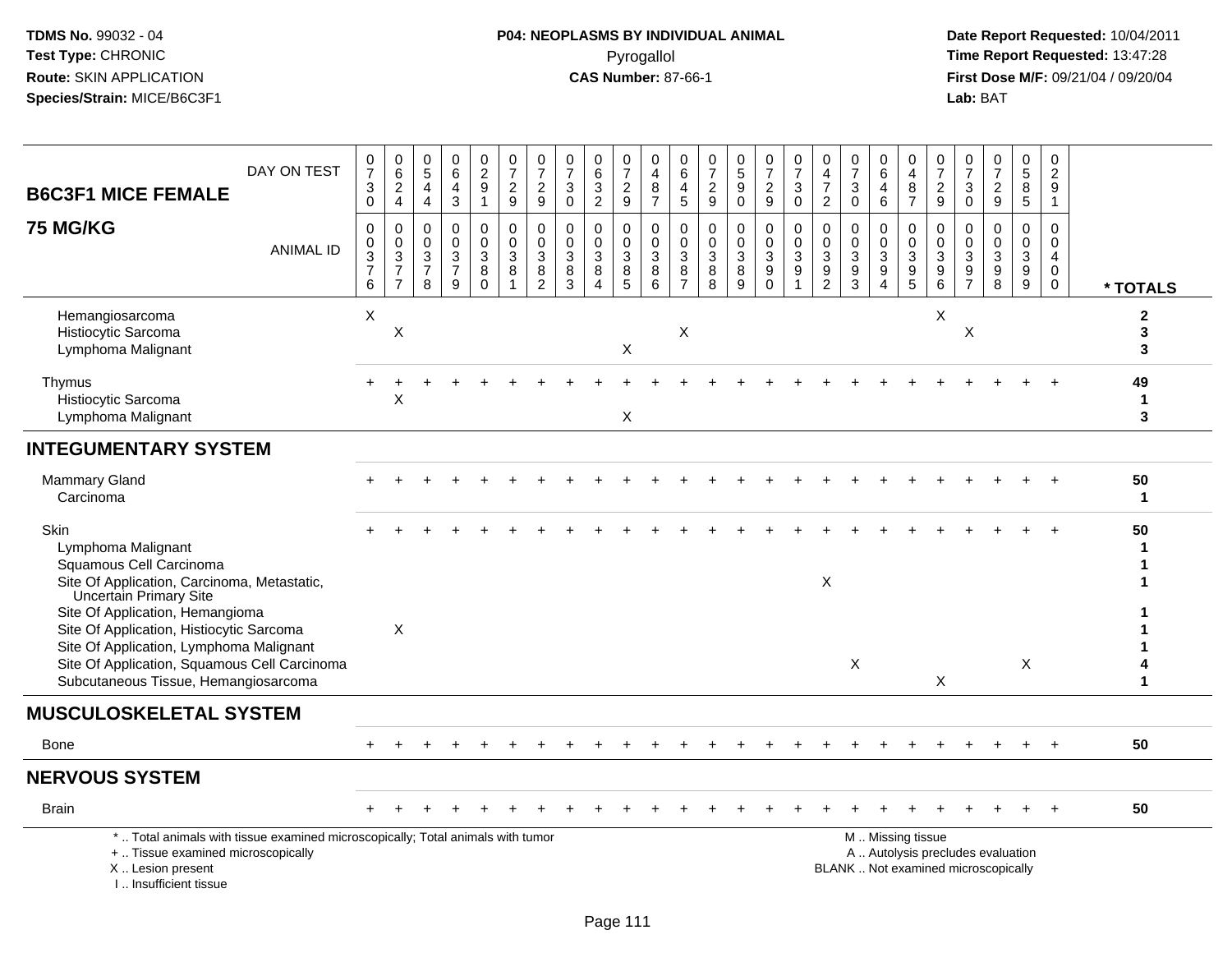**Date Report Requested:** 10/04/2011 **First Dose M/F:** 09/21/04 / 09/20/04<br>Lab: BAT **Lab:** BAT

| DAY ON TEST<br><b>B6C3F1 MICE FEMALE</b>                                                                                                                                                                     | $\frac{0}{7}$<br>$\ensuremath{\mathsf{3}}$<br>$\mathbf 0$                        | $\begin{array}{c} 0 \\ 6 \end{array}$<br>$_4^2$                              | $\begin{matrix}0\\5\end{matrix}$<br>$\overline{4}$<br>$\overline{4}$ | 0<br>6<br>4<br>$\mathbf{3}$                                      | 0<br>$\frac{2}{9}$<br>$\mathbf{1}$                                | $\frac{0}{7}$<br>$\boldsymbol{2}$<br>$\overline{9}$ | 0<br>$\overline{7}$<br>$\overline{c}$<br>9                                     | $\frac{0}{7}$<br>$\mathbf{3}$<br>$\mathbf{0}$         | $\begin{matrix} 0 \\ 6 \\ 3 \end{matrix}$<br>$\overline{2}$ | $\frac{0}{7}$<br>$\frac{2}{9}$                               | 0<br>$\overline{4}$<br>8<br>$\overline{7}$                              | 0<br>$6\overline{6}$<br>$\overline{4}$<br>5                            | $\frac{0}{7}$<br>$\boldsymbol{2}$<br>9             | $\begin{array}{c} 0 \\ 5 \\ 9 \end{array}$<br>$\mathsf 0$          | $\frac{0}{7}$<br>$\frac{2}{9}$                                                             | $\frac{0}{7}$<br>3<br>$\mathbf 0$                                           | 0<br>$\overline{4}$<br>$\overline{7}$<br>$\overline{2}$ | $\frac{0}{7}$<br>$\mathbf{3}$<br>$\Omega$            | 0<br>$\,6\,$<br>$\overline{4}$<br>6                            | 0<br>$\overline{4}$<br>$\, 8$<br>$\overline{7}$                                               | 0<br>$\overline{7}$<br>$\overline{2}$<br>9             | $\frac{0}{7}$<br>3<br>$\Omega$                           | $\frac{0}{7}$<br>$\overline{2}$<br>9                  | $\begin{matrix} 0 \\ 5 \end{matrix}$<br>8<br>$\overline{5}$   | 0<br>$\overline{2}$<br>9<br>$\mathbf 1$          |                                                                               |
|--------------------------------------------------------------------------------------------------------------------------------------------------------------------------------------------------------------|----------------------------------------------------------------------------------|------------------------------------------------------------------------------|----------------------------------------------------------------------|------------------------------------------------------------------|-------------------------------------------------------------------|-----------------------------------------------------|--------------------------------------------------------------------------------|-------------------------------------------------------|-------------------------------------------------------------|--------------------------------------------------------------|-------------------------------------------------------------------------|------------------------------------------------------------------------|----------------------------------------------------|--------------------------------------------------------------------|--------------------------------------------------------------------------------------------|-----------------------------------------------------------------------------|---------------------------------------------------------|------------------------------------------------------|----------------------------------------------------------------|-----------------------------------------------------------------------------------------------|--------------------------------------------------------|----------------------------------------------------------|-------------------------------------------------------|---------------------------------------------------------------|--------------------------------------------------|-------------------------------------------------------------------------------|
| <b>75 MG/KG</b><br><b>ANIMAL ID</b>                                                                                                                                                                          | $\mathbf 0$<br>$\pmb{0}$<br>$\overline{3}$<br>$\boldsymbol{7}$<br>$6\phantom{a}$ | $\pmb{0}$<br>$\pmb{0}$<br>$\overline{3}$<br>$\overline{7}$<br>$\overline{7}$ | $\mathbf 0$<br>0<br>$\mathsf 3$<br>$\overline{7}$<br>8               | $\mathbf 0$<br>$\mathbf 0$<br>$\mathbf 3$<br>$\overline{7}$<br>9 | $\mathbf 0$<br>$\mathbf 0$<br>$\mathbf{3}$<br>$\bf 8$<br>$\Omega$ | $\mathbf 0$<br>$\mathbf 0$<br>$\sqrt{3}$<br>8       | $\mathbf 0$<br>$\mathbf 0$<br>$\ensuremath{\mathsf{3}}$<br>8<br>$\overline{2}$ | $\Omega$<br>$\mathbf 0$<br>$\sqrt{3}$<br>$\bf 8$<br>3 | $\Omega$<br>0<br>$\mathbf{3}$<br>8<br>4                     | $\mathbf 0$<br>$\mathsf{O}$<br>$\mathbf{3}$<br>$\frac{8}{5}$ | $\mathbf 0$<br>$\mathbf 0$<br>$\ensuremath{\mathsf{3}}$<br>$\,8\,$<br>6 | $\mathbf 0$<br>$\mathbf 0$<br>$\mathsf 3$<br>$\bf 8$<br>$\overline{7}$ | $\mathbf 0$<br>0<br>$\mathfrak{Z}$<br>$\bf 8$<br>8 | $\mathbf 0$<br>$\boldsymbol{0}$<br>$\overline{3}$<br>$\frac{8}{9}$ | $\mathbf 0$<br>$\mathbf 0$<br>$\ensuremath{\mathsf{3}}$<br>$\boldsymbol{9}$<br>$\mathbf 0$ | $\mathbf 0$<br>$\mathbf 0$<br>$\ensuremath{\mathsf{3}}$<br>$\boldsymbol{9}$ | $\Omega$<br>0<br>$\mathbf{3}$<br>$\frac{9}{2}$          | $\Omega$<br>0<br>$\sqrt{3}$<br>$\boldsymbol{9}$<br>3 | $\Omega$<br>$\mathbf 0$<br>$\mathbf{3}$<br>9<br>$\overline{4}$ | $\mathbf 0$<br>$\mathbf 0$<br>$\frac{3}{9}$                                                   | $\mathbf{0}$<br>$\Omega$<br>3<br>$\boldsymbol{9}$<br>6 | $\Omega$<br>$\mathbf 0$<br>$\mathbf{3}$<br>$\frac{9}{7}$ | $\Omega$<br>$\mathbf 0$<br>3<br>$\boldsymbol{9}$<br>8 | $\mathbf 0$<br>$\mathbf 0$<br>$\overline{3}$<br>$\frac{9}{9}$ | $\Omega$<br>0<br>$\overline{4}$<br>$\Omega$<br>0 | * TOTALS                                                                      |
| <b>RESPIRATORY SYSTEM</b>                                                                                                                                                                                    |                                                                                  |                                                                              |                                                                      |                                                                  |                                                                   |                                                     |                                                                                |                                                       |                                                             |                                                              |                                                                         |                                                                        |                                                    |                                                                    |                                                                                            |                                                                             |                                                         |                                                      |                                                                |                                                                                               |                                                        |                                                          |                                                       |                                                               |                                                  |                                                                               |
| Lung<br>Alveolar/Bronchiolar Adenoma<br>Alveolar/Bronchiolar Carcinoma<br>Carcinoma, Metastatic, Harderian Gland<br>Hepatocellular Carcinoma, Metastatic, Liver<br>Histiocytic Sarcoma<br>Lymphoma Malignant |                                                                                  | X                                                                            |                                                                      |                                                                  |                                                                   |                                                     |                                                                                |                                                       | X                                                           |                                                              |                                                                         | X                                                                      |                                                    |                                                                    |                                                                                            |                                                                             |                                                         |                                                      |                                                                | X                                                                                             |                                                        | $X$ $X$                                                  |                                                       |                                                               |                                                  | 50<br>$\overline{2}$<br>3<br>$\overline{2}$<br>$\mathbf{2}$<br>$\overline{2}$ |
| Nose<br>Lymphoma Malignant<br>Olfactory Epithelium, Neuroblastoma                                                                                                                                            |                                                                                  |                                                                              |                                                                      |                                                                  |                                                                   |                                                     |                                                                                |                                                       |                                                             |                                                              |                                                                         |                                                                        |                                                    |                                                                    |                                                                                            |                                                                             |                                                         |                                                      |                                                                |                                                                                               |                                                        |                                                          |                                                       |                                                               |                                                  | 50<br>$\mathbf 1$<br>$\mathbf{1}$                                             |
| Trachea                                                                                                                                                                                                      | $+$                                                                              |                                                                              |                                                                      |                                                                  |                                                                   |                                                     |                                                                                |                                                       |                                                             |                                                              |                                                                         |                                                                        |                                                    |                                                                    |                                                                                            |                                                                             |                                                         |                                                      |                                                                |                                                                                               |                                                        |                                                          |                                                       |                                                               | $\div$                                           | 50                                                                            |
| <b>SPECIAL SENSES SYSTEM</b>                                                                                                                                                                                 |                                                                                  |                                                                              |                                                                      |                                                                  |                                                                   |                                                     |                                                                                |                                                       |                                                             |                                                              |                                                                         |                                                                        |                                                    |                                                                    |                                                                                            |                                                                             |                                                         |                                                      |                                                                |                                                                                               |                                                        |                                                          |                                                       |                                                               |                                                  |                                                                               |
| Eye<br>Histiocytic Sarcoma<br>Lymphoma Malignant                                                                                                                                                             |                                                                                  | X                                                                            |                                                                      |                                                                  |                                                                   |                                                     |                                                                                |                                                       |                                                             |                                                              |                                                                         |                                                                        |                                                    |                                                                    |                                                                                            |                                                                             |                                                         |                                                      |                                                                |                                                                                               |                                                        |                                                          |                                                       |                                                               |                                                  | 50<br>$\mathbf 1$                                                             |
| <b>Harderian Gland</b><br>Adenoma<br>Carcinoma                                                                                                                                                               |                                                                                  |                                                                              |                                                                      |                                                                  |                                                                   | $\times$                                            |                                                                                |                                                       |                                                             |                                                              |                                                                         |                                                                        |                                                    |                                                                    |                                                                                            |                                                                             |                                                         |                                                      |                                                                |                                                                                               |                                                        |                                                          |                                                       |                                                               |                                                  | 50<br>5<br>$\mathbf{2}$                                                       |
| Histiocytic Sarcoma<br>Lymphoma Malignant                                                                                                                                                                    |                                                                                  | X                                                                            |                                                                      |                                                                  |                                                                   |                                                     |                                                                                |                                                       |                                                             |                                                              |                                                                         |                                                                        |                                                    |                                                                    |                                                                                            |                                                                             |                                                         |                                                      |                                                                |                                                                                               |                                                        |                                                          |                                                       |                                                               |                                                  | -1<br>1                                                                       |
| <b>URINARY SYSTEM</b>                                                                                                                                                                                        |                                                                                  |                                                                              |                                                                      |                                                                  |                                                                   |                                                     |                                                                                |                                                       |                                                             |                                                              |                                                                         |                                                                        |                                                    |                                                                    |                                                                                            |                                                                             |                                                         |                                                      |                                                                |                                                                                               |                                                        |                                                          |                                                       |                                                               |                                                  |                                                                               |
| Kidney                                                                                                                                                                                                       | $+$                                                                              | $+$                                                                          | $\ddot{}$                                                            |                                                                  | $\mathbf +$                                                       |                                                     |                                                                                | $+$                                                   | $+$                                                         | $+$                                                          | $+$                                                                     | $+$                                                                    | $\pm$                                              |                                                                    |                                                                                            |                                                                             |                                                         | $\ddot{}$                                            |                                                                | $+$ $+$                                                                                       | $+$                                                    | $+$                                                      | $+$                                                   | $+$                                                           | $+$                                              | 50                                                                            |
| *  Total animals with tissue examined microscopically; Total animals with tumor<br>+  Tissue examined microscopically<br>X  Lesion present                                                                   |                                                                                  |                                                                              |                                                                      |                                                                  |                                                                   |                                                     |                                                                                |                                                       |                                                             |                                                              |                                                                         |                                                                        |                                                    |                                                                    |                                                                                            |                                                                             |                                                         |                                                      |                                                                | M  Missing tissue<br>A  Autolysis precludes evaluation<br>BLANK  Not examined microscopically |                                                        |                                                          |                                                       |                                                               |                                                  |                                                                               |

I .. Insufficient tissue